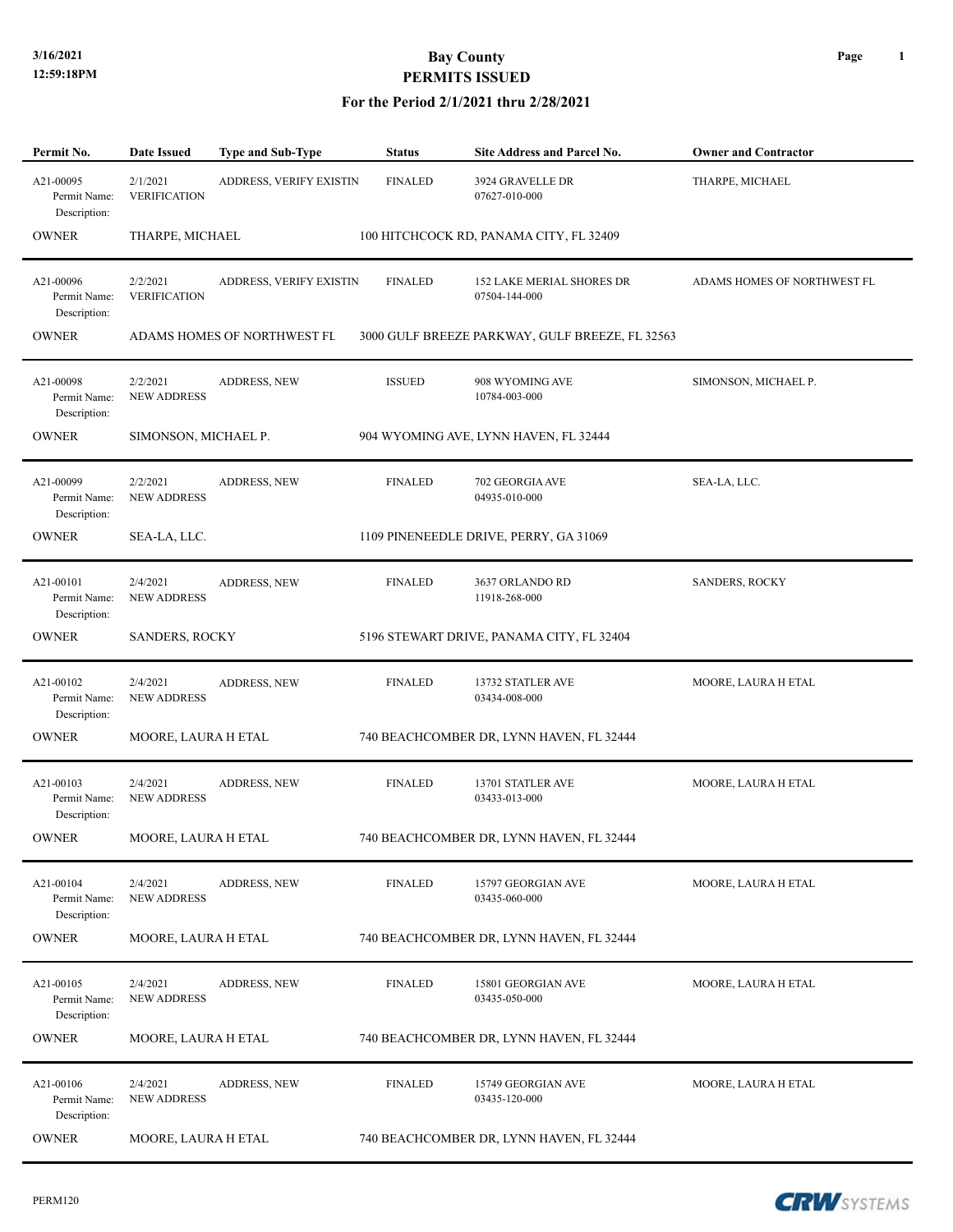#### **For the Period 2/1/2021 thru 2/28/2021**

| Permit No.                                | Date Issued                                 | Type and Sub-Type           | <b>Status</b>  | Site Address and Parcel No.                    | <b>Owner and Contractor</b>    |
|-------------------------------------------|---------------------------------------------|-----------------------------|----------------|------------------------------------------------|--------------------------------|
| A21-00107<br>Permit Name:<br>Description: | 2/4/2021<br><b>NEW ADDRESS</b>              | ADDRESS, NEW                | <b>FINALED</b> | 15757 GEORGIAN AVE<br>03435-110-000            | MOORE, LAURA H ETAL            |
| <b>OWNER</b>                              | MOORE, LAURA H ETAL                         |                             |                | 740 BEACHCOMBER DR, LYNN HAVEN, FL 32444       |                                |
| A21-00108<br>Permit Name:<br>Description: | 2/4/2021<br><b>NEW ADDRESS</b>              | ADDRESS, NEW                | <b>FINALED</b> | 15800 TIFFANY AVE<br>03431-070-000             | MOORE, LAURA H ETAL            |
| <b>OWNER</b>                              | MOORE, LAURA H ETAL                         |                             |                | 740 BEACHCOMBER DR, LYNN HAVEN, FL 32444       |                                |
| A21-00110<br>Permit Name:<br>Description: | 2/4/2021<br><b>NEW ADDRESS</b>              | ADDRESS, NEW                | <b>FINALED</b> | 11825 LAUREL ST<br>02174-000-000               | BOETTJER, MICHELLE ETAL        |
| <b>OWNER</b>                              |                                             | BOETTJER, MICHELLE ETAL     |                | 9516 JEFFERSON VALLEY DR, RURAL HALL, NC 27045 |                                |
| A21-00112<br>Permit Name:<br>Description: | 2/16/2021<br><b>NEW SUBDIVISION ADDRESS</b> | ADDRESS, NEW                | <b>ISSUED</b>  | TRANSMITTER RD<br>11456-050-000                | TRANSMITTER RD. LLC            |
| <b>OWNER</b>                              | TRANSMITTER RD. LLC                         |                             |                | PO BOX 226, PANAMA CITY, FL 32402              |                                |
| A21-00116<br>Permit Name:<br>Description: | 2/5/2021<br><b>VERIFICATION</b>             | ADDRESS, VERIFY EXISTIN     | <b>FINALED</b> | 5408 LAGOON WAY<br>31849-000-000               | SUNDANCE INVESTMENT PROPERTIES |
| <b>OWNER</b>                              |                                             | SUNDANCE INVESTMENT PROPERT |                | PO BOX 9595, PANAMA CITY BEACH, FL 32417       |                                |
| A21-00117<br>Permit Name:<br>Description: | 2/5/2021<br><b>VERIFICATION</b>             | ADDRESS, VERIFY EXISTIN     | <b>FINALED</b> | 12790 LONG BRANCH RD<br>07516-010-010          | EVERTT, GEORGE B.              |
| <b>OWNER</b>                              | EVERTT, GEORGE B.                           |                             |                | 4027 E HIGHWAY 388, YOUNGSTOWN, FL 32466       |                                |
| A21-00118<br>Permit Name:<br>Description: | 2/5/2021<br><b>VERIFICATION</b>             | ADDRESS, VERIFY EXISTIN     | <b>FINALED</b> | 514 E WOODLAND RD<br>07499-080-015             | MONN, KAITLYN M ETAL           |
| OWNER                                     | MONN, KAITLYN M ETAL                        |                             |                | 514 E WOODLAND RD, PANAMA CITY, FL 32409       |                                |
| A21-00119<br>Permit Name:<br>Description: | 2/5/2021<br><b>ADDRESS CHANGE</b>           | ADDRESS, VERIFY EXISTIN     | <b>FINALED</b> | 1955 GREENWOOD WAY<br>05991-218-000            | CLEMONS, STEVEN D              |
| <b>OWNER</b>                              | <b>CLEMONS, STEVEN D</b>                    |                             |                | 2001 GREENWOOD WAY, PANAMA CITY, FL 32405      |                                |
| A21-00122<br>Permit Name:<br>Description: | 2/8/2021<br><b>VERIFICATION</b>             | ADDRESS, VERIFY EXISTIN     | <b>FINALED</b> | 2218 E 12TH ST<br>11281-250-600                | D.R. HORTON, INC.              |
| <b>OWNER</b>                              | D.R. HORTON, INC.                           |                             |                | 25366 PROFIT DR, DAPHNE, AL 36526              |                                |
| A21-00136<br>Permit Name:<br>Description: | 2/11/2021<br><b>NEW ADDRESS</b>             | ADDRESS, NEW                | <b>FINALED</b> | 1215 6TH ST<br>08275-010-000                   | JOHNSON, MICKIE                |
| <b>OWNER</b>                              | JOHNSON, MICKIE                             |                             |                | 7415 HIGHWAY 2302, SOUTHPORT, FL 32409         |                                |

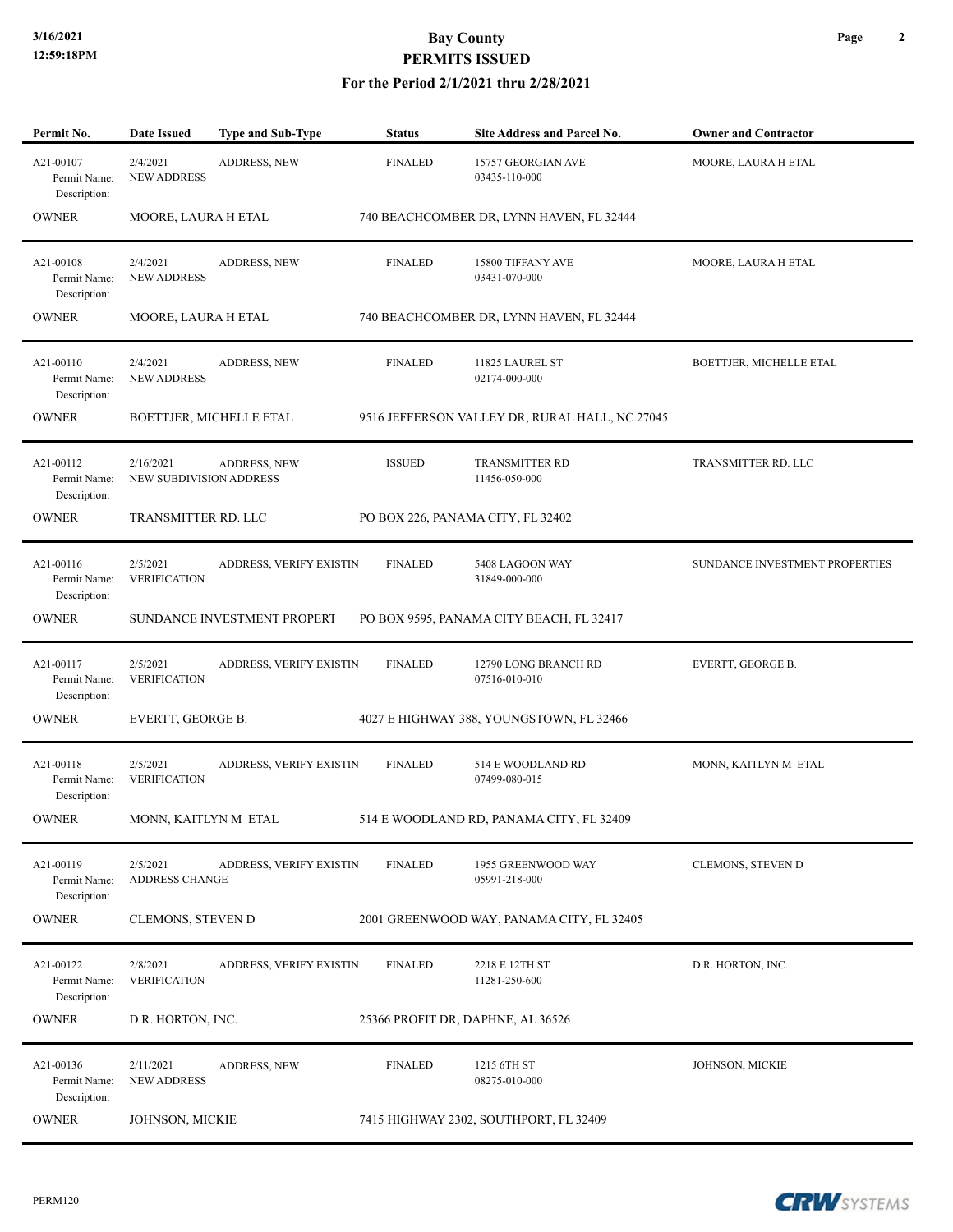| Permit No.                                | <b>Date Issued</b>                 | Type and Sub-Type              | <b>Status</b>  | Site Address and Parcel No.                       | <b>Owner and Contractor</b>    |
|-------------------------------------------|------------------------------------|--------------------------------|----------------|---------------------------------------------------|--------------------------------|
| A21-00137<br>Permit Name:<br>Description: | 2/11/2021<br><b>NEW ADDRESS</b>    | <b>ADDRESS, NEW</b>            | <b>FINALED</b> | 761 FITNESS RD<br>26440-000-000                   | JOHNSON, CHRISTIE PILCHER ETAL |
| <b>OWNER</b>                              |                                    | JOHNSON, CHRISTIE PILCHER ETAL |                | 2679 ISLAND VIEW DR, PANAMA CITY, FL 32405        |                                |
| A21-00140<br>Permit Name:<br>Description: | 2/16/2021<br><b>NEW ADDRESS</b>    | <b>ADDRESS, NEW</b>            | <b>FINALED</b> | 6551 HIGHWAY 2311<br>05534-227-001                | KIRKLAND, JACK W & PATRICIA A  |
| <b>OWNER</b>                              |                                    | KIRKLAND, JACK W & PATRICIA A  |                | 6533 HIGHWAY 2311, PANAMA CITY, FL 32404          |                                |
| A21-00141<br>Permit Name:<br>Description: | 2/16/2021<br><b>VERIFICATION</b>   | ADDRESS, VERIFY EXISTIN        | <b>FINALED</b> | 7619 GAINER BAYOU RD N<br>07899-010-000           | PEOPLES, KEVIN ETAL            |
| <b>OWNER</b>                              | PEOPLES, KEVIN ETAL                |                                |                | 7402 TALMADGE AVE, SOUTHPORT, FL 32409            |                                |
| A21-00142<br>Permit Name:<br>Description: | 2/16/2021<br><b>VERIFICATION</b>   | ADDRESS, VERIFY EXISTIN        | <b>FINALED</b> | 5408 LAGOON WAY<br>31849-000-000                  | SUNDANCE INVESTMENT PROPERTIES |
| <b>OWNER</b>                              |                                    | SUNDANCE INVESTMENT PROPERT    |                | PO BOX 9595, PANAMA CITY BEACH, FL 32417          |                                |
| A21-00143<br>Permit Name:<br>Description: | 2/16/2021<br><b>VERIFICATION</b>   | ADDRESS, VERIFY EXISTIN        | <b>FINALED</b> | 5726 PINETREE AVE<br>32017-010-000                | SUNDANCE INVESTMENT PROPERTIES |
| <b>OWNER</b>                              |                                    | SUNDANCE INVESTMENT PROPERT    |                | PO BOX 9595, PANAMA CITY BEACH, FL 32417          |                                |
| A21-00144<br>Permit Name:<br>Description: | 2/16/2021<br><b>NEW ADDRESS</b>    | <b>ADDRESS, NEW</b>            | <b>FINALED</b> | 205 LAGUNA ST<br>38134-000-000                    | SUNDANCE INVESTMENT PROPERTIES |
| <b>OWNER</b>                              |                                    | SUNDANCE INVESTMENT PROPERT    |                | PO BOX 9595, PANAMA CITY BEACH, FL 32417          |                                |
| A21-00145<br>Permit Name:<br>Description: | 2/16/2021<br><b>NEW ADDRESS</b>    | <b>ADDRESS, NEW</b>            | <b>FINALED</b> | 5728 PINETREE AVE<br>32017-010-000                | SUNDANCE INVESTMENT PROPERTIES |
| <b>OWNER</b>                              |                                    | SUNDANCE INVESTMENT PROPERT    |                | PO BOX 9595, PANAMA CITY BEACH, FL 32417          |                                |
| A21-00153<br>Permit Name:<br>Description: | 2/18/2021<br><b>VERIFICATION</b>   | ADDRESS, VERIFY EXISTIN        | <b>FINALED</b> | 5612 SOUTH LAGOON DR<br>32090-000-000             | MC KEON, BRIAN & LISA          |
| <b>OWNER</b>                              | MC KEON, BRIAN & LISA              |                                |                | 21518 FRONT BEACH RD, PANAMA CITY BEACH, FL 32413 |                                |
| A21-00154<br>Permit Name:<br>Description: | 2/18/2021<br><b>ADDRESS CHANGE</b> | ADDRESS, VERIFY EXISTIN        | <b>FINALED</b> | 8204 SOUTH LAGOON DR<br>30196-068-000             | STANFORD, WILLIAM B & ANGELA H |
| <b>OWNER</b>                              |                                    | STANFORD, WILLIAM B & ANGELA   |                | 16343 CONNEMARA LANE, SPRING HILL, FL 34610       |                                |
| A21-00155<br>Permit Name:<br>Description: | 2/18/2021<br><b>VERIFICATION</b>   | ADDRESS, VERIFY EXISTIN        | <b>FINALED</b> | 7605 GAINER BAYOU RD N<br>07899-010-000           | PEOPLES, KEVIN ETAL            |
| <b>OWNER</b>                              | PEOPLES, KEVIN ETAL                |                                |                | 7402 TALMADGE AVE, SOUTHPORT, FL 32409            |                                |

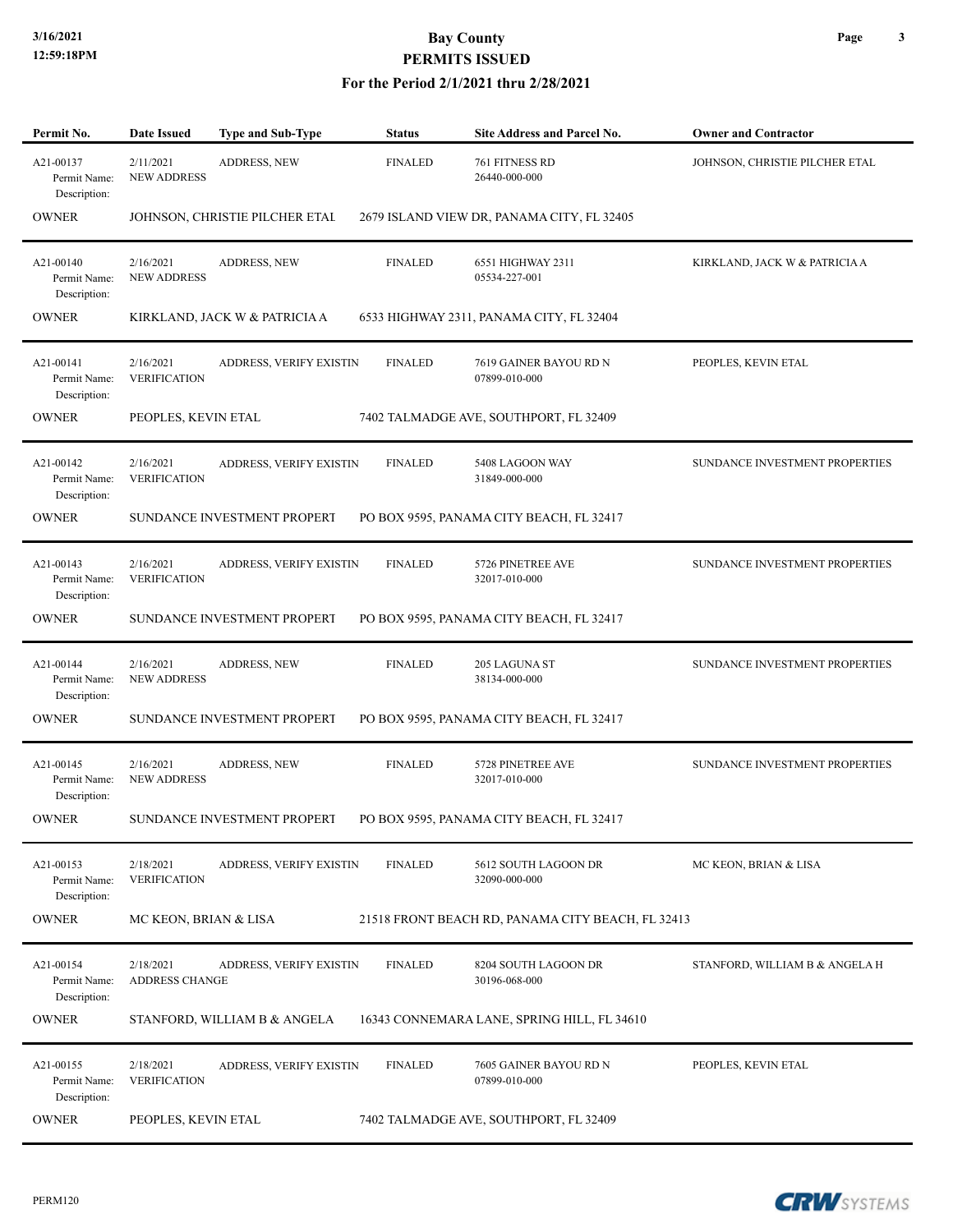#### **For the Period 2/1/2021 thru 2/28/2021**

| Permit No.                                | <b>Date Issued</b>                 | Type and Sub-Type            | <b>Status</b>                    | Site Address and Parcel No.                         | <b>Owner and Contractor</b>  |
|-------------------------------------------|------------------------------------|------------------------------|----------------------------------|-----------------------------------------------------|------------------------------|
| A21-00156<br>Permit Name:<br>Description: | 2/18/2021<br><b>VERIFICATION</b>   | ADDRESS, VERIFY EXISTIN      | <b>FINALED</b>                   | 211 PINETREE DR<br>36135-010-000                    | SAND DUNES INVESTMENT LLC    |
| <b>OWNER</b>                              |                                    | SAND DUNES INVESTMENT LLC    | PO BOX 215, CEDARBURG, WI 53012  |                                                     |                              |
| A21-00157<br>Permit Name:<br>Description: | 2/18/2021<br><b>VERIFICATION</b>   | ADDRESS, VERIFY EXISTIN      | <b>FINALED</b>                   | 3700 CORNELIA LN<br>07811-005-040                   | BARKER, RANDOLPH G & KAYLA E |
| <b>OWNER</b>                              |                                    | BARKER, RANDOLPH G & KAYLA E |                                  | 3536 HIGH CLIFF ROAD, SOUTHPORT, FL 32409           |                              |
| A21-00158<br>Permit Name:<br>Description: | 2/18/2021<br><b>VERIFICATION</b>   | ADDRESS, VERIFY EXISTIN      | <b>FINALED</b>                   | 208 LAKESHORE DR E<br>37619-000-000                 | <b>BIGGS, CARLEN</b>         |
| <b>OWNER</b>                              | BIGGS, CARLEN                      |                              |                                  | 1567 BASS ROAD, CARYVILLE, FL 32427                 |                              |
| A21-00166<br>Permit Name:<br>Description: | 2/23/2021<br><b>ADDRESS CHANGE</b> | ADDRESS, VERIFY EXISTIN      | <b>FINALED</b>                   | 6713 W SMITH RD<br>08485-010-000                    | The Ice House LLC.           |
| <b>OWNER</b>                              | The Ice House LLC.                 |                              |                                  | PO Box 1042, THOMASVILLE, GA 31799                  |                              |
| A21-00168<br>Permit Name:<br>Description: | 2/23/2021<br><b>VERIFICATION</b>   | ADDRESS, VERIFY EXISTIN      | <b>FINALED</b>                   | 322 CORONADO PL<br>37791-000-000                    | GILES, THOMAS W JR           |
| <b>OWNER</b>                              | GILES, THOMAS W JR                 |                              |                                  | 218 EAST LAKESHORE DRIVE, PANAMA CITY BEACH, FL 324 |                              |
| A21-00169<br>Permit Name:<br>Description: | 2/23/2021<br><b>NEW ADDRESS</b>    | ADDRESS, NEW                 | <b>FINALED</b>                   | 821 E PIERSON DR<br>11333-005-000                   | STANFORD, LINDA              |
| <b>OWNER</b>                              | STANFORD, LINDA                    |                              |                                  | 202 BUSINESS PARK DR, LYNN HAVEN, FL 32444          |                              |
| A21-00170<br>Permit Name:<br>Description: | 2/23/2021<br><b>NEW ADDRESS</b>    | <b>ADDRESS, NEW</b>          | <b>FINALED</b>                   | 2540 FEROL LN<br>11352-223-000                      | CUTCHINS, JAMES A & ASHLEY N |
| <b>OWNER</b>                              |                                    | CUTCHINS, JAMES A & ASHLEY N |                                  | 2520 E 21ST PLAZA, PANAMA CITY, FL 32405            |                              |
| A21-00172<br>Permit Name:<br>Description: | 2/24/2021<br><b>VERIFICATION</b>   | ADDRESS, VERIFY EXISTIN      | <b>FINALED</b>                   | 216 15TH ST<br>37077-000-000                        | TRIZONE HOMES LLC            |
| <b>OWNER</b>                              | TRIZONE HOMES LLC                  |                              |                                  | 152 LAKE CHELSEA DR, CHELSEA, AL 35043              |                              |
| A21-00179<br>Permit Name:<br>Description: | 2/26/2021<br><b>VERIFICATION</b>   | ADDRESS, VERIFY EXISTIN      | <b>FINALED</b>                   | 134 CENTRAL AVE<br>23356-000-000                    | GAINER, SCHWARTZ             |
| <b>OWNER</b>                              | <b>GAINER, SCHWARTZ</b>            |                              |                                  | 1340 N PALO AVE, PANAMA CITY, FL 32401              |                              |
| A21-00180<br>Permit Name:<br>Description: | 2/26/2021<br><b>VERIFICATION</b>   | ADDRESS, VERIFY EXISTIN      | <b>FINALED</b>                   | 1610 E 7TH PZ<br>15947-000-000                      | BROWN, LORENZO ETAL          |
| <b>OWNER</b>                              | BROWN, LORENZO ETAL                |                              | PO BOX 60907, PALM BAY, FL 32906 |                                                     |                              |

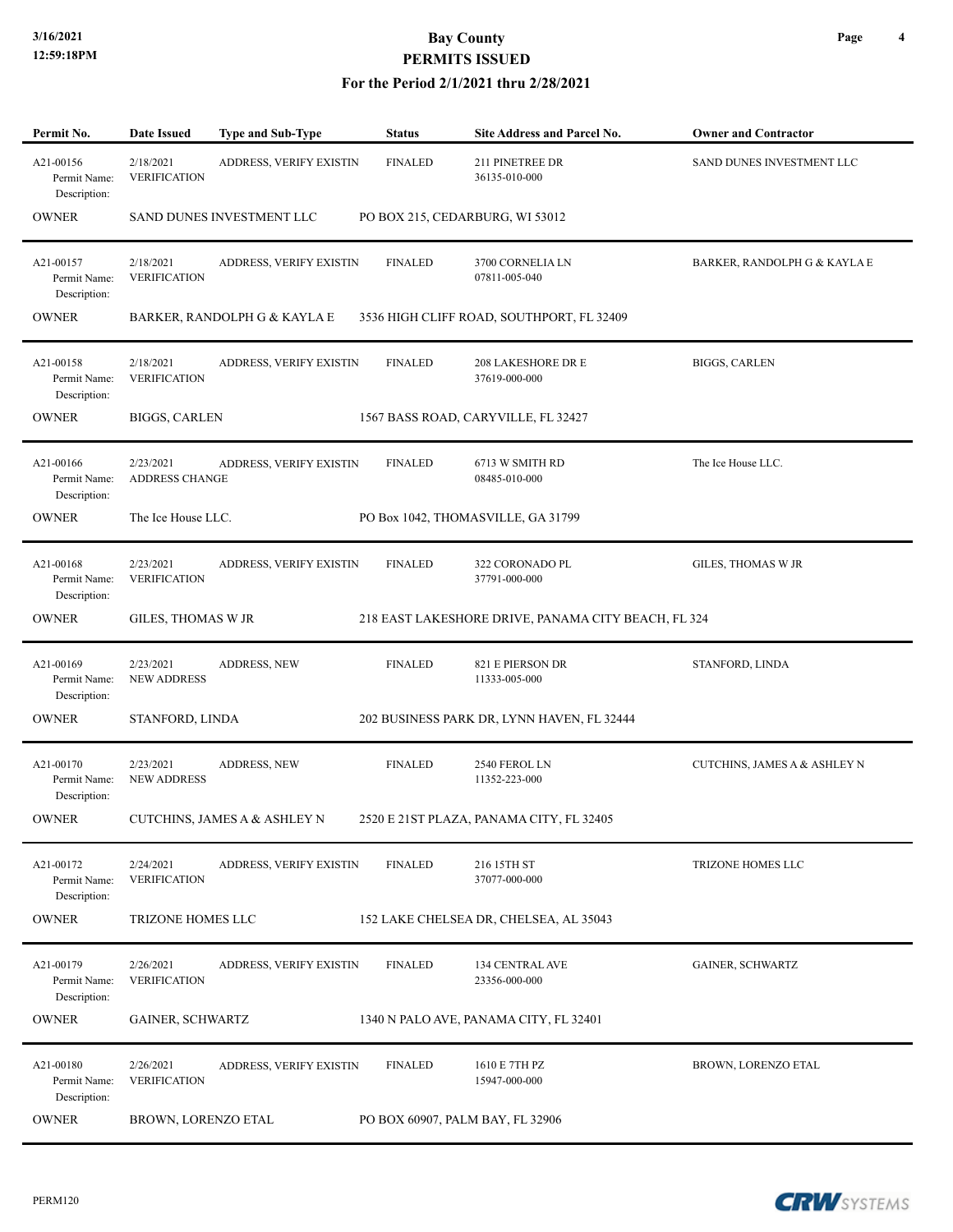| Permit No.                                  | <b>Date Issued</b>                                           | <b>Type and Sub-Type</b>    | Status         | Site Address and Parcel No.                                                                                                                 | <b>Owner and Contractor</b>                                     |
|---------------------------------------------|--------------------------------------------------------------|-----------------------------|----------------|---------------------------------------------------------------------------------------------------------------------------------------------|-----------------------------------------------------------------|
| A21-00181<br>Permit Name:<br>Description:   | 2/26/2021<br><b>VERIFICATION</b>                             | ADDRESS, VERIFY EXISTIN     | <b>FINALED</b> | 101 HAVENWOOD LN<br>11633-043-000                                                                                                           | PIZZA, STEVEN J                                                 |
| <b>OWNER</b>                                | PIZZA, STEVEN J                                              |                             |                | 6320 HWY 77, PANAMA CITY, FL 32409                                                                                                          |                                                                 |
| A21-00182<br>Permit Name:<br>Description:   | 2/26/2021<br><b>VERIFICATION</b>                             | ADDRESS, VERIFY EXISTIN     | <b>FINALED</b> | 103 HAVENWOOD LN<br>11633-044-000                                                                                                           | PIZZA, STEVEN J                                                 |
| <b>OWNER</b>                                | PIZZA, STEVEN J                                              |                             |                | 6320 HWY 77, PANAMA CITY, FL 32409                                                                                                          |                                                                 |
| A21-00183<br>Permit Name:<br>Description:   | 2/26/2021<br><b>VERIFICATION</b>                             | ADDRESS, VERIFY EXISTIN     | <b>FINALED</b> | 104 HAVENWOOD LN<br>11633-053-000                                                                                                           | PIZZA, STEVEN J                                                 |
| <b>OWNER</b>                                | PIZZA, STEVEN J                                              |                             |                | 6320 HWY 77, PANAMA CITY, FL 32409                                                                                                          |                                                                 |
| A21-00184<br>Permit Name:<br>Description:   | 2/26/2021<br><b>VERIFICATION</b>                             | ADDRESS, VERIFY EXISTIN     | <b>FINALED</b> | 102 HAVENWOOD LN<br>11633-054-000                                                                                                           | PIZZA, STEVEN J                                                 |
| <b>OWNER</b>                                | PIZZA, STEVEN J                                              |                             |                | 6320 HWY 77, PANAMA CITY, FL 32409                                                                                                          |                                                                 |
| A21-00185<br>Permit Name:<br>Description:   | 2/26/2021<br><b>VERIFICATION</b>                             | ADDRESS, VERIFY EXISTIN     | <b>FINALED</b> | 3434 CEDAR CREEK CHASE DR<br>07585-470-040                                                                                                  | WOOD, JEAN KIRKLAND ETAL                                        |
| <b>OWNER</b>                                |                                                              | WOOD, JEAN KIRKLAND ETAL    |                | 3237 NAUTICAL DR, PANAMA CITY, FL 32409                                                                                                     |                                                                 |
| A21-00186<br>Permit Name:<br>Description:   | 2/26/2021<br><b>VERIFICATION</b>                             | ADDRESS, VERIFY EXISTIN     | <b>FINALED</b> | 2710 12TH ST E<br>15452-304-000                                                                                                             | PRUITT, JACKY D & REBECCA S                                     |
| <b>OWNER</b>                                |                                                              | PRUITT, JACKY D & REBECCA S |                | 14124 ASHTON WAY, SOUTHPORT, FL 32409                                                                                                       |                                                                 |
| A21-00187<br>Permit Name:<br>Description:   | 2/26/2021<br><b>VERIFICATION</b>                             | ADDRESS, VERIFY EXISTIN     | <b>FINALED</b> | 6934 CORTEZ ST<br>05452-085-000                                                                                                             | COOK, HOWARD L JR                                               |
| <b>OWNER</b>                                | COOK, HOWARD L JR                                            |                             |                | 3825 QUAIL ST, PANAMA CITY BEACH, FL 32408                                                                                                  |                                                                 |
| A21-00188<br>Permit Name:<br>Description:   | 2/26/2021<br><b>VERIFICATION</b>                             | ADDRESS, VERIFY EXISTIN     | <b>FINALED</b> | 12031 OWENWOOD RD<br>00325-000-000                                                                                                          | MASTER, BRETT & THERESA                                         |
| <b>OWNER</b>                                |                                                              | MASTER, BRETT & THERESA     |                | 12031 OWENWOOD RD, FOUNTAIN, FL 32438                                                                                                       |                                                                 |
| A21-00190<br>Permit Name:<br>Description:   | 2/26/2021<br><b>VERIFICATION</b>                             | ADDRESS, VERIFY EXISTIN     | <b>FINALED</b> | 2439 FLOWER AVE<br>13165-010-000                                                                                                            | JEFFERY, EMMA J                                                 |
| <b>OWNER</b>                                | JEFFERY, EMMA J                                              |                             |                | 2439 FLOWER AVE, PANAMA CITY, FL 32405                                                                                                      |                                                                 |
| AEE21-00014<br>Permit Name:<br>Description: | 2/25/2021<br>SERVICE CHANGE SOLAR<br>(1/25/2021 2:22 PM HLQ) | AEE, SERVICE CHANGE         | <b>FINALED</b> | 12725 HEATH LN<br>35073-031-000<br>ROBERT CALLED AND SAID OK FOR POWER UP TO ELECTRIC COMPANY. DOUBLE FEE FOR AFTER THE FACT PERMIT FOR AEE | HEATH, JERRY D & SCARLETT J<br>SUNPRO SOLAR MARC JONES CONSTRUC |
| <b>OWNER</b>                                | PERMIT.                                                      | HEATH, JERRY D & SCARLETT J |                | 12725 HEATH LN # 7, VERNON, FL 32462                                                                                                        |                                                                 |
| <b>APPLICANT</b>                            |                                                              | SUNPRO SOLAR MARC JONES CON |                | 9253 OLD PLANK RD, JACKSONVILLE, FL 32220                                                                                                   |                                                                 |
| <b>PERM120</b>                              |                                                              |                             |                |                                                                                                                                             | <b>CRW</b> SYSTEMS                                              |

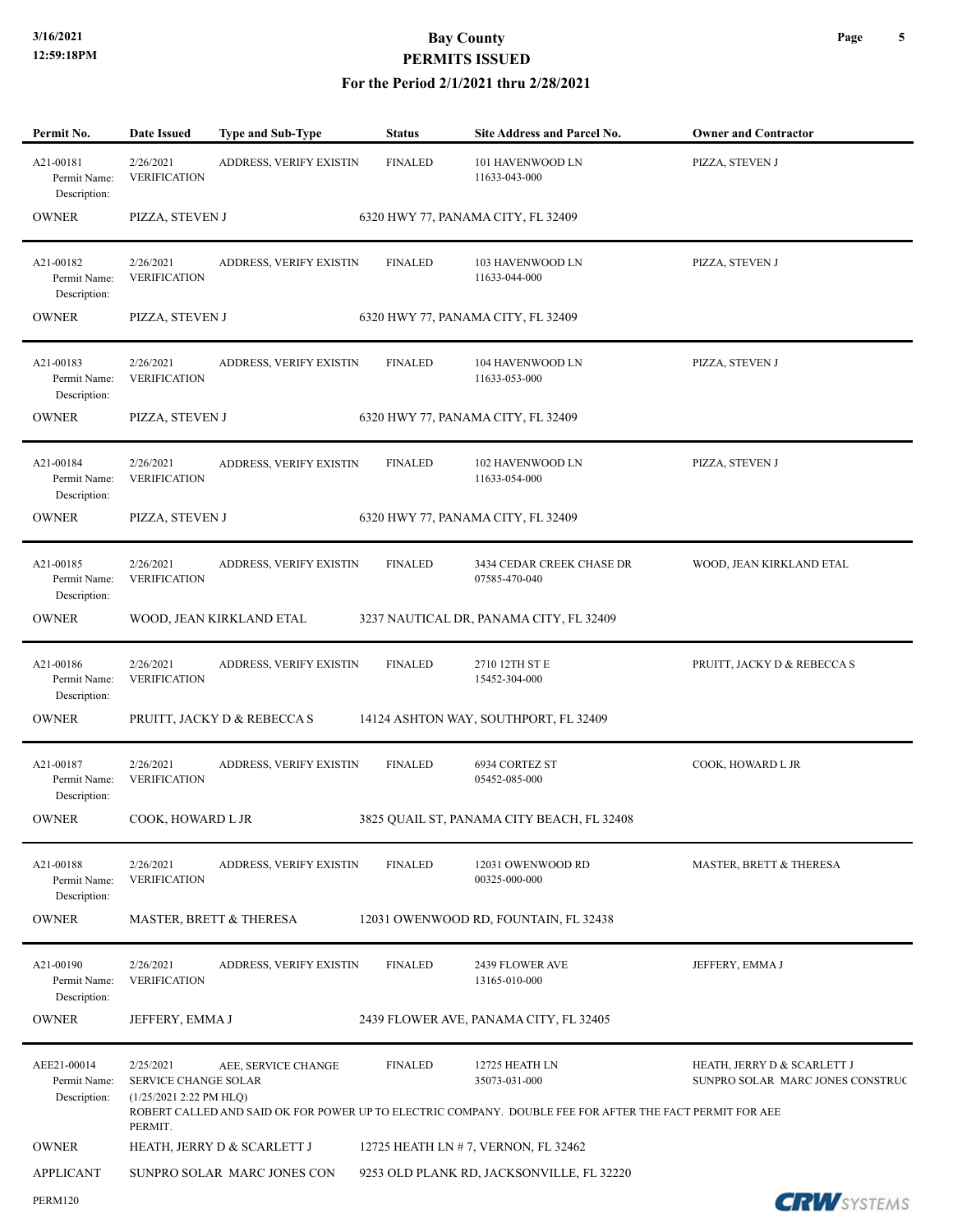| Permit No.                                  | <b>Date Issued</b>                                                                         | <b>Type and Sub-Type</b>                              | <b>Status</b>           | <b>Site Address and Parcel No.</b>             | <b>Owner and Contractor</b>                            |
|---------------------------------------------|--------------------------------------------------------------------------------------------|-------------------------------------------------------|-------------------------|------------------------------------------------|--------------------------------------------------------|
|                                             |                                                                                            | CONTRACTOR SUNPRO SOLAR MARC JONES CON                |                         | 9253 OLD PLANK RD, JACKSONVILLE, FL 32220      |                                                        |
| AEE21-00018<br>Permit Name:<br>Description: | 2/8/2021<br>solar system SERVICE CHANGE                                                    | AEE, RESIDENTIAL                                      | <b>FINALED</b>          | <b>153 HERITAGE CIR</b><br>27884-084-000       | **CONFIDENTIAL**<br>JERRY PYBUS ELECTRIC INC           |
| <b>CONTRACTOR</b>                           |                                                                                            | JERRY PYBUS ELECTRIC INC                              | , PANAMA CITY, FL 32404 |                                                |                                                        |
| <b>APPLICANT</b>                            |                                                                                            | JERRY PYBUS ELECTRIC INC                              | , PANAMA CITY, FL 32404 |                                                |                                                        |
| <b>OWNER</b>                                | **CONFIDENTIAL**                                                                           |                                                       | $, \, , \,$             |                                                |                                                        |
| AEE21-00019<br>Permit Name:<br>Description: | 2/5/2021<br><b>SOLAR SERVICE CHANGE</b>                                                    | AEE, RESIDENTIAL                                      | <b>ISSUED</b>           | <b>602 PINE TREE DR</b><br>36397-000-000       | SIMPSON, KEVIN<br>MERAKI INSTALLERS LLC                |
| <b>APPLICANT</b>                            | MERAKI INSTALLERS LLC                                                                      |                                                       |                         | 1812 W 1ST STREET, SANFORD, FL 32771           |                                                        |
| CONTRACTOR MERAKI INSTALLERS LLC            |                                                                                            |                                                       |                         | 1812 W 1ST STREET, SANFORD, FL 32771           |                                                        |
| <b>OWNER</b>                                | SIMPSON, KEVIN                                                                             |                                                       |                         | 602 PINETREE DR, PANAMA CITY BEACH, FL 32413   |                                                        |
| AEE21-00021<br>Permit Name:<br>Description: | 2/11/2021<br><b>SOLAR SERVICE CHANGE</b>                                                   | RESIDENTIAL, SERVICE CH                               | <b>FINALED</b>          | 8227 LAIRD ST<br>27921-517-000                 | BRYANT, GARY L & GWYN T<br><b>OWNER/BUILDER</b>        |
| CONTRACTOR                                  | <b>OWNER/BUILDER</b>                                                                       |                                                       | $, \, , \,$             |                                                |                                                        |
| <b>OWNER</b>                                |                                                                                            | BRYANT, GARY L & GWYN T                               |                         | 8227 LAIRD STREET, PANAMA CITY BEACH, FL 32408 |                                                        |
| <b>APPLICANT</b>                            | GARY 832-0470                                                                              |                                                       | $, \, , \,$             |                                                |                                                        |
| AEE21-00022<br>Permit Name:<br>Description: | 2/18/2021                                                                                  | AEE, RESIDENTIAL<br>SOLAR 100 AMP D/C SERVICE CHANGE1 | <b>FINALED</b>          | 4718 BAYOU BLUFF TR<br>11352-608-000           | FARRIS, JOSHUA & ELIZABETH<br>SANDCASTLE ELECTRIC, INC |
| CONTRACTOR                                  |                                                                                            | SANDCASTLE ELECTRIC, INC                              |                         | 13008 Edna St, Panama City Beach, FL 32407     |                                                        |
| <b>APPLICANT</b>                            | RAYMOND 258-3359                                                                           |                                                       | $, \, , \,$             |                                                |                                                        |
| <b>OWNER</b>                                |                                                                                            | FARRIS, JOSHUA & ELIZABETH                            |                         | 4718 BAYOU BLUFF TRAIL, LYNN HAVEN, FL 32444   |                                                        |
| AEE21-00023<br>Permit Name:<br>Description: | 2/19/2021<br><b>SERVICE CHANGE</b>                                                         | AEE, RESIDENTIAL                                      | <b>FINALED</b>          | 7912 CAMP FLOWERS RD<br>05263-134-036          | MURPHY, BRETT A<br>MERAKI INSTALLERS LLC               |
| <b>APPLICANT</b>                            | MERAKI INSTALLERS LLC                                                                      |                                                       |                         | 21 N NEW WARRINGTON ROAD, PENSACOLA, FL 32506  |                                                        |
| <b>OWNER</b>                                | MURPHY, BRETT A                                                                            |                                                       |                         | 7912 CAMP FLOWERS RD, YOUNGSTOWN, FL 32466     |                                                        |
| CONTRACTOR MERAKI INSTALLERS LLC            |                                                                                            |                                                       |                         | 21 N NEW WARRINGTON ROAD, PENSACOLA, FL 32506  |                                                        |
| AEE21-00024<br>Permit Name:<br>Description: | 2/19/2021<br><b>SERVICE CHANGE SOLAR</b><br>(2/18/2021 2:21 PM HEM)<br>WAITING ON JOB COST | AEE, RESIDENTIAL                                      | <b>ISSUED</b>           | 320 SEA BREEZE DR<br>36162-000-000             | RICHARDS, GEORGE T & CHERYL E<br>MERAKI INSTALLERS LLC |
| <b>APPLICANT</b>                            | MERAKI INSTALLERS LLC                                                                      |                                                       |                         | 21 N NEW WARRINGTON ROAD, PENSACOLA, FL 32506  |                                                        |
| <b>OWNER</b>                                |                                                                                            | RICHARDS, GEORGE T & CHERYL E                         |                         | 320 SEA BREEZE DR, PANAMA CITY BEACH, FL 32413 |                                                        |
| CONTRACTOR MERAKI INSTALLERS LLC            |                                                                                            |                                                       |                         | 21 N NEW WARRINGTON ROAD, PENSACOLA, FL 32506  |                                                        |
| AEE21-00025<br>Permit Name:<br>Description: | 2/19/2021<br><b>SERVICE CHANGE</b><br>(2/18/2021 2:38 PM HEM)<br>WAITING ON JOB COST       | AEE, RESIDENTIAL                                      | <b>ISSUED</b>           | 3237-AAST<br>11914-400-000                     | THORPE, TIMOTHY T<br>MERAKI INSTALLERS LLC             |

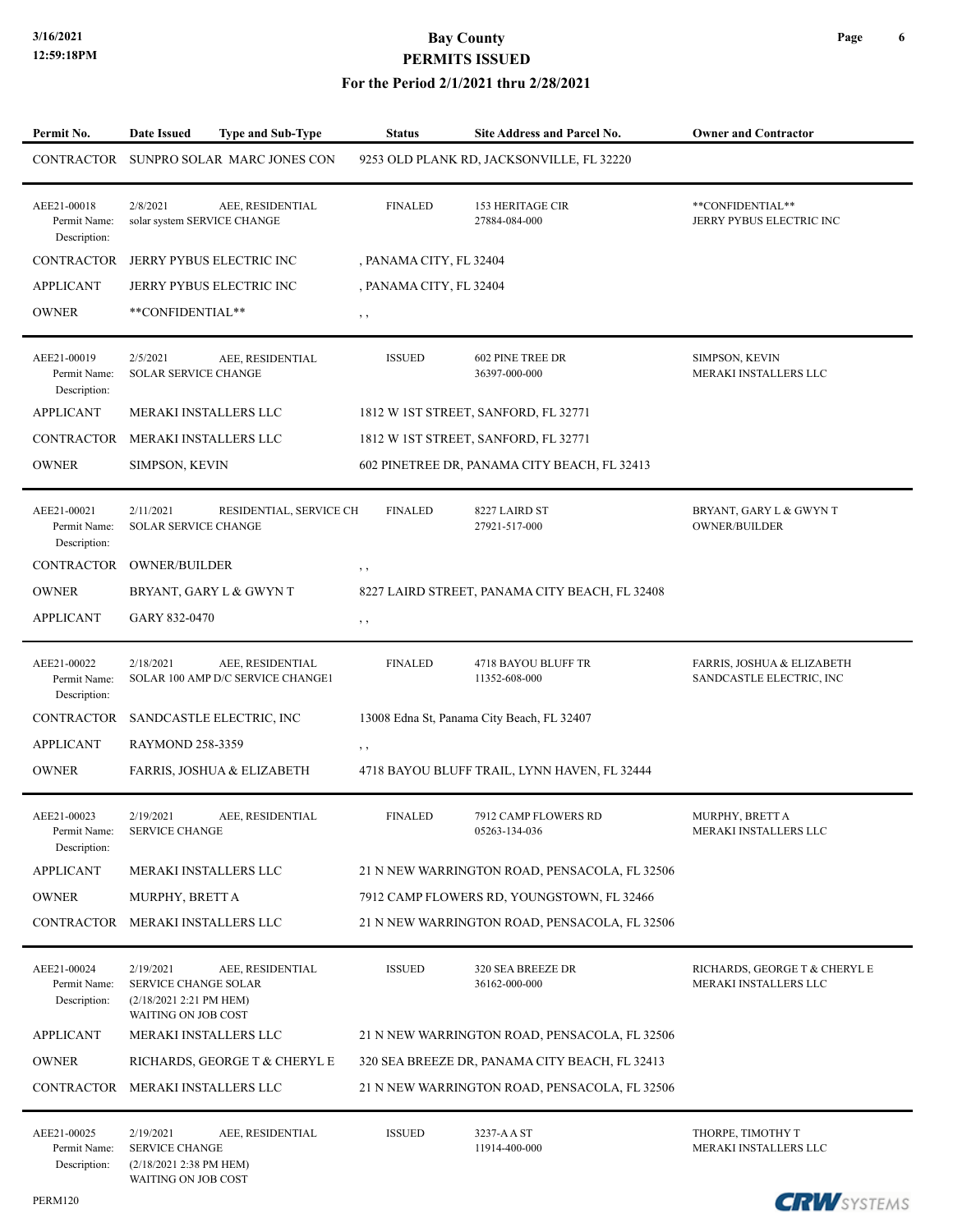#### **For the Period 2/1/2021 thru 2/28/2021**

| Permit No.                                  | Date Issued<br><b>Type and Sub-Type</b>                    | <b>Status</b>                              | Site Address and Parcel No.                   | <b>Owner and Contractor</b>                                   |
|---------------------------------------------|------------------------------------------------------------|--------------------------------------------|-----------------------------------------------|---------------------------------------------------------------|
| <b>APPLICANT</b>                            | MERAKI INSTALLERS LLC                                      |                                            | 21 N NEW WARRINGTON ROAD, PENSACOLA, FL 32506 |                                                               |
| <b>OWNER</b>                                | THORPE, TIMOTHY T                                          |                                            | 3237 A ST, PANAMA CITY, FL 32404              |                                                               |
| CONTRACTOR                                  | MERAKI INSTALLERS LLC                                      |                                            | 21 N NEW WARRINGTON ROAD, PENSACOLA, FL 32506 |                                                               |
| AEE21-00026<br>Permit Name:<br>Description: | 2/23/2021<br>AEE, RESIDENTIAL<br>SOLAR WITH SERVICE CHANGE | <b>FINALED</b>                             | 2501 AUBURN DR<br>13356-000-000               | COX, REBECCA CAROL<br>MERAKI INSTALLERS LLC                   |
|                                             | CONTRACTOR MERAKI INSTALLERS LLC                           |                                            | 1812 W 1ST STREET, SANFORD, FL 32771          |                                                               |
| <b>OWNER</b>                                | COX, REBECCA CAROL                                         |                                            | 2501 AUBURN DR, PANAMA CITY, FL 32405         |                                                               |
| <b>APPLICANT</b>                            | MERAKI INSTALLERS LLC                                      |                                            | 1812 W 1ST STREET, SANFORD, FL 32771          |                                                               |
| AEE21-00027<br>Permit Name:<br>Description: | 2/24/2021<br>AEE, RESIDENTIAL<br><b>SERVICE CHANGE</b>     | <b>FINALED</b>                             | 3940 ALVA THOMAS RD<br>11916-650-270          | DAVIS, JASON & SHERYL<br>MARC JONES CONSTRUCTION, L.L.C. D/B/ |
| <b>OWNER</b>                                | DAVIS, JASON & SHERYL                                      |                                            | 3940 ALVA THOMAS ROAD, PANAMA CITY, FL 32404  |                                                               |
| <b>APPLICANT</b>                            | MARC JONES CONSTRUCTION, L.L.                              |                                            | 9253 OLD PLANK RD, JACKSONVILLE, FL 32220     |                                                               |
|                                             | CONTRACTOR MARC JONES CONSTRUCTION, L.L.                   |                                            | 9253 OLD PLANK RD, JACKSONVILLE, FL 32220     |                                                               |
| AEE21-00028<br>Permit Name:<br>Description: | 2/24/2021<br>AEE, SERVICE CHANGE<br><b>SERVICE CHANGE</b>  | <b>ISSUED</b>                              | 5407 WHITNEY DR<br>05896-145-000              | WHITAKER, KEITH<br>SEA TURTLE SOLAR SYSTEMS, LLC              |
| <b>OWNER</b>                                | WHITAKER, KEITH                                            |                                            | 5407 WHITNEY DR, PANAMA CITY, FL 32404        |                                                               |
| <b>APPLICANT</b>                            | SEA TURTLE SOLAR SYSTEMS, LLC                              |                                            | 5022 LANDSMAN AVE, TAMPA, FL 33625            |                                                               |
| CONTRACTOR                                  | SEA TURTLE SOLAR SYSTEMS, LLC                              |                                            | 5022 LANDSMAN AVE, TAMPA, FL 33625            |                                                               |
| AES21-00048<br>Permit Name:<br>Description: | 2/16/2021<br><b>SOLAR</b>                                  | ALT ENG SYS, RESIDENTIAL<br><b>ISSUED</b>  | 4718 BAYOU BLUFF TR<br>11352-608-000          | FARRIS, JOSHUA & ELIZABETH<br>THE SOLAR GUYS INC/compass      |
| <b>APPLICANT</b>                            | THE SOLAR GUYS INC/compass                                 |                                            | 2303 TOWN STREET, PENSACOLA, FL 32505         |                                                               |
| <b>OWNER</b>                                | <b>FARRIS, JOSHUA &amp; ELIZABETH</b>                      |                                            | 4718 BAYOU BLUFF TRAIL, LYNN HAVEN, FL 32444  |                                                               |
|                                             | CONTRACTOR THE SOLAR GUYS INC/compass                      |                                            | 2303 TOWN STREET, PENSACOLA, FL 32505         |                                                               |
| AES21-00055<br>Permit Name:<br>Description: | 2/5/2021<br><b>SOLAR</b>                                   | <b>FINALED</b><br>ALT ENG SYS, RESIDENTIAL | 1736 4TH ST<br>08343-050-000                  | GILMER, SHANE ETAL<br>ATLANTIC KEY ENERGY, LLC                |
| <b>OWNER</b>                                | GILMER, SHANE ETAL                                         |                                            | 1736 4TH ST, SOUTHPORT, FL 32409              |                                                               |
| <b>APPLICANT</b>                            | ATLANTIC KEY ENERGY, LLC                                   |                                            | 748 N RIDGEWOOD AVE, ORMOND BEACH, FL 32174   |                                                               |
|                                             | CONTRACTOR ATLANTIC KEY ENERGY, LLC                        |                                            | 748 N RIDGEWOOD AVE, ORMOND BEACH, FL 32174   |                                                               |
| AES21-00056<br>Permit Name:<br>Description: | 2/5/2021<br><b>SOLAR</b>                                   | ALT ENG SYS, RESIDENTIAL<br><b>FINALED</b> | 602 PINE TREE DR<br>36397-000-000             | SIMPSON, KEVIN<br>MERAKI INSTALLERS LLC                       |
| CONTRACTOR                                  | MERAKI INSTALLERS LLC                                      |                                            | 1812 W IST STREET, SANFORD, FL 32771          |                                                               |
| <b>OWNER</b>                                | SIMPSON, KEVIN                                             |                                            | 602 PINETREE DR, PANAMA CITY BEACH, FL 32413  |                                                               |
| <b>APPLICANT</b>                            | MERAKI INSTALLERS LLC                                      |                                            | 1812 W 1ST STREET, SANFORD, FL 32771          |                                                               |

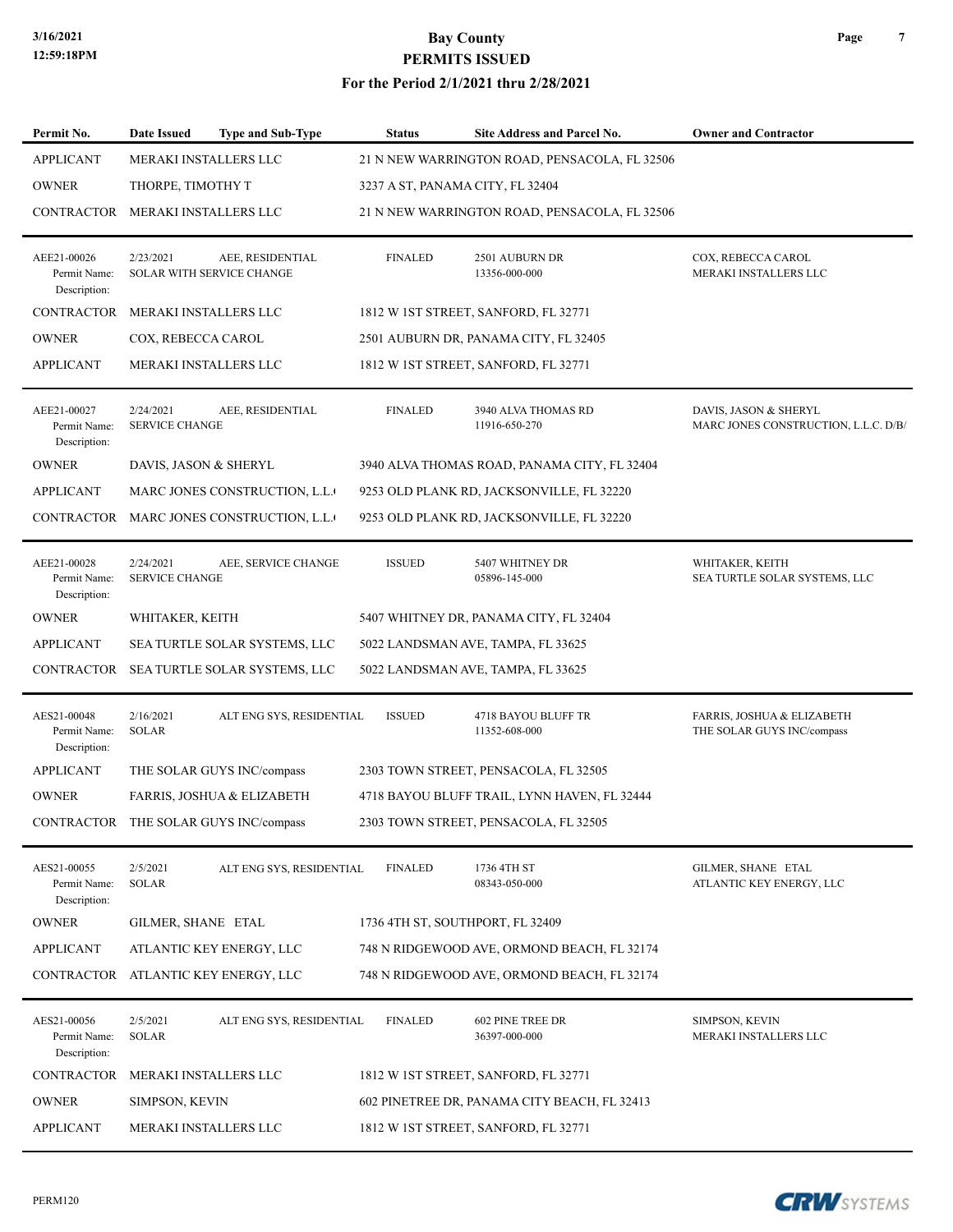#### **For the Period 2/1/2021 thru 2/28/2021**

| Permit No.                                  | Date Issued                 | Type and Sub-Type                                     | <b>Status</b>  | Site Address and Parcel No.                   | <b>Owner and Contractor</b>                                     |
|---------------------------------------------|-----------------------------|-------------------------------------------------------|----------------|-----------------------------------------------|-----------------------------------------------------------------|
| AES21-00057<br>Permit Name:<br>Description: | 2/10/2021<br><b>SOLAR</b>   | ALT ENG SYS, RESIDENTIAL                              | <b>FINALED</b> | 3803 WHITEHEAD BV<br>11916-161-000            | TILLEY, ROBERT DUANE & SARAH E<br>SEA TURTLE SOLAR SYSTEMS, LLC |
| CONTRACTOR                                  |                             | SEA TURTLE SOLAR SYSTEMS, LLC                         |                | 5022 LANDSMAN AVE, TAMPA, FL 33625            |                                                                 |
| <b>APPLICANT</b>                            |                             | SEA TURTLE SOLAR SYSTEMS, LLC                         |                | 5022 LANDSMAN AVE, TAMPA, FL 33625            |                                                                 |
| <b>OWNER</b>                                |                             | TILLEY, ROBERT DUANE & SARAH                          |                | 3803 WHITEHEAD BLVD, PANAMA CITY, FL 32404    |                                                                 |
| AES21-00058<br>Permit Name:<br>Description: | 2/16/2021                   | ALT ENG SYS, RESIDENTIAL<br>SOLAR WITH SERVICE CHANGE | <b>ISSUED</b>  | 128 DERBY WOODS DR<br>11300-178-000           | STATION, DANIEL C &<br>MERAKI INSTALLERS LLC                    |
| CONTRACTOR                                  |                             | MERAKI INSTALLERS LLC                                 |                | 1812 W 1ST STREET, SANFORD, FL 32771          |                                                                 |
| <b>APPLICANT</b>                            |                             | MERAKI INSTALLERS LLC                                 |                | 1812 W 1ST STREET, SANFORD, FL 32771          |                                                                 |
| <b>OWNER</b>                                | STATION, DANIEL C &         |                                                       |                | PARSENTNY, SYLVIA G, LYNN HAVEN, FL 32444     |                                                                 |
| AES21-00059<br>Permit Name:<br>Description: | 2/18/2021<br><b>SOLAR</b>   | ALT ENG SYS, RESIDENTIAL                              | <b>ISSUED</b>  | 106 DANA WAY<br>27541-323-000                 | <b>BARR, THOMAS ROY III</b><br>MERAKI INSTALLERS LLC            |
| <b>APPLICANT</b>                            |                             | MERAKI INSTALLERS LLC                                 |                | 1812 W 1ST STREET, SANFORD, FL 32771          |                                                                 |
| <b>OWNER</b>                                | <b>BARR, THOMAS ROY III</b> |                                                       |                | 106 DANA WAY, PANAMA CITY BEACH, FL 32407     |                                                                 |
| CONTRACTOR                                  |                             | MERAKI INSTALLERS LLC                                 |                | 1812 W 1ST STREET, SANFORD, FL 32771          |                                                                 |
| AES21-00060<br>Permit Name:<br>Description: | 2/18/2021<br><b>SOLAR</b>   | ALT ENG SYS, RESIDENTIAL                              | <b>FINALED</b> | 3908 27TH ST W<br>27217-037-000               | BACA, ARTHUR RAY<br>MERAKI INSTALLERS LLC                       |
| <b>OWNER</b>                                | BACA, ARTHUR RAY            |                                                       |                | 3908 W 27TH ST, PANAMA CITY, FL 32405         |                                                                 |
| <b>APPLICANT</b>                            |                             | MERAKI INSTALLERS LLC                                 |                | 1812 W 1ST STREET, SANFORD, FL 32771          |                                                                 |
| CONTRACTOR                                  |                             | MERAKI INSTALLERS LLC                                 |                | 1812 W 1ST STREET, SANFORD, FL 32771          |                                                                 |
| AES21-00061<br>Permit Name:<br>Description: | 2/18/2021<br><b>SOLAR</b>   | ALT ENG SYS, RESIDENTIAL                              | <b>ISSUED</b>  | <b>DOLPHIN AVE</b><br>35798-010-000           | CALLAHAN, THERESA E &<br>MERAKI INSTALLERS LLC                  |
| CONTRACTOR MERAKI INSTALLERS LLC            |                             |                                                       |                | 1812 W 1ST STREET, SANFORD, FL 32771          |                                                                 |
| <b>OWNER</b>                                |                             | CALLAHAN, THERESA E &                                 |                | MILTON F WEBB JR, PANAMA CITY BEACH, FL 32413 |                                                                 |
| <b>APPLICANT</b>                            |                             | MERAKI INSTALLERS LLC                                 |                | 1812 W 1ST STREET, SANFORD, FL 32771          |                                                                 |
| AES21-00062<br>Permit Name:<br>Description: | 2/18/2021<br><b>SOLAR</b>   | ALT ENG SYS, RESIDENTIAL                              | <b>ISSUED</b>  | <b>6615 OAKENSHAW DR</b><br>05288-277-000     | EMBRY, MELANIE M ETAL<br>MARC JONES CONSTRUCTION, L.L.C. D/B/   |
| <b>OWNER</b>                                |                             | <b>EMBRY, MELANIE M ETAL</b>                          |                | P O BOX 862, LYNN HAVEN, FL 32444             |                                                                 |
| <b>APPLICANT</b>                            |                             | MARC JONES CONSTRUCTION, L.L.                         |                | 9253 OLD PLANK RD, JACKSONVILLE, FL 32220     |                                                                 |
|                                             |                             | CONTRACTOR MARC JONES CONSTRUCTION, L.L.              |                | 9253 OLD PLANK RD, JACKSONVILLE, FL 32220     |                                                                 |
| AES21-00063<br>Permit Name:<br>Description: | 2/18/2021<br><b>SOLAR</b>   | ALT ENG SYS, RESIDENTIAL                              | <b>ISSUED</b>  | 6001 JAMMIE RD<br>05288-135-000               | HUNSICKER, GREGORY T<br>TITAN SOLAR POWER FL INC                |
| <b>APPLICANT</b>                            |                             | TITAN SOLAR POWER FL INC                              |                | 210 N SUNWAY DR, GILBERT, AZ 85233            |                                                                 |
|                                             |                             | CONTRACTOR TITAN SOLAR POWER FL INC                   |                | 210 N SUNWAY DR, GILBERT, AZ 85233            |                                                                 |

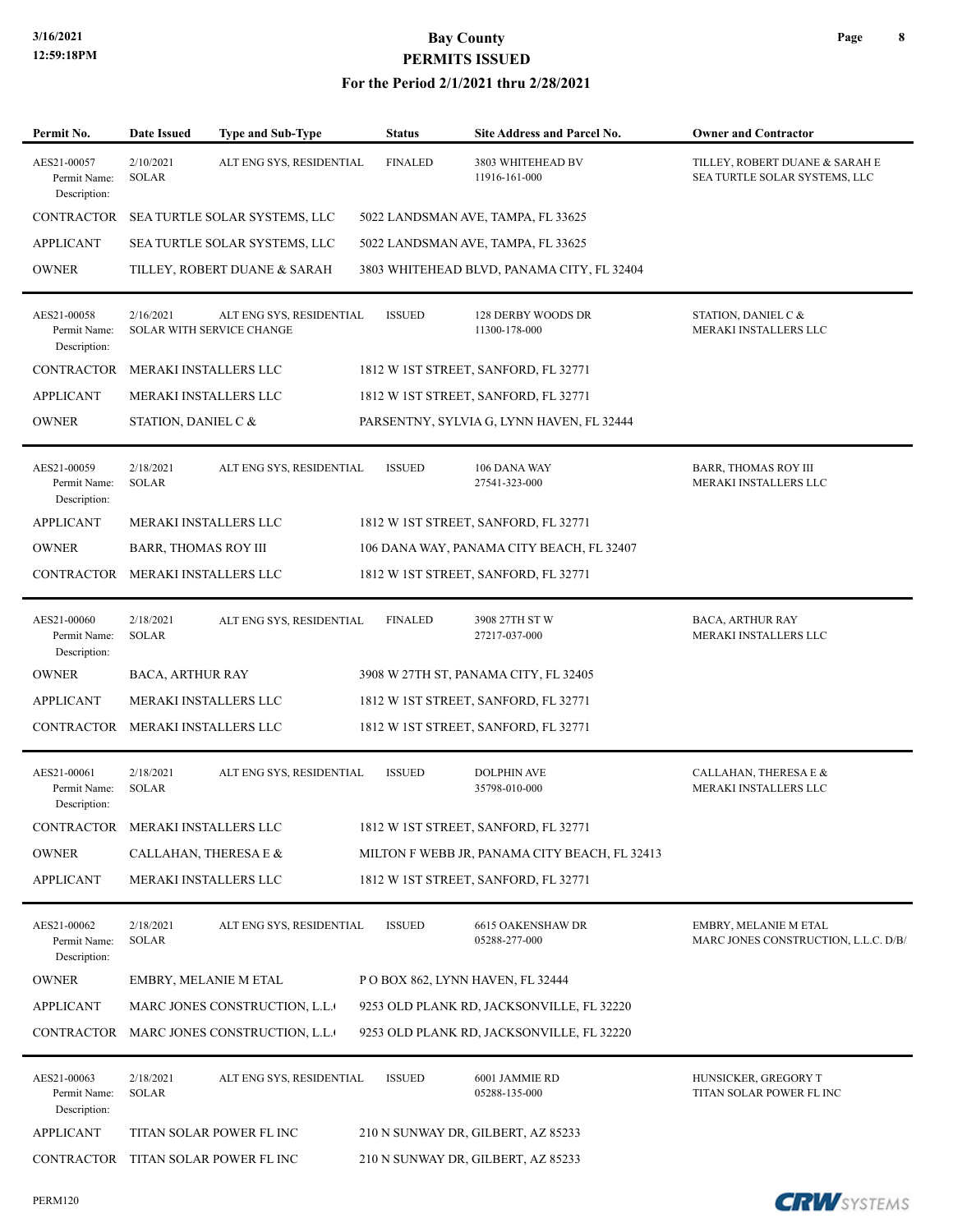| Permit No.                                  | <b>Date Issued</b>                                                          | <b>Type and Sub-Type</b>            | <b>Status</b>                    | Site Address and Parcel No.                    | <b>Owner and Contractor</b>                                     |
|---------------------------------------------|-----------------------------------------------------------------------------|-------------------------------------|----------------------------------|------------------------------------------------|-----------------------------------------------------------------|
| <b>OWNER</b>                                | HUNSICKER, GREGORY T                                                        |                                     |                                  | 2829 FAIRMONT DR, PANAMA CITY, FL 32405        |                                                                 |
| AES21-00064<br>Permit Name:<br>Description: | 2/19/2021<br><b>SOLAR</b>                                                   | ALT ENG SYS, RESIDENTIAL            | <b>FINALED</b>                   | 7912 CAMP FLOWERS RD<br>05263-134-036          | MURPHY, BRETT A<br>MERAKI INSTALLERS LLC                        |
| <b>OWNER</b>                                | MURPHY, BRETT A                                                             |                                     |                                  | 7912 CAMP FLOWERS RD, YOUNGSTOWN, FL 32466     |                                                                 |
| <b>APPLICANT</b>                            | <b>MERAKI INSTALLERS LLC</b>                                                |                                     |                                  | 1812 W 1ST STREET, SANFORD, FL 32771           |                                                                 |
| CONTRACTOR                                  | MERAKI INSTALLERS LLC                                                       |                                     |                                  | 1812 W 1ST STREET, SANFORD, FL 32771           |                                                                 |
| AES21-00065<br>Permit Name:<br>Description: | 2/19/2021<br><b>SOLAR</b><br>(2/18/2021 2:21 PM HEM)<br>WAITING ON JOB COST | ALT ENG SYS, RESIDENTIAL            | <b>ISSUED</b>                    | 320 SEA BREEZE DR<br>36162-000-000             | RICHARDS, GEORGE T & CHERYL E<br>MERAKI INSTALLERS LLC          |
| <b>APPLICANT</b>                            | MERAKI INSTALLERS LLC                                                       |                                     |                                  | 1812 W 1ST STREET, SANFORD, FL 32771           |                                                                 |
| CONTRACTOR                                  | MERAKI INSTALLERS LLC                                                       |                                     |                                  | 1812 W 1ST STREET, SANFORD, FL 32771           |                                                                 |
| <b>OWNER</b>                                |                                                                             | RICHARDS, GEORGE T & CHERYL E       |                                  | 320 SEA BREEZE DR, PANAMA CITY BEACH, FL 32413 |                                                                 |
| AES21-00066<br>Permit Name:<br>Description: | 2/19/2021<br><b>SOLAR</b><br>(2/18/2021 2:38 PM HEM)<br>WAITING ON JOB COST | ALT ENG SYS, RESIDENTIAL            | <b>ISSUED</b>                    | 3237-AAST<br>11914-400-000                     | THORPE, TIMOTHY T<br>MERAKI INSTALLERS LLC                      |
| <b>APPLICANT</b>                            | MERAKI INSTALLERS LLC                                                       |                                     |                                  | 1812 W 1ST STREET, SANFORD, FL 32771           |                                                                 |
| CONTRACTOR                                  | MERAKI INSTALLERS LLC                                                       |                                     |                                  | 1812 W 1ST STREET, SANFORD, FL 32771           |                                                                 |
| <b>OWNER</b>                                | THORPE, TIMOTHY T                                                           |                                     | 3237 A ST, PANAMA CITY, FL 32404 |                                                |                                                                 |
| AES21-00067<br>Permit Name:<br>Description: | 2/19/2021<br><b>SOLAR</b>                                                   | ALT ENG SYS, RESIDENTIAL            | <b>ISSUED</b>                    | 5415 RUSHMORE DR<br>05896-178-000              | HARTMAN, JEANNIE M &<br>ATLANTIC KEY ENERGY, LLC                |
|                                             |                                                                             | CONTRACTOR ATLANTIC KEY ENERGY, LLC |                                  | 748 N RIDGEWOOD AVE, ORMOND BEACH, FL 32174    |                                                                 |
| <b>APPLICANT</b>                            |                                                                             | ATLANTIC KEY ENERGY, LLC            |                                  | 748 N RIDGEWOOD AVE, ORMOND BEACH, FL 32174    |                                                                 |
| <b>OWNER</b>                                | HARTMAN, JEANNIE M &                                                        |                                     |                                  | JOSEPH C HOOPER, PANAMA CITY, FL 32404         |                                                                 |
| AES21-00069<br>Permit Name:<br>Description: | 2/23/2021<br>SOLAR                                                          | ALT ENG SYS, RESIDENTIAL            | <b>FINALED</b>                   | 2501 AUBURN DR<br>13356-000-000                | COX, REBECCA CAROL<br>MERAKI INSTALLERS LLC                     |
| <b>APPLICANT</b>                            | MERAKI INSTALLERS LLC                                                       |                                     |                                  | 1812 W 1ST STREET, SANFORD, FL 32771           |                                                                 |
| <b>CONTRACTOR</b>                           | MERAKI INSTALLERS LLC                                                       |                                     |                                  | 1812 W 1ST STREET, SANFORD, FL 32771           |                                                                 |
| <b>OWNER</b>                                | COX, REBECCA CAROL                                                          |                                     |                                  | 2501 AUBURN DR, PANAMA CITY, FL 32405          |                                                                 |
| AES21-00070<br>Permit Name:<br>Description: | 2/23/2021<br>SOLAR                                                          | ALT ENG SYS, RESIDENTIAL            | <b>FINALED</b>                   | 2835 ALTHA AVE<br>12558-020-000                | MURRAY, DAKOTA<br>ATLANTIC KEY ENERGY, LLC                      |
| CONTRACTOR                                  |                                                                             | ATLANTIC KEY ENERGY, LLC            |                                  | 748 N RIDGEWOOD AVE, ORMOND BEACH, FL 32174    |                                                                 |
| <b>APPLICANT</b>                            |                                                                             | ATLANTIC KEY ENERGY, LLC            |                                  | 748 N RIDGEWOOD AVE, ORMOND BEACH, FL 32174    |                                                                 |
| <b>OWNER</b>                                | MURRAY, DAKOTA                                                              |                                     |                                  | 2835 ALTHA AVE, PANAMA CITY, FL 32405          |                                                                 |
| AES21-00071<br>Permit Name:<br>Description: | 2/23/2021<br>SOLAR                                                          | ALT ENG SYS, RESIDENTIAL            | <b>ISSUED</b>                    | 3611 BETSY LN<br>30585-115-000                 | BRAMLETT, RACHEL WATSON<br>MARC JONES CONSTRUCTION, L.L.C. D/B/ |

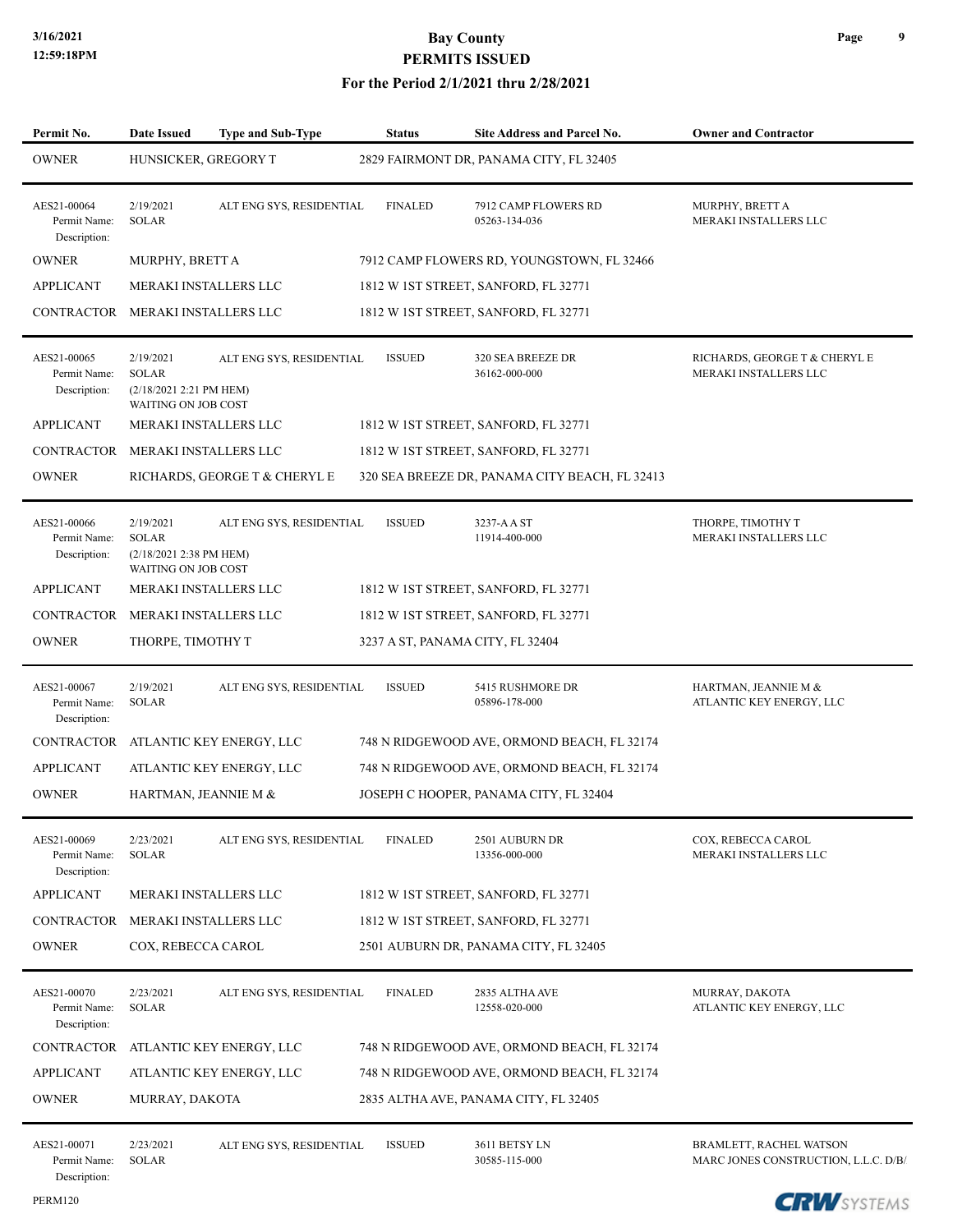| Permit No.                                  | Date Issued                                                                          | <b>Type and Sub-Type</b>      | <b>Status</b>  | Site Address and Parcel No.                    | <b>Owner and Contractor</b>                                   |
|---------------------------------------------|--------------------------------------------------------------------------------------|-------------------------------|----------------|------------------------------------------------|---------------------------------------------------------------|
| CONTRACTOR                                  |                                                                                      | MARC JONES CONSTRUCTION, L.L. |                | 9253 OLD PLANK RD, JACKSONVILLE, FL 32220      |                                                               |
| <b>OWNER</b>                                |                                                                                      | BRAMLETT, RACHEL WATSON       |                | 3611 BETSY LANE, PANAMA CITY BEACH, FL 32408   |                                                               |
| <b>APPLICANT</b>                            |                                                                                      | MARC JONES CONSTRUCTION, L.L. |                | 9253 OLD PLANK RD, JACKSONVILLE, FL 32220      |                                                               |
| AES21-00072<br>Permit Name:<br>Description: | 2/24/2021<br><b>SOLAR</b>                                                            | ALT ENG SYS, RESIDENTIAL      | <b>FINALED</b> | 3940 ALVA THOMAS RD<br>11916-650-270           | DAVIS, JASON & SHERYL<br>MARC JONES CONSTRUCTION, L.L.C. D/B/ |
| CONTRACTOR                                  |                                                                                      | MARC JONES CONSTRUCTION, L.L. |                | 9253 OLD PLANK RD, JACKSONVILLE, FL 32220      |                                                               |
| <b>APPLICANT</b>                            |                                                                                      | MARC JONES CONSTRUCTION, L.L. |                | 9253 OLD PLANK RD, JACKSONVILLE, FL 32220      |                                                               |
| <b>OWNER</b>                                | DAVIS, JASON & SHERYL                                                                |                               |                | 3940 ALVA THOMAS ROAD, PANAMA CITY, FL 32404   |                                                               |
| AES21-00073<br>Permit Name:<br>Description: | 2/26/2021<br><b>SOLAR</b>                                                            | ALT ENG SYS, RESIDENTIAL      | <b>FINALED</b> | <b>4028 BRIGHTON BLVD</b><br>11514-350-036     | KING, KAELOB TYLER                                            |
| <b>OWNER</b>                                | KING, KAELOB TYLER                                                                   |                               |                | 4028 BRIGHTON BLVD, PANAMA CITY, FL 32404      |                                                               |
| CONTRACTOR                                  |                                                                                      | ATLANTIC KEY ENERGY, LLC      |                | 748 N RIDGEWOOD AVE, ORMOND BEACH, FL 32174    |                                                               |
| <b>APPLICANT</b>                            |                                                                                      | ATLANTIC KEY ENERGY, LLC      |                | 748 N RIDGEWOOD AVE, ORMOND BEACH, FL 32174    |                                                               |
| CB19-00075<br>Permit Name:<br>Description:  | 2/5/2021<br>PP FOR INSPECTIONS<br>(2/2/2021 1:46 PM PKB)<br>dwelling is phase 2      | PRIVATE PROVIDER, SINGLE      | <b>ISSUED</b>  | 13080 AIRWAY ST<br>03946-395-000               | SUMMERS, NORMAN C<br><b>OWNER/BUILDER</b>                     |
| <b>APPLICANT</b>                            | <b>NORMAN 866-3778</b>                                                               |                               | , ,            |                                                |                                                               |
| CONTRACTOR                                  | <b>OWNER/BUILDER</b>                                                                 |                               | $, \, \,$      |                                                |                                                               |
| <b>OWNER</b>                                | SUMMERS, NORMAN C                                                                    |                               |                | 1335 STRATFORD AVE, PANAMA CITY, FL 32404      |                                                               |
| CB20-00054<br>Permit Name:<br>Description:  | 2/8/2021<br>thomas dr apt bldg #1<br>(10/14/2020 10:02 AM PKB)<br>need water receipt | COMMERCIAL NEW CONST          | <b>ISSUED</b>  | 2204 THOMAS DR<br>30152-005-000                | VCP PCB, LLC ETAL<br><b>BUCKHAVEN, LLC</b>                    |
| <b>APPLICANT</b>                            | <b>DAVID</b>                                                                         |                               | , ,            |                                                |                                                               |
| CONTRACTOR BUCKHAVEN, LLC                   |                                                                                      |                               |                | 6753 JONES MILL CT SUITE A, NORCROSS, GA 30092 |                                                               |
| <b>OWNER</b>                                | VCP PCB, LLC ETAL                                                                    |                               |                | 6753 JONES MILL CT, NORCROSS, GA 30092         |                                                               |
| CB20-00055<br>Permit Name:<br>Description:  | 2/8/2021<br>Thomas Dr Aptm BLDG #2<br>(10/14/2020 9:49 AM PKB)<br>need water receipt | COMMERCIAL NEW CONST          | <b>ISSUED</b>  | 2204 THOMAS DR<br>30152-005-000                | VCP PCB, LLC ETAL<br><b>BUCKHAVEN, LLC</b>                    |
| <b>APPLICANT</b>                            | <b>DAVID</b>                                                                         |                               | $, \, \cdot$   |                                                |                                                               |
| CONTRACTOR                                  | BUCKHAVEN, LLC                                                                       |                               |                | 6753 JONES MILL CT SUITE A, NORCROSS, GA 30092 |                                                               |
| <b>OWNER</b>                                | VCP PCB, LLC ETAL                                                                    |                               |                | 6753 JONES MILL CT, NORCROSS, GA 30092         |                                                               |
| CB20-00056<br>Permit Name:<br>Description:  | 2/8/2021<br>Thomas Dr. Aptm BLDG 3<br>(10/14/2020 9:49 AM PKB)<br>need water receipt | <b>COMMERCIAL NEW CONST</b>   | <b>ISSUED</b>  | 2204 THOMAS DR<br>30152-005-000                | VCP PCB, LLC ETAL<br><b>BUCKHAVEN, LLC</b>                    |
| <b>OWNER</b>                                | VCP PCB, LLC ETAL                                                                    |                               |                | 6753 JONES MILL CT, NORCROSS, GA 30092         |                                                               |
| CONTRACTOR                                  | BUCKHAVEN, LLC                                                                       |                               |                | 6753 JONES MILL CT SUITE A, NORCROSS, GA 30092 |                                                               |
| <b>APPLICANT</b>                            | DAVID                                                                                |                               | $, \, \cdot$   |                                                |                                                               |
| <b>PERM120</b>                              |                                                                                      |                               |                |                                                | <b>CRW</b> SYSTEMS                                            |

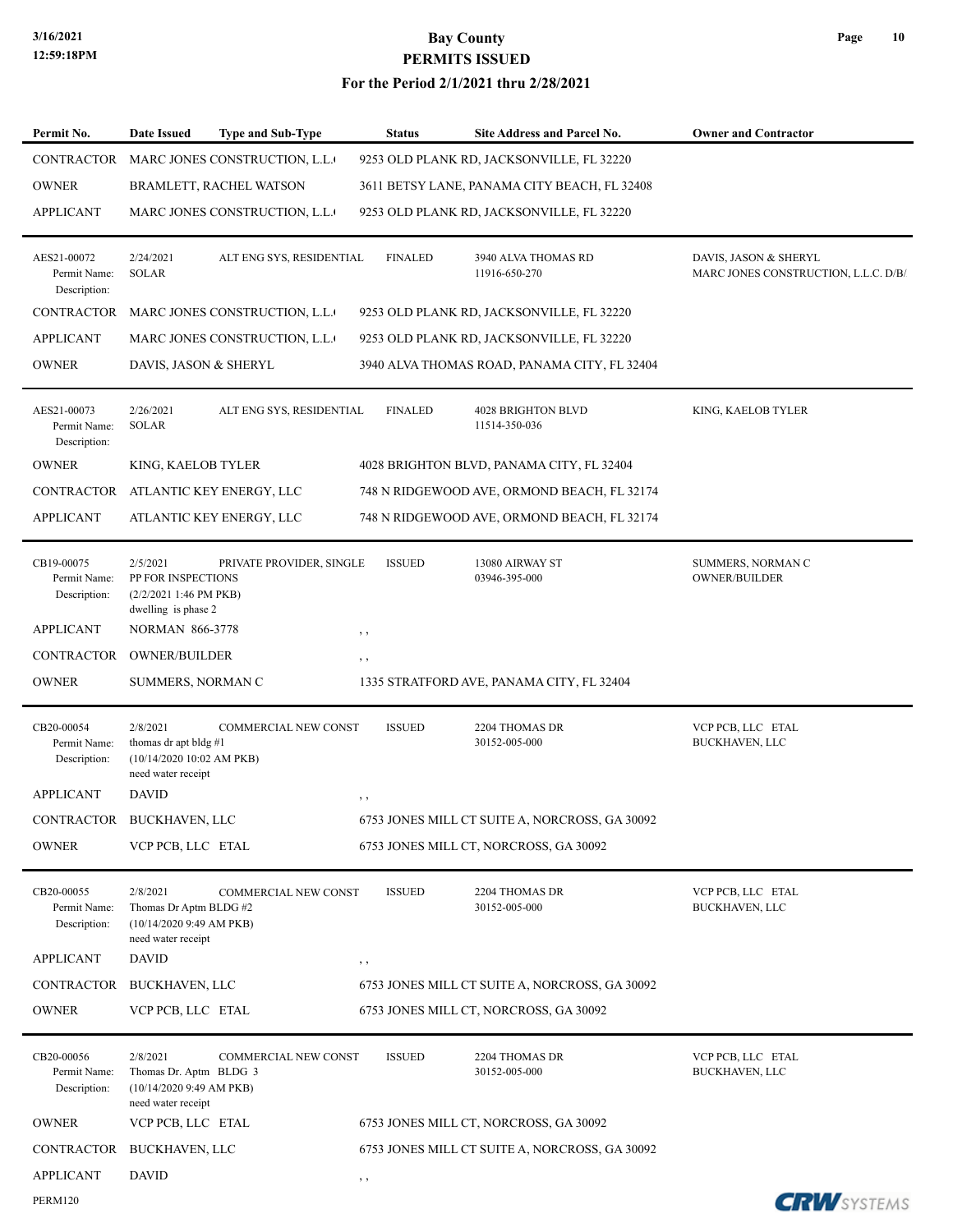#### **For the Period 2/1/2021 thru 2/28/2021**

| Permit No.                                 | <b>Date Issued</b>                                                                        | Type and Sub-Type                                               | <b>Status</b>  | <b>Site Address and Parcel No.</b>                  | <b>Owner and Contractor</b>                                 |
|--------------------------------------------|-------------------------------------------------------------------------------------------|-----------------------------------------------------------------|----------------|-----------------------------------------------------|-------------------------------------------------------------|
| CB20-00057<br>Permit Name:<br>Description: | 2/8/2021<br>Thomas Drive Aptm CLUBHOUSE<br>(10/14/2020 9:47 AM PKB)<br>need water receipt | COMMERCIAL NEW CONST                                            | <b>ISSUED</b>  | 2204 THOMAS DR<br>30152-005-000                     | VCP PCB, LLC ETAL<br><b>BUCKHAVEN, LLC</b>                  |
| <b>OWNER</b>                               | VCP PCB, LLC ETAL                                                                         |                                                                 |                | 6753 JONES MILL CT, NORCROSS, GA 30092              |                                                             |
| <b>APPLICANT</b>                           | <b>DAVID</b>                                                                              |                                                                 | $, \, , \,$    |                                                     |                                                             |
| CONTRACTOR                                 | BUCKHAVEN, LLC                                                                            |                                                                 |                | 6753 JONES MILL CT SUITE A, NORCROSS, GA 30092      |                                                             |
| CB20-00058<br>Permit Name:<br>Description: | 2/8/2021<br>Thomas Drive Appt - Mail Kiosk                                                | COMMERCIAL NEW CONST                                            | <b>ISSUED</b>  | 2204 THOMAS DR<br>30152-005-000                     | VCP PCB, LLC ETAL<br>BUCKHAVEN, LLC                         |
| <b>OWNER</b>                               | VCP PCB, LLC ETAL                                                                         |                                                                 |                | 6753 JONES MILL CT, NORCROSS, GA 30092              |                                                             |
| CONTRACTOR                                 | <b>BUCKHAVEN, LLC</b>                                                                     |                                                                 |                | 6753 JONES MILL CT SUITE A, NORCROSS, GA 30092      |                                                             |
| <b>APPLICANT</b>                           | <b>DAVID</b>                                                                              |                                                                 | $, \, , \,$    |                                                     |                                                             |
| CB20-00078<br>Permit Name:<br>Description: | 2/22/2021<br><b>CO-LOCATE</b>                                                             | COMMERCIAL RENOVATE,                                            | <b>ISSUED</b>  | 4900 HWY 2321<br>05827-010-000                      | TARGET GC LLC<br><b>ERICSSON INC.</b>                       |
| <b>APPLICANT</b>                           | TAMARA 407-113-7685                                                                       |                                                                 | $, \, \cdot$   |                                                     |                                                             |
| <b>OWNER</b>                               | <b>TARGET GC LLC</b>                                                                      |                                                                 |                | 2456 NE 27TH TERRACE, FORT LAUDERDALE, FL 33305     |                                                             |
| CONTRACTOR ERICSSON INC.                   |                                                                                           |                                                                 |                | 36525 TRIPP COURT, FRUITLAND PARK, FL 34731         |                                                             |
| CB20-00084<br>Permit Name:<br>Description: | 2/11/2021                                                                                 | COMMERCIAL RENOVATE,<br>1 WALL SIGN AND FACE CHANGE ON MOUNMENT | <b>FINALED</b> | 323 ALF COLEMAN RD<br>34034-010-000                 | SSCP PANAMA CITY, LLC<br>EMERALD COAST SIGNS LLC            |
| <b>CONTRACTOR</b>                          |                                                                                           | EMERALD COAST SIGNS LLC                                         |                | 745 NORTH FERDEN BLVD, CRESTVIEW, FL 32536          |                                                             |
| <b>OWNER</b>                               | SSCP PANAMA CITY, LLC                                                                     |                                                                 |                | 2929 WALNUT ST, PHILADELPHIA, PA 19104              |                                                             |
| <b>APPLICANT</b>                           | BRAD 850-398-1712                                                                         |                                                                 | $, \, \,$      |                                                     |                                                             |
| CB20-00209<br>Permit Name:<br>Description: | 2/11/2021<br>CO LOCATE                                                                    | COMMERCIAL ADDITION, T                                          | <b>ISSUED</b>  | 613 AVENUE A<br>35350-000-000                       | <b>GULF POWER COMPANY</b><br>JACOBS TELECOMMUNICATIONS INC. |
| <b>OWNER</b>                               | <b>GULF POWER COMPANY</b>                                                                 |                                                                 |                | PROPERTY TAX-PSX/JB, JUNO BEACH, FL 33408           |                                                             |
| <b>CONTRACTOR</b>                          |                                                                                           | JACOBS TELECOMMUNICATIONS IN                                    |                | 5449 BELLS FERRY ROAD, ACWORTH, GA 30102            |                                                             |
| <b>APPLICANT</b>                           | KARL 813-342-3873                                                                         |                                                                 | $, \, , \,$    |                                                     |                                                             |
| CB20-00258<br>Permit Name:<br>Description: | 2/3/2021<br>1 PYLON SIGN<br>(12/4/2020 1:53 PM PKB)<br>need foundation detail             | SIGN, SIGN - ON PREMISE                                         | <b>ISSUED</b>  | 8904 HWY 2301<br>05288-614-000                      | REORGANIZED CHURCH OF JESUS<br>ENTERA, LLC                  |
| <b>OWNER</b>                               |                                                                                           | REORGANIZED CHURCH OF JESUS                                     |                | CHRIST OF LATTER DAY SAINTS, INDEPENDENCE, MO 64050 |                                                             |
| CONTRACTOR                                 | ENTERA, LLC                                                                               |                                                                 |                | 5900 VENTURE CROSSINGS BLVD, PANAMAMCITY, FL 32409  |                                                             |
| <b>APPLICANT</b>                           | MATT 850-691-9652                                                                         |                                                                 | $, \, , \,$    |                                                     |                                                             |
| CB20-00271<br>Permit Name:<br>Description: | 2/1/2021<br>Storage. Ref BV20-00139<br>(12/23/20208:24 AM MJM)<br>Sent to P&Z for review. | <b>COMMERCIAL NEW CONST</b>                                     | <b>ISSUED</b>  | 11722 BAY VISTA DR<br>06671-190-000                 | CARROLL, ROBERT L JR<br><b>OWNER/BUILDER</b>                |

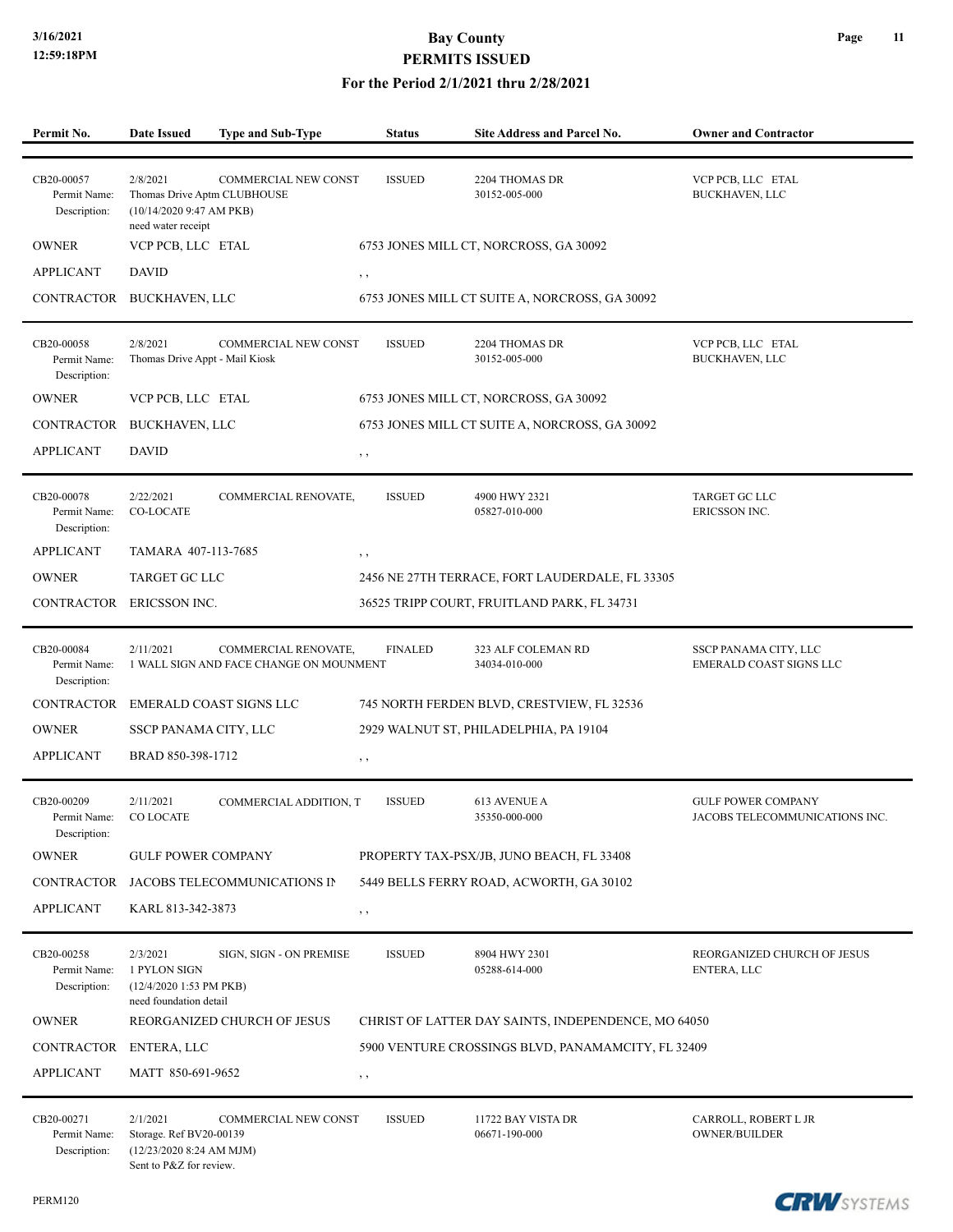| Permit No.                                 | <b>Date Issued</b>                                                                               | <b>Type and Sub-Type</b>                                | <b>Status</b>  | Site Address and Parcel No.                          | <b>Owner and Contractor</b>                                |
|--------------------------------------------|--------------------------------------------------------------------------------------------------|---------------------------------------------------------|----------------|------------------------------------------------------|------------------------------------------------------------|
| <b>OWNER</b>                               | CARROLL, ROBERT L JR                                                                             |                                                         |                | 11722 BAY VISTA RD, PANAMA CITY, FL 32404            |                                                            |
| <b>APPLICANT</b>                           | CARROLL, ROBERT L JR                                                                             |                                                         |                | 11722 BAY VISTA RD, PANAMA CITY, FL 32404            |                                                            |
| CONTRACTOR                                 | <b>OWNER/BUILDER</b>                                                                             |                                                         | $, \, \cdot$   |                                                      |                                                            |
|                                            |                                                                                                  |                                                         |                |                                                      |                                                            |
| CB20-00274<br>Permit Name:<br>Description: | 2/12/2021<br>$(1/14/20213:37 \text{ PM MJM})$<br>Sent to P&Z for review.                         | COMMERCIAL NEW CONST<br>JET BOAT OFFICE AND WAREHOUSE   | <b>ISSUED</b>  | 2743 FORESTER TRL<br>14907-100-300                   | JETBOATPILOT, LLC<br>C & A BUILDERS, INC.                  |
| <b>APPLICANT</b>                           | C & A BUILDERS, INC.                                                                             |                                                         |                | 1603 VERMONT AVE, LYNN HAVEN, FL 32444               |                                                            |
| <b>OWNER</b>                               | JETBOATPILOT, LLC                                                                                |                                                         |                | 3825 W HWY 390, SUITE B, PANAMA CITY, FL 32405       |                                                            |
| CONTRACTOR C & A BUILDERS, INC.            |                                                                                                  |                                                         |                | 1603 VERMONT AVE, LYNN HAVEN, FL 32444               |                                                            |
|                                            |                                                                                                  |                                                         |                |                                                      |                                                            |
| CB20-00277<br>Permit Name:<br>Description: | 2/8/2021<br>MOVE IT STORAGE BLDG 2<br>(12/31/2020 10:41 AM TJN)<br>check in safe                 | <b>COMMERCIAL NEW CONST</b>                             | <b>ISSUED</b>  | 22437 PANAMA CITY BEACH PKWY<br>36459-920-010        | MVI CCT MANAGER LLC<br>WTD HOLDINGS, INC.                  |
| CONTRACTOR WTD HOLDINGS, INC.              |                                                                                                  |                                                         |                | 112 INMAN CIRCLE NE, ATLANTA, GA 30309               |                                                            |
| <b>APPLICANT</b>                           | MICHAEL 727-505-8879                                                                             |                                                         | $, \, , \,$    |                                                      |                                                            |
| <b>OWNER</b>                               | MVI CCT MANAGER LLC                                                                              |                                                         |                | 12655 N CENTRAL EXPY, DALLAS, TX 75243               |                                                            |
|                                            |                                                                                                  |                                                         |                |                                                      |                                                            |
| CB21-00004<br>Permit Name:<br>Description: | 2/1/2021<br><b>PUMP HOUSE</b><br>$(12/11/20207:59$ AM TJN)<br>NEED APPLICATION<br>NEED SITE PLAN | RESIDENTIAL NEW CONSTR                                  | <b>ISSUED</b>  | 6316 NORTHWOOD ST<br>05450-002-004                   | COATNEY, MARTIN<br>A-1 MASONRY, INC.                       |
| <b>OWNER</b>                               | COATNEY, MARTIN                                                                                  |                                                         |                | 4919 HOLLY AVENUE, YOUNGSTOWN, FL 32466              |                                                            |
| CONTRACTOR A-1 MASONRY, INC.               |                                                                                                  |                                                         |                | 4919 HOLLY AVE, YOUNGSTOWN, FL 32466                 |                                                            |
| APPLICANT                                  | martin 258-6023                                                                                  |                                                         | $, \, ,$       |                                                      |                                                            |
|                                            |                                                                                                  |                                                         |                |                                                      |                                                            |
| CB21-00005<br>Permit Name:<br>Description: | 2/22/2021                                                                                        | SIGN, SIGN - ON PREMISE<br>O'REILLY 3 WALL 1 PYLON SIGN | <b>FINALED</b> | 1800 THOMAS DR<br>30152-105-000                      | JOHNS, JONI M ETAL<br>SIGNS BY DESIGN OF NORTH FLORIDA, IN |
| <b>APPLICANT</b>                           | <b>RYAN</b>                                                                                      |                                                         | $, \, , \,$    |                                                      |                                                            |
| <b>CONTRACTOR</b>                          |                                                                                                  | SIGNS BY DESIGN OF NORTH FLORI                          |                | 6766 CIRCLE J DRIVE, TALLAHASSEE, FL 32312           |                                                            |
| <b>OWNER</b>                               | JOHNS, JONI M ETAL                                                                               |                                                         |                | 312 HIDDEN ISLAND DRIVE, PANAMA CITY BEACH, FL 32408 |                                                            |
|                                            |                                                                                                  |                                                         |                |                                                      |                                                            |
| CB21-00009<br>Permit Name:<br>Description: | 2/16/2021<br><b>COMM RENOVATION</b>                                                              | COMMERCIAL RENOVATE,                                    | <b>ISSUED</b>  | 22613 PANAMA CITY BEACH PKWY<br>36293-000-000        | IT'S ALWAYS SUNNY ON 30A LLC<br>CORAM CONSTRUCTION, INC    |
| <b>OWNER</b>                               |                                                                                                  | IT'S ALWAYS SUNNY ON 30A LLC                            |                | 1231 CO ROAD 283 S, SANTA ROSA BEACH, FL 32459       |                                                            |
| CONTRACTOR                                 |                                                                                                  | CORAM CONSTRUCTION, INC                                 |                | 409 RIVIERA DRIVE, PANAMA CITY BEACH, FL 32413       |                                                            |
| APPLICANT                                  | GARY 527-4711                                                                                    |                                                         | $, \, \cdot$   |                                                      |                                                            |
| CB21-00013                                 | 2/3/2021                                                                                         | COMMERCIAL, RETAIL BUIL                                 | <b>ISSUED</b>  | <b>2825 FORESTER TRL</b>                             | COCA-COLA BOTTLING COMPANY                                 |
| Permit Name:<br>Description:               | COCA-COLA                                                                                        |                                                         |                | 14907-100-250                                        | FITTS AND GOODWIN, INC                                     |
| CONTRACTOR FITTS AND GOODWIN, INC          |                                                                                                  |                                                         |                | PO BOX 515, COLUMBIA, SC 29202                       |                                                            |

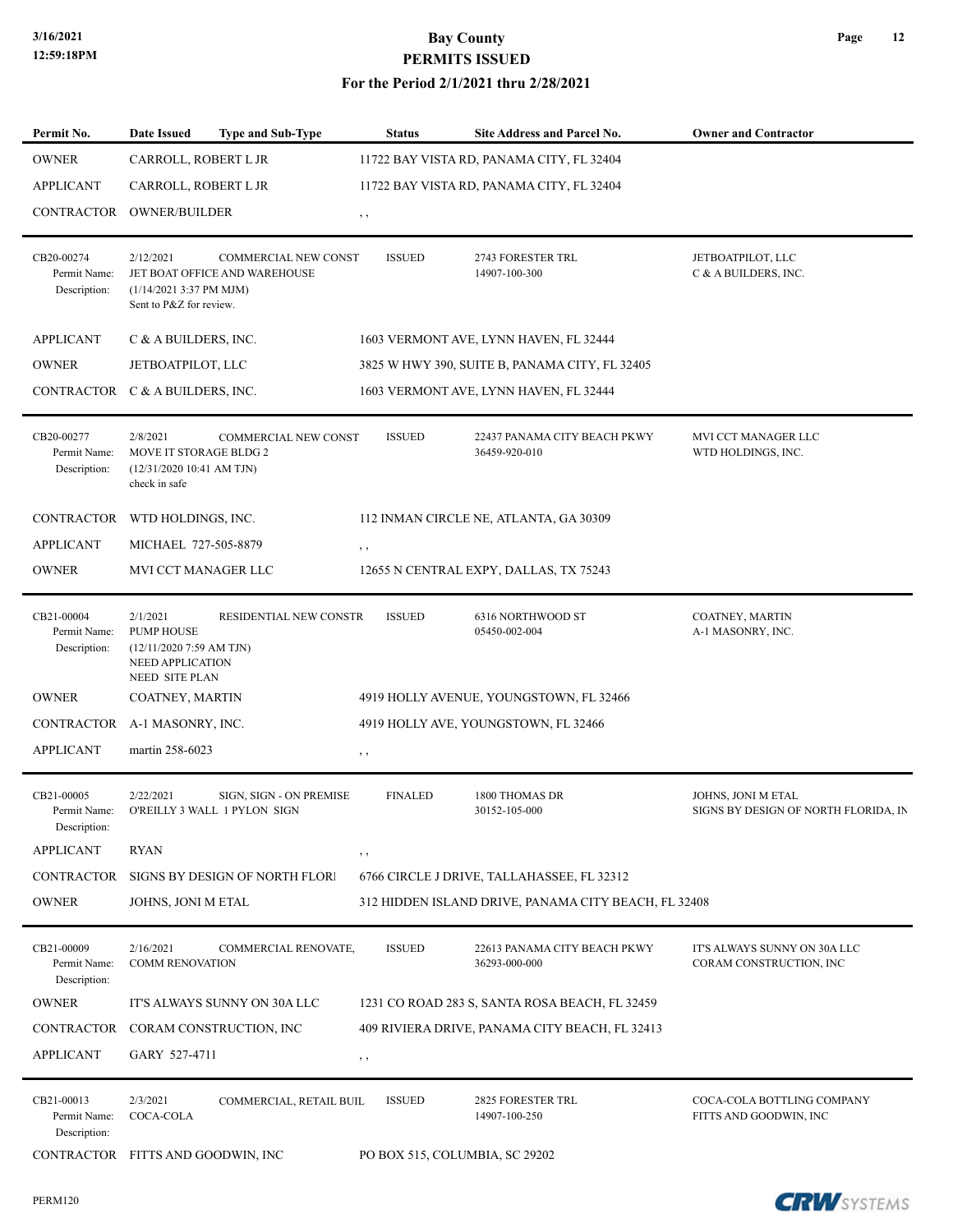| Permit No.                                 | <b>Date Issued</b>                                                                               | Type and Sub-Type                                   | <b>Status</b> | Site Address and Parcel No.                        | <b>Owner and Contractor</b>                                  |
|--------------------------------------------|--------------------------------------------------------------------------------------------------|-----------------------------------------------------|---------------|----------------------------------------------------|--------------------------------------------------------------|
| <b>APPLICANT</b>                           | THOMAS 803-360-4887                                                                              |                                                     | $, \, , \,$   |                                                    |                                                              |
| <b>OWNER</b>                               |                                                                                                  | COCA-COLA BOTTLING COMPANY                          |               | UNITED-CENTRAL LLC, BIRMINGHAM, AL 35217           |                                                              |
| CB21-00014<br>Permit Name:<br>Description: | 2/2/2021<br><b>COMM RENOVATION</b><br>(1/21/202111:47 AM PKB)<br>need job site plans for project | COMMERCIAL RENOVATE,                                | <b>ISSUED</b> | 4103 THOMAS DR<br>31635-000-000                    | STARLING, W W ETAL<br>Beaches Construction Company LLC [CGC] |
| <b>OWNER</b>                               | STARLING, W W ETAL                                                                               |                                                     |               | TRUSTEES OF WW STARLING, PANAMA CITY, FL 32401     |                                                              |
|                                            |                                                                                                  | CONTRACTOR Beaches Construction Company LLC [C      |               | 7603 McElvey Rd, PANAMA CITY BEACH, FL 32408       |                                                              |
| <b>APPLICANT</b>                           | KEN 596-6091                                                                                     |                                                     | , ,           |                                                    |                                                              |
| CB21-00019<br>Permit Name:<br>Description: | 2/16/2021                                                                                        | SIGN, SIGN - WALL<br>2 WALL SIGN / PUBILIX & PRESTO | <b>ISSUED</b> | 23026 PANAMA CITY BEACH PKWY<br>36075-010-000      | <b>REAL SUB, LLC</b><br>LB SIGNS INC.                        |
| <b>OWNER</b>                               | <b>REAL SUB, LLC</b>                                                                             |                                                     |               | P.O BOX 407, LAKELAND, FL 33802                    |                                                              |
| <b>APPLICANT</b>                           | <b>LARRY 747-8233</b>                                                                            |                                                     | $, \, , \,$   |                                                    |                                                              |
| CONTRACTOR LB SIGNS INC.                   |                                                                                                  |                                                     |               | 4894 AMOSHAYESTRAIL, CHIPLEY, FL 32428             |                                                              |
| CB21-00021<br>Permit Name:<br>Description: | 2/17/2021<br>AIRCRAFT HANGER/HASEK<br>(1/28/202110:34 AM TJN)<br><b>NEED ADDRESS</b>             | COMMERCIAL NEW CONST                                | <b>ISSUED</b> | 5241 JOHNNY REAVER RD M3<br>32432-100-026          | PANAMA CITY-BAY CO AIRPORT<br>REMCO DEVELOPMENT, LLC         |
|                                            |                                                                                                  | CONTRACTOR REMCO DEVELOPMENT, LLC                   |               | 2315 E 3RD ST, Panama City, Fl 32401               |                                                              |
| <b>APPLICANT</b>                           | <b>MARTIN387-6290</b>                                                                            |                                                     | $, \, \cdot$  |                                                    |                                                              |
| <b>OWNER</b>                               |                                                                                                  | PANAMA CITY-BAY CO AIRPORT                          |               | C/O MARTY HASEK, PANAMA CITY, FL 32409             |                                                              |
| CB21-00022<br>Permit Name:<br>Description: | 2/10/2021<br><b>INTERIOR BUILDOUT</b>                                                            | COMMERCIAL RENOVATE,                                | <b>ISSUED</b> | 2900 THOMAS DR 2902<br>31144-010-010               | OLWFRED, LLC<br>Gortemoller Construction Co.                 |
| CONTRACTOR                                 | Gortemoller Construction Co.                                                                     |                                                     |               | 504A Enterprise Drive, PANAMA CITY BEACH, FL 32408 |                                                              |
| <b>OWNER</b>                               | OLWFRED, LLC                                                                                     |                                                     |               | 5399 E COUNTY HWY 30A, SANTA ROSA BEACH, FL 32459  |                                                              |
| <b>APPLICANT</b>                           | JAMES 258-4681                                                                                   |                                                     | , ,           |                                                    |                                                              |
| CB21-00024<br>Permit Name:<br>Description: | 2/23/2021<br>NEW 4 STORY RENTAL<br>(2/4/2021 1:31 PM REH)<br>Sent to P&Z.                        | <b>COMMERCIAL NEW CONST</b>                         | <b>ISSUED</b> | 4801 SPYGLASS DR<br>31708-000-000                  | ROBERTS, CHRISTOPHER SHANE<br>HOLIDAY BEACH RENTALS DEV, INC |
| <b>OWNER</b>                               |                                                                                                  | ROBERTS, CHRISTOPHER SHANE                          |               | 120 DRAGON CIRCLE, PANAMA CITY BEACH, FL 32408     |                                                              |
|                                            |                                                                                                  | CONTRACTOR HOLIDAY BEACH RENTALS DEV, IN            |               | 17614 ASHLEY DR, PANAMA CITY BEACH, FL 32413       |                                                              |
| <b>APPLICANT</b>                           | <b>JASON</b>                                                                                     |                                                     | , ,           |                                                    |                                                              |
| CB21-00025<br>Permit Name:<br>Description: | 2/23/2021<br>NEW 4 STORY RENTAL<br>(2/4/2021 1:33 PM REH)<br>Sent to P&Z.                        | <b>COMMERCIAL NEW CONST</b>                         | <b>ISSUED</b> | 4803 SPYGLASS DR<br>31708-000-000                  | ROBERTS, CHRISTOPHER SHANE<br>HOLIDAY BEACH RENTALS DEV, INC |
| <b>APPLICANT</b>                           | JASON 238-8730                                                                                   |                                                     | , ,           |                                                    |                                                              |
| <b>OWNER</b>                               |                                                                                                  | ROBERTS, CHRISTOPHER SHANE                          |               | 120 DRAGON CIRCLE, PANAMA CITY BEACH, FL 32408     |                                                              |
| <b>PERM120</b>                             |                                                                                                  |                                                     |               |                                                    | <b>CRW</b> SYSTEMS                                           |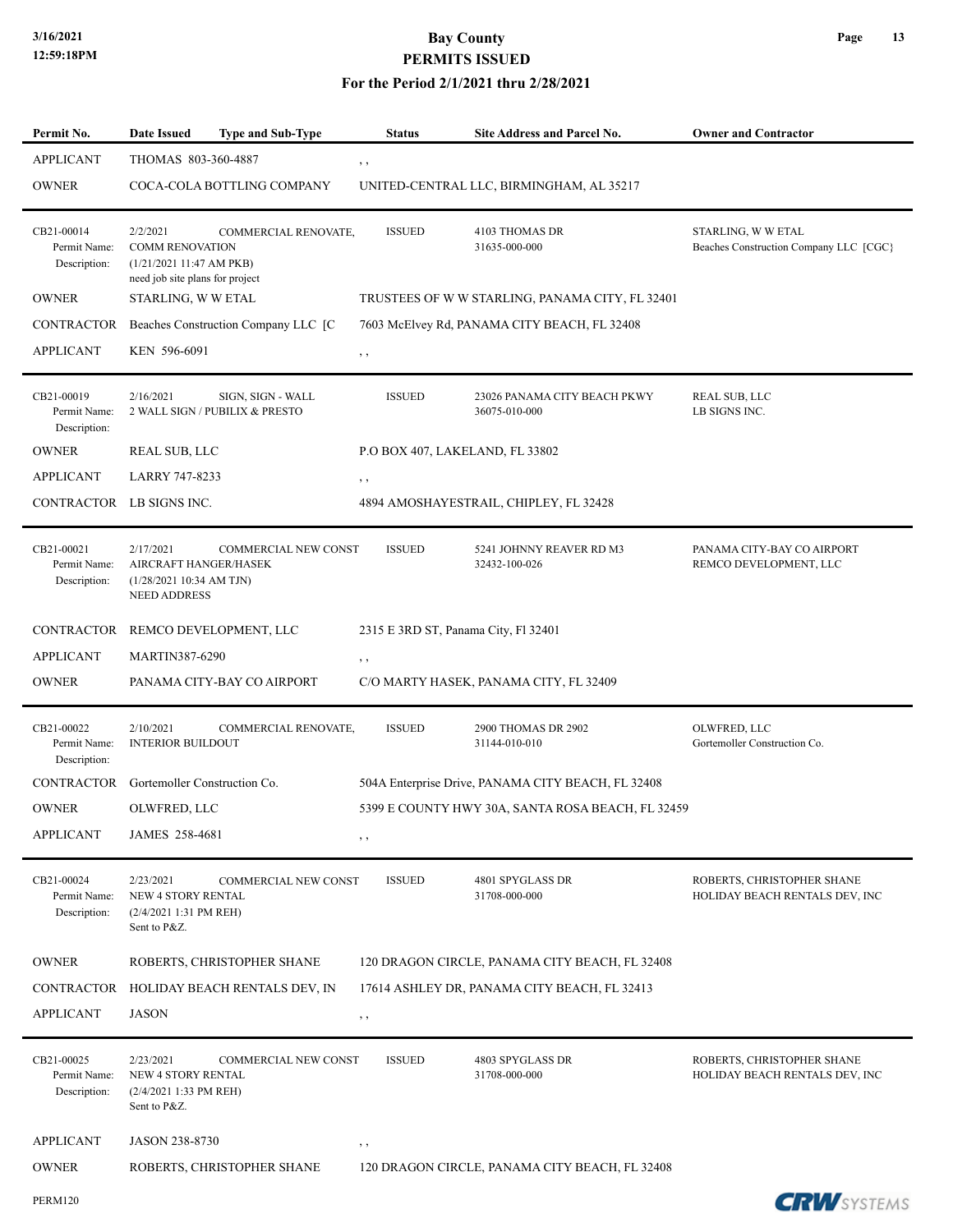#### **For the Period 2/1/2021 thru 2/28/2021**

| Permit No.                                 | <b>Date Issued</b>                | Type and Sub-Type                                                       | <b>Status</b> | Site Address and Parcel No.                         | <b>Owner and Contractor</b>                       |
|--------------------------------------------|-----------------------------------|-------------------------------------------------------------------------|---------------|-----------------------------------------------------|---------------------------------------------------|
|                                            |                                   | CONTRACTOR HOLIDAY BEACH RENTALS DEV, IN                                |               | 17614 ASHLEY DR, PANAMA CITY BEACH, FL 32413        |                                                   |
| CB21-00026<br>Permit Name:<br>Description: | 2/9/2021                          | COMMERCIAL RENOVATE,<br>2 INTERIOR STOREFRONT OPENINGS/2DOORS/2 EXTERIO | <b>ISSUED</b> | <b>6213 THOMAS DR</b><br>30569-245-000              | <b>MARINER WEST CONDO</b><br>GLASS VENTURES, INC. |
| CONTRACTOR                                 | GLASS VENTURES, INC.              |                                                                         |               | 1129 ST ANDREWS BLVD, Panama City, FL 32405         |                                                   |
| <b>APPLICANT</b>                           | GLASS VENTURES, INC.              |                                                                         |               | 1129 ST ANDREWS BLVD, Panama City, FL 32405         |                                                   |
| <b>OWNER</b>                               | <b>MARINER WEST CONDO</b>         |                                                                         | $\cdot,$ ,    |                                                     |                                                   |
| CB21-00027<br>Permit Name:<br>Description: | 2/11/2021                         | COMMERCIAL RENOVATE,<br>REPAIR EXTERIOR WALLS BLDG A                    | <b>ISSUED</b> | 4425 THOMAS DR A<br>31425-100-000                   | MOONSPINNER APT.<br>PHOENIX COATING INC.          |
| <b>OWNER</b>                               | MOONSPINNER APT.                  |                                                                         | $\cdot$ , ,   |                                                     |                                                   |
| CONTRACTOR PHOENIX COATING INC.            |                                   |                                                                         |               | 900 INDUSTRIAL COURT, PENSACOLA, FL 32505           |                                                   |
| <b>APPLICANT</b>                           | RALPH 850-857-4740                |                                                                         | $, \, , \,$   |                                                     |                                                   |
| CB21-00028<br>Permit Name:<br>Description: | 2/11/2021                         | COMMERCIAL RENOVATE,<br>REPAIR EXTERIOR WALLS BLDG B                    | <b>ISSUED</b> | 4425 THOMAS DR B<br>31425-100-000                   | MOONSPINNER APT.<br>PHOENIX COATING INC.          |
| <b>OWNER</b>                               | MOONSPINNER APT.                  |                                                                         | ٠, ۰          |                                                     |                                                   |
| <b>APPLICANT</b>                           | RALPH 850-857-4740                |                                                                         | , ,           |                                                     |                                                   |
| CONTRACTOR PHOENIX COATING INC.            |                                   |                                                                         |               | 900 INDUSTRIAL COURT, PENSACOLA, FL 32505           |                                                   |
| CB21-00029<br>Permit Name:<br>Description: | 2/11/2021                         | COMMERCIAL RENOVATE,<br>REPAIR EXTERIOR WALLS BLDG C                    | <b>ISSUED</b> | 4425 THOMAS DR C<br>31425-100-000                   | MOONSPINNER APT.<br>PHOENIX COATING INC.          |
| <b>APPLICANT</b>                           | RALPH 850-857-4740                |                                                                         | , ,           |                                                     |                                                   |
| <b>OWNER</b>                               | MOONSPINNER APT.                  |                                                                         | $\cdot$ , ,   |                                                     |                                                   |
| CONTRACTOR PHOENIX COATING INC.            |                                   |                                                                         |               | 900 INDUSTRIAL COURT, PENSACOLA, FL 32505           |                                                   |
| CB21-00031<br>Permit Name:<br>Description: | 2/19/2021<br>1 WALL SIGN EPS CORP | SIGN, SIGN - ON PREMISE                                                 | <b>ISSUED</b> | 7567 HOLLEY WOOD RD<br>27905-150-060                | SPECTRA INTERNATIONAL HOLDINGS<br>CROW SIGNS INC. |
| CONTRACTOR CROW SIGNS INC.                 |                                   |                                                                         |               | 1513 Alaska Circle, LYNN HAVEN, FL 32444            |                                                   |
| <b>OWNER</b>                               |                                   | SPECTRA INTERNATIONAL HOLDIN                                            |               | 3310 TERRA COTTA DRIVE, PANAMA CITY BEACH, FL 32408 |                                                   |
| <b>APPLICANT</b>                           | TODD 259-6079                     |                                                                         | , ,           |                                                     |                                                   |
| CONTRACTOR CROW SIGNS INC.                 |                                   |                                                                         |               | 1513 Alaska Circle, LYNN HAVEN, FL 32444            |                                                   |
| <b>OWNER</b>                               |                                   | SPECTRA INTERNATIONAL HOLDIN                                            |               | 3310 TERRA COTTA DRIVE, PANAMA CITY BEACH, FL 32408 |                                                   |
| APPLICANT                                  | TODD 259-6079                     |                                                                         | $, \, , \,$   |                                                     |                                                   |
| CB21-00032<br>Permit Name:<br>Description: | 2/19/2021<br>1 WALL SIGN EPS CORP | SIGN, SIGN - ON PREMISE                                                 | <b>ISSUED</b> | 7568 HOLLEY WOOD RD<br>27905-150-065                | SPECTRA INTERNATIONAL HOLDINGS<br>CROW SIGNS INC. |
| CONTRACTOR                                 | CROW SIGNS INC.                   |                                                                         |               | 1513 Alaska Circle, LYNN HAVEN, FL 32444            |                                                   |
| <b>APPLICANT</b>                           | TODD 259-6079                     |                                                                         | , ,           |                                                     |                                                   |
| CONTRACTOR                                 | CROW SIGNS INC.                   |                                                                         |               | 1513 Alaska Circle, LYNN HAVEN, FL 32444            |                                                   |

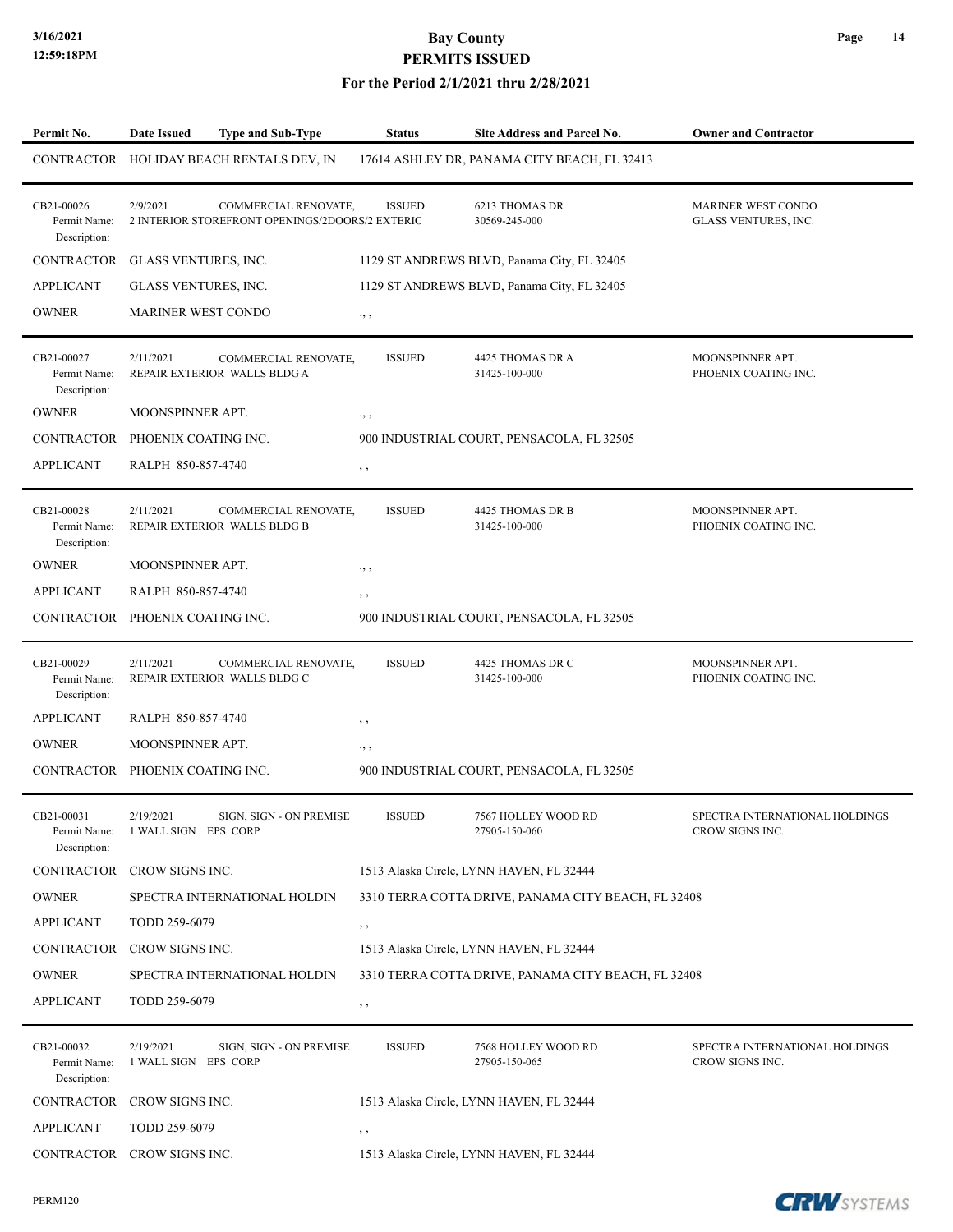| Permit No.                                 | <b>Date Issued</b>                                                                    | <b>Type and Sub-Type</b>                              | Status                           | Site Address and Parcel No.                        | <b>Owner and Contractor</b>                                      |
|--------------------------------------------|---------------------------------------------------------------------------------------|-------------------------------------------------------|----------------------------------|----------------------------------------------------|------------------------------------------------------------------|
| <b>OWNER</b>                               | SPECTRA INTERNATIONAL HOLDIN<br>3310 TERRA COTTA DRIVE, PANAMA CITY BEACH, FL 32408   |                                                       |                                  |                                                    |                                                                  |
| <b>APPLICANT</b>                           | TODD 259-6079                                                                         |                                                       | , ,                              |                                                    |                                                                  |
| CB21-00033<br>Permit Name:<br>Description: | 2/25/2021<br>JENKS CHURCH OF CHRIST<br>(2/17/20218:46 AM PKB)<br>NEED<br>septic leter | <b>COMMERCIAL NEW CONST</b>                           | <b>ISSUED</b>                    | 3332 JENKS AVE<br>11741-000-000                    | JENKS AVENUE CHURCH OF CHRIST<br>NYLAND SECURED CONTRACTING, LLC |
| <b>APPLICANT</b>                           | <b>JUSTIN 850-890-8098</b>                                                            |                                                       | $, \, , \,$                      |                                                    |                                                                  |
|                                            |                                                                                       | CONTRACTOR NYLAND SECURED CONTRACTING                 |                                  | 7241 SHADY DRIVE, PANAMA CITY, FL 32404            |                                                                  |
| <b>OWNER</b>                               |                                                                                       | JENKS AVENUE CHURCH OF CHRIS'                         |                                  | 3332 JENKS AVE, PANAMA CITY, FL 32405              |                                                                  |
| CB21-00034<br>Permit Name:<br>Description: | 2/18/2021<br><b>BUILDING 3</b><br>(2/18/20218:47 AM TJN)<br>PER PAUL OK TO ISSUE      | COMMERCIAL RENOVATE,                                  | <b>ISSUED</b>                    | 6725 BAY LINE DR<br>05635-502-000                  | MC QUEEN FAMILY INTERESTS, LLC<br>Gortemoller Construction Co.   |
| CONTRACTOR                                 | Gortemoller Construction Co.                                                          |                                                       |                                  | 504A Enterprise Drive, PANAMA CITY BEACH, FL 32408 |                                                                  |
| <b>APPLICANT</b>                           | JAMES 258-4681                                                                        |                                                       | $, \, , \,$                      |                                                    |                                                                  |
| <b>OWNER</b>                               |                                                                                       | MC QUEEN FAMILY INTERESTS, LLO                        |                                  | & PARKWAY VENTURES, LLC, PANAMA CITY BEACH, FL 324 |                                                                  |
| CB21-00035<br>Permit Name:<br>Description: | 2/18/2021<br><b>BUILDING 4</b>                                                        | COMMERCIAL RENOVATE,                                  | <b>ISSUED</b>                    | 6727 BAY LINE DR<br>05635-504-000                  | MC QUEEN FAMILY INTERESTS, LLC<br>Gortemoller Construction Co.   |
| <b>APPLICANT</b>                           | JAMES 258-4681                                                                        |                                                       | $, \, , \,$                      |                                                    |                                                                  |
| CONTRACTOR Gortemoller Construction Co.    |                                                                                       |                                                       |                                  | 504A Enterprise Drive, PANAMA CITY BEACH, FL 32408 |                                                                  |
| <b>OWNER</b>                               |                                                                                       | MC QUEEN FAMILY INTERESTS, LLO                        |                                  | & PARKWAY VENTURES, LLC, PANAMA CITY BEACH, FL 324 |                                                                  |
| CB21-00037<br>Permit Name:<br>Description: | 2/24/2021<br>2 WALL GUADALAJARA                                                       | SIGN, SIGN - ON PREMISE                               | <b>ISSUED</b>                    | PLAZAS OF ST THOMAS<br>30473-100-000               | PLAZAS OF ST THOMAS I<br>CROW SIGNS INC.                         |
| <b>APPLICANT</b>                           | TODD 259-6079                                                                         |                                                       | $, \, , \,$                      |                                                    |                                                                  |
| CONTRACTOR                                 | CROW SIGNS INC.                                                                       |                                                       |                                  | 1513 Alaska Circle, LYNN HAVEN, FL 32444           |                                                                  |
| <b>APPLICANT</b>                           | TODD 259-6079                                                                         |                                                       | $, \, \cdot$                     |                                                    |                                                                  |
| <b>OWNER</b>                               | PLAZAS OF ST THOMAS I                                                                 |                                                       | ENDING RE# 30473-168-000, ., FL. |                                                    |                                                                  |
| CONTRACTOR CROW SIGNS INC.                 |                                                                                       |                                                       |                                  | 1513 Alaska Circle, LYNN HAVEN, FL 32444           |                                                                  |
| CB21-00038<br>Permit Name:<br>Description: | 2/23/2021                                                                             | SIGN, SIGN - ON PREMISE<br>1 WALL SWEET CONE ALABAMA  | <b>ISSUED</b>                    | <b>4115 THOMAS DR</b><br>31428-025-000             | S & A OF PANAMA CITY BEACH<br>CROW SIGNS INC.                    |
| CONTRACTOR                                 | CROW SIGNS INC.                                                                       |                                                       |                                  | 1513 Alaska Circle, LYNN HAVEN, FL 32444           |                                                                  |
| <b>APPLICANT</b>                           | TODD 259-6079                                                                         |                                                       | $, \, , \,$                      |                                                    |                                                                  |
| CONTRACTOR CROW SIGNS INC.                 |                                                                                       |                                                       |                                  | 1513 Alaska Circle, LYNN HAVEN, FL 32444           |                                                                  |
| <b>APPLICANT</b>                           | TODD 259-6079                                                                         |                                                       | , ,                              |                                                    |                                                                  |
| <b>OWNER</b>                               |                                                                                       | S & A OF PANAMA CITY BEACH                            |                                  | 12400 FRONT BEACH RD, PANAMA CITY BEACH, FL 32407  |                                                                  |
| CB21-00041<br>Permit Name:<br>Description: | 2/23/2021                                                                             | COMMERCIAL RENOVATE,<br>ADD CO LOCATE & GENERATOR PAD | <b>ISSUED</b>                    | 127 GWYN DR<br>30165-025-000                       | AMERICAN TOWERS LLC<br>USA COMSERV, INC.                         |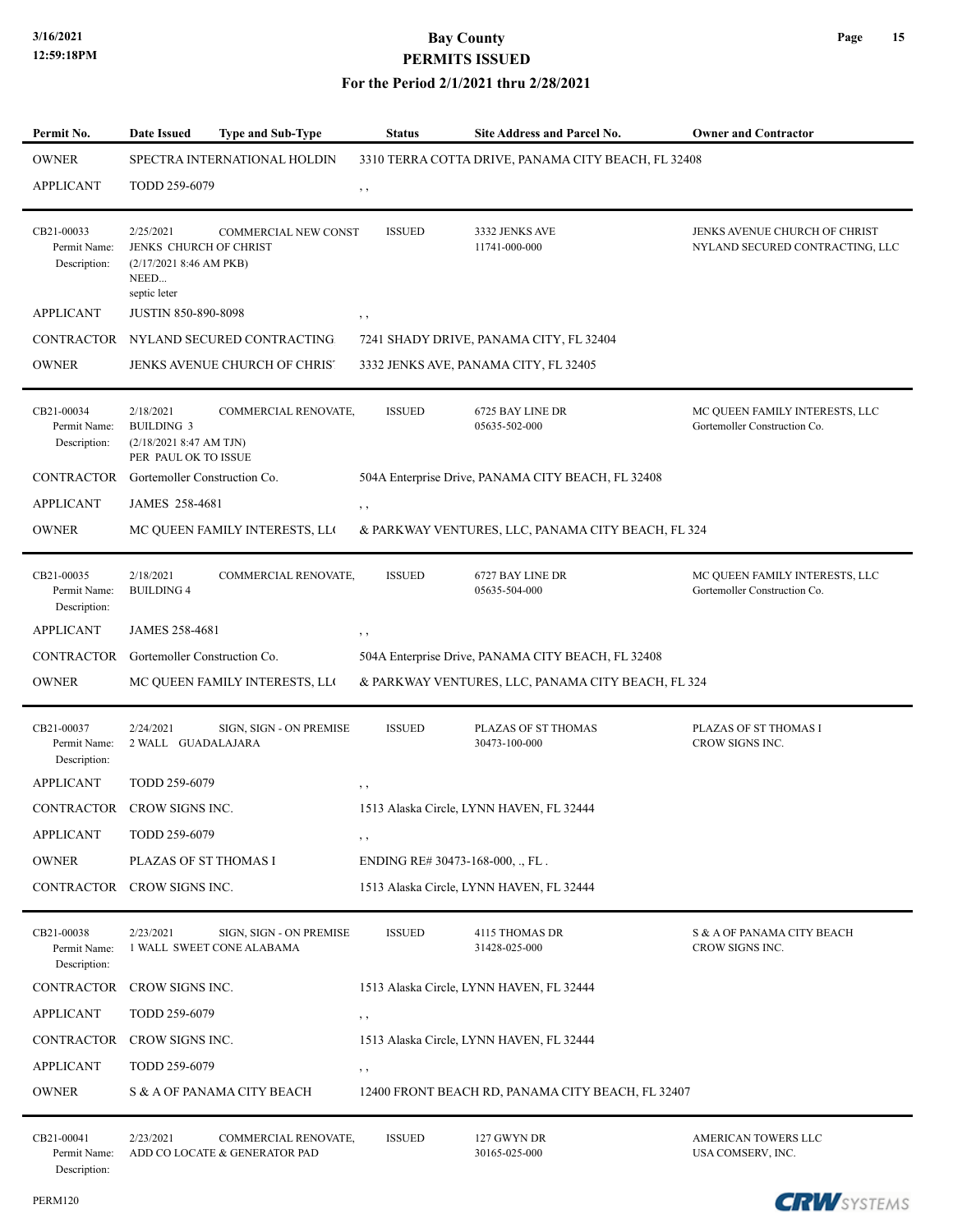| Permit No.                                 | <b>Date Issued</b>                        | <b>Type and Sub-Type</b>                                              | <b>Status</b>                   | <b>Site Address and Parcel No.</b>              | <b>Owner and Contractor</b>                               |
|--------------------------------------------|-------------------------------------------|-----------------------------------------------------------------------|---------------------------------|-------------------------------------------------|-----------------------------------------------------------|
| <b>OWNER</b>                               | <b>AMERICAN TOWERS LLC</b>                |                                                                       |                                 | C/O PROPERTY TAX DEPARTMENT, ATLANTA, GA 31139  |                                                           |
| <b>APPLICANT</b>                           | 941-955-7108                              |                                                                       | , ,                             |                                                 |                                                           |
| CONTRACTOR USA COMSERV, INC.               |                                           |                                                                       |                                 | 6448 PARKLAND DRIVE, Sarasota, fl 34243         |                                                           |
| CB21-00043<br>Permit Name:<br>Description: | 2/26/2021                                 | COMMERCIAL RENOVATE,<br>63 SLIDING DOORS 60 UNITS 6 STORYS            | <b>ISSUED</b>                   | 6211 THOMAS DR<br>30569-100-000                 | MARINER EAST CONDO<br>GLASS VENTURES, INC.                |
| <b>CONTRACTOR</b>                          | GLASS VENTURES, INC.                      |                                                                       |                                 | 1129 ST ANDREWS BLVD, Panama City, FL 32405     |                                                           |
| <b>APPLICANT</b>                           | <b>STACIE 527-8022</b>                    |                                                                       | , ,                             |                                                 |                                                           |
| <b>OWNER</b>                               | MARINER EAST CONDO                        |                                                                       | ., ,                            |                                                 |                                                           |
| CE21-00026<br>Permit Name:<br>Description: | 2/16/2021                                 | COMMERCIAL RENOVATE,<br>PUBLIX - INTERIOR REMODEL -ELECTRIC           | <b>ISSUED</b>                   | 23026 PANAMA CITY BEACH PKWY<br>36075-010-000   | <b>REAL SUB, LLC</b><br>UNIVERSAL ELECTRIC OF TALLAHASSEE |
| <b>APPLICANT</b>                           |                                           | UNIVERSAL ELECTRIC OF TALLAH.                                         |                                 | 4400 SHELFER ROAD, TALLAHASSEE, FL 32301        |                                                           |
| <b>OWNER</b>                               | REAL SUB, LLC                             |                                                                       | P.O BOX 407, LAKELAND, FL 33802 |                                                 |                                                           |
|                                            |                                           | CONTRACTOR UNIVERSAL ELECTRIC OF TALLAH.                              |                                 | 4400 SHELFER ROAD, TALLAHASSEE, FL 32301        |                                                           |
| CE21-00036<br>Permit Name:<br>Description: | 2/2/2021<br>UNIT 15 SERVICE CHANGE        | COMMERCIAL, ELECTRICA                                                 | <b>ISSUED</b>                   | 12434 HWY 231<br>03563-000-000                  | BETANCOURT, JORGE ETAL<br><b>JULIO ELECTRIC CORP.</b>     |
| <b>OWNER</b>                               |                                           | BETANCOURT, JORGE ETAL                                                |                                 | 12434 HIGHWAY 231, YOUNGSTOWN, FL 32466         |                                                           |
| CONTRACTOR                                 | JULIO ELECTRIC CORP.                      |                                                                       |                                 | 3861 SW 31 CT., WEST PARK, FL 33023             |                                                           |
| APPLICANT                                  | JULIO ELECTRIC CORP.                      |                                                                       |                                 | 3861 SW 31 CT., WEST PARK, FL 33023             |                                                           |
| CE21-00037<br>Permit Name:<br>Description: | 2/2/2021<br><b>UNIT 14 SERVICE CHANGE</b> | COMMERCIAL, ELECTRICA                                                 | <b>ISSUED</b>                   | 12434 HWY 231<br>03563-000-000                  | BETANCOURT, JORGE ETAL<br>JULIO ELECTRIC CORP.            |
| <b>APPLICANT</b>                           | <b>JULIO ELECTRIC CORP.</b>               |                                                                       |                                 | 3861 SW 31 CT., WEST PARK, FL 33023             |                                                           |
| <b>OWNER</b>                               |                                           | BETANCOURT, JORGE ETAL                                                |                                 | 12434 HIGHWAY 231, YOUNGSTOWN, FL 32466         |                                                           |
| CONTRACTOR JULIO ELECTRIC CORP.            |                                           |                                                                       |                                 | 3861 SW 31 CT., WEST PARK, FL 33023             |                                                           |
| CE21-00038<br>Permit Name:<br>Description: | 2/2/2021<br>UNIT 12 SERVICE CHANGE        | COMMERCIAL, ELECTRICA                                                 | <b>APPROVED</b>                 | 12434 HWY 231<br>03563-000-000                  | BETANCOURT, JORGE ETAL<br>JULIO ELECTRIC CORP.            |
| CONTRACTOR                                 | <b>JULIO ELECTRIC CORP.</b>               |                                                                       |                                 | 3861 SW 31 CT., WEST PARK, FL 33023             |                                                           |
| APPLICANT                                  | <b>JULIO ELECTRIC CORP.</b>               |                                                                       |                                 | 3861 SW 31 CT., WEST PARK, FL 33023             |                                                           |
| <b>OWNER</b>                               |                                           | BETANCOURT, JORGE ETAL                                                |                                 | 12434 HIGHWAY 231, YOUNGSTOWN, FL 32466         |                                                           |
| CE21-00039<br>Permit Name:<br>Description: | 2/2/2021                                  | COMMERCIAL RENOVATE,<br>New Meter in existing service $&$ add 125 amp | <b>FINALED</b>                  | 5717 THOMAS DR<br>31431-100-000                 | LARGO-MAR CONDO<br>CRAIG SKINNER ELECTRICAL CONTRACT      |
| <b>OWNER</b>                               | LARGO-MAR CONDO                           |                                                                       | $\cdot$ , ,                     |                                                 |                                                           |
| <b>APPLICANT</b>                           |                                           | CRAIG SKINNER ELECTRICAL CON'                                         |                                 | 7125 W. Lakeland Dr, PANAMA CITY, F1 32404-4268 |                                                           |
| CONTRACTOR                                 |                                           | CRAIG SKINNER ELECTRICAL CON'                                         |                                 | 7125 W. Lakeland Dr, PANAMA CITY, F1 32404-4268 |                                                           |

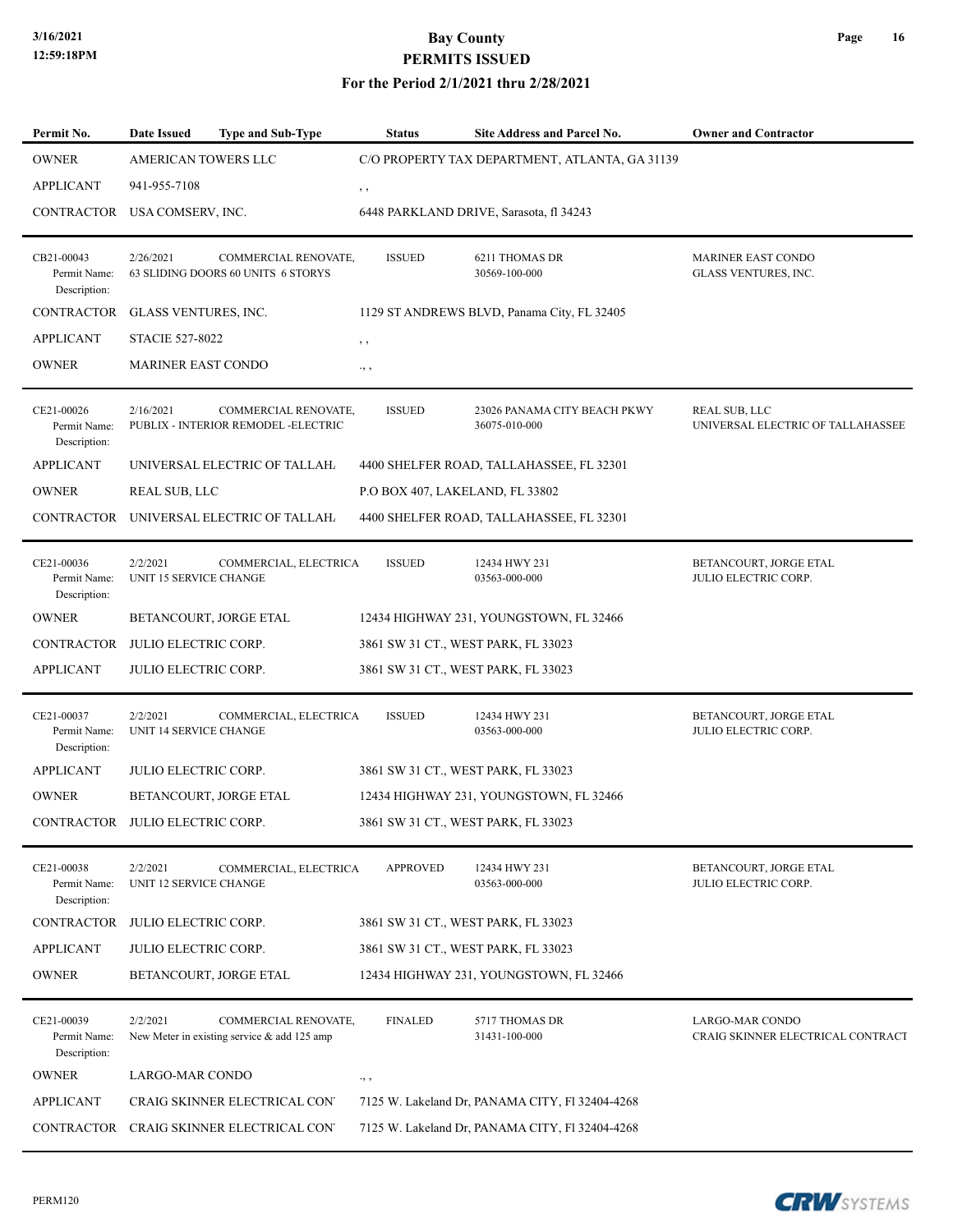#### **For the Period 2/1/2021 thru 2/28/2021**

| Permit No.                                 | <b>Date Issued</b>                                                                    | Type and Sub-Type                                            | <b>Status</b>  | <b>Site Address and Parcel No.</b>                  | <b>Owner and Contractor</b>                                 |
|--------------------------------------------|---------------------------------------------------------------------------------------|--------------------------------------------------------------|----------------|-----------------------------------------------------|-------------------------------------------------------------|
| CE21-00040<br>Permit Name:<br>Description: | 2/3/2021<br><b>CONSTRUCTION POLE</b>                                                  | COMMERCIAL NEW CONST<br>NEED UPDATED WORKMAN'S COMP          | <b>FINALED</b> | 2005 INDUSTRIAL DR<br>14657-000-000                 | SBM PROPERTY GROUP, LLC<br>WISE SERVICES, INC               |
| <b>OWNER</b>                               |                                                                                       | <b>SBM PROPERTY GROUP, LLC</b>                               |                | 1155 E 17TH ST, PANAMA CITY, FL 32405               |                                                             |
| <b>APPLICANT</b>                           | WISE SERVICES, INC                                                                    |                                                              |                | 100 EVERITT AVENUE, PANAMA CITY, FL 32401           |                                                             |
| CONTRACTOR WISE SERVICES, INC              |                                                                                       |                                                              |                | 100 EVERITT AVENUE, PANAMA CITY, FL 32401           |                                                             |
| CE21-00041<br>Permit Name:<br>Description: | 2/3/2021                                                                              | <b>COMMERCIAL NEW CONST</b><br>WAREHOUSE / OFFICE ELECTRICAL | <b>ISSUED</b>  | 2005 INDUSTRIAL DR<br>14657-000-000                 | SBM PROPERTY GROUP, LLC<br>WISE SERVICES, INC               |
| <b>OWNER</b>                               |                                                                                       | SBM PROPERTY GROUP, LLC                                      |                | 1155 E 17TH ST, PANAMA CITY, FL 32405               |                                                             |
| <b>APPLICANT</b>                           | WISE SERVICES, INC                                                                    |                                                              |                | 100 EVERITT AVENUE, PANAMA CITY, FL 32401           |                                                             |
| CONTRACTOR                                 | WISE SERVICES, INC.                                                                   |                                                              |                | 100 EVERITT AVENUE, PANAMA CITY, FL 32401           |                                                             |
| CE21-00042<br>Permit Name:<br>Description: | 2/3/2021                                                                              | COMMERCIAL RENOVATE,<br>NEW 200AMP SVC & GENERATOR INSTALL W | <b>ISSUED</b>  | 5551 N. LAGOON DR<br>31172-000-000                  | PATRONIS BROTHERS PARTNERSHIP<br>LINE ELECTRIC COMPANY, LLC |
| <b>CONTRACTOR</b>                          |                                                                                       | LINE ELECTRIC COMPANY, LLC                                   |                | 163 SW MIDTOWN PLACE SUITE 105, LAKE CITY, FL 32025 |                                                             |
| <b>APPLICANT</b>                           |                                                                                       | LINE ELECTRIC COMPANY, LLC                                   |                | 163 SW MIDTOWN PLACE SUITE 105, LAKE CITY, FL 32025 |                                                             |
| <b>OWNER</b>                               |                                                                                       | PATRONIS BROTHERS PARTNERSHI                                 |                | 5551 N LAGOON DR, PANAMA CITY, FL 32408             |                                                             |
| CE21-00043<br>Permit Name:<br>Description: | 2/4/2021                                                                              | COMMERCIAL, ELECTRICA<br>SERVICE REPAIR AMERICAN LEGION      | <b>FINALED</b> | 12507 HWY 77 N<br>07555-010-000                     | L E TOMMY THOMAS AMERICAN<br>DAVE CAPPS ELECTRIC SERVICE    |
| <b>OWNER</b>                               |                                                                                       | L E TOMMY THOMAS AMERICAN                                    |                | LEGION INC POST 375, LYNN HAVEN, FL 32444           |                                                             |
| <b>APPLICANT</b>                           |                                                                                       | DAVE CAPPS ELECTRIC SERVICE                                  |                | 2714 ORLANDO ROAD, PANAMA CITY, FL 32404            |                                                             |
| CONTRACTOR                                 |                                                                                       | DAVE CAPPS ELECTRIC SERVICE                                  |                | 2714 ORLANDO ROAD, PANAMA CITY, FL 32404            |                                                             |
| CE21-00044<br>Permit Name:<br>Description: | 2/4/2021                                                                              | COMMERCIAL NEW CONST<br>DACO ELECT BUILDING - ELECTRIC       | <b>ISSUED</b>  | 19700 PANAMA CITY BEACH PKWY<br>37897-010-000       | DACO ELECTRIC INC<br>DACO ELECTRIC INC                      |
| CONTRACTOR DACO ELECTRIC INC               |                                                                                       |                                                              |                | 17003 FIRENZO AVE, PANAMA CITY BEACH, FL 32413      |                                                             |
| <b>APPLICANT</b>                           | DACO ELECTRIC INC                                                                     |                                                              |                | 17003 FIRENZO AVE, PANAMA CITY BEACH, FL 32413      |                                                             |
| <b>OWNER</b>                               | DACO ELECTRIC INC                                                                     |                                                              |                | 17003 FIRENZO AVE, PANAMA CITY BEACH, FL 32413      |                                                             |
| CE21-00045<br>Permit Name:<br>Description: | 2/5/2021<br>BLDG 2 UNIT 5-8 - ELECTRIC<br>$(1/22/20201:17$ PM TJN)<br>BLDG 2 UNIT 5-8 | <b>COMMERCIAL NEW CONST</b>                                  | <b>ISSUED</b>  | 2226 JOAN AVE 1-16<br>27650-000-000                 | <b>JOAN LAND LLC</b><br>TRUSTMARK ELECTRIC LLC              |
| <b>OWNER</b>                               | <b>JOAN LAND LLC</b>                                                                  |                                                              |                | 106 HERON TURN, PANAMA CITY BEACH, FL 32407         |                                                             |
| <b>APPLICANT</b>                           |                                                                                       | TRUSTMARK ELECTRIC LLC                                       |                | 6939 SMITH RD, PANAMA CITY, FL 32404                |                                                             |
| CONTRACTOR                                 |                                                                                       | TRUSTMARK ELECTRIC LLC                                       |                | 6939 SMITH RD, PANAMA CITY, FL 32404                |                                                             |
| CE21-00046<br>Permit Name:<br>Description: | 2/5/2021<br>$(1/22/20201:17$ PM TJN)<br>BLDG 3 UNIT 9-12                              | <b>COMMERCIAL NEW CONST</b><br>BLDG 3 UNIT 9-12 - ELECTRIC   | <b>ISSUED</b>  | 2226 JOAN AVE 1-16<br>27650-000-000                 | <b>JOAN LAND LLC</b><br>TRUSTMARK ELECTRIC LLC              |

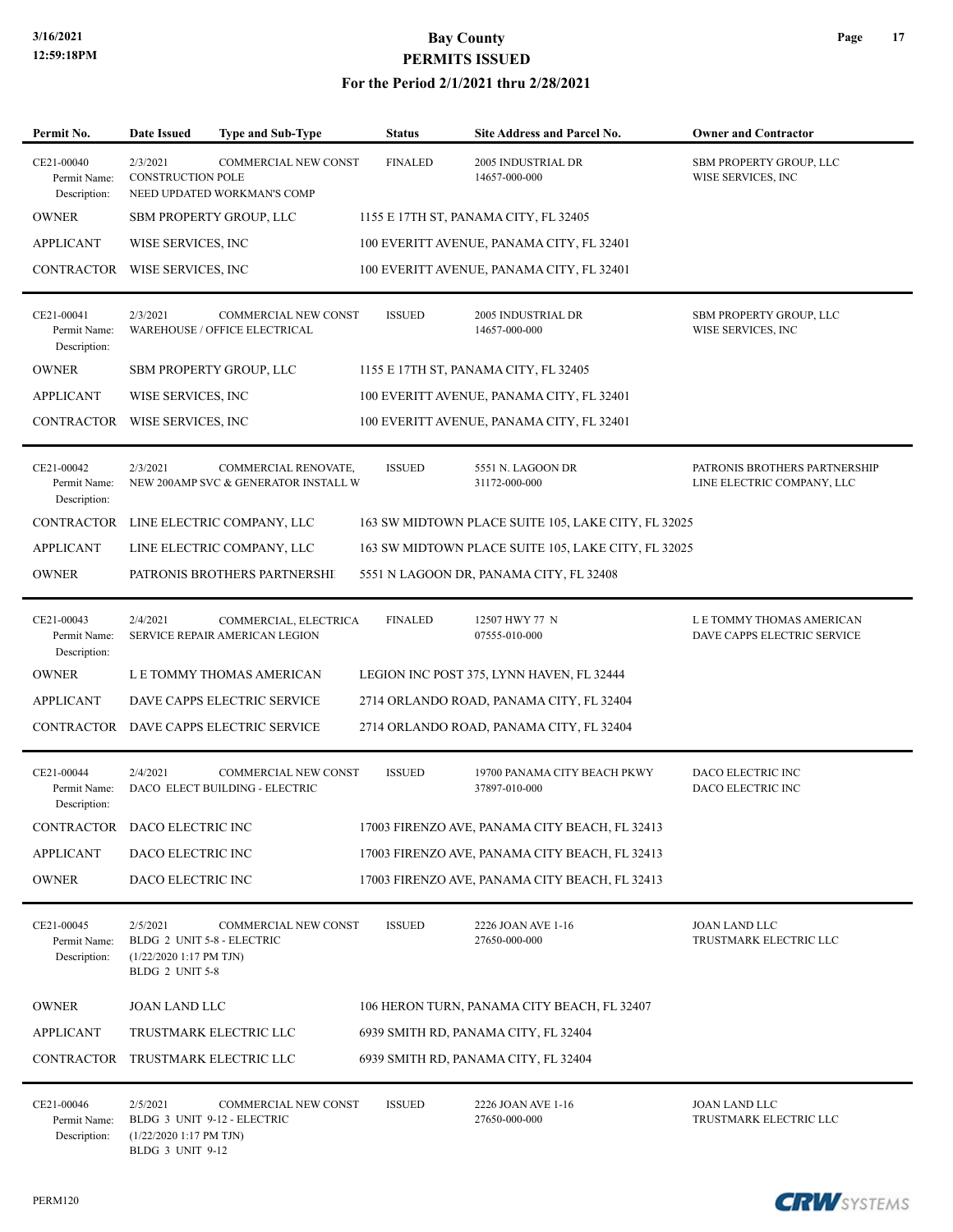| Permit No.                                                     | <b>Date Issued</b>                                             | <b>Type and Sub-Type</b>                                                          | Status         | <b>Site Address and Parcel No.</b>                                                  | <b>Owner and Contractor</b>                                   |  |
|----------------------------------------------------------------|----------------------------------------------------------------|-----------------------------------------------------------------------------------|----------------|-------------------------------------------------------------------------------------|---------------------------------------------------------------|--|
| <b>APPLICANT</b>                                               |                                                                | TRUSTMARK ELECTRIC LLC                                                            |                | 6939 SMITH RD, PANAMA CITY, FL 32404                                                |                                                               |  |
| <b>CONTRACTOR</b>                                              | TRUSTMARK ELECTRIC LLC<br>6939 SMITH RD, PANAMA CITY, FL 32404 |                                                                                   |                |                                                                                     |                                                               |  |
| <b>OWNER</b>                                                   | <b>JOAN LAND LLC</b>                                           |                                                                                   |                | 106 HERON TURN, PANAMA CITY BEACH, FL 32407                                         |                                                               |  |
| CE21-00047<br>Permit Name:<br>Description:                     | 2/5/2021<br>$(1/22/20201:14$ PM TJN)<br>BUILD 4 UNIT 13-16     | COMMERCIAL NEW CONST<br>BUILD 4 UNIT 13-16 - ELECTRIC                             | <b>ISSUED</b>  | 2226 JOAN AVE 1-16<br>27650-000-000                                                 | <b>JOAN LAND LLC</b><br>TRUSTMARK ELECTRIC LLC                |  |
| <b>APPLICANT</b>                                               |                                                                | TRUSTMARK ELECTRIC LLC                                                            |                | 6939 SMITH RD, PANAMA CITY, FL 32404                                                |                                                               |  |
| <b>CONTRACTOR</b>                                              |                                                                | TRUSTMARK ELECTRIC LLC                                                            |                | 6939 SMITH RD, PANAMA CITY, FL 32404                                                |                                                               |  |
| <b>OWNER</b>                                                   | <b>JOAN LAND LLC</b>                                           |                                                                                   |                | 106 HERON TURN, PANAMA CITY BEACH, FL 32407                                         |                                                               |  |
| CE21-00048<br>Permit Name:<br>Description:<br><b>APPLICANT</b> | 2/8/2021                                                       | COMMERCIAL, ELECTRICA<br>METERLOG CHANGE OUT 22 UNITS<br>SANDCASTLE ELECTRIC, INC | <b>ISSUED</b>  | 19504 FRONT BEACH RD<br>38187-000-000<br>13008 Edna St, Panama City Beach, FL 32407 | <b>EMERALD SHORES CONDO</b><br>SANDCASTLE ELECTRIC, INC       |  |
| <b>OWNER</b>                                                   |                                                                | <b>EMERALD SHORES CONDO</b>                                                       | ., ., FL       |                                                                                     |                                                               |  |
|                                                                |                                                                | CONTRACTOR SANDCASTLE ELECTRIC, INC                                               |                | 13008 Edna St, Panama City Beach, FL 32407                                          |                                                               |  |
|                                                                |                                                                |                                                                                   |                |                                                                                     |                                                               |  |
| CE21-00050<br>Permit Name:<br>Description:                     | 2/9/2021                                                       | COMMERCIAL RENOVATE,<br>CHANGE ABOVE TO UNDERGROUND                               | <b>ISSUED</b>  | 7924 HWY 77<br>07683-000-000                                                        | <b>BAY COUNTY</b><br><b>BAY COUNTY</b>                        |  |
| <b>CONTRACTOR</b>                                              | <b>BAY COUNTY</b>                                              |                                                                                   | , ,            |                                                                                     |                                                               |  |
| <b>OWNER</b>                                                   | <b>BAY COUNTY</b>                                              |                                                                                   |                | 840 W 11TH ST, PANAMA CITY, FL 32401                                                |                                                               |  |
| <b>APPLICANT</b>                                               | DAVID ROSS 850-819-3191                                        |                                                                                   | $, \, \,$      |                                                                                     |                                                               |  |
| CE21-00051<br>Permit Name:<br>Description:                     | 2/11/2021                                                      | COMMERCIAL, ELECTRICA<br>POWER WAS DISCONNECTED TO FIX ROOF                       | <b>FINALED</b> | 8742 THOMAS DR<br>30191-003-000                                                     | NWFL C STORE INC IV<br><b>CURRENT ELECTRICAL TECHNOLOGIES</b> |  |
| <b>APPLICANT</b>                                               |                                                                | CURRENT ELECTRICAL TECHNOLO                                                       |                | 405 EAST CALADIUM CIRCLE, PANAMA CITY BEACH, FL 324                                 |                                                               |  |
| OWNER                                                          | NWFL C STORE INC IV                                            |                                                                                   |                | 384 DISTRIBUTION PKWY, COLLIERVILLE, TN 38017                                       |                                                               |  |
|                                                                |                                                                | CONTRACTOR CURRENT ELECTRICAL TECHNOLO                                            |                | 405 EAST CALADIUM CIRCLE, PANAMA CITY BEACH, FL 324                                 |                                                               |  |
| CE21-00052<br>Permit Name:<br>Description:                     | 2/11/2021                                                      | COMMERCIAL RENOVATE,<br><b>INTERIOR BUILDOUT - ELECTRICAL</b>                     | <b>ISSUED</b>  | 2900 THOMAS DR 2902<br>31144-010-010                                                | OLWFRED, LLC<br>DACO ELECTRIC INC                             |  |
| CONTRACTOR                                                     | DACO ELECTRIC INC                                              |                                                                                   |                | 17003 FIRENZO AVE, PANAMA CITY BEACH, FL 32413                                      |                                                               |  |
| <b>APPLICANT</b>                                               | DACO ELECTRIC INC                                              |                                                                                   |                | 17003 FIRENZO AVE, PANAMA CITY BEACH, FL 32413                                      |                                                               |  |
| <b>OWNER</b>                                                   | OLWFRED, LLC                                                   |                                                                                   |                | 5399 E COUNTY HWY 30A, SANTA ROSA BEACH, FL 32459                                   |                                                               |  |
| CE21-00053<br>Permit Name:<br>Description:                     | 2/11/2021<br><b>CONSTRUCTION POLE #1</b>                       | COMMERCIAL RENOVATE,                                                              | <b>FINALED</b> | 8115 THOMAS DR<br>30409-000-000                                                     | <b>BASHA 1 LLC</b><br>P. JACKSON ELECTRIC LLC                 |  |
| <b>OWNER</b>                                                   | <b>BASHA 1 LLC</b>                                             |                                                                                   |                | C/O PAYNE LAW GROUP P.A., LYNN HAVEN, FL 32408                                      |                                                               |  |
| CONTRACTOR                                                     | P. JACKSON ELECTRIC LLC                                        |                                                                                   |                | 3105 LAWTON COURT, PANAMA CITY, FL 32405                                            |                                                               |  |
| <b>APPLICANT</b>                                               |                                                                | P. JACKSON ELECTRIC LLC                                                           |                | 3105 LAWTON COURT, PANAMA CITY, FL 32405                                            |                                                               |  |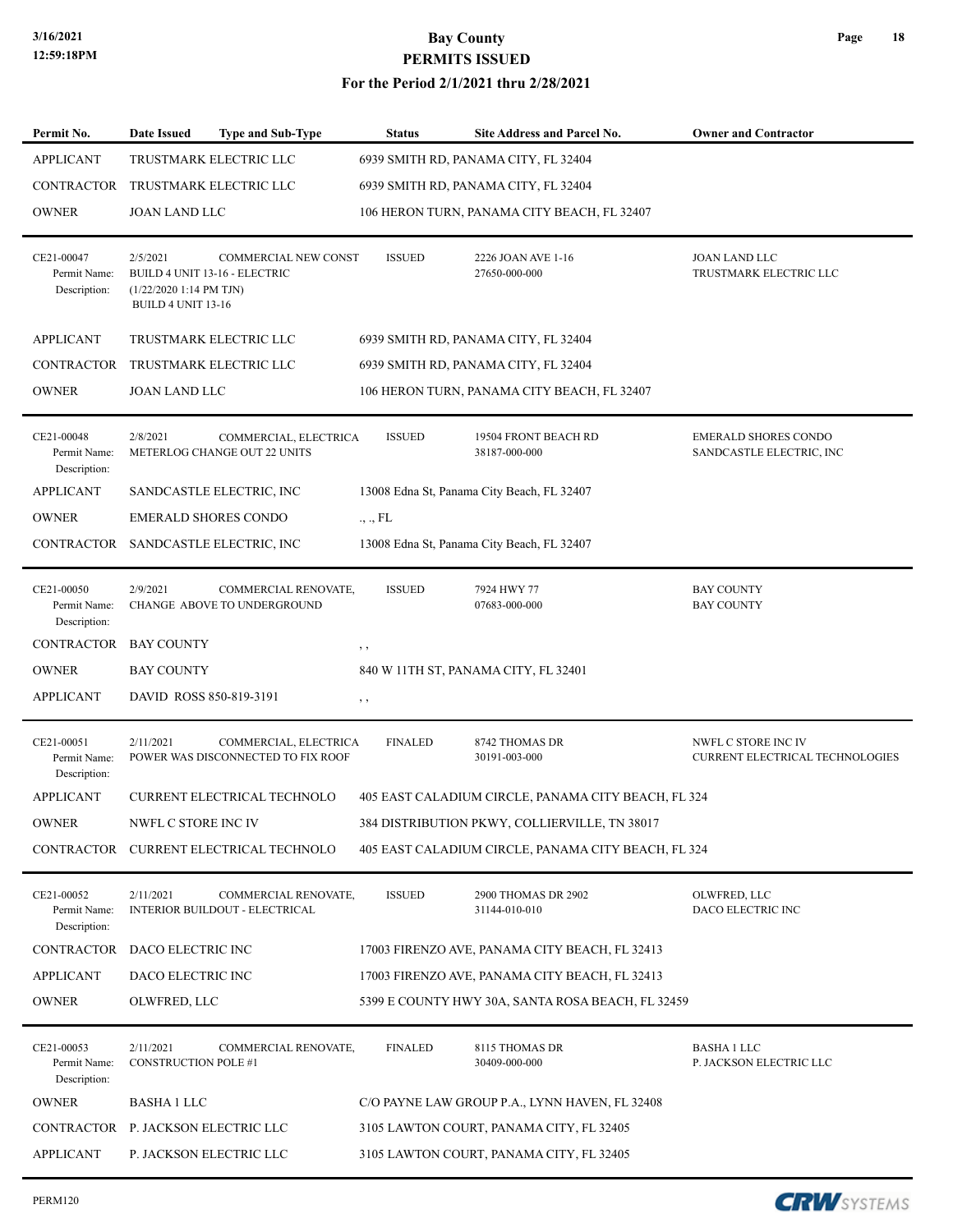| Permit No.                                 | <b>Date Issued</b>                                                                                | Type and Sub-Type                                        | <b>Status</b>                    | Site Address and Parcel No.                        | <b>Owner and Contractor</b>                                 |
|--------------------------------------------|---------------------------------------------------------------------------------------------------|----------------------------------------------------------|----------------------------------|----------------------------------------------------|-------------------------------------------------------------|
| CE21-00054<br>Permit Name:<br>Description: | 2/11/2021<br><b>CONSTRUCTION POLE #2</b>                                                          | COMMERCIAL RENOVATE,                                     | <b>FINALED</b>                   | 8115 THOMAS DR<br>30409-000-000                    | <b>BASHA 1 LLC</b><br>P. JACKSON ELECTRIC LLC               |
| CONTRACTOR                                 | P. JACKSON ELECTRIC LLC                                                                           |                                                          |                                  | 3105 LAWTON COURT, PANAMA CITY, FL 32405           |                                                             |
| <b>OWNER</b>                               | <b>BASHA 1 LLC</b>                                                                                |                                                          |                                  | C/O PAYNE LAW GROUP P.A., LYNN HAVEN, FL 32408     |                                                             |
| <b>APPLICANT</b>                           |                                                                                                   | P. JACKSON ELECTRIC LLC                                  |                                  | 3105 LAWTON COURT, PANAMA CITY, FL 32405           |                                                             |
| CE21-00055<br>Permit Name:<br>Description: | 2/12/2021<br><b>COMM RENOVATION</b><br>(1/21/202111:47 AM PKB)<br>need job site plans for project | COMMERCIAL RENOVATE,                                     | <b>ISSUED</b>                    | <b>4103 THOMAS DR</b><br>31635-000-000             | STARLING, W W ETAL<br>DAVID F. SMITH ELECTRICAL SERVICE, LI |
| <b>OWNER</b>                               | STARLING, W W ETAL                                                                                |                                                          |                                  | TRUSTEES OF WW STARLING, PANAMA CITY, FL 32401     |                                                             |
| <b>APPLICANT</b>                           |                                                                                                   | DAVID F. SMITH ELECTRICAL SERV                           |                                  | 5059 TIGER TRAIL, CHIPLEY, FL 32428                |                                                             |
| CONTRACTOR                                 |                                                                                                   | DAVID F. SMITH ELECTRICAL SERV                           |                                  | 5059 TIGER TRAIL, CHIPLEY, FL 32428                |                                                             |
| CE21-00056<br>Permit Name:<br>Description: | 2/16/2021                                                                                         | COMMERCIAL, ELECTRICA<br>BLDG D REPLACE 8 GANG METER     | <b>FINALED</b>                   | 6901 NORTH LAGOON DR<br>30576-030-000              | PALISADES CONDO PHASE 1<br>WHITTAKER ELECTRIC INC           |
| <b>OWNER</b>                               |                                                                                                   | PALISADES CONDO PHASE 1                                  | ENDING RE# 30576-074-000, ., FL. |                                                    |                                                             |
| <b>APPLICANT</b>                           |                                                                                                   | WHITTAKER ELECTRIC INC                                   |                                  | 3535 E ORLANDO RD, PANAMA CITY, FL 32404           |                                                             |
| CONTRACTOR                                 |                                                                                                   | WHITTAKER ELECTRIC INC                                   |                                  | 3535 E ORLANDO RD, PANAMA CITY, FL 32404           |                                                             |
| CE21-00057<br>Permit Name:<br>Description: | 2/16/2021<br>ELECTRICAL FOR POLE BARN<br>(1/15/2021 8:55 AM MJM)<br>Sent to P&Z for review.       | COMMERCIAL NEW CONST                                     | <b>ISSUED</b>                    | 7721 HWY 2301<br>05471-010-000                     | OASIS OF LOVE TABERNACLE, INC.                              |
| <b>OWNER</b>                               |                                                                                                   | OASIS OF LOVE TABERNACLE, INC.                           |                                  | 7721 HWY 2301, PANAMA CITY, FL 32404               |                                                             |
| <b>APPLICANT</b>                           | PASTOR- ABRAM CURLES                                                                              |                                                          | $, \, \cdot$                     |                                                    |                                                             |
| CE21-00058<br>Permit Name:<br>Description: | 2/17/2021                                                                                         | COMMERCIAL, ELECTRICA<br>1841- SERVICE CHANGE 3 PHASE    | <b>FINALED</b>                   | 1801 INDUSTRIAL DR<br>14407-001-000                | SEGREST MANAGEMEMT INC<br>WISE SERVICES, INC                |
| <b>OWNER</b>                               |                                                                                                   | SEGREST MANAGEMEMT INC                                   |                                  | PO BOX 35157, PANAMA CITY, FL 32412                |                                                             |
| <b>APPLICANT</b>                           | WISE SERVICES, INC                                                                                |                                                          |                                  | 100 EVERITT AVENUE, PANAMA CITY, FL 32401          |                                                             |
| CONTRACTOR                                 | WISE SERVICES, INC                                                                                |                                                          |                                  | 100 EVERITT AVENUE, PANAMA CITY, FL 32401          |                                                             |
| CE21-00059<br>Permit Name:<br>Description: | 2/22/2021                                                                                         | COMMERCIAL RENOVATE,<br>BUILDING 3 rewire w/ serv change | <b>ISSUED</b>                    | 6725 BAY LINE DR<br>05635-502-000                  | MC QUEEN FAMILY INTERESTS, LLC<br>LINEAR SERVICES LLC       |
| CONTRACTOR                                 | LINEAR SERVICES LLC                                                                               |                                                          |                                  | 225 N. BONITA AVE, PANAMA CITY BEACH, FL 32401     |                                                             |
| <b>OWNER</b>                               |                                                                                                   | MC QUEEN FAMILY INTERESTS, LLO                           |                                  | & PARKWAY VENTURES, LLC, PANAMA CITY BEACH, FL 324 |                                                             |
| APPLICANT                                  | LINEAR SERVICES LLC                                                                               |                                                          |                                  | 225 N. BONITA AVE, PANAMA CITY BEACH, FL 32401     |                                                             |
| CE21-00060<br>Permit Name:<br>Description: | 2/22/2021<br>service change BUILDING 4                                                            | COMMERCIAL RENOVATE,                                     | <b>FINALED</b>                   | 6727 BAY LINE DR<br>05635-504-000                  | MC QUEEN FAMILY INTERESTS, LLC<br>LINEAR SERVICES LLC       |
| <b>OWNER</b>                               |                                                                                                   | MC QUEEN FAMILY INTERESTS, LLO                           |                                  | & PARKWAY VENTURES, LLC, PANAMA CITY BEACH, FL 324 |                                                             |
| <b>APPLICANT</b>                           | LINEAR SERVICES LLC                                                                               |                                                          |                                  | 225 N. BONITA AVE, PANAMA CITY BEACH, FL 32401     |                                                             |
| <b>PERM120</b>                             |                                                                                                   |                                                          |                                  |                                                    | <b>CRW</b> SYSTEMS                                          |

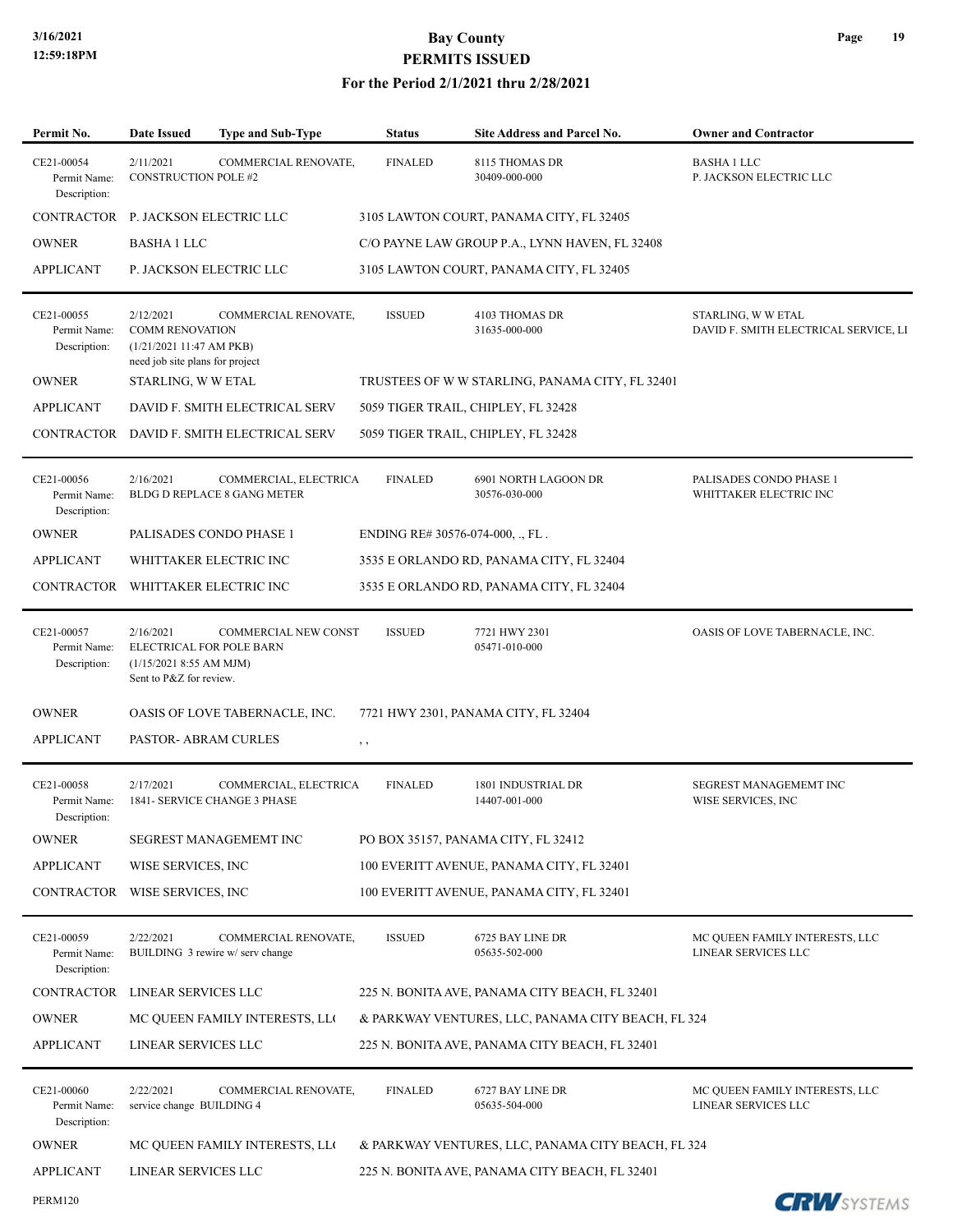#### **For the Period 2/1/2021 thru 2/28/2021**

| Permit No.                                 | Date Issued                            | <b>Type and Sub-Type</b>                                                                              | <b>Status</b>           | Site Address and Parcel No.                         | <b>Owner and Contractor</b>                               |
|--------------------------------------------|----------------------------------------|-------------------------------------------------------------------------------------------------------|-------------------------|-----------------------------------------------------|-----------------------------------------------------------|
| CONTRACTOR LINEAR SERVICES LLC             |                                        |                                                                                                       |                         | 225 N. BONITA AVE, PANAMA CITY BEACH, FL 32401      |                                                           |
| CE21-00061<br>Permit Name:<br>Description: | 2/17/2021<br>temp pole out back        | COMMERCIAL, ELECTRICA                                                                                 | <b>FINALED</b>          | <b>104 THOMAS DR</b><br>27916-021-000               | 104 THOMAS DRIVE, LLC.<br>JERRY PYBUS ELECTRIC INC        |
| <b>APPLICANT</b>                           | <b>JERRY 784-2766</b>                  |                                                                                                       | $, \, , \,$             |                                                     |                                                           |
| <b>OWNER</b>                               | 104 THOMAS DRIVE, LLC.                 |                                                                                                       |                         | 7102 QUAIL HOLLOW DR., PANAMA CITY, FL 32408        |                                                           |
|                                            |                                        | CONTRACTOR JERRY PYBUS ELECTRIC INC                                                                   | , PANAMA CITY, FL 32404 |                                                     |                                                           |
| CE21-00063<br>Permit Name:<br>Description: | 2/25/2021                              | <b>COMMERCIAL NEW CONST</b><br>ELECT FOR BUILDING F-1 8 GARAGE                                        | <b>ISSUED</b>           | 1105 CLARA AVE 900<br>33999-010-000                 | PC180 HOLDINGS, LLC<br>ALL SOUTH ELECTRICAL CONSTRUCTORS  |
| CONTRACTOR                                 |                                        | ALL SOUTH ELECTRICAL CONSTRU                                                                          |                         | 150 KELLI CLARK CT, SUITE A, CARTERSVILLE, GA 30121 |                                                           |
| <b>APPLICANT</b>                           | CHRIS 770-445-1443                     |                                                                                                       | $, \, , \,$             |                                                     |                                                           |
| <b>OWNER</b>                               | PC180 HOLDINGS, LLC                    |                                                                                                       |                         | 4705 HAMILTON MILL RD, BUFORD, GA 30518             |                                                           |
| CE21-00064<br>Permit Name:<br>Description: | 2/25/2021                              | COMMERCIAL NEW CONST<br>ELECT FOR BUILDING F-2 8 GARAGE                                               | <b>ISSUED</b>           | 1105 CLARA AVE 3100<br>33999-010-000                | PC180 HOLDINGS, LLC<br>ALL SOUTH ELECTRICAL CONSTRUCTORS  |
| <b>OWNER</b>                               | PC180 HOLDINGS, LLC                    |                                                                                                       |                         | 4705 HAMILTON MILL RD, BUFORD, GA 30518             |                                                           |
| <b>APPLICANT</b>                           | CHRIS 770-445-1443                     |                                                                                                       | $, \, \,$               |                                                     |                                                           |
|                                            |                                        | CONTRACTOR ALL SOUTH ELECTRICAL CONSTRU                                                               |                         | 150 KELLI CLARK CT, SUITE A, CARTERSVILLE, GA 30121 |                                                           |
| CE21-00065<br>Permit Name:<br>Description: | 2/25/2021                              | COMMERCIAL NEW CONST<br>ELECT FOR BUILDING F-3 8 GARAGE                                               | <b>ISSUED</b>           | 1105 CLARA AVE 2100<br>33999-010-000                | PC180 HOLDINGS, LLC<br>ALL SOUTH ELECTRICAL CONSTRUCTOR!  |
| <b>OWNER</b>                               | PC180 HOLDINGS, LLC                    |                                                                                                       |                         | 4705 HAMILTON MILL RD, BUFORD, GA 30518             |                                                           |
| CONTRACTOR                                 |                                        | ALL SOUTH ELECTRICAL CONSTRU                                                                          |                         | 150 KELLI CLARK CT, SUITE A, CARTERSVILLE, GA 30121 |                                                           |
| <b>APPLICANT</b>                           | CHRIS 770-445-1443                     |                                                                                                       | $, \, , \,$             |                                                     |                                                           |
| CE21-00066<br>Permit Name:<br>Description: | 2/25/2021                              | <b>COMMERCIAL NEW CONST</b><br>ELECT FOR MAINTENANCE BUILDING G                                       | <b>ISSUED</b>           | 1105 CLARA AVE 3500<br>33999-010-000                | PC180 HOLDINGS, LLC<br>ALL SOUTH ELECTRICAL CONSTRUCTORS  |
| <b>OWNER</b>                               | PC180 HOLDINGS, LLC                    |                                                                                                       |                         | 4705 HAMILTON MILL RD, BUFORD, GA 30518             |                                                           |
| <b>APPLICANT</b>                           | CHRIS 770-445-1443                     |                                                                                                       | , ,                     |                                                     |                                                           |
| CONTRACTOR                                 |                                        | ALL SOUTH ELECTRICAL CONSTRU                                                                          |                         | 150 KELLI CLARK CT, SUITE A, CARTERSVILLE, GA 30121 |                                                           |
| CE21-00067<br>Permit Name:<br>Description: | 2/25/2021                              | COMMERCIAL NEW CONST<br>ELECT FOR POOL & RESTROOM BLDG                                                | <b>ISSUED</b>           | 1105 CLARA AVE<br>33999-010-000                     | PC180 HOLDINGS, LLC<br>ALL SOUTH ELECTRICAL CONSTRUCTOR!  |
| <b>APPLICANT</b>                           | CHRIS 770-445-1443                     |                                                                                                       | $, \, , \,$             |                                                     |                                                           |
| <b>CONTRACTOR</b>                          |                                        | ALL SOUTH ELECTRICAL CONSTRU                                                                          |                         | 150 KELLI CLARK CT, SUITE A, CARTERSVILLE, GA 30121 |                                                           |
| <b>OWNER</b>                               | PC180 HOLDINGS, LLC                    |                                                                                                       |                         | 4705 HAMILTON MILL RD, BUFORD, GA 30518             |                                                           |
| CE21-00069<br>Permit Name:<br>Description: | 2/19/2021<br>$(2/19/2021 8:50$ AM CJR) | COMMERCIAL, ELECTRICA<br>MISC POLE FOR LIGHT & IRRIGATION<br>POLE IS LOACTED IN THE LANDSCAPED ISLAND | <b>ISSUED</b>           | 5257 FINISTERRE DR<br>31424-549-000                 | FINISTERRE OWNERS ASSOCIATION<br>SANDCASTLE ELECTRIC, INC |

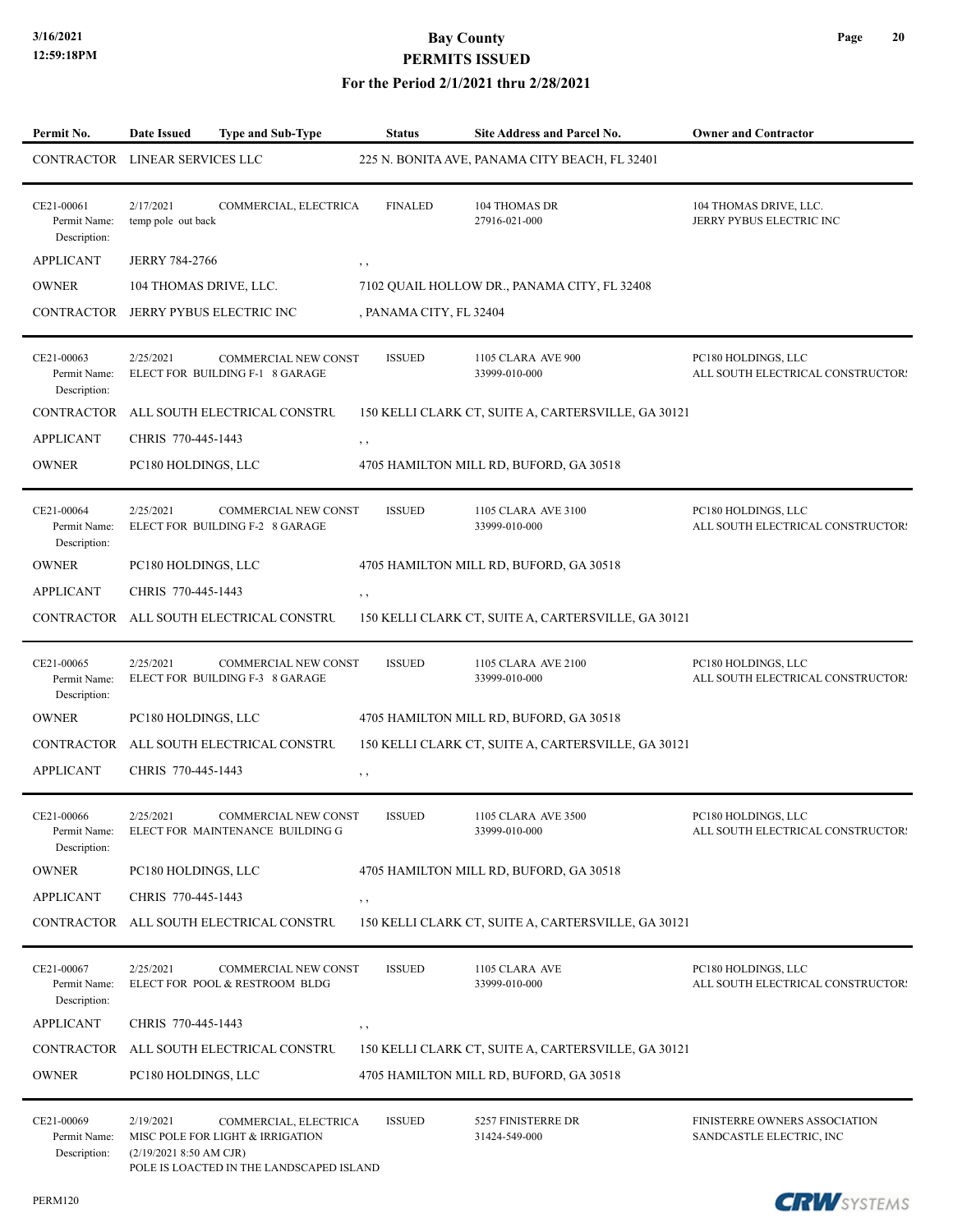#### **For the Period 2/1/2021 thru 2/28/2021**

| Permit No.                                 | Date Issued                                | <b>Type and Sub-Type</b>    | <b>Status</b>  | Site Address and Parcel No.                         | <b>Owner and Contractor</b>                                  |
|--------------------------------------------|--------------------------------------------|-----------------------------|----------------|-----------------------------------------------------|--------------------------------------------------------------|
| <b>APPLICANT</b>                           | SANDCASTLE ELECTRIC, INC                   |                             |                | 13008 Edna St, Panama City Beach, FL 32407          |                                                              |
|                                            | CONTRACTOR SANDCASTLE ELECTRIC, INC        |                             |                | 13008 Edna St, Panama City Beach, FL 32407          |                                                              |
| <b>OWNER</b>                               | <b>FINISTERRE OWNERS ASSOCIATION</b>       |                             |                | 15238 FRONT BEACH RD., PANAMA CITY BEACH, FL 32413  |                                                              |
| CE21-00070<br>Permit Name:<br>Description: | 2/24/2021<br>ELECT FOR GENERATOR           | COMMERCIAL NEW CONST        | <b>ISSUED</b>  | 127 GWYN DR<br>30165-025-000                        | AMERICAN TOWERS LLC<br>GOFF COMMUNICATIONS INC               |
| <b>OWNER</b>                               | AMERICAN TOWERS LLC                        |                             |                | C/O PROPERTY TAX DEPARTMENT, ATLANTA, GA 31139      |                                                              |
| CONTRACTOR                                 | GOFF COMMUNICATIONS INC                    |                             |                | 3004 29TH AVENUE EAST, BRADENTON, FL 34208          |                                                              |
| <b>APPLICANT</b>                           | DOUGLAS 914-706-5182                       |                             | $, \, , \,$    |                                                     |                                                              |
| CE21-00072<br>Permit Name:<br>Description: | 2/25/2021<br>BLDG 6 - CONSTRUCTION POLE #1 | COMMERCIAL NEW CONST        | <b>FINALED</b> | 8551 PANAMA CITY BEACH PKWY<br>27543-011-000        | <b>BLUEACRE PCB LLC</b><br>ALL SOUTH ELECTRICAL CONSTRUCTORS |
| CONTRACTOR                                 | ALL SOUTH ELECTRICAL CONSTRU               |                             |                | 150 KELLI CLARK CT, SUITE A, CARTERSVILLE, GA 30121 |                                                              |
| <b>OWNER</b>                               | <b>BLUEACRE PCB LLC</b>                    |                             |                | 1288 FERNHILL CT, TALLAHASSEE, FL 32312             |                                                              |
| <b>APPLICANT</b>                           | ALL SOUTH ELECTRICAL CONSTRU               |                             |                | 150 KELLI CLARK CT, SUITE A, CARTERSVILLE, GA 30121 |                                                              |
| CE21-00073<br>Permit Name:<br>Description: | 2/25/2021<br>BLDG 6 - CONSTRUCTION POLE #2 | COMMERCIAL NEW CONST        | <b>FINALED</b> | 8551 PANAMA CITY BEACH PKWY<br>27543-011-000        | <b>BLUEACRE PCB LLC</b><br>ALL SOUTH ELECTRICAL CONSTRUCTOR! |
| <b>OWNER</b>                               | <b>BLUEACRE PCB LLC</b>                    |                             |                | 1288 FERNHILL CT, TALLAHASSEE, FL 32312             |                                                              |
| CONTRACTOR                                 | ALL SOUTH ELECTRICAL CONSTRU               |                             |                | 150 KELLI CLARK CT, SUITE A, CARTERSVILLE, GA 30121 |                                                              |
| <b>APPLICANT</b>                           | ALL SOUTH ELECTRICAL CONSTRU               |                             |                | 150 KELLI CLARK CT, SUITE A, CARTERSVILLE, GA 30121 |                                                              |
| CE21-00074<br>Permit Name:<br>Description: | 2/25/2021<br>BLDG 7 - CONSTRUCTION POLE #1 | <b>COMMERCIAL NEW CONST</b> | <b>FINALED</b> | 8551 PANAMA CITY BEACH PKWY<br>27543-011-000        | <b>BLUEACRE PCB LLC</b><br>ALL SOUTH ELECTRICAL CONSTRUCTORS |
|                                            | CONTRACTOR ALL SOUTH ELECTRICAL CONSTRU    |                             |                | 150 KELLI CLARK CT, SUITE A, CARTERSVILLE, GA 30121 |                                                              |
| <b>APPLICANT</b>                           | ALL SOUTH ELECTRICAL CONSTRU               |                             |                | 150 KELLI CLARK CT, SUITE A, CARTERSVILLE, GA 30121 |                                                              |
| <b>OWNER</b>                               | <b>BLUEACRE PCB LLC</b>                    |                             |                | 1288 FERNHILL CT, TALLAHASSEE, FL 32312             |                                                              |
| CE21-00075<br>Permit Name:<br>Description: | 2/25/2021<br>BLDG 7 - CONSTRUCTION POLE #2 | COMMERCIAL NEW CONST        | <b>FINALED</b> | 8551 PANAMA CITY BEACH PKWY<br>27543-011-000        | <b>BLUEACRE PCB LLC</b><br>ALL SOUTH ELECTRICAL CONSTRUCTORS |
| <b>APPLICANT</b>                           | ALL SOUTH ELECTRICAL CONSTRU               |                             |                | 150 KELLI CLARK CT, SUITE A, CARTERSVILLE, GA 30121 |                                                              |
| <b>OWNER</b>                               | <b>BLUEACRE PCB LLC</b>                    |                             |                | 1288 FERNHILL CT, TALLAHASSEE, FL 32312             |                                                              |
|                                            | CONTRACTOR ALL SOUTH ELECTRICAL CONSTRU    |                             |                | 150 KELLI CLARK CT, SUITE A, CARTERSVILLE, GA 30121 |                                                              |
| CE21-00076<br>Permit Name:<br>Description: | 2/25/2021<br>BLDG 8 - CONSTRUCTION POLE #1 | COMMERCIAL NEW CONST        | <b>FINALED</b> | 8551 PANAMA CITY BEACH PKWY<br>27543-011-000        | <b>BLUEACRE PCB LLC</b><br>ALL SOUTH ELECTRICAL CONSTRUCTORS |
| CONTRACTOR                                 | ALL SOUTH ELECTRICAL CONSTRU               |                             |                | 150 KELLI CLARK CT, SUITE A, CARTERSVILLE, GA 30121 |                                                              |
| <b>APPLICANT</b>                           | ALL SOUTH ELECTRICAL CONSTRU               |                             |                | 150 KELLI CLARK CT, SUITE A, CARTERSVILLE, GA 30121 |                                                              |
| <b>OWNER</b>                               | <b>BLUEACRE PCB LLC</b>                    |                             |                | 1288 FERNHILL CT, TALLAHASSEE, FL 32312             |                                                              |

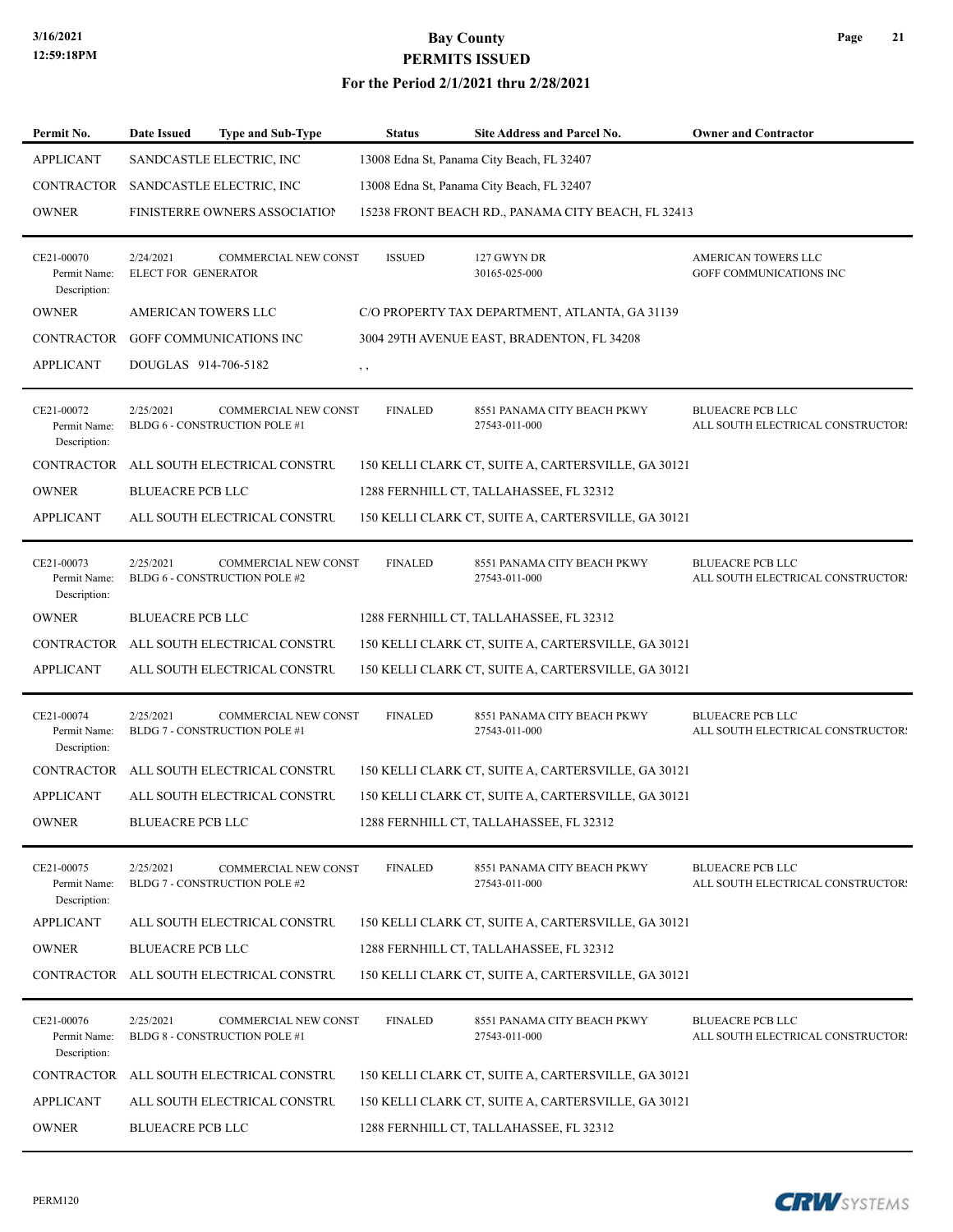#### **For the Period 2/1/2021 thru 2/28/2021**

| Permit No.                                 | <b>Date Issued</b>                                | <b>Type and Sub-Type</b>                                                                | <b>Status</b>                     | Site Address and Parcel No.                         | <b>Owner and Contractor</b>                                         |
|--------------------------------------------|---------------------------------------------------|-----------------------------------------------------------------------------------------|-----------------------------------|-----------------------------------------------------|---------------------------------------------------------------------|
| CE21-00077<br>Permit Name:<br>Description: | 2/25/2021                                         | COMMERCIAL NEW CONST<br>BLDG 8 - CONSTRUCTION POLE #2                                   | <b>FINALED</b>                    | 8551 PANAMA CITY BEACH PKWY<br>27543-011-000        | <b>BLUEACRE PCB LLC</b><br>ALL SOUTH ELECTRICAL CONSTRUCTORS        |
| <b>OWNER</b>                               | <b>BLUEACRE PCB LLC</b>                           |                                                                                         |                                   | 1288 FERNHILL CT, TALLAHASSEE, FL 32312             |                                                                     |
|                                            |                                                   | CONTRACTOR ALL SOUTH ELECTRICAL CONSTRU                                                 |                                   | 150 KELLI CLARK CT, SUITE A, CARTERSVILLE, GA 30121 |                                                                     |
| <b>APPLICANT</b>                           |                                                   | ALL SOUTH ELECTRICAL CONSTRU                                                            |                                   | 150 KELLI CLARK CT, SUITE A, CARTERSVILLE, GA 30121 |                                                                     |
| CE21-00078<br>Permit Name:<br>Description: | 2/25/2021                                         | COMMERCIAL NEW CONST<br>BLDG 9 - CONSTRUCTION POLE #1                                   | <b>FINALED</b>                    | 8551 PANAMA CITY BEACH PKWY<br>27543-011-000        | <b>BLUEACRE PCB LLC</b><br>ALL SOUTH ELECTRICAL CONSTRUCTORS        |
|                                            |                                                   | CONTRACTOR ALL SOUTH ELECTRICAL CONSTRU                                                 |                                   | 150 KELLI CLARK CT, SUITE A, CARTERSVILLE, GA 30121 |                                                                     |
| <b>APPLICANT</b>                           |                                                   | ALL SOUTH ELECTRICAL CONSTRU                                                            |                                   | 150 KELLI CLARK CT, SUITE A, CARTERSVILLE, GA 30121 |                                                                     |
| <b>OWNER</b>                               | <b>BLUEACRE PCB LLC</b>                           |                                                                                         |                                   | 1288 FERNHILL CT, TALLAHASSEE, FL 32312             |                                                                     |
| CE21-00079<br>Permit Name:<br>Description: | 2/25/2021                                         | <b>COMMERCIAL NEW CONST</b><br>BLDG 9 - CONSTRUCTION POLE #2                            | <b>FINALED</b>                    | 8551 PANAMA CITY BEACH PKWY<br>27543-011-000        | <b>BLUEACRE PCB LLC</b><br>ALL SOUTH ELECTRICAL CONSTRUCTORS        |
| <b>OWNER</b>                               | <b>BLUEACRE PCB LLC</b>                           |                                                                                         |                                   | 1288 FERNHILL CT, TALLAHASSEE, FL 32312             |                                                                     |
| <b>APPLICANT</b>                           |                                                   | ALL SOUTH ELECTRICAL CONSTRU                                                            |                                   | 150 KELLI CLARK CT, SUITE A, CARTERSVILLE, GA 30121 |                                                                     |
|                                            |                                                   | CONTRACTOR ALL SOUTH ELECTRICAL CONSTRU                                                 |                                   | 150 KELLI CLARK CT, SUITE A, CARTERSVILLE, GA 30121 |                                                                     |
| CE21-00080<br>Permit Name:<br>Description: | 2/26/2021                                         | COMMERCIAL RENOVATE,<br>SERVICE REPAIR LOTS 1, 2 & 3                                    | <b>FINALED</b>                    | 4513 PIPELINE RD<br>11371-000-000                   | BRECKENWOOD MOBILE HOME<br>RESOTA BEACH ELECTRIC "LLC"              |
| <b>OWNER</b>                               |                                                   | BRECKENWOOD MOBILE HOME                                                                 | PARK, INC., PANAMA CITY, FL 32405 |                                                     |                                                                     |
| <b>APPLICANT</b>                           | ЛM                                                |                                                                                         | , ,                               |                                                     |                                                                     |
|                                            |                                                   | CONTRACTOR RESOTA BEACH ELECTRIC "LLC"                                                  |                                   | 3817 LONG RD, Panama City, FL 32409                 |                                                                     |
| CG21-00005<br>Permit Name:<br>Description: | 2/22/2021<br>NEW OFFICE BUILDING GAS              | COMMERCIAL, GAS                                                                         | <b>ISSUED</b>                     | 312 THOMAS DR<br>27921-390-000                      | <b>LAST OFFICE INC</b><br><b>BAY GAS INSTALLATION</b>               |
| CONTRACTOR BAY GAS INSTALLATION            |                                                   |                                                                                         |                                   | P. O. BOX 1363, LYNN HAVEN, FL 32444                |                                                                     |
| <b>OWNER</b>                               | <b>LAST OFFICE INC</b>                            |                                                                                         |                                   | C/O MITCH DEVER, PANAMA CITY BEACH, FL 32417        |                                                                     |
| <b>APPLICANT</b>                           | FRANK 850-896-4637                                |                                                                                         | $, \, ,$                          |                                                     |                                                                     |
| CM21-00007<br>Permit Name:<br>Description: | 2/5/2021<br>MECHANICAL<br>$(2/5/20211:56$ PM HLQ) | COMMERCIAL RENOVATE,<br>PERMIT ISSUED AND PAID NOT SENT UNTIL WE GET UPDATED LIABILITY. | <b>FINALED</b>                    | 4103 THOMAS DR<br>31635-000-000                     | STARLING, W W ETAL<br><b>UPTON'S REFRIGERATION</b>                  |
| CONTRACTOR UPTON'S REFRIGERATION           |                                                   |                                                                                         |                                   | 4420 BROOK FOREST DRIVE, PANAMA CITY, FL 32404      |                                                                     |
| <b>APPLICANT</b>                           |                                                   | <b>UPTON'S REFRIGERATION</b>                                                            |                                   | 4420 BROOK FOREST DRIVE, PANAMA CITY, FL 32404      |                                                                     |
| <b>OWNER</b>                               | STARLING, W W ETAL                                |                                                                                         |                                   | TRUSTEES OF WW STARLING, PANAMA CITY, FL 32401      |                                                                     |
| CM21-00008<br>Permit Name:<br>Description: | 2/4/2021                                          | COMMERCIAL, MECHANICA<br>MECHANICAL FOR GUARD SHACK                                     | <b>ISSUED</b>                     | PRESERVE BLVD<br>31365-598-010                      | PRESERVE IMPROVEMENT ASSOC INC<br>SYSTEM SERVICE & ENGINEERING INC. |
| CONTRACTOR                                 |                                                   | SYSTEM SERVICE & ENGINEERING                                                            |                                   | 205 MOSLEY DRIVE, LYNN HAVEN, FL 32444              |                                                                     |

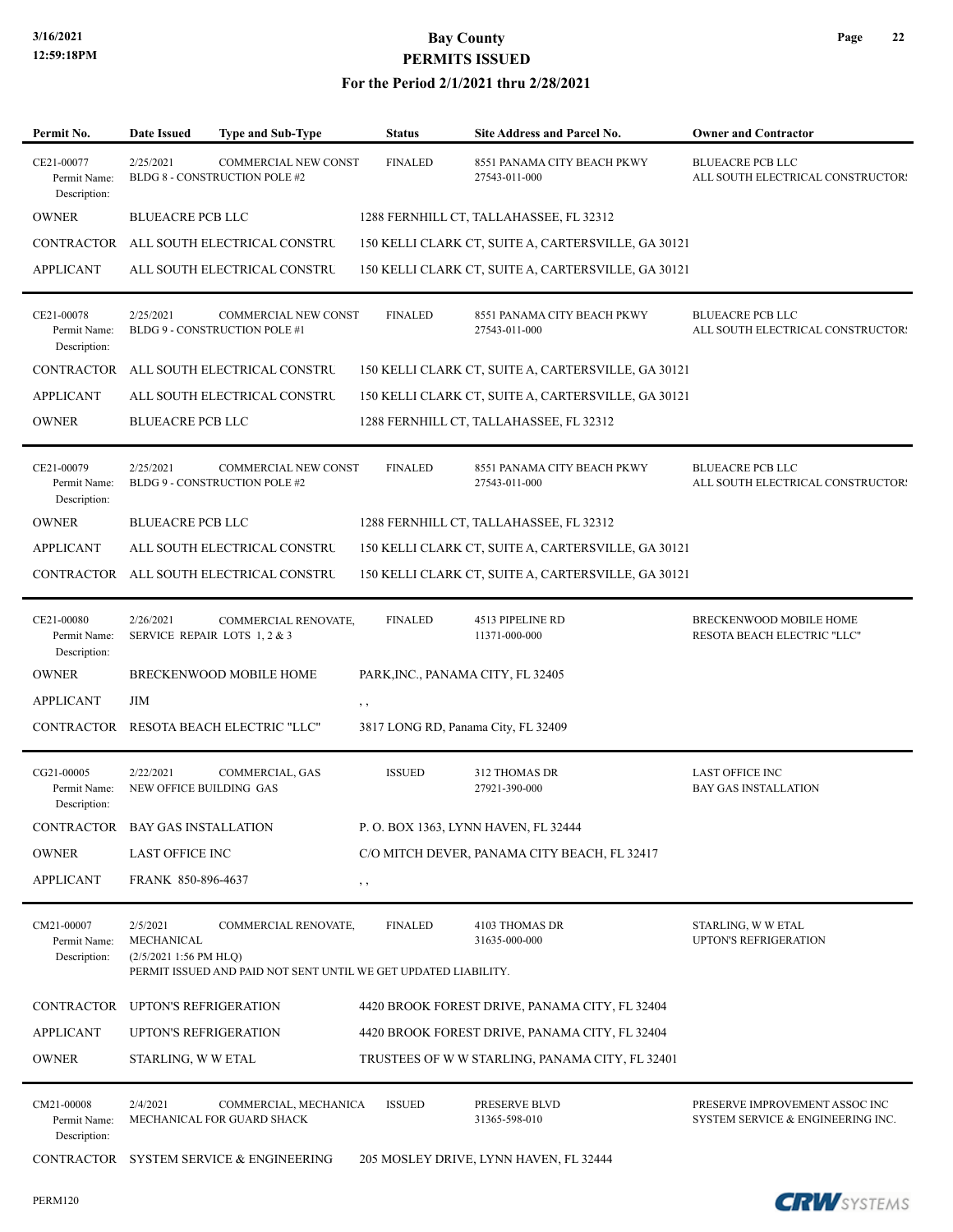#### **For the Period 2/1/2021 thru 2/28/2021**

| Permit No.                                 | Date Issued                                                       | <b>Type and Sub-Type</b>                                              | <b>Status</b>                  | Site Address and Parcel No.                        | <b>Owner and Contractor</b>                                           |
|--------------------------------------------|-------------------------------------------------------------------|-----------------------------------------------------------------------|--------------------------------|----------------------------------------------------|-----------------------------------------------------------------------|
| <b>OWNER</b>                               |                                                                   | PRESERVE IMPROVEMENT ASSOC I                                          |                                | POBOX 27315, PANAMA CITY, FL 32411                 |                                                                       |
| <b>APPLICANT</b>                           |                                                                   | <b>SYSTEM SERVICE &amp; ENGINEERING</b>                               |                                | 205 MOSLEY DRIVE, LYNN HAVEN, FL 32444             |                                                                       |
| CM21-00009<br>Permit Name:<br>Description: | 2/8/2021                                                          | <b>COMMERCIAL NEW CONST</b><br>MECHANICAL FOR NEW COMMERCIAL BUILDING | <b>ISSUED</b>                  | 22326 PANAMA CITY BEACH PARKWAY<br>36459-515-000   | SPENCER FAMILY INVESTMENTS, LLC<br>BARINEAU HEATING AND AIR CONDITION |
| <b>OWNER</b>                               |                                                                   | SPENCER FAMILY INVESTMENTS, LI                                        |                                | 22326 PANAMA CITY BEACH PKWY, PANAMA CITY BEACH, F |                                                                       |
| <b>APPLICANT</b>                           |                                                                   | <b>BARINEAU HEATING AND AIR CON!</b>                                  |                                | 4829 CORLETT ST., TALLAHASSEE, FL 32303            |                                                                       |
|                                            |                                                                   | CONTRACTOR BARINEAU HEATING AND AIR CON                               |                                | 4829 CORLETT ST., TALLAHASSEE, FL 32303            |                                                                       |
| CM21-00010<br>Permit Name:<br>Description: | 2/18/2021                                                         | COMMERCIAL RENOVATE,<br>MECHANICAL HOOD FOR PUBLIX - INTERIOR REMODEL | <b>FINALED</b>                 | 23026 PANAMA CITY BEACH PKWY<br>36075-010-000      | <b>REAL SUB, LLC</b><br>LARRY TRONU MECHANICAL, INCORPOR.             |
| <b>OWNER</b>                               | REAL SUB, LLC                                                     |                                                                       |                                | P.O BOX 407, LAKELAND, FL 33802                    |                                                                       |
|                                            |                                                                   | CONTRACTOR LARRY TRONU MECHANICAL, INCC                               |                                | 3701 NORTH PACE BLVD, PENSACOLA, FL 32505          |                                                                       |
| <b>APPLICANT</b>                           |                                                                   | LARRY TRONU MECHANICAL, INCC                                          |                                | 3701 NORTH PACE BLVD, PENSACOLA, FL 32505          |                                                                       |
| CM21-00011<br>Permit Name:<br>Description: | 2/25/2021                                                         | COMMERCIAL RENOVATE,<br>RENOVATION - MECHANICAL (5 UNITS)             | <b>ISSUED</b>                  | 22613 PANAMA CITY BEACH PKWY<br>36293-000-000      | IT'S ALWAYS SUNNY ON 30A LLC<br>AIR SERVICES OF AMERICA, LLC          |
| <b>APPLICANT</b>                           |                                                                   | AIR SERVICES OF AMERICA, LLC                                          |                                | 4262 BUNKER RD, VERNON, FL 32462                   |                                                                       |
| <b>OWNER</b>                               |                                                                   | IT'S ALWAYS SUNNY ON 30A LLC                                          |                                | 1231 CO ROAD 283 S, SANTA ROSA BEACH, FL 32459     |                                                                       |
|                                            |                                                                   | CONTRACTOR AIR SERVICES OF AMERICA, LLC                               |                                | 4262 BUNKER RD, VERNON, FL 32462                   |                                                                       |
| CP21-00005<br>Permit Name:<br>Description: | 2/2/2021<br>$(1/22/20201:17$ PM TJN)<br>BLDG 2 UNIT 5-8           | <b>COMMERCIAL NEW CONST</b><br>BLDG 2 UNIT 5-8 - PLUMBING             | <b>ISSUED</b>                  | 2226 JOAN AVE 1-16<br>27650-000-000                | <b>JOAN LAND LLC</b><br>DAVIS & SONS PLUMBING                         |
| <b>OWNER</b>                               | <b>JOAN LAND LLC</b>                                              |                                                                       |                                | 106 HERON TURN, PANAMA CITY BEACH, FL 32407        |                                                                       |
| CONTRACTOR DAVIS & SONS PLUMBING           |                                                                   |                                                                       | 2271 HWY 22, BONIFAY, FL 32425 |                                                    |                                                                       |
| APPLICANT                                  |                                                                   | DAVIS & SONS PLUMBING                                                 | 2271 HWY 22, BONIFAY, FL 32425 |                                                    |                                                                       |
| CP21-00006<br>Permit Name:<br>Description: | 2/2/2021<br>$(1/22/20201:17$ PM TJN)<br>BLDG 3 UNIT 9-12          | COMMERCIAL NEW CONST<br>BLDG 3 UNIT 9-12 - PLUMBING                   | <b>ISSUED</b>                  | 2226 JOAN AVE 1-16<br>27650-000-000                | JOAN LAND LLC<br>DAVIS & SONS PLUMBING                                |
| <b>CONTRACTOR</b>                          | DAVIS & SONS PLUMBING                                             |                                                                       | 2271 HWY 22, BONIFAY, FL 32425 |                                                    |                                                                       |
| <b>APPLICANT</b>                           |                                                                   | DAVIS & SONS PLUMBING                                                 | 2271 HWY 22, BONIFAY, FL 32425 |                                                    |                                                                       |
| <b>OWNER</b>                               | <b>JOAN LAND LLC</b>                                              |                                                                       |                                | 106 HERON TURN, PANAMA CITY BEACH, FL 32407        |                                                                       |
| CP21-00007<br>Permit Name:<br>Description: | 2/2/2021<br>$(1/22/20201:14$ PM TJN)<br><b>BUILD 4 UNIT 13-16</b> | COMMERCIAL NEW CONST<br>BUILDING 4 UNIT 13-16 - PLUMBING              | <b>ISSUED</b>                  | 2226 JOAN AVE 1-16<br>27650-000-000                | <b>JOAN LAND LLC</b><br>DAVIS & SONS PLUMBING                         |
| <b>OWNER</b>                               | <b>JOAN LAND LLC</b>                                              |                                                                       |                                | 106 HERON TURN, PANAMA CITY BEACH, FL 32407        |                                                                       |
| CONTRACTOR DAVIS & SONS PLUMBING           |                                                                   |                                                                       | 2271 HWY 22, BONIFAY, FL 32425 |                                                    |                                                                       |
|                                            |                                                                   |                                                                       |                                |                                                    |                                                                       |

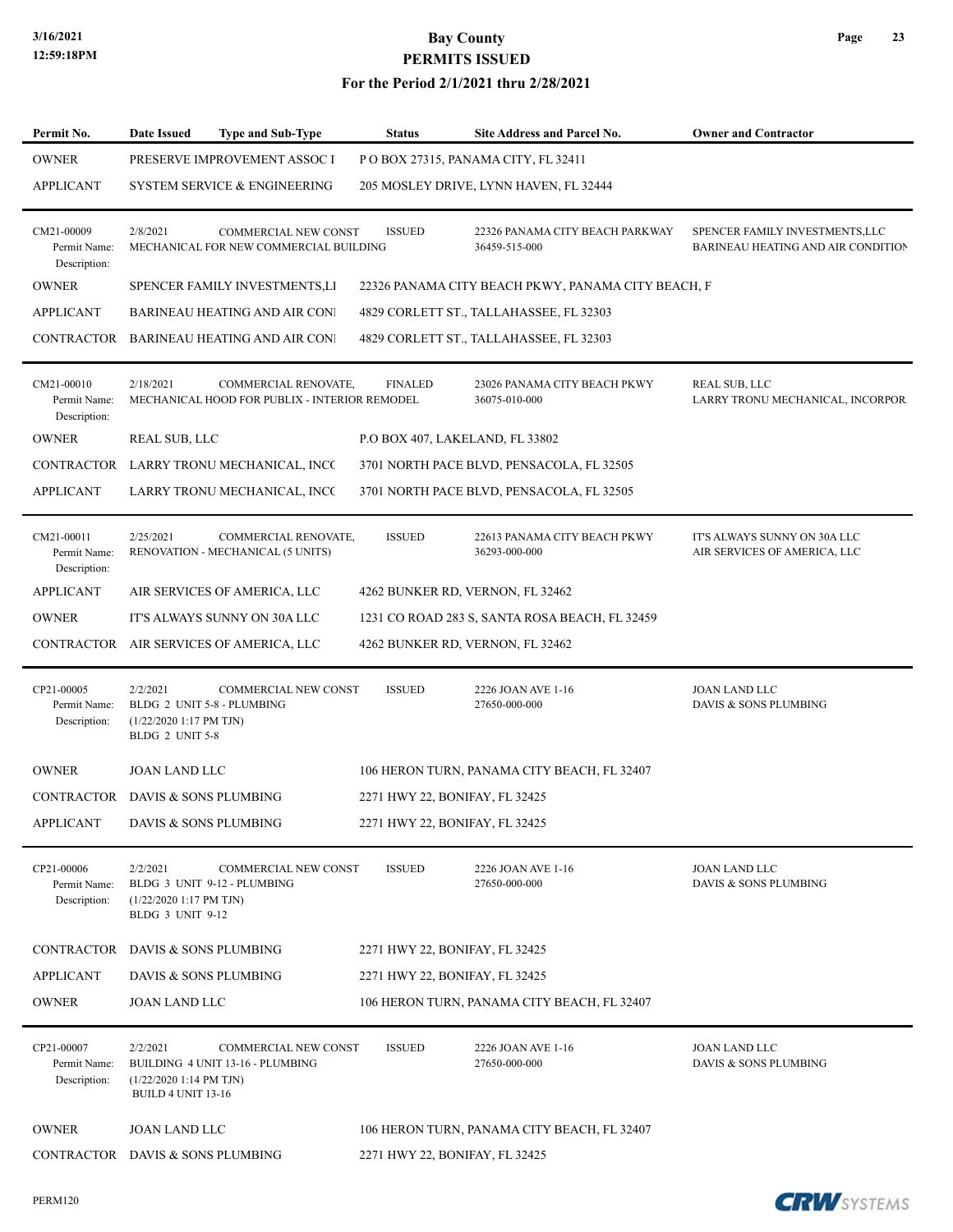| Permit No.                                 | <b>Date Issued</b>                                                                        | <b>Type and Sub-Type</b>                                                                                                               | <b>Status</b>                  | Site Address and Parcel No.                      | <b>Owner and Contractor</b>                         |
|--------------------------------------------|-------------------------------------------------------------------------------------------|----------------------------------------------------------------------------------------------------------------------------------------|--------------------------------|--------------------------------------------------|-----------------------------------------------------|
| <b>APPLICANT</b>                           | DAVIS & SONS PLUMBING                                                                     |                                                                                                                                        | 2271 HWY 22, BONIFAY, FL 32425 |                                                  |                                                     |
| CP21-00008<br>Permit Name:<br>Description: | 2/3/2021<br>PARK RESTROOMS                                                                | COMMERCIAL NEW CONST                                                                                                                   | <b>ISSUED</b>                  | 4307 STATE PARK LN<br>32387-000-000              | TIITF/DEP-REC & PARKS<br>ENVISION IT REMODELING LLC |
| CONTRACTOR                                 |                                                                                           | <b>ENVISION IT REMODELING LLC</b>                                                                                                      |                                | 1012 BECK AVE, PANAMA CITY, FL 32401             |                                                     |
| <b>APPLICANT</b>                           |                                                                                           | <b>ENVISION IT REMODELING LLC</b>                                                                                                      |                                | 1012 BECK AVE, PANAMA CITY, FL 32401             |                                                     |
| <b>OWNER</b>                               | TIITF/DEP-REC & PARKS                                                                     |                                                                                                                                        |                                | ST ANDREWS BAY ST PARK, TALLAHASSEE, FL 32399    |                                                     |
| CP21-00009<br>Permit Name:<br>Description: | 2/10/2021<br><b>CLUBHOUSE - PLUMBING</b><br>(10/14/20209:47 AM PKB)<br>need water receipt | COMMERCIAL NEW CONST                                                                                                                   | <b>ISSUED</b>                  | 2204 THOMAS DR<br>30152-005-000                  | VCP PCB, LLC ETAL<br>ATL PLUMBING VENTURES, LLC     |
| <b>APPLICANT</b>                           |                                                                                           | ATL PLUMBING VENTURES, LLC                                                                                                             |                                | 1254 NIMBLEWILL CREEK ROAD, DAHLONEGA, GA 30533  |                                                     |
| CONTRACTOR                                 |                                                                                           | ATL PLUMBING VENTURES, LLC                                                                                                             |                                | 1254 NIMBLEWILL CREEK ROAD, DAHLONEGA, GA 30533  |                                                     |
| <b>OWNER</b>                               | VCP PCB, LLC ETAL                                                                         |                                                                                                                                        |                                | 6753 JONES MILL CT, NORCROSS, GA 30092           |                                                     |
| CP21-00010<br>Permit Name:<br>Description: | 2/10/2021<br><b>BLDG 1 - PLUMBING</b><br>(10/14/2020 10:02 AM PKB)<br>need water receipt  | COMMERCIAL NEW CONST                                                                                                                   | <b>ISSUED</b>                  | 2204 THOMAS DR<br>30152-005-000                  | VCP PCB, LLC ETAL<br>ATL PLUMBING VENTURES, LLC     |
| <b>OWNER</b>                               | VCP PCB, LLC ETAL                                                                         |                                                                                                                                        |                                | 6753 JONES MILL CT, NORCROSS, GA 30092           |                                                     |
| CONTRACTOR                                 |                                                                                           | ATL PLUMBING VENTURES, LLC                                                                                                             |                                | 1254 NIMBLEWILL CREEK ROAD, DAHLONEGA, GA 30533  |                                                     |
| <b>APPLICANT</b>                           |                                                                                           | ATL PLUMBING VENTURES, LLC                                                                                                             |                                | 1254 NIMBLEWILL CREEK ROAD, DAHLONEGA, GA 30533  |                                                     |
| CP21-00011<br>Permit Name:<br>Description: | 2/10/2021<br>BLDG #2 - PLUMBING<br>(10/14/20209:49 AM PKB)<br>need water receipt          | COMMERCIAL NEW CONST                                                                                                                   | <b>ISSUED</b>                  | 2204 THOMAS DR<br>30152-005-000                  | VCP PCB, LLC ETAL<br>ATL PLUMBING VENTURES, LLC     |
| <b>OWNER</b>                               | VCP PCB, LLC ETAL                                                                         |                                                                                                                                        |                                | 6753 JONES MILL CT, NORCROSS, GA 30092           |                                                     |
| <b>APPLICANT</b>                           |                                                                                           | ATL PLUMBING VENTURES, LLC                                                                                                             |                                | 1254 NIMBLEWILL CREEK ROAD, DAHLONEGA, GA 30533  |                                                     |
|                                            |                                                                                           | CONTRACTOR ATL PLUMBING VENTURES, LLC                                                                                                  |                                | 1254 NIMBLEWILL CREEK ROAD, DAHLONEGA, GA 30533  |                                                     |
| CP21-00012<br>Permit Name:<br>Description: | 2/10/2021<br>BLDG 3 - PLUMBING<br>(10/14/20209:49 AM PKB)<br>need water receipt           | <b>COMMERCIAL NEW CONST</b>                                                                                                            | <b>ISSUED</b>                  | 2204 THOMAS DR<br>30152-005-000                  | VCP PCB, LLC ETAL<br>ATL PLUMBING VENTURES, LLC     |
| <b>CONTRACTOR</b>                          |                                                                                           | ATL PLUMBING VENTURES, LLC                                                                                                             |                                | 1254 NIMBLEWILL CREEK ROAD, DAHLONEGA, GA 30533  |                                                     |
| <b>OWNER</b>                               | VCP PCB, LLC ETAL                                                                         |                                                                                                                                        |                                | 6753 JONES MILL CT, NORCROSS, GA 30092           |                                                     |
| <b>APPLICANT</b>                           |                                                                                           | ATL PLUMBING VENTURES, LLC                                                                                                             |                                | 1254 NIMBLEWILL CREEK ROAD, DAHLONEGA, GA 30533  |                                                     |
| CP21-00013<br>Permit Name:<br>Description: | 2/16/2021<br>(1/26/20219:54 AM PKB)                                                       | <b>COMMERCIAL NEW CONST</b><br>PLUMBING FOR WAREHOUSE / OFFICE<br>need hard copy of new set of plans. they need to be stamped JOB SITE | <b>ISSUED</b>                  | 2005 INDUSTRIAL DR<br>14657-000-000              | SBM PROPERTY GROUP, LLC<br>BAREFOOT PLUMBING INC    |
| <b>APPLICANT</b>                           |                                                                                           | <b>BAREFOOT PLUMBING INC</b>                                                                                                           |                                | 5138 OLD MAJETTE TOWER RD, PANAMA CITY, FL 32404 |                                                     |
| <b>OWNER</b>                               |                                                                                           | <b>SBM PROPERTY GROUP, LLC</b>                                                                                                         |                                | 1155 E 17TH ST, PANAMA CITY, FL 32405            |                                                     |
| CONTRACTOR BAREFOOT PLUMBING INC           |                                                                                           |                                                                                                                                        |                                | 5138 OLD MAJETTE TOWER RD, PANAMA CITY, FL 32404 |                                                     |

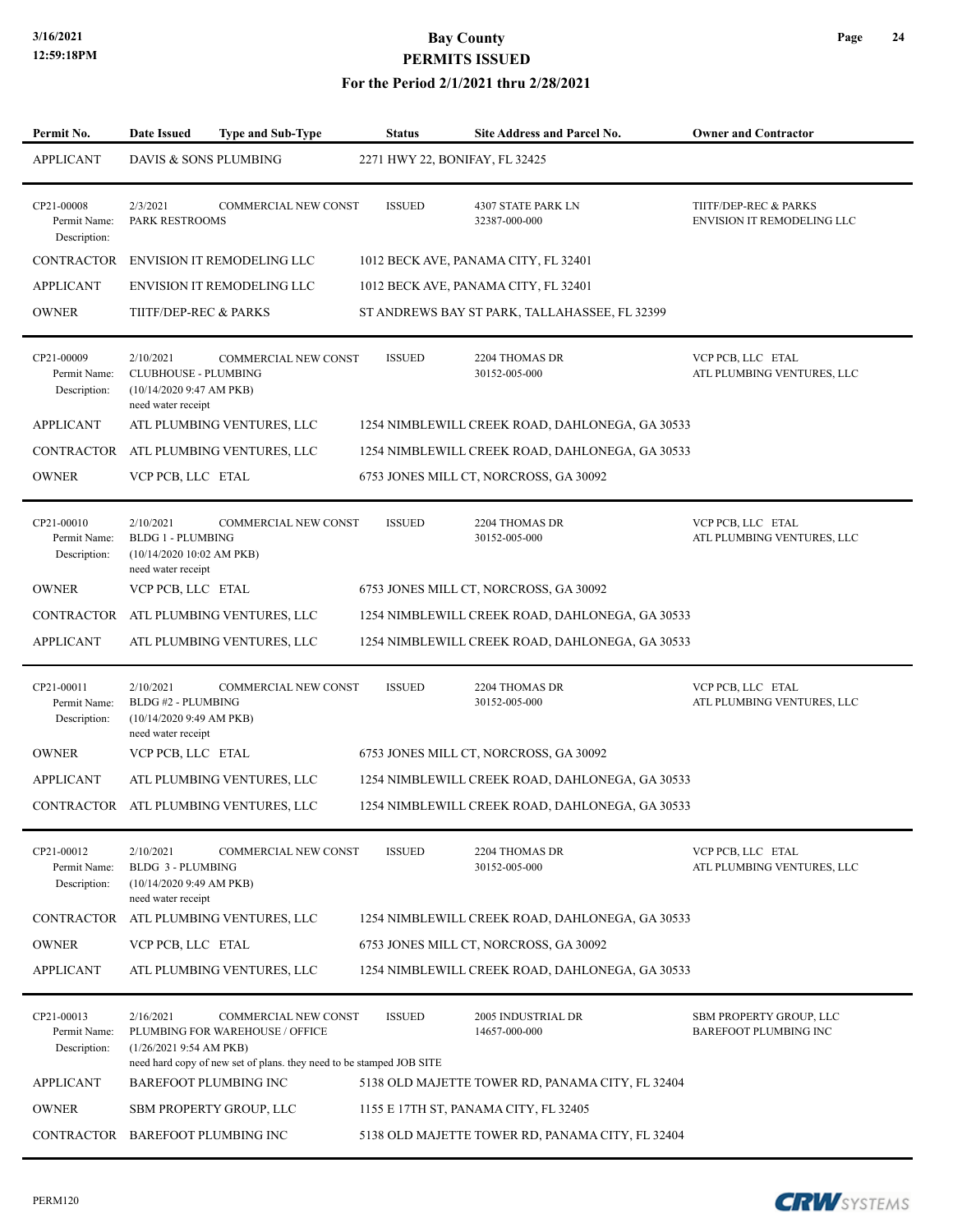| Permit No.                                 | <b>Date Issued</b>                                                                                | <b>Type and Sub-Type</b>                                                                                                        | <b>Status</b>                  | <b>Site Address and Parcel No.</b>                 | <b>Owner and Contractor</b>                                    |
|--------------------------------------------|---------------------------------------------------------------------------------------------------|---------------------------------------------------------------------------------------------------------------------------------|--------------------------------|----------------------------------------------------|----------------------------------------------------------------|
| CP21-00014<br>Permit Name:<br>Description: | 2/17/2021<br><b>COMM RENOVATION</b><br>(1/21/202111:47 AM PKB)<br>need job site plans for project | COMMERCIAL RENOVATE,                                                                                                            | <b>ISSUED</b>                  | 4103 THOMAS DR<br>31635-000-000                    | STARLING, W W ETAL<br><b>BAREFOOT PLUMBING INC</b>             |
| <b>APPLICANT</b>                           |                                                                                                   | <b>BAREFOOT PLUMBING INC</b>                                                                                                    |                                | 5138 OLD MAJETTE TOWER RD, PANAMA CITY, FL 32404   |                                                                |
| <b>OWNER</b>                               | STARLING, W W ETAL                                                                                |                                                                                                                                 |                                | TRUSTEES OF WW STARLING, PANAMA CITY, FL 32401     |                                                                |
| CONTRACTOR BAREFOOT PLUMBING INC           |                                                                                                   |                                                                                                                                 |                                | 5138 OLD MAJETTE TOWER RD, PANAMA CITY, FL 32404   |                                                                |
| CP21-00015<br>Permit Name:<br>Description: | 2/20/2021<br>(2/22/2021 2:35 PM HLQ)                                                              | COMMERCIAL RENOVATE,<br>PLUMBING FOR COMM RENOVATION<br>CONTACTED GLENN NEED NOC FROM GENERAL CONTRACTOR TO SCHEDULE INSPECTION | <b>ISSUED</b>                  | 22613 PANAMA CITY BEACH PKWY<br>36293-000-000      | IT'S ALWAYS SUNNY ON 30A LLC<br>FRANK WOOD & SON PLUMBING, LLC |
|                                            |                                                                                                   | CONTRACTOR FRANK WOOD & SON PLUMBING, L                                                                                         |                                | 1815 TURNER WOOD LANE, PANAMA CITY BEACH, FL 32407 |                                                                |
| <b>OWNER</b>                               |                                                                                                   | IT'S ALWAYS SUNNY ON 30A LLC                                                                                                    |                                | 1231 CO ROAD 283 S, SANTA ROSA BEACH, FL 32459     |                                                                |
| <b>APPLICANT</b>                           |                                                                                                   | FRANK WOOD & SON PLUMBING, L                                                                                                    |                                | 1815 TURNER WOOD LANE, PANAMA CITY BEACH, FL 32407 |                                                                |
| CP21-00016<br>Permit Name:<br>Description: | 2/25/2021<br><b>2 HOSE REELS</b>                                                                  | COMMERCIAL ADDITION, P                                                                                                          | <b>FINALED</b>                 | 6922 HWY 77<br>08601-000-000                       | SOUTHPORT TRACTOR, LLC<br>SMITH PLUMBING SERVICES INCORPORA'   |
| <b>APPLICANT</b>                           |                                                                                                   | SMITH PLUMBING SERVICES INCOF                                                                                                   |                                | 22766 AL HWY 9 N, PIEDMONT, AL 36272               |                                                                |
|                                            |                                                                                                   | CONTRACTOR SMITH PLUMBING SERVICES INCOI                                                                                        |                                | 22766 AL HWY 9 N, PIEDMONT, AL 36272               |                                                                |
| <b>OWNER</b>                               |                                                                                                   | SOUTHPORT TRACTOR, LLC                                                                                                          |                                | 2639 FEROL LANE, LYNN HAVEN, FL 32444              |                                                                |
| CR21-00003<br>Permit Name:<br>Description: | 2/9/2021<br>50 SQ METAL ROOF                                                                      | COMMERCIAL ROOF, REPLA                                                                                                          | <b>ISSUED</b>                  | 1801 EAST AVE N<br>14618-100-000                   | <b>MAR-K TOWING INC</b><br>GORDON ANDREWS CONSTRUCTION, LLC    |
| <b>OWNER</b>                               | MAR-K TOWING INC                                                                                  |                                                                                                                                 |                                | POBOX 1697, PANAMA CITY, FL 32402                  |                                                                |
| <b>APPLICANT</b>                           |                                                                                                   | <b>GORDON ANDREWS CONSTRUCTIC</b>                                                                                               |                                | 713 INDIANA AVE, LYNN HAVEN, FL 32444              |                                                                |
|                                            |                                                                                                   | CONTRACTOR GORDON ANDREWS CONSTRUCTIC                                                                                           |                                | 713 INDIANA AVE, LYNN HAVEN, FL 32444              |                                                                |
| CR21-00004<br>Permit Name:<br>Description: | 2/12/2021<br><b>BLDG 1 - ROOF 160 SO</b>                                                          | COMMERCIAL ROOF, NEW                                                                                                            | <b>ISSUED</b>                  | 8551 PANAMA CITY BEACH PKWY<br>27543-011-000       | <b>BLUEACRE PCB LLC</b><br>HILLCO BUILDING SERVICE, LLC        |
| <b>APPLICANT</b>                           |                                                                                                   | HILLCO BUILDING SERVICE, LLC                                                                                                    | 1109 HUB ST, HOUSTON, TX 77023 |                                                    |                                                                |
| CONTRACTOR                                 |                                                                                                   | HILLCO BUILDING SERVICE, LLC                                                                                                    | 1109 HUB ST, HOUSTON, TX 77023 |                                                    |                                                                |
| <b>OWNER</b>                               | <b>BLUEACRE PCB LLC</b>                                                                           |                                                                                                                                 |                                | 1288 FERNHILL CT, TALLAHASSEE, FL 32312            |                                                                |
| CR21-00013<br>Permit Name:<br>Description: | 2/12/2021<br><b>CLUBHOUSE - ROOF 30SQ</b><br>$(2/10/2020 8:13$ AM PKB)<br>need water recpt        | COMMERCIAL ROOF, NEW                                                                                                            | <b>ISSUED</b>                  | 8551 PANAMA CITY BEACH PKWY<br>27543-011-000       | <b>BLUEACRE PCB LLC</b><br>HILLCO BUILDING SERVICE, LLC        |
| <b>APPLICANT</b>                           |                                                                                                   | HILLCO BUILDING SERVICE, LLC                                                                                                    | 1109 HUB ST, HOUSTON, TX 77023 |                                                    |                                                                |
|                                            |                                                                                                   | CONTRACTOR HILLCO BUILDING SERVICE, LLC                                                                                         | 1109 HUB ST, HOUSTON, TX 77023 |                                                    |                                                                |
| <b>OWNER</b>                               | <b>BLUEACRE PCB LLC</b>                                                                           |                                                                                                                                 |                                | 1288 FERNHILL CT, TALLAHASSEE, FL 32312            |                                                                |
| CR21-00014<br>Permit Name:<br>Description: | 2/12/2021<br>FITNESS BLDG - ROOF 30SQ<br>$(2/10/2020 8:12$ AM PKB)<br>need water recpt            | COMMERCIAL ROOF, NEW                                                                                                            | <b>ISSUED</b>                  | 8551 PANAMA CITY BEACH PKWY<br>27543-011-000       | <b>BLUEACRE PCB LLC</b><br>HILLCO BUILDING SERVICE, LLC        |

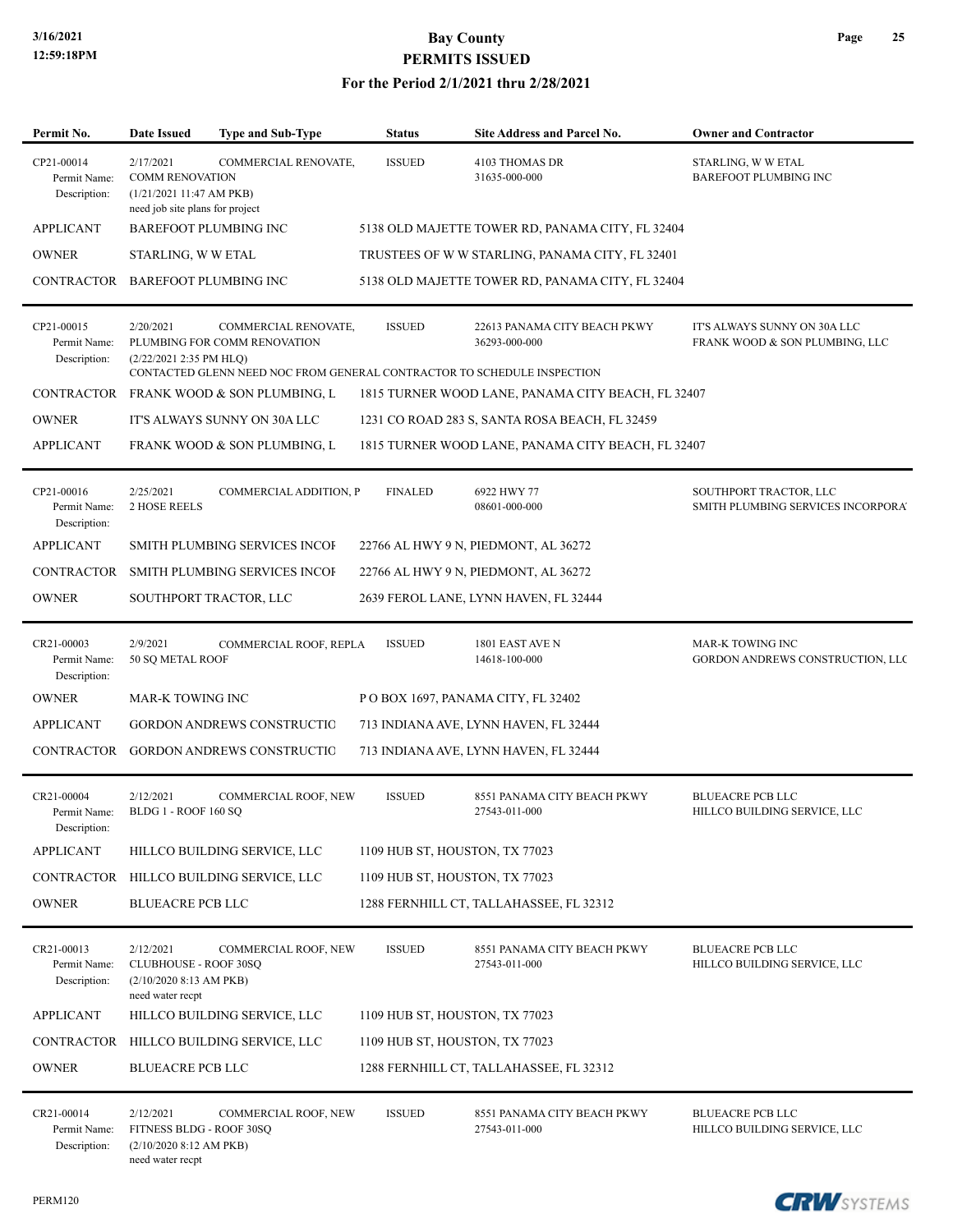#### **For the Period 2/1/2021 thru 2/28/2021**

| Permit No.                                 | <b>Date Issued</b>                | <b>Type and Sub-Type</b>                | <b>Status</b> | Site Address and Parcel No.                  | <b>Owner and Contractor</b>                             |
|--------------------------------------------|-----------------------------------|-----------------------------------------|---------------|----------------------------------------------|---------------------------------------------------------|
| <b>APPLICANT</b>                           |                                   | HILLCO BUILDING SERVICE, LLC            |               | 1109 HUB ST, HOUSTON, TX 77023               |                                                         |
| <b>OWNER</b>                               | <b>BLUEACRE PCB LLC</b>           |                                         |               | 1288 FERNHILL CT, TALLAHASSEE, FL 32312      |                                                         |
|                                            |                                   | CONTRACTOR HILLCO BUILDING SERVICE, LLC |               | 1109 HUB ST, HOUSTON, TX 77023               |                                                         |
|                                            |                                   |                                         |               |                                              |                                                         |
| CR21-00015<br>Permit Name:<br>Description: | 2/12/2021<br>GARAGE 1 - ROOF 30SQ | COMMERCIAL ROOF, NEW                    | <b>ISSUED</b> | 8551 PANAMA CITY BEACH PKWY<br>27543-011-000 | <b>BLUEACRE PCB LLC</b><br>HILLCO BUILDING SERVICE, LLC |
| <b>OWNER</b>                               | <b>BLUEACRE PCB LLC</b>           |                                         |               | 1288 FERNHILL CT, TALLAHASSEE, FL 32312      |                                                         |
| <b>APPLICANT</b>                           |                                   | HILLCO BUILDING SERVICE, LLC            |               | 1109 HUB ST, HOUSTON, TX 77023               |                                                         |
|                                            |                                   | CONTRACTOR HILLCO BUILDING SERVICE, LLC |               | 1109 HUB ST, HOUSTON, TX 77023               |                                                         |
| CR21-00016<br>Permit Name:<br>Description: | 2/12/2021<br>GARAGE 2 - ROOF 30SO | COMMERCIAL ROOF, NEW                    | <b>ISSUED</b> | 8551 PANAMA CITY BEACH PKWY<br>27543-011-000 | <b>BLUEACRE PCB LLC</b><br>HILLCO BUILDING SERVICE, LLC |
| <b>OWNER</b>                               | <b>BLUEACRE PCB LLC</b>           |                                         |               | 1288 FERNHILL CT, TALLAHASSEE, FL 32312      |                                                         |
| <b>APPLICANT</b>                           |                                   | HILLCO BUILDING SERVICE, LLC            |               | 1109 HUB ST, HOUSTON, TX 77023               |                                                         |
|                                            |                                   | CONTRACTOR HILLCO BUILDING SERVICE, LLC |               | 1109 HUB ST, HOUSTON, TX 77023               |                                                         |
| CR21-00017<br>Permit Name:<br>Description: | 2/12/2021<br>GARAGE 3 - ROOF 30SQ | COMMERCIAL ROOF, NEW                    | <b>ISSUED</b> | 8551 PANAMA CITY BEACH PKWY<br>27543-011-000 | <b>BLUEACRE PCB LLC</b><br>HILLCO BUILDING SERVICE, LLC |
| <b>APPLICANT</b>                           |                                   | HILLCO BUILDING SERVICE, LLC            |               | 1109 HUB ST, HOUSTON, TX 77023               |                                                         |
|                                            |                                   | CONTRACTOR HILLCO BUILDING SERVICE, LLC |               | 1109 HUB ST, HOUSTON, TX 77023               |                                                         |
| <b>OWNER</b>                               | <b>BLUEACRE PCB LLC</b>           |                                         |               | 1288 FERNHILL CT, TALLAHASSEE, FL 32312      |                                                         |
|                                            |                                   |                                         |               |                                              |                                                         |
| CR21-00018<br>Permit Name:<br>Description: | 2/12/2021<br>GARAGE 4 - ROOF 30SQ | COMMERCIAL ROOF, NEW                    | <b>ISSUED</b> | 8551 PANAMA CITY BEACH PKWY<br>27543-011-000 | <b>BLUEACRE PCB LLC</b><br>HILLCO BUILDING SERVICE, LLC |
| <b>OWNER</b>                               | <b>BLUEACRE PCB LLC</b>           |                                         |               | 1288 FERNHILL CT, TALLAHASSEE, FL 32312      |                                                         |
| <b>APPLICANT</b>                           |                                   | HILLCO BUILDING SERVICE, LLC            |               | 1109 HUB ST, HOUSTON, TX 77023               |                                                         |
|                                            |                                   | CONTRACTOR HILLCO BUILDING SERVICE, LLC |               | 1109 HUB ST, HOUSTON, TX 77023               |                                                         |
| CR21-00019<br>Permit Name:<br>Description: | 2/12/2021<br>GARAGE 5 - ROOF 30SQ | COMMERCIAL ROOF, NEW                    | <b>ISSUED</b> | 8551 PANAMA CITY BEACH PKWY<br>27543-011-000 | <b>BLUEACRE PCB LLC</b><br>HILLCO BUILDING SERVICE, LLC |
| <b>APPLICANT</b>                           |                                   | HILLCO BUILDING SERVICE, LLC            |               | 1109 HUB ST, HOUSTON, TX 77023               |                                                         |
| <b>CONTRACTOR</b>                          |                                   | HILLCO BUILDING SERVICE, LLC            |               | 1109 HUB ST, HOUSTON, TX 77023               |                                                         |
| <b>OWNER</b>                               | <b>BLUEACRE PCB LLC</b>           |                                         |               | 1288 FERNHILL CT, TALLAHASSEE, FL 32312      |                                                         |
|                                            |                                   |                                         |               |                                              |                                                         |
| CR21-00020<br>Permit Name:<br>Description: | 2/12/2021<br>GARAGE 6 - ROOF 30SQ | COMMERCIAL ROOF, NEW                    | <b>ISSUED</b> | 8551 PANAMA CITY BEACH PKWY<br>27543-011-000 | <b>BLUEACRE PCB LLC</b><br>HILLCO BUILDING SERVICE, LLC |
| <b>OWNER</b>                               | <b>BLUEACRE PCB LLC</b>           |                                         |               | 1288 FERNHILL CT, TALLAHASSEE, FL 32312      |                                                         |
|                                            |                                   | CONTRACTOR HILLCO BUILDING SERVICE, LLC |               | 1109 HUB ST, HOUSTON, TX 77023               |                                                         |
| <b>APPLICANT</b>                           |                                   | HILLCO BUILDING SERVICE, LLC            |               | 1109 HUB ST, HOUSTON, TX 77023               |                                                         |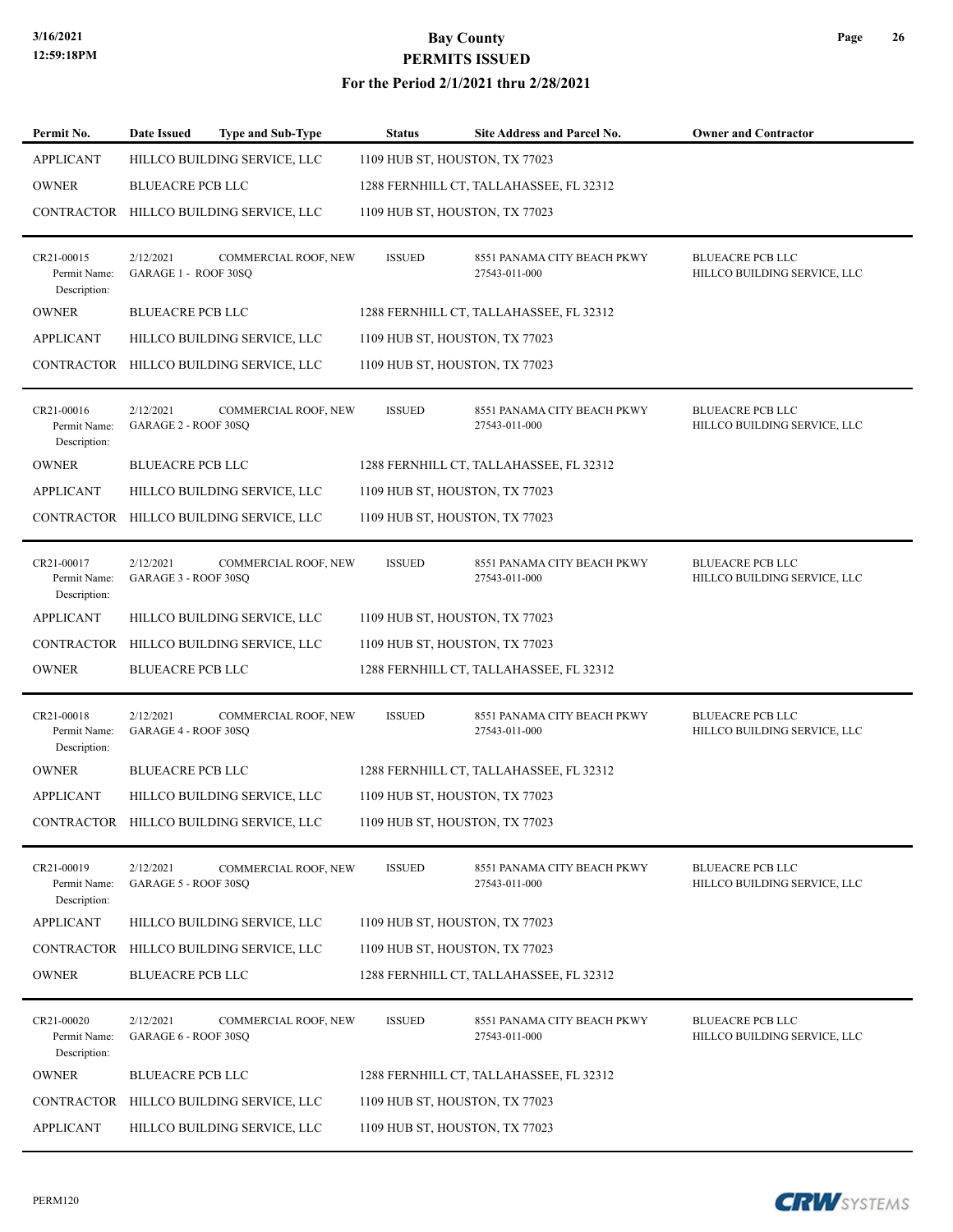| Permit No.                                  | <b>Date Issued</b>                                                                               | Type and Sub-Type                                                                                                                     | <b>Status</b>                  | Site Address and Parcel No.                      | <b>Owner and Contractor</b>                                        |
|---------------------------------------------|--------------------------------------------------------------------------------------------------|---------------------------------------------------------------------------------------------------------------------------------------|--------------------------------|--------------------------------------------------|--------------------------------------------------------------------|
| CR21-00021<br>Permit Name:<br>Description:  | 2/12/2021<br>GARAGE 7 - ROOF 30SQ                                                                | COMMERCIAL ROOF, NEW                                                                                                                  | <b>ISSUED</b>                  | 8551 PANAMA CITY BEACH PKWY<br>27543-011-000     | <b>BLUEACRE PCB LLC</b><br>HILLCO BUILDING SERVICE, LLC            |
| <b>APPLICANT</b>                            |                                                                                                  | HILLCO BUILDING SERVICE, LLC                                                                                                          | 1109 HUB ST, HOUSTON, TX 77023 |                                                  |                                                                    |
| <b>OWNER</b>                                | <b>BLUEACRE PCB LLC</b>                                                                          |                                                                                                                                       |                                | 1288 FERNHILL CT, TALLAHASSEE, FL 32312          |                                                                    |
|                                             |                                                                                                  | CONTRACTOR HILLCO BUILDING SERVICE, LLC                                                                                               | 1109 HUB ST, HOUSTON, TX 77023 |                                                  |                                                                    |
| CR21-00022<br>Permit Name:<br>Description:  | 2/12/2021<br>GARAGE 8 - ROOF 30SQ                                                                | COMMERCIAL ROOF, NEW                                                                                                                  | <b>ISSUED</b>                  | 8551 PANAMA CITY BEACH PKWY<br>27543-011-000     | <b>BLUEACRE PCB LLC</b><br>HILLCO BUILDING SERVICE, LLC            |
| <b>OWNER</b>                                | <b>BLUEACRE PCB LLC</b>                                                                          |                                                                                                                                       |                                | 1288 FERNHILL CT, TALLAHASSEE, FL 32312          |                                                                    |
| <b>APPLICANT</b>                            |                                                                                                  | HILLCO BUILDING SERVICE, LLC                                                                                                          | 1109 HUB ST, HOUSTON, TX 77023 |                                                  |                                                                    |
| CONTRACTOR                                  |                                                                                                  | HILLCO BUILDING SERVICE, LLC                                                                                                          | 1109 HUB ST, HOUSTON, TX 77023 |                                                  |                                                                    |
| CR21-00023<br>Permit Name:<br>Description:  | 2/12/2021<br>GARAGE 9 - ROOF 30SQ                                                                | COMMERCIAL ROOF, NEW                                                                                                                  | <b>ISSUED</b>                  | 8551 PANAMA CITY BEACH PKWY<br>27543-011-000     | <b>BLUEACRE PCB LLC</b><br>HILLCO BUILDING SERVICE, LLC            |
| <b>OWNER</b>                                | <b>BLUEACRE PCB LLC</b>                                                                          |                                                                                                                                       |                                | 1288 FERNHILL CT, TALLAHASSEE, FL 32312          |                                                                    |
| <b>APPLICANT</b>                            |                                                                                                  | HILLCO BUILDING SERVICE, LLC                                                                                                          | 1109 HUB ST, HOUSTON, TX 77023 |                                                  |                                                                    |
| CONTRACTOR                                  |                                                                                                  | HILLCO BUILDING SERVICE, LLC                                                                                                          | 1109 HUB ST, HOUSTON, TX 77023 |                                                  |                                                                    |
| CR21-00024<br>Permit Name:<br>Description:  | 2/12/2021<br>GARAGE 10 - ROOF 30SQ                                                               | COMMERCIAL ROOF, NEW                                                                                                                  | <b>ISSUED</b>                  | 8551 PANAMA CITY BEACH PKWY<br>27543-011-000     | <b>BLUEACRE PCB LLC</b><br>HILLCO BUILDING SERVICE, LLC            |
| <b>CONTRACTOR</b>                           |                                                                                                  | HILLCO BUILDING SERVICE, LLC                                                                                                          | 1109 HUB ST, HOUSTON, TX 77023 |                                                  |                                                                    |
| <b>OWNER</b>                                | <b>BLUEACRE PCB LLC</b>                                                                          |                                                                                                                                       |                                | 1288 FERNHILL CT, TALLAHASSEE, FL 32312          |                                                                    |
| <b>APPLICANT</b>                            |                                                                                                  | HILLCO BUILDING SERVICE, LLC                                                                                                          | 1109 HUB ST, HOUSTON, TX 77023 |                                                  |                                                                    |
| CR21-00027<br>Permit Name:<br>Description:  | 2/17/2021<br><b>28 SQ MULEHIDE ROOF</b>                                                          | COMMERCIAL ROOF, REPLA                                                                                                                | <b>ISSUED</b>                  | 8742 THOMAS DR<br>30191-003-000                  | NWFL C STORE INC IV<br>ART CONSTRUCTION OF NW FL, LLC              |
| <b>APPLICANT</b>                            |                                                                                                  | ART CONSTRUCTION OF NW FL, LI                                                                                                         |                                | 11 W. 23RD ST., SUITE B4, Panama City, FL 32405  |                                                                    |
| <b>OWNER</b>                                | NWFL C STORE INC IV                                                                              |                                                                                                                                       |                                | 384 DISTRIBUTION PKWY, COLLIERVILLE, TN 38017    |                                                                    |
| CONTRACTOR                                  |                                                                                                  | ART CONSTRUCTION OF NW FL, LI                                                                                                         |                                | 11 W. 23RD ST., SUITE B4, Panama City, FL 32405  |                                                                    |
| CR21-00028<br>Permit Name:<br>Description:  | 2/18/2021<br>ROOF REPLACEMENT 36SQ                                                               | COMMERCIAL ROOF, REPLA                                                                                                                | <b>ISSUED</b>                  | 7528 PENNY RD<br>05636-050-000                   | SOUTHERN TIRE MART, LLC<br>DALE TADLOCK ROOFING INC.               |
| <b>OWNER</b>                                |                                                                                                  | SOUTHERN TIRE MART, LLC                                                                                                               | 800 HWY 98, COLUMBIA, MS 39429 |                                                  |                                                                    |
| <b>CONTRACTOR</b>                           |                                                                                                  | DALE TADLOCK ROOFING INC.                                                                                                             |                                | 1408 CAPITAL CIRCLE N.E., TALLAHASSEE, FL 32308  |                                                                    |
| <b>APPLICANT</b>                            |                                                                                                  | DALE TADLOCK ROOFING INC.                                                                                                             |                                | 1408 CAPITAL CIRCLE N.E., TALLAHASSEE, FL 32308  |                                                                    |
| DIS20-02028<br>Permit Name:<br>Description: | 2/2/2021<br>Interior. Scope of work attached.<br>(12/14/2020 2:01 PM LRK)<br>Remove and replace: | HURRICANE MICHAEL, INT<br>Damaged framing, sheetrock, paneling, flooring, interior trim/molding, seal/paint trim, walls and ceilings. | <b>ISSUED</b>                  | 2716 BALDWIN RD E<br>12243-000-000               | SIDERS, KENNETH A & DENISE D<br>CAPSTONE CONSTRUCTION OF NW FL INC |
| <b>OWNER</b>                                |                                                                                                  | SIDERS, KENNETH A & DENISE D                                                                                                          |                                | 114 MALAGA PL APT 4, PANAMA CITY BEACH, FL 32413 |                                                                    |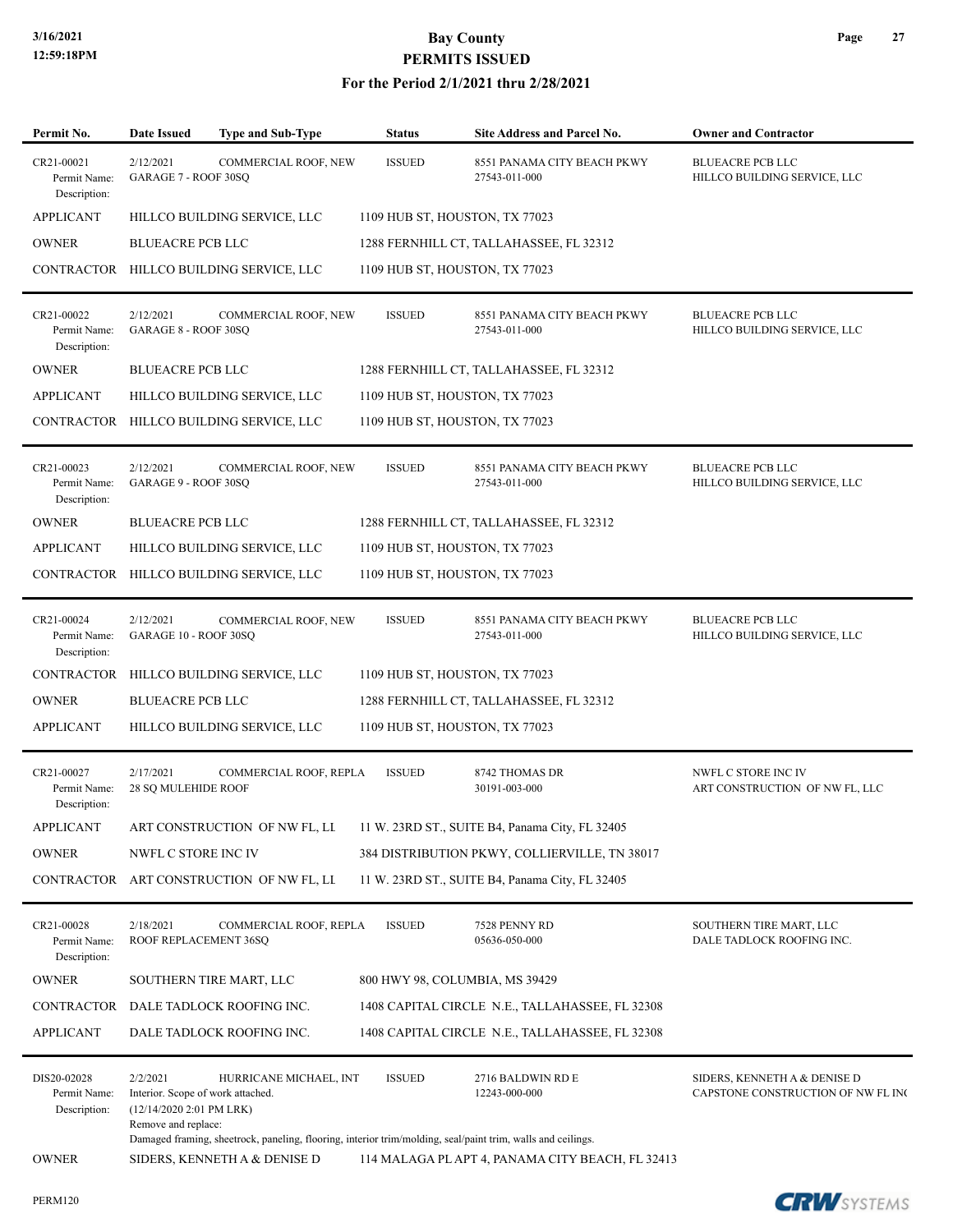| Permit No.                                  | Date Issued                               | Type and Sub-Type                                                                                                                        | <b>Status</b>                    | Site Address and Parcel No.                                                                                                                                    | <b>Owner and Contractor</b>                          |
|---------------------------------------------|-------------------------------------------|------------------------------------------------------------------------------------------------------------------------------------------|----------------------------------|----------------------------------------------------------------------------------------------------------------------------------------------------------------|------------------------------------------------------|
| <b>APPLICANT</b>                            |                                           | CAPSTONE CONSTRUCTION OF NW                                                                                                              |                                  | 2716 E BALDWIN RD APT A, PANAMA CITY, FL 32405                                                                                                                 |                                                      |
| CONTRACTOR                                  |                                           | CAPSTONE CONSTRUCTION OF NW                                                                                                              |                                  | 2716 E BALDWIN RD APT A, PANAMA CITY, FL 32405                                                                                                                 |                                                      |
| DIS21-00034<br>Permit Name:<br>Description: | 2/18/2021<br>(1/15/2021 12:14 PM TSN)     | HURRICANE MICHAEL, INT<br>Attic Insulation, sheetrock repairs, windows<br>NEED FL PROD APPR CODES FOR WINDOWS. EMAIL SENT 1/15/21 @12:09 | <b>ISSUED</b>                    | 7410 TALMADGE AVE<br>08373-005-040                                                                                                                             | LOPEZ, ANGEL &<br>SHEEGOG CONTRACTING                |
| <b>OWNER</b>                                | LOPEZ, ANGEL &                            |                                                                                                                                          |                                  | HOLGUIN, COSME, SOUTHPORT, FL 32409                                                                                                                            |                                                      |
| <b>CONTRACTOR</b>                           | SHEEGOG CONTRACTING                       |                                                                                                                                          |                                  | 5526 LAKE HOWELL RD, WINTER PARK, FL 32792                                                                                                                     |                                                      |
| <b>APPLICANT</b>                            | SHEEGOG CONTRACTING                       |                                                                                                                                          |                                  | 5526 LAKE HOWELL RD, WINTER PARK, FL 32792                                                                                                                     |                                                      |
|                                             |                                           |                                                                                                                                          |                                  |                                                                                                                                                                |                                                      |
| DIS21-00053<br>Permit Name:<br>Description: | 2/11/2021<br>(1/26/2021 5:33 PM CLO)      | HURRICANE MICHAEL, INT<br><b>INTERIOR/EXTERIOR REPAIRS SEE NOTES FOR SCOP</b>                                                            | <b>ISSUED</b>                    | 10703 BEAR CREEK RD S B<br>03809-000-000<br>INSULATION, DRYWALL, PAINTING, TRIM, FLOORING, ELECTRICAL (REPLACE SWITCHES), PLUMBING (REPLACING VALVES), SIDING, | <b>CLEMENTS, FRANK E</b><br>SC HALL CONSTRUCTION INC |
|                                             | SOFFIT, FASCIA, HVAC,                     |                                                                                                                                          |                                  |                                                                                                                                                                |                                                      |
| <b>OWNER</b>                                | <b>CLEMENTS, FRANK E</b>                  |                                                                                                                                          |                                  | 10703 BEAR CREEK RD S # B, PANAMA CITY, FL 32404                                                                                                               |                                                      |
| <b>CONTRACTOR</b>                           | SC HALL CONSTRUCTION INC                  |                                                                                                                                          |                                  | 6141 PIPPIN ROAD, PANAMA CITY, FL 32404                                                                                                                        |                                                      |
| APPLICANT                                   | Stewart 348-0567                          |                                                                                                                                          | $, \, , \,$                      |                                                                                                                                                                |                                                      |
| DIS21-00063<br>Permit Name:<br>Description: | 2/1/2021<br>298 SQ ROOF SINGLE PLY SYSTEM | HURRICANE MICHAEL, ROO                                                                                                                   | <b>ISSUED</b>                    | 5004 THOMAS DR<br>31437-100-000                                                                                                                                | TREASURE ISLAND RESORT<br>BEL-MAC ROOFING, INC       |
| <b>OWNER</b>                                | TREASURE ISLAND RESORT                    |                                                                                                                                          | A CONDOMINIUM END 31437-363-,    |                                                                                                                                                                |                                                      |
| <b>CONTRACTOR</b>                           | BEL-MAC ROOFING, INC                      |                                                                                                                                          |                                  | 122-2 BISHOP-TOLBERT RD, SANTA ROSA BEACH, FL 32459                                                                                                            |                                                      |
| <b>APPLICANT</b>                            | BEL-MAC ROOFING, INC                      |                                                                                                                                          |                                  | 122-2 BISHOP-TOLBERT RD, SANTA ROSA BEACH, FL 32459                                                                                                            |                                                      |
|                                             |                                           |                                                                                                                                          |                                  |                                                                                                                                                                |                                                      |
| DIS21-00064<br>Permit Name:<br>Description: | 2/1/2021<br>Demo for HM19-00363           | DEMOLITION, RESIDENTIAL                                                                                                                  | <b>ISSUED</b>                    | 2330 16TH CT E<br>14764-000-000                                                                                                                                | MC LAUGHLIN, TROY W (ESTATE)<br>L & R TRACTOR INC    |
|                                             | CONTRACTOR L & R TRACTOR INC              |                                                                                                                                          |                                  | 7923 HERON LN, YOUNGSTOWN, FL 32466                                                                                                                            |                                                      |
| <b>APPLICANT</b>                            | L & R TRACTOR INC                         |                                                                                                                                          |                                  | 7923 HERON LN, YOUNGSTOWN, FL 32466                                                                                                                            |                                                      |
| <b>OWNER</b>                                |                                           | MC LAUGHLIN, TROY W (ESTATE)                                                                                                             |                                  | PO BOX 228, PENDERGRASS, GA 30567                                                                                                                              |                                                      |
| DIS21-00065<br>Permit Name:<br>Description: | 2/2/2021<br>Demo for HM19-00661           | DEMOLITION, RESIDENTIAL                                                                                                                  | <b>FINALED</b>                   | 5632 HWY 2297<br>04017-010-000                                                                                                                                 | AYLESWORTH, MARY P<br>A-1 SEPTIC SERVICE INC         |
| CONTRACTOR                                  | A-1 SEPTIC SERVICE INC                    |                                                                                                                                          | 7000 HWY 77, SOUTHPORT, FL 32409 |                                                                                                                                                                |                                                      |
| <b>APPLICANT</b>                            | A-1 SEPTIC SERVICE INC                    |                                                                                                                                          | 7000 HWY 77, SOUTHPORT, FL 32409 |                                                                                                                                                                |                                                      |
| <b>OWNER</b>                                | AYLESWORTH, MARY P                        |                                                                                                                                          |                                  | 48 FALLBROOK RD, CORKLIN, NY 13748                                                                                                                             |                                                      |
|                                             |                                           |                                                                                                                                          |                                  |                                                                                                                                                                |                                                      |
| DIS21-00066<br>Permit Name:<br>Description: | 2/2/2021<br>REMOVE AND REPLACE ROOF 38 SQ | HURRICANE MICHAEL, ROO                                                                                                                   | <b>FINALED</b>                   | 20925 LAKEVIEW DR S<br>35370-794-000                                                                                                                           | ELLEN RANDALL<br>OLD TOWN ROOFING                    |
| <b>OWNER</b>                                | ELLEN RANDALL                             |                                                                                                                                          |                                  | 110 SALT AIR CT, PORT ST JOE, FL 32456                                                                                                                         |                                                      |
| CONTRACTOR                                  | OLD TOWN ROOFING                          |                                                                                                                                          |                                  | 2954 CARTER CIRCLE, CHIPLEY, FL 32428                                                                                                                          |                                                      |
| <b>APPLICANT</b>                            | ROBERT 849-7457                           |                                                                                                                                          | $, \, , \,$                      |                                                                                                                                                                |                                                      |



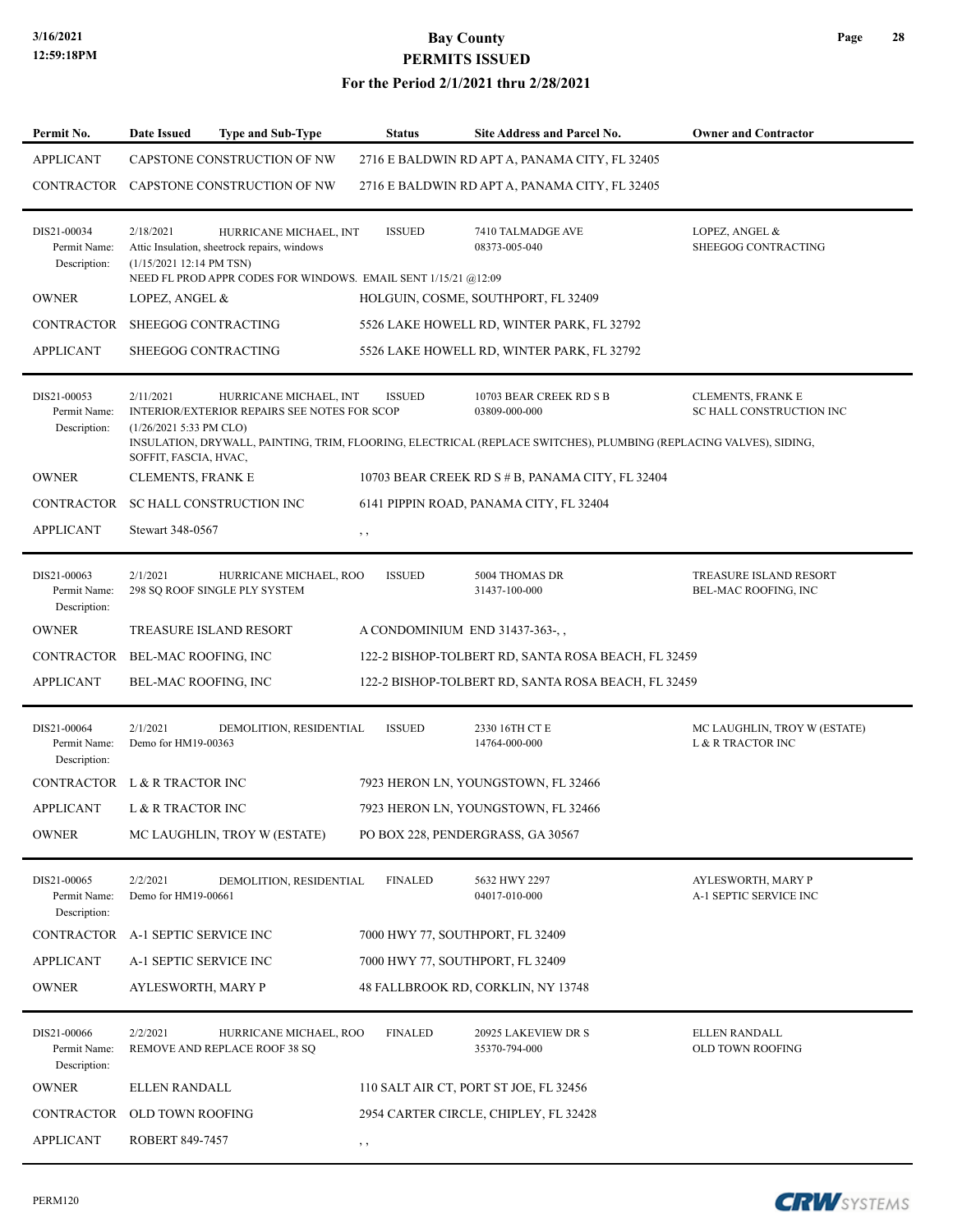| Permit No.                                  | <b>Date Issued</b>                          | <b>Type and Sub-Type</b>                                  | <b>Status</b>  | <b>Site Address and Parcel No.</b>                | <b>Owner and Contractor</b>                                      |
|---------------------------------------------|---------------------------------------------|-----------------------------------------------------------|----------------|---------------------------------------------------|------------------------------------------------------------------|
| DIS21-00067<br>Permit Name:<br>Description: | 2/2/2021<br>11 NEW WINDOWS                  | HURRICANE MICHAEL, WIN                                    | <b>ISSUED</b>  | <b>6601 LAKESHORE DR</b><br>05544-000-000         | DEGOLIER, JOHN N.<br>HOMETOWN (CRC) CONTRACTORS INC              |
| <b>OWNER</b>                                | DEGOLIER, JOHN N.                           |                                                           |                | 6601 LAKESHORE DR, PANAMA CITY, FL 32404          |                                                                  |
| <b>CONTRACTOR</b>                           |                                             | HOMETOWN (CRC) CONTRACTORS                                |                | 4567 PACE PATRIOT BLVD, PACE, FL 32571            |                                                                  |
| <b>APPLICANT</b>                            |                                             | HOMETOWN (CRC) CONTRACTORS                                |                | 4567 PACE PATRIOT BLVD, PACE, FL 32571            |                                                                  |
| DIS21-00069<br>Permit Name:<br>Description: | 2/4/2021<br><b>SERVICE CHANGE</b>           | HURRICANE MICHAEL, ELE                                    | <b>FINALED</b> | 3408 PICADILLY LN<br>11528-100-000                | PICKARD, MATTHEW<br>LINEAR SERVICES LLC                          |
| <b>OWNER</b>                                | PICKARD, MATTHEW                            |                                                           |                | 3408 PICADILLY LN, PANAMA CITY, FL 32405          |                                                                  |
| CONTRACTOR LINEAR SERVICES LLC              |                                             |                                                           |                | 225 N. BONITA AVE, PANAMA CITY BEACH, FL 32401    |                                                                  |
| <b>APPLICANT</b>                            | LINEAR SERVICES LLC                         |                                                           |                | 225 N. BONITA AVE, PANAMA CITY BEACH, FL 32401    |                                                                  |
| DIS21-00070<br>Permit Name:<br>Description: | 2/5/2021<br>INSTALL 2 A/C UNITS             | HURRICANE MICHAEL, MEC                                    | <b>ISSUED</b>  | 2229 AMHURST ST<br>08734-016-000                  | <b>GRAVES, ANTONIO</b><br><b>OWNER BUILDER</b>                   |
| <b>OWNER</b>                                | GRAVES, ANTONIO                             |                                                           |                | 318 BREEZEWOOD COURT, STOCKBRIDGE, GA 30281       |                                                                  |
| <b>APPLICANT</b>                            | <b>ANTONIO GRAVES</b>                       |                                                           | $, \, , \,$    |                                                   |                                                                  |
| CONTRACTOR                                  | <b>OWNER BUILDER</b>                        |                                                           | , ,            |                                                   |                                                                  |
| DIS21-00071<br>Permit Name:<br>Description: | 2/4/2021<br><b>LATH &amp; STUCCO REPAIR</b> | HURRICANE MICHAEL, EXT                                    | <b>ISSUED</b>  | 331 BRADY WAY<br>30166-687-400                    | HEBERLEIN, KARL E TRUSTEES<br>DIVERSIFIED GENERAL CONTRACTORS IN |
| <b>OWNER</b>                                |                                             | HEBERLEIN, KARL E TRUSTEES                                |                | 331 BRADY WAY, PANAMA CITY, FL 32408              |                                                                  |
| CONTRACTOR                                  |                                             | DIVERSIFIED GENERAL CONTRACT                              |                | 5400 65TH STREET, VERO BEACH, FL 32967            |                                                                  |
| <b>APPLICANT</b>                            |                                             | DIVERSIFIED GENERAL CONTRACT                              |                | 5400 65TH STREET, VERO BEACH, FL 32967            |                                                                  |
| DIS21-00072<br>Permit Name:<br>Description: | 2/4/2021                                    | HURRICANE MICHAEL, EXT<br>14 WINDOWS AND HARDBOARD SIDING | <b>ISSUED</b>  | 6417 AZALEA ST<br>05766-000-000                   | MYERS, MARK D & TAMMY H<br>OWNER/BUILDER                         |
| <b>OWNER</b>                                |                                             | MYERS, MARK D & TAMMY H                                   |                | 6417 AZALEA ST, PANAMA CITY, FL 32404             |                                                                  |
| CONTRACTOR                                  | <b>OWNER/BUILDER</b>                        |                                                           | $, \, , \,$    |                                                   |                                                                  |
| <b>APPLICANT</b>                            | <b>OWNER/BUILDER</b>                        |                                                           | $, \, \cdot$   |                                                   |                                                                  |
| DIS21-00076<br>Permit Name:<br>Description: | 2/5/2021<br>Demo for HM20-00010             | DEMOLITION, RESIDENTIAL                                   | <b>FINALED</b> | 4510 PIPELINE RD<br>05931-000-000                 | ADAMS, PATRICIA LYNN<br>ABLE SERVICES OF NW FLORIDA LLC          |
| <b>OWNER</b>                                | ADAMS, PATRICIA LYNN                        |                                                           |                | 207B NIMROD CIR, NICEVILLE, FL 32578              |                                                                  |
| CONTRACTOR                                  |                                             | ABLE SERVICES OF NW FLORIDA LI                            |                | 6901 N. LAGOON DRIVE, PANAMA CITY BEACH, FL 32408 |                                                                  |
| <b>APPLICANT</b>                            |                                             | ABLE SERVICES OF NW FLORIDA LI                            |                | 6901 N. LAGOON DRIVE, PANAMA CITY BEACH, FL 32408 |                                                                  |
| DIS21-00079<br>Permit Name:<br>Description: | 2/5/2021<br>Demo for HM19-01336             | DEMOLITION, RESIDENTIAL                                   | <b>ISSUED</b>  | 8826 STORK LN<br>05264-085-000                    | CRITTER CARE, LLC.<br>DEMOLITION PROS, LLC.                      |
| <b>OWNER</b>                                | CRITTER CARE, LLC.                          |                                                           |                | 4930 HASTY POND RD, MARIANNA, FL 32448            |                                                                  |
| <b>APPLICANT</b>                            | DEMOLITION PROS, LLC.                       |                                                           |                | 366B AIRPORT BLVD., PENSACOLA, FL 32503           |                                                                  |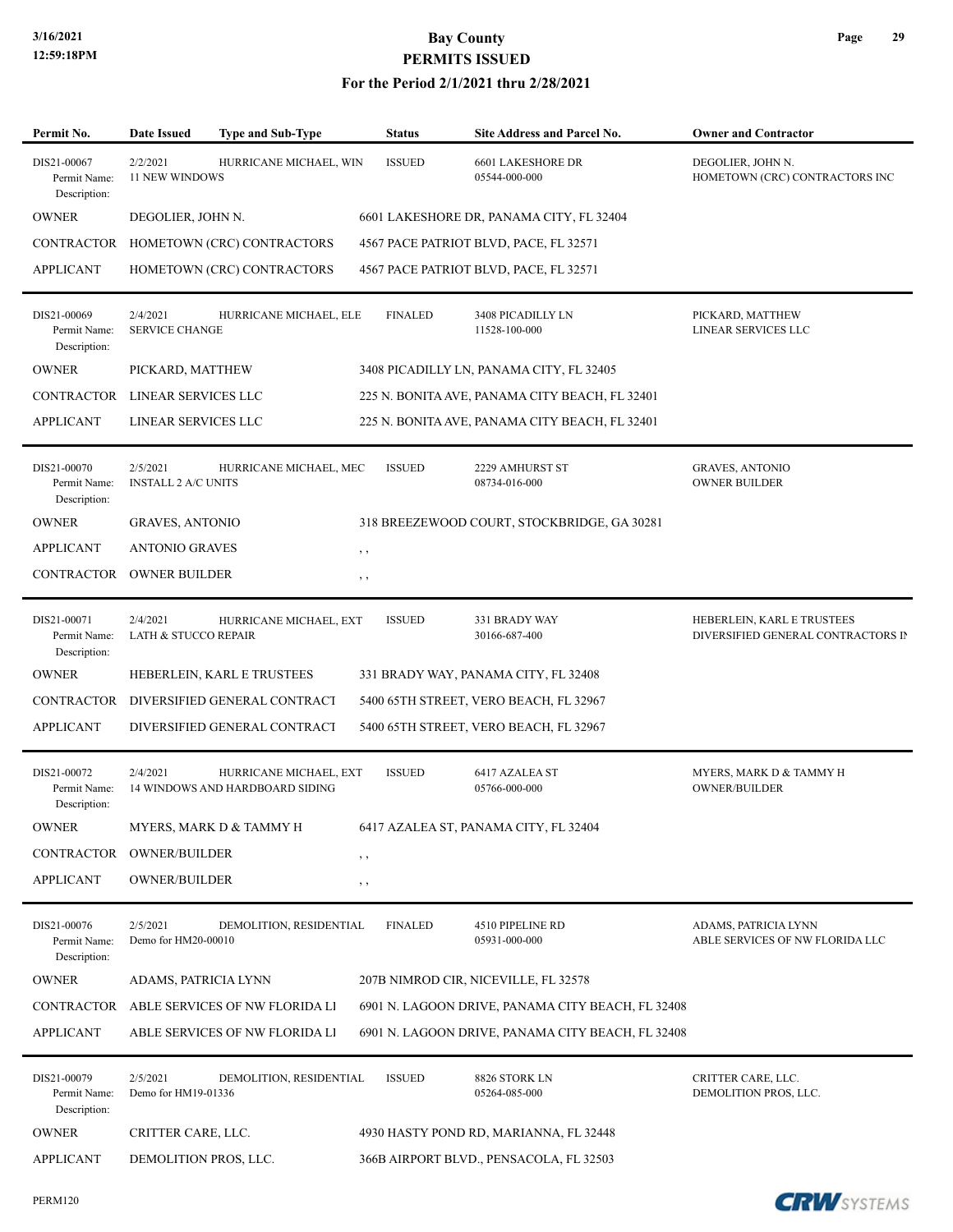| Permit No.                                  | Date Issued                                                       | Type and Sub-Type                                                                 |             | <b>Status</b>  | <b>Site Address and Parcel No.</b>                                                                                                    | <b>Owner and Contractor</b>                                    |
|---------------------------------------------|-------------------------------------------------------------------|-----------------------------------------------------------------------------------|-------------|----------------|---------------------------------------------------------------------------------------------------------------------------------------|----------------------------------------------------------------|
| CONTRACTOR DEMOLITION PROS, LLC.            |                                                                   |                                                                                   |             |                | 366B AIRPORT BLVD., PENSACOLA, FL 32503                                                                                               |                                                                |
| DIS21-00080<br>Permit Name:<br>Description: | 2/5/2021<br>DEMO ONE SHED<br>(2/5/2021 10:52 AM CLO)              | HURRICANE MICHAEL, DEM                                                            |             | <b>ISSUED</b>  | 6741 CAMP FLOWERS RD<br>05287-006-000<br>PARCEL UNLOCKED BY SUZIE. LOCKED PARCEL BACK AFTER DEMO PERMIT FOR SHED WAS ISSUED PER CODE. | SHAND, TIMOTHY ETAL<br><b>L &amp; R TRACTOR INC</b>            |
| CONTRACTOR L & R TRACTOR INC                |                                                                   |                                                                                   |             |                | 7923 HERON LN, YOUNGSTOWN, FL 32466                                                                                                   |                                                                |
| <b>OWNER</b>                                | SHAND, TIMOTHY ETAL                                               |                                                                                   |             |                | 6741 CAMPFLOWERS RD, YOUNGSTOWN, FL 32466                                                                                             |                                                                |
| <b>APPLICANT</b>                            | L & R TRACTOR INC                                                 |                                                                                   |             |                | 7923 HERON LN, YOUNGSTOWN, FL 32466                                                                                                   |                                                                |
| DIS21-00081<br>Permit Name:<br>Description: | 2/8/2021<br>REPLACE HARDI SIDING                                  | HURRICANE MICHAEL, EXT                                                            |             | <b>ISSUED</b>  | 4400 KINGFISH LN<br>31423-054-000                                                                                                     | HUBBARD, LISA MARSHALL<br>OWNER/BUILDER                        |
| <b>OWNER</b>                                |                                                                   | HUBBARD, LISA MARSHALL                                                            |             |                | 104 BAYBERRY LANE, DOTHAN, AL 36305                                                                                                   |                                                                |
| CONTRACTOR OWNER/BUILDER                    |                                                                   |                                                                                   | $, \, , \,$ |                |                                                                                                                                       |                                                                |
| <b>APPLICANT</b>                            | Lisa 334-685-2756                                                 |                                                                                   | $, \, ,$    |                |                                                                                                                                       |                                                                |
| DIS21-00082<br>Permit Name:<br>Description: | 2/8/2021<br>Rebuild sunroom - PLUMBING<br>(2/8/2021 12:17 PM TSN) | HURRICANE MICHAEL, PLU<br>Replaced 2 stack vents in attic and relocated hose bib. |             | <b>FINALED</b> | 1500 HARVARD BLVD<br>11300-220-000                                                                                                    | <b>BREWSTER, JAMES E</b><br>COASTAL PLUMBING OF BAY COUNTY II, |
| <b>APPLICANT</b>                            |                                                                   | COASTAL PLUMBING OF BAY COUN                                                      |             |                | 1007 BERWICK CIR, LYNN HAVEN, FL 32444                                                                                                |                                                                |
|                                             |                                                                   | CONTRACTOR COASTAL PLUMBING OF BAY COUP                                           |             |                | 1007 BERWICK CIR, LYNN HAVEN, FL 32444                                                                                                |                                                                |
| <b>OWNER</b>                                | BREWSTER, JAMES E                                                 |                                                                                   |             |                | 1500 HARVARD BLVD, LYNN HAVEN, FL 32444                                                                                               |                                                                |
| DIS21-00083<br>Permit Name:<br>Description: | 2/8/2021<br>Demo for HM19-01367                                   | DEMOLITION, RESIDENTIAL                                                           |             | <b>FINALED</b> | 16533 ROLLOHOME RD<br>02924-020-000                                                                                                   | HOLLAWAY, DONNIE J<br>ABLE SERVICES OF NW FLORIDA LLC          |
| <b>APPLICANT</b>                            |                                                                   | ABLE SERVICES OF NW FLORIDA LI                                                    |             |                | 6901 N. LAGOON DRIVE, PANAMA CITY BEACH, FL 32408                                                                                     |                                                                |
|                                             |                                                                   | CONTRACTOR ABLE SERVICES OF NW FLORIDA LI                                         |             |                | 6901 N. LAGOON DRIVE, PANAMA CITY BEACH, FL 32408                                                                                     |                                                                |
| <b>OWNER</b>                                | HOLLAWAY, DONNIE J                                                |                                                                                   |             |                | 3343 LAUREN ST, SCOTTDALE, GA 30079                                                                                                   |                                                                |
| DIS21-00084<br>Permit Name:<br>Description: | 2/9/2021                                                          | HURRICANE MICHAEL, EXT<br>HARDIE SIDING ON EXTERIOR                               |             | <b>ISSUED</b>  | 1308 POMPANO RD<br>30933-591-000                                                                                                      | AFFELDT, KYLE D ETAL<br>WORTHMANN LLC                          |
| <b>APPLICANT</b>                            | WORTHMANN LLC                                                     |                                                                                   |             |                | 23156 NW 183RD LANE, HIGH SPRINGS, FL 32643                                                                                           |                                                                |
| CONTRACTOR                                  | WORTHMANN LLC                                                     |                                                                                   |             |                | 23156 NW 183RD LANE, HIGH SPRINGS, FL 32643                                                                                           |                                                                |
| <b>OWNER</b>                                | AFFELDT, KYLE D ETAL                                              |                                                                                   |             |                | 1308 POMPANO RD, PANAMA CITY BEACH, FL 32408                                                                                          |                                                                |
| DIS21-00085<br>Permit Name:<br>Description: | 2/9/2021                                                          | HURRICANE MICHAEL, INT<br>Repair screen enclosure, siding, gate & garage door     |             | <b>ISSUED</b>  | 4247 DAIRY FARM RD<br>05913-100-184                                                                                                   | <b>BARINA, DANIEL K</b><br>TPR CONSTRUCTION & DESIGN           |
| <b>OWNER</b>                                | BARINA, DANIEL K                                                  |                                                                                   |             |                | 20232 GLACIER PARK CIR, EAGLE RIVER, AK 99577                                                                                         |                                                                |
| <b>APPLICANT</b>                            |                                                                   | TPR CONSTRUCTION & DESIGN                                                         |             |                | 2589 JENKS AVENUE, Panama City, FL 32405                                                                                              |                                                                |
| CONTRACTOR                                  |                                                                   | TPR CONSTRUCTION & DESIGN                                                         |             |                | 2589 JENKS AVENUE, Panama City, FL 32405                                                                                              |                                                                |
| DIS21-00086<br>Permit Name:<br>Description: | 2/9/2021<br>DUCT WORK & UNIT                                      | HURRICANE MICHAEL, MEC                                                            |             | <b>ISSUED</b>  | 7741 KINGSWOOD RD<br>07859-060-000                                                                                                    | SHIPP, KENNETH W & SUSAN K<br>RELIABLE AIR LLC                 |

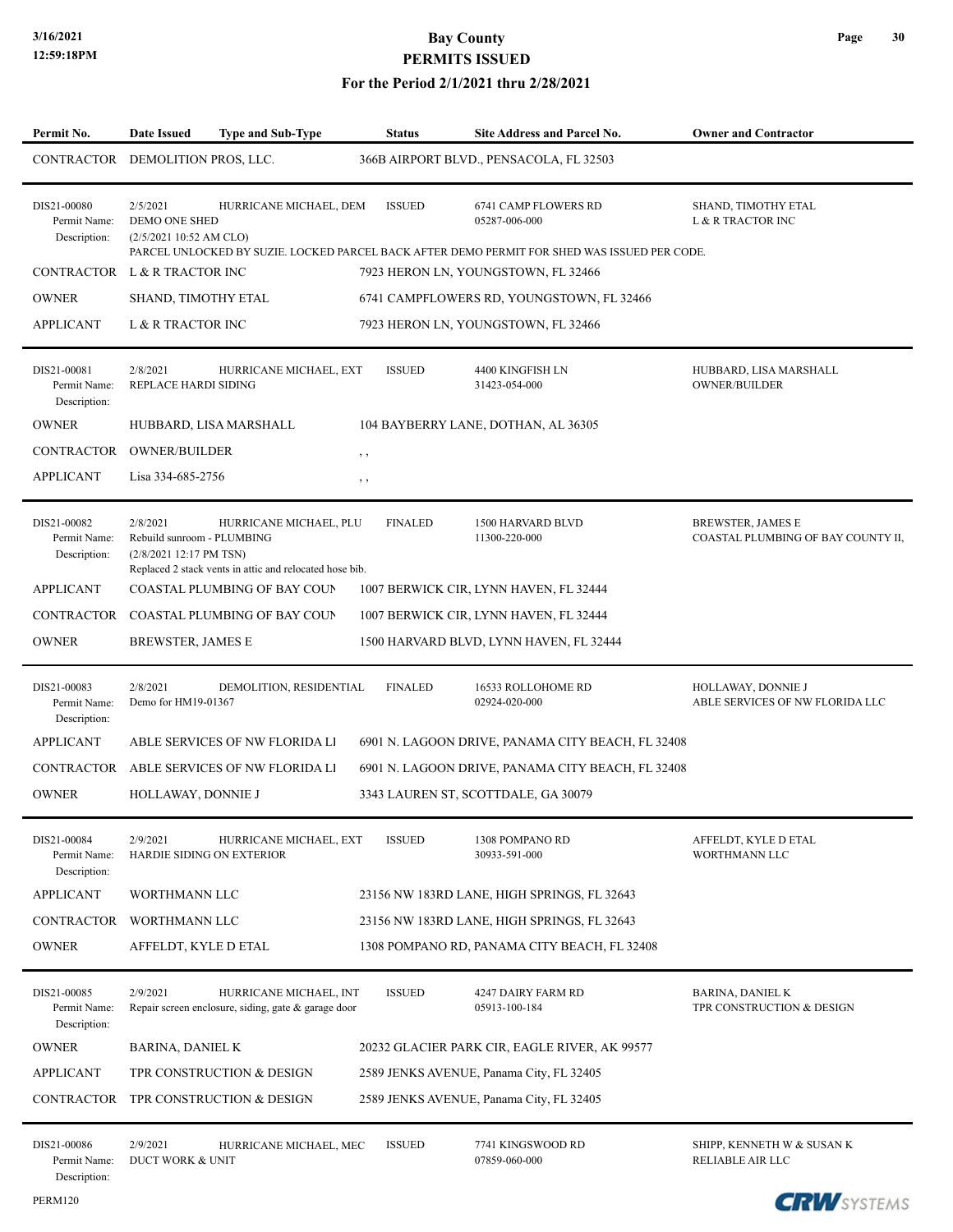| Permit No.                                  | <b>Date Issued</b>                    | <b>Type and Sub-Type</b>                                                                                                                         | <b>Status</b> | <b>Site Address and Parcel No.</b>                 | <b>Owner and Contractor</b>                                 |
|---------------------------------------------|---------------------------------------|--------------------------------------------------------------------------------------------------------------------------------------------------|---------------|----------------------------------------------------|-------------------------------------------------------------|
| <b>OWNER</b>                                |                                       | SHIPP, KENNETH W & SUSAN K                                                                                                                       |               | 3235 WEST HIGHWAY 390, PANAMA CITY, FL 32405       |                                                             |
| <b>APPLICANT</b>                            | RELIABLE AIR LLC                      |                                                                                                                                                  |               | 1103 N HAVEN CIR, LYNN HAVEN, FL 32444             |                                                             |
| CONTRACTOR                                  | RELIABLE AIR LLC                      |                                                                                                                                                  |               | 1103 N HAVEN CIR, LYNN HAVEN, FL 32444             |                                                             |
| DIS21-00087<br>Permit Name:<br>Description: | 2/9/2021                              | HURRICANE MICHAEL, TRU<br>TRUSS SYSTEM REPAIR WITH ENGINEER LETTER                                                                               | <b>ISSUED</b> | 3901 W 25TH ST<br>27131-000-000                    | ARIA DEVELOPERS LLC<br>FLORIDA CONSTRUCTION PROJECTS, LLC   |
| CONTRACTOR                                  |                                       | FLORIDA CONSTRUCTION PROJECT                                                                                                                     |               | 1110 BRICKELL AVE. SUITE 607., MIAMI, FL 33131     |                                                             |
| <b>APPLICANT</b>                            |                                       | FLORIDA CONSTRUCTION PROJECT                                                                                                                     |               | 1110 BRICKELL AVE. SUITE 607., MIAMI, FL 33131     |                                                             |
| <b>OWNER</b>                                | ARIA DEVELOPERS LLC                   |                                                                                                                                                  |               | 1110 BRICKELL AVE SUITE 607, MIAMI, FL 33131       |                                                             |
| DIS21-00088<br>Permit Name:<br>Description: | 2/10/2021<br><b>REROOF</b>            | HURRICANE MICHAEL, ROO                                                                                                                           | <b>ISSUED</b> | 6907 BEACH DR<br>30766-015-000                     | URQUHART, ROSELYN<br>MITCHELL BROTHERS ROOFING CO           |
| <b>APPLICANT</b>                            | BILL 50-819-2456                      |                                                                                                                                                  | $, \, , \,$   |                                                    |                                                             |
| <b>CONTRACTOR</b>                           |                                       | MITCHELL BROTHERS ROOFING CC                                                                                                                     |               | 2174 CHRISTY LN, CHIPLEY, FL 32428                 |                                                             |
| <b>OWNER</b>                                | URQUHART, ROSELYN                     |                                                                                                                                                  |               | 5235 CHERRY LN, POWDER SPRINGS, GA 30127           |                                                             |
| DIS21-00089<br>Permit Name:<br>Description: | 2/10/2021                             | HURRICANE MICHAEL, INT<br>REPLACE DRYWALL & INSULATION                                                                                           | <b>ISSUED</b> | 6907 BEACH DR<br>30766-015-000                     | URQUHART, ROSELYN<br>MITCHELL BROTHERS ROOFING CO INC       |
| <b>APPLICANT</b>                            | BILL 50-819-2456                      |                                                                                                                                                  | $, \, , \,$   |                                                    |                                                             |
| <b>CONTRACTOR</b>                           |                                       | MITCHELL BROTHERS ROOFING CC                                                                                                                     |               | 2517 TEN ACRE RD, Panama City, FL 32405            |                                                             |
| <b>OWNER</b>                                | URQUHART, ROSELYN                     |                                                                                                                                                  |               | 5235 CHERRY LN, POWDER SPRINGS, GA 30127           |                                                             |
| DIS21-00090<br>Permit Name:<br>Description: | 2/10/2021<br>(2/10/2021 12:15 PM TJN) | HURRICANE MICHAEL, INT<br>FINAL INSPECTION FOR DIS20-01495<br>OWNER NEED PERMIT TO GET FINAL INSPECTION<br>THE ONLY THING THEY DID WAS FLOORING. | <b>ISSUED</b> | 8430 KINGSWOOD RD<br>07751-030-000                 | TOALSON, RICHARD W & TAMMY<br><b>OWNER/BUILDER</b>          |
| <b>OWNER</b>                                |                                       | TOALSON, RICHARD W & TAMMY                                                                                                                       |               | 8430 KINGSWOOD RD, PANAMA CITY, FL 32409           |                                                             |
| CONTRACTOR                                  | <b>OWNER/BUILDER</b>                  |                                                                                                                                                  | , ,           |                                                    |                                                             |
| <b>APPLICANT</b>                            | <b>RICK 866-0909</b>                  |                                                                                                                                                  | , ,           |                                                    |                                                             |
| DIS21-00091<br>Permit Name:<br>Description: | 2/10/2021<br><b>SERVICE REPAIR</b>    | HURRICANE MICHAEL, ELE                                                                                                                           | <b>ISSUED</b> | 2327 WASHINGTON ST<br>08761-000-000                | JONES, BARBARA A<br>OWNER/BUILDER                           |
| <b>APPLICANT</b>                            | Barbara 960-3800                      |                                                                                                                                                  | , ,           |                                                    |                                                             |
| <b>OWNER</b>                                | JONES, BARBARA A                      |                                                                                                                                                  |               | 2327 WASHINGTON ST, LYNN HAVEN, FL 32444           |                                                             |
| CONTRACTOR                                  | <b>OWNER/BUILDER</b>                  |                                                                                                                                                  | $, \, ,$      |                                                    |                                                             |
| DIS21-00092<br>Permit Name:<br>Description: | 2/11/2021<br>(2/11/2021 8:17 AM TJN)  | HURRICANE MICHAEL, INT<br>REPAIR INSULATION, STUCCO, WINDOW<br>REPAIR INSULATION, STUCCO, SLIDING DOOR, 1 WINDOW, PAINT                          | <b>ISSUED</b> | 5306 THOMAS DR 4<br>32376-050-000                  | NEWSOME, CHRISTOPHER C<br>VENTURE CONSTRUCTION GROUP OF FLC |
| CONTRACTOR                                  |                                       | <b>VENTURE CONSTRUCTION GROUP</b>                                                                                                                |               | 301 YAMATO RD SUITE 1240, BOCA RATON, FL 33431     |                                                             |
| <b>APPLICANT</b>                            | STEPHEN 772-521-1391                  |                                                                                                                                                  | $, \, \,$     |                                                    |                                                             |
| <b>OWNER</b>                                |                                       | NEWSOME, CHRISTOPHER C                                                                                                                           |               | 5306 THOMAS DR UNIT 4, PANAMA CITY BEACH, FL 32408 |                                                             |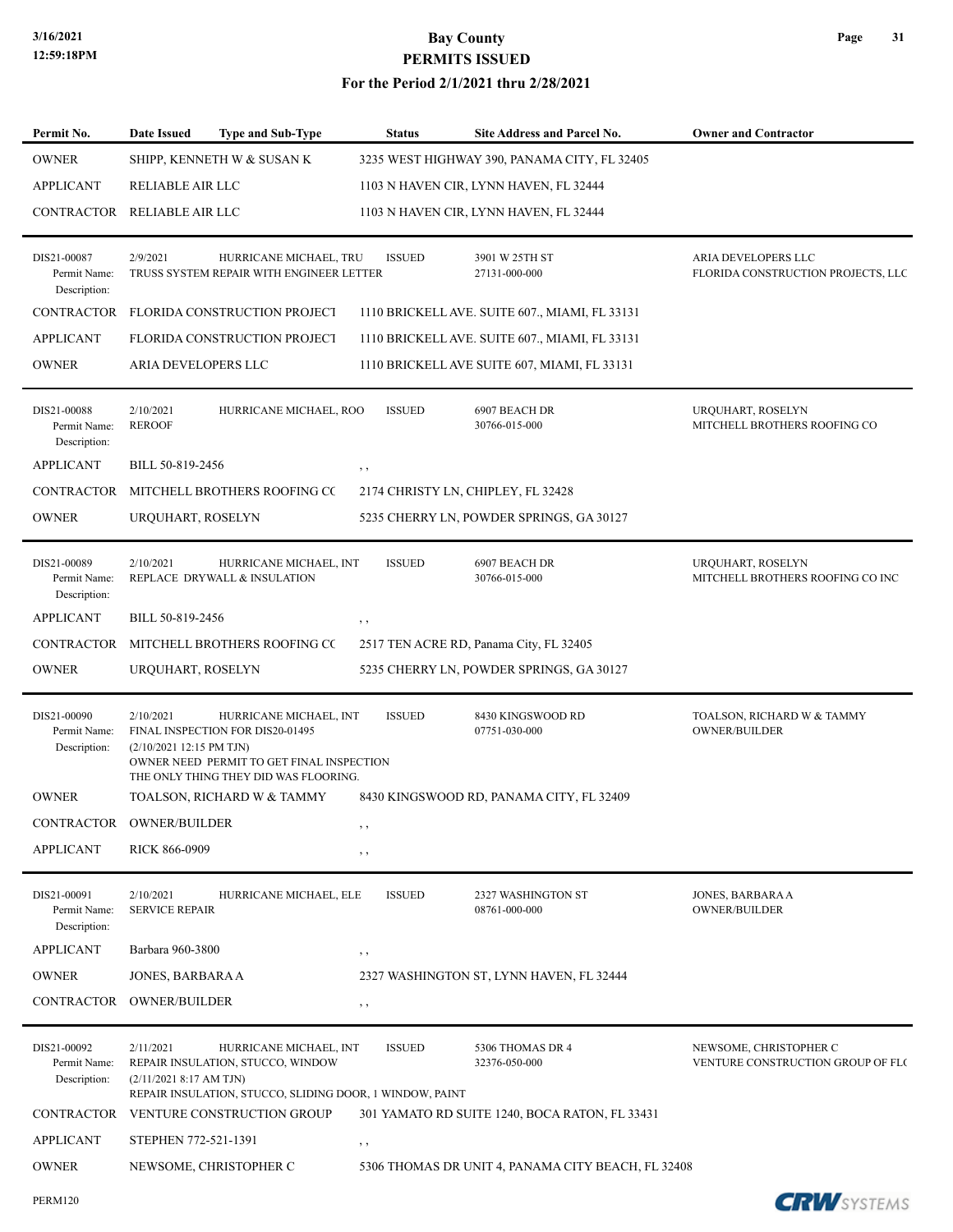#### **For the Period 2/1/2021 thru 2/28/2021**

| Permit No.                                  | <b>Date Issued</b>                                            | <b>Type and Sub-Type</b>                                                                                      | <b>Status</b>  | Site Address and Parcel No.                                                                                                                | <b>Owner and Contractor</b>                             |
|---------------------------------------------|---------------------------------------------------------------|---------------------------------------------------------------------------------------------------------------|----------------|--------------------------------------------------------------------------------------------------------------------------------------------|---------------------------------------------------------|
|                                             |                                                               |                                                                                                               |                |                                                                                                                                            |                                                         |
| DIS21-00093<br>Permit Name:<br>Description: | 2/11/2021<br>REPLACEMENT ROOF 27SQ<br>(12/1/2020 4:49 PM CJR) | HURRICANE MICHAEL, ROO                                                                                        | <b>ISSUED</b>  | 2605 37TH ST E<br>11825-046-000<br>CE OFFICER SCOT THORPE CAME DOWN TO LOOK OVER THE STRUCTURAL ENGINEER'S REPORT THAT WAS BROUGHT IN BY A | <b>BUI, KHOA</b><br>KINGS ROOFING, LLC                  |
|                                             |                                                               |                                                                                                               |                | GENERAL CONTRACTOR WHO IS SUBMITTING FOR BUILDING PERMITS TO MAKE THE NECESSARY REPAIRS ACCORDING TO THE                                   |                                                         |
| <b>CONTRACTOR</b>                           | KINGS ROOFING, LLC                                            |                                                                                                               |                | 1515 FRANKFORD AVE, Panama City, FL 32405                                                                                                  |                                                         |
| <b>APPLICANT</b>                            | KINGS ROOFING, LLC                                            |                                                                                                               |                | 1515 FRANKFORD AVE, Panama City, FL 32405                                                                                                  |                                                         |
| <b>OWNER</b>                                | <b>BUI, KHOA</b>                                              |                                                                                                               |                | 4008 BROOKSTONE DR, Panama City, FL 32405                                                                                                  |                                                         |
| DIS21-00094<br>Permit Name:<br>Description: | 2/16/2021<br><b>DEMOLITON</b>                                 | HURRICANE MICHAEL, DEM                                                                                        | <b>ISSUED</b>  | 4013 HIGHWAY 389<br>11579-000-000                                                                                                          | TRAN, ANTHONY IRREVOCABLE<br>DEAN MITCHELL SERVICES LLC |
| <b>APPLICANT</b>                            |                                                               | DEAN MITCHELL SERVICES LLC                                                                                    |                | 550 TWIN LAKES DR, DEFUNIAK SPRINGS, FL                                                                                                    |                                                         |
| <b>OWNER</b>                                |                                                               | TRAN, ANTHONY IRREVOCABLE                                                                                     |                | 4013 HIGHWAY 389, Panama City, FL 32405                                                                                                    |                                                         |
| CONTRACTOR                                  |                                                               | DEAN MITCHELL SERVICES LLC                                                                                    |                | 550 TWIN LAKES DR, DEFUNIAK SPRINGS, FL                                                                                                    |                                                         |
| DIS21-00095<br>Permit Name:<br>Description: | 2/12/2021<br>ROOF REPLACEMENT 15SQ                            | HURRICANE MICHAEL, ROO                                                                                        | <b>FINALED</b> | 204 PARIDISO PL<br>37644-000-000                                                                                                           | JOHNSON, M E & LOUVENA S<br>PRICE'S "RIGHT" ROOFING     |
| <b>OWNER</b>                                |                                                               | JOHNSON, M E & LOUVENA S                                                                                      |                | 2273 COUNTY RD 33, OZARK, AL 36360                                                                                                         |                                                         |
| <b>CONTRACTOR</b>                           | PRICE'S "RIGHT" ROOFING                                       |                                                                                                               |                | 1848 BECK AVENUE, PANAMA CITY, FL 32405                                                                                                    |                                                         |
| <b>APPLICANT</b>                            | PRICE'S "RIGHT" ROOFING                                       |                                                                                                               |                | 1848 BECK AVENUE, PANAMA CITY, FL 32405                                                                                                    |                                                         |
| DIS21-00096<br>Permit Name:<br>Description: | 2/12/2021                                                     | HURRICANE MICHAEL, ELE<br>REPAIR SERVICE POLE FOR SHED                                                        | <b>FINALED</b> | 7207 CAMP FLOWERS RD<br>05285-000-000                                                                                                      | BROWN, IVEY E & NANCY W<br>OWNER/BUILDER                |
| <b>CONTRACTOR</b>                           | <b>OWNER/BUILDER</b>                                          |                                                                                                               | , ,            |                                                                                                                                            |                                                         |
| <b>OWNER</b>                                |                                                               | BROWN, IVEY E & NANCY W                                                                                       |                | 7207 CAMPFLOWER RD, YOUNGSTOWN, FL 32466                                                                                                   |                                                         |
| <b>APPLICANT</b>                            | Ivey 832-0344                                                 |                                                                                                               | $, \, \cdot$   |                                                                                                                                            |                                                         |
|                                             |                                                               |                                                                                                               |                |                                                                                                                                            |                                                         |
| DIS21-00097<br>Permit Name:<br>Description: | 2/12/2021<br>(2/12/2021 4:22 PM TSN)                          | HURRICANE MICHAEL, INT<br>Windows, door, sheetrock, insulation & siding<br>TRADES WILL PULL THERE OWN PERMITS | <b>ISSUED</b>  | 1688 ACRE CIR<br>27545-041-000                                                                                                             | GLASS, MICHAEL A.<br>OWNER/BUILDER                      |
| <b>APPLICANT</b>                            | Michael 770-916-1177                                          |                                                                                                               | $, \, \cdot$   |                                                                                                                                            |                                                         |
| CONTRACTOR                                  | <b>OWNER/BUILDER</b>                                          |                                                                                                               | $, \, ,$       |                                                                                                                                            |                                                         |
| <b>OWNER</b>                                | GLASS, MICHAEL A.                                             |                                                                                                               |                | 1944 NEELY AVENUE, EAST POINT, GA 30344                                                                                                    |                                                         |
| DIS21-00098<br>Permit Name:<br>Description: | 2/17/2021<br>Demo for HM20-00159                              | DEMOLITION, RESIDENTIAL                                                                                       | <b>ISSUED</b>  | 9221 ELDER LN<br>05264-171-031                                                                                                             | <b>CLARK, RHONDA G</b><br>DEMOLITION PROS, LLC.         |
| <b>APPLICANT</b>                            | DEMOLITION PROS, LLC.                                         |                                                                                                               |                | 366B AIRPORT BLVD., PENSACOLA, FL 32503                                                                                                    |                                                         |
| CONTRACTOR                                  | DEMOLITION PROS, LLC.                                         |                                                                                                               |                | 366B AIRPORT BLVD., PENSACOLA, FL 32503                                                                                                    |                                                         |
| <b>OWNER</b>                                | <b>CLARK, RHONDA G</b>                                        |                                                                                                               |                | 9836 CREEK BANK DR, YOUNGSTOWN, FL 32466                                                                                                   |                                                         |
| DIS21-00099<br>Permit Name:                 | 2/25/2021                                                     | HURRICANE MICHAEL, EXT<br>REPLACEING DECKING, RAILINGS & STAIRS                                               | <b>ISSUED</b>  | 7901 SURF DR 1<br>30524-010-000                                                                                                            | GORMAN, BRYAN W<br>A & P SIDING                         |



**Page 32**

Description: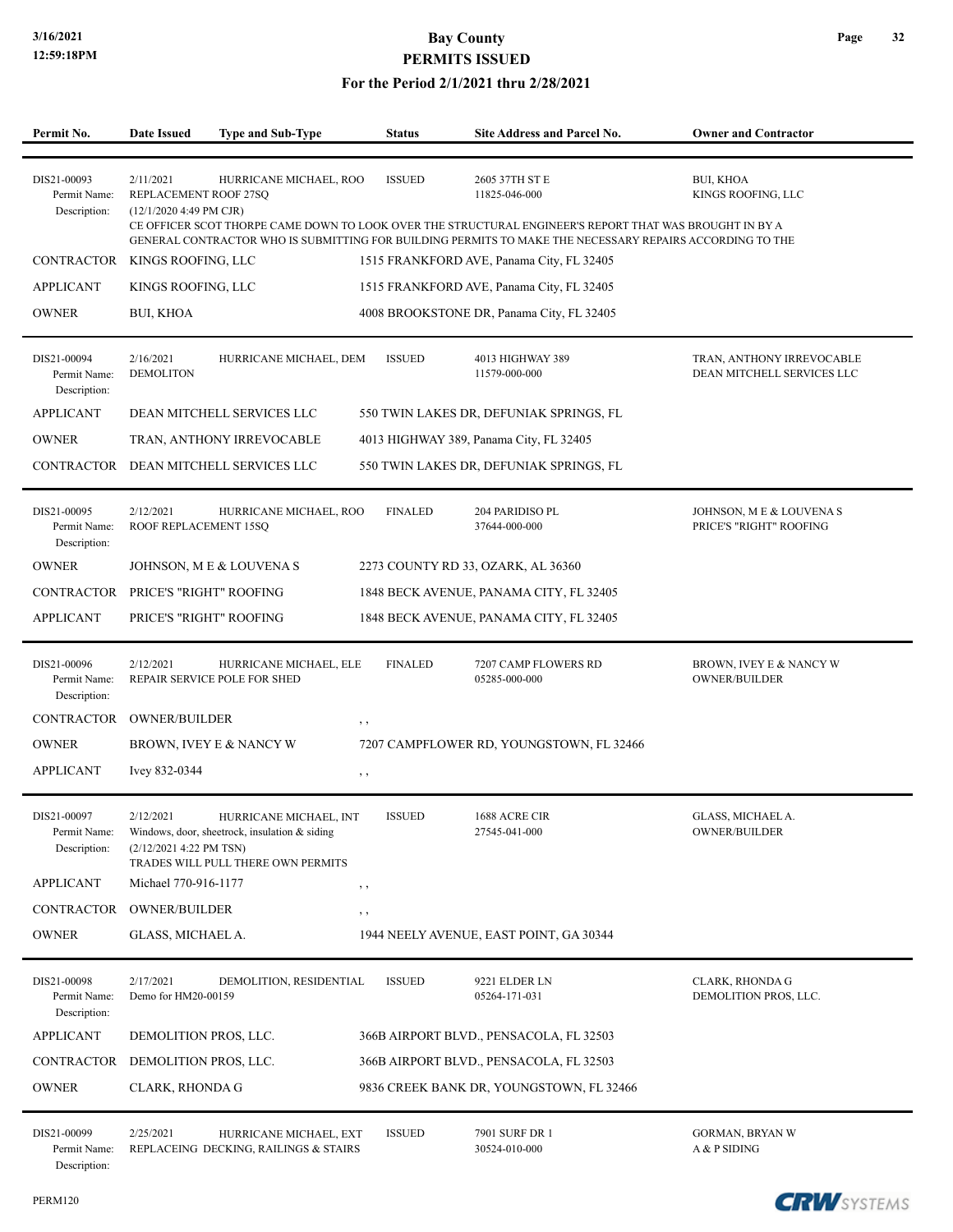#### **For the Period 2/1/2021 thru 2/28/2021**

| Permit No.                                  | Date Issued                                 | <b>Type and Sub-Type</b>                                        | <b>Status</b> | Site Address and Parcel No.                                                      | <b>Owner and Contractor</b>                         |
|---------------------------------------------|---------------------------------------------|-----------------------------------------------------------------|---------------|----------------------------------------------------------------------------------|-----------------------------------------------------|
| CONTRACTOR                                  | A & P SIDING                                |                                                                 |               | 410 ROWE DRIVE, PANAMA CITY, FL 32401                                            |                                                     |
| <b>APPLICANT</b>                            | PAUL 770-617-2031                           |                                                                 | $, \, ,$      |                                                                                  |                                                     |
| <b>OWNER</b>                                | GORMAN, BRYAN W                             |                                                                 |               | 843 VISTA DEL SOL LA, PANAMA CITY, FL 32404                                      |                                                     |
| DIS21-00100<br>Permit Name:<br>Description: | 2/16/2021                                   | HURRICANE MICHAEL, ELE<br>REWIRE HOUSE FROM STORM DAMAGE        | <b>ISSUED</b> | 731 NORTH BAY DR<br>08762-000-000                                                | FRIEND, RODNEY<br>SOUTHERN ELECTRICAL SERVICES, LLC |
| <b>OWNER</b>                                | FRIEND, RODNEY                              |                                                                 |               | 731 N BAY DRIVE, LYNN HAVEN, FL 32444                                            |                                                     |
| <b>CONTRACTOR</b>                           |                                             | SOUTHERN ELECTRICAL SERVICES                                    |               | 943 TASHANNA LANE, PANAMA CITY, FL 32409                                         |                                                     |
| <b>APPLICANT</b>                            |                                             | SOUTHERN ELECTRICAL SERVICES                                    |               | 943 TASHANNA LANE, PANAMA CITY, FL 32409                                         |                                                     |
| DIS21-00101<br>Permit Name:<br>Description: | 2/25/2021                                   | HURRICANE MICHAEL, EXT<br>REPLACEING DECKING, RAILINGS & STAIRS | <b>ISSUED</b> | 7901 SURF DR 2<br>30524-020-000                                                  | BROWN, ONEIDA C<br>A & P SIDING                     |
| <b>APPLICANT</b>                            | PAUL 770-617-2031<br><b>BROWN, ONEIDA C</b> |                                                                 | , ,           |                                                                                  |                                                     |
| <b>OWNER</b><br>CONTRACTOR A & P SIDING     |                                             |                                                                 |               | 3854 N PEACHTREE RD, CHAMBLEE, GA 30341<br>410 ROWE DRIVE, PANAMA CITY, FL 32401 |                                                     |
|                                             |                                             |                                                                 |               |                                                                                  |                                                     |
| DIS21-00102<br>Permit Name:<br>Description: | 2/25/2021                                   | HURRICANE MICHAEL, EXT<br>REPLACEING DECKING, RAILINGS & STAIRS | <b>ISSUED</b> | 7901 SURF DR 3<br>30524-030-000                                                  | WILLIAMS, RONALD T<br>A & P SIDING                  |
| CONTRACTOR                                  | A & P SIDING                                |                                                                 |               | 410 ROWE DRIVE, PANAMA CITY, FL 32401                                            |                                                     |
| <b>OWNER</b>                                | WILLIAMS, RONALD T                          |                                                                 |               | 2105 KIOWA RD, REMLAP, AL 35133                                                  |                                                     |
| <b>APPLICANT</b>                            | PAUL 770-617-2031                           |                                                                 | $, \, , \,$   |                                                                                  |                                                     |
| DIS21-00103<br>Permit Name:<br>Description: | 2/25/2021                                   | HURRICANE MICHAEL, EXT<br>REPLACEING DECKING, RAILINGS & STAIRS | <b>ISSUED</b> | 7901 SURF DR 4<br>30524-040-000                                                  | BARKLEY, SARA T.<br>A & P SIDING                    |
| <b>OWNER</b>                                | BARKLEY, SARA T.                            |                                                                 |               | 211 SAWGRASS DR, DOTHAN, AL 36303                                                |                                                     |
| CONTRACTOR A & P SIDING                     |                                             |                                                                 |               | 410 ROWE DRIVE, PANAMA CITY, FL 32401                                            |                                                     |
| <b>APPLICANT</b>                            | PAUL 770-617-2031                           |                                                                 | , ,           |                                                                                  |                                                     |
| DIS21-00104<br>Permit Name:<br>Description: | 2/25/2021                                   | HURRICANE MICHAEL, EXT<br>REPLACEING DECKING, RAILINGS & STAIRS | <b>ISSUED</b> | 7901 SURF DR 5<br>30524-050-000                                                  | LANKFORD, CLIFFORD & SHERRY<br>A & P SIDING         |
| <b>OWNER</b>                                |                                             | LANKFORD, CLIFFORD & SHERRY                                     |               | 7901 SURF DR, PANAMA CITY BEACH, FL 32408                                        |                                                     |
| CONTRACTOR                                  | A & P SIDING                                |                                                                 |               | 410 ROWE DRIVE, PANAMA CITY, FL 32401                                            |                                                     |
| <b>APPLICANT</b>                            | PAUL 770-617-2031                           |                                                                 | , ,           |                                                                                  |                                                     |
| DIS21-00105<br>Permit Name:<br>Description: | 2/25/2021                                   | HURRICANE MICHAEL, EXT<br>REPLACEING DECKING, RAILINGS & STAIRS | <b>ISSUED</b> | 7901 SURF DR 6<br>30524-060-000                                                  | ALLEN, ANNE E & WILLIAM NEWELL<br>A & P SIDING      |
| <b>APPLICANT</b>                            | PAUL 770-617-2031                           |                                                                 | , ,           |                                                                                  |                                                     |
| <b>OWNER</b>                                |                                             | ALLEN, ANNE E & WILLIAM NEWEI                                   |               | 5127 ORCHARD LANE, TUSCALOOSA, AL 35405                                          |                                                     |
| CONTRACTOR A & P SIDING                     |                                             |                                                                 |               | 410 ROWE DRIVE, PANAMA CITY, FL 32401                                            |                                                     |

**CRW**SYSTEMS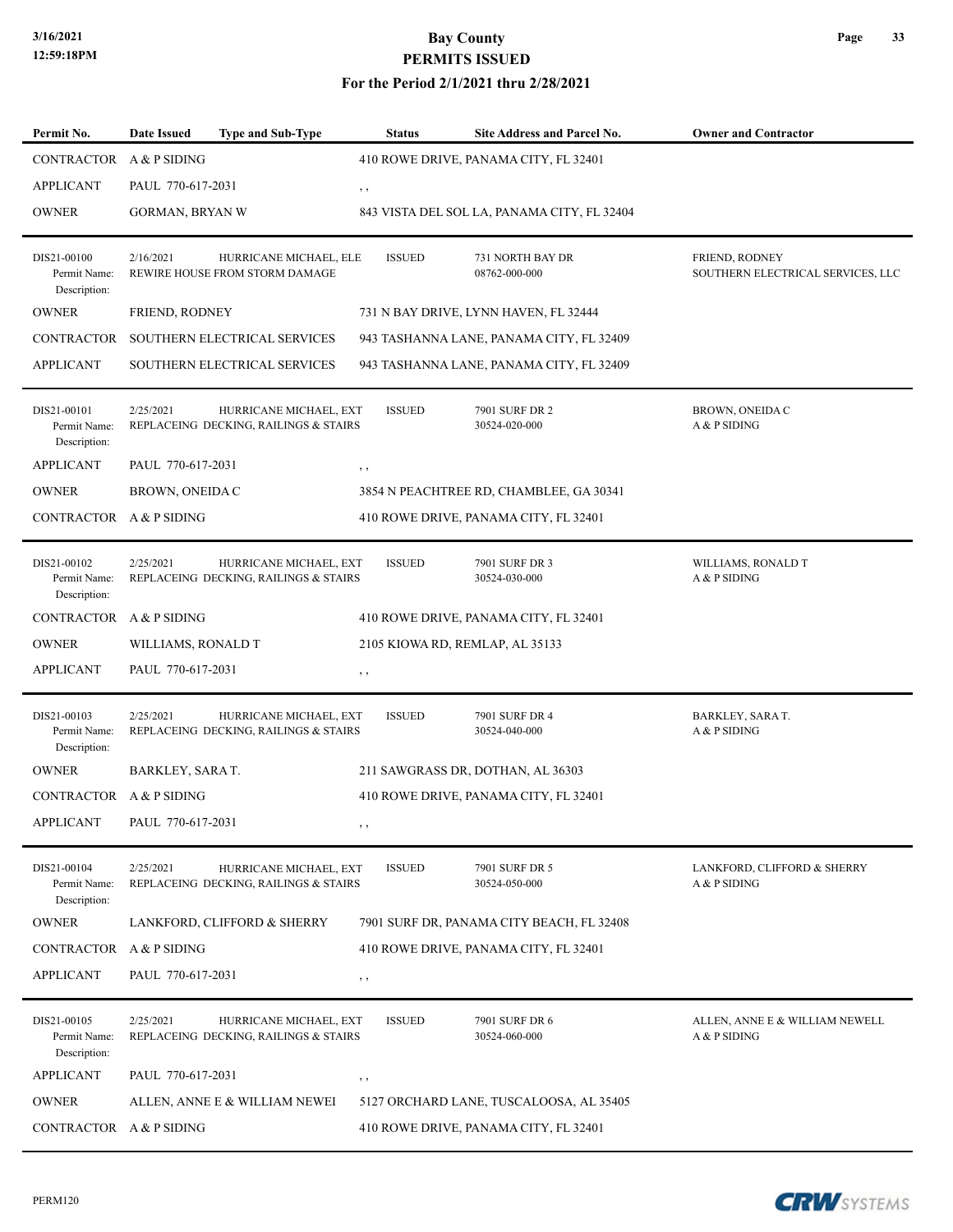| Permit No.                                  | <b>Date Issued</b>                                            | <b>Type and Sub-Type</b>                                        | <b>Status</b>  | Site Address and Parcel No.                 | <b>Owner and Contractor</b>                          |
|---------------------------------------------|---------------------------------------------------------------|-----------------------------------------------------------------|----------------|---------------------------------------------|------------------------------------------------------|
| DIS21-00106<br>Permit Name:<br>Description: | 2/25/2021                                                     | HURRICANE MICHAEL, EXT<br>REPLACEING DECKING, RAILINGS & STAIRS | <b>ISSUED</b>  | 7901 SURF DR 7<br>30524-070-000             | SCOTT, ALANK<br>A & P SIDING                         |
| CONTRACTOR A & P SIDING                     |                                                               |                                                                 |                | 410 ROWE DRIVE, PANAMA CITY, FL 32401       |                                                      |
| <b>OWNER</b>                                | <b>SCOTT, ALANK</b>                                           |                                                                 |                | 330 DOGWOOD TRL, FORTSON, GA 31808          |                                                      |
| <b>APPLICANT</b>                            | PAUL 770-617-2031                                             |                                                                 | $, \, , \,$    |                                             |                                                      |
| DIS21-00107<br>Permit Name:<br>Description: | 2/25/2021                                                     | HURRICANE MICHAEL, EXT<br>REPLACEING DECKING, RAILINGS & STAIRS | <b>ISSUED</b>  | 7901 SURF DR 8<br>30524-080-000             | PARTAIN, EDWARD K & ROBIN<br>A & P SIDING            |
| <b>APPLICANT</b>                            | PAUL 770-617-2031                                             |                                                                 | , ,            |                                             |                                                      |
| CONTRACTOR A & P SIDING                     |                                                               |                                                                 |                | 410 ROWE DRIVE, PANAMA CITY, FL 32401       |                                                      |
| <b>OWNER</b>                                |                                                               | PARTAIN, EDWARD K & ROBIN                                       |                | 190 TERRACE RD, ZEBULON, GA 30295           |                                                      |
| DIS21-00108<br>Permit Name:<br>Description: | 2/18/2021<br>REPLACEMENT ROOF 40SQ<br>(2/17/202111:13 AM TSN) | HURRICANE MICHAEL, ROO<br>ok to issue per Cindy (HM20-00106)    | <b>FINALED</b> | 2317 27TH ST W<br>26727-000-000             | HENN, JOHN & ROBIN<br>JOHNSON ROOFING SOLUTIONS, LLC |
| <b>CONTRACTOR</b>                           |                                                               | JOHNSON ROOFING SOLUTIONS, LI                                   |                | 5139 PEANUT RD, GRACEVILLE, FL 32440        |                                                      |
| <b>OWNER</b>                                | HENN, JOHN & ROBIN                                            |                                                                 |                | 7001 YELLOW BLUFF RD, PANAMA CITY, FL 32404 |                                                      |
| <b>APPLICANT</b>                            |                                                               | JOHNSON ROOFING SOLUTIONS, LI                                   |                | 5139 PEANUT RD, GRACEVILLE, FL 32440        |                                                      |
| DIS21-00109<br>Permit Name:<br>Description: | 2/17/2021<br>Demo for HM20-00328                              | DEMOLITION, RESIDENTIAL                                         | <b>ISSUED</b>  | 2810 AIRPORT RD<br>13104-000-000            | WOOD, GEOFFREY<br>MAIN STREET CONSTRUCTION SERVICES  |
| CONTRACTOR                                  |                                                               | MAIN STREET CONSTRUCTION SER                                    |                | 1700 E 12TH ST, LYNN HAVEN, FL 32444        |                                                      |
| <b>APPLICANT</b>                            |                                                               | <b>MAIN STREET CONSTRUCTION SER</b>                             |                | 1700 E 12TH ST, LYNN HAVEN, FL 32444        |                                                      |
| <b>OWNER</b>                                | WOOD, GEOFFREY                                                |                                                                 |                | 2810 AIRPORT RD, PANAMA CITY, FL 32405      |                                                      |
| DIS21-00110<br>Permit Name:<br>Description: | 2/17/2021<br>Demo for HM19-00588                              | DEMOLITION, RESIDENTIAL                                         | <b>FINALED</b> | 4237 MILL BAYOU RD<br>11454-010-000         | CLARK, CARRIE CHARLENE<br>DEMOLITION PROS, LLC.      |
| <b>APPLICANT</b>                            | DEMOLITION PROS, LLC.                                         |                                                                 |                | 366B AIRPORT BLVD., PENSACOLA, FL 32503     |                                                      |
| CONTRACTOR                                  | DEMOLITION PROS, LLC.                                         |                                                                 |                | 366B AIRPORT BLVD., PENSACOLA, FL 32503     |                                                      |
| <b>OWNER</b>                                |                                                               | CLARK, CARRIE CHARLENE                                          |                | 4237 MILL BAYOU RD, PANAMA CITY, FL 32404   |                                                      |
| DIS21-00111<br>Permit Name:<br>Description: | 2/17/2021<br>Demo for HM20-00012                              | DEMOLITION, RESIDENTIAL                                         | <b>FINALED</b> | 4434 PIPELINE RD<br>05929-005-000           | ARMSTRONG, CLIFTON R<br>DEMOLITION PROS, LLC.        |
| <b>APPLICANT</b>                            | DEMOLITION PROS, LLC.                                         |                                                                 |                | 366B AIRPORT BLVD., PENSACOLA, FL 32503     |                                                      |
| CONTRACTOR                                  | DEMOLITION PROS, LLC.                                         |                                                                 |                | 366B AIRPORT BLVD., PENSACOLA, FL 32503     |                                                      |
| <b>OWNER</b>                                | ARMSTRONG, CLIFTON R                                          |                                                                 |                | 4508 PIPELINE RD, PANAMA CITY, FL 32404     |                                                      |
| DIS21-00112<br>Permit Name:<br>Description: | 2/17/2021                                                     | HURRICANE MICHAEL, ROO<br>STORAGE BUILDING - ROOF 28sq          | <b>ISSUED</b>  | 8716 CROOK HOLLOW RD<br>03806-010-000       | <b>SCOTT, SHIRLEY P</b><br>MIKE FARRIS INC           |
| <b>CONTRACTOR</b>                           | MIKE FARRIS INC                                               |                                                                 |                | 1504 DELAWARE AVE, LYNN HAVEN, FL 32444     |                                                      |
| <b>APPLICANT</b>                            | MIKE FARRIS INC                                               |                                                                 |                | 1504 DELAWARE AVE, LYNN HAVEN, FL 32444     |                                                      |
| PERM120                                     |                                                               |                                                                 |                |                                             | <b>CRW</b> SYSTEMS                                   |

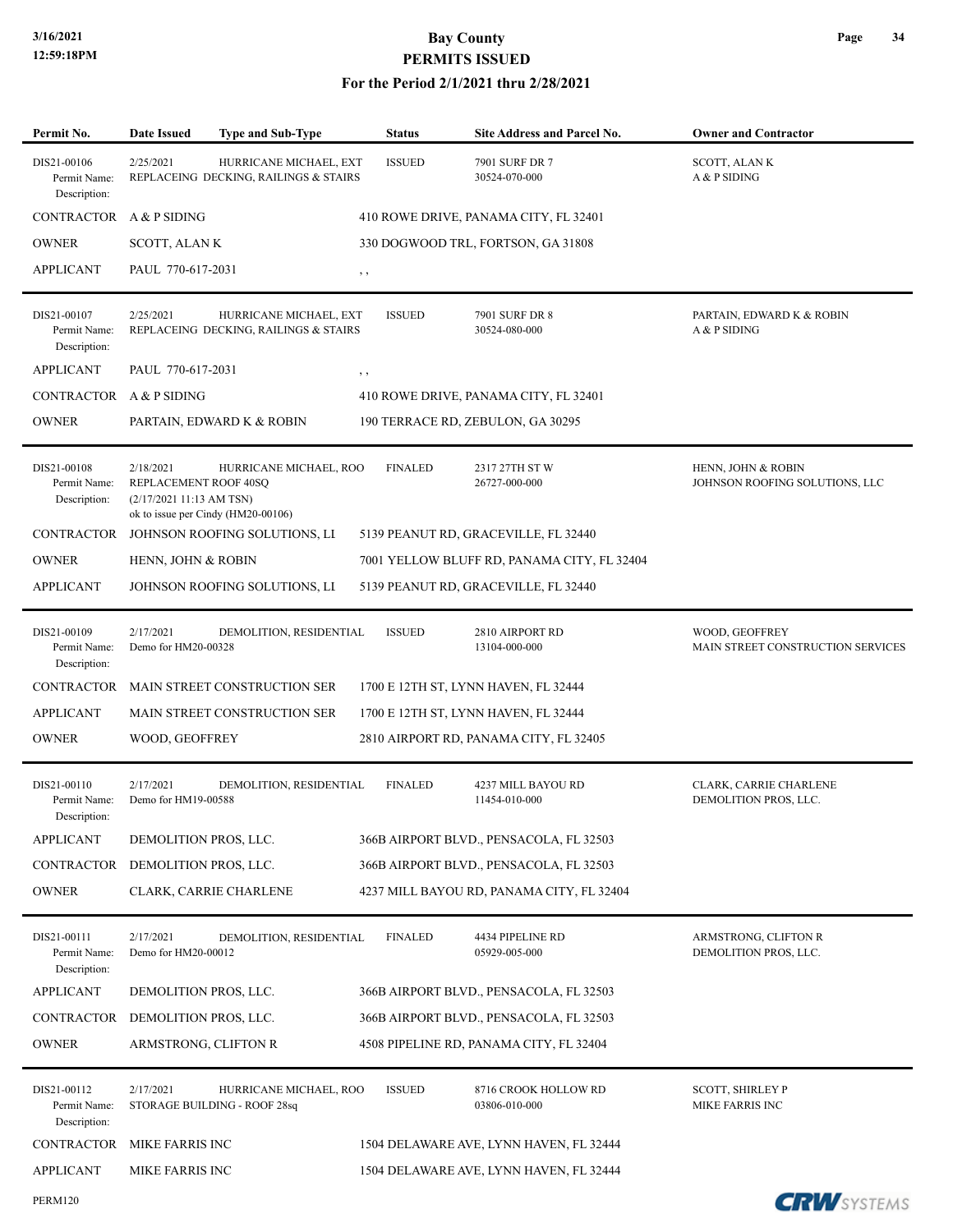| Permit No.                                  | <b>Date Issued</b>                                                       | <b>Type and Sub-Type</b>                                                                                                                           | <b>Status</b>  | <b>Site Address and Parcel No.</b>                                                                                                                                                      | <b>Owner and Contractor</b>                                             |
|---------------------------------------------|--------------------------------------------------------------------------|----------------------------------------------------------------------------------------------------------------------------------------------------|----------------|-----------------------------------------------------------------------------------------------------------------------------------------------------------------------------------------|-------------------------------------------------------------------------|
| <b>OWNER</b>                                | <b>SCOTT, SHIRLEY P</b>                                                  |                                                                                                                                                    |                | 8716 CROOK HOLLOW RD, PANAMA CITY, FL 32404                                                                                                                                             |                                                                         |
| DIS21-00115<br>Permit Name:<br>Description: | 2/18/2021<br>$(2/18/20219:08$ AM TSN)                                    | HURRICANE MICHAEL, INT<br>SEE NOTES FOR SCOPE OF WORK<br>Attic and wall insulation, electical, windows, exterior door, interior sheetwook & finish | <b>ISSUED</b>  | 3309 COWAN RD<br>07751-498-000                                                                                                                                                          | SITKIEWITZ, SCOTT THOMAS<br>SHEEGOG CONTRACTING                         |
| <b>APPLICANT</b>                            |                                                                          | SHEEGOG CONTRACTING                                                                                                                                |                | 5526 LAKE HOWELL RD, WINTER PARK, FL 32792                                                                                                                                              |                                                                         |
| CONTRACTOR                                  | SHEEGOG CONTRACTING                                                      |                                                                                                                                                    |                | 5526 LAKE HOWELL RD, WINTER PARK, FL 32792                                                                                                                                              |                                                                         |
| <b>OWNER</b>                                |                                                                          | SITKIEWITZ, SCOTT THOMAS                                                                                                                           |                | 3309 COWAN RD, SOUTHPORT, FL 32409                                                                                                                                                      |                                                                         |
| DIS21-00116<br>Permit Name:<br>Description: | 2/18/2021<br>ROOFOVER 27SQ                                               | HURRICANE MICHAEL, ROO                                                                                                                             | <b>ISSUED</b>  | 3830 LONG RD<br>07764-005-000                                                                                                                                                           | WISEMAN, CHARLES E<br>MIKE FARRIS INC                                   |
| <b>APPLICANT</b>                            | <b>MIKE FARRIS INC</b>                                                   |                                                                                                                                                    |                | 1504 DELAWARE AVE, LYNN HAVEN, FL 32444                                                                                                                                                 |                                                                         |
| <b>OWNER</b>                                | WISEMAN, CHARLES E                                                       |                                                                                                                                                    |                | 3830 LONG RD, PANAMA CITY, FL 32409                                                                                                                                                     |                                                                         |
| CONTRACTOR MIKE FARRIS INC                  |                                                                          |                                                                                                                                                    |                | 1504 DELAWARE AVE, LYNN HAVEN, FL 32444                                                                                                                                                 |                                                                         |
| DIS21-00117<br>Permit Name:<br>Description: | 2/19/2021<br><b>REROOF</b>                                               | HURRICANE MICHAEL, ROO                                                                                                                             | <b>ISSUED</b>  | 109 SANDOLLAR DR<br>30188-105-000                                                                                                                                                       | <b>GAZIA, KEVIN JAMES &amp; DALIA</b><br>JERRY WILSON'S ROOFING COMPANY |
| <b>OWNER</b>                                |                                                                          | <b>GAZIA, KEVIN JAMES &amp; DALIA</b>                                                                                                              |                | 109 SANDOLLAR DR, PANAMA CITY BEACH, FL 32408                                                                                                                                           |                                                                         |
| CONTRACTOR                                  |                                                                          | JERRY WILSON'S ROOFING COMPAI                                                                                                                      |                | 3116 G STREET, PANAMA CITY, FL 32404                                                                                                                                                    |                                                                         |
| <b>APPLICANT</b>                            | JERRY 381-5604                                                           |                                                                                                                                                    | $, \, , \,$    |                                                                                                                                                                                         |                                                                         |
| DIS21-00119<br>Permit Name:<br>Description: | 2/22/2021                                                                | HURRICANE MICHAEL, INT<br>INTERIOR, A/C & ELECTRICAL REPAIRS                                                                                       | <b>ISSUED</b>  | 2009 TWO PUTT LN<br>07400-567-000                                                                                                                                                       | MOORE, ANGELA M<br><b>OWNER/BUILDER</b>                                 |
| <b>CONTRACTOR</b>                           | <b>OWNER/BUILDER</b>                                                     |                                                                                                                                                    | , ,            |                                                                                                                                                                                         |                                                                         |
| <b>APPLICANT</b>                            |                                                                          | CUSTOM CONST. BY ERIC ORME IN                                                                                                                      |                | 2131 E. 26TH ST., Panama City, FL 32405                                                                                                                                                 |                                                                         |
| <b>OWNER</b>                                | MOORE, ANGELA M                                                          |                                                                                                                                                    |                | 2009 TWO PUTT LANE, PANAMA CITY, FL 32404                                                                                                                                               |                                                                         |
| DIS21-00120<br>Permit Name:<br>Description: | 2/19/2021<br><b>TEMP POLE</b>                                            | HURRICANE MICHAEL, ELE                                                                                                                             | <b>FINALED</b> | 731 NORTH BAY DR<br>08762-000-000                                                                                                                                                       | FRIEND, RODNEY<br>SOUTHERN ELECTRICAL SERVICES, LLC                     |
| <b>OWNER</b>                                | FRIEND, RODNEY                                                           |                                                                                                                                                    |                | 731 N BAY DRIVE, LYNN HAVEN, FL 32444                                                                                                                                                   |                                                                         |
| <b>CONTRACTOR</b>                           |                                                                          | SOUTHERN ELECTRICAL SERVICES                                                                                                                       |                | 943 TASHANNA LANE, PANAMA CITY, FL 32409                                                                                                                                                |                                                                         |
| <b>APPLICANT</b>                            |                                                                          | SOUTHERN ELECTRICAL SERVICES                                                                                                                       |                | 943 TASHANNA LANE, PANAMA CITY, FL 32409                                                                                                                                                |                                                                         |
| DIS21-00121<br>Permit Name:<br>Description: | 2/24/2021<br>(2/23/202111:24 AM TSN)<br>(subcontractor will pull permit) | HURRICANE MICHAEL, INT<br>REPAIR HURRICANE DAMAGES ** see note for scope**                                                                         | <b>ISSUED</b>  | 2508 CLEMSON DR<br>13449-000-000<br>Spray foam roof deck, patch walls, sheetrock ceilings, interior painting, install duct work (subcontractor will pull permit), minor plumbing repair | LINSENMEYER, EDWARD & GERTRUDE<br>DOUBLE H CONSTRUCTION & DEVELOPM      |
| <b>OWNER</b>                                |                                                                          | LINSENMEYER, EDWARD & GERTRI                                                                                                                       |                | PO BOX 28175, PANAMA CITY BEACH, FL 32411                                                                                                                                               |                                                                         |
| CONTRACTOR                                  |                                                                          | DOUBLE H CONSTRUCTION & DEVI                                                                                                                       |                | PO BOX 9480, PANAMA CITY BEACH, FL 32417                                                                                                                                                |                                                                         |
| <b>APPLICANT</b>                            |                                                                          | DOUBLE H CONSTRUCTION & DEVI                                                                                                                       |                | PO BOX 9480, PANAMA CITY BEACH, FL 32417                                                                                                                                                |                                                                         |

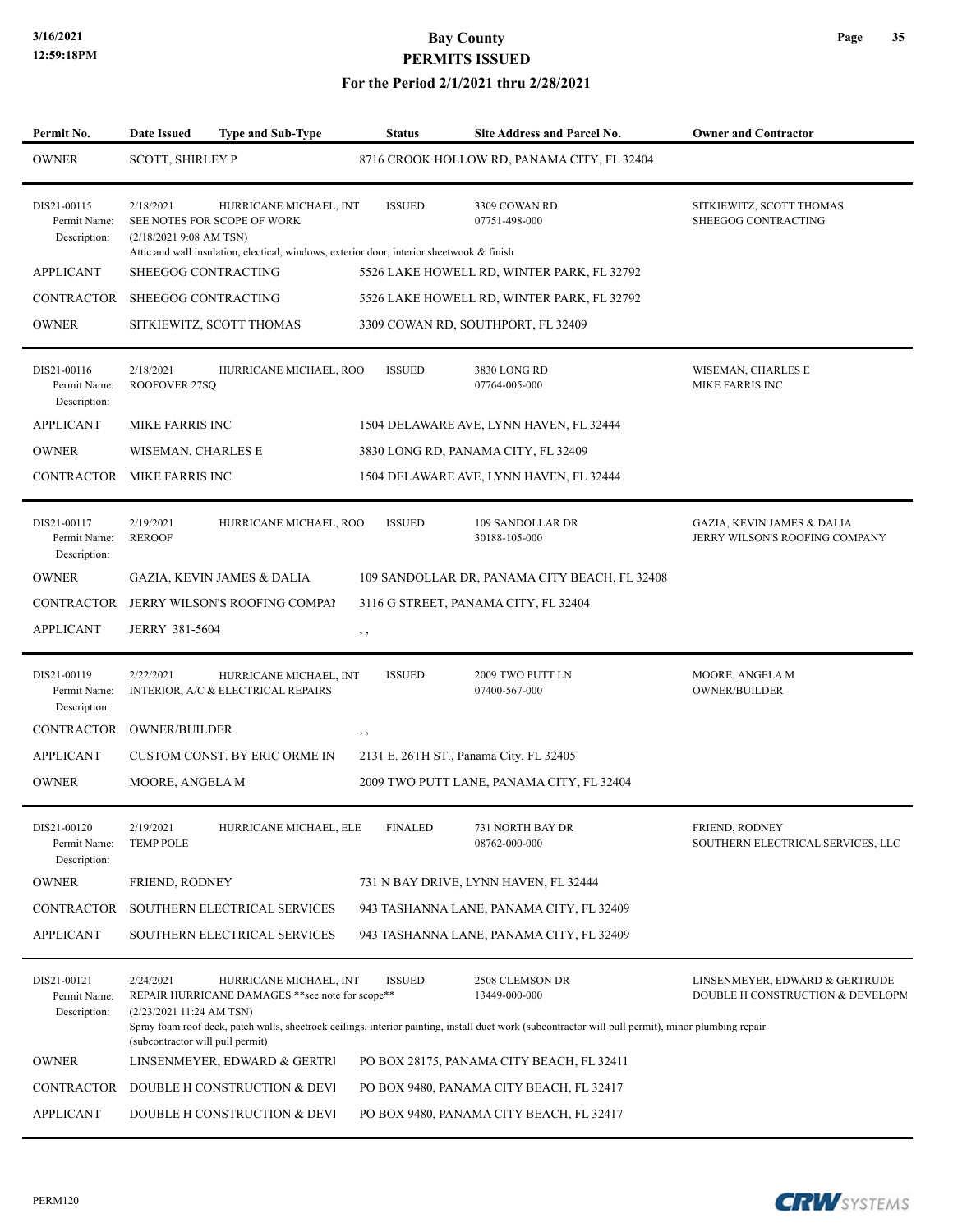| Permit No.                                  | <b>Date Issued</b>                                  | <b>Type and Sub-Type</b>                                                                                                | <b>Status</b>  | Site Address and Parcel No.                    | <b>Owner and Contractor</b>                                     |
|---------------------------------------------|-----------------------------------------------------|-------------------------------------------------------------------------------------------------------------------------|----------------|------------------------------------------------|-----------------------------------------------------------------|
| DIS21-00122<br>Permit Name:<br>Description: | 2/19/2021                                           | HURRICANE MICHAEL, INT<br>REPLACE 1 DOOR & 9 WINDOWS (IMPACT)                                                           | <b>ISSUED</b>  | 412 LE GRAND DR<br>35455-000-000               | ANDERSON, VICTOR L<br>HOMETOWN (CRC) CONTRACTORS INC            |
| <b>APPLICANT</b>                            |                                                     | HOMETOWN (CRC) CONTRACTORS                                                                                              |                | 4567 PACE PATRIOT BLVD, PACE, FL 32571         |                                                                 |
| <b>CONTRACTOR</b>                           |                                                     | HOMETOWN (CRC) CONTRACTORS                                                                                              |                | 4567 PACE PATRIOT BLVD, PACE, FL 32571         |                                                                 |
| <b>OWNER</b>                                | ANDERSON, VICTOR L                                  |                                                                                                                         |                | 701 BARBARA LN, WAPAKONETA, OH 45895           |                                                                 |
| DIS21-00124<br>Permit Name:<br>Description: | 2/19/2021<br><b>DEMO</b><br>(2/19/2021 1:20 PM TSN) | HURRICANE MICHAEL, DEM<br>ok to issue per CIndy (hm19-00158)                                                            | <b>ISSUED</b>  | 115 SPRINGHILL CIR<br>13360-000-000            | BAUTISTA, ROSA & ROBERTO DIAZ<br><b>OWNER/BUILDER</b>           |
| CONTRACTOR                                  | <b>OWNER/BUILDER</b>                                |                                                                                                                         | $, \, , \,$    |                                                |                                                                 |
| <b>OWNER</b>                                |                                                     | BAUTISTA, ROSA & ROBERTO DIAZ                                                                                           |                | 2316 LISENBY AVE, PANAMA CITY, FL 32405        |                                                                 |
| <b>APPLICANT</b>                            | Rosa 522-9869                                       |                                                                                                                         | $, \, , \,$    |                                                |                                                                 |
| DIS21-00125<br>Permit Name:<br>Description: | 2/24/2021<br>$(2/22/20218:31$ AM TSN)               | HURRICANE MICHAEL, EXT<br>INSTALLING VINYL SIDING OVER T1-11<br>EMAILED CONTRACTOR WE NEED JOB COST AND PROD APPR CODES | <b>ISSUED</b>  | 1016 VIVERETTE LN<br>26442-020-000             | VIVERETTE, MYRTLE<br><b>CLASSIC RESTORATION</b>                 |
| <b>OWNER</b>                                | VIVERETTE, MYRTLE                                   |                                                                                                                         |                | 1016 VIVERETTE LN, SOUTHPORT, FL 32409         |                                                                 |
| <b>APPLICANT</b>                            | <b>CLASSIC RESTORATION</b>                          |                                                                                                                         |                | 414 THOMAS DRIVE, PANAMA CITY, FL 32408        |                                                                 |
| CONTRACTOR                                  | <b>CLASSIC RESTORATION</b>                          |                                                                                                                         |                | 414 THOMAS DRIVE, PANAMA CITY, FL 32408        |                                                                 |
| DIS21-00126<br>Permit Name:<br>Description: | 2/22/2021                                           | HURRICANE MICHAEL, INT<br>DRYWALL, FLOORING, CABINETS                                                                   | <b>ISSUED</b>  | 3423 HILLCREST DR<br>11528-322-000             | <b>OUTLAW, GEORGE</b><br><b>OWNER/BUILDER</b>                   |
| <b>APPLICANT</b>                            | George 348-2844                                     |                                                                                                                         | $, \, \cdot$   |                                                |                                                                 |
| <b>OWNER</b>                                | <b>OUTLAW, GEORGE</b>                               |                                                                                                                         |                | 3423 HILLCREST DR, Panama City, FL 32405       |                                                                 |
| <b>CONTRACTOR</b>                           | <b>OWNER/BUILDER</b>                                |                                                                                                                         | $, \, , \,$    |                                                |                                                                 |
| DIS21-00127<br>Permit Name:<br>Description: | 2/22/2021<br>Demo Lot#77 HM19-00584                 | DEMOLITION, RESIDENTIAL                                                                                                 | <b>FINALED</b> | 2300 SHERMAN AVE N LOT 77<br>12804-000-000     | DRY VALLEY ENTERPRISES, INC.<br>DEMOLITION PROS, LLC.           |
| <b>APPLICANT</b>                            | DEMOLITION PROS, LLC.                               |                                                                                                                         |                | 366B AIRPORT BLVD., PENSACOLA, FL 32503        |                                                                 |
| <b>OWNER</b>                                |                                                     | DRY VALLEY ENTERPRISES, INC.                                                                                            |                | 2300 SHERMAN AVE LOT 17, PANAMA CITY, FL 32405 |                                                                 |
| <b>CONTRACTOR</b>                           | DEMOLITION PROS, LLC.                               |                                                                                                                         |                | 366B AIRPORT BLVD., PENSACOLA, FL 32503        |                                                                 |
| DIS21-00129<br>Permit Name:<br>Description: | 2/22/2021                                           | HURRICANE MICHAEL, INT<br>INSULATION, DRYWALL, PAINT, TRIM                                                              | <b>ISSUED</b>  | 1203 13TH ST<br>08105-010-000                  | WUTZKE, JUSTIN PAUL & KELLY T<br>CUSTOM CONST. BY ERIC ORME INC |
| <b>APPLICANT</b>                            |                                                     | <b>CUSTOM CONST. BY ERIC ORME IN</b>                                                                                    |                | 2131 E. 26TH ST., Panama City, FL 32405        |                                                                 |
| <b>OWNER</b>                                |                                                     | WUTZKE, JUSTIN PAUL & KELLY T                                                                                           |                | 1203 13TH STREET, PANAMA CITY, FL 32409        |                                                                 |
| CONTRACTOR                                  |                                                     | CUSTOM CONST. BY ERIC ORME IN                                                                                           |                | 2131 E. 26TH ST., Panama City, FL 32405        |                                                                 |
| DIS21-00130<br>Permit Name:<br>Description: | 2/24/2021                                           | HURRICANE MICHAEL, INT<br>DRYWALL, INSULATION, PAINT, TRIM & FLOORING                                                   | <b>ISSUED</b>  | 109 MALAGA PL<br>37890-507-000                 | R & D FLORIDA HOLDINGS, LLC<br><b>COMPLETE DKI</b>              |
| <b>APPLICANT</b>                            | <b>COMPLETE DKI</b>                                 |                                                                                                                         |                | 511 WYNNEHURST, PENSACOLA, FL 32503            |                                                                 |
| <b>PERM120</b>                              |                                                     |                                                                                                                         |                |                                                | <b>CRW</b> SYSTEMS                                              |

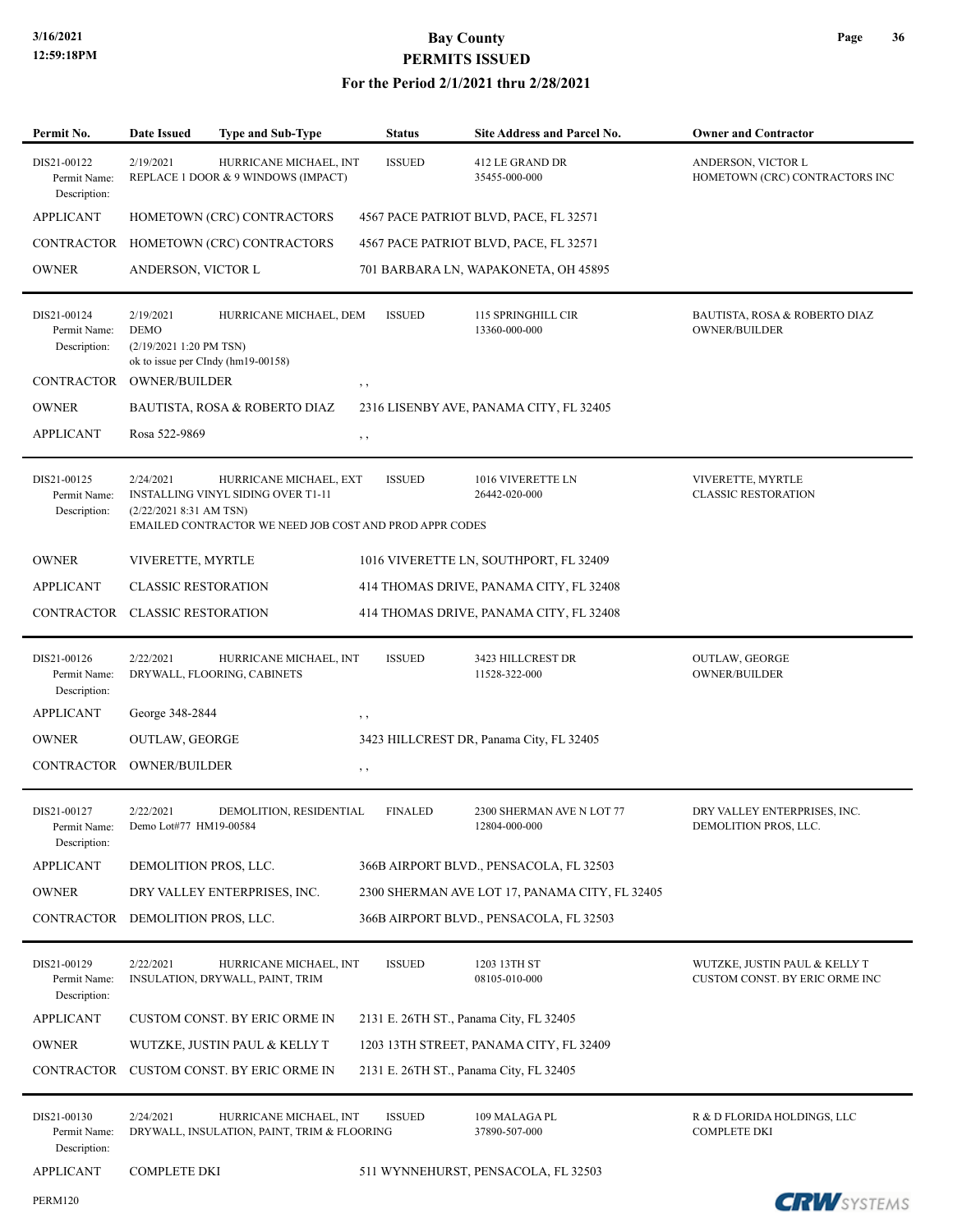#### **For the Period 2/1/2021 thru 2/28/2021**

| Permit No.                                  | Date Issued                                                               | <b>Type and Sub-Type</b>                 | <b>Status</b>  | Site Address and Parcel No.                         | <b>Owner and Contractor</b>                                         |
|---------------------------------------------|---------------------------------------------------------------------------|------------------------------------------|----------------|-----------------------------------------------------|---------------------------------------------------------------------|
| CONTRACTOR                                  | <b>COMPLETE DKI</b>                                                       |                                          |                | 511 WYNNEHURST, PENSACOLA, FL 32503                 |                                                                     |
| <b>OWNER</b>                                |                                                                           | R & D FLORIDA HOLDINGS, LLC              |                | 243 STEMBRIDGE ROAD, MILLEDGEVILLE, GA 31061        |                                                                     |
| DIS21-00131<br>Permit Name:<br>Description: | 2/24/2021<br>REPLACEMENT ROOF 17SQ                                        | HURRICANE MICHAEL, ROO                   | <b>ISSUED</b>  | 4121 MAGNOLIA BEACH RD<br>31282-000-000             | <b>GRASS, JACQUELINE S &amp; MATTHEW</b><br>PRICE'S "RIGHT" ROOFING |
| <b>OWNER</b>                                |                                                                           | <b>GRASS, JACQUELINE S &amp; MATTHEV</b> |                | 4121 MAGNOLIA BEACH RD, PANAMA CITY BEACH, FL 32408 |                                                                     |
| CONTRACTOR PRICE'S "RIGHT" ROOFING          |                                                                           |                                          |                | 1848 BECK AVENUE, PANAMA CITY, FL 32405             |                                                                     |
| <b>APPLICANT</b>                            | PRICE'S "RIGHT" ROOFING                                                   |                                          |                | 1848 BECK AVENUE, PANAMA CITY, FL 32405             |                                                                     |
| DIS21-00132<br>Permit Name:<br>Description: | 2/24/2021<br>NEW 17 SQ SHINGLE ROOF                                       | HURRICANE MICHAEL, ROO                   | <b>ISSUED</b>  | 109 CASA PL<br>37443-000-000                        | <b>WESO PROPERTIES LTD</b><br>ELITE ROOFING & SIDING INC            |
| <b>APPLICANT</b>                            |                                                                           | ELITE ROOFING & SIDING INC               |                | 1314 SPAGNOL LANE, WESTERVILLE, OH 43081            |                                                                     |
| <b>CONTRACTOR</b>                           |                                                                           | ELITE ROOFING & SIDING INC               |                | 1314 SPAGNOL LANE, WESTERVILLE, OH 43081            |                                                                     |
| <b>OWNER</b>                                | <b>WESO PROPERTIES LTD</b>                                                |                                          |                | 900 HUNTINGDON RD, PANAMA CITY, FL 32405            |                                                                     |
| DIS21-00134<br>Permit Name:<br>Description: | 2/25/2021<br>Demo for HM19-00142                                          | DEMOLITION, RESIDENTIAL                  | <b>ISSUED</b>  | 821 NORTH BAY DR<br>08766-000-000                   | RILEY, JOSEPH LEE<br><b>REDMONDS INC.CBC</b>                        |
| <b>APPLICANT</b>                            | REDMONDS INC.CBC                                                          |                                          |                | 8606 LAIRD STREET, PANAMA CITY BEACH, FL 32408      |                                                                     |
| CONTRACTOR REDMONDS INC.CBC                 |                                                                           |                                          |                | 8606 LAIRD STREET, PANAMA CITY BEACH, FL 32408      |                                                                     |
| <b>OWNER</b>                                | RILEY, JOSEPH LEE                                                         |                                          |                | 821 NORTH BAY DR, LYNN HAVEN, FL 32444              |                                                                     |
| DIS21-00135<br>Permit Name:<br>Description: | 2/26/2021<br>30 SQ SHINGLE ROOF                                           | HURRICANE MICHAEL, ROO                   | <b>FINALED</b> | 332 BRADY WAY<br>30166-687-200                      | WUNSTELL, DANIELLE M<br>CENTENNIAL ROOFING CORP                     |
| <b>APPLICANT</b>                            |                                                                           | <b>CENTENNIAL ROOFING CORP</b>           |                | 1601 Lisenby Avenue, PANAMA CITY, FL 32405          |                                                                     |
|                                             |                                                                           | CONTRACTOR CENTENNIAL ROOFING CORP       |                | 1601 Lisenby Avenue, PANAMA CITY, FL 32405          |                                                                     |
| <b>OWNER</b>                                | WUNSTELL, DANIELLE M                                                      |                                          |                | 332 BRADY WAY, PANAMA CITY BEACH, FL 32408          |                                                                     |
| DIS21-00136<br>Permit Name:<br>Description: | 2/26/2021<br><b>REAPAIR 1 TRUSS</b>                                       | HURRICANE MICHAEL, TRU                   | <b>FINALED</b> | 111 QUEENS CIR<br>26660-206-000                     | JORDON, KARON S<br>BILL WALTHER CONSTRUCTION INC                    |
| <b>APPLICANT</b>                            |                                                                           | BILL WALTHER CONSTRUCTION IN             |                | P O BOX 3793, MILTON, FL 32572                      |                                                                     |
| <b>OWNER</b>                                | JORDON, KARON S                                                           |                                          |                | 144 GRAND HERON DR, PANAMA CITY BEACH, FL 32407     |                                                                     |
|                                             |                                                                           | CONTRACTOR BILL WALTHER CONSTRUCTION IN  |                | P O BOX 3793, MILTON, FL 32572                      |                                                                     |
| DIS21-00137<br>Permit Name:<br>Description: | 2/26/2021<br>NEW 35 SQ ROOF<br>(2/26/2021 8:32 AM HEM)<br>OK PER CHRYSTAL | HURRICANE MICHAEL, ROO                   | <b>ISSUED</b>  | 3541 BALDWIN RD E<br>11918-128-000                  | <b>BARNES, BRADLEY W</b><br>SOBE BUILDERS LLC                       |
| CONTRACTOR                                  | SOBE BUILDERS LLC                                                         |                                          |                | 15017 SW 36TH STREET, WESTON, FL 33331              |                                                                     |
| <b>OWNER</b>                                | <b>BARNES, BRADLEY W</b>                                                  |                                          |                | 3426 DOUGLAS RD APT G, PANAMA CITY, FL 32405        |                                                                     |
| <b>APPLICANT</b>                            | <b>SOBE BUILDERS LLC</b>                                                  |                                          |                | 15017 SW 36TH STREET, WESTON, FL 33331              |                                                                     |

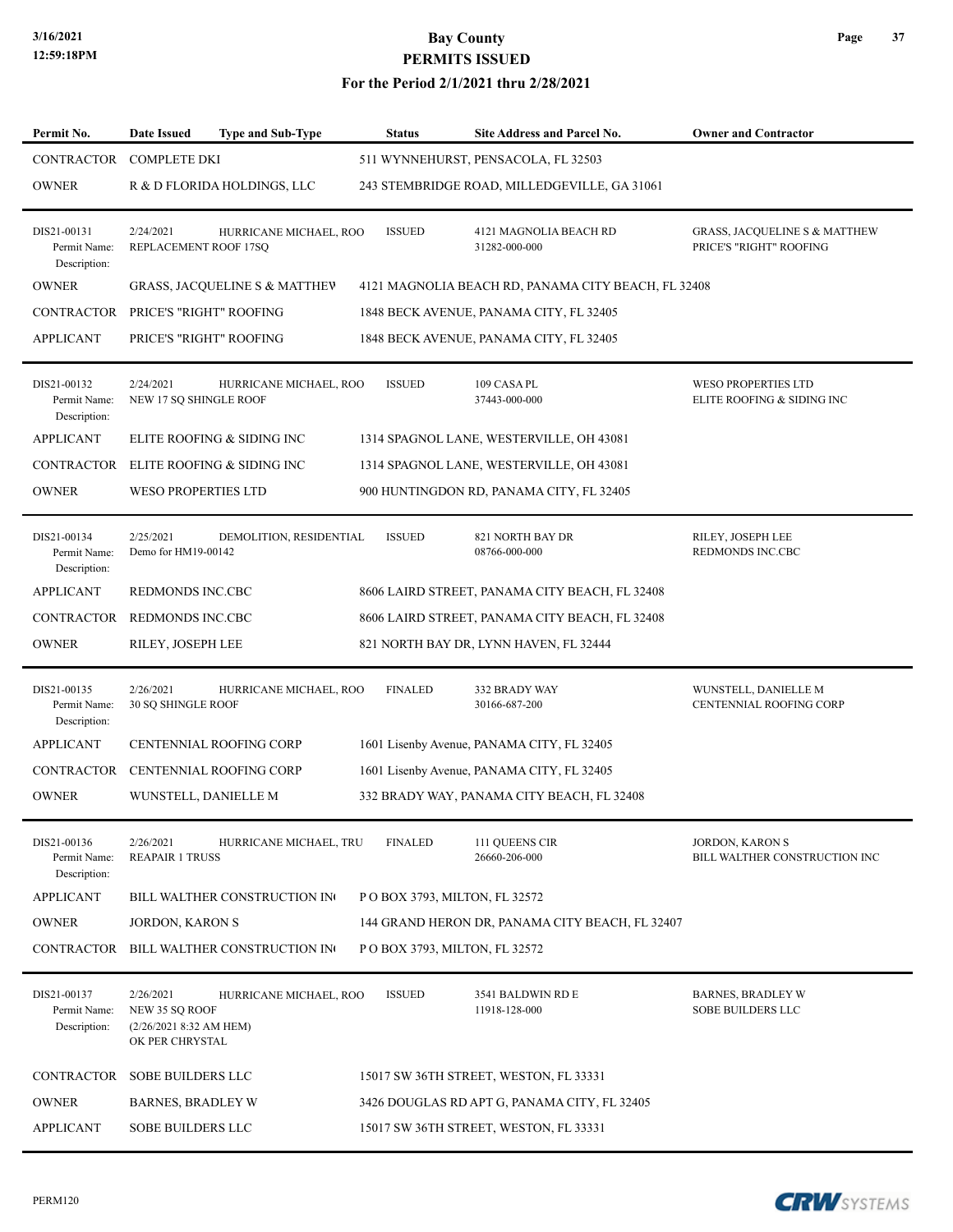### **3/16/2021 Bay County PERMITS ISSUED**

| Permit No.                                 | <b>Date Issued</b>                                                                                   | Type and Sub-Type                                                          | <b>Status</b>                | <b>Site Address and Parcel No.</b>                                                                                                                                                                                                      | <b>Owner and Contractor</b>                                   |
|--------------------------------------------|------------------------------------------------------------------------------------------------------|----------------------------------------------------------------------------|------------------------------|-----------------------------------------------------------------------------------------------------------------------------------------------------------------------------------------------------------------------------------------|---------------------------------------------------------------|
| FS21-00002<br>Permit Name:<br>Description: | 2/5/2021<br>WATERMARK BLDG 1<br>(1/6/202110:09 AM TJN)                                               | FIRE SAFETY, SUPPRESSION<br>NEED UP DATED STATE LICNSES WKS COMP LIABILITY | <b>ISSUED</b>                | 8551 PANAMA CITY BEACH PKWY<br>27543-011-000                                                                                                                                                                                            | WATERMARK AT PCB FL, LLC<br><b>HILLER SYSTEMS</b>             |
| <b>OWNER</b>                               |                                                                                                      | WATERMARK AT PCB FL, LLC                                                   |                              | 901 WABASH AVE, STE 300, TERRE HAUTE, IN 47807                                                                                                                                                                                          |                                                               |
| <b>APPLICANT</b>                           | JEFF 850-370-6378                                                                                    |                                                                            | , ,                          |                                                                                                                                                                                                                                         |                                                               |
| CONTRACTOR HILLER SYSTEMS                  |                                                                                                      |                                                                            |                              | 637 C BEAL PARKWAY NW, FT WALTON BEACH, FL 32547                                                                                                                                                                                        |                                                               |
| FS21-00022<br>Permit Name:<br>Description: | 2/26/2021<br>FIRE SUPP BLDG 1                                                                        | FIRE SAFETY, SUPPRESSION                                                   | <b>ISSUED</b>                | 2204 THOMAS DR<br>30152-005-000                                                                                                                                                                                                         | VCP PCB, LLC ETAL<br>CENTURY FIRE PROTECTION LLC              |
| <b>OWNER</b>                               | VCP PCB, LLC ETAL                                                                                    |                                                                            |                              | 6753 JONES MILL CT, NORCROSS, GA 30092                                                                                                                                                                                                  |                                                               |
| <b>APPLICANT</b>                           | JEFF                                                                                                 |                                                                            | , ,                          |                                                                                                                                                                                                                                         |                                                               |
|                                            |                                                                                                      | CONTRACTOR CENTURY FIRE PROTECTION LLC                                     |                              | 2450 SATELLITE BLVD, DULUTH, GA 30096                                                                                                                                                                                                   |                                                               |
| FS21-00023<br>Permit Name:<br>Description: | 2/26/2021<br>FIRE SUPP BLDG 2                                                                        | FIRE SAFETY, SUPPRESSION                                                   | <b>ISSUED</b>                | 2204 THOMAS DR<br>30152-005-000                                                                                                                                                                                                         | VCP PCB, LLC ETAL<br>CENTURY FIRE PROTECTION LLC              |
| <b>APPLICANT</b>                           | <b>CENTR</b>                                                                                         |                                                                            | , ,                          |                                                                                                                                                                                                                                         |                                                               |
| CONTRACTOR                                 |                                                                                                      | CENTURY FIRE PROTECTION LLC                                                |                              | 2450 SATELLITE BLVD, DULUTH, GA 30096                                                                                                                                                                                                   |                                                               |
| <b>OWNER</b>                               | VCP PCB, LLC ETAL                                                                                    |                                                                            |                              | 2110 POWERS FERRY RD STE 150, ATLANTA, GA 30339                                                                                                                                                                                         |                                                               |
| FS21-00024<br>Permit Name:<br>Description: | 2/26/2021<br>FIRE SUPP BLDG 3                                                                        | FIRE SAFETY, SUPPRESSION                                                   | <b>ISSUED</b>                | 2204 THOMAS DR<br>30152-005-000                                                                                                                                                                                                         | VCP PCB, LLC ETAL<br>CENTURY FIRE PROTECTION LLC              |
| <b>CONTRACTOR</b>                          |                                                                                                      | CENTURY FIRE PROTECTION LLC                                                |                              | 2450 SATELLITE BLVD, DULUTH, GA 30096                                                                                                                                                                                                   |                                                               |
| <b>OWNER</b>                               | VCP PCB, LLC ETAL                                                                                    |                                                                            |                              | 6753 JONES MILL CT, NORCROSS, GA 30092                                                                                                                                                                                                  |                                                               |
| FS21-00025<br>Permit Name:<br>Description: | 2/19/2021<br><b>HOOD SUPPRESSION</b>                                                                 | FIRE SAFETY, HOOD SUPPR                                                    | <b>FINALED</b>               | 12219 PANAMA CITY BEACH PKWY<br>34042-000-000                                                                                                                                                                                           | BLAKE AT PANAMA CITY BEACH LLC<br>BROWN FIRE PROTECTION INC   |
| CONTRACTOR                                 |                                                                                                      | BROWN FIRE PROTECTION INC                                                  |                              | PO BOX 9137, PANAMA CITY BEACH, FL 32413                                                                                                                                                                                                |                                                               |
| <b>APPLICANT</b>                           | JIM 541-3375                                                                                         |                                                                            | $, \, \cdot$                 |                                                                                                                                                                                                                                         |                                                               |
| <b>OWNER</b>                               |                                                                                                      | BLAKE AT PANAMA CITY BEACH LI                                              |                              | 8635 MC MILLAN ROAD, CITRONELLE, AL 36522                                                                                                                                                                                               |                                                               |
| FS21-00026<br>Permit Name:<br>Description: | 2/25/2021<br><b>FIRE SUPPRESSION</b><br>(6/15/2020 9:25 AM PKB)<br>need water receipt from utilities | FIRE SAFETY, HOOD SUPPR                                                    | <b>FINALED</b>               | 2705 THOMAS DR<br>30935-020-020                                                                                                                                                                                                         | <b>J &amp; TADVENTURES LLC</b><br>BROWN FIRE PROTECTION INC   |
| <b>APPLICANT</b>                           | MIKE 234-2926                                                                                        |                                                                            | $, \, ,$                     |                                                                                                                                                                                                                                         |                                                               |
| CONTRACTOR                                 |                                                                                                      | BROWN FIRE PROTECTION INC                                                  |                              | PO BOX 9137, PANAMA CITY BEACH, FL 32413                                                                                                                                                                                                |                                                               |
| <b>OWNER</b>                               | <b>J &amp; T ADVENTURES LLC</b>                                                                      |                                                                            |                              | 6124 BEACH DRIVE, PANAMA CITY BEACH, FL 32408                                                                                                                                                                                           |                                                               |
| LV21-00001<br>Permit Name:<br>Description: | 2/3/2021<br>$(1/26/20215:12$ PM HLQ)                                                                 | COMMERCIAL, SECURITY A<br>LOW VOLTAGE SECURITY ALARM                       | <b>ISSUED</b>                | 910 THOMAS DR<br>27921-024-000<br>WAITING FOR CONTRACTOR, COASTAL PROTECTION TO SEND IN THEIR INFORMATION TO REGISTER TO PERMITS FOR OVER A WEEK<br>NOW. WILL ATTEMPT TO CONTACT THEM AGAIN AND SEE IF THEIR INFORMATION COMES THROUGH. | <b>INNOVATIONS FEDERAL CREDIT</b><br>COASTAL PROTECTION, INC. |
| <b>OWNER</b>                               |                                                                                                      | <b>INNOVATIONS FEDERAL CREDIT</b>                                          | UNION, PANAMA CITY, FL 32406 |                                                                                                                                                                                                                                         |                                                               |
| <b>PERM120</b>                             |                                                                                                      |                                                                            |                              |                                                                                                                                                                                                                                         | <b>CRW</b> SYSTEMS                                            |

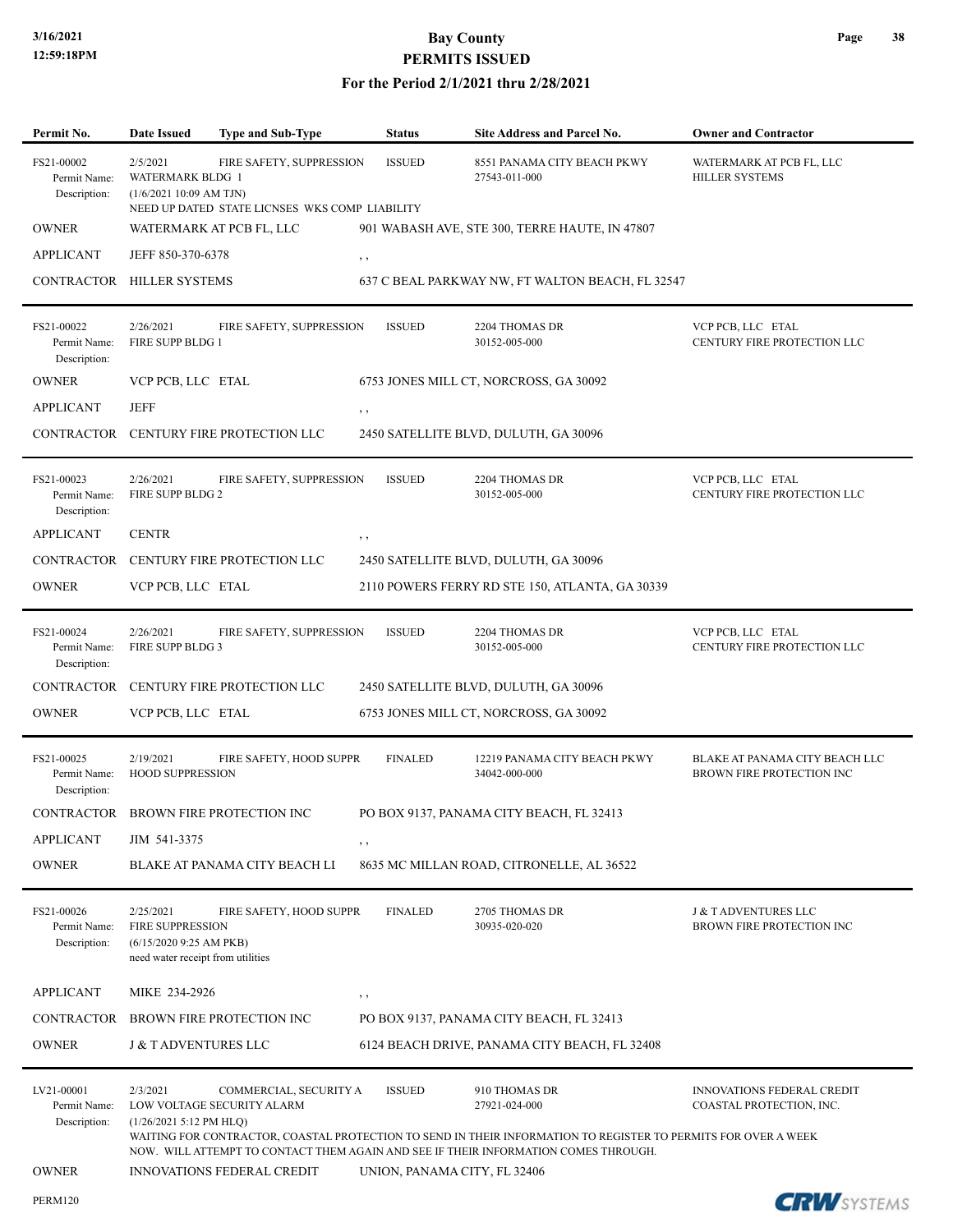#### **For the Period 2/1/2021 thru 2/28/2021**

| Permit No.                                 | Date Issued                                                     | <b>Type and Sub-Type</b>                                             | <b>Status</b>  | Site Address and Parcel No.                                                                                                                                                                                                                                         | <b>Owner and Contractor</b>                            |
|--------------------------------------------|-----------------------------------------------------------------|----------------------------------------------------------------------|----------------|---------------------------------------------------------------------------------------------------------------------------------------------------------------------------------------------------------------------------------------------------------------------|--------------------------------------------------------|
| <b>APPLICANT</b>                           |                                                                 | COASTAL PROTECTION, INC.                                             |                | 495 GRAND BLVD., SUITE 206, DESTIN, FL 32550                                                                                                                                                                                                                        |                                                        |
| CONTRACTOR COASTAL PROTECTION, INC.        |                                                                 |                                                                      |                | 495 GRAND BLVD., SUITE 206, DESTIN, FL 32550                                                                                                                                                                                                                        |                                                        |
| LV21-00002<br>Permit Name:<br>Description: | 2/9/2021<br><b>SECURITY ALARM</b><br>(12/18/2020 4:06 PM MJM)   | RESIDENTIAL ADDITION, EL<br>Additional Sqft. Sent to P&Z for review. | <b>ISSUED</b>  | 4718 BYLSMA CIR<br>05913-100-077                                                                                                                                                                                                                                    | PAUL SIMS CONSTRUCTION INC<br>BAY SECURITY COMPANY INC |
| <b>CONTRACTOR</b>                          |                                                                 | BAY SECURITY COMPANY INC                                             |                | 6504 AMMONS LANE, YOUNGSTOWN, FL 32466                                                                                                                                                                                                                              |                                                        |
| <b>APPLICANT</b>                           | TODD 527-6689                                                   |                                                                      | , ,            |                                                                                                                                                                                                                                                                     |                                                        |
| <b>OWNER</b>                               |                                                                 | PAUL SIMS CONSTRUCTION INC                                           |                | 1419 W 27TH ST, PANAMA CITY, FL 32405                                                                                                                                                                                                                               |                                                        |
| LV21-00003<br>Permit Name:<br>Description: | 2/9/2021<br><b>SECURITY ALARM</b><br>(12/18/2020 4:06 PM MJM)   | RESIDENTIAL BLDG, ELECT<br>Additional Sqft. Sent to P&Z for review.  | <b>ISSUED</b>  | 4720 BYLSMA<br>05913-100-078                                                                                                                                                                                                                                        | PAUL SIMS CONSTRUCTION INC<br>BAY SECURITY COMPANY INC |
| <b>OWNER</b>                               |                                                                 | PAUL SIMS CONSTRUCTION INC                                           |                | 1419 W 27TH ST, PANAMA CITY, FL 32405                                                                                                                                                                                                                               |                                                        |
| CONTRACTOR                                 |                                                                 | BAY SECURITY COMPANY INC                                             |                | 6504 AMMONS LANE, YOUNGSTOWN, FL 32466                                                                                                                                                                                                                              |                                                        |
| <b>APPLICANT</b>                           | TODD 527-6689                                                   |                                                                      | $, \, , \,$    |                                                                                                                                                                                                                                                                     |                                                        |
| LV21-00004<br>Permit Name:<br>Description: | 2/9/2021<br><b>SECURITY ALARM</b><br>(12/18/2020 4:06 PM MJM)   | RESIDENTIAL BLDG, ELECT<br>Additional Sqft. Sent to P&Z for review.  | <b>ISSUED</b>  | 4722 BYLSMA<br>05913-100-079                                                                                                                                                                                                                                        | PAUL SIMS CONSTRUCTION INC<br>BAY SECURITY COMPANY INC |
| <b>OWNER</b>                               |                                                                 | PAUL SIMS CONSTRUCTION INC                                           |                | 1419 W 27TH ST, PANAMA CITY, FL 32405                                                                                                                                                                                                                               |                                                        |
| <b>APPLICANT</b>                           | TODD 527-6689                                                   |                                                                      | , ,            |                                                                                                                                                                                                                                                                     |                                                        |
|                                            |                                                                 | CONTRACTOR BAY SECURITY COMPANY INC                                  |                | 6504 AMMONS LANE, YOUNGSTOWN, FL 32466                                                                                                                                                                                                                              |                                                        |
| LV21-00005<br>Permit Name:<br>Description: | 2/9/2021<br><b>SECURITY ALARM</b><br>(12/18/2020 4:06 PM MJM)   | RESIDENTIAL BLDG, ELECT<br>Additional Sqft. Sent to P&Z for review.  | <b>ISSUED</b>  | 4716 BYLSMA CIR<br>05913-100-076                                                                                                                                                                                                                                    | PAUL SIMS CONSTRUCTION INC<br>BAY SECURITY COMPANY INC |
| <b>OWNER</b>                               |                                                                 | PAUL SIMS CONSTRUCTION INC                                           |                | 1419 W 27TH ST, PANAMA CITY, FL 32405                                                                                                                                                                                                                               |                                                        |
| <b>CONTRACTOR</b>                          |                                                                 | BAY SECURITY COMPANY INC                                             |                | 6504 AMMONS LANE, YOUNGSTOWN, FL 32466                                                                                                                                                                                                                              |                                                        |
| <b>APPLICANT</b>                           | TODD 527-6689                                                   |                                                                      | $, \, , \,$    |                                                                                                                                                                                                                                                                     |                                                        |
| MH20-00234<br>Permit Name:<br>Description: | 2/8/2021<br><b>NEW MOBILE HOME</b><br>(12/16/2020 10:39 AM CJR) | MOBILE HOME, NEW MOBI                                                | <b>ISSUED</b>  | 7537 WALKER DR<br>06530-010-000<br>HOMEOWNER (BEAR) IS GOING TO BE TYING INTO PUBLIC UTILITIES WHICH IS THE CITY OF CALLAWAY WATER/SEWER, THEY HAVE<br>BEEN ADVISED THAT BEFORE THE MH PERMIT CAN BE ISSUED WE HAVE TO HAVE THE PAID RECEIPTS FROM CITY OF CALLAWAY | <b>BEAR, CHRISTIE M</b><br><b>TOBY CHAS JOHNSON</b>    |
| <b>APPLICANT</b>                           | TOBY CHAS JOHNSON                                               |                                                                      |                | 974 J SAUNDERS RD, SLOCOMB, AL 36375                                                                                                                                                                                                                                |                                                        |
| <b>OWNER</b>                               | <b>BEAR, CHRISTIE M</b>                                         |                                                                      |                | 7436 WALKER DR, PANAMA CITY, FL 32404                                                                                                                                                                                                                               |                                                        |
| CONTRACTOR                                 | TOBY CHAS JOHNSON                                               |                                                                      |                | 974 J SAUNDERS RD, SLOCOMB, AL 36375                                                                                                                                                                                                                                |                                                        |
| MH20-00241                                 | 2/16/2021                                                       | MOBILE HOME, REPLACEM                                                | <b>FINALED</b> | 8425 HOLLAND RD S                                                                                                                                                                                                                                                   | VEULEMAN, BILLY D                                      |



Permit Name: ADDING 2ND MOBILE HOME \*BV CASE DOUBLE FEE\* 07751-070-000 BEAR CREEK MOBILE HOME

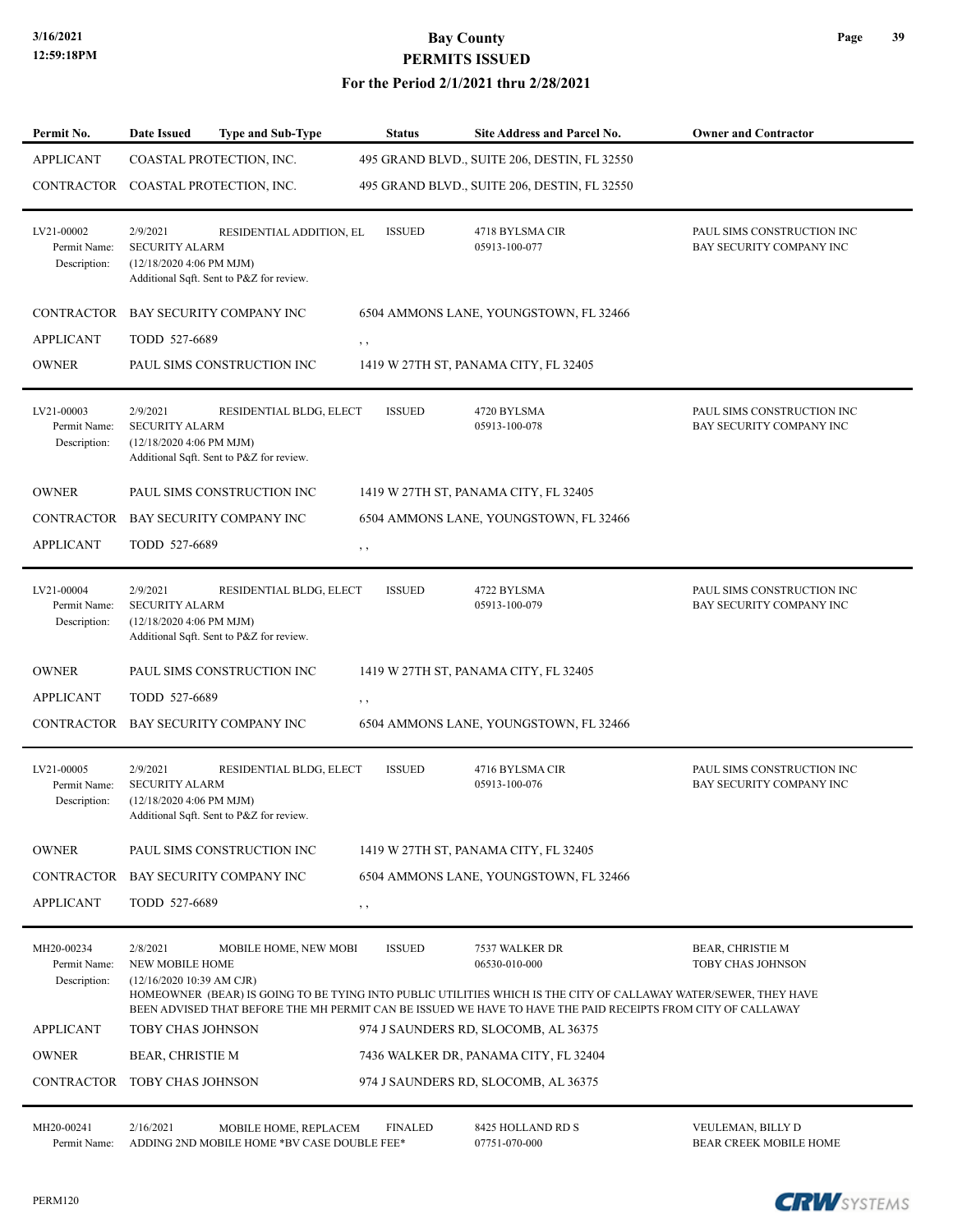#### **For the Period 2/1/2021 thru 2/28/2021**

| Permit No.                                 | Date Issued                                                                                | <b>Type and Sub-Type</b>                             | <b>Status</b>                  | Site Address and Parcel No.                 | <b>Owner and Contractor</b>                           |
|--------------------------------------------|--------------------------------------------------------------------------------------------|------------------------------------------------------|--------------------------------|---------------------------------------------|-------------------------------------------------------|
| Description:                               | (1/4/2021 8:11 AM CJR)<br>We also will need the recorded noc                               | NEED DECAL $# \& a$ septic letter or septic permit   |                                |                                             |                                                       |
| <b>RESIDENT</b>                            | <b>KRISTI WHEEELER</b>                                                                     |                                                      | $, \, , \,$                    |                                             |                                                       |
| <b>CONTRACTOR</b>                          |                                                                                            | <b>BEAR CREEK MOBILE HOME</b>                        |                                | 29166 US HIGHWAY 84, OPP, AL 36467-5430     |                                                       |
| <b>APPLICANT</b>                           |                                                                                            | <b>BEAR CREEK MOBILE HOME</b>                        |                                | 29166 US HIGHWAY 84, OPP, AL 36467-5430     |                                                       |
| <b>OWNER</b>                               | VEULEMAN, BILLY D                                                                          |                                                      |                                | 8435 S HOLLAND RD, SOUTHPORT, FL 32409      |                                                       |
| MH21-00007<br>Permit Name:<br>Description: | 2/3/2021<br>REPALCEMENT MOBILE HOME<br>(1/25/2021 10:41 AM MJM)<br>Sent to P&Z for review. | MOBILE HOME, NEW MOBI                                | <b>ISSUED</b>                  | <b>6830 ROAD RUNNER ST</b><br>05264-171-007 | DHO INC<br>TOBY CHAS JOHNSON                          |
| <b>CONTRACTOR</b>                          | TOBY CHAS JOHNSON                                                                          |                                                      |                                | 974 J SAUNDERS RD, SLOCOMB, AL 36375        |                                                       |
| <b>APPLICANT</b>                           | MITCH 850-336-0741                                                                         |                                                      | , ,                            |                                             |                                                       |
| <b>OWNER</b>                               | DHO INC                                                                                    |                                                      | SUITE 208, ROSWELL, GA 30075   |                                             |                                                       |
| MH21-00008<br>Permit Name:<br>Description: | 2/17/2021<br>(1/26/2021 4:41 PM MJM)<br>Sent to P&Z for review.                            | MOBILE HOME, REPLACEM<br>REPLACEMENT MOBILE HOME G-4 | <b>ISSUED</b>                  | 7104 BIG DADDY DR LOT 1<br>27338-001-002    | US 98 HOLDINGS LLC<br>J & B MOBILE HOME MOVERS        |
| <b>OWNER</b>                               | US 98 HOLDINGS LLC                                                                         |                                                      |                                | 2805 WHISPERWOOD LN, PANAMA CITY, FL 32405  |                                                       |
|                                            |                                                                                            | CONTRACTOR J & B MOBILE HOME MOVERS                  | 903 W KING ST, QUICY, FL 32351 |                                             |                                                       |
| <b>APPLICANT</b>                           |                                                                                            | <b>J &amp; B MOBILE HOME MOVERS</b>                  | 903 W KING ST, QUICY, FL 32351 |                                             |                                                       |
| MH21-00009<br>Permit Name:<br>Description: | 2/10/2021<br><b>NEW MOBILE HOME</b><br>(1/26/2021 4:42 PM MJM)<br>Sent to P&Z for review.  | MOBILE HOME, NEW MOBI                                | <b>FINALED</b>                 | 7207 BRETT RD<br>05127-416-000              | FLANAGAN, JESSICA ETAL<br>COAST 2 COAST MH SETUP, LLC |
| <b>APPLICANT</b>                           |                                                                                            | COAST 2 COAST MH SETUP, LLC                          | PO BOX 43, FT MCCOY, FL 32134  |                                             |                                                       |
|                                            |                                                                                            | CONTRACTOR COAST 2 COAST MH SETUP, LLC               | PO BOX 43, FT MCCOY, FL 32134  |                                             |                                                       |
| <b>OWNER</b>                               | FLANAGAN, JESSICA ETAL                                                                     |                                                      |                                | 2640 AIRPORT ROAD, PANAMA CITY, FL 32405    |                                                       |
| MH21-00011<br>Permit Name:<br>Description: | 2/8/2021<br><b>REPLACEMENT</b><br>(2/2/2021 2:52 PM MJM)<br>Sent to P&Z for review.        | MOBILE HOME, REPLACEM                                | <b>ISSUED</b>                  | 7414 PENNY RD<br>05573-000-000              | COPPER STATES LLC<br>A1 MASONRY                       |
| <b>APPLICANT</b>                           | <b>MARTY 753-3272</b>                                                                      |                                                      | , ,                            |                                             |                                                       |
| <b>OWNER</b>                               | COPPER STATES LLC                                                                          |                                                      |                                | 7311 SALE BLVD, SOUTHPORT, FL 32409         |                                                       |
| CONTRACTOR A1 MASONRY                      |                                                                                            |                                                      |                                | 4918 MAGNOLIA AVE, YOUNGSTOWN, FL 32466     |                                                       |
| MH21-00012<br>Permit Name:<br>Description: | 2/8/2021<br><b>REPLACEMENT</b><br>(2/2/2021 2:52 PM MJM)<br>Sent to P&Z for review.        | MOBILE HOME, REPLACEM                                | <b>ISSUED</b>                  | 7420 PENNY RD<br>05573-000-000              | COPPER STATES LLC<br>A1 MASONRY                       |
| CONTRACTOR A1 MASONRY                      |                                                                                            |                                                      |                                | 4918 MAGNOLIA AVE, YOUNGSTOWN, FL 32466     |                                                       |
| <b>APPLICANT</b>                           | MARTY 753-3272                                                                             |                                                      | , ,                            |                                             |                                                       |

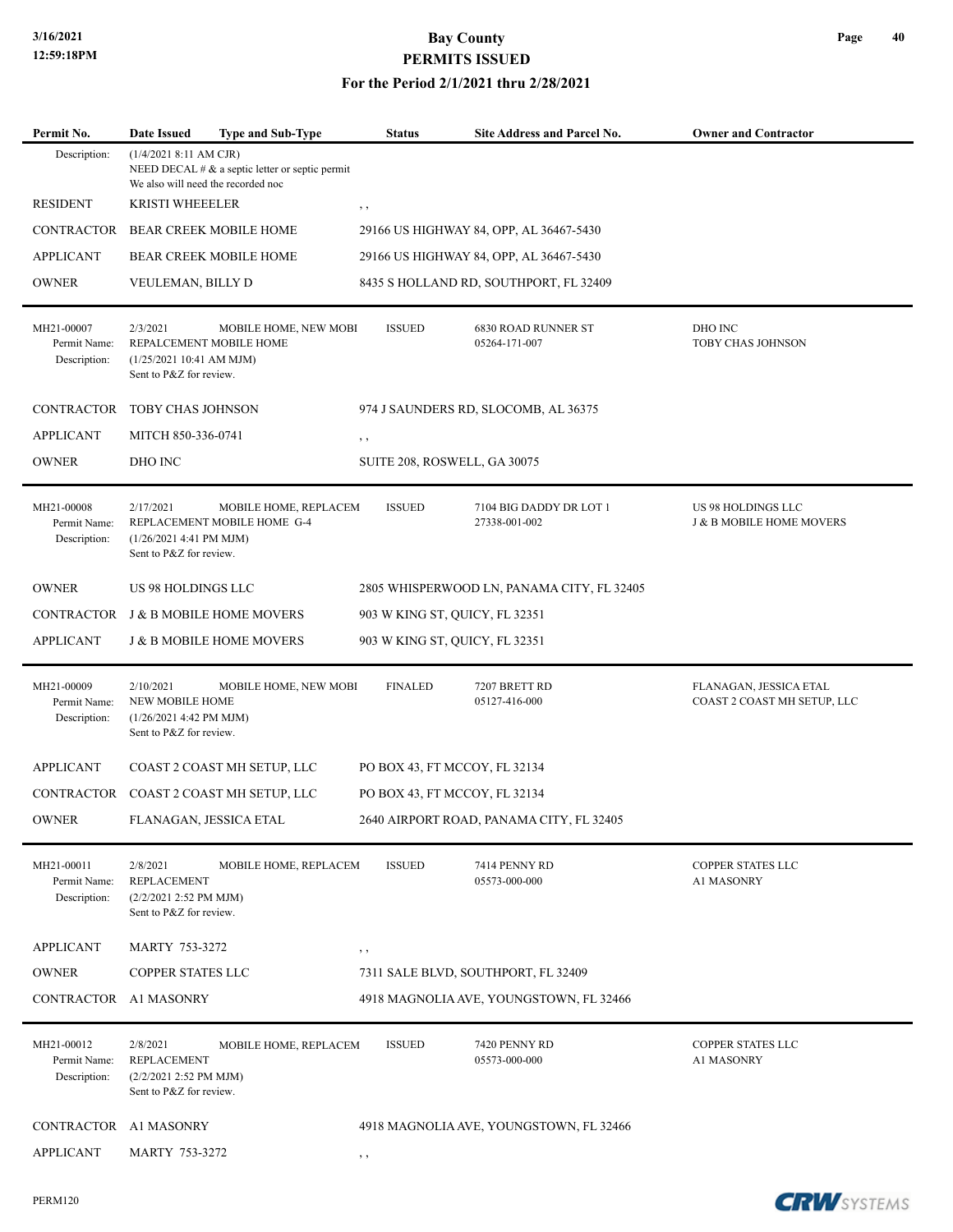#### **For the Period 2/1/2021 thru 2/28/2021**

| Permit No.                                                     | <b>Date Issued</b>                                                                   | Type and Sub-Type                                            | <b>Status</b> | Site Address and Parcel No.                                                                                         | <b>Owner and Contractor</b>                                   |
|----------------------------------------------------------------|--------------------------------------------------------------------------------------|--------------------------------------------------------------|---------------|---------------------------------------------------------------------------------------------------------------------|---------------------------------------------------------------|
| <b>OWNER</b>                                                   | <b>COPPER STATES LLC</b>                                                             |                                                              |               | 7311 SALE BLVD, SOUTHPORT, FL 32409                                                                                 |                                                               |
| MH21-00013<br>Permit Name:<br>Description:                     | 2/8/2021<br><b>REPLACEMENT</b><br>(2/2/2021 2:53 PM MJM)<br>Sent to P&Z for review.  | MOBILE HOME, REPLACEM                                        | <b>ISSUED</b> | 7410 PENNY RD<br>05573-000-000                                                                                      | <b>COPPER STATES LLC</b><br>A1 MASONRY                        |
| CONTRACTOR A1 MASONRY                                          |                                                                                      |                                                              |               | 4918 MAGNOLIA AVE, YOUNGSTOWN, FL 32466                                                                             |                                                               |
| <b>APPLICANT</b>                                               | <b>MARTY 753-3272</b>                                                                |                                                              | , ,           |                                                                                                                     |                                                               |
| <b>OWNER</b>                                                   | COPPER STATES LLC                                                                    |                                                              |               | 7311 SALE BLVD, SOUTHPORT, FL 32409                                                                                 |                                                               |
| MH21-00014<br>Permit Name:<br>Description:                     | 2/8/2021<br><b>REPLACEMENT</b><br>(2/2/2021 2:54 PM MJM)<br>Sent to P&Z for review.  | MOBILE HOME, REPLACEM                                        | <b>ISSUED</b> | 7406 PENNY RD<br>05573-000-000                                                                                      | COPPER STATES LLC<br>A1 MASONRY                               |
| <b>OWNER</b>                                                   | COPPER STATES LLC                                                                    |                                                              |               | 7311 SALE BLVD, SOUTHPORT, FL 32409                                                                                 |                                                               |
| CONTRACTOR A1 MASONRY                                          |                                                                                      |                                                              |               | 4918 MAGNOLIA AVE, YOUNGSTOWN, FL 32466                                                                             |                                                               |
| <b>APPLICANT</b>                                               | <b>MARTY 753-3272</b>                                                                |                                                              | , ,           |                                                                                                                     |                                                               |
| MH21-00018<br>Permit Name:<br>Description:                     | 2/26/2021<br>REPLACEMENT MOBILE HOME<br>(2/5/2021 12:02 AM CJR)                      | MOBILE HOME, REPLACEM                                        | <b>ISSUED</b> | 2603 PRICE LN<br>08583-360-000<br>NEED SEPTIC LETTER OR A PERMIT & WATER LETTER OR RECEIPT SHOWING PAID IMPACT FEES | TAYLOR, JOSIE R.<br>CAMEL MOBILE HOME SERVICE                 |
| CONTRACTOR                                                     |                                                                                      | <b>CAMEL MOBILE HOME SERVICE</b>                             |               | 1841 JOE FRENCH RD, BONIFAY, FL 32425                                                                               |                                                               |
| <b>APPLICANT</b>                                               |                                                                                      | <b>CAMEL MOBILE HOME SERVICE</b>                             |               | 1841 JOE FRENCH RD, BONIFAY, FL 32425                                                                               |                                                               |
| <b>OWNER</b>                                                   | TAYLOR, JOSIE R.                                                                     |                                                              |               | 2603 PRICE LN, SOUTHPORT, FL 32409                                                                                  |                                                               |
| MH21-00019<br>Permit Name:<br>Description:                     | 2/23/2021<br><b>MOBILE HOME</b><br>(2/8/20219:17 AM CJR)                             | <b>MOBILE HOME, NEW MOBI</b><br>NEED SEPTIC PERMIT OR LETTER | <b>ISSUED</b> | 9739 CREEK ST<br>05233-061-000                                                                                      | MITCHELL, DONALD & BETTY<br>CAMEL MOBILE HOME SERVICE         |
| <b>OWNER</b>                                                   |                                                                                      | MITCHELL, DONALD & BETTY                                     |               | 3805 VILLAGE DR, PANAMA CITY, FL 32401                                                                              |                                                               |
| <b>APPLICANT</b>                                               |                                                                                      | <b>CAMEL MOBILE HOME SERVICE</b>                             |               | 1841 JOE FRENCH RD, BONIFAY, FL 32425                                                                               |                                                               |
|                                                                |                                                                                      | CONTRACTOR CAMEL MOBILE HOME SERVICE                         |               | 1841 JOE FRENCH RD, BONIFAY, FL 32425                                                                               |                                                               |
| PP20-00323<br>Permit Name:<br>Description:                     | 2/11/2021<br><b>NEW SINGLE FAMILY</b>                                                | PRIVATE PROVIDER, SINGLE                                     | <b>ISSUED</b> | <b>6656 HARBOUR BLVD</b><br>27338-009-300                                                                           | WOLIVER DEVELOPMENT LLC<br>SOUTHERN CONSTRUCTION (CGC) SERVIC |
|                                                                |                                                                                      | MESSAGE FOR JAMIE TO CALL BACK.                              |               | (1/15/2021 9:44 AM HLQ TERRI HOGG FROM SC. CALLED AND ASKED FOR STATUS OF PERMIT. TOOK NAME AND NUMBER AND LEFT     |                                                               |
| CONTRACTOR                                                     |                                                                                      | SOUTHERN CONSTRUCTION (CGC)                                  |               | 3033 TRANSMITTER ROAD, Panama City, FL 32405                                                                        |                                                               |
| <b>OWNER</b>                                                   |                                                                                      | WOLIVER DEVELOPMENT LLC                                      |               | 10441 MILLER CIRCLE, YOUNGSTOWN, FL 32408                                                                           |                                                               |
| <b>APPLICANT</b>                                               |                                                                                      | SOUTHERN CONSTRUCTION (CGC)                                  |               | 3033 TRANSMITTER ROAD, Panama City, FL 32405                                                                        |                                                               |
| PP20-00356<br>Permit Name:<br>Description:<br><b>APPLICANT</b> | 2/3/2021<br>NEW SINGLE FAMILY<br>(1/14/2021 12:48 PM MJM)<br>Sent to P&Z for review. | PRIVATE PROVIDER, NEW S<br>BEN WORTMAN CONSTRUCTION LI       | <b>ISSUED</b> | 3912 SANDPINE WAY<br>05911-005-026<br>P O BOX 226, PANAMA CITY, FL 32402                                            | CAMBEN HOLDING LLC<br>BEN WORTMAN CONSTRUCTION LLC            |
|                                                                |                                                                                      |                                                              |               |                                                                                                                     |                                                               |

PERM120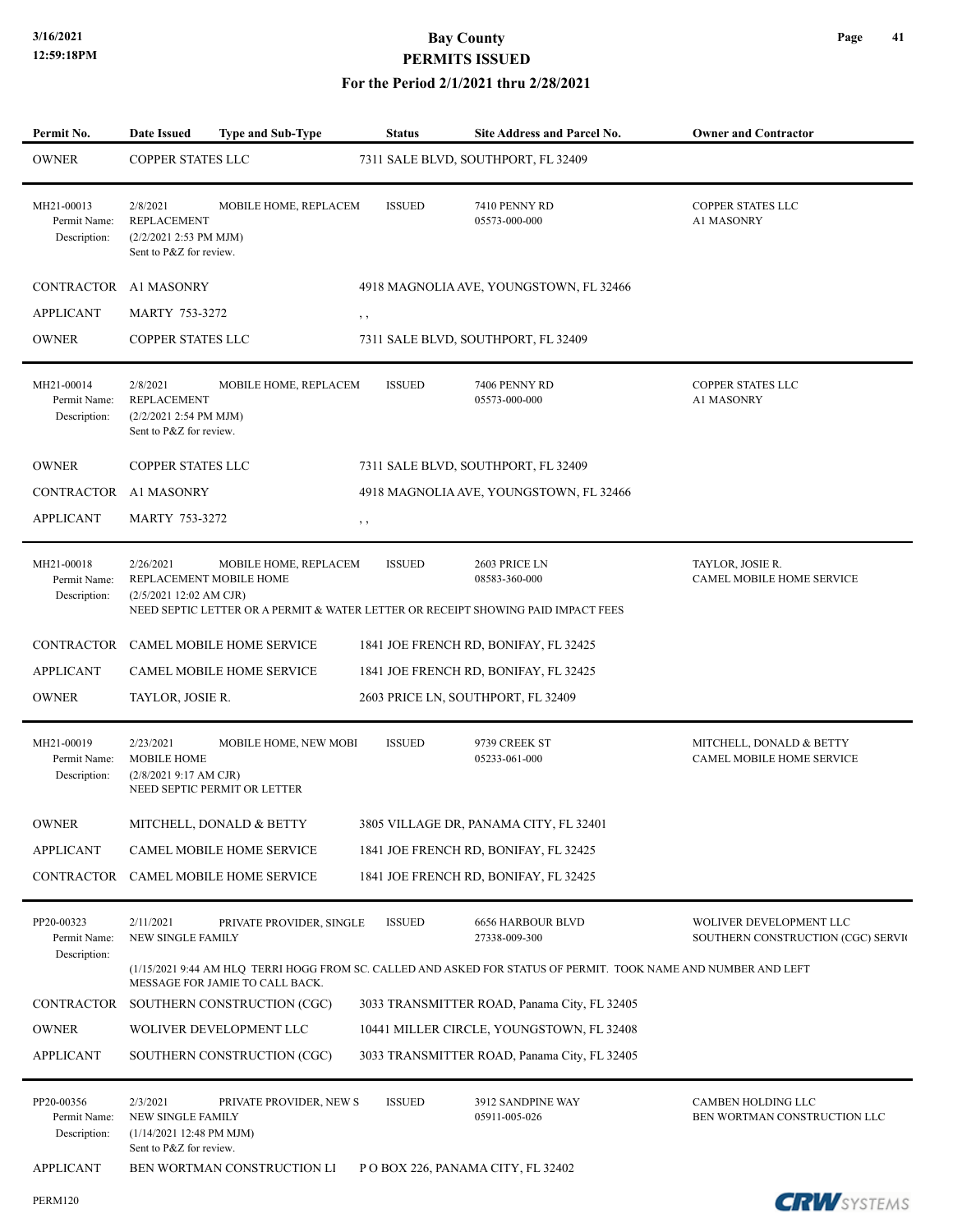#### **For the Period 2/1/2021 thru 2/28/2021**

| Permit No.                                   | Date Issued                                                          | <b>Type and Sub-Type</b>              | <b>Status</b>                 | Site Address and Parcel No.                         | <b>Owner and Contractor</b>                                |
|----------------------------------------------|----------------------------------------------------------------------|---------------------------------------|-------------------------------|-----------------------------------------------------|------------------------------------------------------------|
| CONTRACTOR                                   |                                                                      | <b>BEN WORTMAN CONSTRUCTION LI</b>    |                               | P O BOX 226, PANAMA CITY, FL 32402                  |                                                            |
| <b>OWNER</b>                                 | <b>CAMBEN HOLDING LLC</b>                                            |                                       |                               | 2023 THOMAS DR, PANAMA CITY BEACH, FL 32408         |                                                            |
| PP20-00388<br>Permit Name:<br>Description:   | 2/10/2021<br><b>NEW SINGLE FAMILY</b><br>$<<$ RRS:2101060958250001>> | PRIVATE PROVIDER, SINGLE              | <b>ISSUED</b>                 | 7700 CATTAIL MARSH LN<br>32611-636-000              | BROWN, LARRY C & DEBRA A<br>JC HOMES AND DEVELOPMENT LLC   |
| <b>APPLICANT</b>                             |                                                                      | <b>JC HOMES AND DEVELOPMENT LLO</b>   |                               | 7512 MORNING MARSH TRL, PANAMA CITY BEACH, FL 32413 |                                                            |
| <b>COMPANY</b>                               | <b>BCCA &amp; TYSON SCOTT</b>                                        |                                       | $, \, , \,$                   |                                                     |                                                            |
| <b>OWNER</b>                                 |                                                                      | BROWN, LARRY C & DEBRA A              | PO BOX 91, BUCHANAN, TN 38222 |                                                     |                                                            |
| CONTRACTOR                                   |                                                                      | JC HOMES AND DEVELOPMENT LLO          |                               | 7512 MORNING MARSH TRL, PANAMA CITY BEACH, FL 32413 |                                                            |
| PPDR21-00025<br>Permit Name:<br>Description: | 2/1/2021<br>Demo for HM19-00254                                      | PPDR DEMOLITION, RESIDE               | <b>FINALED</b>                | 1336 6TH ST<br>08283-040-000                        | PENNY, SHARON E<br>CROWDER GULF JOINT VENTURE              |
| <b>APPLICANT</b>                             |                                                                      | <b>CROWDER GULF JOINT VENTURE</b>     |                               | 5435 BUSINESS PKWY, THEODORE, AL 36582              |                                                            |
| <b>CONTRACTOR</b>                            |                                                                      | <b>CROWDER GULF JOINT VENTURE</b>     |                               | 5435 BUSINESS PKWY, THEODORE, AL 36582              |                                                            |
| <b>OWNER</b>                                 | PENNY, SHARON E                                                      |                                       |                               | 1336 6TH STREET, SOUTHPORT, FL 32409                |                                                            |
| PPDR21-00026<br>Permit Name:<br>Description: | 2/1/2021<br>Demo for HM20-00190                                      | PPDR DEMOLITION, RESIDE               | <b>FINALED</b>                | 4220 GRUBBS ST<br>11389-000-000                     | <b>BALLASSO, RHONDA L</b><br>CROWDER GULF JOINT VENTURE    |
| <b>APPLICANT</b>                             |                                                                      | CROWDER GULF JOINT VENTURE            |                               | 5435 BUSINESS PKWY, THEODORE, AL 36582              |                                                            |
| <b>CONTRACTOR</b>                            |                                                                      | <b>CROWDER GULF JOINT VENTURE</b>     |                               | 5435 BUSINESS PKWY, THEODORE, AL 36582              |                                                            |
| <b>OWNER</b>                                 | <b>BALLASSO, RHONDAL</b>                                             |                                       |                               | 4220 GRUBBS ST, PANAMA CITY, FL 32404               |                                                            |
| PPDR21-00027<br>Permit Name:<br>Description: | 2/12/2021<br>Garage                                                  | PPDR DEMOLITION, RESIDE               | <b>FINALED</b>                | 7103 HAMRICK RD<br>08405-126-000                    | RAMOS, JUANITA P & MICHAEL A<br>CROWDER GULF JOINT VENTURE |
| <b>APPLICANT</b>                             |                                                                      | <b>CROWDER GULF JOINT VENTURE</b>     |                               | 5435 BUSINESS PKWY, THEODORE, AL 36582              |                                                            |
| <b>OWNER</b>                                 |                                                                      | RAMOS, JUANITA P & MICHAEL A          |                               | 929 RADCLIFF AVE, LYNN HAVEN, FL 32444              |                                                            |
|                                              |                                                                      | CONTRACTOR CROWDER GULF JOINT VENTURE |                               | 5435 BUSINESS PKWY, THEODORE, AL 36582              |                                                            |
| PPDR21-00028<br>Permit Name:<br>Description: | 2/12/2021<br>Mobile Home                                             | PPDR DEMOLITION, RESIDE               | <b>FINALED</b>                | 7832 GADSDEN AVE<br>08165-000-000                   | <b>GRIFFIN, DONALD E</b><br>CROWDER GULF JOINT VENTURE     |
| <b>OWNER</b>                                 | <b>GRIFFIN, DONALD E</b>                                             |                                       |                               | 2743 NW LOWER SILVER LAKE RD, TOPEKA, KS 66618      |                                                            |
| <b>APPLICANT</b>                             |                                                                      | CROWDER GULF JOINT VENTURE            |                               | 5435 BUSINESS PKWY, THEODORE, AL 36582              |                                                            |
|                                              |                                                                      | CONTRACTOR CROWDER GULF JOINT VENTURE |                               | 5435 BUSINESS PKWY, THEODORE, AL 36582              |                                                            |
| PPDR21-00029<br>Permit Name:<br>Description: | 2/12/2021<br>Mobile Home (1 of 2)                                    | PPDR DEMOLITION, RESIDE               | <b>FINALED</b>                | <b>ALLISON AVE</b><br>27656-000-000                 | <b>WATTS, LOTTIE R</b><br>CROWDER GULF JOINT VENTURE       |
| <b>OWNER</b>                                 | WATTS, LOTTIE R                                                      |                                       |                               | 2117 ALLISON AVE, PANAMA CITY, FL 32408             |                                                            |
| CONTRACTOR                                   |                                                                      | CROWDER GULF JOINT VENTURE            |                               | 5435 BUSINESS PKWY, THEODORE, AL 36582              |                                                            |
| <b>APPLICANT</b>                             |                                                                      | CROWDER GULF JOINT VENTURE            |                               | 5435 BUSINESS PKWY, THEODORE, AL 36582              |                                                            |

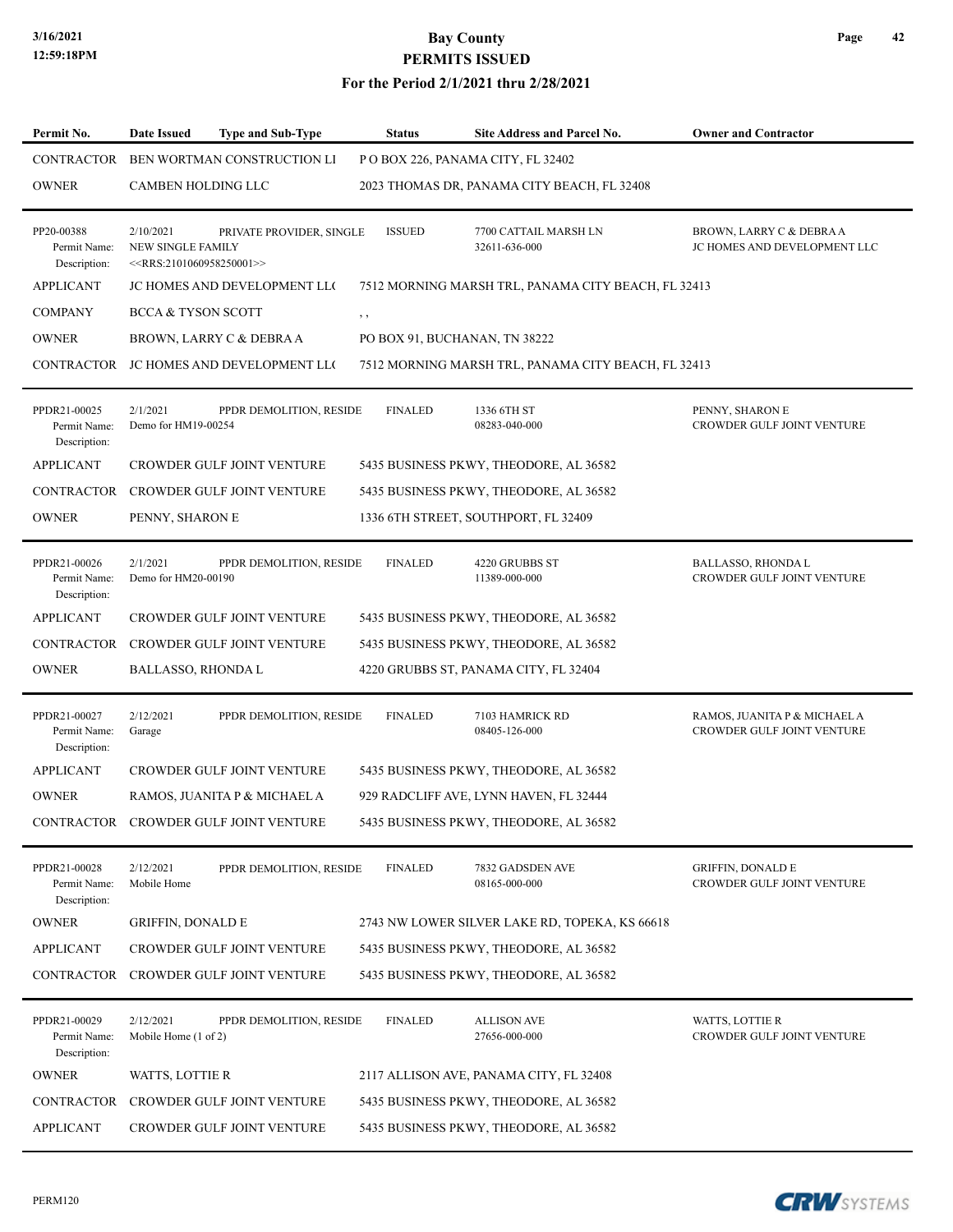| Permit No.                                   | <b>Date Issued</b>                     | <b>Type and Sub-Type</b>          | <b>Status</b>  | <b>Site Address and Parcel No.</b>        | <b>Owner and Contractor</b>                               |
|----------------------------------------------|----------------------------------------|-----------------------------------|----------------|-------------------------------------------|-----------------------------------------------------------|
| PPDR21-00030<br>Permit Name:<br>Description: | 2/12/2021<br>Shed $(2 \text{ of } 2)$  | PPDR DEMOLITION, RESIDE           | <b>FINALED</b> | <b>ALLISON AVE</b><br>27656-000-000       | WATTS, LOTTIE R<br>CROWDER GULF JOINT VENTURE             |
| <b>OWNER</b>                                 | <b>WATTS, LOTTIE R</b>                 |                                   |                | 2117 ALLISON AVE, PANAMA CITY, FL 32408   |                                                           |
| <b>APPLICANT</b>                             |                                        | CROWDER GULF JOINT VENTURE        |                | 5435 BUSINESS PKWY, THEODORE, AL 36582    |                                                           |
| CONTRACTOR                                   |                                        | <b>CROWDER GULF JOINT VENTURE</b> |                | 5435 BUSINESS PKWY, THEODORE, AL 36582    |                                                           |
| PPDR21-00031<br>Permit Name:<br>Description: | 2/12/2021<br>Mobile Home               | PPDR DEMOLITION, RESIDE           | <b>ISSUED</b>  | 12211 HAPPYVILLE RD<br>03626-080-000      | ALDERMAN, JAMES F &<br>CROWDER GULF JOINT VENTURE         |
| <b>OWNER</b>                                 | ALDERMAN, JAMES F &                    |                                   |                | ROBERT F ALDERMAN, YOUNGSTOWN, FL 32466   |                                                           |
| CONTRACTOR                                   |                                        | <b>CROWDER GULF JOINT VENTURE</b> |                | 5435 BUSINESS PKWY, THEODORE, AL 36582    |                                                           |
| <b>APPLICANT</b>                             |                                        | CROWDER GULF JOINT VENTURE        |                | 5435 BUSINESS PKWY, THEODORE, AL 36582    |                                                           |
| PPDR21-00032<br>Permit Name:<br>Description: | 2/12/2021<br>Shed                      | PPDR DEMOLITION, RESIDE           | <b>FINALED</b> | 4809 HIGH POINT DR<br>05391-000-000       | THOMAS, URSALA<br>CROWDER GULF JOINT VENTURE              |
| <b>CONTRACTOR</b>                            |                                        | <b>CROWDER GULF JOINT VENTURE</b> |                | 5435 BUSINESS PKWY, THEODORE, AL 36582    |                                                           |
| <b>APPLICANT</b>                             |                                        | CROWDER GULF JOINT VENTURE        |                | 5435 BUSINESS PKWY, THEODORE, AL 36582    |                                                           |
| <b>OWNER</b>                                 | THOMAS, URSALA                         |                                   |                | 4809 HIGH POINT DR, PANAMA CITY, FL 32404 |                                                           |
| PPDR21-00033<br>Permit Name:<br>Description: | 2/12/2021<br>House $(1 \text{ of } 3)$ | PPDR DEMOLITION, RESIDE           | <b>ISSUED</b>  | 8111 WESTWOOD AVE<br>05450-471-000        | MC CALVIN, CLARENCE RUSSELL<br>CROWDER GULF JOINT VENTURE |
| <b>CONTRACTOR</b>                            |                                        | CROWDER GULF JOINT VENTURE        |                | 5435 BUSINESS PKWY, THEODORE, AL 36582    |                                                           |
| <b>OWNER</b>                                 |                                        | MC CALVIN, CLARENCE RUSSELL       |                | 1418 TEXAS AVENUE, LYNN HAVEN, FL 32444   |                                                           |
| <b>APPLICANT</b>                             |                                        | CROWDER GULF JOINT VENTURE        |                | 5435 BUSINESS PKWY, THEODORE, AL 36582    |                                                           |
| PPDR21-00034<br>Permit Name:<br>Description: | 2/12/2021<br>Shed $(2 \text{ of } 2)$  | PPDR DEMOLITION, RESIDE           | <b>ISSUED</b>  | 8111 WESTWOOD AVE<br>05450-471-000        | MC CALVIN, CLARENCE RUSSELL<br>CROWDER GULF JOINT VENTURE |
| CONTRACTOR                                   |                                        | CROWDER GULF JOINT VENTURE        |                | 5435 BUSINESS PKWY, THEODORE, AL 36582    |                                                           |
| <b>APPLICANT</b>                             |                                        | CROWDER GULF JOINT VENTURE        |                | 5435 BUSINESS PKWY, THEODORE, AL 36582    |                                                           |
| <b>OWNER</b>                                 |                                        | MC CALVIN, CLARENCE RUSSELL       |                | 1418 TEXAS AVENUE, LYNN HAVEN, FL 32444   |                                                           |
| PPDR21-00035<br>Permit Name:<br>Description: | 2/12/2021<br>Shed $(3 \text{ of } 3)$  | PPDR DEMOLITION, RESIDE           | <b>ISSUED</b>  | 8111 WESTWOOD AVE<br>05450-471-000        | MC CALVIN, CLARENCE RUSSELL<br>CROWDER GULF JOINT VENTURE |
| <b>OWNER</b>                                 |                                        | MC CALVIN, CLARENCE RUSSELL       |                | 1418 TEXAS AVENUE, LYNN HAVEN, FL 32444   |                                                           |
| <b>CONTRACTOR</b>                            |                                        | CROWDER GULF JOINT VENTURE        |                | 5435 BUSINESS PKWY, THEODORE, AL 36582    |                                                           |
| <b>APPLICANT</b>                             |                                        | CROWDER GULF JOINT VENTURE        |                | 5435 BUSINESS PKWY, THEODORE, AL 36582    |                                                           |
| PPDR21-00036<br>Permit Name:<br>Description: | 2/12/2021<br>Mobile Home (1 of 2)      | PPDR DEMOLITION, RESIDE           | <b>ISSUED</b>  | 8105 WESTWOOD AVE<br>05450-200-000        | MC CALVIN, CLARENCE RUSSELL<br>CROWDER GULF JOINT VENTURE |
| <b>APPLICANT</b>                             |                                        | CROWDER GULF JOINT VENTURE        |                | 5435 BUSINESS PKWY, THEODORE, AL 36582    |                                                           |
| <b>OWNER</b>                                 |                                        | MC CALVIN, CLARENCE RUSSELL       |                | 1418 TEXAS AVENUE, LYNN HAVEN, FL 32444   |                                                           |



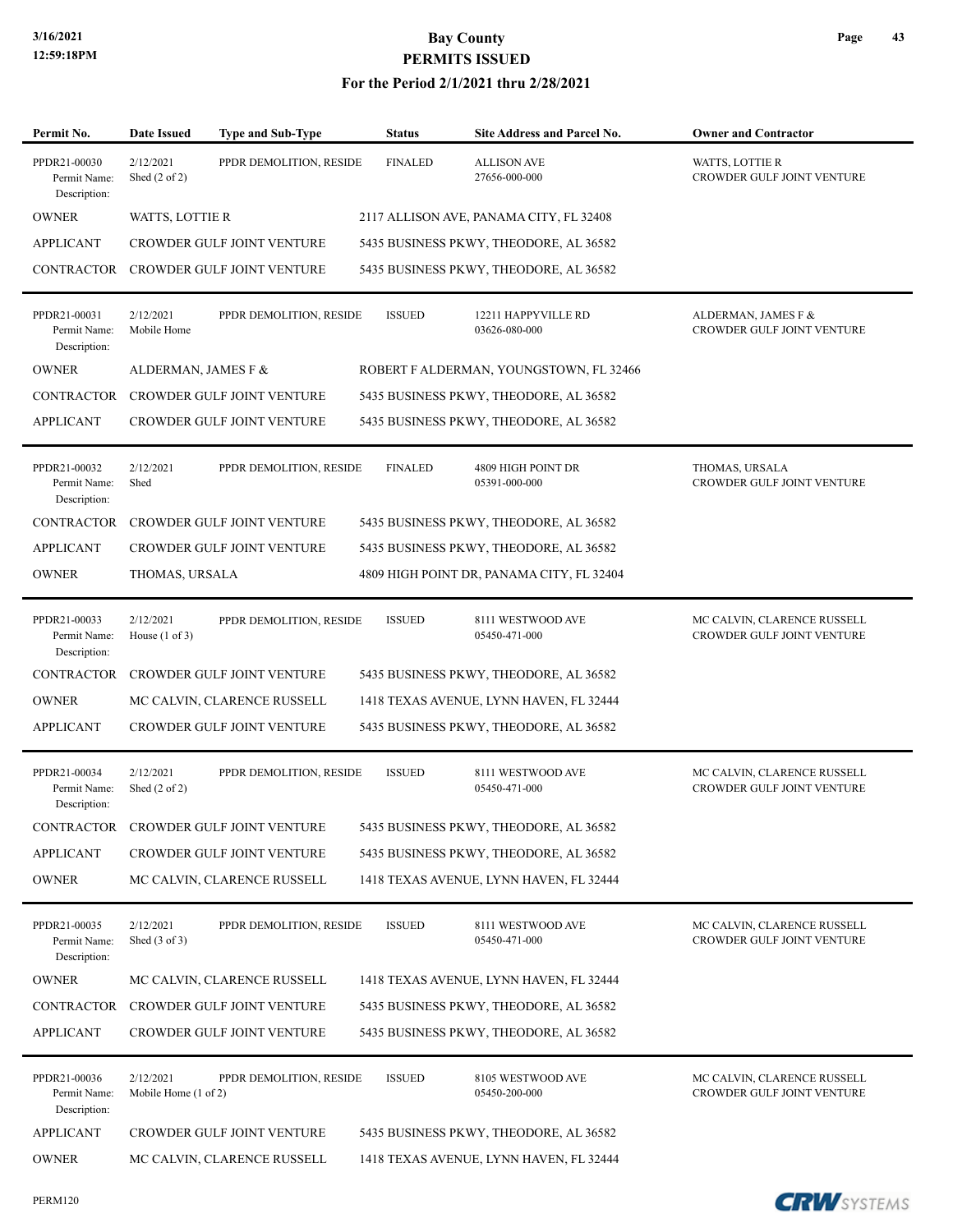| Permit No.                                   | Date Issued                            | <b>Type and Sub-Type</b>          | <b>Status</b>  | Site Address and Parcel No.                 | <b>Owner and Contractor</b>                                  |
|----------------------------------------------|----------------------------------------|-----------------------------------|----------------|---------------------------------------------|--------------------------------------------------------------|
| CONTRACTOR                                   |                                        | CROWDER GULF JOINT VENTURE        |                | 5435 BUSINESS PKWY, THEODORE, AL 36582      |                                                              |
| PPDR21-00037<br>Permit Name:<br>Description: | 2/12/2021<br>Shed $(2 \text{ of } 2)$  | PPDR DEMOLITION, RESIDE           | <b>ISSUED</b>  | 8105 WESTWOOD AVE<br>05450-200-000          | MC CALVIN, CLARENCE RUSSELL<br>CROWDER GULF JOINT VENTURE    |
| <b>CONTRACTOR</b>                            |                                        | <b>CROWDER GULF JOINT VENTURE</b> |                | 5435 BUSINESS PKWY, THEODORE, AL 36582      |                                                              |
| <b>OWNER</b>                                 |                                        | MC CALVIN, CLARENCE RUSSELL       |                | 1418 TEXAS AVENUE, LYNN HAVEN, FL 32444     |                                                              |
| <b>APPLICANT</b>                             |                                        | CROWDER GULF JOINT VENTURE        |                | 5435 BUSINESS PKWY, THEODORE, AL 36582      |                                                              |
| PPDR21-00039<br>Permit Name:<br>Description: | 2/12/2021<br>Mobile Home               | PPDR DEMOLITION, RESIDE           | <b>ISSUED</b>  | 437 COMET AVE N<br>06260-050-000            | BURDESHAW, GEORGE J & LOUISE C<br>CROWDER GULF JOINT VENTURE |
| <b>OWNER</b>                                 |                                        | BURDESHAW, GEORGE J & LOUISE      |                | 437 N COMET AVE, PANAMA CITY, FL 32404      |                                                              |
| <b>CONTRACTOR</b>                            |                                        | <b>CROWDER GULF JOINT VENTURE</b> |                | 5435 BUSINESS PKWY, THEODORE, AL 36582      |                                                              |
| <b>APPLICANT</b>                             |                                        | <b>CROWDER GULF JOINT VENTURE</b> |                | 5435 BUSINESS PKWY, THEODORE, AL 36582      |                                                              |
| PPDR21-00041<br>Permit Name:<br>Description: | 2/12/2021<br>Shed $(2 \text{ of } 2)$  | PPDR DEMOLITION, RESIDE           | <b>ISSUED</b>  | 12605 FARM RD<br>07506-035-010              | TAYLOR, PATRICIA A<br>CROWDER GULF JOINT VENTURE             |
| <b>OWNER</b>                                 | TAYLOR, PATRICIA A                     |                                   |                | 12605 FARM RD, SOUTHPORT, FL 32409          |                                                              |
| <b>APPLICANT</b>                             |                                        | CROWDER GULF JOINT VENTURE        |                | 5435 BUSINESS PKWY, THEODORE, AL 36582      |                                                              |
| CONTRACTOR                                   |                                        | CROWDER GULF JOINT VENTURE        |                | 5435 BUSINESS PKWY, THEODORE, AL 36582      |                                                              |
| PPDR21-00042<br>Permit Name:<br>Description: | 2/12/2021<br>Shed                      | PPDR DEMOLITION, RESIDE           | <b>FINALED</b> | 7709 KELLY HILL RD<br>07906-000-000         | KELLY, JAMES EARL ETAL<br>CROWDER GULF JOINT VENTURE         |
| <b>OWNER</b>                                 |                                        | KELLY, JAMES EARL ETAL            |                | 7703 KELLY HILL RD, SOUTHPORT, FL 32409     |                                                              |
| <b>CONTRACTOR</b>                            |                                        | <b>CROWDER GULF JOINT VENTURE</b> |                | 5435 BUSINESS PKWY, THEODORE, AL 36582      |                                                              |
| <b>APPLICANT</b>                             |                                        | CROWDER GULF JOINT VENTURE        |                | 5435 BUSINESS PKWY, THEODORE, AL 36582      |                                                              |
| PPDR21-00043<br>Permit Name:<br>Description: | 2/12/2021<br>House $(1 \text{ of } 2)$ | PPDR DEMOLITION, RESIDE           | <b>ISSUED</b>  | 1739 CALLAHAN ST<br>08454-000-000           | LIFORD, REBECCA<br>CROWDER GULF JOINT VENTURE                |
| <b>APPLICANT</b>                             |                                        | CROWDER GULF JOINT VENTURE        |                | 5435 BUSINESS PKWY, THEODORE, AL 36582      |                                                              |
| <b>CONTRACTOR</b>                            |                                        | CROWDER GULF JOINT VENTURE        |                | 5435 BUSINESS PKWY, THEODORE, AL 36582      |                                                              |
| <b>OWNER</b>                                 | LIFORD, REBECCA                        |                                   |                | 130 N WELLS ST, PANAMA CITY BEACH, FL 32413 |                                                              |
| PPDR21-00044<br>Permit Name:<br>Description: | 2/12/2021<br>Shed $(2 \text{ of } 2)$  | PPDR DEMOLITION, RESIDE           | <b>ISSUED</b>  | 1739 CALLAHAN ST<br>08454-000-000           | LIFORD, REBECCA<br>CROWDER GULF JOINT VENTURE                |
| <b>CONTRACTOR</b>                            |                                        | CROWDER GULF JOINT VENTURE        |                | 5435 BUSINESS PKWY, THEODORE, AL 36582      |                                                              |
| <b>OWNER</b>                                 | LIFORD, REBECCA                        |                                   |                | 130 N WELLS ST, PANAMA CITY BEACH, FL 32413 |                                                              |
| <b>APPLICANT</b>                             |                                        | CROWDER GULF JOINT VENTURE        |                | 5435 BUSINESS PKWY, THEODORE, AL 36582      |                                                              |
| PPDR21-00045<br>Permit Name:<br>Description: | 2/12/2021<br>House $(1 \text{ of } 2)$ | PPDR DEMOLITION, RESIDE           | <b>FINALED</b> | 1112 5TH ST<br>08266-000-000                | MIXON, LINNIE OLEAN<br>CROWDER GULF JOINT VENTURE            |
| CONTRACTOR                                   |                                        | CROWDER GULF JOINT VENTURE        |                | 5435 BUSINESS PKWY, THEODORE, AL 36582      |                                                              |
| <b>PERM120</b>                               |                                        |                                   |                |                                             | <b>CRW</b> SYSTEMS                                           |

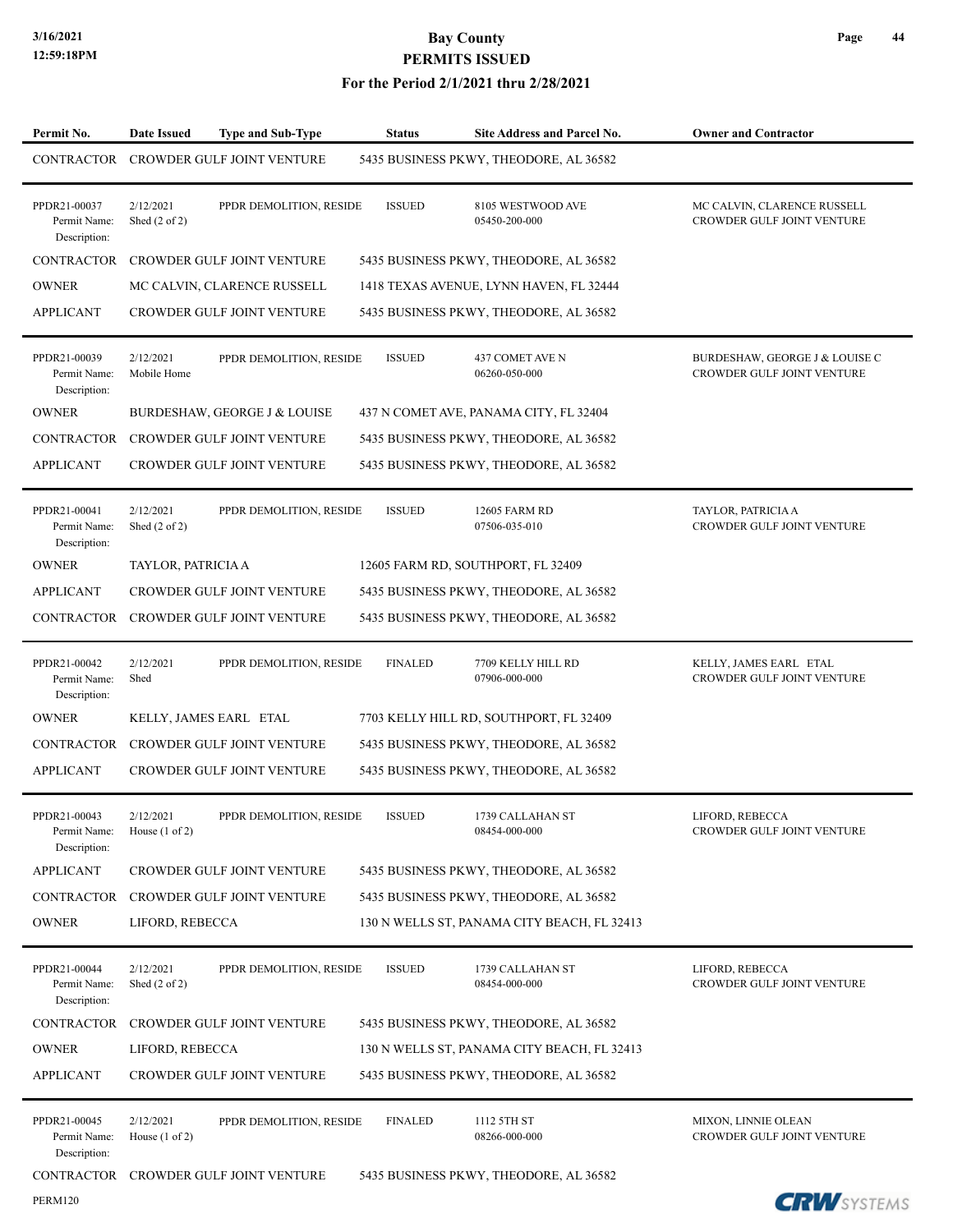#### **For the Period 2/1/2021 thru 2/28/2021**

| Permit No.                                   | <b>Date Issued</b>                     | <b>Type and Sub-Type</b>          | <b>Status</b>  | Site Address and Parcel No.              | <b>Owner and Contractor</b>                                |
|----------------------------------------------|----------------------------------------|-----------------------------------|----------------|------------------------------------------|------------------------------------------------------------|
| <b>OWNER</b>                                 | <b>MIXON, LINNIE OLEAN</b>             |                                   |                | 1113 5TH STREET, SOUTHPORT, FL 32409     |                                                            |
| <b>APPLICANT</b>                             |                                        | <b>CROWDER GULF JOINT VENTURE</b> |                | 5435 BUSINESS PKWY, THEODORE, AL 36582   |                                                            |
| PPDR21-00046<br>Permit Name:<br>Description: | 2/12/2021<br>Shed $(2 \text{ of } 2)$  | PPDR DEMOLITION, RESIDE           | <b>FINALED</b> | 1112 5TH ST<br>08266-000-000             | MIXON, LINNIE OLEAN<br>CROWDER GULF JOINT VENTURE          |
| <b>CONTRACTOR</b>                            |                                        | CROWDER GULF JOINT VENTURE        |                | 5435 BUSINESS PKWY, THEODORE, AL 36582   |                                                            |
| <b>APPLICANT</b>                             |                                        | <b>CROWDER GULF JOINT VENTURE</b> |                | 5435 BUSINESS PKWY, THEODORE, AL 36582   |                                                            |
| <b>OWNER</b>                                 | <b>MIXON, LINNIE OLEAN</b>             |                                   |                | 1113 5TH STREET, SOUTHPORT, FL 32409     |                                                            |
| PPDR21-00047<br>Permit Name:<br>Description: | 2/12/2021<br>House                     | PPDR DEMOLITION, RESIDE           | <b>ISSUED</b>  | 2801 EAST AVE N<br>12590-000-000         | DUNLAP, ELIZABETH STIPP<br>CROWDER GULF JOINT VENTURE      |
| <b>CONTRACTOR</b>                            |                                        | <b>CROWDER GULF JOINT VENTURE</b> |                | 5435 BUSINESS PKWY, THEODORE, AL 36582   |                                                            |
| <b>OWNER</b>                                 | DUNLAP, ELIZABETH STIPP                |                                   |                | 2336 PERCH POND RD, CHIPLEY, FL 32428    |                                                            |
| <b>APPLICANT</b>                             |                                        | CROWDER GULF JOINT VENTURE        |                | 5435 BUSINESS PKWY, THEODORE, AL 36582   |                                                            |
| PPDR21-00048<br>Permit Name:<br>Description: | 2/12/2021<br>Mobile Home               | PPDR DEMOLITION, RESIDE           | <b>ISSUED</b>  | 2120 GAME FARM RD<br>12658-000-000       | ROGERS, JOYCE BRAUER<br>CROWDER GULF JOINT VENTURE         |
| <b>APPLICANT</b>                             |                                        | CROWDER GULF JOINT VENTURE        |                | 5435 BUSINESS PKWY, THEODORE, AL 36582   |                                                            |
| CONTRACTOR                                   |                                        | CROWDER GULF JOINT VENTURE        |                | 5435 BUSINESS PKWY, THEODORE, AL 36582   |                                                            |
| <b>OWNER</b>                                 | ROGERS, JOYCE BRAUER                   |                                   |                | 2120 GAME FARM RD, PANAMA CITY, FL 32405 |                                                            |
| PPDR21-00049<br>Permit Name:<br>Description: | 2/12/2021<br>House $(1 \text{ of } 3)$ | PPDR DEMOLITION, RESIDE           | <b>FINALED</b> | 2104 GAME FARM RD<br>12659-000-000       | SMITH, JAMES A<br>CROWDER GULF JOINT VENTURE               |
| <b>CONTRACTOR</b>                            |                                        | <b>CROWDER GULF JOINT VENTURE</b> |                | 5435 BUSINESS PKWY, THEODORE, AL 36582   |                                                            |
| <b>APPLICANT</b>                             |                                        | <b>CROWDER GULF JOINT VENTURE</b> |                | 5435 BUSINESS PKWY, THEODORE, AL 36582   |                                                            |
| <b>OWNER</b>                                 | SMITH, JAMES A                         |                                   |                | 833 GOOSE BAYOU RD, LYNN HAVEN, FL 32444 |                                                            |
| PPDR21-00050<br>Permit Name:<br>Description: | 2/12/2021<br>House $(2 \text{ of } 3)$ | PPDR DEMOLITION, RESIDE           | <b>FINALED</b> | 2104 GAME FARM RD<br>12659-000-000       | SMITH, JAMES A<br><b>CROWDER GULF JOINT VENTURE</b>        |
| <b>CONTRACTOR</b>                            |                                        | CROWDER GULF JOINT VENTURE        |                | 5435 BUSINESS PKWY, THEODORE, AL 36582   |                                                            |
| <b>APPLICANT</b>                             |                                        | <b>CROWDER GULF JOINT VENTURE</b> |                | 5435 BUSINESS PKWY, THEODORE, AL 36582   |                                                            |
| <b>OWNER</b>                                 | SMITH, JAMES A                         |                                   |                | 833 GOOSE BAYOU RD, LYNN HAVEN, FL 32444 |                                                            |
| PPDR21-00051<br>Permit Name:<br>Description: | 2/12/2021<br>Shed (3 0f 3)             | PPDR DEMOLITION, RESIDE           | <b>FINALED</b> | 2104 GAME FARM RD<br>12659-000-000       | <b>SMITH, JAMES A</b><br>CROWDER GULF JOINT VENTURE        |
| <b>APPLICANT</b>                             |                                        | CROWDER GULF JOINT VENTURE        |                | 5435 BUSINESS PKWY, THEODORE, AL 36582   |                                                            |
| <b>OWNER</b>                                 | SMITH, JAMES A                         |                                   |                | 833 GOOSE BAYOU RD, LYNN HAVEN, FL 32444 |                                                            |
| <b>CONTRACTOR</b>                            |                                        | <b>CROWDER GULF JOINT VENTURE</b> |                | 5435 BUSINESS PKWY, THEODORE, AL 36582   |                                                            |
| PPDR21-00052<br>Permit Name:<br>Description: | 2/12/2021<br>Mobile Home               | PPDR DEMOLITION, RESIDE           | <b>ISSUED</b>  | 1200 EAST AVE N<br>15286-000-000         | ABBOTT FAMILY PROPERTIES LLC<br>CROWDER GULF JOINT VENTURE |

PERM120

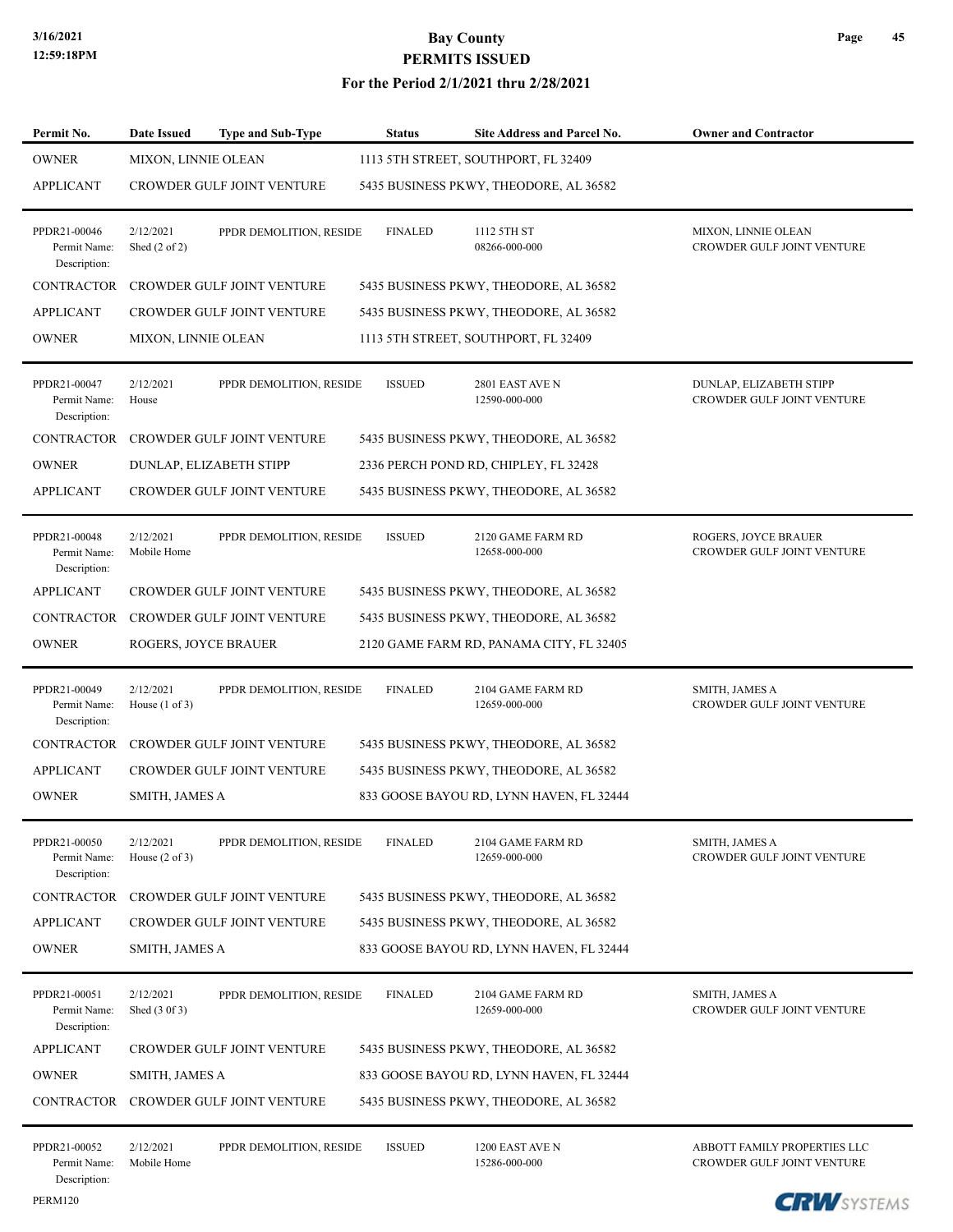#### **For the Period 2/1/2021 thru 2/28/2021**

| Permit No.                                   | Date Issued                                                       | <b>Type and Sub-Type</b>          | <b>Status</b> | Site Address and Parcel No.                                                                                                                                                                         | <b>Owner and Contractor</b>                                |
|----------------------------------------------|-------------------------------------------------------------------|-----------------------------------|---------------|-----------------------------------------------------------------------------------------------------------------------------------------------------------------------------------------------------|------------------------------------------------------------|
| CONTRACTOR                                   |                                                                   | <b>CROWDER GULF JOINT VENTURE</b> |               | 5435 BUSINESS PKWY, THEODORE, AL 36582                                                                                                                                                              |                                                            |
| <b>APPLICANT</b>                             |                                                                   | <b>CROWDER GULF JOINT VENTURE</b> |               | 5435 BUSINESS PKWY, THEODORE, AL 36582                                                                                                                                                              |                                                            |
| <b>OWNER</b>                                 |                                                                   | ABBOTT FAMILY PROPERTIES LLC      |               | 7604 LILLY ST, PANAMA CITY, FL 32404                                                                                                                                                                |                                                            |
| PPDR21-00053<br>Permit Name:<br>Description: | 2/12/2021<br>House $(1 \text{ of } 3)$                            | PPDR DEMOLITION, RESIDE           | <b>ISSUED</b> | 2518 21ST PZ E<br>14667-000-000                                                                                                                                                                     | CUTCHINS, JAMES E & MARGIE A<br>CROWDER GULF JOINT VENTURE |
| <b>APPLICANT</b>                             |                                                                   | CROWDER GULF JOINT VENTURE        |               | 5435 BUSINESS PKWY, THEODORE, AL 36582                                                                                                                                                              |                                                            |
| <b>OWNER</b>                                 |                                                                   | CUTCHINS, JAMES E & MARGIE A      |               | 2518 E 21ST PLZ, PANAMA CITY, FL 32405                                                                                                                                                              |                                                            |
| <b>CONTRACTOR</b>                            |                                                                   | <b>CROWDER GULF JOINT VENTURE</b> |               | 5435 BUSINESS PKWY, THEODORE, AL 36582                                                                                                                                                              |                                                            |
| PPDR21-00054<br>Permit Name:<br>Description: | 2/12/2021<br>House $(2 \text{ of } 2)$<br>$(3/5/20213:00$ PM CLF) | PPDR DEMOLITION, RESIDE           | <b>ISSUED</b> | 4006 PILCHER LN<br>07791-000-000                                                                                                                                                                    | JOHNSON, MARTHA CHRISTELL<br>CROWDER GULF JOINT VENTURE    |
| <b>CONTRACTOR</b>                            |                                                                   | CROWDER GULF JOINT VENTURE        |               | Permit was originally issued to 2518 E 21st Pz, Crowder Gulf had incorrect amount of structures listed, re-issued this same permit for 4006 Pilcher Lane.<br>5435 BUSINESS PKWY, THEODORE, AL 36582 |                                                            |
| <b>OWNER</b>                                 |                                                                   | JOHNSON, MARTHA CHRISTELL         |               | 2679 ISLAND VIEW DR, PANAMA CITY, FL 32405                                                                                                                                                          |                                                            |
| <b>APPLICANT</b>                             |                                                                   | CROWDER GULF JOINT VENTURE        |               | 5435 BUSINESS PKWY, THEODORE, AL 36582                                                                                                                                                              |                                                            |
|                                              |                                                                   |                                   |               |                                                                                                                                                                                                     |                                                            |
| PPDR21-00055<br>Permit Name:<br>Description: | 2/12/2021<br>Shed $(3 \text{ of } 3)$                             | PPDR DEMOLITION, RESIDE           | <b>ISSUED</b> | 2518 21ST PZ E<br>14667-000-000                                                                                                                                                                     | CUTCHINS, JAMES E & MARGIE A<br>CROWDER GULF JOINT VENTURE |
| <b>CONTRACTOR</b>                            |                                                                   | CROWDER GULF JOINT VENTURE        |               | 5435 BUSINESS PKWY, THEODORE, AL 36582                                                                                                                                                              |                                                            |
| <b>OWNER</b>                                 |                                                                   | CUTCHINS, JAMES E & MARGIE A      |               | 2518 E 21ST PLZ, PANAMA CITY, FL 32405                                                                                                                                                              |                                                            |
| <b>APPLICANT</b>                             |                                                                   | <b>CROWDER GULF JOINT VENTURE</b> |               | 5435 BUSINESS PKWY, THEODORE, AL 36582                                                                                                                                                              |                                                            |
| PPDR21-00056<br>Permit Name:<br>Description: | 2/12/2021<br>House $(1 \text{ of } 4)$                            | PPDR DEMOLITION, RESIDE           | <b>ISSUED</b> | 1109 COLLEGE AVE<br>15848-010-000                                                                                                                                                                   | HEATH, WAYNE L<br>CROWDER GULF JOINT VENTURE               |
| CONTRACTOR                                   |                                                                   | <b>CROWDER GULF JOINT VENTURE</b> |               | 5435 BUSINESS PKWY, THEODORE, AL 36582                                                                                                                                                              |                                                            |
| <b>OWNER</b>                                 | HEATH, WAYNE L                                                    |                                   |               | 8830 RONNIE RD. PANAMA CITY, FL 32409                                                                                                                                                               |                                                            |
| <b>APPLICANT</b>                             |                                                                   | CROWDER GULF JOINT VENTURE        |               | 5435 BUSINESS PKWY, THEODORE, AL 36582                                                                                                                                                              |                                                            |
| PPDR21-00057<br>Permit Name:<br>Description: | 2/12/2021<br>Shed $(2 \text{ of } 4)$                             | PPDR DEMOLITION, RESIDE           | <b>ISSUED</b> | 1109 COLLEGE AVE<br>15848-010-000                                                                                                                                                                   | HEATH, WAYNE L<br>CROWDER GULF JOINT VENTURE               |
| <b>CONTRACTOR</b>                            |                                                                   | CROWDER GULF JOINT VENTURE        |               | 5435 BUSINESS PKWY, THEODORE, AL 36582                                                                                                                                                              |                                                            |
| <b>APPLICANT</b>                             |                                                                   | CROWDER GULF JOINT VENTURE        |               | 5435 BUSINESS PKWY, THEODORE, AL 36582                                                                                                                                                              |                                                            |
| <b>OWNER</b>                                 | HEATH, WAYNE L                                                    |                                   |               | 8830 RONNIE RD, PANAMA CITY, FL 32409                                                                                                                                                               |                                                            |
| PPDR21-00058<br>Permit Name:<br>Description: | 2/12/2021<br>Shed $(3 \text{ of } 4)$                             | PPDR DEMOLITION, RESIDE           | <b>ISSUED</b> | 1109 COLLEGE AVE<br>15848-010-000                                                                                                                                                                   | HEATH, WAYNE L<br>CROWDER GULF JOINT VENTURE               |
| CONTRACTOR                                   |                                                                   | CROWDER GULF JOINT VENTURE        |               | 5435 BUSINESS PKWY, THEODORE, AL 36582                                                                                                                                                              |                                                            |
| <b>APPLICANT</b>                             |                                                                   | <b>CROWDER GULF JOINT VENTURE</b> |               | 5435 BUSINESS PKWY, THEODORE, AL 36582                                                                                                                                                              |                                                            |
| <b>OWNER</b>                                 | HEATH, WAYNE L                                                    |                                   |               | 8830 RONNIE RD, PANAMA CITY, FL 32409                                                                                                                                                               |                                                            |

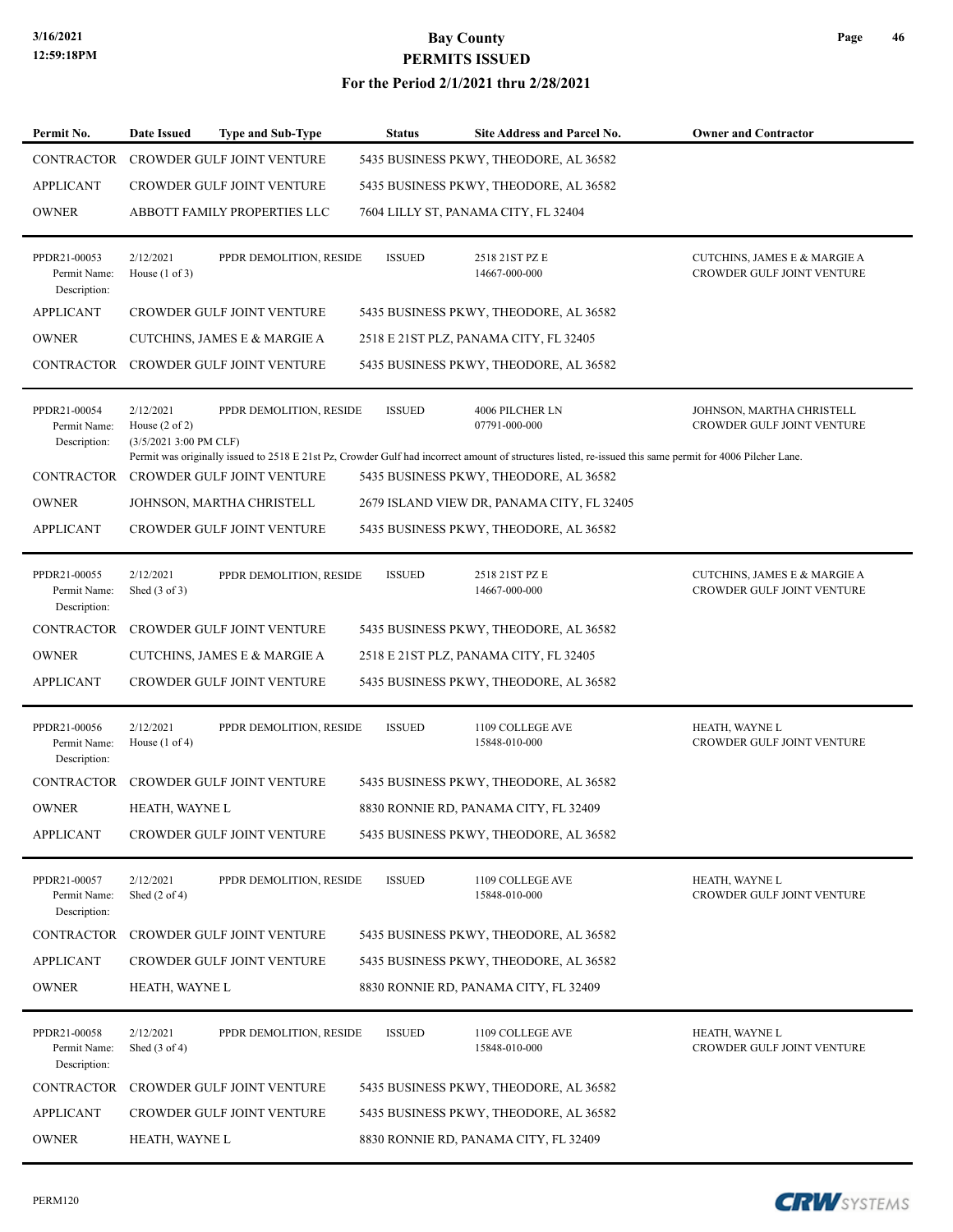| Permit No.                                   | <b>Date Issued</b>                     | <b>Type and Sub-Type</b>              | <b>Status</b>        | Site Address and Parcel No.                  | <b>Owner and Contractor</b>                             |
|----------------------------------------------|----------------------------------------|---------------------------------------|----------------------|----------------------------------------------|---------------------------------------------------------|
| PPDR21-00059<br>Permit Name:<br>Description: | 2/12/2021<br>Shed $(4 \text{ of } 4)$  | PPDR DEMOLITION, RESIDE               | <b>ISSUED</b>        | 1109 COLLEGE AVE<br>15848-010-000            | HEATH, WAYNE L<br>CROWDER GULF JOINT VENTURE            |
| <b>CONTRACTOR</b>                            |                                        | <b>CROWDER GULF JOINT VENTURE</b>     |                      | 5435 BUSINESS PKWY, THEODORE, AL 36582       |                                                         |
| <b>OWNER</b>                                 | HEATH, WAYNE L                         |                                       |                      | 8830 RONNIE RD, PANAMA CITY, FL 32409        |                                                         |
| <b>APPLICANT</b>                             |                                        | CROWDER GULF JOINT VENTURE            |                      | 5435 BUSINESS PKWY, THEODORE, AL 36582       |                                                         |
| PPDR21-00060<br>Permit Name:<br>Description: | 2/12/2021<br>Mobile Home               | PPDR DEMOLITION, RESIDE               | <b>ISSUED</b>        | 8428 TERRELL ST<br>30201-133-000             | <b>WALDEN, HAROLD R</b><br>CROWDER GULF JOINT VENTURE   |
| <b>OWNER</b>                                 | WALDEN, HAROLD R                       |                                       |                      | 8428 TERRELL ST, PANAMA CITY BEACH, FL 32408 |                                                         |
| CONTRACTOR                                   |                                        | CROWDER GULF JOINT VENTURE            |                      | 5435 BUSINESS PKWY, THEODORE, AL 36582       |                                                         |
| <b>APPLICANT</b>                             |                                        | <b>CROWDER GULF JOINT VENTURE</b>     |                      | 5435 BUSINESS PKWY, THEODORE, AL 36582       |                                                         |
| PPDR21-00061<br>Permit Name:<br>Description: | 2/12/2021<br>Mobile Home               | PPDR DEMOLITION, RESIDE               | <b>ISSUED</b>        | 9832 HWY 79<br>32461-242-000                 | RAWLS, KYLE J<br>CROWDER GULF JOINT VENTURE             |
| <b>CONTRACTOR</b>                            |                                        | <b>CROWDER GULF JOINT VENTURE</b>     |                      | 5435 BUSINESS PKWY, THEODORE, AL 36582       |                                                         |
| <b>APPLICANT</b>                             |                                        | <b>CROWDER GULF JOINT VENTURE</b>     |                      | 5435 BUSINESS PKWY, THEODORE, AL 36582       |                                                         |
| <b>OWNER</b>                                 | RAWLS, KYLE J                          |                                       |                      | 39 RAWLS LANE, PIKE ROAD, AL 36064           |                                                         |
| PPDR21-00062<br>Permit Name:<br>Description: | 2/17/2021<br>House                     | PPDR DEMOLITION, RESIDE               | <b>FINALED</b>       | 7632 HWY 22<br>06507-000-000                 | <b>BUZIER, DAVID</b><br>CROWDER GULF JOINT VENTURE      |
| <b>APPLICANT</b>                             |                                        | <b>CROWDER GULF JOINT VENTURE</b>     |                      | 5435 BUSINESS PKWY, THEODORE, AL 36582       |                                                         |
| <b>OWNER</b>                                 | <b>BUZIER, DAVID</b>                   |                                       |                      | 2217 E 16TH PLAZA, PANAMA CITY, FL 32405     |                                                         |
| CONTRACTOR                                   |                                        | CROWDER GULF JOINT VENTURE            |                      | 5435 BUSINESS PKWY, THEODORE, AL 36582       |                                                         |
| PPDR21-00063<br>Permit Name:<br>Description: | 2/17/2021<br>House                     | PPDR DEMOLITION, RESIDE               | <b>ISSUED</b>        | 4006 PILCHER LN<br>07791-000-000             | JOHNSON, MARTHA CHRISTELL<br>CROWDER GULF JOINT VENTURE |
|                                              |                                        | CONTRACTOR CROWDER GULF JOINT VENTURE |                      | 5435 BUSINESS PKWY, THEODORE, AL 36582       |                                                         |
| <b>APPLICANT</b>                             |                                        | CROWDER GULF JOINT VENTURE            | , THEODORE, AL 36582 |                                              |                                                         |
| <b>OWNER</b>                                 |                                        | JOHNSON, MARTHA CHRISTELL             |                      | 2679 ISLAND VIEW DR, PANAMA CITY, FL 32405   |                                                         |
| PPDR21-00064<br>Permit Name:<br>Description: | 2/17/2021<br>House $(1 \text{ of } 2)$ | PPDR DEMOLITION, RESIDE               | <b>ISSUED</b>        | PILCHER LN<br>07794-000-000                  | JOHNSON, MARTHA CHRISTELL<br>CROWDER GULF JOINT VENTURE |
| <b>APPLICANT</b>                             |                                        | CROWDER GULF JOINT VENTURE            |                      | 5435 BUSINESS PKWY, THEODORE, AL 36582       |                                                         |
| CONTRACTOR                                   |                                        | CROWDER GULF JOINT VENTURE            |                      | 5435 BUSINESS PKWY, THEODORE, AL 36582       |                                                         |
| <b>OWNER</b>                                 |                                        | JOHNSON, MARTHA CHRISTELL             |                      | 2679 ISLAND VIEW DR, PANAMA CITY, FL 32405   |                                                         |
| PPDR21-00065<br>Permit Name:<br>Description: | 2/17/2021<br>House $(2 \text{ of } 2)$ | PPDR DEMOLITION, RESIDE               | <b>ISSUED</b>        | PILCHER LN<br>07794-000-000                  | JOHNSON, MARTHA CHRISTELL<br>CROWDER GULF JOINT VENTURE |
| CONTRACTOR                                   |                                        | CROWDER GULF JOINT VENTURE            |                      | 5435 BUSINESS PKWY, THEODORE, AL 36582       |                                                         |
| <b>OWNER</b>                                 |                                        | JOHNSON, MARTHA CHRISTELL             |                      | 2679 ISLAND VIEW DR, PANAMA CITY, FL 32405   |                                                         |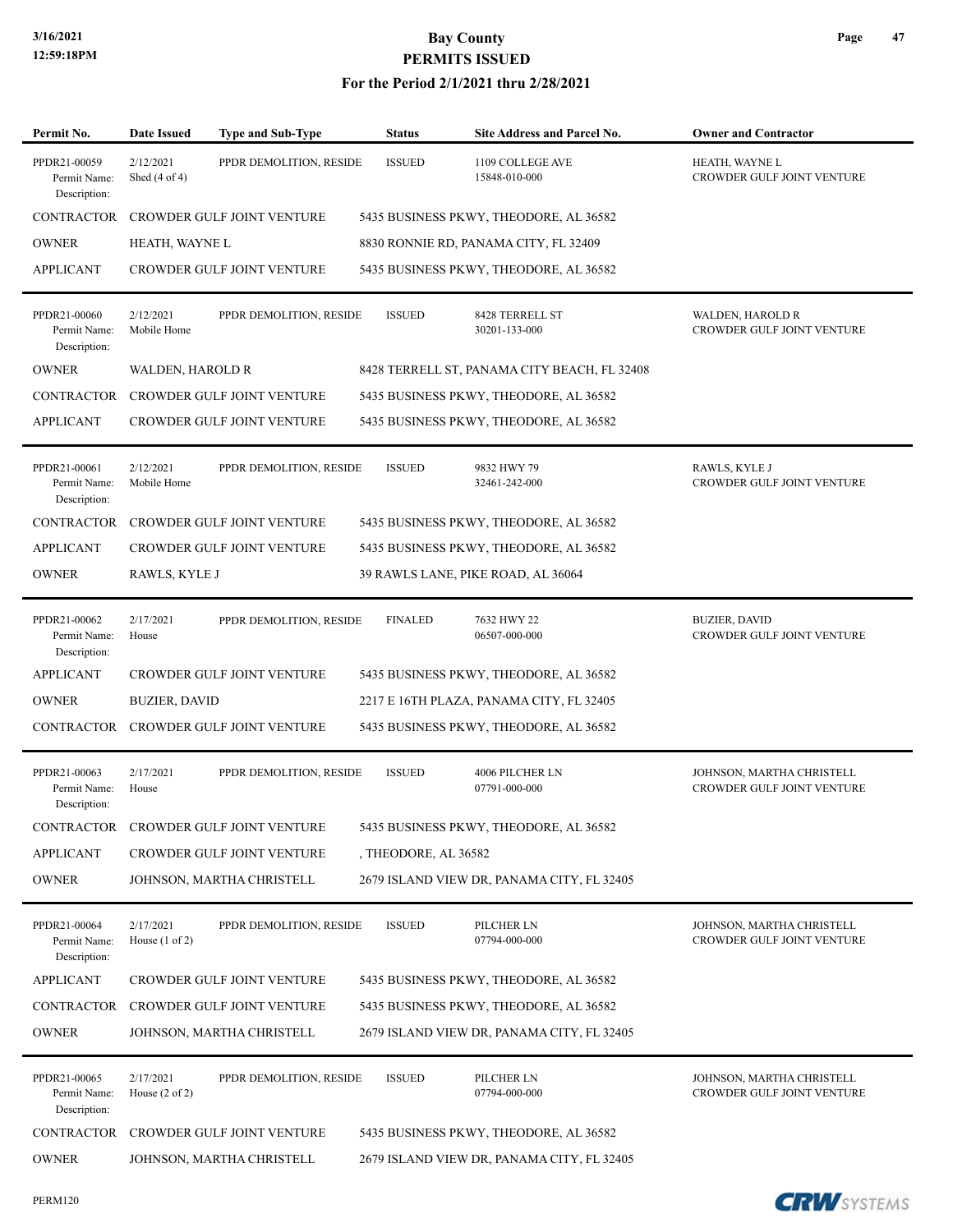| Permit No.                                   | <b>Date Issued</b>                    | <b>Type and Sub-Type</b>                                    | <b>Status</b>  | <b>Site Address and Parcel No.</b>              | <b>Owner and Contractor</b>                                 |
|----------------------------------------------|---------------------------------------|-------------------------------------------------------------|----------------|-------------------------------------------------|-------------------------------------------------------------|
| <b>APPLICANT</b>                             |                                       | <b>CROWDER GULF JOINT VENTURE</b>                           |                | 5435 BUSINESS PKWY, THEODORE, AL 36582          |                                                             |
| PPDR21-00066<br>Permit Name:<br>Description: | 2/19/2021<br>House                    | PPDR DEMOLITION, RESIDE                                     | <b>FINALED</b> | 1708 RITA ST<br>11183-000-000                   | AUERBACH, RITA A<br>CROWDER GULF JOINT VENTURE              |
| <b>APPLICANT</b>                             |                                       | CROWDER GULF JOINT VENTURE                                  |                | 5435 BUSINESS PKWY, THEODORE, AL 36582          |                                                             |
|                                              |                                       | CONTRACTOR CROWDER GULF JOINT VENTURE                       |                | 5435 BUSINESS PKWY, THEODORE, AL 36582          |                                                             |
| <b>OWNER</b>                                 | AUERBACH, RITA A                      |                                                             |                | 1905 CLEARWATER DR, ROUND ROCK, TX 78681        |                                                             |
| PPE21-00051<br>Permit Name:<br>Description:  | 2/1/2021                              | PRIVATE PROVIDER, ELECT<br><b>CONSTRUCTION POLE FOR NSF</b> | <b>ISSUED</b>  | 318 EMERALD COVE ST<br>27541-500-058            | D.R. HORTON, INC.<br>D. R. HORTON, INC - LOWERY             |
|                                              |                                       | ELECTRICAL COJOEL A. RICHARDSON ELECTRIC                    |                | 360 ADAMS AVENUE, VALPARAISO, FL 32580          |                                                             |
|                                              |                                       | CONTRACTOR D. R. HORTON, INC - LOWERY                       |                | 17745 ASHLEY DRIVE, PANAMA CITY BEACH, FL 32413 |                                                             |
| <b>APPLICANT</b>                             |                                       | D. R. HORTON, INC - LOWERY                                  |                | 17745 ASHLEY DRIVE, PANAMA CITY BEACH, FL 32413 |                                                             |
| <b>OWNER</b>                                 | D.R. HORTON, INC.                     |                                                             |                | 25366 PROFIT DRIVE, DAPHNE, AL 36526            |                                                             |
| PPE21-00052<br>Permit Name:<br>Description:  | 2/1/2021<br><b>ELECTRICAL FOR NSF</b> | PRIVATE PROVIDER, ELECT                                     | <b>ISSUED</b>  | 318 EMERALD COVE ST<br>27541-500-058            | D.R. HORTON, INC.<br>D. R. HORTON, INC - LOWERY             |
|                                              |                                       | ELECTRICAL COJOEL A. RICHARDSON ELECTRIC                    |                | 360 ADAMS AVENUE, VALPARAISO, FL 32580          |                                                             |
|                                              |                                       | CONTRACTOR D. R. HORTON, INC - LOWERY                       |                | 17745 ASHLEY DRIVE, PANAMA CITY BEACH, FL 32413 |                                                             |
| <b>OWNER</b>                                 | D.R. HORTON, INC.                     |                                                             |                | 25366 PROFIT DRIVE, DAPHNE, AL 36526            |                                                             |
| <b>APPLICANT</b>                             |                                       | D. R. HORTON, INC - LOWERY                                  |                | 17745 ASHLEY DRIVE, PANAMA CITY BEACH, FL 32413 |                                                             |
| PPE21-00053<br>Permit Name:<br>Description:  | 2/3/2021<br><b>TEMP POLE</b>          | PRIVATE PROVIDER, ELECT                                     | <b>ISSUED</b>  | 322 EMERALD COVE ST<br>27541-500-060            | D.R. HORTON, INC.<br>JOEL A. RICHARDSON ELECTRIC            |
|                                              |                                       | ELECTRICAL COJOEL A. RICHARDSON ELECTRIC                    |                | 360 ADAMS AVENUE, VALPARAISO, FL 32580          |                                                             |
| <b>APPLICANT</b>                             |                                       | JOEL A. RICHARDSON ELECTRIC                                 |                | 360 ADAMS AVENUE, VALPARAISO, FL 32580          |                                                             |
|                                              |                                       | CONTRACTOR JOEL A. RICHARDSON ELECTRIC                      |                | 360 ADAMS AVENUE, VALPARAISO, FL 32580          |                                                             |
| <b>OWNER</b>                                 | D.R. HORTON, INC.                     |                                                             |                | 25366 PROFIT DRIVE, DAPHNE, AL 36526            |                                                             |
| PPE21-00054<br>Permit Name:<br>Description:  | 2/3/2021<br><b>ELECTRIC FOR HOUSE</b> | PRIVATE PROVIDER, ELECT                                     | <b>ISSUED</b>  | 322 EMERALD COVE ST<br>27541-500-060            | D.R. HORTON, INC.<br>JOEL A. RICHARDSON ELECTRIC            |
| <b>OWNER</b>                                 | D.R. HORTON, INC.                     |                                                             |                | 25366 PROFIT DRIVE, DAPHNE, AL 36526            |                                                             |
| <b>APPLICANT</b>                             |                                       | JOEL A. RICHARDSON ELECTRIC                                 |                | 360 ADAMS AVENUE, VALPARAISO, FL 32580          |                                                             |
|                                              |                                       | ELECTRICAL COJOEL A. RICHARDSON ELECTRIC                    |                | 360 ADAMS AVENUE, VALPARAISO, FL 32580          |                                                             |
|                                              |                                       | CONTRACTOR JOEL A. RICHARDSON ELECTRIC                      |                | 360 ADAMS AVENUE, VALPARAISO, FL 32580          |                                                             |
| PPE21-00055<br>Permit Name:<br>Description:  | 2/3/2021<br><b>TEMP POLE</b>          | PRIVATE PROVIDER, ELECT                                     | <b>ISSUED</b>  | 4081 BRIGHTON BLVD<br>11514-350-129             | BRIGHTON OAKS (FL) 2018, LLC<br>JOEL A. RICHARDSON ELECTRIC |
| <b>APPLICANT</b>                             |                                       | JOEL A. RICHARDSON ELECTRIC                                 |                | 360 ADAMS AVENUE, VALPARAISO, FL 32580          |                                                             |
|                                              |                                       | CONTRACTOR JOEL A. RICHARDSON ELECTRIC                      |                | 360 ADAMS AVENUE, VALPARAISO, FL 32580          |                                                             |

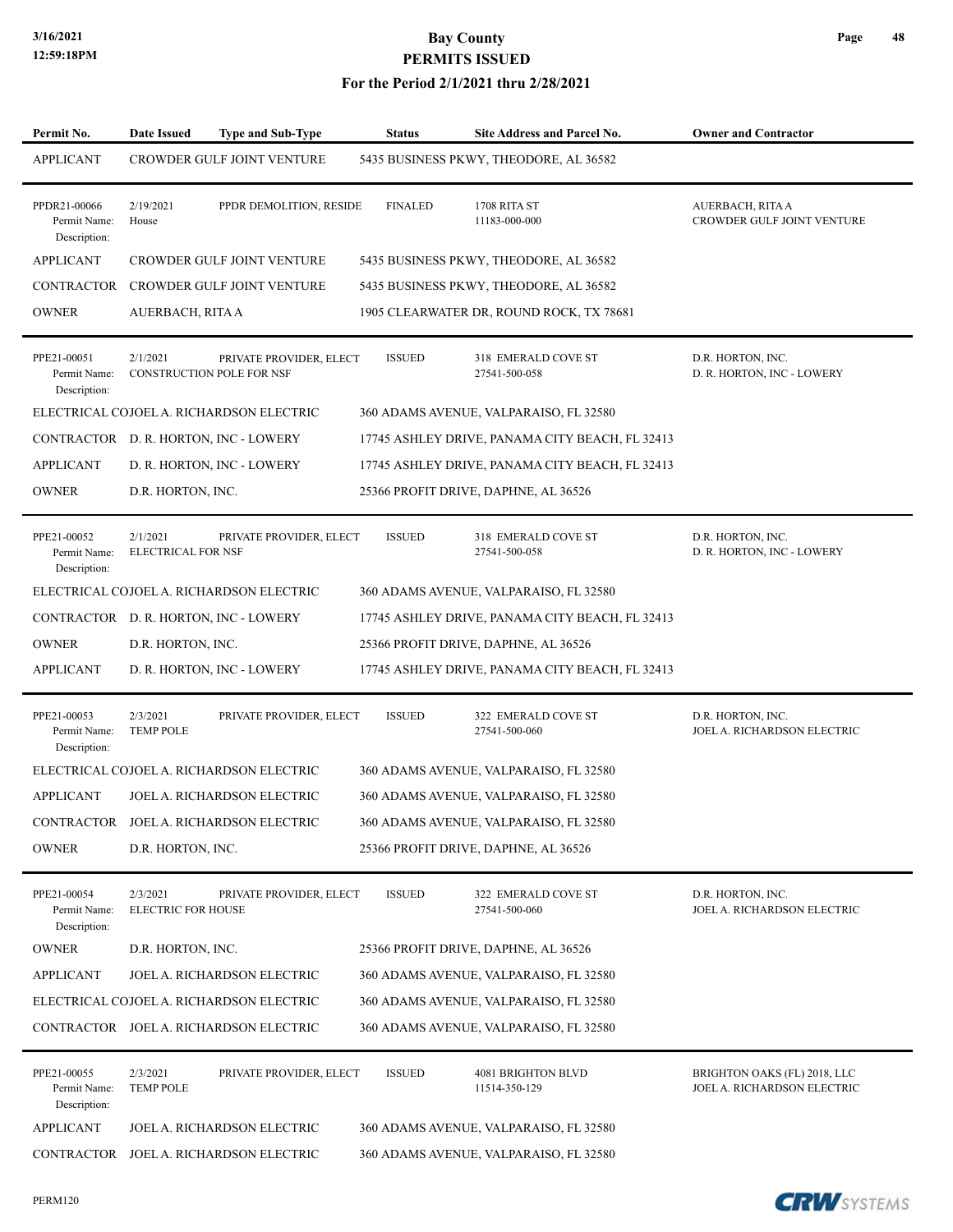#### **For the Period 2/1/2021 thru 2/28/2021**

| Permit No.                                  | <b>Date Issued</b>                    | <b>Type and Sub-Type</b>               | Status        | Site Address and Parcel No.                     | <b>Owner and Contractor</b>                                 |
|---------------------------------------------|---------------------------------------|----------------------------------------|---------------|-------------------------------------------------|-------------------------------------------------------------|
| <b>OWNER</b>                                |                                       | BRIGHTON OAKS (FL) 2018, LLC           |               | 29891 WOODROW LN STE 300, DAPHNE, AL 36526      |                                                             |
| <b>COMPANY</b>                              | D. R. HORTON, INC                     |                                        |               | 17745 ASHLEY DRIVE, PANAMA CITY BEACH, FL 32413 |                                                             |
| PPE21-00056<br>Permit Name:<br>Description: | 2/3/2021<br><b>ELECTRIC FOR HOUSE</b> | PRIVATE PROVIDER, ELECT                | <b>ISSUED</b> | 4081 BRIGHTON BLVD<br>11514-350-129             | BRIGHTON OAKS (FL) 2018, LLC<br>JOEL A. RICHARDSON ELECTRIC |
| <b>CONTRACTOR</b>                           |                                       | JOEL A. RICHARDSON ELECTRIC            |               | 360 ADAMS AVENUE, VALPARAISO, FL 32580          |                                                             |
| <b>OWNER</b>                                |                                       | BRIGHTON OAKS (FL) 2018, LLC           |               | 29891 WOODROW LN STE 300, DAPHNE, AL 36526      |                                                             |
| <b>COMPANY</b>                              | D. R. HORTON, INC                     |                                        |               | 17745 ASHLEY DRIVE, PANAMA CITY BEACH, FL 32413 |                                                             |
| <b>APPLICANT</b>                            |                                       | JOEL A. RICHARDSON ELECTRIC            |               | 360 ADAMS AVENUE, VALPARAISO, FL 32580          |                                                             |
| PPE21-00057<br>Permit Name:<br>Description: | 2/3/2021<br><b>TEMP POLE</b>          | PRIVATE PROVIDER, ELECT                | <b>ISSUED</b> | <b>4077 BRIGHTON BLVD</b><br>11514-350-130      | BRIGHTON OAKS (FL) 2018, LLC<br>JOEL A. RICHARDSON ELECTRIC |
| <b>OWNER</b>                                |                                       | BRIGHTON OAKS (FL) 2018, LLC           |               | 29891 WOODROW LN STE 300, DAPHNE, AL 36526      |                                                             |
| <b>CONTRACTOR</b>                           |                                       | JOEL A. RICHARDSON ELECTRIC            |               | 360 ADAMS AVENUE, VALPARAISO, FL 32580          |                                                             |
| <b>COMPANY</b>                              | D. R. HORTON, INC                     |                                        |               | 17745 ASHLEY DRIVE, PANAMA CITY BEACH, FL 32413 |                                                             |
| <b>APPLICANT</b>                            |                                       | JOEL A. RICHARDSON ELECTRIC            |               | 360 ADAMS AVENUE, VALPARAISO, FL 32580          |                                                             |
| PPE21-00058<br>Permit Name:<br>Description: | 2/3/2021<br><b>ELECTRIC FOR HOUSE</b> | PRIVATE PROVIDER, ELECT                | <b>ISSUED</b> | 4077 BRIGHTON BLVD<br>11514-350-130             | BRIGHTON OAKS (FL) 2018, LLC<br>JOEL A. RICHARDSON ELECTRIC |
| <b>OWNER</b>                                |                                       | BRIGHTON OAKS (FL) 2018, LLC           |               | 29891 WOODROW LN STE 300, DAPHNE, AL 36526      |                                                             |
| <b>COMPANY</b>                              | D. R. HORTON, INC.                    |                                        |               | 17745 ASHLEY DRIVE, PANAMA CITY BEACH, FL 32413 |                                                             |
| <b>APPLICANT</b>                            |                                       | JOEL A. RICHARDSON ELECTRIC            |               | 360 ADAMS AVENUE, VALPARAISO, FL 32580          |                                                             |
| CONTRACTOR                                  |                                       | JOEL A. RICHARDSON ELECTRIC            |               | 360 ADAMS AVENUE, VALPARAISO, FL 32580          |                                                             |
| PPE21-00059<br>Permit Name:<br>Description: | 2/3/2021<br><b>TEMP POLE</b>          | PRIVATE PROVIDER, ELECT                | <b>ISSUED</b> | <b>4069 BRIGHTON BLVD</b><br>11514-350-132      | BRIGHTON OAKS (FL) 2018, LLC<br>JOEL A. RICHARDSON ELECTRIC |
|                                             |                                       | CONTRACTOR JOEL A. RICHARDSON ELECTRIC |               | 360 ADAMS AVENUE, VALPARAISO, FL 32580          |                                                             |
| <b>OWNER</b>                                |                                       | BRIGHTON OAKS (FL) 2018, LLC           |               | 29891 WOODROW LN STE 300, DAPHNE, AL 36526      |                                                             |
| <b>COMPANY</b>                              | D. R. HORTON, INC.                    |                                        |               | 17745 ASHLEY DRIVE, PANAMA CITY BEACH, FL 32413 |                                                             |
| <b>APPLICANT</b>                            |                                       | JOEL A. RICHARDSON ELECTRIC            |               | 360 ADAMS AVENUE, VALPARAISO, FL 32580          |                                                             |
| PPE21-00060<br>Permit Name:<br>Description: | 2/3/2021<br><b>ELECTRIC FOR HOUSE</b> | PRIVATE PROVIDER, ELECT                | <b>ISSUED</b> | 4069 BRIGHTON BLVD<br>11514-350-132             | BRIGHTON OAKS (FL) 2018, LLC<br>JOEL A. RICHARDSON ELECTRIC |
| CONTRACTOR                                  |                                       | JOEL A. RICHARDSON ELECTRIC            |               | 360 ADAMS AVENUE, VALPARAISO, FL 32580          |                                                             |
| <b>OWNER</b>                                |                                       | BRIGHTON OAKS (FL) 2018, LLC           |               | 29891 WOODROW LN STE 300, DAPHNE, AL 36526      |                                                             |
| <b>APPLICANT</b>                            |                                       | JOEL A. RICHARDSON ELECTRIC            |               | 360 ADAMS AVENUE, VALPARAISO, FL 32580          |                                                             |
| <b>COMPANY</b>                              | D. R. HORTON, INC.                    |                                        |               | 17745 ASHLEY DRIVE, PANAMA CITY BEACH, FL 32413 |                                                             |
| PPE21-00061                                 | 2/3/2021                              | PRIVATE PROVIDER, ELECT                | <b>ISSUED</b> | 4073 BRIGHTON BLVD                              | BRIGHTON OAKS (FL) 2018, LLC                                |

Description:

Permit Name: TEMP POLE 11514-350-131 JOEL A. RICHARDSON ELECTRIC

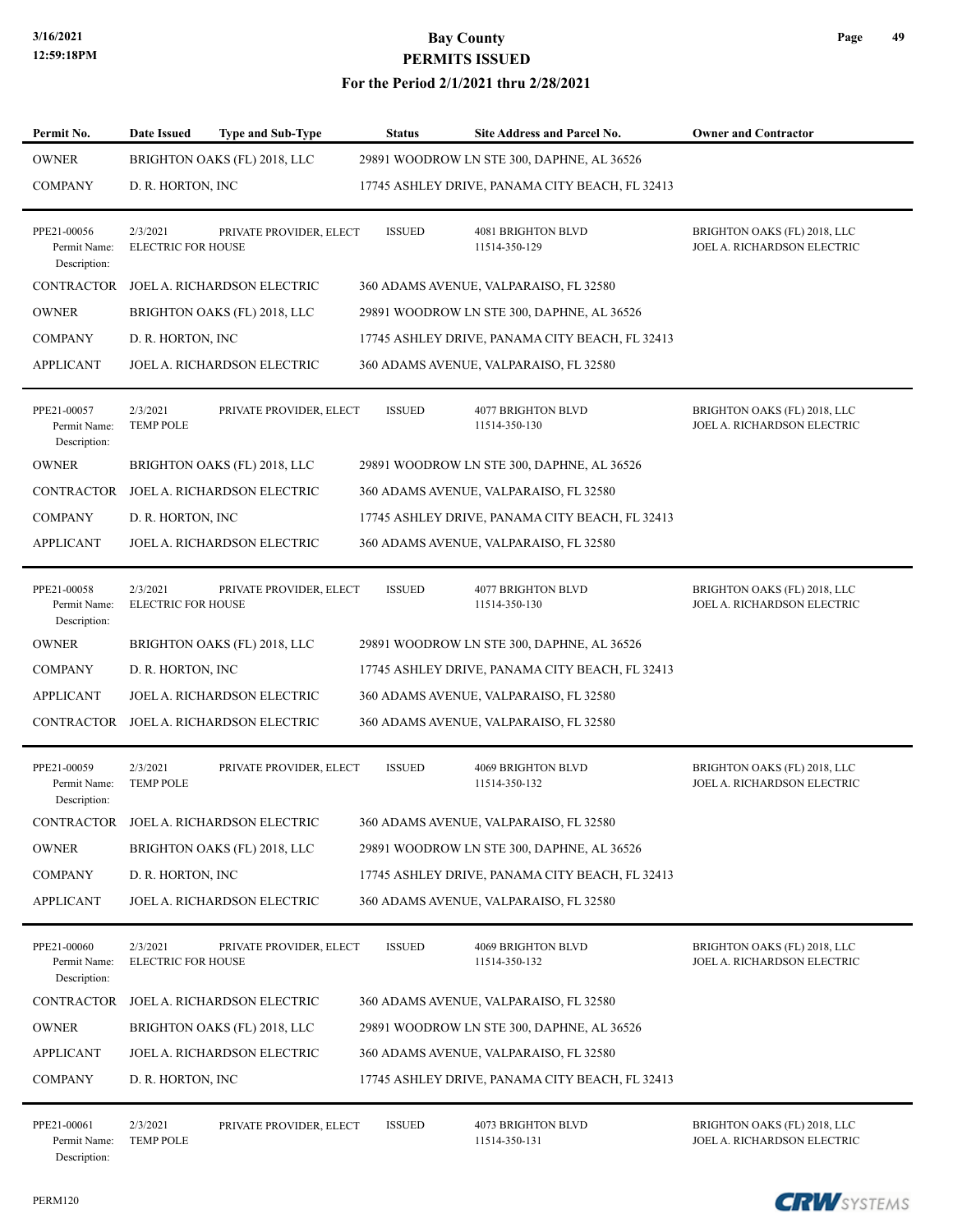#### **For the Period 2/1/2021 thru 2/28/2021**

| Permit No.                                  | <b>Date Issued</b>                    | <b>Type and Sub-Type</b>                             | <b>Status</b> | <b>Site Address and Parcel No.</b>              | <b>Owner and Contractor</b>                                 |
|---------------------------------------------|---------------------------------------|------------------------------------------------------|---------------|-------------------------------------------------|-------------------------------------------------------------|
| CONTRACTOR                                  |                                       | JOEL A. RICHARDSON ELECTRIC                          |               | 360 ADAMS AVENUE, VALPARAISO, FL 32580          |                                                             |
| <b>APPLICANT</b>                            |                                       | JOEL A. RICHARDSON ELECTRIC                          |               | 360 ADAMS AVENUE, VALPARAISO, FL 32580          |                                                             |
| <b>COMPANY</b>                              | D. R. HORTON, INC.                    |                                                      |               | 17745 ASHLEY DRIVE, PANAMA CITY BEACH, FL 32413 |                                                             |
| <b>OWNER</b>                                |                                       | BRIGHTON OAKS (FL) 2018, LLC                         |               | 29891 WOODROW LN STE 300, DAPHNE, AL 36526      |                                                             |
| PPE21-00062<br>Permit Name:<br>Description: | 2/3/2021<br><b>ELECTRIC FOR HOUSE</b> | PRIVATE PROVIDER, ELECT                              | <b>ISSUED</b> | <b>4073 BRIGHTON BLVD</b><br>11514-350-131      | BRIGHTON OAKS (FL) 2018, LLC<br>JOEL A. RICHARDSON ELECTRIC |
| <b>APPLICANT</b>                            |                                       | JOEL A. RICHARDSON ELECTRIC                          |               | 360 ADAMS AVENUE, VALPARAISO, FL 32580          |                                                             |
| <b>CONTRACTOR</b>                           |                                       | JOEL A. RICHARDSON ELECTRIC                          |               | 360 ADAMS AVENUE, VALPARAISO, FL 32580          |                                                             |
| <b>COMPANY</b>                              | D. R. HORTON, INC.                    |                                                      |               | 17745 ASHLEY DRIVE, PANAMA CITY BEACH, FL 32413 |                                                             |
| <b>OWNER</b>                                |                                       | BRIGHTON OAKS (FL) 2018, LLC                         |               | 29891 WOODROW LN STE 300, DAPHNE, AL 36526      |                                                             |
| PPE21-00067<br>Permit Name:<br>Description: | 2/8/2021<br><b>TEMP POLE</b>          | PRIVATE PROVIDER, ELECT                              | <b>ISSUED</b> | 1210 EISENHOWER CIR<br>11281-250-050            | D.R. HORTON, INC.<br>JOEL A. RICHARDSON ELECTRIC            |
| <b>OWNER</b>                                | D.R. HORTON, INC.                     |                                                      |               | 25366 PROFIT DR, DAPHNE, AL 36526               |                                                             |
| <b>APPLICANT</b>                            |                                       | JOEL A. RICHARDSON ELECTRIC                          |               | 360 ADAMS AVENUE, VALPARAISO, FL 32580          |                                                             |
|                                             |                                       | CONTRACTOR JOEL A. RICHARDSON ELECTRIC               |               | 360 ADAMS AVENUE, VALPARAISO, FL 32580          |                                                             |
| PPE21-00068<br>Permit Name:<br>Description: | 2/8/2021<br><b>ELECTRIC FOR HOUSE</b> | PRIVATE PROVIDER, ELECT                              | <b>ISSUED</b> | 1210 EISENHOWER CIR<br>11281-250-050            | D.R. HORTON, INC.<br>JOEL A. RICHARDSON ELECTRIC            |
| CONTRACTOR                                  |                                       | JOEL A. RICHARDSON ELECTRIC                          |               | 360 ADAMS AVENUE, VALPARAISO, FL 32580          |                                                             |
| <b>OWNER</b>                                | D.R. HORTON, INC.                     |                                                      |               | 25366 PROFIT DR, DAPHNE, AL 36526               |                                                             |
| <b>APPLICANT</b>                            |                                       | JOEL A. RICHARDSON ELECTRIC                          |               | 360 ADAMS AVENUE, VALPARAISO, FL 32580          |                                                             |
| PPE21-00069<br>Permit Name:<br>Description: | 2/8/2021<br><b>CONSTRUCTION POLE</b>  | PRIVATE PROVIDER, ELECT                              | <b>ISSUED</b> | 4769 ROSEMARY ST<br>05830-030-092               | TITUS ROAD STATION, LLC<br>D. R. HORTON, INC - LOWERY       |
| OWNER                                       |                                       | TITUS ROAD STATION, LLC                              |               | 133 S. WATERSOUND PKWY, WATERSOUND, FL 32461    |                                                             |
|                                             |                                       | ELECTRICAL COJOEL A. RICHARDSON ELECTRIC             |               | 360 ADAMS AVENUE, VALPARAISO, FL 32580          |                                                             |
|                                             |                                       | CONTRACTOR D. R. HORTON, INC - LOWERY                |               | 17745 ASHLEY DRIVE, PANAMA CITY BEACH, FL 32413 |                                                             |
| <b>APPLICANT</b>                            |                                       | D. R. HORTON, INC - LOWERY                           |               | 17745 ASHLEY DRIVE, PANAMA CITY BEACH, FL 32413 |                                                             |
| PPE21-00070<br>Permit Name:<br>Description: | 2/8/2021<br><b>ELECTRICAL FOR NSF</b> | PRIVATE PROVIDER, ELECT                              | <b>ISSUED</b> | 4769 ROSEMARY ST<br>05830-030-092               | TITUS ROAD STATION, LLC<br>D. R. HORTON, INC - LOWERY       |
|                                             |                                       | ELECTRICAL COJOEL A. RICHARDSON ELECTRIC             |               | 360 ADAMS AVENUE, VALPARAISO, FL 32580          |                                                             |
|                                             |                                       | CONTRACTOR D. R. HORTON, INC - LOWERY                |               | 17745 ASHLEY DRIVE, PANAMA CITY BEACH, FL 32413 |                                                             |
| <b>APPLICANT</b>                            |                                       | D. R. HORTON, INC - LOWERY                           |               | 17745 ASHLEY DRIVE, PANAMA CITY BEACH, FL 32413 |                                                             |
| <b>OWNER</b>                                |                                       | TITUS ROAD STATION, LLC                              |               | 133 S. WATERSOUND PKWY, WATERSOUND, FL 32461    |                                                             |
| PPE21-00071<br>Permit Name:                 | 2/8/2021                              | PRIVATE PROVIDER, ELECT<br>CONSTRUCTION POLE FOR NSF | <b>ISSUED</b> | 4776 LOBLOLLY WAY<br>05830-030-218              | TITUS ROAD STATION, LLC<br>D. R. HORTON, INC - LOWERY       |



**Page 50**

Description: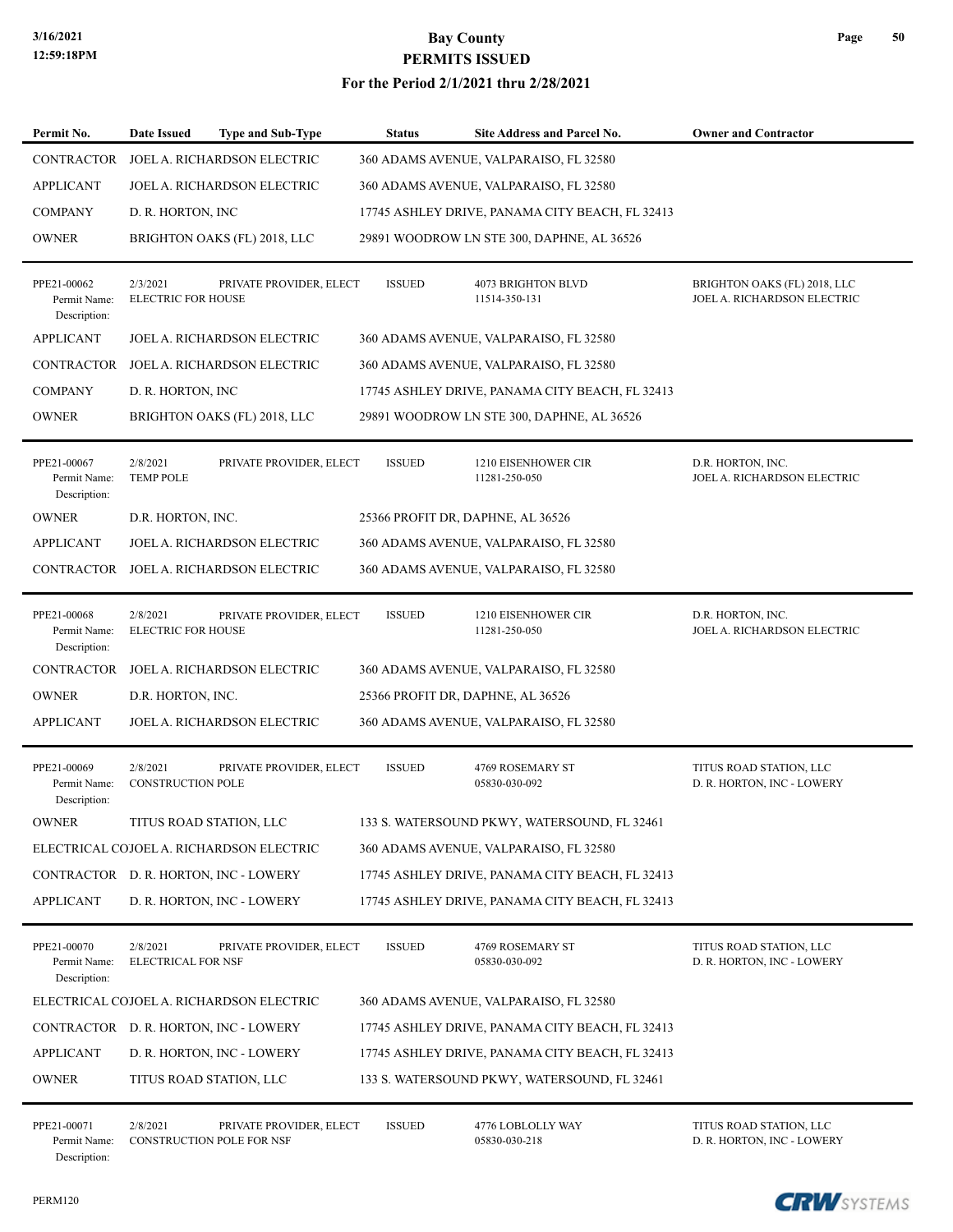#### **For the Period 2/1/2021 thru 2/28/2021**

| Permit No.                                  | Date Issued                                                                               | <b>Type and Sub-Type</b>                             | <b>Status</b> | Site Address and Parcel No.                        | <b>Owner and Contractor</b>                           |
|---------------------------------------------|-------------------------------------------------------------------------------------------|------------------------------------------------------|---------------|----------------------------------------------------|-------------------------------------------------------|
|                                             |                                                                                           | ELECTRICAL COJOEL A. RICHARDSON ELECTRIC             |               | 360 ADAMS AVENUE, VALPARAISO, FL 32580             |                                                       |
| <b>OWNER</b>                                | TITUS ROAD STATION, LLC                                                                   |                                                      |               | 133 S. WATERSOUND PKWY, WATERSOUND, FL 32461       |                                                       |
| <b>APPLICANT</b>                            |                                                                                           | D. R. HORTON, INC - LOWERY                           |               | 17745 ASHLEY DRIVE, PANAMA CITY BEACH, FL 32413    |                                                       |
|                                             |                                                                                           | CONTRACTOR D. R. HORTON, INC - LOWERY                |               | 17745 ASHLEY DRIVE, PANAMA CITY BEACH, FL 32413    |                                                       |
| PPE21-00072<br>Permit Name:<br>Description: | 2/8/2021<br><b>ELECTRICAL FOR NSF</b>                                                     | PRIVATE PROVIDER, ELECT                              | <b>ISSUED</b> | 4776 LOBLOLLY WAY<br>05830-030-218                 | TITUS ROAD STATION, LLC<br>D. R. HORTON, INC - LOWERY |
| <b>APPLICANT</b>                            |                                                                                           | D. R. HORTON, INC - LOWERY                           |               | 17745 ASHLEY DRIVE, PANAMA CITY BEACH, FL 32413    |                                                       |
|                                             |                                                                                           | ELECTRICAL COJOEL A. RICHARDSON ELECTRIC             |               | 360 ADAMS AVENUE, VALPARAISO, FL 32580             |                                                       |
| <b>OWNER</b>                                | TITUS ROAD STATION, LLC                                                                   |                                                      |               | 133 S. WATERSOUND PKWY, WATERSOUND, FL 32461       |                                                       |
|                                             |                                                                                           | CONTRACTOR D. R. HORTON, INC - LOWERY                |               | 17745 ASHLEY DRIVE, PANAMA CITY BEACH, FL 32413    |                                                       |
| PPE21-00073<br>Permit Name:<br>Description: | 2/8/2021                                                                                  | PRIVATE PROVIDER, ELECT<br>CONSTRUCTION POLE FOR NSF | <b>ISSUED</b> | 4780 LOBLOLLY WAY<br>05830-030-220                 | TITUS ROAD STATION, LLC<br>D. R. HORTON, INC - LOWERY |
| <b>APPLICANT</b>                            |                                                                                           | D. R. HORTON, INC - LOWERY                           |               | 17745 ASHLEY DRIVE, PANAMA CITY BEACH, FL 32413    |                                                       |
| <b>OWNER</b>                                | TITUS ROAD STATION, LLC                                                                   |                                                      |               | 133 S. WATERSOUND PKWY, WATERSOUND, FL 32461       |                                                       |
|                                             |                                                                                           | CONTRACTOR D. R. HORTON, INC - LOWERY                |               | 17745 ASHLEY DRIVE, PANAMA CITY BEACH, FL 32413    |                                                       |
|                                             |                                                                                           | ELECTRICAL COJOEL A. RICHARDSON ELECTRIC             |               | 360 ADAMS AVENUE, VALPARAISO, FL 32580             |                                                       |
| PPE21-00074<br>Permit Name:<br>Description: | 2/8/2021<br><b>ELECTRIC FOR NSF</b>                                                       | PRIVATE PROVIDER, ELECT                              | <b>ISSUED</b> | 4780 LOBLOLLY WAY<br>05830-030-220                 | TITUS ROAD STATION, LLC<br>D. R. HORTON, INC - LOWERY |
| <b>APPLICANT</b>                            |                                                                                           | D. R. HORTON, INC - LOWERY                           |               | 17745 ASHLEY DRIVE, PANAMA CITY BEACH, FL 32413    |                                                       |
| <b>OWNER</b>                                | TITUS ROAD STATION, LLC                                                                   |                                                      |               | 133 S. WATERSOUND PKWY, WATERSOUND, FL 32461       |                                                       |
|                                             |                                                                                           | CONTRACTOR D. R. HORTON, INC - LOWERY                |               | 17745 ASHLEY DRIVE, PANAMA CITY BEACH, FL 32413    |                                                       |
|                                             |                                                                                           | ELECTRICAL COJOEL A. RICHARDSON ELECTRIC             |               | 360 ADAMS AVENUE, VALPARAISO, FL 32580             |                                                       |
| PPE21-00075<br>Permit Name:<br>Description: | 2/17/2021<br>ELECT SMITH MOTORWORKS<br>(12/2/2020 4:43 PM MJM)<br>Sent to P&Z for review. | PRIVATE PROVIDER, ELECT                              | <b>ISSUED</b> | 1922 CAULEY AVE<br>27821-010-000                   | SPEED GROUP LLC<br>WALTON HOME SOLUTIONS LLC          |
|                                             |                                                                                           | CONTRACTOR WALTON HOME SOLUTIONS LLC                 |               | 340 LITTLE CANAL DRIVE, SANTA ROSA BEACH, FL 32459 |                                                       |
| <b>COMPANY</b>                              |                                                                                           | <b>GORDON &amp; ASSOCIATES INSPECTI</b>              |               | 2407 COUNTY CLUB DR, LYNN HAVEN, FL 32444          |                                                       |
| <b>GAS CONTRACT</b>                         |                                                                                           |                                                      | $, \, , \,$   |                                                    |                                                       |
|                                             |                                                                                           | ELECTRICAL CO3 HAMMERS ENTERPRISE, INC.              |               | P.O. BOX 18973, PANAMA CITY BEACH, FL 32417        |                                                       |
| MECHANICAL CO                               |                                                                                           |                                                      | $, \, , \,$   |                                                    |                                                       |
| <b>APPLICANT</b>                            | NICHOLAS 850-797-8775                                                                     |                                                      | $, \, , \,$   |                                                    |                                                       |
| <b>OWNER</b>                                | SPEED GROUP LLC                                                                           |                                                      |               | 8514 LAIRD ST, PANAMA CITY BEACH, FL 32408         |                                                       |
| ROOF CONTRACT                               |                                                                                           |                                                      | $, \, , \,$   |                                                    |                                                       |
| PPE21-00076                                 | 2/18/2021                                                                                 | PRIVATE PROVIDER, ELECT                              | <b>ISSUED</b> | 4825 STANDING CYPRESS DR                           | TITUS ROAD STATION, LLC                               |

Description: Permit Name: CONSTRUCTION POLE 05830-030-032 D. R. HORTON, INC - LOWERY PRIVATE PROVIDER, ELECT

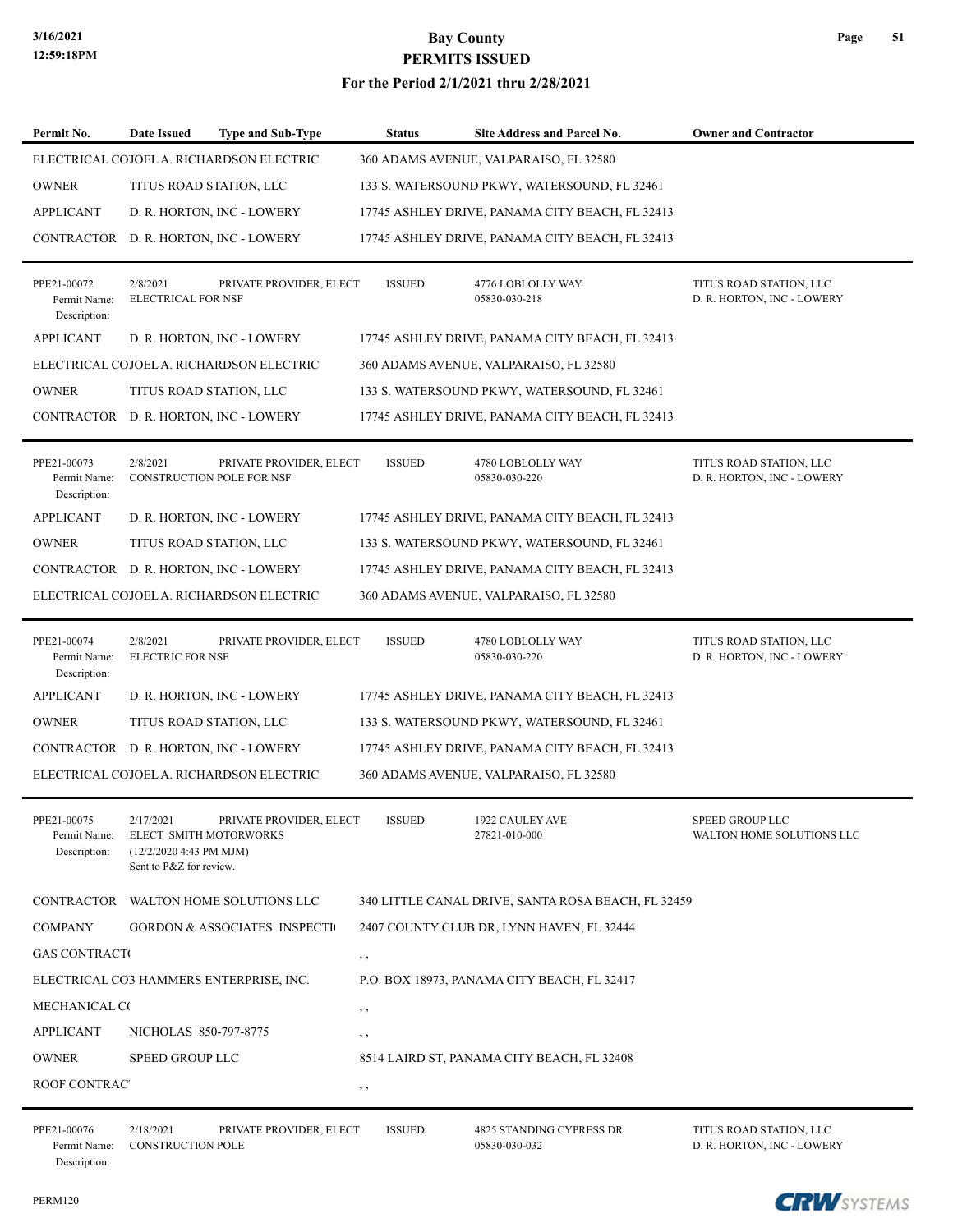### **3/16/2021 Bay County PERMITS ISSUED For the Period 2/1/2021 thru 2/28/2021**

| Permit No.                                  | Date Issued                            | <b>Type and Sub-Type</b>                 | <b>Status</b> | <b>Site Address and Parcel No.</b>              | <b>Owner and Contractor</b>                           |
|---------------------------------------------|----------------------------------------|------------------------------------------|---------------|-------------------------------------------------|-------------------------------------------------------|
|                                             |                                        | CONTRACTOR D. R. HORTON, INC - LOWERY    |               | 17745 ASHLEY DRIVE, PANAMA CITY BEACH, FL 32413 |                                                       |
|                                             |                                        | ELECTRICAL COJOEL A. RICHARDSON ELECTRIC |               | 360 ADAMS AVENUE, VALPARAISO, FL 32580          |                                                       |
| <b>COMPANY</b>                              |                                        | D. R. HORTON, INC - LOWERY               |               | 17745 ASHLEY DRIVE, PANAMA CITY BEACH, FL 32413 |                                                       |
| <b>OWNER</b>                                |                                        | TITUS ROAD STATION, LLC                  |               | 133 S. WATERSOUND PKWY, WATERSOUND, FL 32461    |                                                       |
| <b>APPLICANT</b>                            |                                        | D. R. HORTON, INC - LOWERY               |               | 17745 ASHLEY DRIVE, PANAMA CITY BEACH, FL 32413 |                                                       |
| PPE21-00077<br>Permit Name:<br>Description: | 2/18/2021<br>NEW SINGLE FAMILY         | PRIVATE PROVIDER, ELECT                  | <b>ISSUED</b> | 4825 STANDING CYPRESS DR<br>05830-030-032       | TITUS ROAD STATION, LLC<br>D. R. HORTON, INC - LOWERY |
| <b>APPLICANT</b>                            |                                        | D. R. HORTON, INC - LOWERY               |               | 17745 ASHLEY DRIVE, PANAMA CITY BEACH, FL 32413 |                                                       |
|                                             |                                        | ELECTRICAL COJOEL A. RICHARDSON ELECTRIC |               | 360 ADAMS AVENUE, VALPARAISO, FL 32580          |                                                       |
| <b>OWNER</b>                                |                                        | TITUS ROAD STATION, LLC                  |               | 133 S. WATERSOUND PKWY, WATERSOUND, FL 32461    |                                                       |
| <b>COMPANY</b>                              |                                        | D. R. HORTON, INC - LOWERY               |               | 17745 ASHLEY DRIVE, PANAMA CITY BEACH, FL 32413 |                                                       |
|                                             |                                        | CONTRACTOR D. R. HORTON, INC - LOWERY    |               | 17745 ASHLEY DRIVE, PANAMA CITY BEACH, FL 32413 |                                                       |
| PPE21-00078<br>Permit Name:<br>Description: | 2/18/2021<br><b>CONSTRUCTION POLE</b>  | PRIVATE PROVIDER, ELECT                  | <b>ISSUED</b> | 4788 LOBLOLLY WAY<br>05830-030-224              | TITUS ROAD STATION, LLC<br>D. R. HORTON, INC - LOWERY |
| <b>APPLICANT</b>                            |                                        | D. R. HORTON, INC - LOWERY               |               | 17745 ASHLEY DRIVE, PANAMA CITY BEACH, FL 32413 |                                                       |
| <b>OWNER</b>                                |                                        | TITUS ROAD STATION, LLC                  |               | 133 S. WATERSOUND PKWY, WATERSOUND, FL 32461    |                                                       |
|                                             |                                        | CONTRACTOR D. R. HORTON, INC - LOWERY    |               | 17745 ASHLEY DRIVE, PANAMA CITY BEACH, FL 32413 |                                                       |
|                                             |                                        | ELECTRICAL COJOEL A. RICHARDSON ELECTRIC |               | 360 ADAMS AVENUE, VALPARAISO, FL 32580          |                                                       |
| PPE21-00079<br>Permit Name:<br>Description: | 2/18/2021<br><b>ELECTRICAL FOR NSF</b> | PRIVATE PROVIDER, ELECT                  | <b>ISSUED</b> | 4788 LOBLOLLY WAY<br>05830-030-224              | TITUS ROAD STATION, LLC<br>D. R. HORTON, INC - LOWERY |
| <b>OWNER</b>                                |                                        | TITUS ROAD STATION, LLC                  |               | 133 S. WATERSOUND PKWY, WATERSOUND, FL 32461    |                                                       |
| <b>APPLICANT</b>                            |                                        | D. R. HORTON, INC - LOWERY               |               | 17745 ASHLEY DRIVE, PANAMA CITY BEACH, FL 32413 |                                                       |
|                                             |                                        | CONTRACTOR D. R. HORTON, INC - LOWERY    |               | 17745 ASHLEY DRIVE, PANAMA CITY BEACH, FL 32413 |                                                       |
|                                             |                                        | ELECTRICAL COJOEL A. RICHARDSON ELECTRIC |               | 360 ADAMS AVENUE, VALPARAISO, FL 32580          |                                                       |
| PPE21-00080<br>Permit Name:<br>Description: | 2/18/2021<br><b>CONSTRUCTION POLE</b>  | PRIVATE PROVIDER, ELECT                  | <b>ISSUED</b> | 4784 LOBLOLLY WAY<br>05830-030-222              | TITUS ROAD STATION, LLC<br>D. R. HORTON, INC - LOWERY |
| <b>APPLICANT</b>                            |                                        | D. R. HORTON, INC - LOWERY               |               | 17745 ASHLEY DRIVE, PANAMA CITY BEACH, FL 32413 |                                                       |
| <b>OWNER</b>                                |                                        | TITUS ROAD STATION, LLC                  |               | 133 S. WATERSOUND PKWY, WATERSOUND, FL 32461    |                                                       |
|                                             |                                        | ELECTRICAL COJOEL A. RICHARDSON ELECTRIC |               | 360 ADAMS AVENUE, VALPARAISO, FL 32580          |                                                       |
|                                             |                                        | CONTRACTOR D. R. HORTON, INC - LOWERY    |               | 17745 ASHLEY DRIVE, PANAMA CITY BEACH, FL 32413 |                                                       |
| PPE21-00081<br>Permit Name:                 | 2/18/2021<br><b>ELECTRICAL FOR NSF</b> | PRIVATE PROVIDER, ELECT                  | <b>ISSUED</b> | 4784 LOBLOLLY WAY<br>05830-030-222              | TITUS ROAD STATION, LLC<br>D. R. HORTON, INC - LOWERY |
| Description:                                |                                        |                                          |               |                                                 |                                                       |
|                                             |                                        | ELECTRICAL COJOEL A. RICHARDSON ELECTRIC |               | 360 ADAMS AVENUE, VALPARAISO, FL 32580          |                                                       |
|                                             |                                        | CONTRACTOR D. R. HORTON, INC - LOWERY    |               | 17745 ASHLEY DRIVE, PANAMA CITY BEACH, FL 32413 |                                                       |
| <b>OWNER</b>                                |                                        | TITUS ROAD STATION, LLC                  |               | 133 S. WATERSOUND PKWY, WATERSOUND, FL 32461    |                                                       |

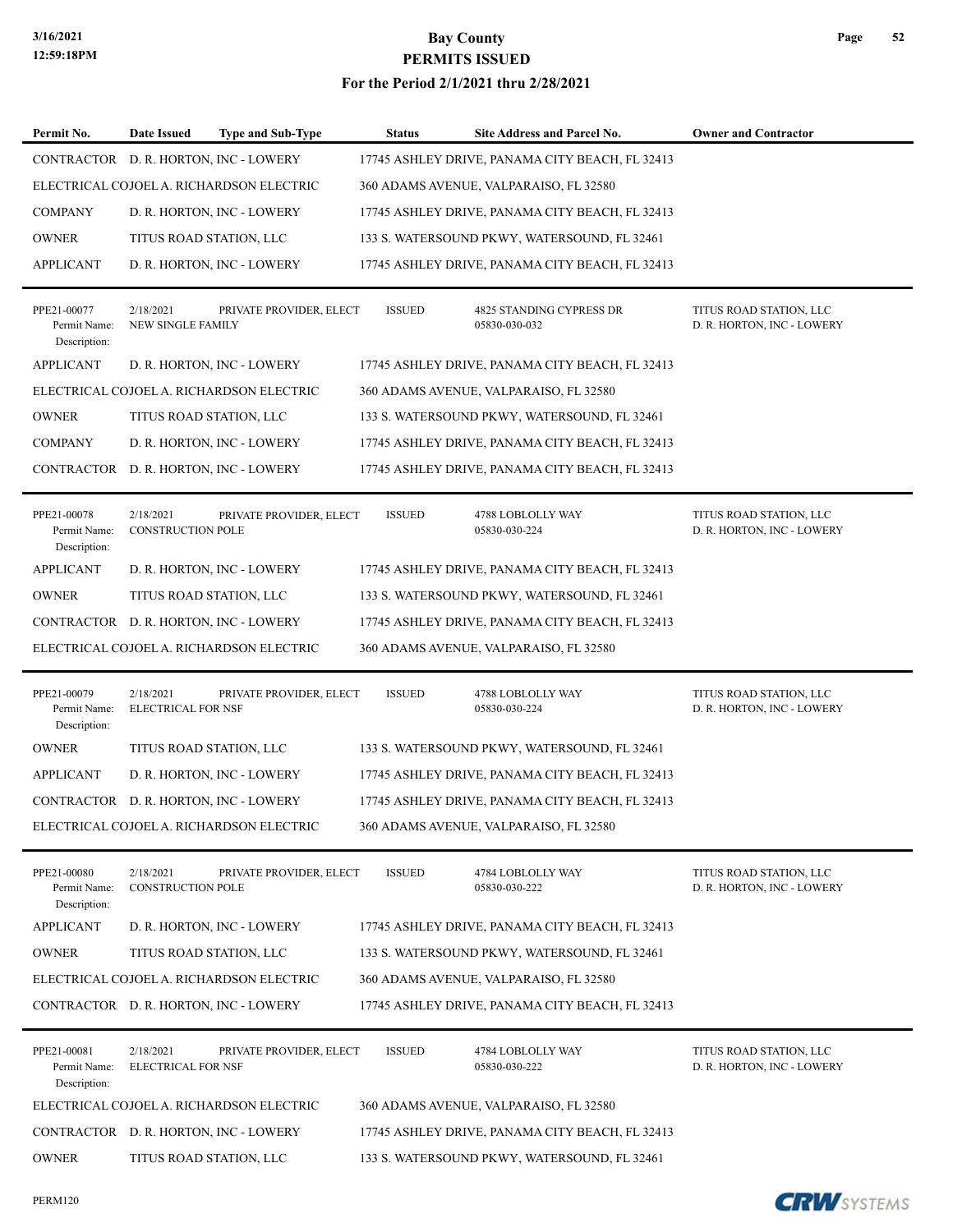| Permit No.                                  | <b>Date Issued</b>                     | <b>Type and Sub-Type</b>               | <b>Status</b> | <b>Site Address and Parcel No.</b>              | <b>Owner and Contractor</b>                            |
|---------------------------------------------|----------------------------------------|----------------------------------------|---------------|-------------------------------------------------|--------------------------------------------------------|
| <b>APPLICANT</b>                            |                                        | D. R. HORTON, INC - LOWERY             |               | 17745 ASHLEY DRIVE, PANAMA CITY BEACH, FL 32413 |                                                        |
| PPE21-00082<br>Permit Name:<br>Description: | 2/22/2021<br><b>TEMP POLE</b>          | PRIVATE PROVIDER, ELECT                | <b>ISSUED</b> | 4769 FIREFLY LN<br>05830-030-166                | TITUS ROAD STATION, LLC<br>JOEL A. RICHARDSON ELECTRIC |
| <b>CONTRACTOR</b>                           |                                        | JOEL A. RICHARDSON ELECTRIC            |               | 360 ADAMS AVENUE, VALPARAISO, FL 32580          |                                                        |
| <b>APPLICANT</b>                            |                                        | JOEL A. RICHARDSON ELECTRIC            |               | 360 ADAMS AVENUE, VALPARAISO, FL 32580          |                                                        |
| <b>OWNER</b>                                |                                        | TITUS ROAD STATION, LLC                |               | 133 S. WATERSOUND PKWY, WATERSOUND, FL 32461    |                                                        |
| <b>COMPANY</b>                              |                                        | D. R. HORTON, INC - LOWERY             |               | 17745 ASHLEY DRIVE, PANAMA CITY BEACH, FL 32413 |                                                        |
| PPE21-00083<br>Permit Name:<br>Description: | 2/22/2021<br><b>ELECTRIC FOR HOUSE</b> | PRIVATE PROVIDER, ELECT                | <b>ISSUED</b> | 4769 FIREFLY LN<br>05830-030-166                | TITUS ROAD STATION, LLC<br>JOEL A. RICHARDSON ELECTRIC |
| <b>OWNER</b>                                |                                        | TITUS ROAD STATION, LLC                |               | 133 S. WATERSOUND PKWY, WATERSOUND, FL 32461    |                                                        |
| <b>APPLICANT</b>                            |                                        | JOEL A. RICHARDSON ELECTRIC            |               | 360 ADAMS AVENUE, VALPARAISO, FL 32580          |                                                        |
| <b>COMPANY</b>                              |                                        | D. R. HORTON, INC - LOWERY             |               | 17745 ASHLEY DRIVE, PANAMA CITY BEACH, FL 32413 |                                                        |
| CONTRACTOR                                  |                                        | JOEL A. RICHARDSON ELECTRIC            |               | 360 ADAMS AVENUE, VALPARAISO, FL 32580          |                                                        |
| PPE21-00084<br>Permit Name:<br>Description: | 2/22/2021<br><b>TEMP POLE</b>          | PRIVATE PROVIDER, ELECT                | <b>ISSUED</b> | 4765 FIREFLY LN<br>05830-030-168                | TITUS ROAD STATION, LLC<br>JOEL A. RICHARDSON ELECTRIC |
| <b>COMPANY</b>                              |                                        | D. R. HORTON, INC - LOWERY             |               | 17745 ASHLEY DRIVE, PANAMA CITY BEACH, FL 32413 |                                                        |
| <b>OWNER</b>                                |                                        | TITUS ROAD STATION, LLC                |               | 133 S. WATERSOUND PKWY, WATERSOUND, FL 32461    |                                                        |
| <b>CONTRACTOR</b>                           |                                        | JOEL A. RICHARDSON ELECTRIC            |               | 360 ADAMS AVENUE, VALPARAISO, FL 32580          |                                                        |
| <b>APPLICANT</b>                            |                                        | JOEL A. RICHARDSON ELECTRIC            |               | 360 ADAMS AVENUE, VALPARAISO, FL 32580          |                                                        |
| PPE21-00085<br>Permit Name:<br>Description: | 2/22/2021<br><b>ELECTRIC FOR HOUSE</b> | PRIVATE PROVIDER, ELECT                | <b>ISSUED</b> | 4765 FIREFLY LN<br>05830-030-168                | TITUS ROAD STATION, LLC<br>JOEL A. RICHARDSON ELECTRIC |
| <b>APPLICANT</b>                            |                                        | JOEL A. RICHARDSON ELECTRIC            |               | 360 ADAMS AVENUE, VALPARAISO, FL 32580          |                                                        |
| COMPANY                                     |                                        | D. R. HORTON, INC - LOWERY             |               | 17745 ASHLEY DRIVE, PANAMA CITY BEACH, FL 32413 |                                                        |
| <b>OWNER</b>                                |                                        | TITUS ROAD STATION, LLC                |               | 133 S. WATERSOUND PKWY, WATERSOUND, FL 32461    |                                                        |
| CONTRACTOR                                  |                                        | JOEL A. RICHARDSON ELECTRIC            |               | 360 ADAMS AVENUE, VALPARAISO, FL 32580          |                                                        |
| PPE21-00086<br>Permit Name:<br>Description: | 2/22/2021<br><b>TEMP POLE</b>          | PRIVATE PROVIDER, ELECT                | <b>ISSUED</b> | 4778 FIREFLY LN<br>05830-030-160                | TITUS ROAD STATION, LLC<br>JOEL A. RICHARDSON ELECTRIC |
| <b>OWNER</b>                                |                                        | TITUS ROAD STATION, LLC                |               | 133 S. WATERSOUND PKWY, WATERSOUND, FL 32461    |                                                        |
| <b>CONTRACTOR</b>                           |                                        | JOEL A. RICHARDSON ELECTRIC            |               | 360 ADAMS AVENUE, VALPARAISO, FL 32580          |                                                        |
| <b>COMPANY</b>                              |                                        | D. R. HORTON, INC - LOWERY             |               | 17745 ASHLEY DRIVE, PANAMA CITY BEACH, FL 32413 |                                                        |
| <b>APPLICANT</b>                            |                                        | JOEL A. RICHARDSON ELECTRIC            |               | 360 ADAMS AVENUE, VALPARAISO, FL 32580          |                                                        |
| PPE21-00087<br>Permit Name:<br>Description: | 2/22/2021<br><b>ELECTRIC FOR HOUSE</b> | PRIVATE PROVIDER, ELECT                | <b>ISSUED</b> | 4778 FIREFLY LN<br>05830-030-160                | TITUS ROAD STATION, LLC<br>JOEL A. RICHARDSON ELECTRIC |
|                                             |                                        | CONTRACTOR JOEL A. RICHARDSON ELECTRIC |               | 360 ADAMS AVENUE, VALPARAISO, FL 32580          |                                                        |

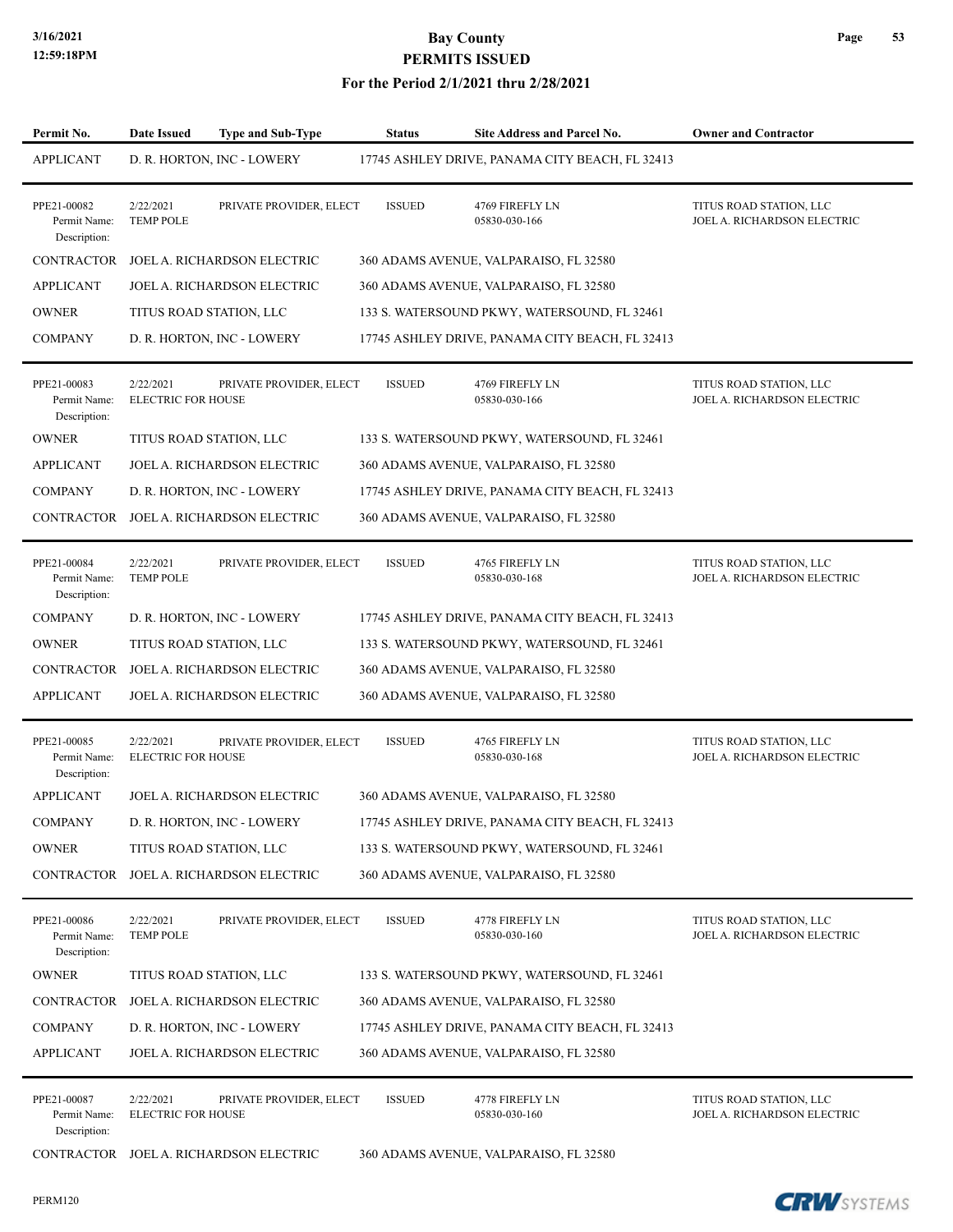#### **For the Period 2/1/2021 thru 2/28/2021**

| Permit No.                                  | <b>Date Issued</b>                     | <b>Type and Sub-Type</b>    | <b>Status</b> | <b>Site Address and Parcel No.</b>              | <b>Owner and Contractor</b>                            |
|---------------------------------------------|----------------------------------------|-----------------------------|---------------|-------------------------------------------------|--------------------------------------------------------|
| <b>OWNER</b>                                |                                        | TITUS ROAD STATION, LLC     |               | 133 S. WATERSOUND PKWY, WATERSOUND, FL 32461    |                                                        |
| <b>APPLICANT</b>                            |                                        | JOEL A. RICHARDSON ELECTRIC |               | 360 ADAMS AVENUE, VALPARAISO, FL 32580          |                                                        |
| <b>COMPANY</b>                              |                                        | D. R. HORTON, INC - LOWERY  |               | 17745 ASHLEY DRIVE, PANAMA CITY BEACH, FL 32413 |                                                        |
| PPE21-00088<br>Permit Name:<br>Description: | 2/22/2021<br><b>TEMP POLE</b>          | PRIVATE PROVIDER, ELECT     | <b>ISSUED</b> | 4777 FIREFLY LN<br>05830-030-162                | TITUS ROAD STATION, LLC<br>JOEL A. RICHARDSON ELECTRIC |
| <b>APPLICANT</b>                            |                                        | JOEL A. RICHARDSON ELECTRIC |               | 360 ADAMS AVENUE, VALPARAISO, FL 32580          |                                                        |
| <b>COMPANY</b>                              |                                        | D. R. HORTON, INC - LOWERY  |               | 17745 ASHLEY DRIVE, PANAMA CITY BEACH, FL 32413 |                                                        |
| <b>OWNER</b>                                |                                        | TITUS ROAD STATION, LLC     |               | 133 S. WATERSOUND PKWY, WATERSOUND, FL 32461    |                                                        |
| CONTRACTOR                                  |                                        | JOEL A. RICHARDSON ELECTRIC |               | 360 ADAMS AVENUE, VALPARAISO, FL 32580          |                                                        |
| PPE21-00089<br>Permit Name:<br>Description: | 2/22/2021<br><b>ELECTRIC FOR HOUSE</b> | PRIVATE PROVIDER, ELECT     | <b>ISSUED</b> | 4777 FIREFLY LN<br>05830-030-162                | TITUS ROAD STATION, LLC<br>JOEL A. RICHARDSON ELECTRIC |
| <b>CONTRACTOR</b>                           |                                        | JOEL A. RICHARDSON ELECTRIC |               | 360 ADAMS AVENUE, VALPARAISO, FL 32580          |                                                        |
| <b>APPLICANT</b>                            |                                        | JOEL A. RICHARDSON ELECTRIC |               | 360 ADAMS AVENUE, VALPARAISO, FL 32580          |                                                        |
| <b>COMPANY</b>                              |                                        | D. R. HORTON, INC - LOWERY  |               | 17745 ASHLEY DRIVE, PANAMA CITY BEACH, FL 32413 |                                                        |
| <b>OWNER</b>                                |                                        | TITUS ROAD STATION, LLC     |               | 133 S. WATERSOUND PKWY, WATERSOUND, FL 32461    |                                                        |
| PPE21-00090<br>Permit Name:<br>Description: | 2/22/2021<br><b>TEMP POLE</b>          | PRIVATE PROVIDER, ELECT     | <b>ISSUED</b> | 145 MARTINGALE LOOP<br>11281-250-280            | D.R. HORTON, INC.<br>JOEL A. RICHARDSON ELECTRIC       |
| <b>OWNER</b>                                | D.R. HORTON, INC.                      |                             |               | 25366 PROFIT DR, DAPHNE, AL 36526               |                                                        |
| <b>APPLICANT</b>                            |                                        | JOEL A. RICHARDSON ELECTRIC |               | 360 ADAMS AVENUE, VALPARAISO, FL 32580          |                                                        |
| <b>CONTRACTOR</b>                           |                                        | JOEL A. RICHARDSON ELECTRIC |               | 360 ADAMS AVENUE, VALPARAISO, FL 32580          |                                                        |
| PPE21-00091<br>Permit Name:<br>Description: | 2/22/2021<br><b>ELECTRIC FOR HOUSE</b> | PRIVATE PROVIDER, ELECT     | <b>ISSUED</b> | 145 MARTINGALE LOOP<br>11281-250-280            | D.R. HORTON, INC.<br>JOEL A. RICHARDSON ELECTRIC       |
| <b>APPLICANT</b>                            |                                        | JOEL A. RICHARDSON ELECTRIC |               | 360 ADAMS AVENUE, VALPARAISO, FL 32580          |                                                        |
| CONTRACTOR                                  |                                        | JOEL A. RICHARDSON ELECTRIC |               | 360 ADAMS AVENUE, VALPARAISO, FL 32580          |                                                        |
| <b>OWNER</b>                                | D.R. HORTON, INC.                      |                             |               | 25366 PROFIT DR, DAPHNE, AL 36526               |                                                        |
| PPE21-00092<br>Permit Name:<br>Description: | 2/22/2021<br><b>TEMP POLE</b>          | PRIVATE PROVIDER, ELECT     | <b>ISSUED</b> | 141 MARTINGALE LOOP<br>11281-250-290            | D.R. HORTON, INC.<br>JOEL A. RICHARDSON ELECTRIC       |
| <b>APPLICANT</b>                            |                                        | JOEL A. RICHARDSON ELECTRIC |               | 360 ADAMS AVENUE, VALPARAISO, FL 32580          |                                                        |
| CONTRACTOR                                  |                                        | JOEL A. RICHARDSON ELECTRIC |               | 360 ADAMS AVENUE, VALPARAISO, FL 32580          |                                                        |
| <b>OWNER</b>                                | D.R. HORTON, INC.                      |                             |               | 25366 PROFIT DR, DAPHNE, AL 36526               |                                                        |
| PPE21-00093<br>Permit Name:<br>Description: | 2/22/2021<br><b>ELECTRIC FOR HOUSE</b> | PRIVATE PROVIDER, ELECT     | <b>ISSUED</b> | 141 MARTINGALE LOOP<br>11281-250-290            | D.R. HORTON, INC.<br>JOEL A. RICHARDSON ELECTRIC       |
| <b>OWNER</b>                                | D.R. HORTON, INC.                      |                             |               | 25366 PROFIT DR, DAPHNE, AL 36526               |                                                        |
| CONTRACTOR                                  |                                        | JOEL A. RICHARDSON ELECTRIC |               | 360 ADAMS AVENUE, VALPARAISO, FL 32580          |                                                        |

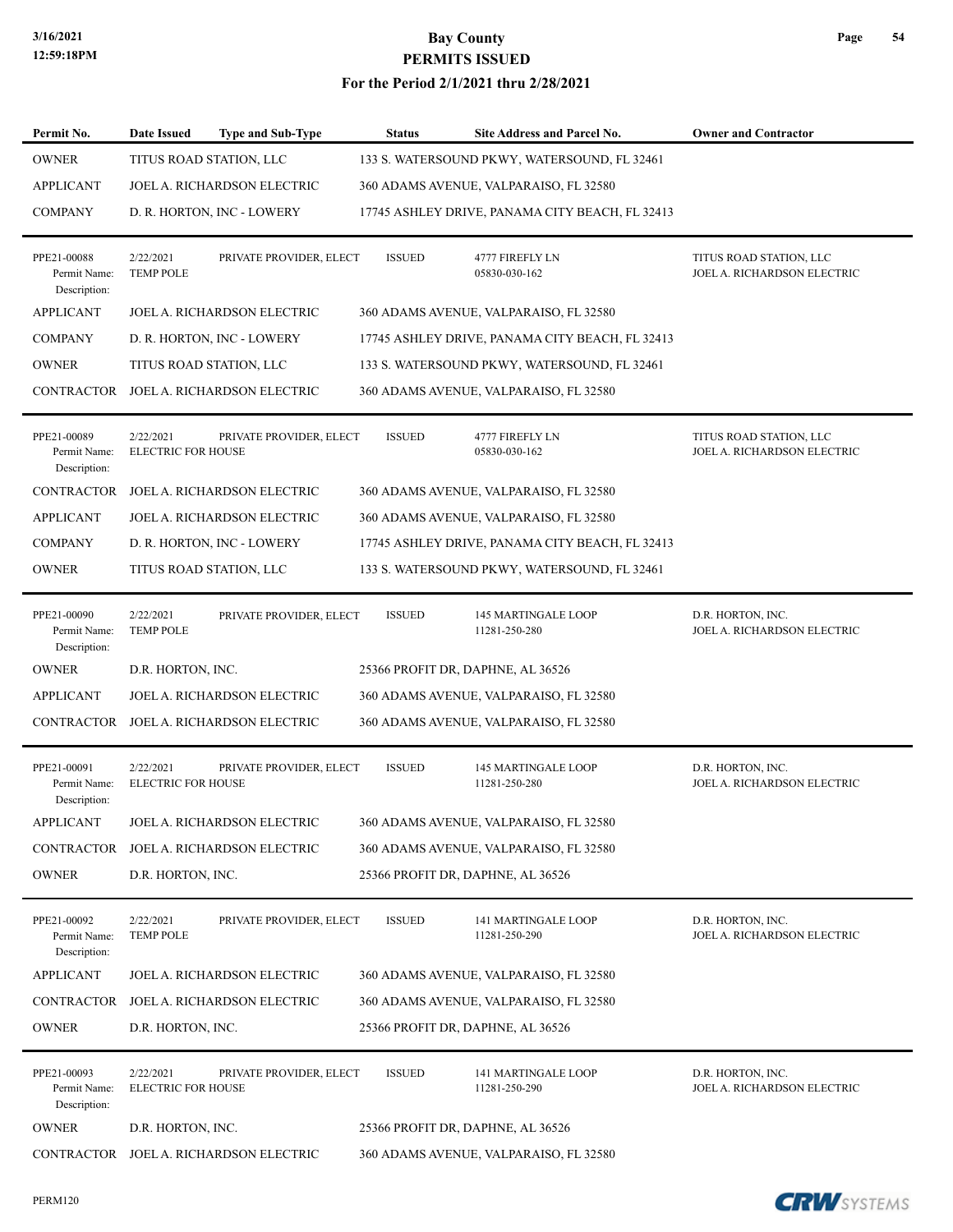PERM120

## **3/16/2021 Bay County PERMITS ISSUED**

| Permit No.                                  | <b>Date Issued</b>                     | <b>Type and Sub-Type</b>    | <b>Status</b> | Site Address and Parcel No.                 | <b>Owner and Contractor</b>                      |
|---------------------------------------------|----------------------------------------|-----------------------------|---------------|---------------------------------------------|--------------------------------------------------|
| <b>APPLICANT</b>                            |                                        | JOEL A. RICHARDSON ELECTRIC |               | 360 ADAMS AVENUE, VALPARAISO, FL 32580      |                                                  |
| PPE21-00094<br>Permit Name:<br>Description: | 2/22/2021<br><b>TEMP POLE</b>          | PRIVATE PROVIDER, ELECT     | <b>ISSUED</b> | <b>137 MARTINGALE LOOP</b><br>11281-250-300 | D.R. HORTON, INC.<br>JOEL A. RICHARDSON ELECTRIC |
| <b>CONTRACTOR</b>                           |                                        | JOEL A. RICHARDSON ELECTRIC |               | 360 ADAMS AVENUE, VALPARAISO, FL 32580      |                                                  |
| <b>APPLICANT</b>                            |                                        | JOEL A. RICHARDSON ELECTRIC |               | 360 ADAMS AVENUE, VALPARAISO, FL 32580      |                                                  |
| <b>OWNER</b>                                | D.R. HORTON, INC.                      |                             |               | 25366 PROFIT DR, DAPHNE, AL 36526           |                                                  |
| PPE21-00095<br>Permit Name:<br>Description: | 2/22/2021<br><b>ELECTRIC FOR HOUSE</b> | PRIVATE PROVIDER, ELECT     | <b>ISSUED</b> | 137 MARTINGALE LOOP<br>11281-250-300        | D.R. HORTON, INC.<br>JOEL A. RICHARDSON ELECTRIC |
| <b>OWNER</b>                                | D.R. HORTON, INC.                      |                             |               | 25366 PROFIT DR, DAPHNE, AL 36526           |                                                  |
| <b>APPLICANT</b>                            |                                        | JOEL A. RICHARDSON ELECTRIC |               | 360 ADAMS AVENUE, VALPARAISO, FL 32580      |                                                  |
| CONTRACTOR                                  |                                        | JOEL A. RICHARDSON ELECTRIC |               | 360 ADAMS AVENUE, VALPARAISO, FL 32580      |                                                  |
| PPE21-00096<br>Permit Name:<br>Description: | 2/22/2021<br><b>TEMP POLE</b>          | PRIVATE PROVIDER, ELECT     | <b>ISSUED</b> | 133 MARTINGALE LOOP<br>11281-250-310        | D.R. HORTON, INC.<br>JOEL A. RICHARDSON ELECTRIC |
| <b>OWNER</b>                                | D.R. HORTON, INC.                      |                             |               | 25366 PROFIT DR, DAPHNE, AL 36526           |                                                  |
| <b>APPLICANT</b>                            |                                        | JOEL A. RICHARDSON ELECTRIC |               | 360 ADAMS AVENUE, VALPARAISO, FL 32580      |                                                  |
| CONTRACTOR                                  |                                        | JOEL A. RICHARDSON ELECTRIC |               | 360 ADAMS AVENUE, VALPARAISO, FL 32580      |                                                  |
| PPE21-00097<br>Permit Name:<br>Description: | 2/22/2021<br><b>ELECTRIC FOR HOUSE</b> | PRIVATE PROVIDER, ELECT     | <b>ISSUED</b> | 133 MARTINGALE LOOP<br>11281-250-310        | D.R. HORTON, INC.<br>JOEL A. RICHARDSON ELECTRIC |
| CONTRACTOR                                  |                                        | JOEL A. RICHARDSON ELECTRIC |               | 360 ADAMS AVENUE, VALPARAISO, FL 32580      |                                                  |
| <b>APPLICANT</b>                            |                                        | JOEL A. RICHARDSON ELECTRIC |               | 360 ADAMS AVENUE, VALPARAISO, FL 32580      |                                                  |
| <b>OWNER</b>                                | D.R. HORTON, INC.                      |                             |               | 25366 PROFIT DR, DAPHNE, AL 36526           |                                                  |
| PPE21-00098<br>Permit Name:<br>Description: | 2/22/2021<br><b>TEMP POLE</b>          | PRIVATE PROVIDER, ELECT     | <b>ISSUED</b> | 129 MARTINGALE LOOP<br>11281-250-320        | D.R. HORTON, INC.<br>JOEL A. RICHARDSON ELECTRIC |
| <b>OWNER</b>                                | D.R. HORTON, INC.                      |                             |               | 25366 PROFIT DR, DAPHNE, AL 36526           |                                                  |
| <b>APPLICANT</b>                            |                                        | JOEL A. RICHARDSON ELECTRIC |               | 360 ADAMS AVENUE, VALPARAISO, FL 32580      |                                                  |
| <b>CONTRACTOR</b>                           |                                        | JOEL A. RICHARDSON ELECTRIC |               | 360 ADAMS AVENUE, VALPARAISO, FL 32580      |                                                  |
| PPE21-00099<br>Permit Name:<br>Description: | 2/22/2021<br><b>ELECTRIC FOR HOUSE</b> | PRIVATE PROVIDER, ELECT     | <b>ISSUED</b> | 129 MARTINGALE LOOP<br>11281-250-320        | D.R. HORTON, INC.<br>JOEL A. RICHARDSON ELECTRIC |
| <b>CONTRACTOR</b>                           |                                        | JOEL A. RICHARDSON ELECTRIC |               | 360 ADAMS AVENUE, VALPARAISO, FL 32580      |                                                  |
| <b>OWNER</b>                                | D.R. HORTON, INC.                      |                             |               | 25366 PROFIT DR, DAPHNE, AL 36526           |                                                  |
| APPLICANT                                   |                                        | JOEL A. RICHARDSON ELECTRIC |               | 360 ADAMS AVENUE, VALPARAISO, FL 32580      |                                                  |
| PPE21-00100<br>Permit Name:<br>Description: | 2/22/2021<br><b>TEMP POLE</b>          | PRIVATE PROVIDER, ELECT     | <b>ISSUED</b> | 117 MARTINGALE LOOP<br>11281-250-350        | D.R. HORTON, INC.<br>JOEL A. RICHARDSON ELECTRIC |
| <b>OWNER</b>                                | D.R. HORTON, INC.                      |                             |               | 25366 PROFIT DR, DAPHNE, AL 36526           |                                                  |

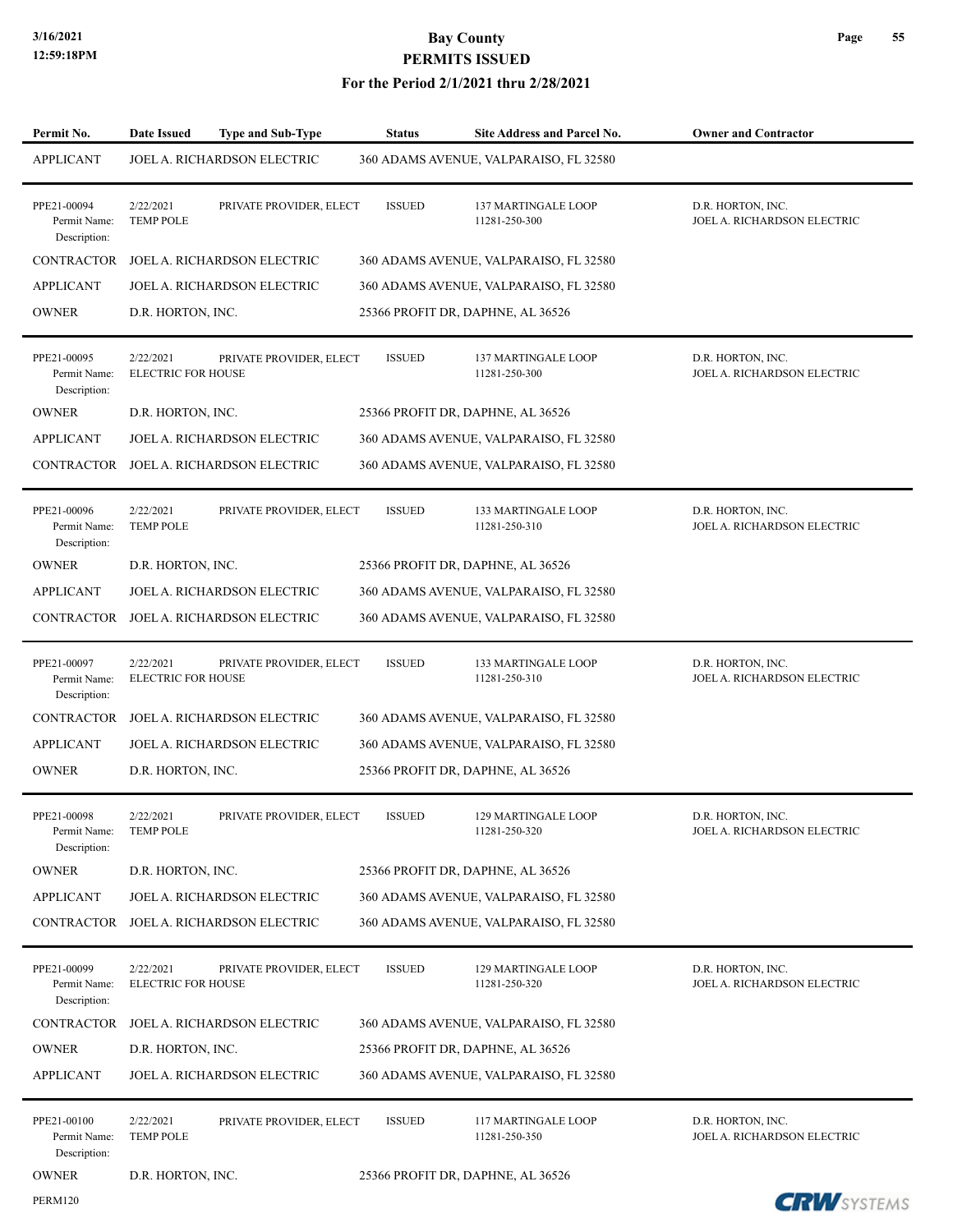#### **For the Period 2/1/2021 thru 2/28/2021**

| Permit No.                                  | Date Issued                                               | <b>Type and Sub-Type</b>                                                   | <b>Status</b> | Site Address and Parcel No.                  | <b>Owner and Contractor</b>                            |
|---------------------------------------------|-----------------------------------------------------------|----------------------------------------------------------------------------|---------------|----------------------------------------------|--------------------------------------------------------|
| <b>APPLICANT</b>                            |                                                           | JOEL A. RICHARDSON ELECTRIC                                                |               | 360 ADAMS AVENUE, VALPARAISO, FL 32580       |                                                        |
|                                             |                                                           | CONTRACTOR JOEL A. RICHARDSON ELECTRIC                                     |               | 360 ADAMS AVENUE, VALPARAISO, FL 32580       |                                                        |
| PPE21-00101<br>Permit Name:<br>Description: | 2/22/2021<br><b>ELECTRIC FOR HOUSE</b>                    | PRIVATE PROVIDER, ELECT                                                    | <b>ISSUED</b> | 117 MARTINGALE LOOP<br>11281-250-350         | D.R. HORTON, INC.<br>JOEL A. RICHARDSON ELECTRIC       |
| <b>OWNER</b>                                | D.R. HORTON, INC.                                         |                                                                            |               | 25366 PROFIT DR, DAPHNE, AL 36526            |                                                        |
| <b>APPLICANT</b>                            |                                                           | JOEL A. RICHARDSON ELECTRIC                                                |               | 360 ADAMS AVENUE, VALPARAISO, FL 32580       |                                                        |
| CONTRACTOR                                  |                                                           | JOEL A. RICHARDSON ELECTRIC                                                |               | 360 ADAMS AVENUE, VALPARAISO, FL 32580       |                                                        |
| PPE21-00102<br>Permit Name:<br>Description: | 2/22/2021<br><b>TEMP POLE</b>                             | PRIVATE PROVIDER, ELECT                                                    | <b>ISSUED</b> | 2122 12TH ST E<br>11281-250-520              | D.R. HORTON, INC.<br>JOEL A. RICHARDSON ELECTRIC       |
| <b>APPLICANT</b>                            |                                                           | JOEL A. RICHARDSON ELECTRIC                                                |               | 360 ADAMS AVENUE, VALPARAISO, FL 32580       |                                                        |
|                                             |                                                           | CONTRACTOR JOEL A. RICHARDSON ELECTRIC                                     |               | 360 ADAMS AVENUE, VALPARAISO, FL 32580       |                                                        |
| <b>OWNER</b>                                | D.R. HORTON, INC.                                         |                                                                            |               | 25366 PROFIT DR, DAPHNE, AL 36526            |                                                        |
| PPE21-00103<br>Permit Name:<br>Description: | 2/22/2021<br><b>ELECTRICAL FOR HOUSE</b>                  | PRIVATE PROVIDER, ELECT                                                    | <b>ISSUED</b> | 2122 12TH ST E<br>11281-250-520              | D.R. HORTON, INC.<br>JOEL A. RICHARDSON ELECTRIC       |
| <b>OWNER</b>                                | D.R. HORTON, INC.                                         |                                                                            |               | 25366 PROFIT DR, DAPHNE, AL 36526            |                                                        |
| <b>APPLICANT</b>                            |                                                           | JOEL A. RICHARDSON ELECTRIC                                                |               | 360 ADAMS AVENUE, VALPARAISO, FL 32580       |                                                        |
| CONTRACTOR                                  |                                                           | JOEL A. RICHARDSON ELECTRIC                                                |               | 360 ADAMS AVENUE, VALPARAISO, FL 32580       |                                                        |
| PPE21-00104<br>Permit Name:<br>Description: | 2/22/2021<br><b>TEMP POLE</b>                             | PRIVATE PROVIDER, ELECT                                                    | <b>ISSUED</b> | 2128 12TH ST E<br>11281-250-530              | D.R. HORTON, INC.<br>JOEL A. RICHARDSON ELECTRIC       |
| <b>APPLICANT</b>                            |                                                           | JOEL A. RICHARDSON ELECTRIC                                                |               | 360 ADAMS AVENUE, VALPARAISO, FL 32580       |                                                        |
|                                             |                                                           | CONTRACTOR JOEL A. RICHARDSON ELECTRIC                                     |               | 360 ADAMS AVENUE, VALPARAISO, FL 32580       |                                                        |
| <b>OWNER</b>                                | D.R. HORTON, INC.                                         |                                                                            |               | 25366 PROFIT DR, DAPHNE, AL 36526            |                                                        |
| PPE21-00105<br>Permit Name:<br>Description: | 2/22/2021<br><b>ELECTRIC FOR HOUSE</b>                    | PRIVATE PROVIDER, ELECT                                                    | <b>ISSUED</b> | 2128 12TH ST E<br>11281-250-530              | D.R. HORTON, INC.<br>JOEL A. RICHARDSON ELECTRIC       |
| <b>OWNER</b>                                | D.R. HORTON, INC.                                         |                                                                            |               | 25366 PROFIT DR, DAPHNE, AL 36526            |                                                        |
| <b>CONTRACTOR</b>                           |                                                           | JOEL A. RICHARDSON ELECTRIC                                                |               | 360 ADAMS AVENUE, VALPARAISO, FL 32580       |                                                        |
| <b>APPLICANT</b>                            |                                                           | JOEL A. RICHARDSON ELECTRIC                                                |               | 360 ADAMS AVENUE, VALPARAISO, FL 32580       |                                                        |
| PPE21-00106<br>Permit Name:<br>Description: | 2/22/2021<br><b>TEMP POLE</b><br>(12/26/2020 2:31 PM CLO) | PRIVATE PROVIDER, ELECT<br>REVISED PLANS & ENERGY FORM RECEIVED. 12/7/2020 | <b>ISSUED</b> | 4700 STANDING CYPRESS DR<br>05830-030-012    | TITUS ROAD STATION, LLC<br>JOEL A. RICHARDSON ELECTRIC |
| <b>OWNER</b>                                |                                                           | TITUS ROAD STATION, LLC                                                    |               | 133 S. WATERSOUND PKWY, WATERSOUND, FL 32461 |                                                        |
| <b>APPLICANT</b>                            |                                                           | JOEL A. RICHARDSON ELECTRIC                                                |               | 360 ADAMS AVENUE, VALPARAISO, FL 32580       |                                                        |
|                                             |                                                           | CONTRACTOR JOEL A. RICHARDSON ELECTRIC                                     |               | 360 ADAMS AVENUE, VALPARAISO, FL 32580       |                                                        |

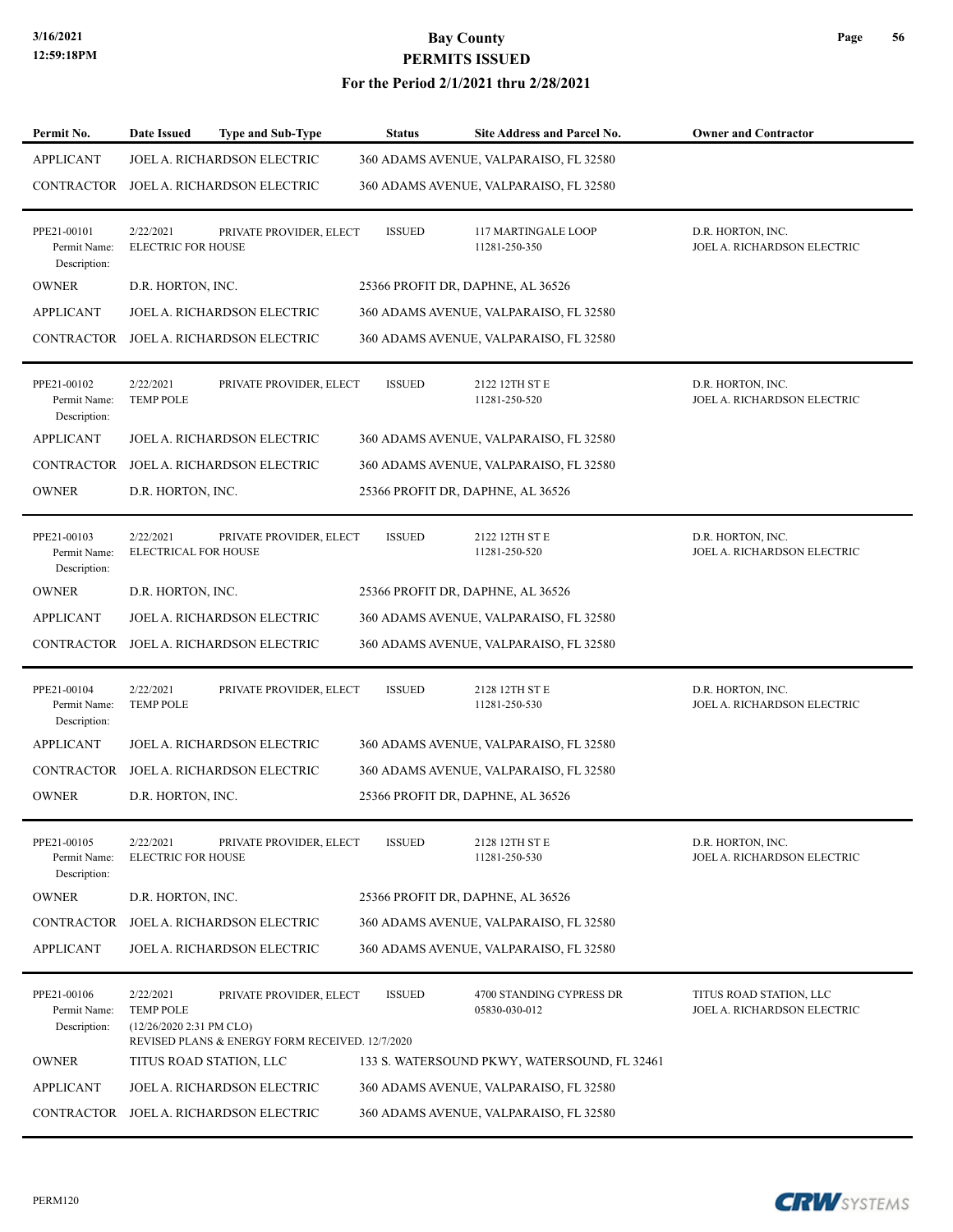| Permit No.                                  | Date Issued                                                        | <b>Type and Sub-Type</b>                                                   | <b>Status</b> | Site Address and Parcel No.                     | <b>Owner and Contractor</b>                            |
|---------------------------------------------|--------------------------------------------------------------------|----------------------------------------------------------------------------|---------------|-------------------------------------------------|--------------------------------------------------------|
| PPE21-00107<br>Permit Name:<br>Description: | 2/22/2021<br><b>ELECTRIC FOR HOUSE</b><br>(12/26/2020 2:31 PM CLO) | PRIVATE PROVIDER, ELECT<br>REVISED PLANS & ENERGY FORM RECEIVED. 12/7/2020 | <b>ISSUED</b> | 4700 STANDING CYPRESS DR<br>05830-030-012       | TITUS ROAD STATION, LLC<br>JOEL A. RICHARDSON ELECTRIC |
| <b>OWNER</b>                                | TITUS ROAD STATION, LLC                                            |                                                                            |               | 133 S. WATERSOUND PKWY, WATERSOUND, FL 32461    |                                                        |
| CONTRACTOR                                  |                                                                    | JOEL A. RICHARDSON ELECTRIC                                                |               | 360 ADAMS AVENUE, VALPARAISO, FL 32580          |                                                        |
| <b>APPLICANT</b>                            |                                                                    | JOEL A. RICHARDSON ELECTRIC                                                |               | 360 ADAMS AVENUE, VALPARAISO, FL 32580          |                                                        |
| PPE21-00108<br>Permit Name:<br>Description: | 2/22/2021<br><b>TEMP POLE</b>                                      | PRIVATE PROVIDER, ELECT                                                    | <b>ISSUED</b> | 4706 STANDING CYPRESS DR<br>05830-030-014       | TITUS ROAD STATION, LLC<br>JOEL A. RICHARDSON ELECTRIC |
| <b>APPLICANT</b>                            |                                                                    | <b>JOEL A. RICHARDSON ELECTRIC</b>                                         |               | 360 ADAMS AVENUE, VALPARAISO, FL 32580          |                                                        |
| <b>OWNER</b>                                | TITUS ROAD STATION, LLC                                            |                                                                            |               | 133 S. WATERSOUND PKWY, WATERSOUND, FL 32461    |                                                        |
|                                             |                                                                    | CONTRACTOR JOEL A. RICHARDSON ELECTRIC                                     |               | 360 ADAMS AVENUE, VALPARAISO, FL 32580          |                                                        |
| PPE21-00109<br>Permit Name:<br>Description: | 2/22/2021<br><b>ELECTRIC FOR HOUSE</b>                             | PRIVATE PROVIDER, ELECT                                                    | <b>ISSUED</b> | 4706 STANDING CYPRESS DR<br>05830-030-014       | TITUS ROAD STATION, LLC<br>JOEL A. RICHARDSON ELECTRIC |
| <b>CONTRACTOR</b>                           |                                                                    | JOEL A. RICHARDSON ELECTRIC                                                |               | 360 ADAMS AVENUE, VALPARAISO, FL 32580          |                                                        |
| <b>APPLICANT</b>                            |                                                                    | JOEL A. RICHARDSON ELECTRIC                                                |               | 360 ADAMS AVENUE, VALPARAISO, FL 32580          |                                                        |
| <b>OWNER</b>                                | TITUS ROAD STATION, LLC                                            |                                                                            |               | 133 S. WATERSOUND PKWY, WATERSOUND, FL 32461    |                                                        |
| PPE21-00110<br>Permit Name:<br>Description: | 2/22/2021<br><b>TEMP POLE</b>                                      | PRIVATE PROVIDER, ELECT                                                    | <b>ISSUED</b> | 4712 STANDING CYPRESS DR<br>05830-030-016       | TITUS ROAD STATION, LLC<br>JOEL A. RICHARDSON ELECTRIC |
| <b>OWNER</b>                                | TITUS ROAD STATION, LLC                                            |                                                                            |               | 133 S. WATERSOUND PKWY, WATERSOUND, FL 32461    |                                                        |
| CONTRACTOR                                  |                                                                    | JOEL A. RICHARDSON ELECTRIC                                                |               | 360 ADAMS AVENUE, VALPARAISO, FL 32580          |                                                        |
| <b>APPLICANT</b>                            |                                                                    | JOEL A. RICHARDSON ELECTRIC                                                |               | 360 ADAMS AVENUE, VALPARAISO, FL 32580          |                                                        |
| PPE21-00111<br>Permit Name:<br>Description: | 2/22/2021<br><b>ELECTRIC FOR HOUSE</b>                             | PRIVATE PROVIDER, ELECT                                                    | <b>ISSUED</b> | 4712 STANDING CYPRESS DR<br>05830-030-016       | TITUS ROAD STATION, LLC<br>JOEL A. RICHARDSON ELECTRIC |
| <b>APPLICANT</b>                            |                                                                    | JOEL A. RICHARDSON ELECTRIC                                                |               | 360 ADAMS AVENUE, VALPARAISO, FL 32580          |                                                        |
| CONTRACTOR                                  |                                                                    | JOEL A. RICHARDSON ELECTRIC                                                |               | 360 ADAMS AVENUE, VALPARAISO, FL 32580          |                                                        |
| <b>OWNER</b>                                | TITUS ROAD STATION, LLC                                            |                                                                            |               | 133 S. WATERSOUND PKWY, WATERSOUND, FL 32461    |                                                        |
| PPE21-00112<br>Permit Name:<br>Description: | 2/22/2021<br><b>TEMP POLE</b>                                      | PRIVATE PROVIDER, ELECT                                                    | <b>ISSUED</b> | 4770 FIREFLY LN<br>05830-030-156                | TITUS ROAD STATION, LLC<br>JOEL A. RICHARDSON ELECTRIC |
| <b>COMPANY</b>                              |                                                                    | D. R. HORTON, INC - LOWERY                                                 |               | 17745 ASHLEY DRIVE, PANAMA CITY BEACH, FL 32413 |                                                        |
| <b>APPLICANT</b>                            |                                                                    | JOEL A. RICHARDSON ELECTRIC                                                |               | 360 ADAMS AVENUE, VALPARAISO, FL 32580          |                                                        |
| <b>OWNER</b>                                | TITUS ROAD STATION, LLC                                            |                                                                            |               | 133 S. WATERSOUND PKWY, WATERSOUND, FL 32461    |                                                        |
| <b>CONTRACTOR</b>                           |                                                                    | JOEL A. RICHARDSON ELECTRIC                                                |               | 360 ADAMS AVENUE, VALPARAISO, FL 32580          |                                                        |
| PPE21-00113<br>Permit Name:<br>Description: | 2/22/2021<br>ELECTRIC FOR HOUSE                                    | PRIVATE PROVIDER, ELECT                                                    | <b>ISSUED</b> | 4770 FIREFLY LN<br>05830-030-156                | TITUS ROAD STATION, LLC<br>JOEL A. RICHARDSON ELECTRIC |
| <b>OWNER</b>                                | TITUS ROAD STATION, LLC                                            |                                                                            |               | 133 S. WATERSOUND PKWY, WATERSOUND, FL 32461    |                                                        |
| <b>PERM120</b>                              |                                                                    |                                                                            |               |                                                 | <b>CRW</b> SYSTEMS                                     |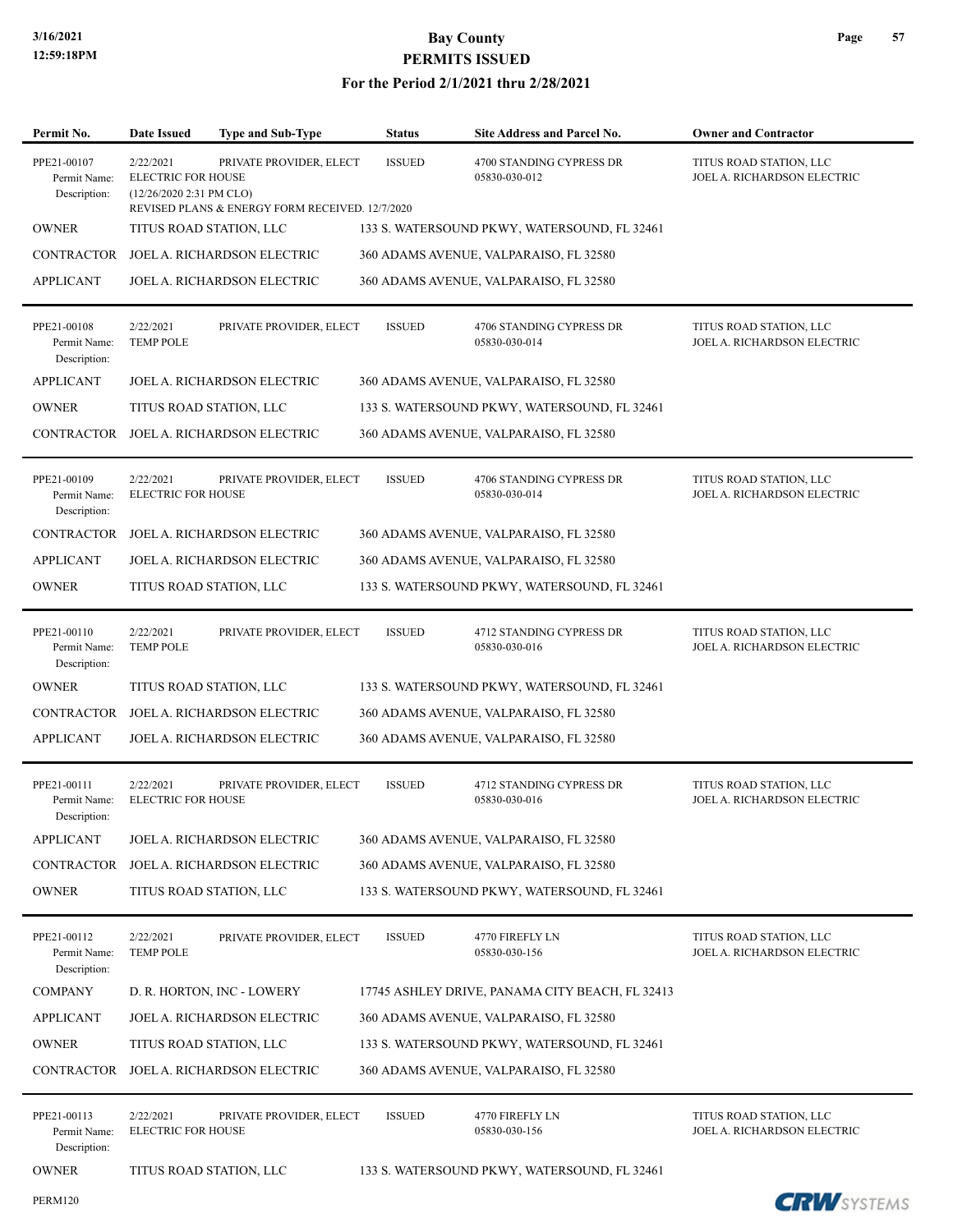#### **For the Period 2/1/2021 thru 2/28/2021**

| Permit No.                                  | Date Issued                              | <b>Type and Sub-Type</b>    | <b>Status</b> | Site Address and Parcel No.                       | <b>Owner and Contractor</b>                            |
|---------------------------------------------|------------------------------------------|-----------------------------|---------------|---------------------------------------------------|--------------------------------------------------------|
| <b>APPLICANT</b>                            |                                          | JOEL A. RICHARDSON ELECTRIC |               | 360 ADAMS AVENUE, VALPARAISO, FL 32580            |                                                        |
| <b>CONTRACTOR</b>                           |                                          | JOEL A. RICHARDSON ELECTRIC |               | 360 ADAMS AVENUE, VALPARAISO, FL 32580            |                                                        |
| <b>COMPANY</b>                              |                                          | D. R. HORTON, INC - LOWERY  |               | 17745 ASHLEY DRIVE, PANAMA CITY BEACH, FL 32413   |                                                        |
| PPE21-00114<br>Permit Name:<br>Description: | 2/22/2021<br><b>TEMP POLE</b>            | PRIVATE PROVIDER, ELECT     | <b>ISSUED</b> | 4774 FIREFLY LN<br>05830-030-158                  | TITUS ROAD STATION, LLC<br>JOEL A. RICHARDSON ELECTRIC |
| <b>COMPANY</b>                              |                                          | D. R. HORTON, INC - LOWERY  |               | 17745 ASHLEY DRIVE, PANAMA CITY BEACH, FL 32413   |                                                        |
| <b>CONTRACTOR</b>                           |                                          | JOEL A. RICHARDSON ELECTRIC |               | 360 ADAMS AVENUE, VALPARAISO, FL 32580            |                                                        |
| <b>APPLICANT</b>                            |                                          | JOEL A. RICHARDSON ELECTRIC |               | 360 ADAMS AVENUE, VALPARAISO, FL 32580            |                                                        |
| <b>OWNER</b>                                |                                          | TITUS ROAD STATION, LLC     |               | 133 S. WATERSOUND PKWY, WATERSOUND, FL 32461      |                                                        |
| PPE21-00115<br>Permit Name:<br>Description: | 2/22/2021<br><b>ELECTIC FOR HOUSE</b>    | PRIVATE PROVIDER, ELECT     | <b>ISSUED</b> | 4774 FIREFLY LN<br>05830-030-158                  | TITUS ROAD STATION, LLC<br>JOEL A. RICHARDSON ELECTRIC |
| <b>COMPANY</b>                              |                                          | D. R. HORTON, INC - LOWERY  |               | 17745 ASHLEY DRIVE, PANAMA CITY BEACH, FL 32413   |                                                        |
| <b>OWNER</b>                                |                                          | TITUS ROAD STATION, LLC     |               | 133 S. WATERSOUND PKWY, WATERSOUND, FL 32461      |                                                        |
| <b>CONTRACTOR</b>                           |                                          | JOEL A. RICHARDSON ELECTRIC |               | 360 ADAMS AVENUE, VALPARAISO, FL 32580            |                                                        |
| <b>APPLICANT</b>                            |                                          | JOEL A. RICHARDSON ELECTRIC |               | 360 ADAMS AVENUE, VALPARAISO, FL 32580            |                                                        |
| PPE21-00116<br>Permit Name:<br>Description: | 2/22/2021<br><b>TEMP POLE</b>            | PRIVATE PROVIDER, ELECT     | <b>ISSUED</b> | 4800 LOBLOLLY WAY<br>05830-030-230                | TITUS ROAD STATION, LLC<br>JOEL A. RICHARDSON ELECTRIC |
| <b>CONTRACTOR</b>                           |                                          | JOEL A. RICHARDSON ELECTRIC |               | 360 ADAMS AVENUE, VALPARAISO, FL 32580            |                                                        |
| <b>OWNER</b>                                |                                          | TITUS ROAD STATION, LLC     |               | 133 S. WATERSOUND PKWY, WATERSOUND, FL 32461      |                                                        |
| <b>APPLICANT</b>                            |                                          | JOEL A. RICHARDSON ELECTRIC |               | 360 ADAMS AVENUE, VALPARAISO, FL 32580            |                                                        |
| PPE21-00117<br>Permit Name:<br>Description: | 2/22/2021<br><b>ELECTRICAL FOR HOUSE</b> | PRIVATE PROVIDER, ELECT     | <b>ISSUED</b> | 4800 LOBLOLLY WAY<br>05830-030-230                | TITUS ROAD STATION, LLC<br>JOEL A. RICHARDSON ELECTRIC |
| <b>OWNER</b>                                |                                          | TITUS ROAD STATION, LLC     |               | 133 S. WATERSOUND PKWY, WATERSOUND, FL 32461      |                                                        |
| CONTRACTOR                                  |                                          | JOEL A. RICHARDSON ELECTRIC |               | 360 ADAMS AVENUE, VALPARAISO, FL 32580            |                                                        |
| <b>APPLICANT</b>                            |                                          | JOEL A. RICHARDSON ELECTRIC |               | 360 ADAMS AVENUE, VALPARAISO, FL 32580            |                                                        |
| PPE21-00118<br>Permit Name:<br>Description: | 2/22/2021<br><b>TEMP POLE</b>            | PRIVATE PROVIDER, ELECT     | ISSUED        | 4236 PILCHER ISLAND DR<br>08701-000-000           | FERGUSON, COLBY & NORA<br><b>BLAIR ELECTRIC INC</b>    |
| <b>APPLICANT</b>                            | <b>BLAIR ELECTRIC INC</b>                |                             |               | 11208 W. LINGER LONGER ROAD, YOUNGSTOWN, FL 32466 |                                                        |
| <b>CONTRACTOR</b>                           | <b>BLAIR ELECTRIC INC</b>                |                             |               | 11208 W. LINGER LONGER ROAD, YOUNGSTOWN, FL 32466 |                                                        |
| <b>OWNER</b>                                |                                          | FERGUSON, COLBY & NORA      |               | 832 KRAFT AVE, PANAMA CITY, FL 32401              |                                                        |
| PPE21-00119<br>Permit Name:<br>Description: | 2/22/2021<br><b>ELECTRIC FOR HOUSE</b>   | PRIVATE PROVIDER, ELECT     | <b>ISSUED</b> | 4236 PILCHER ISLAND DR<br>08701-000-000           | FERGUSON, COLBY & NORA<br><b>BLAIR ELECTRIC INC</b>    |
| CONTRACTOR                                  | <b>BLAIR ELECTRIC INC</b>                |                             |               | 11208 W. LINGER LONGER ROAD, YOUNGSTOWN, FL 32466 |                                                        |
| <b>OWNER</b>                                |                                          | FERGUSON, COLBY & NORA      |               | 832 KRAFT AVE, PANAMA CITY, FL 32401              |                                                        |

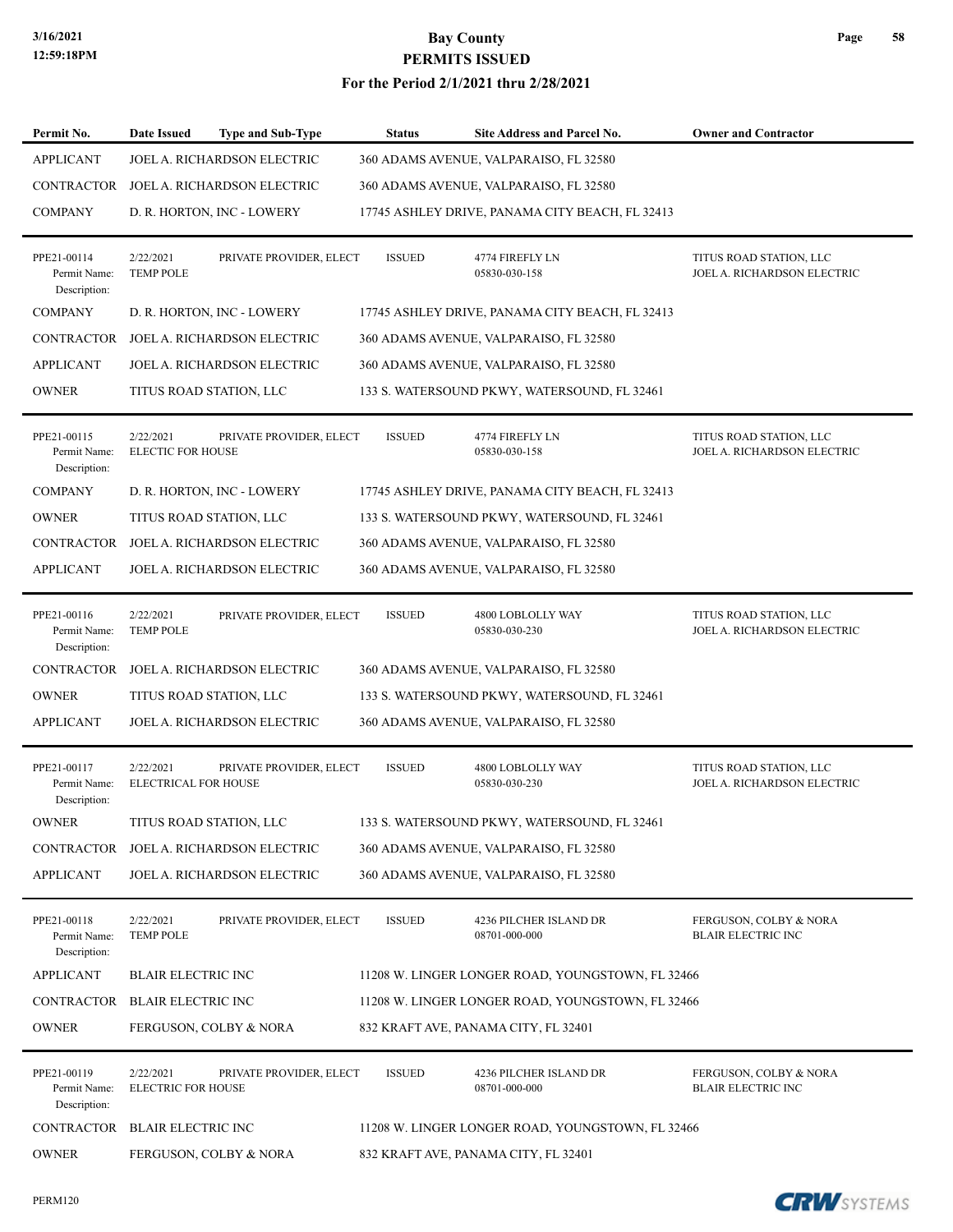| Permit No.                                  | <b>Date Issued</b>                                                                          | Type and Sub-Type                                                     | <b>Status</b> | <b>Site Address and Parcel No.</b>                | <b>Owner and Contractor</b>                                   |
|---------------------------------------------|---------------------------------------------------------------------------------------------|-----------------------------------------------------------------------|---------------|---------------------------------------------------|---------------------------------------------------------------|
| <b>APPLICANT</b>                            | <b>BLAIR ELECTRIC INC</b>                                                                   |                                                                       |               | 11208 W. LINGER LONGER ROAD, YOUNGSTOWN, FL 32466 |                                                               |
| PPE21-00120<br>Permit Name:<br>Description: | 2/24/2021<br><b>CONSTRUCTION POLE</b><br>$(2/3/20219:08$ AM MJM)<br>Sent to P&Z for review. | PRIVATE PROVIDER, ELECT                                               | <b>ISSUED</b> | 215 SKUNK VALLEY RD<br>07533-502-000              | SUZANNE VICKERS CONST, INC<br>JACK DANIELS ELECTRIC CO.       |
| <b>APPLICANT</b>                            |                                                                                             | <b>SUZANNE VICKERS CONSTRUCTIO</b>                                    |               | 1026 PIERSON DRIVE, LYNN HAVEN, FL 32444          |                                                               |
|                                             |                                                                                             | CONTRACTOR JACK DANIELS ELECTRIC CO.                                  |               | 112 JOY CIRCLE, PANAMA CITY, FL 32405             |                                                               |
| <b>OWNER</b>                                |                                                                                             | SUZANNE VICKERS CONST, INC                                            |               | 1026 PIERSON DR, LYNN HAVEN, FL 32444             |                                                               |
| PPE21-00121<br>Permit Name:<br>Description: | 2/24/2021<br><b>ELECT FOR NSF</b><br>(2/3/20219:08 AM MJM)<br>Sent to P&Z for review.       | PRIVATE PROVIDER, ELECT                                               | <b>ISSUED</b> | 215 SKUNK VALLEY RD<br>07533-502-000              | SUZANNE VICKERS CONST, INC<br>JACK DANIELS ELECTRIC CO.       |
| <b>OWNER</b>                                |                                                                                             | SUZANNE VICKERS CONST, INC                                            |               | 1026 PIERSON DR, LYNN HAVEN, FL 32444             |                                                               |
| <b>CONTRACTOR</b>                           |                                                                                             | JACK DANIELS ELECTRIC CO.                                             |               | 112 JOY CIRCLE, PANAMA CITY, FL 32405             |                                                               |
| <b>APPLICANT</b>                            |                                                                                             | <b>SUZANNE VICKERS CONSTRUCTIO</b>                                    |               | 1026 PIERSON DRIVE, LYNN HAVEN, FL 32444          |                                                               |
| PPE21-00123<br>Permit Name:<br>Description: | 2/25/2021<br><b>ELECT FOR NSF</b><br>(8/12/2020 7:34 AM MJM)<br>Sent to P&Z for review.     | PRIVATE PROVIDER, ELECT                                               | <b>ISSUED</b> | 225 SKUNK VALLEY RD<br>07533-504-000              | SUZANNE VICKERS CONST, INC<br>JACK DANIELS ELECTRIC CO.       |
|                                             |                                                                                             | CONTRACTOR JACK DANIELS ELECTRIC CO.                                  |               | 112 JOY CIRCLE, PANAMA CITY, FL 32405             |                                                               |
| <b>OWNER</b>                                |                                                                                             | SUZANNE VICKERS CONST, INC                                            |               | 1026 PIERSON DR, LYNN HAVEN, FL 32444             |                                                               |
| <b>APPLICANT</b>                            |                                                                                             | <b>SUZANNE VICKERS 258-1460</b>                                       | $, \,$        |                                                   |                                                               |
| PPG21-00002<br>Permit Name:<br>Description: | 2/2/2021<br>NSF GAS<br>$(6/22/20203:37 \text{ PM} \text{ TJN})$<br>NEED FL ENERGY FORM      | RESIDENTIAL NEW CONSTR<br>NEED WATER & SEWER RECIPTS OR SEPTIC PERMIT | <b>ISSUED</b> | 13940 BIG ISLAND POND RD<br>07465-020-140         | GILLMAN, JUSTIN & WHITNEY<br>FLORIDA GAS AND FIREPLACES, INC. |
| <b>OWNER</b>                                |                                                                                             | GILLMAN, JUSTIN & WHITNEY                                             |               | 2411 PARKWOOD DR, PANAMA CITY, FL 32405           |                                                               |
| CONTRACTOR                                  |                                                                                             | FLORIDA GAS AND FIREPLACES, IN                                        |               | 605 E 5TH ST, LYNN HAVEN, FL 32444                |                                                               |
| <b>APPLICANT</b>                            | JEFF 850-571-2018                                                                           |                                                                       | , ,           |                                                   |                                                               |
| PPM21-00031<br>Permit Name:<br>Description: | 2/1/2021<br>MECHANICAL FOR NSF<br>(10/21/2020 5:02 PM JLS)<br><b>NOC NOT RECORDED</b>       | PRIVATE PROVIDER, MECHA                                               | <b>ISSUED</b> | 3925 SANDPINE WAY<br>05911-005-014                | BEN WORTMAN CONSTRUCTION LLC                                  |
|                                             |                                                                                             | MECHANICAL CIGULF COAST AIR CONDITIONING L                            |               | 222 W 33RD PL, Panama City, FL 32405              |                                                               |
|                                             |                                                                                             | CONTRACTOR BEN WORTMAN CONSTRUCTION LI                                |               | POBOX 226, PANAMA CITY, FL 32402                  |                                                               |
| <b>APPLICANT</b>                            |                                                                                             | BEN WORTMAN CONSTRUCTION LI                                           |               | P O BOX 226, PANAMA CITY, FL 32402                |                                                               |
| PPM21-00032<br>Permit Name:<br>Description: | 2/1/2021<br>MECHANICAL FOR NSF<br>$(11/4/2020 10:58$ AM MJM)<br>Sent to P&Z for review.     | PRIVATE PROVIDER, MECHA                                               | <b>ISSUED</b> | 3913 SANDPINE WAY<br>05911-005-008                | BEN WORTMAN CONSTRUCTION LLC                                  |
| <b>COMPANY</b>                              |                                                                                             | FLORIDA BUILDING CODE COMP AI                                         | $, \, , \,$   |                                                   |                                                               |

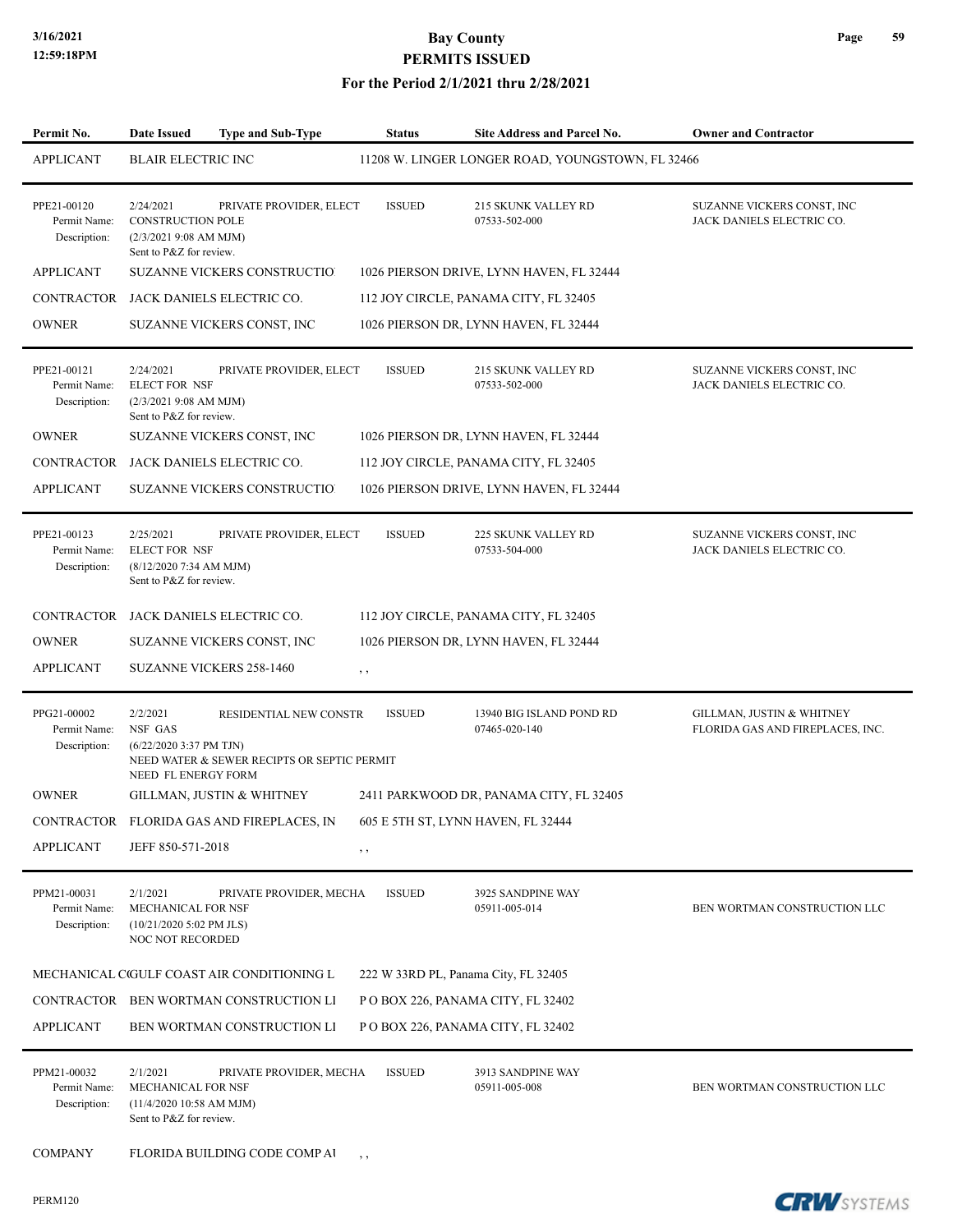#### **For the Period 2/1/2021 thru 2/28/2021**

| Permit No.                                  | <b>Date Issued</b>                                                                           | <b>Type and Sub-Type</b>                                                                           | <b>Status</b> | <b>Site Address and Parcel No.</b>              | <b>Owner and Contractor</b>                                   |
|---------------------------------------------|----------------------------------------------------------------------------------------------|----------------------------------------------------------------------------------------------------|---------------|-------------------------------------------------|---------------------------------------------------------------|
|                                             |                                                                                              | MECHANICAL CIGULF COAST AIR CONDITIONING L                                                         |               | 222 W 33RD PL, Panama City, FL 32405            |                                                               |
|                                             |                                                                                              | CONTRACTOR BEN WORTMAN CONSTRUCTION LI                                                             |               | POBOX 226, PANAMA CITY, FL 32402                |                                                               |
| <b>APPLICANT</b>                            |                                                                                              | BEN WORTMAN CONSTRUCTION LI                                                                        |               | POBOX 226, PANAMA CITY, FL 32402                |                                                               |
| PPM21-00033<br>Permit Name:<br>Description: | 2/1/2021<br>NEW SINGLE FAMILY<br>$(11/3/20203:42 \text{ PM MJM})$<br>Sent to P&Z for review. | PRIVATE PROVIDER, MECHA                                                                            | <b>ISSUED</b> | 3909 SANDPINE WAY<br>05911-005-006              | CAMBEN HOLDING LLC<br>BEN WORTMAN CONSTRUCTION LLC            |
| <b>APPLICANT</b>                            |                                                                                              | <b>BEN WORTMAN CONSTRUCTION LI</b>                                                                 |               | P O BOX 226, PANAMA CITY, FL 32402              |                                                               |
| <b>OWNER</b>                                | CAMBEN HOLDING LLC                                                                           |                                                                                                    | , ,           |                                                 |                                                               |
|                                             |                                                                                              | CONTRACTOR BEN WORTMAN CONSTRUCTION LI                                                             |               | POBOX 226, PANAMA CITY, FL 32402                |                                                               |
|                                             |                                                                                              | MECHANICAL CIGULF COAST AIR CONDITIONING L                                                         |               | 222 W 33RD PL, Panama City, FL 32405            |                                                               |
| PPM21-00034<br>Permit Name:<br>Description: | 2/2/2021<br><b>MECHANICAL FOR NSF</b><br>(9/29/2020 2:39 PM JLS)                             | PRIVATE PROVIDER, MECHA<br>NEED WATER/SEWER RECEIPTS - received<br>NEED SIGNED EPL CARD - RECEIVED | <b>ISSUED</b> | 120 ALECZANDER PRESERVE CT<br>11916-700-060     | SKINNER PRIVATE CAPITAL GROUP<br>BEN WORTMAN CONSTRUCTION LLC |
|                                             |                                                                                              | MECHANICAL CIGULF COAST AIR CONDITIONING L                                                         |               | 222 W 33RD PL, Panama City, FL 32405            |                                                               |
| <b>OWNER</b>                                |                                                                                              | SKINNER PRIVATE CAPITAL GROUP                                                                      |               | 2023 THOMAS DR., PANAMA CITY BEACH, FL 32408    |                                                               |
| <b>APPLICANT</b>                            |                                                                                              | BEN WORTMAN CONSTRUCTION LI                                                                        |               | P O BOX 226, PANAMA CITY, FL 32402              |                                                               |
| <b>CONTRACTOR</b>                           |                                                                                              | BEN WORTMAN CONSTRUCTION LI                                                                        |               | POBOX 226, PANAMA CITY, FL 32402                |                                                               |
| <b>COMPANY</b>                              |                                                                                              | FLORIDA BUILDING CODE COMPLI.                                                                      | $, \, ,$      |                                                 |                                                               |
| PPM21-00035<br>Permit Name:<br>Description: | 2/2/2021<br>NEW SINGLE FAMILY<br>(9/29/2020 4:30 PM JLS)<br>NEED SIGNED EPL CARD             | PRIVATE PROVIDER, MECHA<br>NEED WATER/SEWER RECEIPTS                                               | <b>ISSUED</b> | 116 ALECZANDER PRESERVE CT<br>11916-700-050     | SKINNER PRIVATE CAPITAL GROUP<br>BEN WORTMAN CONSTRUCTION LLC |
| <b>APPLICANT</b>                            |                                                                                              | <b>BEN WORTMAN CONSTRUCTION LI</b>                                                                 |               | P O BOX 226, PANAMA CITY, FL 32402              |                                                               |
|                                             |                                                                                              | MECHANICAL CIGULF COAST AIR CONDITIONING L                                                         |               | 222 W 33RD PL, Panama City, FL 32405            |                                                               |
|                                             |                                                                                              | CONTRACTOR BEN WORTMAN CONSTRUCTION LI                                                             |               | P O BOX 226, PANAMA CITY, FL 32402              |                                                               |
| <b>OWNER</b>                                |                                                                                              | SKINNER PRIVATE CAPITAL GROUP                                                                      |               | 2023 THOMAS DR., PANAMA CITY BEACH, FL 32408    |                                                               |
| <b>COMPANY</b>                              |                                                                                              | FLORIDA BUILDING CODE AUTHOR                                                                       | , ,           |                                                 |                                                               |
| PPM21-00036<br>Permit Name:<br>Description: | 2/5/2021<br>mechanical for NSF                                                               | PRIVATE PROVIDER, MECHA                                                                            | <b>ISSUED</b> | 4740 ROSEMARY ST<br>05830-030-078               | TITUS ROAD STATION, LLC<br>D. R. HORTON, INC - LOWERY         |
| <b>OWNER</b>                                |                                                                                              | TITUS ROAD STATION, LLC                                                                            |               | 133 S. WATERSOUND PKWY, WATERSOUND, FL 32461    |                                                               |
| CONTRACTOR                                  |                                                                                              | D. R. HORTON, INC - LOWERY                                                                         |               | 17745 ASHLEY DRIVE, PANAMA CITY BEACH, FL 32413 |                                                               |
| <b>APPLICANT</b>                            |                                                                                              | D. R. HORTON, INC - LOWERY                                                                         |               | 17745 ASHLEY DRIVE, PANAMA CITY BEACH, FL 32413 |                                                               |
| <b>COMPANY</b>                              |                                                                                              | D. R. HORTON, INC - LOWERY                                                                         |               | 17745 ASHLEY DRIVE, PANAMA CITY BEACH, FL 32413 |                                                               |
|                                             |                                                                                              | MECHANICAL C(ALL AMERICAN AIR CONDITIONING                                                         |               | 1025 HARRISON AVE, PANAMA CITY, FL 32401        |                                                               |
| PLUMBING CON'HOBBS PLUMBING INC             |                                                                                              |                                                                                                    |               | 920 N EAST AVE, PANAMA CITY, FL 32401           |                                                               |

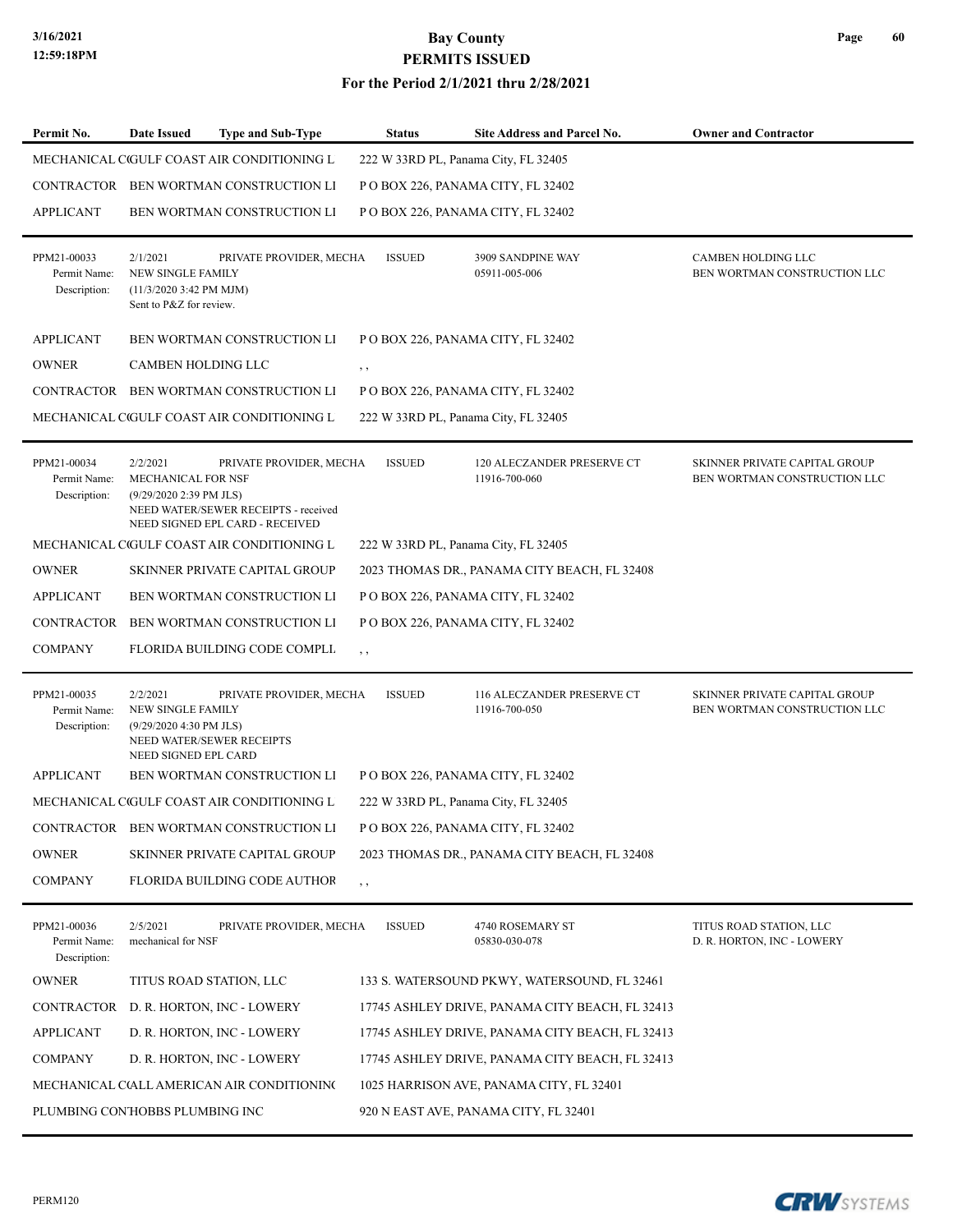#### **For the Period 2/1/2021 thru 2/28/2021**

| Permit No.                                  | <b>Date Issued</b>                                                                              | <b>Type and Sub-Type</b>                   | <b>Status</b>  | <b>Site Address and Parcel No.</b>              | <b>Owner and Contractor</b>                               |
|---------------------------------------------|-------------------------------------------------------------------------------------------------|--------------------------------------------|----------------|-------------------------------------------------|-----------------------------------------------------------|
| PPM21-00038<br>Permit Name:<br>Description: | 2/5/2021<br>MECHANICAL FOR NSF                                                                  | PRIVATE PROVIDER, MECHA                    | <b>ISSUED</b>  | 8441 WARNER PL<br>27568-000-027                 | THOMPSON RESIDENTIAL, LLC<br>THOMPSON RESIDENTIAL LLC     |
|                                             |                                                                                                 | MECHANICAL COREYES HEATING & COOLING, INC  |                | 327 W 34TH PL, PANAMA CITY, FL 32405            |                                                           |
| <b>APPLICANT</b>                            |                                                                                                 | THOMPSON RESIDENTIAL LLC                   |                | 103 TRENOVIA PL, PANAMA CITY BEACH, FL 32407    |                                                           |
| <b>COMPANY</b>                              | <b>FCA</b>                                                                                      |                                            | $, \, \cdot$   |                                                 |                                                           |
| <b>OWNER</b>                                |                                                                                                 | THOMPSON RESIDENTIAL, LLC                  |                | 103 TRENOVIA PL, PANAMA CITY BEACH, FL 32407    |                                                           |
| <b>CONTRACTOR</b>                           |                                                                                                 | THOMPSON RESIDENTIAL LLC                   |                | 103 TRENOVIA PL, PANAMA CITY BEACH, FL 32407    |                                                           |
| PPM21-00039<br>Permit Name:<br>Description: | 2/5/2021<br><b>MECHANICAL FOR NSF</b><br>(12/23/2020 2:34 PM JLS)<br><b>NEED WATER RECEIPTS</b> | PRIVATE PROVIDER, MECHA                    | <b>ISSUED</b>  | 8445 WARNER PL<br>27568-000-025                 | THOMPSON RESIDENTIAL, LLC<br>THOMPSON RESIDENTIAL LLC     |
|                                             |                                                                                                 | MECHANICAL COREYES HEATING & COOLING, INC  |                | 327 W 34TH PL, PANAMA CITY, FL 32405            |                                                           |
|                                             |                                                                                                 | CONTRACTOR THOMPSON RESIDENTIAL LLC        |                | 103 TRENOVIA PL, PANAMA CITY BEACH, FL 32407    |                                                           |
| <b>OWNER</b>                                |                                                                                                 | THOMPSON RESIDENTIAL, LLC                  |                | 103 TRENOVIA PL, PANAMA CITY BEACH, FL 32407    |                                                           |
| <b>COMPANY</b>                              | <b>FCA</b>                                                                                      |                                            | $, \, , \,$    |                                                 |                                                           |
| <b>APPLICANT</b>                            |                                                                                                 | THOMPSON RESIDENTIAL LLC                   |                | 103 TRENOVIA PL, PANAMA CITY BEACH, FL 32407    |                                                           |
| PPM21-00040<br>Permit Name:<br>Description: | 2/16/2021<br>MECHANICAL FOR NSF                                                                 | PRIVATE PROVIDER, MECHA                    | <b>FINALED</b> | 4747 LOBLOLLY WAY<br>05830-030-272              | TITUS ROAD STATION, LLC<br>LOWERY, RICHARD - D. R. HORTON |
| <b>APPLICANT</b>                            |                                                                                                 | LOWERY, RICHARD - D. R. HORTON             |                | 17745 ASHLEY DRIVE, PANAMA CITY BEACH, FL 32413 |                                                           |
| <b>OWNER</b>                                |                                                                                                 | TITUS ROAD STATION, LLC                    |                | 133 S. WATERSOUND PKWY, WATERSOUND, FL 32461    |                                                           |
| <b>COMPANY</b>                              |                                                                                                 | LOWERY, RICHARD - D. R. HORTON             |                | 17745 ASHLEY DRIVE, PANAMA CITY BEACH, FL 32413 |                                                           |
|                                             |                                                                                                 | MECHANICAL C(ALL AMERICAN AIR CONDITIONING |                | 1025 HARRISON AVE, PANAMA CITY, FL 32401        |                                                           |
|                                             |                                                                                                 | CONTRACTOR LOWERY, RICHARD - D. R. HORTON  |                | 17745 ASHLEY DRIVE, PANAMA CITY BEACH, FL 32413 |                                                           |
| PPM21-00041<br>Permit Name:<br>Description: | 2/16/2021<br>MECHANICAL FOR NSF                                                                 | PRIVATE PROVIDER, MECHA                    | <b>ISSUED</b>  | 4769 ROSEMARY ST<br>05830-030-092               | TITUS ROAD STATION, LLC<br>D. R. HORTON, INC - LOWERY     |
| <b>OWNER</b>                                |                                                                                                 | TITUS ROAD STATION, LLC                    |                | 133 S. WATERSOUND PKWY, WATERSOUND, FL 32461    |                                                           |
|                                             |                                                                                                 | MECHANICAL C(ALL AMERICAN AIR CONDITIONING |                | 1025 HARRISON AVE, PANAMA CITY, FL 32401        |                                                           |
|                                             |                                                                                                 | CONTRACTOR D. R. HORTON, INC - LOWERY      |                | 17745 ASHLEY DRIVE, PANAMA CITY BEACH, FL 32413 |                                                           |
| <b>APPLICANT</b>                            |                                                                                                 | D. R. HORTON, INC - LOWERY                 |                | 17745 ASHLEY DRIVE, PANAMA CITY BEACH, FL 32413 |                                                           |
| PPM21-00042<br>Permit Name:<br>Description: | 2/16/2021<br>MECHANICAL FOR NSF                                                                 | PRIVATE PROVIDER, MECHA                    | <b>ISSUED</b>  | 4776 LOBLOLLY WAY<br>05830-030-218              | TITUS ROAD STATION, LLC<br>D. R. HORTON, INC - LOWERY     |
|                                             |                                                                                                 | MECHANICAL C(ALL AMERICAN AIR CONDITIONING |                | 1025 HARRISON AVE, PANAMA CITY, FL 32401        |                                                           |
|                                             |                                                                                                 | CONTRACTOR D. R. HORTON, INC - LOWERY      |                | 17745 ASHLEY DRIVE, PANAMA CITY BEACH, FL 32413 |                                                           |
| <b>OWNER</b>                                |                                                                                                 | TITUS ROAD STATION, LLC                    |                | 133 S. WATERSOUND PKWY, WATERSOUND, FL 32461    |                                                           |
| <b>APPLICANT</b>                            |                                                                                                 | D. R. HORTON, INC - LOWERY                 |                | 17745 ASHLEY DRIVE, PANAMA CITY BEACH, FL 32413 |                                                           |

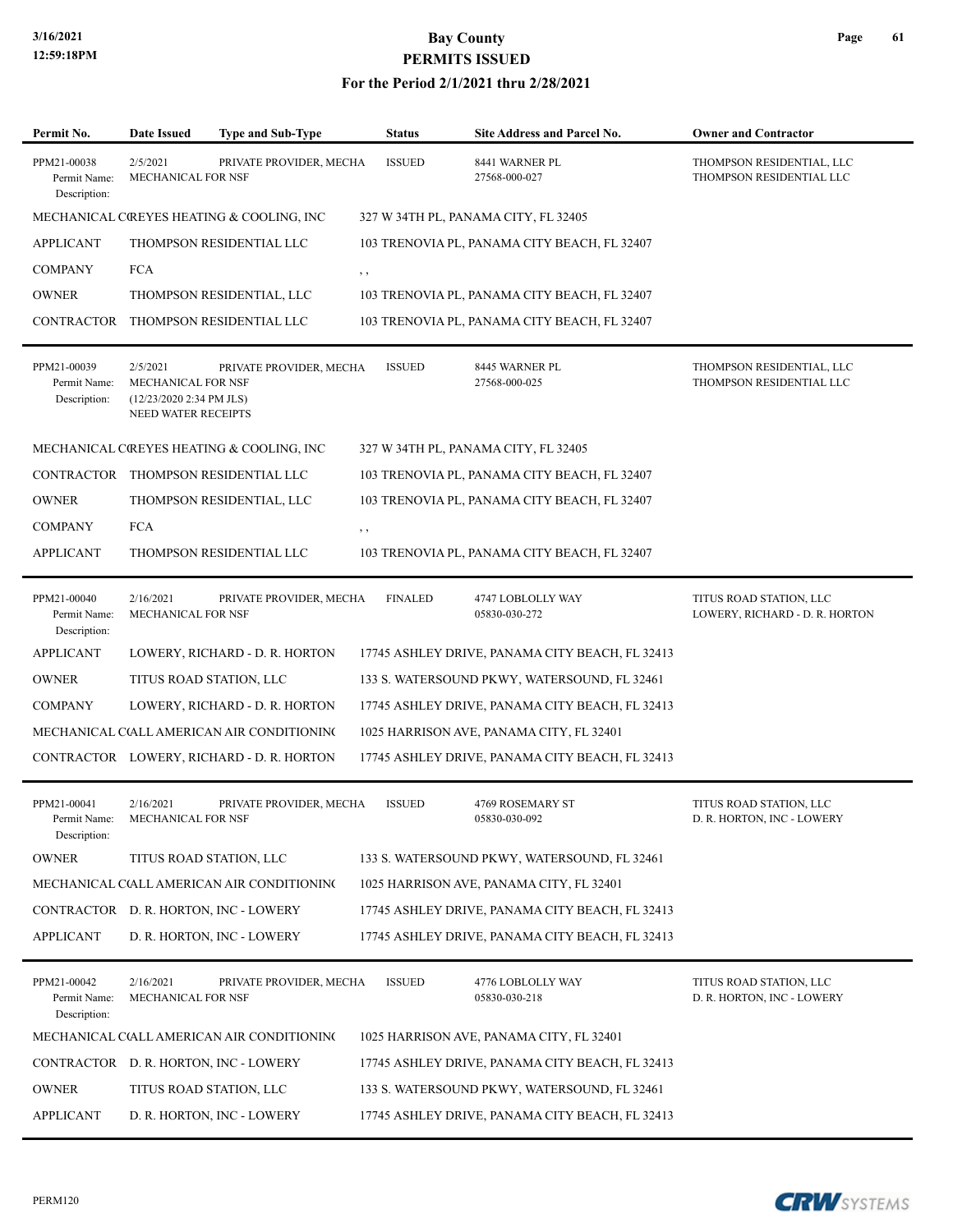#### **For the Period 2/1/2021 thru 2/28/2021**

| Permit No.                                  | Date Issued                                                                    | <b>Type and Sub-Type</b>                                               | <b>Status</b> | <b>Site Address and Parcel No.</b>              | <b>Owner and Contractor</b>                             |
|---------------------------------------------|--------------------------------------------------------------------------------|------------------------------------------------------------------------|---------------|-------------------------------------------------|---------------------------------------------------------|
| PPM21-00043<br>Permit Name:<br>Description: | 2/16/2021<br>NEW SINGLE FAMILY                                                 | PRIVATE PROVIDER, MECHA                                                | <b>ISSUED</b> | 4765 ROSEMARY ST<br>05830-030-094               | TITUS ROAD STATION, LLC<br>D. R. HORTON, INC - LOWERY   |
|                                             |                                                                                | MECHANICAL C(ALL AMERICAN AIR CONDITIONING                             |               | 1025 HARRISON AVE, PANAMA CITY, FL 32401        |                                                         |
| <b>OWNER</b>                                | TITUS ROAD STATION, LLC                                                        |                                                                        |               | 133 S. WATERSOUND PKWY, WATERSOUND, FL 32461    |                                                         |
|                                             |                                                                                | CONTRACTOR D. R. HORTON, INC - LOWERY                                  |               | 17745 ASHLEY DRIVE, PANAMA CITY BEACH, FL 32413 |                                                         |
| <b>APPLICANT</b>                            |                                                                                | D. R. HORTON, INC - LOWERY                                             |               | 17745 ASHLEY DRIVE, PANAMA CITY BEACH, FL 32413 |                                                         |
| PPM21-00044<br>Permit Name:<br>Description: | 2/16/2021<br><b>MECHANICAL FOR NSF</b><br>(12/26/2020 11:52 AM CLO)            | PRIVATE PROVIDER, MECHA<br>NEW PLANS & ENERGY FORM SUBMITTED 12/4/2020 | <b>ISSUED</b> | 4807 STANDING CYPRESS DR<br>05830-030-038       | TITUS ROAD STATION, LLC<br>D. R. HORTON, INC - LOWERY   |
| <b>APPLICANT</b>                            |                                                                                | D. R. HORTON, INC - LOWERY                                             |               | 17745 ASHLEY DRIVE, PANAMA CITY BEACH, FL 32413 |                                                         |
| <b>COMPANY</b>                              |                                                                                | D. R. HORTON, INC - LOWERY                                             |               | 17745 ASHLEY DRIVE, PANAMA CITY BEACH, FL 32413 |                                                         |
| CONTRACTOR                                  |                                                                                | D. R. HORTON, INC - LOWERY                                             |               | 17745 ASHLEY DRIVE, PANAMA CITY BEACH, FL 32413 |                                                         |
|                                             |                                                                                | MECHANICAL C(ALL AMERICAN AIR CONDITIONING                             |               | 1025 HARRISON AVE, PANAMA CITY, FL 32401        |                                                         |
| <b>OWNER</b>                                | TITUS ROAD STATION, LLC                                                        |                                                                        |               | 133 S. WATERSOUND PKWY, WATERSOUND, FL 32461    |                                                         |
| PPM21-00045<br>Permit Name:<br>Description: | 2/16/2021<br>MECHANICAL FOR NSF<br>$(12/26/20202:45 \text{ PM CLO})$           | PRIVATE PROVIDER, MECHA                                                | <b>ISSUED</b> | 4744 ROSEMARY ST<br>05830-030-080               | TITUS ROAD STATION, LLC<br>D. R. HORTON, INC - LOWERY   |
|                                             |                                                                                | REVISED PLANS & ENERGY FORM SUBMITTED 12/7/2020                        |               |                                                 |                                                         |
| <b>APPLICANT</b>                            |                                                                                | D. R. HORTON, INC - LOWERY                                             |               | 17745 ASHLEY DRIVE, PANAMA CITY BEACH, FL 32413 |                                                         |
| CONTRACTOR                                  |                                                                                | D. R. HORTON, INC - LOWERY                                             |               | 17745 ASHLEY DRIVE, PANAMA CITY BEACH, FL 32413 |                                                         |
| <b>OWNER</b>                                | TITUS ROAD STATION, LLC                                                        |                                                                        |               | 133 S. WATERSOUND PKWY, WATERSOUND, FL 32461    |                                                         |
|                                             |                                                                                | MECHANICAL C(ALL AMERICAN AIR CONDITIONING                             |               | 1025 HARRISON AVE, PANAMA CITY, FL 32401        |                                                         |
| <b>COMPANY</b>                              |                                                                                | D. R. HORTON, INC - LOWERY                                             |               | 17745 ASHLEY DRIVE, PANAMA CITY BEACH, FL 32413 |                                                         |
| PPM21-00046<br>Permit Name:<br>Description: | 2/16/2021<br><b>MECHANICAL FOR NSF</b>                                         | PRIVATE PROVIDER, MECHA                                                | <b>ISSUED</b> | 4780 LOBLOLLY WAY<br>05830-030-220              | TITUS ROAD STATION, LLC<br>D. R. HORTON, INC - LOWERY   |
| <b>OWNER</b>                                | TITUS ROAD STATION, LLC                                                        |                                                                        |               | 133 S. WATERSOUND PKWY, WATERSOUND, FL 32461    |                                                         |
|                                             |                                                                                | MECHANICAL C(ALL AMERICAN AIR CONDITIONING                             |               | 1025 HARRISON AVE, PANAMA CITY, FL 32401        |                                                         |
| APPLICANT                                   |                                                                                | D. R. HORTON, INC - LOWERY                                             |               | 17745 ASHLEY DRIVE, PANAMA CITY BEACH, FL 32413 |                                                         |
|                                             |                                                                                | CONTRACTOR D. R. HORTON, INC - LOWERY                                  |               | 17745 ASHLEY DRIVE, PANAMA CITY BEACH, FL 32413 |                                                         |
| PPM21-00047<br>Permit Name:<br>Description: | 2/16/2021<br>MECHANICAL FOR NSF<br>$(10/21/20205:02$ PM JLS)<br>EPL NOT SIGNED | PRIVATE PROVIDER, MECHA                                                | <b>ISSUED</b> | 3929 SANDPINE WAY<br>05911-005-016              | SJ COLLEGE STATION, LLC<br>BEN WORTMAN CONSTRUCTION LLC |
| <b>COMPANY</b>                              |                                                                                | GULF COAST AIR CONDITIONING L                                          |               | 222 W 33RD PL, Panama City, FL 32405            |                                                         |
| CONTRACTOR                                  |                                                                                | BEN WORTMAN CONSTRUCTION LI                                            |               | P O BOX 226, PANAMA CITY, FL 32402              |                                                         |
| <b>OWNER</b>                                | SJ COLLEGE STATION, LLC                                                        |                                                                        |               | C/O TAX DEPARTMENT, WATERSOUND, FL 32413        |                                                         |
| <b>APPLICANT</b>                            |                                                                                | GULF COAST AIR CONDITIONING L                                          |               | 222 W 33RD PL, Panama City, FL 32405            |                                                         |
|                                             |                                                                                | MECHANICAL CIGULF COAST AIR CONDITIONING L                             |               | 222 W 33RD PL, Panama City, FL 32405            |                                                         |
|                                             |                                                                                |                                                                        |               |                                                 |                                                         |

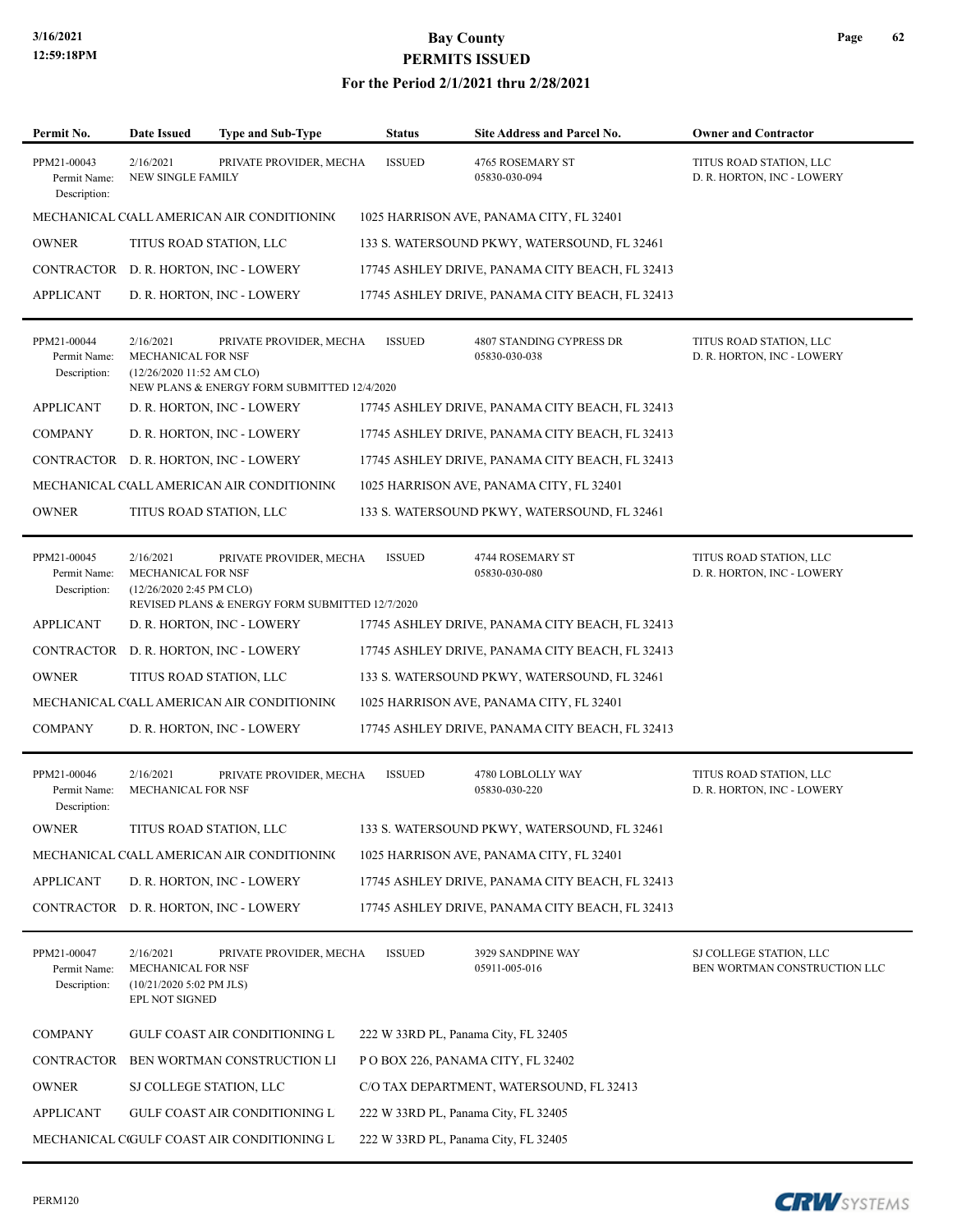| Permit No.                                  | <b>Date Issued</b>                                                                             | <b>Type and Sub-Type</b>                   | <b>Status</b> | <b>Site Address and Parcel No.</b>              | <b>Owner and Contractor</b>                                 |
|---------------------------------------------|------------------------------------------------------------------------------------------------|--------------------------------------------|---------------|-------------------------------------------------|-------------------------------------------------------------|
| PPM21-00048<br>Permit Name:<br>Description: | 2/17/2021<br>NSF - MECHANICAL                                                                  | PRIVATE PROVIDER, MECHA                    | <b>ISSUED</b> | 8437 WARNER PL<br>27568-000-029                 | THOMPSON RESIDENTIAL, LLC<br>REYES HEATING & COOLING, INC   |
| <b>APPLICANT</b>                            |                                                                                                | REYES HEATING & COOLING, INC               |               | 327 W 34TH PL, PANAMA CITY, FL 32405            |                                                             |
| <b>OWNER</b>                                |                                                                                                | THOMPSON RESIDENTIAL, LLC                  |               | 103 TRENOVIA PL, PANAMA CITY BEACH, FL 32407    |                                                             |
|                                             |                                                                                                | CONTRACTOR REYES HEATING & COOLING, INC    |               | 327 W 34TH PL, PANAMA CITY, FL 32405            |                                                             |
| PPM21-00049<br>Permit Name:<br>Description: | 2/17/2021<br><b>NSF - MECHANICAL</b><br>(12/23/2020 2:34 PM JLS)<br><b>NEED WATER RECEIPTS</b> | PRIVATE PROVIDER, MECHA                    | <b>ISSUED</b> | 8433 WARNER PL<br>27568-000-031                 | THOMPSON RESIDENTIAL, LLC<br>REYES HEATING & COOLING, INC   |
| APPLICANT                                   |                                                                                                | REYES HEATING & COOLING, INC               |               | 327 W 34TH PL, PANAMA CITY, FL 32405            |                                                             |
| <b>COMPANY</b>                              | <b>FCA</b>                                                                                     |                                            | $, \, \cdot$  |                                                 |                                                             |
| <b>OWNER</b>                                |                                                                                                | THOMPSON RESIDENTIAL, LLC                  |               | 103 TRENOVIA PL, PANAMA CITY BEACH, FL 32407    |                                                             |
|                                             |                                                                                                | CONTRACTOR REYES HEATING & COOLING, INC    |               | 327 W 34TH PL, PANAMA CITY, FL 32405            |                                                             |
| PPM21-00050<br>Permit Name:<br>Description: | 2/18/2021<br>MECHANICAL FOR NSF                                                                | PRIVATE PROVIDER, MECHA                    | <b>ISSUED</b> | 4784 LOBLOLLY WAY<br>05830-030-222              | TITUS ROAD STATION, LLC<br>D. R. HORTON, INC - LOWERY       |
| <b>CONTRACTOR</b>                           |                                                                                                | D. R. HORTON, INC - LOWERY                 |               | 17745 ASHLEY DRIVE, PANAMA CITY BEACH, FL 32413 |                                                             |
| <b>OWNER</b>                                |                                                                                                | TITUS ROAD STATION, LLC                    |               | 133 S. WATERSOUND PKWY, WATERSOUND, FL 32461    |                                                             |
| <b>APPLICANT</b>                            |                                                                                                | D. R. HORTON, INC - LOWERY                 |               | 17745 ASHLEY DRIVE, PANAMA CITY BEACH, FL 32413 |                                                             |
|                                             |                                                                                                | MECHANICAL C(ALL AMERICAN AIR CONDITIONING |               | 1025 HARRISON AVE, PANAMA CITY, FL 32401        |                                                             |
| PPM21-00051<br>Permit Name:<br>Description: | 2/18/2021<br>MECHANICAL FOR NSF                                                                | PRIVATE PROVIDER, MECHA                    | <b>ISSUED</b> | 4788 LOBLOLLY WAY<br>05830-030-224              | TITUS ROAD STATION, LLC<br>D. R. HORTON, INC - LOWERY       |
|                                             |                                                                                                | MECHANICAL C(ALL AMERICAN AIR CONDITIONING |               | 1025 HARRISON AVE, PANAMA CITY, FL 32401        |                                                             |
| <b>APPLICANT</b>                            |                                                                                                | D. R. HORTON, INC - LOWERY                 |               | 17745 ASHLEY DRIVE, PANAMA CITY BEACH, FL 32413 |                                                             |
| <b>OWNER</b>                                |                                                                                                | TITUS ROAD STATION, LLC                    |               | 133 S. WATERSOUND PKWY, WATERSOUND, FL 32461    |                                                             |
|                                             |                                                                                                | CONTRACTOR D. R. HORTON, INC - LOWERY      |               | 17745 ASHLEY DRIVE, PANAMA CITY BEACH, FL 32413 |                                                             |
| PPM21-00052<br>Permit Name:<br>Description: | 2/19/2021<br>MECHANICAL FOR NSF<br>(12/28/2020 2:06 PM MJM)<br>Sent to P&Z for review.         | PRIVATE PROVIDER, MECHA                    | <b>ISSUED</b> | 5109 SACRED OAK DR<br>05437-200-004             | THOMAS, BRIAN B & MISTY P<br><b>BAYOU OAKS BUILDERS LLC</b> |
| <b>OWNER</b>                                |                                                                                                | THOMAS, BRIAN B & MISTY P                  |               | 5107 SACRED OAK DR, PANAMA CITY, FL 32404       |                                                             |
| <b>COMPANY</b>                              | <b>FBCCA</b>                                                                                   |                                            | $, \, \,$     |                                                 |                                                             |
|                                             |                                                                                                | MECHANICAL CREYES HEATING & COOLING, INC   |               | 327 W 34TH PL, PANAMA CITY, FL 32405            |                                                             |
|                                             |                                                                                                | CONTRACTOR BAYOU OAKS BUILDERS LLC         |               | 5107 SACRED OAK DRIVE, PANAMA CITY, FL 32404    |                                                             |
| <b>APPLICANT</b>                            |                                                                                                | BAYOU OAKS BUILDERS LLC                    |               | 5107 SACRED OAK DRIVE, PANAMA CITY, FL 32404    |                                                             |
| PPM21-00053<br>Permit Name:<br>Description: | 2/25/2021<br><b>MECHANICAL FOR NSF</b>                                                         | PRIVATE PROVIDER, MECHA                    | <b>ISSUED</b> | 4825 STANDING CYPRESS DR<br>05830-030-032       | TITUS ROAD STATION, LLC<br>D. R. HORTON, INC - LOWERY       |
|                                             |                                                                                                | MECHANICAL C(ALL AMERICAN AIR CONDITIONING |               | 1025 HARRISON AVE, PANAMA CITY, FL 32401        |                                                             |

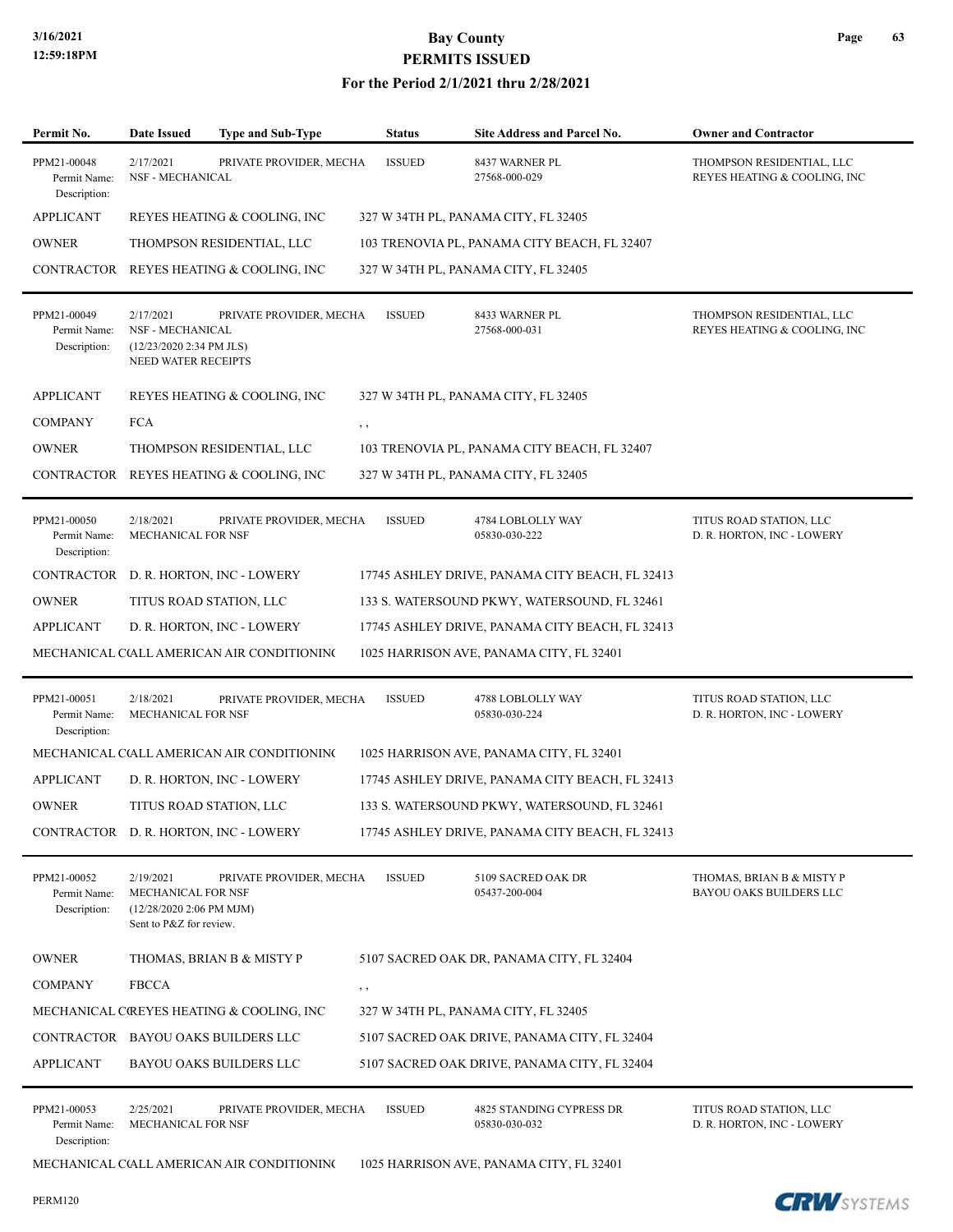### **3/16/2021 Bay County PERMITS ISSUED For the Period 2/1/2021 thru 2/28/2021**

| Permit No.                                  | Date Issued                                                                     | <b>Type and Sub-Type</b> | <b>Status</b> | Site Address and Parcel No.                     | <b>Owner and Contractor</b>                            |
|---------------------------------------------|---------------------------------------------------------------------------------|--------------------------|---------------|-------------------------------------------------|--------------------------------------------------------|
| CONTRACTOR                                  | D. R. HORTON, INC - LOWERY                                                      |                          |               | 17745 ASHLEY DRIVE, PANAMA CITY BEACH, FL 32413 |                                                        |
| <b>APPLICANT</b>                            | D. R. HORTON, INC - LOWERY                                                      |                          |               | 17745 ASHLEY DRIVE, PANAMA CITY BEACH, FL 32413 |                                                        |
| <b>OWNER</b>                                | TITUS ROAD STATION, LLC                                                         |                          |               | 133 S. WATERSOUND PKWY, WATERSOUND, FL 32461    |                                                        |
| <b>COMPANY</b>                              | D. R. HORTON, INC - LOWERY                                                      |                          |               | 17745 ASHLEY DRIVE, PANAMA CITY BEACH, FL 32413 |                                                        |
| PPM21-00054<br>Permit Name:<br>Description: | 2/25/2021<br>MECHANICAL FOR NSF                                                 | PRIVATE PROVIDER, MECHA  | <b>ISSUED</b> | 4732 ROSEMARY ST<br>05830-030-074               | TITUS ROAD STATION, LLC<br>D. R. HORTON, INC - LOWERY  |
| <b>OWNER</b>                                | TITUS ROAD STATION, LLC                                                         |                          |               | 133 S. WATERSOUND PKWY, WATERSOUND, FL 32461    |                                                        |
| <b>APPLICANT</b>                            | D. R. HORTON, INC - LOWERY                                                      |                          |               | 17745 ASHLEY DRIVE, PANAMA CITY BEACH, FL 32413 |                                                        |
| <b>COMPANY</b>                              | D. R. HORTON, INC - LOWERY                                                      |                          |               | 17745 ASHLEY DRIVE, PANAMA CITY BEACH, FL 32413 |                                                        |
|                                             | CONTRACTOR D. R. HORTON, INC - LOWERY                                           |                          |               | 17745 ASHLEY DRIVE, PANAMA CITY BEACH, FL 32413 |                                                        |
|                                             | MECHANICAL C(ALL AMERICAN AIR CONDITIONING                                      |                          |               | 1025 HARRISON AVE, PANAMA CITY, FL 32401        |                                                        |
| PPP21-00037<br>Permit Name:<br>Description: | 2/1/2021<br>PLUMBING                                                            | PRIVATE PROVIDER, PLUMB  | <b>ISSUED</b> | 3912 RAVEN ST<br>30753-023-000                  | SMART MOVE REAL ESTATE LLC<br>Gulf Coast Plumbing, Inc |
| <b>OWNER</b>                                | SMART MOVE REAL ESTATE LLC                                                      |                          |               | 550 OLD FIVE NOTCH RD, WHITESBURG, GA 30185     |                                                        |
|                                             | CONTRACTOR Gulf Coast Plumbing, Inc                                             |                          |               | 2232 E 26TH STREET, PANAMA CITY, FL 32405       |                                                        |
|                                             | PLUMBING CON'Gulf Coast Plumbing, Inc                                           |                          |               | 2232 E 26TH STREET, PANAMA CITY, FL 32405       |                                                        |
| <b>APPLICANT</b>                            | Gulf Coast Plumbing, Inc.                                                       |                          |               | 2232 E 26TH STREET, PANAMA CITY, FL 32405       |                                                        |
| PPP21-00038<br>Permit Name:<br>Description: | 2/2/2021<br>NSF PLUMBING<br>(12/8/2020 10:17 AM MJM)<br>Sent to P&Z for review. | PRIVATE PROVIDER, PLUMB  | <b>ISSUED</b> | 382 RED SNAPPER LN<br>31448-032-000             | <b>SLATE, LISA</b><br>Aloha Building Contracting LLC   |
| <b>OWNER</b>                                | <b>SLATE, LISA</b>                                                              |                          |               | 4713 PHOENIX DR, HERMITAGE, TN 37076            |                                                        |
| CONTRACTOR                                  | Aloha Building Contracting LLC                                                  |                          |               | P. O. Box 9073, Panama City Beach, FL 32417     |                                                        |
| <b>APPLICANT</b>                            | Aloha Building Contracting LLC                                                  |                          |               | P.O. Box 9073, Panama City Beach, FL 32417      |                                                        |
|                                             | PLUMBING CON'BOWDEN PLUMBING ELECTRICAL                                         |                          |               | 7426 JOANNA LANE, PANAMA CITY, FL 32409         |                                                        |
| <b>COMPANY</b>                              | Aloha Building Contracting LLC                                                  |                          |               | P. O. Box 9073, Panama City Beach, FL 32417     |                                                        |
| PPP21-00039<br>Permit Name:<br>Description: | 2/5/2021<br>PLUMBING                                                            | PRIVATE PROVIDER, PLUMB  | <b>ISSUED</b> | 4727 ROSEMARY ST<br>05830-030-110               | TITUS ROAD STATION, LLC<br>HOBBS PLUMBING INC          |
| <b>APPLICANT</b>                            | HOBBS PLUMBING INC                                                              |                          |               | 920 N EAST AVE, PANAMA CITY, FL 32401           |                                                        |
| <b>CONTRACTOR</b>                           | HOBBS PLUMBING INC                                                              |                          |               | 920 N EAST AVE, PANAMA CITY, FL 32401           |                                                        |
| <b>OWNER</b>                                | TITUS ROAD STATION, LLC                                                         |                          |               | 133 S. WATERSOUND PKWY, WATERSOUND, FL 32461    |                                                        |
| PPP21-00040<br>Permit Name:<br>Description: | 2/5/2021<br>PLUMBING                                                            | PRIVATE PROVIDER, PLUMB  | <b>ISSUED</b> | 4745 ROSEMARY ST<br>05830-030-104               | TITUS ROAD STATION, LLC<br>HOBBS PLUMBING INC          |
| <b>OWNER</b>                                | TITUS ROAD STATION, LLC                                                         |                          |               | 133 S. WATERSOUND PKWY, WATERSOUND, FL 32461    |                                                        |
| <b>APPLICANT</b>                            | HOBBS PLUMBING INC                                                              |                          |               | 920 N EAST AVE, PANAMA CITY, FL 32401           |                                                        |
|                                             | CONTRACTOR HOBBS PLUMBING INC                                                   |                          |               | 920 N EAST AVE, PANAMA CITY, FL 32401           |                                                        |

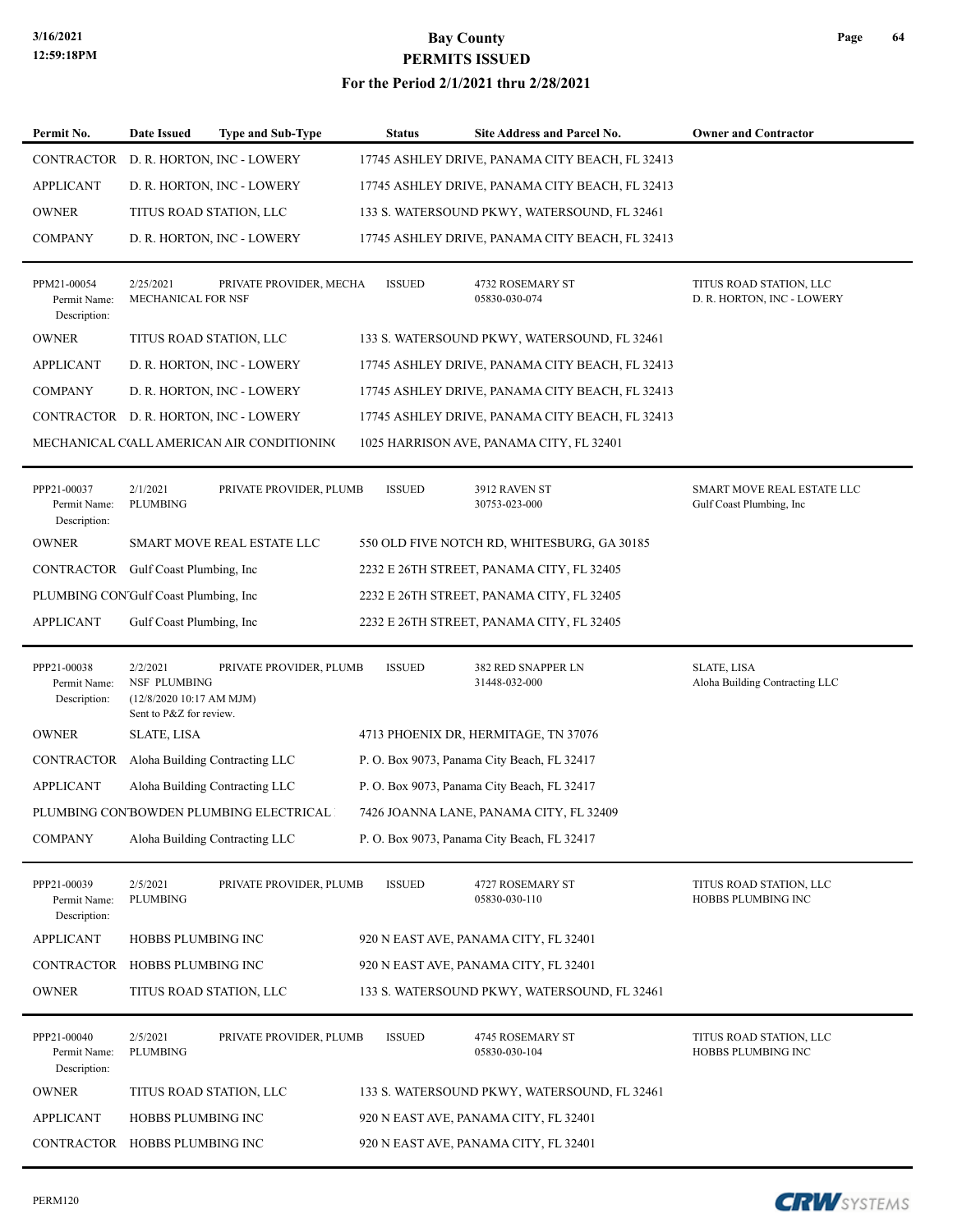#### **For the Period 2/1/2021 thru 2/28/2021**

| Permit No.                                  | <b>Date Issued</b>          | <b>Type and Sub-Type</b>   | <b>Status</b> | <b>Site Address and Parcel No.</b>              | <b>Owner and Contractor</b>                   |
|---------------------------------------------|-----------------------------|----------------------------|---------------|-------------------------------------------------|-----------------------------------------------|
| PPP21-00041<br>Permit Name:<br>Description: | 2/5/2021<br>PLUMBING        | PRIVATE PROVIDER, PLUMB    | <b>ISSUED</b> | 4741 ROSEMARY ST<br>05830-030-106               | TITUS ROAD STATION, LLC<br>HOBBS PLUMBING INC |
| <b>OWNER</b>                                | TITUS ROAD STATION, LLC     |                            |               | 133 S. WATERSOUND PKWY, WATERSOUND, FL 32461    |                                               |
| CONTRACTOR HOBBS PLUMBING INC               |                             |                            |               | 920 N EAST AVE, PANAMA CITY, FL 32401           |                                               |
| <b>APPLICANT</b>                            | <b>HOBBS PLUMBING INC</b>   |                            |               | 920 N EAST AVE, PANAMA CITY, FL 32401           |                                               |
| PPP21-00042<br>Permit Name:<br>Description: | 2/5/2021<br><b>PLUMBING</b> | PRIVATE PROVIDER, PLUMB    | <b>ISSUED</b> | 4737 ROSEMARY ST<br>05830-030-108               | TITUS ROAD STATION, LLC<br>HOBBS PLUMBING INC |
| CONTRACTOR HOBBS PLUMBING INC               |                             |                            |               | 920 N EAST AVE, PANAMA CITY, FL 32401           |                                               |
| <b>OWNER</b>                                | TITUS ROAD STATION, LLC     |                            |               | 133 S. WATERSOUND PKWY, WATERSOUND, FL 32461    |                                               |
| <b>APPLICANT</b>                            | HOBBS PLUMBING INC          |                            |               | 920 N EAST AVE, PANAMA CITY, FL 32401           |                                               |
| PPP21-00043<br>Permit Name:<br>Description: | 2/5/2021<br>PLUMBING        | PRIVATE PROVIDER, PLUMB    | <b>ISSUED</b> | 4773 FIREFLY LN<br>05830-030-164                | TITUS ROAD STATION, LLC<br>HOBBS PLUMBING INC |
| <b>APPLICANT</b>                            | HOBBS PLUMBING INC          |                            |               | 920 N EAST AVE, PANAMA CITY, FL 32401           |                                               |
| <b>COMPANY</b>                              |                             | D. R. HORTON, INC - LOWERY |               | 17745 ASHLEY DRIVE, PANAMA CITY BEACH, FL 32413 |                                               |
| <b>OWNER</b>                                | TITUS ROAD STATION, LLC     |                            |               | 133 S. WATERSOUND PKWY, WATERSOUND, FL 32461    |                                               |
| CONTRACTOR HOBBS PLUMBING INC               |                             |                            |               | 920 N EAST AVE, PANAMA CITY, FL 32401           |                                               |
| PPP21-00044<br>Permit Name:<br>Description: | 2/5/2021<br>PLUMBING        | PRIVATE PROVIDER, PLUMB    | <b>ISSUED</b> | 4769 FIREFLY LN<br>05830-030-166                | TITUS ROAD STATION, LLC<br>HOBBS PLUMBING INC |
| CONTRACTOR HOBBS PLUMBING INC               |                             |                            |               | 920 N EAST AVE, PANAMA CITY, FL 32401           |                                               |
| <b>COMPANY</b>                              |                             | D. R. HORTON, INC - LOWERY |               | 17745 ASHLEY DRIVE, PANAMA CITY BEACH, FL 32413 |                                               |
| <b>OWNER</b>                                | TITUS ROAD STATION, LLC     |                            |               | 133 S. WATERSOUND PKWY, WATERSOUND, FL 32461    |                                               |
| <b>APPLICANT</b>                            | HOBBS PLUMBING INC          |                            |               | 920 N EAST AVE, PANAMA CITY, FL 32401           |                                               |
| PPP21-00045<br>Permit Name:<br>Description: | 2/5/2021<br>PLUMBING        | PRIVATE PROVIDER, PLUMB    | <b>ISSUED</b> | 4765 FIREFLY LN<br>05830-030-168                | TITUS ROAD STATION, LLC<br>HOBBS PLUMBING INC |
| <b>APPLICANT</b>                            | HOBBS PLUMBING INC          |                            |               | 920 N EAST AVE, PANAMA CITY, FL 32401           |                                               |
| <b>COMPANY</b>                              |                             | D. R. HORTON, INC - LOWERY |               | 17745 ASHLEY DRIVE, PANAMA CITY BEACH, FL 32413 |                                               |
| <b>OWNER</b>                                | TITUS ROAD STATION, LLC     |                            |               | 133 S. WATERSOUND PKWY, WATERSOUND, FL 32461    |                                               |
| CONTRACTOR HOBBS PLUMBING INC               |                             |                            |               | 920 N EAST AVE, PANAMA CITY, FL 32401           |                                               |
| PPP21-00046<br>Permit Name:<br>Description: | 2/5/2021<br>PLUMBING        | PRIVATE PROVIDER, PLUMB    | <b>ISSUED</b> | 4796 LOBLOLLY WAY<br>05830-030-228              | TITUS ROAD STATION, LLC<br>HOBBS PLUMBING INC |
| CONTRACTOR                                  | HOBBS PLUMBING INC          |                            |               | 920 N EAST AVE, PANAMA CITY, FL 32401           |                                               |
| <b>OWNER</b>                                | TITUS ROAD STATION, LLC     |                            |               | 133 S. WATERSOUND PKWY, WATERSOUND, FL 32461    |                                               |
| <b>APPLICANT</b>                            | HOBBS PLUMBING INC          |                            |               | 920 N EAST AVE, PANAMA CITY, FL 32401           |                                               |

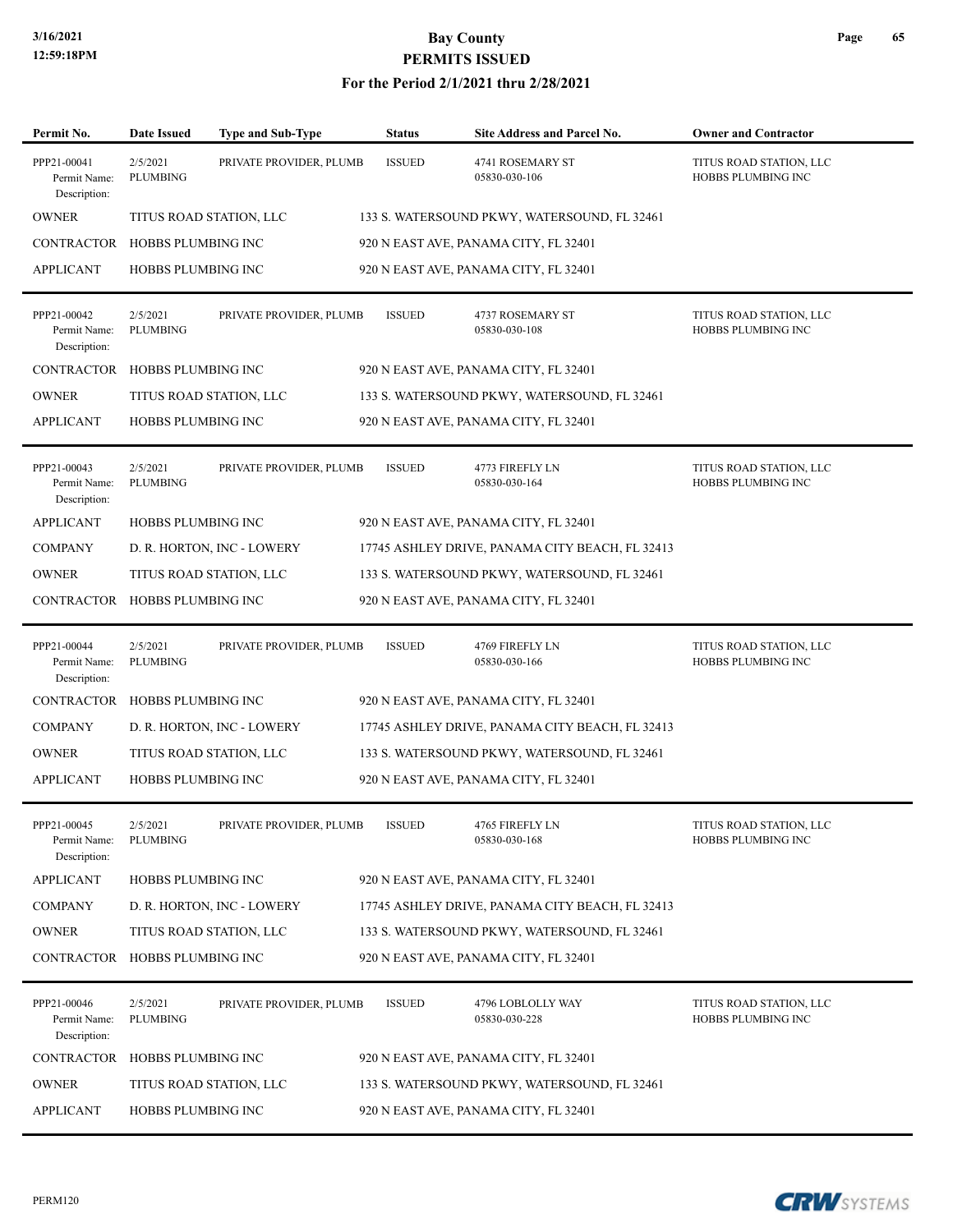| Permit No.                                  | <b>Date Issued</b>                                            | <b>Type and Sub-Type</b>     | <b>Status</b> | Site Address and Parcel No.                     | <b>Owner and Contractor</b>                               |
|---------------------------------------------|---------------------------------------------------------------|------------------------------|---------------|-------------------------------------------------|-----------------------------------------------------------|
| PPP21-00047<br>Permit Name:<br>Description: | 2/5/2021<br>PLUMBING                                          | PRIVATE PROVIDER, PLUMB      | <b>ISSUED</b> | 318 EMERALD COVE ST<br>27541-500-058            | D.R. HORTON, INC.<br>HOBBS PLUMBING INC                   |
| <b>OWNER</b>                                | D.R. HORTON, INC.                                             |                              |               | 25366 PROFIT DRIVE, DAPHNE, AL 36526            |                                                           |
| <b>APPLICANT</b>                            | <b>HOBBS PLUMBING INC</b>                                     |                              |               | 920 N EAST AVE, PANAMA CITY, FL 32401           |                                                           |
| CONTRACTOR HOBBS PLUMBING INC               |                                                               |                              |               | 920 N EAST AVE, PANAMA CITY, FL 32401           |                                                           |
| PPP21-00048<br>Permit Name:<br>Description: | 2/18/2021<br>NEW SINGLE FAMILY<br>$<<$ CLO:2102040547150001>> | PRIVATE PROVIDER, PLUMB      | <b>ISSUED</b> | 7700 CATTAIL MARSH LN<br>32611-636-000          | BROWN, LARRY C & DEBRA A<br>HOBBS PLUMBING INC            |
| <b>COMPANY</b>                              | <b>BCCA &amp; TYSON SCOTT</b>                                 |                              | $, \, \cdot$  |                                                 |                                                           |
| <b>APPLICANT</b>                            | <b>HOBBS PLUMBING INC</b>                                     |                              |               | 920 N EAST AVE, PANAMA CITY, FL 32401           |                                                           |
| <b>OWNER</b>                                |                                                               | BROWN, LARRY C & DEBRA A     |               | PO BOX 91, BUCHANAN, TN 38222                   |                                                           |
| CONTRACTOR HOBBS PLUMBING INC               |                                                               |                              |               | 920 N EAST AVE, PANAMA CITY, FL 32401           |                                                           |
| PPP21-00049<br>Permit Name:<br>Description: | 2/5/2021<br>PLUMBING                                          | PRIVATE PROVIDER, PLUMB      | <b>ISSUED</b> | 4804 LOBLOLLY WAY<br>05830-030-232              | TITUS ROAD STATION, LLC<br>HOBBS PLUMBING INC             |
| <b>APPLICANT</b>                            | HOBBS PLUMBING INC                                            |                              |               | 920 N EAST AVE, PANAMA CITY, FL 32401           |                                                           |
| <b>CONTRACTOR</b>                           | HOBBS PLUMBING INC                                            |                              |               | 920 N EAST AVE, PANAMA CITY, FL 32401           |                                                           |
| <b>OWNER</b>                                |                                                               | TITUS ROAD STATION, LLC      |               | 133 S. WATERSOUND PKWY, WATERSOUND, FL 32461    |                                                           |
| PPP21-00050<br>Permit Name:<br>Description: | 2/5/2021<br>PLUMBING                                          | PRIVATE PROVIDER, PLUMB      | <b>ISSUED</b> | 4081 BRIGHTON BLVD<br>11514-350-129             | BRIGHTON OAKS (FL) 2018, LLC<br>HOBBS PLUMBING INC        |
| CONTRACTOR HOBBS PLUMBING INC               |                                                               |                              |               | 920 N EAST AVE, PANAMA CITY, FL 32401           |                                                           |
| <b>APPLICANT</b>                            | HOBBS PLUMBING INC                                            |                              |               | 920 N EAST AVE, PANAMA CITY, FL 32401           |                                                           |
| <b>COMPANY</b>                              | D. R. HORTON, INC.                                            |                              |               | 17745 ASHLEY DRIVE, PANAMA CITY BEACH, FL 32413 |                                                           |
| <b>OWNER</b>                                |                                                               | BRIGHTON OAKS (FL) 2018, LLC |               | 29891 WOODROW LN STE 300, DAPHNE, AL 36526      |                                                           |
| PPP21-00051<br>Permit Name:<br>Description: | 2/5/2021<br>PLUMBING                                          | PRIVATE PROVIDER, PLUMB      | <b>ISSUED</b> | <b>4077 BRIGHTON BLVD</b><br>11514-350-130      | BRIGHTON OAKS (FL) 2018, LLC<br>HOBBS PLUMBING INC        |
| CONTRACTOR HOBBS PLUMBING INC               |                                                               |                              |               | 920 N EAST AVE, PANAMA CITY, FL 32401           |                                                           |
| <b>OWNER</b>                                |                                                               | BRIGHTON OAKS (FL) 2018, LLC |               | 29891 WOODROW LN STE 300, DAPHNE, AL 36526      |                                                           |
| <b>APPLICANT</b>                            | HOBBS PLUMBING INC                                            |                              |               | 920 N EAST AVE, PANAMA CITY, FL 32401           |                                                           |
| <b>COMPANY</b>                              | D. R. HORTON, INC                                             |                              |               | 17745 ASHLEY DRIVE, PANAMA CITY BEACH, FL 32413 |                                                           |
| PPP21-00052<br>Permit Name:<br>Description: | 2/5/2021<br>PLUMBING                                          | PRIVATE PROVIDER, PLUMB      | <b>ISSUED</b> | 4073 BRIGHTON BLVD<br>11514-350-131             | BRIGHTON OAKS (FL) 2018, LLC<br><b>HOBBS PLUMBING INC</b> |
| <b>APPLICANT</b>                            | HOBBS PLUMBING INC                                            |                              |               | 920 N EAST AVE, PANAMA CITY, FL 32401           |                                                           |
| <b>OWNER</b>                                |                                                               | BRIGHTON OAKS (FL) 2018, LLC |               | 29891 WOODROW LN STE 300, DAPHNE, AL 36526      |                                                           |
| CONTRACTOR                                  | HOBBS PLUMBING INC                                            |                              |               | 920 N EAST AVE, PANAMA CITY, FL 32401           |                                                           |
| <b>COMPANY</b>                              | D. R. HORTON, INC.                                            |                              |               | 17745 ASHLEY DRIVE, PANAMA CITY BEACH, FL 32413 |                                                           |

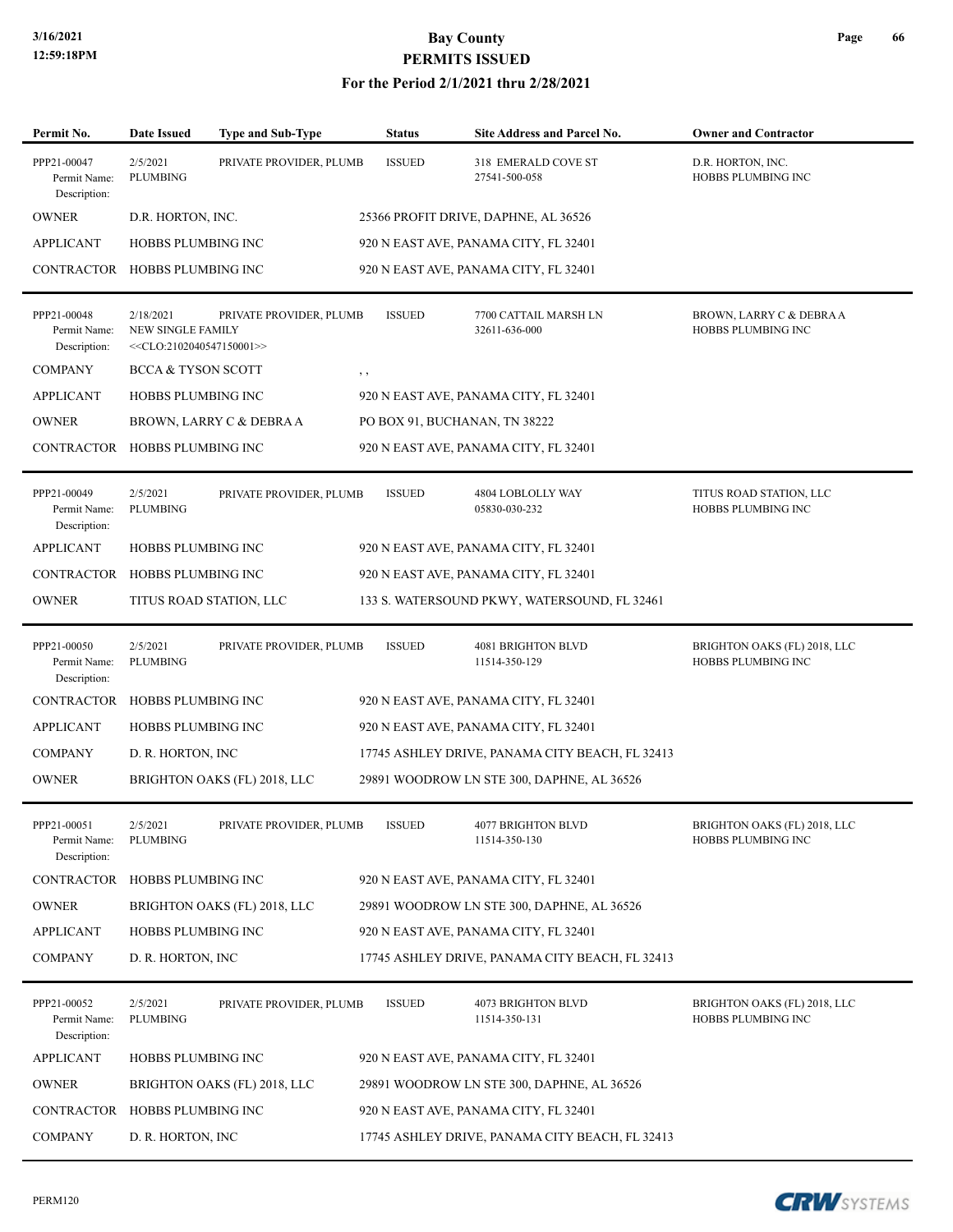| Permit No.                                  | <b>Date Issued</b>                   | <b>Type and Sub-Type</b>     | <b>Status</b> | Site Address and Parcel No.                           | <b>Owner and Contractor</b>                        |
|---------------------------------------------|--------------------------------------|------------------------------|---------------|-------------------------------------------------------|----------------------------------------------------|
| PPP21-00053<br>Permit Name:<br>Description: | 2/5/2021<br>PLUMBING                 | PRIVATE PROVIDER, PLUMB      | <b>ISSUED</b> | <b>4069 BRIGHTON BLVD</b><br>11514-350-132            | BRIGHTON OAKS (FL) 2018, LLC<br>HOBBS PLUMBING INC |
| <b>COMPANY</b>                              | D. R. HORTON, INC                    |                              |               | 17745 ASHLEY DRIVE, PANAMA CITY BEACH, FL 32413       |                                                    |
| <b>OWNER</b>                                |                                      | BRIGHTON OAKS (FL) 2018, LLC |               | 29891 WOODROW LN STE 300, DAPHNE, AL 36526            |                                                    |
| <b>APPLICANT</b>                            | <b>HOBBS PLUMBING INC</b>            |                              |               | 920 N EAST AVE, PANAMA CITY, FL 32401                 |                                                    |
| CONTRACTOR HOBBS PLUMBING INC               |                                      |                              |               | 920 N EAST AVE, PANAMA CITY, FL 32401                 |                                                    |
| PPP21-00054<br>Permit Name:<br>Description: | 2/5/2021<br><b>PLUMBING</b>          | PRIVATE PROVIDER, PLUMB      | <b>ISSUED</b> | 2134 12TH ST E<br>11281-250-540                       | D.R. HORTON, INC.<br>HOBBS PLUMBING INC            |
| <b>OWNER</b>                                | D.R. HORTON, INC.                    |                              |               | 25366 PROFIT DR, DAPHNE, AL 36526                     |                                                    |
| <b>APPLICANT</b>                            | HOBBS PLUMBING INC                   |                              |               | 920 N EAST AVE, PANAMA CITY, FL 32401                 |                                                    |
| CONTRACTOR HOBBS PLUMBING INC               |                                      |                              |               | 920 N EAST AVE, PANAMA CITY, FL 32401                 |                                                    |
| PPP21-00055<br>Permit Name:<br>Description: | 2/5/2021<br><b>PLUMBING</b>          | PRIVATE PROVIDER, PLUMB      | <b>ISSUED</b> | 2140 12TH ST E<br>11281-250-550                       | D.R. HORTON, INC.<br>HOBBS PLUMBING INC            |
| CONTRACTOR                                  | HOBBS PLUMBING INC                   |                              |               | 920 N EAST AVE, PANAMA CITY, FL 32401                 |                                                    |
| <b>APPLICANT</b>                            | <b>HOBBS PLUMBING INC</b>            |                              |               | 920 N EAST AVE, PANAMA CITY, FL 32401                 |                                                    |
| <b>OWNER</b>                                | D.R. HORTON, INC.                    |                              |               | 25366 PROFIT DR, DAPHNE, AL 36526                     |                                                    |
| PPP21-00056<br>Permit Name:<br>Description: | 2/5/2021<br><b>NEW SINGLE FAMILY</b> | PRIVATE PROVIDER, PLUMB      | <b>ISSUED</b> | 2146 12TH ST E<br>11281-250-560                       | D.R. HORTON, INC.<br>D. R. HORTON, INC - LOWERY    |
| CONTRACTOR                                  |                                      | D. R. HORTON, INC - LOWERY   |               | 17745 ASHLEY DRIVE, PANAMA CITY BEACH, FL 32413       |                                                    |
| <b>APPLICANT</b>                            |                                      | D. R. HORTON, INC - LOWERY   |               | 17745 ASHLEY DRIVE, PANAMA CITY BEACH, FL 32413       |                                                    |
| <b>OWNER</b>                                | D.R. HORTON, INC.                    |                              |               | 25366 PROFIT DR, DAPHNE, AL 36526                     |                                                    |
| PPP21-00057<br>Permit Name:<br>Description: | 2/5/2021<br><b>PLUMBING</b>          | PRIVATE PROVIDER, PLUMB      | <b>ISSUED</b> | 2218 E 12TH ST<br>11281-250-600                       | D.R. HORTON, INC.<br>HOBBS PLUMBING INC            |
| <b>CONTRACTOR</b>                           | HOBBS PLUMBING INC                   |                              |               | 920 N EAST AVE, PANAMA CITY, FL 32401                 |                                                    |
| <b>APPLICANT</b>                            | HOBBS PLUMBING INC                   |                              |               | 920 N EAST AVE, PANAMA CITY, FL 32401                 |                                                    |
| <b>OWNER</b>                                | D.R. HORTON, INC.                    |                              |               | 25366 PROFIT DR, DAPHNE, AL 36526                     |                                                    |
| PPP21-00058<br>Permit Name:<br>Description: | 2/9/2021<br>PLUMBING                 | PRIVATE PROVIDER, PLUMB      | <b>ISSUED</b> | 227 ROSE LN<br>36865-050-000                          | HOOPER, RONALD A<br>Gulf Coast Plumbing, Inc       |
| CONTRACTOR                                  | Gulf Coast Plumbing, Inc.            |                              |               | 2232 E 26TH STREET, PANAMA CITY, FL 32405             |                                                    |
| <b>OWNER</b>                                | HOOPER, RONALD A                     |                              |               | 300 CABANA CAY CIR APT 529, PANAMA CITY BEACH, FL 324 |                                                    |
| <b>APPLICANT</b>                            | Gulf Coast Plumbing, Inc             |                              |               | 2232 E 26TH STREET, PANAMA CITY, FL 32405             |                                                    |
| PPP21-00059<br>Permit Name:<br>Description: | 2/9/2021<br>PLUMBING                 | PRIVATE PROVIDER, PLUMB      | <b>ISSUED</b> | 4089 BRIGHTON BLVD<br>11514-350-127                   | BRIGHTON OAKS (FL) 2018, LLC<br>HOBBS PLUMBING INC |
| CONTRACTOR HOBBS PLUMBING INC               |                                      |                              |               | 920 N EAST AVE, PANAMA CITY, FL 32401                 |                                                    |

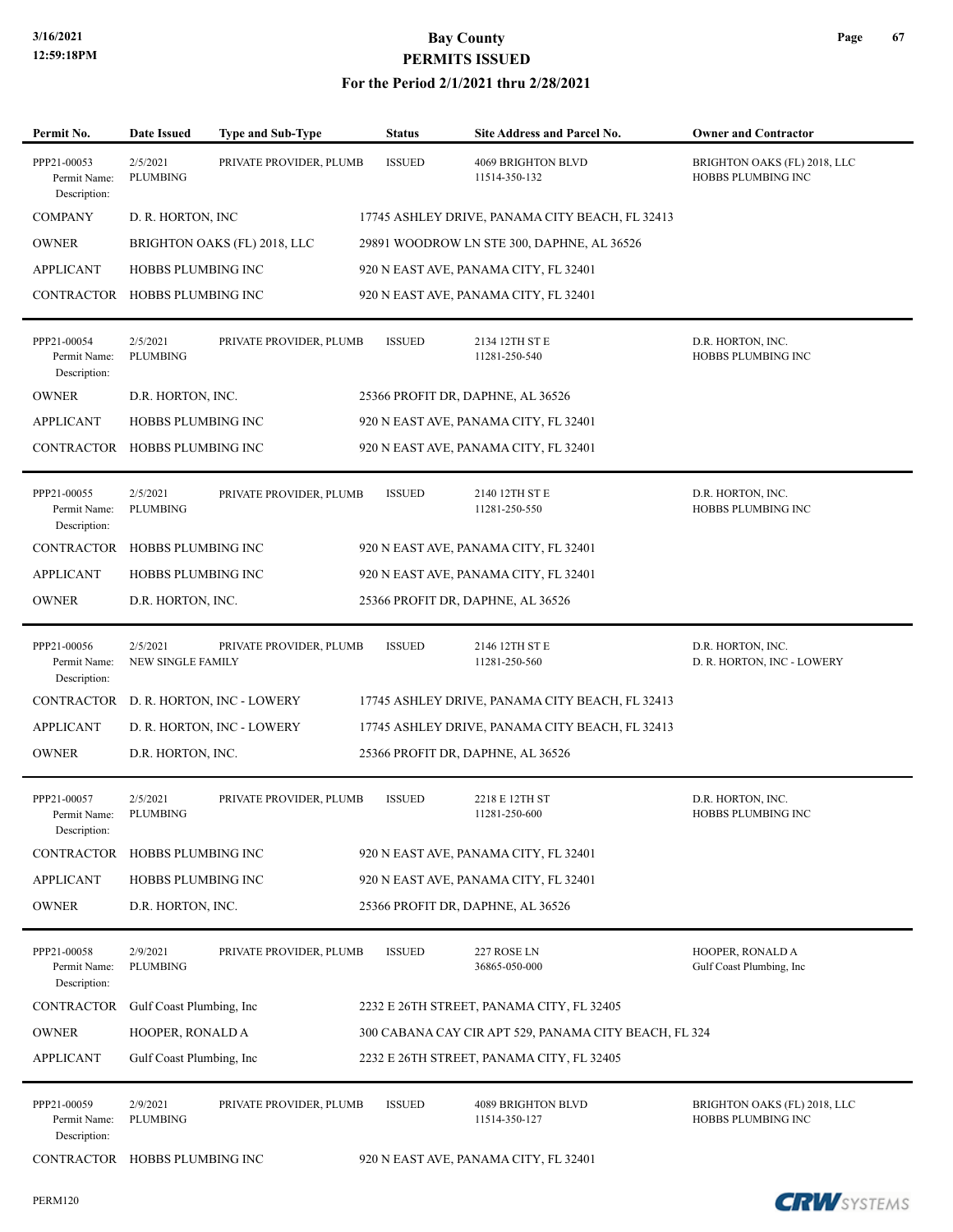#### **For the Period 2/1/2021 thru 2/28/2021**

| Permit No.                                  | <b>Date Issued</b>                                                                       | <b>Type and Sub-Type</b>                 |     | <b>Status</b> | Site Address and Parcel No.                     | <b>Owner and Contractor</b>                                                 |
|---------------------------------------------|------------------------------------------------------------------------------------------|------------------------------------------|-----|---------------|-------------------------------------------------|-----------------------------------------------------------------------------|
| <b>COMPANY</b>                              | D. R. HORTON, INC                                                                        |                                          |     |               | 17745 ASHLEY DRIVE, PANAMA CITY BEACH, FL 32413 |                                                                             |
| <b>APPLICANT</b>                            | <b>HOBBS PLUMBING INC</b>                                                                |                                          |     |               | 920 N EAST AVE, PANAMA CITY, FL 32401           |                                                                             |
| <b>OWNER</b>                                |                                                                                          | BRIGHTON OAKS (FL) 2018, LLC             |     |               | 29891 WOODROW LN STE 300, DAPHNE, AL 36526      |                                                                             |
| PPP21-00060<br>Permit Name:<br>Description: | 2/9/2021<br>PLUMBING                                                                     | PRIVATE PROVIDER, PLUMB                  |     | <b>ISSUED</b> | 4085 BRIGHTON BLVD<br>11514-350-128             | BRIGHTON OAKS (FL) 2018, LLC<br>HOBBS PLUMBING INC                          |
| CONTRACTOR HOBBS PLUMBING INC               |                                                                                          |                                          |     |               | 920 N EAST AVE, PANAMA CITY, FL 32401           |                                                                             |
| <b>COMPANY</b>                              | D. R. HORTON, INC.                                                                       |                                          |     |               | 17745 ASHLEY DRIVE, PANAMA CITY BEACH, FL 32413 |                                                                             |
| <b>APPLICANT</b>                            | <b>HOBBS PLUMBING INC</b>                                                                |                                          |     |               | 920 N EAST AVE, PANAMA CITY, FL 32401           |                                                                             |
| <b>OWNER</b>                                |                                                                                          | BRIGHTON OAKS (FL) 2018, LLC             |     |               | 29891 WOODROW LN STE 300, DAPHNE, AL 36526      |                                                                             |
| PPP21-00061<br>Permit Name:<br>Description: | 2/11/2021<br>PLUMBING                                                                    | PRIVATE PROVIDER, PLUMB                  |     | <b>ISSUED</b> | 4778 FIREFLY LN<br>05830-030-160                | TITUS ROAD STATION, LLC<br>HOBBS PLUMBING INC                               |
| <b>APPLICANT</b>                            | <b>HOBBS PLUMBING INC</b>                                                                |                                          |     |               | 920 N EAST AVE, PANAMA CITY, FL 32401           |                                                                             |
| <b>COMPANY</b>                              |                                                                                          | D. R. HORTON, INC - LOWERY               |     |               | 17745 ASHLEY DRIVE, PANAMA CITY BEACH, FL 32413 |                                                                             |
| <b>OWNER</b>                                |                                                                                          | TITUS ROAD STATION, LLC                  |     |               | 133 S. WATERSOUND PKWY, WATERSOUND, FL 32461    |                                                                             |
| CONTRACTOR HOBBS PLUMBING INC               |                                                                                          |                                          |     |               | 920 N EAST AVE, PANAMA CITY, FL 32401           |                                                                             |
| PLUMBING CON'HOBBS PLUMBING INC             |                                                                                          |                                          |     |               | 920 N EAST AVE, PANAMA CITY, FL 32401           |                                                                             |
| PPP21-00062<br>Permit Name:<br>Description: | 2/11/2021<br>PLUMBING                                                                    | PRIVATE PROVIDER, PLUMB                  |     | <b>ISSUED</b> | 4777 FIREFLY LN<br>05830-030-162                | TITUS ROAD STATION, LLC<br>HOBBS PLUMBING INC                               |
| <b>OWNER</b>                                |                                                                                          | TITUS ROAD STATION, LLC                  |     |               | 133 S. WATERSOUND PKWY, WATERSOUND, FL 32461    |                                                                             |
| <b>APPLICANT</b>                            | HOBBS PLUMBING INC                                                                       |                                          |     |               | 920 N EAST AVE, PANAMA CITY, FL 32401           |                                                                             |
| <b>COMPANY</b>                              |                                                                                          | D. R. HORTON, INC - LOWERY               |     |               | 17745 ASHLEY DRIVE, PANAMA CITY BEACH, FL 32413 |                                                                             |
| CONTRACTOR HOBBS PLUMBING INC               |                                                                                          |                                          |     |               | 920 N EAST AVE, PANAMA CITY, FL 32401           |                                                                             |
| PPP21-00063<br>Permit Name:<br>Description: | 2/25/2021<br><b>NSF PLUMBING</b><br>(1/14/2021 10:55 AM MJM)<br>Sent tom P&Z for review. | RESIDENTIAL NEW CONSTR                   |     | <b>ISSUED</b> | 7707 CATTAIL MARSH LN<br>32611-637-000          | WILLIAMS, JONATHAN B & LISA W<br><b>SCOTT'S PLUMBING INC OF PANAMA CITY</b> |
|                                             |                                                                                          | CONTRACTOR SCOTT'S PLUMBING INC OF PANAM |     |               | 8122 WAVERLY STREET, YOUNGSTOWN, FL 32466       |                                                                             |
| <b>APPLICANT</b>                            | KEN 527-9304                                                                             |                                          | , , |               |                                                 |                                                                             |
| <b>OWNER</b>                                |                                                                                          | WILLIAMS, JONATHAN B & LISA W            |     |               | 78 MAGNOLIA LANE, WARRIOR, AL 35180             |                                                                             |
| PPP21-00064<br>Permit Name:<br>Description: | 2/18/2021<br>PLUMBING                                                                    | PRIVATE PROVIDER, PLUMB                  |     | <b>ISSUED</b> | 4105 BRIGHTON BLVD<br>11514-350-123             | BRIGHTON OAKS (FL) 2018, LLC<br>HOBBS PLUMBING INC                          |
| CONTRACTOR HOBBS PLUMBING INC               |                                                                                          |                                          |     |               | 920 N EAST AVE, PANAMA CITY, FL 32401           |                                                                             |
| <b>COMPANY</b>                              |                                                                                          | D. R. HORTON, INC - LOWERY               |     |               | 17745 ASHLEY DRIVE, PANAMA CITY BEACH, FL 32413 |                                                                             |
| <b>OWNER</b>                                |                                                                                          | BRIGHTON OAKS (FL) 2018, LLC             |     |               | 29891 WOODROW LN STE 300, DAPHNE, AL 36526      |                                                                             |
| <b>APPLICANT</b>                            | HOBBS PLUMBING INC                                                                       |                                          |     |               | 920 N EAST AVE, PANAMA CITY, FL 32401           |                                                                             |

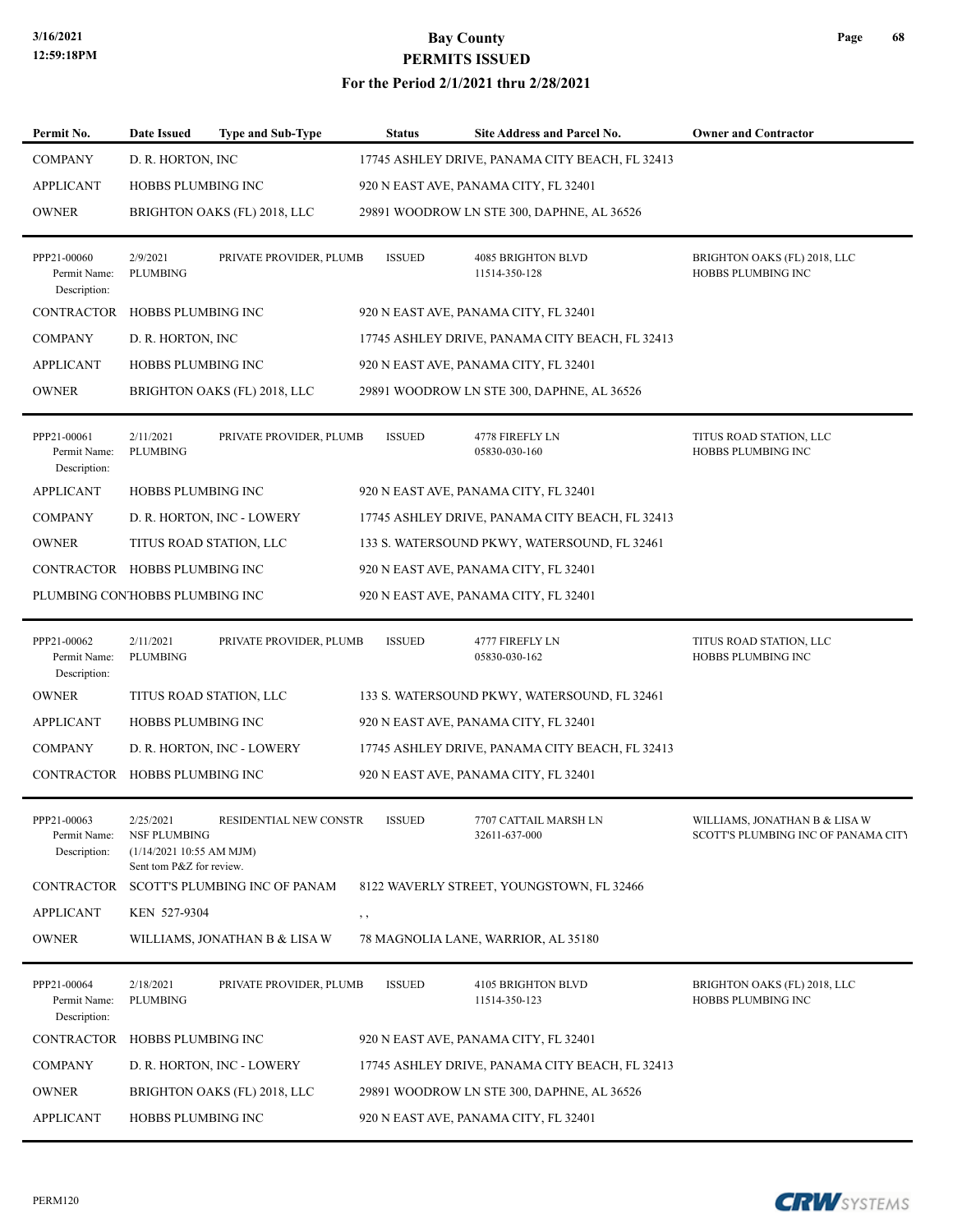| Permit No.                                  | <b>Date Issued</b>                                                        | <b>Type and Sub-Type</b>     | <b>Status</b> | <b>Site Address and Parcel No.</b>              | <b>Owner and Contractor</b>                        |
|---------------------------------------------|---------------------------------------------------------------------------|------------------------------|---------------|-------------------------------------------------|----------------------------------------------------|
| PPP21-00065<br>Permit Name:<br>Description: | 2/18/2021<br>NEW SINGLE FAMILY                                            | PRIVATE PROVIDER, PLUMB      | <b>ISSUED</b> | 4101 BRIGHTON BLVD<br>11514-350-124             | BRIGHTON OAKS (FL) 2018, LLC<br>HOBBS PLUMBING INC |
| <b>OWNER</b>                                |                                                                           | BRIGHTON OAKS (FL) 2018, LLC |               | 29891 WOODROW LN STE 300, DAPHNE, AL 36526      |                                                    |
| <b>APPLICANT</b>                            | <b>HOBBS PLUMBING INC</b>                                                 |                              |               | 920 N EAST AVE, PANAMA CITY, FL 32401           |                                                    |
| <b>COMPANY</b>                              |                                                                           | D. R. HORTON, INC - LOWERY   |               | 17745 ASHLEY DRIVE, PANAMA CITY BEACH, FL 32413 |                                                    |
| CONTRACTOR HOBBS PLUMBING INC               |                                                                           |                              |               | 920 N EAST AVE, PANAMA CITY, FL 32401           |                                                    |
| PPP21-00066<br>Permit Name:<br>Description: | 2/18/2021<br><b>PLUMBING</b>                                              | PRIVATE PROVIDER, PLUMB      | <b>ISSUED</b> | 4097 BRIGHTON BLVD<br>11514-350-125             | BRIGHTON OAKS (FL) 2018, LLC<br>HOBBS PLUMBING INC |
| <b>CONTRACTOR</b>                           | HOBBS PLUMBING INC                                                        |                              |               | 920 N EAST AVE, PANAMA CITY, FL 32401           |                                                    |
| <b>COMPANY</b>                              |                                                                           | D. R. HORTON, INC - LOWERY   |               | 17745 ASHLEY DRIVE, PANAMA CITY BEACH, FL 32413 |                                                    |
| <b>OWNER</b>                                |                                                                           | BRIGHTON OAKS (FL) 2018, LLC |               | 29891 WOODROW LN STE 300, DAPHNE, AL 36526      |                                                    |
| APPLICANT                                   | <b>HOBBS PLUMBING INC</b>                                                 |                              |               | 920 N EAST AVE, PANAMA CITY, FL 32401           |                                                    |
| PPP21-00067<br>Permit Name:<br>Description: | 2/18/2021<br><b>PLUMBING</b>                                              | PRIVATE PROVIDER, PLUMB      | <b>ISSUED</b> | 4093 BRIGHTON BLVD<br>11514-350-126             | BRIGHTON OAKS (FL) 2018, LLC<br>HOBBS PLUMBING INC |
| <b>OWNER</b>                                |                                                                           | BRIGHTON OAKS (FL) 2018, LLC |               | 29891 WOODROW LN STE 300, DAPHNE, AL 36526      |                                                    |
| CONTRACTOR HOBBS PLUMBING INC               |                                                                           |                              |               | 920 N EAST AVE, PANAMA CITY, FL 32401           |                                                    |
| <b>APPLICANT</b>                            | <b>HOBBS PLUMBING INC</b>                                                 |                              |               | 920 N EAST AVE, PANAMA CITY, FL 32401           |                                                    |
| <b>COMPANY</b>                              |                                                                           | D. R. HORTON, INC - LOWERY   |               | 17745 ASHLEY DRIVE, PANAMA CITY BEACH, FL 32413 |                                                    |
| PPP21-00068<br>Permit Name:<br>Description: | 2/23/2021<br>PLUMBING<br>(2/3/20219:08 AM MJM)<br>Sent to P&Z for review. | PRIVATE PROVIDER, PLUMB      | <b>ISSUED</b> | 215 SKUNK VALLEY RD<br>07533-502-000            | SUZANNE VICKERS CONST, INC<br>JERRY'S PLUMBING     |
| <b>OWNER</b>                                |                                                                           | SUZANNE VICKERS CONST, INC   |               | 1026 PIERSON DR, LYNN HAVEN, FL 32444           |                                                    |
| CONTRACTOR JERRY'S PLUMBING                 |                                                                           |                              |               | 2315 ORLANDO ROAD, PANAMA CITY, FL 32405        |                                                    |
| <b>APPLICANT</b>                            | <b>JERRY'S PLUMBING</b>                                                   |                              |               | 2315 ORLANDO ROAD, PANAMA CITY, FL 32405        |                                                    |
| PPP21-00069<br>Permit Name:<br>Description: | 2/26/2021<br>PLUMBING                                                     | PRIVATE PROVIDER, PLUMB      | <b>ISSUED</b> | 141 MARTINGALE LOOP<br>11281-250-290            | D.R. HORTON, INC.<br>HOBBS PLUMBING INC            |
| <b>OWNER</b>                                | D.R. HORTON, INC.                                                         |                              |               | 25366 PROFIT DR, DAPHNE, AL 36526               |                                                    |
| CONTRACTOR HOBBS PLUMBING INC               |                                                                           |                              |               | 920 N EAST AVE, PANAMA CITY, FL 32401           |                                                    |
| <b>APPLICANT</b>                            | HOBBS PLUMBING INC                                                        |                              |               | 920 N EAST AVE, PANAMA CITY, FL 32401           |                                                    |
| PPP21-00070<br>Permit Name:<br>Description: | 2/26/2021<br>PLUMBING                                                     | PRIVATE PROVIDER, PLUMB      | <b>ISSUED</b> | 137 MARTINGALE LOOP<br>11281-250-300            | D.R. HORTON, INC.<br>HOBBS PLUMBING INC            |
| CONTRACTOR HOBBS PLUMBING INC               |                                                                           |                              |               | 920 N EAST AVE, PANAMA CITY, FL 32401           |                                                    |
| <b>OWNER</b>                                | D.R. HORTON, INC.                                                         |                              |               | 25366 PROFIT DR, DAPHNE, AL 36526               |                                                    |
| <b>APPLICANT</b>                            | HOBBS PLUMBING INC                                                        |                              |               | 920 N EAST AVE, PANAMA CITY, FL 32401           |                                                    |

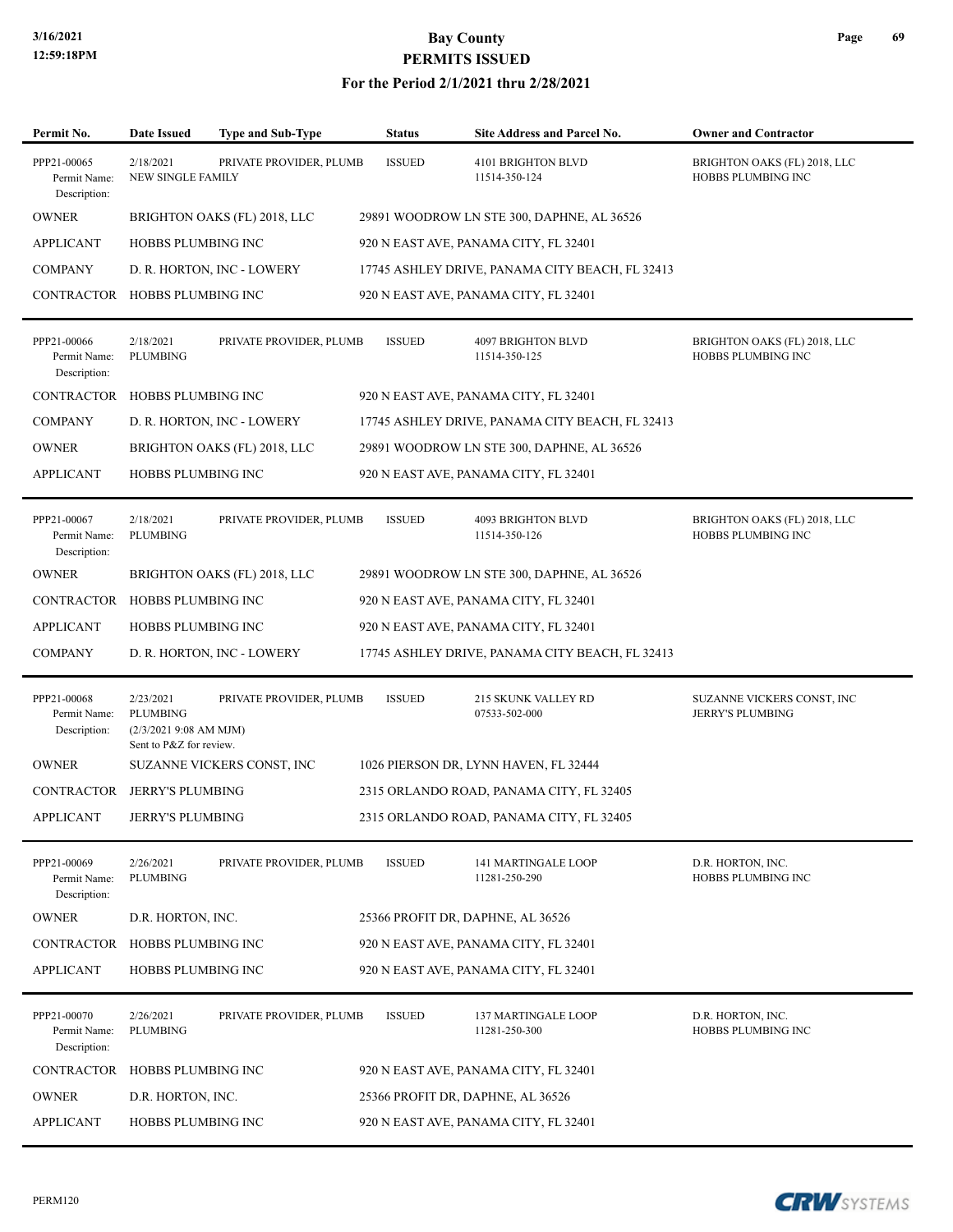| Permit No.                                  | <b>Date Issued</b>           | <b>Type and Sub-Type</b> | <b>Status</b> | Site Address and Parcel No.           | <b>Owner and Contractor</b>                    |
|---------------------------------------------|------------------------------|--------------------------|---------------|---------------------------------------|------------------------------------------------|
| PPP21-00071<br>Permit Name:<br>Description: | 2/26/2021<br><b>PLUMBING</b> | PRIVATE PROVIDER, PLUMB  | <b>ISSUED</b> | 133 MARTINGALE LOOP<br>11281-250-310  | D.R. HORTON, INC.<br>HOBBS PLUMBING INC        |
| <b>OWNER</b>                                | D.R. HORTON, INC.            |                          |               | 25366 PROFIT DR, DAPHNE, AL 36526     |                                                |
| CONTRACTOR                                  | HOBBS PLUMBING INC           |                          |               | 920 N EAST AVE, PANAMA CITY, FL 32401 |                                                |
| <b>APPLICANT</b>                            | <b>HOBBS PLUMBING INC</b>    |                          |               | 920 N EAST AVE, PANAMA CITY, FL 32401 |                                                |
| PPP21-00072<br>Permit Name:<br>Description: | 2/26/2021<br><b>PLUMBING</b> | PRIVATE PROVIDER, PLUMB  | <b>ISSUED</b> | 129 MARTINGALE LOOP<br>11281-250-320  | D.R. HORTON, INC.<br>HOBBS PLUMBING INC        |
| CONTRACTOR                                  | HOBBS PLUMBING INC           |                          |               | 920 N EAST AVE, PANAMA CITY, FL 32401 |                                                |
| <b>OWNER</b>                                | D.R. HORTON, INC.            |                          |               | 25366 PROFIT DR, DAPHNE, AL 36526     |                                                |
| <b>APPLICANT</b>                            | <b>HOBBS PLUMBING INC</b>    |                          |               | 920 N EAST AVE, PANAMA CITY, FL 32401 |                                                |
| PPP21-00073<br>Permit Name:<br>Description: | 2/26/2021<br><b>PLUMBING</b> | PRIVATE PROVIDER, PLUMB  | <b>ISSUED</b> | 117 MARTINGALE LOOP<br>11281-250-350  | D.R. HORTON, INC.<br><b>HOBBS PLUMBING INC</b> |
| <b>APPLICANT</b>                            | <b>HOBBS PLUMBING INC</b>    |                          |               | 920 N EAST AVE, PANAMA CITY, FL 32401 |                                                |
| <b>CONTRACTOR</b>                           | <b>HOBBS PLUMBING INC</b>    |                          |               | 920 N EAST AVE, PANAMA CITY, FL 32401 |                                                |
| <b>OWNER</b>                                | D.R. HORTON, INC.            |                          |               | 25366 PROFIT DR, DAPHNE, AL 36526     |                                                |
| PPP21-00074<br>Permit Name:<br>Description: | 2/26/2021<br><b>PLUMBING</b> | PRIVATE PROVIDER, PLUMB  | <b>ISSUED</b> | 2122 12TH ST E<br>11281-250-520       | D.R. HORTON, INC.<br>HOBBS PLUMBING INC        |
| <b>OWNER</b>                                | D.R. HORTON, INC.            |                          |               | 25366 PROFIT DR, DAPHNE, AL 36526     |                                                |
| CONTRACTOR                                  | HOBBS PLUMBING INC           |                          |               | 920 N EAST AVE, PANAMA CITY, FL 32401 |                                                |
| <b>APPLICANT</b>                            | <b>HOBBS PLUMBING INC</b>    |                          |               | 920 N EAST AVE, PANAMA CITY, FL 32401 |                                                |
| PPP21-00075<br>Permit Name:<br>Description: | 2/26/2021<br><b>PLUMBING</b> | PRIVATE PROVIDER, PLUMB  | <b>ISSUED</b> | 2128 12TH ST E<br>11281-250-530       | D.R. HORTON, INC.<br><b>HOBBS PLUMBING INC</b> |
| <b>APPLICANT</b>                            | HOBBS PLUMBING INC           |                          |               | 920 N EAST AVE, PANAMA CITY, FL 32401 |                                                |
| <b>OWNER</b>                                | D.R. HORTON, INC.            |                          |               | 25366 PROFIT DR, DAPHNE, AL 36526     |                                                |
| CONTRACTOR HOBBS PLUMBING INC               |                              |                          |               | 920 N EAST AVE, PANAMA CITY, FL 32401 |                                                |
| PPP21-00076<br>Permit Name:<br>Description: | 2/26/2021<br><b>PLUMBING</b> | PRIVATE PROVIDER, PLUMB  | <b>ISSUED</b> | 1210 EISENHOWER CIR<br>11281-250-050  | D.R. HORTON, INC.<br>HOBBS PLUMBING INC        |
| <b>OWNER</b>                                | D.R. HORTON, INC.            |                          |               | 25366 PROFIT DR, DAPHNE, AL 36526     |                                                |
| CONTRACTOR                                  | HOBBS PLUMBING INC           |                          |               | 920 N EAST AVE, PANAMA CITY, FL 32401 |                                                |
| <b>APPLICANT</b>                            | HOBBS PLUMBING INC           |                          |               | 920 N EAST AVE, PANAMA CITY, FL 32401 |                                                |
| PPP21-00077<br>Permit Name:<br>Description: | 2/26/2021<br>PLUMBING        | PRIVATE PROVIDER, PLUMB  | <b>ISSUED</b> | 145 MARTINGALE LOOP<br>11281-250-280  | D.R. HORTON, INC.<br>HOBBS PLUMBING INC        |
| <b>OWNER</b>                                | D.R. HORTON, INC.            |                          |               | 25366 PROFIT DR, DAPHNE, AL 36526     |                                                |
| <b>APPLICANT</b>                            | <b>HOBBS PLUMBING INC</b>    |                          |               | 920 N EAST AVE, PANAMA CITY, FL 32401 |                                                |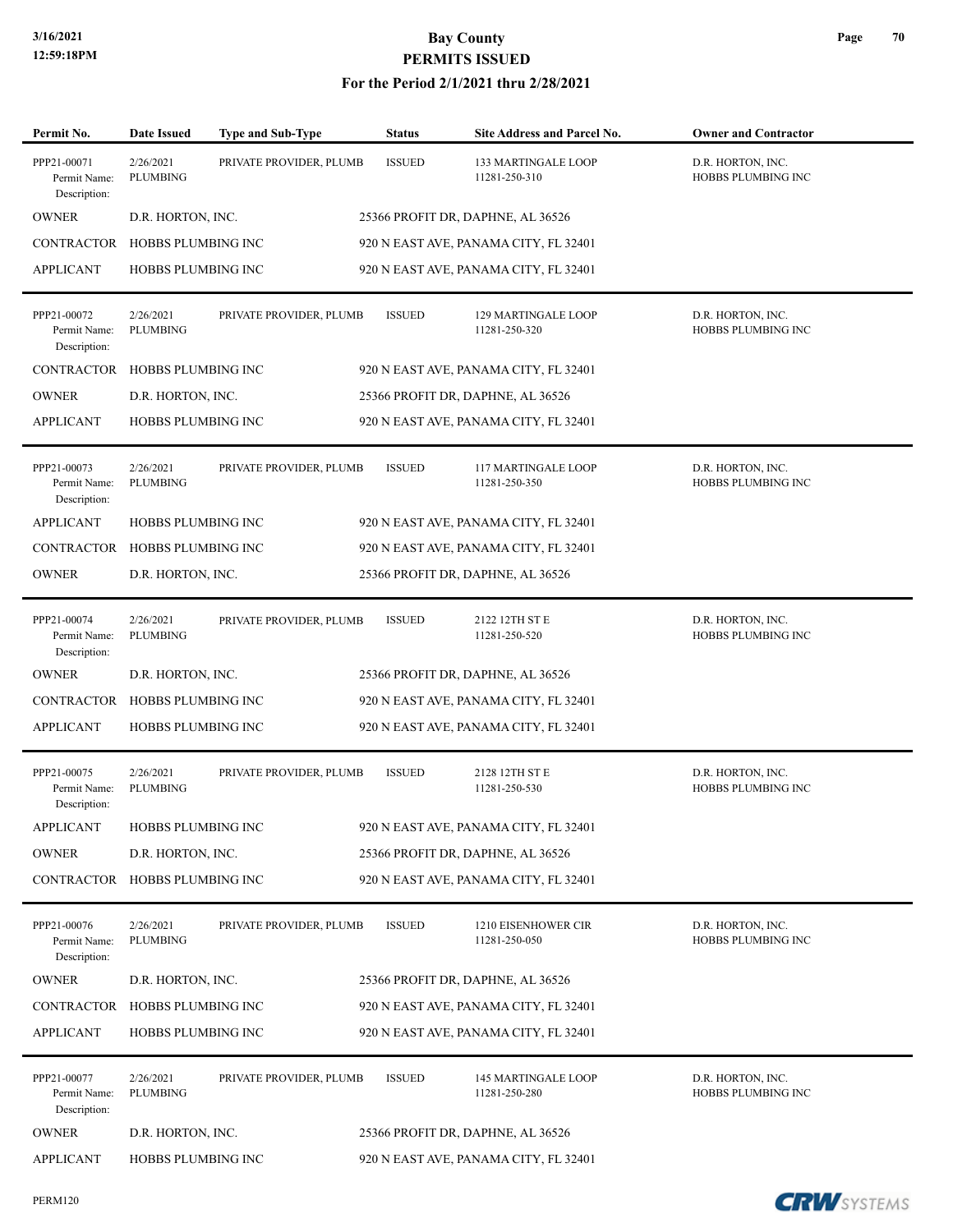#### **For the Period 2/1/2021 thru 2/28/2021**

| Permit No.                                  | Date Issued                                                          | <b>Type and Sub-Type</b>                                                  | <b>Status</b> | Site Address and Parcel No.                     | <b>Owner and Contractor</b>                           |
|---------------------------------------------|----------------------------------------------------------------------|---------------------------------------------------------------------------|---------------|-------------------------------------------------|-------------------------------------------------------|
| CONTRACTOR HOBBS PLUMBING INC               |                                                                      |                                                                           |               | 920 N EAST AVE, PANAMA CITY, FL 32401           |                                                       |
| PPR21-00035<br>Permit Name:<br>Description: | 2/5/2021<br><b>ROOF FOR NSF</b>                                      | PRIVATE PROVIDER, ROOF                                                    | <b>ISSUED</b> | 338 EMERALD COVE ST<br>27541-500-068            | D.R. HORTON, INC.<br>LOWERY, RICHARD - D. R. HORTON   |
| PLUMBING CON'HOBBS PLUMBING INC             |                                                                      |                                                                           |               | 920 N EAST AVE, PANAMA CITY, FL 32401           |                                                       |
| <b>APPLICANT</b>                            |                                                                      | LOWERY, RICHARD - D. R. HORTON                                            |               | 17745 ASHLEY DRIVE, PANAMA CITY BEACH, FL 32413 |                                                       |
| <b>OWNER</b>                                | D.R. HORTON, INC.                                                    |                                                                           |               | 25366 PROFIT DRIVE, DAPHNE, AL 36526            |                                                       |
| ELECTRICAL CORICHARDSON ENTERPRISES         |                                                                      |                                                                           |               | 360 ADAMS AVENUE, VALPARAISO, FL 32580          |                                                       |
| <b>COMPANY</b>                              |                                                                      | LOWERY, RICHARD - D. R. HORTON                                            |               | 17745 ASHLEY DRIVE, PANAMA CITY BEACH, FL 32413 |                                                       |
|                                             |                                                                      | CONTRACTOR LOWERY, RICHARD - D. R. HORTON                                 |               | 17745 ASHLEY DRIVE, PANAMA CITY BEACH, FL 32413 |                                                       |
| MECHANICAL CŒMERALD COAST AIR INC           |                                                                      |                                                                           |               | 263 LAIRD CIRCLE, PANAMA CITY, FL 32408         |                                                       |
|                                             |                                                                      | ROOF CONTRACART CONSTRUCTION OF NW FL, LL                                 |               | 11 W. 23RD ST., SUITE B4, Panama City, FL 32405 |                                                       |
| PPR21-00037<br>Permit Name:<br>Description: | 2/7/2021<br><b>ROOF FOR NSF</b>                                      | PRIVATE PROVIDER, ROOF                                                    | <b>ISSUED</b> | 4765 ROSEMARY ST<br>05830-030-094               | TITUS ROAD STATION, LLC<br>D. R. HORTON, INC - LOWERY |
| CONTRACTOR                                  |                                                                      | D. R. HORTON, INC - LOWERY                                                |               | 17745 ASHLEY DRIVE, PANAMA CITY BEACH, FL 32413 |                                                       |
| <b>OWNER</b>                                | TITUS ROAD STATION, LLC                                              |                                                                           |               | 133 S. WATERSOUND PKWY, WATERSOUND, FL 32461    |                                                       |
| APPLICANT                                   |                                                                      | D. R. HORTON, INC - LOWERY                                                |               | 17745 ASHLEY DRIVE, PANAMA CITY BEACH, FL 32413 |                                                       |
|                                             |                                                                      | ROOF CONTRACART CONSTRUCTION OF NW FL, LL                                 |               | 11 W. 23RD ST., SUITE B4, Panama City, FL 32405 |                                                       |
| PPR21-00038<br>Permit Name:<br>Description: | 2/7/2021<br><b>ROOF FOR NSF</b><br>$(12/26/20202:45 \text{ PM CLO})$ | PRIVATE PROVIDER, ROOF<br>REVISED PLANS & ENERGY FORM SUBMITTED 12/7/2020 | <b>ISSUED</b> | 4744 ROSEMARY ST<br>05830-030-080               | TITUS ROAD STATION, LLC<br>D. R. HORTON, INC - LOWERY |
| <b>APPLICANT</b>                            |                                                                      | D. R. HORTON, INC - LOWERY                                                |               | 17745 ASHLEY DRIVE, PANAMA CITY BEACH, FL 32413 |                                                       |
| <b>COMPANY</b>                              |                                                                      | D. R. HORTON, INC - LOWERY                                                |               | 17745 ASHLEY DRIVE, PANAMA CITY BEACH, FL 32413 |                                                       |
| CONTRACTOR                                  |                                                                      | D. R. HORTON, INC - LOWERY                                                |               | 17745 ASHLEY DRIVE, PANAMA CITY BEACH, FL 32413 |                                                       |
| <b>OWNER</b>                                |                                                                      | TITUS ROAD STATION, LLC                                                   |               | 133 S. WATERSOUND PKWY, WATERSOUND, FL 32461    |                                                       |
|                                             |                                                                      | ROOF CONTRACART CONSTRUCTION OF NW FL, LL                                 |               | 11 W. 23RD ST., SUITE B4, Panama City, FL 32405 |                                                       |
| PPR21-00039<br>Permit Name:<br>Description: | 2/7/2021<br><b>ROOF FOR NSF</b>                                      | PRIVATE PROVIDER, ROOF                                                    | <b>ISSUED</b> | 4740 ROSEMARY ST<br>05830-030-078               | TITUS ROAD STATION, LLC<br>D. R. HORTON, INC - LOWERY |
| <b>OWNER</b>                                | TITUS ROAD STATION, LLC                                              |                                                                           |               | 133 S. WATERSOUND PKWY, WATERSOUND, FL 32461    |                                                       |
| <b>CONTRACTOR</b>                           |                                                                      | D. R. HORTON, INC - LOWERY                                                |               | 17745 ASHLEY DRIVE, PANAMA CITY BEACH, FL 32413 |                                                       |
| <b>APPLICANT</b>                            |                                                                      | D. R. HORTON, INC - LOWERY                                                |               | 17745 ASHLEY DRIVE, PANAMA CITY BEACH, FL 32413 |                                                       |
| PLUMBING CON'HOBBS PLUMBING INC             |                                                                      |                                                                           |               | 920 N EAST AVE, PANAMA CITY, FL 32401           |                                                       |
| <b>COMPANY</b>                              |                                                                      | D. R. HORTON, INC - LOWERY                                                |               | 17745 ASHLEY DRIVE, PANAMA CITY BEACH, FL 32413 |                                                       |
|                                             |                                                                      | ROOF CONTRACART CONSTRUCTION OF NW FL, LI                                 |               | 11 W. 23RD ST., SUITE B4, Panama City, FL 32405 |                                                       |
| PPR21-00040<br>Permit Name: ROOF            | 2/11/2021                                                            | PRIVATE PROVIDER, ROOF                                                    | <b>ISSUED</b> | 3929 SANDPINE WAY<br>05911-005-016              | SJ COLLEGE STATION, LLC<br>Archer Exteriors Inc       |

PERM120

Description: (10/21/2020 5:02 PM JLS) EPL NOT SIGNED



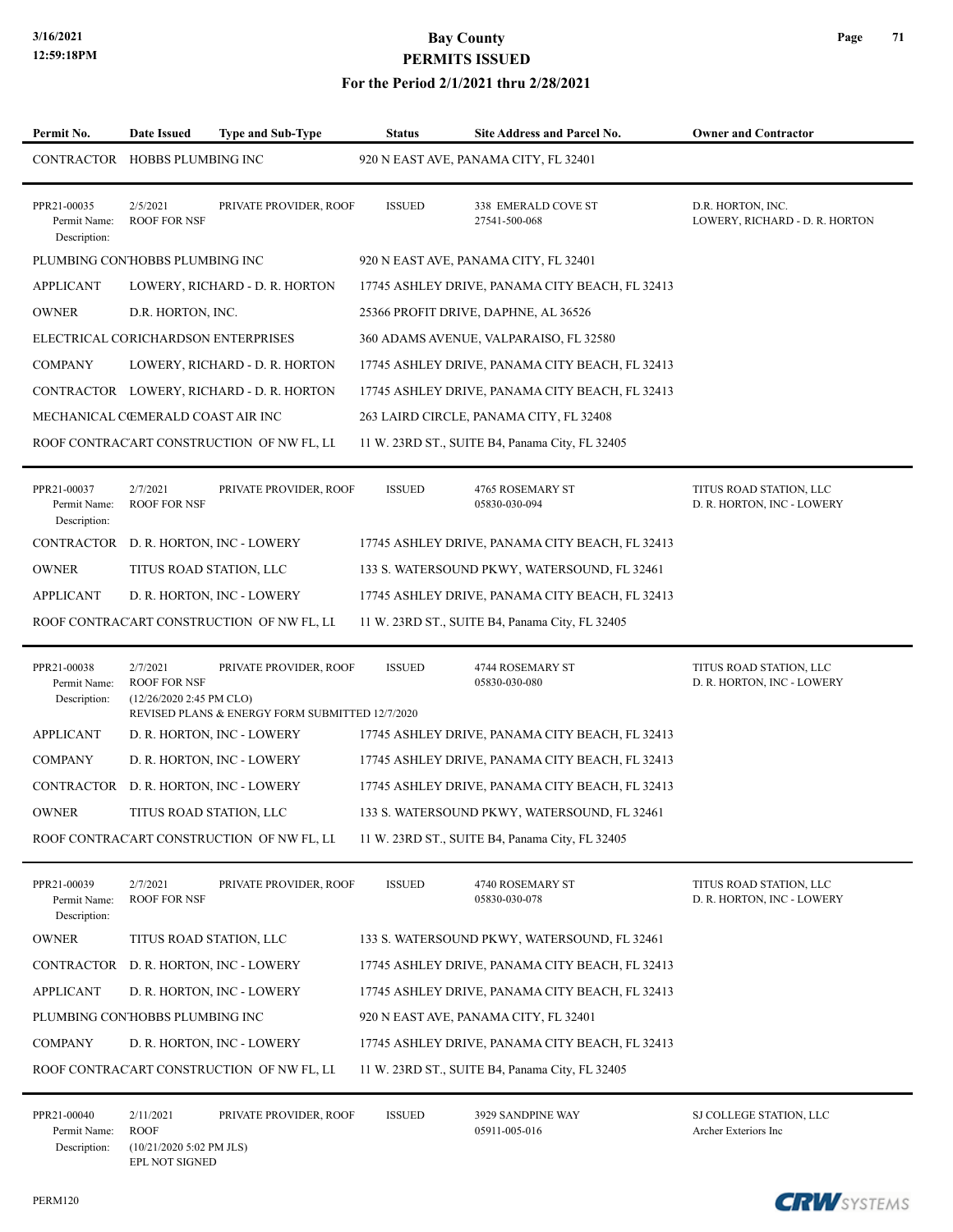| Permit No.                                  | <b>Date Issued</b>                                                                      | <b>Type and Sub-Type</b>                                                                               | <b>Status</b> | Site Address and Parcel No.                     | <b>Owner and Contractor</b>                               |
|---------------------------------------------|-----------------------------------------------------------------------------------------|--------------------------------------------------------------------------------------------------------|---------------|-------------------------------------------------|-----------------------------------------------------------|
| <b>COMPANY</b>                              |                                                                                         | <b>BUILDING CODE AUTHORITY</b>                                                                         | , ,           |                                                 |                                                           |
| <b>OWNER</b>                                | SJ COLLEGE STATION, LLC                                                                 |                                                                                                        |               | C/O TAX DEPARTMENT, WATERSOUND, FL 32413        |                                                           |
| CONTRACTOR                                  | Archer Exteriors Inc                                                                    |                                                                                                        |               | 2500 DRANE FIELD ROAD, LAKELAND, FL 33811       |                                                           |
| <b>APPLICANT</b>                            | Archer Exteriors Inc                                                                    |                                                                                                        |               | 2500 DRANE FIELD ROAD, LAKELAND, FL 33811       |                                                           |
| PPR21-00041<br>Permit Name:<br>Description: | 2/11/2021<br><b>ROOF</b><br>$(11/3/20203:42 \text{ PM MJM})$<br>Sent to P&Z for review. | PRIVATE PROVIDER, ROOF                                                                                 | <b>ISSUED</b> | 3909 SANDPINE WAY<br>05911-005-006              | <b>CAMBEN HOLDING LLC</b><br>Archer Exteriors Inc         |
| <b>OWNER</b>                                | <b>CAMBEN HOLDING LLC</b>                                                               |                                                                                                        | , ,           |                                                 |                                                           |
| <b>APPLICANT</b>                            | Archer Exteriors Inc                                                                    |                                                                                                        |               | 2500 DRANE FIELD ROAD, LAKELAND, FL 33811       |                                                           |
| CONTRACTOR                                  | Archer Exteriors Inc                                                                    |                                                                                                        |               | 2500 DRANE FIELD ROAD, LAKELAND, FL 33811       |                                                           |
| PPR21-00042<br>Permit Name:<br>Description: | 2/17/2021                                                                               | PRIVATE PROVIDER, ROOF<br>NEW SINGLE FAMILY - ROOF 62SQ                                                | <b>ISSUED</b> | 4769 ROSEMARY ST<br>05830-030-092               | TITUS ROAD STATION, LLC<br>ART CONSTRUCTION OF NW FL, LLC |
| <b>OWNER</b>                                |                                                                                         | TITUS ROAD STATION, LLC                                                                                |               | 133 S. WATERSOUND PKWY, WATERSOUND, FL 32461    |                                                           |
| CONTRACTOR                                  |                                                                                         | ART CONSTRUCTION OF NW FL, LL                                                                          |               | 11 W. 23RD ST., SUITE B4, Panama City, FL 32405 |                                                           |
| <b>APPLICANT</b>                            |                                                                                         | ART CONSTRUCTION OF NW FL, LI                                                                          |               | 11 W. 23RD ST., SUITE B4, Panama City, FL 32405 |                                                           |
| PPR21-00043<br>Permit Name:<br>Description: | 2/17/2021<br>(12/26/2020 11:52 AM CLO)                                                  | PRIVATE PROVIDER, ROOF<br>NEW SINGLE FAMILY - ROOF 49SQ<br>NEW PLANS & ENERGY FORM SUBMITTED 12/4/2020 | <b>ISSUED</b> | 4807 STANDING CYPRESS DR<br>05830-030-038       | TITUS ROAD STATION, LLC<br>ART CONSTRUCTION OF NW FL, LLC |
| <b>OWNER</b>                                |                                                                                         | TITUS ROAD STATION, LLC                                                                                |               | 133 S. WATERSOUND PKWY, WATERSOUND, FL 32461    |                                                           |
| <b>APPLICANT</b>                            |                                                                                         | ART CONSTRUCTION OF NW FL, LI                                                                          |               | 11 W. 23RD ST., SUITE B4, Panama City, FL 32405 |                                                           |
| <b>COMPANY</b>                              |                                                                                         | D. R. HORTON, INC - LOWERY                                                                             |               | 17745 ASHLEY DRIVE, PANAMA CITY BEACH, FL 32413 |                                                           |
| CONTRACTOR                                  |                                                                                         | ART CONSTRUCTION OF NW FL, LL                                                                          |               | 11 W. 23RD ST., SUITE B4, Panama City, FL 32405 |                                                           |
| PPR21-00044<br>Permit Name:<br>Description: | 2/17/2021                                                                               | PRIVATE PROVIDER, ROOF<br>NEW SINGLE FAMILY - ROOF 35SQ                                                | <b>ISSUED</b> | 4780 LOBLOLLY WAY<br>05830-030-220              | TITUS ROAD STATION, LLC<br>ART CONSTRUCTION OF NW FL, LLC |
| <b>APPLICANT</b>                            |                                                                                         | ART CONSTRUCTION OF NW FL, LI                                                                          |               | 11 W. 23RD ST., SUITE B4, Panama City, FL 32405 |                                                           |
| <b>OWNER</b>                                |                                                                                         | TITUS ROAD STATION, LLC                                                                                |               | 133 S. WATERSOUND PKWY, WATERSOUND, FL 32461    |                                                           |
| CONTRACTOR                                  |                                                                                         | ART CONSTRUCTION OF NW FL, LI                                                                          |               | 11 W. 23RD ST., SUITE B4, Panama City, FL 32405 |                                                           |
| PPR21-00045<br>Permit Name:<br>Description: | 2/17/2021                                                                               | PRIVATE PROVIDER, ROOF<br>NEW SINGLE FAMILY - ROOF 28SQ                                                | <b>ISSUED</b> | 4776 LOBLOLLY WAY<br>05830-030-218              | TITUS ROAD STATION, LLC<br>ART CONSTRUCTION OF NW FL, LLC |
| <b>OWNER</b>                                |                                                                                         | TITUS ROAD STATION, LLC                                                                                |               | 133 S. WATERSOUND PKWY, WATERSOUND, FL 32461    |                                                           |
| CONTRACTOR                                  |                                                                                         | ART CONSTRUCTION OF NW FL, LI                                                                          |               | 11 W. 23RD ST., SUITE B4, Panama City, FL 32405 |                                                           |
| <b>APPLICANT</b>                            |                                                                                         | ART CONSTRUCTION OF NW FL, LI                                                                          |               | 11 W. 23RD ST., SUITE B4, Panama City, FL 32405 |                                                           |
| PPR21-00046<br>Permit Name:<br>Description: | 2/18/2021<br><b>ROOF FOR NSF</b>                                                        | PRIVATE PROVIDER, ROOF                                                                                 | <b>ISSUED</b> | 4825 STANDING CYPRESS DR<br>05830-030-032       | TITUS ROAD STATION, LLC<br>D. R. HORTON, INC - LOWERY     |
| <b>COMPANY</b>                              |                                                                                         | D. R. HORTON, INC - LOWERY                                                                             |               | 17745 ASHLEY DRIVE, PANAMA CITY BEACH, FL 32413 |                                                           |

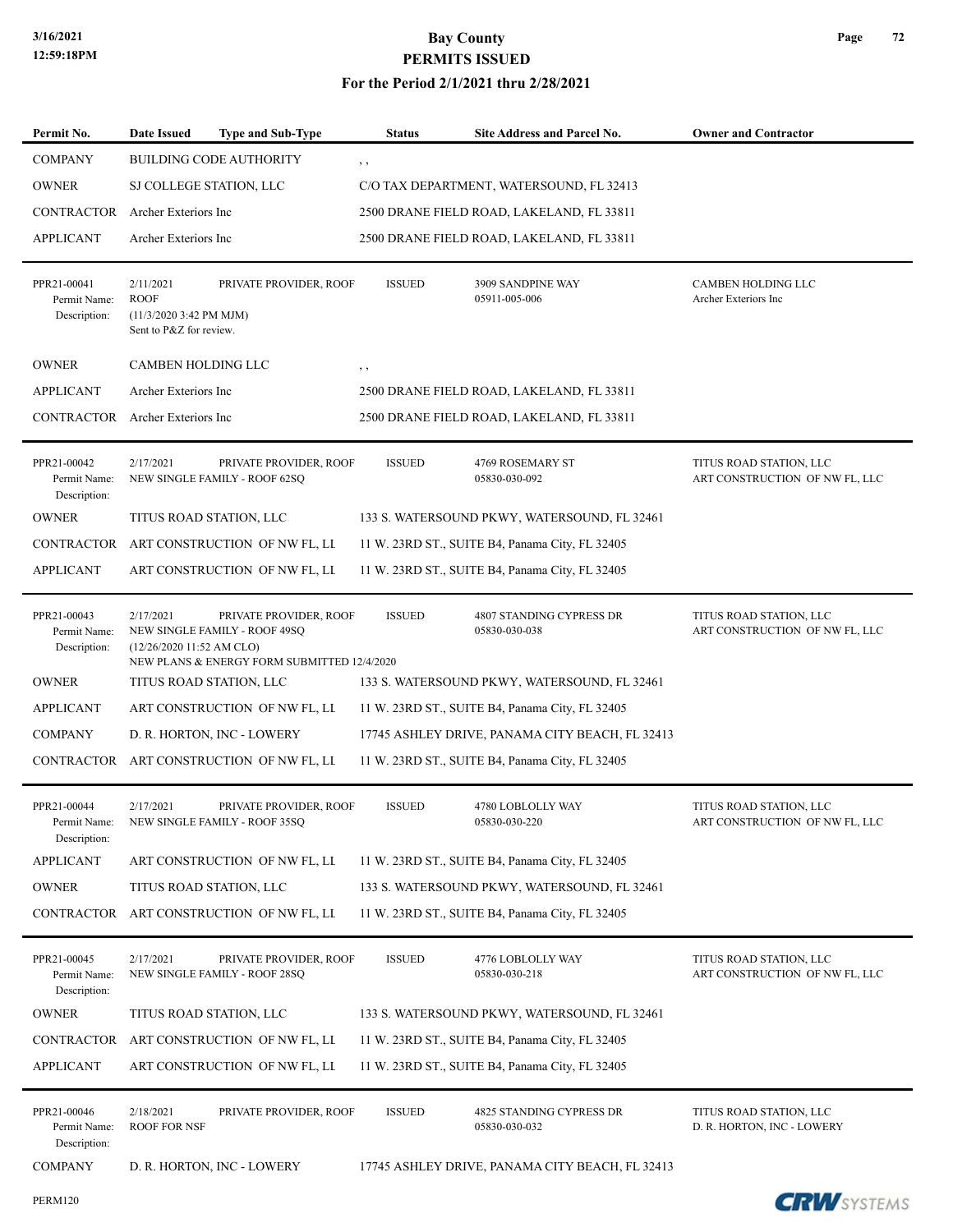#### **For the Period 2/1/2021 thru 2/28/2021**

| Permit No.                                  | <b>Date Issued</b>               | <b>Type and Sub-Type</b>                  | <b>Status</b> | Site Address and Parcel No.                     | <b>Owner and Contractor</b>                           |
|---------------------------------------------|----------------------------------|-------------------------------------------|---------------|-------------------------------------------------|-------------------------------------------------------|
| <b>APPLICANT</b>                            |                                  | D. R. HORTON, INC - LOWERY                |               | 17745 ASHLEY DRIVE, PANAMA CITY BEACH, FL 32413 |                                                       |
| <b>OWNER</b>                                | TITUS ROAD STATION, LLC          |                                           |               | 133 S. WATERSOUND PKWY, WATERSOUND, FL 32461    |                                                       |
|                                             |                                  | CONTRACTOR D. R. HORTON, INC - LOWERY     |               | 17745 ASHLEY DRIVE, PANAMA CITY BEACH, FL 32413 |                                                       |
|                                             |                                  | ROOF CONTRACART CONSTRUCTION OF NW FL, LL |               | 11 W. 23RD ST., SUITE B4, Panama City, FL 32405 |                                                       |
| PPR21-00047<br>Permit Name:<br>Description: | 2/18/2021<br>NEW SINGLE FAMILY   | PRIVATE PROVIDER, ROOF                    | <b>ISSUED</b> | 4732 ROSEMARY ST<br>05830-030-074               | TITUS ROAD STATION, LLC<br>D. R. HORTON, INC - LOWERY |
| <b>COMPANY</b>                              |                                  | D. R. HORTON, INC - LOWERY                |               | 17745 ASHLEY DRIVE, PANAMA CITY BEACH, FL 32413 |                                                       |
| <b>APPLICANT</b>                            |                                  | D. R. HORTON, INC - LOWERY                |               | 17745 ASHLEY DRIVE, PANAMA CITY BEACH, FL 32413 |                                                       |
|                                             |                                  | CONTRACTOR D. R. HORTON, INC - LOWERY     |               | 17745 ASHLEY DRIVE, PANAMA CITY BEACH, FL 32413 |                                                       |
|                                             |                                  | ROOF CONTRACART CONSTRUCTION OF NW FL, LL |               | 11 W. 23RD ST., SUITE B4, Panama City, FL 32405 |                                                       |
| <b>OWNER</b>                                | TITUS ROAD STATION, LLC          |                                           |               | 133 S. WATERSOUND PKWY, WATERSOUND, FL 32461    |                                                       |
| PPR21-00048<br>Permit Name:<br>Description: | 2/18/2021<br><b>ROOF FOR NSF</b> | PRIVATE PROVIDER, ROOF                    | <b>ISSUED</b> | 537 COVE VILLA ST<br>27541-500-038              | D.R. HORTON, INC.<br>D. R. HORTON, INC - LOWERY       |
|                                             |                                  | ROOF CONTRACART CONSTRUCTION OF NW FL, LL |               | 11 W. 23RD ST., SUITE B4, Panama City, FL 32405 |                                                       |
|                                             |                                  | CONTRACTOR D. R. HORTON, INC - LOWERY     |               | 17745 ASHLEY DRIVE, PANAMA CITY BEACH, FL 32413 |                                                       |
| <b>OWNER</b>                                | D.R. HORTON, INC.                |                                           |               | 25366 PROFIT DRIVE, DAPHNE, AL 36526            |                                                       |
| <b>APPLICANT</b>                            |                                  | D. R. HORTON, INC - LOWERY                |               | 17745 ASHLEY DRIVE, PANAMA CITY BEACH, FL 32413 |                                                       |
| PPR21-00049<br>Permit Name:<br>Description: | 2/18/2021<br><b>ROOF FOR NSF</b> | PRIVATE PROVIDER, ROOF                    | <b>ISSUED</b> | 541 COVE VILLA ST<br>27541-500-036              | D.R. HORTON, INC.<br>D. R. HORTON, INC - LOWERY       |
| <b>COMPANY</b>                              |                                  | D. R. HORTON, INC - LOWERY                |               | 17745 ASHLEY DRIVE, PANAMA CITY BEACH, FL 32413 |                                                       |
| <b>APPLICANT</b>                            |                                  | D. R. HORTON, INC - LOWERY                |               | 17745 ASHLEY DRIVE, PANAMA CITY BEACH, FL 32413 |                                                       |
| <b>OWNER</b>                                | D.R. HORTON, INC.                |                                           |               | 25366 PROFIT DRIVE, DAPHNE, AL 36526            |                                                       |
|                                             |                                  | ROOF CONTRACART CONSTRUCTION OF NW FL, LL |               | 11 W. 23RD ST., SUITE B4, Panama City, FL 32405 |                                                       |
|                                             |                                  | CONTRACTOR D. R. HORTON, INC - LOWERY     |               | 17745 ASHLEY DRIVE, PANAMA CITY BEACH, FL 32413 |                                                       |
| PPR21-00050<br>Permit Name:<br>Description: | 2/18/2021<br><b>ROOF FOR NSF</b> | PRIVATE PROVIDER, ROOF                    | <b>ISSUED</b> | 4792 LOBLOLLY WAY<br>05830-030-226              | TITUS ROAD STATION, LLC<br>D. R. HORTON, INC - LOWERY |
| APPLICANT                                   |                                  | D. R. HORTON, INC - LOWERY                |               | 17745 ASHLEY DRIVE, PANAMA CITY BEACH, FL 32413 |                                                       |
|                                             |                                  | CONTRACTOR D. R. HORTON, INC - LOWERY     |               | 17745 ASHLEY DRIVE, PANAMA CITY BEACH, FL 32413 |                                                       |
| <b>OWNER</b>                                | TITUS ROAD STATION, LLC          |                                           |               | 133 S. WATERSOUND PKWY, WATERSOUND, FL 32461    |                                                       |
|                                             |                                  | ROOF CONTRACART CONSTRUCTION OF NW FL, LL |               | 11 W. 23RD ST., SUITE B4, Panama City, FL 32405 |                                                       |
| PPR21-00051<br>Permit Name:<br>Description: | 2/18/2021<br>NEW SINGLE FAMILY   | PRIVATE PROVIDER, ROOF                    | <b>ISSUED</b> | 4788 LOBLOLLY WAY<br>05830-030-224              | TITUS ROAD STATION, LLC<br>D. R. HORTON, INC - LOWERY |
| <b>OWNER</b>                                | TITUS ROAD STATION, LLC          |                                           |               | 133 S. WATERSOUND PKWY, WATERSOUND, FL 32461    |                                                       |
| <b>APPLICANT</b>                            |                                  | D. R. HORTON, INC - LOWERY                |               | 17745 ASHLEY DRIVE, PANAMA CITY BEACH, FL 32413 |                                                       |
|                                             |                                  | CONTRACTOR D. R. HORTON, INC - LOWERY     |               | 17745 ASHLEY DRIVE, PANAMA CITY BEACH, FL 32413 |                                                       |

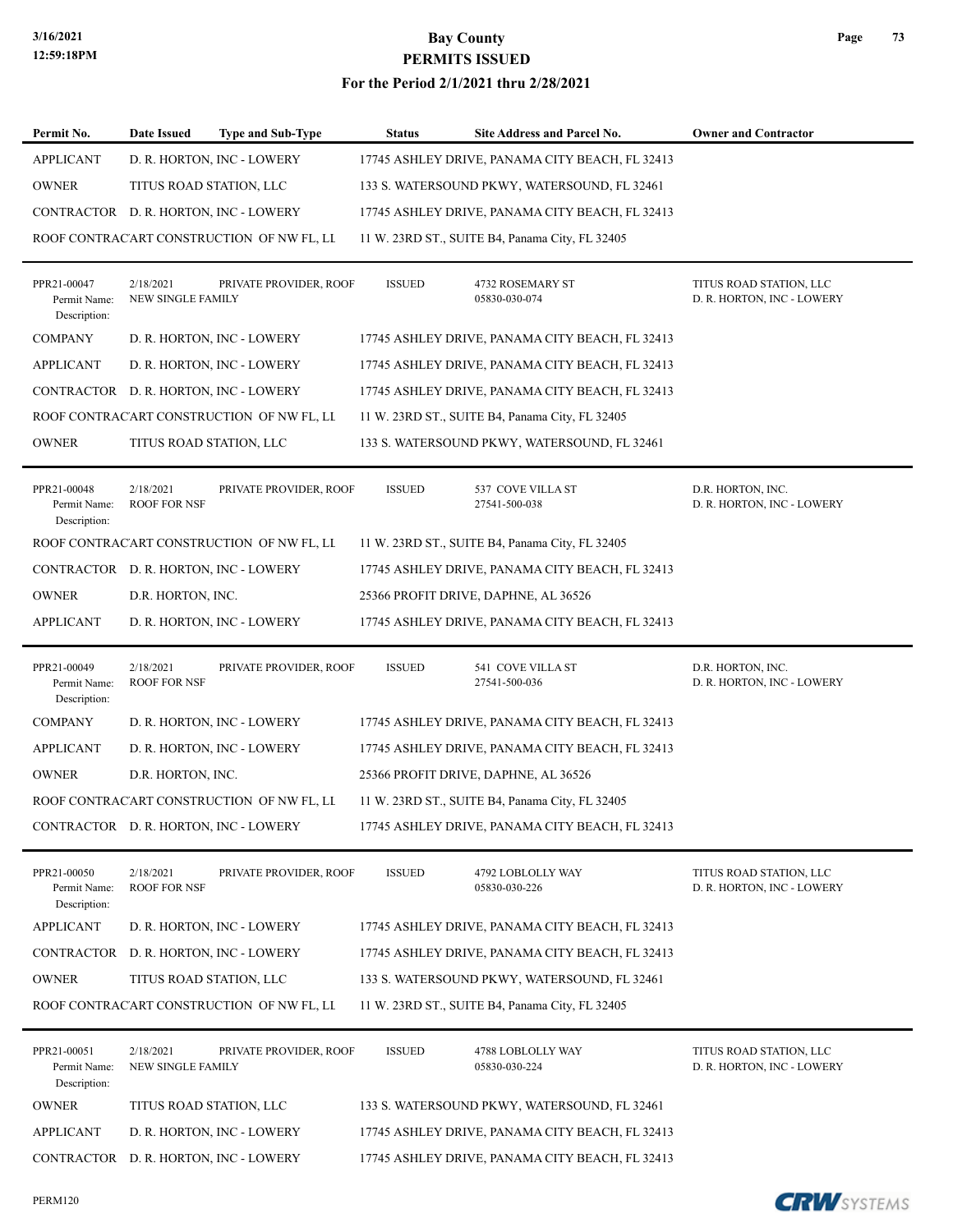#### **For the Period 2/1/2021 thru 2/28/2021**

| Permit No.                                   | <b>Date Issued</b>                    | <b>Type and Sub-Type</b>                  | <b>Status</b> | <b>Site Address and Parcel No.</b>              | <b>Owner and Contractor</b>                               |
|----------------------------------------------|---------------------------------------|-------------------------------------------|---------------|-------------------------------------------------|-----------------------------------------------------------|
|                                              |                                       | ROOF CONTRACART CONSTRUCTION OF NW FL, LL |               | 11 W. 23RD ST., SUITE B4, Panama City, FL 32405 |                                                           |
| PPR21-00052<br>Permit Name:<br>Description:  | 2/18/2021<br><b>ROOF FOR NSF</b>      | PRIVATE PROVIDER, ROOF                    | <b>ISSUED</b> | 4784 LOBLOLLY WAY<br>05830-030-222              | TITUS ROAD STATION, LLC<br>D. R. HORTON, INC - LOWERY     |
|                                              |                                       | ROOF CONTRACART CONSTRUCTION OF NW FL, LL |               | 11 W. 23RD ST., SUITE B4, Panama City, FL 32405 |                                                           |
| <b>APPLICANT</b>                             |                                       | D. R. HORTON, INC - LOWERY                |               | 17745 ASHLEY DRIVE, PANAMA CITY BEACH, FL 32413 |                                                           |
|                                              |                                       | CONTRACTOR D. R. HORTON, INC - LOWERY     |               | 17745 ASHLEY DRIVE, PANAMA CITY BEACH, FL 32413 |                                                           |
| <b>OWNER</b>                                 |                                       | TITUS ROAD STATION, LLC                   |               | 133 S. WATERSOUND PKWY, WATERSOUND, FL 32461    |                                                           |
| PPR21-00053<br>Permit Name:<br>Description:  | 2/24/2021<br><b>ROOF FOR NSF</b>      | PRIVATE PROVIDER, ROOF                    | <b>ISSUED</b> | 4761 ROSEMARY ST<br>05830-030-096               | TITUS ROAD STATION, LLC<br>D. R. HORTON, INC - LOWERY     |
|                                              |                                       | ROOF CONTRACART CONSTRUCTION OF NW FL, LI |               | 11 W. 23RD ST., SUITE B4, Panama City, FL 32405 |                                                           |
| <b>OWNER</b>                                 | TITUS ROAD STATION, LLC               |                                           |               | 133 S. WATERSOUND PKWY, WATERSOUND, FL 32461    |                                                           |
| <b>APPLICANT</b>                             |                                       | D. R. HORTON, INC - LOWERY                |               | 17745 ASHLEY DRIVE, PANAMA CITY BEACH, FL 32413 |                                                           |
|                                              |                                       | CONTRACTOR D. R. HORTON, INC - LOWERY     |               | 17745 ASHLEY DRIVE, PANAMA CITY BEACH, FL 32413 |                                                           |
| PPR21-00054<br>Permit Name:<br>Description:  | 2/24/2021<br><b>ROOF FOR NSF</b>      | PRIVATE PROVIDER, ROOF                    | <b>ISSUED</b> | 4736 ROSEMARY ST<br>05830-030-076               | TITUS ROAD STATION, LLC<br>D. R. HORTON, INC - LOWERY     |
|                                              |                                       | ROOF CONTRACART CONSTRUCTION OF NW FL, LL |               | 11 W. 23RD ST., SUITE B4, Panama City, FL 32405 |                                                           |
|                                              |                                       | CONTRACTOR D. R. HORTON, INC - LOWERY     |               | 17745 ASHLEY DRIVE, PANAMA CITY BEACH, FL 32413 |                                                           |
| <b>COMPANY</b>                               |                                       | D. R. HORTON, INC - LOWERY                |               | 17745 ASHLEY DRIVE, PANAMA CITY BEACH, FL 32413 |                                                           |
| <b>APPLICANT</b>                             |                                       | D. R. HORTON, INC - LOWERY                |               | 17745 ASHLEY DRIVE, PANAMA CITY BEACH, FL 32413 |                                                           |
| <b>OWNER</b>                                 |                                       | TITUS ROAD STATION, LLC                   |               | 133 S. WATERSOUND PKWY, WATERSOUND, FL 32461    |                                                           |
| PPRB21-00012<br>Permit Name:<br>Description: | 2/23/2021<br><b>NEW SINGLE FAMILY</b> | PRIVATE PROVIDER, NEW S                   | <b>ISSUED</b> | 3884 SANDPINE WAY<br>05911-005-074              | <b>CAMBEN HOLDING LLC</b><br>BEN WORTMAN CONSTRUCTION LLC |
|                                              |                                       | CONTRACTOR BEN WORTMAN CONSTRUCTION LI    |               | P O BOX 226, PANAMA CITY, FL 32402              |                                                           |
| <b>COMPANY</b>                               |                                       | FLORIDA BUILDING CODE COMPLI.             | , ,           |                                                 |                                                           |
| <b>OWNER</b>                                 | <b>CAMBEN HOLDING LLC</b>             |                                           |               | 2023 THOMAS DR, PANAMA CITY BEACH, FL 32408     |                                                           |
| <b>APPLICANT</b>                             |                                       | BEN WORTMAN CONSTRUCTION LI               |               | P O BOX 226, PANAMA CITY, FL 32402              |                                                           |
| PPRB21-00013<br>Permit Name:<br>Description: | 2/17/2021<br>NEW SINGLE FAMILY        | PRIVATE PROVIDER, NEW S                   | <b>ISSUED</b> | 4236 PILCHER ISLAND DR<br>08701-000-000         | FERGUSON, COLBY & NORA<br>STACEY S WILSON LLC             |
| <b>APPLICANT</b>                             | STACEY S WILSON LLC                   |                                           |               | 7334 HWY 2311, PANAMA CITY, FL 32404            |                                                           |
| <b>OWNER</b>                                 |                                       | FERGUSON, COLBY & NORA                    |               | 832 KRAFT AVE, PANAMA CITY, FL 32401            |                                                           |
| CONTRACTOR STACEY S WILSON LLC               |                                       |                                           |               | 7334 HWY 2311, PANAMA CITY, FL 32404            |                                                           |
| PPRB21-00014<br>Permit Name:<br>Description: | 2/6/2021<br>NEW SINGLE FAMILY         | PRIVATE PROVIDER, NEW S                   | <b>ISSUED</b> | 4708 FIREFLY LN<br>05830-030-128                | TITUS ROAD STATION, LLC<br>D. R. HORTON, INC - LOWERY     |
| <b>OWNER</b>                                 | TITUS ROAD STATION, LLC               |                                           |               | 133 S. WATERSOUND PKWY, WATERSOUND, FL 32461    |                                                           |

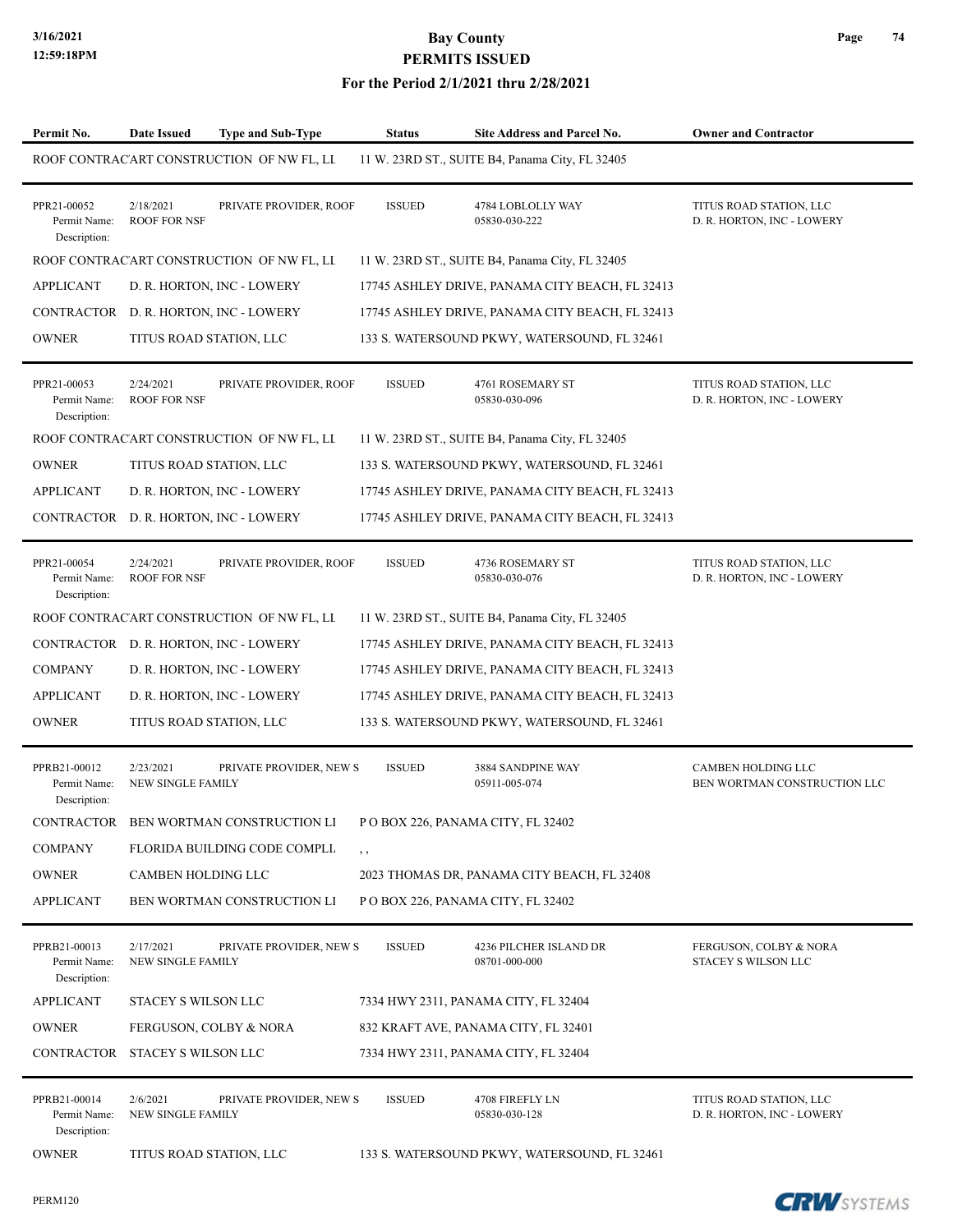#### **For the Period 2/1/2021 thru 2/28/2021**

| Permit No.                                   | <b>Date Issued</b>                                                                 | <b>Type and Sub-Type</b>    | <b>Status</b> | <b>Site Address and Parcel No.</b>              | <b>Owner and Contractor</b>                                     |
|----------------------------------------------|------------------------------------------------------------------------------------|-----------------------------|---------------|-------------------------------------------------|-----------------------------------------------------------------|
| CONTRACTOR                                   |                                                                                    | D. R. HORTON, INC - LOWERY  |               | 17745 ASHLEY DRIVE, PANAMA CITY BEACH, FL 32413 |                                                                 |
| <b>APPLICANT</b>                             |                                                                                    | D. R. HORTON, INC - LOWERY  |               | 17745 ASHLEY DRIVE, PANAMA CITY BEACH, FL 32413 |                                                                 |
| PPRB21-00015<br>Permit Name:<br>Description: | 2/6/2021<br>NEW SINGLE FAMILY                                                      | PRIVATE PROVIDER, NEW S     | <b>ISSUED</b> | 4712 FIREFLY LN<br>05830-030-130                | TITUS ROAD STATION, LLC<br>D. R. HORTON, INC - LOWERY           |
| <b>OWNER</b>                                 | TITUS ROAD STATION, LLC                                                            |                             |               | 133 S. WATERSOUND PKWY, WATERSOUND, FL 32461    |                                                                 |
| <b>APPLICANT</b>                             |                                                                                    | D. R. HORTON, INC - LOWERY  |               | 17745 ASHLEY DRIVE, PANAMA CITY BEACH, FL 32413 |                                                                 |
| CONTRACTOR                                   |                                                                                    | D. R. HORTON, INC - LOWERY  |               | 17745 ASHLEY DRIVE, PANAMA CITY BEACH, FL 32413 |                                                                 |
| PPRB21-00016<br>Permit Name:<br>Description: | 2/6/2021<br>NEW SINGLE FAMILY                                                      | PRIVATE PROVIDER, NEW S     | <b>ISSUED</b> | 4711 FIREFLY LN<br>05830-030-194                | TITUS ROAD STATION, LLC<br>D. R. HORTON, INC - LOWERY           |
| <b>APPLICANT</b>                             |                                                                                    | D. R. HORTON, INC - LOWERY  |               | 17745 ASHLEY DRIVE, PANAMA CITY BEACH, FL 32413 |                                                                 |
| <b>OWNER</b>                                 | TITUS ROAD STATION, LLC                                                            |                             |               | 133 S. WATERSOUND PKWY, WATERSOUND, FL 32461    |                                                                 |
| CONTRACTOR                                   |                                                                                    | D. R. HORTON, INC - LOWERY  |               | 17745 ASHLEY DRIVE, PANAMA CITY BEACH, FL 32413 |                                                                 |
| PPRB21-00017<br>Permit Name:<br>Description: | 2/6/2021<br><b>NEW SINGLE FAMILY</b>                                               | PRIVATE PROVIDER, NEW S     | <b>ISSUED</b> | 4707 FIREFLY LN<br>05830-030-196                | TITUS ROAD STATION, LLC<br>D. R. HORTON, INC - LOWERY           |
| <b>APPLICANT</b>                             |                                                                                    | D. R. HORTON, INC - LOWERY  |               | 17745 ASHLEY DRIVE, PANAMA CITY BEACH, FL 32413 |                                                                 |
| <b>CONTRACTOR</b>                            |                                                                                    | D. R. HORTON, INC - LOWERY  |               | 17745 ASHLEY DRIVE, PANAMA CITY BEACH, FL 32413 |                                                                 |
| <b>OWNER</b>                                 | TITUS ROAD STATION, LLC                                                            |                             |               | 133 S. WATERSOUND PKWY, WATERSOUND, FL 32461    |                                                                 |
| PPRB21-00018<br>Permit Name:<br>Description: | 2/11/2021<br>NEW SINGLE FAMILY<br>(2/3/20219:08 AM MJM)<br>Sent to P&Z for review. | PRIVATE PROVIDER, NEW S     | <b>ISSUED</b> | 215 SKUNK VALLEY RD<br>07533-502-000            | SUZANNE VICKERS CONST, INC<br>SUZANNE VICKERS CONSTRUCTION INC. |
| <b>CONTRACTOR</b>                            |                                                                                    | SUZANNE VICKERS CONSTRUCTIO |               | 1026 PIERSON DRIVE, LYNN HAVEN, FL 32444        |                                                                 |
| <b>OWNER</b>                                 |                                                                                    | SUZANNE VICKERS CONST, INC  |               | 1026 PIERSON DR, LYNN HAVEN, FL 32444           |                                                                 |
| <b>APPLICANT</b>                             |                                                                                    | SUZANNE VICKERS CONSTRUCTIO |               | 1026 PIERSON DRIVE, LYNN HAVEN, FL 32444        |                                                                 |
| PPRB21-00019<br>Permit Name:<br>Description: | 2/26/2021<br>NEW SINGLE FAMILY                                                     | PRIVATE PROVIDER, NEW S     | <b>ISSUED</b> | 4716 FIREFLY LN<br>05830-030-132                | TITUS ROAD STATION, LLC<br>D. R. HORTON, INC - LOWERY           |
| CONTRACTOR                                   |                                                                                    | D. R. HORTON, INC - LOWERY  |               | 17745 ASHLEY DRIVE, PANAMA CITY BEACH, FL 32413 |                                                                 |
| <b>OWNER</b>                                 | TITUS ROAD STATION, LLC                                                            |                             |               | 133 S. WATERSOUND PKWY, WATERSOUND, FL 32461    |                                                                 |
| <b>APPLICANT</b>                             |                                                                                    | D. R. HORTON, INC - LOWERY  |               | 17745 ASHLEY DRIVE, PANAMA CITY BEACH, FL 32413 |                                                                 |
| PPRB21-00020<br>Permit Name:<br>Description: | 2/26/2021<br>NEW SINGLE FAMILY                                                     | PRIVATE PROVIDER, NEW S     | <b>ISSUED</b> | 4715 FIREFLY LN<br>05830-030-192                | TITUS ROAD STATION, LLC<br>D. R. HORTON, INC - LOWERY           |
| <b>APPLICANT</b>                             |                                                                                    | D. R. HORTON, INC - LOWERY  |               | 17745 ASHLEY DRIVE, PANAMA CITY BEACH, FL 32413 |                                                                 |
| <b>OWNER</b>                                 | TITUS ROAD STATION, LLC                                                            |                             |               | 133 S. WATERSOUND PKWY, WATERSOUND, FL 32461    |                                                                 |
| CONTRACTOR                                   |                                                                                    | D. R. HORTON, INC - LOWERY  |               | 17745 ASHLEY DRIVE, PANAMA CITY BEACH, FL 32413 |                                                                 |

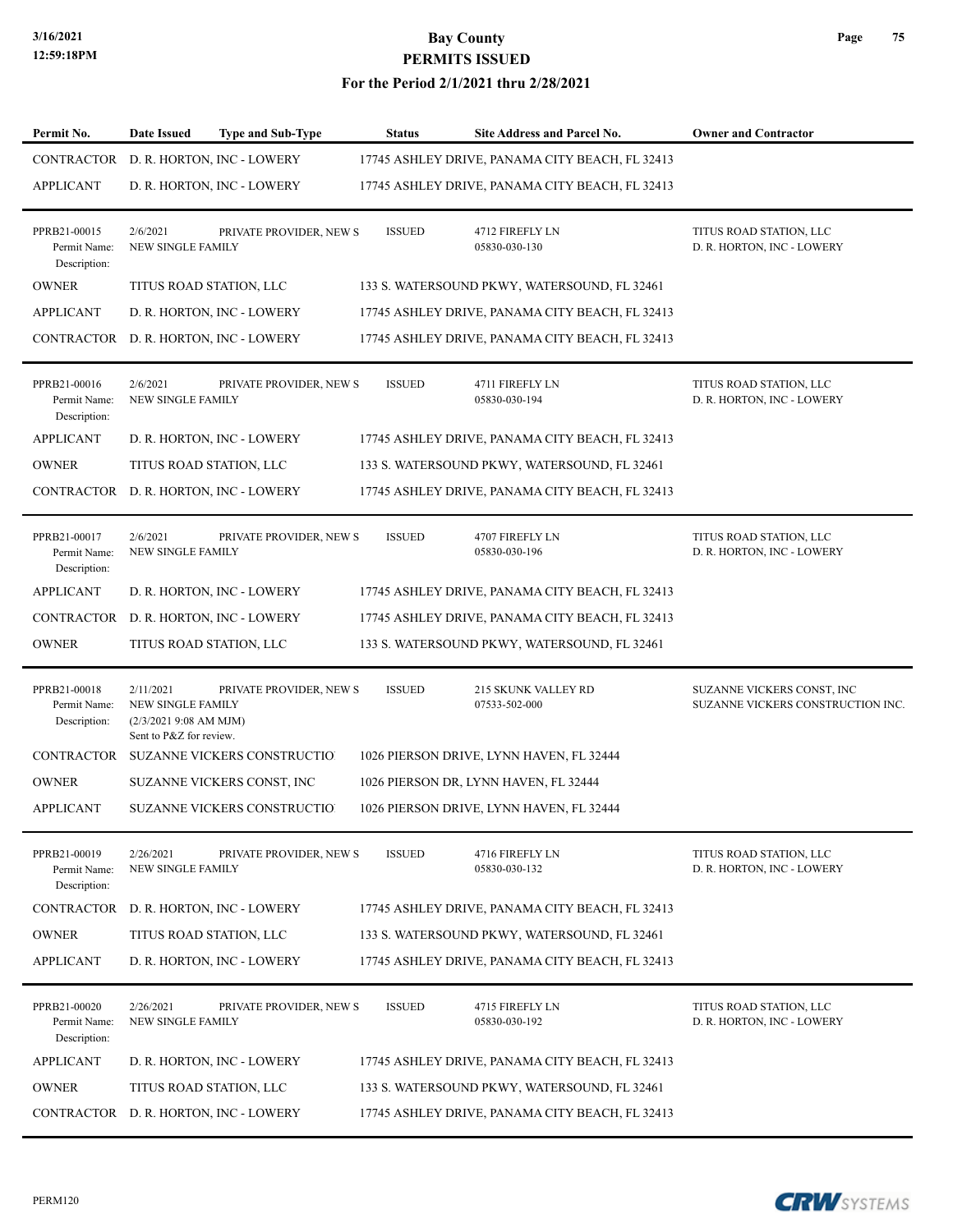| Permit No.                                   | <b>Date Issued</b>                    | Type and Sub-Type                      | <b>Status</b> | <b>Site Address and Parcel No.</b>          | <b>Owner and Contractor</b>                        |
|----------------------------------------------|---------------------------------------|----------------------------------------|---------------|---------------------------------------------|----------------------------------------------------|
| PPRB21-00021<br>Permit Name:<br>Description: | 2/23/2021<br>NEW SINGLE FAMILY        | PRIVATE PROVIDER, NEW S                | <b>ISSUED</b> | 3908 SANDPINE WAY<br>05911-005-028          | <b>CAMBEN</b><br>BEN WORTMAN CONSTRUCTION LLC      |
| <b>OWNER</b>                                 | <b>CAMBEN</b>                         |                                        | , ,           |                                             |                                                    |
| <b>APPLICANT</b>                             |                                       | BEN WORTMAN CONSTRUCTION LI            |               | P O BOX 226, PANAMA CITY, FL 32402          |                                                    |
| <b>COMPANY</b>                               | <b>FBCCA</b>                          |                                        | $, \, , \,$   |                                             |                                                    |
|                                              |                                       | CONTRACTOR BEN WORTMAN CONSTRUCTION LI |               | P O BOX 226, PANAMA CITY, FL 32402          |                                                    |
| PPRB21-00022<br>Permit Name:<br>Description: | 2/23/2021<br><b>NEW SINGLE FAMILY</b> | PRIVATE PROVIDER, NEW S                | <b>ISSUED</b> | 3904 SANDPINE WAY<br>05911-005-030          | CAMBEN HOLDING LLC<br>BEN WORTMAN CONSTRUCTION LLC |
| <b>APPLICANT</b>                             |                                       | BEN WORTMAN CONSTRUCTION LI            |               | P O BOX 226, PANAMA CITY, FL 32402          |                                                    |
| <b>OWNER</b>                                 | CAMBEN HOLDING LLC                    |                                        |               | 2023 THOMAS DR, PANAMA CITY BEACH, FL 32408 |                                                    |
| <b>CONTRACTOR</b>                            |                                       | BEN WORTMAN CONSTRUCTION LI            |               | POBOX 226, PANAMA CITY, FL 32402            |                                                    |
| <b>COMPANY</b>                               | <b>FBCCA</b>                          |                                        | , ,           |                                             |                                                    |
| PPRB21-00023<br>Permit Name:<br>Description: | 2/23/2021<br>NEW SINGLE FAMILY        | PRIVATE PROVIDER, NEW S                | <b>ISSUED</b> | 3892 HEARTWOOD ST<br>05911-005-054          | CAMBEN HOLDING LLC<br>BEN WORTMAN CONSTRUCTION LLC |
| <b>OWNER</b>                                 | CAMBEN HOLDING LLC                    |                                        |               | 2023 THOMAS DR, PANAMA CITY BEACH, FL 32408 |                                                    |
| CONTRACTOR                                   |                                       | BEN WORTMAN CONSTRUCTION LI            |               | P O BOX 226, PANAMA CITY, FL 32402          |                                                    |
| <b>APPLICANT</b>                             |                                       | BEN WORTMAN CONSTRUCTION LI            |               | P O BOX 226, PANAMA CITY, FL 32402          |                                                    |
| <b>COMPANY</b>                               | <b>FBCCA</b>                          |                                        | $, \, ,$      |                                             |                                                    |
| PPRB21-00024<br>Permit Name:<br>Description: | 2/23/2021<br><b>NEW SINGLE FAMILY</b> | PRIVATE PROVIDER, NEW S                | <b>ISSUED</b> | 3889 HEARTWOOD ST<br>05911-005-062          | CAMBEN HOLDING LLC<br>BEN WORTMAN CONSTRUCTION LLC |
| <b>APPLICANT</b>                             |                                       | BEN WORTMAN CONSTRUCTION LI            |               | P O BOX 226, PANAMA CITY, FL 32402          |                                                    |
| <b>OWNER</b>                                 | CAMBEN HOLDING LLC                    |                                        |               | 2023 THOMAS DR, PANAMA CITY BEACH, FL 32408 |                                                    |
| <b>COMPANY</b>                               | <b>FBCCA</b>                          |                                        | $, \, \cdot$  |                                             |                                                    |
|                                              |                                       | CONTRACTOR BEN WORTMAN CONSTRUCTION LI |               | P O BOX 226, PANAMA CITY, FL 32402          |                                                    |
| PPRB21-00025<br>Permit Name:<br>Description: | 2/23/2021<br>NEW SINGLE FAMILY        | PRIVATE PROVIDER, NEW S                | <b>ISSUED</b> | 4411 CONIFER LN<br>05911-005-038            | CAMBEN HOLDING LLC<br>BEN WORTMAN CONSTRUCTION LLC |
| <b>OWNER</b>                                 | CAMBEN HOLDING LLC                    |                                        |               | 2023 THOMAS DR, PANAMA CITY BEACH, FL 32408 |                                                    |
| <b>CONTRACTOR</b>                            |                                       | BEN WORTMAN CONSTRUCTION LI            |               | P O BOX 226, PANAMA CITY, FL 32402          |                                                    |
| <b>APPLICANT</b>                             |                                       | BEN WORTMAN CONSTRUCTION LI            |               | P O BOX 226, PANAMA CITY, FL 32402          |                                                    |
| <b>COMPANY</b>                               | <b>FBCCA</b>                          |                                        | , ,           |                                             |                                                    |
| PPRB21-00026<br>Permit Name:<br>Description: | 2/23/2021<br><b>NEW SINGLE FAMILY</b> | PRIVATE PROVIDER, NEW S                | <b>ISSUED</b> | 4435 CONIFER LN<br>05911-005-050            | CAMBEN HOLDING LLC<br>BEN WORTMAN CONSTRUCTION LLC |
| <b>OWNER</b>                                 | CAMBEN HOLDING LLC                    |                                        |               | 2023 THOMAS DR, PANAMA CITY BEACH, FL 32408 |                                                    |
| <b>APPLICANT</b>                             |                                       | BEN WORTMAN CONSTRUCTION LI            |               | P O BOX 226, PANAMA CITY, FL 32402          |                                                    |
| CONTRACTOR                                   |                                       | BEN WORTMAN CONSTRUCTION LI            |               | P O BOX 226, PANAMA CITY, FL 32402          |                                                    |

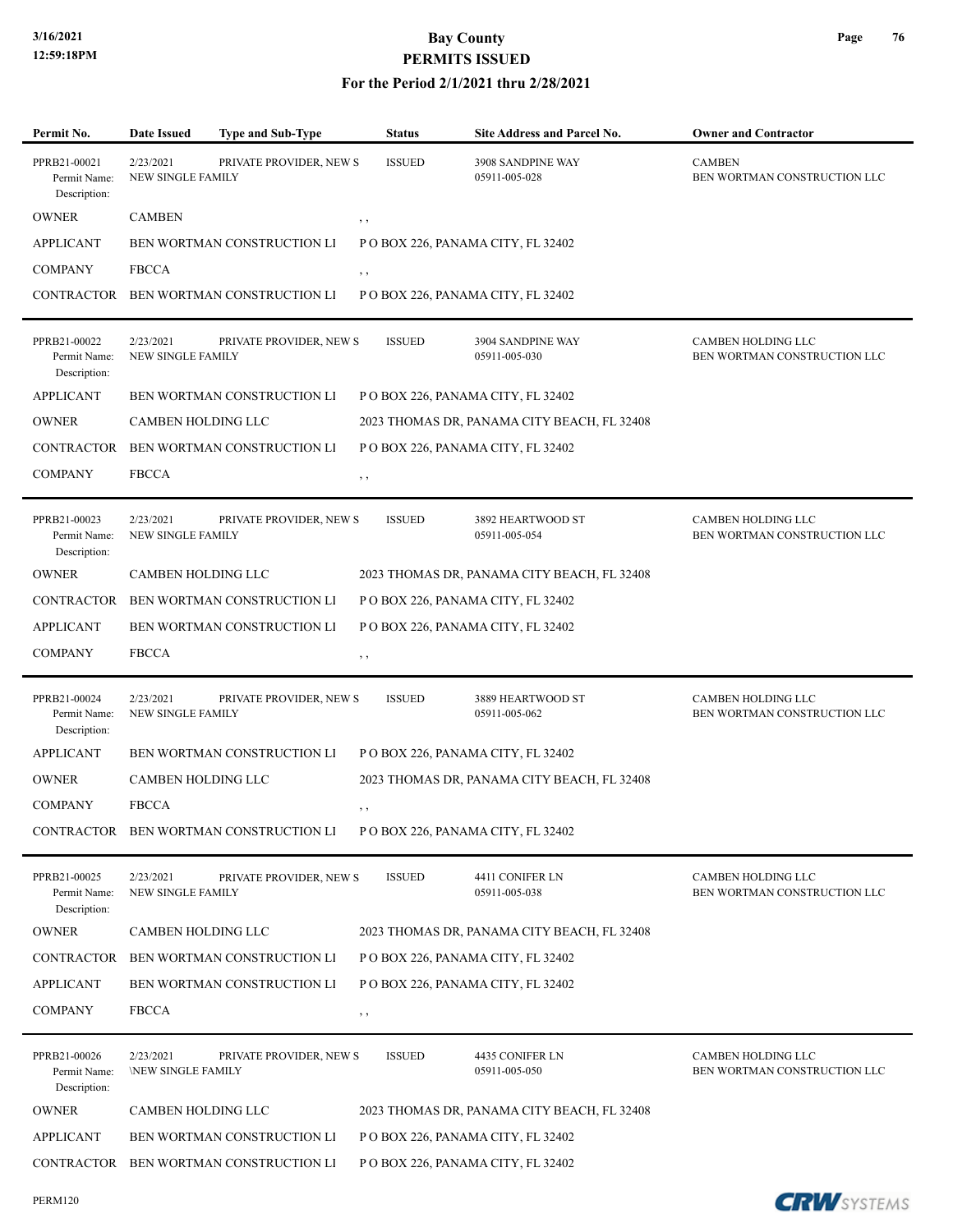#### **For the Period 2/1/2021 thru 2/28/2021**

| Permit No.                                   | <b>Date Issued</b>                                                                    | <b>Type and Sub-Type</b>                | <b>Status</b> | Site Address and Parcel No.                     | <b>Owner and Contractor</b>                                 |
|----------------------------------------------|---------------------------------------------------------------------------------------|-----------------------------------------|---------------|-------------------------------------------------|-------------------------------------------------------------|
| <b>COMPANY</b>                               | <b>FBCCA</b>                                                                          |                                         | $, \, \,$     |                                                 |                                                             |
| PPRB21-00028<br>Permit Name:<br>Description: | 2/26/2021<br><b>NEW SINGLE FAMILY</b>                                                 | PRIVATE PROVIDER, NEW S                 | <b>ISSUED</b> | 4738 FIREFLY LN<br>05830-030-140                | TITUS ROAD STATION, LLC<br>D. R. HORTON, INC - LOWERY       |
| <b>CONTRACTOR</b>                            |                                                                                       | D. R. HORTON, INC - LOWERY              |               | 17745 ASHLEY DRIVE, PANAMA CITY BEACH, FL 32413 |                                                             |
| <b>OWNER</b>                                 |                                                                                       | TITUS ROAD STATION, LLC                 |               | 133 S. WATERSOUND PKWY, WATERSOUND, FL 32461    |                                                             |
| <b>APPLICANT</b>                             |                                                                                       | D. R. HORTON, INC - LOWERY              |               | 17745 ASHLEY DRIVE, PANAMA CITY BEACH, FL 32413 |                                                             |
| PPRB21-00029<br>Permit Name:<br>Description: | 2/26/2021<br><b>NEW SINGLE FAMILY</b>                                                 | PRIVATE PROVIDER, NEW S                 | <b>ISSUED</b> | 4737 FIREFLY LN<br>05830-030-182                | TITUS ROAD STATION, LLC<br>D. R. HORTON, INC - LOWERY       |
| CONTRACTOR                                   |                                                                                       | D. R. HORTON, INC - LOWERY              |               | 17745 ASHLEY DRIVE, PANAMA CITY BEACH, FL 32413 |                                                             |
| <b>OWNER</b>                                 |                                                                                       | TITUS ROAD STATION, LLC                 |               | 133 S. WATERSOUND PKWY, WATERSOUND, FL 32461    |                                                             |
| <b>APPLICANT</b>                             |                                                                                       | D. R. HORTON, INC - LOWERY              |               | 17745 ASHLEY DRIVE, PANAMA CITY BEACH, FL 32413 |                                                             |
| PPRB21-00030<br>Permit Name:<br>Description: | 2/26/2021<br>NEW SINGLE FAMILY                                                        | PRIVATE PROVIDER, NEW S                 | <b>ISSUED</b> | 4733 FIREFLY LN<br>05830-030-184                | TITUS ROAD STATION, LLC<br>D. R. HORTON, INC - LOWERY       |
|                                              |                                                                                       | CONTRACTOR D. R. HORTON, INC - LOWERY   |               | 17745 ASHLEY DRIVE, PANAMA CITY BEACH, FL 32413 |                                                             |
| <b>OWNER</b>                                 |                                                                                       | TITUS ROAD STATION, LLC                 |               | 133 S. WATERSOUND PKWY, WATERSOUND, FL 32461    |                                                             |
| <b>APPLICANT</b>                             |                                                                                       | D. R. HORTON, INC - LOWERY              |               | 17745 ASHLEY DRIVE, PANAMA CITY BEACH, FL 32413 |                                                             |
| RB19-01736<br>Permit Name:<br>Description:   | 2/17/2021<br><b>STORAGE BLDG</b><br>(9/13/20197:37 AM MJM)<br>Sent to P&Z for review. | RESIDENTIAL NEW CONSTR                  | <b>ISSUED</b> | 654 16TH ST<br>36582-142-000                    | PRICE, ALFRED G III<br>STEEL BUILDINGS AND STRUCTURES, INC  |
| CONTRACTOR                                   |                                                                                       | STEEL BUILDINGS AND STRUCTUR            |               | 820 REEVES DRIVE, DOBSON, NC 27017              |                                                             |
| <b>APPLICANT</b>                             |                                                                                       | STEEL BUILDINGS AND STRUCTUR            |               | 820 REEVES DRIVE, DOBSON, NC 27017              |                                                             |
| <b>OWNER</b>                                 | PRICE, ALFRED G III                                                                   |                                         |               | 654 16TH ST, PANAMA CITY BEACH, FL 32413        |                                                             |
| RB19-02222<br>Permit Name:<br>Description:   | 2/10/2021<br><b>DOCK</b><br>(12/2/2019 2:21 PM MJM)<br>Sent to P&Z for review,        | RESIDENTIAL NEW CONSTR                  | <b>ISSUED</b> | 500 EMERALD COAST DR<br>06949-101-000           | VESS, RYAN B. & CANDACE N.<br><b>OWNER/BUILDER</b>          |
| <b>OWNER</b>                                 |                                                                                       | VESS, RYAN B. & CANDACE N.              |               | 500 EMERALD COAST DR, PANAMA CITY, FL 32404     |                                                             |
| <b>APPLICANT</b>                             | RYAN VESS 850-896-0560                                                                |                                         | $, \, \cdot$  |                                                 |                                                             |
| CONTRACTOR                                   | <b>OWNER/BUILDER</b>                                                                  |                                         | , ,           |                                                 |                                                             |
| RB20-01240<br>Permit Name:<br>Description:   | 2/16/2021<br>ADD PATIO COVER<br>(7/28/2020 2:35 PM MJM)<br>Sent to P&Z for review.    | RESIDENTIAL ADDITION, PA                | <b>ISSUED</b> | 4514 BAYWOOD DR<br>11693-010-000                | STRICKLAND, RICHARD & DEBRA<br>PANAMA GUTTERS & SCREENS INC |
| <b>OWNER</b>                                 |                                                                                       | STRICKLAND, RICHARD & DEBRA             |               | 4514 BAYWOOD DR, LYNN HAVEN, FL 32444           |                                                             |
| <b>APPLICANT</b>                             | MIKE 258-1870                                                                         |                                         | $, \, \cdot$  |                                                 |                                                             |
|                                              |                                                                                       | CONTRACTOR PANAMA GUTTERS & SCREENS INC |               | 422 ROWE DR, PANAMA CITY, FL 32401              |                                                             |

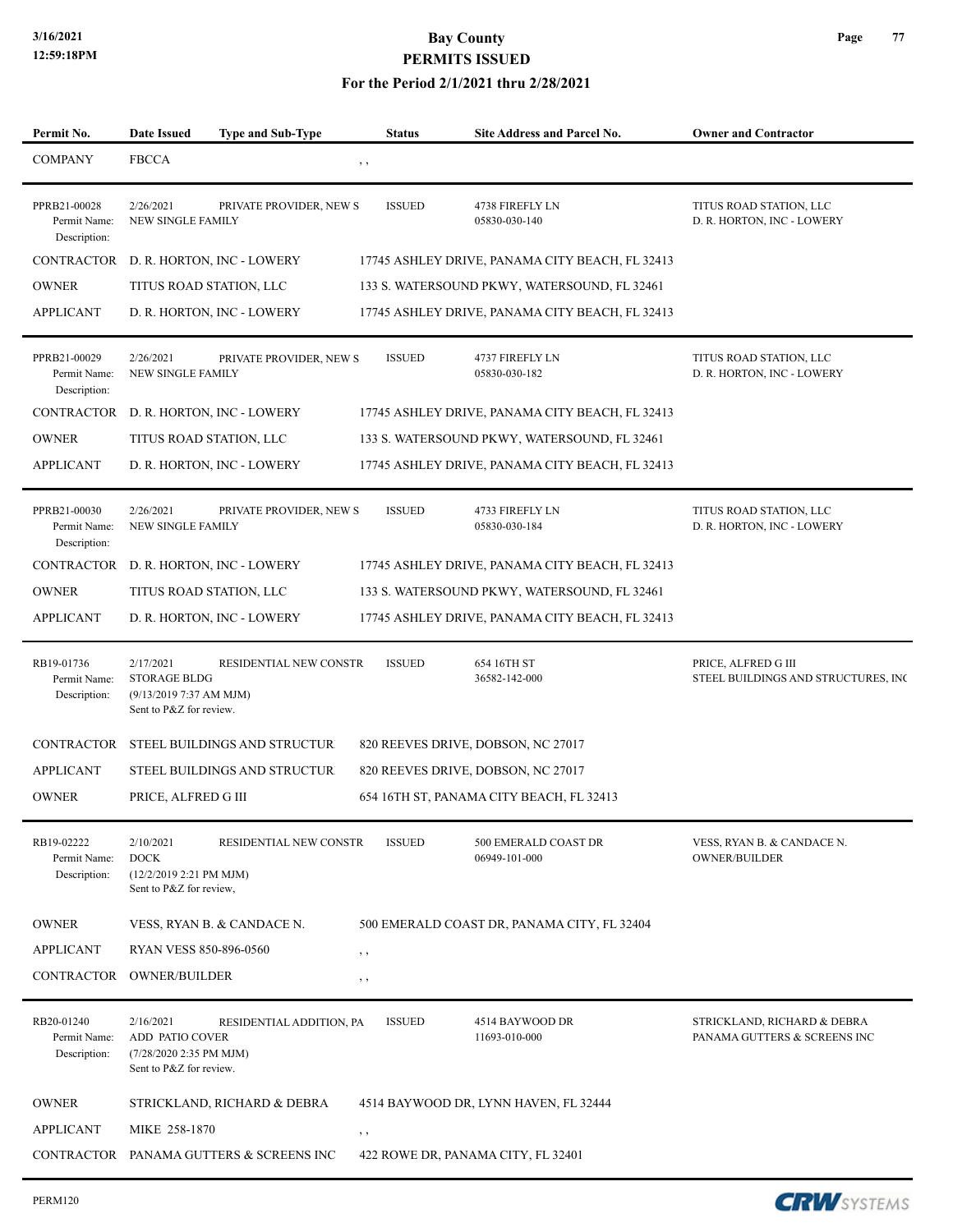#### **For the Period 2/1/2021 thru 2/28/2021**

| Permit No.                                 | <b>Date Issued</b>                                                                      | <b>Type and Sub-Type</b>                                                                              | <b>Status</b>                   | Site Address and Parcel No.                        | <b>Owner and Contractor</b>                                    |
|--------------------------------------------|-----------------------------------------------------------------------------------------|-------------------------------------------------------------------------------------------------------|---------------------------------|----------------------------------------------------|----------------------------------------------------------------|
| RB20-01480<br>Permit Name:<br>Description: | 2/22/2021<br>NEW POOL ENCLOSURE<br>$(9/2/20203:29$ PM TJN)<br>NEED SITE PLAN SENT EMAIL | RESIDENTIAL ADDITION, PO                                                                              | <b>ISSUED</b>                   | 722 RADCLIFF AVE<br>11251-002-000                  | STEELE, JERRY & KACEY<br>ALUMINUM CREATIONS CORPORATION        |
| CONTRACTOR                                 |                                                                                         | ALUMINUM CREATIONS CORPORAT                                                                           |                                 | 155 DAWSON BROWN RD, DE LEON SPRINGS, FL 32130     |                                                                |
| <b>APPLICANT</b>                           | ANDREA 640-9350                                                                         |                                                                                                       | $, \, , \,$                     |                                                    |                                                                |
| <b>OWNER</b>                               | STEELE, JERRY & KACEY                                                                   |                                                                                                       |                                 | 126 H L SUDDUTH DRIVE, PANAMA CITY, FL 32404       |                                                                |
| RB20-01628<br>Permit Name:<br>Description: | 2/9/2021<br>Replace dock.<br>(10/2/2020 4:26 PM REH)<br>Back from P&Z and placed in GG. | RESIDENTIAL RENOVATE, D                                                                               | <b>ISSUED</b>                   | 4700 BAYWOOD DR<br>11702-000-000                   | Garrett, Patrick T & Kelli L<br><b>OWNER/BUILDER</b>           |
| <b>OWNER</b>                               | Garrett, Patrick T & Kelli L                                                            |                                                                                                       |                                 | 1802 Maryland Avenue, LYNN HAVEN, FL 32444         |                                                                |
| CONTRACTOR                                 | <b>OWNER/BUILDER</b>                                                                    |                                                                                                       | $, \, , \,$                     |                                                    |                                                                |
| <b>APPLICANT</b>                           | Garrett, Patrick T & Kelli L                                                            |                                                                                                       |                                 | 1802 Maryland Avenue, LYNN HAVEN, FL 32444         |                                                                |
| RB20-01786<br>Permit Name:<br>Description: | 2/12/2021<br>(10/21/2020 2:28 PM MJM)<br>Sent to P&Z for review.                        | RESIDENTIAL NEW CONSTR<br>SEAWALL, DOCK & BOAT HOUSE                                                  | <b>ISSUED</b>                   | 217 SUNSET LN<br>27447-000-000                     | MC MILLAN, BETTYE JAUNEL ETAL<br>PANHANDLE FABRICATIONS, LLC.  |
| <b>OWNER</b>                               |                                                                                         | MC MILLAN, BETTYE JAUNEL ETAI                                                                         |                                 | 217 SUNSET LN, PANAMA CITY BEACH, FL 32407         |                                                                |
| CONTRACTOR                                 |                                                                                         | PANHANDLE FABRICATIONS, LLC.                                                                          | 2842 RIVER RD, VERNON, FL 32462 |                                                    |                                                                |
| <b>APPLICANT</b>                           |                                                                                         | PANHANDLE FABRICATIONS, LLC.                                                                          | 2842 RIVER RD, VERNON, FL 32462 |                                                    |                                                                |
| RB20-01929<br>Permit Name:<br>Description: | 2/19/2021<br>NSF *** FLOOD ZONE<br>$(11/9/2020 6:39$ AM CLO)                            | RESIDENTIAL NEW CONSTR<br>no permits issued until approved by josee cyr in engineering.               | <b>ISSUED</b>                   | 439 LOCKSLEY DR<br>34030-325-100                   | NWFL LAND HOLDINGS LLC<br>SAMUEL TAYLOR HOMES, LLC             |
| CONTRACTOR                                 |                                                                                         | SAMUEL TAYLOR HOMES, LLC                                                                              |                                 | 19715 PANAMA CITY BEACH PKWY, PANAMA CITY BEACH, F |                                                                |
| <b>APPLICANT</b>                           | <b>TRAVIS 814-9993</b>                                                                  |                                                                                                       | , ,                             |                                                    |                                                                |
| <b>OWNER</b>                               |                                                                                         | NWFL LAND HOLDINGS LLC                                                                                |                                 | 400 S ARNOLD RD, PANAMA CITY BEACH, FL 32413       |                                                                |
| RB20-01951<br>Permit Name:<br>Description: | 2/1/2021<br>Addition<br>(11/13/2020 12:26 PM LRK)                                       | RESIDENTIAL ADDITION, SI<br>NEED SITE PLAN AND JOB COST.                                              | <b>ISSUED</b>                   | 8323 LAIRD ST<br>27921-519-000                     | TAYLOR, GREGORY B & MARGARET D<br>Gortemoller Construction Co. |
| CONTRACTOR                                 | Gortemoller Construction Co.                                                            |                                                                                                       |                                 | 504A Enterprise Drive, PANAMA CITY BEACH, FL 32408 |                                                                |
| <b>OWNER</b>                               |                                                                                         | TAYLOR, GREGORY B & MARGARET                                                                          |                                 | 8323 LAIRD ST, PANAMA CITY BEACH, FL 32408         |                                                                |
| <b>APPLICANT</b>                           | Gortemoller Construction Co.                                                            |                                                                                                       |                                 | 504A Enterprise Drive, PANAMA CITY BEACH, FL 32408 |                                                                |
| RB20-02122<br>Permit Name:<br>Description: | 2/5/2021<br>New Single Family***                                                        | RESIDENTIAL NEW CONSTR<br>THIS IS PAID FOR BY OWNER, BUT NOT ISSUED UNTIL BUILDER COMES AND PICKS UP. | <b>ISSUED</b>                   | 364 GREENWOOD CIR<br>27344-722-000                 | THOMASON, LUKE R ETAL<br>PARADISE POINT VACATION SERVICES, LI  |
| CONTRACTOR                                 |                                                                                         | PARADISE POINT VACATION SERVIC                                                                        |                                 | 7714 FRONT BEACH RD, PANAMA CITY BEACH, FL 32407   |                                                                |
| <b>APPLICANT</b>                           |                                                                                         | PARADISE POINT VACATION SERVIC                                                                        |                                 | 7714 FRONT BEACH RD, PANAMA CITY BEACH, FL 32407   |                                                                |
| <b>OWNER</b>                               | THOMASON, LUKE R ETAL                                                                   |                                                                                                       |                                 | 2128 E 8TH STREET, PANAMA CITY, FL 32401           |                                                                |

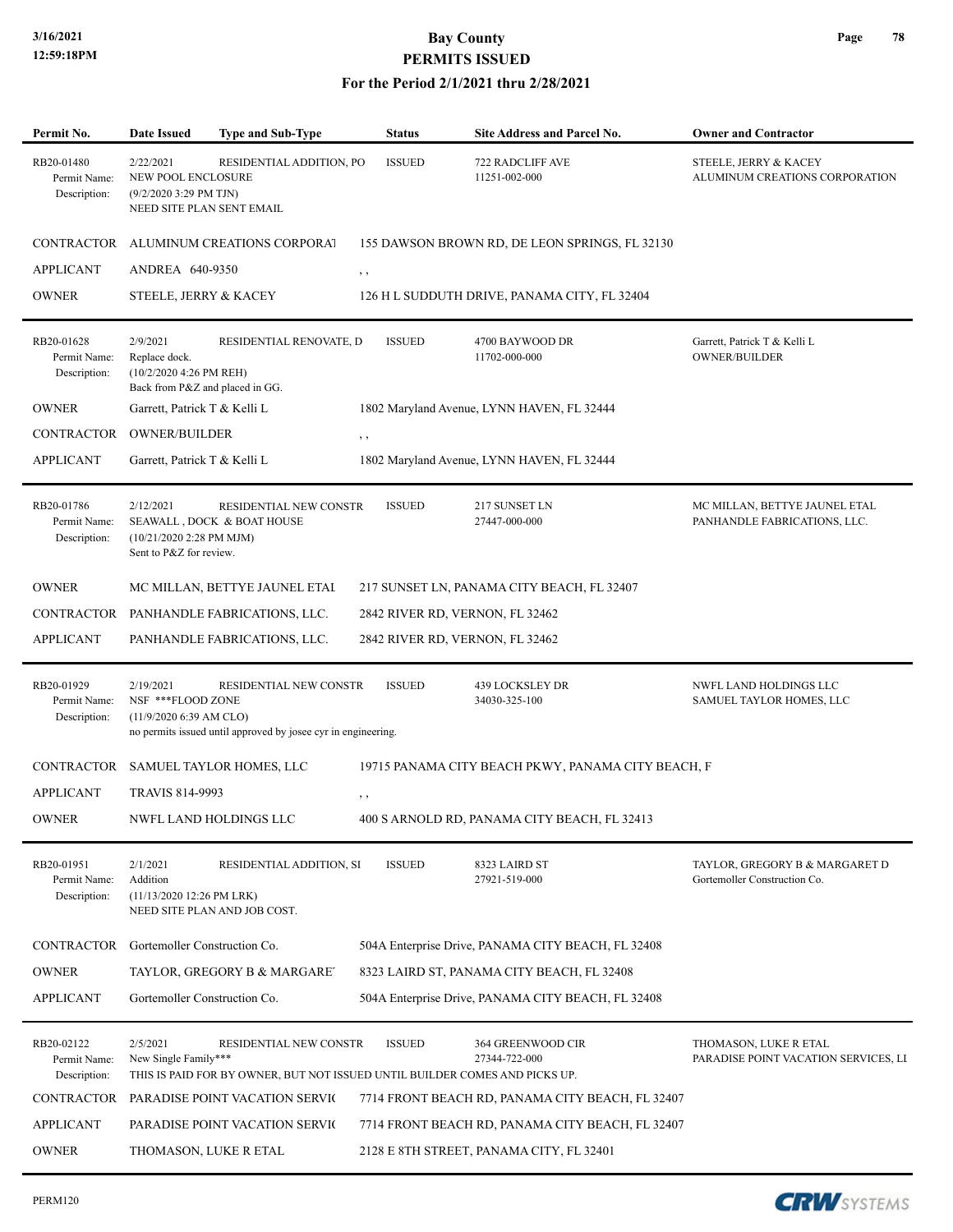| Permit No.                                 | <b>Date Issued</b>                                                                           | Type and Sub-Type                                                                                  | <b>Status</b>  | Site Address and Parcel No.                                                                                                                       | <b>Owner and Contractor</b>                               |
|--------------------------------------------|----------------------------------------------------------------------------------------------|----------------------------------------------------------------------------------------------------|----------------|---------------------------------------------------------------------------------------------------------------------------------------------------|-----------------------------------------------------------|
| RB20-02139<br>Permit Name:<br>Description: | 2/10/2021<br><b>STORAGE BUILDING</b><br>(12/10/2020 11:45 AM MJM)<br>Sent to P&Z for review. | RESIDENTIAL BLDG, STORA                                                                            | <b>ISSUED</b>  | 13580 REPPEN LN<br>26436-015-066                                                                                                                  | KARAUS, CHRISTOPHER D<br>CAROLINA CARPORTS INCORPORATED   |
| <b>OWNER</b>                               | KARAUS, CHRISTOPHER D                                                                        |                                                                                                    |                | 13580 REPPEN LN, PANAMA CITY, FL 32409                                                                                                            |                                                           |
| <b>APPLICANT</b>                           |                                                                                              | CAROLINA CARPORTS INCORPORA                                                                        |                | 2465 COLQUITT HWY, COLQUITT, GA 39837                                                                                                             |                                                           |
|                                            |                                                                                              | CONTRACTOR CAROLINA CARPORTS INCORPORA                                                             |                | 2465 COLQUITT HWY, COLQUITT, GA 39837                                                                                                             |                                                           |
| RB20-02257<br>Permit Name:<br>Description: | 2/22/2021<br><b>NSF</b><br>(12/30/2020 8:28 AM MJM)<br>Sent to P&Z for review.               | RESIDENTIAL NEW CONSTR                                                                             | <b>ISSUED</b>  | 3511 COTTAGE COVE LN<br>31368-122-000                                                                                                             | CUROLE CONSTRUCTION LLC<br>CUROLE CONSTRUCTION LLC        |
| <b>APPLICANT</b>                           |                                                                                              | CUROLE CONSTRUCTION LLC                                                                            |                | PO BOX 27998, PANAMA CITY, FL 32411                                                                                                               |                                                           |
| <b>CONTRACTOR</b>                          |                                                                                              | CUROLE CONSTRUCTION LLC                                                                            |                | PO BOX 27998, PANAMA CITY, FL 32411                                                                                                               |                                                           |
| <b>OWNER</b>                               |                                                                                              | CUROLE CONSTRUCTION LLC                                                                            |                | P O BOX 27998, PANAMA CITY, FL 32411                                                                                                              |                                                           |
| RB20-02260<br>Permit Name:<br>Description: | 2/22/2021<br>$(12/30/202010:50$ AM HLQ)                                                      | RESIDENTIAL,<br>ADDING WINDOWS TO EXISTING LANAI                                                   | <b>ISSUED</b>  | 713 BEACHCOMBER DR<br>08945-060-000<br>THE SCOPE OF WORK STATES IT IS JUST ADDING WINDOWS BUT THEY MAY HAVE OTHER WORK TO DO TO THE EXISTING ROOM | KOHER, FRANCENE TRUSTEE<br>ALUMINUM CREATIONS CORPORATION |
|                                            |                                                                                              | CONTRACTOR ALUMINUM CREATIONS CORPORAT                                                             |                | 155 DAWSON BROWN RD, DE LEON SPRINGS, FL 32130                                                                                                    |                                                           |
| <b>OWNER</b>                               |                                                                                              | KOHER, FRANCENE TRUSTEE                                                                            |                | 713 BEACHCOMBER DR, LYNN HAVEN, FL 32444                                                                                                          |                                                           |
| <b>APPLICANT</b>                           | ANDREA 850-640-9350                                                                          |                                                                                                    | , ,            |                                                                                                                                                   |                                                           |
| RB20-02265<br>Permit Name:<br>Description: | 2/1/2021<br>Adding a roof to existing pilings.<br>(2/1/2021 8:57 AM CJR)                     | RESIDENTIAL ADDITION, SI<br>CONTRACTOR PICKED UP PLANS TO REVISE THEM BUT DID NOT ISSUE THE PERMIT | <b>FINALED</b> | 4731 BAYWOOD DR<br>11715-220-000                                                                                                                  | JOHNSON, GARY W & RITA<br>ANSLEY CONSTRUCTION INC         |
| <b>CONTRACTOR</b>                          |                                                                                              | ANSLEY CONSTRUCTION INC                                                                            |                | 1113 NEW JERSEY AVE, LYNN HAVEN, FL 32444                                                                                                         |                                                           |
| <b>OWNER</b>                               | JOHNSON, GARY W & RITA                                                                       |                                                                                                    |                | 4731 BAYWOOD DR, LYNN HAVEN, FL 32444                                                                                                             |                                                           |
| <b>APPLICANT</b>                           |                                                                                              | ANSLEY CONSTRUCTION INC                                                                            |                | 1113 NEW JERSEY AVE, LYNN HAVEN, FL 32444                                                                                                         |                                                           |
| RB21-00005<br>Permit Name:<br>Description: | 2/10/2021<br><b>NEW SINGLE FAMILY</b><br>(1/5/2021 2:55 PM MJM)<br>Sent to P&Z for review.   | RESIDENTIAL NEW CONSTR                                                                             | <b>ISSUED</b>  | 115 DRAGON CIR<br>31402-540-000                                                                                                                   | RAY, RAYWAT P<br>PROS CONSTRUCTION & ROOFING INC          |
| <b>OWNER</b>                               | RAY, RAYWAT P                                                                                |                                                                                                    |                | 331 MOONLIGHT BAY DR, PANAMA CITY BEACH, FL 32407                                                                                                 |                                                           |
| <b>APPLICANT</b>                           |                                                                                              | PROS CONSTRUCTION & ROOFING                                                                        |                | PO BOX 1271, LYNN HAVEN, FL 32444                                                                                                                 |                                                           |
| <b>CONTRACTOR</b>                          |                                                                                              | PROS CONSTRUCTION & ROOFING                                                                        |                | PO BOX 1271, LYNN HAVEN, FL 32444                                                                                                                 |                                                           |
| RB21-00014<br>Permit Name:<br>Description: | 2/5/2021<br>ALUMINUM ENCLOSURE<br>(1/8/202111:47 AM MJM)<br>Back from P&Z.                   | RESIDENTIAL BLDG, ADDIT                                                                            | <b>ISSUED</b>  | 333 PALM BEACH DR<br>36102-010-000                                                                                                                | NOWLIN, REX HUGH ETAL<br>TOOL TIME BUILDING & ROOFING     |
| <b>CONTRACTOR</b>                          |                                                                                              | TOOL TIME BUILDING & ROOFING                                                                       |                | 7211 BAYCREST RD, Panama City, Fl 32409                                                                                                           |                                                           |
| <b>APPLICANT</b>                           |                                                                                              | TOOL TIME BUILDING & ROOFING                                                                       |                | 7211 BAYCREST RD, Panama City, Fl 32409                                                                                                           |                                                           |
| <b>OWNER</b>                               | NOWLIN, REX HUGH ETAL                                                                        |                                                                                                    |                | 333 PALM BEACH DR, PANAMA CITY BEACH, FL 32413                                                                                                    |                                                           |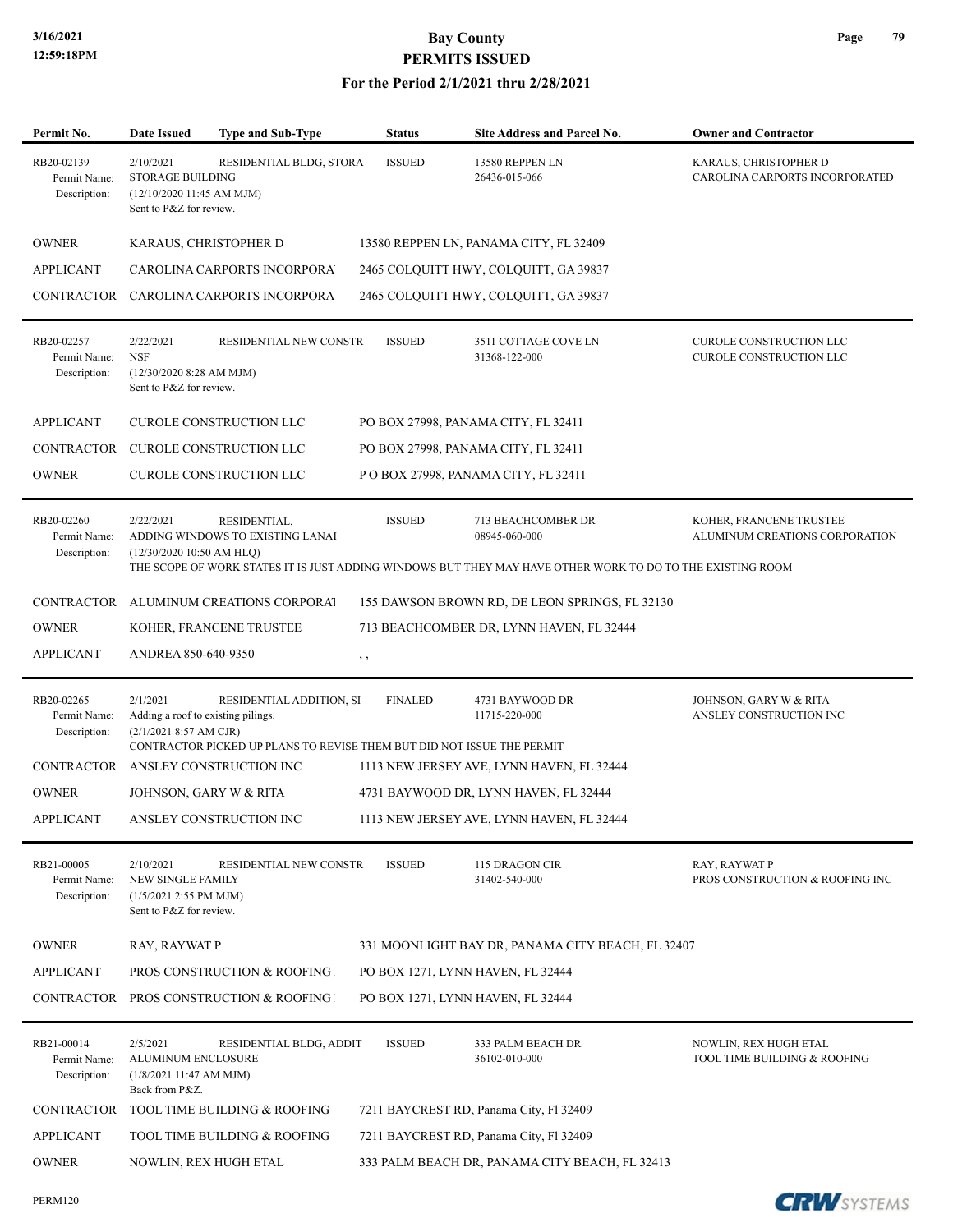#### **For the Period 2/1/2021 thru 2/28/2021**

| Permit No.                                 | <b>Date Issued</b>                                                                         | <b>Type and Sub-Type</b>                               | <b>Status</b> | Site Address and Parcel No.                       | <b>Owner and Contractor</b>                                      |
|--------------------------------------------|--------------------------------------------------------------------------------------------|--------------------------------------------------------|---------------|---------------------------------------------------|------------------------------------------------------------------|
|                                            |                                                                                            |                                                        |               |                                                   |                                                                  |
| RB21-00033<br>Permit Name:<br>Description: | 2/25/2021<br>(1/8/2021 4:14 PM MJM)<br>Sent to P&Z for review.                             | RESIDENTIAL NEW CONSTR<br>10X26 POLE BARN 7X36 WALKWAY | <b>ISSUED</b> | 7002 PAUL CONRAD DR<br>08667-100-000              | PAGE, JOHNNY D & ASHLEY B<br>TOOL TIME BUILDING & ROOFING        |
| <b>OWNER</b>                               |                                                                                            | PAGE, JOHNNY D & ASHLEY B                              |               | 7000 PAUL CONRAD DR, SOUTHPORT, FL 32409          |                                                                  |
| <b>APPLICANT</b>                           | <b>TYLER</b>                                                                               |                                                        | $, \, \cdot$  |                                                   |                                                                  |
|                                            |                                                                                            | CONTRACTOR TOOL TIME BUILDING & ROOFING                |               | 7211 BAYCREST RD, Panama City, Fl 32409           |                                                                  |
| RB21-00052<br>Permit Name:<br>Description: | 2/5/2021<br>LANAI, GARAGE, (NO POOL)<br>(1/12/2021 2:21 PM MJM)<br>Sent to P&Z for review. | RESIDENTIAL ADDITION, GA                               | <b>ISSUED</b> | <b>105 LAKE MERIAL SHORES DR</b><br>07504-107-000 | FLEMING, ROBERT III & KATHRYN<br>ANDERSON CONSTRUCTION COMPANY O |
|                                            |                                                                                            | CONTRACTOR ANDERSON CONSTRUCTION COMP.                 |               | PO BOX 16226, PANAMA CITY, FL 32406               |                                                                  |
| <b>OWNER</b>                               |                                                                                            | FLEMING, ROBERT III & KATHRYN                          |               | CO-TRUSTEES, SOUTHPORT, FL 32409                  |                                                                  |
| <b>APPLICANT</b>                           |                                                                                            | ANDERSON CONSTRUCTION COMP.                            |               | PO BOX 16226, PANAMA CITY, FL 32406               |                                                                  |
| RB21-00054<br>Permit Name:<br>Description: | 2/8/2021<br><b>ADDITION CARPORT</b><br>(1/13/20219:41 AM CLO)<br><b>SENT TO P&amp;Z</b>    | RESIDENTIAL ADDITION, CA                               | <b>ISSUED</b> | 1724 WAHOO CIR<br>30933-713-000                   | ROTH, WILLIAM & MARGARET<br>BML CONSTRUCTION, LLC                |
| <b>OWNER</b>                               |                                                                                            | ROTH, WILLIAM & MARGARET                               |               | PO BOX 27058, PANAMA CITY, FL 32411               |                                                                  |
| CONTRACTOR BML CONSTRUCTION, LLC           |                                                                                            |                                                        |               | 624 LIVE OAK LANE, PANAMA CITY BEACH, FL 32408    |                                                                  |
| <b>APPLICANT</b>                           | BART 866-4406                                                                              |                                                        | $, \, ,$      |                                                   |                                                                  |
| RB21-00061<br>Permit Name:<br>Description: | 2/5/2021<br><b>NSF</b><br>(1/14/2021 10:55 AM MJM)<br>Sent tom P&Z for review.             | RESIDENTIAL NEW CONSTR                                 | <b>ISSUED</b> | 3520 COTTAGE COVE LN<br>31368-107-000             | NADEAU CONSTRUCTION LLC<br>NADEAU CONSTRUCTION LLC               |
| <b>OWNER</b>                               |                                                                                            | NADEAU CONSTRUCTION LLC                                |               | POBOX 27834, PANAMA CITY, FL 32411                |                                                                  |
| <b>APPLICANT</b>                           | TERRY 814-0682                                                                             |                                                        | $, \, \cdot$  |                                                   |                                                                  |
|                                            |                                                                                            | CONTRACTOR NADEAU CONSTRUCTION LLC                     |               | P O BOX 27834, PANAMA CITY BEACH, FL 32411        |                                                                  |
| RB21-00075<br>Permit Name:<br>Description: | 2/2/2021<br>OPEN POLE BARN                                                                 | RESIDENTIAL NEW CONSTR                                 | <b>ISSUED</b> | 12441 TWO TRAIL RD<br>03246-000-000               | HAMEL, SHAWN<br>ABOVE ALL(CGC) CONST AND REMODELI                |
| <b>APPLICANT</b>                           |                                                                                            | ABOVE ALL(CGC) CONST AND REM                           |               | 12413 TWO TRAIL ROAD, FOUNTAIN, FL 32438          |                                                                  |
|                                            |                                                                                            | CONTRACTOR ABOVE ALL(CGC) CONST AND REM                |               | 12413 TWO TRAIL ROAD, FOUNTAIN, FL 32438          |                                                                  |
| <b>OWNER</b>                               | HAMEL, SHAWN                                                                               |                                                        |               | 12441 TWO TRAIL RD, FOUNTAIN, FL 32438            |                                                                  |
| RB21-00081<br>Permit Name:<br>Description: | 2/22/2021<br><b>NSF</b><br>(1/26/20216:45 AM CLO)<br>back from p&z                         | RESIDENTIAL NEW CONSTR                                 | <b>ISSUED</b> | <b>438 FOXTAIL WAY</b><br>34030-400-390           | <b>BREAKFAST POINT LLC</b><br>SAMUEL TAYLOR HOMES, LLC           |
| <b>APPLICANT</b>                           | TRAVIS 814-9993                                                                            |                                                        | $, \, ,$      |                                                   |                                                                  |
| <b>OWNER</b>                               | <b>BREAKFAST POINT LLC</b>                                                                 |                                                        |               | C/O TAX DEPARTMENT, PANAMA CITY BEACH, FL 32407   |                                                                  |
|                                            |                                                                                            | CONTRACTOR SAMUEL TAYLOR HOMES, LLC                    |               | 833 N WALTON N WALTON, INLET BEACH, FL 32461      |                                                                  |

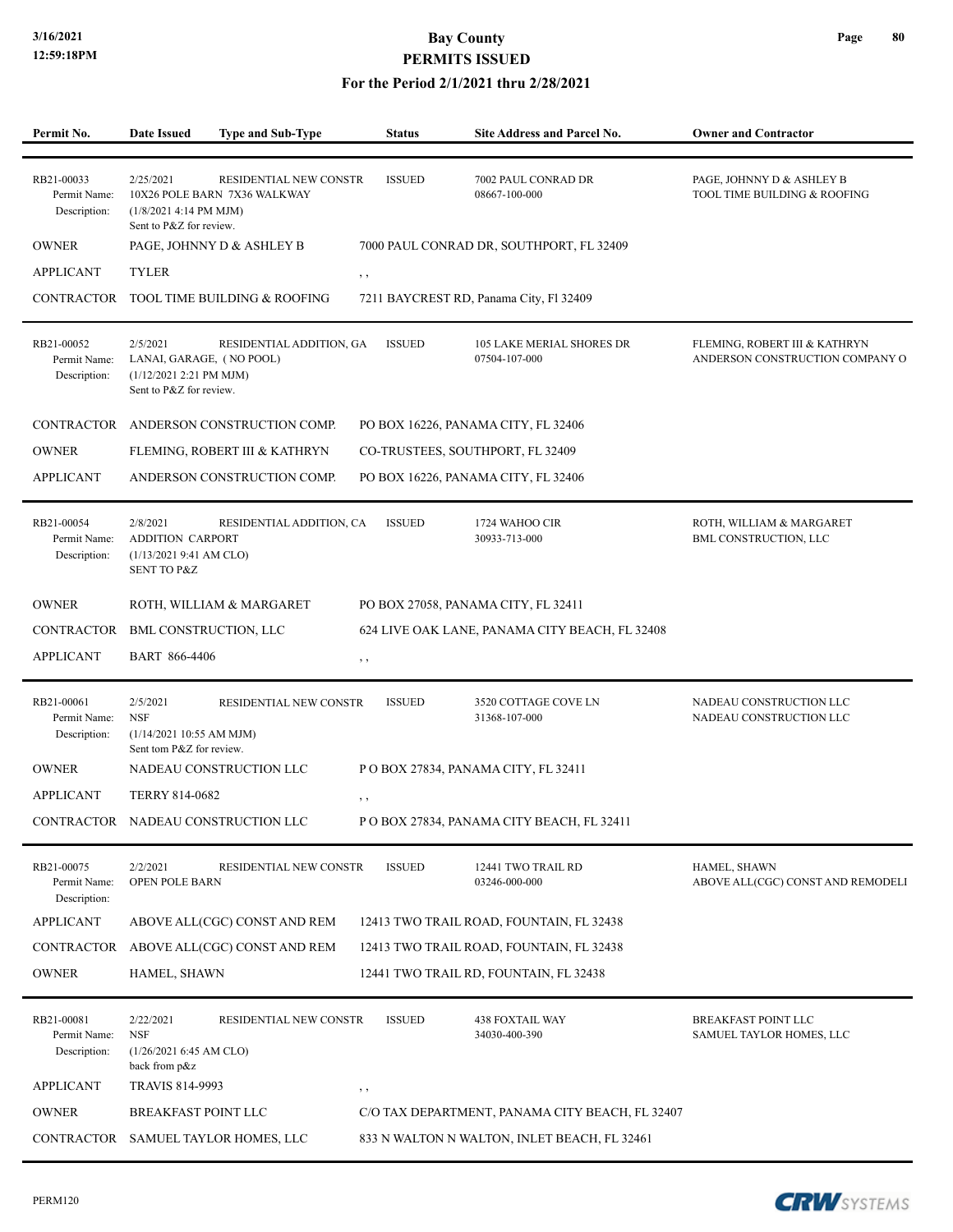PERM120

# **3/16/2021 Bay County PERMITS ISSUED**

| Permit No.                                 | <b>Date Issued</b>                                                                       | <b>Type and Sub-Type</b>                                            | <b>Status</b>  | <b>Site Address and Parcel No.</b>                  | <b>Owner and Contractor</b>                                      |
|--------------------------------------------|------------------------------------------------------------------------------------------|---------------------------------------------------------------------|----------------|-----------------------------------------------------|------------------------------------------------------------------|
| RB21-00105<br>Permit Name:<br>Description: | 2/2/2021<br><b>NSF</b><br>$(1/27/20211:37$ PM MJM)<br>Back from P&Z.                     | RESIDENTIAL NEW CONSTR                                              | <b>ISSUED</b>  | 13201 SPRING FORK LN<br>26484-658-000               | PATHWAY BUILDERS LLC<br>PATHWAY BUILDERS LLC                     |
| CONTRACTOR PATHWAY BUILDERS LLC            |                                                                                          |                                                                     |                | 815 BRANDIES AVE, Panama City, FL 32405             |                                                                  |
| <b>APPLICANT</b>                           | <b>CURIT 818-2159</b>                                                                    | $, \, , \,$                                                         |                |                                                     |                                                                  |
| <b>OWNER</b>                               | PATHWAY BUILDERS LLC                                                                     |                                                                     |                | 815 BRANDEIS AVENUE, PANAMA CITY, FL 32405          |                                                                  |
| RB21-00107<br>Permit Name:<br>Description: | 2/1/2021<br>OPEN POLE BARN<br>$(1/26/20215:11$ PM MJM)<br>Back from P&Z.                 | RESIDENTIAL NEW CONSTR                                              | <b>FINALED</b> | 4030 DEER POINT LAKE DR<br>07620-234-001            | JACKSON, ANDREW R JR TRUSTEES<br>BACKWOODS BUILDINGS & TRUSS LLC |
|                                            |                                                                                          | CONTRACTOR BACKWOODS BUILDINGS & TRUSS                              |                | 1240 SOUTH BLVD, CHIPLEY, FL 32428                  |                                                                  |
| <b>APPLICANT</b>                           | TRAVIS 850-373-7158                                                                      | , ,                                                                 |                |                                                     |                                                                  |
| <b>OWNER</b>                               |                                                                                          | JACKSON, ANDREW R JR TRUSTEES                                       |                | 4030 DEERPOINT LAKE DR, SOUTHPORT, FL 32409         |                                                                  |
| RB21-00108<br>Permit Name:<br>Description: | 2/9/2021<br>DECK ADDITION*** BV CASE<br>$(1/26/20215:12$ PM MJM)<br>Back from P&Z.       | RESIDENTIAL ADDITION, DE                                            | <b>ISSUED</b>  | 4812 SPYGLASS DR<br>31675-000-000                   | HERNDON, DENISE V &<br><b>OWNER/BUILDER</b>                      |
| <b>OWNER</b>                               | HERNDON, DENISE V &                                                                      |                                                                     |                | ODLE, SHEILA GAYE, PANAMA CITY BEACH, FL 32408      |                                                                  |
| CONTRACTOR OWNER/BUILDER                   |                                                                                          | , ,                                                                 |                |                                                     |                                                                  |
| <b>APPLICANT</b>                           | OWNER/BUILDER                                                                            | , ,                                                                 |                |                                                     |                                                                  |
| RB21-00113<br>Permit Name:<br>Description: | 2/8/2021<br>NEW SIGNLE FAMILY<br>(1/25/202110:42 AM MJM)<br>Sent to P&Z for review.      | RESIDENTIAL NEW CONSTR                                              | <b>ISSUED</b>  | 1726 CROOKED LN<br>26470-018-000                    | JEFF PUCKETT CONSTRUCTION INC<br>JEFF PUCKETT CONSTRUCTION LLC   |
| <b>OWNER</b>                               |                                                                                          | JEFF PUCKETT CONSTRUCTION INC                                       |                | 1804 RHETT PLACE, LYNN HAVEN, FL 32444              |                                                                  |
|                                            |                                                                                          | CONTRACTOR JEFF PUCKETT CONSTRUCTION LLO                            |                | JEFF PUCKETT CONSTRUCTION INC, PANAMA CITY, FL 3240 |                                                                  |
| <b>APPLICANT</b>                           |                                                                                          | JEFF PUCKETT CONSTRUCTION LLO                                       |                | JEFF PUCKETT CONSTRUCTION INC, PANAMA CITY, FL 3240 |                                                                  |
| RB21-00117<br>Permit Name:<br>Description: | 2/19/2021<br><b>BEDROOM &amp; BATHROOM</b><br>(1/26/2021 10:36 AM TJN)<br>need dite plan | RESIDENTIAL ADDITION, SI                                            | <b>ISSUED</b>  | 4336 BYLSMA CIR<br>05913-100-019                    | DOWNING, DONALD S &<br>LONGLEAF DEVELOPMENT, LLC                 |
| <b>OWNER</b>                               | DOWNING, DONALD S &                                                                      |                                                                     |                | BETH ALLYSON VICKERY, PANAMA CITY, FL 32404         |                                                                  |
| <b>APPLICANT</b>                           | CATHY 630-7820                                                                           | $, \, , \,$                                                         |                |                                                     |                                                                  |
|                                            |                                                                                          | CONTRACTOR LONGLEAF DEVELOPMENT, LLC                                |                | 7640 KINGSWOOD RD, PANAMA CITY, FL 32409            |                                                                  |
| RB21-00118<br>Permit Name:<br>Description: | 2/17/2021<br>(1/26/2021 2:03 PM MJM)<br>Sent to P&Z for review.                          | RESIDENTIAL RENOVATE, IN<br>RENOVATION - NOT A SUB DAMAGE PER WAYNE | <b>ISSUED</b>  | 2131 26TH ST E<br>12668-000-000                     | HERMAN, WILLIAM J JR ETAL<br>FLORIDA CONSTRUCTION PROJECTS, LLC  |
| <b>OWNER</b>                               |                                                                                          | HERMAN, WILLIAM J JR ETAL                                           |                | 2131 EAST 26TH ST., PANAMA CITY, FL 32405           |                                                                  |
| <b>APPLICANT</b>                           |                                                                                          | FLORIDA CONSTRUCTION PROJECT                                        |                | 1110 BRICKELL AVE. SUITE 607., MIAMI, FL 33131      |                                                                  |
|                                            |                                                                                          | CONTRACTOR FLORIDA CONSTRUCTION PROJECT                             |                | 1110 BRICKELL AVE. SUITE 607., MIAMI, FL 33131      |                                                                  |
|                                            |                                                                                          |                                                                     |                |                                                     |                                                                  |

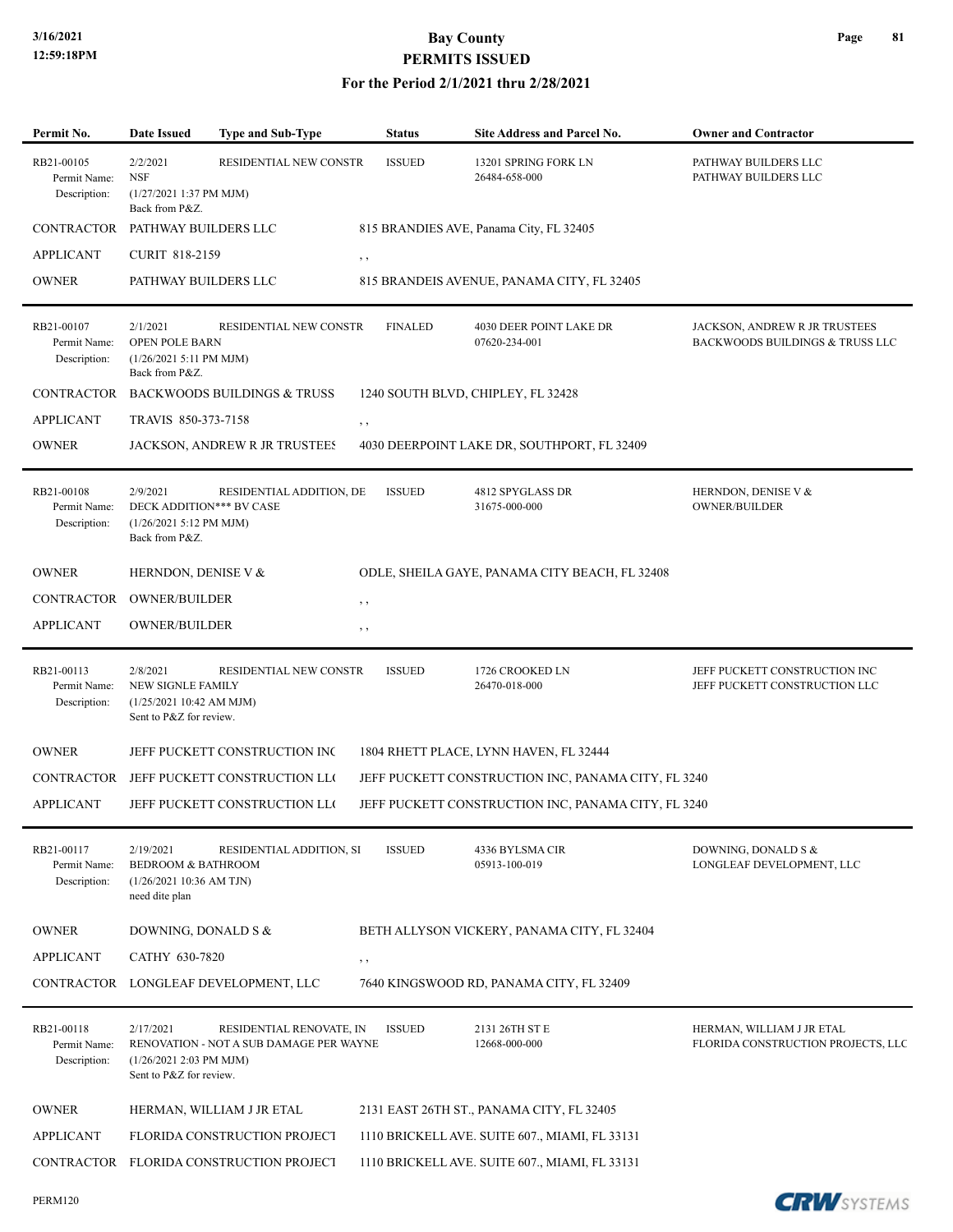| Permit No.                                 | <b>Date Issued</b>                                                                       | Type and Sub-Type             | <b>Status</b>  | Site Address and Parcel No.                 | <b>Owner and Contractor</b>                                      |
|--------------------------------------------|------------------------------------------------------------------------------------------|-------------------------------|----------------|---------------------------------------------|------------------------------------------------------------------|
| RB21-00125<br>Permit Name:<br>Description: | 2/5/2021<br><b>NSF</b><br>(1/27/20219:21 AM MJM)<br>Sent to P&Z for review.              | RESIDENTIAL NEW CONSTR        | <b>ISSUED</b>  | 362 GREENWOOD CIR<br>27344-720-000          | BURNASH INVESTMENTS LLC<br>CARNLEY CONSTRUCTION INC              |
| <b>APPLICANT</b>                           | KEITH 596-3743                                                                           | $, \, , \,$                   |                |                                             |                                                                  |
|                                            | CONTRACTOR CARNLEY CONSTRUCTION INC                                                      |                               |                | 10628 PINE LOG RD, EBRO, FL 32437           |                                                                  |
| <b>OWNER</b>                               | BURNASH INVESTMENTS LLC                                                                  |                               |                | 726 THOMAS DR, PANAMA CITY, FL 32408        |                                                                  |
|                                            |                                                                                          |                               |                |                                             |                                                                  |
| RB21-00126<br>Permit Name:<br>Description: | 2/3/2021<br><b>OPEN POLE BARN</b><br>$(1/27/20211:07$ PM MJM)<br>Sent to P&Z for review. | RESIDENTIAL NEW CONSTR        | <b>FINALED</b> | 12300 MORRELL RD<br>00929-010-000           | <b>GUST, BRENT JOSEPH &amp; ANGELA S</b><br><b>OWNER/BUILDER</b> |
| <b>OWNER</b>                               |                                                                                          | GUST, BRENT JOSEPH & ANGELA S |                | 536 HARVARD BLVD, LYNN HAVEN, FL 32444      |                                                                  |
| <b>CONTRACTOR</b>                          | <b>OWNER/BUILDER</b>                                                                     | , ,                           |                |                                             |                                                                  |
| <b>APPLICANT</b>                           | BRENT 850-596-7469                                                                       | $, \, , \,$                   |                |                                             |                                                                  |
| RB21-00129<br>Permit Name:<br>Description: | 2/8/2021<br><b>RES STORAGE</b><br>$(1/27/20211:06$ PM MJM)<br>Sent to P&Z for review.    | RESIDENTIAL NEW CONSTR        | <b>ISSUED</b>  | 13630 WOODCREST BV<br>26471-100-084         | HOWELL, MATTHEW C<br><b>OWNER/BUILDER</b>                        |
| CONTRACTOR                                 | <b>OWNER/BUILDER</b>                                                                     | $, \, , \,$                   |                |                                             |                                                                  |
| <b>APPLICANT</b>                           | <b>MATTHEW 625-4481</b>                                                                  | , ,                           |                |                                             |                                                                  |
| <b>OWNER</b>                               | HOWELL, MATTHEW C                                                                        |                               |                | 13630 WOODCREST BLVD, SOUTHPORT, FL 32409   |                                                                  |
| RB21-00130<br>Permit Name:<br>Description: | 2/8/2021<br><b>NSF</b><br>$(1/27/20211:05$ PM MJM)<br>Sent to P&Z for review.            | RESIDENTIAL NEW CONSTR        | <b>ISSUED</b>  | 2418 ALLISON AVE<br>27814-014-000           | BUILDING SITE SOLUTIONS LLC<br>BUILDING SITE SOLUTIONS, LLC      |
| <b>APPLICANT</b>                           | JO IDA 867-0638                                                                          |                               |                |                                             |                                                                  |
| <b>OWNER</b>                               | <b>BUILDING SITE SOLUTIONS LLC</b>                                                       | , ,                           |                | 322 JASE COURT, PANAMA CITY BEACH, FL 32408 |                                                                  |
|                                            | CONTRACTOR BUILDING SITE SOLUTIONS, LLC                                                  |                               |                | 2916 LAURIE AVE, PANAMA CITY BEACH, 32408   |                                                                  |
|                                            |                                                                                          |                               |                |                                             |                                                                  |
| RB21-00131<br>Permit Name:<br>Description: | 2/24/2021<br><b>NSF</b><br>$(1/27/20214:46$ PM MJM)<br>Sent to P&Z for review.           | RESIDENTIAL NEW CONSTR        | <b>ISSUED</b>  | 2720 BANYAN ST<br>31077-000-000             | GAMIN, CLAUDIA M TRUSTEE<br>DONALSON CONTRACTING LLC             |
| <b>APPLICANT</b>                           | ALAN 850-319-7775                                                                        | , ,                           |                |                                             |                                                                  |
| <b>CONTRACTOR</b>                          | DONALSON CONTRACTING LLC                                                                 |                               |                | 9403 SONYA CIR, PANAMA CITY BEACH, FL 32407 |                                                                  |
| <b>OWNER</b>                               | GAMIN, CLAUDIA M TRUSTEE                                                                 |                               |                | 2813 BANYAN ST, PANAMA CITY BEACH, FL 32408 |                                                                  |
| RB21-00132<br>Permit Name:<br>Description: | 2/24/2021<br>31077-000-000NSF<br>$(1/27/2021$ 4:45 PM MJM)<br>Sent to P&Z for review.    | RESIDENTIAL NEW CONSTR        | <b>ISSUED</b>  | 2722 BANYAN ST<br>31077-000-000             | GAMIN, CLAUDIA M TRUSTEE<br>DONALSON CONTRACTING LLC             |
| CONTRACTOR                                 | DONALSON CONTRACTING LLC                                                                 |                               |                | 9403 SONYA CIR, PANAMA CITY BEACH, FL 32407 |                                                                  |
| <b>OWNER</b>                               | <b>GAMIN, CLAUDIA M TRUSTEE</b>                                                          |                               |                | 2813 BANYAN ST, PANAMA CITY BEACH, FL 32408 |                                                                  |
| PERM120                                    |                                                                                          |                               |                |                                             | <b>CRW</b> SYSTEMS                                               |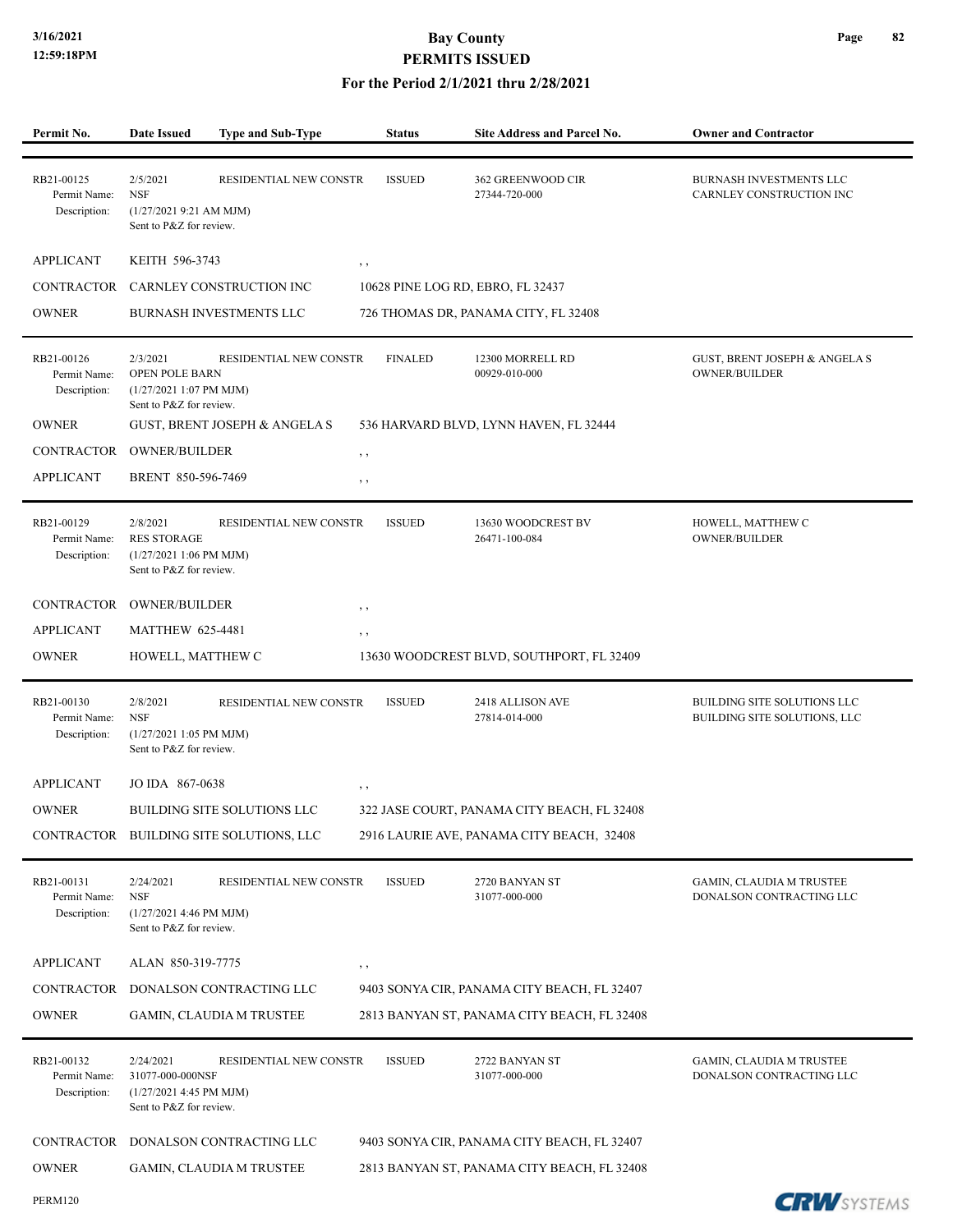#### **For the Period 2/1/2021 thru 2/28/2021**

| Permit No.                                 | <b>Date Issued</b>                                                                      | <b>Type and Sub-Type</b>              | <b>Status</b> | Site Address and Parcel No.                     | <b>Owner and Contractor</b>                                 |
|--------------------------------------------|-----------------------------------------------------------------------------------------|---------------------------------------|---------------|-------------------------------------------------|-------------------------------------------------------------|
| <b>APPLICANT</b>                           | ALAN 850-319-7775                                                                       |                                       | , ,           |                                                 |                                                             |
| RB21-00133<br>Permit Name:<br>Description: | 2/3/2021<br>NSF ****FLOOD ZONE<br>$(1/27/2021$ 4:44 PM MJM)<br>Sent to P&Z for review.  | <b>RESIDENTIAL NEW CONSTR</b>         | <b>ISSUED</b> | 5220 TRELAWNEY AVE<br>31496-000-000             | RENO, TY WALTER<br>EMERALD COAST BUILDING INC               |
| <b>APPLICANT</b>                           | MIKE 527-8070                                                                           |                                       | , ,           |                                                 |                                                             |
| CONTRACTOR                                 |                                                                                         | EMERALD COAST BUILDING INC            |               | 1306 MASSACHUSETTS AVE, LYNN HAVEN, FL 32444    |                                                             |
| <b>OWNER</b>                               | RENO, TY WALTER                                                                         |                                       |               | 3711 BENBOW STREET, PANAMA CITY BEACH, FL 32408 |                                                             |
| RB21-00134<br>Permit Name:<br>Description: | 2/23/2021<br>NSF *** FLOOD ZONE<br>$(1/27/2021$ 4:43 PM MJM)<br>Sent to P&Z for review. | RESIDENTIAL NEW CONSTR                | <b>ISSUED</b> | 4039 HOBBS RD<br>07790-028-000                  | WHITE, JASON & ASHLEY<br>RITA JONES CONSTRUCTION AND DEVEL( |
| <b>OWNER</b>                               | WHITE, JASON & ASHLEY                                                                   |                                       |               | 5419 NICOLE BLVD, PANAMA CITY, FL 32404         |                                                             |
| CONTRACTOR                                 |                                                                                         | RITA JONES CONSTRUCTION AND L         |               | 4151 MALLARD POND RD, VERNON, FL 32462          |                                                             |
| <b>APPLICANT</b>                           | RITA 819-3959                                                                           |                                       | $, \,$        |                                                 |                                                             |
| RB21-00135<br>Permit Name:<br>Description: | 2/4/2021<br>NEW SINGLE FAMILY                                                           | RESIDENTIAL NEW CONSTR                | <b>ISSUED</b> | 5376 MILLIE WAY<br>05860-700-010                | D.R. HORTON, INC.<br>D. R. HORTON, INC - LOWERY             |
| <b>OWNER</b>                               | D.R. HORTON, INC.                                                                       |                                       |               | 25366 PROFIT DR, DAPHNE, AL 36526               |                                                             |
| <b>APPLICANT</b>                           |                                                                                         | D. R. HORTON, INC - LOWERY            |               | 17745 ASHLEY DRIVE, PANAMA CITY BEACH, FL 32413 |                                                             |
|                                            |                                                                                         | CONTRACTOR D. R. HORTON, INC - LOWERY |               | 17745 ASHLEY DRIVE, PANAMA CITY BEACH, FL 32413 |                                                             |
| RB21-00136<br>Permit Name:<br>Description: | 2/4/2021<br><b>NEW SINGLE FAMILY</b>                                                    | RESIDENTIAL NEW CONSTR                | <b>ISSUED</b> | 5380 MILLIE WAY<br>05860-700-020                | D.R. HORTON, INC.<br>D. R. HORTON, INC - LOWERY             |
| <b>OWNER</b>                               | D.R. HORTON, INC.                                                                       |                                       |               | 25366 PROFIT DR, DAPHNE, AL 36526               |                                                             |
|                                            |                                                                                         | CONTRACTOR D. R. HORTON, INC - LOWERY |               | 17745 ASHLEY DRIVE, PANAMA CITY BEACH, FL 32413 |                                                             |
| <b>APPLICANT</b>                           |                                                                                         | D. R. HORTON, INC - LOWERY            |               | 17745 ASHLEY DRIVE, PANAMA CITY BEACH, FL 32413 |                                                             |
| RB21-00137<br>Permit Name:<br>Description: | 2/4/2021<br>NEW SINGLE FAMILY                                                           | RESIDENTIAL NEW CONSTR                | <b>ISSUED</b> | 5384 MILLIE WAY<br>05860-700-030                | D.R. HORTON, INC.<br>D. R. HORTON, INC - LOWERY             |
| <b>OWNER</b>                               | D.R. HORTON, INC.                                                                       |                                       |               | 25366 PROFIT DR, DAPHNE, AL 36526               |                                                             |
|                                            |                                                                                         | CONTRACTOR D. R. HORTON, INC - LOWERY |               | 17745 ASHLEY DRIVE, PANAMA CITY BEACH, FL 32413 |                                                             |
| <b>APPLICANT</b>                           |                                                                                         | D. R. HORTON, INC - LOWERY            |               | 17745 ASHLEY DRIVE, PANAMA CITY BEACH, FL 32413 |                                                             |
| RB21-00138<br>Permit Name:<br>Description: | 2/4/2021<br>NEW SINGLE FAMILY                                                           | RESIDENTIAL NEW CONSTR                | <b>ISSUED</b> | 5388 MILLIE WAY<br>05860-700-040                | D.R. HORTON, INC.<br>D. R. HORTON, INC - LOWERY             |
| <b>APPLICANT</b>                           |                                                                                         | D. R. HORTON, INC - LOWERY            |               | 17745 ASHLEY DRIVE, PANAMA CITY BEACH, FL 32413 |                                                             |
| <b>OWNER</b>                               | D.R. HORTON, INC.                                                                       |                                       |               | 25366 PROFIT DR, DAPHNE, AL 36526               |                                                             |
|                                            |                                                                                         | CONTRACTOR D. R. HORTON, INC - LOWERY |               | 17745 ASHLEY DRIVE, PANAMA CITY BEACH, FL 32413 |                                                             |

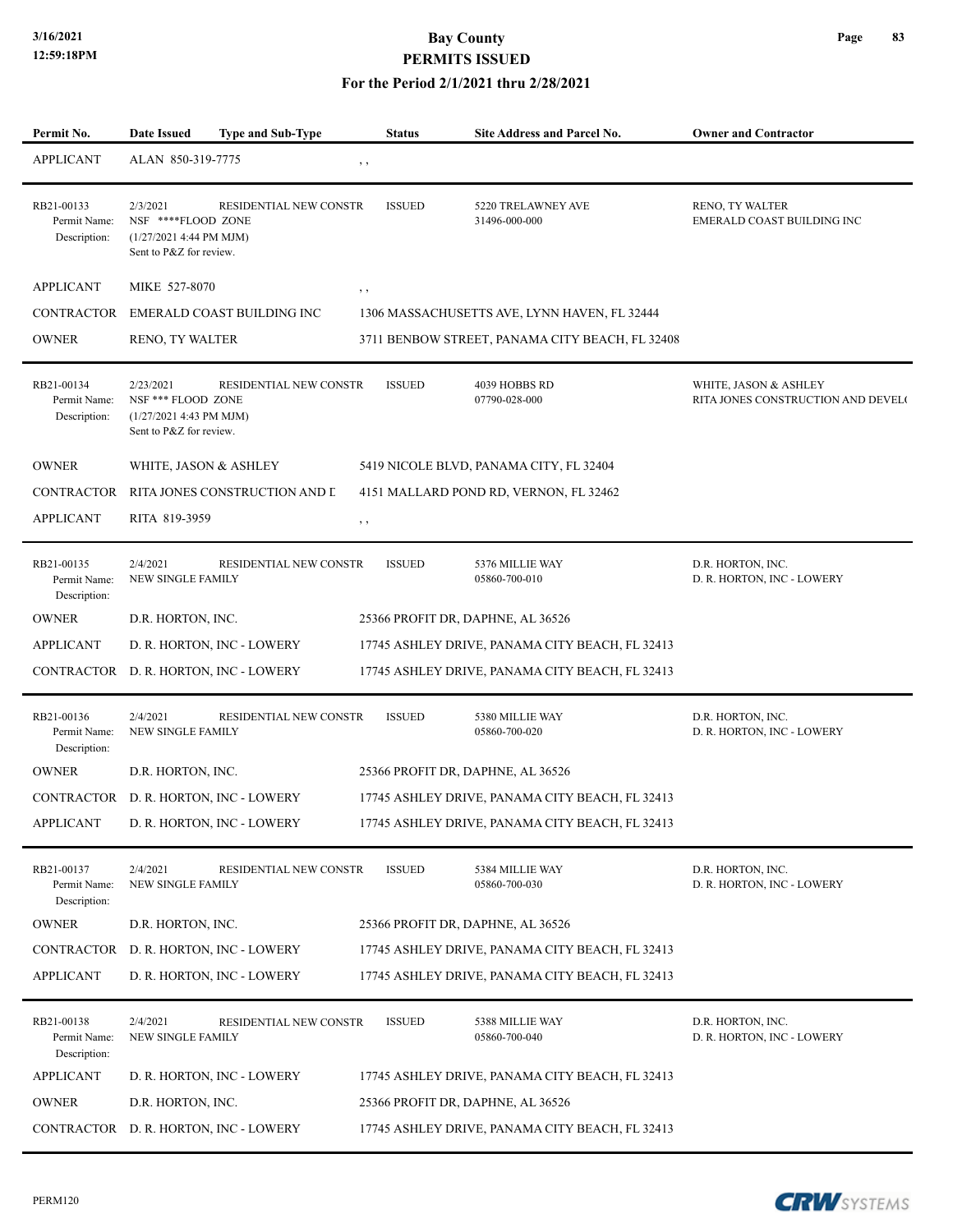| Permit No.                                 | <b>Date Issued</b>                   | <b>Type and Sub-Type</b>   | <b>Status</b> | Site Address and Parcel No.                     | <b>Owner and Contractor</b>                     |
|--------------------------------------------|--------------------------------------|----------------------------|---------------|-------------------------------------------------|-------------------------------------------------|
| RB21-00139<br>Permit Name:<br>Description: | 2/4/2021<br>NEW SINGLE FAMILY        | RESIDENTIAL NEW CONSTR     | <b>ISSUED</b> | 5392 MILLIE WAY<br>05860-700-050                | D.R. HORTON, INC.<br>D. R. HORTON, INC - LOWERY |
| <b>OWNER</b>                               | D.R. HORTON, INC.                    |                            |               | 25366 PROFIT DR, DAPHNE, AL 36526               |                                                 |
| <b>APPLICANT</b>                           |                                      | D. R. HORTON, INC - LOWERY |               | 17745 ASHLEY DRIVE, PANAMA CITY BEACH, FL 32413 |                                                 |
| CONTRACTOR                                 |                                      | D. R. HORTON, INC - LOWERY |               | 17745 ASHLEY DRIVE, PANAMA CITY BEACH, FL 32413 |                                                 |
| RB21-00140<br>Permit Name:<br>Description: | 2/4/2021<br><b>NEW SINGLE FAMILY</b> | RESIDENTIAL NEW CONSTR     | <b>ISSUED</b> | 5396 MILLIE WAY<br>05860-700-060                | D.R. HORTON, INC.<br>D. R. HORTON, INC - LOWERY |
| <b>CONTRACTOR</b>                          |                                      | D. R. HORTON, INC - LOWERY |               | 17745 ASHLEY DRIVE, PANAMA CITY BEACH, FL 32413 |                                                 |
| <b>APPLICANT</b>                           |                                      | D. R. HORTON, INC - LOWERY |               | 17745 ASHLEY DRIVE, PANAMA CITY BEACH, FL 32413 |                                                 |
| <b>OWNER</b>                               | D.R. HORTON, INC.                    |                            |               | 25366 PROFIT DR, DAPHNE, AL 36526               |                                                 |
| RB21-00141<br>Permit Name:<br>Description: | 2/4/2021<br><b>NEW SINGLE FAMILY</b> | RESIDENTIAL NEW CONSTR     | <b>ISSUED</b> | 5400 MILLIE WAY<br>05860-700-070                | D.R. HORTON, INC.<br>D. R. HORTON, INC - LOWERY |
| <b>APPLICANT</b>                           |                                      | D. R. HORTON, INC - LOWERY |               | 17745 ASHLEY DRIVE, PANAMA CITY BEACH, FL 32413 |                                                 |
| CONTRACTOR                                 |                                      | D. R. HORTON, INC - LOWERY |               | 17745 ASHLEY DRIVE, PANAMA CITY BEACH, FL 32413 |                                                 |
| <b>OWNER</b>                               | D.R. HORTON, INC.                    |                            |               | 25366 PROFIT DR, DAPHNE, AL 36526               |                                                 |
| RB21-00142<br>Permit Name:<br>Description: | 2/4/2021<br><b>NEW SINGLE FAMILY</b> | RESIDENTIAL NEW CONSTR     | <b>ISSUED</b> | 5404 MILLIE WAY<br>05860-700-080                | D.R. HORTON, INC.<br>D. R. HORTON, INC - LOWERY |
| <b>APPLICANT</b>                           |                                      | D. R. HORTON, INC - LOWERY |               | 17745 ASHLEY DRIVE, PANAMA CITY BEACH, FL 32413 |                                                 |
| <b>OWNER</b>                               | D.R. HORTON, INC.                    |                            |               | 25366 PROFIT DR, DAPHNE, AL 36526               |                                                 |
| CONTRACTOR                                 |                                      | D. R. HORTON, INC - LOWERY |               | 17745 ASHLEY DRIVE, PANAMA CITY BEACH, FL 32413 |                                                 |
| RB21-00143<br>Permit Name:<br>Description: | 2/4/2021<br><b>NEW SINGLE FAMILY</b> | RESIDENTIAL NEW CONSTR     | <b>ISSUED</b> | 5408 MILLIE WAY<br>05860-700-090                | D.R. HORTON, INC.<br>D. R. HORTON, INC - LOWERY |
| <b>OWNER</b>                               | D.R. HORTON, INC.                    |                            |               | 25366 PROFIT DR, DAPHNE, AL 36526               |                                                 |
| CONTRACTOR                                 |                                      | D. R. HORTON, INC - LOWERY |               | 17745 ASHLEY DRIVE, PANAMA CITY BEACH, FL 32413 |                                                 |
| <b>APPLICANT</b>                           |                                      | D. R. HORTON, INC - LOWERY |               | 17745 ASHLEY DRIVE, PANAMA CITY BEACH, FL 32413 |                                                 |
| RB21-00144<br>Permit Name:<br>Description: | 2/4/2021<br>NEW SINGLE FAMILY        | RESIDENTIAL NEW CONSTR     | <b>ISSUED</b> | 5412 MILLIE WAY<br>05860-700-100                | D.R. HORTON, INC.<br>D. R. HORTON, INC - LOWERY |
| <b>CONTRACTOR</b>                          |                                      | D. R. HORTON, INC - LOWERY |               | 17745 ASHLEY DRIVE, PANAMA CITY BEACH, FL 32413 |                                                 |
| <b>APPLICANT</b>                           |                                      | D. R. HORTON, INC - LOWERY |               | 17745 ASHLEY DRIVE, PANAMA CITY BEACH, FL 32413 |                                                 |
| <b>OWNER</b>                               | D.R. HORTON, INC.                    |                            |               | 25366 PROFIT DR, DAPHNE, AL 36526               |                                                 |
| RB21-00145<br>Permit Name:<br>Description: | 2/4/2021<br>NEW SINGLE FAMILY        | RESIDENTIAL NEW CONSTR     | <b>ISSUED</b> | 5416 MILLIE WAY<br>05860-700-110                | D.R. HORTON, INC.<br>D. R. HORTON, INC - LOWERY |
| CONTRACTOR                                 |                                      | D. R. HORTON, INC - LOWERY |               | 17745 ASHLEY DRIVE, PANAMA CITY BEACH, FL 32413 |                                                 |
| <b>APPLICANT</b>                           |                                      | D. R. HORTON, INC - LOWERY |               | 17745 ASHLEY DRIVE, PANAMA CITY BEACH, FL 32413 |                                                 |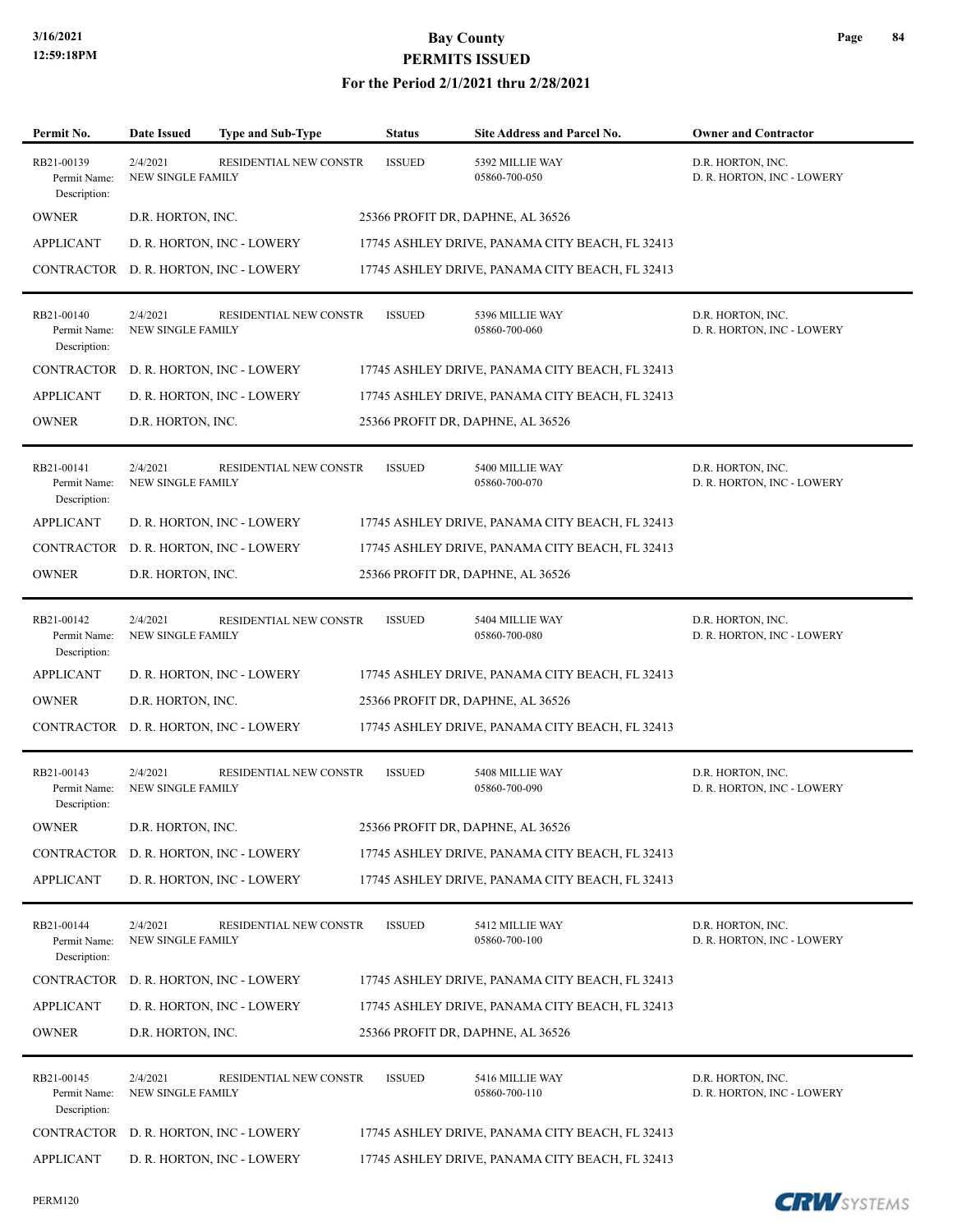## **3/16/2021 Bay County PERMITS ISSUED**

| Permit No.                                 | <b>Date Issued</b>                    | <b>Type and Sub-Type</b>      | <b>Status</b> | <b>Site Address and Parcel No.</b>              | <b>Owner and Contractor</b>                     |
|--------------------------------------------|---------------------------------------|-------------------------------|---------------|-------------------------------------------------|-------------------------------------------------|
| <b>OWNER</b>                               | D.R. HORTON, INC.                     |                               |               | 25366 PROFIT DR, DAPHNE, AL 36526               |                                                 |
| RB21-00146<br>Permit Name:<br>Description: | 2/4/2021<br><b>NEW SINGLE FAMILY</b>  | <b>RESIDENTIAL NEW CONSTR</b> | <b>ISSUED</b> | 5420 MILLIE WAY<br>05860-700-120                | D.R. HORTON, INC.<br>D. R. HORTON, INC - LOWERY |
| CONTRACTOR                                 | D. R. HORTON, INC - LOWERY            |                               |               | 17745 ASHLEY DRIVE, PANAMA CITY BEACH, FL 32413 |                                                 |
| <b>OWNER</b>                               | D.R. HORTON, INC.                     |                               |               | 25366 PROFIT DR, DAPHNE, AL 36526               |                                                 |
| <b>APPLICANT</b>                           | D. R. HORTON, INC - LOWERY            |                               |               | 17745 ASHLEY DRIVE, PANAMA CITY BEACH, FL 32413 |                                                 |
| RB21-00147<br>Permit Name:<br>Description: | 2/4/2021<br><b>NEW SINGLE FAMILY</b>  | RESIDENTIAL NEW CONSTR        | <b>ISSUED</b> | 5424 MILLIE WAY<br>05860-700-130                | D.R. HORTON, INC.<br>D. R. HORTON, INC - LOWERY |
| CONTRACTOR                                 | D. R. HORTON, INC - LOWERY            |                               |               | 17745 ASHLEY DRIVE, PANAMA CITY BEACH, FL 32413 |                                                 |
| <b>APPLICANT</b>                           | D. R. HORTON, INC - LOWERY            |                               |               | 17745 ASHLEY DRIVE, PANAMA CITY BEACH, FL 32413 |                                                 |
| <b>OWNER</b>                               | D.R. HORTON, INC.                     |                               |               | 25366 PROFIT DR, DAPHNE, AL 36526               |                                                 |
| RB21-00148<br>Permit Name:<br>Description: | 2/4/2021<br><b>NEW SINGLE FAMILY</b>  | RESIDENTIAL NEW CONSTR        | <b>ISSUED</b> | 5387 MILLIE WAY<br>05860-700-850                | D.R. HORTON, INC.<br>D. R. HORTON, INC - LOWERY |
| CONTRACTOR                                 | D. R. HORTON, INC - LOWERY            |                               |               | 17745 ASHLEY DRIVE, PANAMA CITY BEACH, FL 32413 |                                                 |
| <b>OWNER</b>                               | D.R. HORTON, INC.                     |                               |               | 25366 PROFIT DR, DAPHNE, AL 36526               |                                                 |
| <b>APPLICANT</b>                           | D. R. HORTON, INC - LOWERY            |                               |               | 17745 ASHLEY DRIVE, PANAMA CITY BEACH, FL 32413 |                                                 |
| RB21-00149<br>Permit Name:<br>Description: | 2/4/2021<br><b>NEW SINGLE FAMILY</b>  | RESIDENTIAL NEW CONSTR        | <b>ISSUED</b> | 5383 MILLIE WAY<br>05860-700-860                | D.R. HORTON, INC.<br>D. R. HORTON, INC - LOWERY |
| <b>APPLICANT</b>                           | D. R. HORTON, INC - LOWERY            |                               |               | 17745 ASHLEY DRIVE, PANAMA CITY BEACH, FL 32413 |                                                 |
| <b>OWNER</b>                               | D.R. HORTON, INC.                     |                               |               | 25366 PROFIT DR, DAPHNE, AL 36526               |                                                 |
|                                            | CONTRACTOR D. R. HORTON, INC - LOWERY |                               |               | 17745 ASHLEY DRIVE, PANAMA CITY BEACH, FL 32413 |                                                 |
| RB21-00150<br>Permit Name:<br>Description: | 2/4/2021<br>NEW SINGLE FAMILY         | RESIDENTIAL NEW CONSTR        | <b>ISSUED</b> | 5379 MILLIE WAY<br>05860-700-870                | D.R. HORTON, INC.<br>D. R. HORTON, INC - LOWERY |
| <b>OWNER</b>                               | D.R. HORTON, INC.                     |                               |               | 25366 PROFIT DR, DAPHNE, AL 36526               |                                                 |
| CONTRACTOR                                 | D. R. HORTON, INC - LOWERY            |                               |               | 17745 ASHLEY DRIVE, PANAMA CITY BEACH, FL 32413 |                                                 |
| <b>APPLICANT</b>                           | D. R. HORTON, INC - LOWERY            |                               |               | 17745 ASHLEY DRIVE, PANAMA CITY BEACH, FL 32413 |                                                 |
| RB21-00151<br>Permit Name:<br>Description: | 2/4/2021<br><b>NEW SINGLE FAMILY</b>  | RESIDENTIAL NEW CONSTR        | <b>ISSUED</b> | 5375 MILLIE WAY<br>05860-700-880                | D.R. HORTON, INC.<br>D. R. HORTON, INC - LOWERY |
| <b>OWNER</b>                               | D.R. HORTON, INC.                     |                               |               | 25366 PROFIT DR, DAPHNE, AL 36526               |                                                 |
| CONTRACTOR                                 | D. R. HORTON, INC - LOWERY            |                               |               | 17745 ASHLEY DRIVE, PANAMA CITY BEACH, FL 32413 |                                                 |
| <b>APPLICANT</b>                           | D. R. HORTON, INC - LOWERY            |                               |               | 17745 ASHLEY DRIVE, PANAMA CITY BEACH, FL 32413 |                                                 |
| RB21-00152<br>Permit Name:<br>Description: | 2/4/2021<br><b>NEW SINGLE FAMILY</b>  | RESIDENTIAL NEW CONSTR        | <b>ISSUED</b> | 5371 MILLIE WAY<br>05860-700-890                | D.R. HORTON, INC.<br>D. R. HORTON, INC - LOWERY |
| <b>OWNER</b>                               | D.R. HORTON, INC.                     |                               |               | 25366 PROFIT DR, DAPHNE, AL 36526               |                                                 |
| <b>PERM120</b>                             |                                       |                               |               |                                                 | <b>CRW</b> SYSTEMS                              |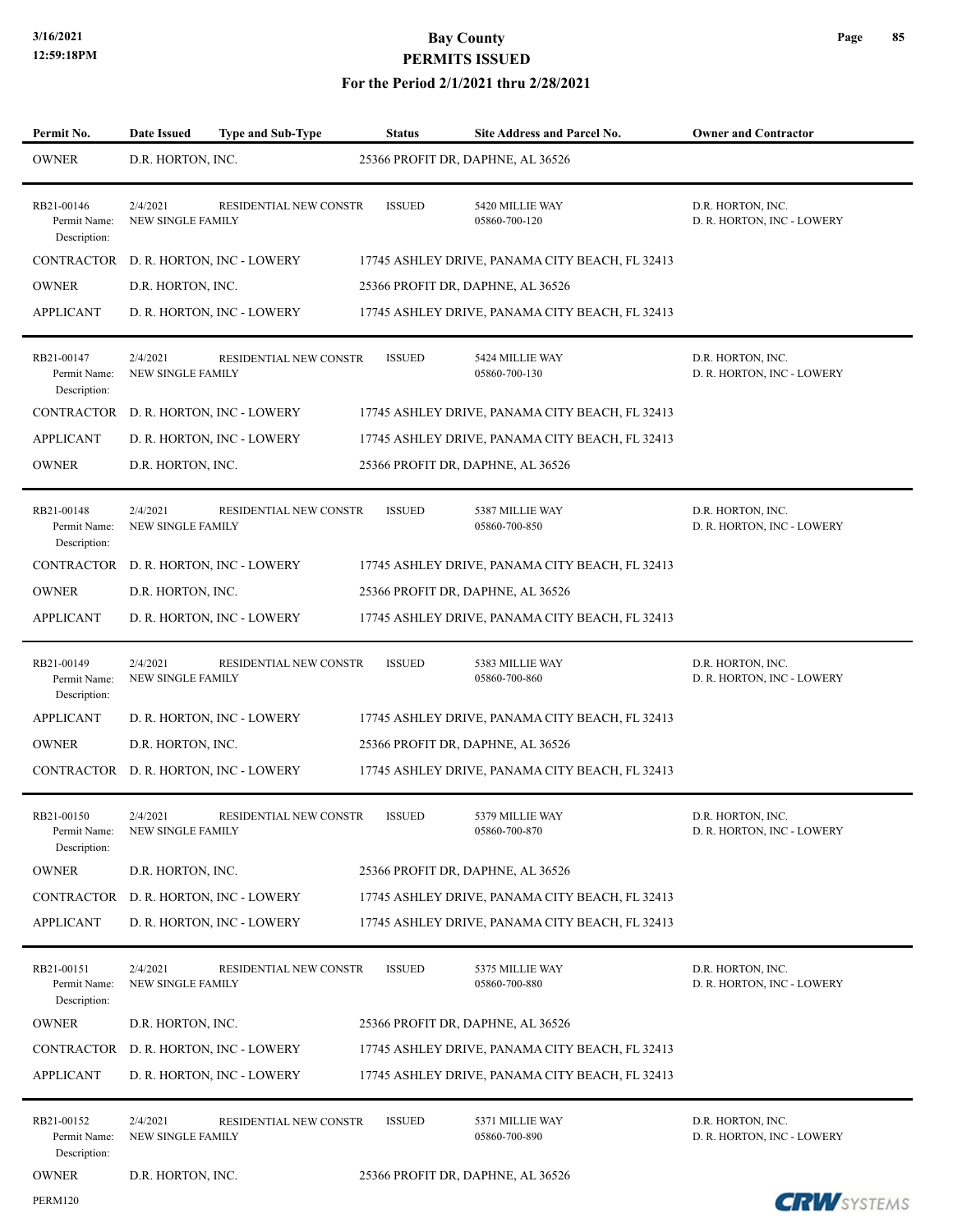| Permit No.                                 | Date Issued                                                                                | Type and Sub-Type                                              | <b>Status</b> | Site Address and Parcel No.                                                                                                                             | <b>Owner and Contractor</b>                                     |
|--------------------------------------------|--------------------------------------------------------------------------------------------|----------------------------------------------------------------|---------------|---------------------------------------------------------------------------------------------------------------------------------------------------------|-----------------------------------------------------------------|
| <b>APPLICANT</b>                           |                                                                                            | D. R. HORTON, INC - LOWERY                                     |               | 17745 ASHLEY DRIVE, PANAMA CITY BEACH, FL 32413                                                                                                         |                                                                 |
|                                            |                                                                                            | CONTRACTOR D. R. HORTON, INC - LOWERY                          |               | 17745 ASHLEY DRIVE, PANAMA CITY BEACH, FL 32413                                                                                                         |                                                                 |
| RB21-00153<br>Permit Name:<br>Description: | 2/4/2021<br><b>NEW SINGLE FAMILY</b>                                                       | RESIDENTIAL NEW CONSTR                                         | <b>ISSUED</b> | 5367 MILLIE WAY<br>05860-700-900                                                                                                                        | D.R. HORTON, INC.<br>D. R. HORTON, INC - LOWERY                 |
| <b>OWNER</b>                               | D.R. HORTON, INC.                                                                          |                                                                |               | 25366 PROFIT DR, DAPHNE, AL 36526                                                                                                                       |                                                                 |
|                                            |                                                                                            | CONTRACTOR D. R. HORTON, INC - LOWERY                          |               | 17745 ASHLEY DRIVE, PANAMA CITY BEACH, FL 32413                                                                                                         |                                                                 |
| <b>APPLICANT</b>                           |                                                                                            | D. R. HORTON, INC - LOWERY                                     |               | 17745 ASHLEY DRIVE, PANAMA CITY BEACH, FL 32413                                                                                                         |                                                                 |
| RB21-00154<br>Permit Name:<br>Description: | 2/4/2021<br><b>NEW SINGLE FAMILY</b>                                                       | RESIDENTIAL NEW CONSTR                                         | <b>ISSUED</b> | 5363 MILLIE WAY<br>05860-700-910                                                                                                                        | D.R. HORTON, INC.<br>D. R. HORTON, INC - LOWERY                 |
|                                            |                                                                                            | CONTRACTOR D. R. HORTON, INC - LOWERY                          |               | 17745 ASHLEY DRIVE, PANAMA CITY BEACH, FL 32413                                                                                                         |                                                                 |
| <b>APPLICANT</b>                           |                                                                                            | D. R. HORTON, INC - LOWERY                                     |               | 17745 ASHLEY DRIVE, PANAMA CITY BEACH, FL 32413                                                                                                         |                                                                 |
| <b>OWNER</b>                               | D.R. HORTON, INC.                                                                          |                                                                |               | 25366 PROFIT DR, DAPHNE, AL 36526                                                                                                                       |                                                                 |
| RB21-00155<br>Permit Name:<br>Description: | 2/9/2021                                                                                   | RESIDENTIAL RENOVATE, W<br>HURRICANE PROTECTION (SHUTTERS)     | <b>ISSUED</b> | <b>614 SEA BREEZE DR</b><br>36331-010-000                                                                                                               | TYNDLE, JOSEPH C & CRUZ ELIZ<br>BRANNAN ALUMINUM INC            |
| <b>APPLICANT</b>                           | <b>BRANNAN ALUMINUM INC</b>                                                                |                                                                |               | 520 COMMERCE DRIVE, PANAMA CITY BEACH, FL 32408                                                                                                         |                                                                 |
| CONTRACTOR BRANNAN ALUMINUM INC            |                                                                                            |                                                                |               | 520 COMMERCE DRIVE, PANAMA CITY BEACH, FL 32408                                                                                                         |                                                                 |
| <b>OWNER</b>                               |                                                                                            | TYNDLE, JOSEPH C & CRUZ ELIZ                                   |               | 614 SEA BREEZE DR, PANAMA CITY BEACH, FL 32413                                                                                                          |                                                                 |
| RB21-00157<br>Permit Name:<br>Description: | 2/16/2021<br><b>NEW SINGLE FAMILY</b><br>(2/1/20219:11 AM MJM)<br>Sent t o P&Z for review. | RESIDENTIAL NEW CONSTR                                         | <b>ISSUED</b> | 3405 NAUTICAL DR<br>07899-545-000                                                                                                                       | WOOD, JEAN KIRKLAND<br>W W QUALITY HOMES INC                    |
| <b>OWNER</b>                               | WOOD, JEAN KIRKLAND                                                                        |                                                                |               | 3237 NAUTICAL DR, SOUTHPORT, FL 32409                                                                                                                   |                                                                 |
| CONTRACTOR WW QUALITY HOMES INC            |                                                                                            |                                                                |               | 3237 NAUTICAL DR., PANAMA CITY, FL 32409                                                                                                                |                                                                 |
| APPLICANT                                  | W W QUALITY HOMES INC                                                                      |                                                                |               | 3237 NAUTICAL DR., PANAMA CITY, FL 32409                                                                                                                |                                                                 |
| RB21-00160<br>Permit Name:<br>Description: | 2/2/2021<br>(1/28/20219:43 AM H LQ)                                                        | RESIDENTIAL RENOVATE, IN<br>NUMEROUS EXTERIOR/INTERIOR REPAIRS | <b>ISSUED</b> | 2908 PATRICIA ANN LN<br>14805-137-000<br>INSTALL SHUTTERS, REPLACE SOME SIDING, INSTALL DRYER VENT, INSTALL 2 SOFFIT VENTS REINSTALL NEW OUSTIDE CORNER | TREADWAY, MATTHEW B & MICHELLE<br>STRATA HOME SOLUTIONS, LLC    |
| <b>OWNER</b>                               |                                                                                            | TREADWAY, MATTHEW B & MICHE                                    |               | VINYL TRIM, SEE SCOPE OF WORK BC ALOT OF IT IS PAINT, AND SIMPLE REPAIR OF CABINETS AND TRIM ON DOORS.<br>550 W DATE ST APT 717, SAN DIEGO, CA 92101    |                                                                 |
|                                            |                                                                                            | CONTRACTOR STRATA HOME SOLUTIONS, LLC                          |               | 161 LAKE MERIAL BLVD, PANAMA CITY, FL 32409                                                                                                             |                                                                 |
| <b>APPLICANT</b>                           | JOHN 527-2540                                                                              |                                                                | $, \, , \,$   |                                                                                                                                                         |                                                                 |
| RB21-00165<br>Permit Name:<br>Description: | 2/2/2021<br>OPEN POLE BARN<br>(1/28/2021 4:11 PM MJM)<br>Sent to P&Z for review.           | RESIDENTIAL NEW CONSTR                                         | <b>ISSUED</b> | 12413 TWO TRAIL RD<br>03249-010-000                                                                                                                     | SANSOM, JAMES L & SANDRA E<br>ABOVE ALL CONST AND REMODELING LL |
| <b>APPLICANT</b>                           | ROBERT 850-640-8899                                                                        |                                                                | , ,           |                                                                                                                                                         |                                                                 |
|                                            |                                                                                            | CONTRACTOR ABOVE ALL CONST AND REMODEL                         |               | 12429 TWO TRAIL ROAD, BAY COUNTY, FL 32438                                                                                                              |                                                                 |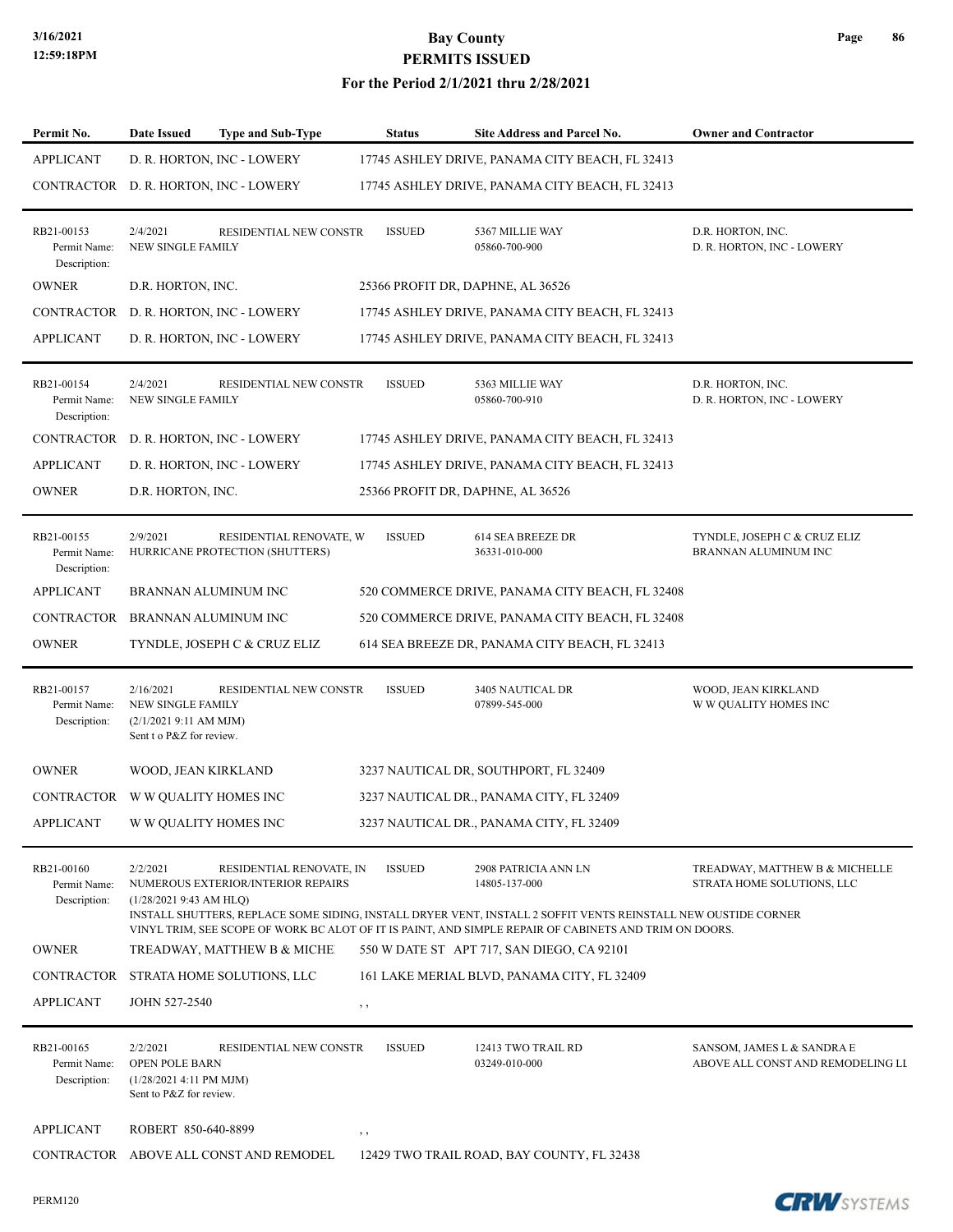| Permit No.                                 | <b>Date Issued</b>                                                                        | <b>Type and Sub-Type</b>                                                                 | <b>Status</b>                     | Site Address and Parcel No.                      | <b>Owner and Contractor</b>                                                  |
|--------------------------------------------|-------------------------------------------------------------------------------------------|------------------------------------------------------------------------------------------|-----------------------------------|--------------------------------------------------|------------------------------------------------------------------------------|
| <b>OWNER</b>                               |                                                                                           | SANSOM, JAMES L & SANDRA E                                                               |                                   | 12413 TWO TRAIL RD, FOUNTAIN, FL 32438           |                                                                              |
| RB21-00166<br>Permit Name:<br>Description: | 2/22/2021<br><b>NSF</b><br>(1/28/2021 4:11 PM MJM)<br>Sent to P&Z for review.             | RESIDENTIAL NEW CONSTR                                                                   | <b>ISSUED</b>                     | 215 LE GRAND DR<br>35467-000-000                 | TRETTIN, STEVEN & TRACY M<br>CARNLEY CONSTRUCTION INC                        |
|                                            |                                                                                           | CONTRACTOR CARNLEY CONSTRUCTION INC                                                      | 10628 PINE LOG RD, EBRO, FL 32437 |                                                  |                                                                              |
| <b>APPLICANT</b>                           | KEITH 596-3743                                                                            |                                                                                          | , ,                               |                                                  |                                                                              |
| <b>OWNER</b>                               |                                                                                           | TRETTIN, STEVEN & TRACY M                                                                | 1203 HAGEN DR, TRINITY, FL 34655  |                                                  |                                                                              |
| RB21-00171<br>Permit Name:<br>Description: | 2/1/2021<br>RENOVATE EXISTING HOME<br>(2/1/20218:44 AM CJR)                               | RESIDENTIAL RENOVATE, IN<br><b>ENGINEER REPORT IS ATTACHED</b>                           | <b>ISSUED</b>                     | 246 SCOOTER DR<br>30166-416-315                  | FAYARD, KEVIN B<br>PANHANDLE CONSTRUCTION SERVICES C                         |
| <b>CONTRACTOR</b>                          |                                                                                           | PANHANDLE CONSTRUCTION SERV                                                              |                                   | 104 SANDOLLAR DR, PANAMA CITY, FL 32408          |                                                                              |
| <b>APPLICANT</b>                           |                                                                                           | PANHANDLE CONSTRUCTION SERV                                                              |                                   | 104 SANDOLLAR DR, PANAMA CITY, FL 32408          |                                                                              |
| <b>OWNER</b>                               | FAYARD, KEVIN B                                                                           |                                                                                          |                                   | 246 SCOOTER DRIVE, PANAMA CITY BEACH, FL 32408   |                                                                              |
| RB21-00172<br>Permit Name:<br>Description: | 2/1/2021                                                                                  | RESIDENTIAL RENOVATE, E<br>REPLACE SLIDING GLASS DOOR & WINDOWS                          | <b>FINALED</b>                    | 8232 SOUTH LAGOON DR<br>30196-061-000            | <b>BURGREEN, JASON S &amp; KRISTY L</b><br>BAYOU BUILDERS OF BAY COUNTY, LLC |
| CONTRACTOR                                 |                                                                                           | <b>BAYOU BUILDERS OF BAY COUNTY</b>                                                      |                                   | 2864 TUPELO DR, Panama City, FL 32405            |                                                                              |
| <b>APPLICANT</b>                           |                                                                                           | <b>BAYOU BUILDERS OF BAY COUNTY</b>                                                      |                                   | 2864 TUPELO DR, Panama City, FL 32405            |                                                                              |
| <b>OWNER</b>                               |                                                                                           | <b>BURGREEN, JASON S &amp; KRISTY L</b>                                                  |                                   | 8232 SOUTH LAGOON DR, PANAMA CITY, FL 32408      |                                                                              |
| RB21-00174<br>Permit Name:<br>Description: | 2/3/2021<br><b>STORAGE BUILDING</b><br>$(2/1/20213:51$ PM MJM)<br>Sent to P&Z for review. | RESIDENTIAL ADDITION, ST                                                                 | <b>ISSUED</b>                     | 2136 ISLAND LAKE CIR<br>26718-050-000            | MASON, BRUCE J & DEBORAH E<br>TOOL TIME BUILDING & ROOFING                   |
| <b>OWNER</b>                               |                                                                                           | MASON, BRUCE J & DEBORAH E                                                               |                                   | 2136 ISLAND LAKE CIRCLE, PANAMA CITY, FL 32405   |                                                                              |
| APPLICANT                                  |                                                                                           | TOOL TIME BUILDING & ROOFING                                                             |                                   | 7211 BAYCREST RD, Panama City, Fl 32409          |                                                                              |
|                                            |                                                                                           | CONTRACTOR TOOL TIME BUILDING & ROOFING                                                  |                                   | 7211 BAYCREST RD, Panama City, Fl 32409          |                                                                              |
| RB21-00175<br>Permit Name:<br>Description: | 2/3/2021<br>ALUMINUM AWNING<br>(2/1/2021 12:51 PM HEM)                                    | RESIDENTIAL RENOVATE, E<br>COULD NOT GET ENGINEERED PLANS TO PRINT SEE ATTACHED. THANKS! | <b>FINALED</b>                    | *CONFIDENTIAL*<br>05640-340-000                  | **CONFIDENTIAL**<br>TOOL TIME BUILDING & ROOFING                             |
|                                            |                                                                                           | CONTRACTOR TOOL TIME BUILDING & ROOFING                                                  |                                   | 7211 BAYCREST RD, Panama City, Fl 32409          |                                                                              |
| <b>APPLICANT</b>                           |                                                                                           | TOOL TIME BUILDING & ROOFING                                                             |                                   | 7211 BAYCREST RD, Panama City, Fl 32409          |                                                                              |
| <b>OWNER</b>                               | **CONFIDENTIAL**                                                                          |                                                                                          | $, \, \,$                         |                                                  |                                                                              |
| RB21-00176<br>Permit Name:<br>Description: | 2/4/2021<br>NEW SINGLE FAMILY                                                             | RESIDENTIAL NEW CONSTR                                                                   | <b>ISSUED</b>                     | 301 LAHAN BLVD<br>38109-000-000                  | GILES, THOMAS W JR ETAL<br>REGENCY BLDRS OF FLORIDA INC                      |
| <b>OWNER</b>                               |                                                                                           | GILES, THOMAS W JR ETAL                                                                  |                                   | 19956 ALTA VISTA DR, PANAMA CITY BEACH, FL 32413 |                                                                              |
|                                            |                                                                                           | CONTRACTOR REGENCY BLDRS OF FLORIDA INC                                                  |                                   | 4034 HOBBS LANE, PANAMA CITY, FL 32409           |                                                                              |
|                                            |                                                                                           |                                                                                          |                                   |                                                  |                                                                              |

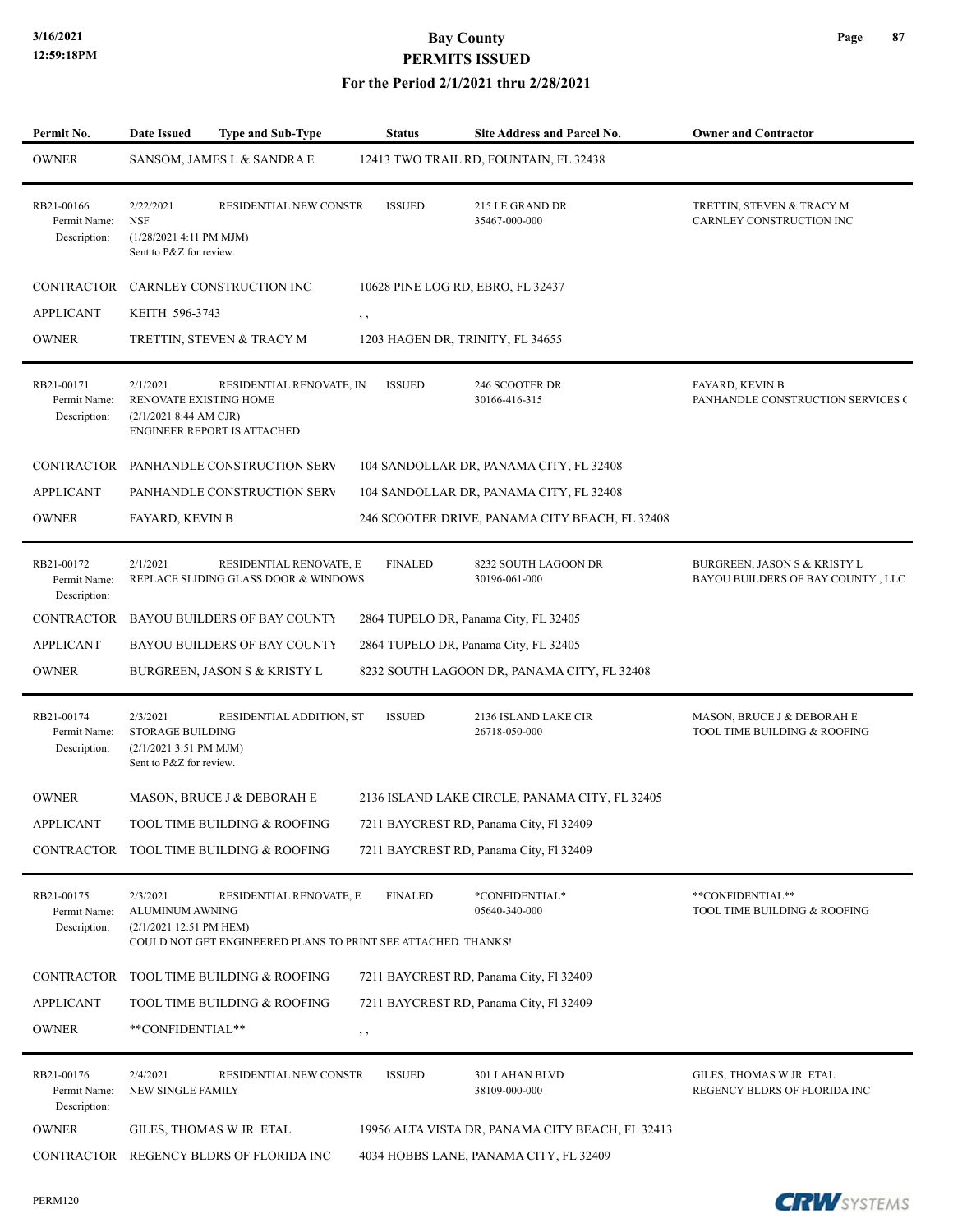#### **For the Period 2/1/2021 thru 2/28/2021**

| Permit No.                                 | <b>Date Issued</b>                                                                      | <b>Type and Sub-Type</b>              | <b>Status</b>  | <b>Site Address and Parcel No.</b>                | <b>Owner and Contractor</b>                           |
|--------------------------------------------|-----------------------------------------------------------------------------------------|---------------------------------------|----------------|---------------------------------------------------|-------------------------------------------------------|
| <b>APPLICANT</b>                           |                                                                                         | REGENCY BLDRS OF FLORIDA INC          |                | 4034 HOBBS LANE, PANAMA CITY, FL 32409            |                                                       |
| RB21-00177<br>Permit Name:<br>Description: | 2/9/2021<br>POLE BARN<br>$(2/1/20213:49 \text{ PM MJM})$<br>Sent to P&Z for review.     | RESIDENTIAL NEW CONSTR                | <b>ISSUED</b>  | 9515 HWY 2301<br>05237-030-000                    | SEGEBERT, JENNEAN B & SHELDON<br><b>OWNER/BUILDER</b> |
| <b>OWNER</b>                               |                                                                                         | SEGEBERT, JENNEAN B & SHELDON         |                | 9631 INDIAN BLUFF RESORT LN, YOUNGSTOWN, FL 32466 |                                                       |
| <b>APPLICANT</b>                           | <b>OWNER/BUILDER</b>                                                                    |                                       | , ,            |                                                   |                                                       |
| CONTRACTOR OWNER/BUILDER                   |                                                                                         |                                       | $, \, ,$       |                                                   |                                                       |
| RB21-00178<br>Permit Name:<br>Description: | 2/1/2021<br>Demo for CE20-00429                                                         | DEMOLITION, RESIDENTIAL               | <b>ISSUED</b>  | 5604 HATHAWAY RD<br>05648-000-010                 | HATHAWAY, WALDO & BRENDA<br>L & R TRACTOR INC         |
| <b>APPLICANT</b>                           | L & R TRACTOR INC                                                                       |                                       |                | 7923 HERON LN, YOUNGSTOWN, FL 32466               |                                                       |
| <b>OWNER</b>                               |                                                                                         | HATHAWAY, WALDO & BRENDA              |                | 5604 HATHAWAY RD, PANAMA CITY, FL 32404           |                                                       |
| CONTRACTOR L & R TRACTOR INC               |                                                                                         |                                       |                | 7923 HERON LN, YOUNGSTOWN, FL 32466               |                                                       |
| RB21-00179<br>Permit Name:<br>Description: | 2/18/2021<br><b>OPEN POLE BARN</b><br>(2/5/2021 8:40 AM MJM)<br>Sent to P&Z for review. | <b>RESIDENTIAL NEW CONSTR</b>         | <b>FINALED</b> | 240 SCOOTER DR<br>30166-416-330                   | CLAYPOLE, VINCENT E<br><b>OWNER BUILDER</b>           |
| <b>APPLICANT</b>                           | VINCENT CLAYPOLE                                                                        |                                       | $, \, ,$       |                                                   |                                                       |
| <b>OWNER</b>                               | CLAYPOLE, VINCENT E                                                                     |                                       |                | 240 SCOTTER DRIVE, PANAMA CITY BEACH, FL 32408    |                                                       |
| CONTRACTOR                                 | <b>OWNER BUILDER</b>                                                                    |                                       | , ,            |                                                   |                                                       |
| RB21-00180<br>Permit Name:<br>Description: | 2/6/2021<br>NEW SINGLE FAMILY                                                           | RESIDENTIAL NEW CONSTR                | <b>ISSUED</b>  | 7257 ELLIE B DR<br>05658-400-380                  | D.R. HORTON, INC.<br>D. R. HORTON, INC - LOWERY       |
| <b>OWNER</b>                               | D.R. HORTON, INC.                                                                       |                                       |                | 25366 PROFIT DR, DAPHNE, AL 36526                 |                                                       |
|                                            |                                                                                         | CONTRACTOR D. R. HORTON, INC - LOWERY |                | 17745 ASHLEY DRIVE, PANAMA CITY BEACH, FL 32413   |                                                       |
| <b>APPLICANT</b>                           |                                                                                         | D. R. HORTON, INC - LOWERY            |                | 17745 ASHLEY DRIVE, PANAMA CITY BEACH, FL 32413   |                                                       |
| RB21-00181<br>Permit Name:<br>Description: | 2/6/2021<br><b>NEW SINGLE FAMILY</b>                                                    | RESIDENTIAL NEW CONSTR                | <b>ISSUED</b>  | 7253 ELLIE B DR<br>05658-400-385                  | D.R. HORTON, INC.<br>D. R. HORTON, INC - LOWERY       |
| CONTRACTOR                                 |                                                                                         | D. R. HORTON, INC - LOWERY            |                | 17745 ASHLEY DRIVE, PANAMA CITY BEACH, FL 32413   |                                                       |
| <b>APPLICANT</b>                           |                                                                                         | D. R. HORTON, INC - LOWERY            |                | 17745 ASHLEY DRIVE, PANAMA CITY BEACH, FL 32413   |                                                       |
| <b>OWNER</b>                               | D.R. HORTON, INC.                                                                       |                                       |                | 25366 PROFIT DR, DAPHNE, AL 36526                 |                                                       |
| RB21-00182<br>Permit Name:<br>Description: | 2/6/2021<br><b>NEW SINGLE FAMILY</b>                                                    | RESIDENTIAL NEW CONSTR                | <b>ISSUED</b>  | 7249 ELLIE B DR<br>05658-400-390                  | D.R. HORTON, INC.<br>D. R. HORTON, INC - LOWERY       |
|                                            |                                                                                         | CONTRACTOR D. R. HORTON, INC - LOWERY |                | 17745 ASHLEY DRIVE, PANAMA CITY BEACH, FL 32413   |                                                       |
| <b>APPLICANT</b>                           |                                                                                         | D. R. HORTON, INC - LOWERY            |                | 17745 ASHLEY DRIVE, PANAMA CITY BEACH, FL 32413   |                                                       |
| <b>OWNER</b>                               | D.R. HORTON, INC.                                                                       |                                       |                | 25366 PROFIT DR, DAPHNE, AL 36526                 |                                                       |

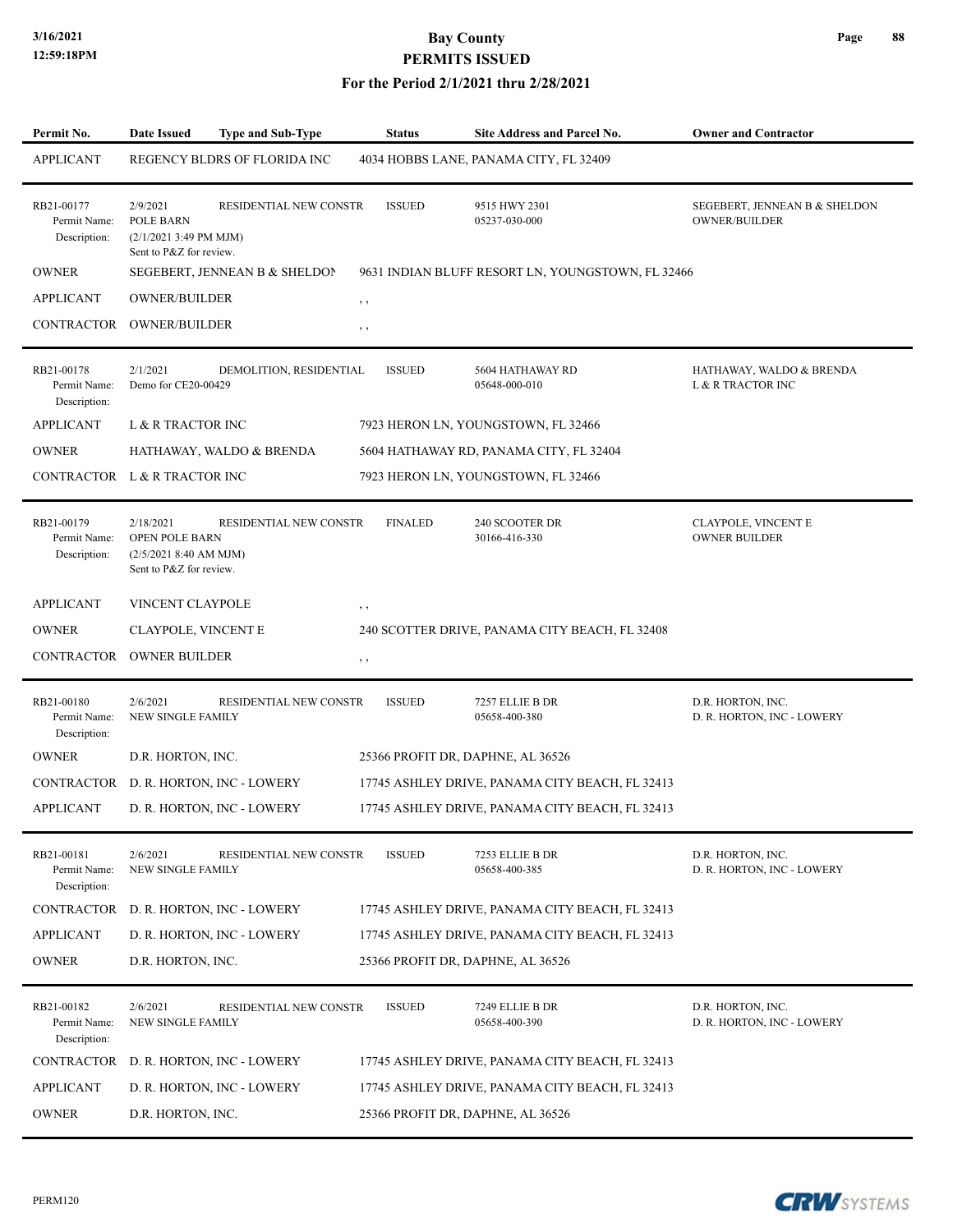| Permit No.                                 | <b>Date Issued</b>                   | <b>Type and Sub-Type</b>              | <b>Status</b> | <b>Site Address and Parcel No.</b>              | <b>Owner and Contractor</b>                     |
|--------------------------------------------|--------------------------------------|---------------------------------------|---------------|-------------------------------------------------|-------------------------------------------------|
| RB21-00183<br>Permit Name:<br>Description: | 2/6/2021<br><b>NEW SINGLE FAMILY</b> | RESIDENTIAL NEW CONSTR                | <b>ISSUED</b> | 7245 ELLIE B DR<br>05658-400-395                | D.R. HORTON, INC.<br>D. R. HORTON, INC - LOWERY |
| CONTRACTOR                                 |                                      | D. R. HORTON, INC - LOWERY            |               | 17745 ASHLEY DRIVE, PANAMA CITY BEACH, FL 32413 |                                                 |
| <b>APPLICANT</b>                           |                                      | D. R. HORTON, INC - LOWERY            |               | 17745 ASHLEY DRIVE, PANAMA CITY BEACH, FL 32413 |                                                 |
| <b>OWNER</b>                               | D.R. HORTON, INC.                    |                                       |               | 25366 PROFIT DR, DAPHNE, AL 36526               |                                                 |
| RB21-00184<br>Permit Name:<br>Description: | 2/6/2021<br><b>NEW SINGLE FAMILY</b> | RESIDENTIAL NEW CONSTR                | <b>ISSUED</b> | 7237 ELLIE B DR<br>05658-400-405                | D.R. HORTON, INC.<br>D. R. HORTON, INC - LOWERY |
| <b>CONTRACTOR</b>                          |                                      | D. R. HORTON, INC - LOWERY            |               | 17745 ASHLEY DRIVE, PANAMA CITY BEACH, FL 32413 |                                                 |
| <b>APPLICANT</b>                           |                                      | D. R. HORTON, INC - LOWERY            |               | 17745 ASHLEY DRIVE, PANAMA CITY BEACH, FL 32413 |                                                 |
| <b>OWNER</b>                               | D.R. HORTON, INC.                    |                                       |               | 25366 PROFIT DR, DAPHNE, AL 36526               |                                                 |
| RB21-00185<br>Permit Name:<br>Description: | 2/6/2021<br><b>NEW SINGLE FAMILY</b> | RESIDENTIAL NEW CONSTR                | <b>ISSUED</b> | 7233 ELLIE B DR<br>05658-400-410                | D.R. HORTON, INC.<br>D. R. HORTON, INC - LOWERY |
| CONTRACTOR                                 |                                      | D. R. HORTON, INC - LOWERY            |               | 17745 ASHLEY DRIVE, PANAMA CITY BEACH, FL 32413 |                                                 |
| <b>APPLICANT</b>                           |                                      | D. R. HORTON, INC - LOWERY            |               | 17745 ASHLEY DRIVE, PANAMA CITY BEACH, FL 32413 |                                                 |
| <b>OWNER</b>                               | D.R. HORTON, INC.                    |                                       |               | 25366 PROFIT DR, DAPHNE, AL 36526               |                                                 |
| RB21-00186<br>Permit Name:<br>Description: | 2/6/2021<br>NEW SINGLE FAMILY        | RESIDENTIAL NEW CONSTR                | <b>ISSUED</b> | 7229 ELLIE B DR<br>05658-400-415                | D.R. HORTON, INC.<br>D. R. HORTON, INC - LOWERY |
| <b>OWNER</b>                               | D.R. HORTON, INC.                    |                                       |               | 25366 PROFIT DR, DAPHNE, AL 36526               |                                                 |
| <b>APPLICANT</b>                           |                                      | D. R. HORTON, INC - LOWERY            |               | 17745 ASHLEY DRIVE, PANAMA CITY BEACH, FL 32413 |                                                 |
| CONTRACTOR                                 |                                      | D. R. HORTON, INC - LOWERY            |               | 17745 ASHLEY DRIVE, PANAMA CITY BEACH, FL 32413 |                                                 |
| RB21-00187<br>Permit Name:<br>Description: | 2/6/2021<br><b>NEW SINGLE FAMILY</b> | RESIDENTIAL NEW CONSTR                | <b>ISSUED</b> | 7225 ELLIE B DR<br>05658-400-420                | D.R. HORTON, INC.<br>D. R. HORTON, INC - LOWERY |
| <b>OWNER</b>                               | D.R. HORTON, INC.                    |                                       |               | 25366 PROFIT DR, DAPHNE, AL 36526               |                                                 |
| <b>APPLICANT</b>                           |                                      | D. R. HORTON, INC - LOWERY            |               | 17745 ASHLEY DRIVE, PANAMA CITY BEACH, FL 32413 |                                                 |
| CONTRACTOR                                 |                                      | D. R. HORTON, INC - LOWERY            |               | 17745 ASHLEY DRIVE, PANAMA CITY BEACH, FL 32413 |                                                 |
| RB21-00188<br>Permit Name:<br>Description: | 2/6/2021<br><b>NEW SINGLE FAMILY</b> | RESIDENTIAL NEW CONSTR                | <b>ISSUED</b> | 7221 ELLIE B DR<br>05658-400-425                | D.R. HORTON, INC.<br>D. R. HORTON, INC - LOWERY |
| <b>OWNER</b>                               | D.R. HORTON, INC.                    |                                       |               | 25366 PROFIT DR, DAPHNE, AL 36526               |                                                 |
| <b>APPLICANT</b>                           |                                      | D. R. HORTON, INC - LOWERY            |               | 17745 ASHLEY DRIVE, PANAMA CITY BEACH, FL 32413 |                                                 |
|                                            |                                      | CONTRACTOR D. R. HORTON, INC - LOWERY |               | 17745 ASHLEY DRIVE, PANAMA CITY BEACH, FL 32413 |                                                 |
| RB21-00189<br>Permit Name:<br>Description: | 2/6/2021<br>NEW SINGLE FAMILY        | RESIDENTIAL NEW CONSTR                | <b>ISSUED</b> | 7217 ELLIE B DR<br>05658-400-430                | D.R. HORTON, INC.<br>D. R. HORTON, INC - LOWERY |
| <b>APPLICANT</b>                           |                                      | D. R. HORTON, INC - LOWERY            |               | 17745 ASHLEY DRIVE, PANAMA CITY BEACH, FL 32413 |                                                 |
| <b>OWNER</b>                               | D.R. HORTON, INC.                    |                                       |               | 25366 PROFIT DR, DAPHNE, AL 36526               |                                                 |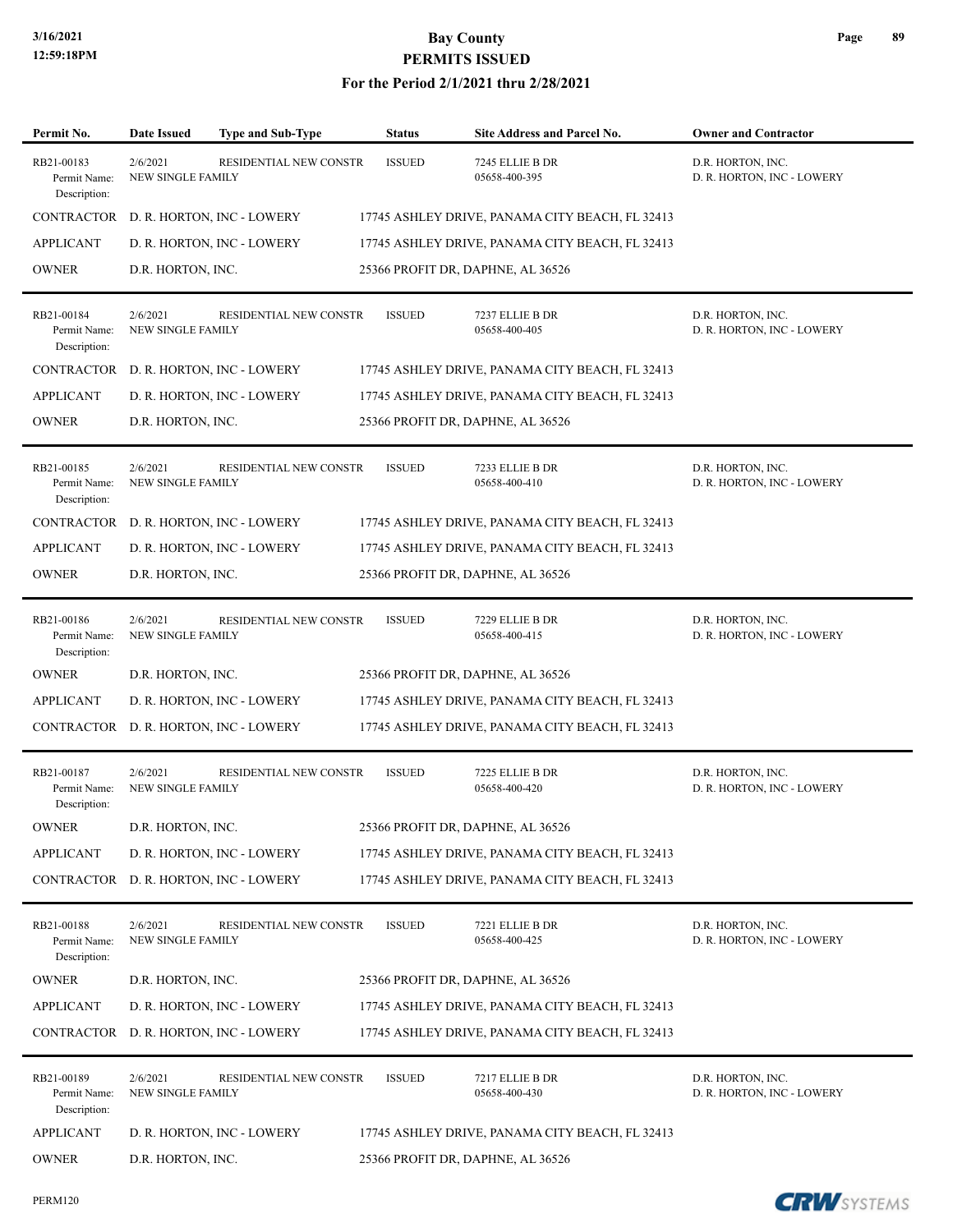| Permit No.                                 | Date Issued<br><b>Type and Sub-Type</b>                                                                        | <b>Status</b>  | Site Address and Parcel No.                     | <b>Owner and Contractor</b>                            |
|--------------------------------------------|----------------------------------------------------------------------------------------------------------------|----------------|-------------------------------------------------|--------------------------------------------------------|
|                                            | CONTRACTOR D. R. HORTON, INC - LOWERY                                                                          |                | 17745 ASHLEY DRIVE, PANAMA CITY BEACH, FL 32413 |                                                        |
| RB21-00190<br>Permit Name:<br>Description: | 2/6/2021<br>RESIDENTIAL NEW CONSTR<br>NEW SINGLE FAMILY                                                        | <b>ISSUED</b>  | 7209 ELLIE B DR<br>05658-400-440                | D.R. HORTON, INC.<br>D. R. HORTON, INC - LOWERY        |
| <b>OWNER</b>                               | D.R. HORTON, INC.                                                                                              |                | 25366 PROFIT DR, DAPHNE, AL 36526               |                                                        |
| <b>APPLICANT</b>                           | D. R. HORTON, INC - LOWERY                                                                                     |                | 17745 ASHLEY DRIVE, PANAMA CITY BEACH, FL 32413 |                                                        |
| CONTRACTOR                                 | D. R. HORTON, INC - LOWERY                                                                                     |                | 17745 ASHLEY DRIVE, PANAMA CITY BEACH, FL 32413 |                                                        |
| RB21-00191<br>Permit Name:<br>Description: | 2/6/2021<br>RESIDENTIAL NEW CONSTR<br><b>NEW SINGLE FAMILY</b>                                                 | <b>ISSUED</b>  | 7205 ELLIE B DR<br>05658-400-445                | D.R. HORTON, INC.<br>D. R. HORTON, INC - LOWERY        |
| CONTRACTOR                                 | D. R. HORTON, INC - LOWERY                                                                                     |                | 17745 ASHLEY DRIVE, PANAMA CITY BEACH, FL 32413 |                                                        |
| <b>APPLICANT</b>                           | D. R. HORTON, INC - LOWERY                                                                                     |                | 17745 ASHLEY DRIVE, PANAMA CITY BEACH, FL 32413 |                                                        |
| <b>OWNER</b>                               | D.R. HORTON, INC.                                                                                              |                | 25366 PROFIT DR, DAPHNE, AL 36526               |                                                        |
| RB21-00192<br>Permit Name:<br>Description: | 2/6/2021<br>RESIDENTIAL NEW CONSTR<br>NEW SINGLE FAMILY                                                        | <b>ISSUED</b>  | 7201 ELLIE B DR<br>05658-400-450                | D.R. HORTON, INC.<br>D. R. HORTON, INC - LOWERY        |
|                                            | CONTRACTOR D. R. HORTON, INC - LOWERY                                                                          |                | 17745 ASHLEY DRIVE, PANAMA CITY BEACH, FL 32413 |                                                        |
| <b>APPLICANT</b>                           | D. R. HORTON, INC - LOWERY                                                                                     |                | 17745 ASHLEY DRIVE, PANAMA CITY BEACH, FL 32413 |                                                        |
| <b>OWNER</b>                               | D.R. HORTON, INC.                                                                                              |                | 25366 PROFIT DR, DAPHNE, AL 36526               |                                                        |
| RB21-00193<br>Permit Name:<br>Description: | 2/6/2021<br>RESIDENTIAL NEW CONSTR<br><b>NEW SINGLE FAMILY</b>                                                 | <b>ISSUED</b>  | 7241 ELLIE B DR<br>05658-400-400                | D.R. HORTON, INC.<br>D. R. HORTON, INC - LOWERY        |
| <b>OWNER</b>                               | D.R. HORTON, INC.                                                                                              |                | 25366 PROFIT DR, DAPHNE, AL 36526               |                                                        |
| <b>APPLICANT</b>                           | D. R. HORTON, INC - LOWERY                                                                                     |                | 17745 ASHLEY DRIVE, PANAMA CITY BEACH, FL 32413 |                                                        |
|                                            | CONTRACTOR D. R. HORTON, INC - LOWERY                                                                          |                | 17745 ASHLEY DRIVE, PANAMA CITY BEACH, FL 32413 |                                                        |
| RB21-00194<br>Permit Name:<br>Description: | 2/2/2021<br>DEMOLITION, RESIDENTIAL<br>Demo for CE20-00717                                                     | <b>ISSUED</b>  | 2512 BONITA AVE N<br>12928-000-000              | HICKS, MATTHEW L<br>DEMOLITION PROS, LLC.              |
| <b>APPLICANT</b>                           | DEMOLITION PROS, LLC.                                                                                          |                | 366B AIRPORT BLVD., PENSACOLA, FL 32503         |                                                        |
| <b>CONTRACTOR</b>                          | DEMOLITION PROS, LLC.                                                                                          |                | 366B AIRPORT BLVD., PENSACOLA, FL 32503         |                                                        |
| <b>OWNER</b>                               | HICKS, MATTHEW L                                                                                               |                | 2500 N BONITA AVENUE, PANAMA CITY, FL 32405     |                                                        |
| RB21-00198<br>Permit Name:<br>Description: | 2/2/2021<br>RESIDENTIAL RENOVATE, E<br>FOUNDATION REPAIR                                                       | <b>FINALED</b> | 118 PARIDISO PL<br>37314-000-000                | MC COLLUM, MARY ANN ETAL<br>RAM JACK SOLID FOUNDATIONS |
| <b>APPLICANT</b>                           | RAM JACK SOLID FOUNDATIONS                                                                                     |                | 420 SW 11TH AVE, HIGH SPRINGS, FL 32643         |                                                        |
| <b>OWNER</b>                               | MC COLLUM, MARY ANN ETAL                                                                                       |                | 3220 TEAL ROAD, JACKSON, WY 83001               |                                                        |
| CONTRACTOR                                 | RAM JACK SOLID FOUNDATIONS                                                                                     |                | 420 SW 11TH AVE, HIGH SPRINGS, FL 32643         |                                                        |
| RB21-00201<br>Permit Name:<br>Description: | 2/16/2021<br><b>RESIDENTIAL NEW CONSTR</b><br><b>NSF</b><br>(2/3/2021 11:49 AM MJM)<br>Sent to P&Z for review. | <b>ISSUED</b>  | 13540 THORP LN<br>02933-090-000                 | CONNELL, COY T<br>ABOVE ALL(CGC) CONST AND REMODELI    |

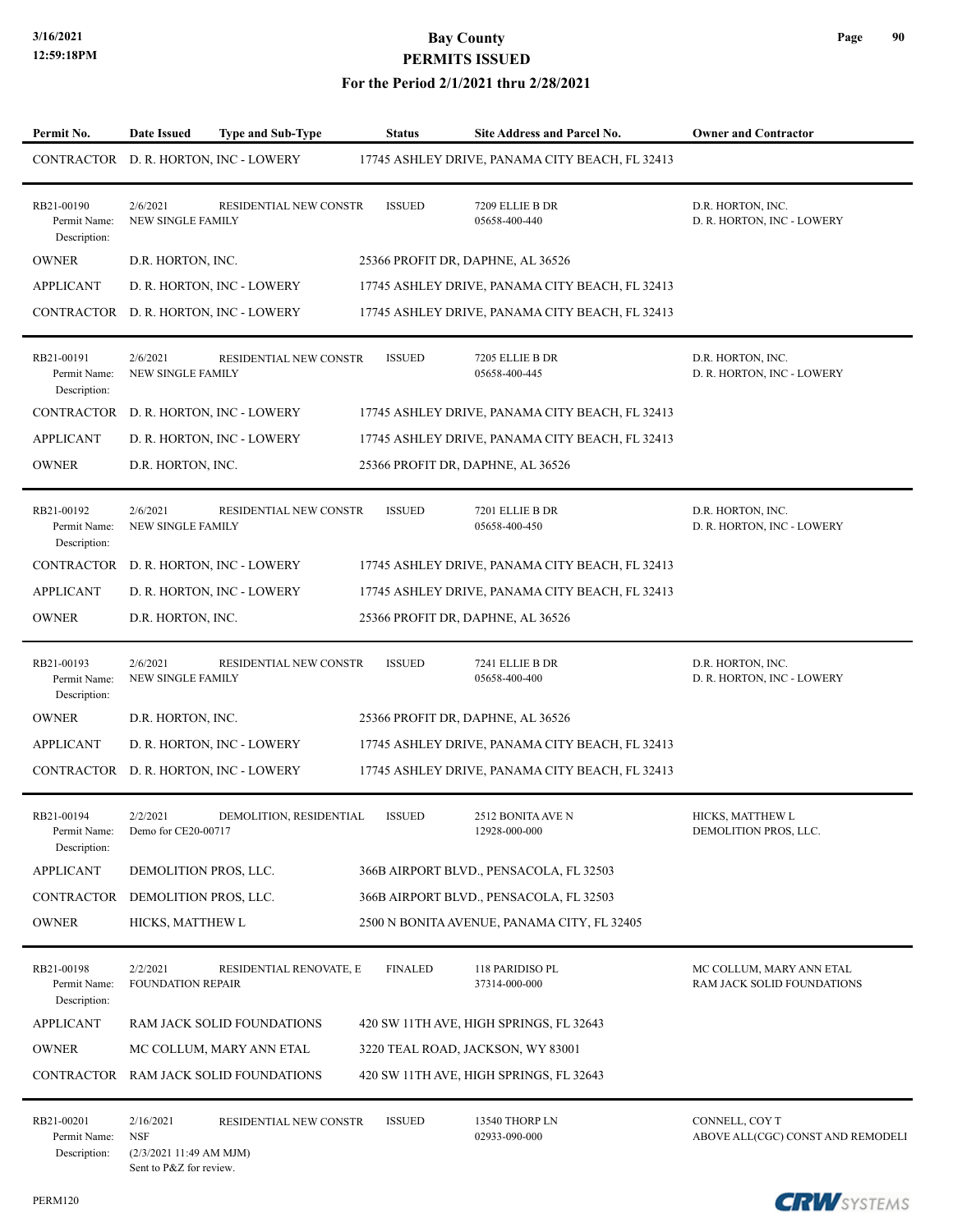#### **For the Period 2/1/2021 thru 2/28/2021**

| Permit No.                                 | <b>Date Issued</b>                                                              | <b>Type and Sub-Type</b>                                                                                    |             | <b>Status</b> | Site Address and Parcel No.                        | <b>Owner and Contractor</b>                                      |
|--------------------------------------------|---------------------------------------------------------------------------------|-------------------------------------------------------------------------------------------------------------|-------------|---------------|----------------------------------------------------|------------------------------------------------------------------|
| <b>CONTRACTOR</b>                          |                                                                                 | ABOVE ALL(CGC) CONST AND REM                                                                                |             |               | 12413 TWO TRAIL ROAD, FOUNTAIN, FL 32438           |                                                                  |
| <b>OWNER</b>                               | CONNELL, COY T                                                                  |                                                                                                             |             |               | 13159 THORP LN, FOUNTAIN, FL 32438                 |                                                                  |
| <b>APPLICANT</b>                           | ROBERT 850-640-8899                                                             |                                                                                                             | $, \, , \,$ |               |                                                    |                                                                  |
|                                            |                                                                                 |                                                                                                             |             |               |                                                    |                                                                  |
| RB21-00202<br>Permit Name:<br>Description: | 2/8/2021<br><b>STORAGE</b><br>(2/3/202111:48 AM MJM)<br>Sent to P&Z for review. | RESIDENTIAL NEW CONSTR                                                                                      |             | <b>ISSUED</b> | 130 LAKE MERIAL BLVD<br>07504-200-000              | OTANO, NELSON ETAL<br>TUFF SHED INC                              |
| <b>CONTRACTOR</b>                          | TUFF SHED INC                                                                   |                                                                                                             |             |               | 1777 S HARRISON ST, STE 600, DENVER, CO 80210-3931 |                                                                  |
| <b>OWNER</b>                               | OTANO, NELSON ETAL                                                              |                                                                                                             |             |               | 130 LAKE MERIAL BLVD, PANAMA CITY, FL 32409        |                                                                  |
|                                            |                                                                                 |                                                                                                             |             |               |                                                    |                                                                  |
| RB21-00203<br>Permit Name:<br>Description: | 2/5/2021<br><b>COVERED PORCH ADDITION</b><br>(2/3/2021 9:33 AM JLS)             | RESIDENTIAL ADDITION, PA                                                                                    |             | <b>ISSUED</b> | 4501 TENDER CREEK COVE<br>07611-300-013            | STANFORD, BRADLEY JAMES<br>LA PERA'S GENERAL CONTRACTING, LLC    |
| <b>APPLICANT</b>                           |                                                                                 | CONTRACTOR NEEDS TO CONTRACT TINA CONCERNING BV CASES BEFORE THIS IS ISSUED<br>LA PERA'S GENERAL CONTRACTIN |             |               | 111 N ORANGE AVE, ORLANDO, FL 32801                |                                                                  |
| <b>OWNER</b>                               |                                                                                 | STANFORD, BRADLEY JAMES                                                                                     |             |               | 4501 TENDER CREEK CV, SOUTHPORT, FL 32409          |                                                                  |
|                                            |                                                                                 | CONTRACTOR LA PERA'S GENERAL CONTRACTIN                                                                     |             |               | 111 N ORANGE AVE, ORLANDO, FL 32801                |                                                                  |
|                                            |                                                                                 |                                                                                                             |             |               |                                                    |                                                                  |
| RB21-00209<br>Permit Name:<br>Description: | 2/10/2021                                                                       | RESIDENTIAL NEW CONSTR<br>ENCLOSED EXISTING POLE BARN                                                       |             | <b>ISSUED</b> | 6504 AMMONS LN<br>05240-020-000                    | BRYANT, TODD & DIANE L<br>OWNER BUILDER                          |
| <b>CONTRACTOR</b>                          | <b>OWNER BUILDER</b>                                                            |                                                                                                             | , ,         |               |                                                    |                                                                  |
| <b>OWNER</b>                               |                                                                                 | BRYANT, TODD & DIANE L                                                                                      |             |               | 6504 AMMONS LANE, YOUNGSTOWN, FL 32466             |                                                                  |
| <b>APPLICANT</b>                           | <b>DIANE BRYANT</b>                                                             |                                                                                                             | $, \, , \,$ |               |                                                    |                                                                  |
| RB21-00210<br>Permit Name:<br>Description: | 2/4/2021<br><b>DEMO</b>                                                         | DEMOLITION, RESIDENTIAL                                                                                     |             | <b>ISSUED</b> | 2011 DOROTHY AVE<br>27722-000-000                  | DOROTHY HOLDINGS LLC<br><b>BREAK-N-GROUND LLC</b>                |
| <b>CONTRACTOR</b>                          | <b>BREAK-N-GROUND LLC</b>                                                       |                                                                                                             |             |               | 749 E. 15TH ST, PANAMA CITY, FL 32405              |                                                                  |
| <b>OWNER</b>                               | DOROTHY HOLDINGS LLC                                                            |                                                                                                             |             |               | 19211 PANAMA CITY BEACH PKWY, PANAMA CITY BEACH, F |                                                                  |
| <b>APPLICANT</b>                           | BREAK-N-GROUND LLC                                                              |                                                                                                             |             |               | 749 E. 15TH ST, PANAMA CITY, FL 32405              |                                                                  |
|                                            |                                                                                 |                                                                                                             |             |               |                                                    |                                                                  |
| RB21-00211<br>Permit Name:<br>Description: | 2/4/2021<br><b>DEMO</b>                                                         | DEMOLITION, RESIDENTIAL                                                                                     |             | <b>ISSUED</b> | 11130 OWENWOOD RD<br>00587-020-000                 | CRISMAN, TIANA LACEY<br>BREAK-N-GROUND LLC                       |
| CONTRACTOR                                 | BREAK-N-GROUND LLC                                                              |                                                                                                             |             |               | 749 E. 15TH ST, PANAMA CITY, FL 32405              |                                                                  |
| <b>OWNER</b>                               | CRISMAN, TIANA LACEY                                                            |                                                                                                             |             |               | 3816 PINEWOOD DR NE, PALM BAY, FL 32905            |                                                                  |
| <b>APPLICANT</b>                           | BREAK-N-GROUND LLC                                                              |                                                                                                             |             |               | 749 E. 15TH ST, PANAMA CITY, FL 32405              |                                                                  |
| RB21-00212<br>Permit Name:<br>Description: | 2/17/2021<br>NEW WINDOWS (21)                                                   | RESIDENTIAL RENOVATE, W                                                                                     |             | <b>ISSUED</b> | 6349 OAK KNOLL RD<br>05534-134-000                 | WYATT, JOHN H & JOSEPHINE C<br>TOMMY'S GLASS AND MIRROR CO., INC |
| CONTRACTOR                                 |                                                                                 | TOMMY'S GLASS AND MIRROR CO.                                                                                |             |               | P.O. Box 1408, LYNN HAVEN, FL 32444                |                                                                  |
| <b>APPLICANT</b>                           |                                                                                 | TOMMY'S GLASS AND MIRROR CO.                                                                                |             |               | P.O. Box 1408, LYNN HAVEN, FL 32444                |                                                                  |
| <b>OWNER</b>                               |                                                                                 | WYATT, JOHN H & JOSEPHINE C                                                                                 |             |               | 6349 OAK KNOLL RD, PANAMA CITY, FL 32404           |                                                                  |

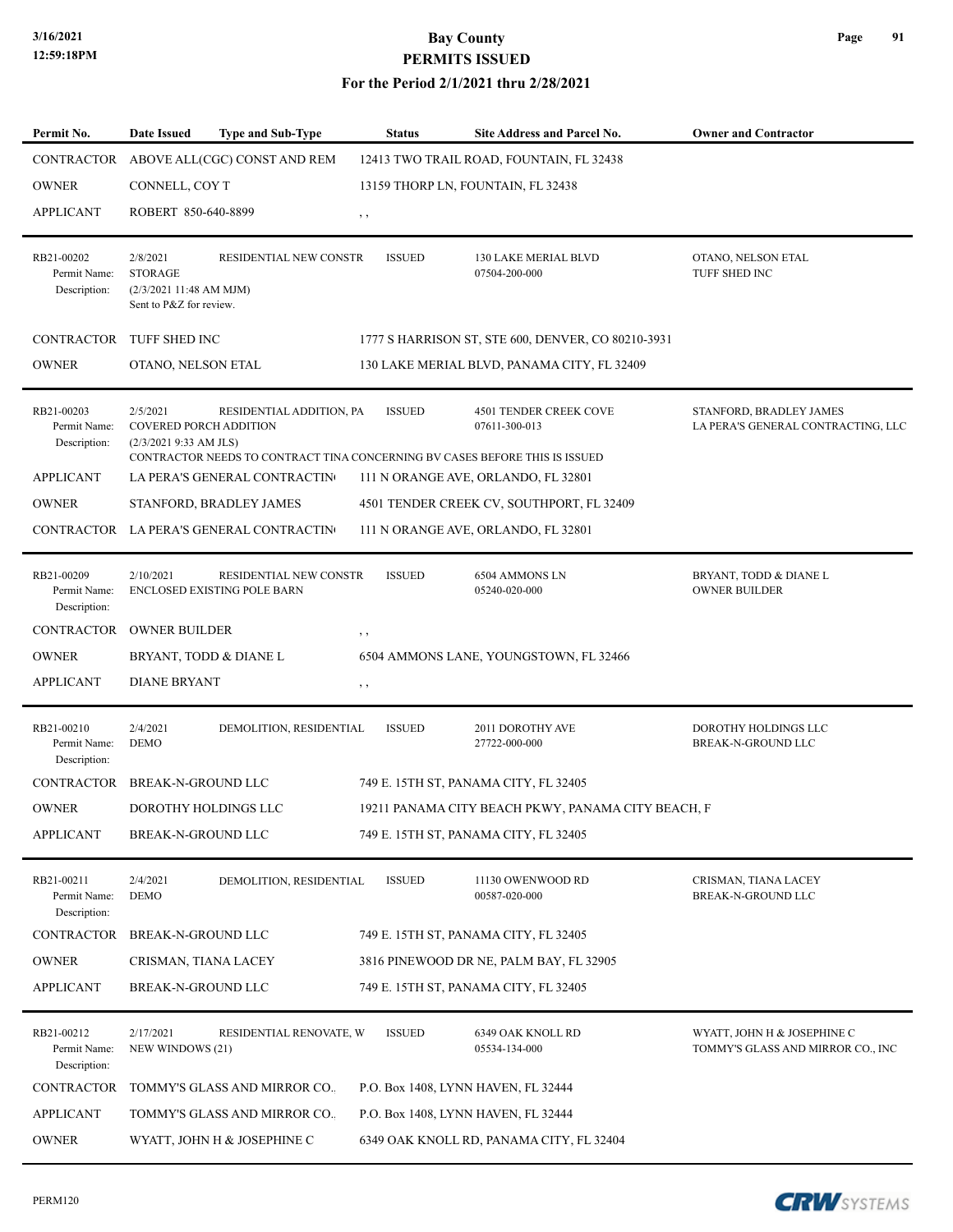| Permit No.                                 | <b>Date Issued</b>                                                                 | <b>Type and Sub-Type</b>                                                                                                                          | <b>Status</b>  | Site Address and Parcel No.                            | <b>Owner and Contractor</b>                              |
|--------------------------------------------|------------------------------------------------------------------------------------|---------------------------------------------------------------------------------------------------------------------------------------------------|----------------|--------------------------------------------------------|----------------------------------------------------------|
| RB21-00213<br>Permit Name:<br>Description: | 2/4/2021<br>$(2/4/20219:31$ AM HEM)<br>OK TO ISSUED PER TAMERA                     | RESIDENTIAL RENOVATE, IN<br>REPAIR SHEETROCK, CABINERS, FLOORING, TRIM                                                                            | <b>ISSUED</b>  | 08 04S 15 0565<br>30569-156-000                        | DAVENPORT, LLOYD A<br>HERITAGE BUILDERS INC (CGC)        |
|                                            |                                                                                    | CONTRACTOR HERITAGE BUILDERS INC (CGC)                                                                                                            |                | 107 AMAR PL, STE 103, PANAMA CITY BEACH, FL 32413-5014 |                                                          |
| <b>OWNER</b>                               | DAVENPORT, LLOYD A                                                                 |                                                                                                                                                   |                | 3324 CHARTWELL RD, HOOVER, AL 35226                    |                                                          |
| <b>APPLICANT</b>                           |                                                                                    | HERITAGE BUILDERS INC (CGC)                                                                                                                       |                | 107 AMAR PL, STE 103, PANAMA CITY BEACH, FL 32413-5014 |                                                          |
| RB21-00214<br>Permit Name:<br>Description: | 2/10/2021<br>(2/4/2021 9:39 AM CJR)                                                | RESIDENTIAL RENOVATE, W<br>VINYL, SOFITT, WIDOWS, GARAGE DOOR & HARDIE BOA<br>REPLACE VINYL, SOFFIT, WINDOWS, GARAGE DOOR & HARDIE BOARD ON HOUSE | <b>ISSUED</b>  | 6504 AMMONS LN<br>05240-020-000                        | BRYANT, TODD & DIANE L<br><b>OWNER BUILDER</b>           |
| <b>OWNER</b>                               | BRYANT, TODD & DIANE L                                                             |                                                                                                                                                   |                | 6504 AMMONS LANE, YOUNGSTOWN, FL 32466                 |                                                          |
| CONTRACTOR                                 | <b>OWNER BUILDER</b>                                                               |                                                                                                                                                   | $, \, , \,$    |                                                        |                                                          |
| <b>APPLICANT</b>                           | <b>DIANE BRYANT</b>                                                                |                                                                                                                                                   | $, \, , \,$    |                                                        |                                                          |
| RB21-00215<br>Permit Name:<br>Description: | 2/4/2021                                                                           | RESIDENTIAL RENOVATE, W<br><b>INSTALL OVERHEAD GARAGE DOOR</b>                                                                                    | <b>FINALED</b> | 8108 SOUTH LAGOON DR<br>30196-110-000                  | SZENAY, STEVEN L & MARILYN SUE<br>PRECISION DOOR SERVICE |
| <b>OWNER</b>                               |                                                                                    | SZENAY, STEVEN L & MARILYN SU!                                                                                                                    |                | 8108 SOUTH LAGOON DRIVE, PANAMA CITY BEACH, FL 3240    |                                                          |
|                                            | CONTRACTOR PRECISION DOOR SERVICE                                                  |                                                                                                                                                   |                | 135 Terry Dr., PENSACOLA, FL 32503                     |                                                          |
| <b>APPLICANT</b>                           | PRECISION DOOR SERVICE                                                             |                                                                                                                                                   |                | 135 Terry Dr., PENSACOLA, FL 32503                     |                                                          |
| RB21-00216<br>Permit Name:<br>Description: | 2/4/2021<br><b>DEMO</b><br>$(2/4/2021$ 3:22 PM TSN)<br>CONTRACTOR OWNER/BUILDER    | DEMOLITION, RESIDENTIAL<br>OK TO ISSUE PER CINDY F. (HM20-00202)                                                                                  | <b>ISSUED</b>  | 6829 KEITHLEY RD<br>05470-781-000                      | HAND, ROBERT W & CAROL<br><b>OWNER/BUILDER</b>           |
| <b>APPLICANT</b>                           | Robert 258-0514                                                                    |                                                                                                                                                   | $, \, \cdot$   |                                                        |                                                          |
| <b>OWNER</b>                               |                                                                                    | HAND, ROBERT W & CAROL                                                                                                                            | $, \, \cdot$   | 6829 KEITHLEY RD, PANAMA CITY, FL 32404                |                                                          |
|                                            |                                                                                    |                                                                                                                                                   |                |                                                        |                                                          |
| RB21-00217<br>Permit Name:<br>Description: | 2/19/2021<br>DOCK & BOAT HOUSE<br>(2/5/20218:40 AM MJM)<br>Sent to P&Z for review. | <b>RESIDENTIAL NEW CONSTR</b>                                                                                                                     | <b>ISSUED</b>  | 11533 POSTON RD<br>07384-020-000                       | BULLARD, CHARLES M & LINDA J<br>OWNER/BUILDER            |
|                                            | CONTRACTOR OWNER/BUILDER                                                           |                                                                                                                                                   | $, \,$         |                                                        |                                                          |
| <b>OWNER</b>                               |                                                                                    | BULLARD, CHARLES M & LINDA J                                                                                                                      |                | 11533 POSTON RD, PANAMA CITY, FL 32404                 |                                                          |
| <b>APPLICANT</b>                           | CHARLES 850-832-2039                                                               |                                                                                                                                                   | $, \, , \,$    |                                                        |                                                          |
| RB21-00218<br>Permit Name:<br>Description: | 2/18/2021<br><b>STORAGE</b><br>(2/5/2021 8:39 AM MJM)<br>Sent to P&Z for review.   | RESIDENTIAL NEW CONSTR                                                                                                                            | <b>ISSUED</b>  | 5813 SUNSET<br>31971-010-000                           | SMITH, ROBERT JEROME<br><b>OWNER/BUILDER</b>             |
|                                            | CONTRACTOR OWNER/BUILDER                                                           |                                                                                                                                                   | , ,            |                                                        |                                                          |
| <b>APPLICANT</b>                           | ROB 706-346-2047                                                                   |                                                                                                                                                   | $, \, \cdot$   |                                                        |                                                          |
| <b>OWNER</b>                               | SMITH, ROBERT JEROME                                                               |                                                                                                                                                   |                | 23 GRABEN DRIVE NORTHWEST, ROME, GA 30165              |                                                          |

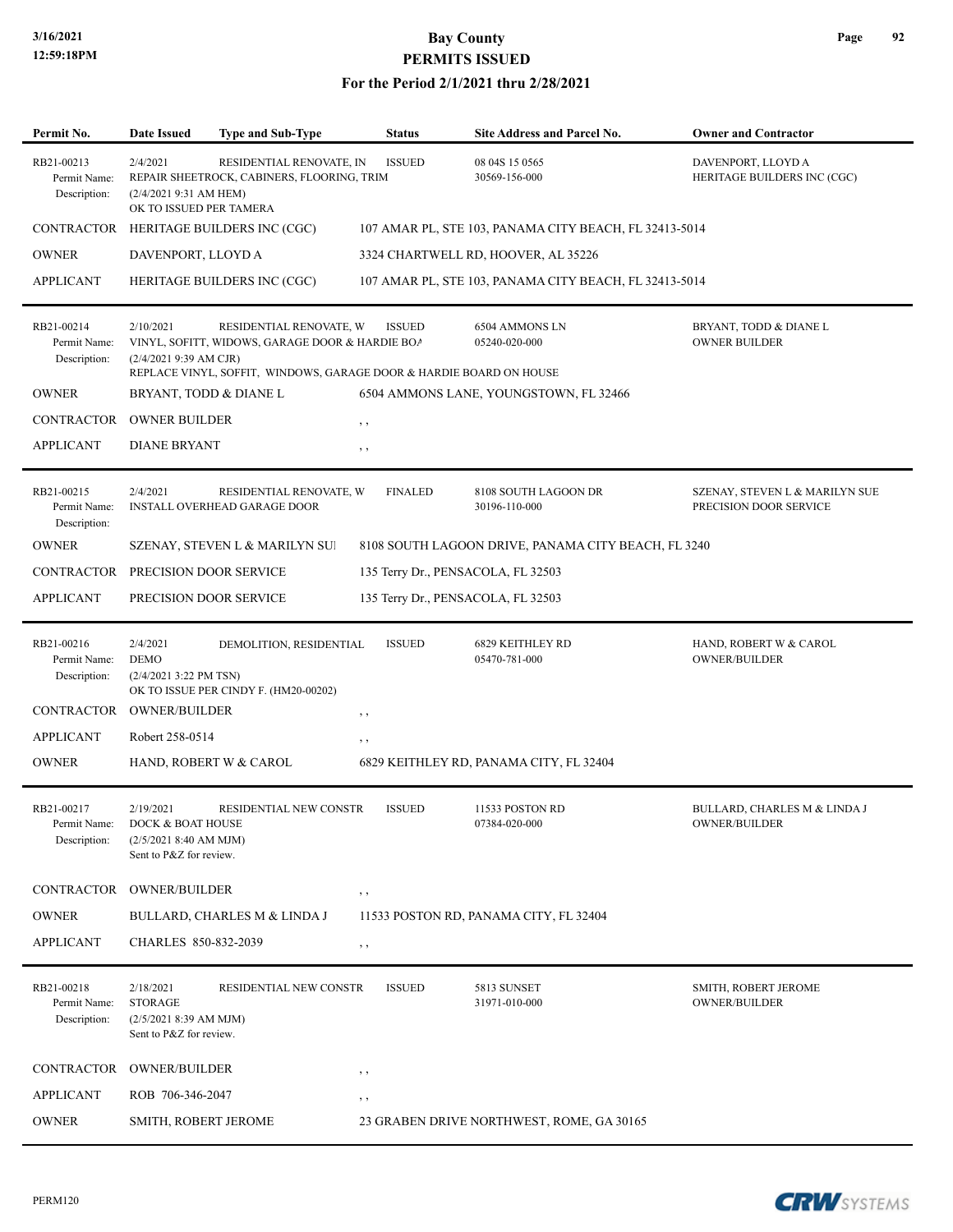| Permit No.                                 | <b>Date Issued</b>                                                                         | Type and Sub-Type                                                       | <b>Status</b>  | <b>Site Address and Parcel No.</b>          | <b>Owner and Contractor</b>                                    |
|--------------------------------------------|--------------------------------------------------------------------------------------------|-------------------------------------------------------------------------|----------------|---------------------------------------------|----------------------------------------------------------------|
| RB21-00224<br>Permit Name:<br>Description: | 2/9/2021<br>(2/9/2021 7:54 AM CJR)<br>Reviewed 'H'                                         | RESIDENTIAL RENOVATE, W<br>REPLACE GARAGE DOOR WITH ENTRY DOOR & WINDOV | <b>ISSUED</b>  | 1401 TROUT DR<br>30933-564-000              | HARDY, LAURIE M & WILLIAM C JR<br><b>OWNER BUILDER</b>         |
| <b>APPLICANT</b>                           | WILLIAM HARDY                                                                              |                                                                         | , ,            |                                             |                                                                |
| <b>OWNER</b>                               |                                                                                            | HARDY, LAURIE M & WILLIAM C JF                                          |                | PO BOX 27921, PANAMA CITY, FL 32411         |                                                                |
| CONTRACTOR                                 | <b>OWNER BUILDER</b>                                                                       |                                                                         | , ,            |                                             |                                                                |
| RB21-00227<br>Permit Name:<br>Description: | 2/19/2021<br>STORAGE BUILDING 12X24<br>(2/5/2021 2:03 PM MJM)<br>Sent to P&Z for review.   | RESIDENTIAL BLDG, STORA                                                 | <b>FINALED</b> | 7504 BLUEBERRY RD<br>05641-716-000          | LEE, GLADYS A<br>BESTWAY PORTABLE BUILDINGS                    |
|                                            |                                                                                            | CONTRACTOR BESTWAY PORTABLE BUILDINGS                                   |                | 2919 N HWY 231, Panama City, FL 32405       |                                                                |
| <b>APPLICANT</b>                           |                                                                                            | <b>BESTWAY PORTABLE BUILDINGS</b>                                       |                | 2919 N HWY 231, Panama City, FL 32405       |                                                                |
| <b>OWNER</b>                               | LEE, GLADYS A                                                                              |                                                                         |                | 7504 BLUEBERRY RD, PANAMA CITY, FL 32404    |                                                                |
| RB21-00228<br>Permit Name:<br>Description: | 2/5/2021                                                                                   | RESIDENTIAL RENOVATE, W<br>RENOVATION - 2 SLIDING GLASS DOORS           | <b>ISSUED</b>  | 4600 KINGFISH LN 705<br>31424-086-000       | <b>GECZY, STEVEN</b><br>GLASS VENTURES, INC.                   |
| <b>OWNER</b>                               | <b>GECZY, STEVEN</b>                                                                       |                                                                         |                | PO BOX 28385, PANAMA CITY, FL 32411         |                                                                |
| CONTRACTOR                                 | GLASS VENTURES, INC.                                                                       |                                                                         |                | 1129 ST ANDREWS BLVD, Panama City, FL 32405 |                                                                |
| <b>APPLICANT</b>                           | GLASS VENTURES, INC.                                                                       |                                                                         |                | 1129 ST ANDREWS BLVD, Panama City, FL 32405 |                                                                |
| RB21-00230<br>Permit Name:<br>Description: | 2/23/2021<br><b>NEW SINGLE FAMILY</b><br>(2/8/2021 7:47 AM MJM)<br>Sent to P&Z for review  | RESIDENTIAL NEW CONSTR                                                  | <b>ISSUED</b>  | 5408 LAGOON WAY<br>31849-000-000            | SUNDANCE INVESTMENT PROPERTIES<br>REGENCY BLDRS OF FLORIDA INC |
|                                            |                                                                                            | CONTRACTOR REGENCY BLDRS OF FLORIDA INC                                 |                | 4034 HOBBS LANE, PANAMA CITY, FL 32409      |                                                                |
| <b>APPLICANT</b>                           |                                                                                            | REGENCY BLDRS OF FLORIDA INC                                            |                | 4034 HOBBS LANE, PANAMA CITY, FL 32409      |                                                                |
| <b>OWNER</b>                               |                                                                                            | SUNDANCE INVESTMENT PROPERT                                             |                | PO BOX 9595, PANAMA CITY BEACH, FL 32417    |                                                                |
| RB21-00231<br>Permit Name:<br>Description: | 2/23/2021<br><b>DUPLEX 5726 - 5728</b><br>(2/8/20217:46 AM MJM)<br>Sent to P&Z for review. | RESIDENTIAL NEW CONSTR                                                  | <b>ISSUED</b>  | 5726 & 5728 PINETREE AVE<br>32017-010-000   | SUNDANCE INVESTMENT PROPERTIES<br>REGENCY BLDRS OF FLORIDA INC |
| <b>OWNER</b>                               |                                                                                            | SUNDANCE INVESTMENT PROPERT                                             |                | PO BOX 9595, PANAMA CITY BEACH, FL 32417    |                                                                |
| <b>APPLICANT</b>                           |                                                                                            | REGENCY BLDRS OF FLORIDA INC                                            |                | 4034 HOBBS LANE, PANAMA CITY, FL 32409      |                                                                |
|                                            |                                                                                            | CONTRACTOR REGENCY BLDRS OF FLORIDA INC                                 |                | 4034 HOBBS LANE, PANAMA CITY, FL 32409      |                                                                |
| RB21-00232<br>Permit Name:<br>Description: | 2/23/2021<br>NEW SINGLE FAMILY<br>(2/8/20217:46 AM MJM)<br>Sent to P&Z for review.         | RESIDENTIAL NEW CONSTR                                                  | <b>ISSUED</b>  | 2360 GRAND OAKS LN<br>30167-728-000         | SUNDANCE INVESTMENT PROPERTIES<br>REGENCY BLDRS OF FLORIDA INC |
| <b>OWNER</b>                               |                                                                                            | SUNDANCE INVESTMENT PROPERT                                             |                | PO BOX 9595, PANAMA CITY BEACH, FL 32417    |                                                                |
|                                            |                                                                                            | CONTRACTOR REGENCY BLDRS OF FLORIDA INC                                 |                | 4034 HOBBS LANE, PANAMA CITY, FL 32409      |                                                                |
| <b>APPLICANT</b>                           |                                                                                            | REGENCY BLDRS OF FLORIDA INC                                            |                | 4034 HOBBS LANE, PANAMA CITY, FL 32409      |                                                                |

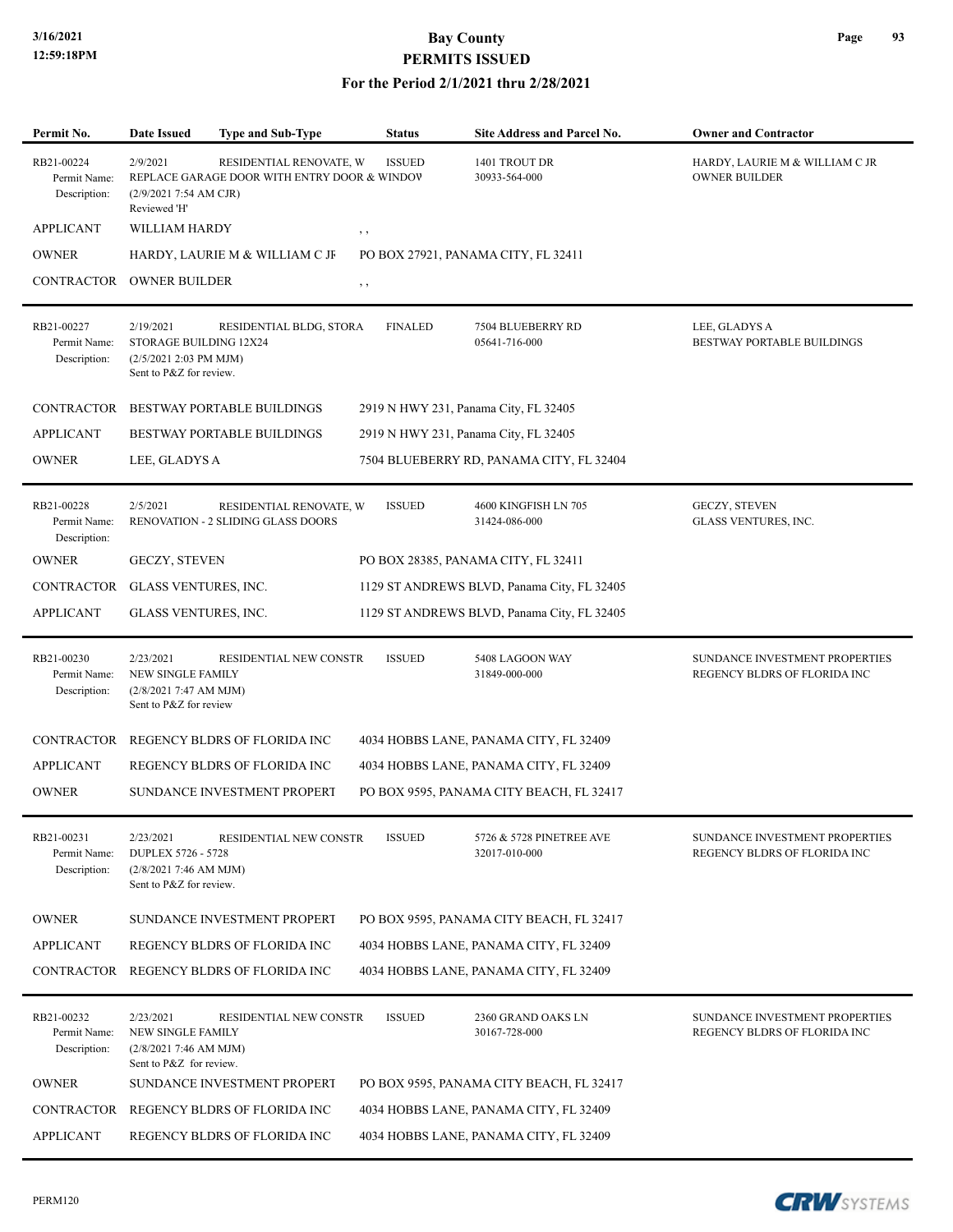#### **For the Period 2/1/2021 thru 2/28/2021**

| Permit No.                                 | <b>Date Issued</b>                                                                          | Type and Sub-Type                                            | <b>Status</b>                   | <b>Site Address and Parcel No.</b>             | <b>Owner and Contractor</b>                              |
|--------------------------------------------|---------------------------------------------------------------------------------------------|--------------------------------------------------------------|---------------------------------|------------------------------------------------|----------------------------------------------------------|
| RB21-00233<br>Permit Name:<br>Description: | 2/18/2021<br><b>NEW SINGLE FAMILY</b><br>$(2/8/20217:50$ AM MJM)<br>Sent to P&Z for review. | RESIDENTIAL NEW CONSTR                                       | <b>ISSUED</b>                   | 4726 BYLSMA<br>05913-100-081                   | PAUL SIMS CONSTRUCTION INC<br>PAUL SIMS CONSTRUCTION INC |
| <b>APPLICANT</b>                           |                                                                                             | PAUL SIMS CONSTRUCTION INC                                   |                                 | 1809 SAINT ANDREW BLVD, PANAMA CITY, FL 32405  |                                                          |
| <b>OWNER</b>                               |                                                                                             | PAUL SIMS CONSTRUCTION INC                                   |                                 | 1419 W 27TH ST, PANAMA CITY, FL 32405          |                                                          |
|                                            |                                                                                             | CONTRACTOR PAUL SIMS CONSTRUCTION INC                        |                                 | 1809 SAINT ANDREW BLVD, PANAMA CITY, FL 32405  |                                                          |
| RB21-00234<br>Permit Name:<br>Description: | 2/18/2021<br><b>NEW SINGLE FAMILY</b><br>(2/8/20217:49 AM MJM)<br>Sent to P&Z for review.   | <b>RESIDENTIAL NEW CONSTR</b>                                | <b>ISSUED</b>                   | 4728 BYLSMA<br>05913-100-082                   | PAUL SIMS CONSTRUCTION INC<br>PAUL SIMS CONSTRUCTION INC |
| <b>OWNER</b>                               |                                                                                             | PAUL SIMS CONSTRUCTION INC                                   |                                 | 1419 W 27TH ST, PANAMA CITY, FL 32405          |                                                          |
| <b>APPLICANT</b>                           |                                                                                             | PAUL SIMS CONSTRUCTION INC                                   |                                 | 1809 SAINT ANDREW BLVD, PANAMA CITY, FL 32405  |                                                          |
|                                            |                                                                                             | CONTRACTOR PAUL SIMS CONSTRUCTION INC                        |                                 | 1809 SAINT ANDREW BLVD, PANAMA CITY, FL 32405  |                                                          |
| RB21-00235<br>Permit Name:<br>Description: | 2/18/2021<br>NEW SINGLE FAMILY<br>(2/8/20217:49 AM MJM)<br>Sent to P&Z for review.          | RESIDENTIAL NEW CONSTR                                       | <b>ISSUED</b>                   | 4730 BYLSMA CIR<br>05913-100-083               | PAUL SIMS CONSTRUCTION INC<br>PAUL SIMS CONSTRUCTION INC |
|                                            |                                                                                             | CONTRACTOR PAUL SIMS CONSTRUCTION INC                        |                                 | 1809 SAINT ANDREW BLVD, PANAMA CITY, FL 32405  |                                                          |
| <b>APPLICANT</b>                           |                                                                                             | PAUL SIMS CONSTRUCTION INC                                   |                                 | 1809 SAINT ANDREW BLVD, PANAMA CITY, FL 32405  |                                                          |
| <b>OWNER</b>                               |                                                                                             | PAUL SIMS CONSTRUCTION INC                                   |                                 | 1419 W 27TH ST, PANAMA CITY, FL 32405          |                                                          |
| RB21-00236<br>Permit Name:<br>Description: | 2/12/2021                                                                                   | RESIDENTIAL ADDITION, SI<br>EXSITING BATHROOM & DINNING ROOM | <b>ISSUED</b>                   | 3200 BOB JONES DR<br>11342-270-000             | WORDEN, LESLIE C<br>EMERALD COAST BUILDING INC           |
| <b>APPLICANT</b>                           |                                                                                             | MIKE CASTLEMAN 850-527-8070                                  | $, \, , \,$                     |                                                |                                                          |
| CONTRACTOR                                 |                                                                                             | EMERALD COAST BUILDING INC                                   |                                 | 1306 MASSACHUSETTS AVE, LYNN HAVEN, FL 32444   |                                                          |
| <b>OWNER</b>                               | WORDEN, LESLIE C                                                                            |                                                              |                                 | 3200 BOB JONES DR, LYNN HAVEN, FL 32444        |                                                          |
| RB21-00237<br>Permit Name:<br>Description: | 2/23/2021<br>NEW SINGLE FAMILY<br>$(2/8/20219:53$ AM MJM)<br>Sent to P&Z for review.        | RESIDENTIAL NEW CONSTR                                       | <b>ISSUED</b>                   | 20502 1ST AVE<br>36845-000-000                 | GILES, INC.<br>REGENCY BLDRS OF FLORIDA INC              |
| <b>OWNER</b>                               | GILES, INC.                                                                                 |                                                              | P.O BOX 72432, ALBANY, AL 31708 |                                                |                                                          |
| <b>APPLICANT</b>                           |                                                                                             | REGENCY BLDRS OF FLORIDA INC                                 |                                 | 4034 HOBBS LANE, PANAMA CITY, FL 32409         |                                                          |
| CONTRACTOR                                 |                                                                                             | REGENCY BLDRS OF FLORIDA INC                                 |                                 | 4034 HOBBS LANE, PANAMA CITY, FL 32409         |                                                          |
| RB21-00242<br>Permit Name:<br>Description: | 2/8/2021<br>9 NEW WINDOWS                                                                   | RESIDENTIAL RENOVATE, W                                      | <b>ISSUED</b>                   | 21410 HILLTOP AVE<br>35558-000-000             | LEONARD, SUSAN<br>THE HOME DEPOT                         |
| CONTRACTOR                                 | THE HOME DEPOT                                                                              |                                                              |                                 | 2455 PACES FERRY RD, ATLANTA, GA 30339         |                                                          |
| <b>APPLICANT</b>                           | THE HOME DEPOT                                                                              |                                                              |                                 | 2455 PACES FERRY RD, ATLANTA, GA 30339         |                                                          |
| <b>OWNER</b>                               | LEONARD, SUSAN                                                                              |                                                              |                                 | 21410 HILLTOP AVE, PANAMA CITY BEACH, FL 32413 |                                                          |

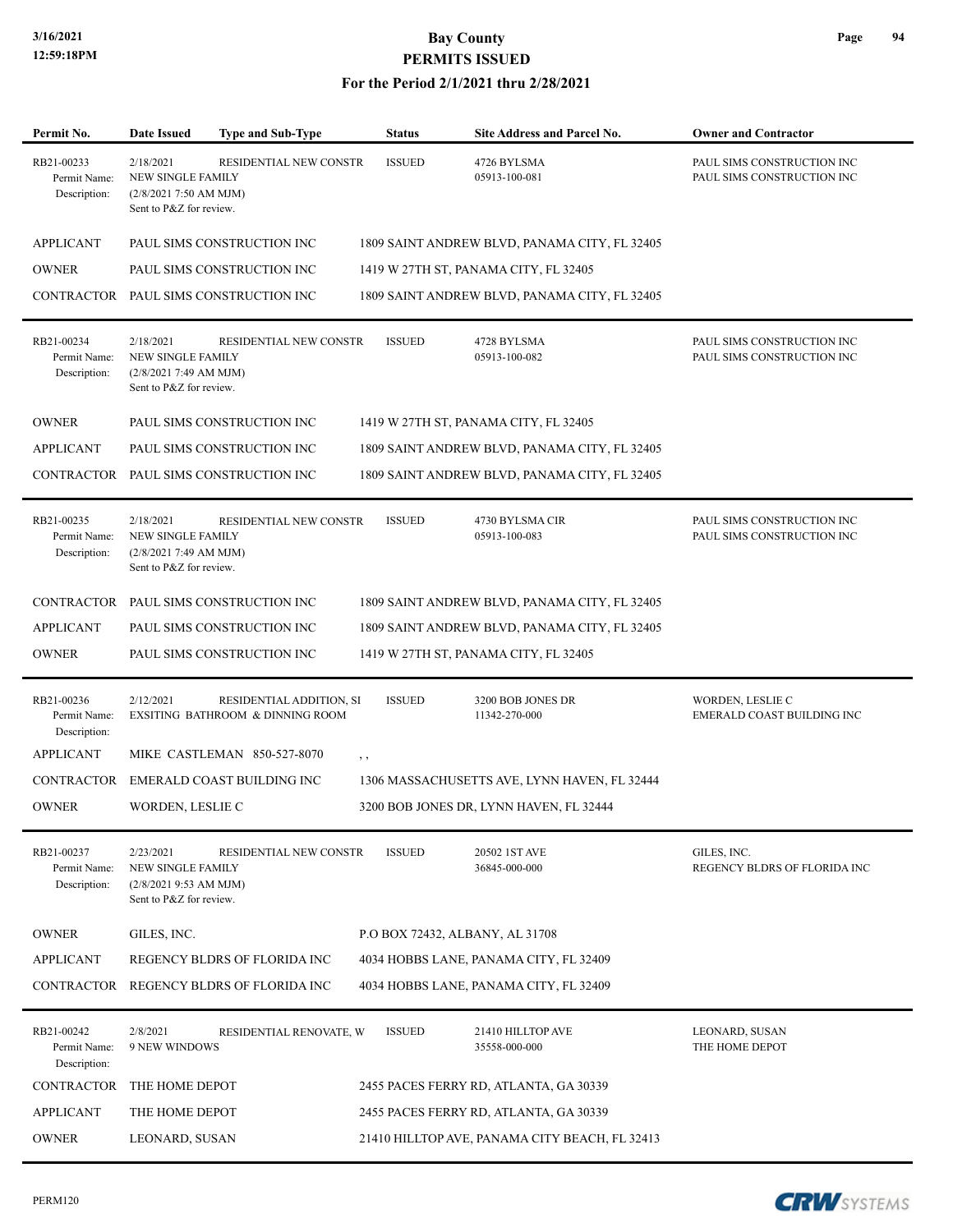#### **For the Period 2/1/2021 thru 2/28/2021**

| Permit No.                                 | <b>Date Issued</b>                                                           | <b>Type and Sub-Type</b>                                              | <b>Status</b> | <b>Site Address and Parcel No.</b>              | <b>Owner and Contractor</b>                              |
|--------------------------------------------|------------------------------------------------------------------------------|-----------------------------------------------------------------------|---------------|-------------------------------------------------|----------------------------------------------------------|
| RB21-00243<br>Permit Name:<br>Description: | 2/8/2021<br>1 NEW DOOR                                                       | RESIDENTIAL RENOVATE, W                                               | <b>ISSUED</b> | 1801 MARTHA LN<br>11249-337-000                 | **CONFIDENTIAL**<br>WINDOW WORLD OF PANAMA CITY          |
| <b>APPLICANT</b>                           |                                                                              | WINDOW WORLD OF PANAMA CITY                                           |               | 2820 EAST HIGHWAY 390, PANAMA CITY, FL 32401    |                                                          |
| <b>OWNER</b>                               | **CONFIDENTIAL**                                                             |                                                                       | $, \,$        |                                                 |                                                          |
| <b>CONTRACTOR</b>                          |                                                                              | WINDOW WORLD OF PANAMA CITY                                           |               | 2820 EAST HIGHWAY 390, PANAMA CITY, FL 32401    |                                                          |
| RB21-00244<br>Permit Name:<br>Description: | 2/25/2021                                                                    | RESIDENTIAL RENOVATE, D<br>Replace dock . same as existing footprint) | <b>ISSUED</b> | 2802 CANAL DR<br>26872-001-000                  | COLE, AMANDA BETH & RONNIE D<br>RJ GORMAN MARINE         |
| <b>CONTRACTOR</b>                          | <b>RJ GORMAN MARINE</b>                                                      |                                                                       |               | 1944 FRANKFORD AVE, Panama City, FL 32405       |                                                          |
| <b>APPLICANT</b>                           | RJ GORMAN MARINE                                                             |                                                                       |               | 1944 FRANKFORD AVE, Panama City, FL 32405       |                                                          |
| <b>OWNER</b>                               |                                                                              | COLE, AMANDA BETH & RONNIE D                                          |               | 2802 CANAL DR, PANAMA CITY, FL 32405            |                                                          |
| RB21-00246<br>Permit Name:<br>Description: | 2/25/2021<br><b>BOAT HOUSE ROOF</b>                                          | RESIDENTIAL RENOVATE, D                                               | <b>ISSUED</b> | 809 LAKE POWELL DR<br>35225-010-000             | MC ALLISTER, PAMELA L<br>RJ GORMAN MARINE                |
| <b>APPLICANT</b>                           | RJ GORMAN MARINE                                                             |                                                                       |               | 1944 FRANKFORD AVE, Panama City, FL 32405       |                                                          |
| CONTRACTOR                                 | RJ GORMAN MARINE                                                             |                                                                       |               | 1944 FRANKFORD AVE, Panama City, FL 32405       |                                                          |
| <b>OWNER</b>                               | MC ALLISTER, PAMELA L                                                        |                                                                       |               | 809 LAKE POWELL DR, PANAMA CITY BEACH, FL 32413 |                                                          |
| RB21-00257<br>Permit Name:<br>Description: | 2/25/2021<br><b>NSF</b><br>(2/9/2021 2:19 PM MJM)<br>Sent to P&Z for review. | RESIDENTIAL NEW CONSTR                                                | <b>ISSUED</b> | 322 OLEANDER DR<br>36789-000-000                | TERRIL SCOTT PROPERTIES, LLC<br>CARNLEY CONSTRUCTION INC |
| CONTRACTOR                                 |                                                                              | CARNLEY CONSTRUCTION INC                                              |               | 10628 PINE LOG RD, EBRO, FL 32437               |                                                          |
| <b>OWNER</b>                               |                                                                              | TERRIL SCOTT PROPERTIES, LLC                                          |               | POBOX 687, BRINSON, GA 39825                    |                                                          |
| <b>APPLICANT</b>                           | KEITH 596-3743                                                               |                                                                       | $, \, \cdot$  |                                                 |                                                          |
| RB21-00261<br>Permit Name:<br>Description: | 2/9/2021                                                                     | RESIDENTIAL RENOVATE, E<br>HARDI SIDING & NEW WINDOWS - 2ND FLOOR     | <b>ISSUED</b> | 2637 FEROL LN<br>11346-010-000                  | WATSON, HARRY JOE<br>SEAWIND CONSTRUCTION LLC            |
| <b>APPLICANT</b>                           |                                                                              | SEAWIND CONSTRUCTION LLC                                              |               | 3001 W 10TH ST UNIT 411, PANAMA CITY, FL 32401  |                                                          |
| <b>OWNER</b>                               | WATSON, HARRY JOE                                                            |                                                                       |               | 2314 CAMRYNS XING, PANAMA CITY, FL 32405        |                                                          |
| CONTRACTOR                                 |                                                                              | SEAWIND CONSTRUCTION LLC                                              |               | 3001 W 10TH ST UNIT 411, PANAMA CITY, FL 32401  |                                                          |
| RB21-00262<br>Permit Name:<br>Description: | 2/9/2021<br>2 NEW DOORS                                                      | RESIDENTIAL RENOVATE, W                                               | <b>ISSUED</b> | 8201 SUNSET AVE A<br>30196-028-000              | CARTER, MARIALICE<br>LOWES HOME CENTER                   |
| CONTRACTOR                                 | <b>LOWES HOME CENTER</b>                                                     |                                                                       |               | 4948 TELLSON PL, ORLANDO, FL 32812              |                                                          |
| <b>APPLICANT</b>                           | LOWES HOME CENTER                                                            |                                                                       |               | 4948 TELLSON PL, ORLANDO, FL 32812              |                                                          |
| <b>OWNER</b>                               | CARTER, MARIALICE                                                            |                                                                       |               | 8201 SUNSET AVE B, PANAMA CITY BEACH, FL 32408  |                                                          |
| RB21-00263<br>Permit Name:<br>Description: | 2/9/2021<br>NEW FRONT DOOR                                                   | RESIDENTIAL RENOVATE, W                                               | <b>ISSUED</b> | 160 GRAND LAGOON SHORES DR<br>30188-540-000     | HEIKKINEN, RODNEY R JR &<br><b>LOWES HOME CENTER</b>     |
| CONTRACTOR LOWES HOME CENTER               |                                                                              |                                                                       |               | 4948 TELLSON PL, ORLANDO, FL 32812              |                                                          |

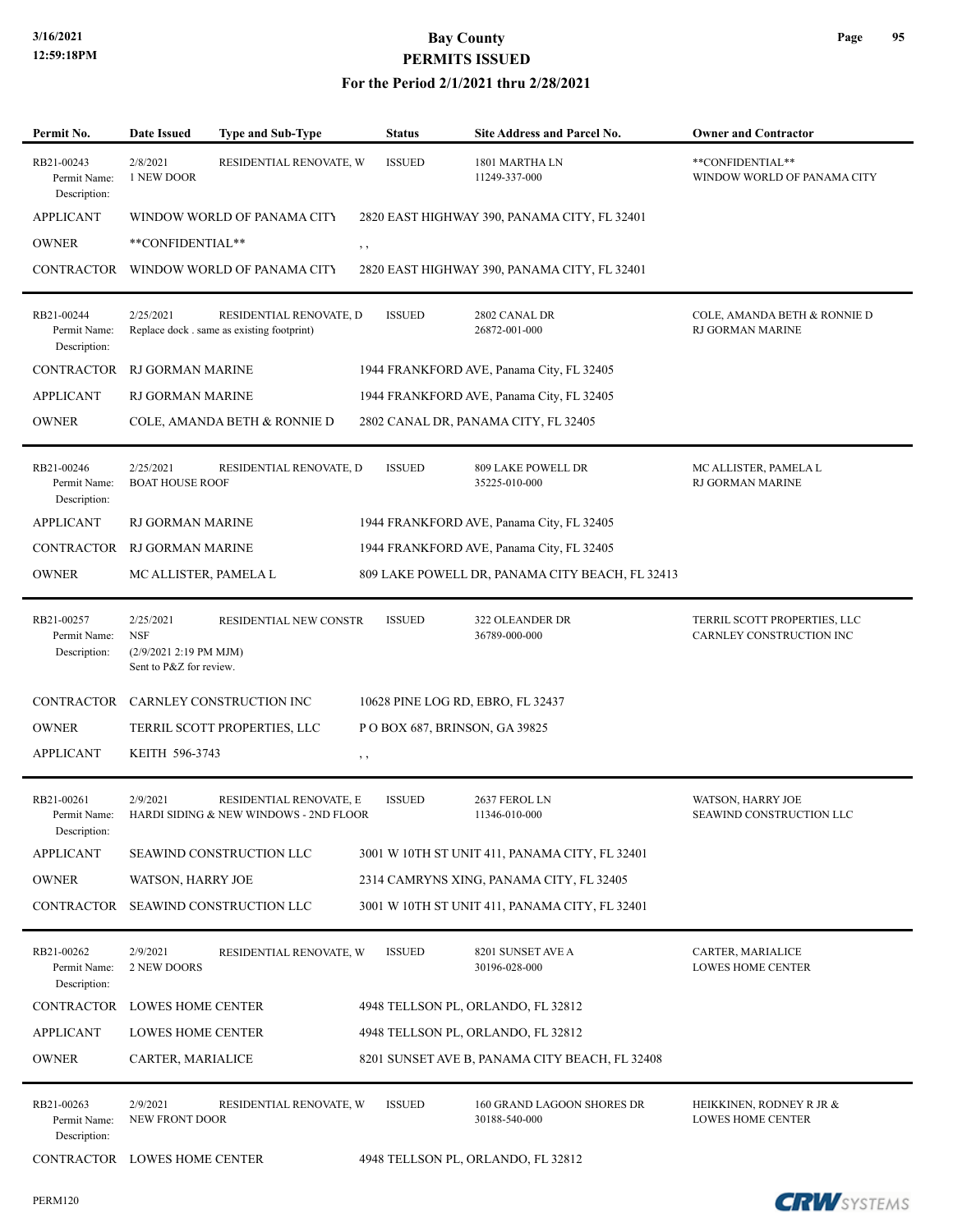| Permit No.                                 | Date Issued                           | <b>Type and Sub-Type</b>              | <b>Status</b> | Site Address and Parcel No.                        | <b>Owner and Contractor</b>                                 |
|--------------------------------------------|---------------------------------------|---------------------------------------|---------------|----------------------------------------------------|-------------------------------------------------------------|
| <b>APPLICANT</b>                           | <b>LOWES HOME CENTER</b>              |                                       |               | 4948 TELLSON PL, ORLANDO, FL 32812                 |                                                             |
| <b>OWNER</b>                               |                                       | HEIKKINEN, RODNEY R JR &              |               | HEIKKINEN, DIANE RUTH, PANAMA CITY BEACH, FL 32407 |                                                             |
| RB21-00264<br>Permit Name:<br>Description: | 2/25/2021<br><b>NEW SINGLE FAMILY</b> | <b>RESIDENTIAL NEW CONSTR</b>         | <b>ISSUED</b> | 5281 WARREN DR<br>05860-700-150                    | D.R. HORTON, INC.<br>D. R. HORTON, INC - LOWERY             |
| <b>APPLICANT</b>                           |                                       | D. R. HORTON, INC - LOWERY            |               | 17745 ASHLEY DRIVE, PANAMA CITY BEACH, FL 32413    |                                                             |
|                                            |                                       | CONTRACTOR D. R. HORTON, INC - LOWERY |               | 17745 ASHLEY DRIVE, PANAMA CITY BEACH, FL 32413    |                                                             |
| <b>OWNER</b>                               | D.R. HORTON, INC.                     |                                       |               | 25366 PROFIT DR, DAPHNE, AL 36526                  |                                                             |
| RB21-00265<br>Permit Name:<br>Description: | 2/25/2021<br><b>NEW SINGLE FAMILY</b> | RESIDENTIAL NEW CONSTR                | <b>ISSUED</b> | 5261 WARREN DR<br>05860-700-170                    | D.R. HORTON, INC.<br>D. R. HORTON, INC - LOWERY             |
| <b>APPLICANT</b>                           |                                       | D. R. HORTON, INC - LOWERY            |               | 17745 ASHLEY DRIVE, PANAMA CITY BEACH, FL 32413    |                                                             |
|                                            |                                       | CONTRACTOR D. R. HORTON, INC - LOWERY |               | 17745 ASHLEY DRIVE, PANAMA CITY BEACH, FL 32413    |                                                             |
| <b>OWNER</b>                               | D.R. HORTON, INC.                     |                                       |               | 25366 PROFIT DR, DAPHNE, AL 36526                  |                                                             |
| RB21-00266<br>Permit Name:<br>Description: | 2/25/2021<br><b>NEW SINGLE FAMILY</b> | RESIDENTIAL NEW CONSTR                | <b>ISSUED</b> | 5251 WARREN DR<br>05860-700-180                    | D.R. HORTON, INC.<br>D. R. HORTON, INC - LOWERY             |
|                                            |                                       | CONTRACTOR D. R. HORTON, INC - LOWERY |               | 17745 ASHLEY DRIVE, PANAMA CITY BEACH, FL 32413    |                                                             |
| <b>APPLICANT</b>                           |                                       | D. R. HORTON, INC - LOWERY            |               | 17745 ASHLEY DRIVE, PANAMA CITY BEACH, FL 32413    |                                                             |
| <b>OWNER</b>                               | D.R. HORTON, INC.                     |                                       |               | 25366 PROFIT DR, DAPHNE, AL 36526                  |                                                             |
| RB21-00267<br>Permit Name:<br>Description: | 2/25/2021<br><b>NEW SINGLE FAMILY</b> | RESIDENTIAL NEW CONSTR                | <b>ISSUED</b> | 5241 WARREN DR<br>05860-700-190                    | FORESTAR (USA) REAL EST GROUP<br>D. R. HORTON, INC - LOWERY |
|                                            |                                       | CONTRACTOR D. R. HORTON, INC - LOWERY |               | 17745 ASHLEY DRIVE, PANAMA CITY BEACH, FL 32413    |                                                             |
| <b>OWNER</b>                               |                                       | FORESTAR (USA) REAL EST GROUP         |               | 2221 E LAMAR BLVD STE 790, ARLINGTON, TX 76006     |                                                             |
| <b>APPLICANT</b>                           |                                       | D. R. HORTON, INC - LOWERY            |               | 17745 ASHLEY DRIVE, PANAMA CITY BEACH, FL 32413    |                                                             |
| RB21-00268<br>Permit Name:<br>Description: | 2/25/2021<br>NEW SINGLE FAMILY        | RESIDENTIAL NEW CONSTR                | <b>ISSUED</b> | 5231 WARREN DR<br>05860-700-200                    | FORESTAR (USA) REAL EST GROUP<br>D. R. HORTON, INC - LOWERY |
| CONTRACTOR                                 |                                       | D. R. HORTON, INC - LOWERY            |               | 17745 ASHLEY DRIVE, PANAMA CITY BEACH, FL 32413    |                                                             |
| <b>APPLICANT</b>                           |                                       | D. R. HORTON, INC - LOWERY            |               | 17745 ASHLEY DRIVE, PANAMA CITY BEACH, FL 32413    |                                                             |
| <b>OWNER</b>                               |                                       | FORESTAR (USA) REAL EST GROUP         |               | 2221 E LAMAR BLVD STE 790, ARLINGTON, TX 76006     |                                                             |
| RB21-00269<br>Permit Name:<br>Description: | 2/25/2021<br><b>NEW SINGLE FAMILY</b> | RESIDENTIAL NEW CONSTR                | <b>ISSUED</b> | 5100 WARREN DR<br>05860-700-330                    | FORESTAR (USA) REAL EST GROUP<br>D. R. HORTON, INC - LOWERY |
| CONTRACTOR                                 |                                       | D. R. HORTON, INC - LOWERY            |               | 17745 ASHLEY DRIVE, PANAMA CITY BEACH, FL 32413    |                                                             |
| <b>OWNER</b>                               |                                       | FORESTAR (USA) REAL EST GROUP         |               | 2221 E LAMAR BLVD STE 790, ARLINGTON, TX 76006     |                                                             |
| <b>APPLICANT</b>                           |                                       | D. R. HORTON, INC - LOWERY            |               | 17745 ASHLEY DRIVE, PANAMA CITY BEACH, FL 32413    |                                                             |
| RB21-00270<br>Permit Name:<br>Description: | 2/25/2021<br><b>NEW SINGLE FAMILY</b> | RESIDENTIAL NEW CONSTR                | <b>ISSUED</b> | 5110 WARREN DR<br>05860-700-340                    | FORESTAR (USA) REAL EST GROUP<br>D. R. HORTON, INC - LOWERY |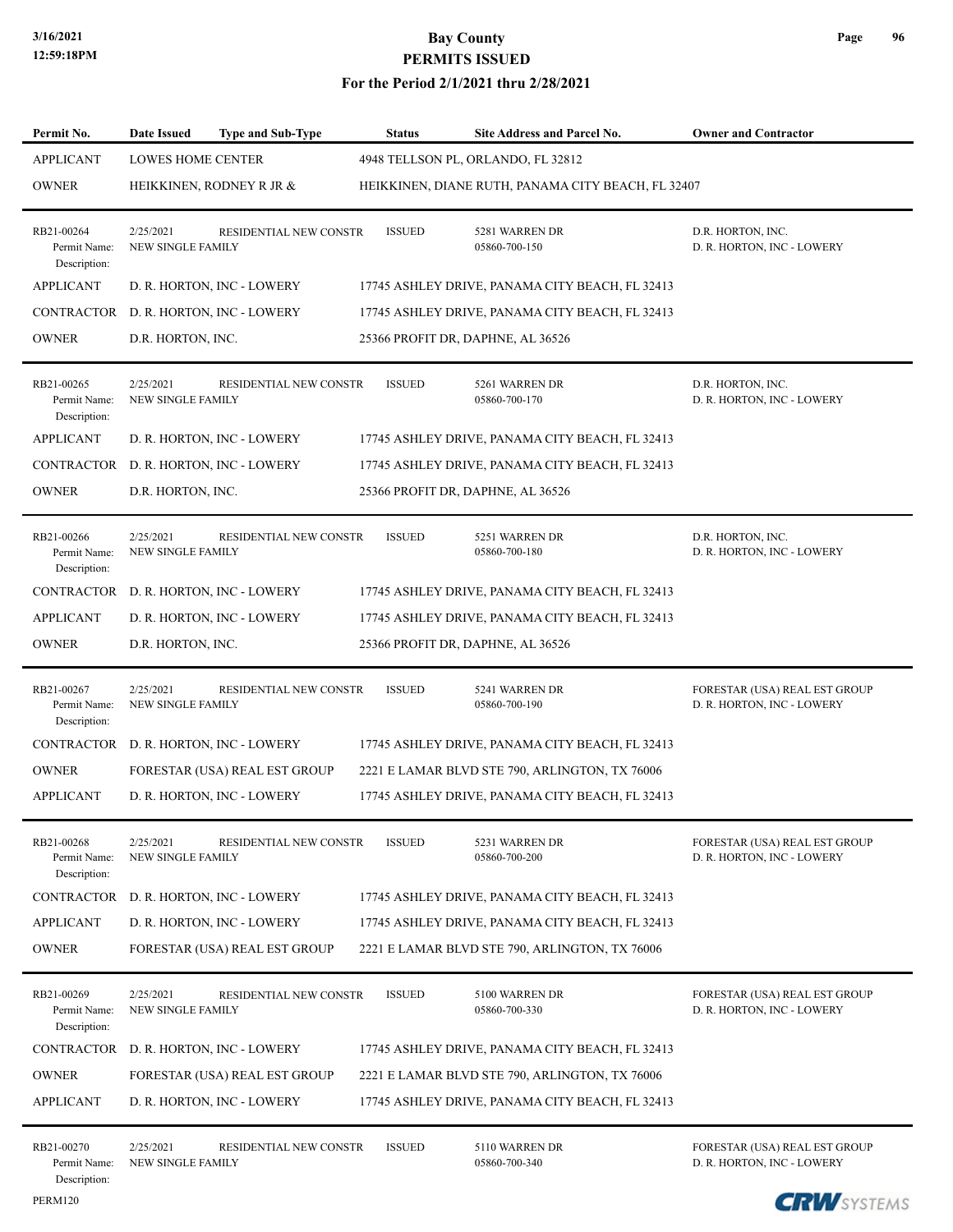#### **For the Period 2/1/2021 thru 2/28/2021**

| Permit No.                                 | <b>Date Issued</b>                    | <b>Type and Sub-Type</b>              | <b>Status</b> | Site Address and Parcel No.                     | <b>Owner and Contractor</b>                                 |
|--------------------------------------------|---------------------------------------|---------------------------------------|---------------|-------------------------------------------------|-------------------------------------------------------------|
| <b>OWNER</b>                               |                                       | FORESTAR (USA) REAL EST GROUP         |               | 2221 E LAMAR BLVD STE 790, ARLINGTON, TX 76006  |                                                             |
| <b>APPLICANT</b>                           |                                       | D. R. HORTON, INC - LOWERY            |               | 17745 ASHLEY DRIVE, PANAMA CITY BEACH, FL 32413 |                                                             |
| CONTRACTOR                                 |                                       | D. R. HORTON, INC - LOWERY            |               | 17745 ASHLEY DRIVE, PANAMA CITY BEACH, FL 32413 |                                                             |
| RB21-00271<br>Permit Name:<br>Description: | 2/25/2021<br><b>NEW SINGLE FAMILY</b> | RESIDENTIAL NEW CONSTR                | <b>ISSUED</b> | 5140 WARREN DR<br>05860-700-370                 | FORESTAR (USA) REAL EST GROUP<br>D. R. HORTON, INC - LOWERY |
| <b>APPLICANT</b>                           |                                       | D. R. HORTON, INC - LOWERY            |               | 17745 ASHLEY DRIVE, PANAMA CITY BEACH, FL 32413 |                                                             |
| <b>OWNER</b>                               |                                       | FORESTAR (USA) REAL EST GROUP         |               | 2221 E LAMAR BLVD STE 790, ARLINGTON, TX 76006  |                                                             |
| CONTRACTOR                                 |                                       | D. R. HORTON, INC - LOWERY            |               | 17745 ASHLEY DRIVE, PANAMA CITY BEACH, FL 32413 |                                                             |
| RB21-00272<br>Permit Name:<br>Description: | 2/25/2021<br><b>NEW SINGLE FAMILY</b> | RESIDENTIAL NEW CONSTR                | <b>ISSUED</b> | 5111 WARREN DR<br>05860-700-320                 | FORESTAR (USA) REAL EST GROUP<br>D. R. HORTON, INC - LOWERY |
| CONTRACTOR                                 |                                       | D. R. HORTON, INC - LOWERY            |               | 17745 ASHLEY DRIVE, PANAMA CITY BEACH, FL 32413 |                                                             |
| <b>OWNER</b>                               |                                       | FORESTAR (USA) REAL EST GROUP         |               | 2221 E LAMAR BLVD STE 790, ARLINGTON, TX 76006  |                                                             |
| <b>APPLICANT</b>                           |                                       | D. R. HORTON, INC - LOWERY            |               | 17745 ASHLEY DRIVE, PANAMA CITY BEACH, FL 32413 |                                                             |
| RB21-00273<br>Permit Name:<br>Description: | 2/25/2021<br>NEW SINGLE FAMILY        | RESIDENTIAL NEW CONSTR                | <b>ISSUED</b> | 5403 MILLIE WAY<br>05860-700-810                | D.R. HORTON, INC.<br>D. R. HORTON, INC - LOWERY             |
| <b>APPLICANT</b>                           |                                       | D. R. HORTON, INC - LOWERY            |               | 17745 ASHLEY DRIVE, PANAMA CITY BEACH, FL 32413 |                                                             |
| <b>OWNER</b>                               | D.R. HORTON, INC.                     |                                       |               | 25366 PROFIT DR, DAPHNE, AL 36526               |                                                             |
| CONTRACTOR                                 |                                       | D. R. HORTON, INC - LOWERY            |               | 17745 ASHLEY DRIVE, PANAMA CITY BEACH, FL 32413 |                                                             |
| RB21-00274<br>Permit Name:<br>Description: | 2/25/2021<br><b>NEW SINGLE FAMILY</b> | RESIDENTIAL NEW CONSTR                | <b>ISSUED</b> | 5151 WARREN DR<br>05860-700-280                 | FORESTAR (USA) REAL EST GROUP<br>D. R. HORTON, INC - LOWERY |
| <b>OWNER</b>                               |                                       | FORESTAR (USA) REAL EST GROUP         |               | 2221 E LAMAR BLVD STE 790, ARLINGTON, TX 76006  |                                                             |
|                                            |                                       | CONTRACTOR D. R. HORTON, INC - LOWERY |               | 17745 ASHLEY DRIVE, PANAMA CITY BEACH, FL 32413 |                                                             |
| APPLICANT                                  |                                       | D. R. HORTON, INC - LOWERY            |               | 17745 ASHLEY DRIVE, PANAMA CITY BEACH, FL 32413 |                                                             |
| RB21-00275<br>Permit Name:<br>Description: | 2/25/2021<br>NEW SINGLE FAMILY        | RESIDENTIAL NEW CONSTR                | <b>ISSUED</b> | 5171 WARREN DR<br>05860-700-260                 | FORESTAR (USA) REAL EST GROUP<br>D. R. HORTON, INC - LOWERY |
| <b>CONTRACTOR</b>                          |                                       | D. R. HORTON, INC - LOWERY            |               | 17745 ASHLEY DRIVE, PANAMA CITY BEACH, FL 32413 |                                                             |
| <b>OWNER</b>                               |                                       | FORESTAR (USA) REAL EST GROUP         |               | 2221 E LAMAR BLVD STE 790, ARLINGTON, TX 76006  |                                                             |
| <b>APPLICANT</b>                           |                                       | D. R. HORTON, INC - LOWERY            |               | 17745 ASHLEY DRIVE, PANAMA CITY BEACH, FL 32413 |                                                             |
| RB21-00276<br>Permit Name:<br>Description: | 2/25/2021<br>NEW SINGLE FAMILY        | RESIDENTIAL NEW CONSTR                | <b>ISSUED</b> | 5221 WARREN DR<br>05860-700-210                 | FORESTAR (USA) REAL EST GROUP<br>D. R. HORTON, INC - LOWERY |
| <b>OWNER</b>                               |                                       | FORESTAR (USA) REAL EST GROUP         |               | 2221 E LAMAR BLVD STE 790, ARLINGTON, TX 76006  |                                                             |
| CONTRACTOR                                 |                                       | D. R. HORTON, INC - LOWERY            |               | 17745 ASHLEY DRIVE, PANAMA CITY BEACH, FL 32413 |                                                             |
| <b>APPLICANT</b>                           |                                       | D. R. HORTON, INC - LOWERY            |               | 17745 ASHLEY DRIVE, PANAMA CITY BEACH, FL 32413 |                                                             |



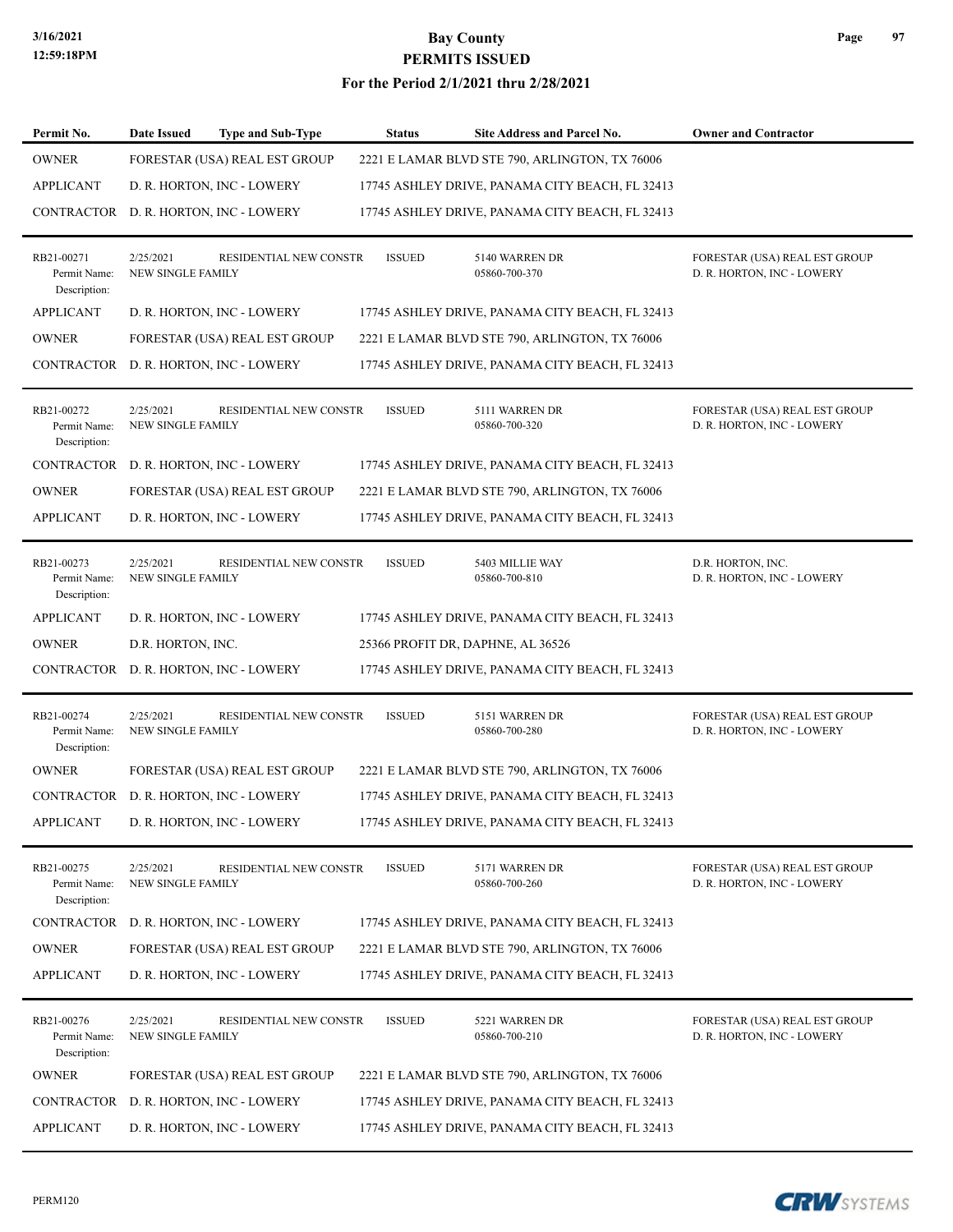| Permit No.                                 | Date Issued                           | <b>Type and Sub-Type</b>      | <b>Status</b> | Site Address and Parcel No.                     | <b>Owner and Contractor</b>                                 |
|--------------------------------------------|---------------------------------------|-------------------------------|---------------|-------------------------------------------------|-------------------------------------------------------------|
| RB21-00277<br>Permit Name:<br>Description: | 2/25/2021<br>NEW SINGLE FAMILY        | RESIDENTIAL NEW CONSTR        | <b>ISSUED</b> | 5201 WARREN DR<br>05860-700-230                 | FORESTAR (USA) REAL EST GROUP<br>D. R. HORTON, INC - LOWERY |
| <b>CONTRACTOR</b>                          |                                       | D. R. HORTON, INC - LOWERY    |               | 17745 ASHLEY DRIVE, PANAMA CITY BEACH, FL 32413 |                                                             |
| <b>APPLICANT</b>                           |                                       | D. R. HORTON, INC - LOWERY    |               | 17745 ASHLEY DRIVE, PANAMA CITY BEACH, FL 32413 |                                                             |
| <b>OWNER</b>                               |                                       | FORESTAR (USA) REAL EST GROUP |               | 2221 E LAMAR BLVD STE 790, ARLINGTON, TX 76006  |                                                             |
| RB21-00278<br>Permit Name:<br>Description: | 2/25/2021<br>NEW SINGLE FAMILY        | RESIDENTIAL NEW CONSTR        | <b>ISSUED</b> | 5399 MILLIE WAY<br>05860-700-820                | D.R. HORTON, INC.<br>D. R. HORTON, INC - LOWERY             |
| <b>OWNER</b>                               | D.R. HORTON, INC.                     |                               |               | 25366 PROFIT DR, DAPHNE, AL 36526               |                                                             |
| <b>APPLICANT</b>                           |                                       | D. R. HORTON, INC - LOWERY    |               | 17745 ASHLEY DRIVE, PANAMA CITY BEACH, FL 32413 |                                                             |
| <b>CONTRACTOR</b>                          |                                       | D. R. HORTON, INC - LOWERY    |               | 17745 ASHLEY DRIVE, PANAMA CITY BEACH, FL 32413 |                                                             |
| RB21-00279<br>Permit Name:<br>Description: | 2/25/2021<br><b>NEW SINGLE FAMILY</b> | RESIDENTIAL NEW CONSTR        | <b>ISSUED</b> | 5161 MILLIE WAY<br>05860-700-270                | FORESTAR (USA) REAL EST GROUP<br>D. R. HORTON, INC - LOWERY |
| <b>APPLICANT</b>                           |                                       | D. R. HORTON, INC - LOWERY    |               | 17745 ASHLEY DRIVE, PANAMA CITY BEACH, FL 32413 |                                                             |
| <b>OWNER</b>                               |                                       | FORESTAR (USA) REAL EST GROUP |               | 2221 E LAMAR BLVD STE 790, ARLINGTON, TX 76006  |                                                             |
| CONTRACTOR                                 |                                       | D. R. HORTON, INC - LOWERY    |               | 17745 ASHLEY DRIVE, PANAMA CITY BEACH, FL 32413 |                                                             |
| RB21-00280<br>Permit Name:<br>Description: | 2/25/2021<br>NEW SINGLE FAMILY        | RESIDENTIAL NEW CONSTR        | <b>ISSUED</b> | 5141 WARREN DR<br>05860-700-290                 | FORESTAR (USA) REAL EST GROUP<br>D. R. HORTON, INC - LOWERY |
| CONTRACTOR                                 |                                       | D. R. HORTON, INC - LOWERY    |               | 17745 ASHLEY DRIVE, PANAMA CITY BEACH, FL 32413 |                                                             |
| <b>OWNER</b>                               |                                       | FORESTAR (USA) REAL EST GROUP |               | 2221 E LAMAR BLVD STE 790, ARLINGTON, TX 76006  |                                                             |
| <b>APPLICANT</b>                           |                                       | D. R. HORTON, INC - LOWERY    |               | 17745 ASHLEY DRIVE, PANAMA CITY BEACH, FL 32413 |                                                             |
| RB21-00281<br>Permit Name:<br>Description: | 2/25/2021<br><b>NEW SINGLE FAMILY</b> | RESIDENTIAL NEW CONSTR        | <b>ISSUED</b> | 5181 WARREN DR<br>05860-700-250                 | FORESTAR (USA) REAL EST GROUP<br>D. R. HORTON, INC - LOWERY |
| <b>APPLICANT</b>                           |                                       | D. R. HORTON, INC - LOWERY    |               | 17745 ASHLEY DRIVE, PANAMA CITY BEACH, FL 32413 |                                                             |
| <b>OWNER</b>                               |                                       | FORESTAR (USA) REAL EST GROUP |               | 2221 E LAMAR BLVD STE 790, ARLINGTON, TX 76006  |                                                             |
| CONTRACTOR                                 |                                       | D. R. HORTON, INC - LOWERY    |               | 17745 ASHLEY DRIVE, PANAMA CITY BEACH, FL 32413 |                                                             |
| RB21-00282<br>Permit Name:<br>Description: | 2/25/2021<br>NEW SINGLE FAMILY        | RESIDENTIAL NEW CONSTR        | <b>ISSUED</b> | 5131 WARREN DR<br>05860-700-300                 | FORESTAR (USA) REAL EST GROUP<br>D. R. HORTON, INC - LOWERY |
| CONTRACTOR                                 |                                       | D. R. HORTON, INC - LOWERY    |               | 17745 ASHLEY DRIVE, PANAMA CITY BEACH, FL 32413 |                                                             |
| <b>APPLICANT</b>                           |                                       | D. R. HORTON, INC - LOWERY    |               | 17745 ASHLEY DRIVE, PANAMA CITY BEACH, FL 32413 |                                                             |
| <b>OWNER</b>                               |                                       | FORESTAR (USA) REAL EST GROUP |               | 2221 E LAMAR BLVD STE 790, ARLINGTON, TX 76006  |                                                             |
| RB21-00283<br>Permit Name:<br>Description: | 2/25/2021<br>NEW SINGLE FAMILY        | RESIDENTIAL NEW CONSTR        | <b>ISSUED</b> | 5211 WARREN DR<br>05860-700-220                 | FORESTAR (USA) REAL EST GROUP<br>D. R. HORTON, INC - LOWERY |
| <b>APPLICANT</b>                           |                                       | D. R. HORTON, INC - LOWERY    |               | 17745 ASHLEY DRIVE, PANAMA CITY BEACH, FL 32413 |                                                             |
| CONTRACTOR                                 |                                       | D. R. HORTON, INC - LOWERY    |               | 17745 ASHLEY DRIVE, PANAMA CITY BEACH, FL 32413 |                                                             |

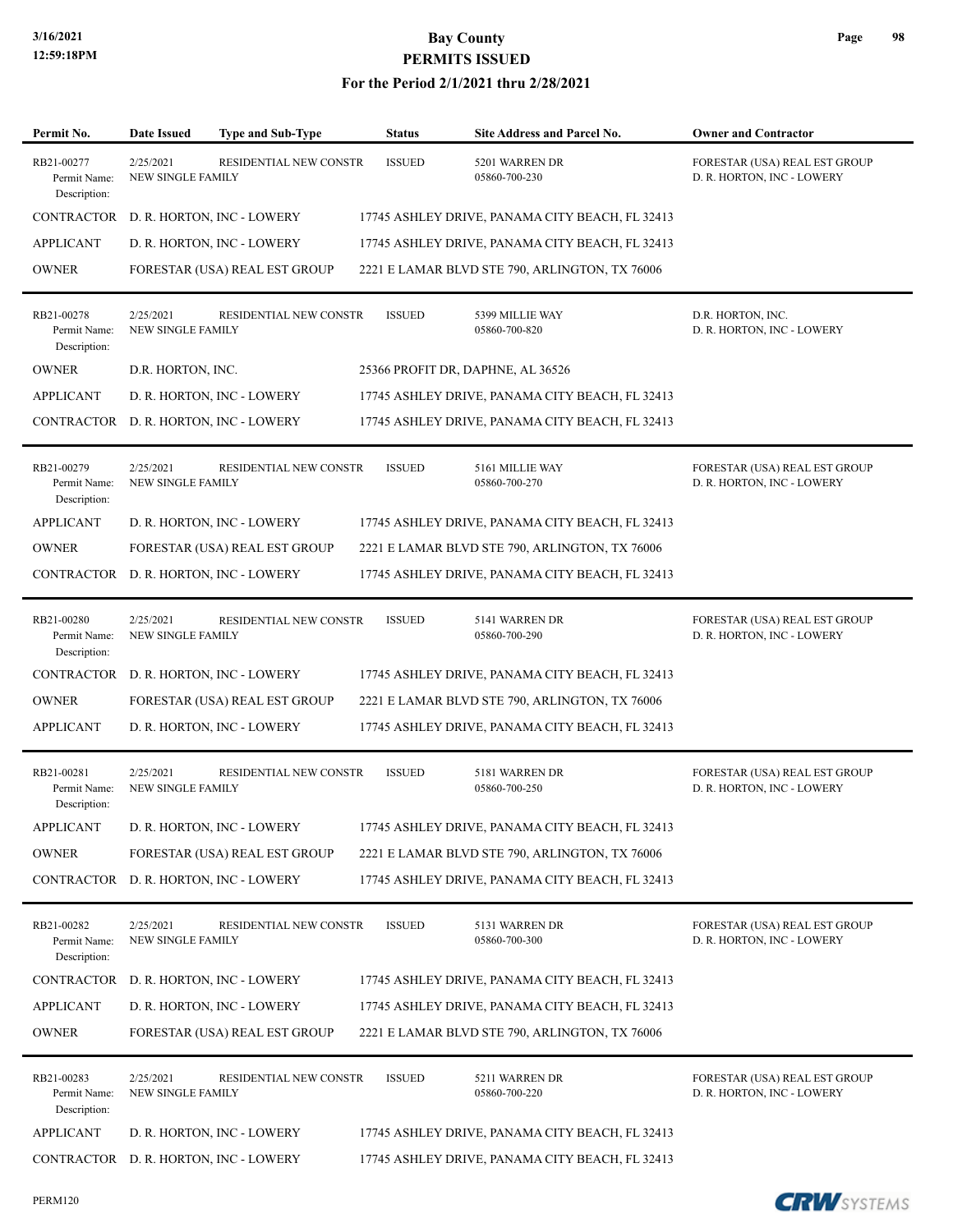#### **For the Period 2/1/2021 thru 2/28/2021**

| Permit No.                                 | Date Issued                                                                         | <b>Type and Sub-Type</b> | <b>Status</b> | <b>Site Address and Parcel No.</b>                                                                                                               | <b>Owner and Contractor</b>                                 |
|--------------------------------------------|-------------------------------------------------------------------------------------|--------------------------|---------------|--------------------------------------------------------------------------------------------------------------------------------------------------|-------------------------------------------------------------|
| <b>OWNER</b>                               | FORESTAR (USA) REAL EST GROUP                                                       |                          |               | 2221 E LAMAR BLVD STE 790, ARLINGTON, TX 76006                                                                                                   |                                                             |
| RB21-00284<br>Permit Name:<br>Description: | 2/25/2021<br><b>NEW SINGLE FAMILY</b>                                               | RESIDENTIAL NEW CONSTR   | <b>ISSUED</b> | 5395 MILLIE WAY<br>05860-700-830                                                                                                                 | D.R. HORTON, INC.<br>D. R. HORTON, INC - LOWERY             |
| <b>APPLICANT</b>                           | D. R. HORTON, INC - LOWERY                                                          |                          |               | 17745 ASHLEY DRIVE, PANAMA CITY BEACH, FL 32413                                                                                                  |                                                             |
| <b>OWNER</b>                               | D.R. HORTON, INC.                                                                   |                          |               | 25366 PROFIT DR, DAPHNE, AL 36526                                                                                                                |                                                             |
| CONTRACTOR                                 | D. R. HORTON, INC - LOWERY                                                          |                          |               | 17745 ASHLEY DRIVE, PANAMA CITY BEACH, FL 32413                                                                                                  |                                                             |
| RB21-00285<br>Permit Name:<br>Description: | 2/25/2021<br><b>NEW SINGLE FAMILY</b>                                               | RESIDENTIAL NEW CONSTR   | <b>ISSUED</b> | 5191 WARREN DR<br>05860-700-240                                                                                                                  | FORESTAR (USA) REAL EST GROUP<br>D. R. HORTON, INC - LOWERY |
| CONTRACTOR                                 | D. R. HORTON, INC - LOWERY                                                          |                          |               | 17745 ASHLEY DRIVE, PANAMA CITY BEACH, FL 32413                                                                                                  |                                                             |
| <b>APPLICANT</b>                           | D. R. HORTON, INC - LOWERY                                                          |                          |               | 17745 ASHLEY DRIVE, PANAMA CITY BEACH, FL 32413                                                                                                  |                                                             |
| <b>OWNER</b>                               | FORESTAR (USA) REAL EST GROUP                                                       |                          |               | 2221 E LAMAR BLVD STE 790, ARLINGTON, TX 76006                                                                                                   |                                                             |
| RB21-00286<br>Permit Name:<br>Description: | 2/25/2021<br><b>NEW SINGLE FAMILY</b>                                               | RESIDENTIAL NEW CONSTR   | <b>ISSUED</b> | 5391 MILLIE WAY<br>05860-700-840                                                                                                                 | D.R. HORTON, INC.<br>D. R. HORTON, INC - LOWERY             |
| CONTRACTOR                                 | D. R. HORTON, INC - LOWERY                                                          |                          |               | 17745 ASHLEY DRIVE, PANAMA CITY BEACH, FL 32413                                                                                                  |                                                             |
| <b>OWNER</b>                               | D.R. HORTON, INC.                                                                   |                          |               | 25366 PROFIT DR, DAPHNE, AL 36526                                                                                                                |                                                             |
| APPLICANT                                  | D. R. HORTON, INC - LOWERY                                                          |                          |               | 17745 ASHLEY DRIVE, PANAMA CITY BEACH, FL 32413                                                                                                  |                                                             |
| RB21-00287<br>Permit Name:<br>Description: | 2/25/2021<br><b>NEW SINGLE FAMILY</b>                                               | RESIDENTIAL NEW CONSTR   | <b>ISSUED</b> | 5271 WARREN DR<br>05860-700-160                                                                                                                  | D.R. HORTON, INC.<br>D. R. HORTON, INC - LOWERY             |
| <b>APPLICANT</b>                           | D. R. HORTON, INC - LOWERY                                                          |                          |               | 17745 ASHLEY DRIVE, PANAMA CITY BEACH, FL 32413                                                                                                  |                                                             |
| <b>OWNER</b>                               | D.R. HORTON, INC.                                                                   |                          |               | 25366 PROFIT DR, DAPHNE, AL 36526                                                                                                                |                                                             |
|                                            | CONTRACTOR D. R. HORTON, INC - LOWERY                                               |                          |               | 17745 ASHLEY DRIVE, PANAMA CITY BEACH, FL 32413                                                                                                  |                                                             |
| RB21-00288<br>Permit Name:<br>Description: | 2/10/2021<br>INSULATION, DRYWALL, STUCCO, DOOR & WINDOWS<br>(2/10/2021 2:42 PM CJR) | RESIDENTIAL RENOVATE, IN | <b>ISSUED</b> | 4717 SPYGLASS DR<br>31710-000-000                                                                                                                | JOHNSTON, LAWRENCE S<br>STEADFAST DEVELOPMENT INC           |
| CONTRACTOR                                 | STEADFAST DEVELOPMENT INC                                                           |                          |               | CONTRACTOR BRAD NOWELL IS ALSO PAINTING, DOING FLOORING FIXING DECK BOARDS, THE RAILINGS & CABINTRY<br>PO BOX 20340, PANAMA CITY BEACH, FL 32417 |                                                             |
| <b>APPLICANT</b>                           | STEADFAST DEVELOPMENT INC                                                           |                          |               | PO BOX 20340, PANAMA CITY BEACH, FL 32417                                                                                                        |                                                             |
| <b>OWNER</b>                               | JOHNSTON, LAWRENCE S                                                                |                          |               | 10802 LAKE MINNEOLA SHRS, CLERMONT, FL 34711                                                                                                     |                                                             |
| RB21-00289<br>Permit Name:<br>Description: | 2/10/2021<br><b>BACK DOOR</b>                                                       | RESIDENTIAL RENOVATE, W  | <b>ISSUED</b> | 644 OCTOPUS LN<br>31462-110-000                                                                                                                  | MALLETT, JAMES E JR & DONNA S<br>LOWES HOME CENTER          |
| CONTRACTOR                                 | LOWES HOME CENTER                                                                   |                          |               | 4948 TELLSON PL, ORLANDO, FL 32812                                                                                                               |                                                             |
| <b>APPLICANT</b>                           | LOWES HOME CENTER                                                                   |                          |               | 4948 TELLSON PL, ORLANDO, FL 32812                                                                                                               |                                                             |
| <b>OWNER</b>                               | MALLETT, JAMES E JR & DONNA S                                                       |                          |               | DANIELS, JAMES W III & DEANA S, MIDLOTHIAN, VA 23113                                                                                             |                                                             |
| RB21-00290<br>Permit Name:<br>Description: | 2/10/2021<br>NEW BACK DOOR                                                          | RESIDENTIAL RENOVATE, W  | <b>ISSUED</b> | 6829 ADAMS RD<br>05470-680-000                                                                                                                   | HALKER, ANDREA & BRADLEY L<br><b>LOWES HOME CENTER</b>      |

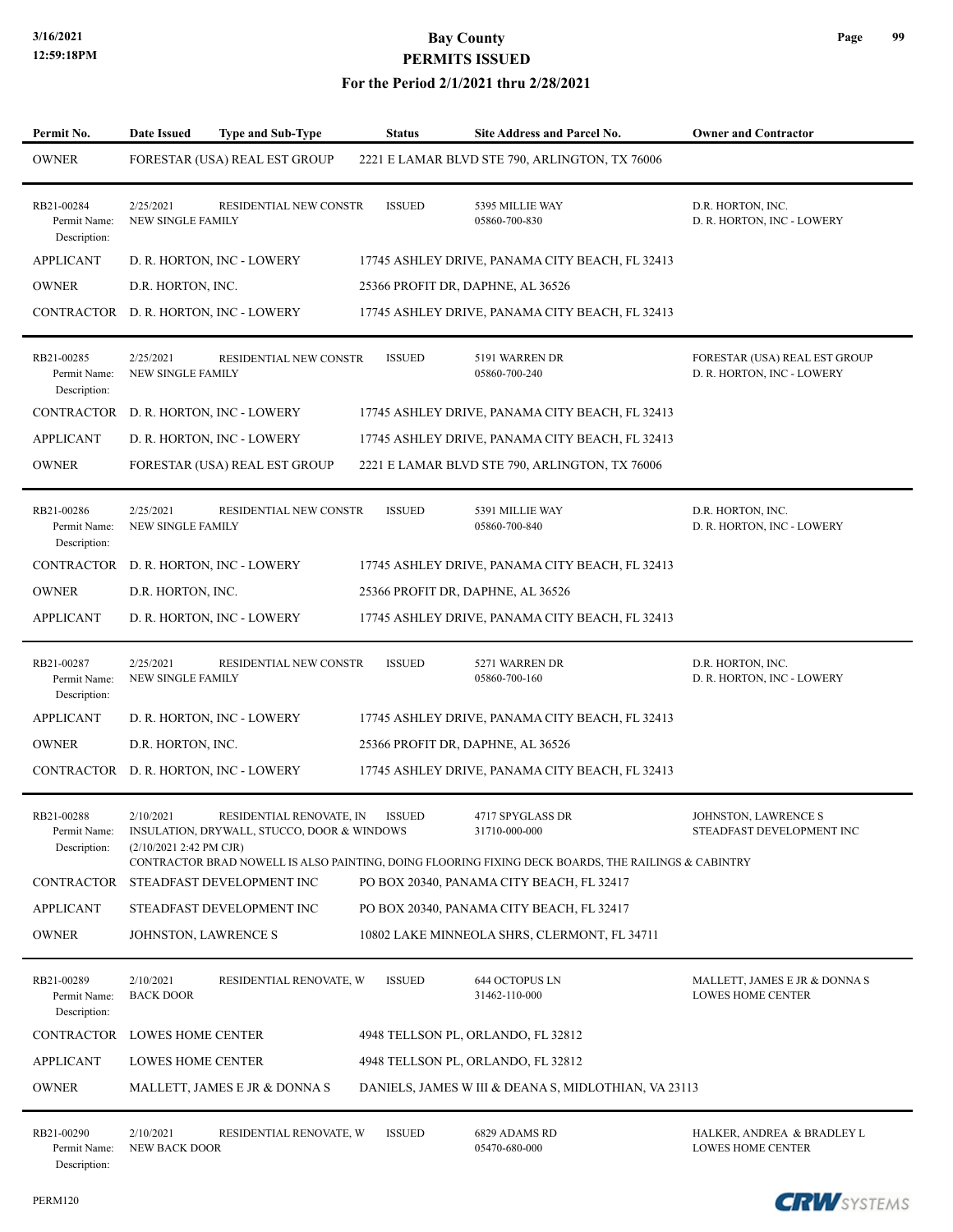| Permit No.                                                     | <b>Date Issued</b>                                                                    | <b>Type and Sub-Type</b>                                      |             | <b>Status</b>  | <b>Site Address and Parcel No.</b>                                                       | <b>Owner and Contractor</b>                       |
|----------------------------------------------------------------|---------------------------------------------------------------------------------------|---------------------------------------------------------------|-------------|----------------|------------------------------------------------------------------------------------------|---------------------------------------------------|
| <b>OWNER</b>                                                   |                                                                                       | HALKER, ANDREA & BRADLEY L                                    |             |                | 6829 ADAMS RD, PANAMA CITY, FL 32404                                                     |                                                   |
| <b>APPLICANT</b>                                               | <b>LOWES HOME CENTER</b>                                                              |                                                               |             |                | 4948 TELLSON PL, ORLANDO, FL 32812                                                       |                                                   |
| CONTRACTOR LOWES HOME CENTER                                   |                                                                                       |                                                               |             |                | 4948 TELLSON PL, ORLANDO, FL 32812                                                       |                                                   |
| RB21-00291<br>Permit Name:<br>Description:                     | 2/10/2021<br><b>NEW BACK DOOR</b>                                                     | RESIDENTIAL RENOVATE, W                                       |             | <b>ISSUED</b>  | 203 EMERALD COAST CLUB BLVD<br>34039-287-000                                             | DYE, JAMES L TRUSTEE<br><b>LOWES HOME CENTER</b>  |
| <b>CONTRACTOR</b>                                              | <b>LOWES HOME CENTER</b>                                                              |                                                               |             |                | 4948 TELLSON PL, ORLANDO, FL 32812                                                       |                                                   |
| <b>APPLICANT</b>                                               | LOWES HOME CENTER                                                                     |                                                               |             |                | 4948 TELLSON PL, ORLANDO, FL 32812                                                       |                                                   |
| <b>OWNER</b>                                                   | DYE, JAMES L TRUSTEE                                                                  |                                                               |             |                | 125 BATSON CT, NEW LENOX, IL 60451                                                       |                                                   |
| RB21-00292<br>Permit Name:<br>Description:                     | 2/26/2021<br><b>RES STORAGE</b><br>(2/17/2021 4:58 PM MJM)<br>Sent to P&Z for review. | RESIDENTIAL NEW CONSTR                                        |             | <b>FINALED</b> | 20649 DUFFY RD<br>00312-000-000                                                          | DUNGAN, BRIAN & TAMMY<br><b>OWNER/BUILDER</b>     |
| CONTRACTOR                                                     | <b>OWNER/BUILDER</b>                                                                  |                                                               | $, \, \,$   |                |                                                                                          |                                                   |
| <b>APPLICANT</b>                                               | TAMMY 850-348-0287                                                                    |                                                               | $, \, ,$    |                |                                                                                          |                                                   |
| <b>OWNER</b>                                                   | DUNGAN, BRIAN & TAMMY                                                                 |                                                               |             |                | 304 HUGGINS ST, MCKENZIE, AL 36456                                                       |                                                   |
| RB21-00294<br>Permit Name:<br>Description:<br><b>APPLICANT</b> | 2/11/2021<br><b>DEMOLITION</b><br>(2/11/20219:20 AM TSN)<br>Jackie 478-973-0187       | DEMOLITION, RESIDENTIAL<br>ok to issue per Cindy (HM21-00045) | , ,         | <b>ISSUED</b>  | 1928 26TH ST E<br>12679-010-000                                                          | PRINDLE, JACKIE H.<br><b>OWNER/BUILDER</b>        |
| CONTRACTOR                                                     | <b>OWNER/BUILDER</b>                                                                  |                                                               | $, \, , \,$ |                |                                                                                          |                                                   |
| <b>OWNER</b>                                                   | PRINDLE, JACKIE H.                                                                    |                                                               |             |                | 1928 E 26TH ST, PANAMA CITY, FL 32405                                                    |                                                   |
| RB21-00295<br>Permit Name:<br>Description:                     | 2/11/2021<br><b>6 WINDOWS AND 2 DOORS</b>                                             | RESIDENTIAL RENOVATE, W                                       |             | <b>ISSUED</b>  | 3202 WOOD VALLEY RD<br>11822-245-000                                                     | MORRISON, SANDRAT<br>WINDOW WORLD OF PANAMA CITY  |
| <b>APPLICANT</b>                                               |                                                                                       | WINDOW WORLD OF PANAMA CITY                                   |             |                | 2820 EAST HIGHWAY 390, PANAMA CITY, FL 32401                                             |                                                   |
| <b>OWNER</b>                                                   | <b>MORRISON, SANDRA T</b>                                                             |                                                               |             |                | 3202 WOOD VALLEY RD, PANAMA CITY, FL 32405                                               |                                                   |
| CONTRACTOR                                                     |                                                                                       | WINDOW WORLD OF PANAMA CITY                                   |             |                | 2820 EAST HIGHWAY 390, PANAMA CITY, FL 32401                                             |                                                   |
| RB21-00300<br>Permit Name:<br>Description:                     | 2/26/2021<br>(2/18/2021 10:21 AM MJM)<br>Sent to P&Z for review.                      | RESIDENTIAL NEW CONSTR<br>REBUILD HOME - MENNONITE GROUP      |             | <b>ISSUED</b>  | 7929 HERON LN<br>05453-550-010                                                           | YOUNG, BETTY ETAL<br><b>OWNER BUILDER</b>         |
| CONTRACTOR                                                     | <b>OWNER BUILDER</b>                                                                  |                                                               | $, \, ,$    |                |                                                                                          |                                                   |
| <b>APPLICANT</b>                                               | <b>BETTY YOUNG</b>                                                                    |                                                               | $, \,$      |                |                                                                                          |                                                   |
| <b>OWNER</b>                                                   | YOUNG, BETTY ETAL                                                                     |                                                               |             |                | 7929 HERON LANE, YOUNGSTOWN, FL 32466                                                    |                                                   |
| RB21-00301<br>Permit Name:<br>Description:<br><b>OWNER</b>     | 2/26/2021<br>NEW SINGLE FAMILY<br>(2/17/2021 2:58 PM MJM)<br>Sent to P&Z for review.  | RESIDENTIAL NEW CONSTR<br>WEISE, DOUGLAS C & DONNA M          |             | <b>ISSUED</b>  | 7502 SUNSET BAY LN<br>32611-927-000<br>23001 FRONT BEACH RD, PANAMA CITY BEACH, FL 32413 | WEISE, DOUGLAS C & DONNA M<br>KOEHNEMANN CONST CO |
|                                                                |                                                                                       |                                                               |             |                |                                                                                          |                                                   |

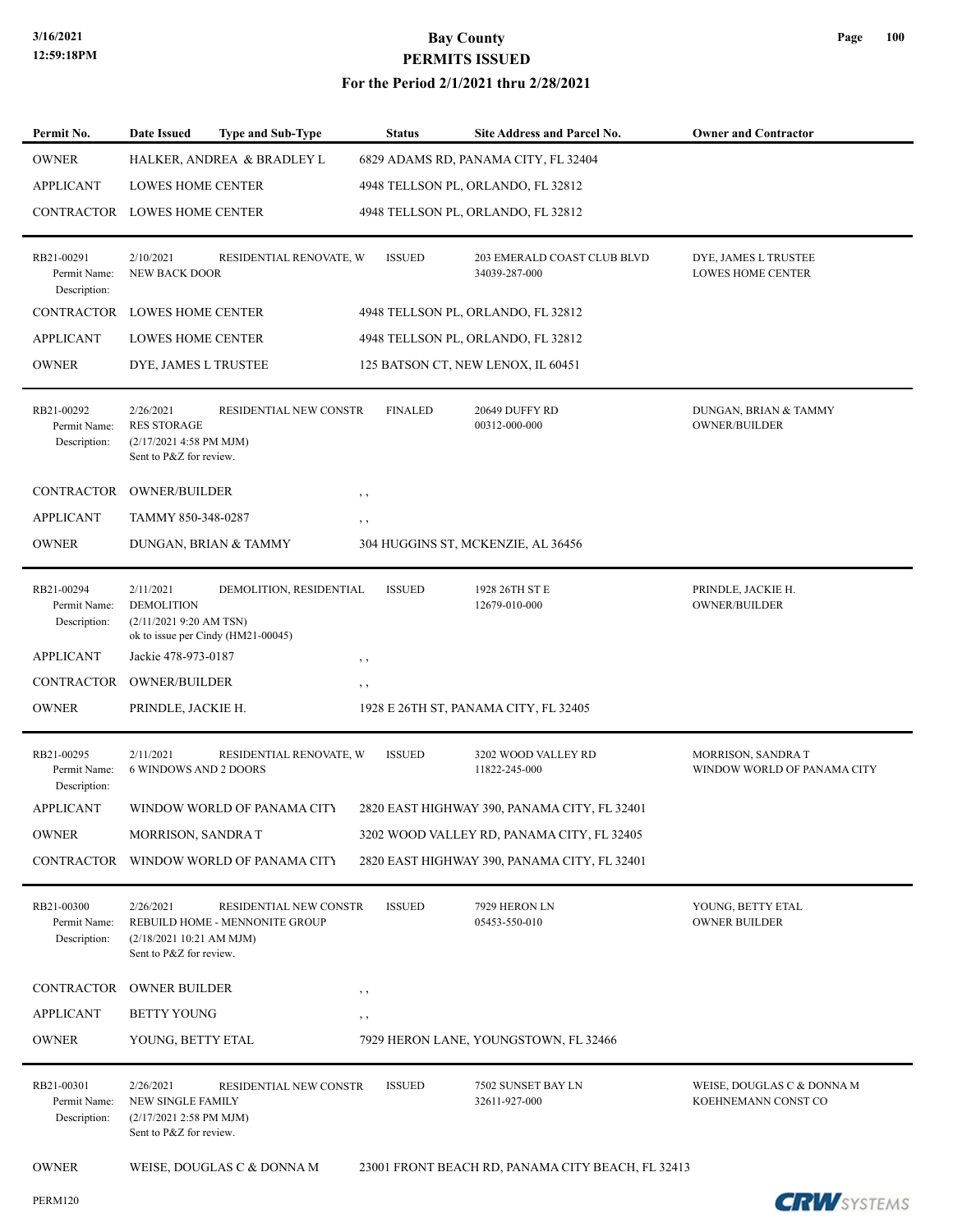| Permit No.                                 | <b>Date Issued</b>                    | <b>Type and Sub-Type</b>              | <b>Status</b> | Site Address and Parcel No.                     | <b>Owner and Contractor</b>                           |
|--------------------------------------------|---------------------------------------|---------------------------------------|---------------|-------------------------------------------------|-------------------------------------------------------|
| CONTRACTOR KOEHNEMANN CONST CO             |                                       |                                       |               | 105 JAZZ DR, Panama City, FL 32405              |                                                       |
| <b>APPLICANT</b>                           | RICK 896-8000                         |                                       | $, \, \,$     |                                                 |                                                       |
| RB21-00302<br>Permit Name:<br>Description: | 2/26/2021<br><b>NEW SINGLE FAMILY</b> | <b>RESIDENTIAL NEW CONSTR</b>         | <b>ISSUED</b> | 7184 ELLIE B DR<br>05658-400-175                | BAYOU GEORGE FARMS, LLC<br>D. R. HORTON, INC - LOWERY |
| <b>APPLICANT</b>                           |                                       | D. R. HORTON, INC - LOWERY            |               | 17745 ASHLEY DRIVE, PANAMA CITY BEACH, FL 32413 |                                                       |
|                                            |                                       | CONTRACTOR D. R. HORTON, INC - LOWERY |               | 17745 ASHLEY DRIVE, PANAMA CITY BEACH, FL 32413 |                                                       |
| <b>OWNER</b>                               |                                       | BAYOU GEORGE FARMS, LLC               |               | 1405 W BEACH DRIVE, PANAMA CITY, FL 32401       |                                                       |
| RB21-00303<br>Permit Name:<br>Description: | 2/26/2021<br><b>NEW SINGLE FAMILY</b> | RESIDENTIAL NEW CONSTR                | <b>ISSUED</b> | 7188 ELLIE B DR<br>05658-400-180                | D.R. HORTON, INC.<br>D. R. HORTON, INC - LOWERY       |
| <b>APPLICANT</b>                           |                                       | D. R. HORTON, INC - LOWERY            |               | 17745 ASHLEY DRIVE, PANAMA CITY BEACH, FL 32413 |                                                       |
| CONTRACTOR                                 |                                       | D. R. HORTON, INC - LOWERY            |               | 17745 ASHLEY DRIVE, PANAMA CITY BEACH, FL 32413 |                                                       |
| <b>OWNER</b>                               | D.R. HORTON, INC.                     |                                       |               | 25366 PROFIT DR, DAPHNE, AL 36526               |                                                       |
| RB21-00304<br>Permit Name:<br>Description: | 2/26/2021<br>NEW SINGLE FAMILY        | RESIDENTIAL NEW CONSTR                | <b>ISSUED</b> | 5825 VIKING WAY<br>05658-400-185                | D.R. HORTON, INC.<br>D. R. HORTON, INC - LOWERY       |
|                                            |                                       | CONTRACTOR D. R. HORTON, INC - LOWERY |               | 17745 ASHLEY DRIVE, PANAMA CITY BEACH, FL 32413 |                                                       |
| <b>OWNER</b>                               | D.R. HORTON, INC.                     |                                       |               | 25366 PROFIT DR, DAPHNE, AL 36526               |                                                       |
| <b>APPLICANT</b>                           |                                       | D. R. HORTON, INC - LOWERY            |               | 17745 ASHLEY DRIVE, PANAMA CITY BEACH, FL 32413 |                                                       |
| RB21-00305<br>Permit Name:<br>Description: | 2/26/2021<br><b>NEW SINGLE FAMILY</b> | RESIDENTIAL NEW CONSTR                | <b>ISSUED</b> | 5821 VIKING WAY<br>05658-400-190                | D.R. HORTON, INC.<br>D. R. HORTON, INC - LOWERY       |
| <b>OWNER</b>                               | D.R. HORTON, INC.                     |                                       |               | 25366 PROFIT DR, DAPHNE, AL 36526               |                                                       |
| <b>APPLICANT</b>                           |                                       | D. R. HORTON, INC - LOWERY            |               | 17745 ASHLEY DRIVE, PANAMA CITY BEACH, FL 32413 |                                                       |
|                                            |                                       | CONTRACTOR D. R. HORTON, INC - LOWERY |               | 17745 ASHLEY DRIVE, PANAMA CITY BEACH, FL 32413 |                                                       |
| RB21-00306<br>Permit Name:<br>Description: | 2/26/2021<br>NEW SINGLE FAMILY        | RESIDENTIAL NEW CONSTR                | <b>ISSUED</b> | 5817 VIKING WAY<br>05658-400-195                | D.R. HORTON, INC.<br>D. R. HORTON, INC - LOWERY       |
| <b>APPLICANT</b>                           |                                       | D. R. HORTON, INC - LOWERY            |               | 17745 ASHLEY DRIVE, PANAMA CITY BEACH, FL 32413 |                                                       |
| <b>OWNER</b>                               | D.R. HORTON, INC.                     |                                       |               | 25366 PROFIT DR, DAPHNE, AL 36526               |                                                       |
|                                            |                                       | CONTRACTOR D. R. HORTON, INC - LOWERY |               | 17745 ASHLEY DRIVE, PANAMA CITY BEACH, FL 32413 |                                                       |
| RB21-00307<br>Permit Name:<br>Description: | 2/26/2021<br><b>NEW SINGLE FAMILY</b> | RESIDENTIAL NEW CONSTR                | <b>ISSUED</b> | 5804 VIKING WAY<br>05658-400-225                | D.R. HORTON, INC.<br>D. R. HORTON, INC - LOWERY       |
|                                            |                                       | CONTRACTOR D. R. HORTON, INC - LOWERY |               | 17745 ASHLEY DRIVE, PANAMA CITY BEACH, FL 32413 |                                                       |
| <b>OWNER</b>                               | D.R. HORTON, INC.                     |                                       |               | 25366 PROFIT DR, DAPHNE, AL 36526               |                                                       |
| <b>APPLICANT</b>                           |                                       | D. R. HORTON, INC - LOWERY            |               | 17745 ASHLEY DRIVE, PANAMA CITY BEACH, FL 32413 |                                                       |
| RB21-00308<br>Permit Name:<br>Description: | 2/26/2021<br><b>NEW SINGLE FAMILY</b> | <b>RESIDENTIAL NEW CONSTR</b>         | <b>ISSUED</b> | 5808 VIKING WAY<br>05658-400-230                | D.R. HORTON, INC.<br>D. R. HORTON, INC - LOWERY       |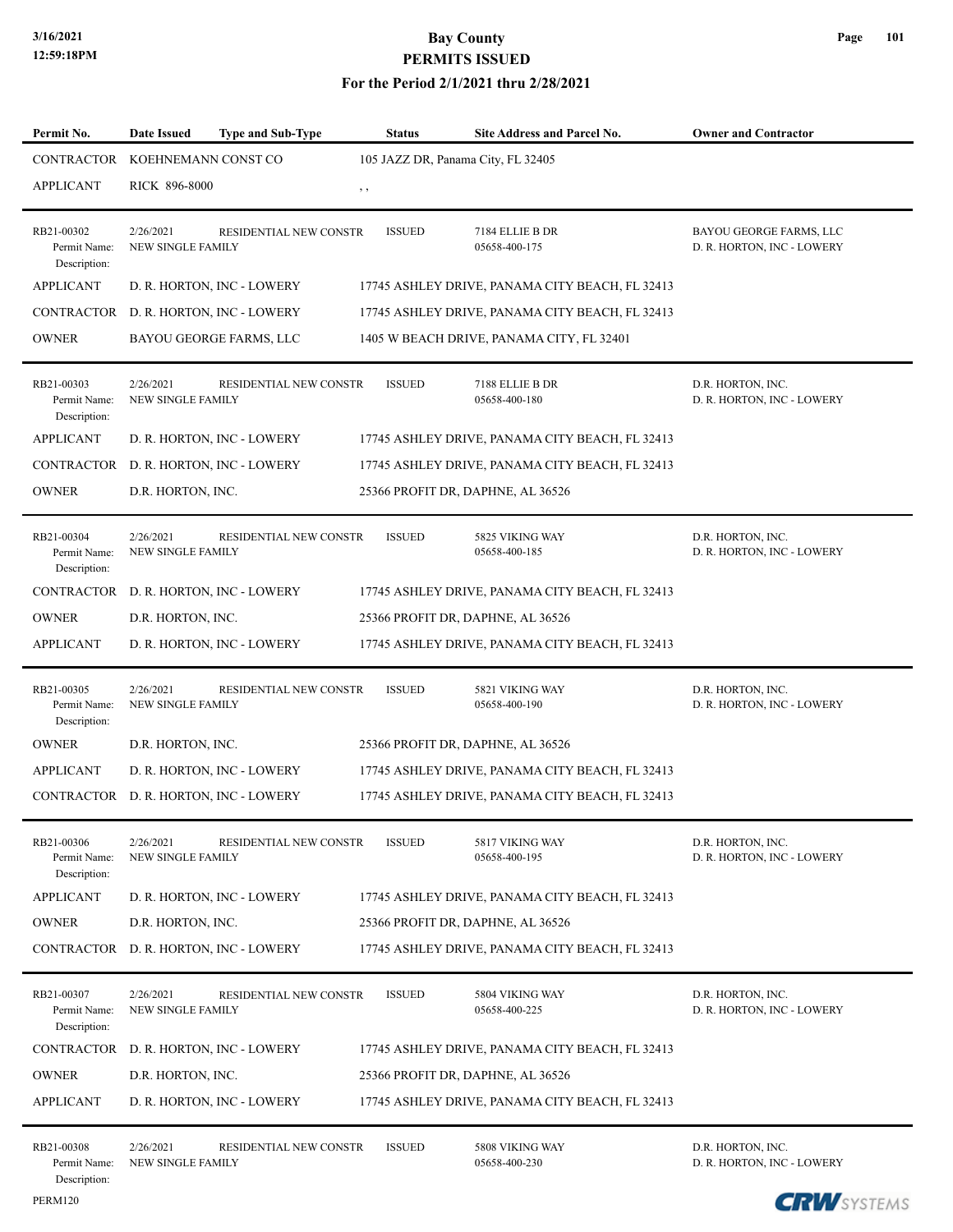PERM120

# **3/16/2021 Bay County PERMITS ISSUED**

| Permit No.                                 | Date Issued                                                                               | <b>Type and Sub-Type</b>                             | <b>Status</b>  | Site Address and Parcel No.                     | <b>Owner and Contractor</b>                                   |
|--------------------------------------------|-------------------------------------------------------------------------------------------|------------------------------------------------------|----------------|-------------------------------------------------|---------------------------------------------------------------|
| <b>APPLICANT</b>                           |                                                                                           | D. R. HORTON, INC - LOWERY                           |                | 17745 ASHLEY DRIVE, PANAMA CITY BEACH, FL 32413 |                                                               |
| <b>OWNER</b>                               | D.R. HORTON, INC.                                                                         |                                                      |                | 25366 PROFIT DR, DAPHNE, AL 36526               |                                                               |
| CONTRACTOR                                 |                                                                                           | D. R. HORTON, INC - LOWERY                           |                | 17745 ASHLEY DRIVE, PANAMA CITY BEACH, FL 32413 |                                                               |
| RB21-00309<br>Permit Name:<br>Description: | 2/26/2021<br>NEW SINGLE FAMILY                                                            | RESIDENTIAL NEW CONSTR                               | <b>ISSUED</b>  | 5812 VIKING WAY<br>05658-400-235                | D.R. HORTON, INC.<br>D. R. HORTON, INC - LOWERY               |
| <b>CONTRACTOR</b>                          |                                                                                           | D. R. HORTON, INC - LOWERY                           |                | 17745 ASHLEY DRIVE, PANAMA CITY BEACH, FL 32413 |                                                               |
| <b>APPLICANT</b>                           |                                                                                           | D. R. HORTON, INC - LOWERY                           |                | 17745 ASHLEY DRIVE, PANAMA CITY BEACH, FL 32413 |                                                               |
| <b>OWNER</b>                               | D.R. HORTON, INC.                                                                         |                                                      |                | 25366 PROFIT DR, DAPHNE, AL 36526               |                                                               |
| RB21-00312<br>Permit Name:<br>Description: | 2/23/2021<br>ADD LAUNDRY & BATHROOM<br>(2/17/2021 4:59 PM MJM)<br>Sent to P&Z for review. | RESIDENTIAL ADDITION, SI                             | <b>ISSUED</b>  | 21909 BELGRADE AVE<br>36006-000-000             | FRANKLIN, GARY<br>TPR CONSTRUCTION & DESIGN                   |
| <b>CONTRACTOR</b>                          |                                                                                           | TPR CONSTRUCTION & DESIGN                            |                | 2589 JENKS AVENUE, Panama City, FL 32405        |                                                               |
| <b>APPLICANT</b>                           | JAMES 850-866-9162                                                                        |                                                      | $, \, , \,$    |                                                 |                                                               |
| <b>OWNER</b>                               | FRANKLIN, GARY                                                                            |                                                      |                | 4768 SHIRLEY RD, GAINESVILLE, GA 30506          |                                                               |
| RB21-00313<br>Permit Name:<br>Description: | 2/12/2021<br>15X9 STUCCO REPAIR<br>(2/12/202111:08 AM CJR)                                | RESIDENTIAL RENOVATE, S<br>LOWER LEVEL STUCCO REPAIR | <b>FINALED</b> | 5324 THOMAS DR<br>32380-010-000                 | JOHNSON, DOUGLAS M JR & MARIA<br>FRANK FOSTER CONSTRUCTION CO |
| <b>OWNER</b>                               |                                                                                           | JOHNSON, DOUGLAS M JR & MARIA                        |                | 5324 THOMAS DR, PANAMA CITY BEACH, FL 32408     |                                                               |
| <b>APPLICANT</b>                           |                                                                                           | FRANK FOSTER CONSTRUCTION CO                         |                | 7632 ROZZINI LN, NAPLES, FL 34114               |                                                               |
| CONTRACTOR                                 |                                                                                           | FRANK FOSTER CONSTRUCTION CO                         |                | 7632 ROZZINI LN, NAPLES, FL 34114               |                                                               |
| RB21-00314<br>Permit Name:<br>Description: | 2/24/2021<br>RES SHED 16X24<br>(2/12/2021 12:35 PM MJM)<br>Sent to P&Z for review.        | RESIDENTIAL NEW CONSTR                               | <b>ISSUED</b>  | 13632 WOODCREST BV<br>26471-100-085             | OTTERBECK, DONALD<br><b>OWNER/BUILDER</b>                     |
| <b>OWNER</b>                               | OTTERBECK, DONALD                                                                         |                                                      |                | 13632 WOODCREST BLVD, SOUTHPORT, FL 32409       |                                                               |
| CONTRACTOR                                 | <b>OWNER/BUILDER</b>                                                                      |                                                      | $, \, , \,$    |                                                 |                                                               |
| <b>APPLICANT</b>                           | DONALD 850-527-1630                                                                       |                                                      | $, \,$         |                                                 |                                                               |
| RB21-00315<br>Permit Name:<br>Description: | 2/18/2021<br>NEW SINGLE FAMILY                                                            | RESIDENTIAL NEW CONSTR                               | <b>ISSUED</b>  | 3555 CEDAR PARK DR<br>11916-600-140             | TIMMINS CONSTRUCTION INC<br>TIMMINS CONSTRUCTION INC          |
| <b>OWNER</b>                               |                                                                                           | TIMMINS CONSTRUCTION INC                             |                | 3427 HIGH CLIFF RD, SOUTHPORT, FL 32409         |                                                               |
| <b>APPLICANT</b>                           | TREY 541-3385                                                                             |                                                      | $, \,$         |                                                 |                                                               |
| CONTRACTOR                                 |                                                                                           | TIMMINS CONSTRUCTION INC                             |                | 9718 SUMMER CREEK DRIVE, PANAMA CITY, F1 32409  |                                                               |
| RB21-00316<br>Permit Name:<br>Description: | 2/17/2021<br>Demo for CE20-00415                                                          | DEMOLITION, RESIDENTIAL                              | <b>ISSUED</b>  | 7113 TIMBER RUN RD<br>05127-382-000             | HAND, PHYLLIS ANN ETAL<br>DEMOLITION PROS, LLC.               |
| CONTRACTOR                                 | DEMOLITION PROS, LLC.                                                                     |                                                      |                | 366B AIRPORT BLVD., PENSACOLA, FL 32503         |                                                               |
| <b>APPLICANT</b>                           | DEMOLITION PROS, LLC.                                                                     |                                                      |                | 366B AIRPORT BLVD., PENSACOLA, FL 32503         |                                                               |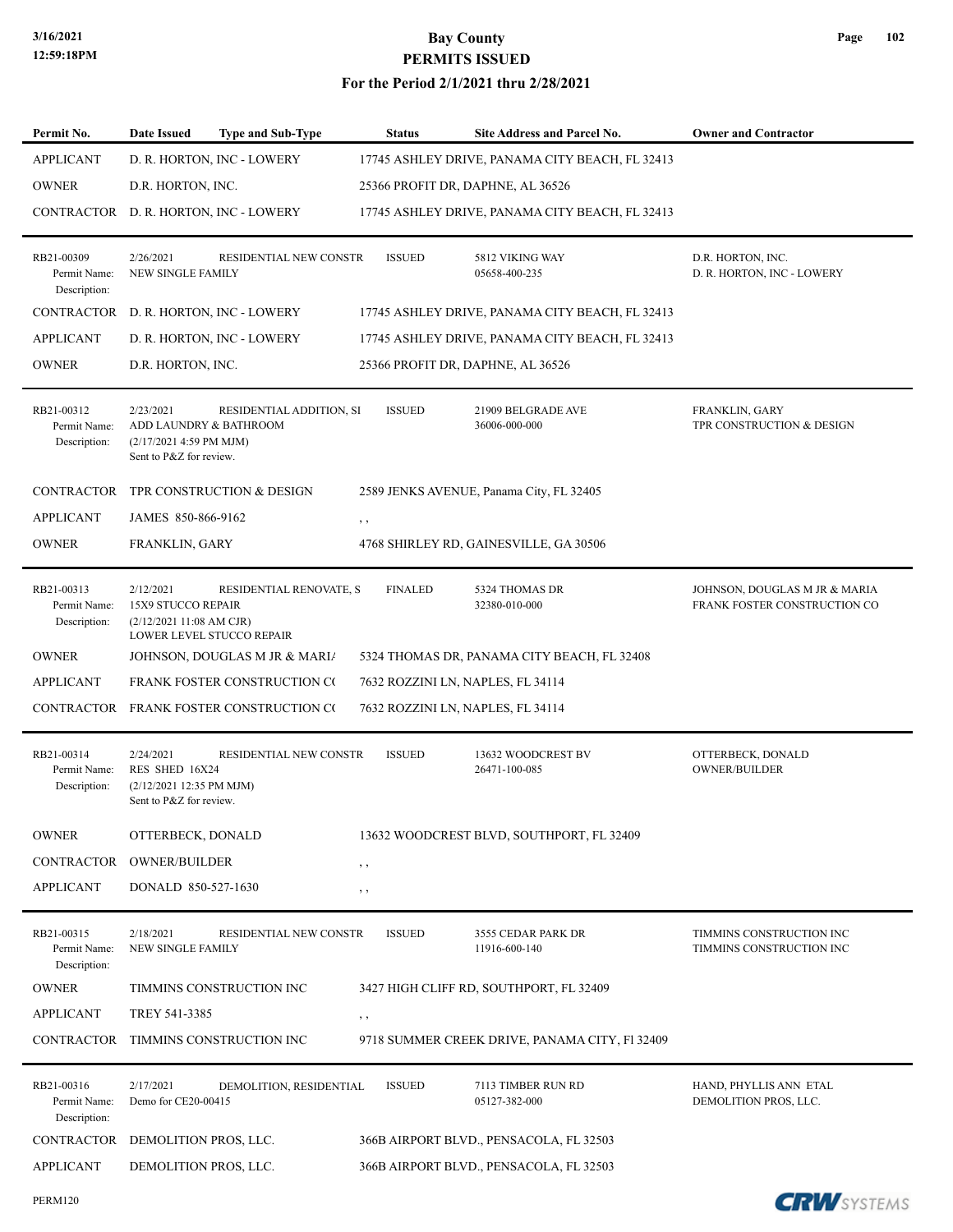#### **For the Period 2/1/2021 thru 2/28/2021**

| Permit No.                                 | Date Issued                                                                            | <b>Type and Sub-Type</b>                                | <b>Status</b>  | <b>Site Address and Parcel No.</b>                   | <b>Owner and Contractor</b>                                  |
|--------------------------------------------|----------------------------------------------------------------------------------------|---------------------------------------------------------|----------------|------------------------------------------------------|--------------------------------------------------------------|
| OWNER                                      |                                                                                        | HAND, PHYLLIS ANN ETAL                                  |                | 7113 TIMBER RUN RD, YOUNGSTOWN, FL 32466             |                                                              |
| RB21-00320<br>Permit Name:<br>Description: | 2/23/2021<br>ADD PATIO COVER<br>(2/16/2021 10:15 AM MJM)<br>Sent to P&Z for review.    | RESIDENTIAL ADDITION, PA                                | <b>ISSUED</b>  | 2300 9TH ST E<br>11342-245-000                       | GLOVER, GREGORY A & LUCY A<br>DAN'S ALUMINUM INC             |
| APPLICANT                                  | <b>CONNIE 814-5828</b>                                                                 |                                                         | $, \, \,$      |                                                      |                                                              |
| OWNER                                      |                                                                                        | GLOVER, GREGORY A & LUCY A                              |                | 2300 E 9TH STREET, LYNN HAVEN, FL 32444              |                                                              |
| CONTRACTOR DAN'S ALUMINUM INC              |                                                                                        |                                                         |                | 2129 E 3RD ST, PANAMA CITY, FL 32401                 |                                                              |
| RB21-00323<br>Permit Name:<br>Description: | 2/16/2021<br>ONE SLIDING PATIO DOOR<br>(2/16/2021 8:46 AM HEM)<br><b>NEED JOB COST</b> | RESIDENTIAL RENOVATE, W                                 | <b>FINALED</b> | 3709 TREASURE CIR<br>31550-000-000                   | HOBGOOD, WALTER D IV & CARRIE<br>AJL SELECT ENTERPRISES, LLC |
| CONTRACTOR                                 |                                                                                        | AJL SELECT ENTERPRISES, LLC                             |                | 7019 S LAGOON DR, PANAMA CITY, 32408                 |                                                              |
| <b>APPLICANT</b>                           |                                                                                        | AJL SELECT ENTERPRISES, LLC                             |                | 7019 S LAGOON DR, PANAMA CITY, 32408                 |                                                              |
| OWNER                                      |                                                                                        | HOBGOOD, WALTER D IV & CARRIE                           |                | 3709 TREASURE CIR, PANAMA CITY BEACH, FL 32408       |                                                              |
| RB21-00327<br>Permit Name:<br>Description: | 2/19/2021<br>(2/16/2021 2:43 PM MJM)<br>Sent to P&Z.                                   | RESIDENTIAL NEW CONSTR<br>2 POLE BARNS 1,140 SQ FT EACH | <b>FINALED</b> | 13124 WHITE WESTERN SPRINGS RD<br>26484-500-240      | HOBSON, CHARLES D<br><b>OWNER/BUILDER</b>                    |
| CONTRACTOR                                 | <b>OWNER/BUILDER</b>                                                                   |                                                         | , ,            |                                                      |                                                              |
| OWNER                                      | HOBSON, CHARLES D                                                                      |                                                         |                | 13124 WHITE WESTERN SPRINGS RD, PANAMA CITY, FL 3240 |                                                              |
| APPLICANT                                  | CHARLES 706-360-5708                                                                   |                                                         | , ,            |                                                      |                                                              |
| RB21-00330<br>Permit Name:<br>Description: | 2/17/2021<br>ONE NEW DOOR                                                              | RESIDENTIAL RENOVATE, W                                 | <b>ISSUED</b>  | 104 LAKERIDGE DR<br>11822-739-000                    | THACH, JOY ETAL<br>THE HOME DEPOT                            |
| CONTRACTOR                                 | THE HOME DEPOT                                                                         |                                                         |                | 2455 PACES FERRY RD, ATLANTA, GA 30339               |                                                              |
| APPLICANT                                  | THE HOME DEPOT                                                                         |                                                         |                | 2455 PACES FERRY RD, ATLANTA, GA 30339               |                                                              |
| OWNER                                      | THACH, JOY ETAL                                                                        |                                                         |                | 104 LAKERIDGE DRIVE, PANAMA CITY, FL 32405           |                                                              |
| RB21-00331<br>Permit Name:<br>Description: | 2/17/2021                                                                              | RESIDENTIAL RENOVATE, W<br>REPLACE 1 WINDOW & 2 DOORS   | <b>FINALED</b> | 2525 CYPRESS ST E<br>31017-050-000                   | PETERSEN, ANGELA J ETAL<br>SHEFFIELD CONSTRUCTION LLC        |
| CONTRACTOR                                 |                                                                                        | SHEFFIELD CONSTRUCTION LLC                              |                | 605 LIVE OAK LANE, PANAMA CITY BEACH, FL 32408       |                                                              |
| OWNER                                      |                                                                                        | PETERSEN, ANGELA J ETAL                                 |                | 2738 RIVERBEND DRIVE, NASHVILLE, TN 37214            |                                                              |
| <b>APPLICANT</b>                           |                                                                                        | SHEFFIELD CONSTRUCTION LLC                              |                | 605 LIVE OAK LANE, PANAMA CITY BEACH, FL 32408       |                                                              |
| RB21-00332<br>Permit Name:<br>Description: | 2/17/2021<br>8 WINDOWS AND ONE DOOR                                                    | RESIDENTIAL RENOVATE, W                                 | <b>ISSUED</b>  | 6222 NORTH LAGOON DR<br>30976-000-000                | ROBERTS, CHRISTOPHER &<br>WINDOW WORLD OF PANAMA CITY        |
| OWNER                                      |                                                                                        | ROBERTS, CHRISTOPHER &                                  |                | CHRISTINA ROBERTS, PANAMA CITY BEACH, FL 32408       |                                                              |
| CONTRACTOR                                 |                                                                                        | WINDOW WORLD OF PANAMA CITY                             |                | 2820 EAST HIGHWAY 390, PANAMA CITY, FL 32401         |                                                              |
| APPLICANT                                  |                                                                                        | WINDOW WORLD OF PANAMA CITY                             |                | 2820 EAST HIGHWAY 390, PANAMA CITY, FL 32401         |                                                              |
|                                            |                                                                                        |                                                         |                |                                                      |                                                              |

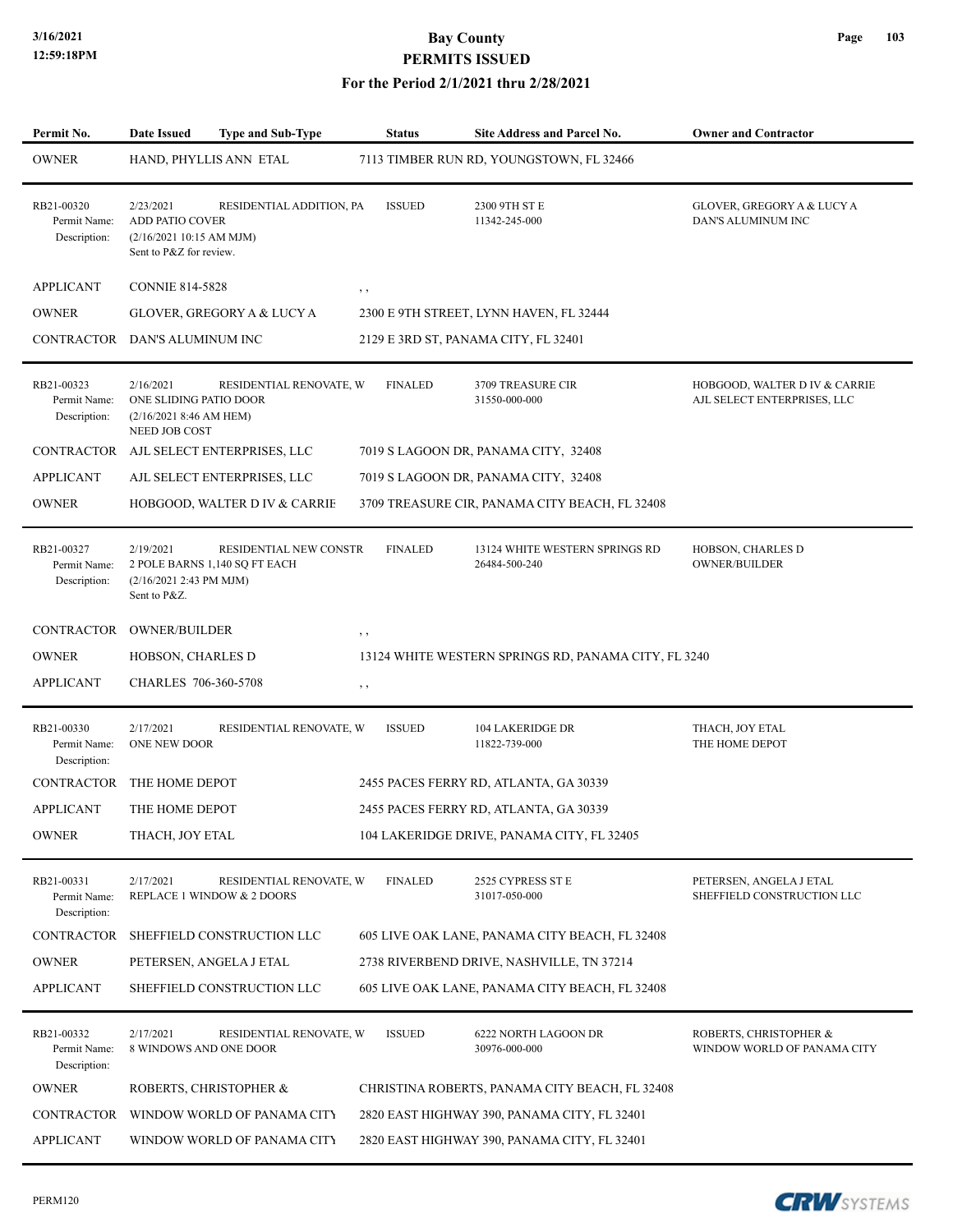#### **For the Period 2/1/2021 thru 2/28/2021**

| Permit No.                                 | <b>Date Issued</b>                          | <b>Type and Sub-Type</b>               | <b>Status</b> | Site Address and Parcel No.                         | <b>Owner and Contractor</b>                                   |
|--------------------------------------------|---------------------------------------------|----------------------------------------|---------------|-----------------------------------------------------|---------------------------------------------------------------|
| RB21-00333<br>Permit Name:<br>Description: | 2/17/2021<br><b>4 WINDOWS AND 1 DOOR</b>    | RESIDENTIAL RENOVATE, W                | <b>ISSUED</b> | <b>2918 TREASURE CIR</b><br>31596-000-000           | <b>ALPHA OMEGA</b>                                            |
| <b>CONTRACTOR</b>                          |                                             | WINDOW WORLD OF PANAMA CITY            |               | 2820 EAST HIGHWAY 390, PANAMA CITY, FL 32401        |                                                               |
| APPLICANT                                  |                                             | WINDOW WORLD OF PANAMA CITY            |               | 2820 EAST HIGHWAY 390, PANAMA CITY, FL 32401        |                                                               |
| <b>OWNER</b>                               | MILLER, BRADLEY ETAL                        |                                        |               | 2918 TREASURE CIRCLE, PANAMA CITY BEACH, FL 32408   |                                                               |
| RB21-00334<br>Permit Name:<br>Description: | 2/17/2021<br>21 WINDOWS                     | RESIDENTIAL RENOVATE, W                | <b>ISSUED</b> | 1558 10TH CT E<br>11161-000-000                     | LANDINGHAM, DENNIS R.<br>WINDOW WORLD OF PANAMA CITY          |
| <b>OWNER</b>                               | LANDINGHAM, DENNIS R.                       |                                        |               | 1558 E 10TH CT, LYNN HAVEN, FL 32444                |                                                               |
| CONTRACTOR                                 |                                             | WINDOW WORLD OF PANAMA CITY            |               | 2820 EAST HIGHWAY 390, PANAMA CITY, FL 32401        |                                                               |
| APPLICANT                                  |                                             | WINDOW WORLD OF PANAMA CITY            |               | 2820 EAST HIGHWAY 390, PANAMA CITY, FL 32401        |                                                               |
| RB21-00335<br>Permit Name:<br>Description: | 2/17/2021<br>18 WINDOWS AND 1 DOOR          | RESIDENTIAL RENOVATE, W                | <b>ISSUED</b> | 305 GREENWOOD DR<br>27450-000-000                   | SMITHERMAN, RICHARD E &<br>WINDOW WORLD OF PANAMA CITY        |
| <b>OWNER</b>                               |                                             | SMITHERMAN, RICHARD E &                |               | ANGELA E SMITHERMAN, PANAMA CITY BEACH, FL 32407    |                                                               |
| APPLICANT                                  |                                             | WINDOW WORLD OF PANAMA CITY            |               | 2820 EAST HIGHWAY 390, PANAMA CITY, FL 32401        |                                                               |
| CONTRACTOR                                 |                                             | WINDOW WORLD OF PANAMA CITY            |               | 2820 EAST HIGHWAY 390, PANAMA CITY, FL 32401        |                                                               |
| RB21-00336<br>Permit Name:<br>Description: | 2/17/2021<br>12 WINDOWS AND 3 DOORS         | RESIDENTIAL RENOVATE, W                | <b>ISSUED</b> | 8705 NORTH LAGOON DR<br>30197-710-000               | MC DAVID, JOEL G & GENEVIEVE M<br>WINDOW WORLD OF PANAMA CITY |
| <b>OWNER</b>                               |                                             | MC DAVID, JOEL G & GENEVIEVE M         |               | 8705 NORTH LAGOON DRIVE, PANAMA CITY BEACH, FL 3240 |                                                               |
| <b>APPLICANT</b>                           |                                             | WINDOW WORLD OF PANAMA CITY            |               | 2820 EAST HIGHWAY 390, PANAMA CITY, FL 32401        |                                                               |
| CONTRACTOR                                 |                                             | WINDOW WORLD OF PANAMA CITY            |               | 2820 EAST HIGHWAY 390, PANAMA CITY, FL 32401        |                                                               |
| RB21-00337<br>Permit Name:<br>Description: | 2/17/2021<br><b>15 WINDOWS AND 1 WINDOW</b> | RESIDENTIAL RENOVATE, W                | <b>ISSUED</b> | 6344 KNOLLWOOD ST<br>05450-003-000                  | JONES, XURIPHA M ETAL<br>WINDOW WORLD OF PANAMA CITY          |
| CONTRACTOR                                 |                                             | WINDOW WORLD OF PANAMA CITY            |               | 2820 EAST HIGHWAY 390, PANAMA CITY, FL 32401        |                                                               |
| APPLICANT                                  |                                             | WINDOW WORLD OF PANAMA CITY            |               | 2820 EAST HIGHWAY 390, PANAMA CITY, FL 32401        |                                                               |
| OWNER                                      | JONES, XURIPHA M ETAL                       |                                        |               | 6344 KNOLWOOD ST, YOUNGSTOWN, FL 32466              |                                                               |
| RB21-00338<br>Permit Name:<br>Description: | 2/17/2021<br>10 WINDOWS                     | RESIDENTIAL RENOVATE, W                | <b>ISSUED</b> | <b>10711 HALE AVE</b><br>34777-020-000              | THEVILLE LLC<br>WINDOW WORLD OF PANAMA CITY                   |
| OWNER                                      | THEVILLE LLC                                |                                        |               | 1411 TURTLEBACK TRAIL, PANAMA CITY BEACH, FL 32413  |                                                               |
| APPLICANT                                  |                                             | WINDOW WORLD OF PANAMA CITY            |               | 2820 EAST HIGHWAY 390, PANAMA CITY, FL 32401        |                                                               |
| CONTRACTOR                                 |                                             | WINDOW WORLD OF PANAMA CITY            |               | 2820 EAST HIGHWAY 390, PANAMA CITY, FL 32401        |                                                               |
| RB21-00340<br>Permit Name:<br>Description: | 2/18/2021<br><b>6 WINDOWS AND 1 DOOR</b>    | RESIDENTIAL RENOVATE, W                | <b>ISSUED</b> | 1429 BELMONT BLVD<br>11300-258-000                  | HARRISON, GARY E & SANDRA C<br>MAJORS HOME IMPROVEMENT LLC    |
| <b>APPLICANT</b>                           |                                             | MAJORS HOME IMPROVEMENT LLC            |               | 6433 OLD HWY 90, MILTON, FL 32570                   |                                                               |
|                                            |                                             | CONTRACTOR MAJORS HOME IMPROVEMENT LLO |               | 6433 OLD HWY 90, MILTON, FL 32570                   |                                                               |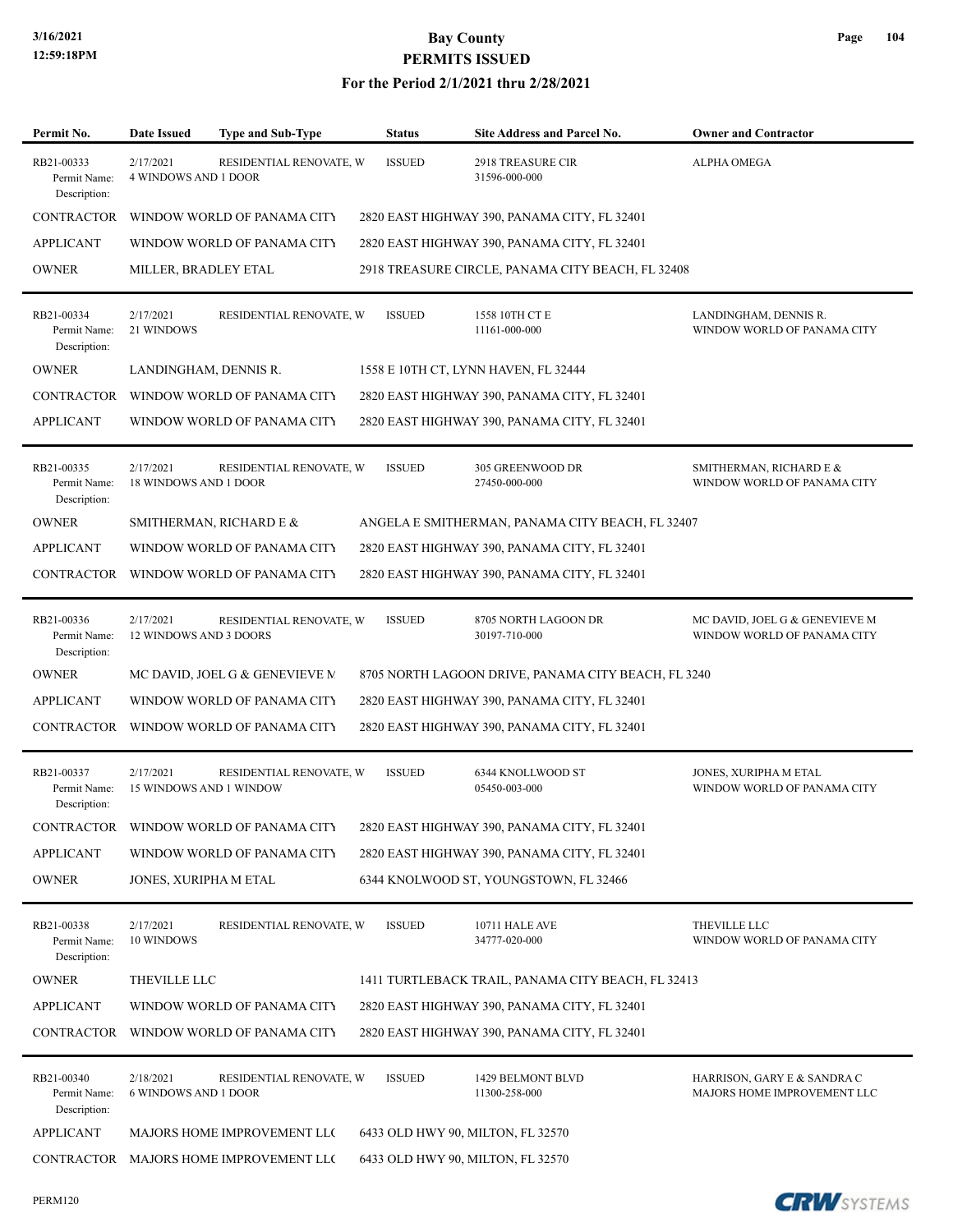#### **For the Period 2/1/2021 thru 2/28/2021**

| Permit No.                                 | <b>Date Issued</b>                                  | Type and Sub-Type                                                            | <b>Status</b> | Site Address and Parcel No.                        | <b>Owner and Contractor</b>                             |
|--------------------------------------------|-----------------------------------------------------|------------------------------------------------------------------------------|---------------|----------------------------------------------------|---------------------------------------------------------|
| <b>OWNER</b>                               |                                                     | HARRISON, GARY E & SANDRA C                                                  |               | 1429 BELMONT BLVD, LYNN HAVEN, FL 32444            |                                                         |
| RB21-00341<br>Permit Name:<br>Description: | 2/18/2021<br><b>DEMO</b><br>(2/18/2021 9:56 AM HEM) | DEMOLITION, RESIDENTIAL<br>OK BY CODE ENFORCEMENT TO ISSUED. TALKED TO CINDY | <b>ISSUED</b> | 1515 JAMES AVE N<br>14844-010-000                  | J.O.Y. HOLDINGS LLC<br>BREAK-N-GROUND LLC               |
| CONTRACTOR BREAK-N-GROUND LLC              |                                                     |                                                                              |               | 749 E. 15TH ST, PANAMA CITY, FL 32405              |                                                         |
| <b>APPLICANT</b>                           | <b>BREAK-N-GROUND LLC</b>                           |                                                                              |               | 749 E. 15TH ST, PANAMA CITY, FL 32405              |                                                         |
| <b>OWNER</b>                               | J.O.Y. HOLDINGS LLC                                 |                                                                              |               | 2319 S HWY 77 #314, LYNN HAVEN, FL 32444           |                                                         |
| RB21-00342<br>Permit Name:<br>Description: | 2/18/2021                                           | RESIDENTIAL ADDITION, ST<br>STORAGE ROOM ON EXISTING FOUNDATION              | <b>ISSUED</b> | 1219 THOMAS DR 209<br>30159-309-000                | WILLIAMS, MARSHALL J III &<br>DOTHAN AWNING COMPANY INC |
| CONTRACTOR                                 |                                                     | DOTHAN AWNING COMPANY INC                                                    |               | 106 E FRANKLIN ST, DOTHAN, AL 36301                |                                                         |
| <b>APPLICANT</b>                           |                                                     | DOTHAN AWNING COMPANY INC                                                    |               | 106 E FRANKLIN ST, DOTHAN, AL 36301                |                                                         |
| <b>OWNER</b>                               |                                                     | WILLIAMS, MARSHALL J III &                                                   |               | KAREN T WILLIAMS, CLAYTON, AL 36016                |                                                         |
| RB21-00344<br>Permit Name:<br>Description: | 2/19/2021<br>17 WINDOWS                             | RESIDENTIAL RENOVATE, W                                                      | <b>ISSUED</b> | 123 PALM HARBOUR BLVD<br>30188-995-250             | MILLER, DILLON MICHAEL<br>WINDOW WORLD OF PANAMA CITY   |
| <b>OWNER</b>                               |                                                     | MILLER, DILLON MICHAEL                                                       |               | 123 PALM HARBOUR BLVD, PANAMA CITY BEACH, FL 32408 |                                                         |
| CONTRACTOR                                 |                                                     | WINDOW WORLD OF PANAMA CITY                                                  |               | 2820 EAST HIGHWAY 390, PANAMA CITY, FL 32401       |                                                         |
| <b>APPLICANT</b>                           |                                                     | WINDOW WORLD OF PANAMA CITY                                                  |               | 2820 EAST HIGHWAY 390, PANAMA CITY, FL 32401       |                                                         |
| RB21-00345<br>Permit Name:<br>Description: | 2/19/2021<br>5 WINDOWS                              | RESIDENTIAL RENOVATE, W                                                      | <b>ISSUED</b> | 3011 30TH CT W<br>26785-020-000                    | STEPHENSON, MILINDA JAY<br>WINDOW WORLD OF PANAMA CITY  |
| <b>APPLICANT</b>                           |                                                     | WINDOW WORLD OF PANAMA CITY                                                  |               | 2820 EAST HIGHWAY 390, PANAMA CITY, FL 32401       |                                                         |
|                                            |                                                     | CONTRACTOR WINDOW WORLD OF PANAMA CITY                                       |               | 2820 EAST HIGHWAY 390, PANAMA CITY, FL 32401       |                                                         |
| <b>OWNER</b>                               |                                                     | STEPHENSON, MILINDA JAY                                                      |               | 3113 COUNTRY CLUB DRIVE, LYNN HAVEN, FL 32444      |                                                         |
| RB21-00346<br>Permit Name:<br>Description: | 2/19/2021<br>REPLACE 21SQS OF SIDING                | RESIDENTIAL RENOVATE, H                                                      | <b>ISSUED</b> | 200 DERBY WOODS DR<br>11300-535-000                | SICKERMAN, STEPHEN L &<br>GUYSON CONSTRUCTION INC       |
| <b>CONTRACTOR</b>                          |                                                     | GUYSON CONSTRUCTION INC                                                      |               | 1499 W HWY 390, LYNN HAVEN, FL 32444               |                                                         |
| <b>OWNER</b>                               | SICKERMAN, STEPHEN L &                              |                                                                              |               | CAROLYNN BRUCE SICKERMAN, LYNN HAVEN, FL 32444     |                                                         |
| <b>APPLICANT</b>                           |                                                     | GUYSON CONSTRUCTION INC                                                      |               | 1499 W HWY 390, LYNN HAVEN, FL 32444               |                                                         |
| RB21-00347<br>Permit Name:<br>Description: | 2/19/2021<br>Demo permit                            | DEMOLITION, RESIDENTIAL                                                      | <b>ISSUED</b> | 12037 HWY 20<br>02832-000-000                      | PRITT, DARREL & LINDA SUE<br>A-1 SEPTIC SERVICE INC     |
| CONTRACTOR A-1 SEPTIC SERVICE INC          |                                                     |                                                                              |               | 7000 HWY 77, SOUTHPORT, FL 32409                   |                                                         |
| <b>OWNER</b>                               |                                                     | PRITT, DARREL & LINDA SUE                                                    |               | 5809 FLAMINGO RD, CRESTVIEW, FL 32539              |                                                         |
| <b>APPLICANT</b>                           | A-1 SEPTIC SERVICE INC                              |                                                                              | , ,           |                                                    |                                                         |
| RB21-00356<br>Permit Name:<br>Description: | 2/20/2021                                           | RESIDENTIAL RENOVATE, W<br>OVERHEAD DOOR INSTALLATION                        | <b>ISSUED</b> | 146 PALM GROVE BLVD<br>30188-995-570               | PEIRCE, DAPHNE<br>PRECISION DOOR SERVICE                |

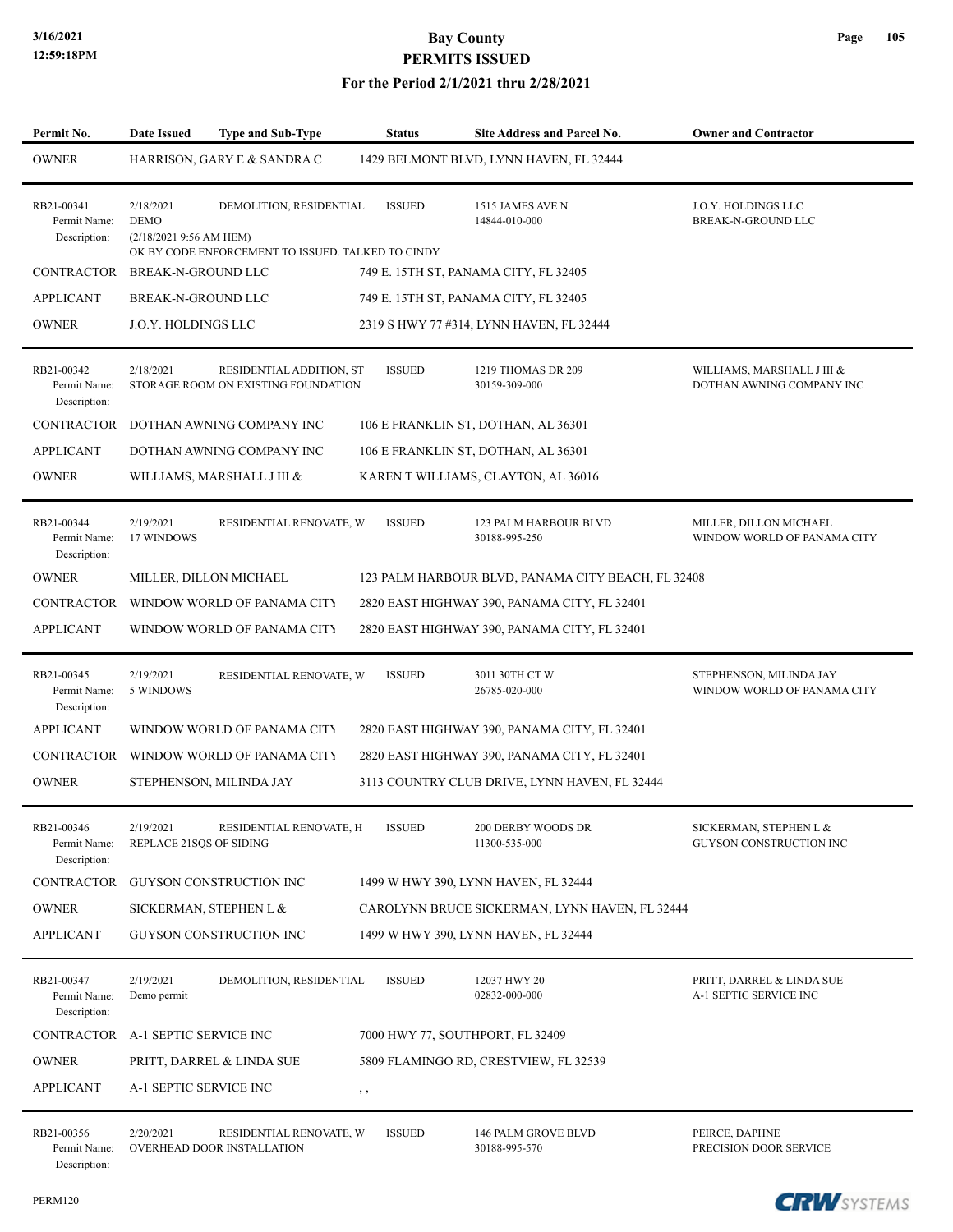| Permit No.                                 | <b>Date Issued</b>                                                                          | <b>Type and Sub-Type</b>              | <b>Status</b>         | <b>Site Address and Parcel No.</b>             | <b>Owner and Contractor</b>                                     |
|--------------------------------------------|---------------------------------------------------------------------------------------------|---------------------------------------|-----------------------|------------------------------------------------|-----------------------------------------------------------------|
| CONTRACTOR PRECISION DOOR SERVICE          |                                                                                             |                                       |                       | 135 Terry Dr., PENSACOLA, FL 32503             |                                                                 |
| <b>APPLICANT</b>                           | PRECISION DOOR SERVICE                                                                      |                                       |                       | 135 Terry Dr., PENSACOLA, FL 32503             |                                                                 |
| <b>OWNER</b>                               | PEIRCE, DAPHNE                                                                              |                                       |                       | 146 PALM GROVE BLVD, PANAMA CITY, FL 32408     |                                                                 |
|                                            |                                                                                             |                                       |                       |                                                |                                                                 |
| RB21-00358<br>Permit Name:<br>Description: | 2/22/2021<br>14 NEW WINDOWS                                                                 | RESIDENTIAL RENOVATE, W               | <b>ISSUED</b>         | 2822 CLEARVIEW AVE<br>12200-000-000            | DEVINE, SANDRA<br><b>LOWES HOME CENTER</b>                      |
| <b>APPLICANT</b>                           | <b>LOWES HOME CENTER</b>                                                                    |                                       |                       | 4948 TELLSON PL, ORLANDO, FL 32812             |                                                                 |
| CONTRACTOR LOWES HOME CENTER               |                                                                                             |                                       |                       | 4948 TELLSON PL, ORLANDO, FL 32812             |                                                                 |
| <b>OWNER</b>                               | DEVINE, SANDRA                                                                              |                                       |                       | SPILLERS, TERESA L, PANAMA CITY, FL 32405      |                                                                 |
| RB21-00359<br>Permit Name:<br>Description: | 2/26/2021<br><b>STORAGE BUILDING</b><br>(2/24/2021 12:49 PM HEM)<br>UPDATED PLANS ATTACHED. | RESIDENTIAL NEW CONSTR                | <b>FINALED</b>        | 3019 KINGSWOOD DR<br>26707-001-000             | WATTS, WAYNE E JR ETAL<br>BESTWAY PORTABLE BUILDINGS            |
|                                            |                                                                                             | CONTRACTOR BESTWAY PORTABLE BUILDINGS |                       | 2919 N HWY 231, Panama City, FL 32405          |                                                                 |
| <b>OWNER</b>                               | WATTS, WAYNE E JR ETAL                                                                      |                                       |                       | 3019 KINGSWOOD DRIVE, PANAMA CITY, FL 32405    |                                                                 |
| <b>APPLICANT</b>                           |                                                                                             | BESTWAY PORTABLE BUILDINGS            |                       | 2919 N HWY 231, Panama City, FL 32405          |                                                                 |
| RB21-00363<br>Permit Name:<br>Description: | 2/22/2021<br>1 DOOR AND 13 WINDOWS                                                          | RESIDENTIAL RENOVATE, W               | <b>ISSUED</b>         | 7332 WIREGRASS BLVD<br>08413-115-000           | QUEZADA, PATRICIA A & PATRICK<br>HOMETOWN (CRC) CONTRACTORS INC |
| CONTRACTOR                                 |                                                                                             | HOMETOWN (CRC) CONTRACTORS            |                       | 4567 PACE PATRIOT BLVD, PACE, FL 32571         |                                                                 |
| <b>APPLICANT</b>                           |                                                                                             | HOMETOWN (CRC) CONTRACTORS            |                       | 4567 PACE PATRIOT BLVD, PACE, FL 32571         |                                                                 |
| <b>OWNER</b>                               |                                                                                             | QUEZADA, PATRICIA A & PATRICK         |                       | 7332 WIREGRASS BLVD, SOUTHPORT, FL 32409       |                                                                 |
| RB21-00366<br>Permit Name:<br>Description: | 2/22/2021<br>Demo lot#9 CE19-00190                                                          | DEMOLITION, RESIDENTIAL               | <b>ISSUED</b>         | 2300 SHERMAN AVE N<br>12803-000-000            | DRY VALLEY ENTERPRISES, INC.<br>DEMOLITION PROS, LLC.           |
| <b>OWNER</b>                               |                                                                                             | DRY VALLEY ENTERPRISES, INC.          |                       | 2300 SHERMAN AVE LOT 17, PANAMA CITY, FL 32405 |                                                                 |
| <b>APPLICANT</b>                           | DEMOLITION PROS, LLC.                                                                       |                                       |                       | 366B AIRPORT BLVD., PENSACOLA, FL 32503        |                                                                 |
| CONTRACTOR DEMOLITION PROS, LLC.           |                                                                                             |                                       |                       | 366B AIRPORT BLVD., PENSACOLA, FL 32503        |                                                                 |
| RB21-00367<br>Permit Name:<br>Description: | 2/22/2021<br>Demo Lot#28 CE19-00190                                                         | DEMOLITION, RESIDENTIAL               | <b>ISSUED</b>         | 2300 SHERMAN AVE N<br>12803-000-000            | DRY VALLEY ENTERPRISES, INC.<br>DEMOLITION PROS, LLC.           |
| <b>OWNER</b>                               |                                                                                             | DRY VALLEY ENTERPRISES, INC.          |                       | 2300 SHERMAN AVE LOT 17, PANAMA CITY, FL 32405 |                                                                 |
| <b>APPLICANT</b>                           | DEMOLITION PROS, LLC.                                                                       |                                       | , PENSACOLA, FL 32503 |                                                |                                                                 |
| CONTRACTOR                                 | DEMOLITION PROS, LLC.                                                                       |                                       |                       | 366B AIRPORT BLVD., PENSACOLA, FL 32503        |                                                                 |
| RB21-00368<br>Permit Name:<br>Description: | 2/22/2021<br>Demo Lot#57 CE19-00190                                                         | DEMOLITION, RESIDENTIAL               | <b>ISSUED</b>         | 2300 SHERMAN AVE N<br>12803-000-000            | DRY VALLEY ENTERPRISES, INC.<br>DEMOLITION PROS, LLC.           |
| <b>APPLICANT</b>                           | DEMOLITION PROS, LLC.                                                                       |                                       |                       | 366B AIRPORT BLVD., PENSACOLA, FL 32503        |                                                                 |
| <b>OWNER</b>                               |                                                                                             | DRY VALLEY ENTERPRISES, INC.          |                       | 2300 SHERMAN AVE LOT 17, PANAMA CITY, FL 32405 |                                                                 |
| CONTRACTOR DEMOLITION PROS, LLC.           |                                                                                             |                                       |                       | 366B AIRPORT BLVD., PENSACOLA, FL 32503        |                                                                 |

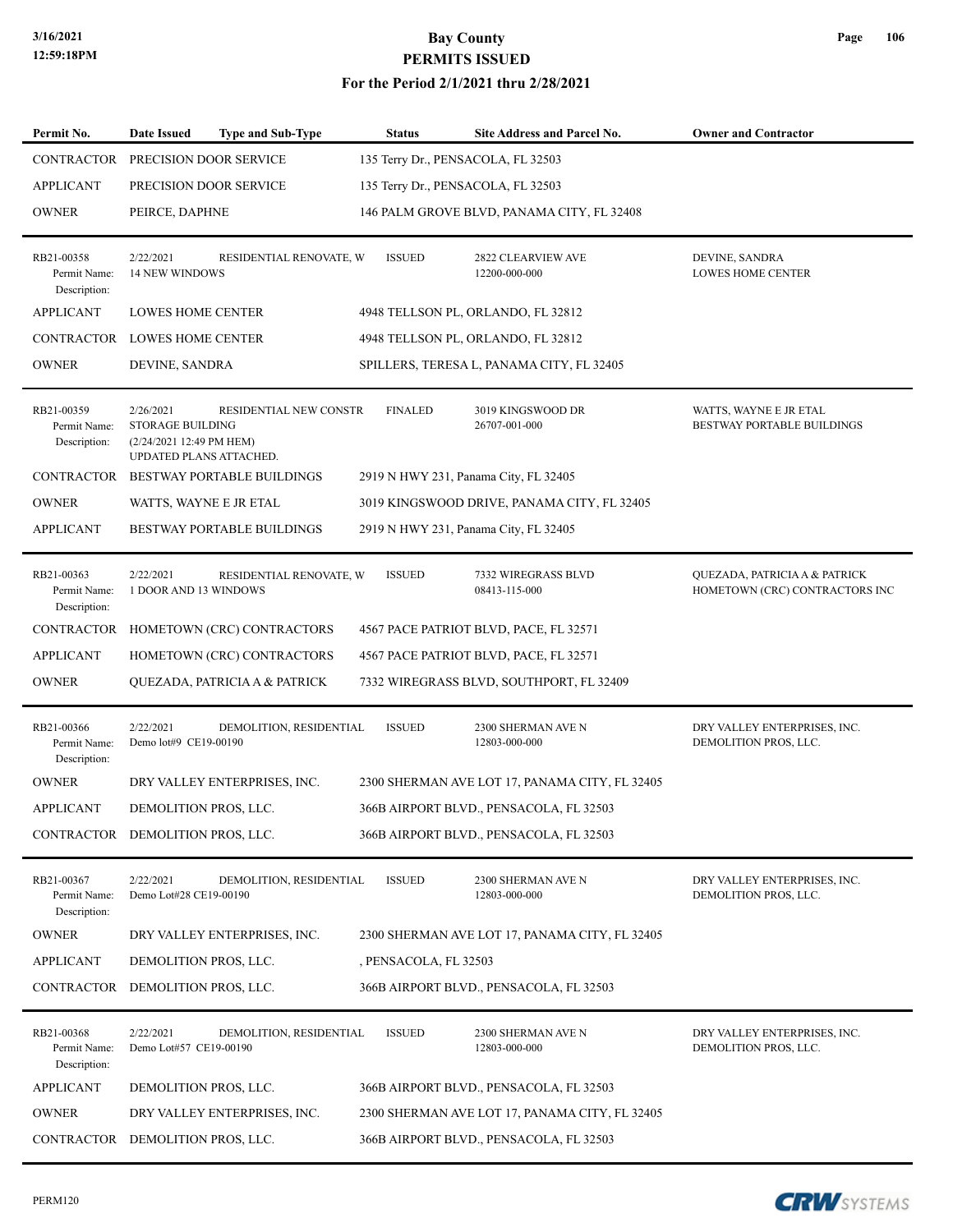| Permit No.                                 | <b>Date Issued</b>                    | Type and Sub-Type           |          | <b>Status</b> | <b>Site Address and Parcel No.</b>                  | <b>Owner and Contractor</b>                              |
|--------------------------------------------|---------------------------------------|-----------------------------|----------|---------------|-----------------------------------------------------|----------------------------------------------------------|
| RB21-00372<br>Permit Name:<br>Description: | 2/22/2021<br><b>NEW BACK DOOR</b>     | RESIDENTIAL RENOVATE, W     |          | <b>ISSUED</b> | 312 STAR AVE S<br>06975-010-000                     | <b>BURLESON, CHRISTINA G</b><br><b>LOWES HOME CENTER</b> |
| <b>APPLICANT</b>                           | <b>LOWES HOME CENTER</b>              |                             |          |               | 4948 TELLSON PL, ORLANDO, FL 32812                  |                                                          |
| <b>OWNER</b>                               | <b>BURLESON, CHRISTINA G</b>          |                             |          |               | 312 S STAR AVE, PANAMA CITY, FL 32404               |                                                          |
| CONTRACTOR LOWES HOME CENTER               |                                       |                             |          |               | 4948 TELLSON PL, ORLANDO, FL 32812                  |                                                          |
| RB21-00374<br>Permit Name:<br>Description: | 2/22/2021<br>3 WINDOWS AND 2 DOORS    | RESIDENTIAL RENOVATE, W     |          | <b>ISSUED</b> | 5801 THOMAS DR 1021<br>32382-121-000                | NCC KS LLC<br>WINDOW WORLD OF PANAMA CITY                |
| <b>OWNER</b>                               | NCC KS LLC                            |                             |          |               | 8120 LONE ELM ROAD, LENEXA, KS 66220                |                                                          |
| <b>APPLICANT</b>                           |                                       | WINDOW WORLD OF PANAMA CITY |          |               | 2820 EAST HIGHWAY 390, PANAMA CITY, FL 32401        |                                                          |
| CONTRACTOR                                 |                                       | WINDOW WORLD OF PANAMA CITY |          |               | 2820 EAST HIGHWAY 390, PANAMA CITY, FL 32401        |                                                          |
| RB21-00378<br>Permit Name:<br>Description: | 2/26/2021<br><b>NEW SINGLE FAMILY</b> | RESIDENTIAL NEW CONSTR      |          | <b>ISSUED</b> | 5832 VIKING WAY<br>05658-400-260                    | D.R. HORTON, INC.<br>D. R. HORTON, INC - LOWERY          |
| <b>CONTRACTOR</b>                          |                                       | D. R. HORTON, INC - LOWERY  |          |               | 17745 ASHLEY DRIVE, PANAMA CITY BEACH, FL 32413     |                                                          |
| <b>APPLICANT</b>                           |                                       | D. R. HORTON, INC - LOWERY  |          |               | 17745 ASHLEY DRIVE, PANAMA CITY BEACH, FL 32413     |                                                          |
| <b>OWNER</b>                               | D.R. HORTON, INC.                     |                             |          |               | 25366 PROFIT DR, DAPHNE, AL 36526                   |                                                          |
| RB21-00380<br>Permit Name:<br>Description: | 2/23/2021<br>REPLACE 1 SLIDING DOOR   | RESIDENTIAL RENOVATE, W     |          | <b>ISSUED</b> | 5801 THOMAS DR 423<br>32382-045-000                 | BOWEN, EDGAR A & LAREE W<br>WINDOW WORLD OF PANAMA CITY  |
| <b>OWNER</b>                               |                                       | BOWEN, EDGAR A & LAREE W    |          |               | 65 ABERDEEN CIR, CORDELE, GA 31015                  |                                                          |
| <b>CONTRACTOR</b>                          |                                       | WINDOW WORLD OF PANAMA CITY |          |               | 2820 EAST HIGHWAY 390, PANAMA CITY, FL 32401        |                                                          |
| <b>APPLICANT</b>                           |                                       | WINDOW WORLD OF PANAMA CITY |          |               | 2820 EAST HIGHWAY 390, PANAMA CITY, FL 32401        |                                                          |
| RB21-00388<br>Permit Name:<br>Description: | 2/25/2021<br><b>NEW BACK DOOR</b>     | RESIDENTIAL RENOVATE, W     |          | <b>ISSUED</b> | 6727 HARBOUR BLVD<br>27338-093-000                  | SHARP, BRIAN L.<br><b>LOWES HOME CENTER</b>              |
| <b>OWNER</b>                               | SHARP, BRIAN L.                       |                             |          |               | 6727 HARBOUR BLVD, PANAMA CITY BEACH, FL 32407      |                                                          |
| CONTRACTOR LOWES HOME CENTER               |                                       |                             |          |               | 4948 TELLSON PL, ORLANDO, FL 32812                  |                                                          |
| <b>APPLICANT</b>                           | LOWES HOME CENTER                     |                             |          |               | 4948 TELLSON PL, ORLANDO, FL 32812                  |                                                          |
| RB21-00389<br>Permit Name:<br>Description: | 2/25/2021<br>REPLACE GARAGE DOOR      | RESIDENTIAL RENOVATE, W     |          | <b>ISSUED</b> | 3534 HWY 390 E<br>11450-010-000                     | MITCHELL, ROBERT E<br><b>OWNER/BUILDER</b>               |
| <b>APPLICANT</b>                           | Robert 960-6013                       |                             | $, \, ,$ |               |                                                     |                                                          |
| CONTRACTOR OWNER/BUILDER                   |                                       |                             | $, \, ,$ |               |                                                     |                                                          |
| <b>OWNER</b>                               | MITCHELL, ROBERT E                    |                             |          |               | 3534 E HIGHWAY 390, PANAMA CITY, FL 32404           |                                                          |
| RB21-00393<br>Permit Name:<br>Description: | 2/25/2021<br>ONE NEW DOOR             | RESIDENTIAL RENOVATE, W     |          | <b>ISSUED</b> | 6621 SOUTH LAGOON DR<br>30753-012-000               | PALMER, ADRIENNE ELISE ETAL                              |
| <b>OWNER</b>                               |                                       | PALMER, ADRIENNE ELISE ETAL |          |               | 6621 SOUTH LAGOON DRIVE, PANAMA CITY BEACH, FL 3240 |                                                          |
| CONTRACTOR LOWES HOME CENTER               |                                       |                             |          |               | 4948 TELLSON PL, ORLANDO, FL 32812                  |                                                          |

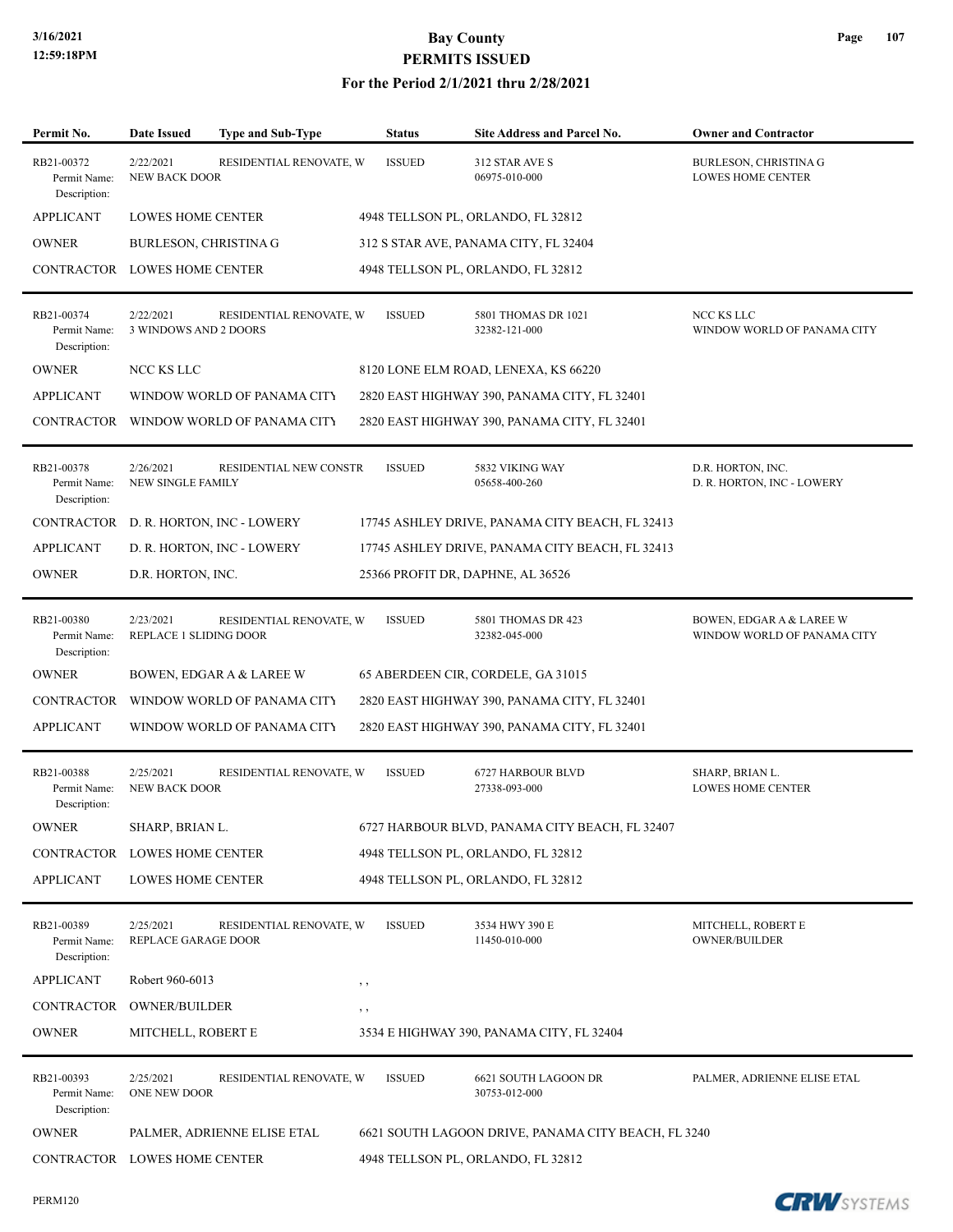#### **For the Period 2/1/2021 thru 2/28/2021**

| Permit No.                                 | <b>Date Issued</b><br><b>Type and Sub-Type</b>                                         |                         | <b>Status</b> | <b>Site Address and Parcel No.</b>                 | <b>Owner and Contractor</b>                                   |
|--------------------------------------------|----------------------------------------------------------------------------------------|-------------------------|---------------|----------------------------------------------------|---------------------------------------------------------------|
| <b>APPLICANT</b>                           | <b>LOWES HOME CENTER</b>                                                               |                         |               | 4948 TELLSON PL, ORLANDO, FL 32812                 |                                                               |
| RB21-00395<br>Permit Name:<br>Description: | 2/26/2021<br>17 NEW WINDOWS                                                            | RESIDENTIAL RENOVATE, W | <b>ISSUED</b> | 7042 ADAMS RD<br>05470-500-000                     | ROLAND, JANNA M & TOMMY L<br>WINDOW WORLD OF PANAMA CITY      |
| <b>APPLICANT</b>                           | WINDOW WORLD OF PANAMA CITY                                                            |                         |               | 2820 EAST HIGHWAY 390, PANAMA CITY, FL 32401       |                                                               |
| <b>CONTRACTOR</b>                          | WINDOW WORLD OF PANAMA CITY                                                            |                         |               | 2820 EAST HIGHWAY 390, PANAMA CITY, FL 32401       |                                                               |
| <b>OWNER</b>                               | ROLAND, JANNA M & TOMMY L                                                              |                         |               | 7042 ADAMS RD, PANAMA CITY, FL 32404               |                                                               |
| RB21-00396<br>Permit Name:<br>Description: | 2/26/2021<br><b>14 NEW WINDOWS</b>                                                     | RESIDENTIAL RENOVATE, W | <b>ISSUED</b> | 5514 MERRITT BROWN RD<br>05860-148-000             | <b>GRAHAM, LINDA</b><br>WINDOW WORLD OF PANAMA CITY           |
| <b>CONTRACTOR</b>                          | WINDOW WORLD OF PANAMA CITY                                                            |                         |               | 2820 EAST HIGHWAY 390, PANAMA CITY, FL 32401       |                                                               |
| <b>OWNER</b>                               | GRAHAM, LINDA                                                                          |                         |               | 5514 MERRITT BROWN ROAD, PANAMA CITY, FL 32404     |                                                               |
| <b>APPLICANT</b>                           | WINDOW WORLD OF PANAMA CITY                                                            |                         |               | 2820 EAST HIGHWAY 390, PANAMA CITY, FL 32401       |                                                               |
| RB21-00404<br>Permit Name:<br>Description: | 2/26/2021<br><b>DEMO</b><br>(2/26/2021 12:04 PM HEM)<br>OK PER CODE. UNLOCKED ADDRESS. | DEMOLITION, RESIDENTIAL | <b>ISSUED</b> | 2234 LAURIE AVE<br>27731-000-000                   | DOROTHY HOLDINGS LLC<br>BREAK-N-GROUND (MARINE) LLC           |
| <b>APPLICANT</b>                           | BREAK-N-GROUND (MARINE) LLC                                                            |                         |               | 749 E. 15TH ST, PANAMA CITY, FL 32405              |                                                               |
| <b>OWNER</b>                               | DOROTHY HOLDINGS LLC                                                                   |                         |               | 19211 PANAMA CITY BEACH PKWY, PANAMA CITY BEACH, F |                                                               |
| CONTRACTOR                                 | BREAK-N-GROUND (MARINE) LLC                                                            |                         |               | 749 E. 15TH ST, PANAMA CITY, FL 32405              |                                                               |
| RB21-00405<br>Permit Name:<br>Description: | 2/26/2021<br>32 WINDOWS                                                                | RESIDENTIAL RENOVATE, W | <b>ISSUED</b> | 6800 GULF DR<br>30628-000-000                      | DUBIN REAL PROPERTY PARTNERSHI<br>WINDOW WORLD OF PANAMA CITY |
| <b>APPLICANT</b>                           | WINDOW WORLD OF PANAMA CITY                                                            |                         |               | 2820 EAST HIGHWAY 390, PANAMA CITY, FL 32401       |                                                               |
| <b>OWNER</b>                               | DUBIN REAL PROPERTY PARTNERS                                                           |                         |               | PO BOX 220, MIDDLESBORO, KY 40965                  |                                                               |
| CONTRACTOR                                 | WINDOW WORLD OF PANAMA CITY                                                            |                         |               | 2820 EAST HIGHWAY 390, PANAMA CITY, FL 32401       |                                                               |
| RB21-00406<br>Permit Name:<br>Description: | 2/26/2021<br>2 NEW DOORS                                                               | RESIDENTIAL RENOVATE, W | <b>ISSUED</b> | 620 OLD FOREST WAY<br>06716-195-000                | HEBERT, RICHARD D.<br>WINDOW WORLD OF PANAMA CITY             |
| <b>CONTRACTOR</b>                          | WINDOW WORLD OF PANAMA CITY                                                            |                         |               | 2820 EAST HIGHWAY 390, PANAMA CITY, FL 32401       |                                                               |
| <b>APPLICANT</b>                           | WINDOW WORLD OF PANAMA CITY                                                            |                         |               | 2820 EAST HIGHWAY 390, PANAMA CITY, FL 32401       |                                                               |
| <b>OWNER</b>                               | HEBERT, RICHARD D.                                                                     |                         |               | 620 OLD FOREST WAY, PANAMA CITY, FL 32404          |                                                               |
| RB21-00407<br>Permit Name:<br>Description: | 2/26/2021<br>3 WINDOWS AND 2 DOORS                                                     | RESIDENTIAL RENOVATE, W | <b>ISSUED</b> | 5801 THOMAS DR 606<br>32382-238-000                | JDG & RDH LLC<br>WINDOW WORLD OF PANAMA CITY                  |
| <b>OWNER</b>                               | JDG & RDH LLC                                                                          |                         |               | 1660 BLUE RIDGE DR NE, GAINESVILLE, GA 30501       |                                                               |
| CONTRACTOR                                 | WINDOW WORLD OF PANAMA CITY                                                            |                         |               | 2820 EAST HIGHWAY 390, PANAMA CITY, FL 32401       |                                                               |
| <b>APPLICANT</b>                           | WINDOW WORLD OF PANAMA CITY                                                            |                         |               | 2820 EAST HIGHWAY 390, PANAMA CITY, FL 32401       |                                                               |
| RB21-00408<br>Permit Name:<br>Description: | 2/26/2021<br>21 WINDOWS                                                                | RESIDENTIAL RENOVATE, W | <b>ISSUED</b> | 213 NORTH BAY CT<br>08739-000-000                  | BELL, PETER S &<br>WINDOW WORLD OF PANAMA CITY                |

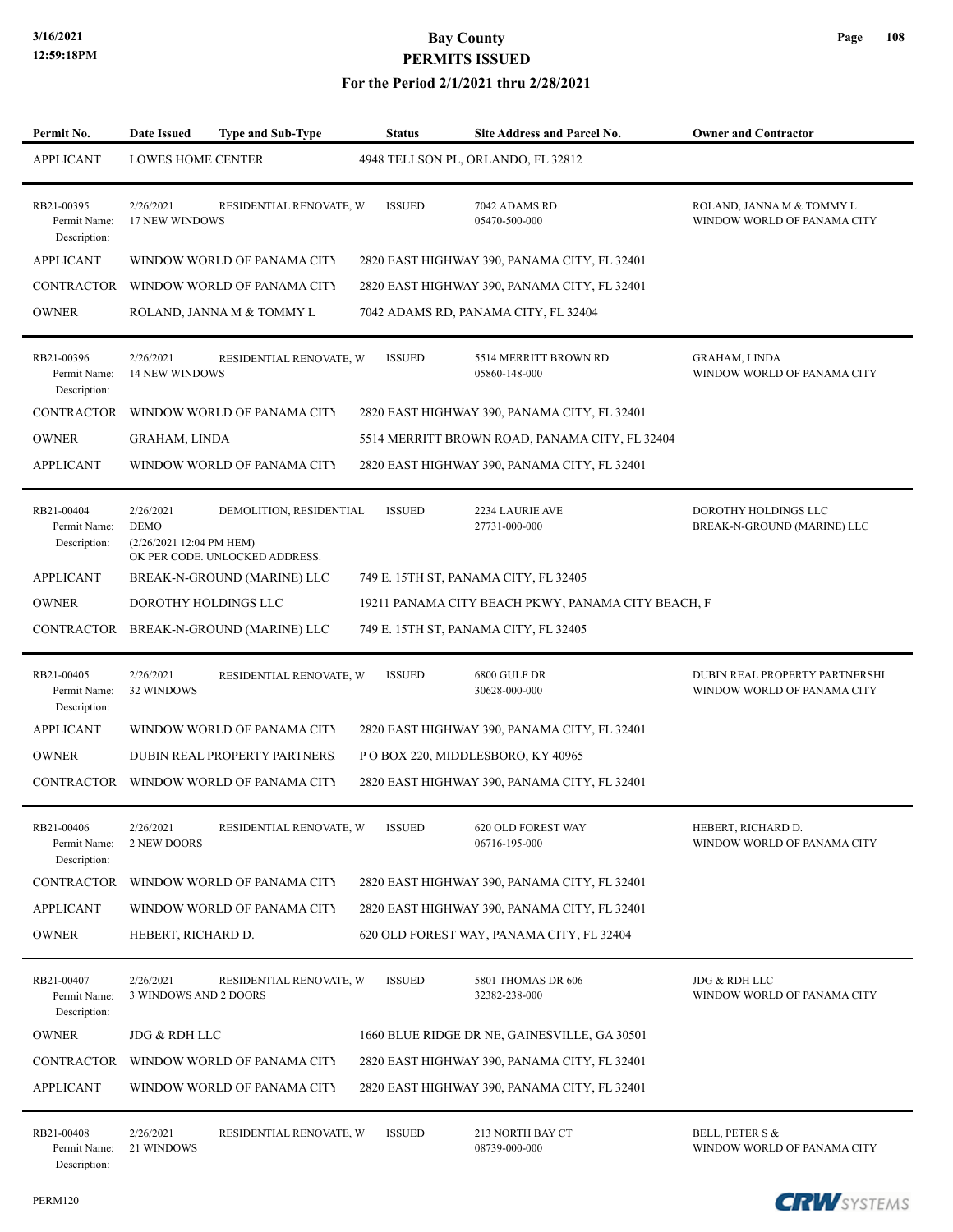| Permit No.                                 | Date Issued                                                 | <b>Type and Sub-Type</b>                                                       | <b>Status</b>           | Site Address and Parcel No.                                                                                                                       | <b>Owner and Contractor</b>                        |
|--------------------------------------------|-------------------------------------------------------------|--------------------------------------------------------------------------------|-------------------------|---------------------------------------------------------------------------------------------------------------------------------------------------|----------------------------------------------------|
| <b>APPLICANT</b>                           |                                                             | WINDOW WORLD OF PANAMA CITY                                                    |                         | 2820 EAST HIGHWAY 390, PANAMA CITY, FL 32401                                                                                                      |                                                    |
| <b>OWNER</b>                               | BELL, PETER S &                                             |                                                                                |                         | TONI K BARRITT, LYNN HAVEN, FL 32444                                                                                                              |                                                    |
| CONTRACTOR                                 |                                                             | WINDOW WORLD OF PANAMA CITY                                                    |                         | 2820 EAST HIGHWAY 390, PANAMA CITY, FL 32401                                                                                                      |                                                    |
| RB21-00409<br>Permit Name:<br>Description: | 2/26/2021<br>REPLACE 13 WINDOWS                             | RESIDENTIAL RENOVATE, W                                                        | <b>ISSUED</b>           | 5428 BLUE DOG RD<br>05860-324-000                                                                                                                 | ROGERS, LINDA M<br>WINDOW WORLD OF PANAMA CITY     |
| <b>OWNER</b>                               | ROGERS, LINDA M                                             |                                                                                |                         | 5428 BLUE DOG RD, PANAMA CITY, FL 32404                                                                                                           |                                                    |
| <b>APPLICANT</b>                           |                                                             | WINDOW WORLD OF PANAMA CITY                                                    |                         | 2820 EAST HIGHWAY 390, PANAMA CITY, FL 32401                                                                                                      |                                                    |
| CONTRACTOR                                 |                                                             | WINDOW WORLD OF PANAMA CITY                                                    |                         | 2820 EAST HIGHWAY 390, PANAMA CITY, FL 32401                                                                                                      |                                                    |
| RB21-00410<br>Permit Name:<br>Description: | 2/26/2021                                                   | RESIDENTIAL RENOVATE, IN<br>REPLACE WINDOWS AND SIDING                         | <b>FINALED</b>          | 316 PRUDENCE LN<br>30166-416-215                                                                                                                  | KILLION, BRADLEY E.<br>SEAWIND CONSTRUCTION LLC    |
| <b>OWNER</b>                               | KILLION, BRADLEY E.                                         |                                                                                |                         | 316 PRUDENCE LN, PANAMA CITY BEACH, FL 32408                                                                                                      |                                                    |
| <b>CONTRACTOR</b>                          |                                                             | SEAWIND CONSTRUCTION LLC                                                       |                         | 3411 CHERRY RIDGE RD, LYNN HAVEN, FL 32444                                                                                                        |                                                    |
| <b>APPLICANT</b>                           |                                                             | SEAWIND CONSTRUCTION LLC                                                       |                         | 3411 CHERRY RIDGE RD, LYNN HAVEN, FL 32444                                                                                                        |                                                    |
| RD21-00001<br>Permit Name:<br>Description: | 2/12/2021<br><b>RES DCA</b><br>$(1/6/20211:53$ PM TJN)      | DCA MODULAR, RESIDENT<br>sent email to cc homes advising need better site plan | <b>ISSUED</b>           | 1208 E 26TH ST<br>11570-020-000                                                                                                                   | MENDENHALL, HERBERT L<br>TIMOTHY JOHN FAUCHEUX INC |
| <b>OWNER</b>                               |                                                             | MENDENHALL, HERBERT L                                                          |                         | 3689 NORTHWEST ROYAL OAK DRIVE, JENSEN BEACH, FL 3                                                                                                |                                                    |
| <b>CONTRACTOR</b>                          |                                                             | TIMOTHY JOHN FAUCHEUX INC                                                      |                         | 1819 MOLITOR AVE, PANAMA CITY, FL 32405                                                                                                           |                                                    |
| <b>APPLICANT</b>                           | TIM 832-1234                                                |                                                                                | , ,                     |                                                                                                                                                   |                                                    |
| RE20-02439<br>Permit Name:<br>Description: | 2/19/2021<br>MOBILE HOME POLE<br>$(12/14/2020 8:38$ AM HLO) | RESIDENTIAL, MH SERVICE                                                        | <b>FINALED</b>          | 8425 S HOLLAND RD<br>07751-070-000<br>PARCEL GOES TO 8435 S. HOLLAND RD UNDER BILLY VEULEMAN. APPLICATION STATES THE DAUGHTERS NAME. CALLED PYBUS | VEULEMAN, BILLY D<br>JERRY PYBUS ELECTRIC INC      |
|                                            |                                                             | ON THE 9TH THEY WERE SUPPOSED TO SEND AN UPDATED APPLICATION.                  |                         |                                                                                                                                                   |                                                    |
| <b>OWNER</b>                               | VEULEMAN, BILLY D                                           |                                                                                |                         | 8435 S HOLLAND RD, SOUTHPORT, FL 32409                                                                                                            |                                                    |
| <b>APPLICANT</b>                           |                                                             | JERRY PYBUS ELECTRIC INC                                                       | , PANAMA CITY, FL 32404 |                                                                                                                                                   |                                                    |
| CONTRACTOR                                 |                                                             | JERRY PYBUS ELECTRIC INC                                                       | , PANAMA CITY, FL 32404 |                                                                                                                                                   |                                                    |
| RE20-02597<br>Permit Name:<br>Description: | 2/5/2021<br><b>ELECTRICAL FOR NSF</b>                       | RESIDENTIAL NEW CONSTR<br>WAITING FOR MAIN PERMIT TO BE ISSUED.                | <b>ISSUED</b>           | 364 GREENWOOD CIR<br>27344-722-000                                                                                                                | THOMASON, LUKE R ETAL<br>TRUSTMARK ELECTRIC LLC    |
|                                            | (2/5/2021 3:12 PM TSN)                                      |                                                                                |                         |                                                                                                                                                   |                                                    |
| <b>CONTRACTOR</b>                          |                                                             | TRUSTMARK ELECTRIC LLC                                                         |                         | 6939 SMITH RD, PANAMA CITY, FL 32404                                                                                                              |                                                    |
| <b>OWNER</b>                               |                                                             | THOMASON, LUKE R ETAL                                                          |                         | 2128 E 8TH STREET, PANAMA CITY, FL 32401                                                                                                          |                                                    |
| <b>APPLICANT</b>                           |                                                             | TRUSTMARK ELECTRIC LLC                                                         |                         | 6939 SMITH RD, PANAMA CITY, FL 32404                                                                                                              |                                                    |
| RE20-02608<br>Permit Name:<br>Description: | 2/12/2021<br><b>ELECTRICAL FOR NSF</b>                      | RESIDENTIAL NEW CONSTR                                                         | <b>ISSUED</b>           | 7285 ELLIE B DR<br>05658-400-340                                                                                                                  | D.R. HORTON, INC.<br>STRADA ELECTRIC & SECURITY    |
| <b>OWNER</b>                               | D.R. HORTON, INC.                                           |                                                                                |                         | 25366 PROFIT DR, DAPHNE, AL 36526                                                                                                                 |                                                    |

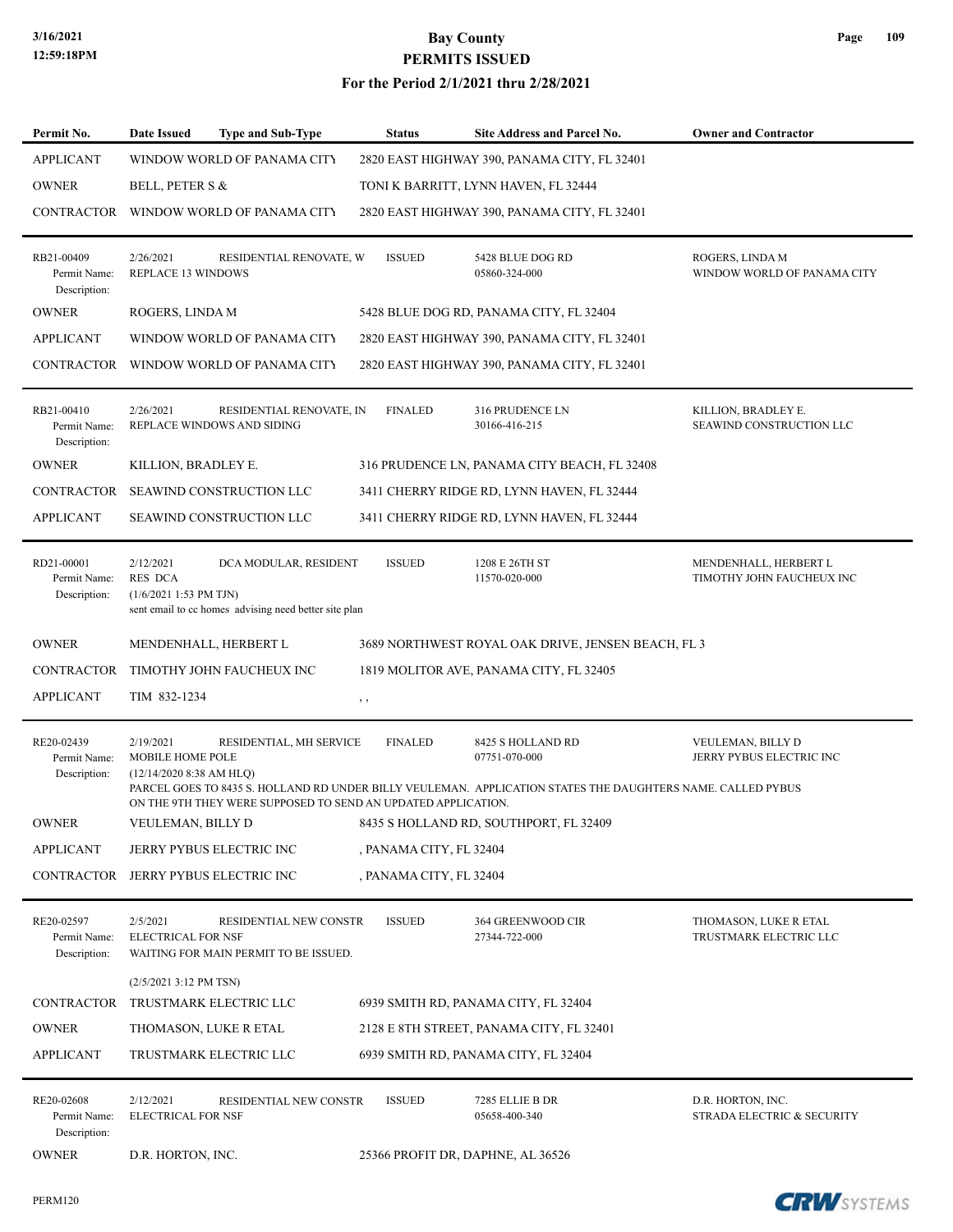| Page | 110 |
|------|-----|
|------|-----|

| <b>APPLICANT</b>                           | 2/1/2021                                                         | STRADA ELECTRIC & SECURITY<br>CONTRACTOR STRADA ELECTRIC & SECURITY    |                | 3400 ST JOHNS PARKWAY, SANFORD, FL 32771        |                                                         |
|--------------------------------------------|------------------------------------------------------------------|------------------------------------------------------------------------|----------------|-------------------------------------------------|---------------------------------------------------------|
|                                            |                                                                  |                                                                        |                |                                                 |                                                         |
|                                            |                                                                  |                                                                        |                | 3400 ST JOHNS PARKWAY, SANFORD, FL 32771        |                                                         |
| RE21-00058<br>Permit Name:<br>Description: |                                                                  | RESIDENTIAL NEW CONSTR<br>TEMP POLE **** WAITTING BUILDING PERMIT      | <b>FINALED</b> | 237 34TH CT W<br>11744-094-000                  | TEMPLES, CHARLES A<br>A+ ELECTRICAL CONTRACTORS OF PANA |
| <b>APPLICANT</b>                           | ROBERT 694-3522                                                  |                                                                        | , ,            |                                                 |                                                         |
|                                            |                                                                  | CONTRACTOR A+ ELECTRICAL CONTRACTORS OF                                |                | 1630 STANLEY AVENUE, TALLAHASSEE, FL 32310      |                                                         |
| <b>OWNER</b>                               | TEMPLES, CHARLES A                                               |                                                                        |                | 1504 KENTUCKY AVE, LYNN HAVEN, FL 32444         |                                                         |
| RE21-00159<br>Permit Name:<br>Description: | 2/25/2021<br><b>GENERATOR INSTALL</b><br>(1/28/2021 2:29 PM TJN) | RESIDENTIAL RENOVATE, E<br>NEED NEW APPLICATION ADDRESSES DO NOT MATCH | <b>FINALED</b> | 5416 HILLTOP AVE<br>31833-000-000               | RODRIGUEZ, MIGUEL<br><b>RONCO GENERATORS</b>            |
| <b>OWNER</b>                               | RODRIGUEZ, MIGUEL                                                |                                                                        |                | 5416 HILLTOP AVE, PANAMA CITY BEACH, FL 32408   |                                                         |
| <b>APPLICANT</b>                           | <b>JONATHAN 837-7979</b>                                         |                                                                        | $, \, , \,$    |                                                 |                                                         |
| CONTRACTOR RONCO GENERATORS                |                                                                  |                                                                        |                | 178 NORTH GERONIMO STREET, DESTIN, FL 32550     |                                                         |
| RE21-00161<br>Permit Name:<br>Description: | 2/1/2021<br><b>TEMP POLE</b>                                     | RESIDENTIAL NEW CONSTR                                                 | <b>FINALED</b> | 5433 HOPETOWN LN<br>31183-526-000               | HARBESON, BRADLEY ETAL<br>PIPPIN ELECTRIC INC           |
| <b>APPLICANT</b>                           | PIPPIN ELECTRIC INC                                              |                                                                        |                | 1613 EAST 12TH STREET, LYNN HAVEN, FL 32444     |                                                         |
| CONTRACTOR PIPPIN ELECTRIC INC             |                                                                  |                                                                        |                | 1613 EAST 12TH STREET, LYNN HAVEN, FL 32444     |                                                         |
| <b>OWNER</b>                               |                                                                  | HARBESON, BRADLEY ETAL                                                 |                | 207 WOODLAWN DRIVE, PANAMA CITY BEACH, FL 32407 |                                                         |
| RE21-00162<br>Permit Name:<br>Description: | 2/1/2021<br><b>TEMP POLE</b>                                     | RESIDENTIAL NEW CONSTR                                                 | <b>FINALED</b> | 6830 & 6834 THOMAS DR<br>30766-022-000          | SANDERS REAL ESTATE LLC<br>PIPPIN ELECTRIC INC          |
| <b>OWNER</b>                               |                                                                  | SANDERS REAL ESTATE LLC                                                |                | 304 HWY 80 W SUITE J, CLINTON, MS 39056         |                                                         |
| <b>APPLICANT</b>                           | PIPPIN ELECTRIC INC                                              |                                                                        |                | 1613 EAST 12TH STREET, LYNN HAVEN, FL 32444     |                                                         |
| CONTRACTOR                                 | PIPPIN ELECTRIC INC                                              |                                                                        |                | 1613 EAST 12TH STREET, LYNN HAVEN, FL 32444     |                                                         |
| RE21-00163<br>Permit Name:<br>Description: | 2/1/2021<br>ELECTRICAL FOR HOUSE                                 | RESIDENTIAL NEW CONSTR                                                 | <b>ISSUED</b>  | 6830 & 6834 THOMAS DR<br>30766-022-000          | SANDERS REAL ESTATE LLC<br>PIPPIN ELECTRIC INC          |
| <b>OWNER</b>                               |                                                                  | SANDERS REAL ESTATE LLC                                                |                | 304 HWY 80 W SUITE J, CLINTON, MS 39056         |                                                         |
| <b>APPLICANT</b>                           |                                                                  | <b>TOMMY PIPPIN 850-541-4106</b>                                       |                | 1613 EAST 12TH STREET, LYNN HAVEN, FL 32444     |                                                         |
| CONTRACTOR PIPPIN ELECTRIC INC             |                                                                  |                                                                        |                | 1613 EAST 12TH STREET, LYNN HAVEN, FL 32444     |                                                         |
| RE21-00164<br>Permit Name:<br>Description: | 2/1/2021<br><b>HOUSE ELECTRIC</b>                                | RESIDENTIAL NEW CONSTR                                                 | <b>ISSUED</b>  | 5433 HOPETOWN LN<br>31183-526-000               | HARBESON, BRADLEY ETAL<br>PIPPIN ELECTRIC INC           |
| <b>OWNER</b>                               |                                                                  | HARBESON, BRADLEY ETAL                                                 |                | 207 WOODLAWN DRIVE, PANAMA CITY BEACH, FL 32407 |                                                         |
| <b>APPLICANT</b>                           | PIPPIN ELECTRIC INC                                              |                                                                        |                | 1613 EAST 12TH STREET, LYNN HAVEN, FL 32444     |                                                         |
| CONTRACTOR PIPPIN ELECTRIC INC             |                                                                  |                                                                        |                | 1613 EAST 12TH STREET, LYNN HAVEN, FL 32444     |                                                         |

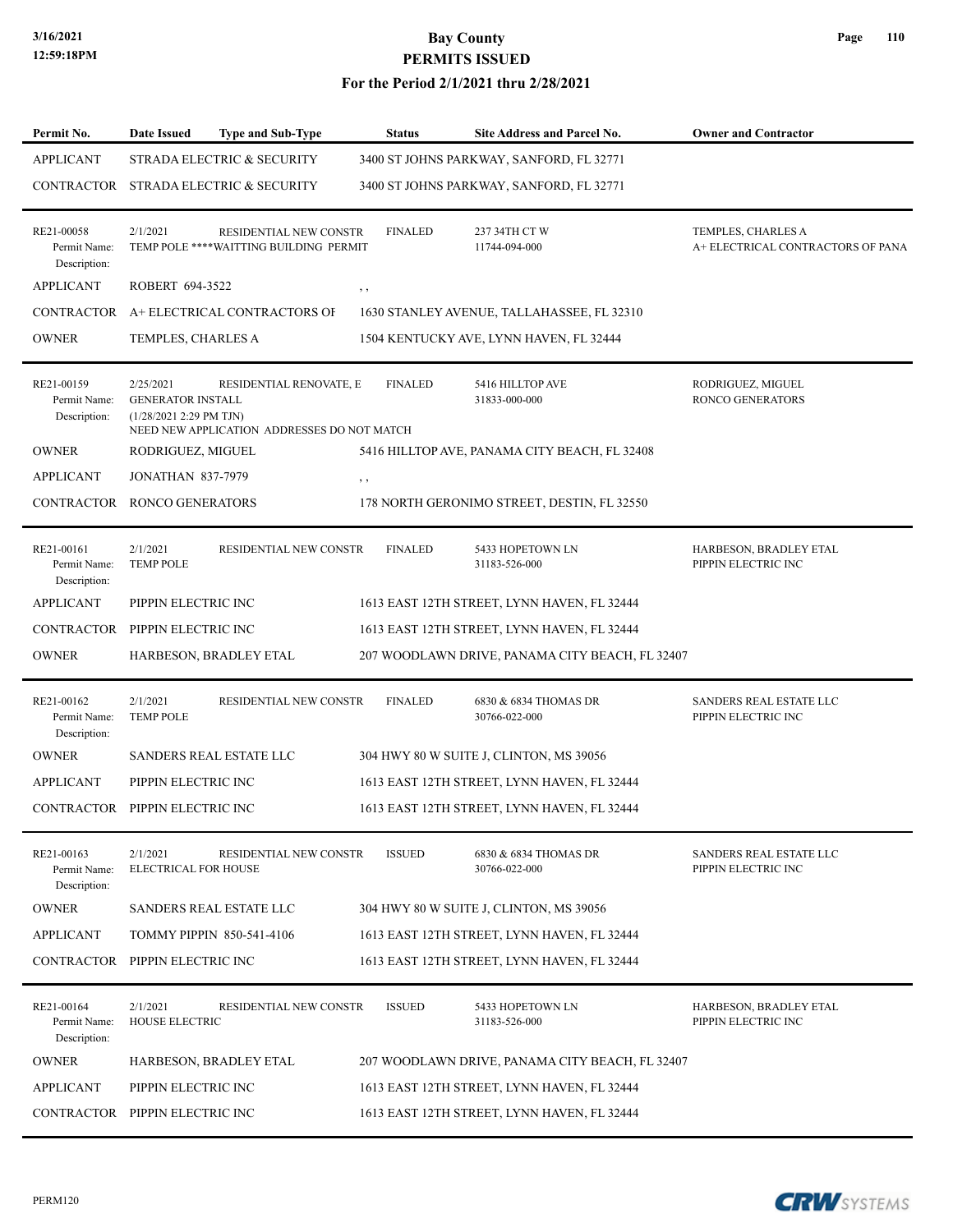| Permit No.                                 | <b>Date Issued</b>                                                                  | <b>Type and Sub-Type</b>                                         | <b>Status</b>  | Site Address and Parcel No.                        | <b>Owner and Contractor</b>                                     |
|--------------------------------------------|-------------------------------------------------------------------------------------|------------------------------------------------------------------|----------------|----------------------------------------------------|-----------------------------------------------------------------|
| RE21-00165<br>Permit Name:<br>Description: | 2/1/2021                                                                            | RESIDENTIAL, POOL ELECT<br>RESIDENTIAL POOL ELECTRICAL           | <b>ISSUED</b>  | 123 16TH ST A<br>36676-000-000                     | <b>SANDERS &amp; VILLAVECES</b><br>PIPPIN ELECTRIC INC          |
| <b>APPLICANT</b>                           | PIPPIN ELECTRIC INC                                                                 |                                                                  |                | 1613 EAST 12TH STREET, LYNN HAVEN, FL 32444        |                                                                 |
| CONTRACTOR PIPPIN ELECTRIC INC             |                                                                                     |                                                                  |                | 1613 EAST 12TH STREET, LYNN HAVEN, FL 32444        |                                                                 |
| <b>OWNER</b>                               | <b>SANDERS &amp; VILLAVECES</b>                                                     |                                                                  |                | ENTERPRISES INC, TROY, AL 36079                    |                                                                 |
| RE21-00166<br>Permit Name:<br>Description: | 2/1/2021                                                                            | RESIDENTIAL, POOL ELECT<br>RESIDENTIAL POOL ELECTRICAL           | <b>ISSUED</b>  | 123 16TH ST B<br>36676-000-000                     | <b>SANDERS &amp; VILLAVECES</b><br>PIPPIN ELECTRIC INC          |
| CONTRACTOR PIPPIN ELECTRIC INC             |                                                                                     |                                                                  |                | 1613 EAST 12TH STREET, LYNN HAVEN, FL 32444        |                                                                 |
| <b>APPLICANT</b>                           | PIPPIN ELECTRIC INC                                                                 |                                                                  |                | 1613 EAST 12TH STREET, LYNN HAVEN, FL 32444        |                                                                 |
| <b>OWNER</b>                               | <b>SANDERS &amp; VILLAVECES</b>                                                     |                                                                  |                | ENTERPRISES INC, TROY, AL 36079                    |                                                                 |
| RE21-00188<br>Permit Name:<br>Description: | 2/3/2021<br>REWIRE EXISTING HOME                                                    | RESIDENTIAL RENOVATE, E                                          | <b>ISSUED</b>  | 246 SCOOTER DR<br>30166-416-315                    | <b>FAYARD, KEVIN B</b><br>SOUTHERN ELECTRICAL SERVICES, LLC     |
| <b>APPLICANT</b>                           |                                                                                     | SOUTHERN ELECTRICAL SERVICES                                     |                | 943 TASHANNA LANE, PANAMA CITY, FL 32409           |                                                                 |
| <b>OWNER</b>                               | <b>FAYARD, KEVIN B</b>                                                              |                                                                  |                | 246 SCOOTER DRIVE, PANAMA CITY BEACH, FL 32408     |                                                                 |
|                                            |                                                                                     | CONTRACTOR SOUTHERN ELECTRICAL SERVICES                          |                | 943 TASHANNA LANE, PANAMA CITY, FL 32409           |                                                                 |
| RE21-00189<br>Permit Name:<br>Description: | 2/1/2021                                                                            | RESIDENTIAL NEW CONSTR<br>NSF TEMP CONSTRUCTION POLE 100 AMP     | <b>FINALED</b> | 203 15TH ST<br>37051-005-000                       | ANGELIC PROPERTIES, LLC<br>RWB ELECTRIC INC                     |
| CONTRACTOR                                 | <b>RWB ELECTRIC INC</b>                                                             |                                                                  |                | 9502 CLARENCE ST. #16, PANAMA CITY BEACH, FL 32407 |                                                                 |
| <b>APPLICANT</b>                           | <b>ROBERT 814-1188</b>                                                              |                                                                  | , ,            |                                                    |                                                                 |
| <b>OWNER</b>                               |                                                                                     | ANGELIC PROPERTIES, LLC                                          |                | 21813 FRONT BEACH RD, PANAMA CITY BEACH, FL 32413  |                                                                 |
| RE21-00190<br>Permit Name:<br>Description: | 2/1/2021                                                                            | RESIDENTIAL RENOVATE, E<br>REPLACE OUTLETS IN KITCHEN & BATH GFI | <b>ISSUED</b>  | 4701 THOMAS DR 216<br>31437-040-000                | BRUCE, KAREN ANN<br>DON LOPEZ ELECTRIC LLC                      |
| <b>OWNER</b>                               | BRUCE, KAREN ANN                                                                    |                                                                  |                | 4101 JAN COOLEY, PANAMA CITY BEACH, FL 32408       |                                                                 |
| <b>APPLICANT</b>                           |                                                                                     | DON LOPEZ ELECTRIC LLC                                           |                | 1222 JAY STREET, FORT WALTON BEACH, FL 32547       |                                                                 |
| CONTRACTOR                                 |                                                                                     | DON LOPEZ ELECTRIC LLC                                           |                | 1222 JAY STREET, FORT WALTON BEACH, FL 32547       |                                                                 |
| RE21-00191<br>Permit Name:<br>Description: | 2/1/2021<br>NEW SWIMMIMG POOL<br>(11/19/20209:43 AM MJM)<br>Sent to P&Z for review. | RESIDENTIAL, POOL ELECT                                          | <b>ISSUED</b>  | 1034 BRITTON RD<br>11167-015-000                   | RAYMOND, ANTHONY & CLAIRE<br>KENNY STRANGE ELECTRIC AND SERVICI |
| CONTRACTOR                                 |                                                                                     | KENNY STRANGE ELECTRIC AND S                                     |                | 2436 N EAST AVE, Panama City, FL 32405             |                                                                 |
| <b>APPLICANT</b>                           |                                                                                     | KENNY STRANGE ELECTRIC AND S                                     |                | 2436 N EAST AVE, Panama City, FL 32405             |                                                                 |
| <b>OWNER</b>                               |                                                                                     | RAYMOND, ANTHONY & CLAIRE                                        |                | 1034 BRITTON RD, LYNN HAVEN, FL 32444              |                                                                 |
| RE21-00192<br>Permit Name:<br>Description: | 2/1/2021<br>PANEL CHANGE                                                            | RESIDENTIAL RENOVATE, E                                          | <b>FINALED</b> | 132 PALM HARBOUR BLVD<br>30188-995-462             | ZARDA, KELLY R<br>JVF ELECTRIC LLC                              |
| CONTRACTOR JVF ELECTRIC LLC                |                                                                                     |                                                                  |                | 123 N FOX AVENUE, PANAMA CITY, FL 32404            |                                                                 |
|                                            |                                                                                     |                                                                  |                |                                                    |                                                                 |

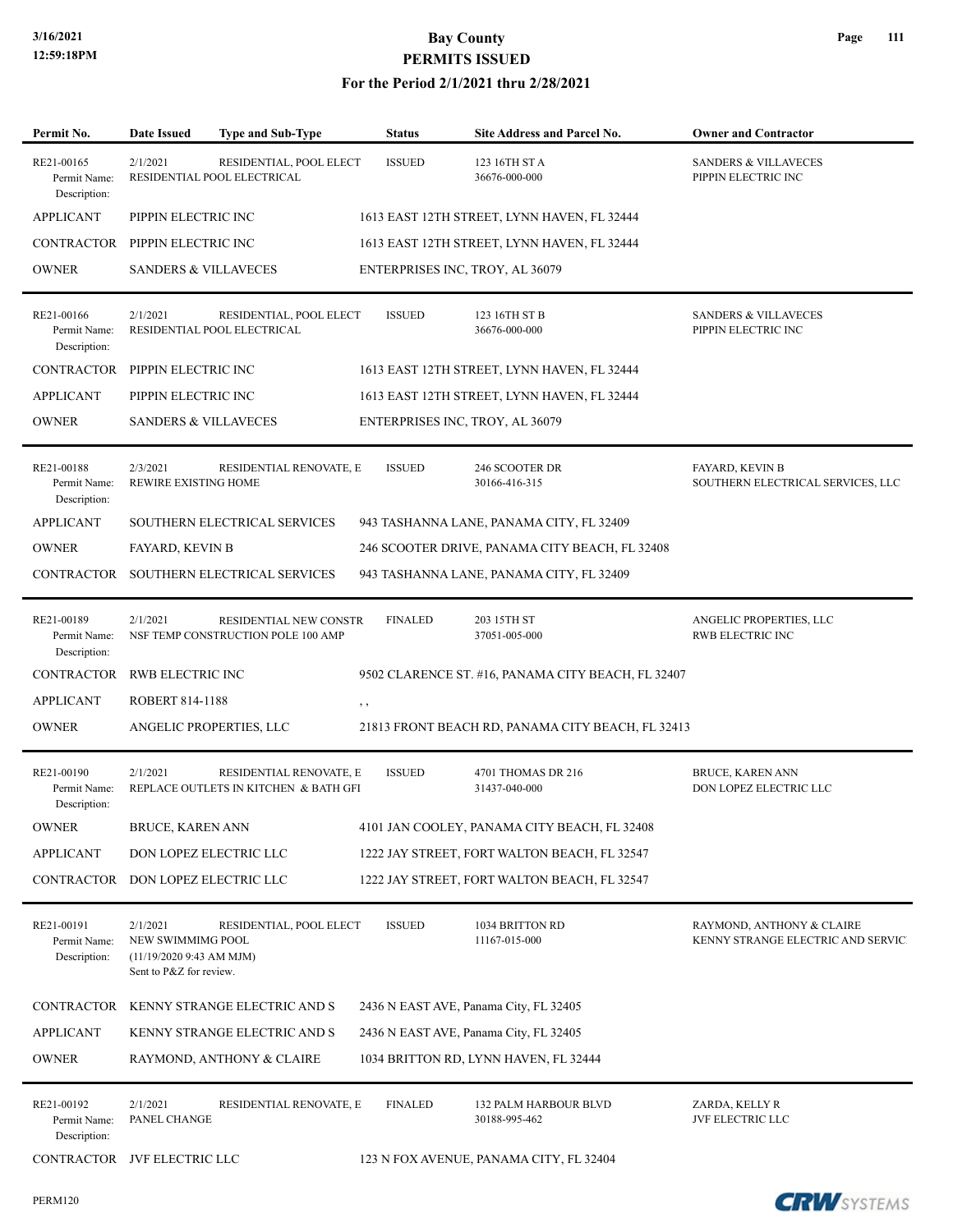| Permit No.                                 | Date Issued                                                                        | <b>Type and Sub-Type</b>                                                | <b>Status</b>                         | Site Address and Parcel No.                   | <b>Owner and Contractor</b>                                     |
|--------------------------------------------|------------------------------------------------------------------------------------|-------------------------------------------------------------------------|---------------------------------------|-----------------------------------------------|-----------------------------------------------------------------|
| <b>APPLICANT</b>                           | JAMES 527-7466                                                                     |                                                                         | , ,                                   |                                               |                                                                 |
| <b>OWNER</b>                               | ZARDA, KELLY R                                                                     |                                                                         |                                       | 132 PALM HARBOUR BLVD, PANAMA CITY, FL 32408  |                                                                 |
| RE21-00193<br>Permit Name:<br>Description: | 2/1/2021<br>(1/12/2021 10:11 AM MJM)<br>Sent to P&Z for review.                    | RESIDENTIAL, POOL ELECT<br>ELECTRICAL FOR NEW GUNITE POOL               | <b>ISSUED</b>                         | 123 SANDOLLAR DR<br>30188-091-000             | POPE, AMANDA R<br>SASSER ELECTRICAL SERVICES INC.               |
| <b>OWNER</b>                               | POPE, AMANDA R                                                                     |                                                                         |                                       | 123 SANDOLLAR DR, PANAMA CITY BEACH, FL 32408 |                                                                 |
| CONTRACTOR                                 |                                                                                    | <b>SASSER ELECTRICAL SERVICES INC</b>                                   |                                       | 106 WINNETK CIRCLE, DAPHNE, AL 36526          |                                                                 |
| <b>APPLICANT</b>                           |                                                                                    | SASSER ELECTRICAL SERVICES INC                                          |                                       | 106 WINNETK CIRCLE, DAPHNE, AL 36526          |                                                                 |
| RE21-00194<br>Permit Name:<br>Description: | 2/1/2021<br>(1/11/2021 8:11 AM MJM)<br>Sent to P&Z for review.                     | RESIDENTIAL, POOL ELECT<br>ELECTRICAL FOR NEW RESIDENTIAL SWIMMING POOL | <b>ISSUED</b>                         | 11841 OLD BICYCLE RD<br>06665-000-000         | BROWN, CHARLIE & DORRIS C<br>SASSER ELECTRICAL SERVICES INC.    |
| CONTRACTOR                                 |                                                                                    | SASSER ELECTRICAL SERVICES INC                                          |                                       | 106 WINNETK CIRCLE, DAPHNE, AL 36526          |                                                                 |
| <b>OWNER</b>                               |                                                                                    | BROWN, CHARLIE & DORRIS C                                               |                                       | 11835 OLD BICYCLE RD, PANAMA CITY, FL 32404   |                                                                 |
| <b>APPLICANT</b>                           |                                                                                    | <b>SASSER ELECTRICAL SERVICES INC</b>                                   |                                       | 106 WINNETK CIRCLE, DAPHNE, AL 36526          |                                                                 |
| RE21-00195<br>Permit Name:<br>Description: | 2/2/2021                                                                           | RESIDENTIAL, SERVICE CH<br>COMPLETE OVERHEAD SERVICE CHANGE 200 AMP     | <b>FINALED</b>                        | 330 TWIN LAKES DR<br>35333-000-000            | COPELAND, JIMMY<br>PEADEN AIR CONDITIONING ~ PLUMBING           |
| <b>APPLICANT</b>                           |                                                                                    | PEADEN AIR CONDITIONING ~ PLUI                                          |                                       | 620 W BALDWIN RD, Panama City, Fl 32405       |                                                                 |
| CONTRACTOR                                 |                                                                                    | PEADEN AIR CONDITIONING ~ PLUI                                          |                                       | 620 W BALDWIN RD, Panama City, Fl 32405       |                                                                 |
| <b>OWNER</b>                               | COPELAND, JIMMY                                                                    |                                                                         |                                       | 117 SHERWOOD AVE., TROY, AL 36081             |                                                                 |
| RE21-00196<br>Permit Name:<br>Description: | 2/2/2021                                                                           | RESIDENTIAL, ELECTRICAL<br>RECESS CAN LIGHTING AND RECEIPTACLES         | <b>ISSUED</b>                         | 4300 BAY POINT RD<br>31259-212-000            | CTM BUILDERS LLC<br>PEADEN AIR CONDITIONING ~ PLUMBING          |
| <b>APPLICANT</b>                           |                                                                                    | PEADEN AIR CONDITIONING ~ PLUI                                          |                                       | 620 W BALDWIN RD, Panama City, Fl 32405       |                                                                 |
| <b>OWNER</b>                               | CTM BUILDERS LLC                                                                   |                                                                         |                                       | 537 LEE LORE DR, CHIPPEWA LAKE, OH 44215      |                                                                 |
|                                            |                                                                                    | CONTRACTOR PEADEN AIR CONDITIONING ~ PLUI                               |                                       | 620 W BALDWIN RD, Panama City, Fl 32405       |                                                                 |
| RE21-00197<br>Permit Name:<br>Description: | 2/9/2021<br><b>NSF ELECT</b>                                                       | RESIDENTIAL NEW CONSTR                                                  | <b>ISSUED</b>                         | <b>232 BARRACUDA DR</b><br>31445-040-000      | GREEN, WILLIAM C & ANDREA L<br>BOWDEN PLUMBING & ELECTRICAL INC |
| CONTRACTOR                                 |                                                                                    | <b>BOWDEN PLUMBING &amp; ELECTRICA</b>                                  |                                       | 7426 JOANNA LANE, PANAMA CITY, FL 32409       |                                                                 |
| <b>APPLICANT</b>                           | CHUMPY 527-4548                                                                    |                                                                         | $, \, ,$                              |                                               |                                                                 |
| <b>OWNER</b>                               |                                                                                    | GREEN, WILLIAM C & ANDREA L                                             |                                       | 4341 THOMAS DR, PANAMA CITY BEACH, FL 32408   |                                                                 |
| RE21-00198<br>Permit Name:<br>Description: | 2/2/2021<br><b>MOBILE HOME</b><br>$(11/23/20209:32 \text{ PM CJR})$<br>NEED DECAL# | MOBILE HOME, MH SERVIC                                                  | <b>FINALED</b>                        | 6397 LOIS ST<br>06052-010-000                 | GRAINGER PROPERTY RENTALS LLC<br>STYLE CREST (EC) INC           |
| <b>APPLICANT</b>                           | STYLE CREST (EC) INC                                                               |                                                                         | 2901 E 15TH ST, Panama City, FL 32405 |                                               |                                                                 |
| CONTRACTOR                                 | STYLE CREST (EC) INC                                                               |                                                                         | 2901 E 15TH ST, Panama City, FL 32405 |                                               |                                                                 |

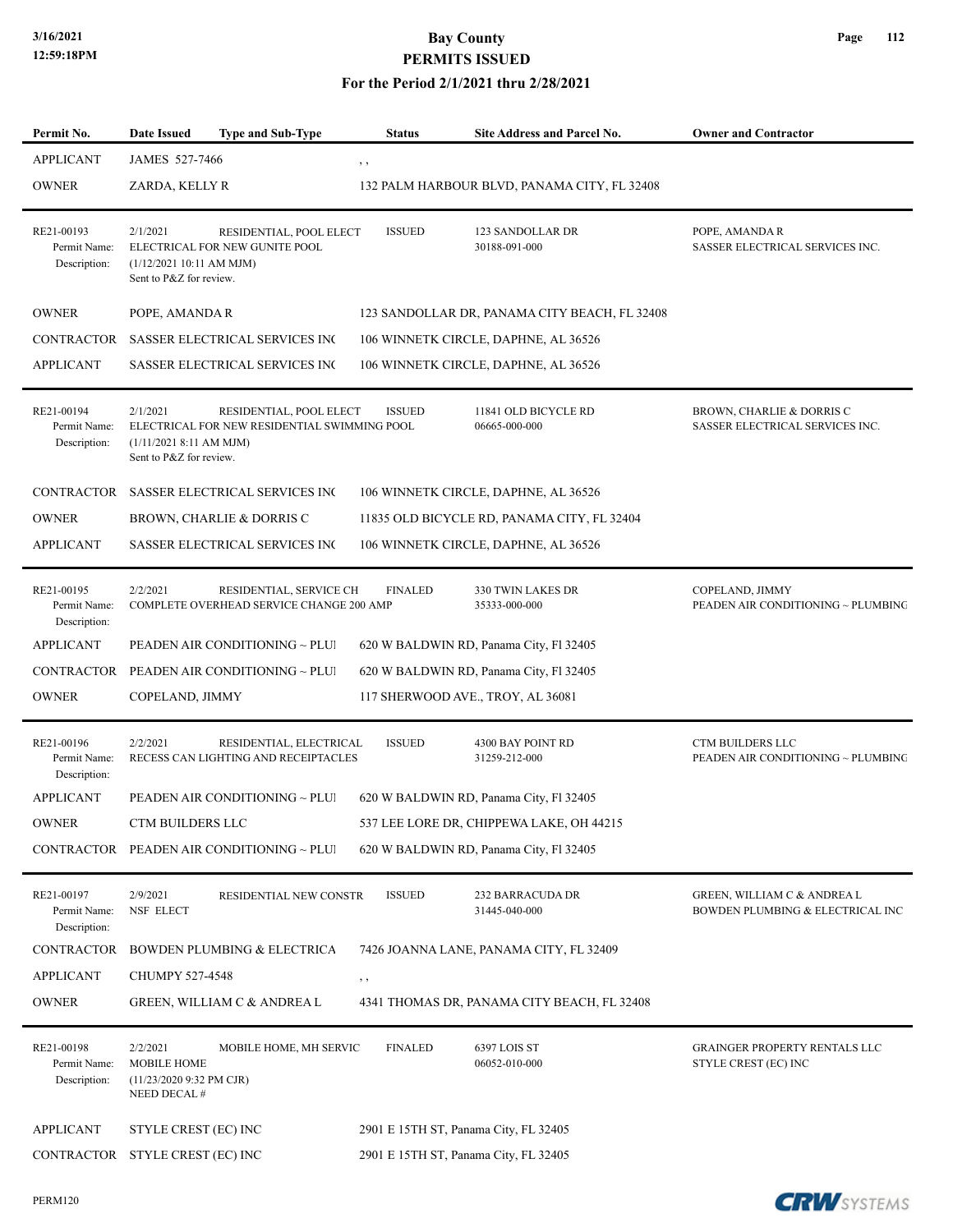| Permit No.                                 | <b>Date Issued</b>                                           | <b>Type and Sub-Type</b>                                                 | <b>Status</b>  | Site Address and Parcel No.                                                                                                                   | <b>Owner and Contractor</b>                               |
|--------------------------------------------|--------------------------------------------------------------|--------------------------------------------------------------------------|----------------|-----------------------------------------------------------------------------------------------------------------------------------------------|-----------------------------------------------------------|
| <b>OWNER</b>                               |                                                              | <b>GRAINGER PROPERTY RENTALS LL</b>                                      |                | 2025 DISCOVERY LOOP, PANAMA CITY, FL 32405                                                                                                    |                                                           |
| RE21-00199<br>Permit Name:<br>Description: | 2/2/2021                                                     | RESIDENTIAL RENOVATE, S<br>Rewire w/ 1/2 conduit to new 100amp sub-panel | <b>ISSUED</b>  | 111 BENICIA PL<br>37270-000-000                                                                                                               | MUGLACH, CHERYL KAY<br>PEADEN AIR CONDITIONING ~ PLUMBING |
| <b>OWNER</b>                               | MUGLACH, CHERYL KAY                                          |                                                                          |                | 111 BENICIA PL, PANAMA CITY BEACH, FL 32413                                                                                                   |                                                           |
| CONTRACTOR                                 |                                                              | PEADEN AIR CONDITIONING ~ PLUI                                           |                | 620 W BALDWIN RD, Panama City, Fl 32405                                                                                                       |                                                           |
| <b>APPLICANT</b>                           |                                                              | PEADEN AIR CONDITIONING ~ PLUI                                           |                | 620 W BALDWIN RD, Panama City, Fl 32405                                                                                                       |                                                           |
| RE21-00200<br>Permit Name:<br>Description: | 2/2/2021<br>PARTIAL REWIRE                                   | RESIDENTIAL RENOVATE, E                                                  | <b>ISSUED</b>  | 3309 COWAN RD<br>07751-498-000                                                                                                                | SITKIEWITZ, SCOTT THOMAS<br>OZ ELECTRICAL L.L.C           |
| CONTRACTOR                                 | OZ ELECTRICAL L.L.C                                          |                                                                          |                | 1588 BAL ALEX AVENUE, GULF BREEZE, FL 32563                                                                                                   |                                                           |
| <b>OWNER</b>                               | SITKIEWITZ, SCOTT THOMAS                                     |                                                                          |                | 3309 COWAN RD, SOUTHPORT, FL 32409                                                                                                            |                                                           |
| <b>APPLICANT</b>                           | OZ ELECTRICAL L.L.C                                          |                                                                          |                | 1588 BAL ALEX AVENUE, GULF BREEZE, FL 32563                                                                                                   |                                                           |
| RE21-00201<br>Permit Name:<br>Description: | 2/2/2021<br><b>SERVICE REPAIR</b><br>(2/2/2021 11:37 AM HLQ) | RESIDENTIAL, SERVICE REP                                                 | <b>FINALED</b> | 2919 CANAL AVE<br>12189-010-010<br>PER EMAIL FROM CONTRACTOR NEEDS TO HAVE A WILL CALL FOR THURSDAY 2-4-21. SET IT UP SO INSPECTOR WILL KNOW. | COOPER, CHRISTIAN LEWIS<br>ROWLANDS ELECTRIC SERVICE INC  |
| CONTRACTOR                                 |                                                              | ROWLANDS ELECTRIC SERVICE IN                                             |                | 341 MICHELE DR, PANAMA CITY, FL 32404                                                                                                         |                                                           |
| <b>OWNER</b>                               | COOPER, CHRISTIAN LEWIS                                      |                                                                          |                | 2919 CANAL AVENUE, PANAMA CITY, FL 32405                                                                                                      |                                                           |
| <b>APPLICANT</b>                           | TOM 596-1011                                                 |                                                                          | $, \, , \,$    |                                                                                                                                               |                                                           |
| RE21-00202<br>Permit Name:<br>Description: | 2/2/2021<br>PRE-INSPECTION FOR POWER                         | RESIDENTIAL, ELECTRICAL                                                  | <b>ISSUED</b>  | 7243 SOUTH LAKE JOANNA DR<br>05635-202-000                                                                                                    | CLARKSON, L WESLEY II & TONI R<br><b>OWNER/BUILDER</b>    |
| CONTRACTOR                                 | <b>OWNER/BUILDER</b>                                         |                                                                          | $, \, \cdot$   |                                                                                                                                               |                                                           |
| <b>APPLICANT</b>                           | Toni 815-8240                                                |                                                                          | $, \, \cdot$   |                                                                                                                                               |                                                           |
| <b>OWNER</b>                               |                                                              | CLARKSON, L WESLEY II & TONI R                                           |                | 7926 BLANCHE DR, PANAMA CITY, FL 32404                                                                                                        |                                                           |
| RE21-00203<br>Permit Name:<br>Description: | 2/4/2021<br><b>SERVICE REPAIR</b>                            | RESIDENTIAL, SERVICE REP                                                 | <b>FINALED</b> | 4406 TROPICAL DR<br>05487-046-000                                                                                                             | **CONFIDENTIAL**<br>MEYERS ELECTRIC, LLC                  |
| CONTRACTOR                                 | MEYERS ELECTRIC, LLC                                         |                                                                          |                | 1806 BROWN AVE, PANAMA CITY BEACH, FL 32405                                                                                                   |                                                           |
| <b>APPLICANT</b>                           | MEYERS ELECTRIC, LLC                                         |                                                                          |                | 1806 BROWN AVE, PANAMA CITY BEACH, FL 32405                                                                                                   |                                                           |
| <b>OWNER</b>                               | **CONFIDENTIAL**                                             |                                                                          | $, \, ,$       |                                                                                                                                               |                                                           |
| RE21-00204<br>Permit Name:<br>Description: | 2/2/2021                                                     | RESIDENTIAL, SERVICE CH<br>SERVICE CHANGE (BOX ON OUTSIDE OF HOUSE)      | <b>FINALED</b> | 12005 BARR LN<br>00880-000-000                                                                                                                | WALDO, TRACI S & JAMIE L ROSS<br><b>OWNER</b>             |
| <b>APPLICANT</b>                           | TRACI 319-5462                                               |                                                                          | $, \, \cdot$   |                                                                                                                                               |                                                           |
| CONTRACTOR                                 | OWNER                                                        |                                                                          | $, \, \cdot$   |                                                                                                                                               |                                                           |
| <b>OWNER</b>                               |                                                              | WALDO, TRACI S & JAMIE L ROSS                                            |                | 8607 DEERPOINT DR, YOUNGSTOWN, FL 32466                                                                                                       |                                                           |
| RE21-00205<br>Permit Name:                 | 2/23/2021<br>pre power inspection                            | RESIDENTIAL, ELECTRICAL                                                  | <b>FINALED</b> | 7904 SURF DR 19<br>30493-170-000                                                                                                              | EVTEYEV, DMITRIY<br><b>OWNER/BUILDER</b>                  |

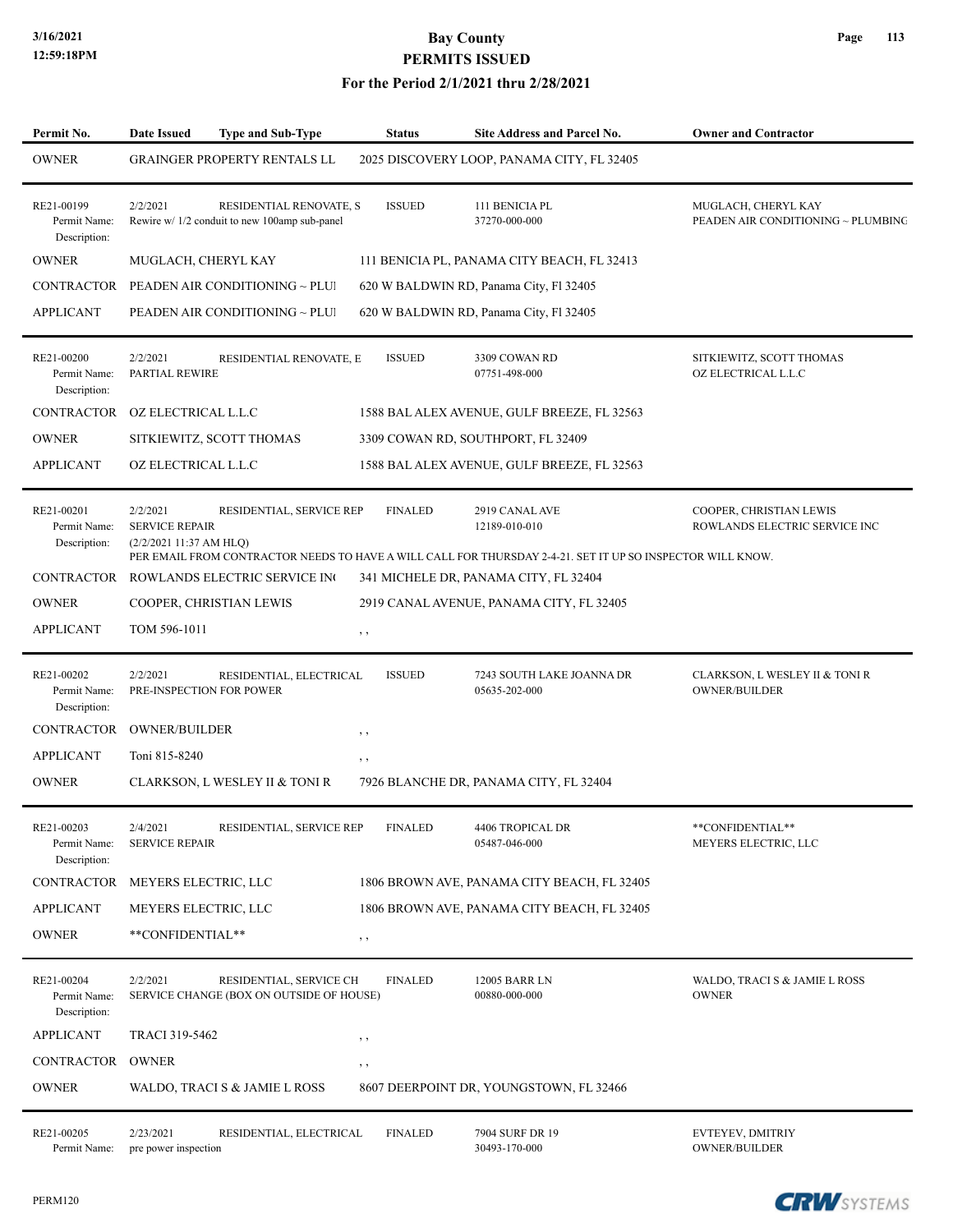| Permit No.                                 | Date Issued                                                                                           | <b>Type and Sub-Type</b>     | Status         | <b>Site Address and Parcel No.</b>                                             | <b>Owner and Contractor</b>                                      |
|--------------------------------------------|-------------------------------------------------------------------------------------------------------|------------------------------|----------------|--------------------------------------------------------------------------------|------------------------------------------------------------------|
| Description:                               | (2/2/2021 5:36 PM HLQ)                                                                                |                              |                | ATTACHED PERMIT, OWNER BUILDER AFFIDAVIT. WAITING ON RECORDED DEED FROM OWNER. |                                                                  |
| <b>OWNER</b>                               | EVTEYEV, DMITRIY                                                                                      |                              |                | 100 BILTMORE PL, PANAMA CITY BEACH, FL 32413                                   |                                                                  |
| <b>APPLICANT</b>                           | <b>DMITRIY 819-1418</b>                                                                               |                              | $, \, , \,$    |                                                                                |                                                                  |
| <b>CONTRACTOR</b>                          | <b>OWNER/BUILDER</b>                                                                                  |                              | , ,            |                                                                                |                                                                  |
| RE21-00206<br>Permit Name:<br>Description: | 2/3/2021<br><b>TEMP POLE</b>                                                                          | RESIDENTIAL NEW CONSTR       | <b>FINALED</b> | 628 FANNING BAYOU DR<br>08416-100-040                                          | D.R. HORTON, INC.<br>JOEL A. RICHARDSON ELECTRIC                 |
| CONTRACTOR                                 |                                                                                                       | JOEL A. RICHARDSON ELECTRIC  |                | 360 ADAMS AVENUE, VALPARAISO, FL 32580                                         |                                                                  |
| <b>APPLICANT</b>                           |                                                                                                       | JOEL A. RICHARDSON ELECTRIC  |                | 360 ADAMS AVENUE, VALPARAISO, FL 32580                                         |                                                                  |
| <b>OWNER</b>                               | D.R. HORTON, INC.                                                                                     |                              |                | 25366 PROFIT DR, DAPHNE, AL 36526                                              |                                                                  |
| RE21-00207<br>Permit Name:<br>Description: | 2/3/2021<br>ELECTIRC FOR HOUSE                                                                        | RESIDENTIAL NEW CONSTR       | <b>ISSUED</b>  | <b>628 FANNING BAYOU DR</b><br>08416-100-040                                   | D.R. HORTON, INC.<br>JOEL A. RICHARDSON ELECTRIC                 |
| <b>CONTRACTOR</b>                          |                                                                                                       | JOEL A. RICHARDSON ELECTRIC  |                | 360 ADAMS AVENUE, VALPARAISO, FL 32580                                         |                                                                  |
| <b>APPLICANT</b>                           |                                                                                                       | JOEL A. RICHARDSON ELECTRIC  |                | 360 ADAMS AVENUE, VALPARAISO, FL 32580                                         |                                                                  |
| <b>OWNER</b>                               | D.R. HORTON, INC.                                                                                     |                              |                | 25366 PROFIT DR, DAPHNE, AL 36526                                              |                                                                  |
| RE21-00209<br>Permit Name:<br>Description: | 2/3/2021<br>ELECTRIC FOR POOL<br>(12/27/2019 4:44 PM MJM)<br>Sent to P&Z for review.                  | RESIDENTIAL, POOL ELECT      | <b>ISSUED</b>  | 213 PINE TREE DR<br>36135-000-000                                              | DERAMO, ANDREW JR & ANNABEL<br>SOUTHERN ELECTRICAL SERVICES, LLC |
| <b>CONTRACTOR</b>                          |                                                                                                       | SOUTHERN ELECTRICAL SERVICES |                | 943 TASHANNA LANE, PANAMA CITY, FL 32409                                       |                                                                  |
| <b>OWNER</b>                               |                                                                                                       | DERAMO, ANDREW JR & ANNABEL  |                | 319 PINETREE DRIVE, PANAMA CITY BEACH, FL 32413                                |                                                                  |
| <b>APPLICANT</b>                           |                                                                                                       | SOUTHERN ELECTRICAL SERVICES |                | 943 TASHANNA LANE, PANAMA CITY, FL 32409                                       |                                                                  |
| RE21-00210<br>Permit Name:<br>Description: | 2/3/2021<br><b>TEMP POLE</b><br>(10/1/2020 2:16 PM TJN)<br><b>NEED</b><br><b>APPLICATION</b>          | RESIDENTIAL NEW CONSTR       | <b>FINALED</b> | 1527 SANTA ANITA DR<br>11300-653-000                                           | EVERHART, TODD & ALEXANDRIA<br>SOUTHERN ELECTRICAL SERVICES, LLC |
| <b>OWNER</b>                               |                                                                                                       | EVERHART, TODD & ALEXANDRIA  |                | 1527 SANTA ANITA DRIVE, LYNN HAVEN, FL 32444                                   |                                                                  |
| CONTRACTOR                                 |                                                                                                       | SOUTHERN ELECTRICAL SERVICES |                | 943 TASHANNA LANE, PANAMA CITY, FL 32409                                       |                                                                  |
| <b>APPLICANT</b>                           |                                                                                                       | SOUTHERN ELECTRICAL SERVICES |                | 943 TASHANNA LANE, PANAMA CITY, FL 32409                                       |                                                                  |
| RE21-00211<br>Permit Name:<br>Description: | 2/3/2021<br><b>ELECTRIC FOR HOUSE</b><br>(10/1/2020 2:16 PM TJN)<br><b>NEED</b><br><b>APPLICATION</b> | RESIDENTIAL NEW CONSTR       | <b>ISSUED</b>  | 1527 SANTA ANITA DR<br>11300-653-000                                           | EVERHART, TODD & ALEXANDRIA<br>SOUTHERN ELECTRICAL SERVICES, LLC |
| <b>OWNER</b>                               |                                                                                                       | EVERHART, TODD & ALEXANDRIA  |                | 1527 SANTA ANITA DRIVE, LYNN HAVEN, FL 32444                                   |                                                                  |
| CONTRACTOR                                 |                                                                                                       | SOUTHERN ELECTRICAL SERVICES |                | 943 TASHANNA LANE, PANAMA CITY, FL 32409                                       |                                                                  |
| <b>APPLICANT</b>                           |                                                                                                       | SOUTHERN ELECTRICAL SERVICES |                | 943 TASHANNA LANE, PANAMA CITY, FL 32409                                       |                                                                  |
| RE21-00212<br>Permit Name:<br>Description: | 2/16/2021<br><b>TEMP POLE</b>                                                                         | RESIDENTIAL NEW CONSTR       | <b>FINALED</b> | 13540 THORP LN<br>02933-090-000                                                | CONNELL, COY T<br>ABOVE ALL CONSTRUCTION AND REMOD               |

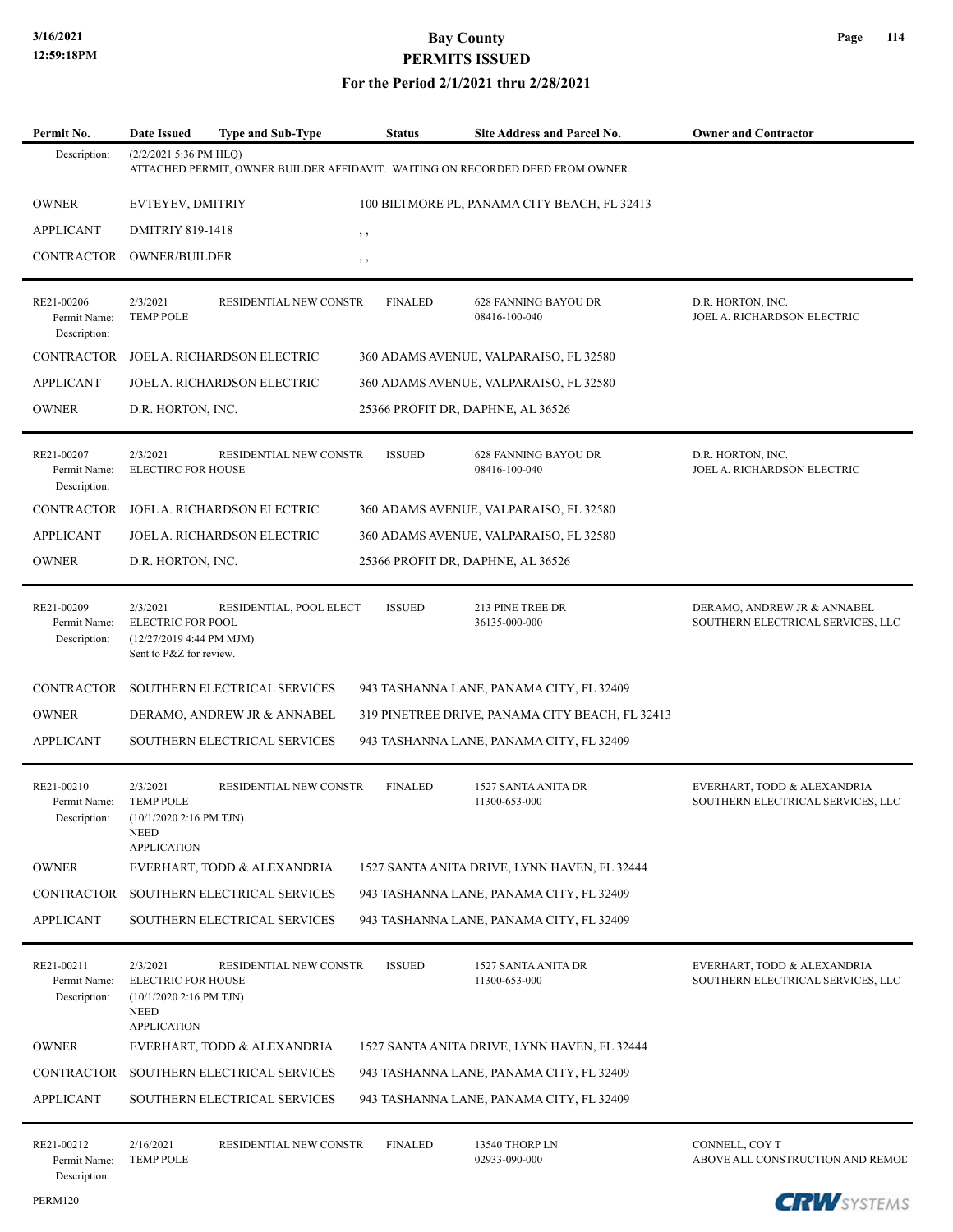#### **For the Period 2/1/2021 thru 2/28/2021**

| Permit No.                                 | Date Issued                                                     | <b>Type and Sub-Type</b>                                                       | <b>Status</b>  | <b>Site Address and Parcel No.</b>           | <b>Owner and Contractor</b>                                  |
|--------------------------------------------|-----------------------------------------------------------------|--------------------------------------------------------------------------------|----------------|----------------------------------------------|--------------------------------------------------------------|
| <b>OWNER</b>                               | CONNELL, COY T                                                  |                                                                                |                | 13159 THORP LN, FOUNTAIN, FL 32438           |                                                              |
| <b>APPLICANT</b>                           | ROBERT 850-640-8899                                             |                                                                                | , ,            |                                              |                                                              |
|                                            |                                                                 | CONTRACTOR ABOVE ALL CONSTRUCTION AND F                                        |                | 12413 TWO TRAIL ROAD, BAY COUNTY, FL 32438   |                                                              |
| RE21-00213<br>Permit Name:<br>Description: | 2/16/2021<br><b>NSF ELECTRICAL</b>                              | RESIDENTIAL NEW CONSTR                                                         | <b>ISSUED</b>  | 13540 THORP LN<br>02933-090-000              | CONNELL, COY T<br>ABOVE ALL CONSTRUCTION AND REMOD           |
| <b>APPLICANT</b>                           | ROBERT 850-640-8899                                             |                                                                                | $, \, , \,$    |                                              |                                                              |
| <b>OWNER</b>                               | CONNELL, COY T                                                  |                                                                                |                | 13159 THORP LN, FOUNTAIN, FL 32438           |                                                              |
|                                            |                                                                 | CONTRACTOR ABOVE ALL CONSTRUCTION AND F                                        |                | 12413 TWO TRAIL ROAD, BAY COUNTY, FL 32438   |                                                              |
| RE21-00214<br>Permit Name:<br>Description: | 2/4/2021<br>CONSTRUCTION POLE<br>(2/3/2021 1:05 PM HEM)         | RESIDENTIAL NEW CONSTR<br>WAITING PER TINA FOR ANOTHER PERMIT TO BE ISSUEDHOLD | <b>FINALED</b> | <b>402 LOCKSLEY DR</b><br>34030-325-250      | NWFL LAND HOLDINGS LLC<br>MEYERS ELECTRIC, LLC               |
| <b>OWNER</b>                               |                                                                 | NWFL LAND HOLDINGS LLC                                                         |                | 400 S ARNOLD RD, PANAMA CITY BEACH, FL 32413 |                                                              |
| <b>APPLICANT</b>                           | MEYERS ELECTRIC, LLC                                            |                                                                                |                | 1806 BROWN AVE, PANAMA CITY BEACH, FL 32405  |                                                              |
| CONTRACTOR MEYERS ELECTRIC, LLC            |                                                                 |                                                                                |                | 1806 BROWN AVE, PANAMA CITY BEACH, FL 32405  |                                                              |
| RE21-00215<br>Permit Name:<br>Description: | 2/4/2021<br><b>ELECTRICAL FOR NSF</b><br>(2/3/2021 1:11 PM HEM) | RESIDENTIAL NEW CONSTR<br>HOLD PER TINA UNTIL OTHER PERMIT IS ISSUED           | <b>ISSUED</b>  | <b>402 LOCKSLEY DR</b><br>34030-325-250      | NWFL LAND HOLDINGS LLC<br>MEYERS ELECTRIC, LLC               |
| CONTRACTOR                                 | MEYERS ELECTRIC, LLC                                            |                                                                                |                | 1806 BROWN AVE, PANAMA CITY BEACH, FL 32405  |                                                              |
| <b>OWNER</b>                               |                                                                 | NWFL LAND HOLDINGS LLC                                                         |                | 400 S ARNOLD RD, PANAMA CITY BEACH, FL 32413 |                                                              |
| <b>APPLICANT</b>                           | MEYERS ELECTRIC, LLC                                            |                                                                                |                | 1806 BROWN AVE, PANAMA CITY BEACH, FL 32405  |                                                              |
| RE21-00216<br>Permit Name:<br>Description: | 2/3/2021                                                        | RESIDENTIAL RENOVATE, E<br>ELECTRICAL FOR #316 RENOVATION                      | <b>ISSUED</b>  | 4400 KINGFISH LN<br>31423-017-000            | PITTMAN, JOSEPH S JR TRUSTEE<br>MEYERS ELECTRIC, LLC         |
| CONTRACTOR MEYERS ELECTRIC, LLC            |                                                                 |                                                                                |                | 1806 BROWN AVE, PANAMA CITY BEACH, FL 32405  |                                                              |
| OWNER                                      |                                                                 | PITTMAN, JOSEPH S JR TRUSTEE                                                   |                | P O BOX 27517, PANAMA CITY, FL 32411         |                                                              |
| <b>APPLICANT</b>                           |                                                                 | MEYERS ELECTRIC, LLC                                                           |                | 1806 BROWN AVE, PANAMA CITY BEACH, FL 32405  |                                                              |
| RE21-00217<br>Permit Name:<br>Description: | 2/8/2021                                                        | RESIDENTIAL, MH SERVICE<br>MOBILE HOME SERVICE POLE                            | <b>FINALED</b> | 5822 JOSEPH RD<br>05639-255-010              | ROBINSON, CHRISTOPHER L<br>FLORIDA METER POLE COMPANY INCORP |
| CONTRACTOR                                 |                                                                 | FLORIDA METER POLE COMPANY II                                                  |                | 3436 GREY OAK WAY, MARIANNA, FL 32446        |                                                              |
| <b>APPLICANT</b>                           |                                                                 | FLORIDA METER POLE COMPANY II                                                  |                | 3436 GREY OAK WAY, MARIANNA, FL 32446        |                                                              |
| <b>OWNER</b>                               |                                                                 | ROBINSON, CHRISTOPHER L                                                        |                | 5822 JOSEPH RD, PANAMA CITY, FL 32404        |                                                              |
| RE21-00218<br>Permit Name:<br>Description: | 2/8/2021                                                        | RESIDENTIAL, MH SERVICE<br>MOBILE HOME SERVICE POLE                            | <b>FINALED</b> | 7207 BRETT RD<br>05127-416-000               | FLANAGAN, JESSICA ETAL<br>FLORIDA METER POLE COMPANY INCORP  |
| <b>APPLICANT</b>                           |                                                                 | FLORIDA METER POLE COMPANY II                                                  |                | 3436 GREY OAK WAY, MARIANNA, FL 32446        |                                                              |
| <b>OWNER</b>                               |                                                                 | FLANAGAN, JESSICA ETAL                                                         |                | 2640 AIRPORT ROAD, PANAMA CITY, FL 32405     |                                                              |
| CONTRACTOR                                 |                                                                 | FLORIDA METER POLE COMPANY II                                                  |                | 3436 GREY OAK WAY, MARIANNA, FL 32446        |                                                              |

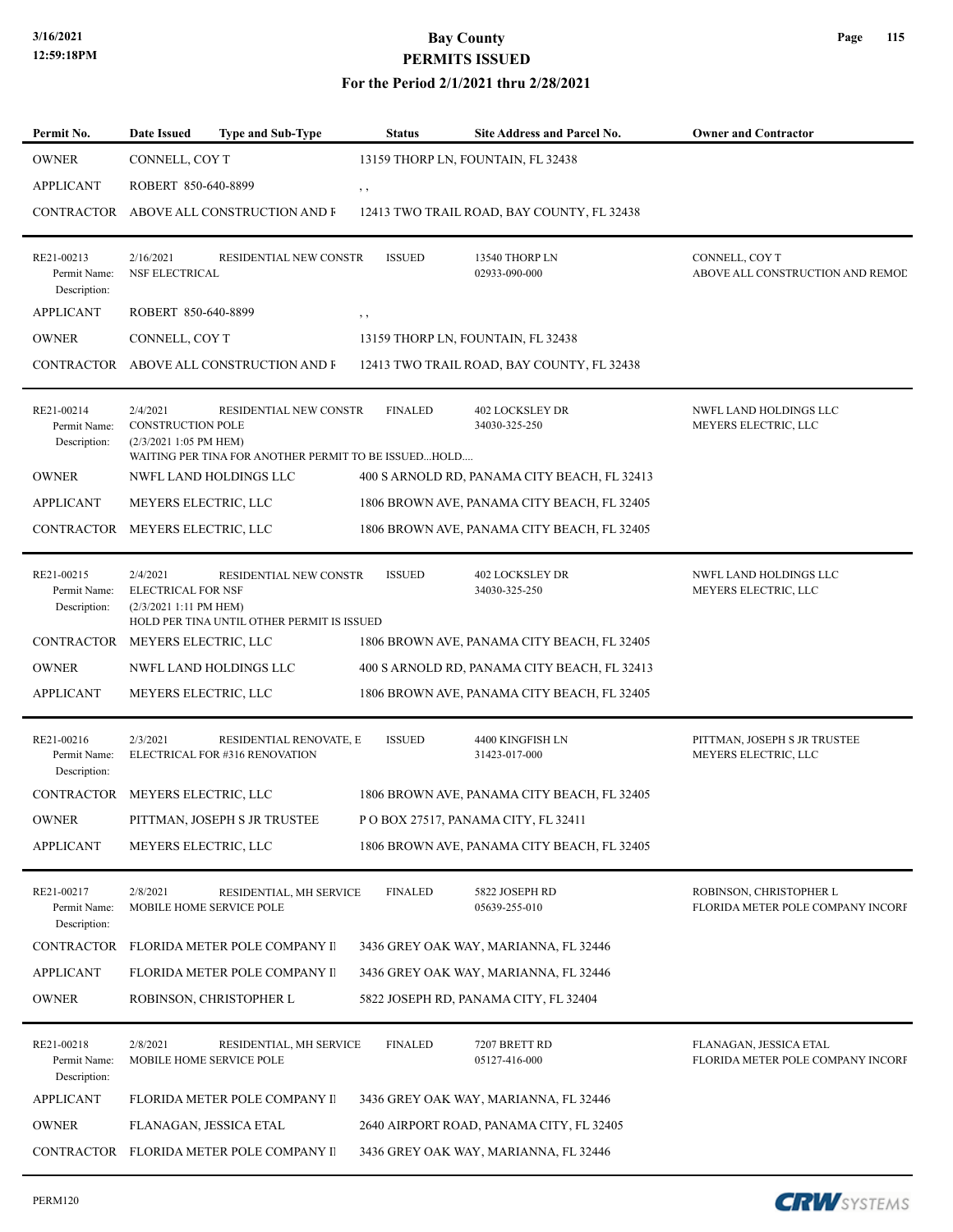| Permit No.                                 | <b>Date Issued</b>                                                                         | <b>Type and Sub-Type</b>                            | <b>Status</b>  | Site Address and Parcel No.                     | <b>Owner and Contractor</b>                                    |
|--------------------------------------------|--------------------------------------------------------------------------------------------|-----------------------------------------------------|----------------|-------------------------------------------------|----------------------------------------------------------------|
| RE21-00219<br>Permit Name:<br>Description: | 2/4/2021<br><b>TEMP POLE</b><br>(1/7/202111:48 AMRRS)<br>Sent to P & Z                     | RESIDENTIAL NEW CONSTR                              | <b>FINALED</b> | 319 OLEANDER DR<br>36802-000-000                | HOMES SWEET HOMES INC<br>GUYSON (ER) CONSTRUCTION, INC.        |
| CONTRACTOR                                 |                                                                                            | GUYSON (ER) CONSTRUCTION, INC                       |                | 1499 W HWY 390, LYNN HAVEN, FL 32444            |                                                                |
| OWNER                                      |                                                                                            | HOMES SWEET HOMES INC                               |                | POBOX 16445, PANAMA CITY, FL 32406              |                                                                |
| APPLICANT                                  | JAMES 258-5856                                                                             |                                                     | , ,            |                                                 |                                                                |
| RE21-00220<br>Permit Name:<br>Description: | 2/4/2021<br><b>ELECTIRC FOR HOUSE</b><br>(1/7/202111:48 AMRRS)<br>Sent to P & Z            | RESIDENTIAL NEW CONSTR                              | <b>ISSUED</b>  | 319 OLEANDER DR<br>36802-000-000                | HOMES SWEET HOMES INC<br>GUYSON (ER) CONSTRUCTION, INC.        |
| <b>OWNER</b>                               |                                                                                            | HOMES SWEET HOMES INC                               |                | POBOX 16445, PANAMA CITY, FL 32406              |                                                                |
| <b>APPLICANT</b>                           | JAMES 258-5856                                                                             |                                                     | $, \, , \,$    |                                                 |                                                                |
|                                            |                                                                                            | CONTRACTOR GUYSON (ER) CONSTRUCTION, INC            |                | 1499 W HWY 390, LYNN HAVEN, FL 32444            |                                                                |
| RE21-00221<br>Permit Name:<br>Description: | 2/4/2021<br><b>TEMP POLE</b><br>$(1/12/20219:55$ AM MJM)<br>Sent to P&Z for review.        | RESIDENTIAL NEW CONSTR                              | <b>FINALED</b> | 5404 HILLTOP AVE<br>31829-000-000               | GAGER, WILLIAM G ETAL<br>GUYSON (ER) CONSTRUCTION, INC.        |
| CONTRACTOR                                 |                                                                                            | GUYSON (ER) CONSTRUCTION, INC                       |                | 1499 W HWY 390, LYNN HAVEN, FL 32444            |                                                                |
| <b>APPLICANT</b>                           |                                                                                            | GUYSON (ER) CONSTRUCTION, INC                       |                | 1499 W HWY 390, LYNN HAVEN, FL 32444            |                                                                |
| <b>OWNER</b>                               | GAGER, WILLIAM G ETAL                                                                      |                                                     |                | 4213 JAN COOLEY DR, PANAMA CITY BEACH, FL 32408 |                                                                |
| RE21-00222<br>Permit Name:<br>Description: | 2/4/2021<br><b>ELECTRIC FOR HOUSE</b><br>(1/12/20219:55 AM MJM)<br>Sent to P&Z for review. | RESIDENTIAL NEW CONSTR                              | <b>ISSUED</b>  | 5404 HILLTOP AVE<br>31829-000-000               | GAGER, WILLIAM G ETAL<br>GUYSON (ER) CONSTRUCTION, INC.        |
| CONTRACTOR                                 |                                                                                            | GUYSON (ER) CONSTRUCTION, INC                       |                | 1499 W HWY 390, LYNN HAVEN, FL 32444            |                                                                |
| APPLICANT                                  |                                                                                            | GUYSON (ER) CONSTRUCTION, INC                       |                | 1499 W HWY 390, LYNN HAVEN, FL 32444            |                                                                |
| <b>OWNER</b>                               | GAGER, WILLIAM G ETAL                                                                      |                                                     |                | 4213 JAN COOLEY DR, PANAMA CITY BEACH, FL 32408 |                                                                |
| RE21-00225<br>Permit Name:<br>Description: | 2/4/2021<br><b>TEMP POLE</b><br>$(12/23/20203:13$ PM JLS)                                  | RESIDENTIAL NEW CONSTR<br>NEED COMPLETE ENERGY FORM | <b>FINALED</b> | <b>2240 LEE ST</b><br>08747-030-030             | BRAUER, DAVID W & MARY J<br>REGENCY ELECTRIC OF PANAMA CITY IN |
| CONTRACTOR                                 |                                                                                            | REGENCY ELECTRIC OF PANAMA C                        |                | 4412 DE LEN DR, Panama City, FL 32404           |                                                                |
| APPLICANT                                  | MIKE 896-7555                                                                              |                                                     | $, \, , \,$    |                                                 |                                                                |
| OWNER                                      |                                                                                            | BRAUER, DAVID W & MARY J                            |                | 1815 SCARLETT BLVD, LYNN HAVEN, FL 32444        |                                                                |
| RE21-00226<br>Permit Name:<br>Description: | 2/24/2021<br>NSF ELECTRICAL<br>(12/23/2020 3:13 PM JLS)                                    | RESIDENTIAL NEW CONSTR<br>NEED COMPLETE ENERGY FORM | <b>ISSUED</b>  | <b>2240 LEE ST</b><br>08747-030-030             | BRAUER, DAVID W & MARY J<br>REGENCY ELECTRIC OF PANAMA CITY IN |
| CONTRACTOR                                 |                                                                                            | REGENCY ELECTRIC OF PANAMA C                        |                | 4412 DE LEN DR, Panama City, FL 32404           |                                                                |
| OWNER                                      |                                                                                            | BRAUER, DAVID W & MARY J                            |                | 1815 SCARLETT BLVD, LYNN HAVEN, FL 32444        |                                                                |
| <b>PERM120</b>                             |                                                                                            |                                                     |                |                                                 | <b>CRW</b> SYSTEMS                                             |

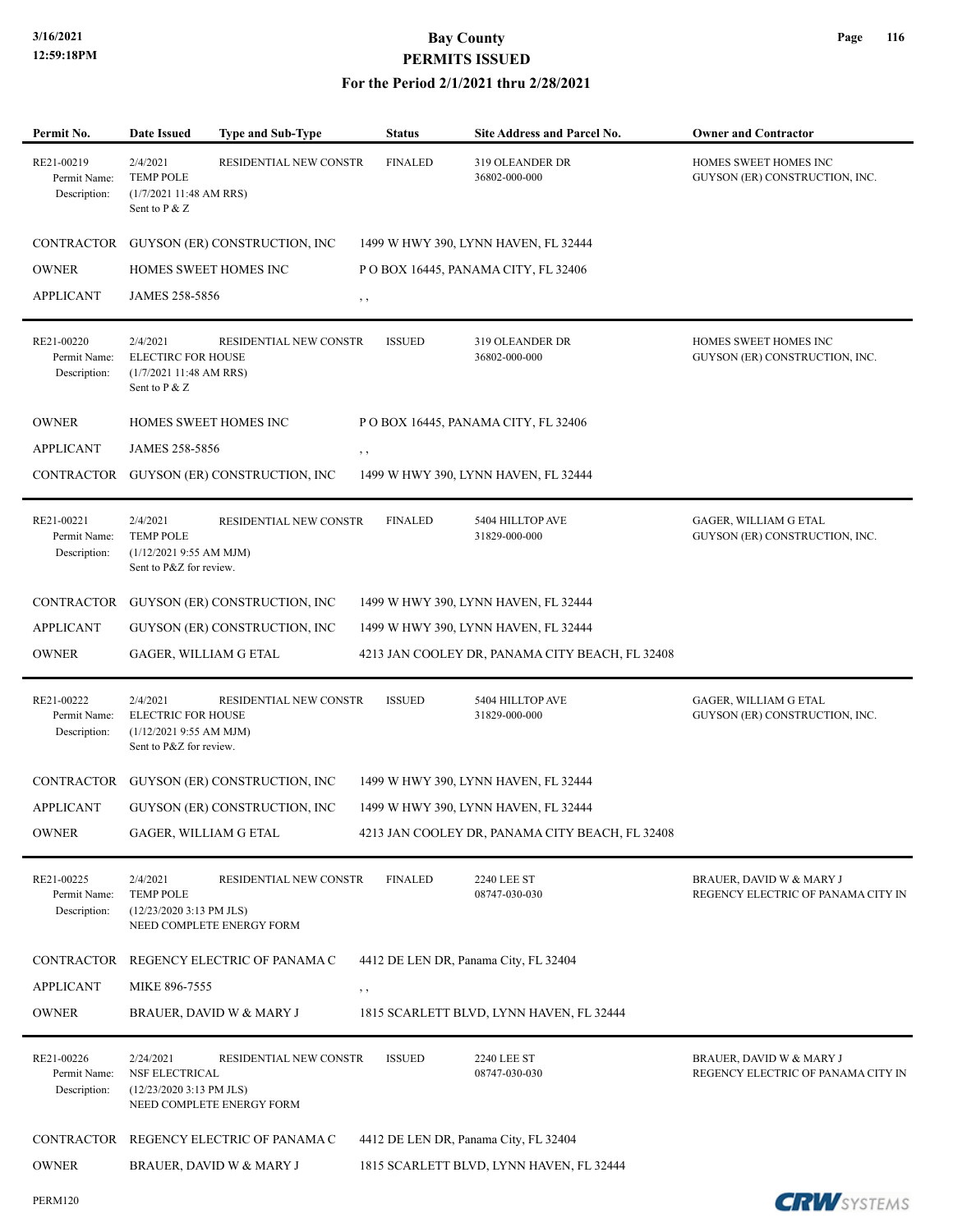### **For the Period 2/1/2021 thru 2/28/2021**

| Permit No.                                 | <b>Date Issued</b><br><b>Type and Sub-Type</b>                                                                                                                           | <b>Status</b>  | <b>Site Address and Parcel No.</b>           | <b>Owner and Contractor</b>                              |
|--------------------------------------------|--------------------------------------------------------------------------------------------------------------------------------------------------------------------------|----------------|----------------------------------------------|----------------------------------------------------------|
| <b>APPLICANT</b>                           | MIKE 896-7555                                                                                                                                                            | , ,            |                                              |                                                          |
| RE21-00228<br>Permit Name:<br>Description: | 2/4/2021<br>RESIDENTIAL, ELECTRICAL<br><b>ELECTRICAL REPAIRS</b>                                                                                                         | <b>ISSUED</b>  | 8716 CROOK HOLLOW RD<br>03806-010-000        | <b>SCOTT, SHIRLEY P</b><br>DAVE CAPPS ELECTRIC SERVICE   |
| CONTRACTOR                                 | DAVE CAPPS ELECTRIC SERVICE                                                                                                                                              |                | 2714 ORLANDO ROAD, PANAMA CITY, FL 32404     |                                                          |
| <b>APPLICANT</b>                           | DAVE CAPPS ELECTRIC SERVICE                                                                                                                                              |                | 2714 ORLANDO ROAD, PANAMA CITY, FL 32404     |                                                          |
| <b>OWNER</b>                               | <b>SCOTT, SHIRLEY P</b>                                                                                                                                                  |                | 8716 CROOK HOLLOW RD, PANAMA CITY, FL 32404  |                                                          |
| RE21-00230<br>Permit Name:<br>Description: | 2/5/2021<br>RESIDENTIAL NEW CONSTR<br><b>NSF ELECT</b><br>(8/11/2020 2:57 PM TJN)<br>Florida energy form<br>Engineered plans or engineered letter on open porches        | <b>ISSUED</b>  | 22115 LAKEVIEW DR<br>35357-095-000           | HAMILTON, COLEN & SAVANNAH<br>ERIC TALCOTT ELECTRIC, INC |
| <b>OWNER</b>                               | HAMILTON, COLEN & SAVANNAH                                                                                                                                               |                | 134 MANISTEE DR, PANAMA CITY BEACH, FL 32413 |                                                          |
| CONTRACTOR                                 | ERIC TALCOTT ELECTRIC, INC                                                                                                                                               |                | 6833A KISER RD, PANAMA CITY, FL 32404        |                                                          |
| <b>APPLICANT</b>                           | ERIC 850-541-5090                                                                                                                                                        | , ,            |                                              |                                                          |
| RE21-00231<br>Permit Name:<br>Description: | 2/5/2021<br>RESIDENTIAL RENOVATE, E<br><b>ELECT ADDITIONS</b><br>(8/11/2020 2:57 PM TJN)<br>Florida energy form<br>Engineered plans or engineered letter on open porches | <b>FINALED</b> | <b>1500 HARVARD BLVD</b><br>11300-220-000    | <b>BREWSTER, JAMES E</b><br>ERIC TALCOTT ELECTRIC, INC   |
| <b>OWNER</b>                               | <b>BREWSTER, JAMES E</b>                                                                                                                                                 |                | 1500 HARVARD BLVD, LYNN HAVEN, FL 32444      |                                                          |
| CONTRACTOR                                 | ERIC TALCOTT ELECTRIC, INC                                                                                                                                               |                | 6833A KISER RD, PANAMA CITY, FL 32404        |                                                          |
| <b>APPLICANT</b>                           | ERIC 850-541-5090                                                                                                                                                        | $, \, \,$      |                                              |                                                          |
| RE21-00233<br>Permit Name:<br>Description: | 2/5/2021<br>RESIDENTIAL, ELECTRICAL<br>MISC SERVICE POLE FOR WELL                                                                                                        | <b>FINALED</b> | 12800 CHRISTY RD<br>00257-007-000            | <b>ACOSTA, RAUL</b><br>DAVE CAPPS ELECTRIC SERVICE       |
| <b>OWNER</b>                               | ACOSTA, RAUL                                                                                                                                                             |                | 12800 CHRISTY AVE, FOUNTAIN, FL 32439        |                                                          |
| CONTRACTOR                                 | DAVE CAPPS ELECTRIC SERVICE                                                                                                                                              |                | 2714 ORLANDO ROAD, PANAMA CITY, FL 32404     |                                                          |
| APPLICANT                                  | DAVE 785-9610                                                                                                                                                            |                |                                              |                                                          |
| RE21-00235<br>Permit Name:<br>Description: | 2/5/2021<br>RESIDENTIAL, SERVICE CH<br><b>SERVICE CHANGE</b>                                                                                                             | <b>ISSUED</b>  | 4805 SPYGLASS DR<br>31707-000-000            | TOOMBS, WALTER E & JOYCE C<br>MDC ELECTRIC, INC.         |
| <b>CONTRACTOR</b>                          | MDC ELECTRIC, INC.                                                                                                                                                       |                | 2925 BRIAR CLIFF RD, Panama City, FL 32405   |                                                          |
| <b>APPLICANT</b>                           | MDC ELECTRIC, INC.                                                                                                                                                       |                | 2925 BRIAR CLIFF RD, Panama City, FL 32405   |                                                          |
| <b>OWNER</b>                               | TOOMBS, WALTER E & JOYCE C                                                                                                                                               |                | 2218 RED RIVER DR, MISSION, TX 78572         |                                                          |
| RE21-00236<br>Permit Name:<br>Description: | 2/5/2021<br>RESIDENTIAL, POOL ELECT<br>POOL - ELECTRICAL<br>(10/27/2020 4:25 PM MJM)<br>Sent to P&Z for review.                                                          | <b>ISSUED</b>  | 122 PARIDISO PL<br>37312-000-000             | CANANT, JANET L<br>SASSER ELECTRICAL SERVICES INC.       |
| CONTRACTOR                                 | SASSER ELECTRICAL SERVICES INC                                                                                                                                           |                | 106 WINNETK CIRCLE, DAPHNE, AL 36526         |                                                          |
| <b>OWNER</b>                               | CANANT, JANET L                                                                                                                                                          |                | 3009 BROOKHILL DR, BIRMINGHAM, AL 35242      |                                                          |
| <b>APPLICANT</b>                           | SASSER ELECTRICAL SERVICES INC                                                                                                                                           |                | 106 WINNETK CIRCLE, DAPHNE, AL 36526         |                                                          |
|                                            |                                                                                                                                                                          |                |                                              |                                                          |

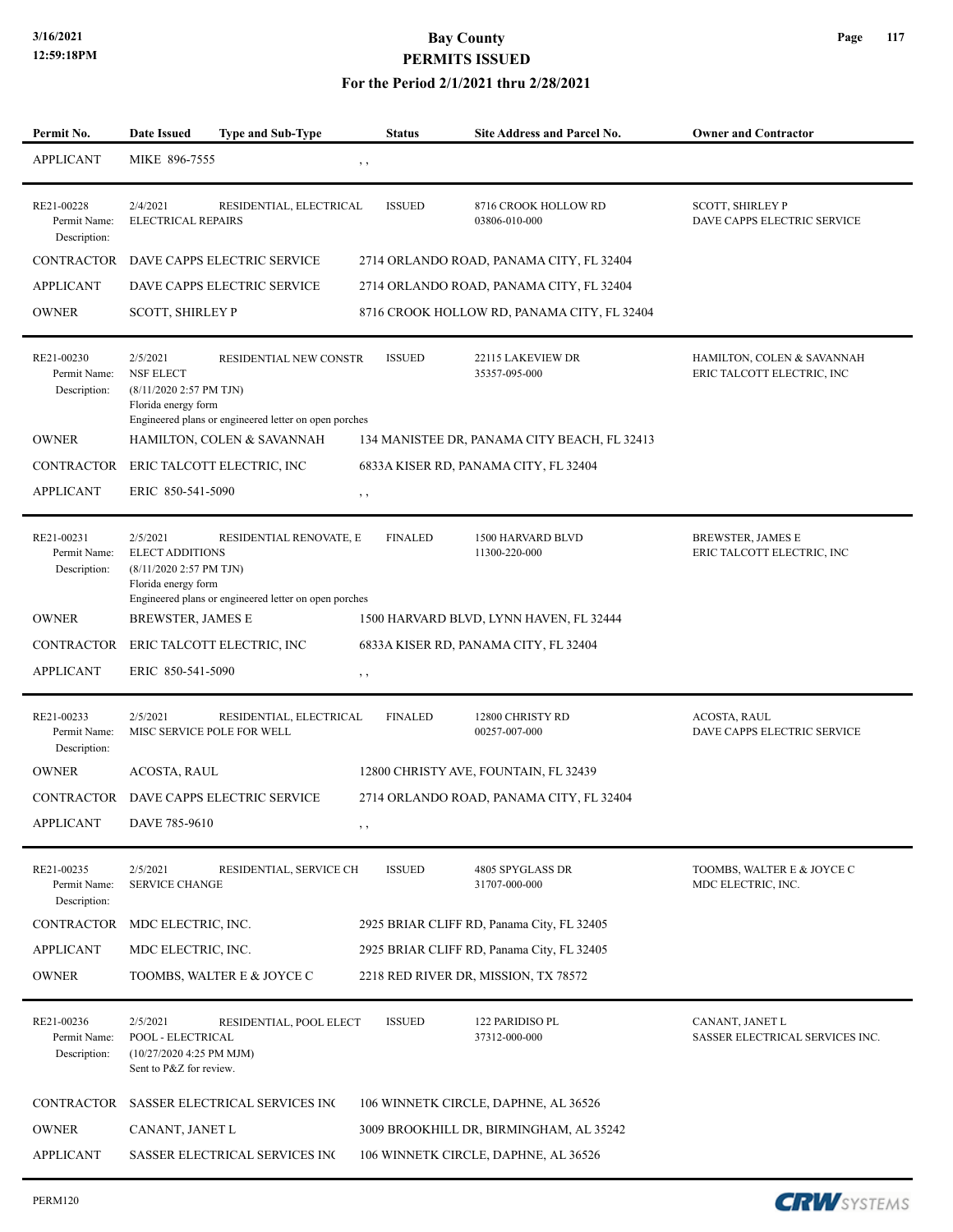| Permit No.                                 | Date Issued                                                                                 | <b>Type and Sub-Type</b>      | <b>Status</b>  | Site Address and Parcel No.                 | <b>Owner and Contractor</b>                               |
|--------------------------------------------|---------------------------------------------------------------------------------------------|-------------------------------|----------------|---------------------------------------------|-----------------------------------------------------------|
| RE21-00237<br>Permit Name:<br>Description: | 2/5/2021<br>MH - POWER CONNECT<br>$(1/12/20213:39$ PM MJM)<br>Sent to P&Z for review.       | RESIDENTIAL, MISC SERVIC      | <b>FINALED</b> | 8378 ANGIE CIR<br>05466-619-000             | BORDELEAU, RUSSELL W JR<br>TRUSTMARK ELECTRIC LLC         |
| <b>CONTRACTOR</b>                          |                                                                                             | TRUSTMARK ELECTRIC LLC        |                | 6939 SMITH RD, PANAMA CITY, FL 32404        |                                                           |
| <b>OWNER</b>                               |                                                                                             | BORDELEAU, RUSSELL W JR       |                | 8378 ANGIE CIR, PANAMA CITY, FL 32404       |                                                           |
| <b>APPLICANT</b>                           |                                                                                             | TRUSTMARK ELECTRIC LLC        |                | 6939 SMITH RD, PANAMA CITY, FL 32404        |                                                           |
| RE21-00238<br>Permit Name:<br>Description: | 2/7/2021<br><b>CONSTRUCTION POLE</b><br>(1/26/20216:40 AM CLO)<br>back from p&z             | RESIDENTIAL NEW CONSTR        | <b>FINALED</b> | <b>2220 LEE ST</b><br>08747-030-010         | WEST, FRANKLIN M & CHRISTIE A<br>MEYERS ELECTRIC, LLC     |
| <b>APPLICANT</b>                           | MEYERS ELECTRIC, LLC                                                                        |                               |                | 1806 BROWN AVE, PANAMA CITY BEACH, FL 32405 |                                                           |
| CONTRACTOR                                 | MEYERS ELECTRIC, LLC                                                                        |                               |                | 1806 BROWN AVE, PANAMA CITY BEACH, FL 32405 |                                                           |
| <b>OWNER</b>                               |                                                                                             | WEST, FRANKLIN M & CHRISTIE A |                | 6036 WEDGEWOOD LANE, YOUNGSTOWN, FL 32466   |                                                           |
| RE21-00239<br>Permit Name:<br>Description: | 2/7/2021<br><b>ELECTRICAL FOR NSF</b><br>(1/26/20216:40 AM CLO)<br>back from p&z            | RESIDENTIAL NEW CONSTR        | <b>ISSUED</b>  | <b>2220 LEE ST</b><br>08747-030-010         | WEST, FRANKLIN M & CHRISTIE A<br>MEYERS ELECTRIC, LLC     |
| <b>APPLICANT</b>                           | MEYERS ELECTRIC, LLC                                                                        |                               |                | 1806 BROWN AVE, PANAMA CITY BEACH, FL 32405 |                                                           |
| CONTRACTOR                                 | MEYERS ELECTRIC, LLC                                                                        |                               |                | 1806 BROWN AVE, PANAMA CITY BEACH, FL 32405 |                                                           |
| <b>OWNER</b>                               |                                                                                             | WEST, FRANKLIN M & CHRISTIE A |                | 6036 WEDGEWOOD LANE, YOUNGSTOWN, FL 32466   |                                                           |
| RE21-00240<br>Permit Name:<br>Description: | 2/8/2021<br><b>TEMP POLE</b><br>(5/26/2020 9:13 AM REH)<br>Sent to P&Z.                     | RESIDENTIAL NEW CONSTR        | <b>FINALED</b> | 6740 TOEPFER BLVD<br>08658-000-000          | LEVERETT, BRYAN K & TERI L<br>JOEL A. RICHARDSON ELECTRIC |
| CONTRACTOR                                 |                                                                                             | JOEL A. RICHARDSON ELECTRIC   |                | 360 ADAMS AVENUE, VALPARAISO, FL 32580      |                                                           |
| <b>OWNER</b>                               |                                                                                             | LEVERETT, BRYAN K & TERI L    |                | 6740 TOEPFER BLVD, SOUTHPORT, FL 32409      |                                                           |
| <b>APPLICANT</b>                           |                                                                                             | JOEL A. RICHARDSON ELECTRIC   |                | 360 ADAMS AVENUE, VALPARAISO, FL 32580      |                                                           |
| RE21-00241<br>Permit Name:<br>Description: | 2/8/2021<br><b>ELECTRIC FOR HOUSE</b><br>(5/26/2020 9:13 AM REH)<br>Sent to P&Z.            | RESIDENTIAL NEW CONSTR        | <b>ISSUED</b>  | 6740 TOEPFER BLVD<br>08658-000-000          | LEVERETT, BRYAN K & TERI L<br>JOEL A. RICHARDSON ELECTRIC |
| <b>CONTRACTOR</b>                          |                                                                                             | JOEL A. RICHARDSON ELECTRIC   |                | 360 ADAMS AVENUE, VALPARAISO, FL 32580      |                                                           |
| <b>APPLICANT</b>                           |                                                                                             | JOEL A. RICHARDSON ELECTRIC   |                | 360 ADAMS AVENUE, VALPARAISO, FL 32580      |                                                           |
| <b>OWNER</b>                               |                                                                                             | LEVERETT, BRYAN K & TERI L    |                | 6740 TOEPFER BLVD, SOUTHPORT, FL 32409      |                                                           |
| RE21-00242<br>Permit Name:<br>Description: | 2/8/2021<br><b>MOBILE HOME POLE</b><br>(12/14/2020 10:50 AM MJM)<br>Sent to P&Z for review. | RESIDENTIAL, MH SERVICE       | <b>ISSUED</b>  | 12032 WHITE RD<br>03596-070-010             | HELLER, MELANIE<br>STYLE CREST (EC) INC                   |
| CONTRACTOR                                 | STYLE CREST (EC) INC                                                                        |                               |                | 2901 E 15TH ST, Panama City, FL 32405       |                                                           |
| <b>OWNER</b>                               | HELLER, MELANIE                                                                             |                               |                | 12032 WHITE ROAD, YOUNGSTOWN, FL 32466      |                                                           |
| <b>APPLICANT</b>                           | STYLE CREST (EC) INC                                                                        |                               |                | 2901 E 15TH ST, Panama City, FL 32405       |                                                           |

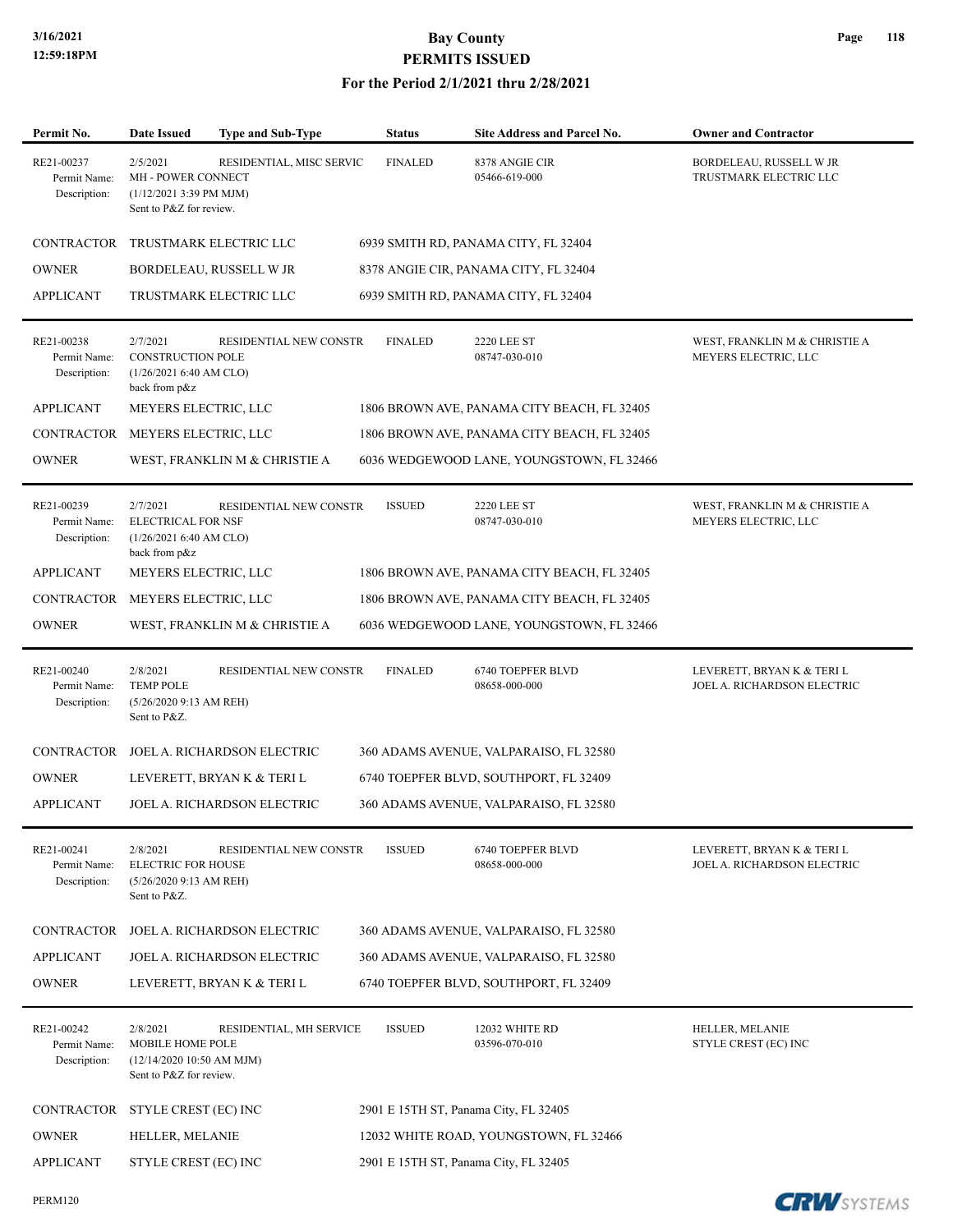### **For the Period 2/1/2021 thru 2/28/2021**

| Permit No.                                 | <b>Date Issued</b>                                                              | <b>Type and Sub-Type</b>                              | <b>Status</b>                | Site Address and Parcel No.                  | <b>Owner and Contractor</b>                             |
|--------------------------------------------|---------------------------------------------------------------------------------|-------------------------------------------------------|------------------------------|----------------------------------------------|---------------------------------------------------------|
|                                            |                                                                                 |                                                       |                              |                                              |                                                         |
| RE21-00243<br>Permit Name:<br>Description: | 2/8/2021<br>$(8/13/20207:35$ AM MJM)<br>Sent to P&Z for review.                 | RESIDENTIAL NEW CONSTR<br>ELECTRIC FOR HOUSE - BLDG C | <b>ISSUED</b>                | 20305 FRONT BEACH RD C<br>36629-010-003      | WITH THE TIDE LLC<br>HOLIDAY BEACH (EC) MECHANICAL, INC |
| <b>OWNER</b>                               | WITH THE TIDE LLC                                                               |                                                       |                              | 910 LIBERTY RD, MILLPORT, AL 35576           |                                                         |
| <b>APPLICANT</b>                           |                                                                                 | HOLIDAY BEACH (EC) MECHANICA                          |                              | 17614 ASHLEY DR, PANAMA CITY BEACH, FL 32413 |                                                         |
| CONTRACTOR                                 |                                                                                 | HOLIDAY BEACH (EC) MECHANICA                          |                              | 17614 ASHLEY DR, PANAMA CITY BEACH, FL 32413 |                                                         |
| RE21-00244<br>Permit Name:<br>Description: | 2/8/2021<br>ELECTRIC FOR POOL - bldg C<br>(5/6/2020 10:40 AM TJN)<br>need plans | RESIDENTIAL, POOL ELECT                               | <b>ISSUED</b>                | 20305 FRONT BEACH RD C<br>36629-010-003      | WITH THE TIDE LLC<br>HOLIDAY BEACH (EC) MECHANICAL, INC |
|                                            |                                                                                 | CONTRACTOR HOLIDAY BEACH (EC) MECHANICA               |                              | 17614 ASHLEY DR, PANAMA CITY BEACH, FL 32413 |                                                         |
| <b>APPLICANT</b>                           |                                                                                 | HOLIDAY BEACH (EC) MECHANICA                          |                              | 17614 ASHLEY DR, PANAMA CITY BEACH, FL 32413 |                                                         |
| <b>OWNER</b>                               | WITH THE TIDE LLC                                                               |                                                       |                              | 910 LIBERTY RD, MILLPORT, AL 35576           |                                                         |
| RE21-00245<br>Permit Name:<br>Description: | 2/8/2021<br><b>CONSTRUCTION POLE</b>                                            | RESIDENTIAL NEW CONSTR                                | <b>ISSUED</b>                | 5820 VIKING WAY<br>05658-400-245             | D.R. HORTON, INC.<br>STRADA ELECTRIC & SECURITY         |
| <b>CONTRACTOR</b>                          |                                                                                 | STRADA ELECTRIC & SECURITY                            |                              | 3400 ST JOHNS PARKWAY, SANFORD, FL 32771     |                                                         |
| <b>OWNER</b>                               | D.R. HORTON, INC.                                                               |                                                       |                              | 25366 PROFIT DR, DAPHNE, AL 36526            |                                                         |
| <b>APPLICANT</b>                           |                                                                                 | STRADA ELECTRIC & SECURITY                            |                              | 3400 ST JOHNS PARKWAY, SANFORD, FL 32771     |                                                         |
| RE21-00246<br>Permit Name:<br>Description: | 2/8/2021<br><b>NEW SINGLE FAMILY</b>                                            | RESIDENTIAL NEW CONSTR                                | <b>ISSUED</b>                | 5820 VIKING WAY<br>05658-400-245             | D.R. HORTON, INC.<br>STRADA ELECTRIC & SECURITY         |
| <b>APPLICANT</b>                           |                                                                                 | STRADA ELECTRIC & SECURITY                            |                              | 3400 ST JOHNS PARKWAY, SANFORD, FL 32771     |                                                         |
| <b>OWNER</b>                               | D.R. HORTON, INC.                                                               |                                                       |                              | 25366 PROFIT DR, DAPHNE, AL 36526            |                                                         |
| <b>CONTRACTOR</b>                          |                                                                                 | STRADA ELECTRIC & SECURITY                            |                              | 3400 ST JOHNS PARKWAY, SANFORD, FL 32771     |                                                         |
| RE21-00247<br>Permit Name:<br>Description: | 2/9/2021<br><b>SERVICE REPAIR</b>                                               | RESIDENTIAL, SERVICE REP                              | <b>FINALED</b>               | 22325 FRONT BEACH RD 7<br>36071-011-000      | HOWELL, HARRY C JR<br>A ABLE ELECTRIC INC               |
| <b>OWNER</b>                               | HOWELL, HARRY C JR                                                              |                                                       | PO BOX 250, DOTHAN, AL 36302 |                                              |                                                         |
| <b>CONTRACTOR</b>                          | A ABLE ELECTRIC INC                                                             |                                                       |                              | P.O. BOX 19762, PANAMA CITY BEACH, FL 32417  |                                                         |
| <b>APPLICANT</b>                           | A ABLE ELECTRIC INC                                                             |                                                       |                              | P.O. BOX 19762, PANAMA CITY BEACH, FL 32417  |                                                         |
| RE21-00248<br>Permit Name:<br>Description: | 2/9/2021<br><b>SERVICE REPAIR</b>                                               | RESIDENTIAL, SERVICE REP                              | <b>FINALED</b>               | 21628 POMPANO AVE<br>35925-000-000           | TIERNAN, CYNTHIA<br>A ABLE ELECTRIC INC                 |
| CONTRACTOR                                 | A ABLE ELECTRIC INC                                                             |                                                       |                              | P.O. BOX 19762, PANAMA CITY BEACH, FL 32417  |                                                         |
| <b>APPLICANT</b>                           | A ABLE ELECTRIC INC                                                             |                                                       |                              | P.O. BOX 19762, PANAMA CITY BEACH, FL 32417  |                                                         |
| <b>OWNER</b>                               | TIERNAN, CYNTHIA                                                                |                                                       |                              | 119 VENADO PL, PANAMA CITY BEACH, FL 32413   |                                                         |
| RE21-00249                                 | 2/9/2021                                                                        | RESIDENTIAL, MH SERVICE                               | <b>ISSUED</b>                | 18313 APRIL AVE                              | KING, HARRY LEE & ASHTYNN M                             |

Permit Name: SERVICE POLE FOR MH 01407-000-000 STYLE CREST (EC) INC

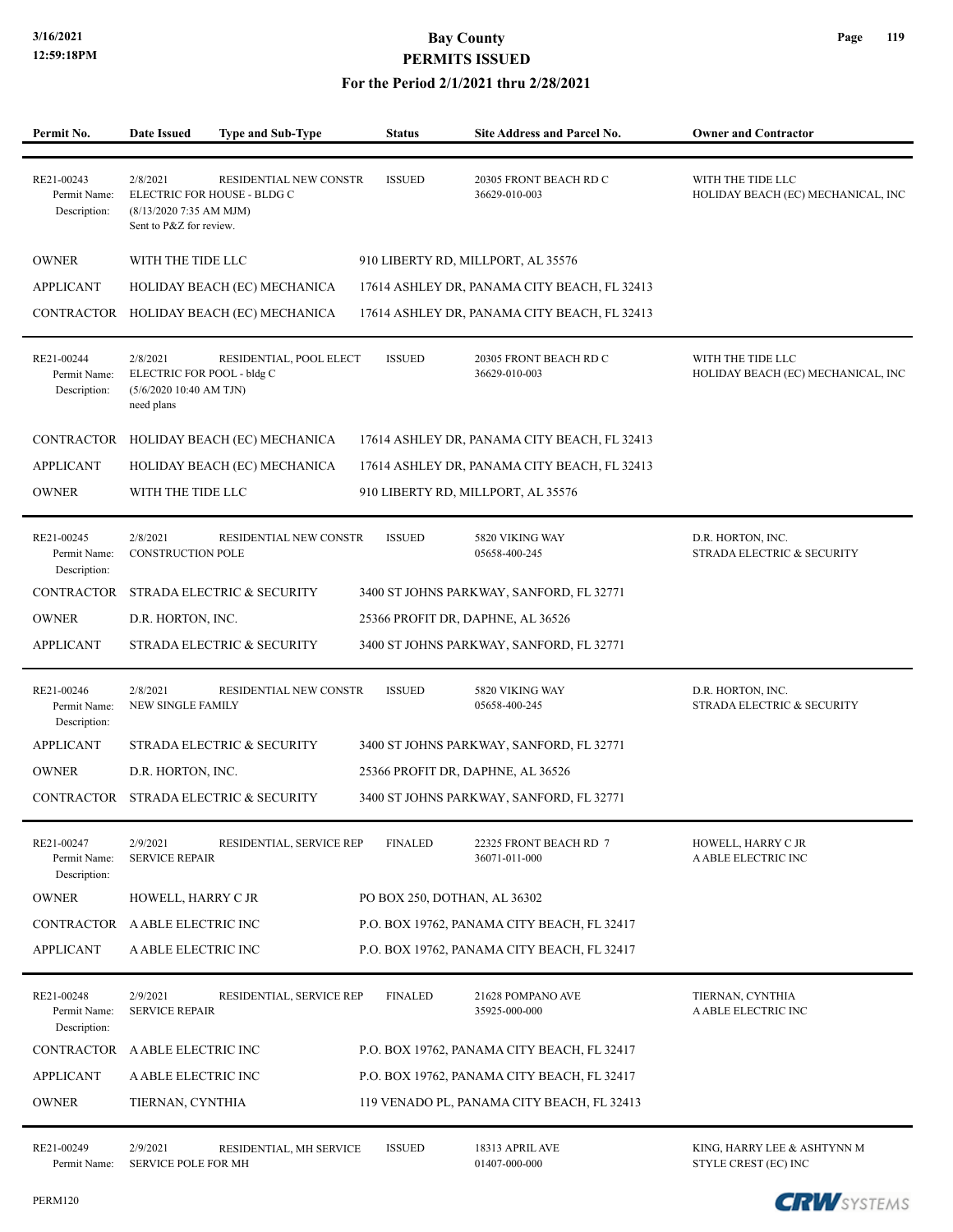### **For the Period 2/1/2021 thru 2/28/2021**

| Permit No.                                 | <b>Date Issued</b>                                                                           | <b>Type and Sub-Type</b>                                 | <b>Status</b> | <b>Site Address and Parcel No.</b>                | <b>Owner and Contractor</b>                                          |
|--------------------------------------------|----------------------------------------------------------------------------------------------|----------------------------------------------------------|---------------|---------------------------------------------------|----------------------------------------------------------------------|
| Description:                               | (11/12/2020 12:15 PM MJM)<br>Sent to P&Z for review.                                         |                                                          |               |                                                   |                                                                      |
| <b>CONTRACTOR</b>                          | STYLE CREST (EC) INC                                                                         |                                                          |               | 2901 E 15TH ST, Panama City, FL 32405             |                                                                      |
| <b>APPLICANT</b>                           | STYLE CREST (EC) INC                                                                         |                                                          |               | 2901 E 15TH ST, Panama City, FL 32405             |                                                                      |
| <b>OWNER</b>                               |                                                                                              | KING, HARRY LEE & ASHTYNN M                              |               | 9008 BANYAN BEACH DR, PANAMA CITY BEACH, FL 32408 |                                                                      |
| RE21-00250<br>Permit Name:<br>Description: | 2/9/2021                                                                                     | RESIDENTIAL ADDITION, EL<br>REBUILD SUNROOM - ELECTRICAL | <b>ISSUED</b> | 210 COTTONTAIL LN<br>11822-210-000                | WATERS, GERRY LEE & BETTY C<br>OWNER/BUILDER                         |
| <b>APPLICANT</b>                           |                                                                                              | WATERS, GERRY LEE & BETTY C                              |               | 210 COTTONTAIL LANE, PANAMA CITY, FL 32405        |                                                                      |
| <b>CONTRACTOR</b>                          | <b>OWNER/BUILDER</b>                                                                         |                                                          | $, \, , \,$   |                                                   |                                                                      |
| <b>OWNER</b>                               |                                                                                              | WATERS, GERRY LEE & BETTY C                              |               | 210 COTTONTAIL LANE, PANAMA CITY, FL 32405        |                                                                      |
| RE21-00251<br>Permit Name:<br>Description: | 2/9/2021<br>POOL ELECTRICAL                                                                  | RESIDENTIAL, POOL ELECT                                  | <b>ISSUED</b> | 123 PALM BAY BLVD<br>30188-995-335                | JIMENEZ, MICHAEL & JENNIFER<br>HOLIDAY BEACH (EC) MECHANICAL, INC    |
| <b>OWNER</b>                               |                                                                                              | JIMENEZ, MICHAEL & JENNIFER                              |               | 123 PALM BAY BLVD, PANAMA CITY, FL 32408          |                                                                      |
| CONTRACTOR                                 |                                                                                              | HOLIDAY BEACH (EC) MECHANICA                             |               | 17614 ASHLEY DR, PANAMA CITY BEACH, FL 32413      |                                                                      |
| <b>APPLICANT</b>                           |                                                                                              | HOLIDAY BEACH (EC) MECHANICA                             |               | 17614 ASHLEY DR, PANAMA CITY BEACH, FL 32413      |                                                                      |
| RE21-00252<br>Permit Name:<br>Description: | 2/9/2021<br>POOL - ELECTRIC<br>(1/22/20219:28 AM CLO)<br><b>SENT TO P&amp;Z</b>              | RESIDENTIAL, POOL ELECT                                  | <b>ISSUED</b> | 709 WILD HERON WAY<br>35283-050-080               | FINLEY, JERALD KENT JR TRUSTEE<br>HOLIDAY BEACH (EC) MECHANICAL, INC |
| CONTRACTOR                                 |                                                                                              | HOLIDAY BEACH (EC) MECHANICA                             |               | 17614 ASHLEY DR, PANAMA CITY BEACH, FL 32413      |                                                                      |
| <b>APPLICANT</b>                           |                                                                                              | HOLIDAY BEACH (EC) MECHANICA                             |               | 17614 ASHLEY DR, PANAMA CITY BEACH, FL 32413      |                                                                      |
| <b>OWNER</b>                               |                                                                                              | FINLEY, JERALD KENT JR TRUSTEE                           |               | ETAL, PANAMA CITY BEACH, FL 32413                 |                                                                      |
| RE21-00253<br>Permit Name:<br>Description: | 2/9/2021<br>CONSTRUCTION POLE FOR NSF<br>(11/5/2020 12:56 PM MJM)<br>Sent to P&Z for review. | RESIDENTIAL NEW CONSTR                                   | <b>ISSUED</b> | 447 LOCKSLEY DR<br>34030-325-120                  | BREAKFAST POINT LLC<br>MEYERS ELECTRIC, LLC                          |
|                                            | CONTRACTOR MEYERS ELECTRIC, LLC                                                              |                                                          |               | 1806 BROWN AVE, PANAMA CITY BEACH, FL 32405       |                                                                      |
| <b>APPLICANT</b>                           | MEYERS ELECTRIC, LLC                                                                         |                                                          |               | 1806 BROWN AVE, PANAMA CITY BEACH, FL 32405       |                                                                      |
| <b>OWNER</b>                               | <b>BREAKFAST POINT LLC</b>                                                                   |                                                          |               | C/O TAX DEPARTMENT, PANAMA CITY BEACH, FL 32407   |                                                                      |
| RE21-00254<br>Permit Name:<br>Description: | 2/9/2021<br><b>ELECTRICAL FOR NSF</b><br>(11/5/2020 12:56 PM MJM)<br>Sent to P&Z for review. | <b>RESIDENTIAL NEW CONSTR</b>                            | <b>ISSUED</b> | 447 LOCKSLEY DR<br>34030-325-120                  | <b>BREAKFAST POINT LLC</b><br>MEYERS ELECTRIC, LLC                   |
| <b>OWNER</b>                               | BREAKFAST POINT LLC                                                                          |                                                          |               | C/O TAX DEPARTMENT, PANAMA CITY BEACH, FL 32407   |                                                                      |
| CONTRACTOR                                 | MEYERS ELECTRIC, LLC                                                                         |                                                          |               | 1806 BROWN AVE, PANAMA CITY BEACH, FL 32405       |                                                                      |
| <b>APPLICANT</b>                           | MEYERS ELECTRIC, LLC                                                                         |                                                          |               | 1806 BROWN AVE, PANAMA CITY BEACH, FL 32405       |                                                                      |
| RE21-00255                                 | 2/9/2021                                                                                     | RESIDENTIAL NEW CONSTR                                   | <b>ISSUED</b> | 732 PIERSON DR W                                  | AKE, TRAVIS J                                                        |

Permit Name: NSF/W DETACHED GARAGE - ELECTRICAL 11321-000-000 OWNER/BUILDER

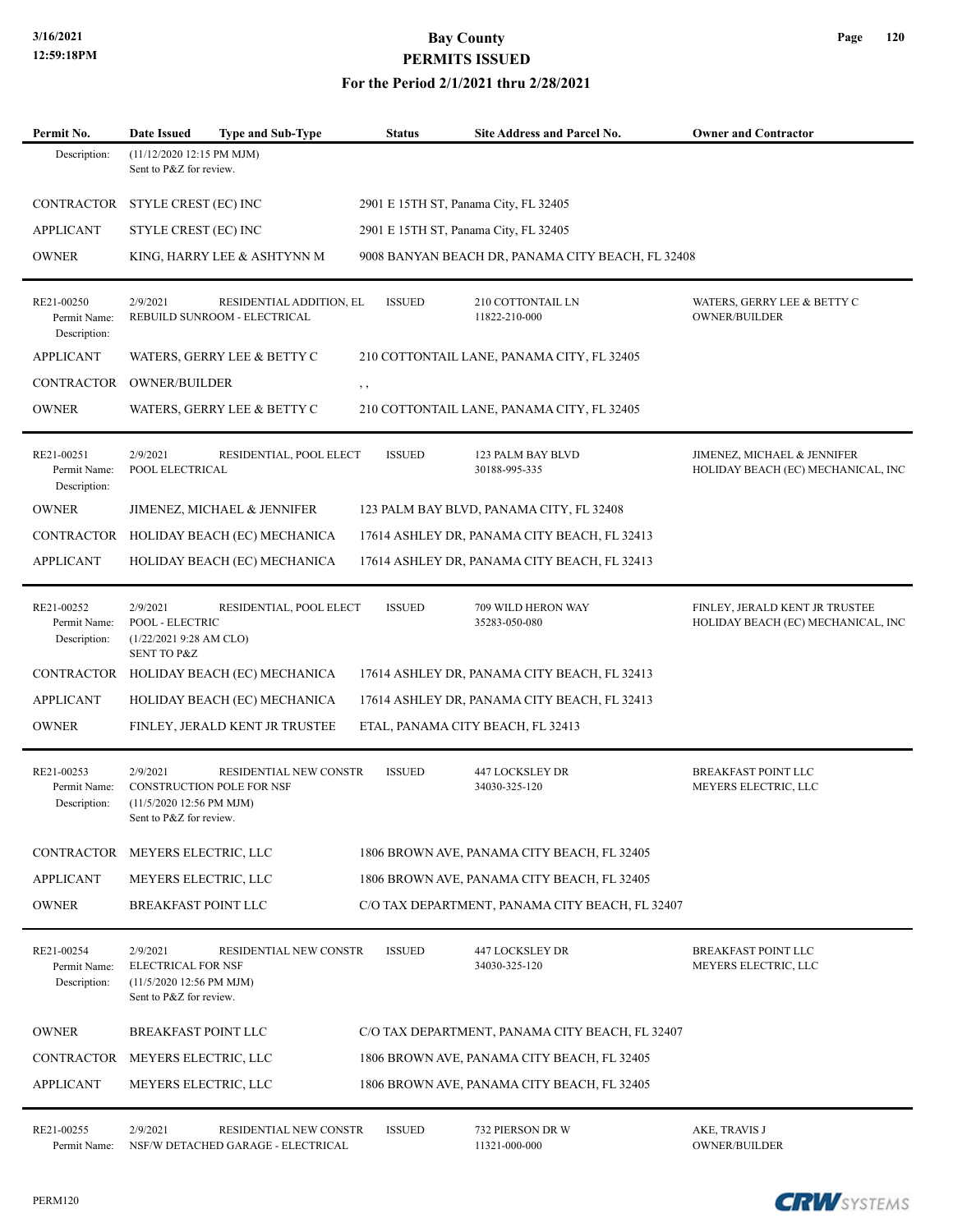### **For the Period 2/1/2021 thru 2/28/2021**

| Permit No.                                 | <b>Date Issued</b>                                                                      | Type and Sub-Type                                                                         | Status        | Site Address and Parcel No.                     | <b>Owner and Contractor</b>                    |  |  |  |  |
|--------------------------------------------|-----------------------------------------------------------------------------------------|-------------------------------------------------------------------------------------------|---------------|-------------------------------------------------|------------------------------------------------|--|--|--|--|
| Description:                               |                                                                                         | $(6/10/2020$ 8:25 AM TJN)<br>NEED APPLICATION<br>NEED SEPTIC PERMIT OR LETTER OF EXISTING |               |                                                 |                                                |  |  |  |  |
| <b>OWNER</b>                               |                                                                                         | AKE, TRAVIS J<br>732 WEST PIERSON DRIVE, LYNN HAVEN, FL 32444                             |               |                                                 |                                                |  |  |  |  |
| CONTRACTOR                                 | <b>OWNER/BUILDER</b>                                                                    |                                                                                           | $, \, , \,$   |                                                 |                                                |  |  |  |  |
| <b>APPLICANT</b>                           | <b>TRAVIS 896-5097</b>                                                                  |                                                                                           | , ,           |                                                 |                                                |  |  |  |  |
| RE21-00256<br>Permit Name:<br>Description: | 2/9/2021<br><b>CONSTRUCTION POLE FOR NSF</b><br>$(11/9/2020 6:39$ AM CLO)               | RESIDENTIAL NEW CONSTR<br>no permits issued until approved by josee cyr in engineering.   | <b>ISSUED</b> | 446 LOCKSLEY DR<br>34030-325-140                | NWFL LAND HOLDINGS LLC<br>MEYERS ELECTRIC, LLC |  |  |  |  |
| <b>APPLICANT</b>                           | MEYERS ELECTRIC, LLC                                                                    |                                                                                           |               | 1806 BROWN AVE, PANAMA CITY BEACH, FL 32405     |                                                |  |  |  |  |
| <b>OWNER</b>                               |                                                                                         | NWFL LAND HOLDINGS LLC                                                                    |               | 400 S ARNOLD RD, PANAMA CITY BEACH, FL 32413    |                                                |  |  |  |  |
| CONTRACTOR MEYERS ELECTRIC, LLC            |                                                                                         |                                                                                           |               | 1806 BROWN AVE, PANAMA CITY BEACH, FL 32405     |                                                |  |  |  |  |
| RE21-00257<br>Permit Name:<br>Description: | 2/9/2021<br><b>ELECTRICAL FOR NSF</b><br>(11/9/2020 6:39 AM CLO)                        | RESIDENTIAL NEW CONSTR<br>no permits issued until approved by josee cyr in engineering.   | <b>ISSUED</b> | <b>446 LOCKSLEY DR</b><br>34030-325-140         | NWFL LAND HOLDINGS LLC<br>MEYERS ELECTRIC, LLC |  |  |  |  |
| <b>APPLICANT</b>                           | MEYERS ELECTRIC, LLC                                                                    |                                                                                           |               | 1806 BROWN AVE, PANAMA CITY BEACH, FL 32405     |                                                |  |  |  |  |
| <b>OWNER</b>                               |                                                                                         | NWFL LAND HOLDINGS LLC                                                                    |               | 400 S ARNOLD RD, PANAMA CITY BEACH, FL 32413    |                                                |  |  |  |  |
| CONTRACTOR                                 | MEYERS ELECTRIC, LLC                                                                    |                                                                                           |               | 1806 BROWN AVE, PANAMA CITY BEACH, FL 32405     |                                                |  |  |  |  |
| RE21-00258<br>Permit Name:<br>Description: | 2/9/2021<br><b>CONSTRUCTION POLE FOR NSF</b><br>(1/26/20216:43 AM CLO)<br>back from p&z | RESIDENTIAL NEW CONSTR                                                                    | <b>ISSUED</b> | 443 LOCKSLEY DR<br>34030-325-110                | BREAKFAST POINT LLC<br>MEYERS ELECTRIC, LLC    |  |  |  |  |
| <b>CONTRACTOR</b>                          | MEYERS ELECTRIC, LLC                                                                    |                                                                                           |               | 1806 BROWN AVE, PANAMA CITY BEACH, FL 32405     |                                                |  |  |  |  |
| <b>APPLICANT</b>                           | MEYERS ELECTRIC, LLC                                                                    |                                                                                           |               | 1806 BROWN AVE, PANAMA CITY BEACH, FL 32405     |                                                |  |  |  |  |
| <b>OWNER</b>                               | <b>BREAKFAST POINT LLC</b>                                                              |                                                                                           |               | C/O TAX DEPARTMENT, PANAMA CITY BEACH, FL 32407 |                                                |  |  |  |  |
| RE21-00259<br>Permit Name:<br>Description: | 2/9/2021<br><b>ELECTRICAL FOR NSF</b><br>(1/26/20216:43 AM CLO)<br>back from p&z        | RESIDENTIAL NEW CONSTR                                                                    | <b>ISSUED</b> | 443 LOCKSLEY DR<br>34030-325-110                | BREAKFAST POINT LLC<br>MEYERS ELECTRIC, LLC    |  |  |  |  |
| CONTRACTOR                                 | MEYERS ELECTRIC, LLC                                                                    |                                                                                           |               | 1806 BROWN AVE, PANAMA CITY BEACH, FL 32405     |                                                |  |  |  |  |
| APPLICANT                                  | MEYERS ELECTRIC, LLC                                                                    |                                                                                           |               | 1806 BROWN AVE, PANAMA CITY BEACH, FL 32405     |                                                |  |  |  |  |
| <b>OWNER</b>                               | <b>BREAKFAST POINT LLC</b>                                                              |                                                                                           |               | C/O TAX DEPARTMENT, PANAMA CITY BEACH, FL 32407 |                                                |  |  |  |  |
| RE21-00260<br>Permit Name:<br>Description: | 2/9/2021<br><b>CONSTRUCTION POLE</b><br>(1/26/20216:44 AM CLO)<br>back from p&z         | RESIDENTIAL NEW CONSTR                                                                    | <b>ISSUED</b> | <b>406 LOCKSLEY DR</b><br>34030-325-240         | NWFL LAND HOLDINGS LLC<br>MEYERS ELECTRIC, LLC |  |  |  |  |
| <b>OWNER</b>                               |                                                                                         | NWFL LAND HOLDINGS LLC                                                                    |               | 400 S ARNOLD RD, PANAMA CITY BEACH, FL 32413    |                                                |  |  |  |  |
| CONTRACTOR                                 | MEYERS ELECTRIC, LLC                                                                    |                                                                                           |               | 1806 BROWN AVE, PANAMA CITY BEACH, FL 32405     |                                                |  |  |  |  |
| <b>APPLICANT</b>                           | MEYERS ELECTRIC, LLC                                                                    |                                                                                           |               | 1806 BROWN AVE, PANAMA CITY BEACH, FL 32405     |                                                |  |  |  |  |

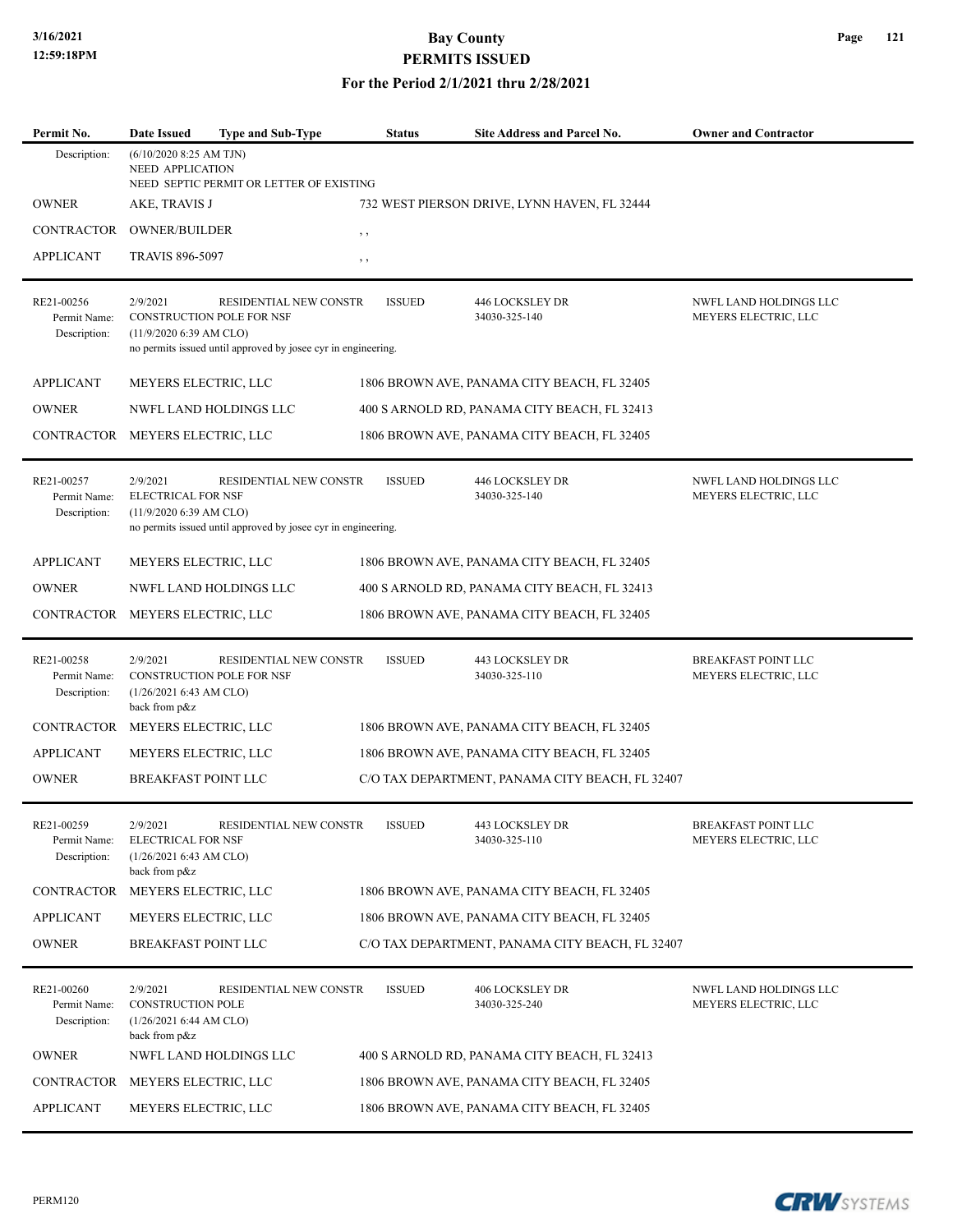### **For the Period 2/1/2021 thru 2/28/2021**

| Permit No.                                 | <b>Date Issued</b>                                                                          | <b>Type and Sub-Type</b>             | <b>Status</b>  | Site Address and Parcel No.                                                                                                    | <b>Owner and Contractor</b>                                |
|--------------------------------------------|---------------------------------------------------------------------------------------------|--------------------------------------|----------------|--------------------------------------------------------------------------------------------------------------------------------|------------------------------------------------------------|
| RE21-00261<br>Permit Name:<br>Description: | 2/9/2021<br><b>ELECTRICAL FOR NSF</b><br>(1/26/20216:44 AM CLO)<br>back from p&z            | RESIDENTIAL NEW CONSTR               | <b>ISSUED</b>  | <b>406 LOCKSLEY DR</b><br>34030-325-240                                                                                        | NWFL LAND HOLDINGS LLC<br>MEYERS ELECTRIC, LLC             |
| CONTRACTOR MEYERS ELECTRIC, LLC            |                                                                                             |                                      |                | 1806 BROWN AVE, PANAMA CITY BEACH, FL 32405                                                                                    |                                                            |
| <b>OWNER</b>                               |                                                                                             | NWFL LAND HOLDINGS LLC               |                | 400 S ARNOLD RD, PANAMA CITY BEACH, FL 32413                                                                                   |                                                            |
| <b>APPLICANT</b>                           | MEYERS ELECTRIC, LLC                                                                        |                                      |                | 1806 BROWN AVE, PANAMA CITY BEACH, FL 32405                                                                                    |                                                            |
| RE21-00262<br>Permit Name:<br>Description: | 2/9/2021<br><b>TEMP POLE</b><br>(1/25/202110:42 AM MJM)<br>Sent to P&Z for review.          | RESIDENTIAL NEW CONSTR               | <b>FINALED</b> | 1726 CROOKED LN<br>26470-018-000                                                                                               | JEFF PUCKETT CONSTRUCTION INC<br><b>BLAIR ELECTRIC INC</b> |
| CONTRACTOR BLAIR ELECTRIC INC              |                                                                                             |                                      |                | 11208 W. LINGER LONGER ROAD, YOUNGSTOWN, FL 32466                                                                              |                                                            |
| <b>APPLICANT</b>                           | <b>BLAIR ELECTRIC INC</b>                                                                   |                                      |                | 11208 W. LINGER LONGER ROAD, YOUNGSTOWN, FL 32466                                                                              |                                                            |
| <b>OWNER</b>                               |                                                                                             | JEFF PUCKETT CONSTRUCTION INC        |                | 1804 RHETT PLACE, LYNN HAVEN, FL 32444                                                                                         |                                                            |
| RE21-00263<br>Permit Name:<br>Description: | 2/9/2021<br><b>TEMP POLE</b>                                                                | RESIDENTIAL NEW CONSTR               | <b>FINALED</b> | 9011 ALLISON AVE<br>27654-000-000                                                                                              | DARBY, BARBARA J<br>LINEAR SERVICES LLC                    |
| CONTRACTOR                                 | LINEAR SERVICES LLC                                                                         |                                      |                | 225 N. BONITA AVE, PANAMA CITY BEACH, FL 32401                                                                                 |                                                            |
| <b>APPLICANT</b>                           | LINEAR SERVICES LLC                                                                         |                                      |                | 225 N. BONITA AVE, PANAMA CITY BEACH, FL 32401                                                                                 |                                                            |
| <b>OWNER</b>                               | DARBY, BARBARA J                                                                            |                                      |                | P.O BOX 28001, PANAMA CITY, FL 32411                                                                                           |                                                            |
| RE21-00265<br>Permit Name:<br>Description: | 2/9/2021<br>TEMP POLE FOR WELL<br>$(2/9/20212:16$ PM HLQ)                                   | RESIDENTIAL, TEMP SERVIC             | <b>FINALED</b> | 741 VISTA DEL SOL LN<br>06690-000-000<br>TEMP POWER POLE FOR THE WELL SO THEY CAN START GETTING EVERYTHING TOGETHER FOR BUILD. | TAYLOR, GERALD W & DEBORAH K<br>TPR CONSTRUCTION & DESIGN  |
| <b>APPLICANT</b>                           | JAMES 850-387-0001                                                                          |                                      | , ,            |                                                                                                                                |                                                            |
|                                            |                                                                                             | CONTRACTOR TPR CONSTRUCTION & DESIGN |                | 2589 JENKS AVENUE, Panama City, FL 32405                                                                                       |                                                            |
| <b>OWNER</b>                               |                                                                                             | TAYLOR, GERALD W & DEBORAH K         |                | 2867 TUPELO DR, PANAMA CITY, FL 32405                                                                                          |                                                            |
| RE21-00266<br>Permit Name:<br>Description: | 2/9/2021<br><b>ELECTRIC FOR HOUSE</b><br>(1/25/202110:42 AM MJM)<br>Sent to P&Z for review. | <b>RESIDENTIAL NEW CONSTR</b>        | <b>ISSUED</b>  | 1726 CROOKED LN<br>26470-018-000                                                                                               | JEFF PUCKETT CONSTRUCTION INC<br><b>BLAIR ELECTRIC INC</b> |
| CONTRACTOR BLAIR ELECTRIC INC              |                                                                                             |                                      |                | 11208 W. LINGER LONGER ROAD, YOUNGSTOWN, FL 32466                                                                              |                                                            |
| <b>OWNER</b>                               |                                                                                             | JEFF PUCKETT CONSTRUCTION INC        |                | 1804 RHETT PLACE, LYNN HAVEN, FL 32444                                                                                         |                                                            |
| <b>APPLICANT</b>                           | <b>BLAIR ELECTRIC INC</b>                                                                   |                                      |                | 11208 W. LINGER LONGER ROAD, YOUNGSTOWN, FL 32466                                                                              |                                                            |
| RE21-00267<br>Permit Name:<br>Description: | 2/9/2021<br>SERVICE CHANGE 400 AMP                                                          | RESIDENTIAL, SERVICE CH              | WITHDRAWN      | 7607 JOHN PITTS RD<br>05641-900-061                                                                                            | GIBSON, ALLAN & BRENDA<br><b>OWNER/BUILDER</b>             |
| CONTRACTOR                                 | <b>OWNER/BUILDER</b>                                                                        |                                      | $, \, \cdot$   |                                                                                                                                |                                                            |
| <b>APPLICANT</b>                           | ALLAN 850-209-3403                                                                          |                                      | $, \, \cdot$   |                                                                                                                                |                                                            |
| <b>OWNER</b>                               |                                                                                             | GIBSON, ALLAN & BRENDA               |                | 7607 JOHN PITTS RD, PANAMA CITY, FL 32404                                                                                      |                                                            |

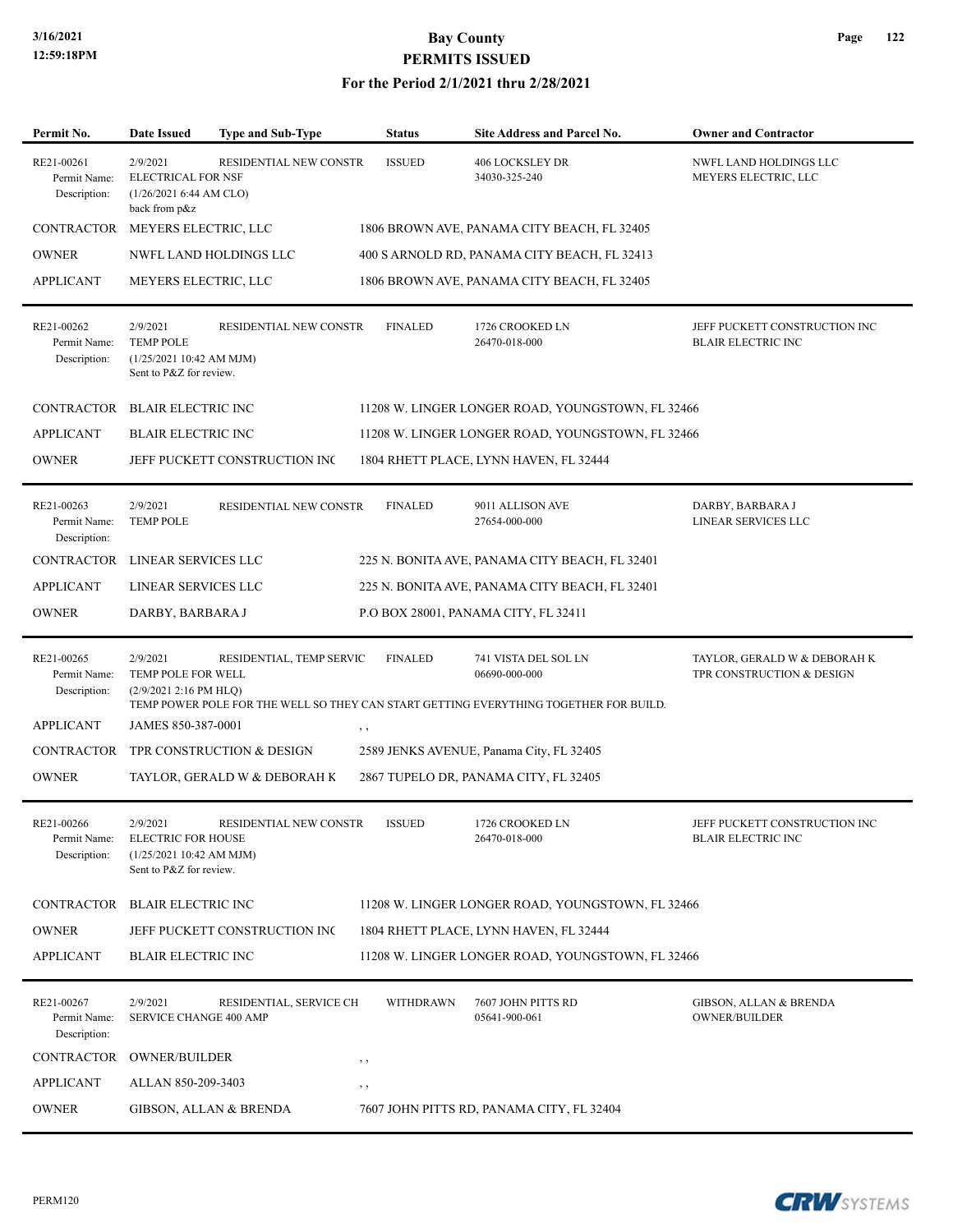PERM120

## **3/16/2021 Bay County PERMITS ISSUED**

| Permit No.                                 | Date Issued                                                                               | <b>Type and Sub-Type</b>                                             | <b>Status</b>  | <b>Site Address and Parcel No.</b>                                                                                                  | <b>Owner and Contractor</b>                                        |
|--------------------------------------------|-------------------------------------------------------------------------------------------|----------------------------------------------------------------------|----------------|-------------------------------------------------------------------------------------------------------------------------------------|--------------------------------------------------------------------|
| RE21-00268<br>Permit Name:<br>Description: | 2/10/2021<br>(2/18/2021 3:05 PM HLQ)                                                      | RESIDENTIAL RENOVATE, E<br>ELECTRICAL FOR CONDO RENOVATION           | <b>ISSUED</b>  | 23223 FRONT BEACH RD 702<br>36464-262-000<br>THERE IS NO MECHANICAL FOR THIS ADDRESS. THEY DID NOT HAVE ANYTHING DONE FOR THE HVAC. | FULKERSON, TOMMY JR & KATHLEEN<br>MEYERS ELECTRIC, LLC             |
| <b>APPLICANT</b>                           | MEYERS ELECTRIC, LLC                                                                      |                                                                      |                | 1806 BROWN AVE, PANAMA CITY BEACH, FL 32405                                                                                         |                                                                    |
| <b>OWNER</b>                               |                                                                                           | FULKERSON, TOMMY JR & KATHLE                                         |                | 16143 MIDDLE DELAWARE RD, HENDERSON, KY 42420                                                                                       |                                                                    |
| CONTRACTOR MEYERS ELECTRIC, LLC            |                                                                                           |                                                                      |                | 1806 BROWN AVE, PANAMA CITY BEACH, FL 32405                                                                                         |                                                                    |
| RE21-00270<br>Permit Name:<br>Description: | 2/11/2021<br><b>INSTALL OUTLETS</b>                                                       | RESIDENTIAL RENOVATE, E                                              | <b>FINALED</b> | 22609 HILLTOP AVE<br>36176-000-000                                                                                                  | TAYLOR, MARTINNI D & RACHEL N<br>BOOTS-ON-THE-GROUND ELECTRIC LLC  |
| <b>CONTRACTOR</b>                          |                                                                                           | BOOTS-ON-THE-GROUND ELECTRIC                                         |                | 412 W. HOPE DRIVE, PENSACOLA, FL 32534                                                                                              |                                                                    |
| <b>APPLICANT</b>                           |                                                                                           | BOOTS-ON-THE-GROUND ELECTRIC                                         |                | 412 W. HOPE DRIVE, PENSACOLA, FL 32534                                                                                              |                                                                    |
| <b>OWNER</b>                               |                                                                                           | TAYLOR, MARTINNI D & RACHEL N                                        |                | 17 S ZANDER WAY, SANTA ROSA BEACH, CA 32459                                                                                         |                                                                    |
| RE21-00271<br>Permit Name:<br>Description: | 2/11/2021<br>2 FANS & 2 GFI<br>(10/2/2020 4:37 PM REH)<br>Back from P&Z and placed in GG. | RESIDENTIAL RENOVATE, E                                              | <b>FINALED</b> | 5109 DEEP BAYOU DR<br>05448-010-000                                                                                                 | RUTHERFORD, PETER F & CARRIE L<br>BOOTS-ON-THE-GROUND ELECTRIC LLC |
| CONTRACTOR                                 |                                                                                           | <b>BOOTS-ON-THE-GROUND ELECTRIC</b>                                  |                | 412 W. HOPE DRIVE, PENSACOLA, FL 32534                                                                                              |                                                                    |
| <b>APPLICANT</b>                           |                                                                                           | BOOTS-ON-THE-GROUND ELECTRIC                                         |                | 412 W. HOPE DRIVE, PENSACOLA, FL 32534                                                                                              |                                                                    |
| <b>OWNER</b>                               |                                                                                           | RUTHERFORD, PETER F & CARRIE I                                       |                | 5109 DEEP BAYOU DR, PANAMA CITY, FL 32409                                                                                           |                                                                    |
| RE21-00272<br>Permit Name:<br>Description: | 2/11/2021<br><b>INSTALL 2 CEILING FANS</b>                                                | RESIDENTIAL RENOVATE, E                                              | <b>FINALED</b> | 3101 KINGS DR<br>26882-030-000                                                                                                      | TERRELL, TAMMI<br>BOOTS-ON-THE-GROUND ELECTRIC LLC                 |
| <b>OWNER</b>                               | TERRELL, TAMMI                                                                            |                                                                      |                | 3101 KINGS DR, PANAMA CITY, FL 32405                                                                                                |                                                                    |
| <b>APPLICANT</b>                           |                                                                                           | BOOTS-ON-THE-GROUND ELECTRIC                                         |                | 412 W. HOPE DRIVE, PENSACOLA, FL 32534                                                                                              |                                                                    |
| CONTRACTOR                                 |                                                                                           | <b>BOOTS-ON-THE-GROUND ELECTRIC</b>                                  |                | 412 W. HOPE DRIVE, PENSACOLA, FL 32534                                                                                              |                                                                    |
| RE21-00273<br>Permit Name:<br>Description: | 2/10/2021                                                                                 | RESIDENTIAL, SERVICE CH<br>SERVICE CHARGE (METER BURNED UP OCCUPIED) | <b>FINALED</b> | 6912 SUNSET AVE<br>30785-000-000                                                                                                    | LANK, SUSAN LYNN<br>DACO ELECTRIC INC                              |
| <b>CONTRACTOR</b>                          | DACO ELECTRIC INC                                                                         |                                                                      |                | 17003 FIRENZO AVE, PANAMA CITY BEACH, FL 32413                                                                                      |                                                                    |
| <b>APPLICANT</b>                           | DANNY 249-8309                                                                            |                                                                      | , ,            |                                                                                                                                     |                                                                    |
| <b>OWNER</b>                               | LANK, SUSAN LYNN                                                                          |                                                                      |                | 6912 SUNSET AVE, PANAMA CITY BEACH, FL 32408                                                                                        |                                                                    |
| RE21-00274<br>Permit Name:<br>Description: | 2/10/2021<br>SUBPANEL CHANGE OUT                                                          | RESIDENTIAL, SERVICE CH                                              | <b>FINALED</b> | 4726 BAY POINT RD<br>31416-104-000                                                                                                  | SEBASCO, CATHERINE A ETAL<br>PC Beach Electric LLC                 |
| <b>CONTRACTOR</b>                          | PC Beach Electric LLC                                                                     |                                                                      |                | 4224 LORRAINE ST, PANAMA CITY BEACH, FL 32408                                                                                       |                                                                    |
| <b>APPLICANT</b>                           | PC Beach Electric LLC                                                                     |                                                                      |                | 4224 LORRAINE ST, PANAMA CITY BEACH, FL 32408                                                                                       |                                                                    |
| <b>OWNER</b>                               |                                                                                           | SEBASCO, CATHERINE A ETAL                                            |                | P O BOX 27594, PANAMA CITY BEACH, FL 32408                                                                                          |                                                                    |
| RE21-00275<br>Permit Name:<br>Description: | 2/16/2021<br>2 Circuits, panel change                                                     | RESIDENTIAL RENOVATE, E                                              | <b>ISSUED</b>  | 1804 12TH ST E<br>11249-378-000                                                                                                     | DMC HOLDINGS #9 LLC<br><b>BGN CONTRACTORS</b>                      |
| <b>APPLICANT</b>                           | <b>BGN CONTRACTORS</b>                                                                    |                                                                      |                | 1901 N EAST AVE, Panama City, FL 32405                                                                                              |                                                                    |

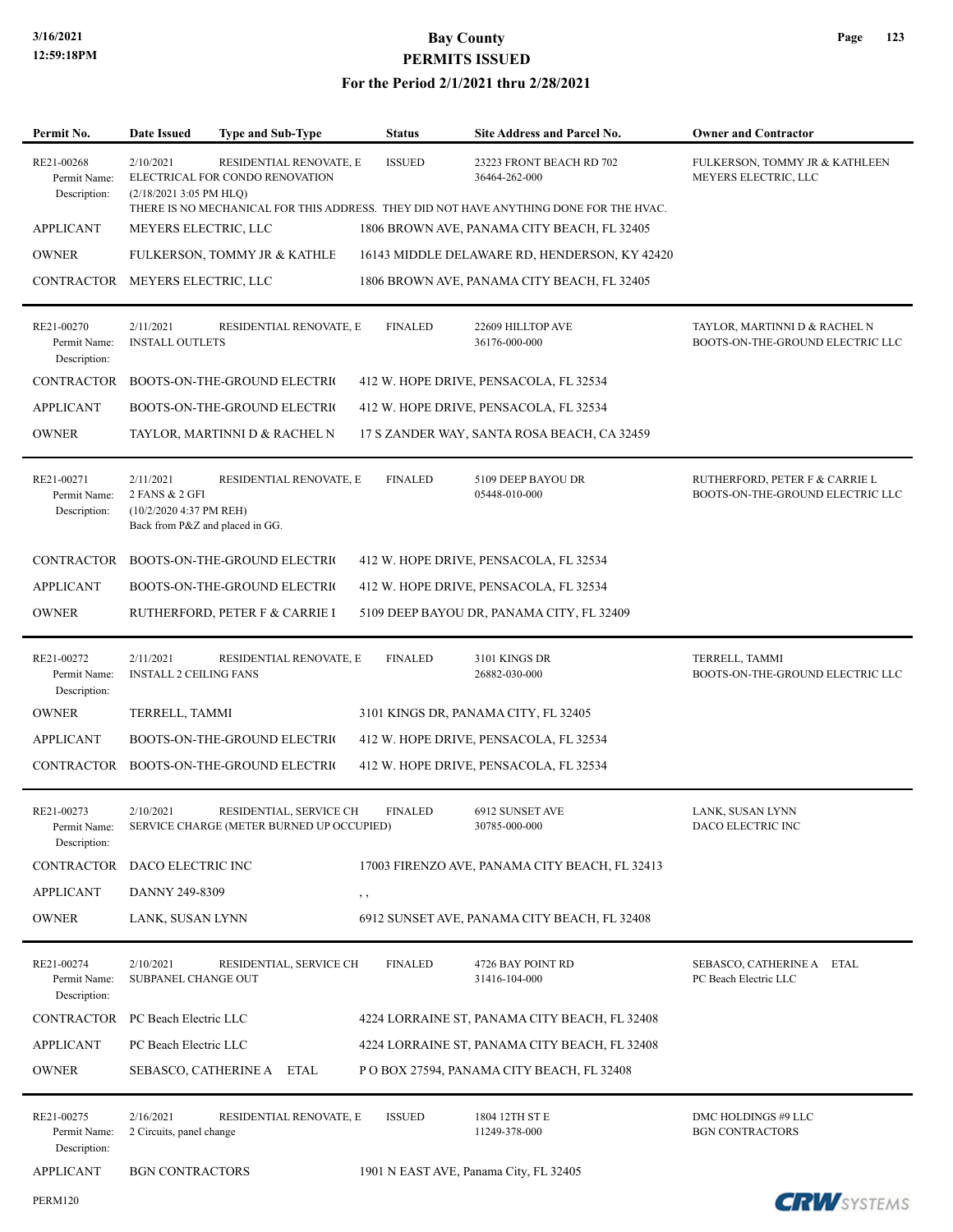| Permit No.                                 | Date Issued<br><b>Type and Sub-Type</b>                                                                                                                      | <b>Status</b>                  | Site Address and Parcel No.                                                                                                                                                                                                                     | <b>Owner and Contractor</b>                                     |
|--------------------------------------------|--------------------------------------------------------------------------------------------------------------------------------------------------------------|--------------------------------|-------------------------------------------------------------------------------------------------------------------------------------------------------------------------------------------------------------------------------------------------|-----------------------------------------------------------------|
| <b>OWNER</b>                               | DMC HOLDINGS #9 LLC                                                                                                                                          |                                | 504 RADCLIFF AVE, LYNN HAVEN, FL 32444                                                                                                                                                                                                          |                                                                 |
|                                            | CONTRACTOR BGN CONTRACTORS                                                                                                                                   |                                | 1901 N EAST AVE, Panama City, FL 32405                                                                                                                                                                                                          |                                                                 |
| RE21-00276<br>Permit Name:<br>Description: | 2/11/2021<br>RESIDENTIAL, POOL ELECT<br>NEW SWIMMING POOL -ELECTRIC<br>$(1/6/20211:49 \text{ PM CJR})$                                                       | <b>ISSUED</b>                  | 3941 HACKER LN<br>07831-000-000<br>CUSTOMER IS NO LONGER HAVING THIS POOL INSTALLED, COX POOLS SENT EMAIL WANTING TO TRANSFER THE PERMIT FEES<br>THEY PAID FOR ON THIS POOL PERMIT TO ANOTHER POOL PERMIT THEY HAVE SUBMITTED, SAME EXACT PRICE | RINEHART, BRONZE L<br><b>OWNER/BUILDER</b>                      |
| <b>APPLICANT</b>                           | Bronze 832-8027                                                                                                                                              | $, \, , \,$                    |                                                                                                                                                                                                                                                 |                                                                 |
| CONTRACTOR                                 | <b>OWNER/BUILDER</b>                                                                                                                                         | , ,                            |                                                                                                                                                                                                                                                 |                                                                 |
| <b>OWNER</b>                               | RINEHART, BRONZE L                                                                                                                                           |                                | 3941 HACKER LN, PANAMA CITY, FL 32409                                                                                                                                                                                                           |                                                                 |
| RE21-00277<br>Permit Name:<br>Description: | 2/11/2021<br>RESIDENTIAL NEW CONSTR<br><b>NSF - ELECTRIC</b><br>(10/20/2020 1:24 PM MJM)<br>Back from P&Z.                                                   | <b>ISSUED</b>                  | 3203 B ST<br>11914-342-000                                                                                                                                                                                                                      | PRIDGEN, ROBIN<br>TELFORD REYNOLDS ELECTRIC, INC                |
| <b>CONTRACTOR</b>                          | TELFORD REYNOLDS ELECTRIC, IN                                                                                                                                |                                | 2814 E. HWY 390, SUITE C, Panama City, FL 32405                                                                                                                                                                                                 |                                                                 |
| <b>APPLICANT</b>                           | TELFORD REYNOLDS ELECTRIC, IN                                                                                                                                |                                | 2814 E. HWY 390, SUITE C, Panama City, FL 32405                                                                                                                                                                                                 |                                                                 |
| <b>OWNER</b>                               | PRIDGEN, ROBIN                                                                                                                                               |                                | 3203 B ST, PANAMA CITY, FL 32405                                                                                                                                                                                                                |                                                                 |
| RE21-00278<br>Permit Name:<br>Description: | 2/11/2021<br>RESIDENTIAL NEW CONSTR<br>NSF - CONSTRUCTION POLE<br>(8/21/2020 11:31 AM MJM)<br>Sent to P&Z for review.                                        | <b>FINALED</b>                 | <b>CEDAR CREEK DR</b><br>07611-200-018                                                                                                                                                                                                          | FLATT, DAVID T & BARBARA R<br>DTS ELECTRIC LLC                  |
|                                            | CONTRACTOR DTS ELECTRIC LLC                                                                                                                                  |                                | 2623 OAK STREET, PANAMA CITY, FL 32408                                                                                                                                                                                                          |                                                                 |
| <b>OWNER</b>                               | FLATT, DAVID T & BARBARA R                                                                                                                                   |                                | 2306 DRAGONFLY LANE, PANAMA CITY, FL 32405                                                                                                                                                                                                      |                                                                 |
| <b>APPLICANT</b>                           | DTS ELECTRIC LLC                                                                                                                                             |                                | 2623 OAK STREET, PANAMA CITY, FL 32408                                                                                                                                                                                                          |                                                                 |
| RE21-00279<br>Permit Name:<br>Description: | 2/11/2021<br>RESIDENTIAL, SERVICE CH<br><b>SERVICE CHANGE FOR SOLAR</b>                                                                                      | <b>FINALED</b>                 | 6324 KNOLLWOOD ST<br>05450-250-000                                                                                                                                                                                                              | DICKINSON, RODNEY LANCE<br>MARC JONES CONSTRUCTION, L.L.C. D/B/ |
|                                            | CONTRACTOR MARC JONES CONSTRUCTION, L.L.                                                                                                                     |                                | 9253 OLD PLANK RD, JACKSONVILLE, FL 32220                                                                                                                                                                                                       |                                                                 |
| <b>APPLICANT</b>                           | MARC JONES CONSTRUCTION, L.L.                                                                                                                                |                                | 9253 OLD PLANK RD, JACKSONVILLE, FL 32220                                                                                                                                                                                                       |                                                                 |
| <b>OWNER</b>                               | DICKINSON, RODNEY LANCE                                                                                                                                      |                                | 6324 KNOLLWOOD STREET, YOUNGSTOWN, FL 32466                                                                                                                                                                                                     |                                                                 |
| RE21-00280<br>Permit Name:<br>Description: | 2/11/2021<br>RESIDENTIAL NEW CONSTR<br><b>NSF ELECT</b><br>$(10/3/20184:04 \text{ PM CJR})$<br>WAITING ON SEPTIC TANK PERMIT<br>WATER RECEIPT & TRUSS LAYOUT | <b>FINALED</b>                 | <b>4320 CATHERINE ST</b><br>31297-010-000                                                                                                                                                                                                       | EDGEWATER HOMES INC TRUSTEE<br>TELFORD REYNOLDS ELECTRIC, INC   |
| CONTRACTOR                                 | TELFORD REYNOLDS ELECTRIC, IN                                                                                                                                |                                | 2814 E. HWY 390, SUITE C, Panama City, FL 32405                                                                                                                                                                                                 |                                                                 |
| <b>APPLICANT</b>                           | JAMIE 849-6905                                                                                                                                               | , ,                            |                                                                                                                                                                                                                                                 |                                                                 |
| <b>OWNER</b>                               | <b>EDGEWATER HOMES INC TRUSTEE</b>                                                                                                                           | 3518 NW 36 ST, MIAMI, FL 33412 |                                                                                                                                                                                                                                                 |                                                                 |
| RE21-00281<br>Permit Name:<br>Description: | 2/11/2021<br>RESIDENTIAL, ELECTRICAL<br><b>GENERATOR HOOK UP</b>                                                                                             | <b>FINALED</b>                 | 570 LAKESHORE DR N<br>37238-008-000                                                                                                                                                                                                             | HALON, HELEN<br>HALL'S ELECTRIC SERVICE INC                     |
| <b>OWNER</b>                               | HALON, HELEN                                                                                                                                                 |                                | 570 N LAKESHORE DR, PANAMA CITY, FL 32413                                                                                                                                                                                                       |                                                                 |

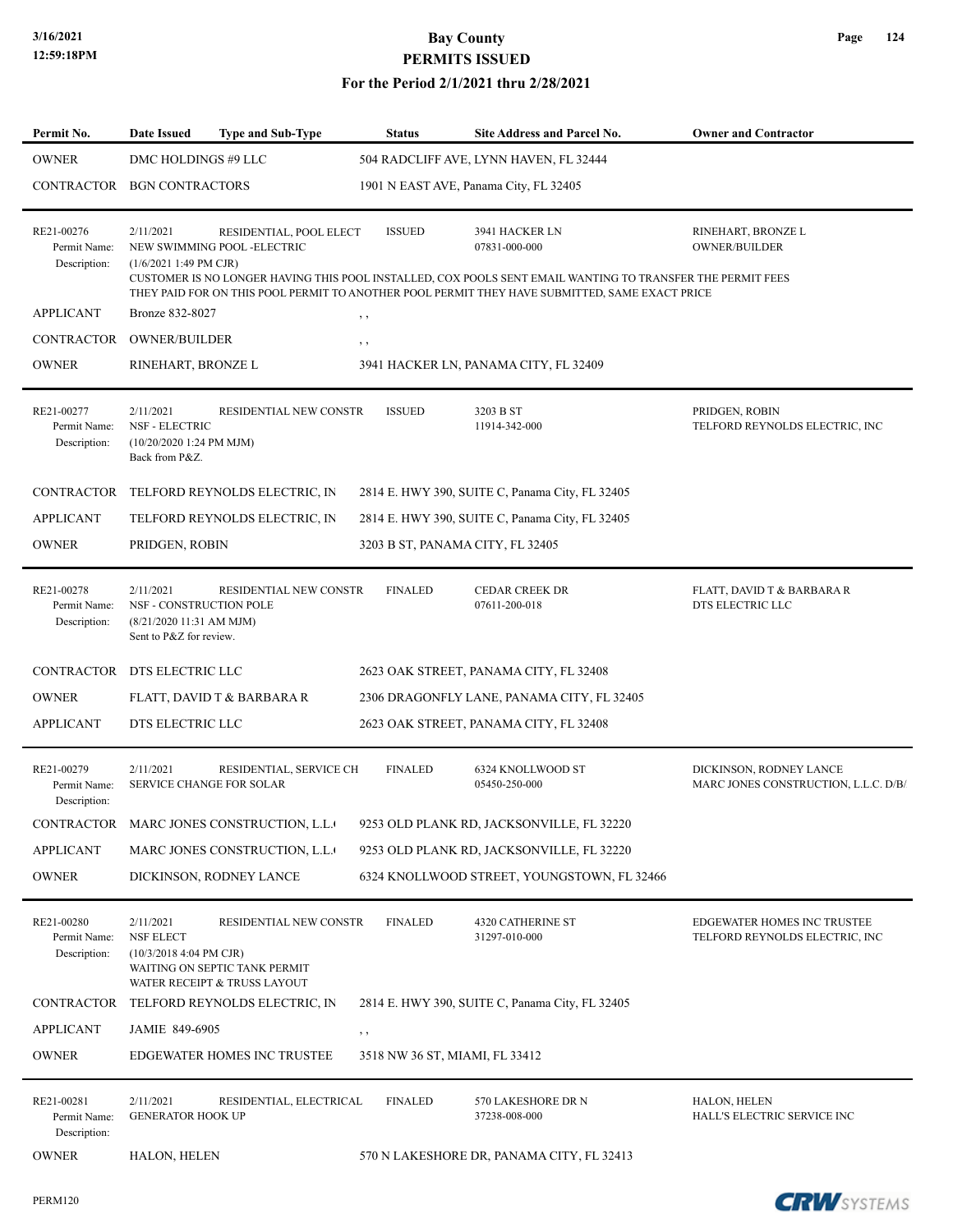### **For the Period 2/1/2021 thru 2/28/2021**

| Permit No.                                 | <b>Date Issued</b><br>Type and Sub-Type                                                                                                                        |                          | <b>Status</b>                | Site Address and Parcel No.                 | <b>Owner and Contractor</b>                           |
|--------------------------------------------|----------------------------------------------------------------------------------------------------------------------------------------------------------------|--------------------------|------------------------------|---------------------------------------------|-------------------------------------------------------|
| <b>APPLICANT</b>                           | HALL'S ELECTRIC SERVICE INC                                                                                                                                    |                          |                              | 4550 JOHN HALL LN, VERNON, FL 32462         |                                                       |
|                                            | CONTRACTOR HALL'S ELECTRIC SERVICE INC                                                                                                                         |                          |                              | 4550 JOHN HALL LN, VERNON, FL 32462         |                                                       |
| RE21-00283<br>Permit Name:<br>Description: | 2/12/2021<br>MISC SVC POLE FOR SURVEILANCE & SECURITY<br>(2/12/20219:32 AM TSN)<br>MISC SVC POLE FOR SURVEILANCE & SECURITY CAMERAS & LIGHTS, INSTALL FENCING. | RESIDENTIAL, MISC SERVIC | <b>FINALED</b>               | 2314 1/2 13TH ST E<br>15850-010-000         | SYLVESTER, ROBERT E JR & AMYE<br><b>OWNER/BUILDER</b> |
| <b>OWNER</b>                               | SYLVESTER, ROBERT E JR & AMYE                                                                                                                                  |                          | 704 PARK ST, KAPPA, IL 61738 |                                             |                                                       |
| CONTRACTOR                                 | <b>OWNER/BUILDER</b>                                                                                                                                           | $, \, \cdot$             |                              |                                             |                                                       |
| <b>APPLICANT</b>                           | Robert 309-275-5276                                                                                                                                            | $, \, \cdot$             |                              |                                             |                                                       |
| RE21-00284<br>Permit Name:<br>Description: | 2/12/2021<br>Installing GE breaker box for 4 ea circuits                                                                                                       | RESIDENTIAL ADDITION, EL | <b>FINALED</b>               | 240 ALPINE WAY<br>05991-037-000             | NOYES, MICHAEL L<br>OWNER/BUILDER                     |
| <b>OWNER</b>                               | NOYES, MICHAEL L                                                                                                                                               |                          |                              | 201 SOUTH CHARLENE, PANAMA CITY, FL 32404   |                                                       |
| <b>APPLICANT</b>                           | Michael 896-6572                                                                                                                                               | , ,                      |                              |                                             |                                                       |
| CONTRACTOR                                 | <b>OWNER/BUILDER</b>                                                                                                                                           | $, \, \,$                |                              |                                             |                                                       |
| RE21-00285<br>Permit Name:<br>Description: | 2/12/2021<br>MISC POLE FOR WELL 60AMP                                                                                                                          | RESIDENTIAL, MISC SERVIC | <b>FINALED</b>               | 12111 HAUSER RD<br>07399-050-020            | WATSON, DARRELL<br><b>OWNER/BUILDER</b>               |
| <b>CONTRACTOR</b>                          | <b>OWNER/BUILDER</b>                                                                                                                                           | , ,                      |                              |                                             |                                                       |
| <b>APPLICANT</b>                           | DARRELL 628-2552                                                                                                                                               | , ,                      |                              |                                             |                                                       |
| <b>OWNER</b>                               | WATSON, DARRELL                                                                                                                                                |                          |                              | 544 BLUE HERON DRIVE, PANAMA CITY, FL 32404 |                                                       |
| RE21-00286<br>Permit Name:<br>Description: | 2/16/2021<br><b>MOBILE HOME POLE</b><br>(11/23/2020 5:21 PM CJR)<br>NEED DECAL #                                                                               | RESIDENTIAL, MH SERVICE  | <b>ISSUED</b>                | 10130 OWENWOOD RD<br>00509-000-000          | DAVIS, CLINT C<br>JERRY PYBUS ELECTRIC INC            |
| <b>OWNER</b>                               | DAVIS, CLINT C                                                                                                                                                 |                          |                              | 609 DAVID AVE, PANAMA CITY, FL 32401        |                                                       |
| APPLICANT                                  | JERRY PYBUS ELECTRIC INC                                                                                                                                       |                          | , PANAMA CITY, FL 32404      |                                             |                                                       |
|                                            | CONTRACTOR JERRY PYBUS ELECTRIC INC                                                                                                                            |                          | , PANAMA CITY, FL 32404      |                                             |                                                       |
| RE21-00287<br>Permit Name:<br>Description: | 2/18/2021<br>MOBILE HOME SERVICE POLE                                                                                                                          | RESIDENTIAL, MH SERVICE  | <b>FINALED</b>               | 3122 AMANDA CIR<br>05947-050-000            | COLEMAN, DANIEL ETAL<br>STYLE CREST (EC) INC          |
| <b>APPLICANT</b>                           | STYLE CREST (EC) INC                                                                                                                                           |                          |                              | 2901 E 15TH ST, Panama City, FL 32405       |                                                       |
| <b>CONTRACTOR</b>                          | STYLE CREST (EC) INC                                                                                                                                           |                          |                              | 2901 E 15TH ST, Panama City, FL 32405       |                                                       |
| <b>OWNER</b>                               | COLEMAN, DANIEL ETAL                                                                                                                                           |                          |                              | 3122 AMANDA CIRCLE, PANAMA CITY, FL 32404   |                                                       |
| RE21-00288<br>Permit Name:<br>Description: | 2/16/2021<br><b>GARAGE 420 SF - ELECTRIC</b><br>(7/22/2020 4:04 PM CLO)<br>SENT TO P&Z.                                                                        | RESIDENTIAL NEW CONSTR   | <b>ISSUED</b>                | 3116 WOOD VALLEY RD<br>11822-145-000        | RYAN, ROLLIN W.<br>OWNER/BUILDER                      |
| CONTRACTOR                                 | <b>OWNER/BUILDER</b>                                                                                                                                           | $, \, \,$                |                              |                                             |                                                       |
| <b>APPLICANT</b>                           | RYAN 258-7647                                                                                                                                                  | , ,                      |                              |                                             |                                                       |

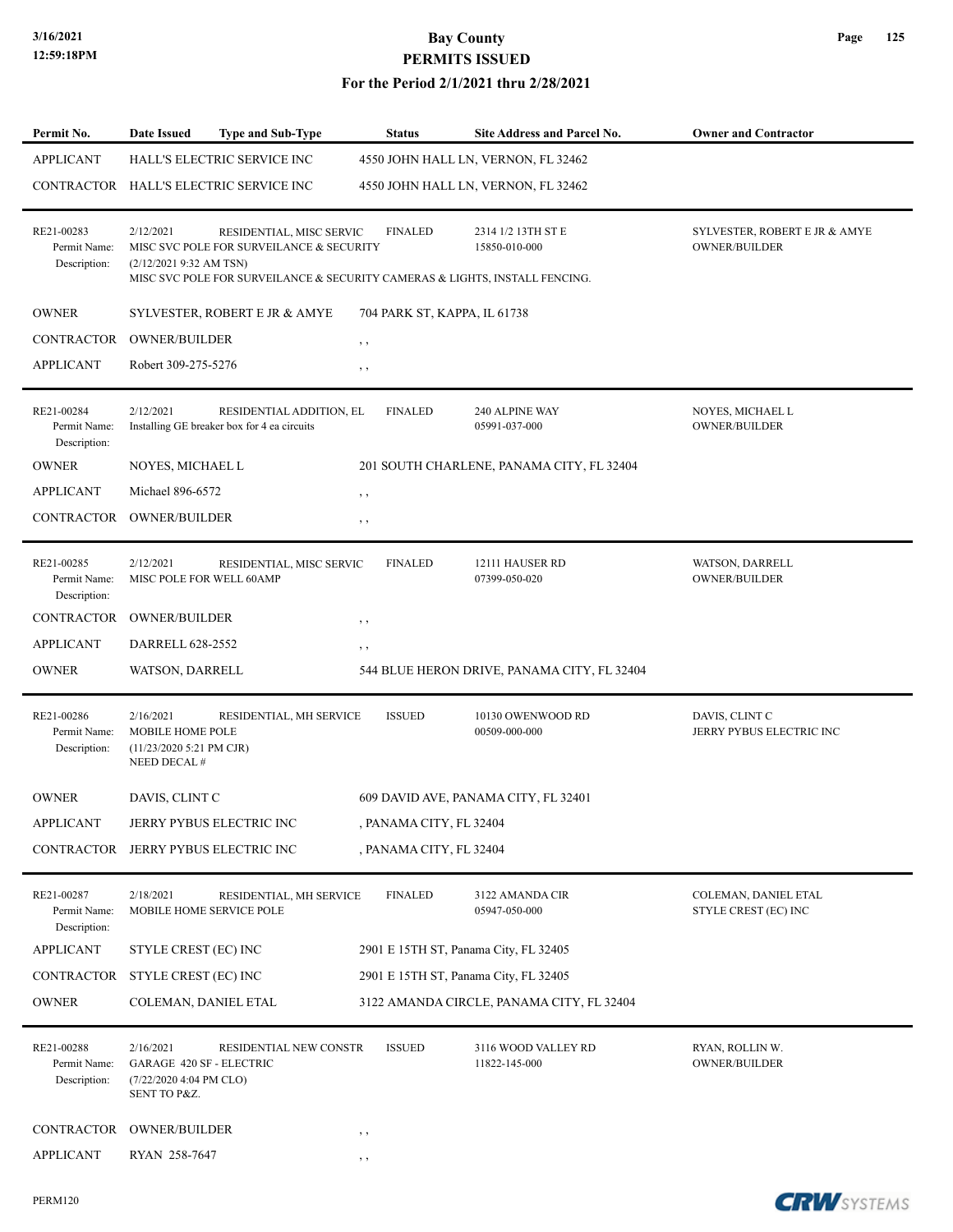### **For the Period 2/1/2021 thru 2/28/2021**

| Permit No.                                 | <b>Date Issued</b>                                                                            | <b>Type and Sub-Type</b>                                                    | <b>Status</b>  | <b>Site Address and Parcel No.</b>                  | <b>Owner and Contractor</b>                                      |
|--------------------------------------------|-----------------------------------------------------------------------------------------------|-----------------------------------------------------------------------------|----------------|-----------------------------------------------------|------------------------------------------------------------------|
| <b>OWNER</b>                               | RYAN, ROLLIN W.                                                                               |                                                                             |                | 3116 WOOD VALLEY RD, PANAMA CITY, FL 32405          |                                                                  |
| RE21-00289<br>Permit Name:<br>Description: | 2/16/2021                                                                                     | RESIDENTIAL, SERVICE CH<br>INSTALL 2 METERS FOR 2 SERVICES (GARAGE & HOUSE) | <b>ISSUED</b>  | 3116 WOOD VALLEY RD<br>11822-145-000                | RYAN, ROLLIN W.<br><b>OWNER/BUILDER</b>                          |
| <b>OWNER</b>                               | RYAN, ROLLIN W.                                                                               |                                                                             |                | 3116 WOOD VALLEY RD, PANAMA CITY, FL 32405          |                                                                  |
| <b>APPLICANT</b>                           | RYAN 258-7647                                                                                 |                                                                             | $, \, , \,$    |                                                     |                                                                  |
| CONTRACTOR                                 | <b>OWNER/BUILDER</b>                                                                          |                                                                             | , ,            |                                                     |                                                                  |
| RE21-00290<br>Permit Name:<br>Description: | 2/18/2021<br>MISC POLE FOR POLE BARN                                                          | RESIDENTIAL, MISC SERVIC                                                    | <b>FINALED</b> | 12300 MORRELL RD<br>00929-010-000                   | <b>GUST, BRENT JOSEPH &amp; ANGELA S</b><br><b>OWNER BUILDER</b> |
| <b>CONTRACTOR</b>                          | <b>OWNER BUILDER</b>                                                                          |                                                                             | , ,            |                                                     |                                                                  |
| <b>APPLICANT</b>                           | <b>BRENT GUST</b>                                                                             |                                                                             | $, \, , \,$    |                                                     |                                                                  |
| <b>OWNER</b>                               | <b>GUST, BRENT JOSEPH &amp; ANGELA S</b>                                                      |                                                                             |                | 536 HARVARD BLVD, LYNN HAVEN, FL 32444              |                                                                  |
| RE21-00291<br>Permit Name:<br>Description: | 2/16/2021<br>PRE POWER INSPECTION<br>(2/16/2021 2:44 PM HEM)<br>OK PER JAMIE                  | RESIDENTIAL, ELECTRICAL                                                     | <b>FINALED</b> | 8729 LORY LN<br>05288-500-010                       | WARN, RYAN F<br><b>OWNER/BUILDER</b>                             |
| <b>OWNER</b>                               | WARN, RYAN F                                                                                  |                                                                             |                | 591 W PAINTED TRAILS RD, PAHRUMP, NV 89060          |                                                                  |
| CONTRACTOR                                 | <b>OWNER/BUILDER</b>                                                                          |                                                                             | $, \, \,$      |                                                     |                                                                  |
| <b>APPLICANT</b>                           | OWNER/BUILDER                                                                                 |                                                                             | , ,            |                                                     |                                                                  |
| RE21-00293<br>Permit Name:<br>Description: | 2/17/2021<br>MH ELECT                                                                         | RESIDENTIAL NEW CONSTR                                                      | <b>FINALED</b> | 3902 HWY 231<br>11894-000-000                       | RONEY, MADRAS I<br>DACO ELECTRIC INC                             |
| <b>OWNER</b>                               | RONEY, MADRAS I                                                                               |                                                                             |                | 3902 N HWY 231, PANAMA CITY, FL 32404               |                                                                  |
| <b>APPLICANT</b>                           | DANNY 249-8309                                                                                |                                                                             | $, \, , \,$    |                                                     |                                                                  |
|                                            | CONTRACTOR DACO ELECTRIC INC                                                                  |                                                                             |                | 17003 FIRENZO AVE, PANAMA CITY BEACH, FL 32413      |                                                                  |
| RE21-00294<br>Permit Name:<br>Description: | 2/17/2021<br>ELECTRICAL FOR ADDITION<br>(8/14/2020 12:41 PM MJM)<br>Sent to P&Z for review.   | RESIDENTIAL, ELECTRICAL ISSUED                                              |                | 7508 OLD BICYCLE RD<br>06716-177-000                | TAYLOR, ROBERT LEE<br>MEYERS ELECTRIC, LLC                       |
| <b>OWNER</b>                               | TAYLOR, ROBERT LEE                                                                            |                                                                             |                | 7508 OLD BICYCLE RD, PANAMA CITY, FL 32404          |                                                                  |
| <b>APPLICANT</b>                           | MEYERS ELECTRIC, LLC                                                                          |                                                                             |                | 1806 BROWN AVE, PANAMA CITY BEACH, FL 32405         |                                                                  |
| CONTRACTOR                                 | MEYERS ELECTRIC, LLC                                                                          |                                                                             |                | 1806 BROWN AVE, PANAMA CITY BEACH, FL 32405         |                                                                  |
| RE21-00295<br>Permit Name:<br>Description: | 2/17/2021<br><b>CONSTRUCTION POLE</b><br>(11/17/2020 12:02 PM MJM)<br>Sent to P&Z for review. | RESIDENTIAL NEW CONSTR                                                      | <b>FINALED</b> | 8420 DEEPWATER CREEK LN<br>32611-511-000            | HONEA, JOHN B & KELLY C<br>MEYERS ELECTRIC, LLC                  |
| CONTRACTOR                                 | MEYERS ELECTRIC, LLC                                                                          |                                                                             |                | 1806 BROWN AVE, PANAMA CITY BEACH, FL 32405         |                                                                  |
| <b>OWNER</b>                               | HONEA, JOHN B & KELLY C                                                                       |                                                                             |                | 8605 TOQUA RD UNIT 105, PANAMA CITY BEACH, FL 32408 |                                                                  |
| <b>APPLICANT</b>                           | MEYERS ELECTRIC, LLC                                                                          |                                                                             |                | 1806 BROWN AVE, PANAMA CITY BEACH, FL 32405         |                                                                  |

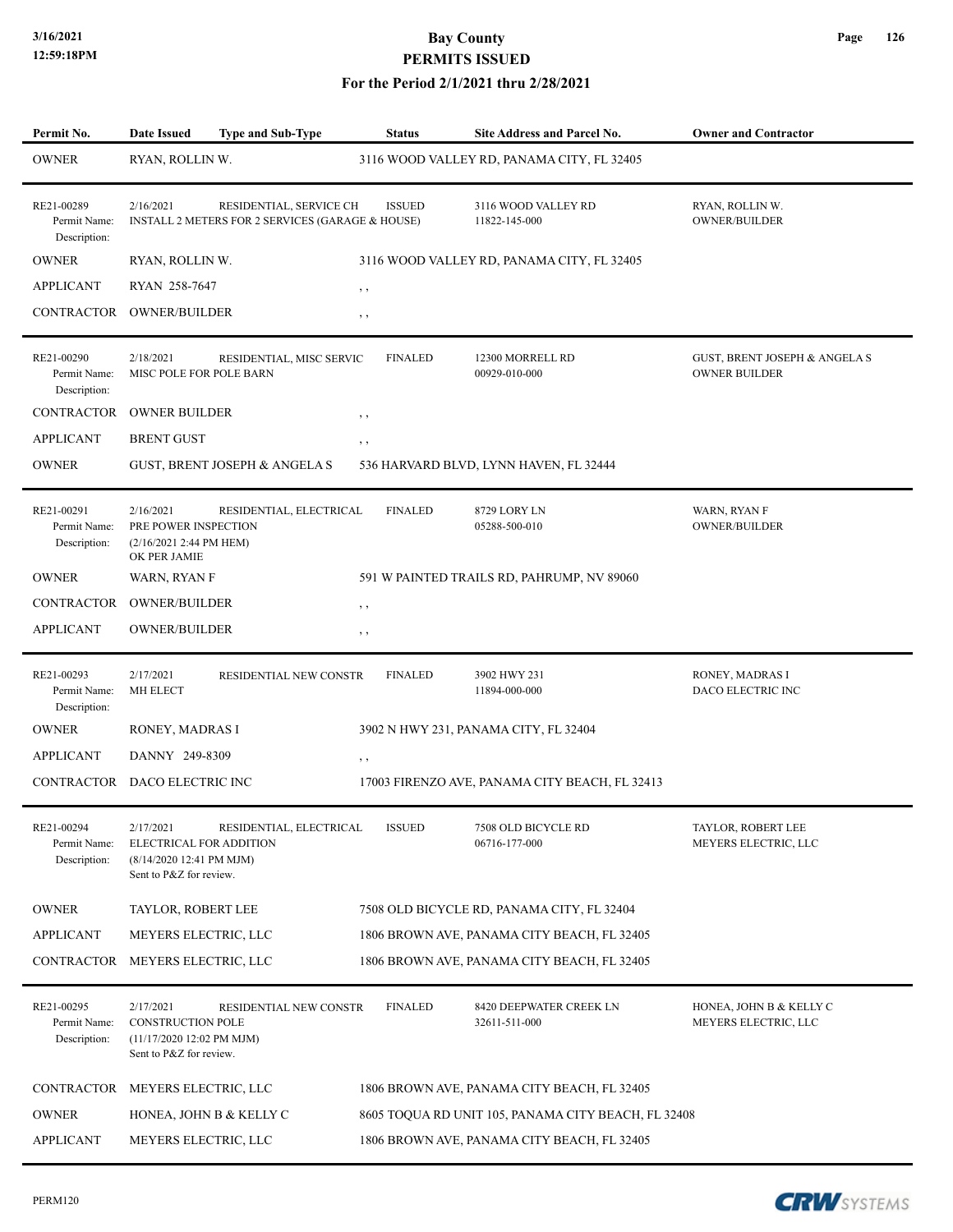### **For the Period 2/1/2021 thru 2/28/2021**

| Permit No.                                 | Date Issued                                                                                    | <b>Type and Sub-Type</b>                                                   | <b>Status</b>  | <b>Site Address and Parcel No.</b>                  | <b>Owner and Contractor</b>                                    |
|--------------------------------------------|------------------------------------------------------------------------------------------------|----------------------------------------------------------------------------|----------------|-----------------------------------------------------|----------------------------------------------------------------|
| RE21-00296<br>Permit Name:<br>Description: | 2/17/2021<br><b>ELECTRICAL FOR NSF</b><br>(11/17/2020 12:02 PM MJM)<br>Sent to P&Z for review. | RESIDENTIAL NEW CONSTR                                                     | <b>ISSUED</b>  | 8420 DEEPWATER CREEK LN<br>32611-511-000            | HONEA, JOHN B & KELLY C<br>MEYERS ELECTRIC, LLC                |
| <b>APPLICANT</b>                           | MEYERS ELECTRIC, LLC                                                                           |                                                                            |                | 1806 BROWN AVE, PANAMA CITY BEACH, FL 32405         |                                                                |
| CONTRACTOR                                 | MEYERS ELECTRIC, LLC                                                                           |                                                                            |                | 1806 BROWN AVE, PANAMA CITY BEACH, FL 32405         |                                                                |
| <b>OWNER</b>                               | HONEA, JOHN B & KELLY C                                                                        |                                                                            |                | 8605 TOQUA RD UNIT 105, PANAMA CITY BEACH, FL 32408 |                                                                |
| RE21-00297<br>Permit Name:<br>Description: | 2/23/2021<br>ELECTRICAL FOR POOL                                                               | RESIDENTIAL, POOL ELECT                                                    | <b>ISSUED</b>  | 5122 OLD MAJETTE TOWER RD<br>05896-360-000          | MATTHEWS, BOB & ATHRINE<br>WHITTAKER ELECTRIC INC              |
| <b>OWNER</b>                               |                                                                                                | MATTHEWS, BOB & ATHRINE                                                    |                | 5122 OLD MAJETTE TOWER RD, PANAMA CITY, FL 32404    |                                                                |
| CONTRACTOR                                 | WHITTAKER ELECTRIC INC                                                                         |                                                                            |                | 3535 E ORLANDO RD, PANAMA CITY, FL 32404            |                                                                |
| <b>APPLICANT</b>                           | WHITTAKER ELECTRIC INC                                                                         |                                                                            |                | 3535 E ORLANDO RD, PANAMA CITY, FL 32404            |                                                                |
| RE21-00298<br>Permit Name:<br>Description: | 2/17/2021<br><b>SERVICE UPGRADE</b>                                                            | RESIDENTIAL, SERVICE CH                                                    | <b>FINALED</b> | 3127 KINGS DR<br>26884-010-000                      | RAMIE, GEORGE B<br>TELFORD REYNOLDS ELECTRIC, INC              |
| CONTRACTOR                                 |                                                                                                | TELFORD REYNOLDS ELECTRIC, IN                                              |                | 2814 E. HWY 390, SUITE C, Panama City, FL 32405     |                                                                |
| <b>APPLICANT</b>                           |                                                                                                | TELFORD REYNOLDS ELECTRIC, IN                                              |                | 2814 E. HWY 390, SUITE C, Panama City, FL 32405     |                                                                |
| <b>OWNER</b>                               | RAMIE, GEORGE B                                                                                |                                                                            |                | 3127 KINGS DR, PANAMA CITY BEACH, FL 32405          |                                                                |
| RE21-00299<br>Permit Name:<br>Description: | 2/17/2021                                                                                      | RESIDENTIAL, SERVICE REP<br>SERVICE REPAIR - EMERGENCY WEATHER HEAD REPLAC | <b>FINALED</b> | 1107 COURT MARTIAL RANCH RD<br>26417-035-000        | TAYLOR, RONNIE & PEGGY E<br>PEADEN AIR CONDITIONING ~ PLUMBING |
| <b>OWNER</b>                               |                                                                                                | TAYLOR, RONNIE & PEGGY E                                                   |                | 1107 COURT MARTIAL RANCH RD, SOUTHPORT, FL 32409    |                                                                |
| <b>APPLICANT</b>                           |                                                                                                | PEADEN AIR CONDITIONING ~ PLUI                                             |                | 620 W BALDWIN RD, Panama City, Fl 32405             |                                                                |
|                                            |                                                                                                | CONTRACTOR PEADEN AIR CONDITIONING ~ PLUI                                  |                | 620 W BALDWIN RD, Panama City, Fl 32405             |                                                                |
| RE21-00300<br>Permit Name:<br>Description: | 2/17/2021<br><b>CONSTRUCTION POLE</b><br>(11/24/2020 10:51 AM JLS)<br>PARCEL IS NOT LOCKED     | RESIDENTIAL RENOVATE, E                                                    | <b>FINALED</b> | 2647 ISLAND VIEW DR<br>26808-010-000                | JANSENIUS, ROBERT JOSEPH JR<br>MEYERS ELECTRIC, LLC            |
| CONTRACTOR                                 | MEYERS ELECTRIC, LLC                                                                           |                                                                            |                | 1806 BROWN AVE, PANAMA CITY BEACH, FL 32405         |                                                                |
| <b>APPLICANT</b>                           | MEYERS ELECTRIC, LLC                                                                           |                                                                            |                | 1806 BROWN AVE, PANAMA CITY BEACH, FL 32405         |                                                                |
| <b>OWNER</b>                               |                                                                                                | JANSENIUS, ROBERT JOSEPH JR                                                |                | 2647 ISLAND VIEW DR, PANAMA CITY, FL 32405          |                                                                |
| RE21-00301<br>Permit Name:<br>Description: | 2/18/2021<br>STORAGE - ELECTRIC<br>(2/5/2021 8:39 AM MJM)<br>Sent to P&Z for review.           | RESIDENTIAL NEW CONSTR                                                     | <b>ISSUED</b>  | 5813 SUNSET<br>31971-010-000                        | SMITH, ROBERT JEROME<br><b>OWNER/BUILDER</b>                   |
| CONTRACTOR                                 | <b>OWNER/BUILDER</b>                                                                           |                                                                            | $, \, \cdot$   |                                                     |                                                                |
| <b>APPLICANT</b>                           | ROB 706-346-2047                                                                               |                                                                            | $, \, \,$      |                                                     |                                                                |
| <b>OWNER</b>                               | SMITH, ROBERT JEROME                                                                           |                                                                            |                | 23 GRABEN DRIVE NORTHWEST, ROME, GA 30165           |                                                                |
|                                            |                                                                                                |                                                                            |                |                                                     |                                                                |

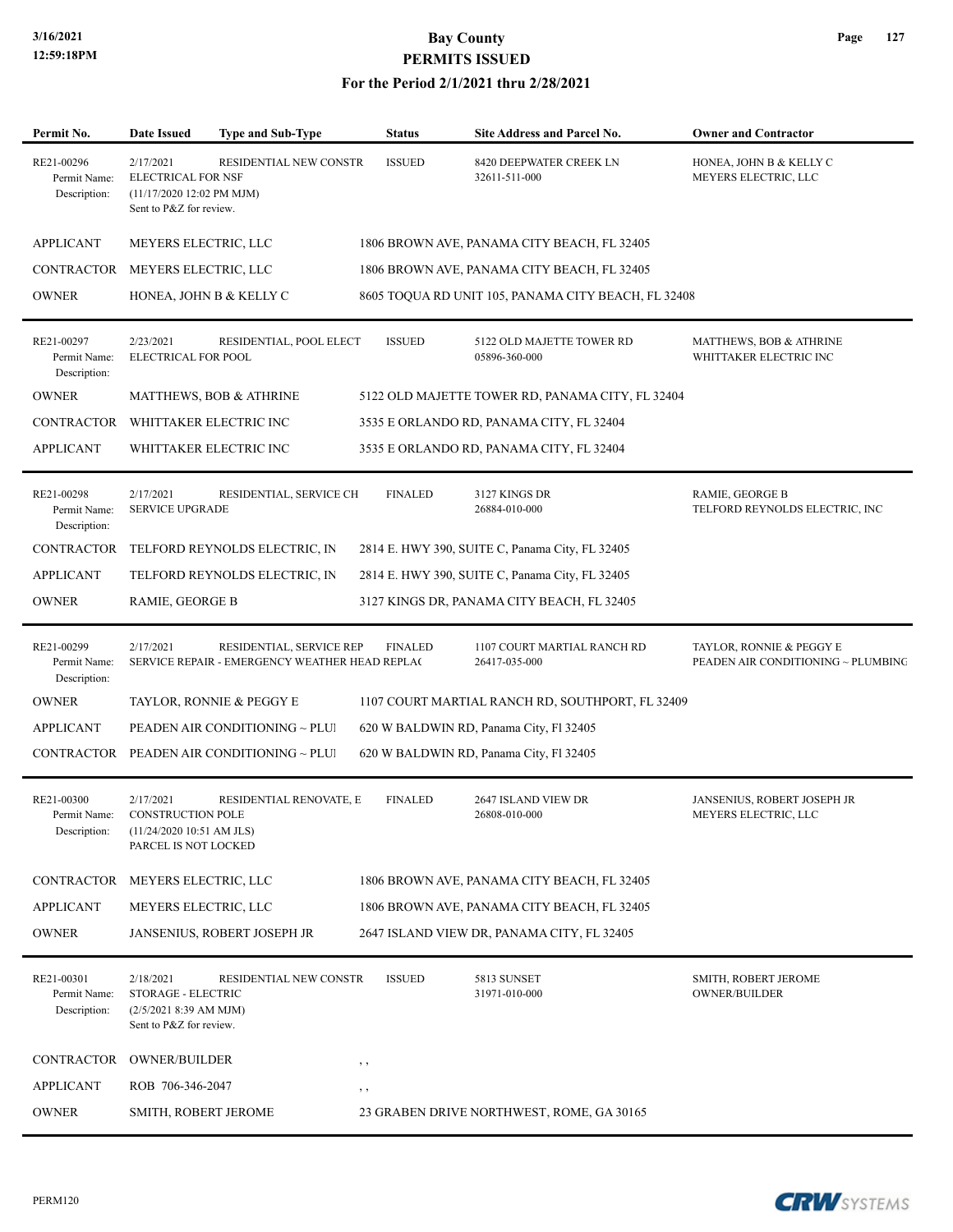| Permit No.                                 | <b>Date Issued</b>                                                                           | <b>Type and Sub-Type</b>                                            | <b>Status</b>  | Site Address and Parcel No.                 | <b>Owner and Contractor</b>                          |
|--------------------------------------------|----------------------------------------------------------------------------------------------|---------------------------------------------------------------------|----------------|---------------------------------------------|------------------------------------------------------|
| RE21-00302<br>Permit Name:<br>Description: | 2/18/2021<br><b>CONSTRUCTION POLE</b><br>(1/27/20219::21 AM MJM)<br>Sent to P&Z for review.  | RESIDENTIAL NEW CONSTR                                              | <b>FINALED</b> | 362 GREENWOOD CIR<br>27344-720-000          | BURNASH INVESTMENTS LLC<br>BRYND ELECTRIC LLC        |
| <b>OWNER</b>                               |                                                                                              | <b>BURNASH INVESTMENTS LLC</b>                                      |                | 726 THOMAS DR, PANAMA CITY, FL 32408        |                                                      |
| CONTRACTOR                                 | BRYND ELECTRIC LLC                                                                           |                                                                     |                | 2101 CLINE LANE, PANAMA CITY, FL 32404      |                                                      |
| <b>APPLICANT</b>                           | TRAVIS 819-0823                                                                              |                                                                     | $, \, \cdot$   |                                             |                                                      |
| RE21-00303<br>Permit Name:<br>Description: | 2/18/2021<br><b>NSF ELECT</b><br>(1/27/20219:21 AM MJM)<br>Sent to P&Z for review.           | RESIDENTIAL NEW CONSTR                                              | <b>ISSUED</b>  | 362 GREENWOOD CIR<br>27344-720-000          | BURNASH INVESTMENTS LLC<br>BRYND ELECTRIC LLC        |
| <b>OWNER</b>                               |                                                                                              | BURNASH INVESTMENTS LLC                                             |                | 726 THOMAS DR, PANAMA CITY, FL 32408        |                                                      |
| CONTRACTOR                                 | BRYND ELECTRIC LLC                                                                           |                                                                     |                | 2101 CLINE LANE, PANAMA CITY, FL 32404      |                                                      |
| <b>APPLICANT</b>                           | TRAVIS 819-0823                                                                              |                                                                     | $, \, \cdot$   |                                             |                                                      |
| RE21-00304<br>Permit Name:<br>Description: | 2/18/2021                                                                                    | RESIDENTIAL, MISC SERVIC<br>MISC SVC POLE FOR STORAGE SHED & CAMPER | <b>FINALED</b> | 8322 EASTWOOD AVE<br>05452-137-000          | ELDRIDGE, DIANA E & JOHNNY R<br><b>OWNER/BUILDER</b> |
| <b>CONTRACTOR</b>                          | <b>OWNER/BUILDER</b>                                                                         |                                                                     | $, \, \,$      |                                             |                                                      |
| <b>APPLICANT</b>                           | Johnny 785-8697                                                                              |                                                                     | , ,            |                                             |                                                      |
| <b>OWNER</b>                               |                                                                                              | ELDRIDGE, DIANA E & JOHNNY R                                        |                | 8322 EASTWOOD AVE, YOUNGSTOWN, FL 32466     |                                                      |
| RE21-00306<br>Permit Name:<br>Description: | 2/23/2021<br>MH SERVICE POLE                                                                 | RESIDENTIAL, MH SERVICE                                             | <b>FINALED</b> | 268 FOX AVE N<br>06459-020-000              | <b>KEENY, DONALD R</b><br>STYLE CREST (EC) INC       |
| <b>APPLICANT</b>                           | STYLE CREST (EC) INC                                                                         |                                                                     |                | 2901 E 15TH ST, Panama City, FL 32405       |                                                      |
| <b>CONTRACTOR</b>                          | STYLE CREST (EC) INC                                                                         |                                                                     |                | 2901 E 15TH ST, Panama City, FL 32405       |                                                      |
| <b>OWNER</b>                               | <b>KEENY, DONALD R</b>                                                                       |                                                                     |                | 268 FOX AVE N, PANAMA CITY, FL 32404        |                                                      |
| RE21-00307<br>Permit Name:<br>Description: | 2/19/2021<br>NSF- CONSTRUCTION POLE<br>$(12/8/2020 10:18$ AM MJM)<br>Sent to P&Z for review. | RESIDENTIAL NEW CONSTR                                              | <b>FINALED</b> | 3210 DEER HAVEN BLVD<br>31365-817-000       | HALL, MARK S & PAMELA K<br>MEYERS ELECTRIC, LLC      |
| CONTRACTOR MEYERS ELECTRIC, LLC            |                                                                                              |                                                                     |                | 1806 BROWN AVE, PANAMA CITY BEACH, FL 32405 |                                                      |
| <b>APPLICANT</b>                           | MEYERS ELECTRIC, LLC                                                                         |                                                                     |                | 1806 BROWN AVE, PANAMA CITY BEACH, FL 32405 |                                                      |
| <b>OWNER</b>                               |                                                                                              | HALL, MARK S & PAMELA K                                             |                | 104 E ROBERTSON CT, ENTERPRISE, AL 36330    |                                                      |
| RE21-00308<br>Permit Name:<br>Description: | 2/19/2021<br>NSF - ELECTRIC<br>(12/8/2020 10:18 AM MJM)<br>Sent to P&Z for review.           | RESIDENTIAL NEW CONSTR                                              | <b>ISSUED</b>  | 3210 DEER HAVEN BLVD<br>31365-817-000       | HALL, MARK S & PAMELA K<br>MEYERS ELECTRIC, LLC      |
| CONTRACTOR                                 | MEYERS ELECTRIC, LLC                                                                         |                                                                     |                | 1806 BROWN AVE, PANAMA CITY BEACH, FL 32405 |                                                      |
| <b>APPLICANT</b>                           | MEYERS ELECTRIC, LLC                                                                         |                                                                     |                | 1806 BROWN AVE, PANAMA CITY BEACH, FL 32405 |                                                      |
| <b>OWNER</b>                               |                                                                                              | HALL, MARK S & PAMELA K                                             |                | 104 E ROBERTSON CT, ENTERPRISE, AL 36330    |                                                      |

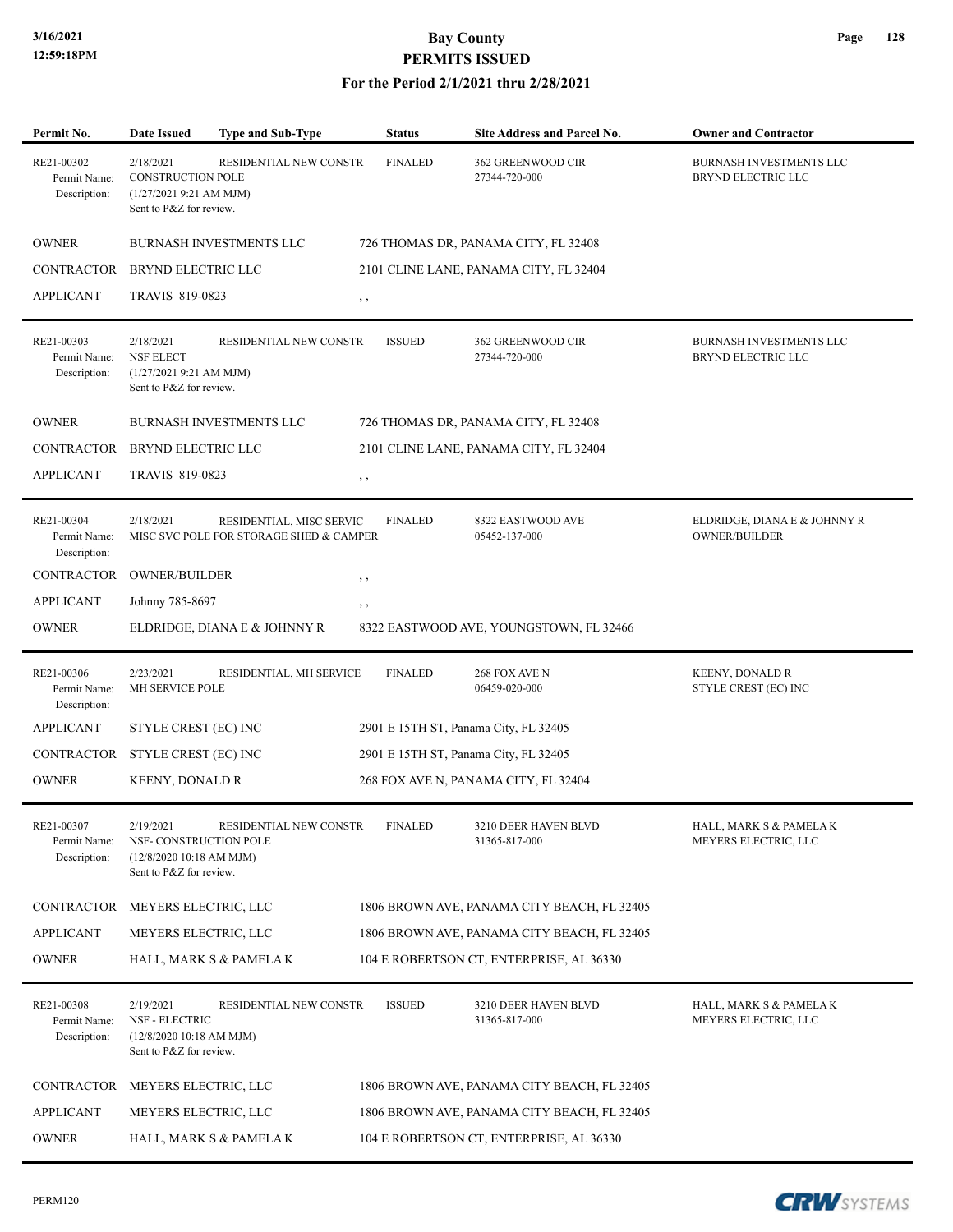### **For the Period 2/1/2021 thru 2/28/2021**

| Permit No.                                 | <b>Date Issued</b>                                                                           | <b>Type and Sub-Type</b>                                                                                                       | <b>Status</b>           | Site Address and Parcel No.                 | <b>Owner and Contractor</b>                                      |
|--------------------------------------------|----------------------------------------------------------------------------------------------|--------------------------------------------------------------------------------------------------------------------------------|-------------------------|---------------------------------------------|------------------------------------------------------------------|
| RE21-00309<br>Permit Name:<br>Description: | 2/19/2021<br><b>SERVICE REPAIR</b>                                                           | RESIDENTIAL, SERVICE REP                                                                                                       | <b>FINALED</b>          | 5828 PINETREE RD<br>05721-000-000           | WALTERS, CHRISTOPHER L &<br>JERRY PYBUS ELECTRIC INC             |
| <b>OWNER</b>                               |                                                                                              | WALTERS, CHRISTOPHER L &                                                                                                       |                         | SUZANNE L WALTERS, PANAMA CITY, FL 32404    |                                                                  |
| <b>APPLICANT</b>                           |                                                                                              | <b>JERRY PYBUS ELECTRIC INC</b>                                                                                                | , PANAMA CITY, FL 32404 |                                             |                                                                  |
| CONTRACTOR                                 |                                                                                              | JERRY PYBUS ELECTRIC INC                                                                                                       | , PANAMA CITY, FL 32404 |                                             |                                                                  |
| RE21-00310<br>Permit Name:<br>Description: | 2/19/2021<br>NSF - CONSTRUCTION POLE<br>(1/14/2021 10:55 AM MJM)<br>Sent tom P&Z for review. | RESIDENTIAL NEW CONSTR                                                                                                         | <b>FINALED</b>          | 3520 COTTAGE COVE LN<br>31368-107-000       | NADEAU CONSTRUCTION LLC<br>P. JACKSON ELECTRIC LLC               |
| <b>OWNER</b>                               |                                                                                              | NADEAU CONSTRUCTION LLC                                                                                                        |                         | POBOX 27834, PANAMA CITY, FL 32411          |                                                                  |
| CONTRACTOR P. JACKSON ELECTRIC LLC         |                                                                                              |                                                                                                                                |                         | 3105 LAWTON COURT, PANAMA CITY, FL 32405    |                                                                  |
| <b>APPLICANT</b>                           |                                                                                              | P. JACKSON ELECTRIC LLC                                                                                                        |                         | 3105 LAWTON COURT, PANAMA CITY, FL 32405    |                                                                  |
| RE21-00311<br>Permit Name:<br>Description: | 2/19/2021<br><b>NSF</b><br>(1/14/2021 10:55 AM MJM)<br>Sent tom P&Z for review.              | RESIDENTIAL NEW CONSTR                                                                                                         | <b>ISSUED</b>           | 3520 COTTAGE COVE LN<br>31368-107-000       | NADEAU CONSTRUCTION LLC<br>P. JACKSON ELECTRIC LLC               |
| <b>APPLICANT</b>                           |                                                                                              | P. JACKSON ELECTRIC LLC                                                                                                        |                         | 3105 LAWTON COURT, PANAMA CITY, FL 32405    |                                                                  |
| CONTRACTOR P. JACKSON ELECTRIC LLC         |                                                                                              |                                                                                                                                |                         | 3105 LAWTON COURT, PANAMA CITY, FL 32405    |                                                                  |
| <b>OWNER</b>                               |                                                                                              | NADEAU CONSTRUCTION LLC                                                                                                        |                         | POBOX 27834, PANAMA CITY, FL 32411          |                                                                  |
| RE21-00312<br>Permit Name:<br>Description: | 2/19/2021<br><b>SERVICE REPAIR</b>                                                           | RESIDENTIAL, SERVICE REP                                                                                                       | <b>FINALED</b>          | 5605 GULF DR<br>32328-000-000               | OSBORNE, RAY M & LAUREN L<br>MEYERS ELECTRIC, LLC                |
| <b>APPLICANT</b>                           | MEYERS ELECTRIC, LLC                                                                         |                                                                                                                                |                         | 1806 BROWN AVE, PANAMA CITY BEACH, FL 32405 |                                                                  |
| <b>CONTRACTOR</b>                          | MEYERS ELECTRIC, LLC                                                                         |                                                                                                                                |                         | 1806 BROWN AVE, PANAMA CITY BEACH, FL 32405 |                                                                  |
| <b>OWNER</b>                               |                                                                                              | OSBORNE, RAY M & LAUREN L                                                                                                      |                         | 5605 GULF DR, PANAMA CITY BEACH, FL 32408   |                                                                  |
| RE21-00313<br>Permit Name:<br>Description: | 2/19/2021<br>$(1/27/20219:50$ AM HLQ)                                                        | RESIDENTIAL, ELECTRICAL<br>REMODEL ELECTRICAL CODE UPGRADE<br>SUBS WILL ALSO PULL ELECTRICAL, PLUMBING, AND NEW A/C DUCT WORK. | <b>ISSUED</b>           | 7238 SKYWATER DR<br>05487-561-000           | PANKHURST, CONNIE SHULER<br>SYSTEM SERVICE (EC)& ENGINEERING, IN |
| <b>APPLICANT</b>                           | COLIN 850-441-3458                                                                           |                                                                                                                                | $, \, ,$                |                                             |                                                                  |
| CONTRACTOR                                 |                                                                                              | SYSTEM SERVICE (EC) & ENGINEER                                                                                                 |                         | 205 MOSLEY DRIVE, LYNN HAVEN, FL 32444      |                                                                  |
| <b>OWNER</b>                               |                                                                                              | PANKHURST, CONNIE SHULER                                                                                                       |                         | 10967 N COUNTY ROAD 95, COLUMBIA, AL 36319  |                                                                  |
| RE21-00314<br>Permit Name:<br>Description: | 2/19/2021<br><b>TEMP POLE</b><br>(2/1/20219:11 AM MJM)<br>Sent t o P&Z for review.           | RESIDENTIAL NEW CONSTR                                                                                                         | <b>FINALED</b>          | 3405 NAUTICAL DR<br>07899-545-000           | WOOD, JEAN KIRKLAND<br>REGENCY ELECTRIC OF PANAMA CITY IN        |
| CONTRACTOR                                 |                                                                                              | REGENCY ELECTRIC OF PANAMA C                                                                                                   |                         | 4412 DE LEN DR, Panama City, FL 32404       |                                                                  |
| <b>APPLICANT</b>                           |                                                                                              | REGENCY ELECTRIC OF PANAMA C                                                                                                   |                         | 4412 DE LEN DR, Panama City, FL 32404       |                                                                  |
| <b>OWNER</b>                               | WOOD, JEAN KIRKLAND                                                                          |                                                                                                                                |                         | 3237 NAUTICAL DR, SOUTHPORT, FL 32409       |                                                                  |

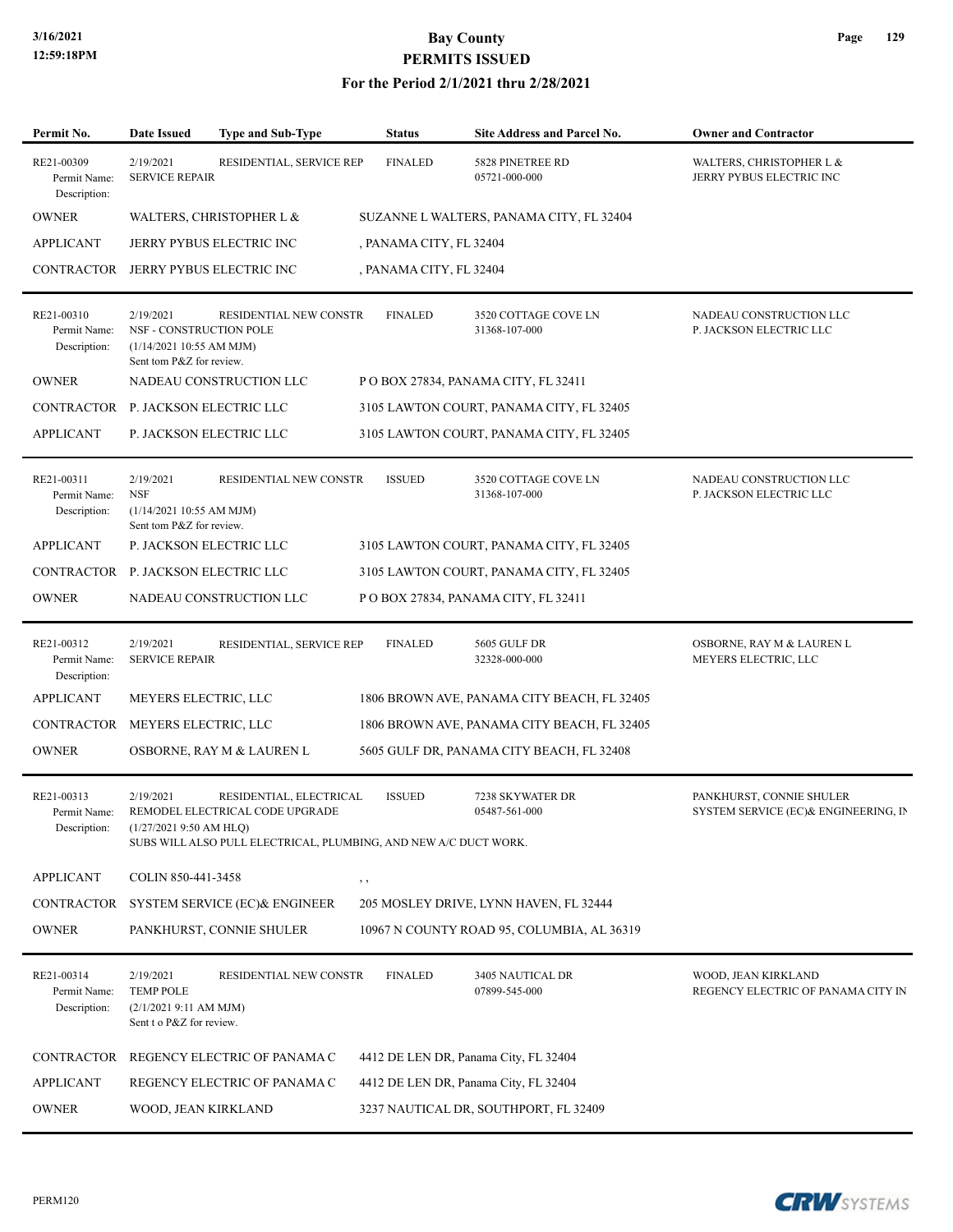| Permit No.                                 | Date Issued                                                                                 | <b>Type and Sub-Type</b>                                                                                                         | <b>Status</b>           | Site Address and Parcel No.                     | <b>Owner and Contractor</b>                                     |
|--------------------------------------------|---------------------------------------------------------------------------------------------|----------------------------------------------------------------------------------------------------------------------------------|-------------------------|-------------------------------------------------|-----------------------------------------------------------------|
| RE21-00315<br>Permit Name:<br>Description: | 2/19/2021<br><b>ELECTRIC FOR HOUSE</b><br>(2/1/20219:11 AM MJM)<br>Sent t o P&Z for review. | RESIDENTIAL NEW CONSTR                                                                                                           | <b>ISSUED</b>           | 3405 NAUTICAL DR<br>07899-545-000               | WOOD, JEAN KIRKLAND<br>REGENCY ELECTRIC OF PANAMA CITY IN       |
| <b>APPLICANT</b>                           |                                                                                             | REGENCY ELECTRIC OF PANAMA C                                                                                                     |                         | 4412 DE LEN DR, Panama City, FL 32404           |                                                                 |
| <b>OWNER</b>                               | WOOD, JEAN KIRKLAND                                                                         |                                                                                                                                  |                         | 3237 NAUTICAL DR, SOUTHPORT, FL 32409           |                                                                 |
|                                            |                                                                                             | CONTRACTOR REGENCY ELECTRIC OF PANAMA C                                                                                          |                         | 4412 DE LEN DR, Panama City, FL 32404           |                                                                 |
| RE21-00316<br>Permit Name:<br>Description: | 2/19/2021<br>(2/19/2021 3:12 PM HLQ)                                                        | RESIDENTIAL, ELECTRICAL<br>NEW CIRCUIT FOR JETTED TUB<br>INSTALL ONE NEW DEDICATED 120 VOLT, 20 AMP GFCI CIRCUIT FOR JETTED TUB. | <b>FINALED</b>          | 6905 THOMAS DR 205<br>30585-517-000             | JACOBS, ELIZABETH<br>SOL ELECTRIC L.L.C.                        |
| <b>APPLICANT</b>                           | WALTER 754-423-4105                                                                         |                                                                                                                                  | $, \, , \,$             |                                                 |                                                                 |
| <b>OWNER</b>                               | JACOBS, ELIZABETH                                                                           |                                                                                                                                  |                         | 514 CONSTITUTION ST, CANTON, MI 48188           |                                                                 |
| CONTRACTOR                                 | SOL ELECTRIC L.L.C.                                                                         |                                                                                                                                  |                         | 5500 SW 43RD TERRACE, FORT LAUDERDALE, FL 33314 |                                                                 |
| RE21-00317<br>Permit Name:<br>Description: | 2/19/2021<br>REWIRE WITH SC 200 AMPS                                                        | RESIDENTIAL, ELECTRICAL                                                                                                          | <b>ISSUED</b>           | <b>4108 TREASURE CIR</b><br>31621-000-000       | EVENSON, BRIAN J & WENDY D<br>TRADESMEN ELECTRICAL SERVICES LLC |
| <b>CONTRACTOR</b>                          |                                                                                             | TRADESMEN ELECTRICAL SERVICE                                                                                                     |                         | 410 HELEN AVENUE, PANAMA CITY, FL 32401         |                                                                 |
| <b>APPLICANT</b>                           | NEMISIO 850-771-8499                                                                        |                                                                                                                                  | , ,                     |                                                 |                                                                 |
| <b>OWNER</b>                               |                                                                                             | EVENSON, BRIAN J & WENDY D                                                                                                       |                         | 1204 CENTER ST, BOYCEVILLE, WI 54725            |                                                                 |
| RE21-00318<br>Permit Name:<br>Description: | 2/20/2021<br><b>SERVICE REPAIR</b>                                                          | RESIDENTIAL, SERVICE REP                                                                                                         | <b>ISSUED</b>           | 207 LAKESHORE DR E<br>37359-000-000             | JACKSON, CARL<br>JERRY PYBUS ELECTRIC INC                       |
| <b>CONTRACTOR</b>                          |                                                                                             | JERRY PYBUS ELECTRIC INC                                                                                                         | , PANAMA CITY, FL 32404 |                                                 |                                                                 |
| <b>OWNER</b>                               | JACKSON, CARL                                                                               |                                                                                                                                  |                         | 125 LAUREL BREEZE DR., ENTERPRISE, AL 36330     |                                                                 |
| <b>APPLICANT</b>                           |                                                                                             | JERRY PYBUS ELECTRIC INC                                                                                                         | , PANAMA CITY, FL 32404 |                                                 |                                                                 |
| RE21-00319<br>Permit Name:<br>Description: | 2/21/2021                                                                                   | RESIDENTIAL, MH SERVICE<br>MOBILE HOME SERVICE POLE                                                                              | <b>ISSUED</b>           | 7537 WALKER DR<br>06530-010-000                 | <b>BEAR, CHRISTIE M</b><br><b>OWNER BUILDER</b>                 |
| CONTRACTOR                                 | <b>OWNER BUILDER</b>                                                                        |                                                                                                                                  | $, \, , \,$             |                                                 |                                                                 |
| <b>OWNER</b>                               | BEAR, CHRISTIE M                                                                            |                                                                                                                                  |                         | 7436 WALKER DR, PANAMA CITY, FL 32404           |                                                                 |
| <b>APPLICANT</b>                           | <b>CHRISTIE BEAR</b>                                                                        |                                                                                                                                  | $, \, , \,$             |                                                 |                                                                 |
| RE21-00320<br>Permit Name:<br>Description: | 2/21/2021<br><b>CONSTRUCTION POLE</b>                                                       | RESIDENTIAL NEW CONSTR<br>THIS IS PAID FOR BY OWNER, BUT NOT ISSUED UNTIL BUILDER COMES AND PICKS UP.                            | <b>FINALED</b>          | 364 GREENWOOD CIR<br>27344-722-000              | THOMASON, LUKE R ETAL<br>TRUSTMARK ELECTRIC LLC                 |
| <b>OWNER</b>                               |                                                                                             | THOMASON, LUKE R ETAL                                                                                                            |                         | 2128 E 8TH STREET, PANAMA CITY, FL 32401        |                                                                 |
| <b>APPLICANT</b>                           |                                                                                             | TRUSTMARK ELECTRIC LLC                                                                                                           |                         | 6939 SMITH RD, PANAMA CITY, FL 32404            |                                                                 |
|                                            |                                                                                             | CONTRACTOR TRUSTMARK ELECTRIC LLC                                                                                                |                         | 6939 SMITH RD, PANAMA CITY, FL 32404            |                                                                 |
| RE21-00321<br>Permit Name:<br>Description: | 2/22/2021<br><b>TEMP POLE</b><br>$(1/27/2021$ 4:44 PM MJM)<br>Sent to P&Z for review.       | RESIDENTIAL NEW CONSTR                                                                                                           | <b>FINALED</b>          | 5220 TRELAWNEY AVE<br>31496-000-000             | RENO, TY WALTER<br><b>BLAIR ELECTRIC INC</b>                    |

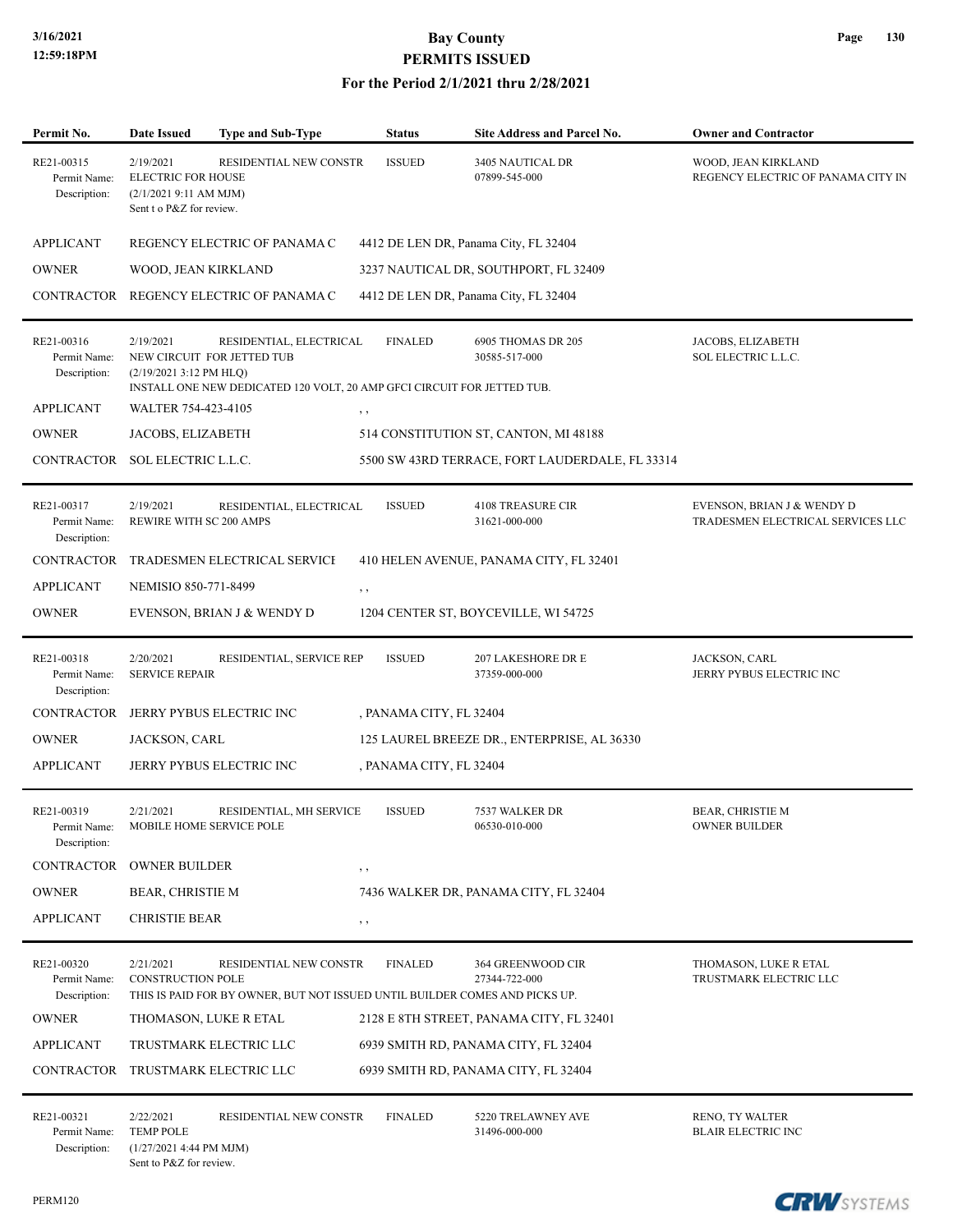| Permit No.                                 | <b>Date Issued</b>                                                                             | <b>Type and Sub-Type</b>                                           |          | <b>Status</b>  | Site Address and Parcel No.                        | <b>Owner and Contractor</b>                                        |
|--------------------------------------------|------------------------------------------------------------------------------------------------|--------------------------------------------------------------------|----------|----------------|----------------------------------------------------|--------------------------------------------------------------------|
| CONTRACTOR                                 | <b>BLAIR ELECTRIC INC</b>                                                                      |                                                                    |          |                | 11208 W. LINGER LONGER ROAD, YOUNGSTOWN, FL 32466  |                                                                    |
| <b>OWNER</b>                               | RENO, TY WALTER                                                                                |                                                                    |          |                | 3711 BENBOW STREET, PANAMA CITY BEACH, FL 32408    |                                                                    |
| <b>APPLICANT</b>                           | <b>BLAIR ELECTRIC INC</b>                                                                      |                                                                    |          |                | 11208 W. LINGER LONGER ROAD, YOUNGSTOWN, FL 32466  |                                                                    |
|                                            |                                                                                                |                                                                    |          |                |                                                    |                                                                    |
| RE21-00322<br>Permit Name:<br>Description: | 2/22/2021<br><b>ELECTRIC FOR HOUSE</b><br>$(1/27/2021$ 4:44 PM MJM)<br>Sent to P&Z for review. | RESIDENTIAL NEW CONSTR                                             |          | <b>ISSUED</b>  | 5220 TRELAWNEY AVE<br>31496-000-000                | RENO, TY WALTER<br><b>BLAIR ELECTRIC INC</b>                       |
| <b>APPLICANT</b>                           | <b>BLAIR ELECTRIC INC</b>                                                                      |                                                                    |          |                | 11208 W. LINGER LONGER ROAD, YOUNGSTOWN, FL 32466  |                                                                    |
| CONTRACTOR                                 | <b>BLAIR ELECTRIC INC</b>                                                                      |                                                                    |          |                | 11208 W. LINGER LONGER ROAD, YOUNGSTOWN, FL 32466  |                                                                    |
| <b>OWNER</b>                               | RENO, TY WALTER                                                                                |                                                                    |          |                | 3711 BENBOW STREET, PANAMA CITY BEACH, FL 32408    |                                                                    |
|                                            |                                                                                                |                                                                    |          |                |                                                    |                                                                    |
| RE21-00323<br>Permit Name:<br>Description: | 2/22/2021<br>(2/22/202111:01 AM TSN)<br>OK TO ISSUE PER IAN                                    | RESIDENTIAL, MISC SERVIC<br>2 SERVICE POLE FOR STREET LIGHTS 60AMP |          | <b>FINALED</b> | 1602 LOST COVE<br>35271-400-180                    | WILD HERON PROPERTY OWNERS ASS<br>RYERSON'S ELECTRICAL SERVICE INC |
| <b>CONTRACTOR</b>                          |                                                                                                | RYERSON'S ELECTRICAL SERVICE I                                     |          |                | 116 CIRCLE DRIVE, Panama City Beach, FL 32413      |                                                                    |
| <b>OWNER</b>                               |                                                                                                | WILD HERON PROPERTY OWNERS /                                       |          |                | 1110 PROSPECT PROMENADE, PANAMA CITY BEACH, FL 324 |                                                                    |
| <b>APPLICANT</b>                           |                                                                                                | RYERSON'S ELECTRICAL SERVICE I                                     |          |                | 116 CIRCLE DRIVE, Panama City Beach, FL 32413      |                                                                    |
| RE21-00324<br>Permit Name:<br>Description: | 2/22/2021<br>NSF CONSTRUCTION POLE                                                             | RESIDENTIAL NEW CONSTR                                             |          | <b>FINALED</b> | 8754 N LAGOON DR<br>30197-894-000                  | SUNRISE DEVELOPMENT LLC<br>TRI-PHASE INC                           |
| <b>OWNER</b>                               |                                                                                                | SUNRISE DEVELOPMENT LLC                                            |          |                | 3210 LAURIE AVENUE, PANAMA CITY BEACH, FL 32408    |                                                                    |
| CONTRACTOR                                 | TRI-PHASE INC                                                                                  |                                                                    |          |                | P.O. BOX 35368, PANAMA CITY, FL 32412              |                                                                    |
| <b>APPLICANT</b>                           | ROBERT 850-832-9968                                                                            |                                                                    | , ,      |                |                                                    |                                                                    |
| RE21-00325<br>Permit Name:<br>Description: | 2/22/2021<br>(2/22/2021 12:15 PM TSN)<br><b>GOING UNDERGROUND</b>                              | RESIDENTIAL RENOVATE, E<br>ADDITIONS W/OUT SVC CHANGE              |          | <b>FINALED</b> | 5407 WYMORE RD<br>05893-330-000                    | WALLS, DAVID MICHAEL<br><b>OWNER/BUILDER</b>                       |
| <b>OWNER</b>                               | WALLS, DAVID MICHAEL                                                                           |                                                                    |          |                | 5407 WYMORE ROAD, PANAMA CITY, FL 32404            |                                                                    |
| <b>APPLICANT</b>                           | David 774-1688                                                                                 |                                                                    | , ,      |                |                                                    |                                                                    |
| CONTRACTOR                                 | <b>OWNER/BUILDER</b>                                                                           |                                                                    | $, \, ,$ |                |                                                    |                                                                    |
| RE21-00326<br>Permit Name:<br>Description: | 2/22/2021<br>NSF ELECTRIC HOUSE                                                                | RESIDENTIAL NEW CONSTR                                             |          | <b>ISSUED</b>  | 8754 N LAGOON DR<br>30197-894-000                  | SUNRISE DEVELOPMENT LLC<br>TRI-PHASE INC                           |
| <b>APPLICANT</b>                           | ROBERT 850-832-9968                                                                            |                                                                    | , ,      |                |                                                    |                                                                    |
| <b>CONTRACTOR</b>                          | TRI-PHASE INC                                                                                  |                                                                    |          |                | P.O. BOX 35368, PANAMA CITY, FL 32412              |                                                                    |
| <b>OWNER</b>                               |                                                                                                | <b>SUNRISE DEVELOPMENT LLC</b>                                     |          |                | 3210 LAURIE AVENUE, PANAMA CITY BEACH, FL 32408    |                                                                    |
| RE21-00328<br>Permit Name:<br>Description: | 2/22/2021<br>ELECT FOR RENOVATION<br>$(10/20/20207:22$ AM MJM)<br>Sent to P&Z for review.      | RESIDENTIAL NEW CONSTR                                             |          | <b>ISSUED</b>  | 329 BEACHSIDE DR<br>36459-156-000                  | GALLASPY, THOMAS H. & RHONDA<br>DACO ELECTRIC INC                  |
| <b>OWNER</b>                               |                                                                                                | GALLASPY, THOMAS H. & RHONDA                                       |          |                | 329 BEACHSIDE DR, PANAMA CITY BEACH, FL 32413      |                                                                    |

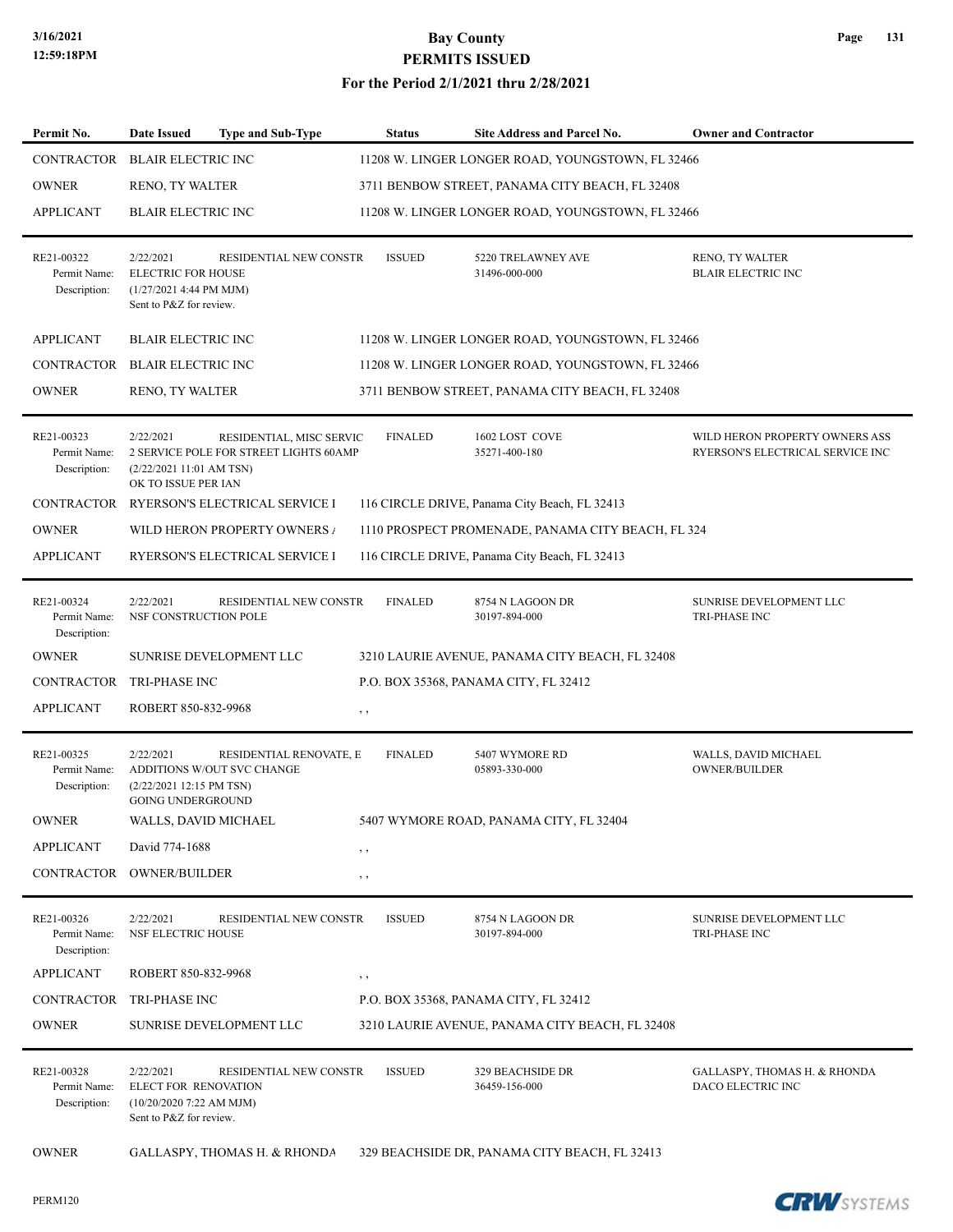### **For the Period 2/1/2021 thru 2/28/2021**

| Permit No.                                 | <b>Date Issued</b>                                                                        | <b>Type and Sub-Type</b>   | <b>Status</b> | Site Address and Parcel No.                    | <b>Owner and Contractor</b>                     |
|--------------------------------------------|-------------------------------------------------------------------------------------------|----------------------------|---------------|------------------------------------------------|-------------------------------------------------|
| <b>APPLICANT</b>                           | DANNY 249-8309                                                                            |                            | $, \, , \,$   |                                                |                                                 |
| CONTRACTOR                                 | DACO ELECTRIC INC                                                                         |                            |               | 17003 FIRENZO AVE, PANAMA CITY BEACH, FL 32413 |                                                 |
| RE21-00329<br>Permit Name:<br>Description: | 2/22/2021<br><b>ELECT FOR NSF</b><br>$(10/20/20207:22$ AM MJM)<br>Sent to P&Z for review. | RESIDENTIAL NEW CONSTR     | <b>ISSUED</b> | 211 SANDYSHORE DR<br>36459-364-000             | <b>SAULS, HENRY F JR</b><br>DACO ELECTRIC INC   |
| <b>APPLICANT</b>                           | DANNY 249-8309                                                                            |                            | , ,           |                                                |                                                 |
| <b>OWNER</b>                               | SAULS, HENRY F JR                                                                         |                            |               | POBOX 659, TIFTON, GA 31793                    |                                                 |
| CONTRACTOR DACO ELECTRIC INC               |                                                                                           |                            |               | 17003 FIRENZO AVE, PANAMA CITY BEACH, FL 32413 |                                                 |
| RE21-00330<br>Permit Name:<br>Description: | 2/23/2021<br><b>CONSTRUCTION POLE</b>                                                     | RESIDENTIAL NEW CONSTR     | <b>ISSUED</b> | 7253 ELLIE B DR<br>05658-400-385               | D.R. HORTON, INC.<br>STRADA ELECTRIC & SECURITY |
| <b>CONTRACTOR</b>                          |                                                                                           | STRADA ELECTRIC & SECURITY |               | 3400 ST JOHNS PARKWAY, SANFORD, FL 32771       |                                                 |
| <b>APPLICANT</b>                           |                                                                                           | STRADA ELECTRIC & SECURITY |               | 3400 ST JOHNS PARKWAY, SANFORD, FL 32771       |                                                 |
| <b>OWNER</b>                               | D.R. HORTON, INC.                                                                         |                            |               | 25366 PROFIT DR, DAPHNE, AL 36526              |                                                 |
| RE21-00331<br>Permit Name:<br>Description: | 2/23/2021<br>ELECTRICAL FOR HOME                                                          | RESIDENTIAL NEW CONSTR     | <b>ISSUED</b> | 7253 ELLIE B DR<br>05658-400-385               | D.R. HORTON, INC.<br>STRADA ELECTRIC & SECURITY |
| <b>OWNER</b>                               | D.R. HORTON, INC.                                                                         |                            |               | 25366 PROFIT DR, DAPHNE, AL 36526              |                                                 |
| <b>APPLICANT</b>                           |                                                                                           | STRADA ELECTRIC & SECURITY |               | 3400 ST JOHNS PARKWAY, SANFORD, FL 32771       |                                                 |
| CONTRACTOR                                 |                                                                                           | STRADA ELECTRIC & SECURITY |               | 3400 ST JOHNS PARKWAY, SANFORD, FL 32771       |                                                 |
| RE21-00332<br>Permit Name:<br>Description: | 2/23/2021<br><b>CONSTRUCTION POLE</b>                                                     | RESIDENTIAL NEW CONSTR     | <b>ISSUED</b> | 7249 ELLIE B DR<br>05658-400-390               | D.R. HORTON, INC.<br>STRADA ELECTRIC & SECURITY |
| <b>CONTRACTOR</b>                          |                                                                                           | STRADA ELECTRIC & SECURITY |               | 3400 ST JOHNS PARKWAY, SANFORD, FL 32771       |                                                 |
| <b>OWNER</b>                               | D.R. HORTON, INC.                                                                         |                            |               | 25366 PROFIT DR, DAPHNE, AL 36526              |                                                 |
| <b>APPLICANT</b>                           |                                                                                           | STRADA ELECTRIC & SECURITY |               | 3400 ST JOHNS PARKWAY, SANFORD, FL 32771       |                                                 |
| RE21-00333<br>Permit Name:<br>Description: | 2/23/2021<br><b>ELECTRICAL FOR NSF</b>                                                    | RESIDENTIAL NEW CONSTR     | <b>ISSUED</b> | 7249 ELLIE B DR<br>05658-400-390               | D.R. HORTON, INC.<br>STRADA ELECTRIC & SECURITY |
| <b>CONTRACTOR</b>                          |                                                                                           | STRADA ELECTRIC & SECURITY |               | 3400 ST JOHNS PARKWAY, SANFORD, FL 32771       |                                                 |
| <b>APPLICANT</b>                           |                                                                                           | STRADA ELECTRIC & SECURITY |               | 3400 ST JOHNS PARKWAY, SANFORD, FL 32771       |                                                 |
| <b>OWNER</b>                               | D.R. HORTON, INC.                                                                         |                            |               | 25366 PROFIT DR, DAPHNE, AL 36526              |                                                 |
| RE21-00334<br>Permit Name:<br>Description: | 2/23/2021<br><b>CONSTRUCTION POLE</b>                                                     | RESIDENTIAL NEW CONSTR     | <b>ISSUED</b> | 7245 ELLIE B DR<br>05658-400-395               | D.R. HORTON, INC.<br>STRADA ELECTRIC & SECURITY |
| <b>OWNER</b>                               | D.R. HORTON, INC.                                                                         |                            |               | 25366 PROFIT DR, DAPHNE, AL 36526              |                                                 |
| <b>APPLICANT</b>                           |                                                                                           | STRADA ELECTRIC & SECURITY |               | 3400 ST JOHNS PARKWAY, SANFORD, FL 32771       |                                                 |
| CONTRACTOR                                 |                                                                                           | STRADA ELECTRIC & SECURITY |               | 3400 ST JOHNS PARKWAY, SANFORD, FL 32771       |                                                 |

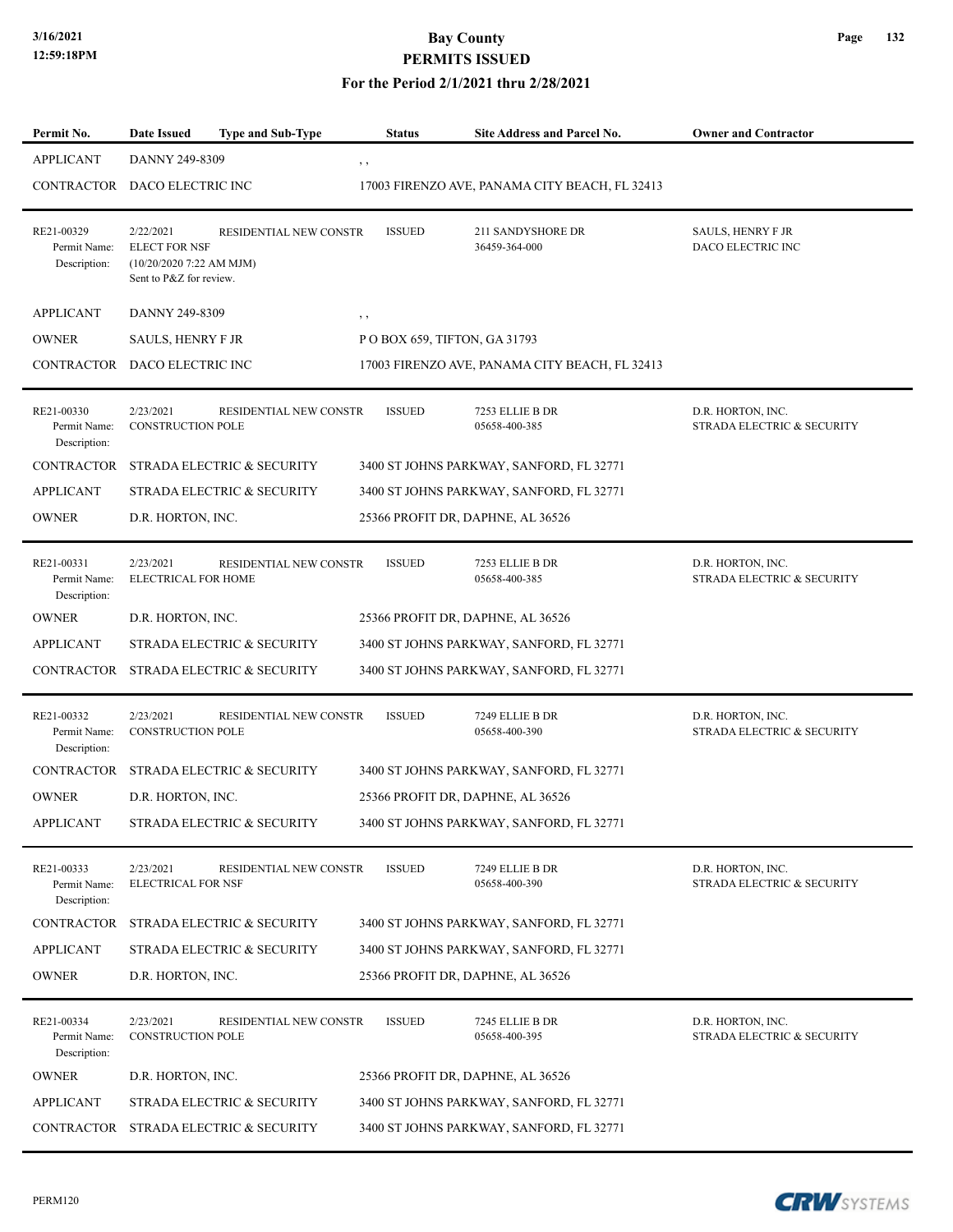### **For the Period 2/1/2021 thru 2/28/2021**

| Permit No.                                 | <b>Date Issued</b>                                                                         | <b>Type and Sub-Type</b>                                              | <b>Status</b>  | <b>Site Address and Parcel No.</b>                | <b>Owner and Contractor</b>                               |
|--------------------------------------------|--------------------------------------------------------------------------------------------|-----------------------------------------------------------------------|----------------|---------------------------------------------------|-----------------------------------------------------------|
| RE21-00335<br>Permit Name:<br>Description: | 2/23/2021<br><b>ELECTRICAL FOR NSF</b>                                                     | RESIDENTIAL NEW CONSTR                                                | <b>ISSUED</b>  | 7245 ELLIE B DR<br>05658-400-395                  | D.R. HORTON, INC.<br>STRADA ELECTRIC & SECURITY           |
| <b>OWNER</b>                               | D.R. HORTON, INC.                                                                          |                                                                       |                | 25366 PROFIT DR, DAPHNE, AL 36526                 |                                                           |
| <b>APPLICANT</b>                           |                                                                                            | STRADA ELECTRIC & SECURITY                                            |                | 3400 ST JOHNS PARKWAY, SANFORD, FL 32771          |                                                           |
| CONTRACTOR                                 |                                                                                            | STRADA ELECTRIC & SECURITY                                            |                | 3400 ST JOHNS PARKWAY, SANFORD, FL 32771          |                                                           |
| RE21-00337<br>Permit Name:<br>Description: | 2/25/2021<br><b>CONSTRUCTION POLE</b><br>(2/23/2021 8:10 AM HEM)                           | <b>RESIDENTIAL NEW CONSTR</b><br>WAITING FOR MAIN PERMIT TO BE ISSUED | <b>FINALED</b> | 2722 BANYAN ST<br>31077-000-000                   | <b>GAMIN, CLAUDIA M TRUSTEE</b><br>WHITTAKER ELECTRIC INC |
| <b>CONTRACTOR</b>                          |                                                                                            | WHITTAKER ELECTRIC INC                                                |                | 3535 E ORLANDO RD, PANAMA CITY, FL 32404          |                                                           |
| <b>APPLICANT</b>                           |                                                                                            | WHITTAKER ELECTRIC INC                                                |                | 3535 E ORLANDO RD, PANAMA CITY, FL 32404          |                                                           |
| <b>OWNER</b>                               |                                                                                            | <b>GAMIN, CLAUDIA M TRUSTEE</b>                                       |                | 2813 BANYAN ST, PANAMA CITY BEACH, FL 32408       |                                                           |
| RE21-00338<br>Permit Name:<br>Description: | 2/23/2021<br>WIRE FOR ADDITION                                                             | RESIDENTIAL, ELECTRICAL                                               | <b>ISSUED</b>  | 3024 HYDE AVE<br>11998-000-000                    | WEEMS, MICHAEL<br>PEADEN AIR CONDITIONING ~ PLUMBING      |
| <b>APPLICANT</b>                           |                                                                                            | PEADEN AIR CONDITIONING ~ PLUI                                        |                | 620 W BALDWIN RD, Panama City, Fl 32405           |                                                           |
| CONTRACTOR                                 |                                                                                            | PEADEN AIR CONDITIONING ~ PLUI                                        |                | 620 W BALDWIN RD, Panama City, Fl 32405           |                                                           |
| <b>OWNER</b>                               | WEEMS, MICHAEL                                                                             |                                                                       |                | 3632 MC CALL RD, PANAMA CITY, FL 32404            |                                                           |
| RE21-00339<br>Permit Name:<br>Description: | 2/23/2021                                                                                  | RESIDENTIAL, MISC SERVIC<br>MISC SERVICE POLE FOR SHED                | <b>FINALED</b> | 12240 CARUSO DR<br>07399-040-010                  | ARMSTRONG, MICHAEL D<br><b>OWNER/BUILDER</b>              |
| <b>APPLICANT</b>                           | <b>MICHAEL 541-5446</b>                                                                    |                                                                       | , ,            |                                                   |                                                           |
| <b>OWNER</b>                               |                                                                                            | ARMSTRONG, MICHAEL D                                                  |                | 4925 SHARON DR, PANAMA CITY, FL 32404             |                                                           |
| CONTRACTOR                                 | <b>OWNER/BUILDER</b>                                                                       |                                                                       | , ,            |                                                   |                                                           |
| RE21-00340<br>Permit Name:<br>Description: | 2/24/2021<br><b>ELECT FOR NSF</b><br>(8/24/2020 1:53 PM MJM)<br>Sent to P&Z for review.    | RESIDENTIAL NEW CONSTR                                                | <b>ISSUED</b>  | 12531 STEEPLE CHASE DR<br>07399-124-000           | CEKOT, JAMES N & RENEE<br>BAY ENGINEERING SOLUTIONS LLC   |
| <b>APPLICANT</b>                           | ELICIA 832-0911                                                                            |                                                                       | $, \, \cdot$   |                                                   |                                                           |
| <b>OWNER</b>                               |                                                                                            | CEKOT, JAMES N & RENEE                                                |                | 12531 STEEPLECHASE DR, PANAMA CITY, FL 32404      |                                                           |
| CONTRACTOR                                 |                                                                                            | BAY ENGINEERING SOLUTIONS LLO                                         |                | 307 BREAM POND RD, PANAMA CITY, FL 32409          |                                                           |
| RE21-00341<br>Permit Name:<br>Description: | 2/23/2021<br><b>CONSTRUCTION POLE</b><br>(1/5/2021 2:55 PM MJM)<br>Sent to P&Z for review. | RESIDENTIAL NEW CONSTR                                                | <b>FINALED</b> | 115 DRAGON CIR<br>31402-540-000                   | RAY, RAYWAT P<br><b>EMERALD COAST SERVICES</b>            |
|                                            |                                                                                            | CONTRACTOR EMERALD COAST SERVICES                                     |                | 222 HIDDEN PINES DR, PANAMA CITY BEACH, FL 32408  |                                                           |
| <b>APPLICANT</b>                           |                                                                                            | <b>EMERALD COAST SERVICES</b>                                         |                | 222 HIDDEN PINES DR, PANAMA CITY BEACH, FL 32408  |                                                           |
| <b>OWNER</b>                               | RAY, RAYWAT P                                                                              |                                                                       |                | 331 MOONLIGHT BAY DR, PANAMA CITY BEACH, FL 32407 |                                                           |
| RE21-00342<br>Permit Name:                 | 2/23/2021<br><b>ELECTRICAL FOR NSF</b>                                                     | RESIDENTIAL NEW CONSTR                                                | <b>ISSUED</b>  | 115 DRAGON CIR<br>31402-540-000                   | RAY, RAYWAT P<br>EMERALD COAST SERVICES                   |

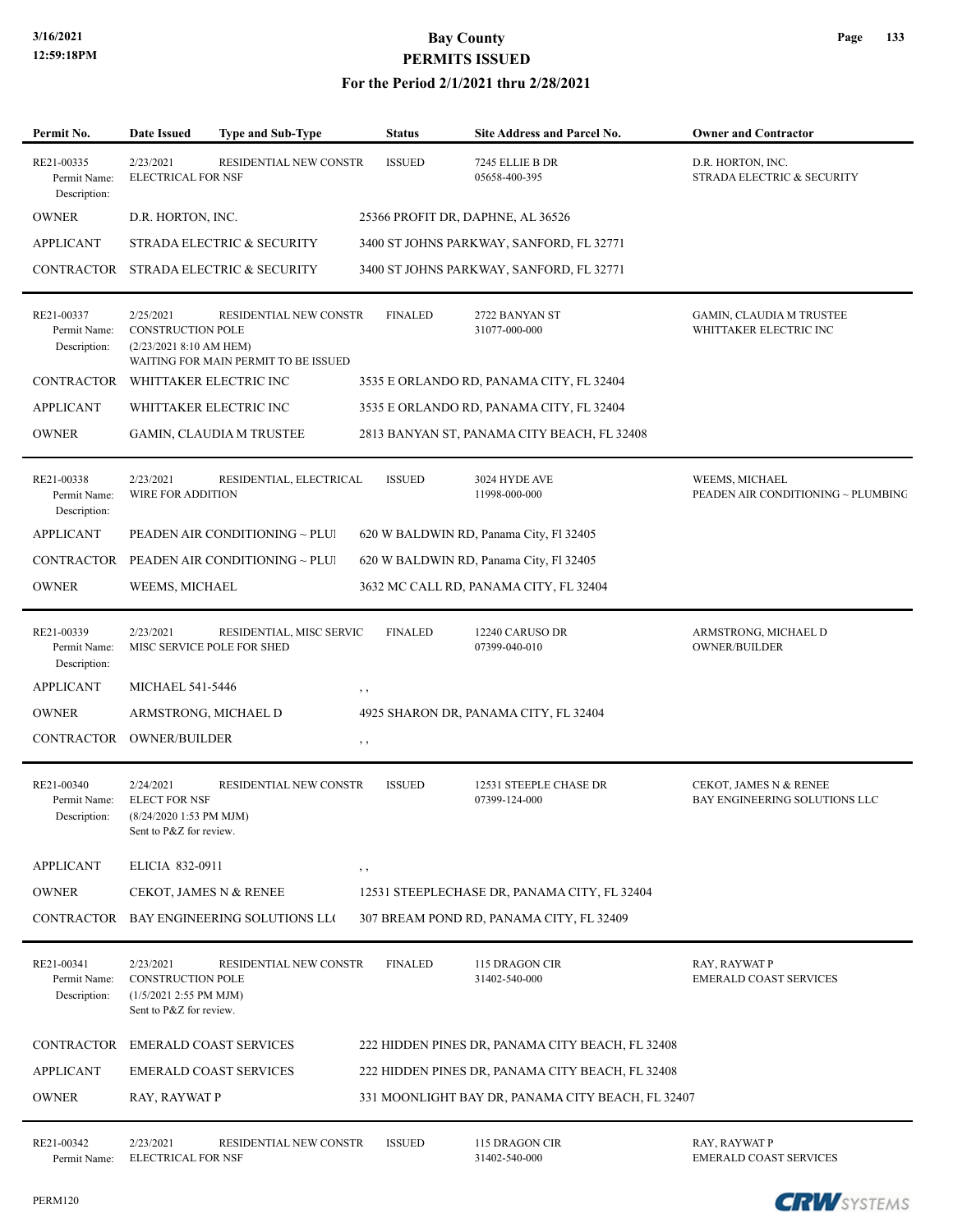**Page 134**

| Permit No.                                 | Date Issued<br><b>Type and Sub-Type</b>                          | <b>Status</b>           | <b>Site Address and Parcel No.</b>                | <b>Owner and Contractor</b>                                         |
|--------------------------------------------|------------------------------------------------------------------|-------------------------|---------------------------------------------------|---------------------------------------------------------------------|
| Description:                               | (1/5/2021 2:55 PM MJM)<br>Sent to P&Z for review.                |                         |                                                   |                                                                     |
|                                            | CONTRACTOR EMERALD COAST SERVICES                                |                         | 222 HIDDEN PINES DR, PANAMA CITY BEACH, FL 32408  |                                                                     |
| <b>APPLICANT</b>                           | <b>EMERALD COAST SERVICES</b>                                    |                         | 222 HIDDEN PINES DR, PANAMA CITY BEACH, FL 32408  |                                                                     |
| <b>OWNER</b>                               | RAY, RAYWAT P                                                    |                         | 331 MOONLIGHT BAY DR, PANAMA CITY BEACH, FL 32407 |                                                                     |
| RE21-00343<br>Permit Name:<br>Description: | 2/24/2021<br>RESIDENTIAL NEW CONSTR<br><b>CONSTRUCTION POLE</b>  | <b>FINALED</b>          | 3555 CEDAR PARK DR<br>11916-600-140               | TIMMINS CONSTRUCTION INC<br>MEYERS ELECTRIC, LLC                    |
| <b>OWNER</b>                               | TIMMINS CONSTRUCTION INC                                         |                         | 3427 HIGH CLIFF RD, SOUTHPORT, FL 32409           |                                                                     |
| CONTRACTOR                                 | MEYERS ELECTRIC, LLC                                             |                         | 1806 BROWN AVE, PANAMA CITY BEACH, FL 32405       |                                                                     |
| <b>APPLICANT</b>                           | MEYERS ELECTRIC, LLC                                             |                         | 1806 BROWN AVE, PANAMA CITY BEACH, FL 32405       |                                                                     |
| RE21-00344<br>Permit Name:<br>Description: | 2/24/2021<br>RESIDENTIAL NEW CONSTR<br><b>ELECTRICAL FOR NSF</b> | <b>ISSUED</b>           | 3555 CEDAR PARK DR<br>11916-600-140               | TIMMINS CONSTRUCTION INC<br>MEYERS ELECTRIC, LLC                    |
| CONTRACTOR                                 | MEYERS ELECTRIC, LLC                                             |                         | 1806 BROWN AVE, PANAMA CITY BEACH, FL 32405       |                                                                     |
| <b>OWNER</b>                               | TIMMINS CONSTRUCTION INC                                         |                         | 3427 HIGH CLIFF RD, SOUTHPORT, FL 32409           |                                                                     |
| <b>APPLICANT</b>                           | MEYERS ELECTRIC, LLC                                             |                         | 1806 BROWN AVE, PANAMA CITY BEACH, FL 32405       |                                                                     |
| RE21-00345<br>Permit Name:<br>Description: | 2/24/2021<br>RESIDENTIAL, SERVICE REP<br><b>SERVICE REPAIR</b>   | <b>FINALED</b>          | 9300 CLARENCE ST<br>27621-000-000                 | DE SOUZA, LOU<br><b>OWNER/BUILDER</b>                               |
| <b>APPLICANT</b>                           | <b>OWNER/BUILDER</b>                                             | $, \, , \,$             |                                                   |                                                                     |
| <b>OWNER</b>                               | DE SOUZA, LOU                                                    |                         | 2733 EATON PLACE, ATLANTA, GA 30341               |                                                                     |
| CONTRACTOR                                 | <b>OWNER/BUILDER</b>                                             | $, \, \,$               |                                                   |                                                                     |
| RE21-00347<br>Permit Name:<br>Description: | 2/24/2021<br>RESIDENTIAL, SERVICE REP<br><b>SERVICE REPAIR</b>   | <b>ISSUED</b>           | 116 LAIRD CIR<br>27921-567-000                    | PAPROCKI, CHARLES A & JOAN M<br>TELFORD REYNOLDS ELECTRIC, INC      |
| <b>OWNER</b>                               | PAPROCKI, CHARLES A & JOAN M                                     |                         | 116 LAIRD CIR, PANAMA CITY BEACH, FL 32408        |                                                                     |
| CONTRACTOR                                 | TELFORD REYNOLDS ELECTRIC, IN                                    |                         | 2814 E. HWY 390, SUITE C, Panama City, FL 32405   |                                                                     |
| <b>APPLICANT</b>                           | TELFORD REYNOLDS ELECTRIC, IN                                    |                         | 2814 E. HWY 390, SUITE C, Panama City, FL 32405   |                                                                     |
| RE21-00348<br>Permit Name:<br>Description: | 2/24/2021<br>RESIDENTIAL, SERVICE REP<br><b>SERVICE REPAIR</b>   | <b>FINALED</b>          | 2507 DRUMMOND AVE LOT 9<br>27191-010-000          | SIKES PROPERTIES, LLC<br>JERRY PYBUS ELECTRIC INC                   |
| CONTRACTOR                                 | JERRY PYBUS ELECTRIC INC                                         | , PANAMA CITY, FL 32404 |                                                   |                                                                     |
| <b>OWNER</b>                               | SIKES PROPERTIES, LLC                                            |                         | 10419 BISSELL ST, ORLANDO, FL 32836               |                                                                     |
| <b>APPLICANT</b>                           | JERRY PYBUS ELECTRIC INC                                         | , PANAMA CITY, FL 32404 |                                                   |                                                                     |
| RE21-00349<br>Permit Name:<br>Description: | 2/24/2021<br>RESIDENTIAL, ELECTRICAL<br>MOVE CIRCUIT (25 FEET)   | <b>ISSUED</b>           | 4201 DELEN DR<br>08699-000-000                    | CAMERON, WILLIAM S CO-TRUSTEE<br>PEADEN AIR CONDITIONING ~ PLUMBING |
| <b>OWNER</b>                               | CAMERON, WILLIAM S CO-TRUSTE                                     |                         | 1916 CLEARWATER DR, SANFORD, NC 27330             |                                                                     |
| <b>APPLICANT</b>                           | PEADEN AIR CONDITIONING ~ PLUI                                   |                         | 620 W BALDWIN RD, Panama City, Fl 32405           |                                                                     |
| CONTRACTOR                                 | PEADEN AIR CONDITIONING ~ PLUI                                   |                         | 620 W BALDWIN RD, Panama City, Fl 32405           |                                                                     |
| PERM120                                    |                                                                  |                         |                                                   | <b>CRW</b> SYSTEMS                                                  |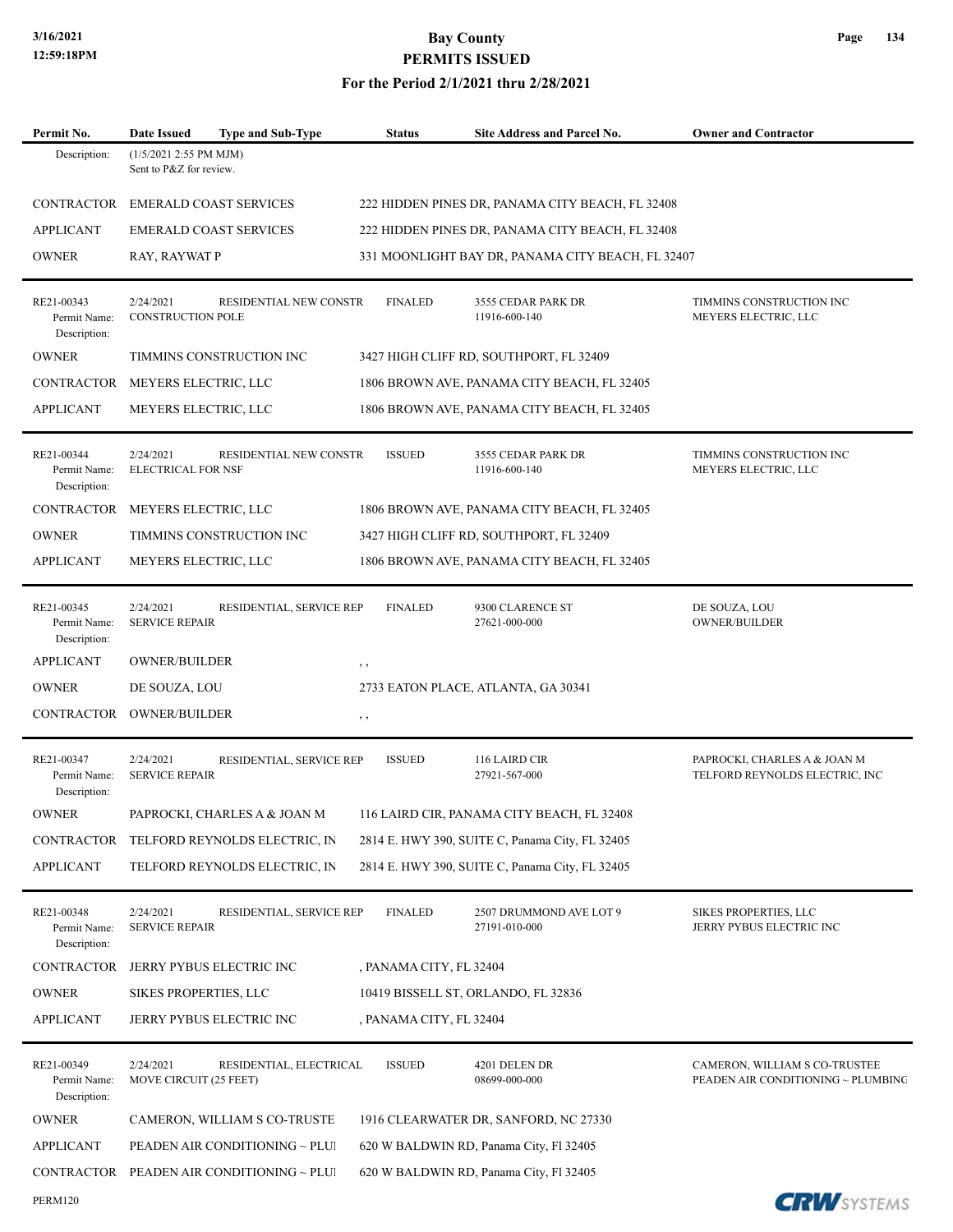### **For the Period 2/1/2021 thru 2/28/2021**

| Permit No.                                 | <b>Date Issued</b>                                                 | Type and Sub-Type                                                     | <b>Status</b>  | Site Address and Parcel No.                     | <b>Owner and Contractor</b>                        |
|--------------------------------------------|--------------------------------------------------------------------|-----------------------------------------------------------------------|----------------|-------------------------------------------------|----------------------------------------------------|
|                                            |                                                                    |                                                                       |                |                                                 |                                                    |
| RE21-00351<br>Permit Name:<br>Description: | 2/25/2021<br>SERVICE CHANGE 400 AMP                                | RESIDENTIAL, SERVICE CH                                               | <b>FINALED</b> | 1241 COURT MARSHALL RANCH RD<br>26412-000-000   | STOCK ISLAND TIMBER LLC<br>FULL POWER ELECTRIC INC |
| <b>APPLICANT</b>                           | <b>MARK 896-3107</b>                                               |                                                                       | $, \, \,$      |                                                 |                                                    |
| CONTRACTOR                                 |                                                                    | FULL POWER ELECTRIC INC                                               |                | 5059 TIGER TRAIL, CHIPLEY, FL 32428             |                                                    |
| <b>OWNER</b>                               |                                                                    | STOCK ISLAND TIMBER LLC                                               |                | 960194 GATEWAY BLVD, FERNANDINA BEACH, FL 32034 |                                                    |
| RE21-00352<br>Permit Name:<br>Description: | 2/26/2021<br><b>CONSTRUCTION POLE</b><br>(2/25/2021 12:16 PM HEM)  | <b>RESIDENTIAL NEW CONSTR</b><br>WAITING FOR MAIN PERMIT TO BE ISSUED | <b>ISSUED</b>  | 5291 WARREN DR<br>05860-700-140                 | D.R. HORTON, INC.<br>STRADA ELECTRIC & SECURITY    |
|                                            |                                                                    | CONTRACTOR STRADA ELECTRIC & SECURITY                                 |                | 3400 ST JOHNS PARKWAY, SANFORD, FL 32771        |                                                    |
| <b>OWNER</b>                               | D.R. HORTON, INC.                                                  |                                                                       |                | 25366 PROFIT DR, DAPHNE, AL 36526               |                                                    |
| <b>APPLICANT</b>                           |                                                                    | STRADA ELECTRIC & SECURITY                                            |                | 3400 ST JOHNS PARKWAY, SANFORD, FL 32771        |                                                    |
| RE21-00353<br>Permit Name:<br>Description: | 2/26/2021<br><b>NEW SINGLE FAMILY</b><br>(2/25/2021 12:16 PM HEM)  | RESIDENTIAL NEW CONSTR<br>WAITING FOR MAIN PERMIT TO BE PAID FOR      | <b>ISSUED</b>  | 5291 WARREN DR<br>05860-700-140                 | D.R. HORTON, INC.<br>STRADA ELECTRIC & SECURITY    |
| <b>OWNER</b>                               | D.R. HORTON, INC.                                                  |                                                                       |                | 25366 PROFIT DR, DAPHNE, AL 36526               |                                                    |
| <b>APPLICANT</b>                           |                                                                    | STRADA ELECTRIC & SECURITY                                            |                | 3400 ST JOHNS PARKWAY, SANFORD, FL 32771        |                                                    |
| CONTRACTOR                                 |                                                                    | STRADA ELECTRIC & SECURITY                                            |                | 3400 ST JOHNS PARKWAY, SANFORD, FL 32771        |                                                    |
| RE21-00354<br>Permit Name:<br>Description: | 2/26/2021<br><b>CONSTRUCTION POLE</b><br>(2/25/2021 12:20 PM HEM)  | RESIDENTIAL NEW CONSTR<br>WAITING FOT MAIN PERMIT TO BE ISSUED        | <b>ISSUED</b>  | 5825 VIKING WAY<br>05658-400-185                | D.R. HORTON, INC.<br>STRADA ELECTRIC & SECURITY    |
| <b>OWNER</b>                               | D.R. HORTON, INC.                                                  |                                                                       |                | 25366 PROFIT DR, DAPHNE, AL 36526               |                                                    |
| <b>APPLICANT</b>                           |                                                                    | STRADA ELECTRIC & SECURITY                                            |                | 3400 ST JOHNS PARKWAY, SANFORD, FL 32771        |                                                    |
|                                            |                                                                    | CONTRACTOR STRADA ELECTRIC & SECURITY                                 |                | 3400 ST JOHNS PARKWAY, SANFORD, FL 32771        |                                                    |
| RE21-00355<br>Permit Name:<br>Description: | 2/26/2021<br><b>ELECTRICAL FOR NSF</b><br>(2/25/2021 12:25 PM HEM) | RESIDENTIAL NEW CONSTR<br>WAITING ON MAIN PERMIT TO BE ISSUED         | <b>ISSUED</b>  | 5825 VIKING WAY<br>05658-400-185                | D.R. HORTON, INC.<br>STRADA ELECTRIC & SECURITY    |
| <b>APPLICANT</b>                           |                                                                    | STRADA ELECTRIC & SECURITY                                            |                | 3400 ST JOHNS PARKWAY, SANFORD, FL 32771        |                                                    |
| <b>CONTRACTOR</b>                          |                                                                    | STRADA ELECTRIC & SECURITY                                            |                | 3400 ST JOHNS PARKWAY, SANFORD, FL 32771        |                                                    |
| <b>OWNER</b>                               | D.R. HORTON, INC.                                                  |                                                                       |                | 25366 PROFIT DR, DAPHNE, AL 36526               |                                                    |
| RE21-00356<br>Permit Name:<br>Description: | 2/26/2021<br><b>CONSTRUCTION POLE</b>                              | RESIDENTIAL NEW CONSTR                                                | <b>ISSUED</b>  | 5821 VIKING WAY<br>05658-400-190                | D.R. HORTON, INC.<br>STRADA ELECTRIC & SECURITY    |
| <b>CONTRACTOR</b>                          |                                                                    | STRADA ELECTRIC & SECURITY                                            |                | 3400 ST JOHNS PARKWAY, SANFORD, FL 32771        |                                                    |
| <b>APPLICANT</b>                           |                                                                    | STRADA ELECTRIC & SECURITY                                            |                | 3400 ST JOHNS PARKWAY, SANFORD, FL 32771        |                                                    |
| <b>OWNER</b>                               | D.R. HORTON, INC.                                                  |                                                                       |                | 25366 PROFIT DR, DAPHNE, AL 36526               |                                                    |
| RE21-00357<br>Permit Name:                 | 2/26/2021<br>ELECTRICAL FOR NSF                                    | <b>RESIDENTIAL NEW CONSTR</b>                                         | <b>ISSUED</b>  | 5821 VIKING WAY<br>05658-400-190                | D.R. HORTON, INC.<br>STRADA ELECTRIC & SECURITY    |

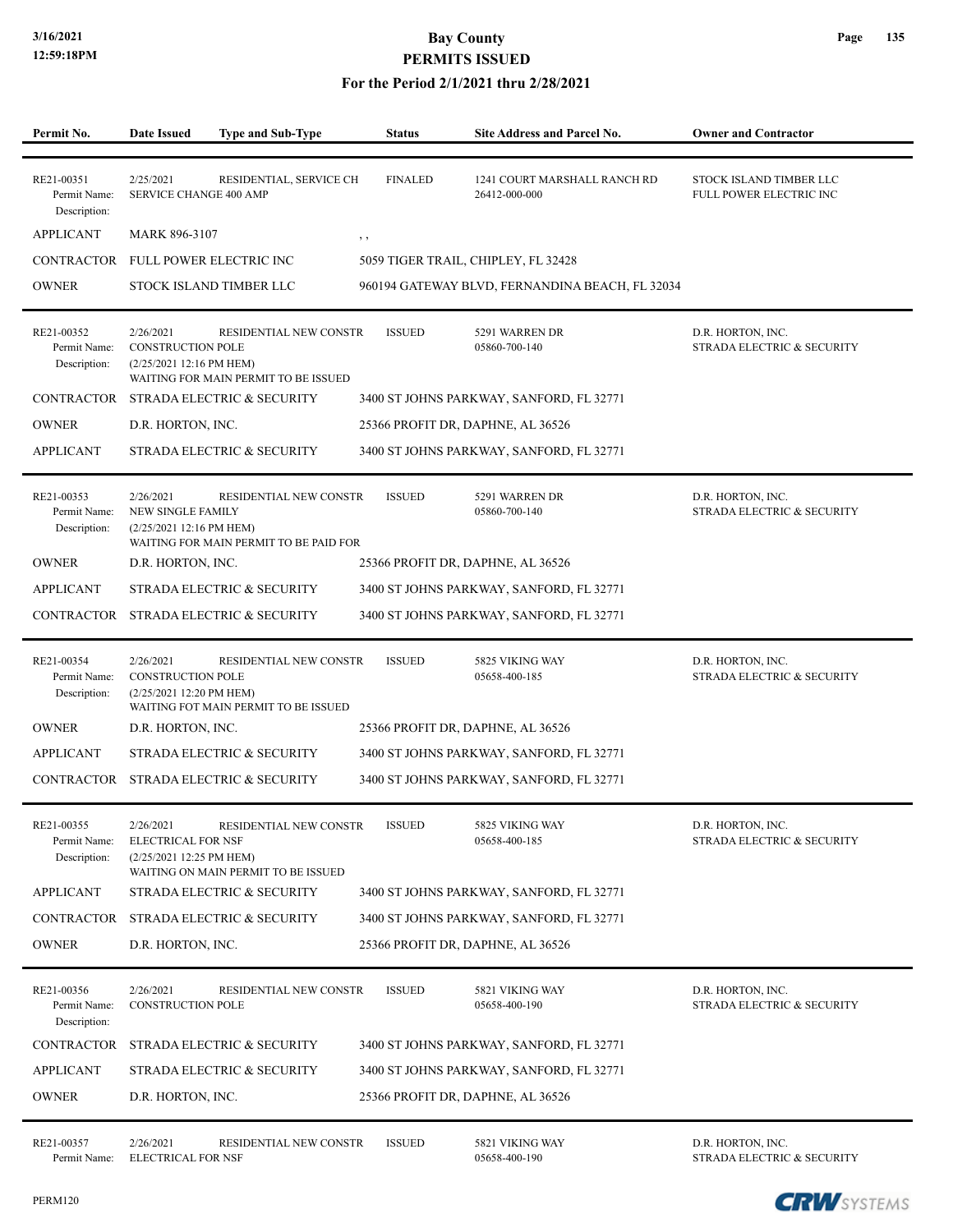#### **For the Period 2/1/2021 thru 2/28/2021**

| Permit No.                                 | <b>Type and Sub-Type</b><br>Date Issued                                                                                                             | <b>Status</b>  | <b>Site Address and Parcel No.</b>                | <b>Owner and Contractor</b>                                          |
|--------------------------------------------|-----------------------------------------------------------------------------------------------------------------------------------------------------|----------------|---------------------------------------------------|----------------------------------------------------------------------|
| Description:                               | (2/25/2021 12:29 PM HEM)<br>WAITING FOR MAIN PERMIT TO BE ISSUED                                                                                    |                |                                                   |                                                                      |
| <b>OWNER</b>                               | D.R. HORTON, INC.                                                                                                                                   |                | 25366 PROFIT DR, DAPHNE, AL 36526                 |                                                                      |
| <b>APPLICANT</b>                           | STRADA ELECTRIC & SECURITY                                                                                                                          |                | 3400 ST JOHNS PARKWAY, SANFORD, FL 32771          |                                                                      |
| CONTRACTOR                                 | STRADA ELECTRIC & SECURITY                                                                                                                          |                | 3400 ST JOHNS PARKWAY, SANFORD, FL 32771          |                                                                      |
| RE21-00358<br>Permit Name:<br>Description: | 2/25/2021<br>RESIDENTIAL NEW CONSTR<br><b>CONSTRUCTION POLE</b><br>$(1/27/20211:05$ PM MJM)<br>Sent to P&Z for review.                              | <b>FINALED</b> | 2418 ALLISON AVE<br>27814-014-000                 | BUILDING SITE SOLUTIONS LLC<br><b>EMERALD COAST SERVICES</b>         |
| <b>OWNER</b>                               | BUILDING SITE SOLUTIONS LLC                                                                                                                         |                | 322 JASE COURT, PANAMA CITY BEACH, FL 32408       |                                                                      |
| CONTRACTOR                                 | <b>EMERALD COAST SERVICES</b>                                                                                                                       |                | 222 HIDDEN PINES DR, PANAMA CITY BEACH, FL 32408  |                                                                      |
| <b>APPLICANT</b>                           | <b>EMERALD COAST SERVICES</b>                                                                                                                       |                | 222 HIDDEN PINES DR, PANAMA CITY BEACH, FL 32408  |                                                                      |
| RE21-00359<br>Permit Name:<br>Description: | 2/25/2021<br>RESIDENTIAL NEW CONSTR<br><b>ELECTRICAL FOR NSF</b><br>$(1/27/20211:05$ PM MJM)<br>Sent to P&Z for review.                             | <b>ISSUED</b>  | 2418 ALLISON AVE<br>27814-014-000                 | BUILDING SITE SOLUTIONS LLC<br><b>EMERALD COAST SERVICES</b>         |
| <b>APPLICANT</b>                           | <b>EMERALD COAST SERVICES</b>                                                                                                                       |                | 222 HIDDEN PINES DR, PANAMA CITY BEACH, FL 32408  |                                                                      |
| CONTRACTOR                                 | <b>EMERALD COAST SERVICES</b>                                                                                                                       |                | 222 HIDDEN PINES DR, PANAMA CITY BEACH, FL 32408  |                                                                      |
| <b>OWNER</b>                               | BUILDING SITE SOLUTIONS LLC                                                                                                                         |                | 322 JASE COURT, PANAMA CITY BEACH, FL 32408       |                                                                      |
| RE21-00360<br>Permit Name:<br>Description: | RESIDENTIAL, POOL ELECT<br>2/25/2021<br>ELECTRICAL FOR NEW SWIMMING POOL<br>(1/5/2021 12:30 PM HEM)<br>NEED WORKMAN'S COMP AND LIABILITY INSURANCES | <b>ISSUED</b>  | 328 GREENWOOD CIR<br>27534-000-000                | REVELL, EDWARD S & KELLY<br>SASSER ELECTRICAL SERVICES INC.          |
| <b>APPLICANT</b>                           | <b>SASSER ELECTRICAL SERVICES INC</b>                                                                                                               |                | 106 WINNETK CIRCLE, DAPHNE, AL 36526              |                                                                      |
| <b>OWNER</b>                               | REVELL, EDWARD S & KELLY                                                                                                                            |                | 328 GREENWOOD CIRCLE, PANAMA CITY BEACH, FL 32407 |                                                                      |
|                                            | CONTRACTOR SASSER ELECTRICAL SERVICES INC                                                                                                           |                | 106 WINNETK CIRCLE, DAPHNE, AL 36526              |                                                                      |
| RE21-00361<br>Permit Name:<br>Description: | 2/25/2021<br>RESIDENTIAL NEW CONSTR<br>NSF ELECTRIC                                                                                                 | <b>ISSUED</b>  | 5408 LAGOON WAY<br>31849-000-000                  | SUNDANCE INVESTMENT PROPERTIES<br>REGENCY ELECTRIC OF PANAMA CITY IN |
| <b>APPLICANT</b>                           | REGENCY ELECTRIC OF PANAMA C                                                                                                                        |                | 4412 DE LEN DR, Panama City, FL 32404             |                                                                      |
| CONTRACTOR                                 | REGENCY ELECTRIC OF PANAMA C                                                                                                                        |                | 4412 DE LEN DR, Panama City, FL 32404             |                                                                      |
| <b>OWNER</b>                               | SUNDANCE INVESTMENT PROPERT                                                                                                                         |                | PO BOX 9595, PANAMA CITY BEACH, FL 32417          |                                                                      |
| RE21-00362<br>Permit Name:<br>Description: | 2/25/2021<br>RESIDENTIAL NEW CONSTR<br>NSF CONSTRUCTION POLE                                                                                        | <b>ISSUED</b>  | 5408 LAGOON WAY<br>31849-000-000                  | SUNDANCE INVESTMENT PROPERTIES<br>REGENCY ELECTRIC OF PANAMA CITY IN |
| <b>APPLICANT</b>                           | REGENCY ELECTRIC OF PANAMA C                                                                                                                        |                | 4412 DE LEN DR, Panama City, FL 32404             |                                                                      |
| <b>OWNER</b>                               | SUNDANCE INVESTMENT PROPERT                                                                                                                         |                | PO BOX 9595, PANAMA CITY BEACH, FL 32417          |                                                                      |
| CONTRACTOR                                 | REGENCY ELECTRIC OF PANAMA C                                                                                                                        |                | 4412 DE LEN DR, Panama City, FL 32404             |                                                                      |
| RE21-00363                                 | 2/25/2021<br>RESIDENTIAL NEW CONSTR                                                                                                                 | <b>ISSUED</b>  | 5726 & 5728 PINETREE AVE                          | SUNDANCE INVESTMENT PROPERTIES                                       |

Permit Name: ELECTRIC DUPLEX 5726 - 5728 32017-010-000 32017-010-000 REGENCY ELECTRIC OF PANAMA CITY IN



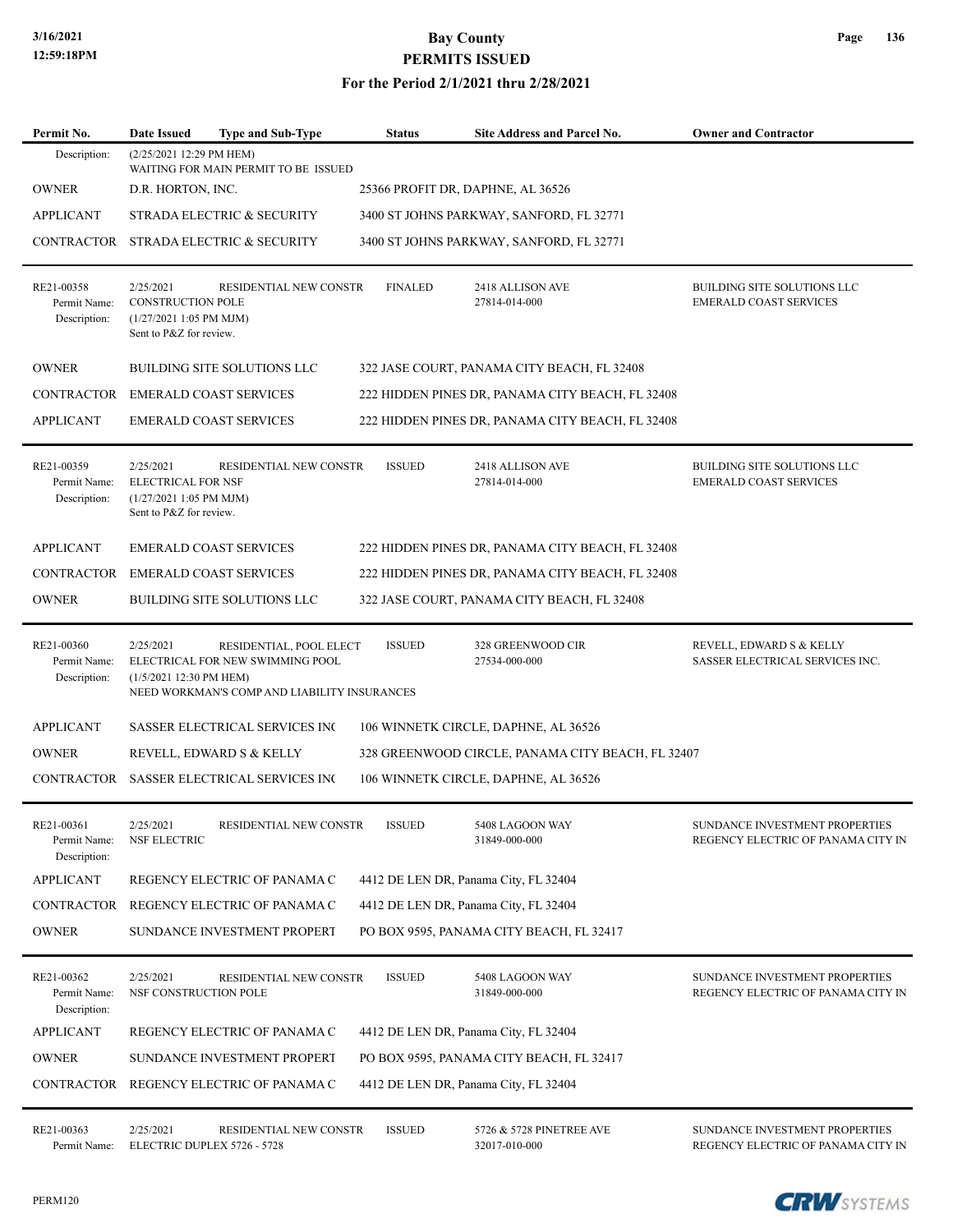| Permit No.                                 | <b>Date Issued</b><br><b>Type and Sub-Type</b>                                                                                   | <b>Status</b>  | <b>Site Address and Parcel No.</b>                  | <b>Owner and Contractor</b>                                          |
|--------------------------------------------|----------------------------------------------------------------------------------------------------------------------------------|----------------|-----------------------------------------------------|----------------------------------------------------------------------|
| Description:                               | (2/8/20217:46 AM MJM)<br>Sent to P&Z for review.                                                                                 |                |                                                     |                                                                      |
| <b>APPLICANT</b>                           | REGENCY ELECTRIC OF PANAMA C                                                                                                     |                | 4412 DE LEN DR, Panama City, FL 32404               |                                                                      |
| <b>CONTRACTOR</b>                          | REGENCY ELECTRIC OF PANAMA C                                                                                                     |                | 4412 DE LEN DR, Panama City, FL 32404               |                                                                      |
| <b>OWNER</b>                               | SUNDANCE INVESTMENT PROPERT                                                                                                      |                | PO BOX 9595, PANAMA CITY BEACH, FL 32417            |                                                                      |
| RE21-00364<br>Permit Name:<br>Description: | 2/25/2021<br>RESIDENTIAL NEW CONSTR<br>CONSTRUCTION POLE DUPLEX 5726 - 5728<br>(2/8/2021 7:46 AM MJM)<br>Sent to P&Z for review. | <b>FINALED</b> | 5726 & 5728 PINETREE AVE<br>32017-010-000           | SUNDANCE INVESTMENT PROPERTIES<br>REGENCY ELECTRIC OF PANAMA CITY IN |
| <b>OWNER</b>                               | SUNDANCE INVESTMENT PROPERT                                                                                                      |                | PO BOX 9595, PANAMA CITY BEACH, FL 32417            |                                                                      |
| <b>APPLICANT</b>                           | REGENCY ELECTRIC OF PANAMA C                                                                                                     |                | 4412 DE LEN DR, Panama City, FL 32404               |                                                                      |
| <b>CONTRACTOR</b>                          | REGENCY ELECTRIC OF PANAMA C                                                                                                     |                | 4412 DE LEN DR, Panama City, FL 32404               |                                                                      |
| RE21-00366<br>Permit Name:<br>Description: | 2/25/2021<br>RESIDENTIAL NEW CONSTR<br>NSF CONSTRUCTION POLE                                                                     | <b>ISSUED</b>  | 2360 GRAND OAKS LN<br>30167-728-000                 | SUNDANCE INVESTMENT PROPERTIES<br>REGENCY ELECTRIC OF PANAMA CITY IN |
| <b>APPLICANT</b>                           | REGENCY ELECTRIC OF PANAMA C                                                                                                     |                | 4412 DE LEN DR, Panama City, FL 32404               |                                                                      |
| <b>CONTRACTOR</b>                          | REGENCY ELECTRIC OF PANAMA C                                                                                                     |                | 4412 DE LEN DR, Panama City, FL 32404               |                                                                      |
| <b>OWNER</b>                               | SUNDANCE INVESTMENT PROPERT                                                                                                      |                | PO BOX 9595, PANAMA CITY BEACH, FL 32417            |                                                                      |
| RE21-00367<br>Permit Name:<br>Description: | 2/25/2021<br>RESIDENTIAL NEW CONSTR<br>NSF ELECTRIC                                                                              | <b>ISSUED</b>  | 20502 IST AVE<br>36845-000-000                      | GILES, INC.<br>REGENCY ELECTRIC OF PANAMA CITY IN                    |
| <b>OWNER</b>                               | GILES, INC.                                                                                                                      |                | P.O BOX 72432, ALBANY, AL 31708                     |                                                                      |
| <b>CONTRACTOR</b>                          | REGENCY ELECTRIC OF PANAMA C                                                                                                     |                | 4412 DE LEN DR, Panama City, FL 32404               |                                                                      |
| <b>APPLICANT</b>                           | REGENCY ELECTRIC OF PANAMA C                                                                                                     |                | 4412 DE LEN DR, Panama City, FL 32404               |                                                                      |
| RE21-00368<br>Permit Name:<br>Description: | 2/25/2021<br>RESIDENTIAL, SERVICE CH<br><b>SERVICE CHANGE</b>                                                                    | <b>FINALED</b> | 384 WAHOO RD<br>30933-654-000                       | HELLAUER, MARIANNE S TRUSTEE<br>TELFORD REYNOLDS ELECTRIC, INC       |
| <b>OWNER</b>                               | HELLAUER, MARIANNE S TRUSTEE                                                                                                     |                | C/O DLAPIPER, PANAMA CITY, FL 32411                 |                                                                      |
| CONTRACTOR                                 | TELFORD REYNOLDS ELECTRIC, IN                                                                                                    |                | 2814 E. HWY 390, SUITE C, Panama City, FL 32405     |                                                                      |
| <b>APPLICANT</b>                           | TELFORD REYNOLDS ELECTRIC, IN                                                                                                    |                | 2814 E. HWY 390, SUITE C, Panama City, FL 32405     |                                                                      |
| RE21-00369<br>Permit Name:<br>Description: | 2/25/2021<br>RESIDENTIAL RENOVATE, E<br>CONSTRUCTION POLE<br>(2/24/2021 2:41 PM MJM)<br>Back from P&Z.                           | <b>FINALED</b> | 208 LAKESHORE DR E<br>37619-000-000                 | <b>BIGGS, CARLEN</b><br>REGENCY ELECTRIC OF PANAMA CITY IN           |
| CONTRACTOR                                 | REGENCY ELECTRIC OF PANAMA C                                                                                                     |                | 4412 DE LEN DR, Panama City, FL 32404               |                                                                      |
| <b>APPLICANT</b>                           | MIKE PITTS                                                                                                                       | , ,            |                                                     |                                                                      |
| <b>OWNER</b>                               | <b>BIGGS, CARLEN</b>                                                                                                             |                | 1567 BASS ROAD, CARYVILLE, FL 32427                 |                                                                      |
| RE21-00370<br>Permit Name:<br>Description: | 2/26/2021<br>RESIDENTIAL RENOVATE, E<br><b>SERVICE REPAIR</b>                                                                    | <b>FINALED</b> | 22805 FRONT BEACH RD 3<br>36077-010-000             | CARTER, SAMMY B.<br>BRYND ELECTRIC LLC                               |
| <b>OWNER</b>                               | CARTER, SAMMY B.                                                                                                                 |                | 22805 FRONT BEACH ROAD, PANAMA CITY BEACH, FL 32413 |                                                                      |

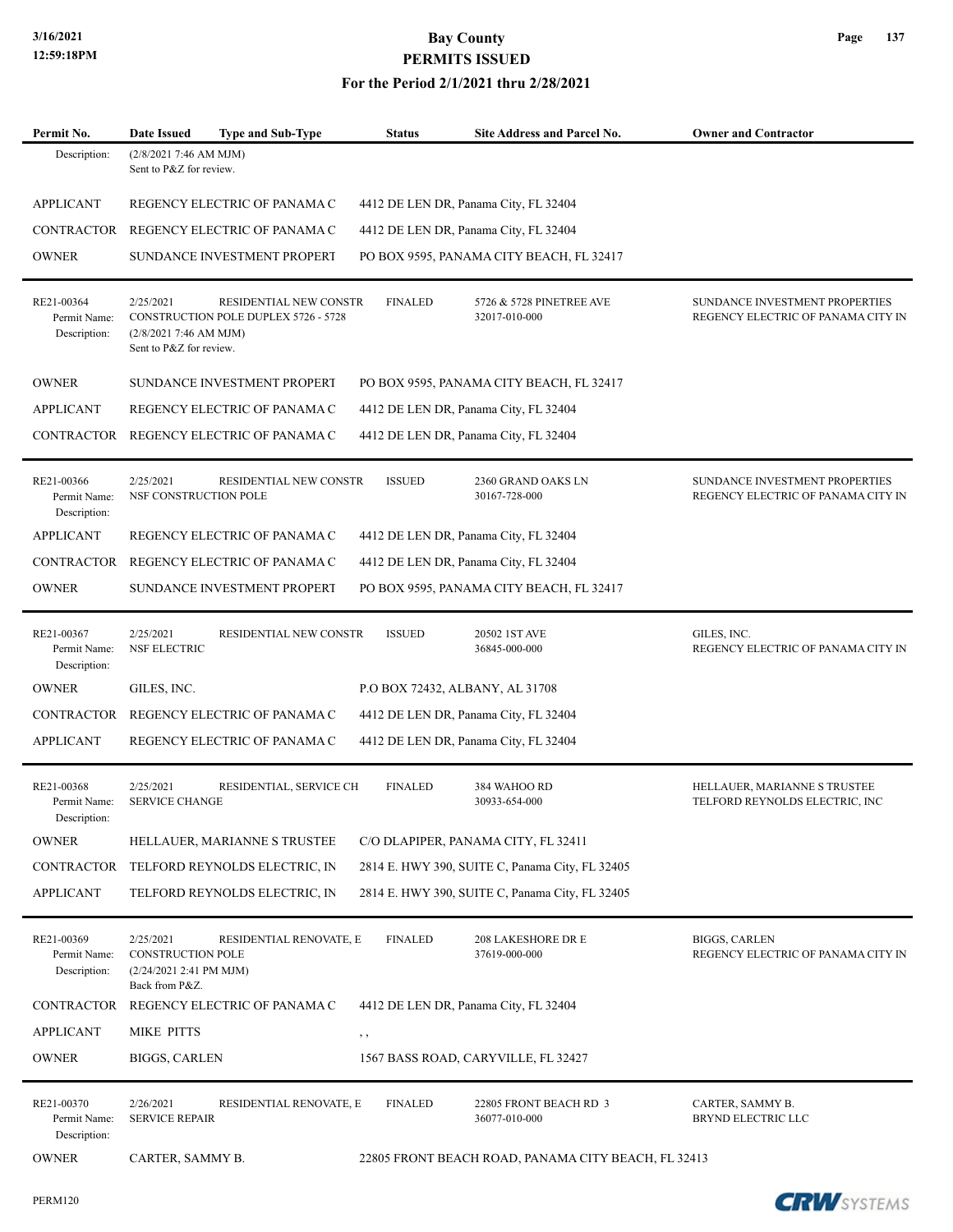### **For the Period 2/1/2021 thru 2/28/2021**

| Permit No.                                 | <b>Date Issued</b>                                                                   | <b>Type and Sub-Type</b>                                            |          | <b>Status</b>  | <b>Site Address and Parcel No.</b>                 | <b>Owner and Contractor</b>                                      |
|--------------------------------------------|--------------------------------------------------------------------------------------|---------------------------------------------------------------------|----------|----------------|----------------------------------------------------|------------------------------------------------------------------|
| <b>APPLICANT</b>                           | <b>TRAVIS POOL 819-0823</b>                                                          |                                                                     | , ,      |                |                                                    |                                                                  |
| CONTRACTOR BRYND ELECTRIC LLC              |                                                                                      |                                                                     |          |                | 2101 CLINE LANE, PANAMA CITY, FL 32404             |                                                                  |
| RE21-00371<br>Permit Name:<br>Description: | 2/26/2021<br><b>SERVICE REPAIR</b>                                                   | RESIDENTIAL, SERVICE REP                                            |          | <b>FINALED</b> | <b>120 PALM HARBOUR BLVD</b><br>30188-995-270      | COURSON, BILLY F JR & SHIRLEY<br>A ABLE ELECTRIC INC             |
| CONTRACTOR A ABLE ELECTRIC INC             |                                                                                      |                                                                     |          |                | P.O. BOX 19762, PANAMA CITY BEACH, FL 32417        |                                                                  |
| <b>OWNER</b>                               |                                                                                      | COURSON, BILLY F JR & SHIRLEY                                       |          |                | 120 PALM HARBOUR BLVD, PANAMA CITY BEACH, FL 32408 |                                                                  |
| <b>APPLICANT</b>                           | A ABLE ELECTRIC INC                                                                  |                                                                     |          |                | P.O. BOX 19762, PANAMA CITY BEACH, FL 32417        |                                                                  |
| RG21-00007<br>Permit Name:<br>Description: | 2/26/2021<br>GAS                                                                     | RESIDENTIAL NEW CONSTR                                              |          | <b>ISSUED</b>  | 2104 CLINE LN<br>05986-107-000                     | <b>GRIFFIN, R MATTHEW &amp; CINDY M</b><br>RAVALLE SERVICES, INC |
| <b>OWNER</b>                               |                                                                                      | GRIFFIN, R MATTHEW & CINDY M                                        |          |                | 2103 CLINE LN, PANAMA CITY, FL 32404               |                                                                  |
| APPLICANT                                  | RAVALLE SERVICES, INC                                                                |                                                                     |          |                | 317 W 17TH ST, LYNN HAVEN, FL 32444                |                                                                  |
| CONTRACTOR RAVALLE SERVICES, INC           |                                                                                      |                                                                     |          |                | 317 W 17TH ST, LYNN HAVEN, FL 32444                |                                                                  |
| RG21-00011<br>Permit Name:<br>Description: | 2/11/2021<br><b>GAS FOR NSF</b>                                                      | RESIDENTIAL NEW CONSTR                                              |          | <b>ISSUED</b>  | 3915 MAGNOLIA BLUFF LN<br>31368-127-000            | DRYDEN, ROBERT G<br>APPLIANCE DOCTOR OF N W FL INC               |
| <b>OWNER</b>                               | DRYDEN, ROBERT G                                                                     |                                                                     |          |                | 206 KIRK LANE, DOTHAN, AL 36305                    |                                                                  |
|                                            |                                                                                      | CONTRACTOR APPLIANCE DOCTOR OF NWFL INC                             |          |                | 3432 E. BUS. HWY 98, PANAMA CITY, FL 32401         |                                                                  |
| <b>APPLICANT</b>                           |                                                                                      | APPLIANCE DOCTOR OF N W FL INC                                      |          |                | 3432 E. BUS. HWY 98, PANAMA CITY, FL 32401         |                                                                  |
| RG21-00014<br>Permit Name:<br>Description: | 2/1/2021<br><b>EXTERIOR GAS PERMIT</b><br>(1/25/2020 2:53 PM MFT)                    | RESIDENTIAL NEW CONSTR<br>APP INTAKE COMP - FILE IN GG P&Z REV / MT |          | <b>FINALED</b> | 7611 COASTAL HAMMOCK TRL<br>32611-916-000          | JARRETT, SCOTT R & KATHRYN K<br>FERRELLGAS, L.P                  |
| CONTRACTOR FERRELLGAS, L.P                 |                                                                                      |                                                                     |          |                | 5287 CAPITAL CIRCLE SW, TALLAHASSEEE, FL 32305     |                                                                  |
| <b>APPLICANT</b>                           | FERRELLGAS, L.P                                                                      |                                                                     |          |                | 5287 CAPITAL CIRCLE SW, TALLAHASSEEE, FL 32305     |                                                                  |
| OWNER                                      |                                                                                      | JARRETT, SCOTT R & KATHRYN K                                        |          |                | 7282 KEYESPORT WAY, DISCOVERY BAY, CA 94505        |                                                                  |
| RG21-00017<br>Permit Name:<br>Description: | 2/1/2021                                                                             | RESIDENTIAL RENOVATE, G<br>ADDING A GAS LINE FOR A RANGE            |          | <b>FINALED</b> | 5301 HOPETOWN LN<br>31183-630-000                  | HULL, JOHN THOMAS II & MONICA<br><b>OWNER/BUILDER</b>            |
| <b>OWNER</b>                               |                                                                                      | HULL, JOHN THOMAS II & MONICA                                       |          |                | 5301 HOPETOWN LANE, PANAMA CITY BEACH, FL 32408    |                                                                  |
| CONTRACTOR                                 | <b>OWNER/BUILDER</b>                                                                 |                                                                     | $, \,$   |                |                                                    |                                                                  |
| <b>APPLICANT</b>                           | John 803-4855                                                                        |                                                                     | $, \, ,$ |                |                                                    |                                                                  |
| RG21-00018<br>Permit Name:<br>Description: | 2/2/2021<br><b>GAS FOR NSF</b><br>(6/30/2020 10:33 AM CLO)<br><b>SENT TO P&amp;Z</b> | RESIDENTIAL NEW CONSTR                                              |          | <b>ISSUED</b>  | 548 WAHOO RD<br>31259-597-000                      | PICK, JUSTIN & HOLLY<br>RAVALLE SERVICES, INC                    |
| <b>OWNER</b>                               | PICK, JUSTIN & HOLLY                                                                 |                                                                     |          |                | 409 KELLY STREET, PANAMA CITY BEACH, FL 32413      |                                                                  |
| APPLICANT                                  | RAVALLE SERVICES, INC                                                                |                                                                     |          |                | 317 W 17TH ST, LYNN HAVEN, FL 32444                |                                                                  |
| CONTRACTOR RAVALLE SERVICES, INC           |                                                                                      |                                                                     |          |                | 317 W 17TH ST, LYNN HAVEN, FL 32444                |                                                                  |

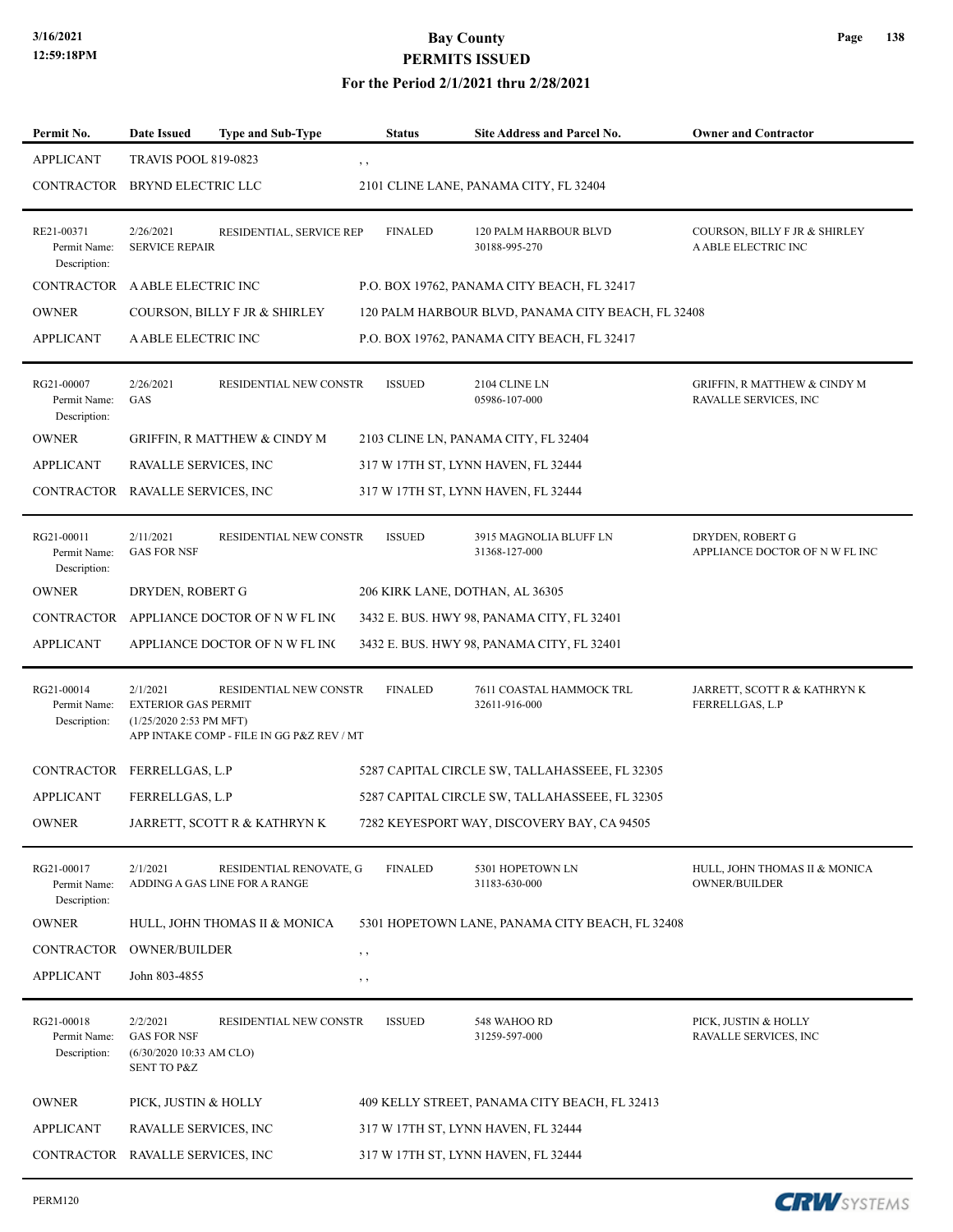| Permit No.                                 | <b>Date Issued</b>                                                                            | <b>Type and Sub-Type</b>                                              | <b>Status</b>                  | <b>Site Address and Parcel No.</b>                   | <b>Owner and Contractor</b>                                             |
|--------------------------------------------|-----------------------------------------------------------------------------------------------|-----------------------------------------------------------------------|--------------------------------|------------------------------------------------------|-------------------------------------------------------------------------|
| RG21-00019<br>Permit Name:<br>Description: | 2/2/2021<br>GAS                                                                               | RESIDENTIAL, GAS                                                      | <b>ISSUED</b>                  | <b>4129 RICHARDSON RD</b><br>11471-020-000           | HOOE, LESLIE DEAN & LI CHIN<br>RAVALLE SERVICES, INC                    |
| <b>APPLICANT</b>                           | RAVALLE SERVICES, INC                                                                         |                                                                       |                                | 317 W 17TH ST, LYNN HAVEN, FL 32444                  |                                                                         |
| CONTRACTOR RAVALLE SERVICES, INC           |                                                                                               |                                                                       |                                | 317 W 17TH ST, LYNN HAVEN, FL 32444                  |                                                                         |
| <b>OWNER</b>                               |                                                                                               | HOOE, LESLIE DEAN & LI CHIN                                           |                                | 4129 RICHARDSON RD, PANAMA CITY, FL 32404            |                                                                         |
| RG21-00020<br>Permit Name:<br>Description: | 2/4/2021<br><b>GAS FOR NSF</b><br>(7/13/20207:42 AM MJM)<br>Sent to P&Z for review.           | RESIDENTIAL NEW CONSTR                                                | <b>ISSUED</b>                  | 4609 SCHOONER LN<br>11715-318-000                    | WILSON, MICHAEL L II & SUMMER<br>FERRELLGAS, L.P                        |
| <b>OWNER</b>                               |                                                                                               | WILSON, MICHAEL L II & SUMMER                                         |                                | 2951 PALMETTO RIDGE WAY, LYNN HAVEN, FL 32444        |                                                                         |
| <b>APPLICANT</b>                           | FERRELLGAS, L.P                                                                               |                                                                       |                                | 5287 CAPITAL CIRCLE SW, TALLAHASSEEE, FL 32305       |                                                                         |
| CONTRACTOR FERRELLGAS, L.P                 |                                                                                               |                                                                       |                                | 5287 CAPITAL CIRCLE SW, TALLAHASSEEE, FL 32305       |                                                                         |
| RG21-00021<br>Permit Name:<br>Description: | 2/2/2021<br>NSF GAS<br>$(6/22/20203:37$ PM TJN)<br>NEED FL ENERGY FORM                        | RESIDENTIAL NEW CONSTR<br>NEED WATER & SEWER RECIPTS OR SEPTIC PERMIT | <b>ISSUED</b>                  | <b>6303 TURKEY COVE LN</b><br>32611-611-000          | <b>BROWN, JOE D &amp; FRANCES P</b><br>FLORIDA GAS AND FIREPLACES, INC. |
| <b>APPLICANT</b>                           | JEFF 850-571-2018                                                                             |                                                                       | , ,                            |                                                      |                                                                         |
|                                            |                                                                                               | CONTRACTOR FLORIDA GAS AND FIREPLACES, IN                             |                                | 605 E 5TH ST, LYNN HAVEN, FL 32444                   |                                                                         |
| <b>OWNER</b>                               |                                                                                               | BROWN, JOE D & FRANCES P                                              |                                | 300 PARKVIEW CROSSINGS #923, PANAMA CITY BEACH, FL 3 |                                                                         |
| RG21-00022<br>Permit Name:<br>Description: | 2/2/2021<br><b>GAS FOR NSF</b><br>$(10/5/20203:38 \text{ PM MJM})$<br>Sent to P&Z for review. | RESIDENTIAL NEW CONSTR                                                | <b>ISSUED</b>                  | <b>211 SANDYSHORE DR</b><br>36459-364-000            | <b>SAULS, HENRY F JR</b><br>DAVIS & SONS PLUMBING                       |
| <b>OWNER</b>                               | <b>SAULS, HENRY F JR</b>                                                                      |                                                                       | POBOX 659, TIFTON, GA 31793    |                                                      |                                                                         |
| CONTRACTOR DAVIS & SONS PLUMBING           |                                                                                               |                                                                       | 2271 HWY 22, BONIFAY, FL 32425 |                                                      |                                                                         |
| <b>APPLICANT</b>                           | DAVIS & SONS PLUMBING                                                                         |                                                                       | 2271 HWY 22, BONIFAY, FL 32425 |                                                      |                                                                         |
| RG21-00024<br>Permit Name:<br>Description: | 2/4/2021<br><b>GAS PERMIT</b>                                                                 | RESIDENTIAL, GAS                                                      | <b>ISSUED</b>                  | 2843 LONGLEAF RD<br>26904-220-000                    | <b>CLARK, BRANTLEY S JR</b><br><b>AND SERVICES</b>                      |
| <b>CONTRACTOR</b>                          | <b>AND SERVICES</b>                                                                           |                                                                       |                                | 5010 N CORTEZ AVENUE, TAMPA, FL 33614                |                                                                         |
| <b>OWNER</b>                               | <b>CLARK, BRANTLEY S JR</b>                                                                   |                                                                       |                                | 2843 LONGLEAF RD, PANAMA CITY, FL 32405              |                                                                         |
| <b>APPLICANT</b>                           | <b>AND SERVICES</b>                                                                           |                                                                       |                                | 5010 N CORTEZ AVENUE, TAMPA, FL 33614                |                                                                         |
| RG21-00025<br>Permit Name:<br>Description: | 2/5/2021<br><b>WATER HEATER</b>                                                               | RESIDENTIAL, GAS                                                      | <b>FINALED</b>                 | <b>138 DERBY WOODS DR</b><br>11300-188-000           | MARSHMAN, CHRIS MICHAEL<br><b>AND SERVICES</b>                          |
| <b>OWNER</b>                               |                                                                                               | MARSHMAN, CHRIS MICHAEL                                               |                                | 138 DERBY WOODS DR, LYNN HAVEN, FL 32444             |                                                                         |
| CONTRACTOR                                 | <b>AND SERVICES</b>                                                                           |                                                                       |                                | 5010 N CORTEZ AVENUE, TAMPA, FL 33614                |                                                                         |
| <b>APPLICANT</b>                           | <b>AND SERVICES</b>                                                                           |                                                                       |                                | 5010 N CORTEZ AVENUE, TAMPA, FL 33614                |                                                                         |
| RG21-00026<br>Permit Name:<br>Description: | 2/10/2021<br><b>GAS PERMIT</b>                                                                | RESIDENTIAL, GAS                                                      | <b>ISSUED</b>                  | <b>616 FANNING BAYOU DR</b><br>08416-100-070         | BRIGHT, WILLIAM C<br>FERRELLGAS, L.P                                    |

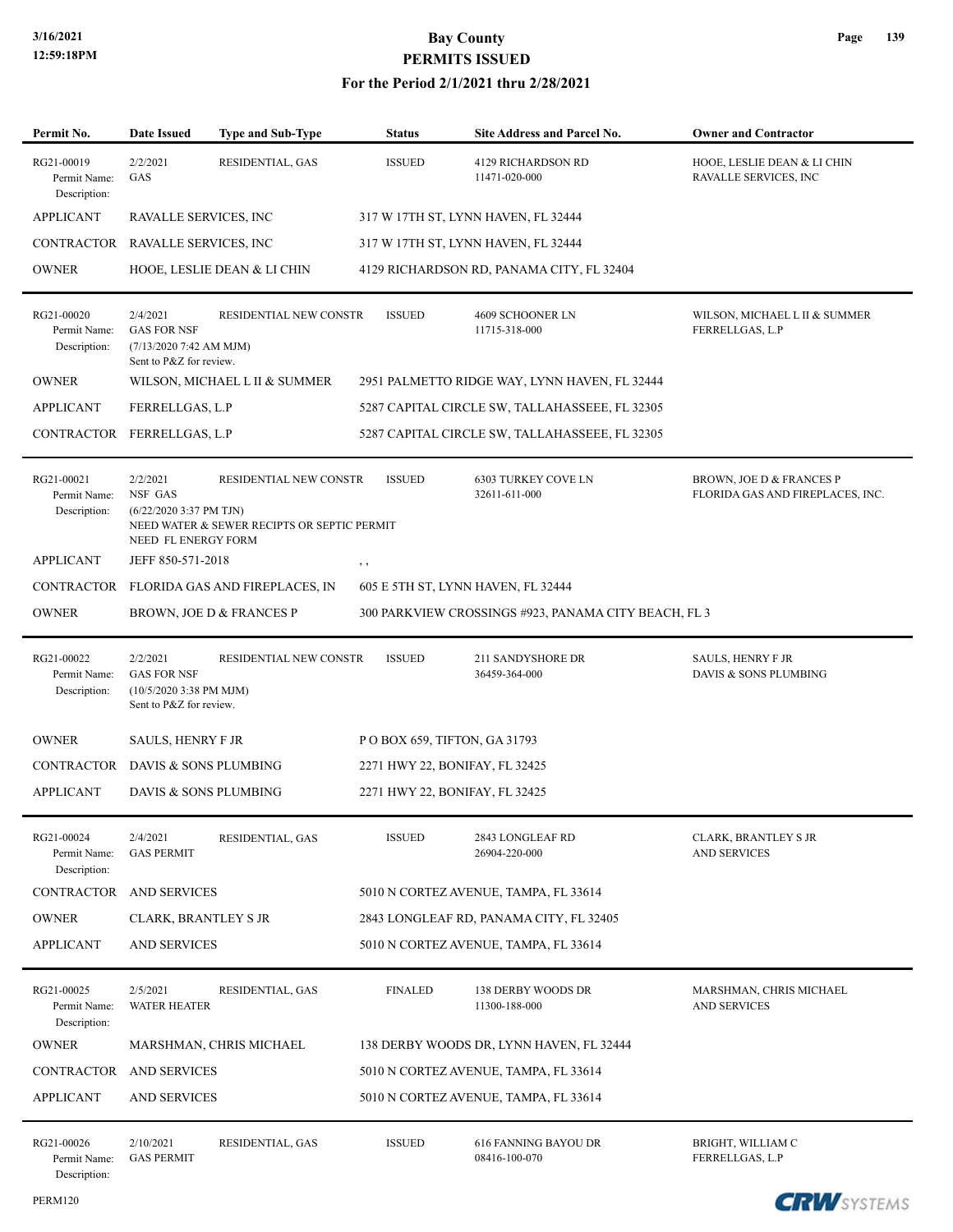### **For the Period 2/1/2021 thru 2/28/2021**

| Permit No.                                 | <b>Date Issued</b>                                                                      | <b>Type and Sub-Type</b>      | <b>Status</b> | Site Address and Parcel No.                    | <b>Owner and Contractor</b>                                  |
|--------------------------------------------|-----------------------------------------------------------------------------------------|-------------------------------|---------------|------------------------------------------------|--------------------------------------------------------------|
| <b>APPLICANT</b>                           | FERRELLGAS, L.P                                                                         |                               |               | 5287 CAPITAL CIRCLE SW, TALLAHASSEEE, FL 32305 |                                                              |
| <b>OWNER</b>                               | BRIGHT, WILLIAM C                                                                       |                               |               | 616 FANNING BAYOU DR., PANAMA CITY, FL 32409   |                                                              |
| <b>CONTRACTOR</b>                          | FERRELLGAS, L.P                                                                         |                               |               | 5287 CAPITAL CIRCLE SW, TALLAHASSEEE, FL 32305 |                                                              |
| RG21-00027<br>Permit Name:<br>Description: | 2/16/2021<br><b>RENOVATION GAS</b>                                                      | RESIDENTIAL RENOVATE, G       | <b>ISSUED</b> | 3315 GAME FARM RD<br>12377-020-000             | BOULDIN, SAMUEL C.<br>Sunshine Plumbing Systems LLC          |
| CONTRACTOR                                 |                                                                                         | Sunshine Plumbing Systems LLC |               | 505 Timbers Crossing, LYNN HAVEN, FL 32444     |                                                              |
| <b>APPLICANT</b>                           | <b>RICARDO 348-6644</b>                                                                 |                               | $, \, , \,$   |                                                |                                                              |
| <b>OWNER</b>                               | BOULDIN, SAMUEL C.                                                                      |                               |               | 3315 GAME FARM RD, PANAMA CITY, FL 32405       |                                                              |
| RG21-00028<br>Permit Name:<br>Description: | 2/16/2021<br><b>GAS FOR NSF</b><br>(10/23/2020 9:23 AM MJM)<br>Sent to P&Z for review.  | <b>RESIDENTIAL NEW CONSTR</b> | <b>ISSUED</b> | <b>407 LOCKSLEY DR</b><br>34030-325-020        | NWFL LAND HOLDINGS LLC<br>RAVALLE SERVICES, INC              |
| CONTRACTOR RAVALLE SERVICES, INC           |                                                                                         |                               |               | 317 W 17TH ST, LYNN HAVEN, FL 32444            |                                                              |
| <b>OWNER</b>                               |                                                                                         | NWFL LAND HOLDINGS LLC        |               | 400 S ARNOLD RD, PANAMA CITY BEACH, FL 32413   |                                                              |
| <b>APPLICANT</b>                           | RAVALLE SERVICES, INC                                                                   |                               |               | 317 W 17TH ST, LYNN HAVEN, FL 32444            |                                                              |
| RG21-00029<br>Permit Name:<br>Description: | 2/16/2021<br><b>GAS FOR NSF</b><br>(10/23/2020 9:22 AM MJM)<br>Sent to P&Z for review.  | RESIDENTIAL NEW CONSTR        | <b>ISSUED</b> | <b>403 LOCKSLEY DR</b><br>34030-325-010        | NWFL LAND HOLDINGS LLC<br>RAVALLE SERVICES, INC              |
| <b>OWNER</b>                               |                                                                                         | NWFL LAND HOLDINGS LLC        |               | 400 S ARNOLD RD, PANAMA CITY BEACH, FL 32413   |                                                              |
| <b>APPLICANT</b>                           | RAVALLE SERVICES, INC                                                                   |                               |               | 317 W 17TH ST, LYNN HAVEN, FL 32444            |                                                              |
| CONTRACTOR                                 | RAVALLE SERVICES, INC                                                                   |                               |               | 317 W 17TH ST, LYNN HAVEN, FL 32444            |                                                              |
| RG21-00030<br>Permit Name:<br>Description: | 2/16/2021<br><b>GAS FOR NSF</b><br>(11/5/2020 12:56 PM MJM)<br>Sent to P&Z for review.  | RESIDENTIAL NEW CONSTR        | <b>ISSUED</b> | <b>438 LOCKSLEY DR</b><br>34030-325-160        | NWFL LAND HOLDINGS LLC<br>RAVALLE SERVICES, INC              |
| <b>OWNER</b>                               |                                                                                         | NWFL LAND HOLDINGS LLC        |               | 400 S ARNOLD RD, PANAMA CITY BEACH, FL 32413   |                                                              |
| CONTRACTOR                                 | RAVALLE SERVICES, INC                                                                   |                               |               | 317 W 17TH ST, LYNN HAVEN, FL 32444            |                                                              |
| <b>APPLICANT</b>                           | RAVALLE SERVICES, INC                                                                   |                               |               | 317 W 17TH ST, LYNN HAVEN, FL 32444            |                                                              |
| RG21-00031<br>Permit Name:<br>Description: | 2/16/2021<br><b>GAS FOR NSF</b><br>$(10/23/20209:22$ AM MJM)<br>Sent to P&Z for review. | RESIDENTIAL NEW CONSTR        | <b>ISSUED</b> | <b>411 LOCKSLEY DR</b><br>34030-325-030        | NWFL LAND HOLDINGS LLC<br>RAVALLE SERVICES, INC              |
| CONTRACTOR                                 | RAVALLE SERVICES, INC                                                                   |                               |               | 317 W 17TH ST, LYNN HAVEN, FL 32444            |                                                              |
| <b>APPLICANT</b>                           | RAVALLE SERVICES, INC                                                                   |                               |               | 317 W 17TH ST, LYNN HAVEN, FL 32444            |                                                              |
| <b>OWNER</b>                               |                                                                                         | NWFL LAND HOLDINGS LLC        |               | 400 S ARNOLD RD, PANAMA CITY BEACH, FL 32413   |                                                              |
| RG21-00032<br>Permit Name:                 | 2/17/2021<br><b>GAS FOR NSF</b>                                                         | <b>RESIDENTIAL NEW CONSTR</b> | <b>ISSUED</b> | 6509 SUNDEW MARSH TRL W<br>32611-785-000       | JC HOMES & DEVELOPMENT LLC<br>APPLIANCE DOCTOR OF N W FL INC |

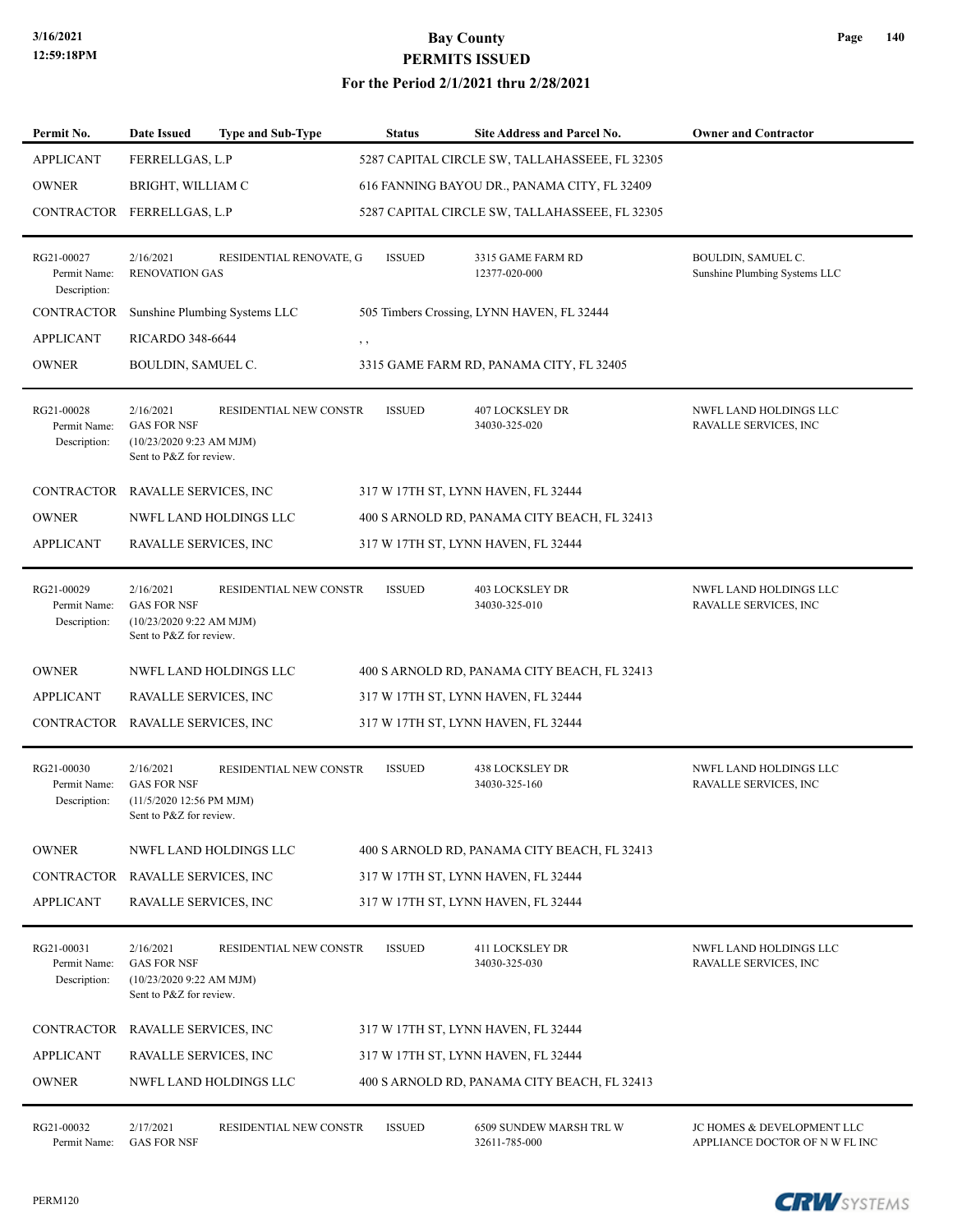**For the Period 2/1/2021 thru 2/28/2021**

| Permit No.                                 | <b>Date Issued</b>                                                                     | Type and Sub-Type                                                                       | Status        | Site Address and Parcel No.                        | <b>Owner and Contractor</b>                            |
|--------------------------------------------|----------------------------------------------------------------------------------------|-----------------------------------------------------------------------------------------|---------------|----------------------------------------------------|--------------------------------------------------------|
| Description:                               | (9/24/2019 4:07 PM MFT)                                                                | APP INTAKE COMP - FILE IN GG P&Z REV / MT                                               |               |                                                    |                                                        |
| <b>APPLICANT</b>                           |                                                                                        | APPLIANCE DOCTOR OF N W FL INC                                                          |               | 3432 E. BUS. HWY 98, PANAMA CITY, FL 32401         |                                                        |
|                                            |                                                                                        | CONTRACTOR APPLIANCE DOCTOR OF NWFL INC                                                 |               | 3432 E. BUS. HWY 98, PANAMA CITY, FL 32401         |                                                        |
| <b>OWNER</b>                               |                                                                                        | <b>JC HOMES &amp; DEVELOPMENT LLC</b>                                                   |               | 7512 MORNING MARSH TRAIL, PANAMA CITY BEACH, FL 32 |                                                        |
| RG21-00033<br>Permit Name:<br>Description: | 2/18/2021<br>$(8/13/20207:35$ AM MJM)<br>Sent to P&Z for review.                       | RESIDENTIAL NEW CONSTR<br>GAS FOR NEW SINGLE FAMILY - BLDG C                            | <b>ISSUED</b> | 20305 FRONT BEACH RD C<br>36629-010-003            | WITH THE TIDE LLC<br>HOLIDAY BEACH MECHANICAL, INC.    |
|                                            |                                                                                        | CONTRACTOR HOLIDAY BEACH MECHANICAL, IN                                                 |               | 17614 ASHLEY DRIVE, PANAMA CITY BEACH, FL 32413    |                                                        |
| <b>APPLICANT</b>                           |                                                                                        | HOLIDAY BEACH MECHANICAL, IN                                                            |               | 17614 ASHLEY DRIVE, PANAMA CITY BEACH, FL 32413    |                                                        |
| <b>OWNER</b>                               | WITH THE TIDE LLC                                                                      |                                                                                         |               | 910 LIBERTY RD, MILLPORT, AL 35576                 |                                                        |
| RG21-00034<br>Permit Name:<br>Description: | 2/20/2021<br><b>GAS FOR NSF</b><br>$(11/9/2020 6:39$ AM CLO)                           | RESIDENTIAL NEW CONSTR<br>no permits issued until approved by josee cyr in engineering. | <b>ISSUED</b> | <b>410 LOCKSLEY DR</b><br>34030-325-230            | <b>NWFL LAND HOLDINGS LLC</b><br>RAVALLE SERVICES, INC |
| <b>APPLICANT</b>                           | RAVALLE SERVICES, INC                                                                  |                                                                                         |               | 317 W 17TH ST, LYNN HAVEN, FL 32444                |                                                        |
| CONTRACTOR RAVALLE SERVICES, INC           |                                                                                        |                                                                                         |               | 317 W 17TH ST, LYNN HAVEN, FL 32444                |                                                        |
| <b>OWNER</b>                               |                                                                                        | NWFL LAND HOLDINGS LLC                                                                  |               | 400 S ARNOLD RD, PANAMA CITY BEACH, FL 32413       |                                                        |
| RG21-00035<br>Permit Name:<br>Description: | 2/20/2021<br><b>GAS FOR NSF</b><br>(11/9/2020 6:39 AM CLO)                             | RESIDENTIAL NEW CONSTR<br>no permits issued until approved by josee cyr in engineering. | <b>ISSUED</b> | <b>442 LOCKSLEY DR</b><br>34030-325-150            | BREAKFAST POINT LLC<br>RAVALLE SERVICES, INC           |
| CONTRACTOR RAVALLE SERVICES, INC           |                                                                                        |                                                                                         |               | 317 W 17TH ST, LYNN HAVEN, FL 32444                |                                                        |
| <b>OWNER</b>                               | <b>BREAKFAST POINT LLC</b>                                                             |                                                                                         |               | C/O TAX DEPARTMENT, PANAMA CITY BEACH, FL 32407    |                                                        |
| <b>APPLICANT</b>                           | RAVALLE SERVICES, INC                                                                  |                                                                                         |               | 317 W 17TH ST, LYNN HAVEN, FL 32444                |                                                        |
| RG21-00036<br>Permit Name:<br>Description: | 2/20/2021<br><b>GAS FOR NSF</b><br>(11/5/2020 12:55 PM MJM)<br>Sent to P&Z for review. | RESIDENTIAL NEW CONSTR                                                                  | <b>ISSUED</b> | 431 LOCKSLEY DR<br>34030-325-080                   | NWFL LAND HOLDINGS LLC<br>RAVALLE SERVICES, INC        |
| <b>APPLICANT</b>                           | RAVALLE SERVICES, INC                                                                  |                                                                                         |               | 317 W 17TH ST, LYNN HAVEN, FL 32444                |                                                        |
| CONTRACTOR RAVALLE SERVICES, INC           |                                                                                        |                                                                                         |               | 317 W 17TH ST, LYNN HAVEN, FL 32444                |                                                        |
| <b>OWNER</b>                               |                                                                                        | NWFL LAND HOLDINGS LLC                                                                  |               | 400 S ARNOLD RD, PANAMA CITY BEACH, FL 32413       |                                                        |
| RG21-00037<br>Permit Name:<br>Description: | 2/20/2021<br><b>GAS FOR NSF</b><br>(11/5/2020 12:56 PM MJM)<br>Sent to P&Z for review. | RESIDENTIAL NEW CONSTR                                                                  | <b>ISSUED</b> | 435 LOCKSLEY DR<br>34030-325-090                   | NWFL LAND HOLDINGS LLC<br>RAVALLE SERVICES, INC        |
| <b>OWNER</b>                               |                                                                                        | NWFL LAND HOLDINGS LLC                                                                  |               | 400 S ARNOLD RD, PANAMA CITY BEACH, FL 32413       |                                                        |
| <b>APPLICANT</b>                           | RAVALLE SERVICES, INC                                                                  |                                                                                         |               | 317 W 17TH ST, LYNN HAVEN, FL 32444                |                                                        |
| CONTRACTOR RAVALLE SERVICES, INC           |                                                                                        |                                                                                         |               | 317 W 17TH ST, LYNN HAVEN, FL 32444                |                                                        |

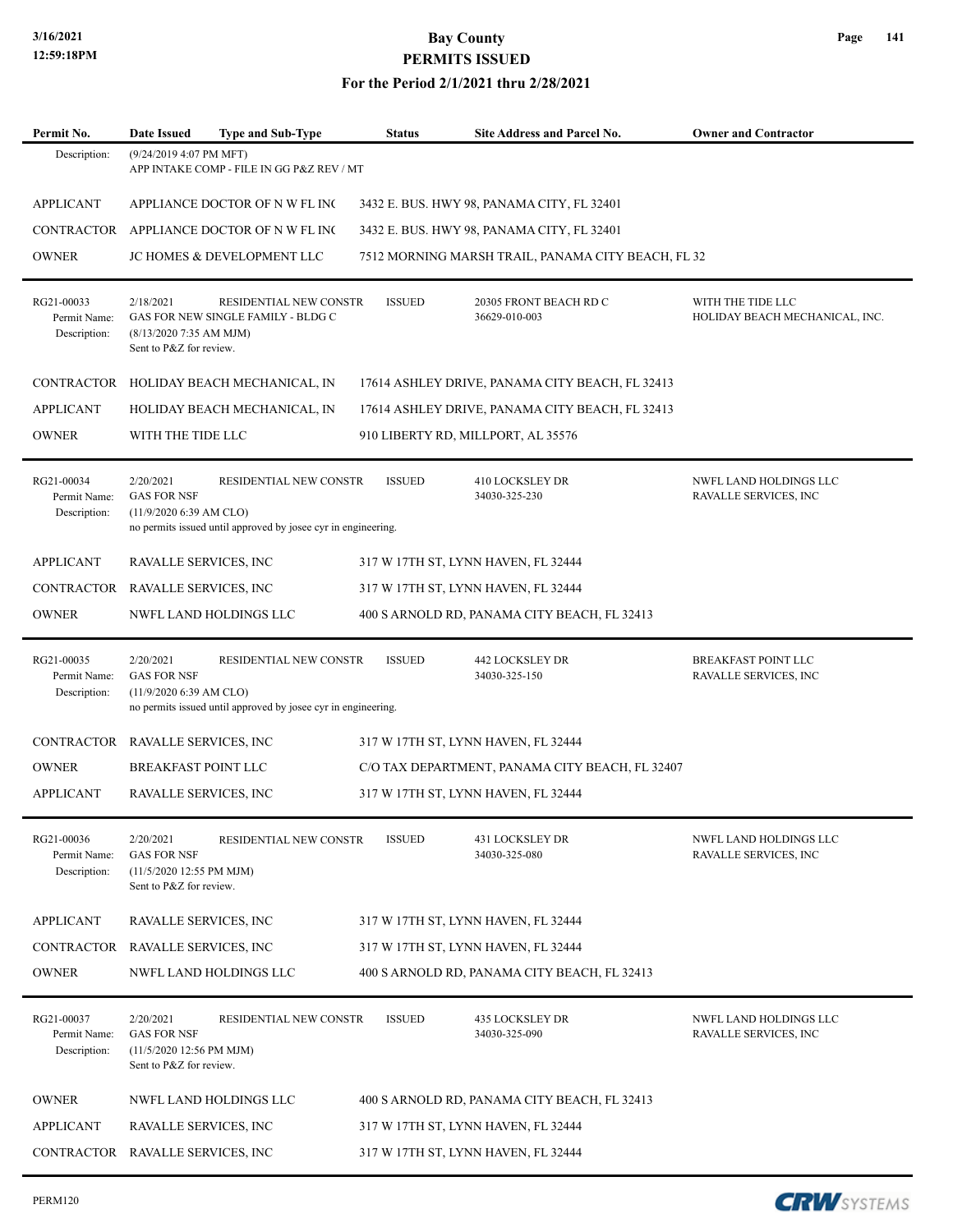| Permit No.                                 | Date Issued                                              | Type and Sub-Type                                     | <b>Status</b>                          | <b>Site Address and Parcel No.</b>                                                                                   | <b>Owner and Contractor</b>                                     |  |  |
|--------------------------------------------|----------------------------------------------------------|-------------------------------------------------------|----------------------------------------|----------------------------------------------------------------------------------------------------------------------|-----------------------------------------------------------------|--|--|
| RG21-00038<br>Permit Name:<br>Description: | 2/20/2021                                                | RESIDENTIAL, GAS<br><b>GAS LINE FOR SWIMMING POOL</b> | <b>FINALED</b>                         | 6612 BEACH DR<br>30679-010-000                                                                                       | SYNDERGAARD, THOMAS<br>BENJAMIN FRANKLIN PLUMBING               |  |  |
| <b>APPLICANT</b>                           |                                                          | BENJAMIN FRANKLIN PLUMBING                            |                                        | 321 HIGHWAY 85 NORTH, NICEVILLE, FL 32578                                                                            |                                                                 |  |  |
| <b>CONTRACTOR</b>                          |                                                          | BENJAMIN FRANKLIN PLUMBING                            |                                        | 321 HIGHWAY 85 NORTH, NICEVILLE, FL 32578                                                                            |                                                                 |  |  |
| <b>OWNER</b>                               |                                                          | SYNDERGAARD, THOMAS                                   |                                        | 6612 BEACH DR, PANAMA CITY BEACH, FL 32408                                                                           |                                                                 |  |  |
| RG21-00039<br>Permit Name:<br>Description: | 2/22/2021<br><b>2 OUTLETS FOR GAS</b>                    | RESIDENTIAL, GAS                                      | <b>ISSUED</b>                          | 3127 KINGS DR<br>26884-010-000                                                                                       | RAMIE, GEORGE B<br>FERRELLGAS, L.P                              |  |  |
| <b>OWNER</b>                               | RAMIE, GEORGE B                                          |                                                       |                                        | 3127 KINGS DR, PANAMA CITY BEACH, FL 32405                                                                           |                                                                 |  |  |
| APPLICANT                                  | FERRELLGAS, L.P                                          |                                                       |                                        | 5287 CAPITAL CIRCLE SW, TALLAHASSEEE, FL 32305                                                                       |                                                                 |  |  |
| CONTRACTOR FERRELLGAS, L.P                 |                                                          |                                                       |                                        | 5287 CAPITAL CIRCLE SW, TALLAHASSEEE, FL 32305                                                                       |                                                                 |  |  |
| RG21-00040<br>Permit Name:<br>Description: | 2/22/2021<br><b>2 OUTLETS FOR GAS</b>                    | RESIDENTIAL, GAS                                      | <b>ISSUED</b>                          | 4302 DELEN DR<br>05534-216-000                                                                                       | RUDOVSKY, FRANCES G<br>FERRELLGAS, L.P                          |  |  |
| <b>OWNER</b>                               | RUDOVSKY, FRANCES G                                      |                                                       |                                        | CO TRUSTEES, PANAMA CITY, FL 32404                                                                                   |                                                                 |  |  |
| CONTRACTOR FERRELLGAS, L.P                 |                                                          |                                                       |                                        | 5287 CAPITAL CIRCLE SW, TALLAHASSEEE, FL 32305                                                                       |                                                                 |  |  |
| <b>APPLICANT</b>                           | FERRELLGAS, L.P                                          |                                                       |                                        | 5287 CAPITAL CIRCLE SW, TALLAHASSEEE, FL 32305                                                                       |                                                                 |  |  |
| RG21-00041<br>Permit Name:<br>Description: | 2/22/2021<br><b>2 OUTLETS FOR GAS</b>                    | RESIDENTIAL, GAS                                      | <b>ISSUED</b>                          | 8325 CLUSTER RD<br>05638-052-000                                                                                     | CLEVELAND, ERIC & HEATHER ETAL<br>FERRELLGAS, L.P               |  |  |
| <b>OWNER</b>                               |                                                          | <b>CLEVELAND, ERIC &amp; HEATHER ETA</b>              | 8325 CLUSTER RD, PANAMA CITY, FL 32404 |                                                                                                                      |                                                                 |  |  |
| <b>APPLICANT</b>                           | FERRELLGAS, L.P                                          |                                                       |                                        | 5287 CAPITAL CIRCLE SW, TALLAHASSEEE, FL 32305                                                                       |                                                                 |  |  |
| CONTRACTOR FERRELLGAS, L.P                 |                                                          |                                                       |                                        | 5287 CAPITAL CIRCLE SW, TALLAHASSEEE, FL 32305                                                                       |                                                                 |  |  |
| RG21-00042<br>Permit Name:<br>Description: | 2/22/2021                                                | RESIDENTIAL, GAS<br><b>INSTALL GAS LINE TO STOVE</b>  | <b>FINALED</b>                         | 6509 SOUTH LAGOON DR<br>30753-088-000                                                                                | VEREEN, MICHAEL STEVE III ETAL<br>MR. ROOTER PLUMBING OF NW FL. |  |  |
|                                            |                                                          | CONTRACTOR MR. ROOTER PLUMBING OF NW FL.              |                                        | 920 NORTH EAST AVENUE, PANAMA CITY, FL 32401                                                                         |                                                                 |  |  |
| <b>OWNER</b>                               |                                                          | VEREEN, MICHAEL STEVE III ETAL                        |                                        | 6509 SOUTH LAGOON DR, PANAMA CITY BEACH, FL 32408                                                                    |                                                                 |  |  |
| <b>APPLICANT</b>                           |                                                          | MR. ROOTER PLUMBING OF NW FL.                         |                                        | 920 NORTH EAST AVENUE, PANAMA CITY, FL 32401                                                                         |                                                                 |  |  |
| RG21-00043<br>Permit Name:<br>Description: | 2/24/2021<br><b>3 OUTLETS FOR GAS</b>                    | RESIDENTIAL, GAS                                      | <b>ISSUED</b>                          | 224 SKUNK VALLEY RD<br>07534-015-610                                                                                 | MITCHELL, SCOTT D & DANIELLE<br>FERRELLGAS, L.P                 |  |  |
| <b>APPLICANT</b>                           | FERRELLGAS, L.P                                          |                                                       |                                        | 5287 CAPITAL CIRCLE SW, TALLAHASSEEE, FL 32305                                                                       |                                                                 |  |  |
| CONTRACTOR FERRELLGAS, L.P                 |                                                          |                                                       |                                        | 5287 CAPITAL CIRCLE SW, TALLAHASSEEE, FL 32305                                                                       |                                                                 |  |  |
| <b>OWNER</b>                               |                                                          | MITCHELL, SCOTT D & DANIELLE                          |                                        | 224 SKUNK VALLEY RD, PANAMA CITY, FL 32409                                                                           |                                                                 |  |  |
| RM20-00856<br>Permit Name:<br>Description: | 2/3/2021<br>MECH FOR ADDITION<br>$(6/1/20207:01$ AM CLO) | RESIDENTIAL ADDITION, M                               | <b>ISSUED</b>                          | 317 KELLY ST<br>36066-010-000<br>ADDING BEDROOM AND BATH TO EXSITING CLOSED IN PORCH AREA. NEED JOB VALUATION & FEF. | WYATT, VICKIE LYNN<br>Advantage Refrigeration & Air Inc         |  |  |
| <b>OWNER</b>                               | WYATT, VICKIE LYNN                                       |                                                       |                                        | 22811 PANAMA CITY BEACH PKWY, PANAMA CITY BEACH, F                                                                   |                                                                 |  |  |
| <b>APPLICANT</b>                           | ryan                                                     |                                                       | $, \, , \,$                            |                                                                                                                      |                                                                 |  |  |
| <b>PERM120</b>                             |                                                          |                                                       |                                        |                                                                                                                      | <b>CRW</b> SYSTEMS                                              |  |  |

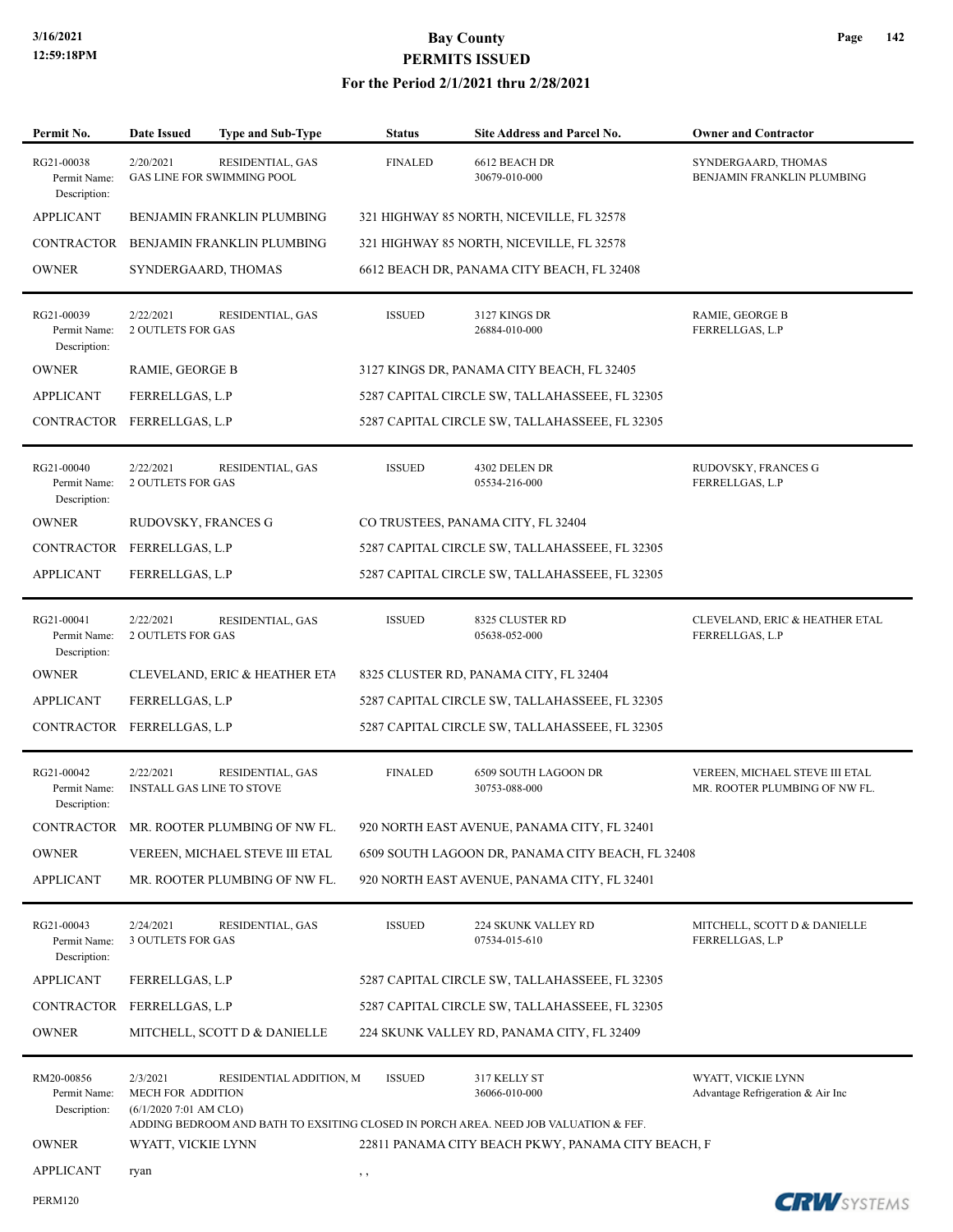| Permit No.                                 | <b>Date Issued</b>                                                             | <b>Type and Sub-Type</b>                                                                       | <b>Status</b>                      | <b>Site Address and Parcel No.</b>           | <b>Owner and Contractor</b>                               |
|--------------------------------------------|--------------------------------------------------------------------------------|------------------------------------------------------------------------------------------------|------------------------------------|----------------------------------------------|-----------------------------------------------------------|
|                                            |                                                                                | CONTRACTOR Advantage Refrigeration & Air Inc                                                   | 9815 Morar Rd, Southport, Fl 32409 |                                              |                                                           |
| RM21-00123<br>Permit Name:<br>Description: | 2/10/2021<br>MECHANICAL FOR NSF<br>$(10/20/20201:24$ PM MJM)<br>Back from P&Z. | RESIDENTIAL NEW CONSTR                                                                         | <b>ISSUED</b>                      | 3203 B ST<br>11914-342-000                   | PRIDGEN, ROBIN<br>RIDGE HEATING AND A/C                   |
| <b>OWNER</b>                               | PRIDGEN, ROBIN                                                                 |                                                                                                |                                    | 3203 B ST, PANAMA CITY, FL 32405             |                                                           |
| <b>APPLICANT</b>                           | RIDGE HEATING AND A/C                                                          |                                                                                                |                                    | 1319 ST ANDREWS BLVD, PANAMA CITY, FL 32405  |                                                           |
| CONTRACTOR                                 | RIDGE HEATING AND A/C                                                          |                                                                                                |                                    | 1319 ST ANDREWS BLVD, PANAMA CITY, FL 32405  |                                                           |
| RM21-00148<br>Permit Name:<br>Description: | 2/1/2021<br>MECHANICAL FOR ADDITION<br>$(1/29/20213:51$ PM HLQ)                | RESIDENTIAL RENOVATE, M<br>NEED UPDATED LIABILITY INSURANCE BEFORE ISSUE. PER TINA DOUBLE FEE. | <b>FINALED</b>                     | 321 PRUDENCE LN<br>30166-416-185             | PEAK HOME BUYER LLC<br>CHIZMAR, RICHARD TYLER             |
| <b>OWNER</b>                               | PEAK HOME BUYER LLC                                                            |                                                                                                |                                    | 1000 E ENGLISH STREET, WICHITA, KS 67211     |                                                           |
| APPLICANT                                  | <b>RICHARD 481-1937</b>                                                        |                                                                                                | , ,                                |                                              |                                                           |
| CONTRACTOR                                 |                                                                                | CHIZMAR, RICHARD TYLER                                                                         |                                    | 3303 WEST HIGHWAY 98, Panama City, FL 32405  |                                                           |
| RM21-00150<br>Permit Name:<br>Description: | 2/1/2021<br><b>HVAC</b>                                                        | RESIDENTIAL, MECHANICA                                                                         | <b>FINALED</b>                     | 5801 THOMAS DR 418<br>32382-040-000          | DRUMMONDS, FRANK B<br>QUINCY'S HEATING & A/C INC.         |
| <b>OWNER</b>                               | DRUMMONDS, FRANK B                                                             |                                                                                                |                                    | 399 STEWART CAMP POINT, BLUE RIDGE, GA 30513 |                                                           |
| <b>APPLICANT</b>                           |                                                                                | QUINCY'S HEATING & A/C INC.                                                                    |                                    | 128 N. HWY 79, PANAMA CITY BEACH, FL 32413   |                                                           |
| CONTRACTOR                                 |                                                                                | QUINCY'S HEATING & A/C INC.                                                                    |                                    | 128 N. HWY 79, PANAMA CITY BEACH, FL 32413   |                                                           |
| RM21-00151<br>Permit Name:<br>Description: | 2/1/2021<br><b>HVAC</b>                                                        | RESIDENTIAL, MECHANICA                                                                         | <b>FINALED</b>                     | <b>CHATEAU RD</b><br>38550-250-000           | HARRIS, ROBERT H & HOLLY J<br>QUINCY'S HEATING & A/C INC. |
| CONTRACTOR                                 |                                                                                | QUINCY'S HEATING & A/C INC.                                                                    |                                    | 128 N. HWY 79, PANAMA CITY BEACH, FL 32413   |                                                           |
| <b>APPLICANT</b>                           |                                                                                | <b>OUINCY'S HEATING &amp; A/C INC.</b>                                                         |                                    | 128 N. HWY 79, PANAMA CITY BEACH, FL 32413   |                                                           |
| OWNER                                      |                                                                                | HARRIS, ROBERT H & HOLLY J                                                                     |                                    | 10 PARK CITY COURT. O'FALLON, MO 63368       |                                                           |
| RM21-00152<br>Permit Name:<br>Description: | 2/1/2021<br><b>HVAC</b>                                                        | RESIDENTIAL, MECHANICA                                                                         | <b>FINALED</b>                     | 9022 KIWI LN<br>05263-121-010                | SCHULTZ, ALYSSA L ETAL<br>QUINCY'S HEATING & A/C INC.     |
| <b>APPLICANT</b>                           |                                                                                | QUINCY'S HEATING & A/C INC.                                                                    |                                    | 128 N. HWY 79, PANAMA CITY BEACH, FL 32413   |                                                           |
| CONTRACTOR                                 |                                                                                | QUINCY'S HEATING & A/C INC.                                                                    |                                    | 128 N. HWY 79, PANAMA CITY BEACH, FL 32413   |                                                           |
| <b>OWNER</b>                               |                                                                                | SCHULTZ, ALYSSA L ETAL                                                                         |                                    | 9022 KIWI LN, YOUNGSTOWN, FL 32466           |                                                           |
| RM21-00153<br>Permit Name:<br>Description: | 2/1/2021<br><b>HVAC</b>                                                        | RESIDENTIAL, MECHANICA                                                                         | <b>ISSUED</b>                      | 2918 TREASURE CIR<br>31596-000-000           | ALPHA OMEGA<br>QUINCY'S HEATING & A/C INC.                |
| CONTRACTOR                                 |                                                                                | QUINCY'S HEATING & A/C INC.                                                                    |                                    | 128 N. HWY 79, PANAMA CITY BEACH, FL 32413   |                                                           |
| <b>OWNER</b>                               | ALPHA OMEGA                                                                    |                                                                                                |                                    | INVESTMENT UNION LLC, DESTIN, FL 32541       |                                                           |
| <b>APPLICANT</b>                           |                                                                                | QUINCY'S HEATING & A/C INC.                                                                    |                                    | 128 N. HWY 79, PANAMA CITY BEACH, FL 32413   |                                                           |

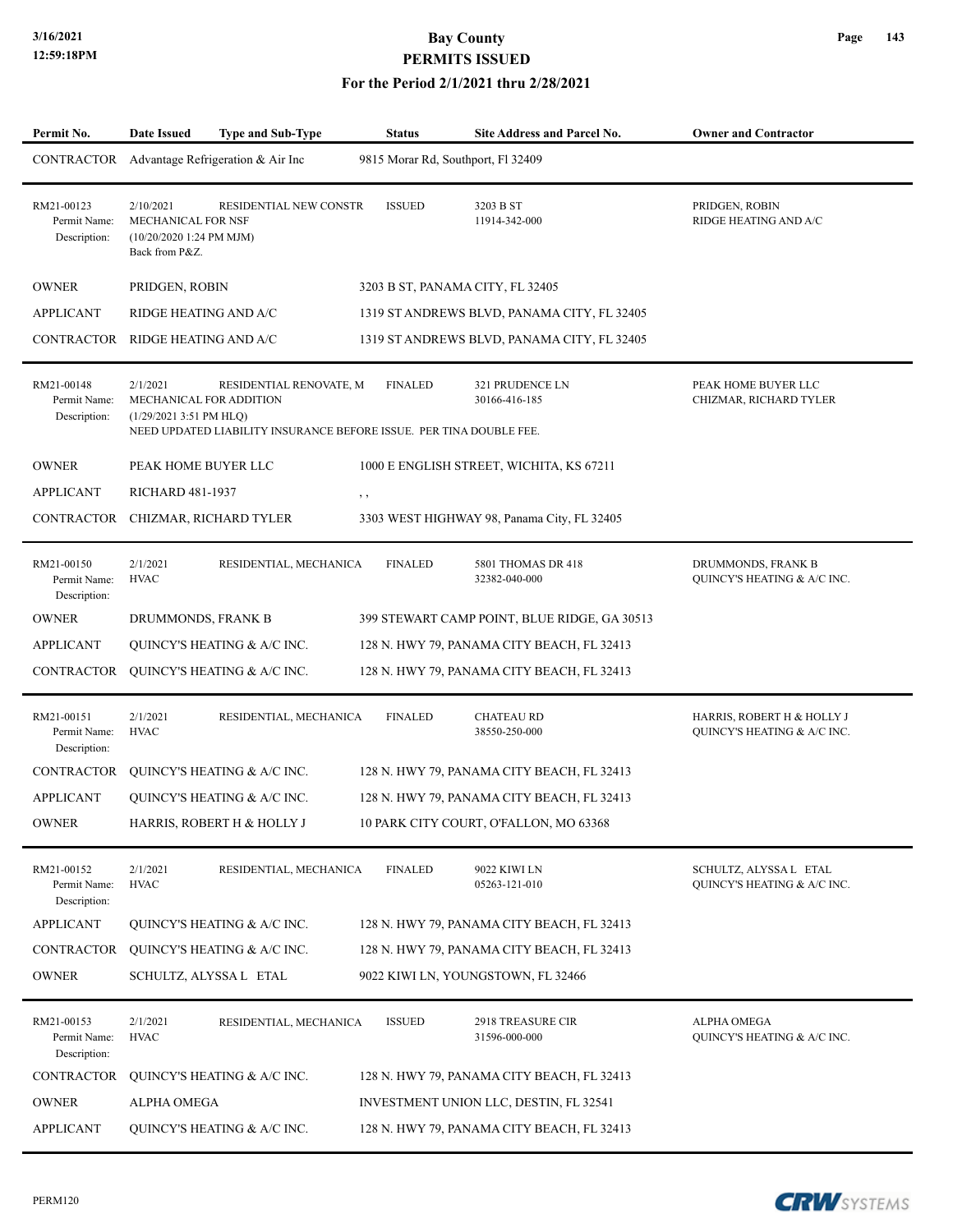### **For the Period 2/1/2021 thru 2/28/2021**

| Permit No.                                 | <b>Date Issued</b>                                                                                             | Type and Sub-Type                                              | <b>Status</b>  | Site Address and Parcel No.               | <b>Owner and Contractor</b>                                           |
|--------------------------------------------|----------------------------------------------------------------------------------------------------------------|----------------------------------------------------------------|----------------|-------------------------------------------|-----------------------------------------------------------------------|
| RM21-00154<br>Permit Name:<br>Description: | <b>ISSUED</b><br>2/1/2021<br>RESIDENTIAL, MECHANICA<br>21703 FRONT BEACH RD 17<br><b>HVAC</b><br>35370-117-000 |                                                                |                |                                           | ADAMCHIK, WILLIAM C<br><b>QUINCY'S HEATING &amp; A/C INC.</b>         |
| <b>APPLICANT</b>                           | QUINCY'S HEATING & A/C INC.<br>128 N. HWY 79, PANAMA CITY BEACH, FL 32413                                      |                                                                |                |                                           |                                                                       |
| CONTRACTOR                                 | QUINCY'S HEATING & A/C INC.<br>128 N. HWY 79, PANAMA CITY BEACH, FL 32413                                      |                                                                |                |                                           |                                                                       |
| <b>OWNER</b>                               | ADAMCHIK, WILLIAM C<br>459 SARATOGA DRIVE, AURORA, IL 60504                                                    |                                                                |                |                                           |                                                                       |
| RM21-00155<br>Permit Name:<br>Description: | 2/1/2021<br>MECHANICAL FOR NSF<br>(10/19/2020 1:03 PM MJM)<br>Senmt to P&Z for review.                         | RESIDENTIAL NEW CONSTR                                         | <b>ISSUED</b>  | 2423 ANNE AVE<br>27814-000-020            | CRECCO, ALEXANDER<br>GULF COAST AIR CONDITIONING LLC                  |
| CONTRACTOR                                 | <b>GULF COAST AIR CONDITIONING L</b><br>222 W 33RD PL, Panama City, FL 32405                                   |                                                                |                |                                           |                                                                       |
| <b>APPLICANT</b>                           | 222 W 33RD PL, Panama City, FL 32405<br>GULF COAST AIR CONDITIONING L                                          |                                                                |                |                                           |                                                                       |
| <b>OWNER</b>                               | <b>CRECCO, ALEXANDER</b><br>3210 LAURIE AVENUE, PANAMA CITY BEACH, FL 32408                                    |                                                                |                |                                           |                                                                       |
| RM21-00156<br>Permit Name:<br>Description: | 2/16/2021<br>NEW A/C                                                                                           | RESIDENTIAL RENOVATE, M                                        | <b>ISSUED</b>  | 246 SCOOTER DR<br>30166-416-315           | <b>FAYARD, KEVIN B</b><br>ALEXANDER AIR CONDITIONING INC              |
| <b>OWNER</b>                               | <b>FAYARD, KEVIN B</b><br>246 SCOOTER DRIVE, PANAMA CITY BEACH, FL 32408                                       |                                                                |                |                                           |                                                                       |
| CONTRACTOR                                 | ALEXANDER AIR CONDITIONING IN<br>11642 BAY VISTA DR., PANAMA CITY, FL 32404                                    |                                                                |                |                                           |                                                                       |
| <b>APPLICANT</b>                           | ALEXANDER AIR CONDITIONING II                                                                                  |                                                                |                |                                           |                                                                       |
| RM21-00157<br>Permit Name:<br>Description: | 2/1/2021<br><b>NSF - MECHANICAL</b>                                                                            | RESIDENTIAL NEW CONSTR                                         | <b>ISSUED</b>  | 600 OLD FOREST WAY<br>06716-150-000       | DUNCAN, GEORGE A SR & MARGARET<br>MILLER HEATING & AIR CONDITIONING I |
| <b>APPLICANT</b>                           | MILLER HEATING & AIR CONDITIO!<br>812 HWY 22, WEWAHITCHKA, FL 32465                                            |                                                                |                |                                           |                                                                       |
| <b>CONTRACTOR</b>                          | MILLER HEATING & AIR CONDITIO!<br>812 HWY 22, WEWAHITCHKA, FL 32465                                            |                                                                |                |                                           |                                                                       |
| <b>OWNER</b>                               |                                                                                                                | DUNCAN, GEORGE A SR & MARGAI                                   |                | 600 OLD FOREST WAY, PANAMA CITY, FL 32404 |                                                                       |
| RM21-00158<br>Permit Name:<br>Description: | 2/1/2021<br><b>HVAC</b>                                                                                        | RESIDENTIAL, MECHANICA                                         | <b>FINALED</b> | 5004 THOMAS DR 602<br>31437-161-000       | MAUGHON, CHRISTOPHER ETAL<br>QUINCY'S HEATING & A/C INC.              |
| <b>OWNER</b>                               | MAUGHON, CHRISTOPHER ETAL<br>8157 SAVANNAH HILLS DR, OOLTEWAH, TN 37363                                        |                                                                |                |                                           |                                                                       |
| CONTRACTOR                                 | QUINCY'S HEATING & A/C INC.<br>128 N. HWY 79, PANAMA CITY BEACH, FL 32413                                      |                                                                |                |                                           |                                                                       |
| <b>APPLICANT</b>                           | QUINCY'S HEATING & A/C INC.<br>128 N. HWY 79, PANAMA CITY BEACH, FL 32413                                      |                                                                |                |                                           |                                                                       |
| RM21-00159<br>Permit Name:<br>Description: | 2/1/2021<br>$(12/17/2020 8:12$ AM MJM)<br>Sent to P&Z for review.                                              | RESIDENTIAL, MECHANICA<br>3T SPLIT FOR REPLACEMENT MH<br>LOT#8 | <b>FINALED</b> | 3604 T ST<br>11918-108-000                | <b>BANKS, PETER LESLIE II</b><br>STYLE CREST, INC.                    |
| <b>APPLICANT</b>                           | STYLE CREST, INC.<br>2901 E 15TH ST, PANAMA CITY, FL 32405                                                     |                                                                |                |                                           |                                                                       |
|                                            | CONTRACTOR STYLE CREST, INC.<br>2901 E 15TH ST, PANAMA CITY, FL 32405                                          |                                                                |                |                                           |                                                                       |
| <b>OWNER</b>                               | <b>BANKS, PETER LESLIE II</b>                                                                                  |                                                                |                |                                           |                                                                       |
| RM21-00160<br>Permit Name:<br>Description: | 2/1/2021<br><b>HVAC</b>                                                                                        | RESIDENTIAL, MECHANICA                                         | <b>ISSUED</b>  | 4425 THOMAS DR 408<br>31425-244-000       | HINSON, JEFF & GUYLYNN<br>ALL AMERICAN AIR CONDITIONING & FO.         |

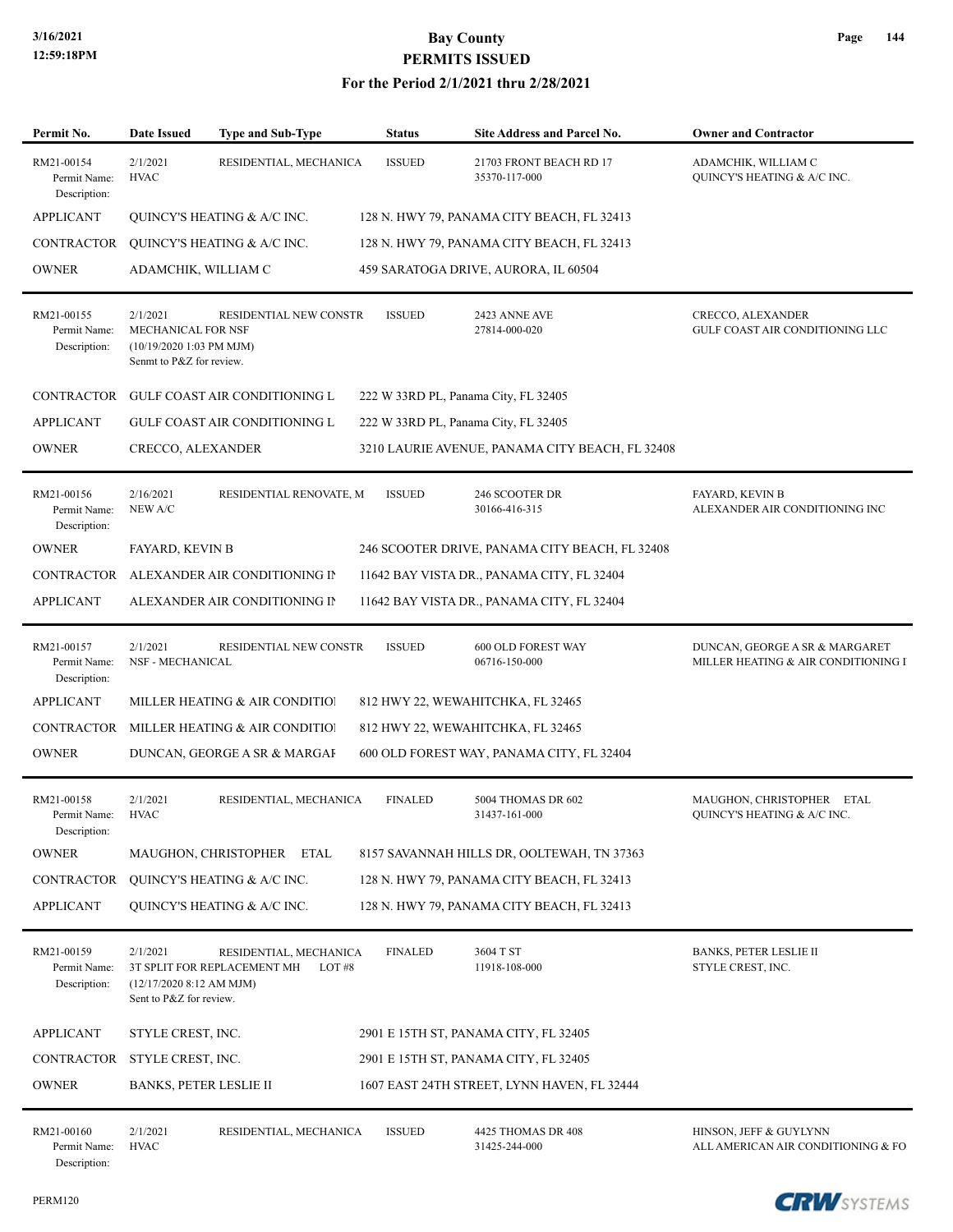#### **For the Period 2/1/2021 thru 2/28/2021**

| Permit No.                                 | Date Issued                                                                 | <b>Type and Sub-Type</b>                                | <b>Status</b>  | Site Address and Parcel No.                       | <b>Owner and Contractor</b>                                                |
|--------------------------------------------|-----------------------------------------------------------------------------|---------------------------------------------------------|----------------|---------------------------------------------------|----------------------------------------------------------------------------|
| CONTRACTOR                                 |                                                                             | ALL AMERICAN AIR CONDITIONING                           |                | 1025 HARRISON AVE, PANAMA CITY, FL 32401          |                                                                            |
| <b>APPLICANT</b>                           |                                                                             | ALL AMERICAN AIR CONDITIONING                           |                | 1025 HARRISON AVE, PANAMA CITY, FL 32401          |                                                                            |
| <b>OWNER</b>                               |                                                                             | HINSON, JEFF & GUYLYNN                                  |                | 279 MILAN EASTMAN ROAD, EASTMAN, GA 31023         |                                                                            |
| RM21-00161<br>Permit Name:<br>Description: | 2/2/2021<br><b>HVAC</b>                                                     | RESIDENTIAL, MECHANICA                                  | <b>FINALED</b> | 7304 LAKE SUZZANNE WAY<br>05635-134-000           | RISNER, DAVID<br>ROUSSOS REFRIGERATION HEATING & AI                        |
| <b>APPLICANT</b>                           |                                                                             | ROUSSOS REFRIGERATION HEATIN                            |                | 914 W 26TH STREET, LYNN HAVEN, FL 32444           |                                                                            |
| <b>CONTRACTOR</b>                          |                                                                             | <b>ROUSSOS REFRIGERATION HEATIN</b>                     |                | 914 W 26TH STREET, LYNN HAVEN, FL 32444           |                                                                            |
| <b>OWNER</b>                               | RISNER, DAVID                                                               |                                                         |                | 7304 LAKE SUZZANNE WAY, PANAMA CITY, FL 32404     |                                                                            |
| RM21-00162<br>Permit Name:<br>Description: | 2/2/2021<br>MECHANICAL FOR NSF<br>(9/23/2020 9:49 AM MJM)<br>Back from P&Z. | RESIDENTIAL NEW CONSTR                                  | <b>ISSUED</b>  | 4716 BYLSMA CIR<br>05913-100-076                  | PAUL SIMS CONSTRUCTION INC<br>ROUSSOS REFRIGERATION HEATING & AI           |
| <b>APPLICANT</b>                           |                                                                             | ROUSSOS REFRIGERATION HEATIN                            |                | 914 W 26TH STREET, LYNN HAVEN, FL 32444           |                                                                            |
| CONTRACTOR                                 |                                                                             | ROUSSOS REFRIGERATION HEATIN                            |                | 914 W 26TH STREET, LYNN HAVEN, FL 32444           |                                                                            |
| <b>OWNER</b>                               |                                                                             | PAUL SIMS CONSTRUCTION INC                              |                | 1419 W 27TH ST, PANAMA CITY, FL 32405             |                                                                            |
| RM21-00163<br>Permit Name:<br>Description: | 2/2/2021<br>(1/7/2021 11:51 AM RRS)<br>Sent to P & Z                        | MOBILE HOME, MECHANIC<br>MOBILE HOME - MECHANICAL       | <b>FINALED</b> | 5822 JOSEPH RD<br>05639-255-010                   | ROBINSON, CHRISTOPHER L<br>STYLE CREST, INC.                               |
| CONTRACTOR STYLE CREST, INC.               |                                                                             |                                                         |                | 2901 E 15TH ST, PANAMA CITY, FL 32405             |                                                                            |
| <b>APPLICANT</b>                           | STYLE CREST, INC.                                                           |                                                         |                | 2901 E 15TH ST, PANAMA CITY, FL 32405             |                                                                            |
| <b>OWNER</b>                               |                                                                             | ROBINSON, CHRISTOPHER L                                 |                | 5822 JOSEPH RD, PANAMA CITY, FL 32404             |                                                                            |
| RM21-00164<br>Permit Name:<br>Description: | 2/2/2021<br>$(11/23/20209:32 \text{ PM CJR})$<br><b>NEED DECAL#</b>         | MOBILE HOME, MECHANIC<br>MH - MECHANICAL (2T SPLIT A/C) | <b>FINALED</b> | 6397 LOIS ST<br>06052-010-000                     | <b>GRAINGER PROPERTY RENTALS LLC</b><br>STYLE CREST, INC.                  |
| CONTRACTOR STYLE CREST, INC.               |                                                                             |                                                         |                | 2901 E 15TH ST, PANAMA CITY, FL 32405             |                                                                            |
| <b>APPLICANT</b>                           | STYLE CREST, INC.                                                           |                                                         |                | 2901 E 15TH ST, PANAMA CITY, FL 32405             |                                                                            |
| <b>OWNER</b>                               |                                                                             | <b>GRAINGER PROPERTY RENTALS LL</b>                     |                | 2025 DISCOVERY LOOP, PANAMA CITY, FL 32405        |                                                                            |
| RM21-00165<br>Permit Name:<br>Description: | 2/2/2021<br><b>REPLACE A/C</b>                                              | RESIDENTIAL RENOVATE, M                                 | <b>ISSUED</b>  | 22219 FRONT BEACH RD<br>36073-010-000             | <b>BUSCH, JAMES CHRISTIE TRUSTEE</b><br>PEADEN AIR CONDITIONING ~ PLUMBING |
| <b>OWNER</b>                               |                                                                             | BUSCH, JAMES CHRISTIE TRUSTEE                           |                | 22219 FRONT BEACH RD, PANAMA CITY BEACH, FL 32413 |                                                                            |
| CONTRACTOR                                 |                                                                             | PEADEN AIR CONDITIONING ~ PLUI                          |                | 620 WEST BALDWIN RD, Panama City, FL 32405        |                                                                            |
| <b>APPLICANT</b>                           |                                                                             | PEADEN AIR CONDITIONING ~ PLUI                          |                | 620 WEST BALDWIN RD, Panama City, FL 32405        |                                                                            |
| RM21-00166<br>Permit Name:<br>Description: | 2/2/2021<br><b>REPLACE A/C</b>                                              | RESIDENTIAL RENOVATE, M                                 | <b>ISSUED</b>  | 7704 CAMBRIDGE CT<br>05488-024-000                | <b>ESPEJO, ROBERT F</b><br>PEADEN AIR CONDITIONING ~ PLUMBING              |
| CONTRACTOR                                 |                                                                             | PEADEN AIR CONDITIONING ~ PLUI                          |                | 620 WEST BALDWIN RD, Panama City, FL 32405        |                                                                            |

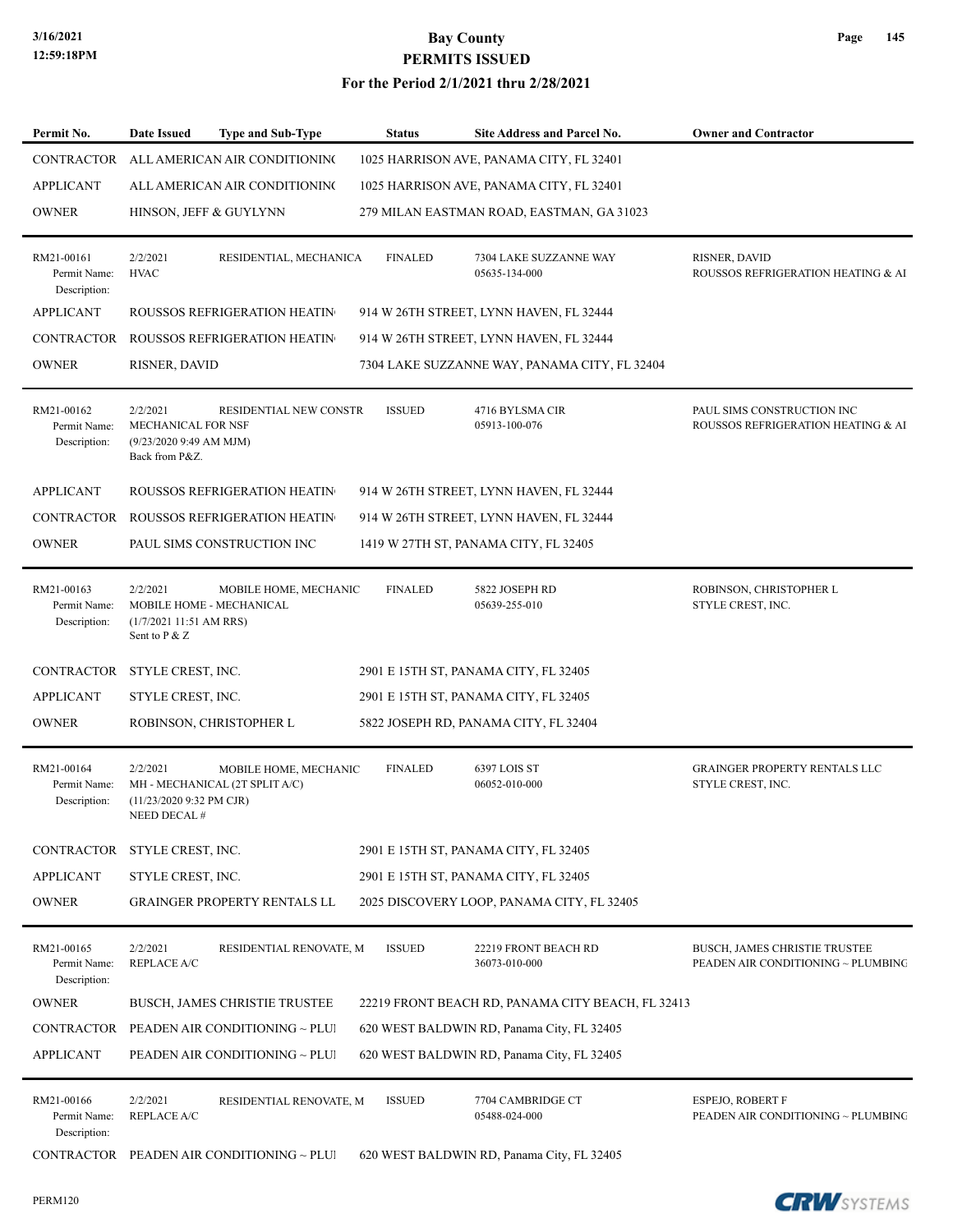#### **For the Period 2/1/2021 thru 2/28/2021**

| Permit No.                                 | Date Issued                                                                  | <b>Type and Sub-Type</b>                                                                          | <b>Status</b>  | <b>Site Address and Parcel No.</b>                  | <b>Owner and Contractor</b>                                |
|--------------------------------------------|------------------------------------------------------------------------------|---------------------------------------------------------------------------------------------------|----------------|-----------------------------------------------------|------------------------------------------------------------|
| <b>APPLICANT</b>                           |                                                                              | PEADEN AIR CONDITIONING ~ PLUI                                                                    |                | 620 WEST BALDWIN RD, Panama City, FL 32405          |                                                            |
| <b>OWNER</b>                               | ESPEJO, ROBERT F                                                             |                                                                                                   |                | 7704 CAMBRIDGE CT, PANAMA CITY, FL 32404            |                                                            |
| RM21-00167<br>Permit Name:<br>Description: | 2/2/2021<br><b>HVAC</b>                                                      | RESIDENTIAL, MECHANICA                                                                            | <b>FINALED</b> | 5004 THOMAS DR 506<br>31437-153-000                 | MAUGHON, CHRISTOPHER S ETAL<br>QUINCY'S HEATING & A/C INC. |
| CONTRACTOR                                 |                                                                              | QUINCY'S HEATING & A/C INC.                                                                       |                | 128 N. HWY 79, PANAMA CITY BEACH, FL 32413          |                                                            |
| <b>APPLICANT</b>                           |                                                                              | QUINCY'S HEATING & A/C INC.                                                                       |                | 128 N. HWY 79, PANAMA CITY BEACH, FL 32413          |                                                            |
| <b>OWNER</b>                               |                                                                              | MAUGHON, CHRISTOPHER S ETAL                                                                       |                | 8157 SAVANNAH HILLS DR, OOLTEWAH, TN 37363          |                                                            |
| RM21-00168<br>Permit Name:<br>Description: | 2/2/2021<br>(1/26/20216:43 AM CLO)<br>pack from p&z                          | RESIDENTIAL NEW CONSTR<br>MECHANICAL FOR NSF**** FLOOD ZONE                                       | <b>ISSUED</b>  | <b>402 LOCKSLEY DR</b><br>34030-325-250             | NWFL LAND HOLDINGS LLC<br>MODERN AIR SOLUTIONS, LLC        |
| <b>OWNER</b>                               |                                                                              | NWFL LAND HOLDINGS LLC                                                                            |                | 400 S ARNOLD RD, PANAMA CITY BEACH, FL 32413        |                                                            |
| <b>APPLICANT</b>                           |                                                                              | MODERN AIR SOLUTIONS, LLC                                                                         |                | 19407 PANAMA CITY BEACH PKWY, PANAMA CITY BEACH, F  |                                                            |
| CONTRACTOR                                 |                                                                              | MODERN AIR SOLUTIONS, LLC                                                                         |                | 19407 PANAMA CITY BEACH PKWY, PANAMA CITY BEACH, F  |                                                            |
| RM21-00169<br>Permit Name:<br>Description: | 2/25/2021<br>$(2/4/2021919)$ AM HEM)                                         | RESIDENTIAL, MECHANICA<br>MECHANICAL FOR NEW MOBILE HOME<br>WAITING FOR MAIN PERMIT TO BE ISSUED. | <b>FINALED</b> | 7207 BRETT RD<br>05127-416-000                      | FLANAGAN, JESSICA ETAL<br>STYLE CREST, INC.                |
| <b>OWNER</b>                               | FLANAGAN, JESSICA ETAL                                                       |                                                                                                   |                | 2640 AIRPORT ROAD, PANAMA CITY, FL 32405            |                                                            |
| CONTRACTOR                                 | STYLE CREST, INC.                                                            |                                                                                                   |                | 2901 E 15TH ST, PANAMA CITY, FL 32405               |                                                            |
| <b>APPLICANT</b>                           | STYLE CREST, INC.                                                            |                                                                                                   |                | 2901 E 15TH ST, PANAMA CITY, FL 32405               |                                                            |
| RM21-00170<br>Permit Name:<br>Description: | 2/3/2021<br>(11/3/2020 2:04 PM MJM)<br>Sent to P&Z for review.               | RESIDENTIAL, MECHANICA<br>mechanical REPLACEMENT MOBILE HOME                                      | <b>FINALED</b> | 3122 AMANDA CIR<br>05947-050-000                    | COLEMAN, DANIEL ETAL<br>STYLE CREST, INC.                  |
| CONTRACTOR STYLE CREST, INC.               |                                                                              |                                                                                                   |                | 2901 E 15TH ST, PANAMA CITY, FL 32405               |                                                            |
| <b>OWNER</b>                               | COLEMAN, DANIEL ETAL                                                         |                                                                                                   |                | 3122 AMANDA CIRCLE, PANAMA CITY, FL 32404           |                                                            |
| <b>APPLICANT</b>                           | STYLE CREST, INC.                                                            |                                                                                                   |                | 2901 E 15TH ST, PANAMA CITY, FL 32405               |                                                            |
| RM21-00171<br>Permit Name:<br>Description: | 2/3/2021<br>MECHANICAL<br>(1/25/202110:41 AM MJM)<br>Sent to P&Z for review. | MOBILE HOME, NEW MOBI                                                                             | <b>ISSUED</b>  | 6830 ROAD RUNNER ST<br>05264-171-007                | DHO INC<br>HALL'S HEATING & COOLING SERVICES IP            |
| <b>APPLICANT</b>                           |                                                                              | HALL'S HEATING & COOLING SERV                                                                     |                | 4550 JOHN HALL LN, VERNON, FL 32462                 |                                                            |
| CONTRACTOR                                 |                                                                              | HALL'S HEATING & COOLING SERV                                                                     |                | 4550 JOHN HALL LN, VERNON, FL 32462                 |                                                            |
| <b>OWNER</b>                               | DHO INC                                                                      |                                                                                                   |                | SUITE 208, ROSWELL, GA 30075                        |                                                            |
| RM21-00172<br>Permit Name:<br>Description: | 2/3/2021<br>HVAC(2)                                                          | RESIDENTIAL, MECHANICA                                                                            | <b>ISSUED</b>  | <b>6604 BUTTON BUCK TRL</b><br>32611-761-000        | WILLIAMS, PORTER GLENN<br>EZELL KOOL SERVICES LLC          |
| <b>OWNER</b>                               |                                                                              | WILLIAMS, PORTER GLENN                                                                            |                | 6604 BUTTON BUCK TRAIL, PANAMA CITY BEACH, FL 32413 |                                                            |
| CONTRACTOR EZELL KOOL SERVICES LLC         |                                                                              |                                                                                                   |                | 611 CARRIE AVENUE, LYNN HAVEN, FL 32444             |                                                            |

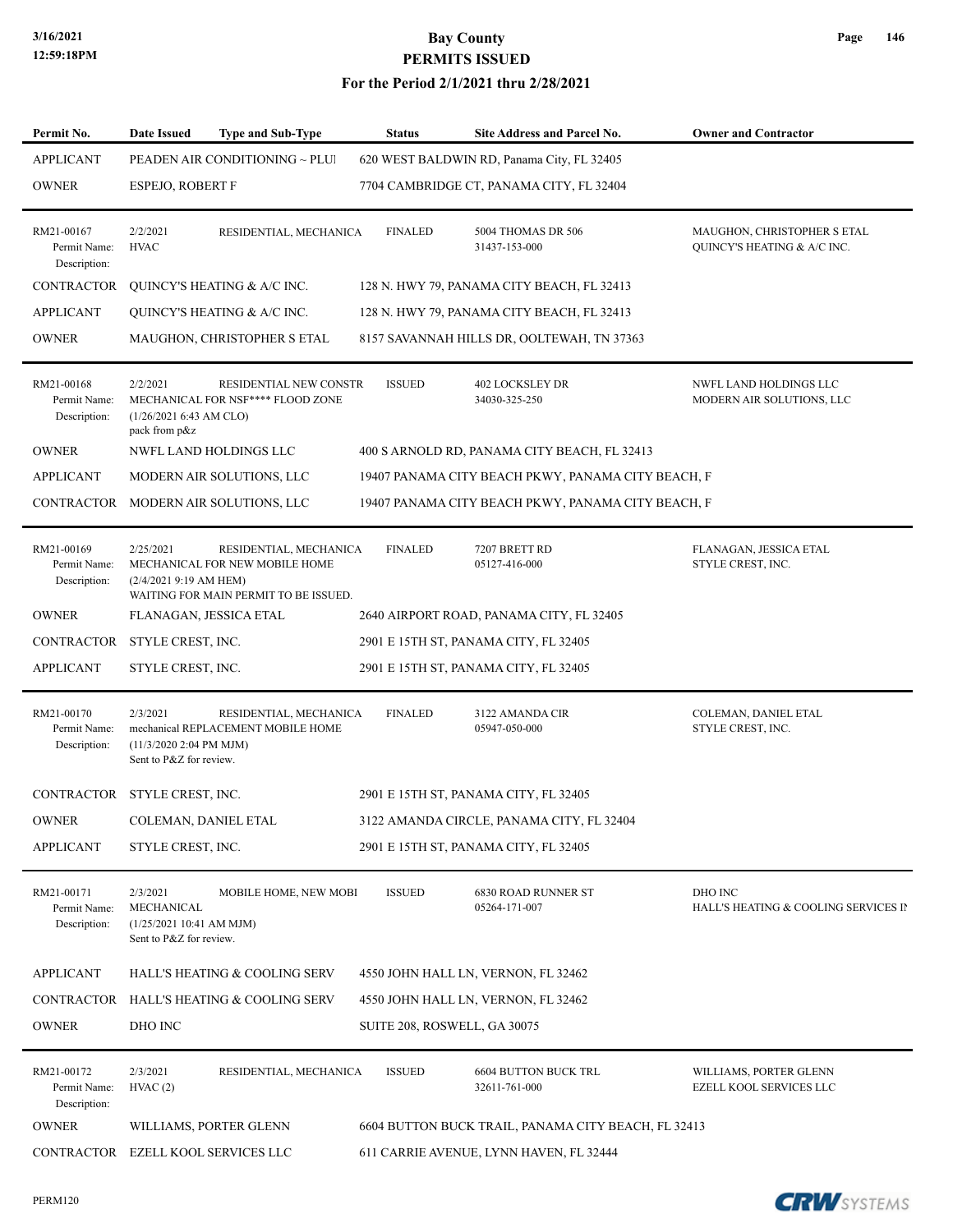#### **For the Period 2/1/2021 thru 2/28/2021**

| Permit No.                                 | <b>Date Issued</b>                                                                                  | <b>Type and Sub-Type</b>                                         | <b>Status</b>  | Site Address and Parcel No.                        | <b>Owner and Contractor</b>                                        |
|--------------------------------------------|-----------------------------------------------------------------------------------------------------|------------------------------------------------------------------|----------------|----------------------------------------------------|--------------------------------------------------------------------|
| <b>APPLICANT</b>                           |                                                                                                     | EZELL KOOL SERVICES LLC                                          |                | 611 CARRIE AVENUE, LYNN HAVEN, FL 32444            |                                                                    |
| RM21-00173<br>Permit Name:<br>Description: | 2/3/2021<br>MECHANICAL FOR NSF<br>$(8/17/20203:20$ PM TJN)<br>NEED WATER RECEIPTS                   | RESIDENTIAL NEW CONSTR                                           | <b>ISSUED</b>  | 1305 EVERITT AVE<br>15219-005-000                  | Sidney, Terry & Sandra<br>HICKS BROS HEATING AND COOLING, LLC      |
| CONTRACTOR                                 |                                                                                                     | HICKS BROS HEATING AND COOLIN                                    |                | 2873 TUPELO DRIVE, Panama City, FL 32405           |                                                                    |
| <b>APPLICANT</b>                           |                                                                                                     | HICKS BROS HEATING AND COOLIN                                    |                | 2873 TUPELO DRIVE, Panama City, FL 32405           |                                                                    |
| <b>OWNER</b>                               | Sidney, Terry & Sandra                                                                              |                                                                  |                | 521 S Star Ave, PANAMA CITY, FL 32404              |                                                                    |
| RM21-00174<br>Permit Name:<br>Description: | 2/4/2021<br>(12/3/2020 11:21 AM MJM)<br>Sent to P&Z for review.                                     | RESIDENTIAL, MECHANICA<br>MECHANICAL FOR REPLACEMENT MOBILE HOME | <b>FINALED</b> | 12024 POINSETTIA ST<br>01648-000-000               | BENNETT, MARY E<br>BEARDEN, RANDALL GENE                           |
| <b>APPLICANT</b>                           |                                                                                                     | BEARDEN, RANDALL GENE                                            |                | 2180 YOOPON LANE, BONIFAY, FL 32425                |                                                                    |
| <b>OWNER</b>                               | BENNETT, MARY E                                                                                     |                                                                  |                | 19734 NW SUTTON CREEK DR, BLOUNTSTOWN, FL 32424    |                                                                    |
| CONTRACTOR                                 |                                                                                                     | BEARDEN, RANDALL GENE                                            |                | 2180 YOOPON LANE, BONIFAY, FL 32425                |                                                                    |
| RM21-00175<br>Permit Name:<br>Description: | 2/4/2021<br><b>MECHANICAL</b>                                                                       | RESIDENTIAL NEW CONSTR                                           | <b>ISSUED</b>  | 301 LAHAN BLVD<br>38109-000-000                    | <b>GILES. THOMAS W JR ETAL</b><br>REGENCY BLDRS OF FLORIDA INC     |
| <b>OWNER</b>                               |                                                                                                     | GILES, THOMAS W JR ETAL                                          |                | 19956 ALTA VISTA DR, PANAMA CITY BEACH, FL 32413   |                                                                    |
| <b>APPLICANT</b>                           |                                                                                                     | REGENCY BLDRS OF FLORIDA INC                                     |                | 4034 HOBBS LANE, PANAMA CITY, FL 32409             |                                                                    |
| CONTRACTOR                                 |                                                                                                     | REGENCY BLDRS OF FLORIDA INC                                     |                | 4034 HOBBS LANE, PANAMA CITY, FL 32409             |                                                                    |
| RM21-00176<br>Permit Name:<br>Description: | 2/4/2021<br>MECHANICAL FOR NEW MH<br>(12/9/2020 4:49 PM MJM)<br>Sent to P&Z for review.             | RESIDENTIAL, MECHANICA                                           | <b>FINALED</b> | 7308 COPENHAGEN DR<br>05658-141-000                | SIEZEGA RHETT JAMES & JOY LYNN<br>BEARDEN, RANDALL GENE            |
| <b>APPLICANT</b>                           |                                                                                                     | BEARDEN, RANDALL GENE                                            |                | 2180 YOOPON LANE, BONIFAY, FL 32425                |                                                                    |
| <b>OWNER</b>                               |                                                                                                     | SIEZEGA RHETT JAMES & JOY LYNI                                   |                | 6513 NORTHWOOD STREET, YOUNGSTOWN, FL 32466        |                                                                    |
| CONTRACTOR BEARDEN, RANDALL GENE           |                                                                                                     |                                                                  |                | 2180 YOOPON LANE, BONIFAY, FL 32425                |                                                                    |
| RM21-00177<br>Permit Name:<br>Description: | 2/4/2021<br>NSF - MECHANICAL<br>$(5/11/20207:38 \text{ AM} \text{ MJM})$<br>Sent to P&Z for review. | RESIDENTIAL NEW CONSTR                                           | <b>ISSUED</b>  | 11325 POSTON RD<br>07387-010-050                   | DONALDSON, JOHN E & KAREN L<br>MILLER HEATING & AIR CONDITIONING I |
| <b>OWNER</b>                               |                                                                                                     | DONALDSON, JOHN E & KAREN L                                      |                | 411 WALNUT ST #12353, GREEN COVE SPRINGS, FL 32043 |                                                                    |
| <b>APPLICANT</b>                           |                                                                                                     | MILLER HEATING & AIR CONDITIO!                                   |                | 812 HWY 22, WEWAHITCHKA, FL 32465                  |                                                                    |
| CONTRACTOR                                 |                                                                                                     | MILLER HEATING & AIR CONDITIO!                                   |                | 812 HWY 22, WEWAHITCHKA, FL 32465                  |                                                                    |
| RM21-00178<br>Permit Name:<br>Description: | 2/10/2021<br>DUCT WORK ONLY<br>$(12/23/20202:34 \text{ PM JLS})$<br>NEED WATER RECEIPTS             | RESIDENTIAL, MECHANICA                                           | <b>ISSUED</b>  | <b>158 DERBY WOODS DR</b><br>11300-208-000         | MOSCA, PAUL W.<br>THOMPSON RESIDENTIAL LLC                         |
|                                            |                                                                                                     | CONTRACTOR ALL AMERICAN AIR CONDITIONING                         |                | 1025 HARRISON AVE, PANAMA CITY, FL 32401           |                                                                    |

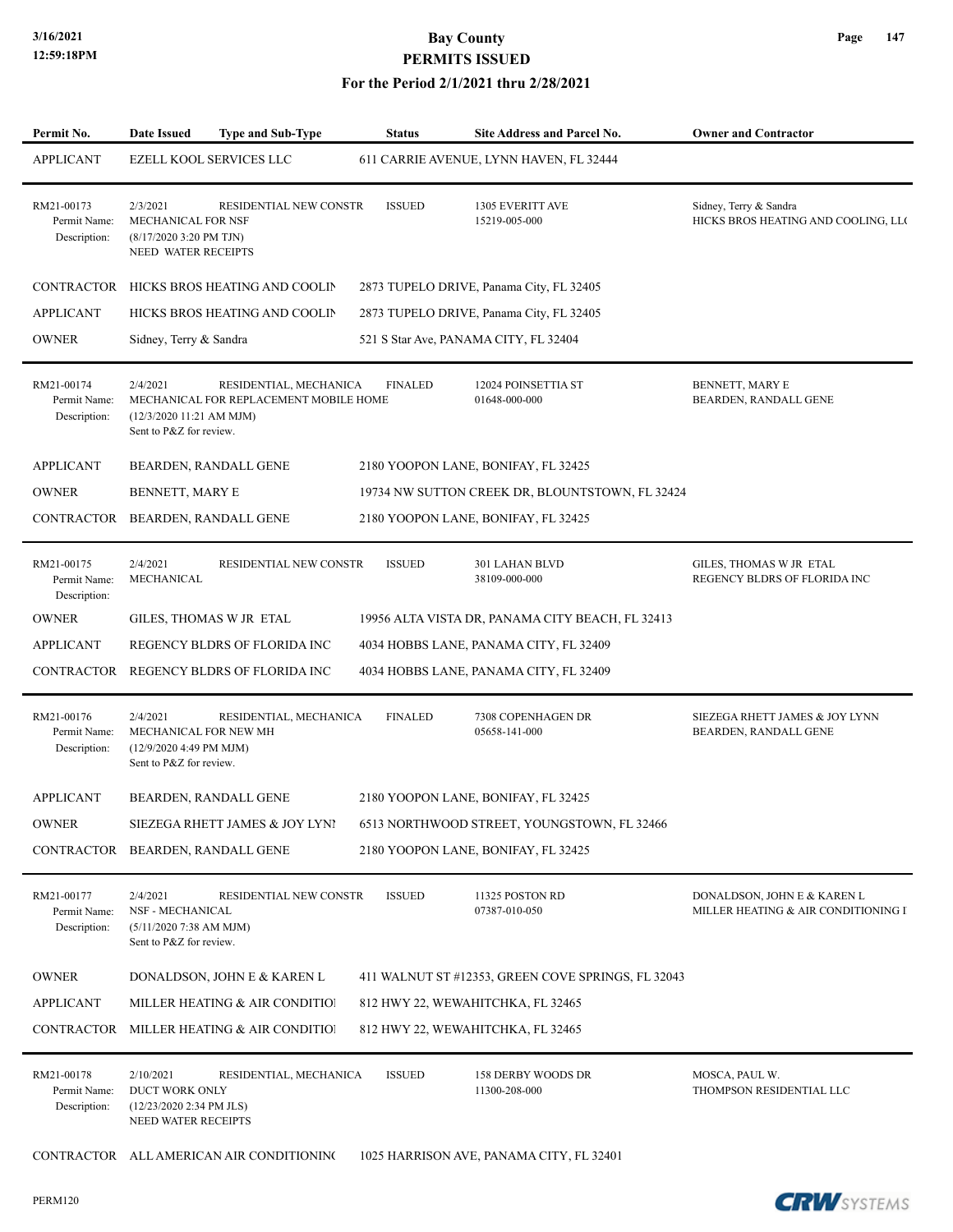| MOSCA, PAUL W.<br>158 DERBY WOODS DR, LYNN HAVEN, FL 32444<br>ALL AMERICAN AIR CONDITIONING<br>1025 HARRISON AVE, PANAMA CITY, FL 32401<br>2/5/2021<br>RESIDENTIAL, PLUMBING<br><b>ISSUED</b><br>1506 MATCH POINT LN<br>FOX, PAUL D. ETAL<br>Permit Name:<br><b>HVAC</b><br>35274-100-006<br>PEADEN AIR CONDITIONING ~ PLUMBING<br>Description:<br>PEADEN AIR CONDITIONING ~ PLUI<br>620 WEST BALDWIN RD, Panama City, FL 32405<br>FOX, PAUL D. ETAL<br>1506 MATCH POINT LANE #301, PANAMA CITY BEACH, FL 32<br>PEADEN AIR CONDITIONING ~ PLUI<br>620 WEST BALDWIN RD, Panama City, FL 32405<br><b>ISSUED</b><br>2/5/2021<br>RESIDENTIAL, MECHANICA<br>1022 BARRACUDA DR<br>FULLER, CHARLES WAYNE<br><b>HVAC</b><br>30933-300-000<br>PEADEN AIR CONDITIONING ~ PLUMBING<br>Permit Name:<br>Description:<br>FULLER, CHARLES WAYNE<br>5116 GULF DR, PANAMA CITY BEACH, FL 32408<br>PEADEN AIR CONDITIONING ~ PLUI<br>620 WEST BALDWIN RD, Panama City, FL 32405<br>PEADEN AIR CONDITIONING ~ PLUI<br>620 WEST BALDWIN RD, Panama City, FL 32405<br>2/5/2021<br>RESIDENTIAL RENOVATE, M<br><b>FINALED</b><br>2008 GREENBRIAR BLVD<br>CAPSTONE REALTY INC<br><b>REPLACE A/C</b><br>Permit Name:<br>11722-030-000<br>CENTRAL AIR CONDITIONING SERVICES (<br>Description:<br>CAPSTONE REALTY INC<br>PO BOX 15421, PANAMA CITY, FL 32406<br><b>CENTRAL AIR CONDITIONING SERV</b><br>6312 Rasch Road, PANAMA CITY, FL 32404<br>CENTRAL AIR CONDITIONING SERV<br>6312 Rasch Road, PANAMA CITY, FL 32404<br>2/5/2021<br>RESIDENTIAL NEW CONSTR<br><b>ISSUED</b><br>4718 BYLSMA CIR<br>PAUL SIMS CONSTRUCTION INC<br>Permit Name:<br>MECHANICAL FOR NSF<br>05913-100-077<br>ROUSSOS REFRIGERATION HEATING & AI<br>Description:<br>(9/23/2020 9:49 AM MJM)<br>Back from P&Z.<br>PAUL SIMS CONSTRUCTION INC<br>1419 W 27TH ST, PANAMA CITY, FL 32405<br>ROUSSOS REFRIGERATION HEATIN<br>914 W 26TH STREET, LYNN HAVEN, FL 32444<br>CONTRACTOR ROUSSOS REFRIGERATION HEATIN<br>914 W 26TH STREET, LYNN HAVEN, FL 32444<br>2/5/2021<br>RESIDENTIAL NEW CONSTR<br><b>ISSUED</b><br>446 LOCKSLEY DR<br>NWFL LAND HOLDINGS LLC<br>Permit Name:<br>MECHANICAL FOR NSF<br>34030-325-140<br>MODERN AIR SOLUTIONS, LLC<br>$(11/9/2020 6:39$ AM CLO)<br>Description:<br>no permits issued until approved by josee cyr in engineering.<br>NWFL LAND HOLDINGS LLC<br>400 S ARNOLD RD, PANAMA CITY BEACH, FL 32413<br>MODERN AIR SOLUTIONS, LLC<br>19407 PANAMA CITY BEACH PKWY, PANAMA CITY BEACH, F<br>MODERN AIR SOLUTIONS, LLC<br>19407 PANAMA CITY BEACH PKWY, PANAMA CITY BEACH, F<br>2/5/2021<br>RESIDENTIAL, MECHANICA<br><b>FINALED</b><br>8400 ELIZABETH AVE<br><b>BRIGHT, REGINALD</b><br><b>HVAC</b><br>Permit Name:<br>30290-000-000<br>QUINCY'S HEATING & A/C INC.<br>Description:<br>QUINCY'S HEATING & A/C INC.<br>128 N. HWY 79, PANAMA CITY BEACH, FL 32413<br>KEITH 235-8834<br>$, \,$<br>BRIGHT, REGINALD<br>8400 ELIZABETH AVE, PANAMA CITY BEACH, FL 32408 | Permit No.        | <b>Date Issued</b> | <b>Type and Sub-Type</b> | <b>Status</b> | <b>Site Address and Parcel No.</b> | <b>Owner and Contractor</b> |
|--------------------------------------------------------------------------------------------------------------------------------------------------------------------------------------------------------------------------------------------------------------------------------------------------------------------------------------------------------------------------------------------------------------------------------------------------------------------------------------------------------------------------------------------------------------------------------------------------------------------------------------------------------------------------------------------------------------------------------------------------------------------------------------------------------------------------------------------------------------------------------------------------------------------------------------------------------------------------------------------------------------------------------------------------------------------------------------------------------------------------------------------------------------------------------------------------------------------------------------------------------------------------------------------------------------------------------------------------------------------------------------------------------------------------------------------------------------------------------------------------------------------------------------------------------------------------------------------------------------------------------------------------------------------------------------------------------------------------------------------------------------------------------------------------------------------------------------------------------------------------------------------------------------------------------------------------------------------------------------------------------------------------------------------------------------------------------------------------------------------------------------------------------------------------------------------------------------------------------------------------------------------------------------------------------------------------------------------------------------------------------------------------------------------------------------------------------------------------------------------------------------------------------------------------------------------------------------------------------------------------------------------------------------------------------------------------------------------------------------------------------------------------------------------------------------------------------------------------------------------------------------------------------------------------------------------------------|-------------------|--------------------|--------------------------|---------------|------------------------------------|-----------------------------|
|                                                                                                                                                                                                                                                                                                                                                                                                                                                                                                                                                                                                                                                                                                                                                                                                                                                                                                                                                                                                                                                                                                                                                                                                                                                                                                                                                                                                                                                                                                                                                                                                                                                                                                                                                                                                                                                                                                                                                                                                                                                                                                                                                                                                                                                                                                                                                                                                                                                                                                                                                                                                                                                                                                                                                                                                                                                                                                                                                        | <b>OWNER</b>      |                    |                          |               |                                    |                             |
|                                                                                                                                                                                                                                                                                                                                                                                                                                                                                                                                                                                                                                                                                                                                                                                                                                                                                                                                                                                                                                                                                                                                                                                                                                                                                                                                                                                                                                                                                                                                                                                                                                                                                                                                                                                                                                                                                                                                                                                                                                                                                                                                                                                                                                                                                                                                                                                                                                                                                                                                                                                                                                                                                                                                                                                                                                                                                                                                                        | <b>APPLICANT</b>  |                    |                          |               |                                    |                             |
|                                                                                                                                                                                                                                                                                                                                                                                                                                                                                                                                                                                                                                                                                                                                                                                                                                                                                                                                                                                                                                                                                                                                                                                                                                                                                                                                                                                                                                                                                                                                                                                                                                                                                                                                                                                                                                                                                                                                                                                                                                                                                                                                                                                                                                                                                                                                                                                                                                                                                                                                                                                                                                                                                                                                                                                                                                                                                                                                                        | RM21-00179        |                    |                          |               |                                    |                             |
|                                                                                                                                                                                                                                                                                                                                                                                                                                                                                                                                                                                                                                                                                                                                                                                                                                                                                                                                                                                                                                                                                                                                                                                                                                                                                                                                                                                                                                                                                                                                                                                                                                                                                                                                                                                                                                                                                                                                                                                                                                                                                                                                                                                                                                                                                                                                                                                                                                                                                                                                                                                                                                                                                                                                                                                                                                                                                                                                                        | CONTRACTOR        |                    |                          |               |                                    |                             |
|                                                                                                                                                                                                                                                                                                                                                                                                                                                                                                                                                                                                                                                                                                                                                                                                                                                                                                                                                                                                                                                                                                                                                                                                                                                                                                                                                                                                                                                                                                                                                                                                                                                                                                                                                                                                                                                                                                                                                                                                                                                                                                                                                                                                                                                                                                                                                                                                                                                                                                                                                                                                                                                                                                                                                                                                                                                                                                                                                        | <b>OWNER</b>      |                    |                          |               |                                    |                             |
|                                                                                                                                                                                                                                                                                                                                                                                                                                                                                                                                                                                                                                                                                                                                                                                                                                                                                                                                                                                                                                                                                                                                                                                                                                                                                                                                                                                                                                                                                                                                                                                                                                                                                                                                                                                                                                                                                                                                                                                                                                                                                                                                                                                                                                                                                                                                                                                                                                                                                                                                                                                                                                                                                                                                                                                                                                                                                                                                                        | <b>APPLICANT</b>  |                    |                          |               |                                    |                             |
|                                                                                                                                                                                                                                                                                                                                                                                                                                                                                                                                                                                                                                                                                                                                                                                                                                                                                                                                                                                                                                                                                                                                                                                                                                                                                                                                                                                                                                                                                                                                                                                                                                                                                                                                                                                                                                                                                                                                                                                                                                                                                                                                                                                                                                                                                                                                                                                                                                                                                                                                                                                                                                                                                                                                                                                                                                                                                                                                                        | RM21-00180        |                    |                          |               |                                    |                             |
|                                                                                                                                                                                                                                                                                                                                                                                                                                                                                                                                                                                                                                                                                                                                                                                                                                                                                                                                                                                                                                                                                                                                                                                                                                                                                                                                                                                                                                                                                                                                                                                                                                                                                                                                                                                                                                                                                                                                                                                                                                                                                                                                                                                                                                                                                                                                                                                                                                                                                                                                                                                                                                                                                                                                                                                                                                                                                                                                                        | <b>OWNER</b>      |                    |                          |               |                                    |                             |
|                                                                                                                                                                                                                                                                                                                                                                                                                                                                                                                                                                                                                                                                                                                                                                                                                                                                                                                                                                                                                                                                                                                                                                                                                                                                                                                                                                                                                                                                                                                                                                                                                                                                                                                                                                                                                                                                                                                                                                                                                                                                                                                                                                                                                                                                                                                                                                                                                                                                                                                                                                                                                                                                                                                                                                                                                                                                                                                                                        | <b>APPLICANT</b>  |                    |                          |               |                                    |                             |
|                                                                                                                                                                                                                                                                                                                                                                                                                                                                                                                                                                                                                                                                                                                                                                                                                                                                                                                                                                                                                                                                                                                                                                                                                                                                                                                                                                                                                                                                                                                                                                                                                                                                                                                                                                                                                                                                                                                                                                                                                                                                                                                                                                                                                                                                                                                                                                                                                                                                                                                                                                                                                                                                                                                                                                                                                                                                                                                                                        | CONTRACTOR        |                    |                          |               |                                    |                             |
|                                                                                                                                                                                                                                                                                                                                                                                                                                                                                                                                                                                                                                                                                                                                                                                                                                                                                                                                                                                                                                                                                                                                                                                                                                                                                                                                                                                                                                                                                                                                                                                                                                                                                                                                                                                                                                                                                                                                                                                                                                                                                                                                                                                                                                                                                                                                                                                                                                                                                                                                                                                                                                                                                                                                                                                                                                                                                                                                                        | RM21-00181        |                    |                          |               |                                    |                             |
|                                                                                                                                                                                                                                                                                                                                                                                                                                                                                                                                                                                                                                                                                                                                                                                                                                                                                                                                                                                                                                                                                                                                                                                                                                                                                                                                                                                                                                                                                                                                                                                                                                                                                                                                                                                                                                                                                                                                                                                                                                                                                                                                                                                                                                                                                                                                                                                                                                                                                                                                                                                                                                                                                                                                                                                                                                                                                                                                                        | <b>OWNER</b>      |                    |                          |               |                                    |                             |
|                                                                                                                                                                                                                                                                                                                                                                                                                                                                                                                                                                                                                                                                                                                                                                                                                                                                                                                                                                                                                                                                                                                                                                                                                                                                                                                                                                                                                                                                                                                                                                                                                                                                                                                                                                                                                                                                                                                                                                                                                                                                                                                                                                                                                                                                                                                                                                                                                                                                                                                                                                                                                                                                                                                                                                                                                                                                                                                                                        | <b>APPLICANT</b>  |                    |                          |               |                                    |                             |
|                                                                                                                                                                                                                                                                                                                                                                                                                                                                                                                                                                                                                                                                                                                                                                                                                                                                                                                                                                                                                                                                                                                                                                                                                                                                                                                                                                                                                                                                                                                                                                                                                                                                                                                                                                                                                                                                                                                                                                                                                                                                                                                                                                                                                                                                                                                                                                                                                                                                                                                                                                                                                                                                                                                                                                                                                                                                                                                                                        | <b>CONTRACTOR</b> |                    |                          |               |                                    |                             |
|                                                                                                                                                                                                                                                                                                                                                                                                                                                                                                                                                                                                                                                                                                                                                                                                                                                                                                                                                                                                                                                                                                                                                                                                                                                                                                                                                                                                                                                                                                                                                                                                                                                                                                                                                                                                                                                                                                                                                                                                                                                                                                                                                                                                                                                                                                                                                                                                                                                                                                                                                                                                                                                                                                                                                                                                                                                                                                                                                        | RM21-00182        |                    |                          |               |                                    |                             |
|                                                                                                                                                                                                                                                                                                                                                                                                                                                                                                                                                                                                                                                                                                                                                                                                                                                                                                                                                                                                                                                                                                                                                                                                                                                                                                                                                                                                                                                                                                                                                                                                                                                                                                                                                                                                                                                                                                                                                                                                                                                                                                                                                                                                                                                                                                                                                                                                                                                                                                                                                                                                                                                                                                                                                                                                                                                                                                                                                        | <b>OWNER</b>      |                    |                          |               |                                    |                             |
|                                                                                                                                                                                                                                                                                                                                                                                                                                                                                                                                                                                                                                                                                                                                                                                                                                                                                                                                                                                                                                                                                                                                                                                                                                                                                                                                                                                                                                                                                                                                                                                                                                                                                                                                                                                                                                                                                                                                                                                                                                                                                                                                                                                                                                                                                                                                                                                                                                                                                                                                                                                                                                                                                                                                                                                                                                                                                                                                                        | <b>APPLICANT</b>  |                    |                          |               |                                    |                             |
|                                                                                                                                                                                                                                                                                                                                                                                                                                                                                                                                                                                                                                                                                                                                                                                                                                                                                                                                                                                                                                                                                                                                                                                                                                                                                                                                                                                                                                                                                                                                                                                                                                                                                                                                                                                                                                                                                                                                                                                                                                                                                                                                                                                                                                                                                                                                                                                                                                                                                                                                                                                                                                                                                                                                                                                                                                                                                                                                                        |                   |                    |                          |               |                                    |                             |
|                                                                                                                                                                                                                                                                                                                                                                                                                                                                                                                                                                                                                                                                                                                                                                                                                                                                                                                                                                                                                                                                                                                                                                                                                                                                                                                                                                                                                                                                                                                                                                                                                                                                                                                                                                                                                                                                                                                                                                                                                                                                                                                                                                                                                                                                                                                                                                                                                                                                                                                                                                                                                                                                                                                                                                                                                                                                                                                                                        | RM21-00183        |                    |                          |               |                                    |                             |
|                                                                                                                                                                                                                                                                                                                                                                                                                                                                                                                                                                                                                                                                                                                                                                                                                                                                                                                                                                                                                                                                                                                                                                                                                                                                                                                                                                                                                                                                                                                                                                                                                                                                                                                                                                                                                                                                                                                                                                                                                                                                                                                                                                                                                                                                                                                                                                                                                                                                                                                                                                                                                                                                                                                                                                                                                                                                                                                                                        | <b>OWNER</b>      |                    |                          |               |                                    |                             |
|                                                                                                                                                                                                                                                                                                                                                                                                                                                                                                                                                                                                                                                                                                                                                                                                                                                                                                                                                                                                                                                                                                                                                                                                                                                                                                                                                                                                                                                                                                                                                                                                                                                                                                                                                                                                                                                                                                                                                                                                                                                                                                                                                                                                                                                                                                                                                                                                                                                                                                                                                                                                                                                                                                                                                                                                                                                                                                                                                        | CONTRACTOR        |                    |                          |               |                                    |                             |
|                                                                                                                                                                                                                                                                                                                                                                                                                                                                                                                                                                                                                                                                                                                                                                                                                                                                                                                                                                                                                                                                                                                                                                                                                                                                                                                                                                                                                                                                                                                                                                                                                                                                                                                                                                                                                                                                                                                                                                                                                                                                                                                                                                                                                                                                                                                                                                                                                                                                                                                                                                                                                                                                                                                                                                                                                                                                                                                                                        | <b>APPLICANT</b>  |                    |                          |               |                                    |                             |
|                                                                                                                                                                                                                                                                                                                                                                                                                                                                                                                                                                                                                                                                                                                                                                                                                                                                                                                                                                                                                                                                                                                                                                                                                                                                                                                                                                                                                                                                                                                                                                                                                                                                                                                                                                                                                                                                                                                                                                                                                                                                                                                                                                                                                                                                                                                                                                                                                                                                                                                                                                                                                                                                                                                                                                                                                                                                                                                                                        | RM21-00184        |                    |                          |               |                                    |                             |
|                                                                                                                                                                                                                                                                                                                                                                                                                                                                                                                                                                                                                                                                                                                                                                                                                                                                                                                                                                                                                                                                                                                                                                                                                                                                                                                                                                                                                                                                                                                                                                                                                                                                                                                                                                                                                                                                                                                                                                                                                                                                                                                                                                                                                                                                                                                                                                                                                                                                                                                                                                                                                                                                                                                                                                                                                                                                                                                                                        | <b>CONTRACTOR</b> |                    |                          |               |                                    |                             |
|                                                                                                                                                                                                                                                                                                                                                                                                                                                                                                                                                                                                                                                                                                                                                                                                                                                                                                                                                                                                                                                                                                                                                                                                                                                                                                                                                                                                                                                                                                                                                                                                                                                                                                                                                                                                                                                                                                                                                                                                                                                                                                                                                                                                                                                                                                                                                                                                                                                                                                                                                                                                                                                                                                                                                                                                                                                                                                                                                        | <b>APPLICANT</b>  |                    |                          |               |                                    |                             |
|                                                                                                                                                                                                                                                                                                                                                                                                                                                                                                                                                                                                                                                                                                                                                                                                                                                                                                                                                                                                                                                                                                                                                                                                                                                                                                                                                                                                                                                                                                                                                                                                                                                                                                                                                                                                                                                                                                                                                                                                                                                                                                                                                                                                                                                                                                                                                                                                                                                                                                                                                                                                                                                                                                                                                                                                                                                                                                                                                        | <b>OWNER</b>      |                    |                          |               |                                    |                             |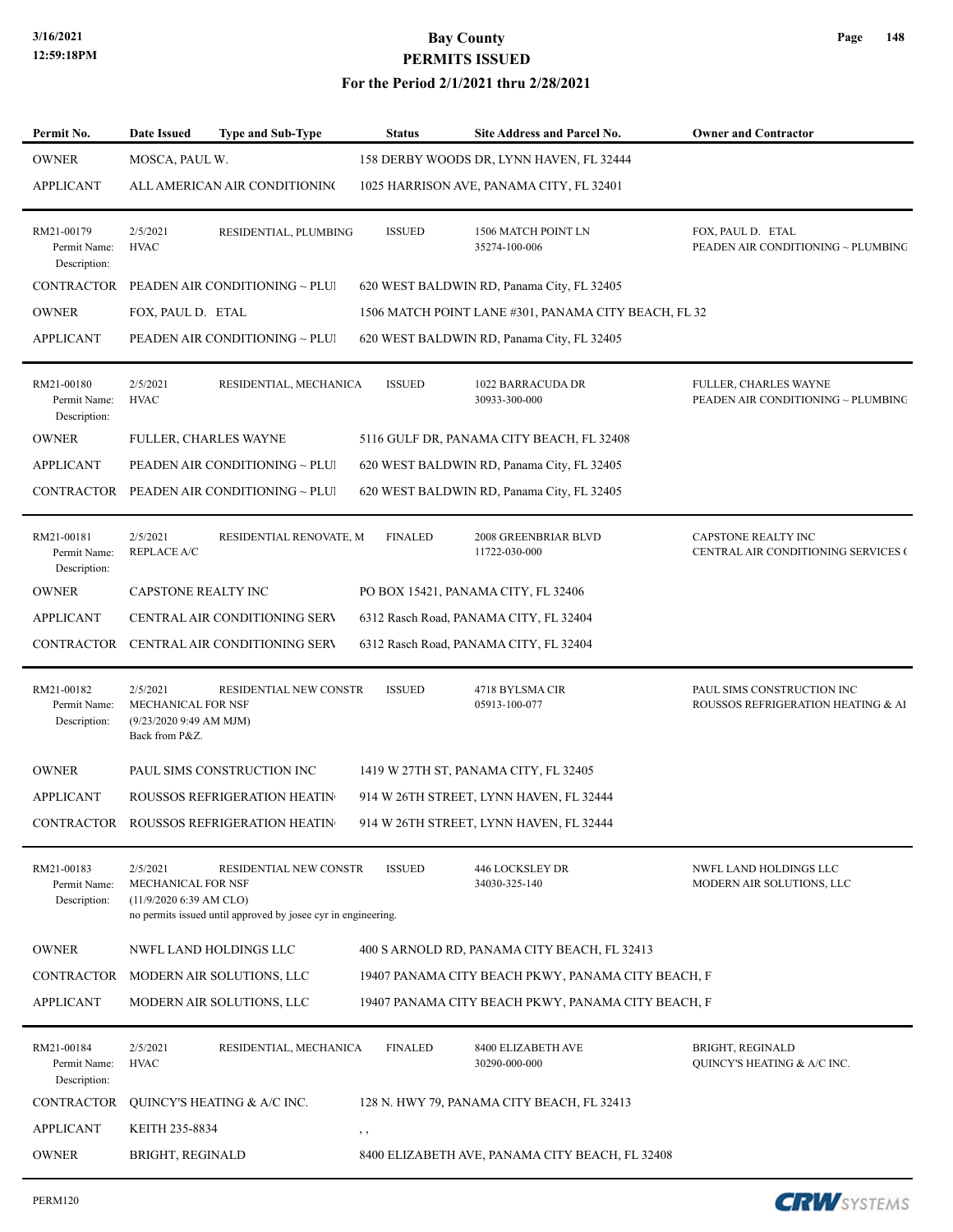| Permit No.                                 | Date Issued                                                                           | Type and Sub-Type                                                      | <b>Status</b>  | Site Address and Parcel No.                          | <b>Owner and Contractor</b>                                        |
|--------------------------------------------|---------------------------------------------------------------------------------------|------------------------------------------------------------------------|----------------|------------------------------------------------------|--------------------------------------------------------------------|
| RM21-00185<br>Permit Name:<br>Description: | 2/5/2021<br><b>HVAC</b>                                                               | RESIDENTIAL, MECHANICA                                                 | <b>FINALED</b> | 12421 ERIN LEA LN<br>34041-001-000                   | MACKIN, WILLIAM H JR<br><b>QUINCY'S HEATING &amp; A/C INC.</b>     |
| <b>CONTRACTOR</b>                          |                                                                                       | QUINCY'S HEATING & A/C INC.                                            |                | 128 N. HWY 79, PANAMA CITY BEACH, FL 32413           |                                                                    |
| <b>APPLICANT</b>                           | KEITH 235-8834                                                                        | , ,                                                                    |                |                                                      |                                                                    |
| <b>OWNER</b>                               | MACKIN, WILLIAM H JR                                                                  |                                                                        |                | 12611 ERIN LEA LN, PANAMA CITY, FL 32407             |                                                                    |
| RM21-00186<br>Permit Name:<br>Description: | 2/5/2021<br><b>HVAC</b>                                                               | RESIDENTIAL, MECHANICA                                                 | <b>FINALED</b> | 3506 COTTAGE COVE LN<br>31368-114-000                | ELLIS, SHAWN R & AMY M<br>QUINCY'S HEATING & A/C INC.              |
| <b>APPLICANT</b>                           | KEITH 235-8834                                                                        | , ,                                                                    |                |                                                      |                                                                    |
| <b>OWNER</b>                               |                                                                                       | ELLIS, SHAWN R & AMY M                                                 |                | 3506 COTTAGE COVE LANE, PANAMA CITY BEACH, FL 32408  |                                                                    |
| CONTRACTOR                                 |                                                                                       | QUINCY'S HEATING & A/C INC.                                            |                | 128 N. HWY 79, PANAMA CITY BEACH, FL 32413           |                                                                    |
| RM21-00187<br>Permit Name:<br>Description: | 2/5/2021<br>MECHANICAL FOR NSF<br>(10/20/2020 10:28 AM CLO)                           | RESIDENTIAL NEW CONSTR<br>on hold until corrected site plans submitted | <b>ISSUED</b>  | 7288 ELLIE B DR<br>05658-400-290                     | D.R. HORTON, INC.<br>ALL AMERICAN AIR CONDITIONING & FO.           |
| <b>APPLICANT</b>                           |                                                                                       | ALL AMERICAN AIR CONDITIONING                                          |                | 1025 HARRISON AVE, PANAMA CITY, FL 32401             |                                                                    |
| <b>OWNER</b>                               | D.R. HORTON, INC.                                                                     |                                                                        |                | 25366 PROFIT DR, DAPHNE, AL 36526                    |                                                                    |
| CONTRACTOR                                 |                                                                                       | ALL AMERICAN AIR CONDITIONING                                          |                | 1025 HARRISON AVE, PANAMA CITY, FL 32401             |                                                                    |
| RM21-00188<br>Permit Name:<br>Description: | 2/7/2021<br>MECHANICAL FOR NSF                                                        | RESIDENTIAL NEW CONSTR                                                 | <b>ISSUED</b>  | 5356 MILLIE WAY<br>05860-600-228                     | D.R. HORTON, INC.<br>ALL AMERICAN AIR CONDITIONING & FO.           |
| <b>OWNER</b>                               | D.R. HORTON, INC.                                                                     |                                                                        |                | 25366 PROFIT DR, DAPHNE, AL 36526                    |                                                                    |
| <b>APPLICANT</b>                           |                                                                                       | ALL AMERICAN AIR CONDITIONING                                          |                | 1025 HARRISON AVE, PANAMA CITY, FL 32401             |                                                                    |
| CONTRACTOR                                 |                                                                                       | ALL AMERICAN AIR CONDITIONING                                          |                | 1025 HARRISON AVE, PANAMA CITY, FL 32401             |                                                                    |
| RM21-00189<br>Permit Name:<br>Description: | 2/8/2021<br><b>HVAC</b>                                                               | RESIDENTIAL, MECHANICA                                                 | <b>ISSUED</b>  | 8700 FRONT BEACH RD 6103<br>40001-100-193            | PRICKETT, ALVIN E & JANIE D<br>ALL AMERICAN AIR CONDITIONING & FO. |
|                                            |                                                                                       | CONTRACTOR ALL AMERICAN AIR CONDITIONING                               |                | 1025 HARRISON AVE, PANAMA CITY, FL 32401             |                                                                    |
| <b>APPLICANT</b>                           |                                                                                       | ALL AMERICAN AIR CONDITIONING                                          |                | 1025 HARRISON AVE, PANAMA CITY, FL 32401             |                                                                    |
| <b>OWNER</b>                               |                                                                                       | PRICKETT, ALVIN E & JANIE D                                            |                | 8700 FRONT BEACH RD UNIT 6103, PANAMA CITY BEACH, FL |                                                                    |
| RM21-00190<br>Permit Name:<br>Description: | 2/8/2021<br><b>HVAC</b>                                                               | RESIDENTIAL, MECHANICA                                                 | <b>ISSUED</b>  | 5118 PINETREE RD<br>05874-000-000                    | DUNN, JEWEL<br>PEADEN AIR CONDITIONING ~ PLUMBING                  |
| <b>CONTRACTOR</b>                          |                                                                                       | PEADEN AIR CONDITIONING ~ PLUI                                         |                | 620 WEST BALDWIN RD, Panama City, FL 32405           |                                                                    |
| <b>OWNER</b>                               | DUNN, JEWEL                                                                           |                                                                        |                | 5118 PINETREE RD, PANAMA CITY, FL 32404              |                                                                    |
| <b>APPLICANT</b>                           |                                                                                       | PEADEN AIR CONDITIONING ~ PLUI                                         |                | 620 WEST BALDWIN RD, Panama City, FL 32405           |                                                                    |
| RM21-00191<br>Permit Name:<br>Description: | 2/8/2021<br>MECHANICAL FOR MH<br>(12/14/2020 10:50 AM MJM)<br>Sent to P&Z for review. | RESIDENTIAL, MECHANICA                                                 | <b>ISSUED</b>  | 12032 WHITE RD<br>03596-070-010                      | HELLER, MELANIE<br>STYLE CREST, INC.                               |
| <b>OWNER</b>                               | HELLER, MELANIE                                                                       |                                                                        |                | 12032 WHITE ROAD, YOUNGSTOWN, FL 32466               |                                                                    |
| <b>PERM120</b>                             |                                                                                       |                                                                        |                |                                                      | <b>CRW</b> SYSTEMS                                                 |

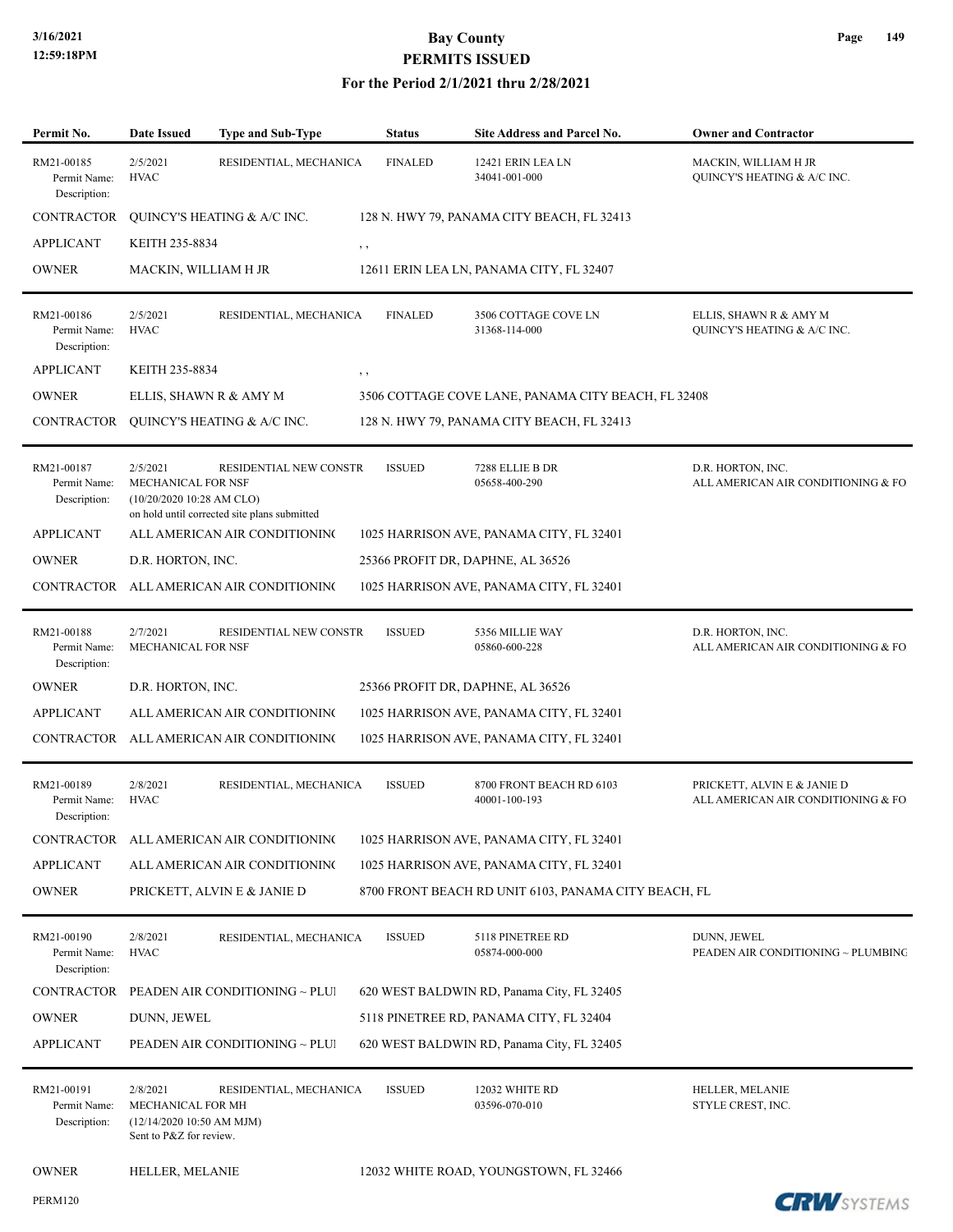PERM120

# **3/16/2021 Bay County PERMITS ISSUED**

| Page | 150 |
|------|-----|
|------|-----|

| Permit No.                                 | <b>Date Issued</b>                                                                            | <b>Type and Sub-Type</b>                 | <b>Status</b>                 | <b>Site Address and Parcel No.</b>                 | <b>Owner and Contractor</b>                                |
|--------------------------------------------|-----------------------------------------------------------------------------------------------|------------------------------------------|-------------------------------|----------------------------------------------------|------------------------------------------------------------|
| <b>APPLICANT</b>                           | STYLE CREST, INC.                                                                             |                                          |                               | 2901 E 15TH ST, PANAMA CITY, FL 32405              |                                                            |
| CONTRACTOR STYLE CREST, INC.               |                                                                                               |                                          |                               | 2901 E 15TH ST, PANAMA CITY, FL 32405              |                                                            |
| RM21-00192<br>Permit Name:<br>Description: | 2/8/2021<br>MECHANICAL FOR REMODEL<br>(8/3/2020 11:39 AM LRK)<br>Need owner builder.          | RESIDENTIAL, MECHANICA                   | <b>FINALED</b>                | 408 LE GRAND DR<br>35453-000-000                   | Adkisson, Ron & Rebecca<br>MODERN AIR SOLUTIONS, LLC       |
|                                            |                                                                                               | CONTRACTOR MODERN AIR SOLUTIONS, LLC     |                               | 19407 PANAMA CITY BEACH PKWY, PANAMA CITY BEACH, F |                                                            |
| <b>APPLICANT</b>                           |                                                                                               | MODERN AIR SOLUTIONS, LLC                |                               | 19407 PANAMA CITY BEACH PKWY, PANAMA CITY BEACH, F |                                                            |
| <b>OWNER</b>                               | Adkisson, Ron & Rebecca                                                                       |                                          |                               | PO Box 14218, MEXICO BEACH, FL 32410               |                                                            |
| RM21-00193<br>Permit Name:<br>Description: | 2/9/2021<br>MECHANICAL - BLDG C<br>(8/13/2020 7:35 AM MJM)<br>Sent to P&Z for review.         | RESIDENTIAL NEW CONSTR                   | <b>ISSUED</b>                 | 20305 FRONT BEACH RD C<br>36629-010-003            | WITH THE TIDE LLC<br>HOLIDAY BEACH (CAC) MECHANICAL        |
|                                            |                                                                                               | CONTRACTOR HOLIDAY BEACH (CAC) MECHANIC  |                               | 17614 ASHLEY DR, PANAMA CITY BEACH, FL 32413       |                                                            |
| <b>OWNER</b>                               | WITH THE TIDE LLC                                                                             |                                          |                               | 910 LIBERTY RD, MILLPORT, AL 35576                 |                                                            |
| <b>APPLICANT</b>                           |                                                                                               | HOLIDAY BEACH (CAC) MECHANIC             |                               | 17614 ASHLEY DR, PANAMA CITY BEACH, FL 32413       |                                                            |
| RM21-00194<br>Permit Name:<br>Description: | 2/8/2021<br>MECHANICAL<br>(11/17/2020 12:00 PM MJM)<br>Sent to P&Z for review.                | RESIDENTIAL NEW CONSTR                   | <b>ISSUED</b>                 | 1907 PAR DR<br>07400-555-000                       | KENNEDY, KEVIN MICHAEL<br>STEVERSON AIR CONDITIONING LLC   |
| <b>OWNER</b>                               |                                                                                               | KENNEDY, KEVIN MICHAEL                   |                               | 24515 SW 61ST PL, NEWBERRY, FL 32669               |                                                            |
| <b>APPLICANT</b>                           |                                                                                               | STEVERSON AIR CONDITIONING LI            |                               | 403 W. 11TH ST, PANAMA CITY, FL 32401              |                                                            |
|                                            |                                                                                               | CONTRACTOR STEVERSON AIR CONDITIONING LI |                               | 403 W. 11TH ST, PANAMA CITY, FL 32401              |                                                            |
| RM21-00195<br>Permit Name:<br>Description: | 2/8/2021<br><b>MECHANICAL FOR NSF</b><br>$(10/19/20201:04$ PM MJM)<br>Sent to P&Z for review. | RESIDENTIAL NEW CONSTR                   | <b>ISSUED</b>                 | 3541 SANCTUARY DR<br>31368-193-000                 | NADEAU CONSTRUCTION LLC<br>GULF COAST AIR CONDITIONING LLC |
|                                            |                                                                                               | CONTRACTOR GULF COAST AIR CONDITIONING L |                               | 222 W 33RD PL, Panama City, FL 32405               |                                                            |
| <b>APPLICANT</b>                           |                                                                                               | GULF COAST AIR CONDITIONING L            |                               | 222 W 33RD PL, Panama City, FL 32405               |                                                            |
| OWNER                                      |                                                                                               | NADEAU CONSTRUCTION LLC                  |                               | PO BOX 27834, PANAMA CITY, FL 32411                |                                                            |
| RM21-00197<br>Permit Name:<br>Description: | 2/9/2021<br><b>HVAC</b>                                                                       | RESIDENTIAL, MECHANICA                   | <b>ISSUED</b>                 | 5421 SUNSET AVE<br>31742-010-000                   | ALEXANDER, CHRISTINE<br>PEADEN AIR CONDITIONING ~ PLUMBING |
| <b>OWNER</b>                               | ALEXANDER, CHRISTINE                                                                          |                                          |                               | 5421 SUNSET AVENUE, PANAMA CITY BEACH, FL 32408    |                                                            |
| <b>APPLICANT</b>                           |                                                                                               | PEADEN AIR CONDITIONING ~ PLUI           |                               | 620 WEST BALDWIN RD, Panama City, FL 32405         |                                                            |
| CONTRACTOR                                 |                                                                                               | PEADEN AIR CONDITIONING ~ PLUI           |                               | 620 WEST BALDWIN RD, Panama City, FL 32405         |                                                            |
| RM21-00198<br>Permit Name:<br>Description: | 2/9/2021<br><b>HVAC</b>                                                                       | RESIDENTIAL, MECHANICA                   | <b>ISSUED</b>                 | 316 LAURENO PL<br>37755-000-000                    | HOGUE, LARRY LEE & SUSAN C<br>MODERN AIR SOLUTIONS, LLC    |
| <b>OWNER</b>                               |                                                                                               | HOGUE, LARRY LEE & SUSAN C               | 385 DAVIS RD, HIRAM, GA 30141 |                                                    |                                                            |
| <b>APPLICANT</b>                           |                                                                                               | MODERN AIR SOLUTIONS, LLC                |                               | 19407 PANAMA CITY BEACH PKWY, PANAMA CITY BEACH, F |                                                            |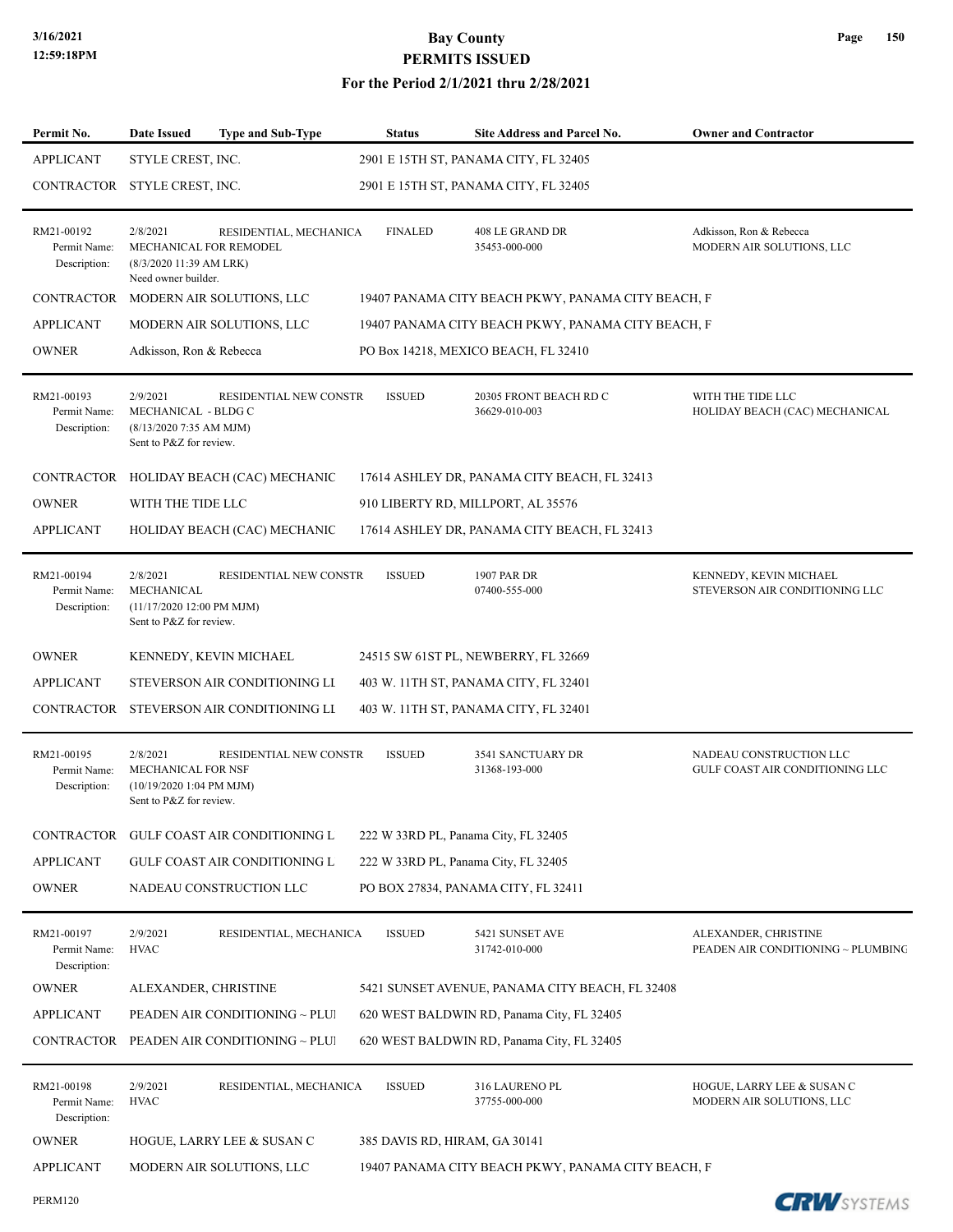PERM120

# **3/16/2021 Bay County PERMITS ISSUED**

| Permit No.                                 | Date Issued<br><b>Type and Sub-Type</b>                                                                                  | <b>Status</b>  | <b>Site Address and Parcel No.</b>                 | <b>Owner and Contractor</b>                                          |
|--------------------------------------------|--------------------------------------------------------------------------------------------------------------------------|----------------|----------------------------------------------------|----------------------------------------------------------------------|
| CONTRACTOR                                 | MODERN AIR SOLUTIONS, LLC                                                                                                |                | 19407 PANAMA CITY BEACH PKWY, PANAMA CITY BEACH, F |                                                                      |
| RM21-00201<br>Permit Name:<br>Description: | 2/22/2021<br>RESIDENTIAL RENOVATE, M<br><b>DUCT WORK</b>                                                                 | <b>ISSUED</b>  | 7207 LAGOON DR<br>30817-000-000                    | SAVAGE, REBECCA NABORS<br>ONE HOUR AIR CONDITIONING & HEATIN         |
| <b>OWNER</b>                               | SAVAGE, REBECCA NABORS                                                                                                   |                | 7207 LAGOON DR, PANAMA CITY BEACH, FL 32408        |                                                                      |
| <b>CONTRACTOR</b>                          | ONE HOUR AIR CONDITIONING & H                                                                                            |                | 321 HIGHWAY 85 N, NICEVILLE, FL 32578              |                                                                      |
| <b>APPLICANT</b>                           | ONE HOUR AIR CONDITIONING & H                                                                                            |                | 321 HIGHWAY 85 N, NICEVILLE, FL 32578              |                                                                      |
| RM21-00202<br>Permit Name:<br>Description: | 2/9/2021<br>RESIDENTIAL, MECHANICA<br>MECHANICAL FOR MOBILE HOME<br>(11/12/2020 12:15 PM MJM)<br>Sent to P&Z for review. | <b>ISSUED</b>  | 18313 APRIL AVE<br>01407-000-000                   | KING, HARRY LEE & ASHTYNN M<br>STYLE CREST, INC.                     |
| <b>OWNER</b>                               | KING, HARRY LEE & ASHTYNN M                                                                                              |                | 9008 BANYAN BEACH DR, PANAMA CITY BEACH, FL 32408  |                                                                      |
| <b>APPLICANT</b>                           | STYLE CREST, INC.                                                                                                        |                | 2901 E 15TH ST, PANAMA CITY, FL 32405              |                                                                      |
| CONTRACTOR                                 | STYLE CREST, INC.                                                                                                        |                | 2901 E 15TH ST, PANAMA CITY, FL 32405              |                                                                      |
| RM21-00203<br>Permit Name:<br>Description: | 2/10/2021<br>RESIDENTIAL NEW CONSTR<br>MECHANICAL FOR NSF                                                                | <b>ISSUED</b>  | 5360 MILLIE WAY<br>05860-600-230                   | D.R. HORTON, INC.<br>ALL AMERICAN AIR CONDITIONING & FO.             |
| <b>APPLICANT</b>                           | ALL AMERICAN AIR CONDITIONING                                                                                            |                | 1025 HARRISON AVE, PANAMA CITY, FL 32401           |                                                                      |
| <b>CONTRACTOR</b>                          | ALL AMERICAN AIR CONDITIONING                                                                                            |                | 1025 HARRISON AVE, PANAMA CITY, FL 32401           |                                                                      |
| <b>OWNER</b>                               | D.R. HORTON, INC.                                                                                                        |                | 25366 PROFIT DR, DAPHNE, AL 36526                  |                                                                      |
| RM21-00204<br>Permit Name:<br>Description: | 2/10/2021<br>RESIDENTIAL NEW CONSTR<br>MECHANICAL FOR NSF                                                                | <b>ISSUED</b>  | 5364 MILLIE WAY<br>05860-600-232                   | D.R. HORTON, INC.<br>ALL AMERICAN AIR CONDITIONING & FO.             |
| <b>OWNER</b>                               | D.R. HORTON, INC.                                                                                                        |                | 25366 PROFIT DR, DAPHNE, AL 36526                  |                                                                      |
| <b>APPLICANT</b>                           | ALL AMERICAN AIR CONDITIONING                                                                                            |                | 1025 HARRISON AVE, PANAMA CITY, FL 32401           |                                                                      |
| CONTRACTOR                                 | ALL AMERICAN AIR CONDITIONING                                                                                            |                | 1025 HARRISON AVE, PANAMA CITY, FL 32401           |                                                                      |
| RM21-00205<br>Permit Name:<br>Description: | 2/10/2021<br>RESIDENTIAL NEW CONSTR<br>MECHANICAL FOR NSF                                                                | <b>ISSUED</b>  | 5368 MILLIE WAY<br>05860-600-234                   | FORESTAR (USA) REAL EST GROUP<br>ALL AMERICAN AIR CONDITIONING & FO. |
| <b>APPLICANT</b>                           | ALL AMERICAN AIR CONDITIONING                                                                                            |                | 1025 HARRISON AVE, PANAMA CITY, FL 32401           |                                                                      |
| <b>OWNER</b>                               | FORESTAR (USA) REAL EST GROUP                                                                                            |                | 10700 PECAN PARK BLVD STE 150, AUSTIN, TX 78750    |                                                                      |
| CONTRACTOR                                 | ALL AMERICAN AIR CONDITIONING                                                                                            |                | 1025 HARRISON AVE, PANAMA CITY, FL 32401           |                                                                      |
| RM21-00206<br>Permit Name:<br>Description: | 2/10/2021<br>RESIDENTIAL NEW CONSTR<br>MECHANICAL FOR NSF                                                                | <b>ISSUED</b>  | 5372 MILLIE WAY<br>05860-600-236                   | FORESTAR (USA) REAL EST GROUP<br>ALL AMERICAN AIR CONDITIONING & FO. |
| <b>APPLICANT</b>                           | ALL AMERICAN AIR CONDITIONING                                                                                            |                | 1025 HARRISON AVE, PANAMA CITY, FL 32401           |                                                                      |
| <b>OWNER</b>                               | FORESTAR (USA) REAL EST GROUP                                                                                            |                | 10700 PECAN PARK BLVD STE 150, AUSTIN, TX 78750    |                                                                      |
| CONTRACTOR                                 | ALL AMERICAN AIR CONDITIONING                                                                                            |                | 1025 HARRISON AVE, PANAMA CITY, FL 32401           |                                                                      |
| RM21-00207<br>Permit Name:<br>Description: | 2/10/2021<br>RESIDENTIAL, MECHANICA<br><b>HVAC</b>                                                                       | <b>FINALED</b> | 9042 CROOK HOLLOW RD<br>03805-255-000              | SMITH, ROBERT G & DEBORAH J<br>ROUSSOS REFRIGERATION HEATING & AI    |

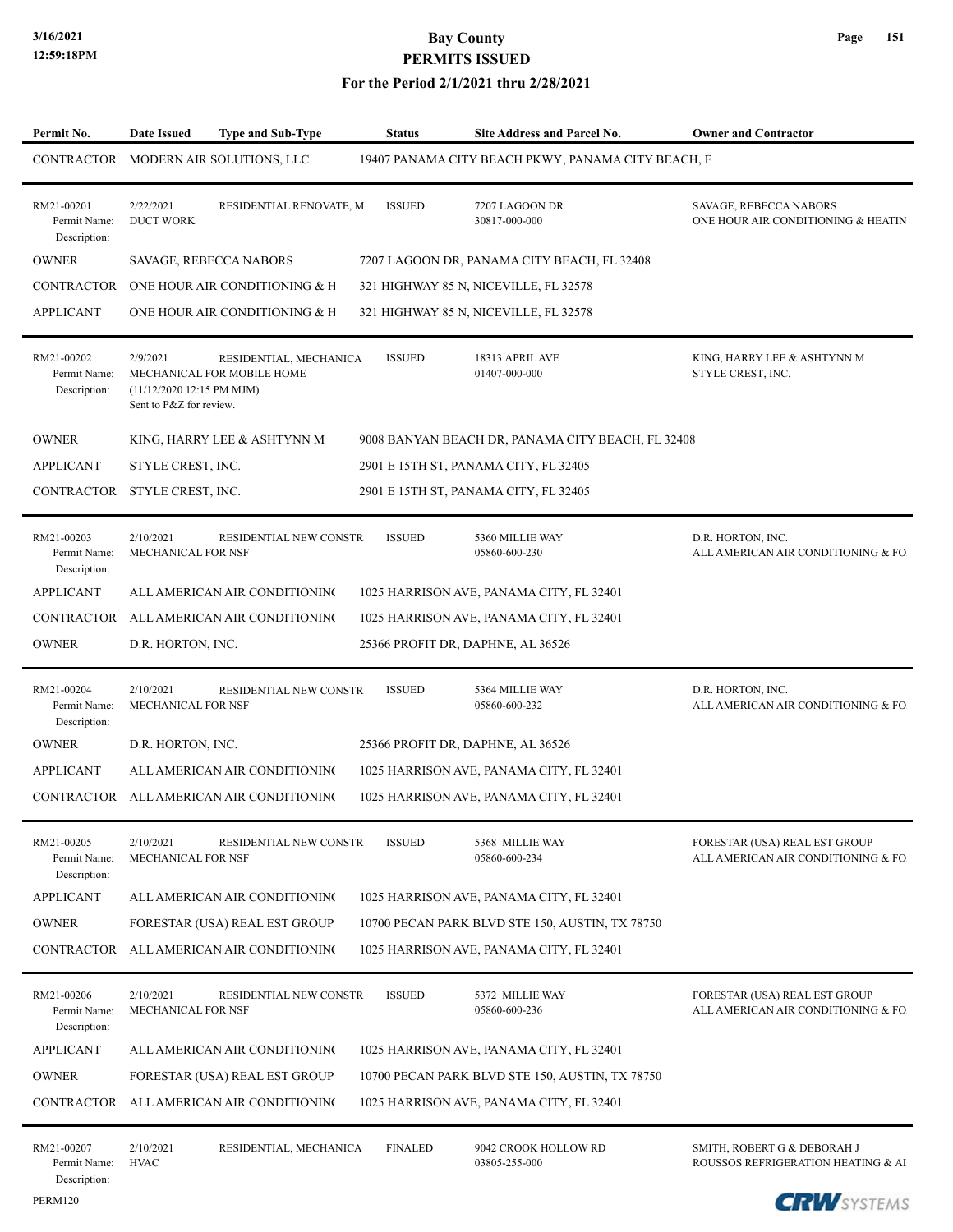| Permit No.                                 | <b>Type and Sub-Type</b><br>Date Issued                                                                                  | <b>Status</b>                 | <b>Site Address and Parcel No.</b>                 | <b>Owner and Contractor</b>                                       |
|--------------------------------------------|--------------------------------------------------------------------------------------------------------------------------|-------------------------------|----------------------------------------------------|-------------------------------------------------------------------|
| <b>APPLICANT</b>                           | ROUSSOS REFRIGERATION HEATIN                                                                                             |                               | 914 W 26TH STREET, LYNN HAVEN, FL 32444            |                                                                   |
| CONTRACTOR                                 | ROUSSOS REFRIGERATION HEATIN                                                                                             |                               | 914 W 26TH STREET, LYNN HAVEN, FL 32444            |                                                                   |
| <b>OWNER</b>                               | SMITH, ROBERT G & DEBORAH J                                                                                              |                               | 9042 CROOK HOLLOW RD, PANAMA CITY, FL 32404        |                                                                   |
| RM21-00208<br>Permit Name:<br>Description: | 2/10/2021<br>RESIDENTIAL NEW CONSTR<br>MECHANICAL FOR NSF<br>(11/5/2020 12:56 PM MJM)<br>Sent to P&Z for review.         | <b>ISSUED</b>                 | 447 LOCKSLEY DR<br>34030-325-120                   | <b>BREAKFAST POINT LLC</b><br>MODERN AIR SOLUTIONS, LLC           |
|                                            | CONTRACTOR MODERN AIR SOLUTIONS, LLC                                                                                     |                               | 19407 PANAMA CITY BEACH PKWY, PANAMA CITY BEACH, F |                                                                   |
| <b>APPLICANT</b>                           | MODERN AIR SOLUTIONS, LLC                                                                                                |                               | 19407 PANAMA CITY BEACH PKWY, PANAMA CITY BEACH, F |                                                                   |
| <b>OWNER</b>                               | <b>BREAKFAST POINT LLC</b>                                                                                               |                               | C/O TAX DEPARTMENT, PANAMA CITY BEACH, FL 32407    |                                                                   |
| RM21-00209<br>Permit Name:<br>Description: | 2/10/2021<br>RESIDENTIAL NEW CONSTR<br>MECHANICAL FOR NSF**** FOOD ZONE<br>(1/26/2021 6:44 AM CLO)<br>back from p&z      | <b>ISSUED</b>                 | <b>406 LOCKSLEY DR</b><br>34030-325-240            | NWFL LAND HOLDINGS LLC<br>MODERN AIR SOLUTIONS, LLC               |
| <b>APPLICANT</b>                           | MODERN AIR SOLUTIONS, LLC                                                                                                |                               | 19407 PANAMA CITY BEACH PKWY, PANAMA CITY BEACH, F |                                                                   |
| CONTRACTOR                                 | MODERN AIR SOLUTIONS, LLC                                                                                                |                               | 19407 PANAMA CITY BEACH PKWY, PANAMA CITY BEACH, F |                                                                   |
| <b>OWNER</b>                               | NWFL LAND HOLDINGS LLC                                                                                                   |                               | 400 S ARNOLD RD, PANAMA CITY BEACH, FL 32413       |                                                                   |
| RM21-00210<br>Permit Name:<br>Description: | 2/10/2021<br>RESIDENTIAL NEW CONSTR<br>MECHANICAL FOR NSF<br>$(10/5/20203:38 \text{ PM MJM})$<br>Sent to P&Z for review. | <b>ISSUED</b>                 | 211 SANDYSHORE DR<br>36459-364-000                 | <b>SAULS, HENRY F JR</b><br>MODERN AIR SOLUTIONS, LLC             |
|                                            | CONTRACTOR MODERN AIR SOLUTIONS, LLC                                                                                     |                               | 19407 PANAMA CITY BEACH PKWY, PANAMA CITY BEACH, F |                                                                   |
| <b>OWNER</b>                               | SAULS, HENRY F JR                                                                                                        | P O BOX 659, TIFTON, GA 31793 |                                                    |                                                                   |
| <b>APPLICANT</b>                           | MODERN AIR SOLUTIONS, LLC                                                                                                |                               | 19407 PANAMA CITY BEACH PKWY, PANAMA CITY BEACH, F |                                                                   |
| RM21-00211<br>Permit Name:<br>Description: | 2/10/2021<br>RESIDENTIAL, MECHANICA<br>MECHANICAL                                                                        | <b>FINALED</b>                | 3902 HWY 231<br>11894-000-000                      | RONEY, MADRAS I<br>STYLE CREST, INC.                              |
| <b>APPLICANT</b>                           | STYLE CREST, INC.                                                                                                        |                               | 2901 E 15TH ST, PANAMA CITY, FL 32405              |                                                                   |
| CONTRACTOR                                 | STYLE CREST, INC.                                                                                                        |                               | 2901 E 15TH ST, PANAMA CITY, FL 32405              |                                                                   |
| <b>OWNER</b>                               | RONEY, MADRAS I                                                                                                          |                               | 3902 N HWY 231, PANAMA CITY, FL 32404              |                                                                   |
| RM21-00212<br>Permit Name:<br>Description: | 2/11/2021<br>RESIDENTIAL NEW CONSTR<br>mechanical for NSF<br>(9/8/2020 3:23 PM MJM)<br>Sent to P&Z for review.           | <b>ISSUED</b>                 | 1309 EVERITT AVE<br>15219-010-000                  | WISE KING ENTERPRISES, LLC<br>HICKS BROS HEATING AND COOLING, LLC |
| CONTRACTOR                                 | HICKS BROS HEATING AND COOLIN                                                                                            |                               | 2873 TUPELO DRIVE, Panama City, FL 32405           |                                                                   |
| <b>APPLICANT</b>                           | HICKS BROS HEATING AND COOLIN                                                                                            |                               | 2873 TUPELO DRIVE, Panama City, FL 32405           |                                                                   |
| <b>OWNER</b>                               | WISE KING ENTERPRISES, LLC                                                                                               |                               | P.O. BOX 37122, PANAMA CITY, FL 32412              |                                                                   |
| RM21-00213<br>Permit Name:<br>Description: | 2/11/2021<br>RESIDENTIAL NEW CONSTR<br>MECHANICAL                                                                        | <b>ISSUED</b>                 | 3915 MAGNOLIA BLUFF LN<br>31368-127-000            | DRYDEN, ROBERT G<br>BYNUM'S HEATING/COOLING & APPLIANO            |
| <b>APPLICANT</b>                           | BYNUM'S HEATING/COOLING & API                                                                                            |                               | 314 W. Magnolia Ave, Geneva, Al 36340              |                                                                   |

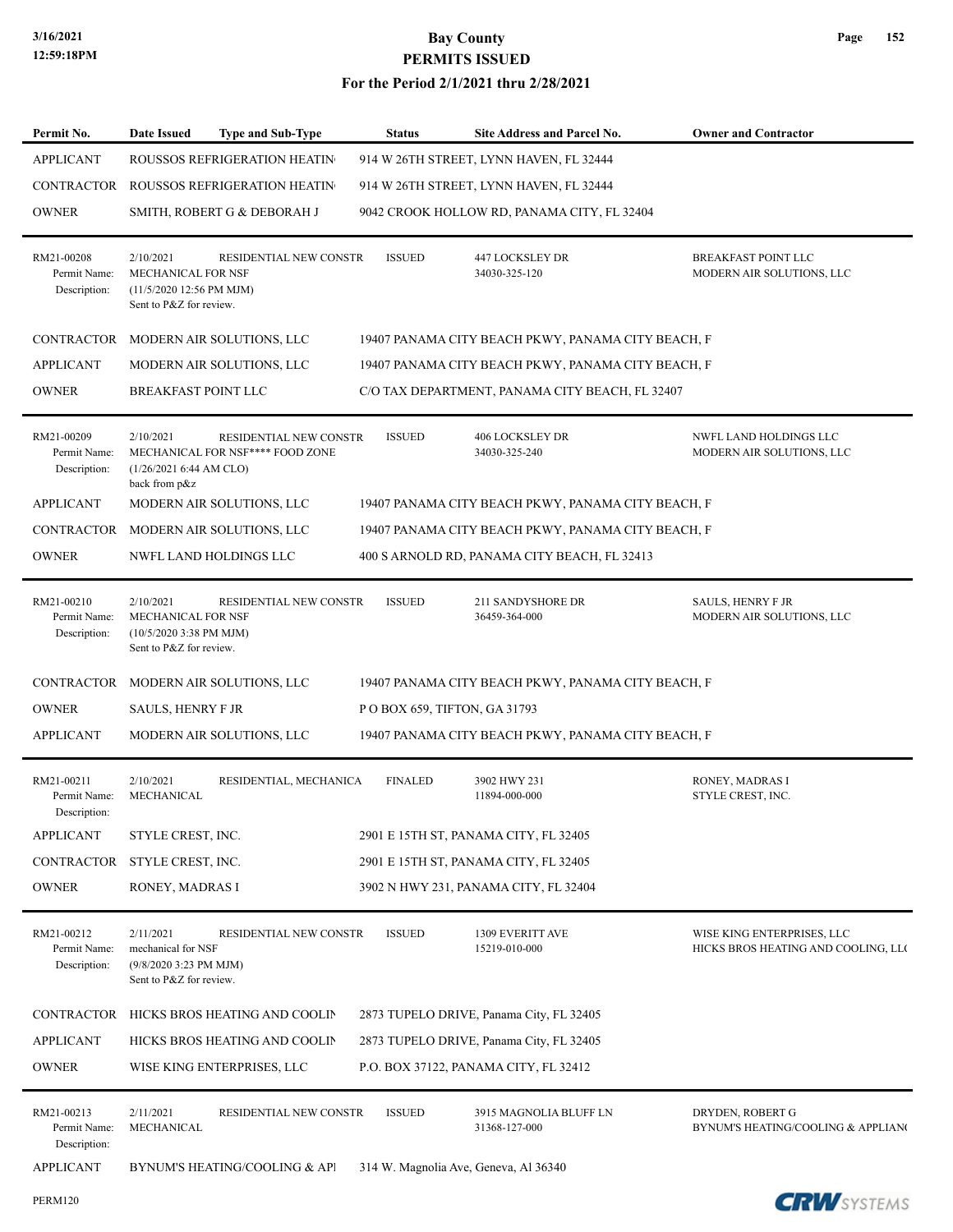### **3/16/2021 Bay County PERMITS ISSUED**

#### **For the Period 2/1/2021 thru 2/28/2021**

| Permit No.                                 | Date Issued                                                                           | <b>Type and Sub-Type</b>                               | <b>Status</b> | Site Address and Parcel No.                        | <b>Owner and Contractor</b>                                           |
|--------------------------------------------|---------------------------------------------------------------------------------------|--------------------------------------------------------|---------------|----------------------------------------------------|-----------------------------------------------------------------------|
| CONTRACTOR                                 |                                                                                       | BYNUM'S HEATING/COOLING & API                          |               | 314 W. Magnolia Ave, Geneva, Al 36340              |                                                                       |
| <b>OWNER</b>                               | DRYDEN, ROBERT G                                                                      |                                                        |               | 206 KIRK LANE, DOTHAN, AL 36305                    |                                                                       |
| RM21-00214<br>Permit Name:<br>Description: | 2/12/2021                                                                             | RESIDENTIAL RENOVATE, M<br>CONDENSER & COIL CHANGE OUT | <b>ISSUED</b> | 7540 CAMP FLOWERS RD<br>05263-123-100              | COELYN, STEVE A & CYNTHIA A<br>B & S HEATING AND AIR CONDITIONING, I  |
| <b>CONTRACTOR</b>                          |                                                                                       | <b>B &amp; S HEATING AND AIR CONDITIO</b>              |               | 8618 EASTWOOD AVE, YOUNGSTOWN, FL 32466            |                                                                       |
| APPLICANT                                  |                                                                                       | <b>B &amp; S HEATING AND AIR CONDITIO</b>              |               | 8618 EASTWOOD AVE, YOUNGSTOWN, FL 32466            |                                                                       |
| <b>OWNER</b>                               |                                                                                       | COELYN, STEVE A & CYNTHIA A                            |               | 7540 CAMPFLOWERS RD, YOUNGSTOWN, FL 32466          |                                                                       |
| RM21-00215<br>Permit Name:<br>Description: | 2/16/2021<br>NSF - MECHANICAL<br>$(10/23/20209:23$ AM MJM)<br>Sent to P&Z for review. | <b>RESIDENTIAL NEW CONSTR</b>                          | <b>ISSUED</b> | 407 LOCKSLEY DR<br>34030-325-020                   | NWFL LAND HOLDINGS LLC<br>MODERN AIR SOLUTIONS, LLC                   |
| <b>APPLICANT</b>                           |                                                                                       | MODERN AIR SOLUTIONS, LLC                              |               | 19407 PANAMA CITY BEACH PKWY, PANAMA CITY BEACH, F |                                                                       |
| <b>OWNER</b>                               |                                                                                       | <b>NWFL LAND HOLDINGS LLC</b>                          |               | 400 S ARNOLD RD, PANAMA CITY BEACH, FL 32413       |                                                                       |
|                                            |                                                                                       | CONTRACTOR MODERN AIR SOLUTIONS, LLC                   |               | 19407 PANAMA CITY BEACH PKWY, PANAMA CITY BEACH, F |                                                                       |
| RM21-00216<br>Permit Name:<br>Description: | 2/16/2021<br><b>HVAC</b>                                                              | RESIDENTIAL, MECHANICA                                 | <b>ISSUED</b> | <b>6137 RIVERBROOKE DR</b><br>05658-300-215        | BURCHFIELD, STEVEN L & CYNTHIA<br>ALL AMERICAN AIR CONDITIONING & FO. |
| <b>APPLICANT</b>                           |                                                                                       | ALL AMERICAN AIR CONDITIONING                          |               | 1025 HARRISON AVE, PANAMA CITY, FL 32401           |                                                                       |
| <b>OWNER</b>                               |                                                                                       | BURCHFIELD, STEVEN L & CYNTHI                          |               | 6137 RIVERBROOKE DR, PANAMA CITY, FL 32404         |                                                                       |
| <b>CONTRACTOR</b>                          |                                                                                       | ALL AMERICAN AIR CONDITIONING                          |               | 1025 HARRISON AVE, PANAMA CITY, FL 32401           |                                                                       |
| RM21-00217<br>Permit Name:<br>Description: | 2/16/2021                                                                             | RESIDENTIAL RENOVATE, M<br>MECHANICAL FOR RENOVATION   | <b>ISSUED</b> | 4400 KINGFISH LN 345<br>31423-055-000              | WILLIAMS, EMILY M<br>K.L. SKAGGS HEATING & AIR, LLC                   |
| <b>CONTRACTOR</b>                          |                                                                                       | K.L. SKAGGS HEATING & AIR, LLC                         |               | 16428 CASTILE AVE, PANAMA CITY BEACH, FL 32413     |                                                                       |
| <b>OWNER</b>                               | WILLIAMS, EMILY M                                                                     |                                                        |               | 368 PEBBLE CREEK CIR, OZARK, AL 36360              |                                                                       |
| APPLICANT                                  | 217-638-6318                                                                          |                                                        | , ,           |                                                    |                                                                       |
| RM21-00218<br>Permit Name:<br>Description: | 2/16/2021<br><b>HVAC</b>                                                              | RESIDENTIAL, MECHANICA                                 | <b>ISSUED</b> | 2427 ORLANDO RD<br>12126-000-000                   | RUMBOUGH, DAMIAN &<br>ALEXANDER AIR CONDITIONING INC                  |
| <b>CONTRACTOR</b>                          |                                                                                       | ALEXANDER AIR CONDITIONING II                          |               | 11642 BAY VISTA DR., PANAMA CITY, FL 32404         |                                                                       |
| <b>APPLICANT</b>                           |                                                                                       | ALEXANDER AIR CONDITIONING II                          |               | 11642 BAY VISTA DR., PANAMA CITY, FL 32404         |                                                                       |
| <b>OWNER</b>                               | RUMBOUGH, DAMIAN &                                                                    |                                                        |               | ASHLEY MAJTYKA, PANAMA CITY, FL 32405              |                                                                       |
| RM21-00219<br>Permit Name:<br>Description: | 2/16/2021<br>MECHANICAL                                                               | RESIDENTIAL, MECHANICA                                 | <b>ISSUED</b> | 7139 EVEREST ST<br>05896-190-160                   | MASHBURN, JERRY L<br>CENTRAL AIR CONDITIONING SERVICES (              |
| <b>OWNER</b>                               | MASHBURN, JERRY L                                                                     |                                                        |               | 7139 EVEREST ST, PANAMA CITY, FL 32404             |                                                                       |
| <b>APPLICANT</b>                           |                                                                                       | CENTRAL AIR CONDITIONING SERV                          |               | 6312 Rasch Road, PANAMA CITY, FL 32404             |                                                                       |
| CONTRACTOR                                 |                                                                                       | CENTRAL AIR CONDITIONING SERV                          |               | 6312 Rasch Road, PANAMA CITY, FL 32404             |                                                                       |



**Page 153**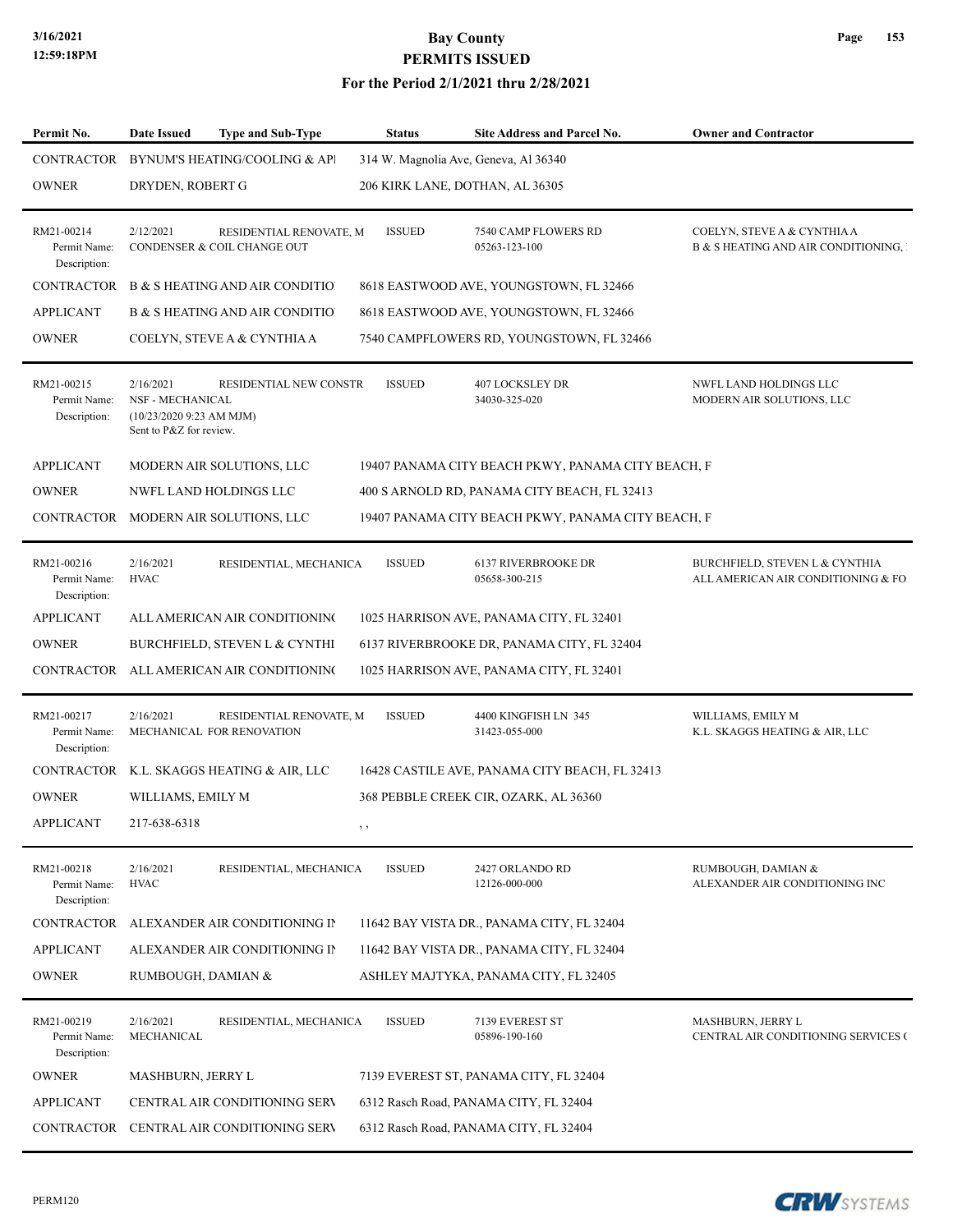#### **For the Period 2/1/2021 thru 2/28/2021**

| Permit No.                                 | <b>Date Issued</b>                                   | <b>Type and Sub-Type</b>                                         | <b>Status</b>                  | Site Address and Parcel No.                    | <b>Owner and Contractor</b>                                         |
|--------------------------------------------|------------------------------------------------------|------------------------------------------------------------------|--------------------------------|------------------------------------------------|---------------------------------------------------------------------|
| RM21-00220<br>Permit Name:<br>Description: | 2/16/2021<br>(7/22/2020 4:04 PM CLO)<br>SENT TO P&Z. | RESIDENTIAL NEW CONSTR<br>GARAGE 420 SF - MECHANICAL 5 ZONE UNIT | <b>ISSUED</b>                  | 3116 WOOD VALLEY RD<br>11822-145-000           | RYAN, ROLLIN W.<br><b>OWNER/BUILDER</b>                             |
| <b>OWNER</b>                               | RYAN, ROLLIN W.                                      |                                                                  |                                | 3116 WOOD VALLEY RD, PANAMA CITY, FL 32405     |                                                                     |
| CONTRACTOR                                 | <b>OWNER/BUILDER</b>                                 | , ,                                                              |                                |                                                |                                                                     |
| <b>APPLICANT</b>                           | RYAN 258-7647                                        | $, \,$                                                           |                                |                                                |                                                                     |
| RM21-00221<br>Permit Name:<br>Description: | 2/16/2021<br><b>HVAC</b>                             | RESIDENTIAL, MECHANICA                                           | <b>ISSUED</b>                  | 21521 HILLTOP AVE<br>35544-000-000             | TILLMAN, TRACY A<br>PEADEN AIR CONDITIONING ~ PLUMBING              |
| CONTRACTOR                                 |                                                      | PEADEN AIR CONDITIONING ~ PLUI                                   |                                | 620 WEST BALDWIN RD, Panama City, FL 32405     |                                                                     |
| <b>APPLICANT</b>                           |                                                      | PEADEN AIR CONDITIONING ~ PLUI                                   |                                | 620 WEST BALDWIN RD, Panama City, FL 32405     |                                                                     |
| <b>OWNER</b>                               | TILLMAN, TRACY A                                     |                                                                  |                                | 21521 HILLTOP AVE, PANAMA CITY BEACH, FL 32413 |                                                                     |
| RM21-00222<br>Permit Name:<br>Description: | 2/16/2021<br><b>REPLACE HVAC</b>                     | RESIDENTIAL, MECHANICA                                           | <b>ISSUED</b>                  | 3522 GAME FARM RD<br>11945-000-000             | MONAT, GLORIA D<br>PEADEN AIR CONDITIONING ~ PLUMBING               |
| <b>APPLICANT</b>                           |                                                      | PEADEN AIR CONDITIONING ~ PLUI                                   |                                | 620 WEST BALDWIN RD, Panama City, FL 32405     |                                                                     |
|                                            |                                                      | CONTRACTOR PEADEN AIR CONDITIONING ~ PLUI                        |                                | 620 WEST BALDWIN RD, Panama City, FL 32405     |                                                                     |
| <b>OWNER</b>                               | MONAT, GLORIA D                                      |                                                                  |                                | 3522 GAME FARM RD, PANAMA CITY, FL 32404       |                                                                     |
| RM21-00223<br>Permit Name:<br>Description: | 2/16/2021<br>MECHANICAL FOR NSF                      | RESIDENTIAL NEW CONSTR                                           | <b>ISSUED</b>                  | 5359 MILLIE WAY<br>05860-600-238               | D.R. HORTON, INC.<br>ALL AMERICAN AIR CONDITIONING & FO.            |
| CONTRACTOR                                 |                                                      | ALL AMERICAN AIR CONDITIONING                                    |                                | 1025 HARRISON AVE, PANAMA CITY, FL 32401       |                                                                     |
| <b>APPLICANT</b>                           |                                                      | ALL AMERICAN AIR CONDITIONING                                    |                                | 1025 HARRISON AVE, PANAMA CITY, FL 32401       |                                                                     |
| <b>OWNER</b>                               | D.R. HORTON, INC.                                    |                                                                  |                                | 25366 PROFIT DR, DAPHNE, AL 36526              |                                                                     |
| RM21-00224<br>Permit Name:<br>Description: | 2/17/2021<br>REPLACE 2.5 SYSTEM                      | RESIDENTIAL, MECHANICA                                           | <b>ISSUED</b>                  | 8126 SURF DR<br>30408-230-000                  | <b>GABILONDO, JOSE A JR</b><br><b>TOTAL AIR CARE INC</b>            |
| <b>OWNER</b>                               | GABILONDO, JOSE A JR                                 |                                                                  | PSC 41 BOX 5255, APO, AE 09464 |                                                |                                                                     |
| <b>CONTRACTOR</b>                          | TOTAL AIR CARE INC                                   |                                                                  |                                | P.O. BOX 2004, MIDDLEBURG, FL 32050            |                                                                     |
| <b>APPLICANT</b>                           | TOTAL AIR CARE INC                                   |                                                                  |                                | P.O. BOX 2004, MIDDLEBURG, FL 32050            |                                                                     |
| RM21-00225<br>Permit Name:<br>Description: | 2/17/2021<br><b>REPLACE A/C</b>                      | RESIDENTIAL RENOVATE, M                                          | <b>ISSUED</b>                  | 4300 COUNTRY LAKE DR<br>05948-201-000          | MIHAL, STEPHEN & JACQUALINE<br>PEADEN AIR CONDITIONING ~ PLUMBING   |
| <b>APPLICANT</b>                           |                                                      | PEADEN AIR CONDITIONING ~ PLUI                                   |                                | 620 WEST BALDWIN RD, Panama City, FL 32405     |                                                                     |
| CONTRACTOR                                 |                                                      | PEADEN AIR CONDITIONING ~ PLUI                                   |                                | 620 WEST BALDWIN RD, Panama City, FL 32405     |                                                                     |
| <b>OWNER</b>                               |                                                      | MIHAL, STEPHEN & JACQUALINE                                      |                                | 4300 COUNTRY LAKE DR, PANAMA CITY, FL 32404    |                                                                     |
| RM21-00226<br>Permit Name:<br>Description: | 2/17/2021<br>MECHANICAL                              | RESIDENTIAL NEW CONSTR                                           | <b>ISSUED</b>                  | 7534 E HWY 20<br>04980-120-000                 | JEFFREY, DAVID M & KRISTIN A<br>HICKS BROS HEATING AND COOLING, LLO |
| CONTRACTOR                                 |                                                      | HICKS BROS HEATING AND COOLIN                                    |                                | 2873 TUPELO DRIVE, Panama City, FL 32405       |                                                                     |

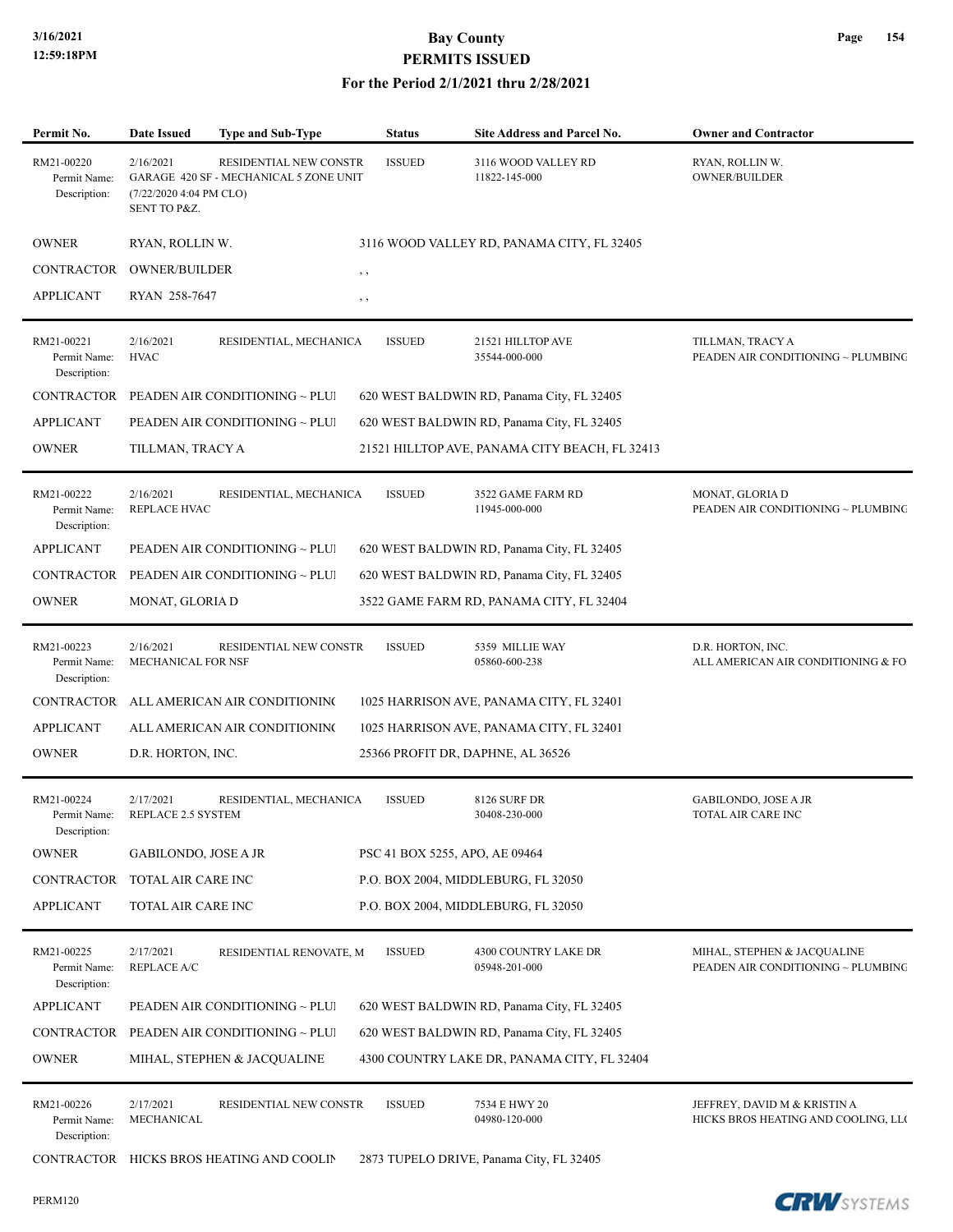#### **For the Period 2/1/2021 thru 2/28/2021**

| Permit No.                                 | <b>Date Issued</b><br><b>Type and Sub-Type</b>                   | <b>Status</b>                | Site Address and Parcel No.                        | <b>Owner and Contractor</b>                                                |
|--------------------------------------------|------------------------------------------------------------------|------------------------------|----------------------------------------------------|----------------------------------------------------------------------------|
| <b>APPLICANT</b>                           | HICKS BROS HEATING AND COOLIN                                    |                              | 2873 TUPELO DRIVE, Panama City, FL 32405           |                                                                            |
| <b>OWNER</b>                               | JEFFREY, DAVID M & KRISTIN A                                     |                              | 10631 S FORK LOOP, PANAMA CITY, FL 32404           |                                                                            |
| RM21-00227<br>Permit Name:<br>Description: | 2/17/2021<br>RESIDENTIAL, MECHANICA<br><b>HVAC</b>               | <b>WITHDRAWN</b>             | 21612 MARLIN AVE<br>35966-000-000                  | <b>CROWE, PATRICE A</b><br>MODERN AIR SOLUTIONS, LLC                       |
| CONTRACTOR                                 | MODERN AIR SOLUTIONS, LLC                                        |                              | 19407 PANAMA CITY BEACH PKWY, PANAMA CITY BEACH, F |                                                                            |
| <b>APPLICANT</b>                           | MODERN AIR SOLUTIONS, LLC                                        |                              | 19407 PANAMA CITY BEACH PKWY, PANAMA CITY BEACH, F |                                                                            |
| <b>OWNER</b>                               | CROWE, PATRICE A                                                 |                              | 21612 MARLIN AV, PANAMA CITY BEACH, FL 32413       |                                                                            |
| RM21-00228<br>Permit Name:<br>Description: | 2/17/2021<br>RESIDENTIAL, MECHANICA<br><b>HVAC</b>               | <b>FINALED</b>               | 7108 LAIRD ST<br>27882-015-000                     | ST ANDREW BAY RESORT MGNT INC<br>MODERN AIR SOLUTIONS, LLC                 |
| <b>CONTRACTOR</b>                          | MODERN AIR SOLUTIONS, LLC                                        |                              | 19407 PANAMA CITY BEACH PKWY, PANAMA CITY BEACH, F |                                                                            |
| <b>OWNER</b>                               | ST ANDREW BAY RESORT MGNT IN                                     |                              | 100 CHERRY STREET 801, PANAMA CITY, FL 32401       |                                                                            |
| <b>APPLICANT</b>                           | MODERN AIR SOLUTIONS, LLC                                        |                              | 19407 PANAMA CITY BEACH PKWY, PANAMA CITY BEACH, F |                                                                            |
| RM21-00229<br>Permit Name:<br>Description: | 2/17/2021<br>RESIDENTIAL, MECHANICA<br><b>HVAC</b>               | <b>ISSUED</b>                | 204 15TH ST<br>37075-000-000                       | MC BEACHIN BUNGALOW LLC<br>MODERN AIR SOLUTIONS, LLC                       |
| CONTRACTOR                                 | MODERN AIR SOLUTIONS, LLC                                        |                              | 19407 PANAMA CITY BEACH PKWY, PANAMA CITY BEACH, F |                                                                            |
| <b>APPLICANT</b>                           | MODERN AIR SOLUTIONS, LLC                                        |                              | 19407 PANAMA CITY BEACH PKWY, PANAMA CITY BEACH, F |                                                                            |
| <b>OWNER</b>                               | MC BEACHIN BUNGALOW LLC                                          | 206 N RIDGE, MOODY, TX 76557 |                                                    |                                                                            |
| RM21-00231<br>Permit Name:<br>Description: | 2/17/2021<br>RESIDENTIAL, MECHANICA<br><b>HVAC</b>               | <b>FINALED</b>               | 11505 POSTON RD<br>07385-000-000                   | <b>BOOCK, DENNIS W &amp; TRUDY A</b><br>ROUSSOS REFRIGERATION HEATING & AI |
| <b>OWNER</b>                               | <b>BOOCK, DENNIS W &amp; TRUDY A</b>                             |                              | 11505 POSTON RD, PANAMA CITY, FL 32404             |                                                                            |
| <b>APPLICANT</b>                           | <b>ROUSSOS REFRIGERATION HEATIN</b>                              |                              | 914 W 26TH STREET, LYNN HAVEN, FL 32444            |                                                                            |
| CONTRACTOR                                 | ROUSSOS REFRIGERATION HEATIN                                     |                              | 914 W 26TH STREET, LYNN HAVEN, FL 32444            |                                                                            |
| RM21-00232<br>Permit Name:<br>Description: | 2/18/2021<br>RESIDENTIAL ADDITION, M<br>MECHANICAL FOR ADDITION  | <b>ISSUED</b>                | 4906 SPYGLASS DR<br>31685-000-000                  | ANTONELLI, MICHAEL A & CHERYL<br>EZELL KOOL SERVICES LLC                   |
| CONTRACTOR                                 | EZELL KOOL SERVICES LLC                                          |                              | 611 CARRIE AVENUE, LYNN HAVEN, FL 32444            |                                                                            |
| <b>OWNER</b>                               | ANTONELLI, MICHAEL A & CHERYI                                    |                              | 4906 SPYGLASS DRIVE, PANAMA CITY BEACH, FL 32408   |                                                                            |
| <b>APPLICANT</b>                           | EZELL KOOL SERVICES LLC                                          |                              | 611 CARRIE AVENUE, LYNN HAVEN, FL 32444            |                                                                            |
| RM21-00233<br>Permit Name:<br>Description: | 2/18/2021<br>RESIDENTIAL NEW CONSTR<br><b>MECHANICAL FOR NSF</b> | <b>ISSUED</b>                | 5353 MILLIE WAY<br>05860-600-240                   | D.R. HORTON, INC.<br>ALL AMERICAN AIR CONDITIONING & FO.                   |
| <b>CONTRACTOR</b>                          | ALL AMERICAN AIR CONDITIONING                                    |                              | 1025 HARRISON AVE, PANAMA CITY, FL 32401           |                                                                            |
| <b>OWNER</b>                               | D.R. HORTON, INC.                                                |                              | 25366 PROFIT DR, DAPHNE, AL 36526                  |                                                                            |
| <b>APPLICANT</b>                           | ALL AMERICAN AIR CONDITIONING                                    |                              | 1025 HARRISON AVE, PANAMA CITY, FL 32401           |                                                                            |
| RM21-00234<br>Permit Name:<br>Description: | 2/19/2021<br>RESIDENTIAL RENOVATE, M<br>REPLACE A/C UNIT         | <b>ISSUED</b>                | 7301 LAKE SUZZANNE WAY<br>05603-334-000            | MCADAMS, DENNIS LINDLEY II<br>Advantage Refrigeration & Air Inc            |

PERM120

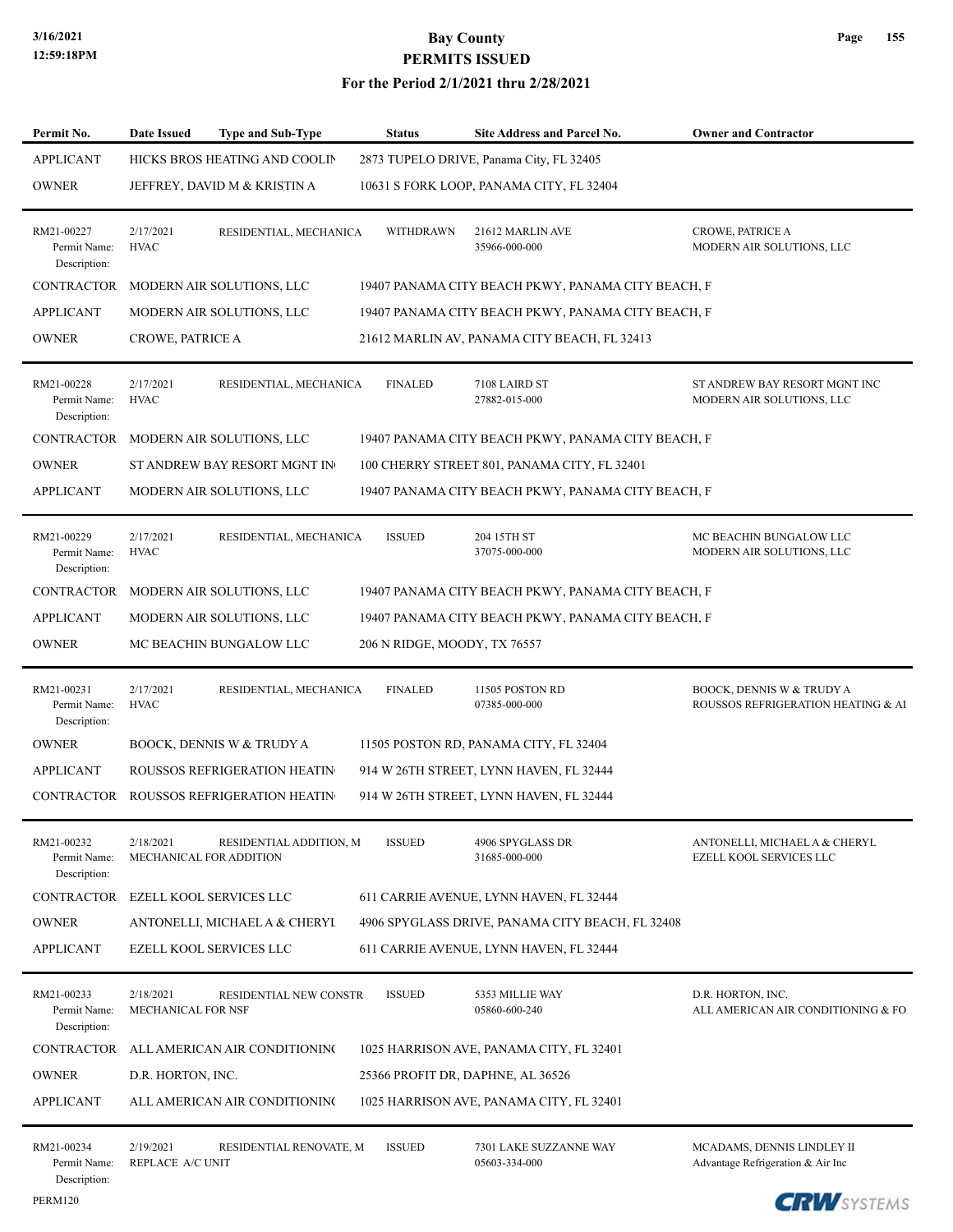#### **For the Period 2/1/2021 thru 2/28/2021**

| Permit No.                                 | <b>Date Issued</b>                    | <b>Type and Sub-Type</b>                 | <b>Status</b>                      | Site Address and Parcel No.                   | <b>Owner and Contractor</b>                                  |
|--------------------------------------------|---------------------------------------|------------------------------------------|------------------------------------|-----------------------------------------------|--------------------------------------------------------------|
| <b>OWNER</b>                               |                                       | MCADAMS, DENNIS LINDLEY II               |                                    | 7301 LAKE SUZZANNE WAY, PANAMA CITY, FL 32404 |                                                              |
| <b>APPLICANT</b>                           | <b>RYAN</b>                           |                                          | , ,                                |                                               |                                                              |
| CONTRACTOR                                 |                                       | Advantage Refrigeration & Air Inc        | 9815 Morar Rd, Southport, Fl 32409 |                                               |                                                              |
| RM21-00235<br>Permit Name:<br>Description: | 2/18/2021<br>NSF MECHANICAL 2 SYSTEMS | RESIDENTIAL, MECHANICA                   | <b>ISSUED</b>                      | 9501 CLARENCE ST<br>27583-000-000             | LOCAL T-SHIRTS, INC<br>Bruce Heating & Cooling LLC           |
| <b>OWNER</b>                               | LOCAL T-SHIRTS, INC                   |                                          |                                    | 9875 THOMAS DR, PANAMA CITY BEACH, FL 32407   |                                                              |
| <b>APPLICANT</b>                           | <b>BRUCE 814-4293</b>                 |                                          | , ,                                |                                               |                                                              |
| CONTRACTOR                                 | Bruce Heating & Cooling LLC           |                                          |                                    | PO BOX 9796, PANAMA CITY BEACH, FL 32417      |                                                              |
| RM21-00236<br>Permit Name:<br>Description: | 2/18/2021<br>NSF MECHANICAL 2 SYSTEMS | RESIDENTIAL, MECHANICA                   | <b>ISSUED</b>                      | 5428 HOPETOWN LN<br>31183-536-000             | HITCHCOCK, BRETT M & MARGARET<br>Bruce Heating & Cooling LLC |
| <b>OWNER</b>                               |                                       | HITCHCOCK, BRETT M & MARGARI             |                                    | 540 E 4TH COURT, PANAMA CITY, FL 32401        |                                                              |
| <b>APPLICANT</b>                           | <b>BRUCE 814-4293</b>                 |                                          | $, \, , \,$                        |                                               |                                                              |
| CONTRACTOR                                 | Bruce Heating & Cooling LLC           |                                          |                                    | PO BOX 9796, PANAMA CITY BEACH, FL 32417      |                                                              |
| RM21-00238<br>Permit Name:<br>Description: | 2/22/2021<br><b>NSF MECHANICAL</b>    | RESIDENTIAL NEW CONSTR                   | <b>ISSUED</b>                      | 5622 HATHAWAY RD<br>05648-050-000             | <b>JONES, ALICE F</b><br>PANAMA COOL HEATING & COOLING, LLC  |
| <b>CONTRACTOR</b>                          |                                       | PANAMA COOL HEATING & COOLIN             |                                    | 5231 STEWART DRIVE, PANAMA CITY, FL 32404     |                                                              |
| <b>APPLICANT</b>                           | PAUL 276-6101                         |                                          | , ,                                |                                               |                                                              |
| <b>OWNER</b>                               | JONES, ALICE F                        |                                          | 111 EMBER DR, SELMA, AL 36701      |                                               |                                                              |
| RM21-00239<br>Permit Name:<br>Description: | 2/18/2021<br>MECHANICAL FOR NSF       | RESIDENTIAL NEW CONSTR                   | <b>ISSUED</b>                      | 7289 ELLIE B DR<br>05658-400-335              | D.R. HORTON, INC.<br>ALL AMERICAN AIR CONDITIONING & FO.     |
| <b>APPLICANT</b>                           |                                       | ALL AMERICAN AIR CONDITIONING            |                                    | 1025 HARRISON AVE, PANAMA CITY, FL 32401      |                                                              |
| <b>OWNER</b>                               | D.R. HORTON, INC.                     |                                          |                                    | 25366 PROFIT DR, DAPHNE, AL 36526             |                                                              |
|                                            |                                       | CONTRACTOR ALL AMERICAN AIR CONDITIONING |                                    | 1025 HARRISON AVE, PANAMA CITY, FL 32401      |                                                              |
| RM21-00240<br>Permit Name:<br>Description: | 2/18/2021<br>MECHANICAL FOR NSF       | RESIDENTIAL NEW CONSTR                   | <b>ISSUED</b>                      | 7268 ELLIE B DR<br>05658-400-265              | D.R. HORTON, INC.<br>ALL AMERICAN AIR CONDITIONING & FO.     |
| CONTRACTOR                                 |                                       | ALL AMERICAN AIR CONDITIONING            |                                    | 1025 HARRISON AVE, PANAMA CITY, FL 32401      |                                                              |
| <b>OWNER</b>                               | D.R. HORTON, INC.                     |                                          |                                    | 25366 PROFIT DR, DAPHNE, AL 36526             |                                                              |
| <b>APPLICANT</b>                           |                                       | ALL AMERICAN AIR CONDITIONING            |                                    | 1025 HARRISON AVE, PANAMA CITY, FL 32401      |                                                              |
| RM21-00241<br>Permit Name:<br>Description: | 2/19/2021<br>REPLACE A/C UNIT         | RESIDENTIAL RENOVATE, M                  | <b>ISSUED</b>                      | 1451 KRAFT AVE<br>15324-050-007               | <b>KESSLER, DEBORAH</b><br>Advantage Refrigeration & Air Inc |
| CONTRACTOR                                 |                                       | Advantage Refrigeration & Air Inc        | 9815 Morar Rd, Southport, Fl 32409 |                                               |                                                              |
| <b>APPLICANT</b>                           | RYAN                                  |                                          | , ,                                |                                               |                                                              |
| <b>OWNER</b>                               | KESSLER, DEBORAH                      |                                          |                                    | 2705 NW 104 AVE #102, SUNRISE, FL 33322       |                                                              |

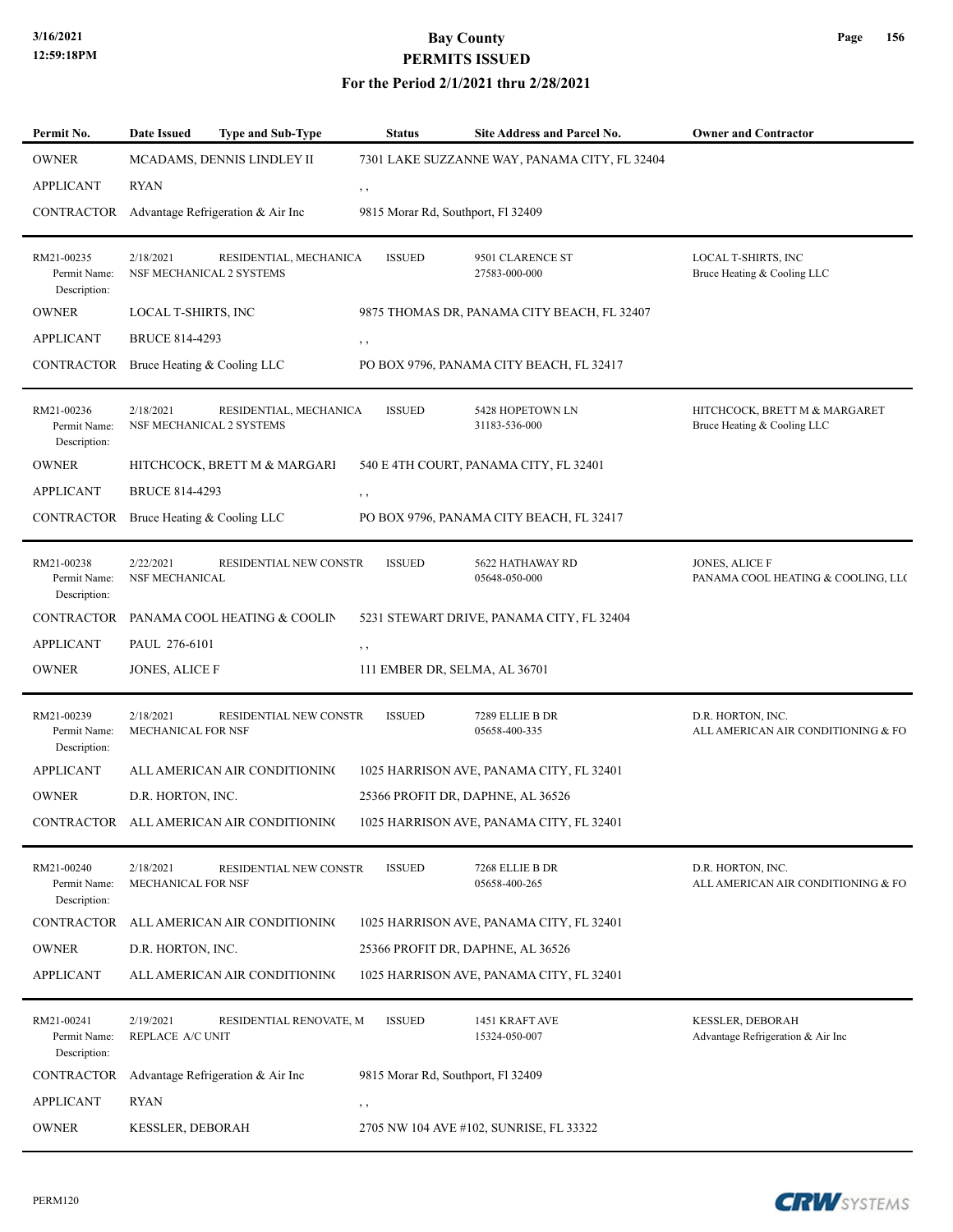#### **For the Period 2/1/2021 thru 2/28/2021**

| Permit No.                                 | <b>Date Issued</b>                                                                   | Type and Sub-Type                     | <b>Status</b>  | <b>Site Address and Parcel No.</b>                   | <b>Owner and Contractor</b>                                          |
|--------------------------------------------|--------------------------------------------------------------------------------------|---------------------------------------|----------------|------------------------------------------------------|----------------------------------------------------------------------|
| RM21-00243<br>Permit Name:<br>Description: | 2/23/2021<br>MH MECHANICAL                                                           | RESIDENTIAL, MECHANICA                | <b>FINALED</b> | 268 FOX AVE N<br>06459-020-000                       | <b>KEENY, DONALD R</b><br>STYLE CREST, INC.                          |
| CONTRACTOR                                 | STYLE CREST, INC.                                                                    | 2901 E 15TH ST, PANAMA CITY, FL 32405 |                |                                                      |                                                                      |
| <b>APPLICANT</b>                           | STYLE CREST, INC.                                                                    |                                       |                | 2901 E 15TH ST, PANAMA CITY, FL 32405                |                                                                      |
| <b>OWNER</b>                               | <b>KEENY, DONALD R</b>                                                               |                                       |                | 268 FOX AVE N, PANAMA CITY, FL 32404                 |                                                                      |
| RM21-00244<br>Permit Name:<br>Description: | 2/22/2021<br>NSF - MECHANICAL<br>$(5/20/20204:11$ PM MJM)<br>Sent to P&Z for review. | RESIDENTIAL NEW CONSTR                | <b>ISSUED</b>  | 568 LAKSHORE DR N<br>37238-009-010                   | DESIGN ENGINEERING FABRICATION<br>PANAMA COOL HEATING & COOLING, LLC |
| <b>OWNER</b>                               |                                                                                      | <b>DESIGN ENGINEERING FABRICATIC</b>  |                | BY ROBERT W DAVIS, INC., PANAMA CITY BEACH, FL 32413 |                                                                      |
| CONTRACTOR                                 |                                                                                      | PANAMA COOL HEATING & COOLIN          |                | 5231 STEWART DRIVE, PANAMA CITY, FL 32404            |                                                                      |
| <b>APPLICANT</b>                           |                                                                                      | PANAMA COOL HEATING & COOLIN          |                | 5231 STEWART DRIVE, PANAMA CITY, FL 32404            |                                                                      |
| RM21-00245<br>Permit Name:<br>Description: | 2/19/2021<br><b>ADDITION</b><br>$(5/13/20207:53$ AM MJM)<br>Sent to P&Z for review.  | RESIDENTIAL ADDITION, M               | <b>ISSUED</b>  | 102 SANDOLLAR DR<br>30188-193-000                    | THORNDYKE, KENNETH E<br>OWNER/BUILDER                                |
| CONTRACTOR                                 | <b>OWNER/BUILDER</b>                                                                 |                                       | , ,            |                                                      |                                                                      |
| <b>OWNER</b>                               | THORNDYKE, KENNETH E                                                                 |                                       |                | 102 SANDOLLAR DR, PANAMA CITY BEACH, FL 32408        |                                                                      |
| <b>APPLICANT</b>                           | KEN 850-832-3353                                                                     |                                       | $, \, , \,$    |                                                      |                                                                      |
| RM21-00246<br>Permit Name:<br>Description: | 2/19/2021<br>HVAC(2)                                                                 | RESIDENTIAL, MECHANICA                | <b>FINALED</b> | 138 LAIRD CIRCLE<br>27921-563-000                    | ELLIS, TIMOTHY D<br>ROUSSOS REFRIGERATION HEATING & AI               |
| <b>CONTRACTOR</b>                          |                                                                                      | ROUSSOS REFRIGERATION HEATIN          |                | 914 W 26TH STREET, LYNN HAVEN, FL 32444              |                                                                      |
| <b>APPLICANT</b>                           |                                                                                      | <b>ROUSSOS REFRIGERATION HEATIN</b>   |                | 914 W 26TH STREET, LYNN HAVEN, FL 32444              |                                                                      |
| <b>OWNER</b>                               | ELLIS, TIMOTHY D                                                                     |                                       |                | 138 LAIRD CIR, PANAMA CITY BEACH, FL 32408           |                                                                      |
| RM21-00247<br>Permit Name:<br>Description: | 2/19/2021<br>MECHANICAL FOR NSF                                                      | RESIDENTIAL NEW CONSTR                | <b>ISSUED</b>  | 7272 ELLIE B DR<br>05658-400-270                     | D.R. HORTON, INC.<br>ALL AMERICAN AIR CONDITIONING & FO.             |
| CONTRACTOR                                 |                                                                                      | ALL AMERICAN AIR CONDITIONING         |                | 1025 HARRISON AVE, PANAMA CITY, FL 32401             |                                                                      |
| <b>OWNER</b>                               | D.R. HORTON, INC.                                                                    |                                       |                | 25366 PROFIT DR, DAPHNE, AL 36526                    |                                                                      |
| <b>APPLICANT</b>                           |                                                                                      | ALL AMERICAN AIR CONDITIONING         |                | 1025 HARRISON AVE, PANAMA CITY, FL 32401             |                                                                      |
| RM21-00248<br>Permit Name:<br>Description: | 2/19/2021<br><b>HVAC</b>                                                             | RESIDENTIAL, MECHANICA                | <b>FINALED</b> | 4655 BAYWOOD DR<br>11715-170-000                     | HANKINS, JEREMY R & WENDY M<br>ROUSSOS REFRIGERATION HEATING & AI    |
| <b>APPLICANT</b>                           |                                                                                      | ROUSSOS REFRIGERATION HEATIN          |                | 914 W 26TH STREET, LYNN HAVEN, FL 32444              |                                                                      |
| <b>OWNER</b>                               |                                                                                      | HANKINS, JEREMY R & WENDY M           |                | 4655 BAYWOOD DR, LYNN HAVEN, FL 32444                |                                                                      |
| <b>CONTRACTOR</b>                          |                                                                                      | <b>ROUSSOS REFRIGERATION HEATIN</b>   |                | 914 W 26TH STREET, LYNN HAVEN, FL 32444              |                                                                      |
| RM21-00249<br>Permit Name:                 | 2/19/2021<br><b>HVAC</b>                                                             | RESIDENTIAL, MECHANICA                | <b>ISSUED</b>  | 4600 KINGFISH LN 303<br>31424-048-000                | PRATT, PARKS WINFIELD III<br>ROUSSOS REFRIGERATION HEATING & AI      |

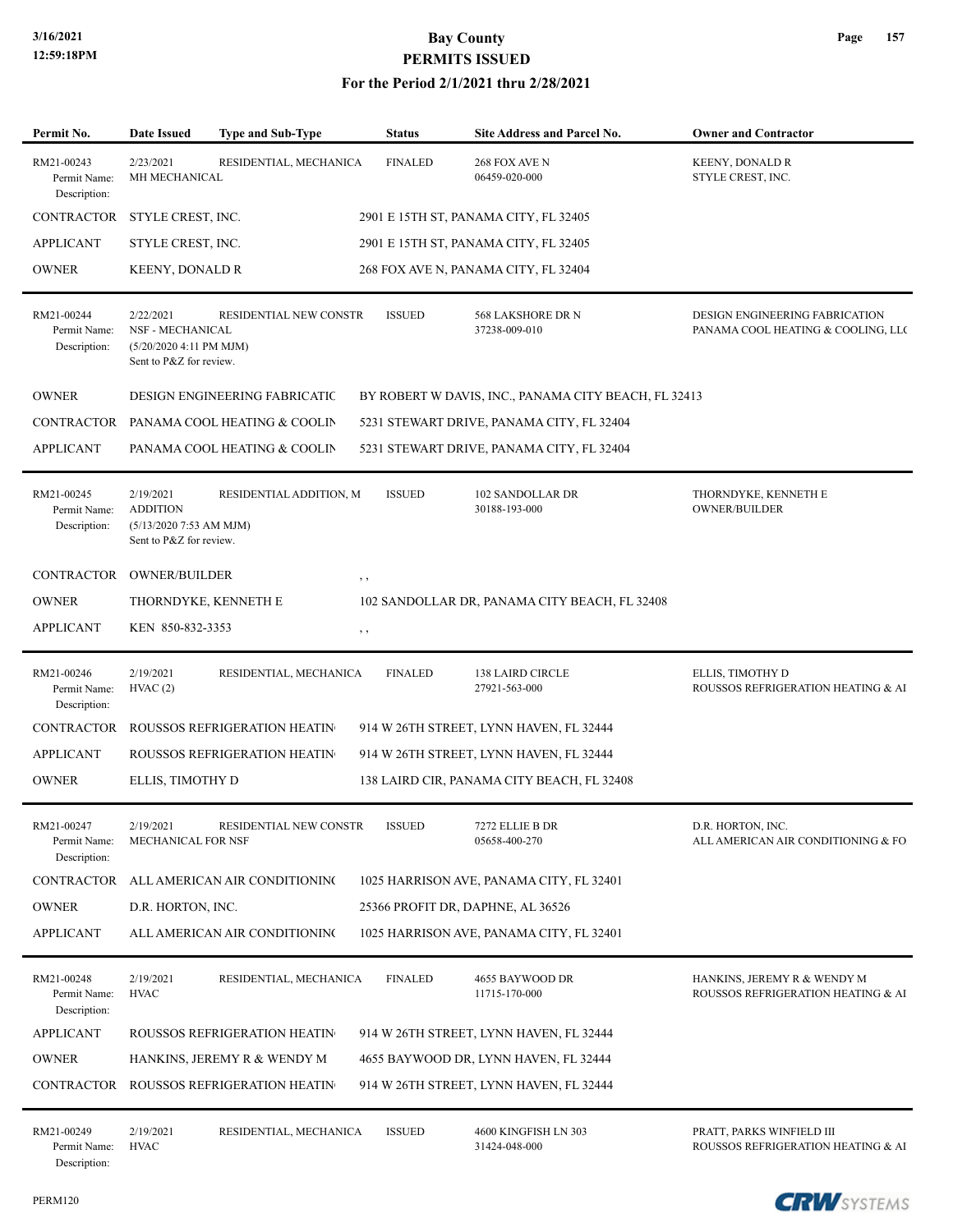| Permit No.                                 | Date Issued                                                                                    | <b>Type and Sub-Type</b>      | <b>Status</b>  | Site Address and Parcel No.                          | <b>Owner and Contractor</b>                                       |
|--------------------------------------------|------------------------------------------------------------------------------------------------|-------------------------------|----------------|------------------------------------------------------|-------------------------------------------------------------------|
| <b>CONTRACTOR</b>                          | <b>ROUSSOS REFRIGERATION HEATIN</b>                                                            |                               |                | 914 W 26TH STREET, LYNN HAVEN, FL 32444              |                                                                   |
| <b>APPLICANT</b>                           | ROUSSOS REFRIGERATION HEATIN                                                                   |                               |                | 914 W 26TH STREET, LYNN HAVEN, FL 32444              |                                                                   |
| <b>OWNER</b>                               | PRATT, PARKS WINFIELD III                                                                      |                               |                | 1480 CHICKASAW ST., DOTHAN, AL 36303                 |                                                                   |
| RM21-00250<br>Permit Name:<br>Description: | 2/19/2021<br>DUCTWORK REMOVED/REPLACE                                                          | RESIDENTIAL, MECHANICA        | <b>FINALED</b> | 7113 NORTH LAGOON DR<br>30823-030-000                | WRIGHT, ELIZABETH ANN<br>ROUSSOS REFRIGERATION HEATING & AI       |
| CONTRACTOR                                 | ROUSSOS REFRIGERATION HEATIN                                                                   |                               |                | 914 W 26TH STREET, LYNN HAVEN, FL 32444              |                                                                   |
| <b>APPLICANT</b>                           | ROUSSOS REFRIGERATION HEATIN                                                                   |                               |                | 914 W 26TH STREET, LYNN HAVEN, FL 32444              |                                                                   |
| <b>OWNER</b>                               | WRIGHT, ELIZABETH ANN                                                                          |                               |                | 7113 NORTH LAGOON DR, PANAMA CITY BEACH, FL 32408    |                                                                   |
| RM21-00251<br>Permit Name:<br>Description: | 2/20/2021<br>MECHANICAL FOR NSF<br>(11/24/2020 10:40 AM MJM)<br>Sent to P&Z for review.        | <b>RESIDENTIAL NEW CONSTR</b> | <b>ISSUED</b>  | 3855 CEDAR PARK<br>11916-500-030                     | TIMMINS CONSTRUCTION INC<br>STEVERSON AIR CONDITIONING LLC        |
| <b>OWNER</b>                               | TIMMINS CONSTRUCTION INC                                                                       |                               |                | 3427 HIGH CLIFF RD, SOUTHPORT, FL 32409              |                                                                   |
| CONTRACTOR                                 | STEVERSON AIR CONDITIONING LI                                                                  |                               |                | 403 W. 11TH ST, PANAMA CITY, FL 32401                |                                                                   |
| <b>APPLICANT</b>                           | STEVERSON AIR CONDITIONING LI                                                                  |                               |                | 403 W. 11TH ST, PANAMA CITY, FL 32401                |                                                                   |
| RM21-00252<br>Permit Name:<br>Description: | 2/22/2021<br>MECHANICAL FOR NSF                                                                | RESIDENTIAL NEW CONSTR        | <b>ISSUED</b>  | 1043 PLANTATION DR<br>07364-095-000                  | KOLL, GEORG<br>CENTRAL AIR CONDITIONING SERVICES (                |
| <b>CONTRACTOR</b>                          | CENTRAL AIR CONDITIONING SERV                                                                  |                               |                | 6312 Rasch Road, PANAMA CITY, FL 32404               |                                                                   |
| <b>APPLICANT</b>                           | <b>CENTRAL AIR CONDITIONING SERV</b>                                                           |                               |                | 6312 Rasch Road, PANAMA CITY, FL 32404               |                                                                   |
| <b>OWNER</b>                               | KOLL, GEORG                                                                                    |                               |                | 1200 PLANTATION DR, PANAMA CITY, FL 32404            |                                                                   |
| RM21-00253<br>Permit Name:<br>Description: | 2/20/2021<br><b>MECHANICAL FOR NSF</b><br>(10/12/2020 12:11 PM MJM)<br>Sent to P&Z for review. | RESIDENTIAL NEW CONSTR        | <b>ISSUED</b>  | 4702 MAEGANS RIDGE RD<br>05860-650-110               | Adams Homes Of Northwest Fl<br>PREMIER AIR & HEATING SERVICES INC |
| <b>OWNER</b>                               | Adams Homes Of Northwest Fl                                                                    |                               |                | 3000 Gulf Breeze Parkway, GULF BREEZE, FL 32563      |                                                                   |
|                                            | CONTRACTOR PREMIER AIR & HEATING SERVICES                                                      |                               |                | 2482 CAMERON WAY, NAVARRE, FL 32566                  |                                                                   |
| <b>APPLICANT</b>                           | PREMIER AIR & HEATING SERVICES                                                                 |                               |                | 2482 CAMERON WAY, NAVARRE, FL 32566                  |                                                                   |
| RM21-00254<br>Permit Name:<br>Description: | 2/21/2021<br>MECHANICAL                                                                        | RESIDENTIAL, MECHANICA        | <b>ISSUED</b>  | 7537 WALKER DR<br>06530-010-000                      | <b>BEAR, CHRISTIE M</b><br><b>OWNER BUILDER</b>                   |
| CONTRACTOR                                 | <b>OWNER BUILDER</b>                                                                           |                               | , ,            |                                                      |                                                                   |
| <b>APPLICANT</b>                           | <b>CHRISTIE BEAR</b>                                                                           |                               | $, \,$         |                                                      |                                                                   |
| <b>OWNER</b>                               | <b>BEAR, CHRISTIE M</b>                                                                        |                               |                | 7436 WALKER DR, PANAMA CITY, FL 32404                |                                                                   |
| RM21-00255<br>Permit Name:<br>Description: | 2/22/2021<br>MECHANICAL FOR NSF<br>(9/18/2020 11:45 AM MJM)<br>Sent to P&Z for review.         | RESIDENTIAL NEW CONSTR        | <b>ISSUED</b>  | 21317 HILLTOP AVE<br>35527-000-000                   | COKER, DONALD C<br>MIKHAILS LLC                                   |
| CONTRACTOR                                 | <b>MIKHAILS LLC</b>                                                                            |                               |                | 518 HIDDEN ISLAND DRIVE, PANAMA CITY BEACH, FL 32408 |                                                                   |
| <b>OWNER</b>                               | COKER, DONALD C                                                                                |                               |                | 3246 COUNTRY CLUB DR, LYNN HAVEN, FL 32444           |                                                                   |
| <b>PERM120</b>                             |                                                                                                |                               |                |                                                      | <b>CRW</b> SYSTEMS                                                |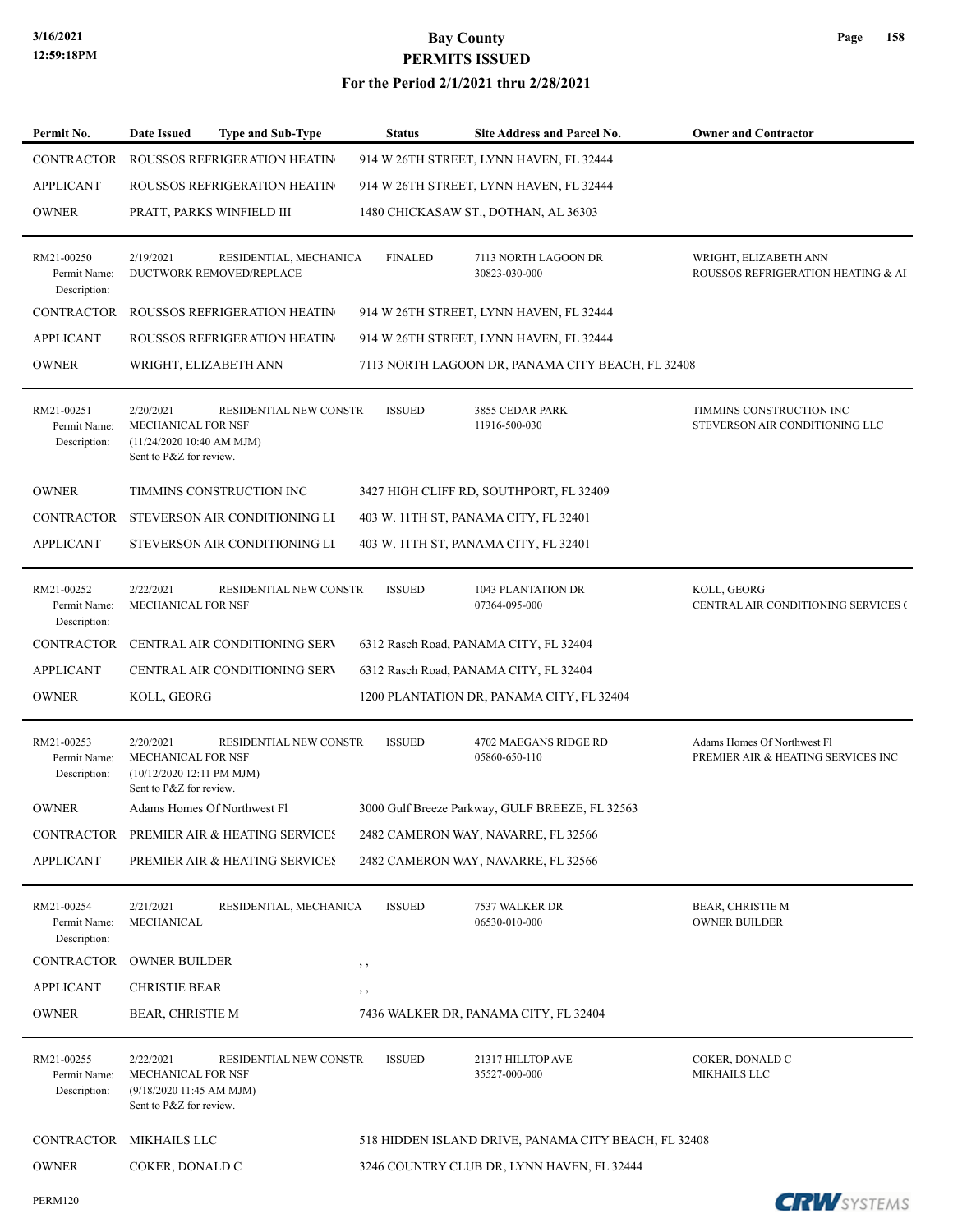#### **For the Period 2/1/2021 thru 2/28/2021**

| Permit No.                                 | <b>Date Issued</b><br><b>Type and Sub-Type</b>                                                                     | <b>Status</b>  | Site Address and Parcel No.                          | <b>Owner and Contractor</b>                                         |
|--------------------------------------------|--------------------------------------------------------------------------------------------------------------------|----------------|------------------------------------------------------|---------------------------------------------------------------------|
| <b>APPLICANT</b>                           | MIKHAILS LLC                                                                                                       |                | 518 HIDDEN ISLAND DRIVE, PANAMA CITY BEACH, FL 32408 |                                                                     |
| RM21-00256<br>Permit Name:<br>Description: | 2/22/2021<br>RESIDENTIAL, MECHANICA<br><b>HVAC CHANGE OUT</b>                                                      | <b>FINALED</b> | 5813 HILLTOP AVE<br>32006-010-000                    | YOUNG, BARBARA A<br><b>QUINCY'S HEATING &amp; A/C INC.</b>          |
| <b>APPLICANT</b>                           | QUINCY'S HEATING & A/C INC.                                                                                        |                | 128 N. HWY 79, PANAMA CITY BEACH, FL 32413           |                                                                     |
| CONTRACTOR                                 | QUINCY'S HEATING & A/C INC.                                                                                        |                | 128 N. HWY 79, PANAMA CITY BEACH, FL 32413           |                                                                     |
| <b>OWNER</b>                               | YOUNG, BARBARA A                                                                                                   |                | 5959 WHELAN LN, FREDERICK, MD 21703                  |                                                                     |
| RM21-00257<br>Permit Name:<br>Description: | 2/22/2021<br>RESIDENTIAL NEW CONSTR<br>MECHANICAL FOR NSF<br>$(11/23/2020 8:30$ AM MJM)<br>Sent to P&Z for review. | <b>ISSUED</b>  | 202 BRODERICK PL<br>37950-000-000                    | BRYND CONTRACTORS INC.<br><b>MIKHAILS LLC</b>                       |
| <b>OWNER</b>                               | BRYND CONTRACTORS INC.                                                                                             |                | 2103 CLINE LN, PANAMA CITY, FL 32404                 |                                                                     |
| <b>APPLICANT</b>                           | <b>MIKHAILS LLC</b>                                                                                                |                | 518 HIDDEN ISLAND DRIVE, PANAMA CITY BEACH, FL 32408 |                                                                     |
|                                            | CONTRACTOR MIKHAILS LLC                                                                                            |                | 518 HIDDEN ISLAND DRIVE, PANAMA CITY BEACH, FL 32408 |                                                                     |
| RM21-00258<br>Permit Name:<br>Description: | 2/22/2021<br>RESIDENTIAL NEW CONSTR<br>NSF- MECHANICAL<br>(9/1/2020 12:49 PM MJM)<br>Sent to P&Z for review.       | <b>ISSUED</b>  | 232 BARRACUDA DR<br>31445-040-000                    | SCOTT WILSON PROPERTIES LLC<br>STEPHENS AIR CONDITIONING & HEATING  |
| <b>APPLICANT</b>                           | STEPHENS AIR CONDITIONING & H                                                                                      |                | 1625 N EAST AVE, PANAMA CITY, FL 32405               |                                                                     |
| <b>OWNER</b>                               | <b>SCOTT WILSON PROPERTIES LLC</b>                                                                                 |                | 4341 THOMAS DRIVE, PANAMA CITY BEACH, FL 32408       |                                                                     |
| CONTRACTOR                                 | STEPHENS AIR CONDITIONING & H                                                                                      |                | 1625 N EAST AVE, PANAMA CITY, FL 32405               |                                                                     |
| RM21-00259<br>Permit Name:<br>Description: | 2/22/2021<br>RESIDENTIAL NEW CONSTR<br>NSF - MECHANICAL                                                            | <b>ISSUED</b>  | 2518 MOUND AVE<br>27099-000-000                      | WEAVER, JACQUELINE G<br>SALT AIR A/C, HEATING AND REFRIGERAT        |
| <b>APPLICANT</b>                           | SALT AIR A/C, HEATING AND REFRI                                                                                    |                | 2345 EAST 16TH STREET, Panama City, FL 32405         |                                                                     |
| <b>OWNER</b>                               | WEAVER, JACQUELINE G                                                                                               |                | 2518 MOUND AV, PANAMA CITY, FL 32405                 |                                                                     |
|                                            | CONTRACTOR SALT AIR A/C, HEATING AND REFRI                                                                         |                | 2345 EAST 16TH STREET, Panama City, FL 32405         |                                                                     |
| RM21-00260<br>Permit Name:<br>Description: | 2/22/2021<br>RESIDENTIAL NEW CONSTR<br>MECHANICAL FOR NSF<br>(10/8/2020 4:44 PM MJM)<br>Sent to P&Z for review.    | <b>ISSUED</b>  | 147 LAKE MERIAL TR<br>07504-219-000                  | ADAMS HOMES OF NW FLORIDA INC<br>PREMIER AIR & HEATING SERVICES INC |
|                                            | CONTRACTOR PREMIER AIR & HEATING SERVICES                                                                          |                | 2482 CAMERON WAY, NAVARRE, FL 32566                  |                                                                     |
| <b>OWNER</b>                               | ADAMS HOMES OF NW FLORIDA IN                                                                                       |                | 3000 GULF BREEZE PARKWAY, GULF BREEZE, FL 32563      |                                                                     |
| <b>APPLICANT</b>                           | PREMIER AIR & HEATING SERVICES                                                                                     |                | 2482 CAMERON WAY, NAVARRE, FL 32566                  |                                                                     |
| RM21-00261<br>Permit Name:<br>Description: | 2/23/2021<br>RESIDENTIAL NEW CONSTR<br>mechanical for NSF<br>(10/23/2020 9:22 AM MJM)<br>Sent to P&Z for review.   | <b>ISSUED</b>  | <b>411 LOCKSLEY DR</b><br>34030-325-030              | NWFL LAND HOLDINGS LLC<br>MODERN AIR SOLUTIONS, LLC                 |
| <b>APPLICANT</b>                           | MODERN AIR SOLUTIONS, LLC                                                                                          |                | 19407 PANAMA CITY BEACH PKWY, PANAMA CITY BEACH, F   |                                                                     |
|                                            | CONTRACTOR MODERN AIR SOLUTIONS, LLC                                                                               |                | 19407 PANAMA CITY BEACH PKWY, PANAMA CITY BEACH, F   |                                                                     |
|                                            |                                                                                                                    |                |                                                      |                                                                     |

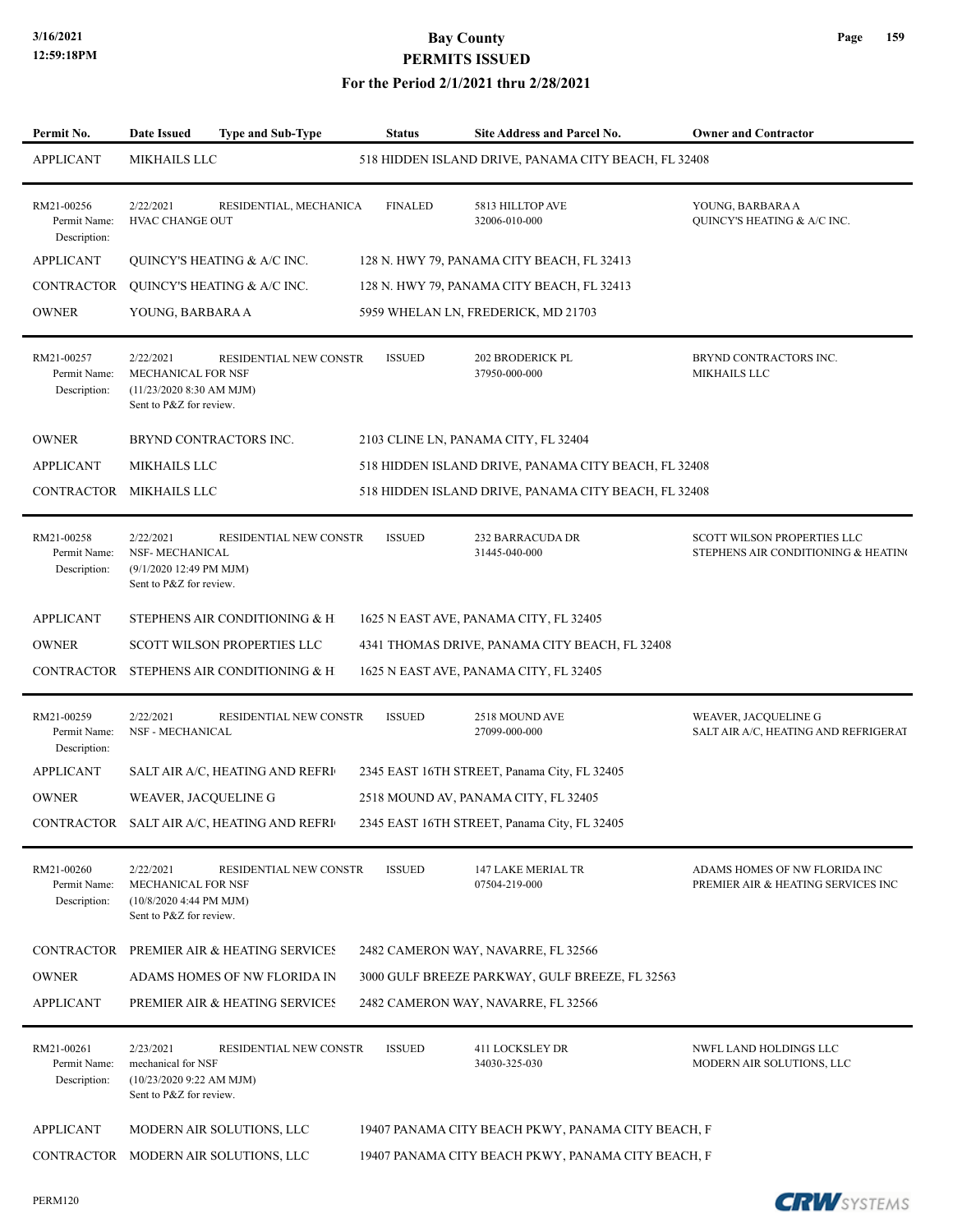| Permit No.                                 | <b>Date Issued</b>                                                                    | <b>Type and Sub-Type</b>                                | <b>Status</b>                   | <b>Site Address and Parcel No.</b>               | <b>Owner and Contractor</b>                                       |
|--------------------------------------------|---------------------------------------------------------------------------------------|---------------------------------------------------------|---------------------------------|--------------------------------------------------|-------------------------------------------------------------------|
| <b>OWNER</b>                               |                                                                                       | NWFL LAND HOLDINGS LLC                                  |                                 | 400 S ARNOLD RD, PANAMA CITY BEACH, FL 32413     |                                                                   |
| RM21-00262<br>Permit Name:<br>Description: | 2/23/2021<br>MECHANICAL<br>(2/8/20217:46 AM MJM)<br>Sent to P&Z for review.           | RESIDENTIAL NEW CONSTR                                  | <b>ISSUED</b>                   | 2360 GRAND OAKS LN<br>30167-728-000              | SUNDANCE INVESTMENT PROPERTIES<br>REGENCY BUILDERS OF FLORIDA INC |
| <b>CONTRACTOR</b>                          |                                                                                       | REGENCY BUILDERS OF FLORIDA I                           |                                 | 4034 HOBBS ROAD, PANAMA CITY, FL 32409           |                                                                   |
| <b>OWNER</b>                               |                                                                                       | SUNDANCE INVESTMENT PROPERT                             |                                 | PO BOX 9595, PANAMA CITY BEACH, FL 32417         |                                                                   |
| <b>APPLICANT</b>                           |                                                                                       | REGENCY BUILDERS OF FLORIDA I                           |                                 | 4034 HOBBS ROAD, PANAMA CITY, FL 32409           |                                                                   |
| RM21-00263<br>Permit Name:<br>Description: | 2/23/2021<br>MECHANICAL<br>(2/8/2021 9:53 AM MJM)<br>Sent to P&Z for review.          | RESIDENTIAL NEW CONSTR                                  | <b>ISSUED</b>                   | 20502 1ST AVE<br>36845-000-000                   | GILES, INC.<br>REGENCY BUILDERS OF FLORIDA INC                    |
| <b>OWNER</b>                               | GILES, INC.                                                                           |                                                         | P.O BOX 72432, ALBANY, AL 31708 |                                                  |                                                                   |
| <b>APPLICANT</b>                           |                                                                                       | <b>REGENCY BUILDERS OF FLORIDA I</b>                    |                                 | 4034 HOBBS ROAD, PANAMA CITY, FL 32409           |                                                                   |
| CONTRACTOR                                 |                                                                                       | REGENCY BUILDERS OF FLORIDA I                           |                                 | 4034 HOBBS ROAD, PANAMA CITY, FL 32409           |                                                                   |
| RM21-00264<br>Permit Name:<br>Description: | 2/23/2021<br>MECHANICAL<br>(2/8/20217:47 AM MJM)<br>Sent to P&Z for review            | RESIDENTIAL NEW CONSTR                                  | <b>ISSUED</b>                   | 5408 LAGOON WAY<br>31849-000-000                 | SUNDANCE INVESTMENT PROPERTIES<br>REGENCY BUILDERS OF FLORIDA INC |
| <b>OWNER</b>                               |                                                                                       | SUNDANCE INVESTMENT PROPERT                             |                                 | PO BOX 9595, PANAMA CITY BEACH, FL 32417         |                                                                   |
| <b>APPLICANT</b>                           |                                                                                       | REGENCY BUILDERS OF FLORIDA I                           |                                 | 4034 HOBBS ROAD, PANAMA CITY, FL 32409           |                                                                   |
| CONTRACTOR                                 |                                                                                       | REGENCY BUILDERS OF FLORIDA I                           |                                 | 4034 HOBBS ROAD, PANAMA CITY, FL 32409           |                                                                   |
| RM21-00265<br>Permit Name:<br>Description: | 2/23/2021<br>(2/8/20217:46 AM MJM)<br>Sent to P&Z for review.                         | RESIDENTIAL NEW CONSTR<br>MECHANICAL DUPLEX 5726 - 5728 | <b>ISSUED</b>                   | 5726 & 5728 PINETREE AVE<br>32017-010-000        | SUNDANCE INVESTMENT PROPERTIES<br>REGENCY BUILDERS OF FLORIDA INC |
|                                            |                                                                                       | CONTRACTOR REGENCY BUILDERS OF FLORIDA I                |                                 | 4034 HOBBS ROAD, PANAMA CITY, FL 32409           |                                                                   |
| <b>OWNER</b>                               |                                                                                       | SUNDANCE INVESTMENT PROPERT                             |                                 | PO BOX 9595, PANAMA CITY BEACH, FL 32417         |                                                                   |
| <b>APPLICANT</b>                           |                                                                                       | REGENCY BUILDERS OF FLORIDA I                           |                                 | 4034 HOBBS ROAD, PANAMA CITY, FL 32409           |                                                                   |
| RM21-00266<br>Permit Name:<br>Description: | 2/23/2021<br><b>HVAC</b>                                                              | RESIDENTIAL, MECHANICA                                  | <b>ISSUED</b>                   | 1036 LIGHTHOUSE LAGOON CT<br>27343-323-000       | JOHNSON, JEREMY L<br>PEADEN AIR CONDITIONING ~ PLUMBING           |
| CONTRACTOR                                 |                                                                                       | PEADEN AIR CONDITIONING ~ PLUI                          |                                 | 620 WEST BALDWIN RD, Panama City, FL 32405       |                                                                   |
| <b>APPLICANT</b>                           |                                                                                       | PEADEN AIR CONDITIONING ~ PLUI                          |                                 | 620 WEST BALDWIN RD, Panama City, FL 32405       |                                                                   |
| <b>OWNER</b>                               | JOHNSON, JEREMY L                                                                     |                                                         |                                 | 1036 LIGHTHOUSE LAGOON CT, PANAMA CITY, FL 32407 |                                                                   |
| RM21-00267<br>Permit Name:<br>Description: | 2/23/2021<br>MECHANICAL FOR NSF<br>(8/31/202010:00 AM MJM)<br>Sent to P&Z for review. | RESIDENTIAL NEW CONSTR                                  | <b>ISSUED</b>                   | 5907 HILLTOP AVE<br>32164-000-000                | WESTMORELAND, LEVON<br>BYARS AIR CONDITIONING & HEATING           |
| <b>OWNER</b>                               | WESTMORELAND, LEVON                                                                   |                                                         |                                 | 831 OLD MIZE ROAD, TOCCOA, GA 30577              |                                                                   |
| <b>APPLICANT</b>                           |                                                                                       | BYARS AIR CONDITIONING & HEAT                           |                                 | 1715 GLENCOE DRIVE, LYNN HAVEN, FL 32444         |                                                                   |
| PERM120                                    |                                                                                       |                                                         |                                 |                                                  | <b>CRW</b> SYSTEMS                                                |

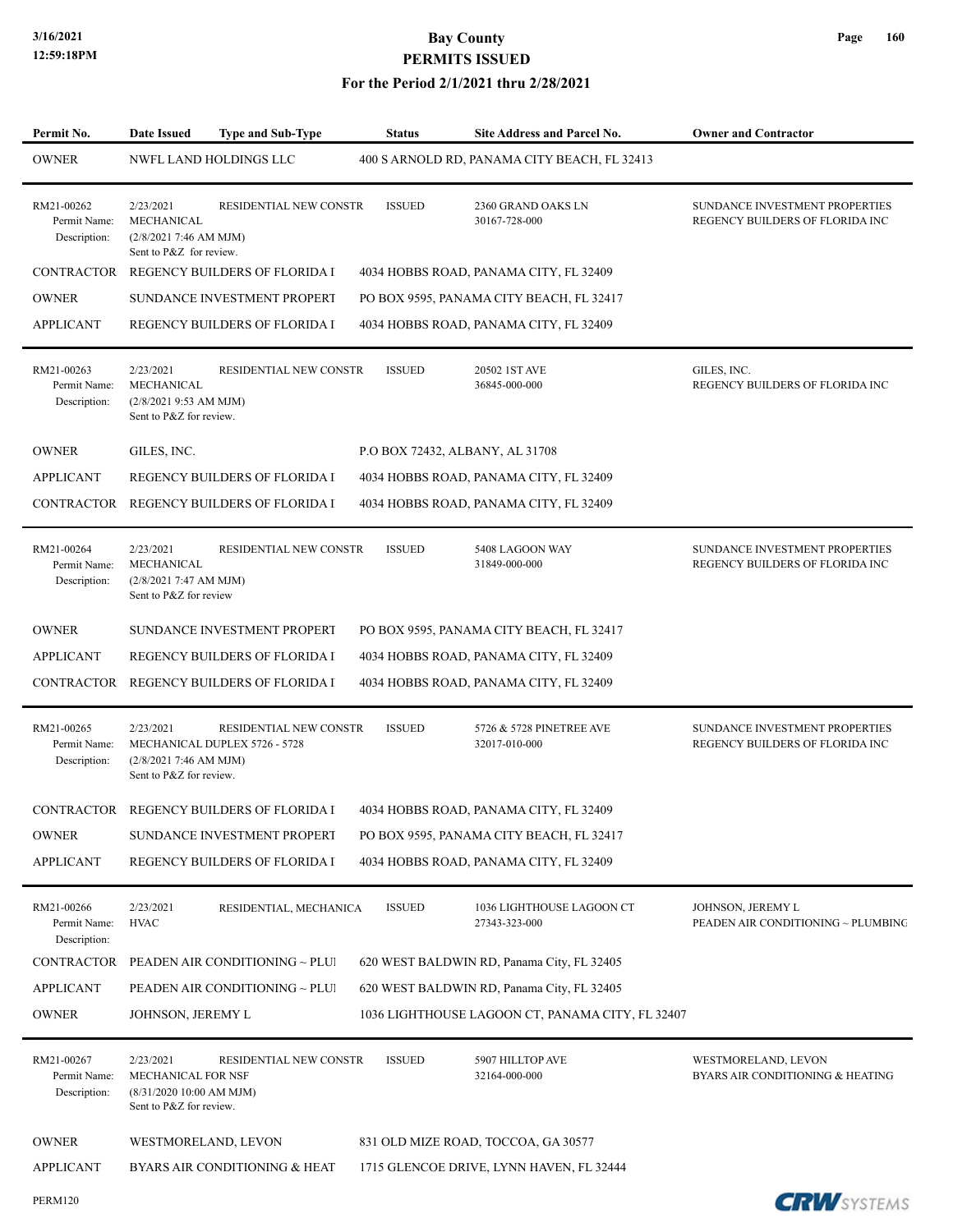| Permit No.                                 | Date Issued                     | <b>Type and Sub-Type</b>            | <b>Status</b>                      | <b>Site Address and Parcel No.</b>                  | <b>Owner and Contractor</b>                                        |
|--------------------------------------------|---------------------------------|-------------------------------------|------------------------------------|-----------------------------------------------------|--------------------------------------------------------------------|
| CONTRACTOR                                 |                                 | BYARS AIR CONDITIONING & HEAT       |                                    | 1715 GLENCOE DRIVE, LYNN HAVEN, FL 32444            |                                                                    |
| RM21-00270<br>Permit Name:<br>Description: | 2/24/2021<br><b>HVAC</b>        | RESIDENTIAL, MECHANICA              | <b>ISSUED</b>                      | 1806 BRITTON LN<br>11249-349-000                    | KIRKLAND, KENNETH D<br>ROUSSOS REFRIGERATION HEATING & AI          |
| <b>OWNER</b>                               | KIRKLAND, KENNETH D             |                                     |                                    | 1806 BRITTON LANE, LYNN HAVEN, FL 32444             |                                                                    |
| <b>CONTRACTOR</b>                          |                                 | <b>ROUSSOS REFRIGERATION HEATIN</b> |                                    | 914 W 26TH STREET, LYNN HAVEN, FL 32444             |                                                                    |
| <b>APPLICANT</b>                           |                                 | ROUSSOS REFRIGERATION HEATIN        |                                    | 914 W 26TH STREET, LYNN HAVEN, FL 32444             |                                                                    |
| RM21-00271<br>Permit Name:<br>Description: | 2/24/2021<br><b>HVAC</b>        | RESIDENTIAL, MECHANICA              | <b>ISSUED</b>                      | 7609 GLEN COVE LN<br>08035-006-000                  | ALLEN, TIMOTHY R<br>ROUSSOS REFRIGERATION HEATING & AI             |
| <b>APPLICANT</b>                           |                                 | ROUSSOS REFRIGERATION HEATIN        |                                    | 914 W 26TH STREET, LYNN HAVEN, FL 32444             |                                                                    |
| <b>CONTRACTOR</b>                          |                                 | <b>ROUSSOS REFRIGERATION HEATIN</b> |                                    | 914 W 26TH STREET, LYNN HAVEN, FL 32444             |                                                                    |
| <b>OWNER</b>                               | ALLEN, TIMOTHY R                |                                     |                                    | 7609 GLEN COVE LANE, SOUTHPORT, FL 32409            |                                                                    |
| RM21-00272<br>Permit Name:<br>Description: | 2/24/2021<br><b>HVAC</b>        | RESIDENTIAL, MECHANICA              | <b>ISSUED</b>                      | 21517 CARIBBEAN LN<br>35501-000-000                 | <b>BUCKELEW, GARY G</b><br>ROUSSOS REFRIGERATION HEATING & AI      |
| <b>CONTRACTOR</b>                          |                                 | <b>ROUSSOS REFRIGERATION HEATIN</b> |                                    | 914 W 26TH STREET, LYNN HAVEN, FL 32444             |                                                                    |
| <b>APPLICANT</b>                           |                                 | ROUSSOS REFRIGERATION HEATIN        |                                    | 914 W 26TH STREET, LYNN HAVEN, FL 32444             |                                                                    |
| <b>OWNER</b>                               | <b>BUCKELEW, GARY G</b>         |                                     |                                    | 21517 CARIBBEAN LN, PANAMA CITY BEACH, FL 32413     |                                                                    |
| RM21-00273<br>Permit Name:<br>Description: | 2/24/2021<br><b>HVAC</b>        | RESIDENTIAL, MECHANICA              | <b>ISSUED</b>                      | 631 OCTOPUS LN<br>31463-320-000                     | <b>GROSS, RONALD W</b><br>BAILEY'S A/C & HEATING LLC               |
| <b>APPLICANT</b>                           |                                 | BAILEY'S A/C & HEATING LLC          |                                    | 5021 HALSEY CIRCLE, Panama City, FL 32405           |                                                                    |
| <b>OWNER</b>                               | <b>GROSS, RONALD W</b>          |                                     |                                    | 5003 BARRINGTON DRIVE, ALBANY, GA 31721             |                                                                    |
| CONTRACTOR                                 |                                 | BAILEY'S A/C & HEATING LLC          |                                    | 5021 HALSEY CIRCLE, Panama City, FL 32405           |                                                                    |
| RM21-00274<br>Permit Name:<br>Description: | 2/26/2021<br>A/C CHANGE OUT     | RESIDENTIAL RENOVATE, M             | <b>ISSUED</b>                      | 6401 DOLPHIN SHORES DR<br>27343-516-000             | VIJAPURA, DHVANIT K & LEENA D<br>Advantage Refrigeration & Air Inc |
| <b>OWNER</b>                               |                                 | VIJAPURA, DHVANIT K & LEENA D       |                                    | 6401 DOLPHIN SHORES DR, PANAMA CITY BEACH, FL 32407 |                                                                    |
| CONTRACTOR                                 |                                 | Advantage Refrigeration & Air Inc   | 9815 Morar Rd, Southport, Fl 32409 |                                                     |                                                                    |
| <b>APPLICANT</b>                           | <b>RYAN</b>                     |                                     | , ,                                |                                                     |                                                                    |
| RM21-00275<br>Permit Name:<br>Description: | 2/24/2021<br><b>HVAC</b>        | RESIDENTIAL, MECHANICA              | <b>ISSUED</b>                      | 8210 WOODLEIGH RD<br>05452-416-000                  | MEYER, EUGENE L<br>PEADEN AIR CONDITIONING ~ PLUMBING              |
| CONTRACTOR                                 |                                 | PEADEN AIR CONDITIONING ~ PLUI      |                                    | 620 WEST BALDWIN RD, Panama City, FL 32405          |                                                                    |
| <b>APPLICANT</b>                           |                                 | PEADEN AIR CONDITIONING ~ PLUI      |                                    | 620 WEST BALDWIN RD, Panama City, FL 32405          |                                                                    |
| <b>OWNER</b>                               | MEYER, EUGENE L                 |                                     |                                    | 9017 KINGS HARBOUR RD, PANAMA CITY, FL 32405        |                                                                    |
| RM21-00276<br>Permit Name:<br>Description: | 2/25/2021<br>MECHANICAL FOR NSF | RESIDENTIAL NEW CONSTR              | <b>ISSUED</b>                      | 7284 ELLIE B DR<br>05658-400-285                    | D.R. HORTON, INC.<br>ALL AMERICAN AIR CONDITIONING & FO.           |
| <b>OWNER</b>                               | D.R. HORTON, INC.               |                                     |                                    | 25366 PROFIT DR, DAPHNE, AL 36526                   |                                                                    |
| <b>PERM120</b>                             |                                 |                                     |                                    |                                                     | <b>CRU</b> SVSTEMS                                                 |

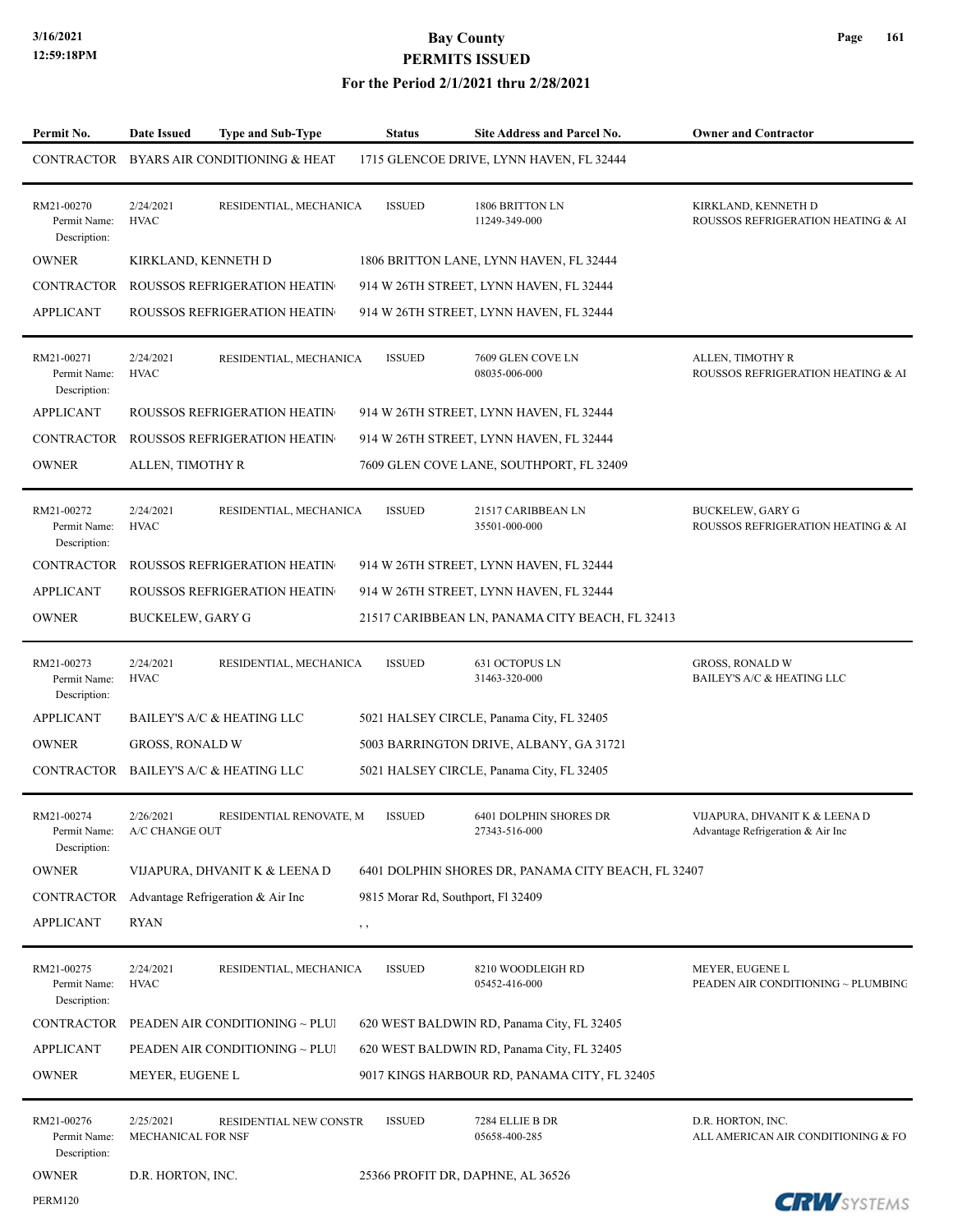#### **For the Period 2/1/2021 thru 2/28/2021**

| Permit No.                                 | <b>Date Issued</b>                                                                            | <b>Type and Sub-Type</b> | <b>Status</b>                        | <b>Site Address and Parcel No.</b>               | <b>Owner and Contractor</b>                                          |
|--------------------------------------------|-----------------------------------------------------------------------------------------------|--------------------------|--------------------------------------|--------------------------------------------------|----------------------------------------------------------------------|
| <b>APPLICANT</b>                           | ALL AMERICAN AIR CONDITIONING                                                                 |                          |                                      | 1025 HARRISON AVE, PANAMA CITY, FL 32401         |                                                                      |
| CONTRACTOR                                 | ALL AMERICAN AIR CONDITIONING                                                                 |                          |                                      | 1025 HARRISON AVE, PANAMA CITY, FL 32401         |                                                                      |
| RM21-00278<br>Permit Name:<br>Description: | 2/25/2021<br>A/C REPLACEMENT                                                                  | RESIDENTIAL RENOVATE, M  | <b>ISSUED</b>                        | 3534 HWY 390 E<br>11450-010-000                  | MITCHELL, ROBERT E<br><b>OWNER/BUILDER</b>                           |
| <b>OWNER</b>                               | MITCHELL, ROBERT E                                                                            |                          |                                      | 3534 E HIGHWAY 390, PANAMA CITY, FL 32404        |                                                                      |
| CONTRACTOR                                 | <b>OWNER/BUILDER</b>                                                                          |                          | $, \, \,$                            |                                                  |                                                                      |
| <b>APPLICANT</b>                           | Robert 960-6013                                                                               |                          | $, \, \,$                            |                                                  |                                                                      |
| RM21-00279<br>Permit Name:<br>Description: | 2/25/2021<br><b>HVAC</b>                                                                      | RESIDENTIAL, MECHANICA   | <b>ISSUED</b>                        | 1210 CORNELL DR<br>13404-000-000                 | HOLCOMB, DANIEL R<br>A Superior Air Conditioning Company             |
| <b>OWNER</b>                               | <b>HOLCOMB, DANIEL R</b>                                                                      |                          |                                      | 1210 CORNELL DR, PANAMA CITY, FL 32405           |                                                                      |
| CONTRACTOR                                 | A Superior Air Conditioning Company                                                           |                          |                                      | 20512 pcb pkwy, PANAMA CITY BEACH, FL 32413      |                                                                      |
| APPLICANT                                  | A Superior Air Conditioning Company                                                           |                          |                                      | 20512 pcb pkwy, PANAMA CITY BEACH, FL 32413      |                                                                      |
| RM21-00280<br>Permit Name:<br>Description: | 2/26/2021<br>REPLACE TWO (2) UNITS                                                            | RESIDENTIAL, MECHANICA   | <b>ISSUED</b>                        | 1217 PROSPECT PROMENADE<br>35271-364-000         | DEMKO, RICHARD M CO-TRUSTEE &<br>PEADEN AIR CONDITIONING ~ PLUMBING  |
| CONTRACTOR                                 | PEADEN AIR CONDITIONING ~ PLUI                                                                |                          |                                      | 620 WEST BALDWIN RD, Panama City, FL 32405       |                                                                      |
| <b>APPLICANT</b>                           | PEADEN AIR CONDITIONING ~ PLUI                                                                |                          |                                      | 620 WEST BALDWIN RD, Panama City, FL 32405       |                                                                      |
| <b>OWNER</b>                               | DEMKO, RICHARD M CO-TRUSTEE                                                                   |                          |                                      | DEMKO, SUSAN C CO-TRUSTEE, PANAMA CITY, FL 32413 |                                                                      |
| RM21-00281<br>Permit Name:<br>Description: | 2/26/2021<br><b>REPLACE AC</b>                                                                | RESIDENTIAL, MECHANICA   | <b>ISSUED</b>                        | 21513 DOLPHIN AVE<br>35581-000-000               | GALLAGHER, BRIAN J & MELISSA C<br>PEADEN AIR CONDITIONING ~ PLUMBING |
| CONTRACTOR                                 | PEADEN AIR CONDITIONING ~ PLUI                                                                |                          |                                      | 620 WEST BALDWIN RD, Panama City, FL 32405       |                                                                      |
| <b>OWNER</b>                               | <b>GALLAGHER, BRIAN J &amp; MELISSA (</b>                                                     |                          | 88 MOYER ROAD, TELFORD, PA 18969     |                                                  |                                                                      |
| <b>APPLICANT</b>                           | PEADEN AIR CONDITIONING ~ PLUI                                                                |                          |                                      | 620 WEST BALDWIN RD, Panama City, FL 32405       |                                                                      |
| RM21-00282<br>Permit Name:<br>Description: | 2/26/2021<br><b>MECHANICAL FOR NSF</b><br>$(12/8/20207:59$ AM MJM)<br>Sent to P&Z for review. | RESIDENTIAL NEW CONSTR   | <b>ISSUED</b>                        | 8754 N LAGOON DR<br>30197-894-000                | SUNRISE DEVELOPMENT LLC<br>GULF COAST AIR CONDITIONING LLC           |
| <b>OWNER</b>                               | SUNRISE DEVELOPMENT LLC                                                                       |                          |                                      | 3210 LAURIE AVE, PANAMA CITY BEACH, FL 32408     |                                                                      |
| <b>APPLICANT</b>                           | <b>GULF COAST AIR CONDITIONING L</b>                                                          |                          | 222 W 33RD PL, Panama City, FL 32405 |                                                  |                                                                      |
|                                            | CONTRACTOR GULF COAST AIR CONDITIONING L                                                      |                          | 222 W 33RD PL, Panama City, FL 32405 |                                                  |                                                                      |
| RP21-00050<br>Permit Name:<br>Description: | 2/25/2021<br><b>REPIPE</b><br>(1/11/2021 12:56 PM HEM)<br>WAITING FOR SCOPE OF WORK           | RESIDENTIAL, PLUMBING    | <b>ISSUED</b>                        | 9010 MC CANN RD N<br>07642-242-000               | TURNER, JOHN M<br><b>AND SERVICES</b>                                |
|                                            | CONTRACTOR AND SERVICES                                                                       |                          |                                      | 5010 N CORTEZ AVENUE, TAMPA, FL 33614            |                                                                      |
| <b>APPLICANT</b>                           | <b>AND SERVICES</b>                                                                           |                          |                                      | 5010 N CORTEZ AVENUE, TAMPA, FL 33614            |                                                                      |
| <b>OWNER</b>                               | TURNER, JOHN M                                                                                |                          |                                      | PO BOX 1035, PANAMA CITY, FL 32402               |                                                                      |

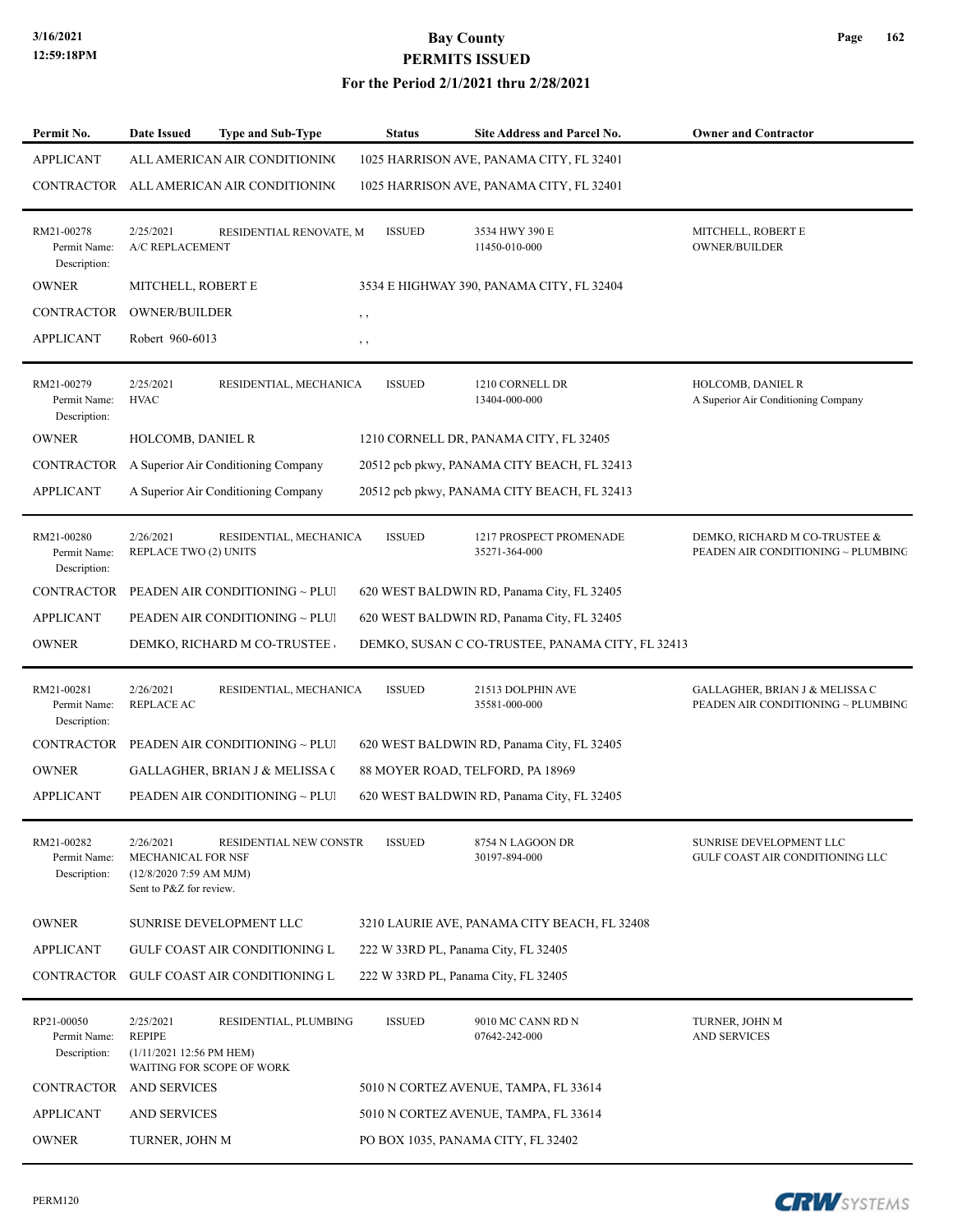| Permit No.                                 | Date Issued                                         | <b>Type and Sub-Type</b>                                                                    | <b>Status</b> | <b>Site Address and Parcel No.</b>                 | <b>Owner and Contractor</b>                                    |
|--------------------------------------------|-----------------------------------------------------|---------------------------------------------------------------------------------------------|---------------|----------------------------------------------------|----------------------------------------------------------------|
| RP21-00141<br>Permit Name:<br>Description: | 2/1/2021                                            | RESIDENTIAL RENOVATE, P<br>CONDO RENOVATION - PLUMBING                                      | <b>ISSUED</b> | 23223 FRONT BEACH RD 702<br>36464-262-000          | FULKERSON, TOMMY JR & KATHLEEN<br><b>BENEFIELD PLUMBING</b>    |
| CONTRACTOR                                 | <b>BENEFIELD PLUMBING</b>                           |                                                                                             |               | 2622 HIGHWAY 2321, SOUTHPORT, FL 32409             |                                                                |
| <b>APPLICANT</b>                           | BENEFIELD PLUMBING                                  |                                                                                             |               | 2622 HIGHWAY 2321, SOUTHPORT, FL 32409             |                                                                |
| <b>OWNER</b>                               |                                                     | FULKERSON, TOMMY JR & KATHLE                                                                |               | 16143 MIDDLE DELAWARE RD, HENDERSON, KY 42420      |                                                                |
| RP21-00142<br>Permit Name:<br>Description: | 2/1/2021<br>(2/1/2021 8:44 AM CJR)                  | RESIDENTIAL RENOVATE, P<br>RENOVATE EXISTING HOME - PLUMBING<br>ENGINEER REPORT IS ATTACHED | <b>ISSUED</b> | 246 SCOOTER DR<br>30166-416-315                    | <b>FAYARD, KEVIN B</b><br>PLUMB BETTER INC (CFC)               |
| CONTRACTOR PLUMB BETTER INC (CFC)          |                                                     |                                                                                             |               | 314 W. 8TH ST., PANAMA CITY, FL 32401              |                                                                |
| <b>OWNER</b>                               | FAYARD, KEVIN B                                     |                                                                                             |               | 246 SCOOTER DRIVE, PANAMA CITY BEACH, FL 32408     |                                                                |
| <b>APPLICANT</b>                           | PLUMB BETTER INC (CFC)                              |                                                                                             |               | 314 W. 8TH ST., PANAMA CITY, FL 32401              |                                                                |
| RP21-00143<br>Permit Name:<br>Description: | 2/2/2021                                            | RESIDENTIAL, PLUMBING<br><b>INSTALL NEW EXTERIOR PUMP</b>                                   | <b>ISSUED</b> | 1100 TECH DR<br>11251-070-000                      | US BANK TRUST NA TRUSTEE<br>PEADEN AIR CONDITIONING ~ PLUMBING |
| <b>APPLICANT</b>                           |                                                     | PEADEN AIR CONDITIONING ~ PLUI                                                              |               | 620 WEST BALDWIN RD, Panama City, FL 32405         |                                                                |
| <b>OWNER</b>                               |                                                     | US BANK TRUST NA TRUSTEE                                                                    |               | LSF10 MASTER PARTICIPATION, IRVING, TX 75063       |                                                                |
|                                            |                                                     | CONTRACTOR PEADEN AIR CONDITIONING ~ PLUI                                                   |               | 620 WEST BALDWIN RD, Panama City, FL 32405         |                                                                |
| RP21-00144<br>Permit Name:<br>Description: | 2/2/2021                                            | RESIDENTIAL, PLUMBING<br>EXPANSION TANK, BALL VALVE                                         | <b>ISSUED</b> | 1036 LIGHTHOUSE LAGOON CT<br>27343-323-000         | JOHNSON, JEREMY L<br>PEADEN AIR CONDITIONING ~ PLUMBING        |
| <b>OWNER</b>                               | JOHNSON, JEREMY L                                   |                                                                                             |               | 1036 LIGHTHOUSE LAGOON CT, PANAMA CITY, FL 32407   |                                                                |
| <b>APPLICANT</b>                           |                                                     | PEADEN AIR CONDITIONING ~ PLUI                                                              |               | 620 WEST BALDWIN RD, Panama City, FL 32405         |                                                                |
|                                            |                                                     | $\textbf{CONTRACTOR} \quad \textbf{PEADER} \textbf{ AIR CONDITIONING} \sim \textbf{PLUI}$   |               | 620 WEST BALDWIN RD, Panama City, FL 32405         |                                                                |
| RP21-00145<br>Permit Name:<br>Description: | 2/2/2021<br>REPLACE WATER HEATER                    | RESIDENTIAL, PLUMBING                                                                       | <b>ISSUED</b> | 123 3RD ST<br>36534-000-000                        | <b>WARNICK, ANTHONY</b><br>PEADEN AIR CONDITIONING ~ PLUMBING  |
| CONTRACTOR                                 |                                                     | PEADEN AIR CONDITIONING $\sim$ PLUI                                                         |               | 620 WEST BALDWIN RD, Panama City, FL 32405         |                                                                |
| <b>APPLICANT</b>                           |                                                     | PEADEN AIR CONDITIONING ~ PLUI                                                              |               | 620 WEST BALDWIN RD, Panama City, FL 32405         |                                                                |
| <b>OWNER</b>                               | <b>WARNICK, ANTHONY</b>                             |                                                                                             |               | 18530 WHITE OAK DRIVE, CATLETTSBURG, KY 41129      |                                                                |
| RP21-00146<br>Permit Name:<br>Description: | 2/4/2021<br>PLUMBING FOR NSF<br>WAITING FOR PAYMENT | RESIDENTIAL NEW CONSTR                                                                      | <b>ISSUED</b> | 6509 SUNDEW MARSH TRL W<br>32611-785-000           | JC HOMES & DEVELOPMENT LLC<br>HOBBS PLUMBING INC               |
| <b>APPLICANT</b>                           | HOBBS PLUMBING INC                                  |                                                                                             |               | 920 N EAST AVE, PANAMA CITY, FL 32401              |                                                                |
| CONTRACTOR HOBBS PLUMBING INC              |                                                     |                                                                                             |               | 920 N EAST AVE, PANAMA CITY, FL 32401              |                                                                |
| <b>OWNER</b>                               |                                                     | JC HOMES & DEVELOPMENT LLC                                                                  |               | 7512 MORNING MARSH TRAIL, PANAMA CITY BEACH, FL 32 |                                                                |
| RP21-00147<br>Permit Name:<br>Description: | 2/2/2021<br>REPLACE SHOWER VALVE                    | RESIDENTIAL RENOVATE, P                                                                     | <b>ISSUED</b> | 6115 SOUTH LAGOON DR<br>32214-000-000              | WILDER, DONALD A<br>PEADEN AIR CONDITIONING ~ PLUMBING         |
|                                            |                                                     | CONTRACTOR PEADEN AIR CONDITIONING ~ PLUI                                                   |               | 620 WEST BALDWIN RD, Panama City, FL 32405         |                                                                |

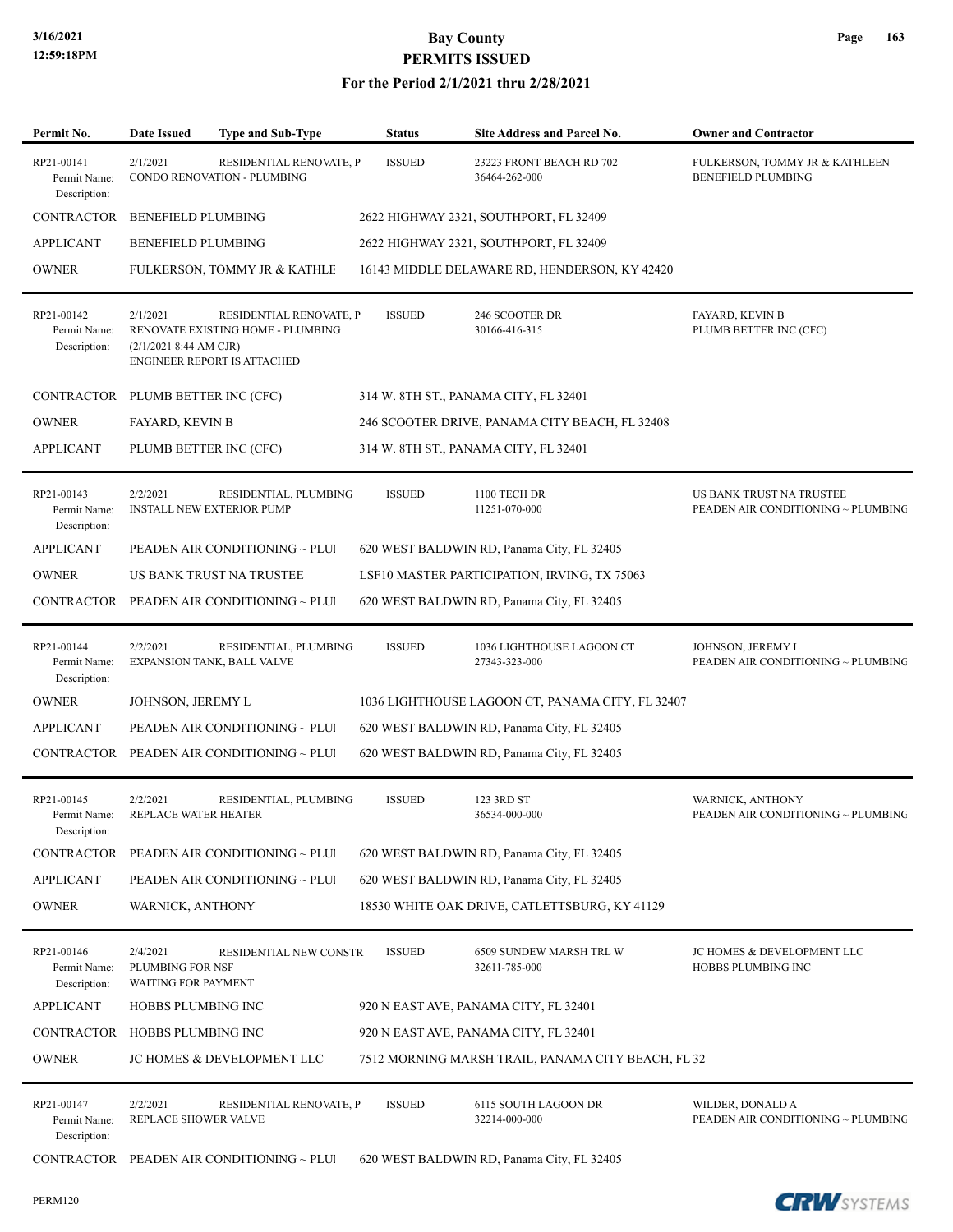#### **For the Period 2/1/2021 thru 2/28/2021**

| Permit No.                                 | <b>Date Issued</b>                                                                   | <b>Type and Sub-Type</b>                                                | <b>Status</b>                  | <b>Site Address and Parcel No.</b>                 | <b>Owner and Contractor</b>                                   |
|--------------------------------------------|--------------------------------------------------------------------------------------|-------------------------------------------------------------------------|--------------------------------|----------------------------------------------------|---------------------------------------------------------------|
| <b>APPLICANT</b>                           |                                                                                      | PEADEN AIR CONDITIONING ~ PLUI                                          |                                | 620 WEST BALDWIN RD, Panama City, FL 32405         |                                                               |
| <b>OWNER</b>                               | WILDER, DONALD A                                                                     |                                                                         |                                | 6805 GULF DR UNIT 2, PANAMA CITY BEACH, FL 32408   |                                                               |
| RP21-00148<br>Permit Name:<br>Description: | 2/2/2021<br><b>PLUMBING</b><br>(9/8/2020 4:56 PM LRK)<br>need updated insurance      | HURRICANE MICHAEL, PLU                                                  | <b>ISSUED</b>                  | 631 OCTOPUS LN<br>31463-320-000                    | <b>GROSS, RONALD W</b><br><b>BAREFOOT PLUMBING INC</b>        |
| <b>APPLICANT</b>                           |                                                                                      | <b>BAREFOOT PLUMBING INC</b>                                            |                                | 5138 OLD MAJETTE TOWER RD, PANAMA CITY, FL 32404   |                                                               |
| <b>CONTRACTOR</b>                          | <b>BAREFOOT PLUMBING INC</b>                                                         |                                                                         |                                | 5138 OLD MAJETTE TOWER RD, PANAMA CITY, FL 32404   |                                                               |
| <b>OWNER</b>                               | <b>GROSS, RONALD W</b>                                                               |                                                                         |                                | 5003 BARRINGTON DRIVE, ALBANY, GA 31721            |                                                               |
| RP21-00149<br>Permit Name:<br>Description: | 2/2/2021<br>PLUMBING FOR NSF<br>$(10/5/2020$ 3:38 PM MJM)<br>Sent to P&Z for review. | RESIDENTIAL NEW CONSTR                                                  | <b>ISSUED</b>                  | 211 SANDYSHORE DR<br>36459-364-000                 | <b>SAULS, HENRY F JR</b><br>DAVIS & SONS PLUMBING             |
| CONTRACTOR DAVIS & SONS PLUMBING           |                                                                                      |                                                                         | 2271 HWY 22, BONIFAY, FL 32425 |                                                    |                                                               |
| <b>APPLICANT</b>                           | DAVIS & SONS PLUMBING                                                                |                                                                         | 2271 HWY 22, BONIFAY, FL 32425 |                                                    |                                                               |
| <b>OWNER</b>                               | SAULS, HENRY F JR                                                                    |                                                                         | POBOX 659, TIFTON, GA 31793    |                                                    |                                                               |
| RP21-00150<br>Permit Name:<br>Description: | 2/3/2021<br><b>INSTALL WATER HEATER</b>                                              | RESIDENTIAL, PLUMBING                                                   | <b>ISSUED</b>                  | 3413 PICADILLY LN<br>11528-050-000                 | GALLAWAY, HAROLD B II &<br>PEADEN AIR CONDITIONING ~ PLUMBING |
| CONTRACTOR                                 |                                                                                      | PEADEN AIR CONDITIONING ~ PLUI                                          |                                | 620 WEST BALDWIN RD, Panama City, FL 32405         |                                                               |
| <b>OWNER</b>                               |                                                                                      | GALLAWAY, HAROLD B II &                                                 |                                | CASSANDRA F GALLAWAY, PANAMA CITY, FL 32405        |                                                               |
| <b>APPLICANT</b>                           |                                                                                      | PEADEN AIR CONDITIONING ~ PLUI                                          |                                | 620 WEST BALDWIN RD, Panama City, FL 32405         |                                                               |
| RP21-00152<br>Permit Name:<br>Description: | 2/3/2021<br>plumbing and valve in master bath                                        | RESIDENTIAL, PLUMBING                                                   | <b>ISSUED</b>                  | 7624 OLD BICYCLE RD<br>06716-210-000               | OLSON, JAMES I.<br>HOMETOWN (RF) CONTRACTORS, INC             |
| <b>OWNER</b>                               | OLSON, JAMES I.                                                                      |                                                                         |                                | 7624 OLD BICYCLE RD, PANAMA CITY, FL 32404         |                                                               |
|                                            |                                                                                      | CONTRACTOR HOMETOWN (RF) CONTRACTORS, I                                 |                                | 4567 PACE PATRIOT BLVD, PACE, FL 32571             |                                                               |
| <b>APPLICANT</b>                           |                                                                                      | HOMETOWN (RF) CONTRACTORS, I                                            |                                | 4567 PACE PATRIOT BLVD, PACE, FL 32571             |                                                               |
| RP21-00153<br>Permit Name:<br>Description: | 2/3/2021                                                                             | RESIDENTIAL ADDITION, PL<br>PLUMBING -BATHROOM ADDITION TO RANGER HOUSE | <b>ISSUED</b>                  | 3418 STATE PARK CIR<br>31419-000-000               | <b>TIITF/DEP</b><br>ENVISION IT REMODELING LLC                |
| CONTRACTOR                                 |                                                                                      | <b>ENVISION IT REMODELING LLC</b>                                       |                                | 1012 BECK AVE, PANAMA CITY, FL 32401               |                                                               |
| <b>OWNER</b>                               | TIITF/DEP                                                                            |                                                                         |                                | ST ANDREW STATE PRK MAIN ENTRY, TALLAHASSEE, FL 32 |                                                               |
| <b>APPLICANT</b>                           |                                                                                      | <b>ENVISION IT REMODELING LLC</b>                                       |                                | 1012 BECK AVE, PANAMA CITY, FL 32401               |                                                               |
| RP21-00154<br>Permit Name:<br>Description: | 2/4/2021<br>NSF PLUMBING<br>$(11/17/20207:02$ AM CJR)                                | RESIDENTIAL NEW CONSTR<br>Missing water-sewer receipts & truss layout   | <b>ISSUED</b>                  | 2236 SHERMAN AVE<br>14652-000-000                  | PATTERSON, JOHN H & JOHNNIE R<br>P & C PLUMBING LLC           |
| CONTRACTOR P & C PLUMBING LLC              |                                                                                      |                                                                         |                                | 4603 CHERYL CT, PLANT CITY, FL 33567               |                                                               |
| <b>OWNER</b>                               |                                                                                      | PATTERSON, JOHN H & JOHNNIE R                                           |                                | 2236 SHERMAN AVE, PANAMA CITY, FL 32405            |                                                               |

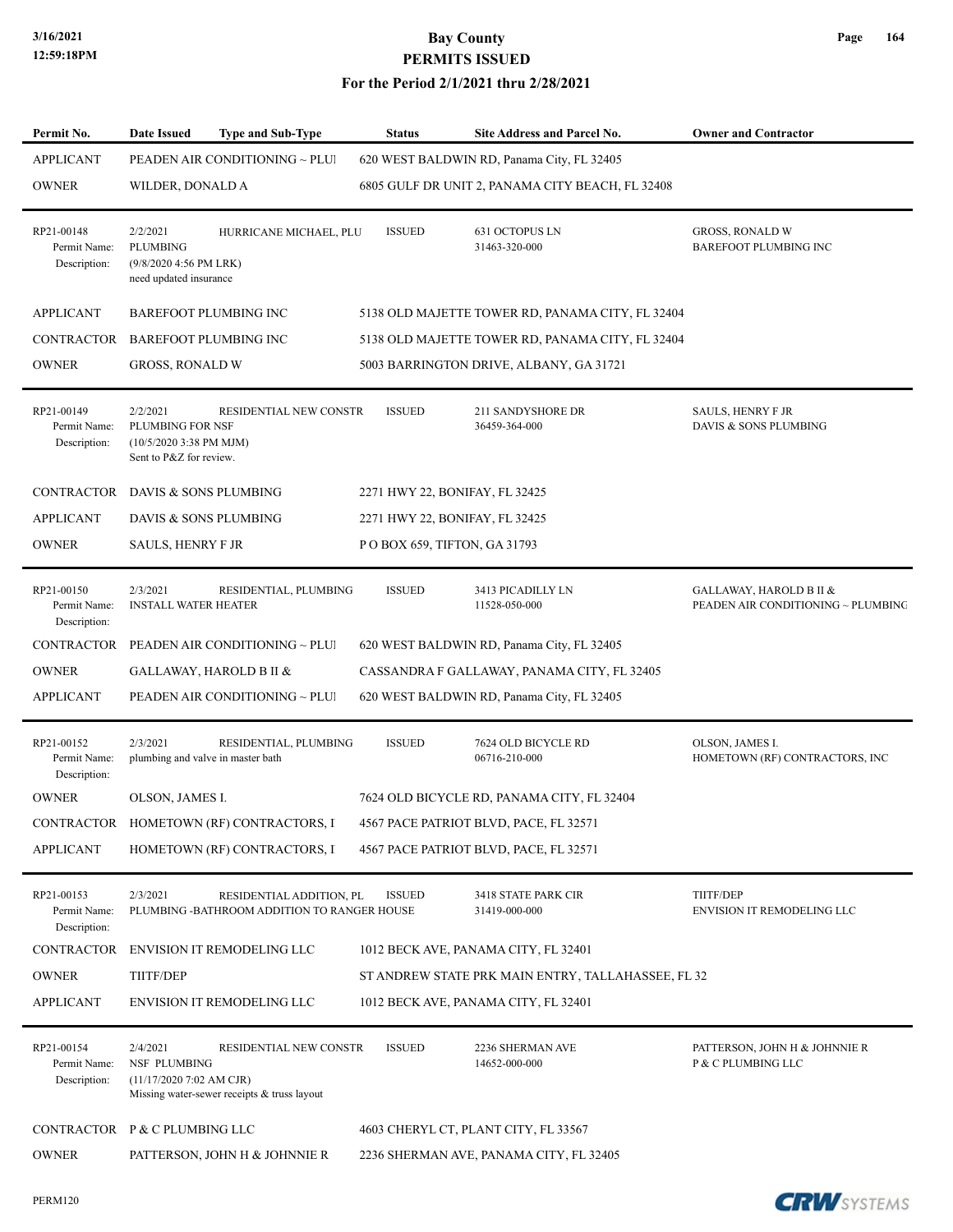#### **For the Period 2/1/2021 thru 2/28/2021**

| Permit No.                                 | Date Issued                                                            | <b>Type and Sub-Type</b> | <b>Status</b>  | <b>Site Address and Parcel No.</b>                 | <b>Owner and Contractor</b>                          |
|--------------------------------------------|------------------------------------------------------------------------|--------------------------|----------------|----------------------------------------------------|------------------------------------------------------|
| <b>APPLICANT</b>                           | RON 813-267-5438                                                       |                          | $, \, , \,$    |                                                    |                                                      |
| RP21-00155<br>Permit Name:<br>Description: | 2/4/2021<br><b>WATER HEATER</b>                                        | RESIDENTIAL, PLUMBING    | <b>ISSUED</b>  | 2843 LONGLEAF RD<br>26904-220-000                  | <b>CLARK, BRANTLEY S JR</b><br><b>AND SERVICES</b>   |
| <b>OWNER</b>                               | CLARK, BRANTLEY S JR                                                   |                          |                | 2843 LONGLEAF RD, PANAMA CITY, FL 32405            |                                                      |
| CONTRACTOR                                 | <b>AND SERVICES</b>                                                    |                          |                | 5010 N CORTEZ AVENUE, TAMPA, FL 33614              |                                                      |
| <b>APPLICANT</b>                           | <b>AND SERVICES</b>                                                    |                          |                | 5010 N CORTEZ AVENUE, TAMPA, FL 33614              |                                                      |
| RP21-00156<br>Permit Name:<br>Description: | 2/4/2021<br><b>INSTALL HOT WATER HEATER</b>                            | RESIDENTIAL, PLUMBING    | <b>FINALED</b> | 8700 FRONT BEACH RD 3305<br>40001-100-100          | MARTINEZ, JORGE P<br><b>AND SERVICES</b>             |
| <b>APPLICANT</b>                           | <b>AND SERVICES</b>                                                    |                          |                | 5010 N CORTEZ AVENUE, TAMPA, FL 33614              |                                                      |
| CONTRACTOR                                 | AND SERVICES                                                           |                          |                | 5010 N CORTEZ AVENUE, TAMPA, FL 33614              |                                                      |
| <b>OWNER</b>                               | MARTINEZ, JORGE P                                                      |                          |                | 8700 FRONT BEACH ROAD, PANAMA CITY BEACH, FL 32407 |                                                      |
| RP21-00157<br>Permit Name:<br>Description: | 2/19/2021<br><b>PLUMBING</b>                                           | RESIDENTIAL NEW CONSTR   | <b>ISSUED</b>  | 301 LAHAN BLVD<br>38109-000-000                    | GILES, THOMAS W JR ETAL<br><b>BENEFIELD PLUMBING</b> |
| CONTRACTOR                                 | <b>BENEFIELD PLUMBING</b>                                              |                          |                | 2622 HIGHWAY 2321, SOUTHPORT, FL 32409             |                                                      |
| <b>OWNER</b>                               |                                                                        | GILES, THOMAS W JR ETAL  |                | 19956 ALTA VISTA DR, PANAMA CITY BEACH, FL 32413   |                                                      |
| <b>APPLICANT</b>                           | <b>BENEFIELD PLUMBING</b>                                              |                          |                | 2622 HIGHWAY 2321, SOUTHPORT, FL 32409             |                                                      |
| RP21-00158<br>Permit Name:<br>Description: | 2/5/2021<br>NEW SINGLE FAMILY                                          | RESIDENTIAL NEW CONSTR   | <b>ISSUED</b>  | 5824 VIKING WAY<br>05658-400-250                   | D.R. HORTON, INC.<br>HOBBS PLUMBING INC              |
| <b>OWNER</b>                               | D.R. HORTON, INC.                                                      |                          |                | 25366 PROFIT DR, DAPHNE, AL 36526                  |                                                      |
| <b>APPLICANT</b>                           | HOBBS PLUMBING INC                                                     |                          |                | 920 N EAST AVE, PANAMA CITY, FL 32401              |                                                      |
| CONTRACTOR HOBBS PLUMBING INC              |                                                                        |                          |                | 920 N EAST AVE, PANAMA CITY, FL 32401              |                                                      |
| RP21-00159<br>Permit Name:<br>Description: | 2/5/2021<br>PLUMBING                                                   | RESIDENTIAL NEW CONSTR   | <b>ISSUED</b>  | 5828 VIKING WAY<br>05658-400-255                   | D.R. HORTON, INC.<br>HOBBS PLUMBING INC              |
| <b>OWNER</b>                               | D.R. HORTON, INC.                                                      |                          |                | 25366 PROFIT DR, DAPHNE, AL 36526                  |                                                      |
| <b>APPLICANT</b>                           | HOBBS PLUMBING INC                                                     |                          |                | 920 N EAST AVE, PANAMA CITY, FL 32401              |                                                      |
| CONTRACTOR                                 | HOBBS PLUMBING INC                                                     |                          |                | 920 N EAST AVE, PANAMA CITY, FL 32401              |                                                      |
| RP21-00160<br>Permit Name:<br>Description: | 2/5/2021<br><b>PLUMBING</b><br>(1/26/20216:43 AM CLO)<br>pack from p&z | RESIDENTIAL NEW CONSTR   | <b>ISSUED</b>  | 402 LOCKSLEY DR<br>34030-325-250                   | NWFL LAND HOLDINGS LLC<br>HOBBS PLUMBING INC         |
| <b>CONTRACTOR</b>                          | HOBBS PLUMBING INC                                                     |                          |                | 920 N EAST AVE, PANAMA CITY, FL 32401              |                                                      |
| <b>OWNER</b>                               |                                                                        | NWFL LAND HOLDINGS LLC   |                | 400 S ARNOLD RD, PANAMA CITY BEACH, FL 32413       |                                                      |
| <b>APPLICANT</b>                           | HOBBS PLUMBING INC                                                     |                          |                | 920 N EAST AVE, PANAMA CITY, FL 32401              |                                                      |
| RP21-00161<br>Permit Name:                 | 2/5/2021<br>PLUMBING                                                   | RESIDENTIAL NEW CONSTR   | <b>ISSUED</b>  | 439 LOCKSLEY DR<br>34030-325-100                   | NWFL LAND HOLDINGS LLC<br>HOBBS PLUMBING INC         |

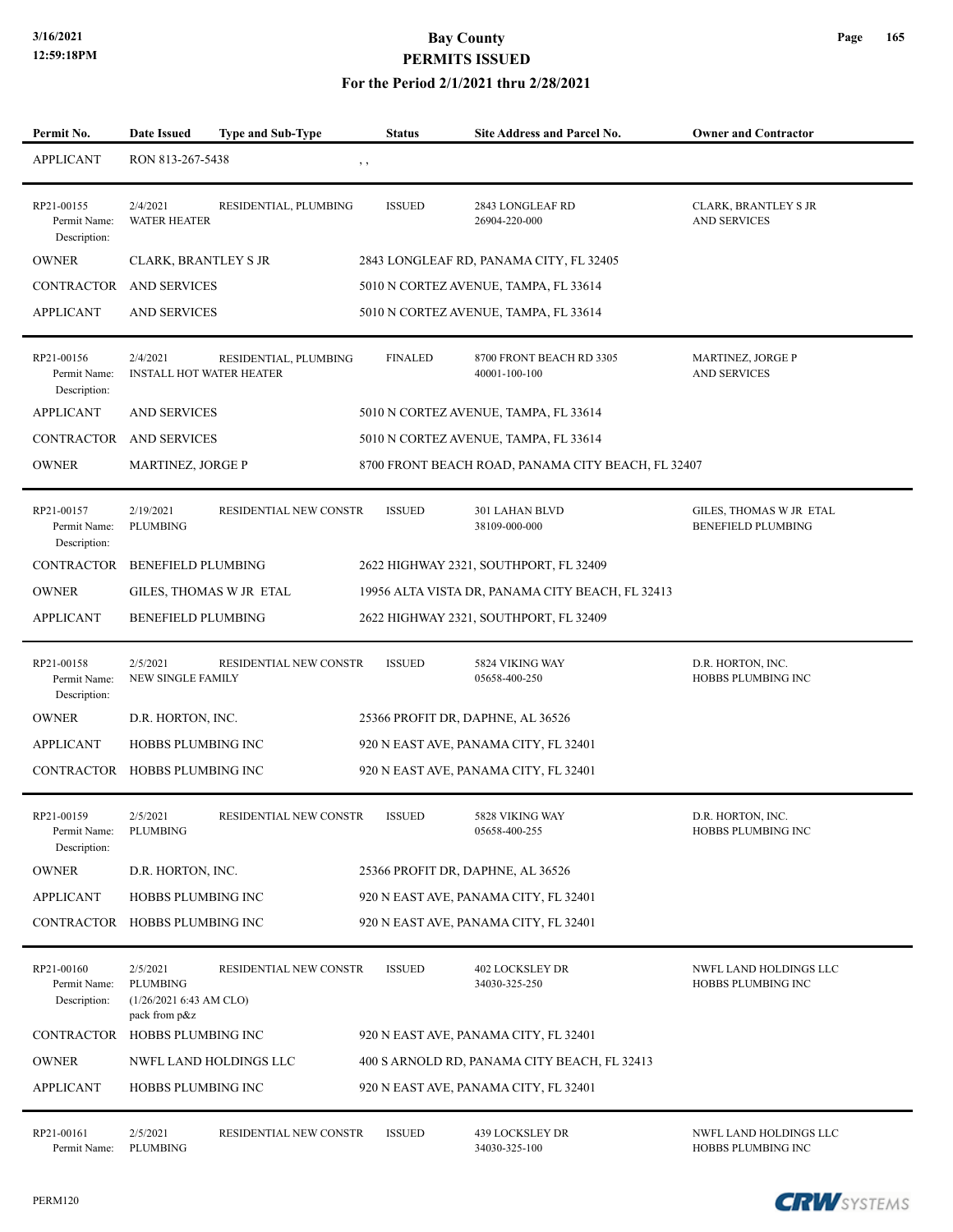#### **For the Period 2/1/2021 thru 2/28/2021**

| Permit No.                                 | <b>Date Issued</b>                                                     | <b>Type and Sub-Type</b>                                                                | <b>Status</b> | <b>Site Address and Parcel No.</b>              | <b>Owner and Contractor</b>                                |  |  |  |
|--------------------------------------------|------------------------------------------------------------------------|-----------------------------------------------------------------------------------------|---------------|-------------------------------------------------|------------------------------------------------------------|--|--|--|
| Description:                               | $(11/9/2020 6:39$ AM CLO)                                              | no permits issued until approved by josee cyr in engineering.                           |               |                                                 |                                                            |  |  |  |
| <b>OWNER</b>                               |                                                                        | NWFL LAND HOLDINGS LLC                                                                  |               | 400 S ARNOLD RD, PANAMA CITY BEACH, FL 32413    |                                                            |  |  |  |
| <b>CONTRACTOR</b>                          |                                                                        | HOBBS PLUMBING INC<br>920 N EAST AVE, PANAMA CITY, FL 32401                             |               |                                                 |                                                            |  |  |  |
| <b>APPLICANT</b>                           | HOBBS PLUMBING INC                                                     |                                                                                         |               | 920 N EAST AVE, PANAMA CITY, FL 32401           |                                                            |  |  |  |
| RP21-00162<br>Permit Name:<br>Description: | 2/5/2021<br><b>PLUMBING</b><br>(1/26/20216:43 AM CLO)<br>back from p&z | RESIDENTIAL NEW CONSTR                                                                  | <b>ISSUED</b> | 443 LOCKSLEY DR<br>34030-325-110                | <b>BREAKFAST POINT LLC</b><br>HOBBS PLUMBING INC           |  |  |  |
| <b>OWNER</b>                               | BREAKFAST POINT LLC                                                    |                                                                                         |               | C/O TAX DEPARTMENT, PANAMA CITY BEACH, FL 32407 |                                                            |  |  |  |
| CONTRACTOR                                 | HOBBS PLUMBING INC                                                     |                                                                                         |               | 920 N EAST AVE, PANAMA CITY, FL 32401           |                                                            |  |  |  |
| <b>APPLICANT</b>                           | <b>HOBBS PLUMBING INC</b>                                              |                                                                                         |               | 920 N EAST AVE, PANAMA CITY, FL 32401           |                                                            |  |  |  |
| RP21-00163<br>Permit Name:<br>Description: | 2/5/2021<br><b>PLUMBING</b><br>$(11/9/2020 6:39$ AM CLO)               | RESIDENTIAL NEW CONSTR<br>no permits issued until approved by josee cyr in engineering. | <b>ISSUED</b> | 446 LOCKSLEY DR<br>34030-325-140                | NWFL LAND HOLDINGS LLC<br>HOBBS PLUMBING INC               |  |  |  |
| <b>OWNER</b>                               |                                                                        | NWFL LAND HOLDINGS LLC                                                                  |               | 400 S ARNOLD RD, PANAMA CITY BEACH, FL 32413    |                                                            |  |  |  |
| <b>APPLICANT</b>                           | <b>HOBBS PLUMBING INC</b>                                              |                                                                                         |               | 920 N EAST AVE, PANAMA CITY, FL 32401           |                                                            |  |  |  |
| CONTRACTOR                                 | HOBBS PLUMBING INC                                                     |                                                                                         |               | 920 N EAST AVE, PANAMA CITY, FL 32401           |                                                            |  |  |  |
| RP21-00164<br>Permit Name:<br>Description: | 2/5/2021<br><b>PLUMBING</b>                                            | RESIDENTIAL NEW CONSTR                                                                  | <b>ISSUED</b> | 5279 EMMA GRACE DR<br>05860-600-006             | FORESTAR (USA) REAL EST GROUP<br>HOBBS PLUMBING INC        |  |  |  |
| <b>APPLICANT</b>                           | <b>HOBBS PLUMBING INC</b>                                              |                                                                                         |               | 920 N EAST AVE, PANAMA CITY, FL 32401           |                                                            |  |  |  |
| <b>CONTRACTOR</b>                          | HOBBS PLUMBING INC                                                     |                                                                                         |               | 920 N EAST AVE, PANAMA CITY, FL 32401           |                                                            |  |  |  |
| <b>OWNER</b>                               |                                                                        | FORESTAR (USA) REAL EST GROUP                                                           |               | 2221 E LAMAR BLVD STE 790, ARLINGTON, TX 76006  |                                                            |  |  |  |
| RP21-00165<br>Permit Name:<br>Description: | 2/5/2021<br><b>PLUMBING</b>                                            | RESIDENTIAL NEW CONSTR                                                                  | <b>ISSUED</b> | 5301 MILLIE WAY<br>05860-600-266                | FORESTAR (USA) REAL EST GROUP<br><b>HOBBS PLUMBING INC</b> |  |  |  |
| <b>OWNER</b>                               |                                                                        | FORESTAR (USA) REAL EST GROUP                                                           |               | 10700 PECAN PARK BLVD STE 150, AUSTIN, TX 78750 |                                                            |  |  |  |
| CONTRACTOR                                 | <b>HOBBS PLUMBING INC</b>                                              |                                                                                         |               | 920 N EAST AVE, PANAMA CITY, FL 32401           |                                                            |  |  |  |
| <b>APPLICANT</b>                           | HOBBS PLUMBING INC                                                     |                                                                                         |               | 920 N EAST AVE, PANAMA CITY, FL 32401           |                                                            |  |  |  |
| RP21-00166<br>Permit Name:<br>Description: | 2/5/2021<br>PLUMBING                                                   | RESIDENTIAL NEW CONSTR                                                                  | <b>ISSUED</b> | 160 JAME'S WAY<br>07899-700-180                 | D.R. HORTON, INC.<br>HOBBS PLUMBING INC                    |  |  |  |
| <b>OWNER</b>                               | D.R. HORTON, INC.                                                      |                                                                                         |               | 25366 PROFIT DRIVE, DAPHNE, AL 36526            |                                                            |  |  |  |
| <b>APPLICANT</b>                           | <b>HOBBS PLUMBING INC</b>                                              |                                                                                         |               | 920 N EAST AVE, PANAMA CITY, FL 32401           |                                                            |  |  |  |
| CONTRACTOR                                 | HOBBS PLUMBING INC                                                     |                                                                                         |               | 920 N EAST AVE, PANAMA CITY, FL 32401           |                                                            |  |  |  |
| RP21-00167<br>Permit Name:<br>Description: | 2/5/2021<br><b>PLUMBING</b>                                            | RESIDENTIAL NEW CONSTR                                                                  | <b>ISSUED</b> | 110 JAME'S WAY<br>07899-700-185                 | D.R. HORTON, INC.<br>HOBBS PLUMBING INC                    |  |  |  |
| <b>APPLICANT</b>                           | HOBBS PLUMBING INC                                                     |                                                                                         |               | 920 N EAST AVE, PANAMA CITY, FL 32401           |                                                            |  |  |  |

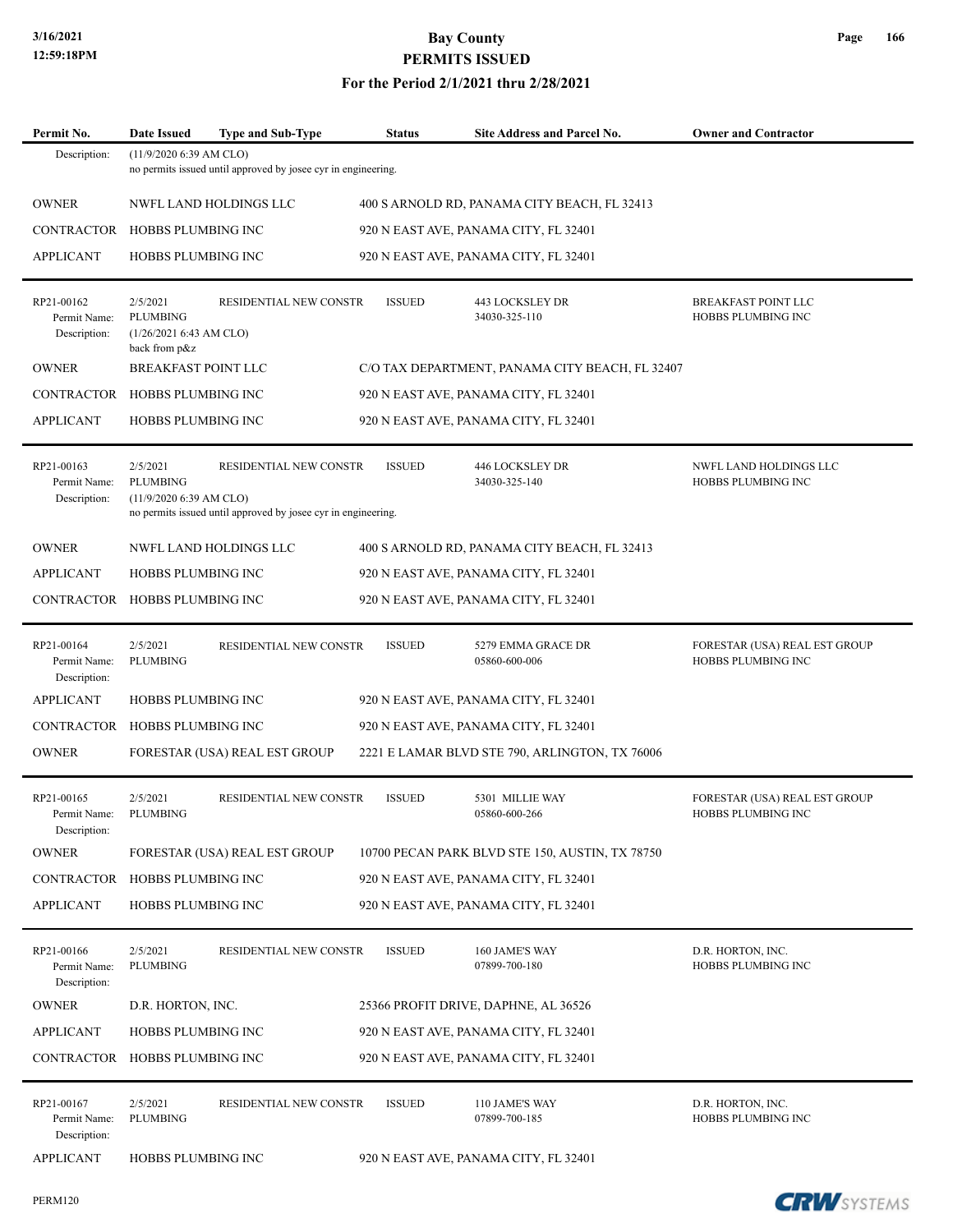| Permit No.                                 | <b>Date Issued</b>                 | <b>Type and Sub-Type</b>                                           | <b>Status</b>                     | <b>Site Address and Parcel No.</b>                                                                                                                                                                                                                       | <b>Owner and Contractor</b>                          |
|--------------------------------------------|------------------------------------|--------------------------------------------------------------------|-----------------------------------|----------------------------------------------------------------------------------------------------------------------------------------------------------------------------------------------------------------------------------------------------------|------------------------------------------------------|
| CONTRACTOR                                 | HOBBS PLUMBING INC                 |                                                                    |                                   | 920 N EAST AVE, PANAMA CITY, FL 32401                                                                                                                                                                                                                    |                                                      |
| OWNER                                      | D.R. HORTON, INC.                  |                                                                    |                                   | 25366 PROFIT DRIVE, DAPHNE, AL 36526                                                                                                                                                                                                                     |                                                      |
| RP21-00168<br>Permit Name:<br>Description: | 2/5/2021<br><b>PLUMBING</b>        | RESIDENTIAL NEW CONSTR                                             | <b>ISSUED</b>                     | 105 SPIKES CIR<br>07899-650-010                                                                                                                                                                                                                          | D.R. HORTON, INC.<br>HOBBS PLUMBING INC              |
| OWNER                                      | D.R. HORTON, INC.                  |                                                                    |                                   | 25366 PROFIT DRIVE, DAPHNE, AL 36526                                                                                                                                                                                                                     |                                                      |
| CONTRACTOR                                 | HOBBS PLUMBING INC                 |                                                                    |                                   | 920 N EAST AVE, PANAMA CITY, FL 32401                                                                                                                                                                                                                    |                                                      |
| APPLICANT                                  | <b>HOBBS PLUMBING INC</b>          |                                                                    |                                   | 920 N EAST AVE, PANAMA CITY, FL 32401                                                                                                                                                                                                                    |                                                      |
| RP21-00169<br>Permit Name:<br>Description: | 2/5/2021<br>PLUMBING               | RESIDENTIAL NEW CONSTR                                             | <b>ISSUED</b>                     | 109 SPIKES CIR<br>07899-650-015                                                                                                                                                                                                                          | D.R. HORTON, INC.<br>HOBBS PLUMBING INC              |
| CONTRACTOR                                 | HOBBS PLUMBING INC                 |                                                                    |                                   | 920 N EAST AVE, PANAMA CITY, FL 32401                                                                                                                                                                                                                    |                                                      |
| <b>APPLICANT</b>                           | HOBBS PLUMBING INC                 |                                                                    |                                   | 920 N EAST AVE, PANAMA CITY, FL 32401                                                                                                                                                                                                                    |                                                      |
| OWNER                                      | D.R. HORTON, INC.                  |                                                                    |                                   | 25366 PROFIT DRIVE, DAPHNE, AL 36526                                                                                                                                                                                                                     |                                                      |
| RP21-00170<br>Permit Name:<br>Description: | 2/5/2021<br>PLUMBING               | RESIDENTIAL NEW CONSTR                                             | <b>ISSUED</b>                     | 206 HODGES BAYOU PLANTATION BLVI<br>07899-700-015                                                                                                                                                                                                        | HODGES BAYOU DEVELOPMENT I LLC<br>HOBBS PLUMBING INC |
| CONTRACTOR                                 | HOBBS PLUMBING INC                 |                                                                    |                                   | 920 N EAST AVE, PANAMA CITY, FL 32401                                                                                                                                                                                                                    |                                                      |
| APPLICANT                                  | HOBBS PLUMBING INC                 |                                                                    |                                   | 920 N EAST AVE, PANAMA CITY, FL 32401                                                                                                                                                                                                                    |                                                      |
| OWNER                                      |                                    | HODGES BAYOU DEVELOPMENT I I                                       |                                   | 4124 HWY 2321, PANAMA CITY, FL 32409                                                                                                                                                                                                                     |                                                      |
| RP21-00171<br>Permit Name:<br>Description: | 2/5/2021<br><b>PLUMBING</b>        | RESIDENTIAL NEW CONSTR                                             | <b>ISSUED</b>                     | 164 JAME'S WAY<br>07899-700-175                                                                                                                                                                                                                          | D.R. HORTON, INC.<br>HOBBS PLUMBING INC              |
| APPLICANT                                  | HOBBS PLUMBING INC                 |                                                                    |                                   | 920 N EAST AVE, PANAMA CITY, FL 32401                                                                                                                                                                                                                    |                                                      |
| CONTRACTOR                                 | HOBBS PLUMBING INC                 |                                                                    |                                   | 920 N EAST AVE, PANAMA CITY, FL 32401                                                                                                                                                                                                                    |                                                      |
| OWNER                                      | D.R. HORTON, INC.                  |                                                                    |                                   | 25366 PROFIT DRIVE, DAPHNE, AL 36526                                                                                                                                                                                                                     |                                                      |
| RP21-00172<br>Permit Name:<br>Description: | 2/5/2021<br>PLUMBING               | <b>RESIDENTIAL NEW CONSTR</b>                                      | <b>ISSUED</b>                     | 628 FANNING BAYOU DR<br>08416-100-040                                                                                                                                                                                                                    | D.R. HORTON, INC.<br>HOBBS PLUMBING INC              |
| APPLICANT                                  | HOBBS PLUMBING INC                 |                                                                    |                                   | 920 N EAST AVE, PANAMA CITY, FL 32401                                                                                                                                                                                                                    |                                                      |
| CONTRACTOR                                 | HOBBS PLUMBING INC                 |                                                                    |                                   | 920 N EAST AVE, PANAMA CITY, FL 32401                                                                                                                                                                                                                    |                                                      |
| OWNER                                      | D.R. HORTON, INC.                  |                                                                    | 25366 PROFIT DR, DAPHNE, AL 36526 |                                                                                                                                                                                                                                                          |                                                      |
| RP21-00173<br>Permit Name:<br>Description: | 2/16/2021<br>(3/5/20219:49 AM HLQ) | RESIDENTIAL, PLUMBING<br>PLUMBING (14 FIXTURES AND 1 WATER HEATER) | <b>ISSUED</b>                     | 4225 MILL BAYOU RD<br>11455-000-000<br>CONTRACTOR (TERRI SILVER) CALLED TO STATE THEY ARE FINISHED WITH THEIR WORK AND THEY ARE NOT DOING THE TRIM<br>WORK. INFORMED THEM TO SEND IN LETTER ON LETTERHEAD STATING THEY WANT TO CLOSE PERMIT BC THEY HAVE | PHILLIPS, DAVID T<br>FLORIDA CERTIFIED PLUMBING LLC  |
| APPLICANT                                  |                                    | FLORIDA CERTIFIED PLUMBING LL                                      |                                   | 4088 HAPPY TRAILS RD, CRESTVIEW, FL 32539                                                                                                                                                                                                                |                                                      |
| OWNER                                      | PHILLIPS, DAVID T                  |                                                                    |                                   | 4225 MILL BAYOU RD, PANAMA CITY, FL 32404                                                                                                                                                                                                                |                                                      |
|                                            |                                    | CONTRACTOR FLORIDA CERTIFIED PLUMBING LL                           |                                   | 4088 HAPPY TRAILS RD, CRESTVIEW, FL 32539                                                                                                                                                                                                                |                                                      |
|                                            |                                    |                                                                    |                                   |                                                                                                                                                                                                                                                          |                                                      |

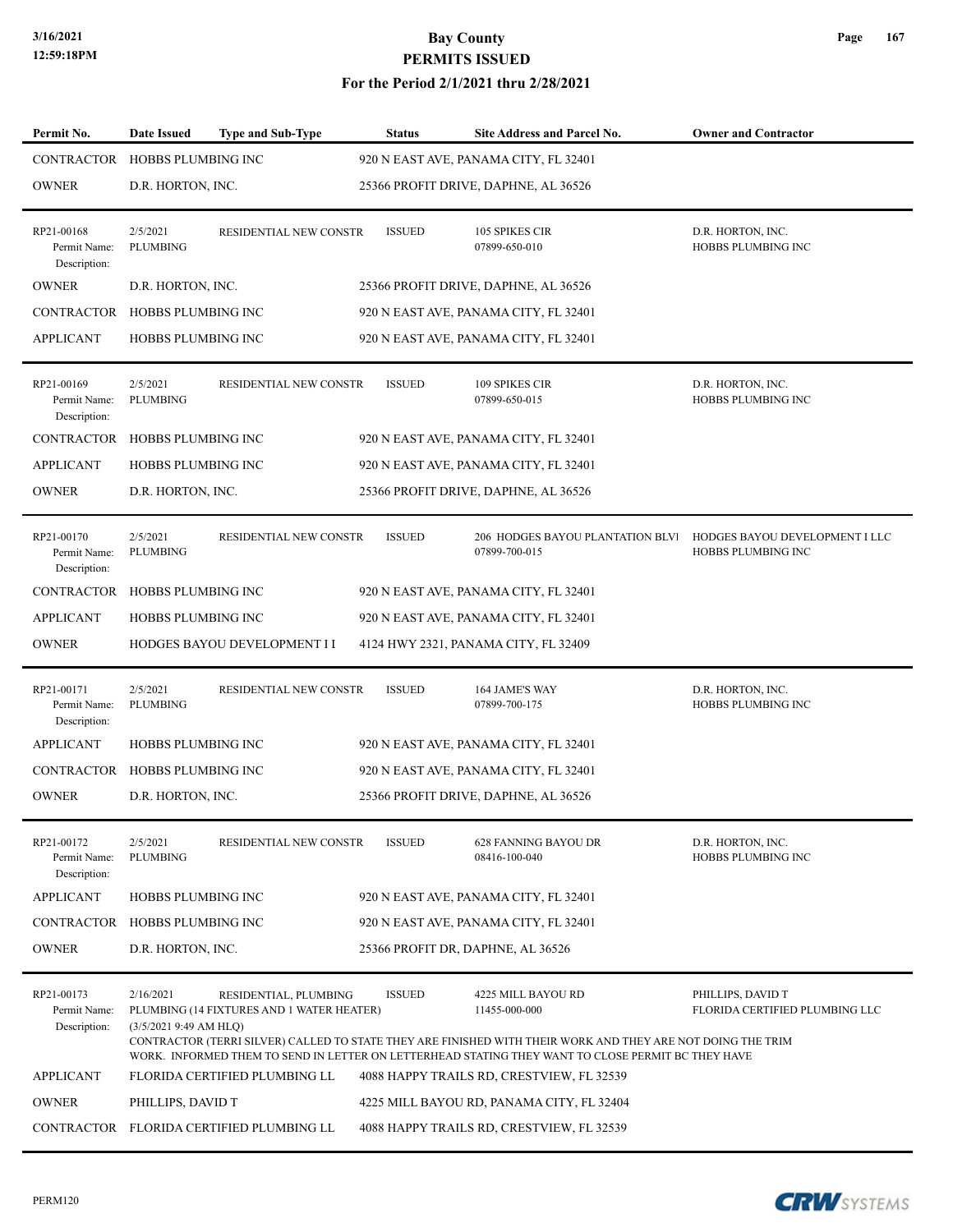| Permit No.                                 | <b>Date Issued</b>                        | <b>Type and Sub-Type</b>                          | <b>Status</b>  | Site Address and Parcel No.                          | <b>Owner and Contractor</b>                                       |
|--------------------------------------------|-------------------------------------------|---------------------------------------------------|----------------|------------------------------------------------------|-------------------------------------------------------------------|
| RP21-00174<br>Permit Name:<br>Description: | 2/5/2021<br>REPLACE WATER HEATER          | RESIDENTIAL, PLUMBING                             | <b>ISSUED</b>  | 5115 GULF 1501<br>31437-400-126                      | DELFINA'S PROPERTIES LLC<br>PEADEN AIR CONDITIONING ~ PLUMBING    |
| CONTRACTOR                                 |                                           | PEADEN AIR CONDITIONING ~ PLUI                    |                | 620 WEST BALDWIN RD, Panama City, FL 32405           |                                                                   |
| <b>OWNER</b>                               |                                           | DELFINA'S PROPERTIES LLC                          |                | 305 QUAKER ROAD, SEWICKLEY, PA 15143                 |                                                                   |
| <b>APPLICANT</b>                           |                                           | PEADEN AIR CONDITIONING ~ PLUI                    |                | 620 WEST BALDWIN RD, Panama City, FL 32405           |                                                                   |
| RP21-00175<br>Permit Name:<br>Description: | 2/5/2021<br>REPLACE WATER HEATER          | RESIDENTIAL, PLUMBING                             | <b>ISSUED</b>  | <b>104 HERITAGE CIR</b><br>27884-052-000             | CHAMBERS, WILLIAM J JR<br>PEADEN AIR CONDITIONING $\sim$ PLUMBING |
| CONTRACTOR                                 |                                           | PEADEN AIR CONDITIONING ~ PLUI                    |                | 620 WEST BALDWIN RD, Panama City, FL 32405           |                                                                   |
| <b>APPLICANT</b>                           |                                           | PEADEN AIR CONDITIONING ~ PLUI                    |                | 620 WEST BALDWIN RD, Panama City, FL 32405           |                                                                   |
| <b>OWNER</b>                               |                                           | CHAMBERS, WILLIAM J JR                            |                | 104 HERITAGE CIRCLE, PANAMA CITY BEACH, FL 32407     |                                                                   |
| RP21-00176<br>Permit Name:<br>Description: | 2/6/2021                                  | RESIDENTIAL, PLUMBING<br>REPLACE BATHTUB & FAUCET | <b>ISSUED</b>  | 1701 GAINER AVE<br>14895-000-000                     | BURRIS, JAYSON A. ETAL<br>MR. ROOTER PLUMBING OF NW FL.           |
| <b>OWNER</b>                               | BURRIS, JAYSON A. ETAL                    |                                                   |                | 2415 E 16TH ST, PANAMA CITY, FL 32405                |                                                                   |
| <b>APPLICANT</b>                           |                                           | MR. ROOTER PLUMBING OF NW FL.                     |                | 920 NORTH EAST AVENUE, PANAMA CITY, FL 32401         |                                                                   |
| CONTRACTOR                                 |                                           | MR. ROOTER PLUMBING OF NW FL.                     |                | 920 NORTH EAST AVENUE, PANAMA CITY, FL 32401         |                                                                   |
| RP21-00177<br>Permit Name:<br>Description: | 2/6/2021<br><b>INSTALL NEW WATER LINE</b> | RESIDENTIAL, PLUMBING                             | <b>ISSUED</b>  | 138 LAKE MERIAL TR<br>07504-259-000                  | WALTERS, JERRY A & ROBIN M<br>MR. ROOTER PLUMBING OF NW FL.       |
| <b>APPLICANT</b>                           |                                           | MR. ROOTER PLUMBING OF NW FL.                     |                | 920 NORTH EAST AVENUE, PANAMA CITY, FL 32401         |                                                                   |
| <b>OWNER</b>                               |                                           | WALTERS, JERRY A & ROBIN M                        |                | CO-TRUSTEES OF REVOCABLE TRUST, PANAMA CITY, FL 32   |                                                                   |
| CONTRACTOR                                 |                                           | MR. ROOTER PLUMBING OF NW FL.                     |                | 920 NORTH EAST AVENUE, PANAMA CITY, FL 32401         |                                                                   |
| RP21-00178<br>Permit Name:<br>Description: | 2/6/2021<br>REPLACE WATER HEATER          | RESIDENTIAL, PLUMBING                             | <b>ISSUED</b>  | 301 ALANNA CIR<br>30166-685-410                      | TAYLOR, ROBERT M & DEBRA K<br>MR. ROOTER PLUMBING OF NW FL.       |
| <b>OWNER</b>                               |                                           | TAYLOR, ROBERT M & DEBRA K                        |                | 540 37TH AVE NW, NAPLES, FL 34120                    |                                                                   |
| <b>APPLICANT</b>                           |                                           | MR. ROOTER PLUMBING OF NW FL.                     |                | 920 NORTH EAST AVENUE, PANAMA CITY, FL 32401         |                                                                   |
| CONTRACTOR                                 |                                           | MR. ROOTER PLUMBING OF NW FL.                     |                | 920 NORTH EAST AVENUE, PANAMA CITY, FL 32401         |                                                                   |
| RP21-00179<br>Permit Name:<br>Description: | 2/10/2021<br>PLUMBING FOR NSF             | RESIDENTIAL NEW CONSTR                            | <b>ISSUED</b>  | 122A DOWNING ST<br>35370-049-010                     | <b>BARRETT BROTHERS LLC</b><br>WEST END PLUMBING CONTRACTORS      |
| <b>APPLICANT</b>                           |                                           | WEST END PLUMBING CONTRACT(                       |                | 326 MEMORY LN, PANAMA CITY BEACH, FL 32413           |                                                                   |
| CONTRACTOR                                 |                                           | WEST END PLUMBING CONTRACTO                       |                | 326 MEMORY LN, PANAMA CITY BEACH, FL 32413           |                                                                   |
| <b>OWNER</b>                               | <b>BARRETT BROTHERS LLC</b>               |                                                   |                | 21000 FRONT BEACH RD #5, PANAMA CITY BEACH, FL 32413 |                                                                   |
| RP21-00180<br>Permit Name:<br>Description: | 2/8/2021<br>REPAIR LEAK UNDER SLAB        | RESIDENTIAL, PLUMBING                             | <b>FINALED</b> | 2416 JOAN AVE<br>30222-000-000                       | <b>EVERETT, DOROTHY E</b><br>PEADEN AIR CONDITIONING ~ PLUMBING   |
| <b>APPLICANT</b>                           |                                           | PEADEN AIR CONDITIONING $\sim$ PLUI               |                | 620 WEST BALDWIN RD, Panama City, FL 32405           |                                                                   |
|                                            |                                           | CONTRACTOR PEADEN AIR CONDITIONING $\sim$ PLUI    |                | 620 WEST BALDWIN RD, Panama City, FL 32405           |                                                                   |

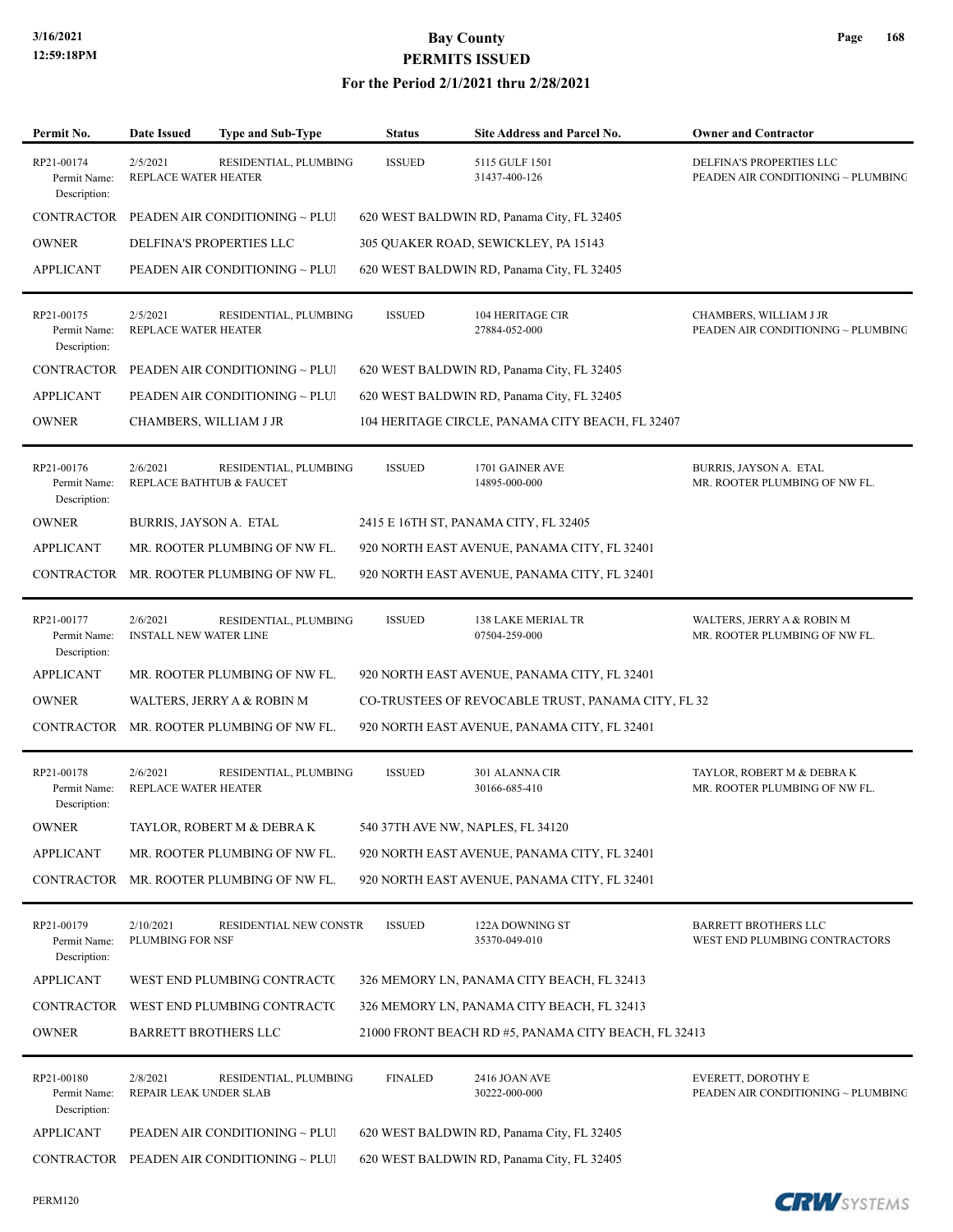| Permit No.                                 | <b>Date Issued</b>                                                                         | <b>Type and Sub-Type</b>                                                                              | Status        | <b>Site Address and Parcel No.</b>          | <b>Owner and Contractor</b>                                  |
|--------------------------------------------|--------------------------------------------------------------------------------------------|-------------------------------------------------------------------------------------------------------|---------------|---------------------------------------------|--------------------------------------------------------------|
| <b>OWNER</b>                               | EVERETT, DOROTHY E                                                                         |                                                                                                       |               | 2416 JOAN AVE, PANAMA CITY BEACH, FL 32408  |                                                              |
| RP21-00181<br>Permit Name:<br>Description: | 2/8/2021<br><b>ADDITION PLUMBING</b><br>(7/28/2020 1:28 PM MJM)<br>Sent to P&Z for review. | RESIDENTIAL ADDITION, PL                                                                              | <b>ISSUED</b> | 2017 WILLOW BEND LN<br>11300-573-000        | SMITH, SHERRI L<br>SOLID ROCK PLUMBING LLC                   |
| <b>APPLICANT</b>                           |                                                                                            | SOLID ROCK PLUMBING LLC                                                                               |               | 5196 STEWART DRIVE, PANAMA CITY, FL 32404   |                                                              |
| $\mathop{\rm OWNER}\nolimits$              | SMITH, SHERRI L                                                                            |                                                                                                       |               | 2017 WILLOW BEND LN, LYNN HAVEN, FL 32444   |                                                              |
| CONTRACTOR                                 |                                                                                            | SOLID ROCK PLUMBING LLC                                                                               |               | 5196 STEWART DRIVE, PANAMA CITY, FL 32404   |                                                              |
| RP21-00182<br>Permit Name:<br>Description: | 2/8/2021<br><b>NSF</b><br>(1/27/20219:21 AM MJM)<br>Sent to P&Z for review.                | RESIDENTIAL NEW CONSTR                                                                                | <b>ISSUED</b> | 362 GREENWOOD CIR<br>27344-720-000          | BURNASH INVESTMENTS LLC<br>SOLID ROCK PLUMBING LLC           |
| <b>OWNER</b>                               |                                                                                            | <b>BURNASH INVESTMENTS LLC</b>                                                                        |               | 726 THOMAS DR, PANAMA CITY, FL 32408        |                                                              |
| CONTRACTOR                                 |                                                                                            | SOLID ROCK PLUMBING LLC                                                                               |               | 5196 STEWART DRIVE, PANAMA CITY, FL 32404   |                                                              |
| <b>APPLICANT</b>                           |                                                                                            | SOLID ROCK PLUMBING LLC                                                                               |               | 5196 STEWART DRIVE, PANAMA CITY, FL 32404   |                                                              |
| RP21-00183<br>Permit Name:<br>Description: | 2/9/2021<br><b>PLUMBING</b><br>(1/27/2021 1:37 PM MJM)<br>Back from P&Z.                   | RESIDENTIAL NEW CONSTR                                                                                | <b>ISSUED</b> | 13201 SPRING FORK LN<br>26484-658-000       | PATHWAY BUILDERS LLC<br>Gulf Coast Plumbing, Inc.            |
| CONTRACTOR                                 | Gulf Coast Plumbing, Inc.                                                                  |                                                                                                       |               | 2232 E 26TH STREET, PANAMA CITY, FL 32405   |                                                              |
| <b>APPLICANT</b>                           | Gulf Coast Plumbing, Inc                                                                   |                                                                                                       |               | 2232 E 26TH STREET, PANAMA CITY, FL 32405   |                                                              |
| <b>OWNER</b>                               | PATHWAY BUILDERS LLC                                                                       |                                                                                                       |               | 815 BRANDEIS AVENUE, PANAMA CITY, FL 32405  |                                                              |
| RP21-00184<br>Permit Name:<br>Description: | 2/9/2021<br><b>PLUMBING</b><br>(1/7/2021 11:48 AM RRS)<br>Sent to P & Z                    | RESIDENTIAL NEW CONSTR                                                                                | <b>ISSUED</b> | <b>319 OLEANDER DR</b><br>36802-000-000     | HOMES SWEET HOMES INC<br>Gulf Coast Plumbing, Inc            |
| <b>APPLICANT</b>                           | Gulf Coast Plumbing, Inc                                                                   |                                                                                                       |               | 2232 E 26TH STREET, PANAMA CITY, FL 32405   |                                                              |
| <b>OWNER</b>                               | HOMES SWEET HOMES INC                                                                      |                                                                                                       |               | POBOX 16445, PANAMA CITY, FL 32406          |                                                              |
| CONTRACTOR                                 | Gulf Coast Plumbing, Inc                                                                   |                                                                                                       |               | 2232 E 26TH STREET, PANAMA CITY, FL 32405   |                                                              |
| RP21-00185<br>Permit Name:<br>Description: | 2/9/2021<br>PLUMBING FOR NSF                                                               | RESIDENTIAL NEW CONSTR<br>THIS IS PAID FOR BY OWNER, BUT NOT ISSUED UNTIL BUILDER COMES AND PICKS UP. | <b>ISSUED</b> | 364 GREENWOOD CIR<br>27344-722-000          | THOMASON, LUKE R ETAL<br>COASTAL PLUMBING OF BAY COUNTY II,  |
| <b>OWNER</b>                               | THOMASON, LUKE R ETAL                                                                      |                                                                                                       |               | 2128 E 8TH STREET, PANAMA CITY, FL 32401    |                                                              |
| <b>APPLICANT</b>                           |                                                                                            | COASTAL PLUMBING OF BAY COUN<br>COASTAL PLUMBING OF BAY COUN                                          |               | 1007 BERWICK CIR, LYNN HAVEN, FL 32444      |                                                              |
| CONTRACTOR                                 |                                                                                            |                                                                                                       |               | 1007 BERWICK CIR, LYNN HAVEN, FL 32444      |                                                              |
| RP21-00186<br>Permit Name:<br>Description: | 2/9/2021                                                                                   | RESIDENTIAL, PLUMBING<br><b>INSTALL ICE MAKER WATER LINE</b>                                          | <b>ISSUED</b> | 3019 KINGSWOOD DR<br>26707-001-000          | WATTS, WAYNE E JR ETAL<br>PEADEN AIR CONDITIONING ~ PLUMBING |
| <b>OWNER</b>                               | WATTS, WAYNE E JR ETAL                                                                     |                                                                                                       |               | 3019 KINGSWOOD DRIVE, PANAMA CITY, FL 32405 |                                                              |
| <b>APPLICANT</b>                           |                                                                                            | PEADEN AIR CONDITIONING ~ PLUI                                                                        |               | 620 WEST BALDWIN RD, Panama City, FL 32405  |                                                              |
|                                            |                                                                                            | CONTRACTOR PEADEN AIR CONDITIONING $\sim$ PLUI                                                        |               | 620 WEST BALDWIN RD, Panama City, FL 32405  |                                                              |

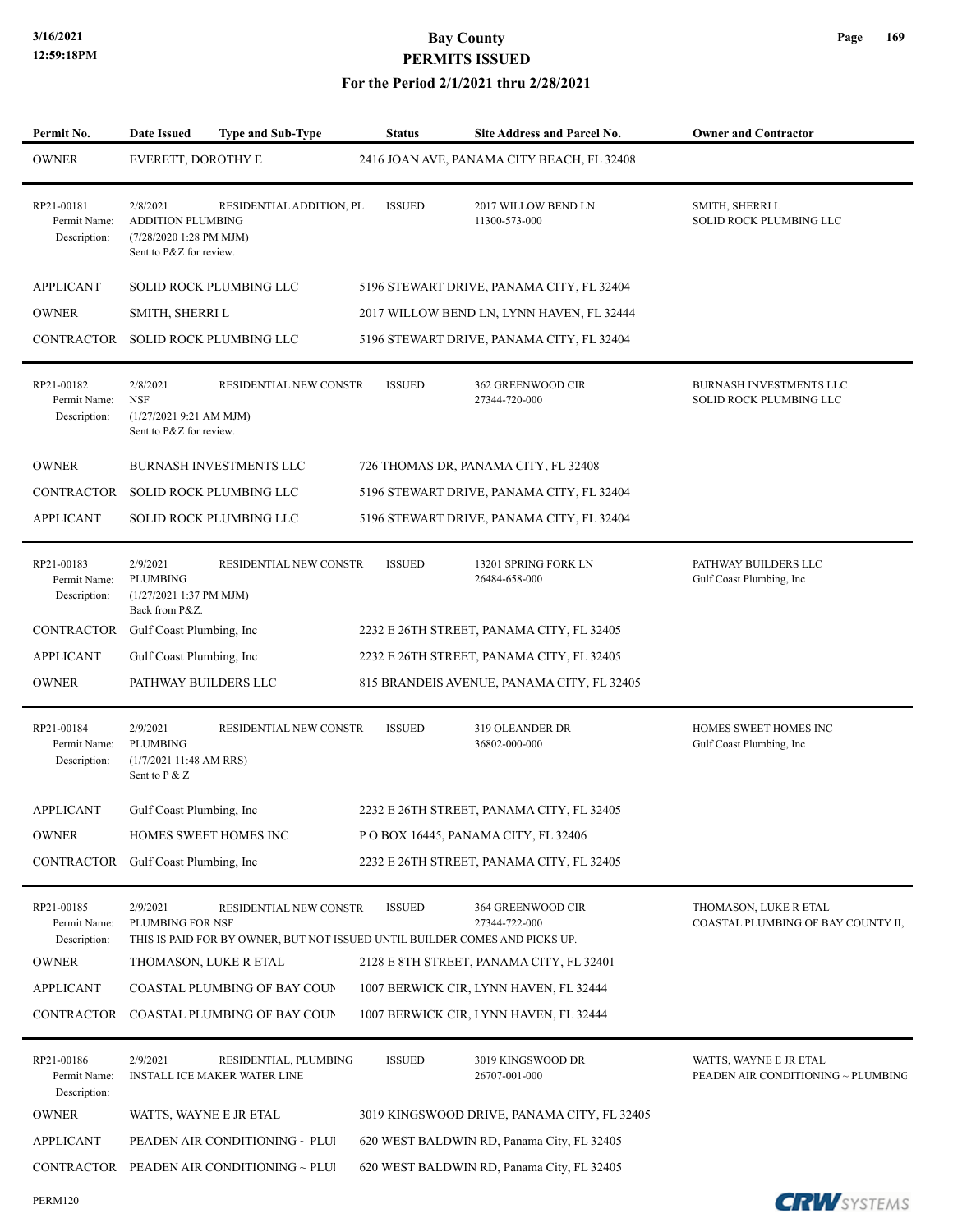#### **For the Period 2/1/2021 thru 2/28/2021**

| Permit No.                                 | <b>Date Issued</b>                                                                    | Type and Sub-Type                                                                                   | <b>Status</b>   | <b>Site Address and Parcel No.</b>                   | <b>Owner and Contractor</b>                                   |
|--------------------------------------------|---------------------------------------------------------------------------------------|-----------------------------------------------------------------------------------------------------|-----------------|------------------------------------------------------|---------------------------------------------------------------|
|                                            |                                                                                       |                                                                                                     |                 |                                                      |                                                               |
| RP21-00187<br>Permit Name:<br>Description: | 2/9/2021                                                                              | RESIDENTIAL, PLUMBING<br>EMERGENCY LEAK IN WATER LINE(REPLACE)                                      | <b>ISSUED</b>   | <b>638 BEACHCOMBER DR</b><br>08945-013-000           | D'ISERNIA, MATTHEW J<br>PEADEN AIR CONDITIONING ~ PLUMBING    |
| <b>CONTRACTOR</b>                          | PEADEN AIR CONDITIONING ~ PLUI                                                        |                                                                                                     |                 | 620 WEST BALDWIN RD, Panama City, FL 32405           |                                                               |
| <b>APPLICANT</b>                           |                                                                                       | PEADEN AIR CONDITIONING ~ PLUI                                                                      |                 | 620 WEST BALDWIN RD, Panama City, FL 32405           |                                                               |
| <b>OWNER</b>                               | D'ISERNIA, MATTHEW J                                                                  |                                                                                                     |                 | 638 BEACHCOMBER DRIVE, LYNN HAVEN, FL 32444          |                                                               |
| RP21-00188<br>Permit Name:<br>Description: | 2/11/2021<br><b>INSTALL WATER LINE TO FIXTURES</b>                                    | RESIDENTIAL, PLUMBING                                                                               | <b>ISSUED</b>   | 3717 MARINER DR<br>31380-000-000                     | NICHOLS, TIMOTHY P & SUSAN D<br>MR. ROOTER PLUMBING OF NW FL. |
| CONTRACTOR                                 | MR. ROOTER PLUMBING OF NW FL.                                                         |                                                                                                     |                 | 920 NORTH EAST AVENUE, PANAMA CITY, FL 32401         |                                                               |
| <b>APPLICANT</b>                           | MR. ROOTER PLUMBING OF NW FL.                                                         |                                                                                                     |                 | 920 NORTH EAST AVENUE, PANAMA CITY, FL 32401         |                                                               |
| <b>OWNER</b>                               | NICHOLS, TIMOTHY P & SUSAN D                                                          |                                                                                                     |                 | 3717 MARINER DR, PANAMA CITY BEACH, FL 32405         |                                                               |
| RP21-00189<br>Permit Name:<br>Description: | 2/10/2021<br>PLUMBING FOR NSF<br>$(12/28/20203:56$ PM MJM)<br>Sent to P&Z for review. | RESIDENTIAL NEW CONSTR                                                                              | <b>ISSUED</b>   | 122B DOWNING ST<br>35370-049-000                     | <b>BARRETT BROTHERS LLC</b><br>WEST END PLUMBING CONTRACTORS  |
| CONTRACTOR                                 |                                                                                       | WEST END PLUMBING CONTRACTO                                                                         |                 | 326 MEMORY LN, PANAMA CITY BEACH, FL 32413           |                                                               |
| <b>APPLICANT</b>                           |                                                                                       | WEST END PLUMBING CONTRACTO                                                                         |                 | 326 MEMORY LN, PANAMA CITY BEACH, FL 32413           |                                                               |
| <b>OWNER</b>                               | <b>BARRETT BROTHERS LLC</b>                                                           |                                                                                                     |                 | 21000 FRONT BEACH RD #5, PANAMA CITY BEACH, FL 32413 |                                                               |
| RP21-00190<br>Permit Name:<br>Description: | 2/11/2021<br><b>PLUMBING</b><br>(11/5/2020 12:56 PM MJM)<br>Sent to P&Z for review.   | RESIDENTIAL NEW CONSTR                                                                              | <b>ISSUED</b>   | 447 LOCKSLEY DR<br>34030-325-120                     | BREAKFAST POINT LLC<br>HOBBS PLUMBING INC                     |
| <b>APPLICANT</b>                           | HOBBS PLUMBING INC                                                                    |                                                                                                     |                 | 920 N EAST AVE, PANAMA CITY, FL 32401                |                                                               |
| <b>OWNER</b>                               | <b>BREAKFAST POINT LLC</b>                                                            |                                                                                                     |                 | C/O TAX DEPARTMENT, PANAMA CITY BEACH, FL 32407      |                                                               |
| CONTRACTOR                                 | HOBBS PLUMBING INC                                                                    |                                                                                                     |                 | 920 N EAST AVE, PANAMA CITY, FL 32401                |                                                               |
| RP21-00191<br>Permit Name:<br>Description: | 2/11/2021<br>PLUMBING<br>(11/24/2020 10:39 AM MJM)<br>Sent to P&Z for review.         | RESIDENTIAL NEW CONSTR                                                                              | <b>ISSUED</b>   | 3845 CEDAR PARK<br>11916-500-040                     | TIMMINS CONSTRUCTION INC<br>Gulf Coast Plumbing, Inc.         |
| <b>OWNER</b>                               | TIMMINS CONSTRUCTION INC                                                              |                                                                                                     |                 | 3427 HIGH CLIFF RD, SOUTHPORT, FL 32409              |                                                               |
| CONTRACTOR                                 | Gulf Coast Plumbing, Inc.                                                             |                                                                                                     |                 | 2232 E 26TH STREET, PANAMA CITY, FL 32405            |                                                               |
| <b>APPLICANT</b>                           | Gulf Coast Plumbing, Inc                                                              |                                                                                                     |                 | 2232 E 26TH STREET, PANAMA CITY, FL 32405            |                                                               |
| RP21-00192<br>Permit Name:<br>Description: | 2/16/2021<br>TRIMOUT, WATER HEATER<br>(2/16/202111:44 AMTOH)                          | RESIDENTIAL RENOVATE, P<br>CONTRACTOR HAS AN EXPIRED LICENSE AND IS NOT ABLE TO OBTAIN THIS PERMIT. | <b>REFUNDED</b> | 1804 12TH ST E<br>11249-378-000                      | DMC HOLDINGS #9 LLC<br><b>BGN CONTRACTORS</b>                 |
| CONTRACTOR                                 | <b>BGN CONTRACTORS</b>                                                                |                                                                                                     |                 | 367 CANNONBALL LANE, ROSEMARY BEACH, FL 32461        |                                                               |
| <b>APPLICANT</b>                           | <b>BGN CONTRACTORS</b>                                                                |                                                                                                     |                 | 367 CANNONBALL LANE, ROSEMARY BEACH, FL 32461        |                                                               |
| <b>OWNER</b>                               | DMC HOLDINGS #9 LLC                                                                   |                                                                                                     |                 | 504 RADCLIFF AVE, LYNN HAVEN, FL 32444               |                                                               |

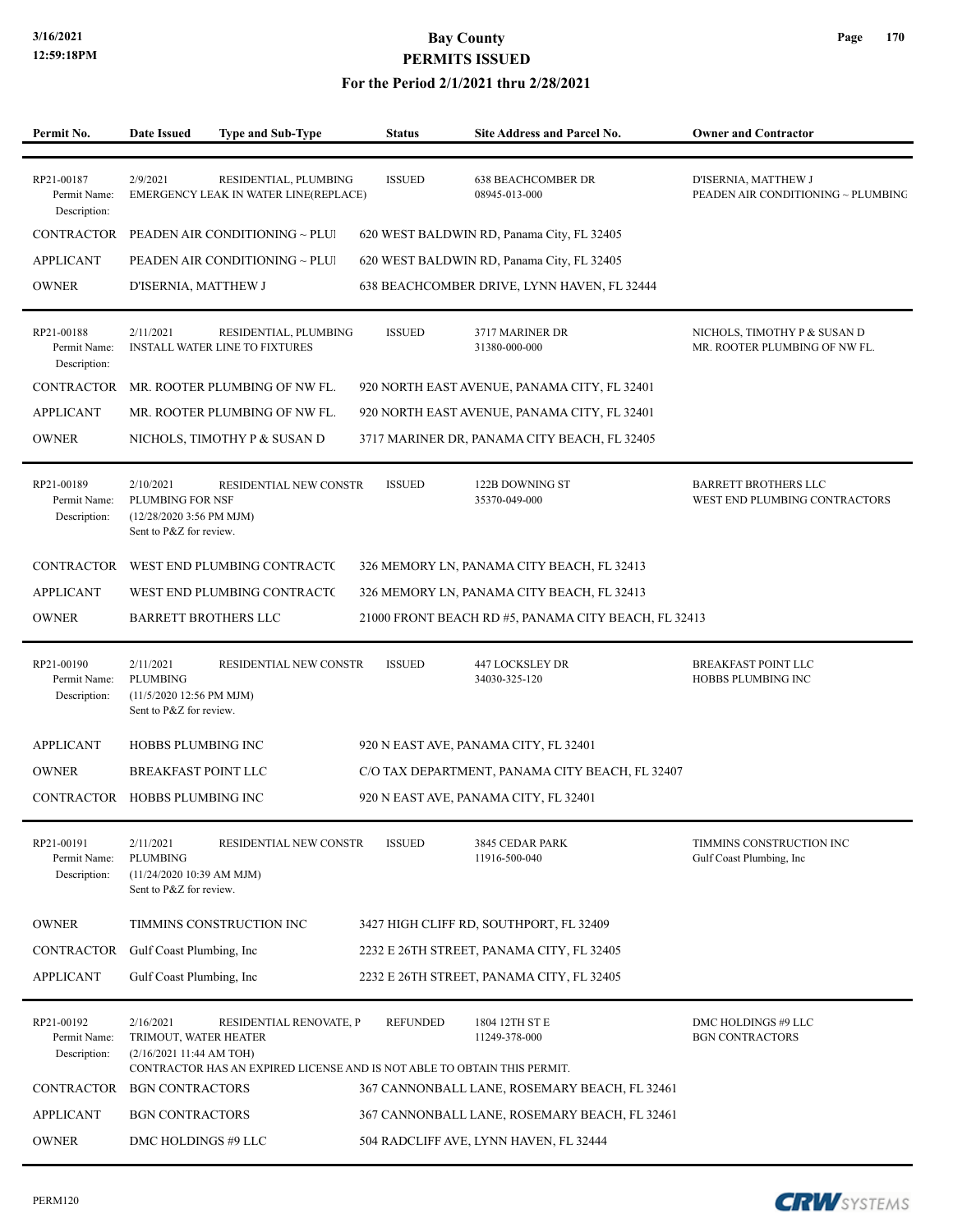| Permit No.                                 | Date Issued                                                                         | Type and Sub-Type                                                | <b>Status</b> | Site Address and Parcel No.                         | <b>Owner and Contractor</b>                                         |
|--------------------------------------------|-------------------------------------------------------------------------------------|------------------------------------------------------------------|---------------|-----------------------------------------------------|---------------------------------------------------------------------|
| RP21-00193<br>Permit Name:<br>Description: | 2/11/2021<br>NEW SINGLE FAMILY<br>$(6/28/20173:13$ PM JLS)                          | RESIDENTIAL NEW CONSTR<br>CONTRACTOR NEEDS UPDATED WORKERS COMP  | <b>ISSUED</b> | 1813 WEAKFISH WAY<br>30933-988-000                  | CEYDELI, ADIL<br>COASTAL PLUMBING OF BAY COUNTY II,                 |
| <b>OWNER</b>                               | CEYDELI, ADIL                                                                       |                                                                  |               | 1702 OHIO AVE, LYNN HAVEN, FL 32444                 |                                                                     |
| <b>APPLICANT</b>                           |                                                                                     | COASTAL PLUMBING OF BAY COUN                                     |               | 1007 BERWICK CIR, LYNN HAVEN, FL 32444              |                                                                     |
| CONTRACTOR                                 |                                                                                     | COASTAL PLUMBING OF BAY COUN                                     |               | 1007 BERWICK CIR, LYNN HAVEN, FL 32444              |                                                                     |
| RP21-00194<br>Permit Name:<br>Description: | 2/12/2021<br><b>NSF - PLUMBING</b><br>$(1/22/20213:51$ PM PKB)<br>need truss layout | RESIDENTIAL NEW CONSTR                                           | <b>ISSUED</b> | 203 15TH ST<br>37051-005-000                        | ANGELIC PROPERTIES, LLC<br>WEST END PLUMBING CONTRACTORS            |
|                                            |                                                                                     | CONTRACTOR WEST END PLUMBING CONTRACTO                           |               | 326 MEMORY LN, PANAMA CITY BEACH, FL 32413          |                                                                     |
| <b>OWNER</b>                               |                                                                                     | ANGELIC PROPERTIES, LLC                                          |               | 21813 FRONT BEACH RD, PANAMA CITY BEACH, FL 32413   |                                                                     |
| <b>APPLICANT</b>                           |                                                                                     | WEST END PLUMBING CONTRACTO                                      |               | 326 MEMORY LN, PANAMA CITY BEACH, FL 32413          |                                                                     |
| RP21-00195<br>Permit Name:<br>Description: | 2/16/2021                                                                           | RESIDENTIAL NEW CONSTR<br>REPIPE ON HOME - REPLACING WATER LINES | <b>ISSUED</b> | 3186 WOOD VALLEY RD<br>11822-285-000                | WHITFIELD, CONSTANCE DENA<br>WHITEHEAD PLUMBING INC                 |
| <b>CONTRACTOR</b>                          |                                                                                     | WHITEHEAD PLUMBING INC                                           |               | 1601 FRANKFORD AVENUE, PANAMA CITY, FL 32405        |                                                                     |
| <b>APPLICANT</b>                           |                                                                                     | WHITEHEAD PLUMBING INC                                           |               | 1601 FRANKFORD AVENUE, PANAMA CITY, FL 32405        |                                                                     |
| <b>OWNER</b>                               |                                                                                     | WHITFIELD, CONSTANCE DENA                                        |               | 3186 WOOD VALLEY ROAD, PANAMA CITY, FL 32405        |                                                                     |
| RP21-00196<br>Permit Name:<br>Description: | 2/16/2021<br>RENOVATION PLUMBING                                                    | RESIDENTIAL RENOVATE, P                                          | <b>ISSUED</b> | 3315 GAME FARM RD<br>12377-020-000                  | BOULDIN, SAMUEL C.<br>Sunshine Plumbing Systems LLC                 |
| CONTRACTOR                                 |                                                                                     | Sunshine Plumbing Systems LLC                                    |               | 505 Timbers Crossing, LYNN HAVEN, FL 32444          |                                                                     |
| <b>APPLICANT</b>                           | <b>RICARDO 348-6644</b>                                                             | $, \, , \,$                                                      |               |                                                     |                                                                     |
| <b>OWNER</b>                               | BOULDIN, SAMUEL C.                                                                  |                                                                  |               | 3315 GAME FARM RD, PANAMA CITY, FL 32405            |                                                                     |
| RP21-00197<br>Permit Name:<br>Description: | 2/16/2021<br>PLUMBING<br>$(11/9/20207:51$ AM MJM)<br>Sent to P&Z for review.        | RESIDENTIAL NEW CONSTR                                           | ISSUED        | 6617 NORTH LAGOON DR DR<br>30938-050-000            | NORTH LAGOON DRIVE PARTNERS LL<br>Gulf Coast Plumbing, Inc.         |
| <b>OWNER</b>                               |                                                                                     | NORTH LAGOON DRIVE PARTNERS                                      |               | 7019 NORTH LAGOON DRIVE, PANAMA CITY BEACH, FL 3240 |                                                                     |
| <b>APPLICANT</b>                           | Gulf Coast Plumbing, Inc.                                                           |                                                                  |               | 2232 E 26TH STREET, PANAMA CITY, FL 32405           |                                                                     |
| CONTRACTOR                                 | Gulf Coast Plumbing, Inc.                                                           |                                                                  |               | 2232 E 26TH STREET, PANAMA CITY, FL 32405           |                                                                     |
| RP21-00198<br>Permit Name:<br>Description: | 2/16/2021<br><b>INSTALL BACKFLOW</b>                                                | RESIDENTIAL, PLUMBING                                            | <b>ISSUED</b> | 103 TREASURE PALMS DR<br>30184-503-000              | BERTRAND, RICHARD E & LINDA G<br>PEADEN AIR CONDITIONING ~ PLUMBING |
| <b>OWNER</b>                               |                                                                                     | BERTRAND, RICHARD E & LINDA G                                    |               | 103 TREASURE PALM DR, PANAMA CITY BEACH, FL 32408   |                                                                     |
| <b>APPLICANT</b>                           |                                                                                     | PEADEN AIR CONDITIONING ~ PLUI                                   |               | 620 WEST BALDWIN RD, Panama City, FL 32405          |                                                                     |
| CONTRACTOR                                 |                                                                                     | PEADEN AIR CONDITIONING ~ PLUI                                   |               | 620 WEST BALDWIN RD, Panama City, FL 32405          |                                                                     |
|                                            |                                                                                     |                                                                  |               |                                                     |                                                                     |

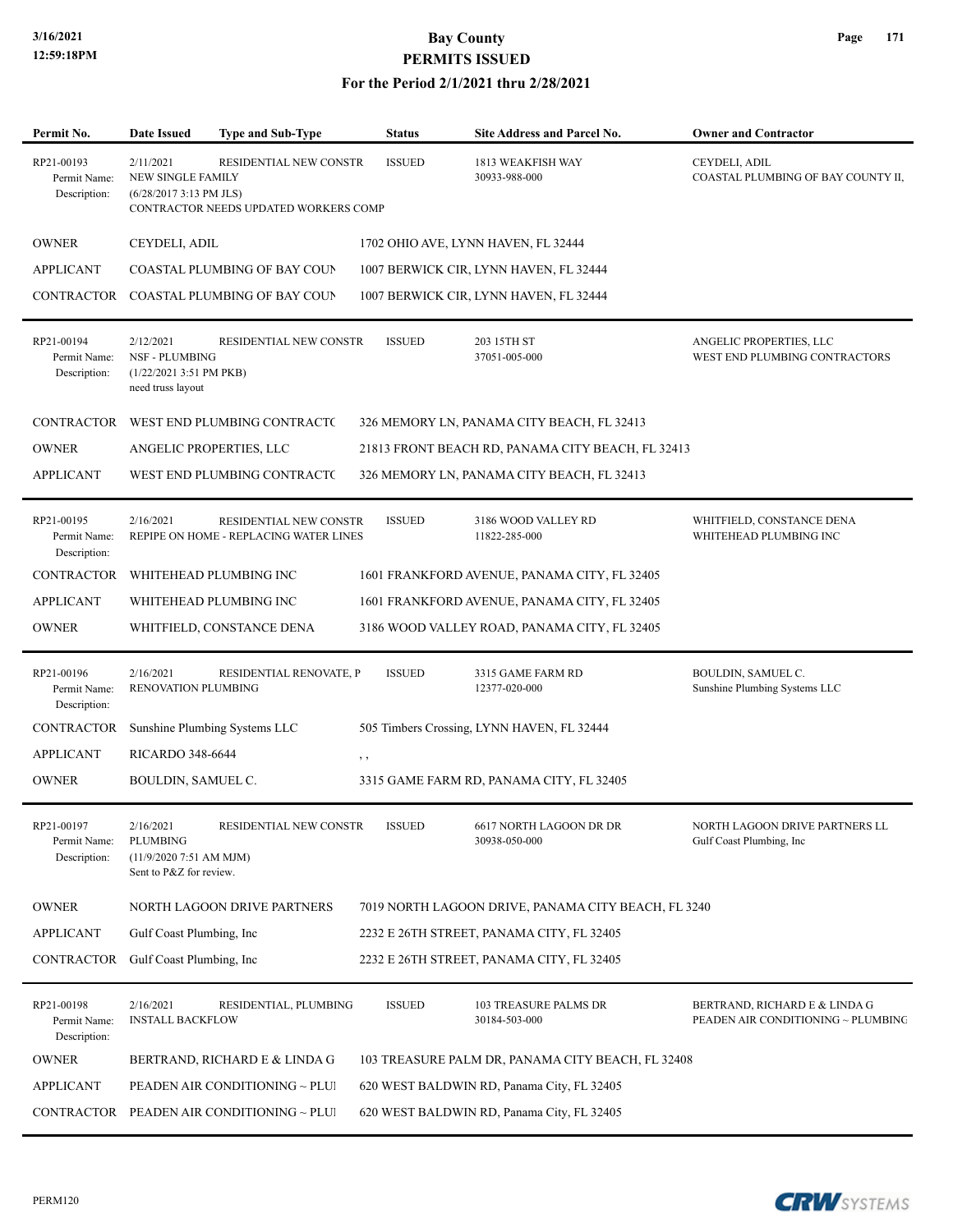| Permit No.                                 | Date Issued                                                                              | <b>Type and Sub-Type</b>                                                | <b>Status</b> | <b>Site Address and Parcel No.</b>                  | <b>Owner and Contractor</b>                                    |
|--------------------------------------------|------------------------------------------------------------------------------------------|-------------------------------------------------------------------------|---------------|-----------------------------------------------------|----------------------------------------------------------------|
| RP21-00199<br>Permit Name:<br>Description: | 2/16/2021<br>PLUMBING<br>(11/10/2020 4:03 PM MJM)<br>Sent to P&Z for review.             | RESIDENTIAL NEW CONSTR                                                  | <b>ISSUED</b> | 6619 NORTH LAGOON DR DR<br>30938-050-000            | NORTH LAGOON DRIVE PARTNERS LL<br>Gulf Coast Plumbing, Inc.    |
| <b>OWNER</b>                               |                                                                                          | NORTH LAGOON DRIVE PARTNERS                                             |               | 7019 NORTH LAGOON DRIVE, PANAMA CITY BEACH, FL 3240 |                                                                |
| <b>APPLICANT</b>                           | Gulf Coast Plumbing, Inc                                                                 |                                                                         |               | 2232 E 26TH STREET, PANAMA CITY, FL 32405           |                                                                |
| CONTRACTOR                                 | Gulf Coast Plumbing, Inc.                                                                |                                                                         |               | 2232 E 26TH STREET, PANAMA CITY, FL 32405           |                                                                |
| RP21-00200<br>Permit Name:<br>Description: | 2/16/2021<br>(7/22/2020 4:04 PM CLO)<br>SENT TO P&Z.                                     | RESIDENTIAL NEW CONSTR<br><b>GARAGE 420 SF - PLUIMBING</b>              | <b>ISSUED</b> | 3116 WOOD VALLEY RD<br>11822-145-000                | RYAN, ROLLIN W.<br>OWNER/BUILDER                               |
| <b>APPLICANT</b>                           | RYAN 258-7647                                                                            |                                                                         | , ,           |                                                     |                                                                |
| <b>OWNER</b>                               | RYAN, ROLLIN W.                                                                          |                                                                         |               | 3116 WOOD VALLEY RD, PANAMA CITY, FL 32405          |                                                                |
| CONTRACTOR                                 | <b>OWNER/BUILDER</b>                                                                     |                                                                         | , ,           |                                                     |                                                                |
| RP21-00201<br>Permit Name:<br>Description: | 2/17/2021<br><b>NSF - PLUMBING</b><br>$(12/23/20203:13$ PM JLS)                          | RESIDENTIAL NEW CONSTR<br>NEED COMPLETE ENERGY FORM                     | <b>ISSUED</b> | <b>2240 LEE ST</b><br>08747-030-030                 | BRAUER, DAVID W & MARY J<br>PRECISION PLUMBING OF NW FL LLC    |
| <b>OWNER</b>                               |                                                                                          | BRAUER, DAVID W & MARY J                                                |               | 1815 SCARLETT BLVD, LYNN HAVEN, FL 32444            |                                                                |
| CONTRACTOR                                 |                                                                                          | PRECISION PLUMBING OF NW FL LI                                          |               | 9400 PAT ROAD, YOUNGSTOWN, FL 32466                 |                                                                |
| <b>APPLICANT</b>                           |                                                                                          | PRECISION PLUMBING OF NW FL LI                                          |               | 9400 PAT ROAD, YOUNGSTOWN, FL 32466                 |                                                                |
| RP21-00202<br>Permit Name:<br>Description: | 2/16/2021<br>REPIPE HOT AND COLD                                                         | RESIDENTIAL, PLUMBING                                                   | <b>ISSUED</b> | 2902 AIRPORT RD<br>13075-000-000                    | TAYLOR, ROY J & ROBIN L<br>PEADEN AIR CONDITIONING ~ PLUMBING  |
| <b>OWNER</b>                               |                                                                                          | TAYLOR, ROY J & ROBIN L                                                 |               | 2902 AIRPORT RD, PANAMA CITY, FL 32405              |                                                                |
| <b>APPLICANT</b>                           |                                                                                          | PEADEN AIR CONDITIONING ~ PLUI                                          |               | 620 WEST BALDWIN RD, Panama City, FL 32405          |                                                                |
|                                            |                                                                                          | CONTRACTOR PEADEN AIR CONDITIONING ~ PLUI                               |               | 620 WEST BALDWIN RD, Panama City, FL 32405          |                                                                |
| RP21-00203<br>Permit Name:<br>Description: | 2/16/2021<br>(2/16/2021 1:09 PM HEM)<br>OK PER TAMERA                                    | RESIDENTIAL, PLUMBING<br>RE-ROUTE PIPING FOR RELOCATING WASHING MACHING | <b>ISSUED</b> | 3600 THOMAS DR D310<br>31430-157-000                | ARINI, JOHN<br>PEADEN AIR CONDITIONING ~ PLUMBING              |
| <b>OWNER</b>                               | ARINI, JOHN                                                                              |                                                                         |               | 5821 NORTH LAGOON DR, PANAMA CITY BEACH, FL 32408   |                                                                |
| CONTRACTOR                                 |                                                                                          | PEADEN AIR CONDITIONING ~ PLUI                                          |               | 620 WEST BALDWIN RD, Panama City, FL 32405          |                                                                |
| <b>APPLICANT</b>                           |                                                                                          | PEADEN AIR CONDITIONING ~ PLUI                                          |               | 620 WEST BALDWIN RD, Panama City, FL 32405          |                                                                |
| RP21-00204<br>Permit Name:<br>Description: | 2/25/2021<br><b>NSF PLUMBING</b><br>(1/14/2021 10:55 AM MJM)<br>Sent tom P&Z for review. | <b>RESIDENTIAL NEW CONSTR</b>                                           | <b>ISSUED</b> | 3520 COTTAGE COVE LN<br>31368-107-000               | NADEAU CONSTRUCTION LLC<br>SCOTT'S PLUMBING INC OF PANAMA CITY |
| <b>OWNER</b>                               |                                                                                          | NADEAU CONSTRUCTION LLC                                                 |               | POBOX 27834, PANAMA CITY, FL 32411                  |                                                                |
| <b>APPLICANT</b>                           | KEN 527-9304                                                                             |                                                                         | , ,           |                                                     |                                                                |
|                                            |                                                                                          | CONTRACTOR SCOTT'S PLUMBING INC OF PANAM                                |               | 8122 WAVERLY STREET, YOUNGSTOWN, FL 32466           |                                                                |

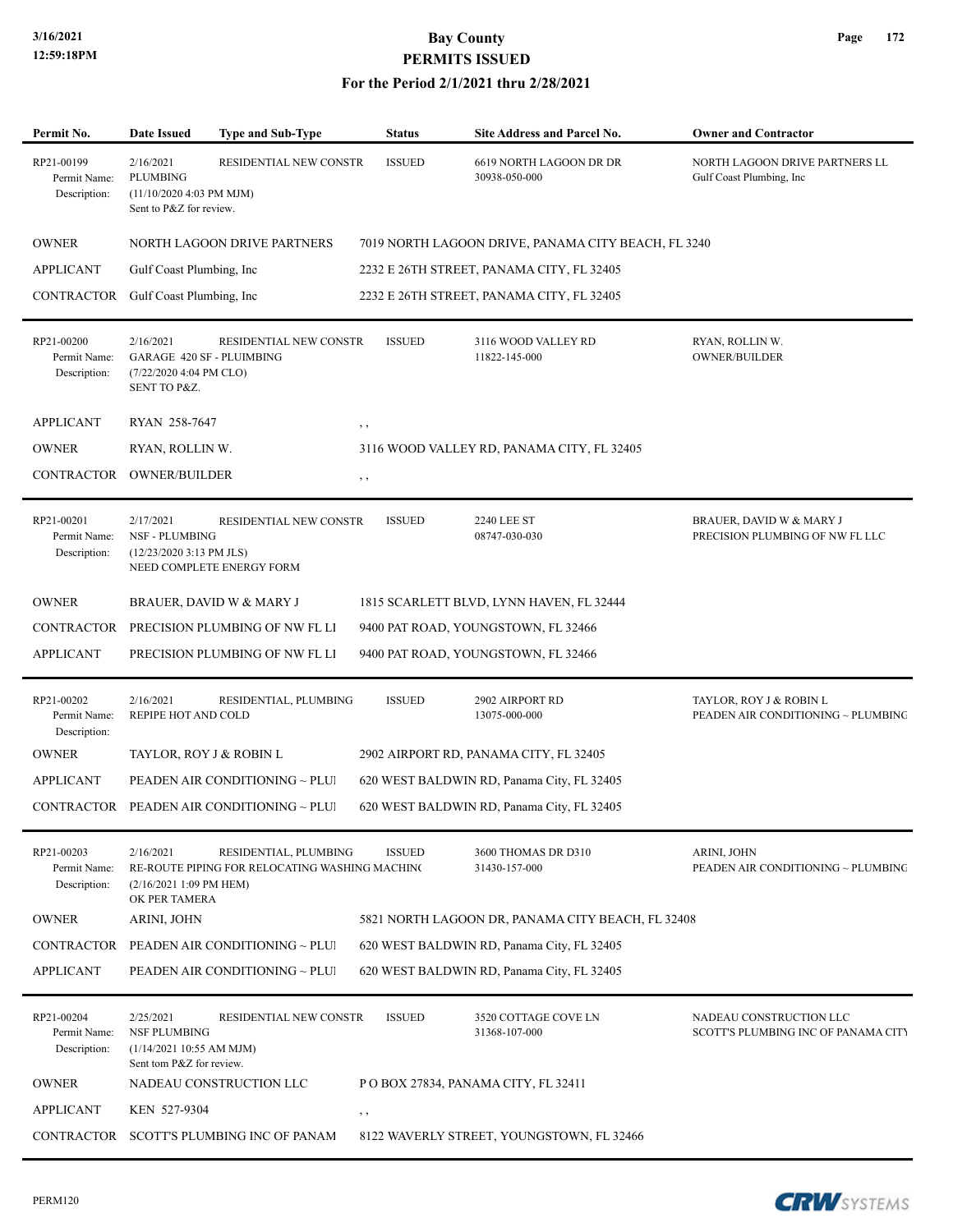| Permit No.                                 | <b>Date Issued</b>                                                                       | <b>Type and Sub-Type</b>       | <b>Status</b> | Site Address and Parcel No.                | <b>Owner and Contractor</b>                                       |
|--------------------------------------------|------------------------------------------------------------------------------------------|--------------------------------|---------------|--------------------------------------------|-------------------------------------------------------------------|
| RP21-00206<br>Permit Name:<br>Description: | 2/17/2021<br><b>INSTALL BACKFLOW</b>                                                     | RESIDENTIAL RENOVATE, P        | <b>ISSUED</b> | 4702 MILLSTONE TRL<br>11352-510-000        | WEILBACHER, BRANDT & MARIA<br>PEADEN AIR CONDITIONING ~ PLUMBING  |
| <b>CONTRACTOR</b>                          |                                                                                          | PEADEN AIR CONDITIONING ~ PLUI |               | 620 WEST BALDWIN RD, Panama City, FL 32405 |                                                                   |
| <b>APPLICANT</b>                           |                                                                                          | PEADEN AIR CONDITIONING ~ PLUI |               | 620 WEST BALDWIN RD, Panama City, FL 32405 |                                                                   |
| <b>OWNER</b>                               |                                                                                          | WEILBACHER, BRANDT & MARIA     |               | 4702 MILLSTONE TRL, LYNN HAVEN, FL 32444   |                                                                   |
| RP21-00208<br>Permit Name:<br>Description: | 2/17/2021<br><b>NSF - PLUMBING</b><br>(2/3/2021 11:49 AM MJM)<br>Sent to P&Z for review. | RESIDENTIAL NEW CONSTR         | <b>ISSUED</b> | 13540 THORP LN<br>02933-090-000            | CONNELL, COY T<br>MK COASTAL (RF) RENOVATIONS, LLC                |
| <b>OWNER</b>                               | CONNELL, COY T                                                                           |                                |               | 13159 THORP LN, FOUNTAIN, FL 32438         |                                                                   |
| <b>APPLICANT</b>                           |                                                                                          | MK COASTAL (RF) RENOVATIONS, I |               | 702 PLANTATION CIR, PANAMA CITY, FL 32404  |                                                                   |
| CONTRACTOR                                 |                                                                                          | MK COASTAL (RF) RENOVATIONS, I |               | 702 PLANTATION CIR, PANAMA CITY, FL 32404  |                                                                   |
| RP21-00209<br>Permit Name:<br>Description: | 2/19/2021<br><b>PLUMBING</b>                                                             | <b>RESIDENTIAL NEW CONSTR</b>  | <b>ISSUED</b> | 1648 CALLAHAN ST<br>08469-010-000          | NAZARENUS, TIMOTHY A<br>PITTS PLUMBING, LLC                       |
| <b>OWNER</b>                               |                                                                                          | NAZARENUS, TIMOTHY A           |               | 1638 CALLAHAN STREET, SOUTHPORT, FL 32409  |                                                                   |
| <b>APPLICANT</b>                           | PITTS PLUMBING, LLC                                                                      |                                |               | 4911 PLANTATION TR, CHIPLEY, FL 32428      |                                                                   |
| CONTRACTOR PITTS PLUMBING, LLC             |                                                                                          |                                |               | 4911 PLANTATION TR, CHIPLEY, FL 32428      |                                                                   |
| RP21-00210<br>Permit Name:<br>Description: | 2/18/2021<br>PLUMBING                                                                    | RESIDENTIAL NEW CONSTR         | <b>ISSUED</b> | 3 FEDORA DR<br>08424-100-360               | D.R. HORTON, INC.<br>HOBBS PLUMBING INC                           |
| CONTRACTOR                                 | HOBBS PLUMBING INC                                                                       |                                |               | 920 N EAST AVE, PANAMA CITY, FL 32401      |                                                                   |
| <b>OWNER</b>                               | D.R. HORTON, INC.                                                                        |                                |               | 25366 PROFIT DR, DAPHNE, AL 36526          |                                                                   |
| <b>APPLICANT</b>                           | <b>HOBBS PLUMBING INC</b>                                                                |                                |               | 920 N EAST AVE, PANAMA CITY, FL 32401      |                                                                   |
| RP21-00211<br>Permit Name:<br>Description: | 2/18/2021<br>PLUMBING<br>(1/25/2021 10:42 AM MJM)<br>Sent to P&Z for review.             | RESIDENTIAL NEW CONSTR         | <b>ISSUED</b> | 1726 CROOKED LN<br>26470-018-000           | JEFF PUCKETT CONSTRUCTION INC<br>Gulf Coast Plumbing, Inc.        |
| <b>APPLICANT</b>                           | Gulf Coast Plumbing, Inc                                                                 |                                |               | 2232 E 26TH STREET, PANAMA CITY, FL 32405  |                                                                   |
| CONTRACTOR                                 | Gulf Coast Plumbing, Inc.                                                                |                                |               | 2232 E 26TH STREET, PANAMA CITY, FL 32405  |                                                                   |
| <b>OWNER</b>                               |                                                                                          | JEFF PUCKETT CONSTRUCTION INC  |               | 1804 RHETT PLACE, LYNN HAVEN, FL 32444     |                                                                   |
| RP21-00212<br>Permit Name:<br>Description: | 2/18/2021<br>REPLACE WATER HEATER                                                        | RESIDENTIAL RENOVATE, P        | <b>ISSUED</b> | 4630 CATO RD<br>11373-000-000              | MACHTLEY, JOHN C JR TRUSTEE<br>PEADEN AIR CONDITIONING ~ PLUMBING |
| <b>OWNER</b>                               |                                                                                          | MACHTLEY, JOHN C JR TRUSTEE    |               | 4630 CATO RD, PANAMA CITY, FL 32404        |                                                                   |
| <b>APPLICANT</b>                           |                                                                                          | PEADEN AIR CONDITIONING ~ PLUI |               | 620 WEST BALDWIN RD, Panama City, FL 32405 |                                                                   |
| CONTRACTOR                                 |                                                                                          | PEADEN AIR CONDITIONING ~ PLUI |               | 620 WEST BALDWIN RD, Panama City, FL 32405 |                                                                   |
| RP21-00213<br>Permit Name:<br>Description: | 2/18/2021<br><b>NSF - PLUMBING</b><br>$(3/14/20199:32$ AM LUC)<br>Needs drainage review  | RESIDENTIAL NEW CONSTR         | <b>ISSUED</b> | 2200 12TH ST E<br>11281-250-580            | <b>HALIFAX HOME LLC</b><br>THE GREEN AIR (CFC) GROUP LLC          |

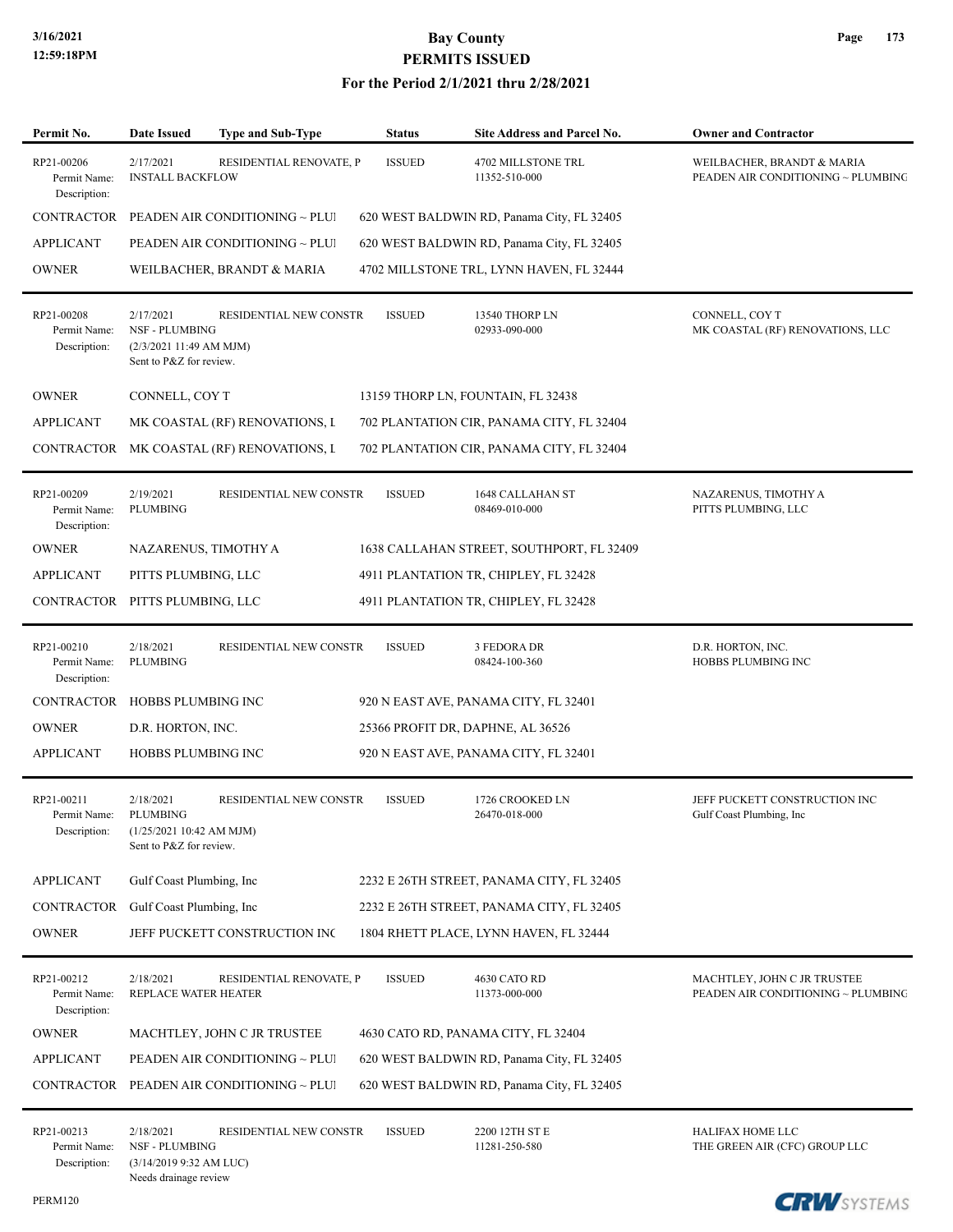#### **For the Period 2/1/2021 thru 2/28/2021**

| Permit No.                                 | Date Issued                                                      | <b>Type and Sub-Type</b>                                          | <b>Status</b> | <b>Site Address and Parcel No.</b>              | <b>Owner and Contractor</b>                         |
|--------------------------------------------|------------------------------------------------------------------|-------------------------------------------------------------------|---------------|-------------------------------------------------|-----------------------------------------------------|
| <b>APPLICANT</b>                           |                                                                  | THE GREEN AIR (CFC) GROUP LLC                                     |               | 902 E HWY 20 EAST, FREEPORT, FL 32439           |                                                     |
| <b>OWNER</b>                               | HALIFAX HOME LLC                                                 |                                                                   |               | 42 BUSINESS CENTER DR, MIRAMAR BEACH, FL 23550  |                                                     |
| CONTRACTOR                                 |                                                                  | THE GREEN AIR (CFC) GROUP LLC                                     |               | 902 E HWY 20 EAST, FREEPORT, FL 32439           |                                                     |
| RP21-00214<br>Permit Name:<br>Description: | 2/18/2021<br>$(8/13/20207:35$ AM MJM)<br>Sent to P&Z for review. | RESIDENTIAL NEW CONSTR<br>PLUMBING FOR NEW SINGLE FAMILY - BLDG C | <b>ISSUED</b> | 20305 FRONT BEACH RD C<br>36629-010-003         | WITH THE TIDE LLC<br>HOLIDAY BEACH MECHANICAL, INC. |
| <b>APPLICANT</b>                           |                                                                  | HOLIDAY BEACH MECHANICAL, IN                                      |               | 17614 ASHLEY DRIVE, PANAMA CITY BEACH, FL 32413 |                                                     |
| <b>OWNER</b>                               | WITH THE TIDE LLC                                                |                                                                   |               | 910 LIBERTY RD, MILLPORT, AL 35576              |                                                     |
|                                            |                                                                  | CONTRACTOR HOLIDAY BEACH MECHANICAL, IN                           |               | 17614 ASHLEY DRIVE, PANAMA CITY BEACH, FL 32413 |                                                     |
| RP21-00215<br>Permit Name:<br>Description: | 2/18/2021<br><b>PLUMBING</b>                                     | RESIDENTIAL NEW CONSTR                                            | <b>ISSUED</b> | 5376 MILLIE WAY<br>05860-700-010                | D.R. HORTON, INC.<br>HOBBS PLUMBING INC             |
| <b>APPLICANT</b>                           | HOBBS PLUMBING INC                                               |                                                                   |               | 920 N EAST AVE, PANAMA CITY, FL 32401           |                                                     |
| <b>OWNER</b>                               | D.R. HORTON, INC.                                                |                                                                   |               | 25366 PROFIT DR, DAPHNE, AL 36526               |                                                     |
| CONTRACTOR HOBBS PLUMBING INC              |                                                                  |                                                                   |               | 920 N EAST AVE, PANAMA CITY, FL 32401           |                                                     |
| RP21-00216<br>Permit Name:<br>Description: | 2/18/2021<br><b>PLUMBING</b>                                     | RESIDENTIAL NEW CONSTR                                            | <b>ISSUED</b> | 5380 MILLIE WAY<br>05860-700-020                | D.R. HORTON, INC.<br>HOBBS PLUMBING INC             |
| <b>APPLICANT</b>                           | HOBBS PLUMBING INC                                               |                                                                   |               | 920 N EAST AVE, PANAMA CITY, FL 32401           |                                                     |
| <b>CONTRACTOR</b>                          | HOBBS PLUMBING INC                                               |                                                                   |               | 920 N EAST AVE, PANAMA CITY, FL 32401           |                                                     |
| <b>OWNER</b>                               | D.R. HORTON, INC.                                                |                                                                   |               | 25366 PROFIT DR, DAPHNE, AL 36526               |                                                     |
| RP21-00217<br>Permit Name:<br>Description: | 2/18/2021<br>PLUMBING                                            | RESIDENTIAL NEW CONSTR                                            | <b>ISSUED</b> | 5384 MILLIE WAY<br>05860-700-030                | D.R. HORTON, INC.<br>HOBBS PLUMBING INC             |
| <b>OWNER</b>                               | D.R. HORTON, INC.                                                |                                                                   |               | 25366 PROFIT DR, DAPHNE, AL 36526               |                                                     |
| CONTRACTOR HOBBS PLUMBING INC              |                                                                  |                                                                   |               | 920 N EAST AVE, PANAMA CITY, FL 32401           |                                                     |
| <b>APPLICANT</b>                           | <b>HOBBS PLUMBING INC</b>                                        |                                                                   |               | 920 N EAST AVE, PANAMA CITY, FL 32401           |                                                     |
| RP21-00218<br>Permit Name:<br>Description: | 2/18/2021<br><b>PLUMBING</b>                                     | RESIDENTIAL NEW CONSTR                                            | <b>ISSUED</b> | 5383 MILLIE WAY<br>05860-700-860                | D.R. HORTON, INC.<br>HOBBS PLUMBING INC             |
| <b>CONTRACTOR</b>                          | HOBBS PLUMBING INC                                               |                                                                   |               | 920 N EAST AVE, PANAMA CITY, FL 32401           |                                                     |
| <b>OWNER</b>                               | D.R. HORTON, INC.                                                |                                                                   |               | 25366 PROFIT DR, DAPHNE, AL 36526               |                                                     |
| <b>APPLICANT</b>                           | HOBBS PLUMBING INC                                               |                                                                   |               | 920 N EAST AVE, PANAMA CITY, FL 32401           |                                                     |
| RP21-00219<br>Permit Name:<br>Description: | 2/18/2021<br>PLUMBING                                            | RESIDENTIAL NEW CONSTR                                            | <b>ISSUED</b> | 5392 MILLIE WAY<br>05860-700-050                | D.R. HORTON, INC.<br>HOBBS PLUMBING INC             |
| <b>OWNER</b>                               | D.R. HORTON, INC.                                                |                                                                   |               | 25366 PROFIT DR, DAPHNE, AL 36526               |                                                     |
| CONTRACTOR                                 | HOBBS PLUMBING INC                                               |                                                                   |               | 920 N EAST AVE, PANAMA CITY, FL 32401           |                                                     |
| APPLICANT                                  | HOBBS PLUMBING INC                                               |                                                                   |               | 920 N EAST AVE, PANAMA CITY, FL 32401           |                                                     |

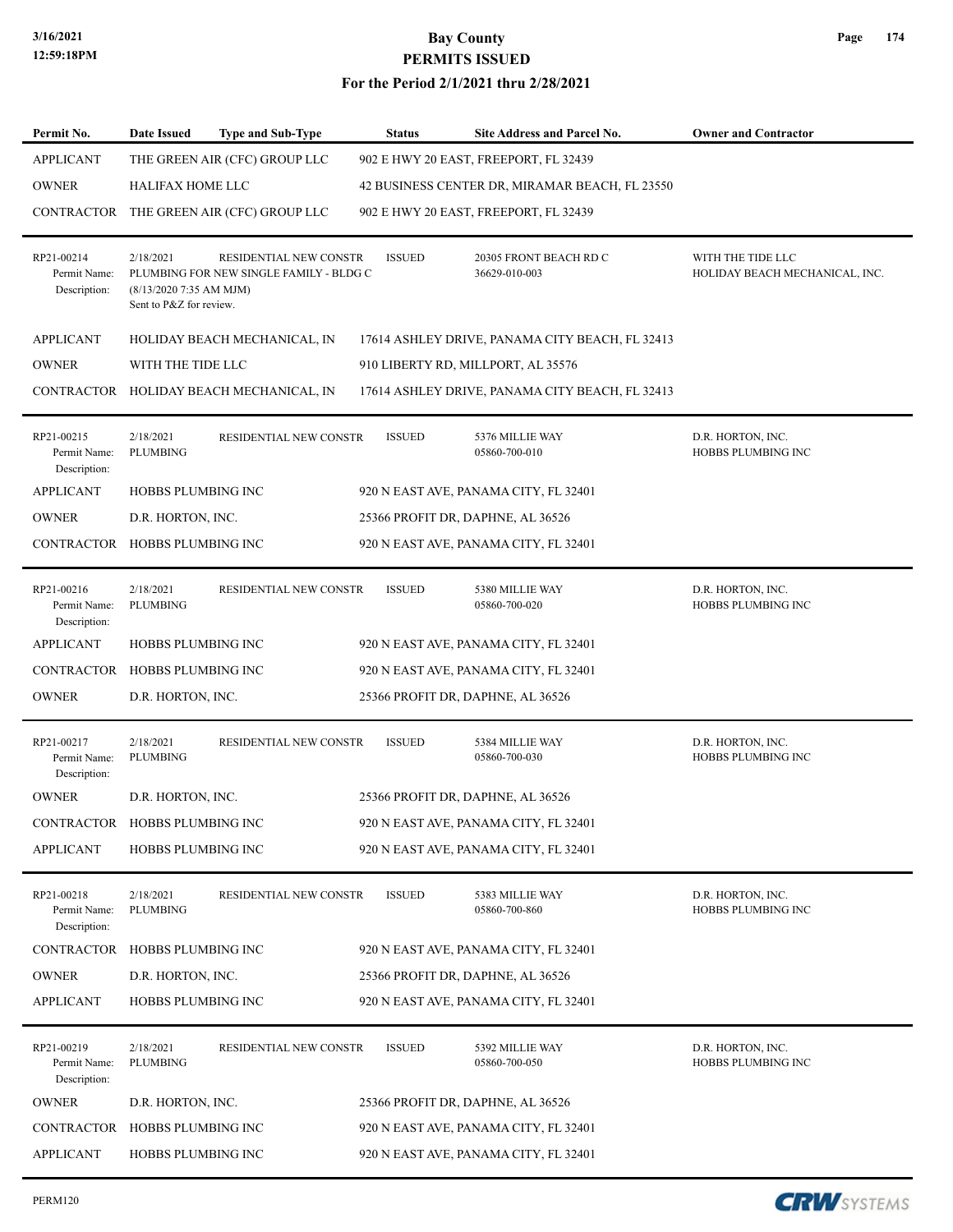#### **For the Period 2/1/2021 thru 2/28/2021**

| Permit No.                                 | <b>Date Issued</b>                                                                | <b>Type and Sub-Type</b>                                  | <b>Status</b>                          | <b>Site Address and Parcel No.</b>                                                                                                                     | <b>Owner and Contractor</b>                                |
|--------------------------------------------|-----------------------------------------------------------------------------------|-----------------------------------------------------------|----------------------------------------|--------------------------------------------------------------------------------------------------------------------------------------------------------|------------------------------------------------------------|
| RP21-00220<br>Permit Name:<br>Description: | 2/19/2021<br><b>PLUMBING</b><br>(2/1/20219:11 AM MJM)<br>Sent t o P&Z for review. | RESIDENTIAL NEW CONSTR                                    | <b>ISSUED</b>                          | 3405 NAUTICAL DR<br>07899-545-000                                                                                                                      | WOOD, JEAN KIRKLAND<br><b>JERRY'S PLUMBING</b>             |
| <b>CONTRACTOR</b>                          | <b>JERRY'S PLUMBING</b>                                                           |                                                           |                                        | 2315 ORLANDO ROAD, PANAMA CITY, FL 32405                                                                                                               |                                                            |
| <b>OWNER</b>                               | WOOD, JEAN KIRKLAND                                                               |                                                           |                                        | 3237 NAUTICAL DR, SOUTHPORT, FL 32409                                                                                                                  |                                                            |
| <b>APPLICANT</b>                           | <b>JERRY'S PLUMBING</b>                                                           |                                                           |                                        | 2315 ORLANDO ROAD, PANAMA CITY, FL 32405                                                                                                               |                                                            |
| RP21-00221<br>Permit Name:<br>Description: | 2/19/2021<br><b>INSTALL BACKFLOW</b>                                              | RESIDENTIAL RENOVATE, P                                   | <b>ISSUED</b>                          | 100 LAKERIDGE DR<br>11822-741-000                                                                                                                      | LOPER, KAREN TRUSTEE<br>PEADEN AIR CONDITIONING ~ PLUMBING |
| <b>OWNER</b>                               | LOPER, KAREN TRUSTEE                                                              |                                                           |                                        | 2921 ISLAND VIEW CIR, PANAMA CITY, FL 32405                                                                                                            |                                                            |
| CONTRACTOR                                 |                                                                                   | PEADEN AIR CONDITIONING ~ PLUI                            |                                        | 620 WEST BALDWIN RD, Panama City, FL 32405                                                                                                             |                                                            |
| <b>APPLICANT</b>                           |                                                                                   | PEADEN AIR CONDITIONING ~ PLUI                            |                                        | 620 WEST BALDWIN RD, Panama City, FL 32405                                                                                                             |                                                            |
| RP21-00222<br>Permit Name:<br>Description: | 2/19/2021<br><b>PLUMBING</b>                                                      | RESIDENTIAL NEW CONSTR                                    | <b>ISSUED</b>                          | 303 LAHAN BLVD<br>38109-010-000                                                                                                                        | GILES, THOMAS W JR ETAL<br><b>BENEFIELD PLUMBING</b>       |
| <b>OWNER</b>                               | GILES, THOMAS W JR ETAL                                                           |                                                           |                                        | 19956 ALTA VISTA DR, PANAMA CITY BEACH, FL 32413                                                                                                       |                                                            |
| <b>APPLICANT</b>                           | <b>BENEFIELD PLUMBING</b>                                                         |                                                           |                                        | 2622 HIGHWAY 2321, SOUTHPORT, FL 32409                                                                                                                 |                                                            |
|                                            | CONTRACTOR BENEFIELD PLUMBING                                                     |                                                           |                                        | 2622 HIGHWAY 2321, SOUTHPORT, FL 32409                                                                                                                 |                                                            |
| RP21-00223<br>Permit Name:<br>Description: | 2/19/2021<br>$(2/19/20212:47 \text{ PM HLQ})$                                     | RESIDENTIAL, PLUMBING<br>REPLACE TUB WITH NEW ACRYLIC TUB | <b>ISSUED</b>                          | 6905 THOMAS DR 205<br>30585-517-000<br>REMOVE EXISTING BATHTUB AND INSTALL NEW ACRYLIC TUB UTILIZING EXISTING DRAIN AND SUPPLY, NO TILE OR DRYWALL, NO | JACOBS, ELIZABETH<br>PREFAB PLUMBING INC                   |
|                                            |                                                                                   | PENETRATION OF FIREWALL. 1 FIXTURE REPLACEMENT.           |                                        |                                                                                                                                                        |                                                            |
| <b>OWNER</b>                               | JACOBS, ELIZABETH                                                                 |                                                           |                                        | 514 CONSTITUTION ST, CANTON, MI 48188                                                                                                                  |                                                            |
| <b>APPLICANT</b>                           | CONTRACTOR PREFAB PLUMBING INC<br>MICHAEL 386-546-7643                            |                                                           | 1100 CARR ST, PALATKA, FL 32117<br>, , |                                                                                                                                                        |                                                            |
| RP21-00224<br>Permit Name:<br>Description: | 2/20/2021<br><b>WATER HEATER</b>                                                  | RESIDENTIAL, PLUMBING                                     | <b>FINALED</b>                         | 5909 SUNSET AVE<br>32110-000-000                                                                                                                       | ALLEN, NANCY J<br>D&S PLUMBING LLC                         |
| $\mathop{\rm OWNER}\nolimits$              | ALLEN, NANCY J                                                                    |                                                           |                                        | 5909 SUNSET AVE, PANAMA CITY BEACH, FL 32408                                                                                                           |                                                            |
| <b>APPLICANT</b>                           | D&S PLUMBING LLC                                                                  |                                                           |                                        | 7902 SALE STREET, SNEADS, FL 32460                                                                                                                     |                                                            |
|                                            | CONTRACTOR D&S PLUMBING LLC                                                       |                                                           |                                        | 7902 SALE STREET, SNEADS, FL 32460                                                                                                                     |                                                            |
| RP21-00225<br>Permit Name:<br>Description: | 2/21/2021<br>PLUMBING                                                             | RESIDENTIAL NEW CONSTR                                    | <b>ISSUED</b>                          | 5220 TRELAWNEY AVE<br>31496-000-000                                                                                                                    | RENO, TY WALTER<br>Gulf Coast Plumbing, Inc.               |
| <b>APPLICANT</b>                           | Gulf Coast Plumbing, Inc.                                                         |                                                           |                                        | 2232 E 26TH STREET, PANAMA CITY, FL 32405                                                                                                              |                                                            |
| CONTRACTOR                                 | Gulf Coast Plumbing, Inc.                                                         |                                                           |                                        | 2232 E 26TH STREET, PANAMA CITY, FL 32405                                                                                                              |                                                            |
| <b>OWNER</b>                               | RENO, TY WALTER                                                                   |                                                           |                                        | 3711 BENBOW STREET, PANAMA CITY BEACH, FL 32408                                                                                                        |                                                            |
| RP21-00226<br>Permit Name:<br>Description: | 2/22/2021                                                                         | RESIDENTIAL, PLUMBING<br>1 FIXTURE AND ONE WATER HEATER   | <b>FINALED</b>                         | 4229 NORTH SHORE RD<br>11676-004-000                                                                                                                   | WILLIAMS, JOHN DURHAM IV<br><b>AND SERVICES</b>            |

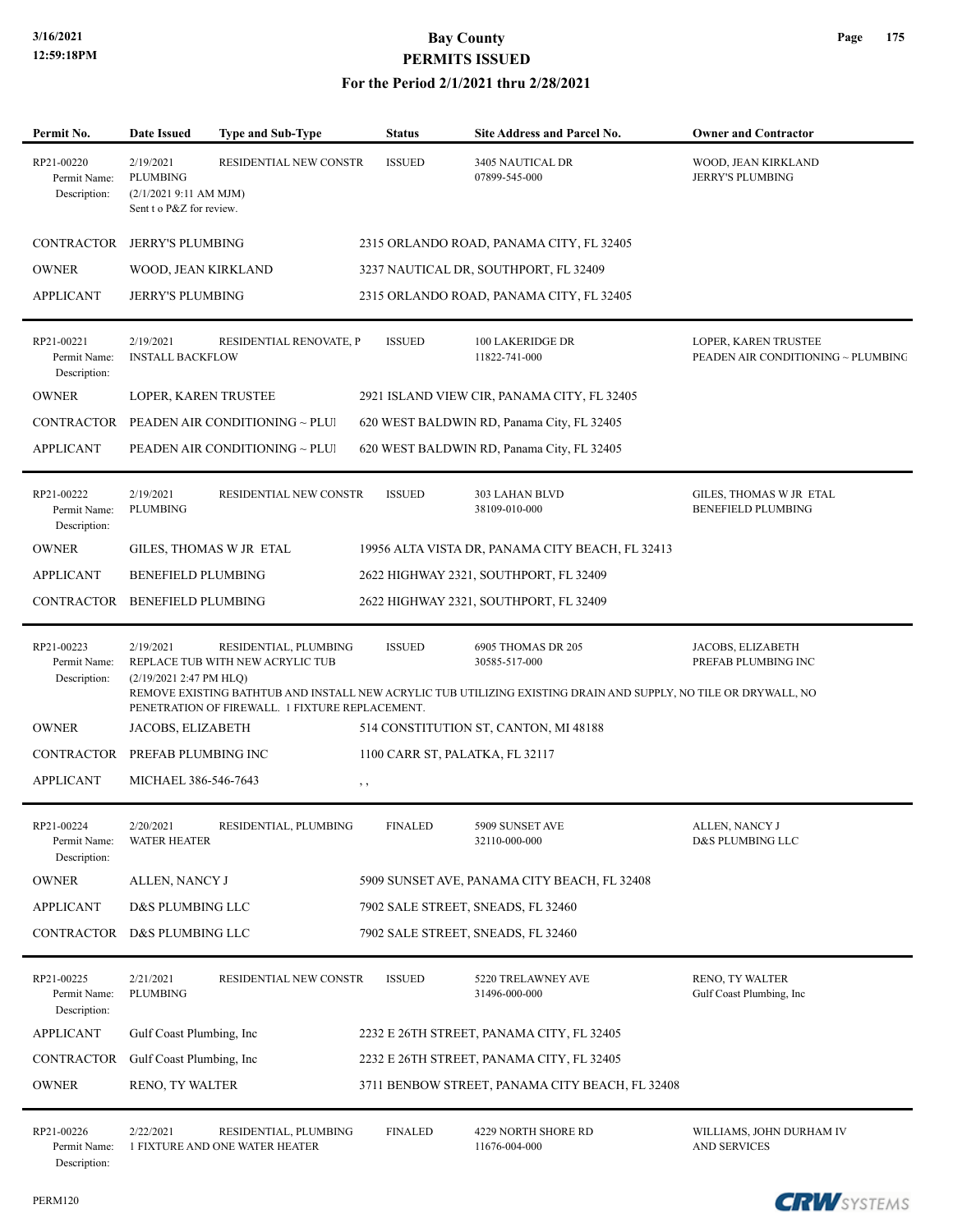| Permit No.                                 | <b>Date Issued</b>                                                       | <b>Type and Sub-Type</b>                  | <b>Status</b>                 | Site Address and Parcel No.                         | <b>Owner and Contractor</b>                             |
|--------------------------------------------|--------------------------------------------------------------------------|-------------------------------------------|-------------------------------|-----------------------------------------------------|---------------------------------------------------------|
| <b>OWNER</b>                               |                                                                          | WILLIAMS, JOHN DURHAM IV                  |                               | 4229 NORTHSHORE RD, LYNN HAVEN, FL 32444            |                                                         |
| <b>APPLICANT</b>                           | <b>AND SERVICES</b>                                                      |                                           |                               | 5010 N CORTEZ AVENUE, TAMPA, FL 33614               |                                                         |
| CONTRACTOR AND SERVICES                    |                                                                          |                                           |                               | 5010 N CORTEZ AVENUE, TAMPA, FL 33614               |                                                         |
| RP21-00227<br>Permit Name:<br>Description: | 2/21/2021<br><b>HOT WATER HEATER</b>                                     | RESIDENTIAL, PLUMBING                     | <b>ISSUED</b>                 | <b>102 PARKSHORE DR</b><br>36459-394-713            | PITTMAN, CRAIG JR<br>PEADEN AIR CONDITIONING ~ PLUMBING |
| <b>OWNER</b>                               | PITTMAN, CRAIG JR                                                        |                                           |                               | 108 COUNTRY CLUB HEIGHTS BLVD, ENTERPRISE, AL 36330 |                                                         |
| <b>APPLICANT</b>                           |                                                                          | PEADEN AIR CONDITIONING ~ PLUI            |                               | 620 WEST BALDWIN RD, Panama City, FL 32405          |                                                         |
|                                            |                                                                          | CONTRACTOR PEADEN AIR CONDITIONING ~ PLUI |                               | 620 WEST BALDWIN RD, Panama City, FL 32405          |                                                         |
| RP21-00228<br>Permit Name:<br>Description: | 2/22/2021<br><b>PLUMBING</b><br>(1/26/2021 6:45 AM CLO)<br>back from p&z | RESIDENTIAL NEW CONSTR                    | <b>ISSUED</b>                 | <b>438 FOXTAIL WAY</b><br>34030-400-390             | <b>BREAKFAST POINT LLC</b><br>HOBBS PLUMBING INC        |
| <b>OWNER</b>                               | BREAKFAST POINT LLC                                                      |                                           |                               | C/O TAX DEPARTMENT, PANAMA CITY BEACH, FL 32407     |                                                         |
| <b>APPLICANT</b>                           | HOBBS PLUMBING INC                                                       |                                           |                               | 920 N EAST AVE, PANAMA CITY, FL 32401               |                                                         |
| CONTRACTOR HOBBS PLUMBING INC              |                                                                          |                                           |                               | 920 N EAST AVE, PANAMA CITY, FL 32401               |                                                         |
| RP21-00229<br>Permit Name:<br>Description: | 2/22/2021<br><b>PLUMBING</b><br>(1/26/2021 6:44 AM CLO)<br>back from p&z | RESIDENTIAL NEW CONSTR                    | <b>ISSUED</b>                 | 451 LOCKSLEY DR<br>34030-400-010                    | <b>BREAKFAST POINT LLC</b><br>HOBBS PLUMBING INC        |
| <b>CONTRACTOR</b>                          | HOBBS PLUMBING INC                                                       |                                           |                               | 920 N EAST AVE, PANAMA CITY, FL 32401               |                                                         |
| <b>APPLICANT</b>                           | HOBBS PLUMBING INC                                                       |                                           |                               | 920 N EAST AVE, PANAMA CITY, FL 32401               |                                                         |
| <b>OWNER</b>                               | <b>BREAKFAST POINT LLC</b>                                               |                                           |                               | C/O TAX DEPARTMENT, PANAMA CITY BEACH, FL 32407     |                                                         |
| RP21-00230<br>Permit Name:<br>Description: | 2/22/2021<br><b>PLUMBING</b><br>(1/26/2021 6:48 AM CLO)<br>back from p&z | RESIDENTIAL NEW CONSTR                    | <b>ISSUED</b>                 | <b>459 LOCKSLEY DR</b><br>34030-400-030             | <b>BREAKFAST POINT LLC</b><br>HOBBS PLUMBING INC        |
| CONTRACTOR                                 | <b>HOBBS PLUMBING INC</b>                                                |                                           |                               | 920 N EAST AVE, PANAMA CITY, FL 32401               |                                                         |
| <b>APPLICANT</b>                           | HOBBS PLUMBING INC                                                       |                                           |                               | 920 N EAST AVE, PANAMA CITY, FL 32401               |                                                         |
| <b>OWNER</b>                               | <b>BREAKFAST POINT LLC</b>                                               |                                           |                               | C/O TAX DEPARTMENT, PANAMA CITY BEACH, FL 32407     |                                                         |
| RP21-00231<br>Permit Name:<br>Description: | 2/22/2021<br><b>PLUMBING</b><br>(1/26/20216:49 AM CLO)<br>back from p&z  | RESIDENTIAL NEW CONSTR                    | <b>ISSUED</b>                 | 380 FOXTAIL WAY<br>34030-325-270                    | NWFL LAND HOLDINGS LLC<br>HOBBS PLUMBING INC            |
| CONTRACTOR                                 | <b>HOBBS PLUMBING INC</b>                                                |                                           |                               | 920 N EAST AVE, PANAMA CITY, FL 32401               |                                                         |
| APPLICANT                                  | HOBBS PLUMBING INC                                                       |                                           |                               | 920 N EAST AVE, PANAMA CITY, FL 32401               |                                                         |
| <b>OWNER</b>                               |                                                                          | NWFL LAND HOLDINGS LLC                    | , PANAMA CITY BEACH, FL 32413 |                                                     |                                                         |
| RP21-00232<br>Permit Name:<br>Description: | 2/23/2021<br>REPLACE WATER HEATER                                        | RESIDENTIAL, PLUMBING                     | <b>ISSUED</b>                 | 21413 CARIBBEAN LN<br>35493-000-000                 | TIMMS, BRADLEY A<br>PEADEN AIR CONDITIONING ~ PLUMBING  |
| CONTRACTOR                                 |                                                                          | PEADEN AIR CONDITIONING ~ PLUI            |                               | 620 WEST BALDWIN RD, Panama City, FL 32405          |                                                         |
| <b>OWNER</b>                               | TIMMS, BRADLEY A                                                         |                                           |                               | 21413 CARIBBEAN LN, PANAMA CITY BEACH, FL 32413     |                                                         |
| <b>APPLICANT</b>                           |                                                                          | PEADEN AIR CONDITIONING ~ PLUI            |                               | 620 WEST BALDWIN RD, Panama City, FL 32405          |                                                         |
| PERM120                                    |                                                                          |                                           |                               |                                                     | <b>CRW</b> SYSTEMS                                      |

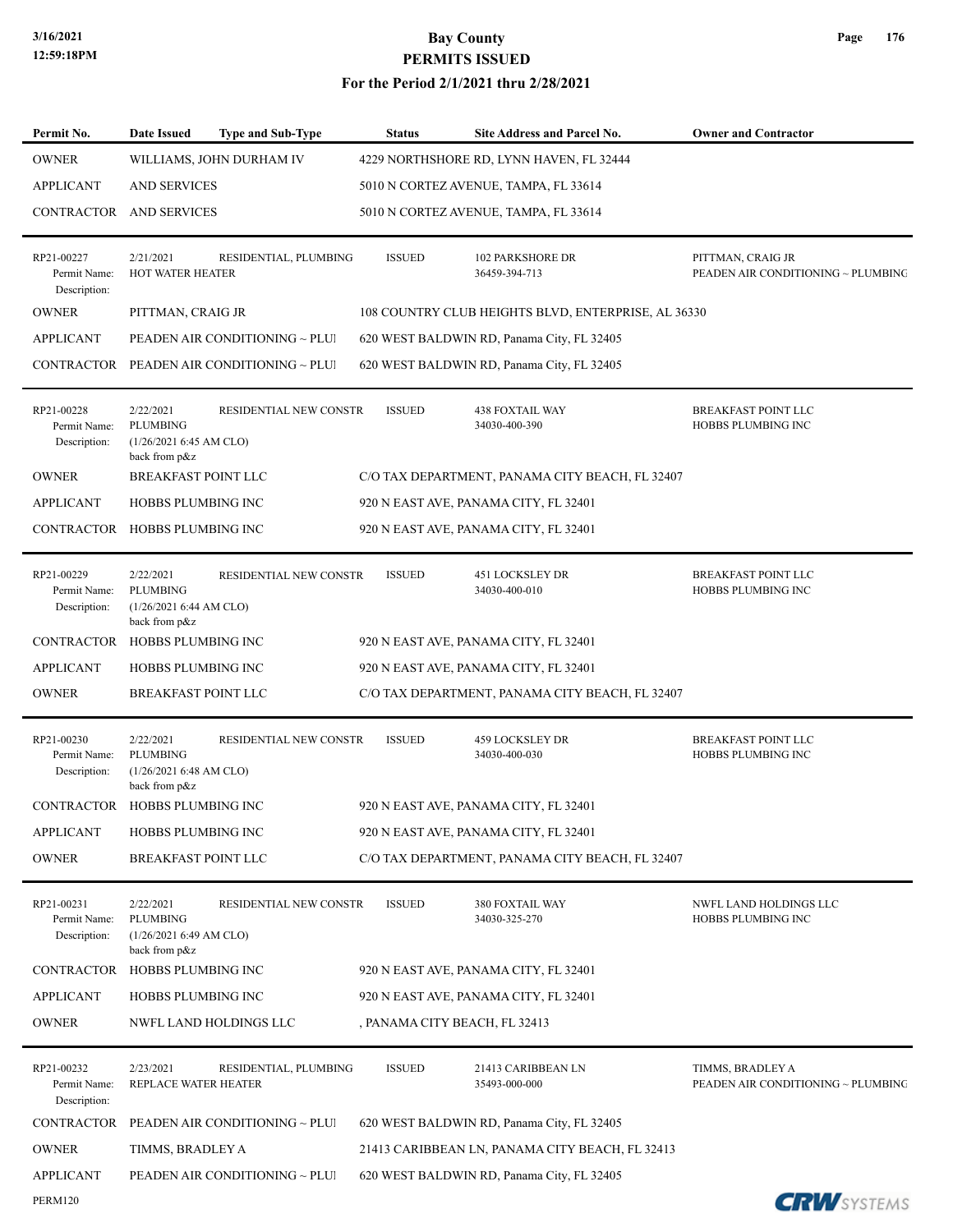PERM120

### **3/16/2021 Bay County PERMITS ISSUED**

| Permit No.                                 | <b>Date Issued</b>                                                                  | <b>Type and Sub-Type</b>                                          | <b>Status</b>                    | Site Address and Parcel No.                 | <b>Owner and Contractor</b>                                         |
|--------------------------------------------|-------------------------------------------------------------------------------------|-------------------------------------------------------------------|----------------------------------|---------------------------------------------|---------------------------------------------------------------------|
| RP21-00233<br>Permit Name:<br>Description: | 2/23/2021                                                                           | RESIDENTIAL, PLUMBING<br>REROUTE PIPING FOR WASHER                | <b>ISSUED</b>                    | 3600 THOMAS DR D310<br>31430-157-000        | CLARK, KIM & JONATHAN<br>PEADEN AIR CONDITIONING ~ PLUMBING         |
| <b>OWNER</b>                               | CLARK, KIM & JONATHAN                                                               |                                                                   |                                  | 4565 MINEOLA ROAD, CAMPBELLTON, FL 32426    |                                                                     |
| <b>APPLICANT</b>                           |                                                                                     | PEADEN AIR CONDITIONING ~ PLUI                                    |                                  | 620 WEST BALDWIN RD, Panama City, FL 32405  |                                                                     |
| CONTRACTOR                                 |                                                                                     | PEADEN AIR CONDITIONING $\sim$ PLUI                               |                                  | 620 WEST BALDWIN RD, Panama City, FL 32405  |                                                                     |
| RP21-00234<br>Permit Name:<br>Description: | 2/23/2021<br>REPLACE WATER HEATER                                                   | RESIDENTIAL, PLUMBING                                             | <b>ISSUED</b>                    | 8700 FRONT BEACH RD 7216<br>40001-100-256   | BIBER, WILLIAM H III & JOAN K<br>PEADEN AIR CONDITIONING ~ PLUMBING |
| CONTRACTOR                                 |                                                                                     | PEADEN AIR CONDITIONING ~ PLUI                                    |                                  | 620 WEST BALDWIN RD, Panama City, FL 32405  |                                                                     |
| <b>APPLICANT</b>                           |                                                                                     | PEADEN AIR CONDITIONING ~ PLUI                                    |                                  | 620 WEST BALDWIN RD, Panama City, FL 32405  |                                                                     |
| <b>OWNER</b>                               |                                                                                     | BIBER, WILLIAM H III & JOAN K                                     |                                  | 1465 PLAZA DR, EVANSVILLE, IN 47715         |                                                                     |
| RP21-00235<br>Permit Name:<br>Description: | 2/23/2021<br>PLUMBING FOR NSF<br>(1/28/2021 4:11 PM MJM)<br>Sent to P&Z for review. | RESIDENTIAL NEW CONSTR                                            | <b>ISSUED</b>                    | 215 LE GRAND DR<br>35467-000-000            | TRETTIN, STEVEN & TRACY M<br>WEST END PLUMBING CONTRACTORS          |
| CONTRACTOR                                 |                                                                                     | WEST END PLUMBING CONTRACTO                                       |                                  | 326 MEMORY LN, PANAMA CITY BEACH, FL 32413  |                                                                     |
| <b>OWNER</b>                               |                                                                                     | TRETTIN, STEVEN & TRACY M                                         | 1203 HAGEN DR, TRINITY, FL 34655 |                                             |                                                                     |
| <b>APPLICANT</b>                           |                                                                                     | WEST END PLUMBING CONTRACT(                                       |                                  | 326 MEMORY LN, PANAMA CITY BEACH, FL 32413  |                                                                     |
| RP21-00236<br>Permit Name:<br>Description: | 2/24/2021                                                                           | RESIDENTIAL NEW CONSTR<br>TRIM OUT AND WATER HEATER               | <b>ISSUED</b>                    | 1804 12TH ST E<br>11249-378-000             | DMC HOLDINGS #9 LLC<br>BROWN, CHARLIE CECIL JR                      |
| <b>OWNER</b>                               | DMC HOLDINGS #9 LLC                                                                 |                                                                   |                                  | 504 RADCLIFF AVE, LYNN HAVEN, FL 32444      |                                                                     |
| <b>APPLICANT</b>                           |                                                                                     | BROWN, CHARLIE CECIL JR                                           |                                  | 1205 SUTHERLAND PLAZA, LYNN HAVEN, FL 32444 |                                                                     |
| CONTRACTOR                                 |                                                                                     | BROWN, CHARLIE CECIL JR                                           |                                  | 1205 SUTHERLAND PLAZA, LYNN HAVEN, FL 32444 |                                                                     |
| RP21-00237<br>Permit Name:<br>Description: | 2/24/2021                                                                           | RESIDENTIAL, PLUMBING<br>RUN NEW WATER LINE TO BACKYARD           | <b>FINALED</b>                   | 7034 YELLOW BLUFF RD<br>06972-050-000       | BLACKBURN, STEPHEN J II<br>PEADEN AIR CONDITIONING ~ PLUMBING       |
| <b>OWNER</b>                               |                                                                                     | BLACKBURN, STEPHEN J II                                           |                                  | 7034 YELLOW BLUFF RD, PANAMA CITY, FL 32404 |                                                                     |
| <b>APPLICANT</b>                           |                                                                                     | PEADEN AIR CONDITIONING ~ PLUI                                    |                                  | 620 WEST BALDWIN RD, Panama City, FL 32405  |                                                                     |
| CONTRACTOR                                 |                                                                                     | PEADEN AIR CONDITIONING ~ PLUI                                    |                                  | 620 WEST BALDWIN RD, Panama City, FL 32405  |                                                                     |
| RP21-00238<br>Permit Name:<br>Description: | 2/25/2021                                                                           | RESIDENTIAL, PLUMBING<br><b>INSTALL SOLAR POOL HEATING SYSTEM</b> | <b>FINALED</b>                   | 4316 BYLSMA<br>05913-100-009                | CARLSON, STEVEN D & JULIE A<br>THE SOLAR GUYS INC/compass           |
| <b>APPLICANT</b>                           |                                                                                     | THE SOLAR GUYS INC/compass                                        |                                  | 2303 TOWN STREET, PENSACOLA, FL 32505       |                                                                     |
| CONTRACTOR                                 |                                                                                     | THE SOLAR GUYS INC/compass                                        |                                  | 2303 TOWN STREET, PENSACOLA, FL 32505       |                                                                     |
| <b>OWNER</b>                               |                                                                                     | CARLSON, STEVEN D & JULIE A                                       |                                  | 4316 BYLSMA CIRCLE, PANAMA CITY, FL 32404   |                                                                     |
| RP21-00239<br>Permit Name:<br>Description: | 2/25/2021                                                                           | RESIDENTIAL, PLUMBING<br>INSTALL SOLAR POOL HEATER SYSTEM         | <b>ISSUED</b>                    | 4238 GARRISON RD<br>11458-030-000           | HATE, DAVID P JR & KELSEY M<br>HATE, DAVID P JR & KELSEY M          |
| <b>OWNER</b>                               |                                                                                     | HATE, DAVID P JR & KELSEY M                                       |                                  | 4238 GARRISON RD, PANAMA CITY, FL 32404     |                                                                     |

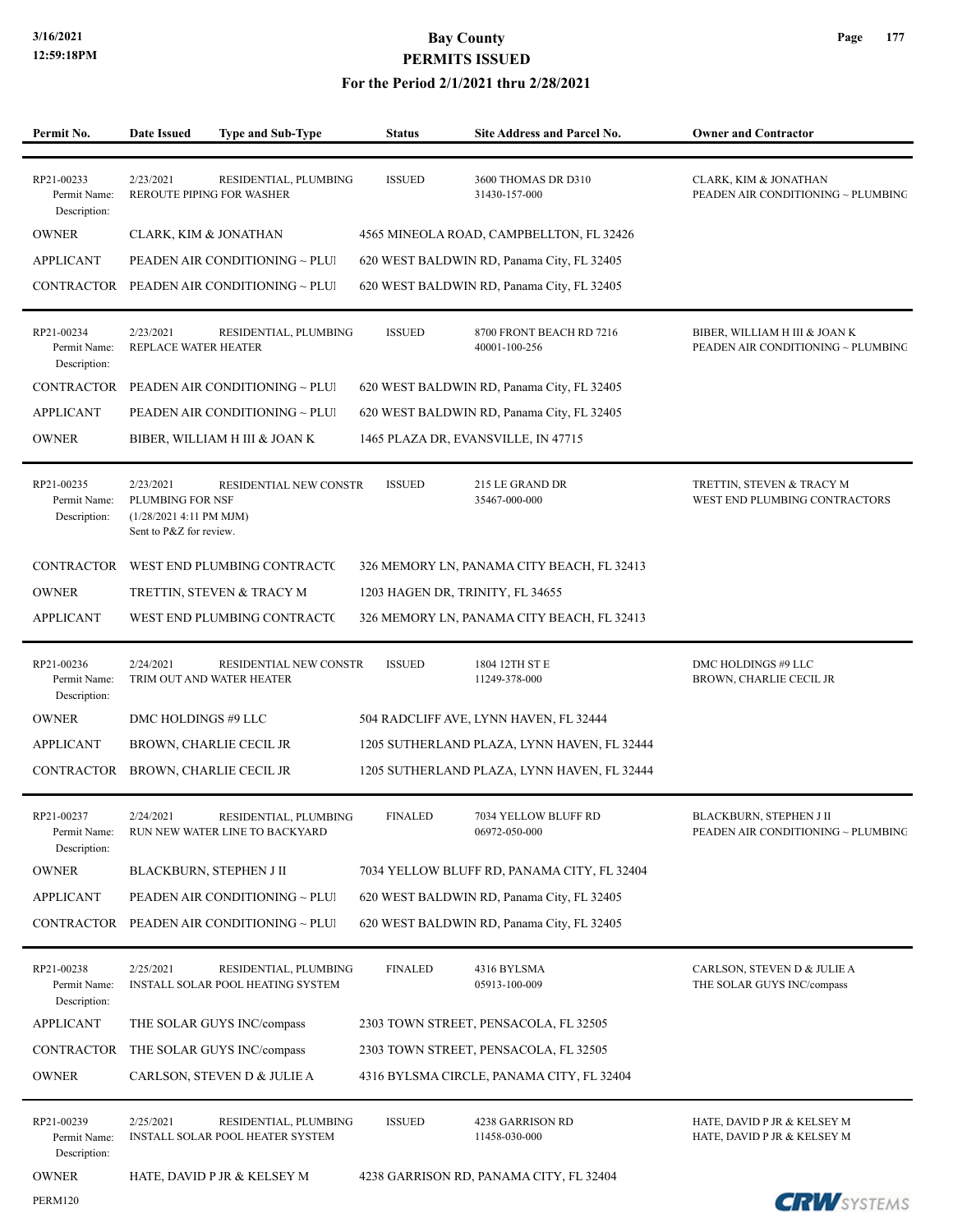| Page | 178 |
|------|-----|
|------|-----|

| Permit No.                                 | Date Issued                                                                               | <b>Type and Sub-Type</b>                                        | <b>Status</b>  | Site Address and Parcel No.                       | <b>Owner and Contractor</b>                                         |
|--------------------------------------------|-------------------------------------------------------------------------------------------|-----------------------------------------------------------------|----------------|---------------------------------------------------|---------------------------------------------------------------------|
| <b>APPLICANT</b>                           |                                                                                           | THE SOLAR GUYS INC/compass                                      |                | 2303 TOWN STREET, PENSACOLA, FL 32505             |                                                                     |
|                                            |                                                                                           | CONTRACTOR HATE, DAVID P JR & KELSEY M                          |                | 4238 GARRISON RD, PANAMA CITY, FL 32404           |                                                                     |
| RP21-00241<br>Permit Name:<br>Description: | 2/25/2021<br><b>NSF - PLUMBING</b><br>$(1/27/20211:05$ PM MJM)<br>Sent to P&Z for review. | RESIDENTIAL NEW CONSTR                                          | <b>ISSUED</b>  | 2418 ALLISON AVE<br>27814-014-000                 | BUILDING SITE SOLUTIONS LLC<br>BOWDEN PLUMBING ELECTRICAL INC       |
| <b>APPLICANT</b>                           |                                                                                           | <b>BOWDEN PLUMBING ELECTRICAL</b>                               |                | 7426 JOANNA LANE, PANAMA CITY, FL 32409           |                                                                     |
| <b>CONTRACTOR</b>                          |                                                                                           | BOWDEN PLUMBING ELECTRICAL                                      |                | 7426 JOANNA LANE, PANAMA CITY, FL 32409           |                                                                     |
| <b>OWNER</b>                               |                                                                                           | BUILDING SITE SOLUTIONS LLC                                     |                | 322 JASE COURT, PANAMA CITY BEACH, FL 32408       |                                                                     |
| RP21-00242<br>Permit Name:<br>Description: | 2/26/2021<br><b>INSTALL BACKFLOW</b>                                                      | RESIDENTIAL, PLUMBING                                           | <b>ISSUED</b>  | 8821 LAIRD ST<br>27790-020-000                    | LILLY, SUSAN L & GLENN D<br>PEADEN AIR CONDITIONING ~ PLUMBING      |
| <b>APPLICANT</b>                           |                                                                                           | PEADEN AIR CONDITIONING ~ PLUI                                  |                | 620 WEST BALDWIN RD, Panama City, FL 32405        |                                                                     |
|                                            |                                                                                           | CONTRACTOR PEADEN AIR CONDITIONING ~ PLUI                       |                | 620 WEST BALDWIN RD, Panama City, FL 32405        |                                                                     |
| <b>OWNER</b>                               |                                                                                           | LILLY, SUSAN L & GLENN D                                        |                | 8821 LAIRD ST, PANAMA CITY BEACH, FL 32408        |                                                                     |
| RP21-00243<br>Permit Name:<br>Description: | 2/26/2021<br><b>INSTALL 4 IN. CLEANOUT</b>                                                | RESIDENTIAL, PLUMBING                                           | <b>FINALED</b> | 2825 13TH ST<br>15218-000-000                     | HIGGINS, RICHARD A & LESLIE A<br>PEADEN AIR CONDITIONING ~ PLUMBING |
| <b>CONTRACTOR</b>                          |                                                                                           | PEADEN AIR CONDITIONING ~ PLUI                                  |                | 620 WEST BALDWIN RD, Panama City, FL 32405        |                                                                     |
| <b>APPLICANT</b>                           |                                                                                           | PEADEN AIR CONDITIONING ~ PLUI                                  |                | 620 WEST BALDWIN RD, Panama City, FL 32405        |                                                                     |
| <b>OWNER</b>                               |                                                                                           | HIGGINS, RICHARD A & LESLIE A                                   |                | 17462 FRONT BEACH RD, PANAMA CITY BEACH, FL 32413 |                                                                     |
| RR21-00114<br>Permit Name:<br>Description: | 2/1/2021                                                                                  | RESIDENTIAL ROOF, REPLA<br>REPLACEMENT ROOF 10 SQUARES SHINGLES | <b>ISSUED</b>  | 5007 PINE AVE<br>05355-901-000                    | SMITH, ANGELA M &<br><b>OWNER/BUILDER</b>                           |
| <b>APPLICANT</b>                           | <b>WILSON 624-2507</b>                                                                    |                                                                 | $, \, , \,$    |                                                   |                                                                     |
| <b>OWNER</b>                               | SMITH, ANGELA M &                                                                         |                                                                 |                | WILSON E SMITH II, YOUNGSTOWN, FL 32466           |                                                                     |
| CONTRACTOR OWNER/BUILDER                   |                                                                                           |                                                                 | , ,            |                                                   |                                                                     |
| RR21-00115<br>Permit Name:<br>Description: | 2/1/2021<br>REPLACEMENT ROOF 20SQ                                                         | RESIDENTIAL ROOF, REPLA                                         | <b>FINALED</b> | 6139 NORTH LAGOON DR<br>31165-000-000             | HOLBROOK, GREGORY EUGENE<br>OWNER/BUILDER                           |
| <b>OWNER</b>                               |                                                                                           | HOLBROOK, GREGORY EUGENE                                        |                | 6139 N LAGOON DR, PANAMA CITY BEACH, FL 32408     |                                                                     |
| <b>APPLICANT</b>                           | Gregory 774-2621                                                                          |                                                                 | $, \, , \,$    |                                                   |                                                                     |
| CONTRACTOR OWNER/BUILDER                   |                                                                                           |                                                                 | $, \, ,$       |                                                   |                                                                     |
| RR21-00116<br>Permit Name:<br>Description: | 2/2/2021<br>35 SQ SHINGLE ROOF                                                            | RESIDENTIAL ROOF, REPLA                                         | <b>FINALED</b> | 7004 STARFISH CT<br>27343-621-010                 | DABNEY, MARK W<br>SOUTHEAST ROOFING & CONSTRUCTION                  |
|                                            |                                                                                           | SOUTHEAST ROOFING & CONSTRU                                     |                | 9531 N PALAFOX ST, PENSACOLA, FL 32534            |                                                                     |
| <b>APPLICANT</b>                           |                                                                                           |                                                                 |                |                                                   |                                                                     |
| CONTRACTOR                                 |                                                                                           | SOUTHEAST ROOFING & CONSTRU                                     |                | 9531 N PALAFOX ST, PENSACOLA, FL 32534            |                                                                     |

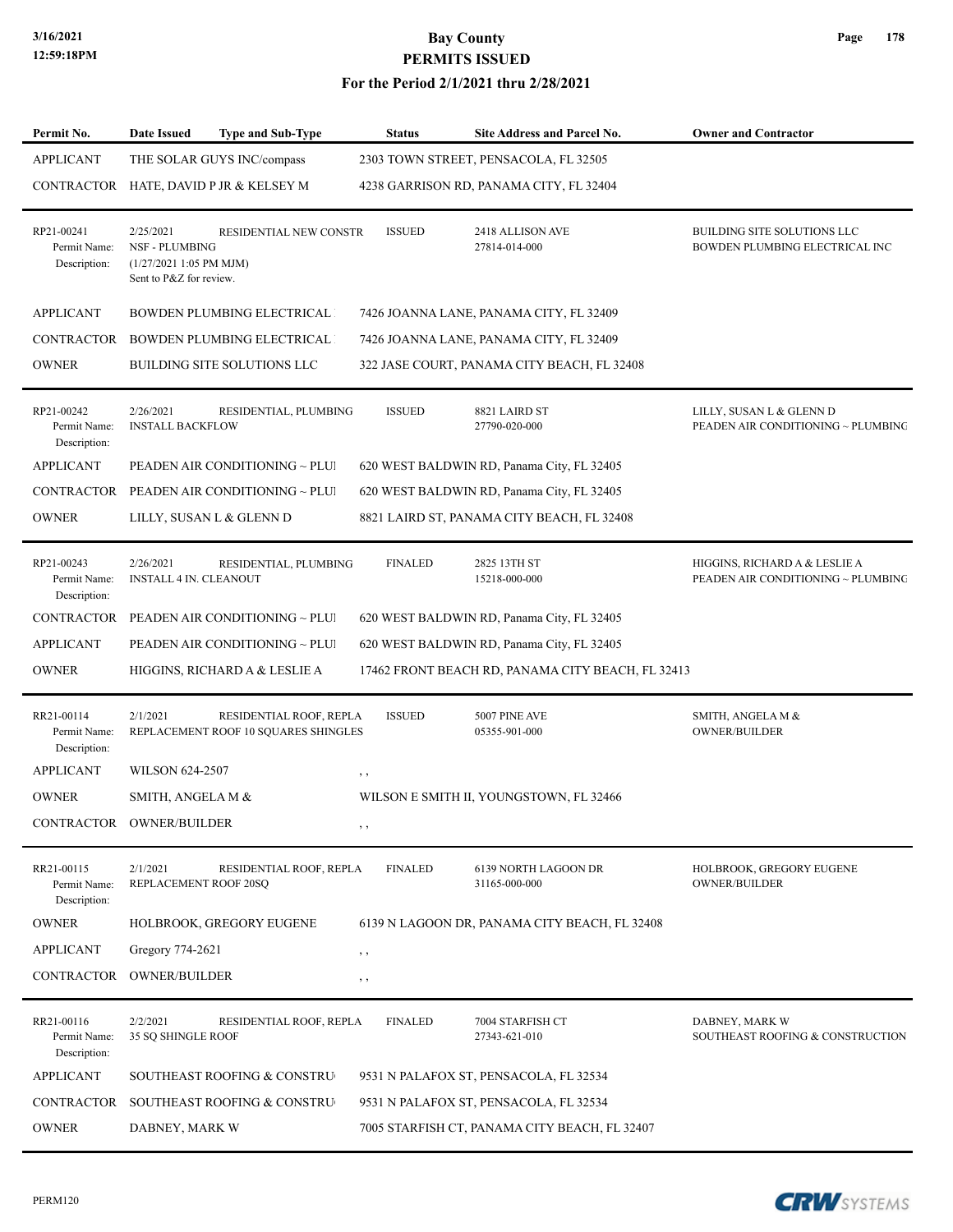| Permit No.                                 | Date Issued                                                                      | <b>Type and Sub-Type</b>                                                                  | <b>Status</b>                                    | <b>Site Address and Parcel No.</b>                | <b>Owner and Contractor</b>                              |  |  |  |
|--------------------------------------------|----------------------------------------------------------------------------------|-------------------------------------------------------------------------------------------|--------------------------------------------------|---------------------------------------------------|----------------------------------------------------------|--|--|--|
| RR21-00117<br>Permit Name:<br>Description: | 2/2/2021<br>33 SQ SHINGLE ROOF                                                   | RESIDENTIAL ROOF, REPLA                                                                   | DABNEY, MARK<br>SOUTHEAST ROOFING & CONSTRUCTION |                                                   |                                                          |  |  |  |
| <b>APPLICANT</b>                           | SOUTHEAST ROOFING & CONSTRU<br>9531 N PALAFOX ST, PENSACOLA, FL 32534            |                                                                                           |                                                  |                                                   |                                                          |  |  |  |
| CONTRACTOR                                 |                                                                                  | SOUTHEAST ROOFING & CONSTRU                                                               |                                                  |                                                   |                                                          |  |  |  |
| <b>OWNER</b>                               | DABNEY, MARK                                                                     |                                                                                           |                                                  |                                                   |                                                          |  |  |  |
| RR21-00118<br>Permit Name:<br>Description: | 2/3/2021<br>REPLACEMENT ROOF 23SQ                                                | RESIDENTIAL ROOF, REPLA                                                                   | <b>ISSUED</b>                                    | 21628 POMPANO AVE<br>35925-000-000                | TIERNAN, CYNTHIA<br>KINGS ROOFING, LLC                   |  |  |  |
| <b>OWNER</b>                               | TIERNAN, CYNTHIA                                                                 |                                                                                           |                                                  |                                                   |                                                          |  |  |  |
| <b>APPLICANT</b>                           | KINGS ROOFING, LLC                                                               |                                                                                           | 1515 FRANKFORD AVE, Panama City, FL 32405        |                                                   |                                                          |  |  |  |
| CONTRACTOR                                 | KINGS ROOFING, LLC                                                               |                                                                                           |                                                  |                                                   |                                                          |  |  |  |
| RR21-00119<br>Permit Name:<br>Description: | 2/2/2021<br>(2/2/2021 4:19 PM HLQ)                                               | HURRICANE MICHAEL, ROO<br>REPLACEMENT ROOF 34 SQS SHINGLES<br>PENDING LIABILITY INSURANCE | <b>REVOKED</b>                                   | 5632 HWY 2297<br>04017-010-000                    | AYLESWORTH, MARY P<br>BAKER ROOFING INC ****SEE FLAG+++  |  |  |  |
| <b>APPLICANT</b>                           | JULIE 336-662-7474                                                               |                                                                                           | , ,                                              |                                                   |                                                          |  |  |  |
| <b>OWNER</b>                               | AYLESWORTH, MARY P<br>48 FALLBROOK RD, CORKLIN, NY 13748                         |                                                                                           |                                                  |                                                   |                                                          |  |  |  |
|                                            |                                                                                  | CONTRACTOR BAKER ROOFING INC ****SEE FLA                                                  |                                                  | 11481 OLD ST AUGUSTINE RD, Jacksonville, FL 32258 |                                                          |  |  |  |
| RR21-00120<br>Permit Name:<br>Description: | 2/16/2021<br><b>12 SQ METAL ROOF</b><br>(2/3/2021 1:43 PM HEM)                   | RESIDENTIAL ROOF, REPLA<br>OK PER CODE ENFORECEMENT, TODAY                                | <b>ISSUED</b>                                    | 629 OCTOPUS LN<br>31463-300-000                   | MC GINNIS, MICHAEL D<br>TARGET GENERAL CONTRACTING CORP  |  |  |  |
| CONTRACTOR                                 |                                                                                  | TARGET GENERAL CONTRACTING                                                                |                                                  |                                                   |                                                          |  |  |  |
| <b>APPLICANT</b>                           |                                                                                  | TARGET GENERAL CONTRACTING (                                                              |                                                  |                                                   |                                                          |  |  |  |
| <b>OWNER</b>                               | MC GINNIS, MICHAEL D<br>110 FREUDENBURG LANE, CHATTANOOGA, TN 37415              |                                                                                           |                                                  |                                                   |                                                          |  |  |  |
| RR21-00121<br>Permit Name:<br>Description: | 2/3/2021<br>5 SQ BOATHOUSE ROOF                                                  | RESIDENTIAL ROOF, REPLA                                                                   | <b>FINALED</b>                                   | 4440 BAYWOOD DR<br>11691-020-000                  | BYAS, AARON D SR<br>ART CONSTRUCTION OF NW FL, LLC       |  |  |  |
| <b>CONTRACTOR</b>                          | ART CONSTRUCTION OF NW FL, LL<br>11 W. 23RD ST., SUITE B4, Panama City, FL 32405 |                                                                                           |                                                  |                                                   |                                                          |  |  |  |
| <b>APPLICANT</b>                           | ART CONSTRUCTION OF NW FL, LL<br>11 W. 23RD ST., SUITE B4, Panama City, FL 32405 |                                                                                           |                                                  |                                                   |                                                          |  |  |  |
| <b>OWNER</b>                               | BYAS, AARON D SR                                                                 |                                                                                           |                                                  | 577 E SILVERTHORN LN, POINTE VEDRA, FL 32081      |                                                          |  |  |  |
| RR21-00122<br>Permit Name:<br>Description: | 2/3/2021<br>59 SQ ROOF                                                           | RESIDENTIAL ROOF, ROOF                                                                    | <b>ISSUED</b>                                    | 2332 9TH ST E<br>11342-251-000                    | WHITNEY, SHERI L & MARK A<br>DAVID LEWIS ROOFING COMPANY |  |  |  |
| <b>APPLICANT</b>                           |                                                                                  | DAVID LEWIS ROOFING COMPANY                                                               |                                                  | 1406 MINNESOTA AVENUE, LYNN HAVEN, FL 32444       |                                                          |  |  |  |
| <b>OWNER</b>                               |                                                                                  | WHITNEY, SHERI L & MARK A                                                                 |                                                  |                                                   |                                                          |  |  |  |
| CONTRACTOR                                 |                                                                                  | DAVID LEWIS ROOFING COMPANY                                                               |                                                  | 1406 MINNESOTA AVENUE, LYNN HAVEN, FL 32444       |                                                          |  |  |  |
| RR21-00123<br>Permit Name:<br>Description: | 2/3/2021<br>13 SQ MULEHIDE ROOF                                                  | RESIDENTIAL ROOF, REPLA                                                                   | <b>ISSUED</b>                                    | 6927 NORTH LAGOON DR<br>30582-000-000             | WEBER, ANDREW<br>ART CONSTRUCTION OF NW FL, LLC          |  |  |  |
|                                            |                                                                                  | CONTRACTOR ART CONSTRUCTION OF NW FL, LI                                                  |                                                  | 11 W. 23RD ST., SUITE B4, Panama City, FL 32405   |                                                          |  |  |  |
| <b>PERM120</b>                             |                                                                                  |                                                                                           |                                                  |                                                   | <b>CRU</b> CYSTEMS                                       |  |  |  |

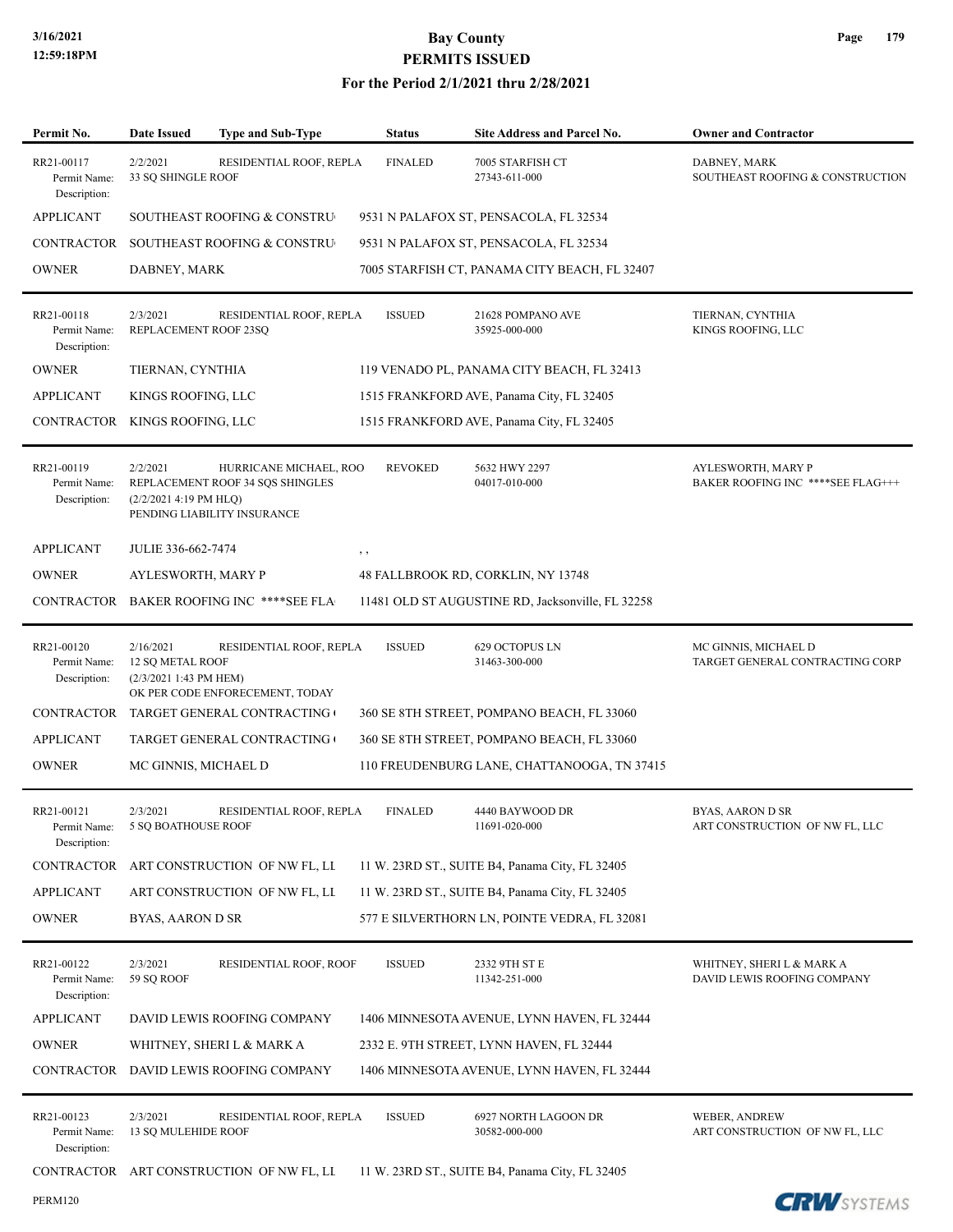| Permit No.                                 | <b>Type and Sub-Type</b><br>Date Issued                                                                                       | <b>Status</b>                              | Site Address and Parcel No.                     | <b>Owner and Contractor</b>                                    |  |  |  |
|--------------------------------------------|-------------------------------------------------------------------------------------------------------------------------------|--------------------------------------------|-------------------------------------------------|----------------------------------------------------------------|--|--|--|
| <b>APPLICANT</b>                           | ART CONSTRUCTION OF NW FL, LI                                                                                                 |                                            | 11 W. 23RD ST., SUITE B4, Panama City, FL 32405 |                                                                |  |  |  |
| <b>OWNER</b>                               | WEBER, ANDREW                                                                                                                 |                                            | 6927 N LAGOON DR, PANAMA CITY BEACH, FL 32408   |                                                                |  |  |  |
| RR21-00124<br>Permit Name:<br>Description: | 2/3/2021<br>RESIDENTIAL ROOF, REPLA<br>13 SQ SHINGLE ROOF                                                                     | <b>FINALED</b>                             | 4719 BIGLEAF LN<br>31234-128-000                | LINDLEY, MICHAEL C & JULIE D<br>ART CONSTRUCTION OF NW FL, LLC |  |  |  |
| CONTRACTOR                                 | ART CONSTRUCTION OF NW FL, LI                                                                                                 |                                            | 11 W. 23RD ST., SUITE B4, Panama City, FL 32405 |                                                                |  |  |  |
| <b>OWNER</b>                               | LINDLEY, MICHAEL C & JULIE D                                                                                                  | 113 PEGGY DR, LIBERTY HILL, TX 78642       |                                                 |                                                                |  |  |  |
| <b>APPLICANT</b>                           | ART CONSTRUCTION OF NW FL, LI                                                                                                 |                                            | 11 W. 23RD ST., SUITE B4, Panama City, FL 32405 |                                                                |  |  |  |
| RR21-00126<br>Permit Name:<br>Description: | 2/12/2021<br>RESIDENTIAL ROOF, REPLA<br><b>26 SQ SHINGLE ROOF</b><br>(2/4/20219:52 AMHEM)<br>OK TO ISSUE, DOUBLE FEE PER ROSS | <b>FINALED</b>                             | 4913 BARRETT WY<br>05840-200-014                | HERRIGES, JASON JOSEPH<br><b>EASE ROOFING</b>                  |  |  |  |
| <b>OWNER</b>                               | HERRIGES, JASON JOSEPH                                                                                                        |                                            | 4913 BARRETT WAY, PANAMA CITY, FL 32404         |                                                                |  |  |  |
| <b>APPLICANT</b>                           | <b>EASE ROOFING</b>                                                                                                           | 7424 HACKAMORE ROAD, ZEPHYRHILLS, FL 33541 |                                                 |                                                                |  |  |  |
|                                            | CONTRACTOR EASE ROOFING                                                                                                       |                                            | 7424 HACKAMORE ROAD, ZEPHYRHILLS, FL 33541      |                                                                |  |  |  |
| RR21-00127<br>Permit Name:<br>Description: | 2/4/2021<br>RESIDENTIAL ROOF, NEW<br><b>ROOF</b><br>(11/24/2020 10:40 AM MJM)<br>ent to P&Z for review.                       | <b>FINALED</b>                             | 3830 CEDAR PARK<br>11916-500-020                | TIMMINS CONSTRUCTION INC<br>WATER TIGHT, INC                   |  |  |  |
| <b>APPLICANT</b>                           | WATER TIGHT, INC                                                                                                              | 6319 OAK KNOLL ROAD, PANAMA CITY, FL 32404 |                                                 |                                                                |  |  |  |
| <b>OWNER</b>                               | TIMMINS CONSTRUCTION INC                                                                                                      |                                            | 3427 HIGH CLIFF RD, SOUTHPORT, FL 32409         |                                                                |  |  |  |
| CONTRACTOR                                 | WATER TIGHT, INC                                                                                                              |                                            | 6319 OAK KNOLL ROAD, PANAMA CITY, FL 32404      |                                                                |  |  |  |
| RR21-00128<br>Permit Name:<br>Description: | 2/8/2021<br>RESIDENTIAL NEW CONSTR<br>NSF - ROOF 37SQ<br>$(10/19/20201:04$ PM MJM)<br>Sent to P&Z for review.                 | <b>FINALED</b>                             | 3541 SANCTUARY DR<br>31368-193-000              | NADEAU CONSTRUCTION LLC<br>KINGS ROOFING, LLC                  |  |  |  |
|                                            | CONTRACTOR KINGS ROOFING, LLC                                                                                                 |                                            | 1515 FRANKFORD AVE, Panama City, FL 32405       |                                                                |  |  |  |
| <b>APPLICANT</b>                           | KINGS ROOFING, LLC                                                                                                            |                                            | 1515 FRANKFORD AVE, Panama City, FL 32405       |                                                                |  |  |  |
| <b>OWNER</b>                               | NADEAU CONSTRUCTION LLC                                                                                                       |                                            | PO BOX 27834, PANAMA CITY, FL 32411             |                                                                |  |  |  |
| RR21-00129<br>Permit Name:<br>Description: | 2/4/2021<br>RESIDENTIAL ROOF, REPLA<br>REROOF - BV21-00017                                                                    | <b>FINALED</b>                             | 3412 HARRISON AVE<br>11822-748-000              | FRAWLEY INVESTMENTS LLC<br>ABOVE ALL CONST AND REMODELING LL   |  |  |  |
| <b>OWNER</b>                               | FRAWLEY INVESTMENTS LLC<br>13800 PANAMA CITY BEACH PKWY, PANAMA CITY BEACH, F                                                 |                                            |                                                 |                                                                |  |  |  |
| <b>APPLICANT</b>                           | ROBERT LUTHER<br>12429 TWO TRAIL ROAD, BAY COUNTY, FL 32438                                                                   |                                            |                                                 |                                                                |  |  |  |
| CONTRACTOR                                 | ABOVE ALL CONST AND REMODEL                                                                                                   |                                            | 12429 TWO TRAIL ROAD, BAY COUNTY, FL 32438      |                                                                |  |  |  |
| RR21-00130<br>Permit Name:<br>Description: | 2/4/2021<br>RESIDENTIAL ROOF, REPLA<br>18 SQ ROOF                                                                             | <b>FINALED</b>                             | <b>611 PALM BEACH DR</b><br>36443-010-000       | JOHNSON, MICHAEL C & DEADRA J<br>BEL-MAC ROOFING, INC          |  |  |  |
| <b>APPLICANT</b>                           | BEL-MAC ROOFING, INC<br>122-2 BISHOP-TOLBERT RD, SANTA ROSA BEACH, FL 32459                                                   |                                            |                                                 |                                                                |  |  |  |
| CONTRACTOR                                 | BEL-MAC ROOFING, INC<br>122-2 BISHOP-TOLBERT RD, SANTA ROSA BEACH, FL 32459                                                   |                                            |                                                 |                                                                |  |  |  |
| <b>OWNER</b>                               | JOHNSON, MICHAEL C & DEADRA J                                                                                                 |                                            | JOHNSON, JAMES M, PANAMA CITY BEACH, FL 32413   |                                                                |  |  |  |
| PERM120                                    |                                                                                                                               |                                            |                                                 | <b>CRW</b> SYSTEMS                                             |  |  |  |

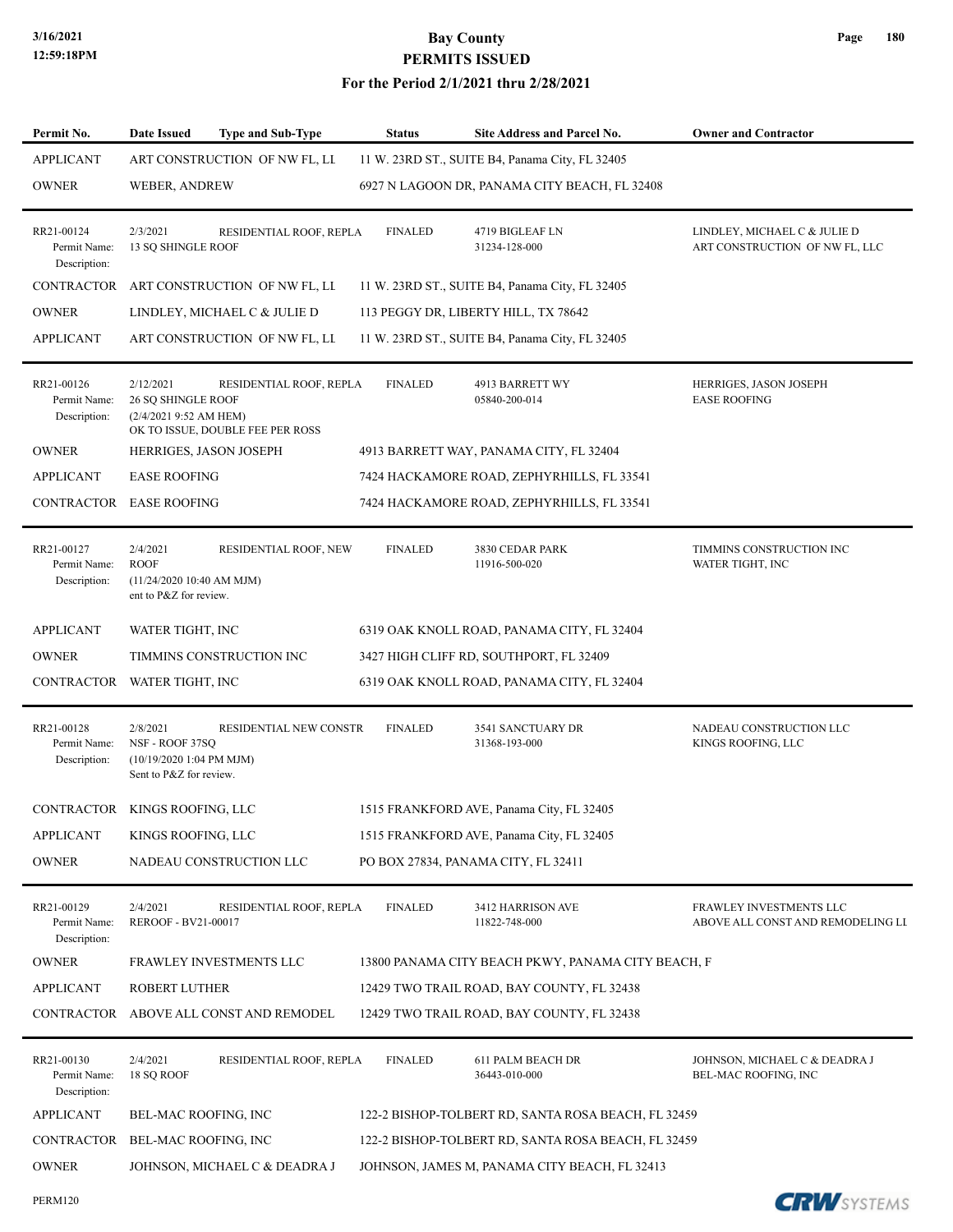PERM120

## **3/16/2021 Bay County PERMITS ISSUED**

| Permit No.                                 | <b>Date Issued</b>                                                              | <b>Type and Sub-Type</b>                 | <b>Status</b>                    | <b>Site Address and Parcel No.</b>              | <b>Owner and Contractor</b>                                    |
|--------------------------------------------|---------------------------------------------------------------------------------|------------------------------------------|----------------------------------|-------------------------------------------------|----------------------------------------------------------------|
|                                            |                                                                                 |                                          |                                  |                                                 |                                                                |
| RR21-00131<br>Permit Name:<br>Description: | 2/4/2021<br>79 SQ SHINGLE ROOF                                                  | RESIDENTIAL ROOF, REPLA                  | <b>ISSUED</b>                    | 3105 ISLAND VIEW CIR<br>26774-000-000           | INGRAM, MARIAN J TRUSTEE<br>C & C CONSTRUCTION OF NORTHWEST FI |
| <b>OWNER</b>                               |                                                                                 | INGRAM, MARIAN J TRUSTEE                 |                                  | 3105 ISLAND VIEW CIR, PANAMA CITY, FL 32405     |                                                                |
| CONTRACTOR                                 |                                                                                 | C & C CONSTRUCTION OF NORTHW             | 690 HWY 90 E., BONIFAY, FL 32425 |                                                 |                                                                |
| <b>APPLICANT</b>                           |                                                                                 | C & C CONSTRUCTION OF NORTHW             | 690 HWY 90 E., BONIFAY, FL 32425 |                                                 |                                                                |
| RR21-00132<br>Permit Name:<br>Description: | 2/5/2021<br>NSF ROOF 33 SQ SHINGLES                                             | RESIDENTIAL ROOF, NEW                    | <b>ISSUED</b>                    | 380 HODGES BAYOU PLANTATION<br>07899-700-060    | D.R. HORTON, INC.<br>Archer Exteriors Inc                      |
| <b>APPLICANT</b>                           | Archer Exteriors Inc                                                            |                                          |                                  | 2500 DRANE FIELD ROAD, LAKELAND, FL 33811       |                                                                |
| <b>OWNER</b>                               | D.R. HORTON, INC.                                                               |                                          |                                  | 25366 PROFIT DRIVE, DAPHNE, AL 36526            |                                                                |
| <b>CONTRACTOR</b>                          | Archer Exteriors Inc                                                            |                                          |                                  | 2500 DRANE FIELD ROAD, LAKELAND, FL 33811       |                                                                |
| RR21-00133<br>Permit Name:<br>Description: | 2/5/2021<br><b>ROOF FOR NSF</b>                                                 | RESIDENTIAL NEW CONSTR                   | <b>FINALED</b>                   | 7289 ELLIE B DR<br>05658-400-335                | D.R. HORTON, INC.<br>ART CONSTRUCTION OF NW FL, LLC            |
|                                            |                                                                                 | CONTRACTOR ART CONSTRUCTION OF NW FL, LL |                                  | 11 W. 23RD ST., SUITE B4, Panama City, FL 32405 |                                                                |
| <b>APPLICANT</b>                           |                                                                                 | ART CONSTRUCTION OF NW FL, LL            |                                  | 11 W. 23RD ST., SUITE B4, Panama City, FL 32405 |                                                                |
| <b>OWNER</b>                               | D.R. HORTON, INC.                                                               |                                          |                                  | 25366 PROFIT DR, DAPHNE, AL 36526               |                                                                |
| RR21-00134<br>Permit Name:<br>Description: | 2/5/2021<br>NEW SINGLE FAMILY                                                   | RESIDENTIAL NEW CONSTR                   | <b>FINALED</b>                   | 7296 ELLIE B DR<br>05658-400-300                | D.R. HORTON, INC.<br>ART CONSTRUCTION OF NW FL, LLC            |
| <b>CONTRACTOR</b>                          |                                                                                 | ART CONSTRUCTION OF NW FL, LL            |                                  | 11 W. 23RD ST., SUITE B4, Panama City, FL 32405 |                                                                |
| <b>APPLICANT</b>                           |                                                                                 | ART CONSTRUCTION OF NW FL, LL            |                                  | 11 W. 23RD ST., SUITE B4, Panama City, FL 32405 |                                                                |
| <b>OWNER</b>                               | D.R. HORTON, INC.                                                               |                                          |                                  | 25366 PROFIT DR, DAPHNE, AL 36526               |                                                                |
| RR21-00135<br>Permit Name:<br>Description: | 2/6/2021<br><b>ROOF</b><br>(10/23/2020 9:22 AM MJM)<br>Sent to P&Z for review.  | RESIDENTIAL ROOF, NEW                    | <b>FINALED</b>                   | <b>403 LOCKSLEY DR</b><br>34030-325-010         | Archer Exteriors Inc                                           |
| CONTRACTOR                                 | Archer Exteriors Inc                                                            |                                          |                                  | 2500 DRANE FIELD ROAD, LAKELAND, FL 33811       |                                                                |
| <b>APPLICANT</b>                           | Archer Exteriors Inc                                                            |                                          |                                  | 2500 DRANE FIELD ROAD, LAKELAND, FL 33811       |                                                                |
| RR21-00136<br>Permit Name:<br>Description: | 2/6/2021<br><b>ROOF</b><br>$(10/23/20209:23$ AM MJM)<br>Sent to P&Z for review. | RESIDENTIAL ROOF, NEW                    | <b>FINALED</b>                   | <b>407 LOCKSLEY DR</b><br>34030-325-020         | Archer Exteriors Inc                                           |
| CONTRACTOR                                 | Archer Exteriors Inc                                                            |                                          |                                  | 2500 DRANE FIELD ROAD, LAKELAND, FL 33811       |                                                                |
| <b>APPLICANT</b>                           | Archer Exteriors Inc                                                            |                                          |                                  | 2500 DRANE FIELD ROAD, LAKELAND, FL 33811       |                                                                |
| RR21-00137<br>Permit Name:<br>Description: | 2/7/2021<br><b>ROOF FOR NSF</b>                                                 | RESIDENTIAL NEW CONSTR                   | <b>FINALED</b>                   | 5356 MILLIE WAY<br>05860-600-228                | D.R. HORTON, INC.<br>ART CONSTRUCTION OF NW FL, LLC            |
| <b>APPLICANT</b>                           |                                                                                 | ART CONSTRUCTION OF NW FL, LL            |                                  | 11 W. 23RD ST., SUITE B4, Panama City, FL 32405 |                                                                |
| <b>OWNER</b>                               | D.R. HORTON, INC.                                                               |                                          |                                  | 25366 PROFIT DR, DAPHNE, AL 36526               |                                                                |

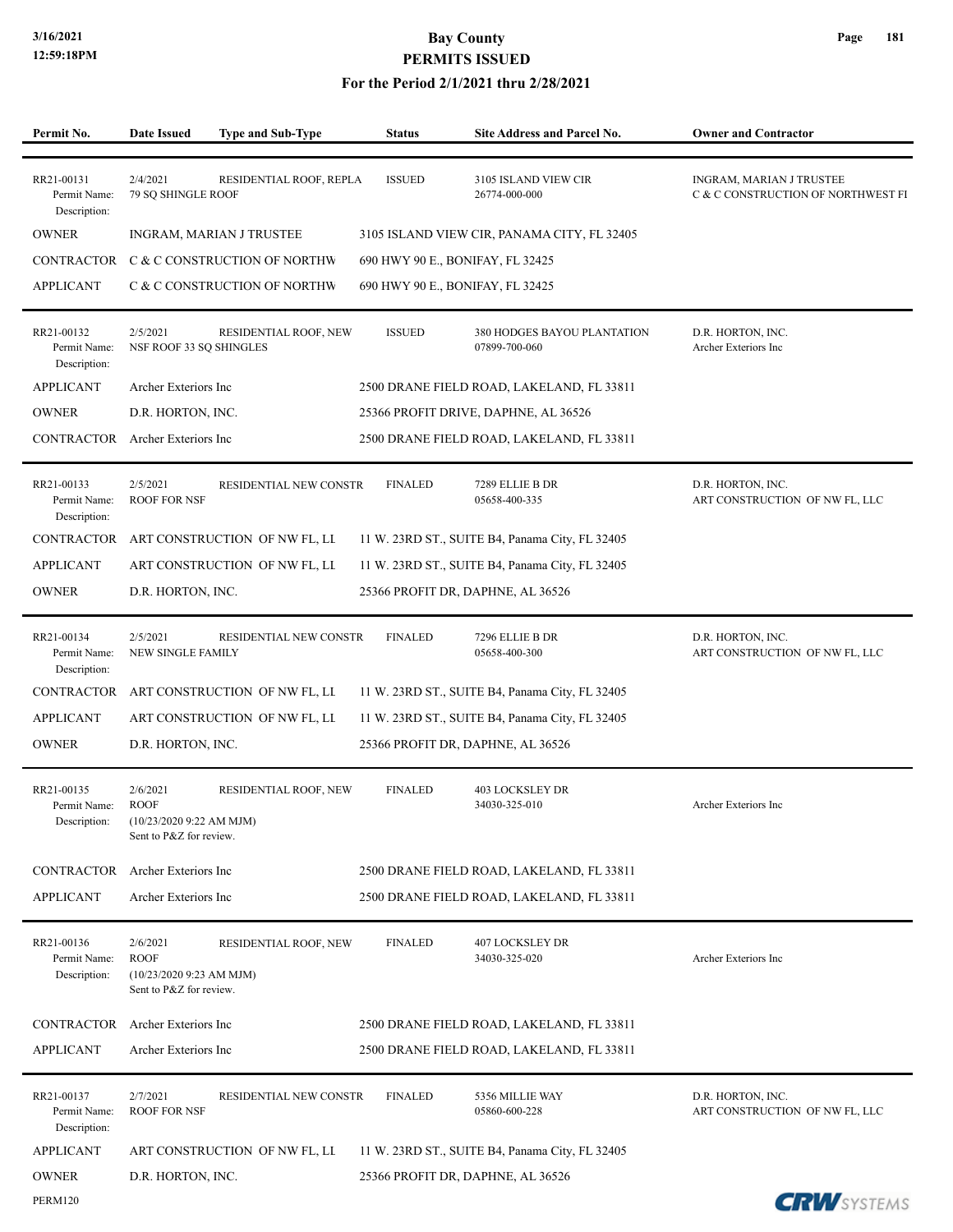### **For the Period 2/1/2021 thru 2/28/2021**

| Permit No.                                 | <b>Date Issued</b><br><b>Type and Sub-Type</b>                                                                | Status         | Site Address and Parcel No.                         | <b>Owner and Contractor</b>                                     |
|--------------------------------------------|---------------------------------------------------------------------------------------------------------------|----------------|-----------------------------------------------------|-----------------------------------------------------------------|
|                                            | CONTRACTOR ART CONSTRUCTION OF NW FL, LL                                                                      |                | 11 W. 23RD ST., SUITE B4, Panama City, FL 32405     |                                                                 |
| RR21-00138<br>Permit Name:<br>Description: | 2/7/2021<br><b>RESIDENTIAL NEW CONSTR</b><br>NEW SINGLE FAMILY                                                | <b>FINALED</b> | 5360 MILLIE WAY<br>05860-600-230                    | D.R. HORTON, INC.<br>ART CONSTRUCTION OF NW FL, LLC             |
| <b>APPLICANT</b>                           | ART CONSTRUCTION OF NW FL, LI                                                                                 |                | 11 W. 23RD ST., SUITE B4, Panama City, FL 32405     |                                                                 |
| <b>OWNER</b>                               | D.R. HORTON, INC.                                                                                             |                | 25366 PROFIT DR, DAPHNE, AL 36526                   |                                                                 |
|                                            | CONTRACTOR ART CONSTRUCTION OF NW FL, LL                                                                      |                | 11 W. 23RD ST., SUITE B4, Panama City, FL 32405     |                                                                 |
| RR21-00139<br>Permit Name:<br>Description: | 2/8/2021<br>RESIDENTIAL ROOF, REPLA<br>25 SQ ROOF                                                             | <b>FINALED</b> | 432 MAGNOLIA AVE<br>19880-000-000                   | LLOYD INVESTMENT CO<br>DALE TADLOCK ROOFING INC.                |
| <b>APPLICANT</b>                           | DALE TADLOCK ROOFING INC.                                                                                     |                | 1408 CAPITAL CIRCLE N.E., TALLAHASSEE, FL 32308     |                                                                 |
| <b>OWNER</b>                               | LLOYD INVESTMENT CO                                                                                           |                | 5075 NORTH LAGOON DRIVE, PANAMA CITY BEACH, FL 3240 |                                                                 |
| CONTRACTOR                                 | DALE TADLOCK ROOFING INC.                                                                                     |                | 1408 CAPITAL CIRCLE N.E., TALLAHASSEE, FL 32308     |                                                                 |
| RR21-00140<br>Permit Name:<br>Description: | 2/8/2021<br>RESIDENTIAL ROOF, REPLA<br>REPLACEMENT ROOF 20SQ                                                  | <b>FINALED</b> | 8418 NORTH LAGOON DR<br>30188-261-010               | DMC HOLDINGS 8 LLC<br>BAYSIDE ROOFING COMPANY                   |
| <b>OWNER</b>                               | DMC HOLDINGS 8 LLC                                                                                            |                | 504 RADCLIFF AVENUE, PANAMA CITY, FL 32444          |                                                                 |
| <b>APPLICANT</b>                           | <b>BAYSIDE ROOFING COMPANY</b>                                                                                |                | 21000 FRONT BEACH RD, PAANAM CITY BEACH, FL 32413   |                                                                 |
| CONTRACTOR                                 | <b>BAYSIDE ROOFING COMPANY</b>                                                                                |                | 21000 FRONT BEACH RD, PAANAM CITY BEACH, FL 32413   |                                                                 |
| RR21-00141<br>Permit Name:<br>Description: | 2/9/2021<br>RESIDENTIAL NEW CONSTR<br>NSF - ROOF 38SQ<br>(11/17/2020 12:00 PM MJM)<br>Sent to P&Z for review. | <b>FINALED</b> | 1907 PAR DR<br>07400-555-000                        | KENNEDY, KEVIN MICHAEL<br>KINGS ROOFING, LLC                    |
| <b>OWNER</b>                               | KENNEDY, KEVIN MICHAEL                                                                                        |                | 24515 SW 61ST PL, NEWBERRY, FL 32669                |                                                                 |
|                                            | CONTRACTOR KINGS ROOFING, LLC                                                                                 |                | 1515 FRANKFORD AVE, Panama City, FL 32405           |                                                                 |
| <b>APPLICANT</b>                           | KINGS ROOFING, LLC                                                                                            |                | 1515 FRANKFORD AVE, Panama City, FL 32405           |                                                                 |
| RR21-00142<br>Permit Name:<br>Description: | 2/9/2021<br>RESIDENTIAL ROOF, REPLA<br>ROOF REPLACEMENT 25SQ                                                  | <b>ISSUED</b>  | <b>217 SEAHORSE WAY</b><br>34039-268-000            | <b>GRAY, DARRELL A &amp; JACQUELINE V</b><br>KINGS ROOFING, LLC |
| <b>OWNER</b>                               | <b>GRAY, DARRELL A &amp; JACOUELINE '</b>                                                                     |                | 217 SEAHORSE WAY, PANAMA CITY BEACH, FL 32407       |                                                                 |
| <b>APPLICANT</b>                           | KINGS ROOFING, LLC                                                                                            |                | 1515 FRANKFORD AVE, Panama City, FL 32405           |                                                                 |
|                                            | CONTRACTOR KINGS ROOFING, LLC                                                                                 |                | 1515 FRANKFORD AVE, Panama City, FL 32405           |                                                                 |
| RR21-00143<br>Permit Name:<br>Description: | 2/9/2021<br>RESIDENTIAL ROOF, REPLA<br><b>REROOF</b>                                                          | <b>ISSUED</b>  | 1309 POMPANO RD<br>30933-586-000                    | DAVIS, LAUREN R<br>JERRY WILSON'S ROOFING COMPANY               |
| <b>OWNER</b>                               | DAVIS, LAUREN R                                                                                               |                | PO BOX 26, PANAMA CITY, FL 32402                    |                                                                 |
| CONTRACTOR                                 | JERRY WILSON'S ROOFING COMPAI                                                                                 |                | 3116 G STREET, PANAMA CITY, FL 32404                |                                                                 |
| <b>APPLICANT</b>                           | JERRY 381-5604                                                                                                | , ,            |                                                     |                                                                 |
| RR21-00145<br>Permit Name:<br>Description: | 2/9/2021<br>RESIDENTIAL ROOF, REPLA<br>40 SQ STANDING SEAM ROOF                                               | <b>ISSUED</b>  | 115 COUNTRY PL<br>30167-124-000                     | DONOVAN, KEVIN M<br>Guyson (roofing) Construction Inc           |

**CRW**SYSTEMS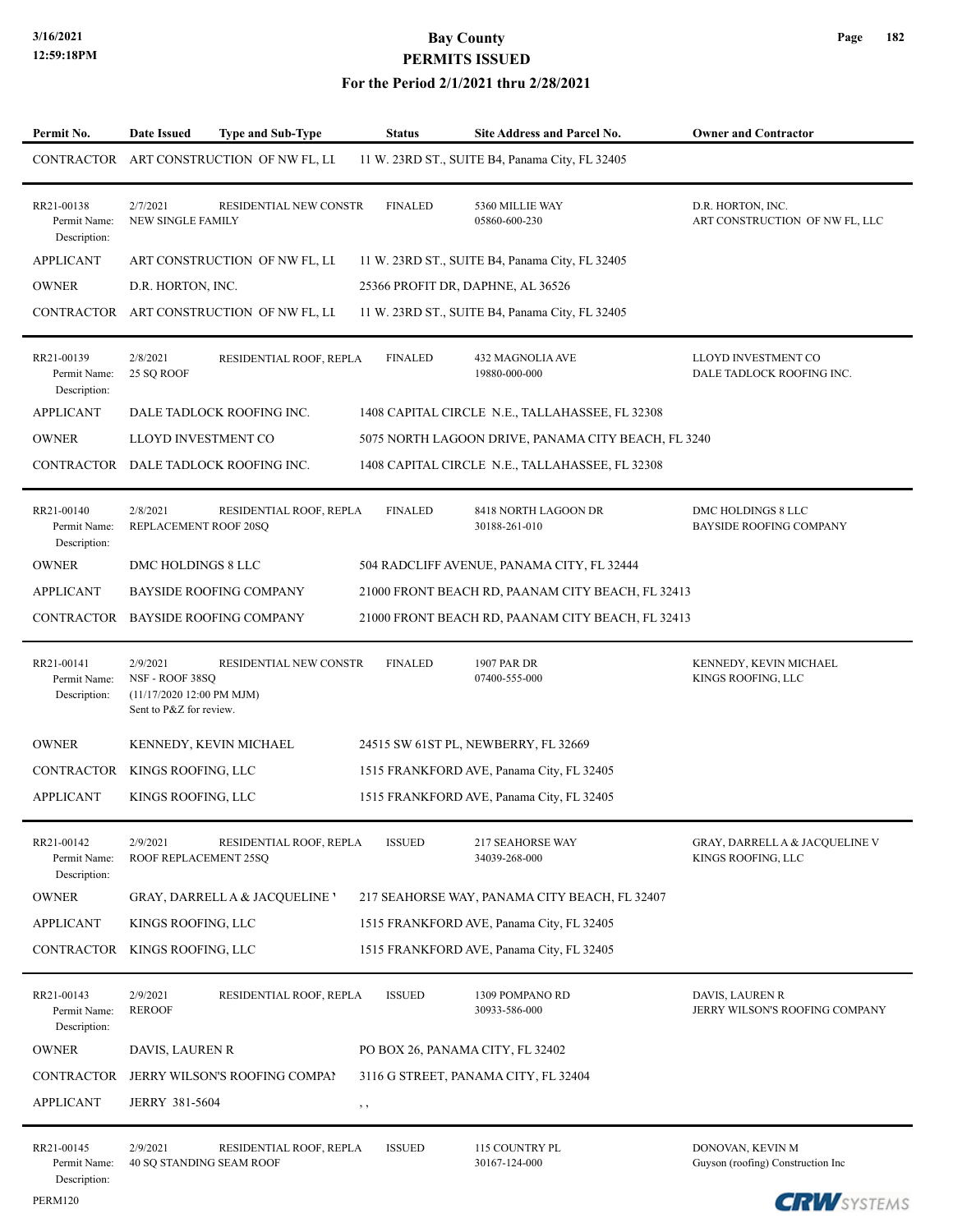| Permit No.                                 | <b>Date Issued</b>                                   | <b>Type and Sub-Type</b>                                                             | <b>Status</b>  | Site Address and Parcel No.                            | <b>Owner and Contractor</b>                                   |
|--------------------------------------------|------------------------------------------------------|--------------------------------------------------------------------------------------|----------------|--------------------------------------------------------|---------------------------------------------------------------|
| <b>OWNER</b>                               | DONOVAN, KEVIN M                                     |                                                                                      |                | 115 COUNTRY PLACE, PANAMA CITY BEACH, FL 32408         |                                                               |
| CONTRACTOR                                 |                                                      | Guyson (roofing) Construction Inc                                                    |                | 1499 W HWY 390, LYNN HAVEN, FL 32444                   |                                                               |
| <b>APPLICANT</b>                           |                                                      | Guyson (roofing) Construction Inc                                                    |                | 1499 W HWY 390, LYNN HAVEN, FL 32444                   |                                                               |
| RR21-00146<br>Permit Name:<br>Description: | 2/9/2021<br>36 SQ SHINGLE ROOF                       | RESIDENTIAL ROOF, REPLA                                                              | <b>ISSUED</b>  | 491 WAHOO RD<br>30933-425-000                          | 491 WAHOO RD, LLC<br>HERITAGE BUILDERS INC (CGC)              |
| <b>CONTRACTOR</b>                          |                                                      | HERITAGE BUILDERS INC (CGC)                                                          |                | 107 AMAR PL, STE 103, PANAMA CITY BEACH, FL 32413-5014 |                                                               |
| <b>APPLICANT</b>                           |                                                      | HERITAGE BUILDERS INC (CGC)                                                          |                | 107 AMAR PL, STE 103, PANAMA CITY BEACH, FL 32413-5014 |                                                               |
| <b>OWNER</b>                               | 491 WAHOO RD, LLC                                    |                                                                                      |                | 8115 MAJORS MILL DR, CUMMINGS, GA 30041                |                                                               |
| RR21-00147<br>Permit Name:<br>Description: | 2/10/2021                                            | RESIDENTIAL ROOF, REPLA<br>45 SQ STANDING SEAM METAL ROOF                            | <b>ISSUED</b>  | 2939 ISLAND VIEW CIR<br>26752-000-000                  | COPP, ROBERT TRUSTEE<br>ALDON BOOKHARDT ROOFING INC           |
| CONTRACTOR                                 |                                                      | ALDON BOOKHARDT ROOFING INC                                                          |                | 2050 WHITE SAND DRIVE, TITUSVILLE, FL 32780            |                                                               |
| <b>APPLICANT</b>                           |                                                      | ALDON BOOKHARDT ROOFING INC                                                          |                | 2050 WHITE SAND DRIVE, TITUSVILLE, FL 32780            |                                                               |
| <b>OWNER</b>                               | COPP, ROBERT TRUSTEE                                 |                                                                                      |                | 2939 ISLAND VIEW CIR, PANAMA CITY, FL 32405            |                                                               |
| RR21-00148<br>Permit Name:<br>Description: | 2/11/2021<br><b>ROOF</b>                             | RESIDENTIAL ROOF, NEW                                                                | <b>FINALED</b> | 329 CONFIDENCE WAY<br>08428-150-020                    | D.R. HORTON, INC.<br>Archer Exteriors Inc                     |
| CONTRACTOR Archer Exteriors Inc            |                                                      |                                                                                      |                | 2500 DRANE FIELD ROAD, LAKELAND, FL 33811              |                                                               |
| <b>APPLICANT</b>                           | Archer Exteriors Inc                                 |                                                                                      |                | 2500 DRANE FIELD ROAD, LAKELAND, FL 33811              |                                                               |
| <b>OWNER</b>                               | D.R. HORTON, INC.                                    |                                                                                      |                | 25366 PROFIT DR, DAPHNE, AL 36526                      |                                                               |
| RR21-00149<br>Permit Name:<br>Description: | 2/26/2021<br><b>ROOF</b>                             | RESIDENTIAL NEW CONSTR                                                               | <b>ISSUED</b>  | 7929 HERON LN<br>05453-550-010                         | YOUNG, BETTY ETAL<br><b>OWNER BUILDER</b>                     |
| CONTRACTOR                                 | <b>OWNER BUILDER</b>                                 |                                                                                      | $, \, \cdot$   |                                                        |                                                               |
| APPLICANT                                  | <b>BETTY YOUNG</b>                                   |                                                                                      | $, \, ,$       |                                                        |                                                               |
| <b>OWNER</b>                               | YOUNG, BETTY ETAL                                    |                                                                                      |                | 7929 HERON LANE, YOUNGSTOWN, FL 32466                  |                                                               |
| RR21-00150<br>Permit Name:<br>Description: | 2/11/2021<br><b>REROOF</b><br>(6/1/2020 7:01 AM CLO) | RESIDENTIAL ROOF, REPLA<br>ADDING BEDROOM AND BATH TO EXSITING CLOSED IN PORCH AREA. | <b>ISSUED</b>  | 317 KELLY ST<br>36066-010-000                          | WYATT, VICKIE LYNN<br>HERITAGE BUILDERS INC (CGC)             |
|                                            |                                                      | CONTRACTOR HERITAGE BUILDERS INC (CGC)                                               |                | 107 AMAR PL, STE 103, PANAMA CITY BEACH, FL 32413-5014 |                                                               |
| <b>OWNER</b>                               | WYATT, VICKIE LYNN                                   |                                                                                      |                | 22811 PANAMA CITY BEACH PKWY, PANAMA CITY BEACH, F     |                                                               |
| APPLICANT                                  |                                                      | HERITAGE BUILDERS INC (CCC)                                                          |                | 107 AMAR PL. SUITE 105, PANAMA CITY BEACH, FL 32413-50 |                                                               |
| RR21-00151<br>Permit Name:<br>Description: | 2/12/2021<br><b>REROOF</b>                           | RESIDENTIAL ROOF, REPLA                                                              | <b>FINALED</b> | 3904 26TH CT W<br>27215-001-000                        | KELLEY, BENJAMIN TRAVIS<br>A.B.A. ROOFING & CONSTRUCTION, LLC |
| <b>OWNER</b>                               |                                                      | KELLEY, BENJAMIN TRAVIS                                                              |                | 3904 W 26TH CT, PANAMA CITY, FL 32405                  |                                                               |
| <b>APPLICANT</b>                           | <b>AUSTIN 238-6820</b>                               |                                                                                      | $, \, \,$      |                                                        |                                                               |
|                                            |                                                      | CONTRACTOR A.B.A. ROOFING & CONSTRUCTION                                             |                | 2419 GRAND HARBOUR DRIVE, PANAMA CITY BEACH, FL 32     |                                                               |

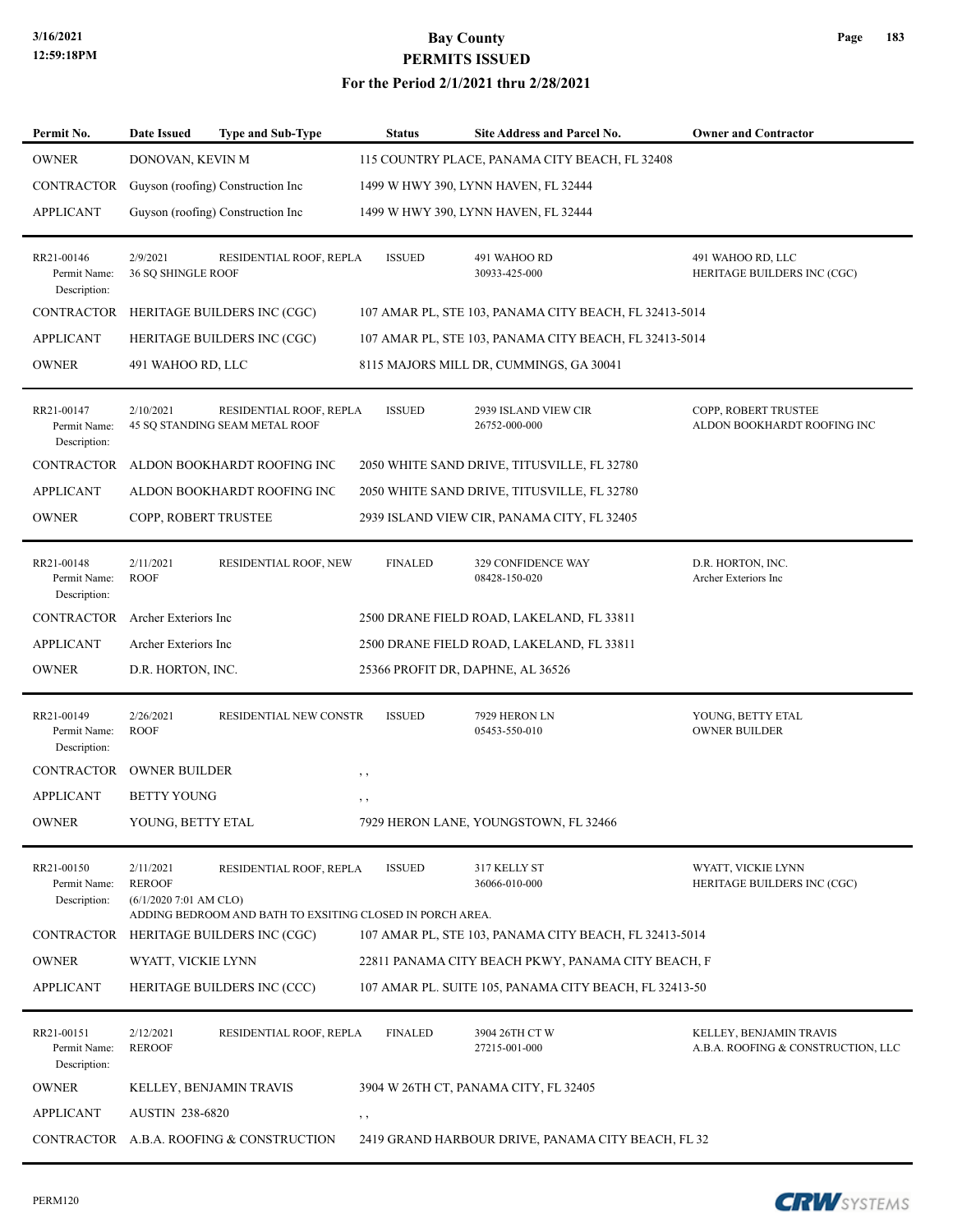| Permit No.                                 | <b>Date Issued</b>                                                                        | <b>Type and Sub-Type</b>                                | <b>Status</b>  | Site Address and Parcel No.                     | <b>Owner and Contractor</b>                               |
|--------------------------------------------|-------------------------------------------------------------------------------------------|---------------------------------------------------------|----------------|-------------------------------------------------|-----------------------------------------------------------|
| RR21-00152<br>Permit Name:<br>Description: | 2/16/2021<br>ROOFOVER 13SO<br>(2/13/2021 1:57 PM TSN)<br>need fl prod appr                | RESIDENTIAL ROOF, ROOF                                  | <b>ISSUED</b>  | 467 MARLIN DR<br>31447-050-000                  | CROSS, JAMES B & ELISA O<br>SITTE ROOFING & GUTTERING INC |
| <b>APPLICANT</b>                           |                                                                                           | SITTE ROOFING & GUTTERING INC                           |                | POST OFFICE BOX 8688, SOUTHPORT, FL 32409       |                                                           |
| <b>OWNER</b>                               |                                                                                           | CROSS, JAMES B & ELISA O                                |                | 85 LEE RD 545, SMITHS STATION, AL 36877         |                                                           |
| CONTRACTOR                                 |                                                                                           | SITTE ROOFING & GUTTERING INC                           |                | POST OFFICE BOX 8688, SOUTHPORT, FL 32409       |                                                           |
| RR21-00153<br>Permit Name:<br>Description: | 2/16/2021<br>42 SQ ROOF                                                                   | RESIDENTIAL ROOF, REPLA                                 | <b>ISSUED</b>  | 3027 JENKS AVE<br>12996-000-000                 | KLINGER, J. B.<br><b>BMR COMPANY</b>                      |
| <b>APPLICANT</b>                           | <b>BMR COMPANY</b>                                                                        |                                                         |                | 5009 MERRITT BROWN WAY, PANAMA CITY, FL 32404   |                                                           |
| <b>OWNER</b>                               | KLINGER, J. B.                                                                            |                                                         |                | 3027 JENKS AVE, PANAMA CITY, FL 32405           |                                                           |
| CONTRACTOR                                 | <b>BMR COMPANY</b>                                                                        |                                                         |                | 5009 MERRITT BROWN WAY, PANAMA CITY, FL 32404   |                                                           |
| RR21-00154<br>Permit Name:<br>Description: | 2/16/2021<br>NSF - ROOF 30 SQ METAL<br>(2/3/2021 11:49 AM MJM)<br>Sent to P&Z for review. | RESIDENTIAL NEW CONSTR                                  | <b>ISSUED</b>  | 13540 THORP LN<br>02933-090-000                 | CONNELL, COY T<br>ABOVE ALL CONSTRUCTION AND REMOD        |
| <b>APPLICANT</b>                           |                                                                                           | ABOVE ALL CONSTRUCTION AND F                            |                | 12413 TWO TRAIL RD, FOUNTAIN, FL 32438          |                                                           |
| CONTRACTOR                                 |                                                                                           | ABOVE ALL CONSTRUCTION AND F                            |                | 12413 TWO TRAIL RD, FOUNTAIN, FL 32438          |                                                           |
| <b>OWNER</b>                               | CONNELL, COY T                                                                            |                                                         |                | 13159 THORP LN, FOUNTAIN, FL 32438              |                                                           |
| RR21-00155<br>Permit Name:<br>Description: | 2/16/2021<br><b>ROOF OVER</b>                                                             | RESIDENTIAL ROOF, ROOF                                  | <b>ISSUED</b>  | 9102 DOROTHY FARRIS RD<br>07645-535-000         | MORIARTY, PAMELA<br>GREG'S ROOFING OF BAY CO INC          |
| CONTRACTOR                                 |                                                                                           | <b>GREG'S ROOFING OF BAY CO INC</b>                     |                | 5206 KIRKLAND LANE, PANAMA CITY, FL 32404       |                                                           |
| <b>APPLICANT</b>                           | GREG 832-7884                                                                             |                                                         | , ,            |                                                 |                                                           |
| <b>OWNER</b>                               | MORIARTY, PAMELA                                                                          |                                                         |                | 9102 DOROTHY FARRIS ROAD, PANAMA CITY, FL 32409 |                                                           |
| RR21-00156<br>Permit Name:<br>Description: | 2/17/2021                                                                                 | RESIDENTIAL NEW CONSTR<br>NEW SINGLE FAMILY - ROOF 31SQ | <b>FINALED</b> | 7272 ELLIE B DR<br>05658-400-270                | D.R. HORTON, INC.<br>ART CONSTRUCTION OF NW FL, LLC       |
| CONTRACTOR                                 |                                                                                           | ART CONSTRUCTION OF NW FL, LI                           |                | 11 W. 23RD ST., SUITE B4, Panama City, FL 32405 |                                                           |
| <b>OWNER</b>                               | D.R. HORTON, INC.                                                                         |                                                         |                | 25366 PROFIT DR, DAPHNE, AL 36526               |                                                           |
| <b>APPLICANT</b>                           |                                                                                           | ART CONSTRUCTION OF NW FL, LI                           |                | 11 W. 23RD ST., SUITE B4, Panama City, FL 32405 |                                                           |
| RR21-00157<br>Permit Name:<br>Description: | 2/17/2021                                                                                 | RESIDENTIAL NEW CONSTR<br>NEW SINGLE FAMILY - ROOF 34SQ | <b>FINALED</b> | 7280 ELLIE B DR<br>05658-400-280                | D.R. HORTON, INC.<br>ART CONSTRUCTION OF NW FL, LLC       |
| CONTRACTOR                                 |                                                                                           | ART CONSTRUCTION OF NW FL, LI                           |                | 11 W. 23RD ST., SUITE B4, Panama City, FL 32405 |                                                           |
| <b>APPLICANT</b>                           |                                                                                           | ART CONSTRUCTION OF NW FL, LI                           |                | 11 W. 23RD ST., SUITE B4, Panama City, FL 32405 |                                                           |
| <b>OWNER</b>                               | D.R. HORTON, INC.                                                                         |                                                         |                | 25366 PROFIT DR, DAPHNE, AL 36526               |                                                           |
| RR21-00158<br>Permit Name:<br>Description: | 2/17/2021                                                                                 | RESIDENTIAL NEW CONSTR<br>NEW SINGLE FAMILY - ROOF 35SQ | <b>FINALED</b> | 7276 ELLIE B DR<br>05658-400-275                | D.R. HORTON, INC.<br>ART CONSTRUCTION OF NW FL, LLC       |
|                                            |                                                                                           | CONTRACTOR ART CONSTRUCTION OF NW FL, LL                |                | 11 W. 23RD ST., SUITE B4, Panama City, FL 32405 |                                                           |

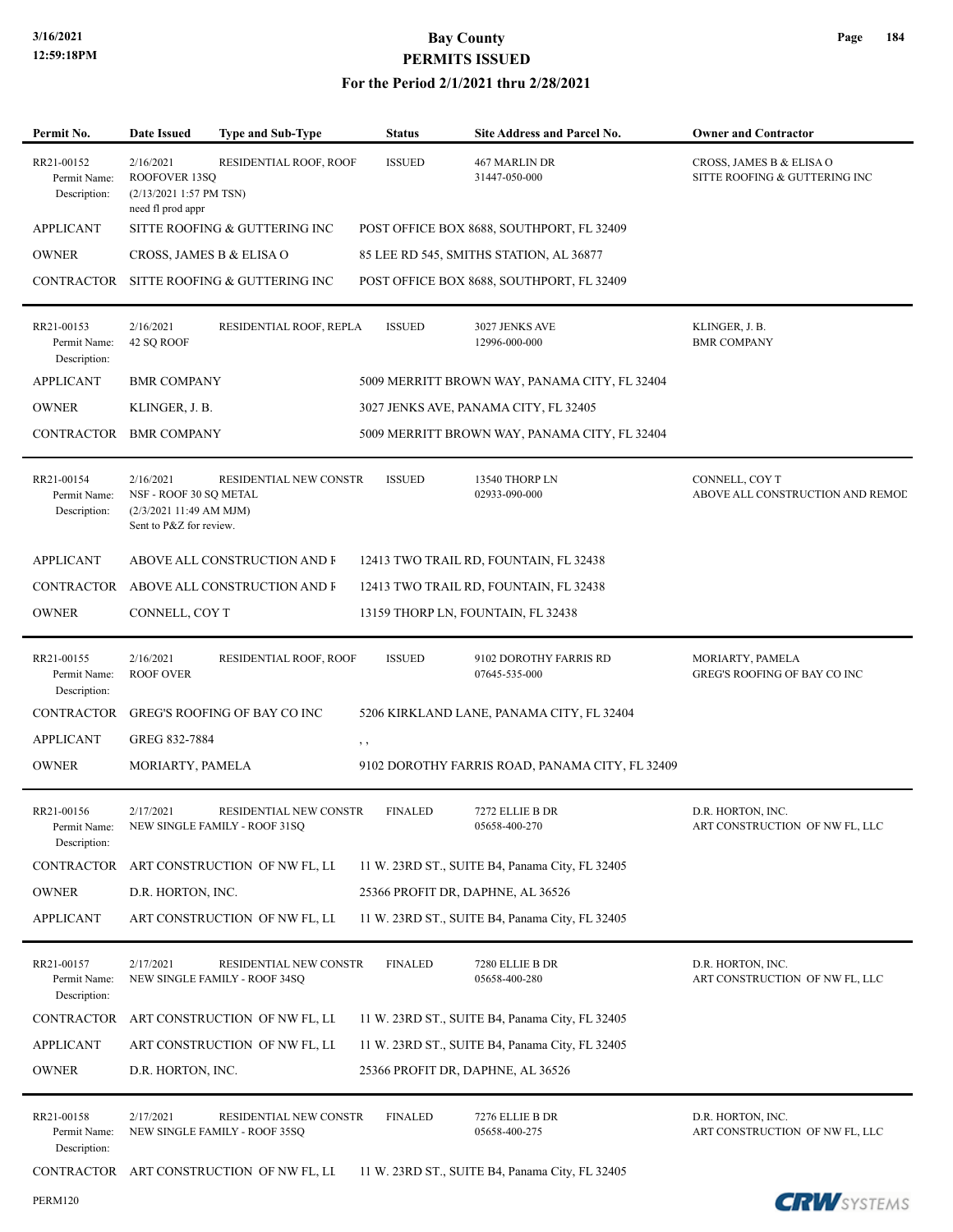| Page | 185 |
|------|-----|
|------|-----|

| Permit No.                                 | <b>Date Issued</b>                                                                     | <b>Type and Sub-Type</b>               | <b>Status</b>  | Site Address and Parcel No.                              | <b>Owner and Contractor</b>                                |
|--------------------------------------------|----------------------------------------------------------------------------------------|----------------------------------------|----------------|----------------------------------------------------------|------------------------------------------------------------|
| <b>OWNER</b>                               | D.R. HORTON, INC.                                                                      |                                        |                | 25366 PROFIT DR, DAPHNE, AL 36526                        |                                                            |
| <b>APPLICANT</b>                           |                                                                                        | ART CONSTRUCTION OF NW FL, LI          |                | 11 W. 23RD ST., SUITE B4, Panama City, FL 32405          |                                                            |
| RR21-00159<br>Permit Name:<br>Description: | 2/17/2021<br>22 SQ METAL ROOF                                                          | RESIDENTIAL ROOF, REPLA                | <b>ISSUED</b>  | <b>309 BEACHSIDE DR</b><br>36459-213-000                 | ARCHER, TERRI L ETAL<br><b>BMR COMPANY</b>                 |
| CONTRACTOR                                 | <b>BMR COMPANY</b>                                                                     |                                        |                | 5009 MERRITT BROWN WAY, PANAMA CITY, FL 32404            |                                                            |
| <b>OWNER</b>                               | ARCHER, TERRI L ETAL                                                                   |                                        |                | 3502 COUNTRY CLUB RD, BIRMINGHAM, AL 35213               |                                                            |
| <b>APPLICANT</b>                           | <b>BMR COMPANY</b>                                                                     |                                        |                | 5009 MERRITT BROWN WAY, PANAMA CITY, FL 32404            |                                                            |
| RR21-00160<br>Permit Name:<br>Description: | 2/23/2021<br><b>ROOF FOR NSF</b>                                                       | RESIDENTIAL NEW CONSTR                 | <b>ISSUED</b>  | 1527 SANTA ANITA DR<br>11300-653-000                     | EVERHART, TODD & ALEXANDRIA<br><b>GULF COAST ROOFING</b>   |
| <b>APPLICANT</b>                           | <b>GULF COAST ROOFING</b>                                                              |                                        |                | 211 S PALO ALTO AVE, PANAMA CITY, FL 32401               |                                                            |
| <b>OWNER</b>                               |                                                                                        | EVERHART, TODD & ALEXANDRIA            |                | 1527 SANTA ANITA DRIVE, LYNN HAVEN, FL 32444             |                                                            |
| CONTRACTOR GULF COAST ROOFING              |                                                                                        |                                        |                | 211 S PALO ALTO AVE, PANAMA CITY, FL 32401               |                                                            |
| RR21-00161<br>Permit Name:<br>Description: | 2/17/2021<br>NSF - ROOF 19SQ<br>$(8/17/20203:20$ PM TJN)<br>NEED WATER RECEIPTS        | RESIDENTIAL NEW CONSTR                 | <b>FINALED</b> | 1305 EVERITT AVE<br>15219-005-000                        | Sidney, Terry & Sandra<br>TREVATHAN CONSTRUCTION COMPANY I |
| <b>OWNER</b>                               | Sidney, Terry & Sandra                                                                 |                                        |                | 521 S Star Ave, PANAMA CITY, FL 32404                    |                                                            |
| APPLICANT                                  |                                                                                        | TREVATHAN CONSTRUCTION COMI            |                | 1327 S KIMBREL AVE, PANAMA CITY, FL 32404                |                                                            |
|                                            |                                                                                        | CONTRACTOR TREVATHAN CONSTRUCTION COMI |                | 1327 S KIMBREL AVE, PANAMA CITY, FL 32404                |                                                            |
| RR21-00162<br>Permit Name:<br>Description: | 2/18/2021<br>ROOFOVER 23SO                                                             | RESIDENTIAL ROOF, ROOF                 | <b>ISSUED</b>  | 21308 FRONT BEACH RD<br>36543-000-000                    | MIXON, PATSY WATFORD<br>ROOFEROLOGY LLC                    |
| <b>CONTRACTOR</b>                          | ROOFEROLOGY LLC                                                                        |                                        |                | 1437 MARKET STREET, TALLAHASSEE, FL 32312                |                                                            |
| <b>OWNER</b>                               | <b>MIXON, PATSY WATFORD</b>                                                            |                                        |                | 21308 FRONT BEACH RD, PANAMA CITY BEACH, FL 32413        |                                                            |
| <b>APPLICANT</b>                           | ROOFEROLOGY LLC                                                                        |                                        |                | 1437 MARKET STREET, TALLAHASSEE, FL 32312                |                                                            |
| RR21-00163<br>Permit Name:<br>Description: | 2/18/2021<br><b>20 SQ SHINGLE ROOF</b>                                                 | RESIDENTIAL ROOF, REPLA                | <b>FINALED</b> | 6905 ROAD RUNNER ST<br>05264-170-955                     | BISHOP, LETA K<br>A.M. ROOFING & WATERPROOFING, INC        |
| CONTRACTOR                                 |                                                                                        | A.M. ROOFING & WATERPROOFING.          |                | 1936 BRUCE B DOWNS #303, WESLEY CHAPEL, FL 33543         |                                                            |
| <b>OWNER</b>                               | <b>BISHOP, LETAK</b>                                                                   |                                        |                | 6905 ROADRUNNER RD, YOUNGSTOWN, FL 32466                 |                                                            |
| <b>APPLICANT</b>                           |                                                                                        | A.M. ROOFING & WATERPROOFING.          |                | 1936 BRUCE B DOWNS #303, WESLEY CHAPEL, FL 33543         |                                                            |
| RR21-00164<br>Permit Name:<br>Description: | 2/18/2021<br><b>ROOF FOR NSF</b><br>(11/2/2020 2:37 PM MJM)<br>Sent to P&Z for review. | RESIDENTIAL NEW CONSTR                 | <b>ISSUED</b>  | 704 LANDING CIR<br>35246-010-210                         | Lakeview Holdings, LLC.<br>AMERITECH ENTERPRISES LLC       |
| <b>APPLICANT</b>                           |                                                                                        | AMERITECH ENTERPRISES LLC              |                | 108 ESTES PL, PANAMA CITY BEACH, FL 32413                |                                                            |
|                                            |                                                                                        | CONTRACTOR AMERITECH ENTERPRISES LLC   |                | 108 ESTES PL, PANAMA CITY BEACH, FL 32413                |                                                            |
| <b>OWNER</b>                               | Lakeview Holdings, LLC.                                                                |                                        |                | 19211 Panama City Beach Pkwy, PANAMA CITY BEACH, FL 3241 |                                                            |

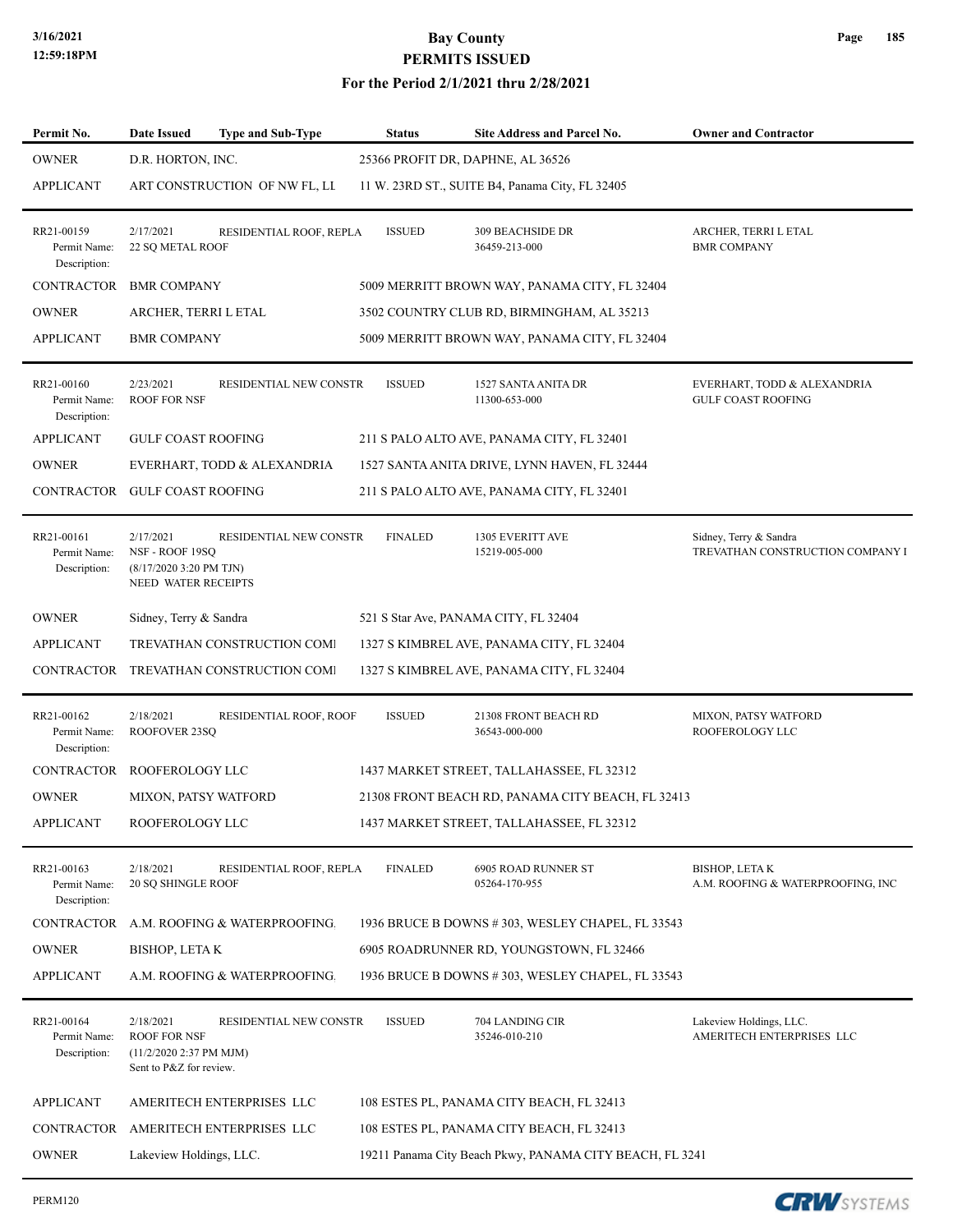### **For the Period 2/1/2021 thru 2/28/2021**

| Permit No.                                 | <b>Date Issued</b>                                                                                                                                                              | <b>Type and Sub-Type</b>                                               | <b>Status</b>                                        | Site Address and Parcel No.                        | <b>Owner and Contractor</b>                         |
|--------------------------------------------|---------------------------------------------------------------------------------------------------------------------------------------------------------------------------------|------------------------------------------------------------------------|------------------------------------------------------|----------------------------------------------------|-----------------------------------------------------|
| RR21-00165<br>Permit Name:<br>Description: | <b>ISSUED</b><br>2/18/2021<br>RESIDENTIAL NEW CONSTR<br>712 LANDING CIR<br><b>ROOF FOR NSF</b><br>35246-010-190<br>$(11/23/20203:48 \text{ PM MJM})$<br>Sent to P&Z for review. |                                                                        | LAKEVIEW HOLDINGS, LLC.<br>AMERITECH ENTERPRISES LLC |                                                    |                                                     |
| CONTRACTOR                                 |                                                                                                                                                                                 | AMERITECH ENTERPRISES LLC                                              |                                                      | 108 ESTES PL, PANAMA CITY BEACH, FL 32413          |                                                     |
| <b>APPLICANT</b>                           |                                                                                                                                                                                 | AMERITECH ENTERPRISES LLC                                              |                                                      | 108 ESTES PL, PANAMA CITY BEACH, FL 32413          |                                                     |
| <b>OWNER</b>                               |                                                                                                                                                                                 | LAKEVIEW HOLDINGS, LLC.                                                |                                                      | 19211 PANAMA CITY BEACH PKWY, PANAMA CITY BEACH, F |                                                     |
| RR21-00166<br>Permit Name:<br>Description: | 2/18/2021<br>NEW SINGLE FAMILY                                                                                                                                                  | RESIDENTIAL NEW CONSTR                                                 | <b>FINALED</b>                                       | 7284 ELLIE B DR<br>05658-400-285                   | D.R. HORTON, INC.<br>ART CONSTRUCTION OF NW FL, LLC |
| CONTRACTOR                                 |                                                                                                                                                                                 | ART CONSTRUCTION OF NW FL, LI                                          |                                                      | 11 W. 23RD ST., SUITE B4, Panama City, FL 32405    |                                                     |
| <b>APPLICANT</b>                           |                                                                                                                                                                                 | ART CONSTRUCTION OF NW FL, LI                                          |                                                      | 11 W. 23RD ST., SUITE B4, Panama City, FL 32405    |                                                     |
| <b>OWNER</b>                               | D.R. HORTON, INC.                                                                                                                                                               |                                                                        |                                                      | 25366 PROFIT DR, DAPHNE, AL 36526                  |                                                     |
| RR21-00167<br>Permit Name:<br>Description: | 2/18/2021<br><b>ROOF FOR NSF</b>                                                                                                                                                | RESIDENTIAL NEW CONSTR                                                 | <b>FINALED</b>                                       | 7268 ELLIE B DR<br>05658-400-265                   | D.R. HORTON, INC.<br>ART CONSTRUCTION OF NW FL, LLC |
| <b>APPLICANT</b>                           |                                                                                                                                                                                 | ART CONSTRUCTION OF NW FL, LI                                          |                                                      | 11 W. 23RD ST., SUITE B4, Panama City, FL 32405    |                                                     |
| <b>CONTRACTOR</b>                          |                                                                                                                                                                                 | ART CONSTRUCTION OF NW FL, LI                                          |                                                      | 11 W. 23RD ST., SUITE B4, Panama City, FL 32405    |                                                     |
| <b>OWNER</b>                               | D.R. HORTON, INC.                                                                                                                                                               |                                                                        |                                                      | 25366 PROFIT DR, DAPHNE, AL 36526                  |                                                     |
| RR21-00168<br>Permit Name:<br>Description: | 2/18/2021<br><b>ROOF FOR NSF</b>                                                                                                                                                | RESIDENTIAL NEW CONSTR                                                 | <b>ISSUED</b>                                        | 5353 MILLIE WAY<br>05860-600-240                   | D.R. HORTON, INC.<br>ART CONSTRUCTION OF NW FL, LLC |
| CONTRACTOR                                 |                                                                                                                                                                                 | ART CONSTRUCTION OF NW FL, LI                                          |                                                      | 11 W. 23RD ST., SUITE B4, Panama City, FL 32405    |                                                     |
| <b>APPLICANT</b>                           |                                                                                                                                                                                 | ART CONSTRUCTION OF NW FL, LI                                          |                                                      | 11 W. 23RD ST., SUITE B4, Panama City, FL 32405    |                                                     |
| <b>OWNER</b>                               | D.R. HORTON, INC.                                                                                                                                                               |                                                                        |                                                      | 25366 PROFIT DR, DAPHNE, AL 36526                  |                                                     |
| RR21-00169<br>Permit Name:<br>Description: | 2/18/2021<br><b>ROOF FOR NSF</b>                                                                                                                                                | RESIDENTIAL NEW CONSTR                                                 | <b>ISSUED</b>                                        | 5359 MILLIE WAY<br>05860-600-238                   | D.R. HORTON, INC.<br>ART CONSTRUCTION OF NW FL, LLC |
| CONTRACTOR                                 |                                                                                                                                                                                 | ART CONSTRUCTION OF NW FL, LI                                          |                                                      | 11 W. 23RD ST., SUITE B4, Panama City, FL 32405    |                                                     |
| <b>APPLICANT</b>                           |                                                                                                                                                                                 | ART CONSTRUCTION OF NW FL, LL                                          |                                                      | 11 W. 23RD ST., SUITE B4, Panama City, FL 32405    |                                                     |
| <b>OWNER</b>                               | D.R. HORTON, INC.                                                                                                                                                               |                                                                        |                                                      | 25366 PROFIT DR, DAPHNE, AL 36526                  |                                                     |
| RR21-00170<br>Permit Name:<br>Description: | 2/18/2021<br>NEW SINGLE FAMILY<br>(10/20/2020 10:28 AM CLO)                                                                                                                     | RESIDENTIAL NEW CONSTR<br>on hold until corrected site plans submitted | <b>ISSUED</b>                                        | 7288 ELLIE B DR<br>05658-400-290                   | D.R. HORTON, INC.<br>ART CONSTRUCTION OF NW FL, LLC |
| <b>APPLICANT</b>                           |                                                                                                                                                                                 | ART CONSTRUCTION OF NW FL, LI                                          |                                                      | 11 W. 23RD ST., SUITE B4, Panama City, FL 32405    |                                                     |
| <b>OWNER</b>                               | D.R. HORTON, INC.                                                                                                                                                               |                                                                        |                                                      | 25366 PROFIT DR, DAPHNE, AL 36526                  |                                                     |
| CONTRACTOR                                 |                                                                                                                                                                                 | ART CONSTRUCTION OF NW FL, LI                                          |                                                      | 11 W. 23RD ST., SUITE B4, Panama City, FL 32405    |                                                     |
| RR21-00172<br>Permit Name:<br>Description: | 2/19/2021<br>NEW METAL ROOF 28 SQS                                                                                                                                              | RESIDENTIAL ROOF, NEW                                                  | <b>ISSUED</b>                                        | 22811 PANAMA CITY BEACH PKWY 41<br>36081-644-000   | BIDDY, FRED<br><b>BMR COMPANY</b>                   |
| CONTRACTOR BMR COMPANY                     |                                                                                                                                                                                 |                                                                        |                                                      | 5009 MERRITT BROWN WAY, PANAMA CITY, FL 32404      |                                                     |
| <b>PERM120</b>                             |                                                                                                                                                                                 |                                                                        |                                                      |                                                    | <b>CRW</b> SYSTEMS                                  |

**Page 186**

**CRW** SYSTEMS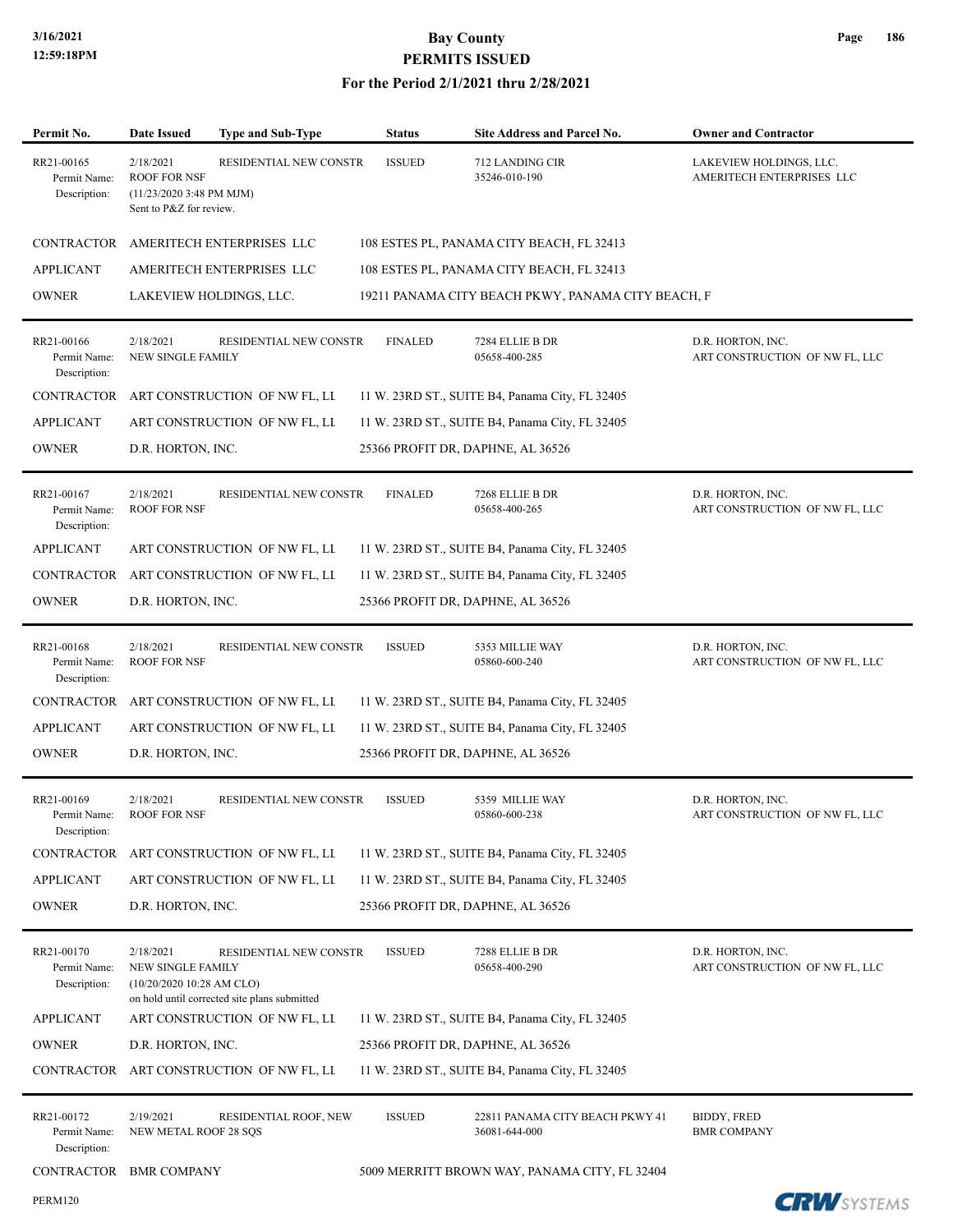| Permit No.                                 | <b>Date Issued</b>                                                              | <b>Type and Sub-Type</b>     | <b>Status</b>  | Site Address and Parcel No.                       | <b>Owner and Contractor</b>                        |
|--------------------------------------------|---------------------------------------------------------------------------------|------------------------------|----------------|---------------------------------------------------|----------------------------------------------------|
| <b>OWNER</b>                               | BIDDY, FRED                                                                     |                              |                | PO BOX 308, CHILDERSBURG, AL 35044                |                                                    |
| <b>APPLICANT</b>                           | ANGEL 625-3575                                                                  |                              | , ,            |                                                   |                                                    |
| RR21-00173<br>Permit Name:<br>Description: | 2/19/2021<br>NEW ROOF 5 SQ                                                      | RESIDENTIAL ROOF, NEW        | <b>FINALED</b> | 7508 OLD BICYCLE RD<br>06716-177-000              | TAYLOR, ROBERT LEE<br><b>BMR COMPANY</b>           |
| <b>OWNER</b>                               | TAYLOR, ROBERT LEE                                                              |                              |                | 7508 OLD BICYCLE RD, PANAMA CITY, FL 32404        |                                                    |
| CONTRACTOR                                 | <b>BMR COMPANY</b>                                                              |                              |                | 5009 MERRITT BROWN WAY, PANAMA CITY, FL 32404     |                                                    |
| <b>APPLICANT</b>                           | ANGEL 625-3575                                                                  |                              | $, \, , \,$    |                                                   |                                                    |
| RR21-00174<br>Permit Name:<br>Description: | 2/19/2021<br><b>ROOF</b>                                                        | RESIDENTIAL NEW CONSTR       | <b>FINALED</b> | 3855 CEDAR PARK<br>11916-500-030                  | TIMMINS CONSTRUCTION INC<br>WATER TIGHT, INC       |
| <b>APPLICANT</b>                           | WATER TIGHT, INC                                                                |                              |                | 6319 OAK KNOLL ROAD, PANAMA CITY, FL 32404        |                                                    |
| <b>OWNER</b>                               |                                                                                 | TIMMINS CONSTRUCTION INC     |                | 3427 HIGH CLIFF RD, SOUTHPORT, FL 32409           |                                                    |
| CONTRACTOR WATER TIGHT, INC                |                                                                                 |                              |                | 6319 OAK KNOLL ROAD, PANAMA CITY, FL 32404        |                                                    |
| RR21-00175<br>Permit Name:<br>Description: | 2/19/2021<br>44 SQ SHINGLE ROOF                                                 | RESIDENTIAL ROOF, REPLA      | <b>ISSUED</b>  | 127 GRAND LAGOON SHORES DR<br>30188-177-000       | DELGADO, ALLEN<br>ROOFING & RECONSTRUCTION CONTRAC |
| CONTRACTOR                                 |                                                                                 | ROOFING & RECONSTRUCTION CO. |                | 1250 TAMIAMI TRL N UNIT 101, NAPLES, FL 34102     |                                                    |
| <b>OWNER</b>                               | DELGADO, ALLEN                                                                  |                              |                | 127 GRAND LAGOON SHORES DR, PANAMA CITY, FL 32408 |                                                    |
| <b>APPLICANT</b>                           |                                                                                 | ROOFING & RECONSTRUCTION COI |                | 1250 TAMIAMI TRL N UNIT 101, NAPLES, FL 34102     |                                                    |
| RR21-00176<br>Permit Name:<br>Description: | 2/19/2021<br><b>ROOF</b><br>(11/5/2020 12:56 PM MJM)<br>Sent to P&Z for review. | RESIDENTIAL ROOF, NEW        | <b>FINALED</b> | <b>438 LOCKSLEY DR</b><br>34030-325-160           | NWFL LAND HOLDINGS LLC<br>Archer Exteriors Inc     |
| <b>OWNER</b>                               |                                                                                 | NWFL LAND HOLDINGS LLC       |                | 400 S ARNOLD RD, PANAMA CITY BEACH, FL 32413      |                                                    |
| CONTRACTOR Archer Exteriors Inc            |                                                                                 |                              |                | 2500 DRANE FIELD ROAD, LAKELAND, FL 33811         |                                                    |
| <b>APPLICANT</b>                           | Archer Exteriors Inc                                                            |                              |                | 2500 DRANE FIELD ROAD, LAKELAND, FL 33811         |                                                    |
| RR21-00177<br>Permit Name:<br>Description: | 2/19/2021<br><b>ROOF</b><br>(10/23/20209:22 AM MJM)<br>Sent to P&Z for review.  | RESIDENTIAL ROOF, NEW        | <b>ISSUED</b>  | 411 LOCKSLEY DR<br>34030-325-030                  | NWFL LAND HOLDINGS LLC<br>Archer Exteriors Inc     |
| <b>APPLICANT</b>                           | Archer Exteriors Inc                                                            |                              |                | 2500 DRANE FIELD ROAD, LAKELAND, FL 33811         |                                                    |
| CONTRACTOR                                 | Archer Exteriors Inc                                                            |                              |                | 2500 DRANE FIELD ROAD, LAKELAND, FL 33811         |                                                    |
| <b>OWNER</b>                               |                                                                                 | NWFL LAND HOLDINGS LLC       |                | 400 S ARNOLD RD, PANAMA CITY BEACH, FL 32413      |                                                    |
| RR21-00178<br>Permit Name:<br>Description: | 2/19/2021<br><b>ROOF</b><br>(11/5/2020 12:55 PM MJM)<br>Sent to P&Z for review. | RESIDENTIAL ROOF, NEW        | <b>ISSUED</b>  | 431 LOCKSLEY DR<br>34030-325-080                  | NWFL LAND HOLDINGS LLC<br>Archer Exteriors Inc     |
| CONTRACTOR                                 | Archer Exteriors Inc                                                            |                              |                | 2500 DRANE FIELD ROAD, LAKELAND, FL 33811         |                                                    |
| <b>APPLICANT</b>                           | Archer Exteriors Inc                                                            |                              |                | 2500 DRANE FIELD ROAD, LAKELAND, FL 33811         |                                                    |

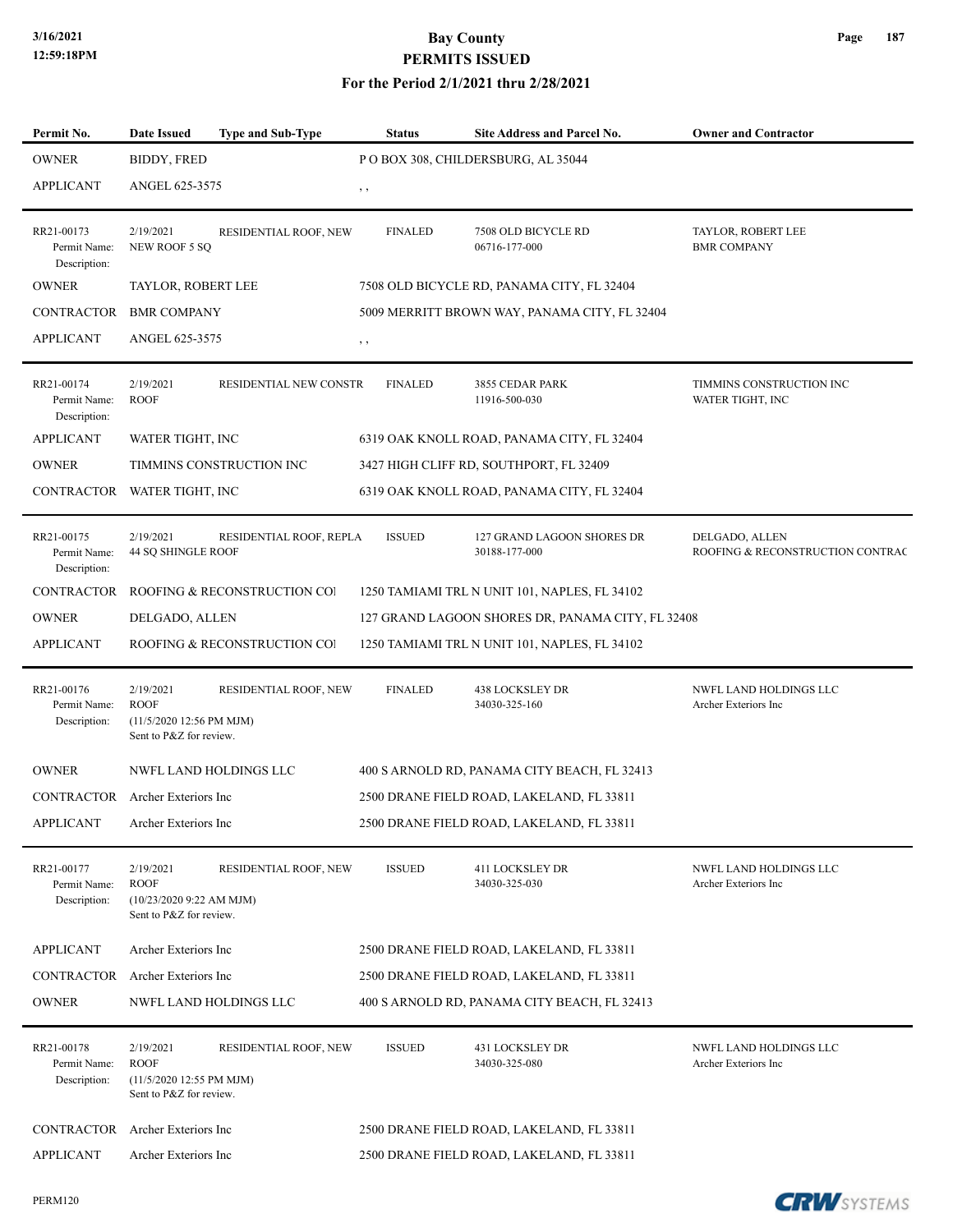| Permit No.                                 | <b>Date Issued</b>                                                  | <b>Type and Sub-Type</b>                                                               | <b>Status</b> | <b>Site Address and Parcel No.</b>              | <b>Owner and Contractor</b>                        |
|--------------------------------------------|---------------------------------------------------------------------|----------------------------------------------------------------------------------------|---------------|-------------------------------------------------|----------------------------------------------------|
| <b>OWNER</b>                               |                                                                     | NWFL LAND HOLDINGS LLC                                                                 |               | 400 S ARNOLD RD, PANAMA CITY BEACH, FL 32413    |                                                    |
| RR21-00179<br>Permit Name:<br>Description: | 2/19/2021<br><b>ROOF</b><br>(11/9/2020 6:39 AM CLO)                 | RESIDENTIAL ROOF, NEW<br>no permits issued until approved by josee cyr in engineering. | <b>ISSUED</b> | <b>442 LOCKSLEY DR</b><br>34030-325-150         | <b>BREAKFAST POINT LLC</b><br>Archer Exteriors Inc |
| <b>OWNER</b>                               | BREAKFAST POINT LLC                                                 |                                                                                        |               | C/O TAX DEPARTMENT, PANAMA CITY BEACH, FL 32407 |                                                    |
| <b>APPLICANT</b>                           | Archer Exteriors Inc                                                |                                                                                        |               | 2500 DRANE FIELD ROAD, LAKELAND, FL 33811       |                                                    |
| CONTRACTOR                                 | Archer Exteriors Inc                                                |                                                                                        |               | 2500 DRANE FIELD ROAD, LAKELAND, FL 33811       |                                                    |
| RR21-00180<br>Permit Name:<br>Description: | 2/19/2021<br><b>ROOF</b><br>(1/26/20216:43 AM CLO)<br>pack from p&z | RESIDENTIAL ROOF, NEW                                                                  | <b>ISSUED</b> | 402 LOCKSLEY DR<br>34030-325-250                | NWFL LAND HOLDINGS LLC<br>Archer Exteriors Inc     |
| <b>OWNER</b>                               |                                                                     | <b>NWFL LAND HOLDINGS LLC</b>                                                          |               | 400 S ARNOLD RD, PANAMA CITY BEACH, FL 32413    |                                                    |
| <b>CONTRACTOR</b>                          | Archer Exteriors Inc                                                |                                                                                        |               | 2500 DRANE FIELD ROAD, LAKELAND, FL 33811       |                                                    |
| <b>APPLICANT</b>                           | Archer Exteriors Inc                                                |                                                                                        |               | 2500 DRANE FIELD ROAD, LAKELAND, FL 33811       |                                                    |
| RR21-00181<br>Permit Name:<br>Description: | 2/19/2021<br><b>ROOF</b><br>(1/26/20216:43 AM CLO)<br>back from p&z | RESIDENTIAL ROOF, NEW                                                                  | <b>ISSUED</b> | 443 LOCKSLEY DR<br>34030-325-110                | <b>BREAKFAST POINT LLC</b><br>Archer Exteriors Inc |
| <b>OWNER</b>                               | <b>BREAKFAST POINT LLC</b>                                          |                                                                                        |               | C/O TAX DEPARTMENT, PANAMA CITY BEACH, FL 32407 |                                                    |
| <b>APPLICANT</b>                           | Archer Exteriors Inc                                                |                                                                                        |               | 2500 DRANE FIELD ROAD, LAKELAND, FL 33811       |                                                    |
| CONTRACTOR                                 | Archer Exteriors Inc                                                |                                                                                        |               | 2500 DRANE FIELD ROAD, LAKELAND, FL 33811       |                                                    |
| RR21-00182<br>Permit Name:<br>Description: | 2/19/2021<br><b>ROOF</b><br>(11/9/2020 6:39 AM CLO)                 | RESIDENTIAL ROOF, NEW<br>no permits issued until approved by josee cyr in engineering. | <b>ISSUED</b> | 439 LOCKSLEY DR<br>34030-325-100                | NWFL LAND HOLDINGS LLC<br>Archer Exteriors Inc     |
| <b>OWNER</b>                               |                                                                     | <b>NWFL LAND HOLDINGS LLC</b>                                                          |               | 400 S ARNOLD RD, PANAMA CITY BEACH, FL 32413    |                                                    |
| APPLICANT                                  | Archer Exteriors Inc                                                |                                                                                        |               | 2500 DRANE FIELD ROAD, LAKELAND, FL 33811       |                                                    |
| CONTRACTOR Archer Exteriors Inc            |                                                                     |                                                                                        |               | 2500 DRANE FIELD ROAD, LAKELAND, FL 33811       |                                                    |
| RR21-00183<br>Permit Name:<br>Description: | 2/19/2021<br><b>ROOF</b><br>(1/26/20216:44 AM CLO)<br>back from p&z | RESIDENTIAL ROOF, NEW                                                                  | <b>ISSUED</b> | 406 LOCKSLEY DR<br>34030-325-240                | NWFL LAND HOLDINGS LLC<br>Archer Exteriors Inc     |
| <b>APPLICANT</b>                           | Archer Exteriors Inc                                                |                                                                                        |               | 2500 DRANE FIELD ROAD, LAKELAND, FL 33811       |                                                    |
| CONTRACTOR                                 | Archer Exteriors Inc                                                |                                                                                        |               | 2500 DRANE FIELD ROAD, LAKELAND, FL 33811       |                                                    |
| <b>OWNER</b>                               |                                                                     | NWFL LAND HOLDINGS LLC                                                                 |               | 400 S ARNOLD RD, PANAMA CITY BEACH, FL 32413    |                                                    |
| RR21-00184<br>Permit Name:<br>Description: | 2/19/2021<br><b>ROOF</b><br>(11/9/2020 6:39 AM CLO)                 | RESIDENTIAL ROOF, NEW<br>no permits issued until approved by josee cyr in engineering. | <b>ISSUED</b> | 446 LOCKSLEY DR<br>34030-325-140                | NWFL LAND HOLDINGS LLC<br>Archer Exteriors Inc     |
| <b>APPLICANT</b>                           | Archer Exteriors Inc                                                |                                                                                        |               | 2500 DRANE FIELD ROAD, LAKELAND, FL 33811       |                                                    |
| CONTRACTOR                                 | Archer Exteriors Inc                                                |                                                                                        |               | 2500 DRANE FIELD ROAD, LAKELAND, FL 33811       |                                                    |

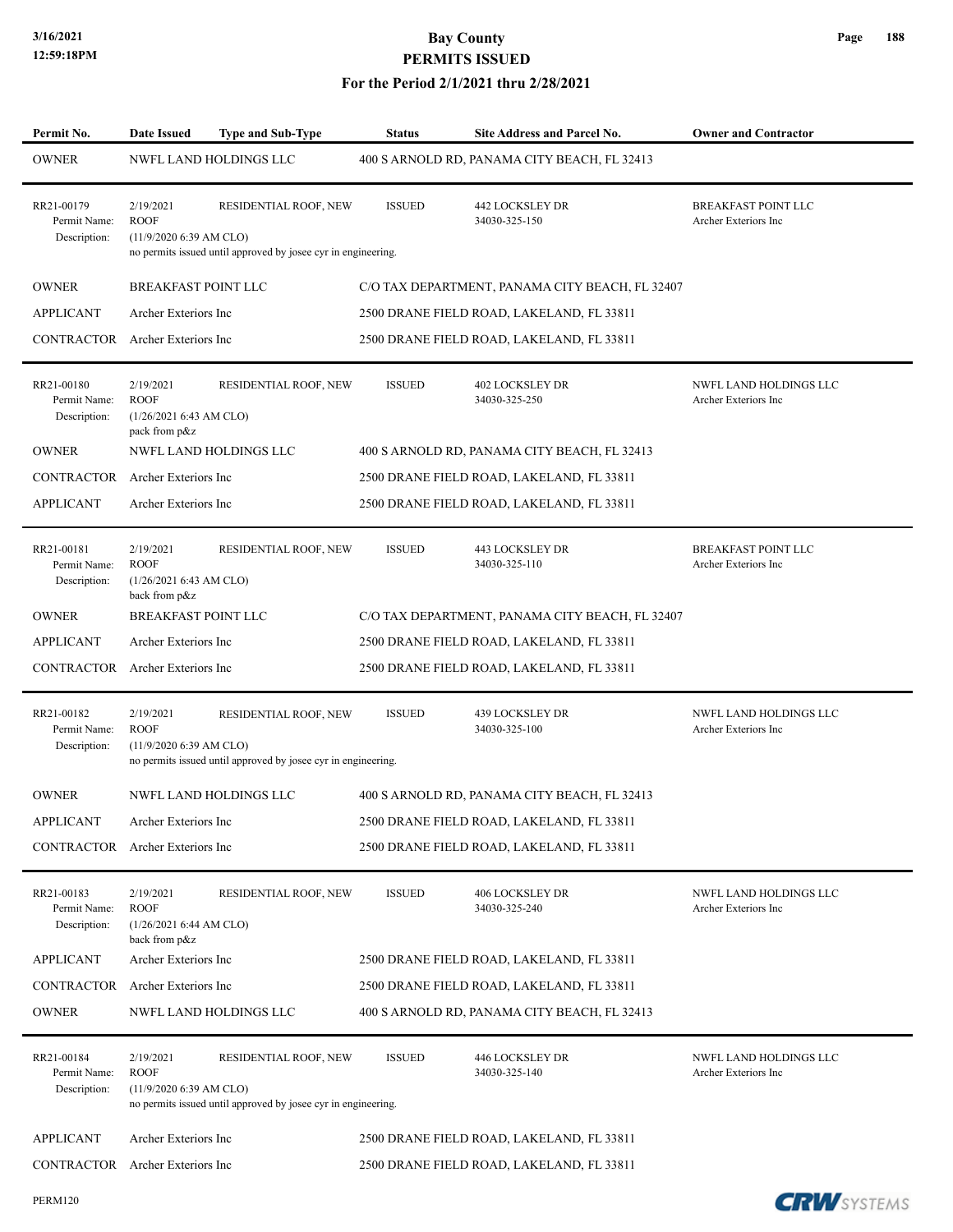### **For the Period 2/1/2021 thru 2/28/2021**

| Permit No.                                 | <b>Date Issued</b>                                                                        | <b>Type and Sub-Type</b>                                          | <b>Status</b>                 | <b>Site Address and Parcel No.</b>                  | <b>Owner and Contractor</b>                                 |
|--------------------------------------------|-------------------------------------------------------------------------------------------|-------------------------------------------------------------------|-------------------------------|-----------------------------------------------------|-------------------------------------------------------------|
| <b>OWNER</b>                               |                                                                                           | NWFL LAND HOLDINGS LLC                                            |                               | 400 S ARNOLD RD, PANAMA CITY BEACH, FL 32413        |                                                             |
| RR21-00185<br>Permit Name:<br>Description: | 2/19/2021                                                                                 | RESIDENTIAL ROOF, REPLA<br>35 SQ ASPHALT SHINGLES (WARRANTY WORK) | <b>FINALED</b>                | 9104 TRACY WAY<br>03805-258-000                     | DAVEY, JIM EARNEST<br>ROOFING & RECONSTRUCTION CONTRAC      |
| CONTRACTOR                                 |                                                                                           | ROOFING & RECONSTRUCTION CO.                                      |                               | 1250 TAMIAMI TRL N UNIT 101, NAPLES, FL 34102       |                                                             |
| <b>OWNER</b>                               | DAVEY, JIM EARNEST                                                                        |                                                                   | 952 TIRZAH RD, YORK, SC 29745 |                                                     |                                                             |
| <b>APPLICANT</b>                           |                                                                                           | ROOFING & RECONSTRUCTION COI                                      |                               | 1250 TAMIAMI TRL N UNIT 101, NAPLES, FL 34102       |                                                             |
| RR21-00186<br>Permit Name:<br>Description: | 2/22/2021<br>NEW 18 SQ METAL ROOF                                                         | RESIDENTIAL ROOF, REPLA                                           | <b>ISSUED</b>                 | 4227 FERRIS ST<br>11387-000-000                     | FRANCIS, CHARLES<br>A & A ROOFING COMPANY INC (TR-97)       |
|                                            |                                                                                           | CONTRACTOR A & A ROOFING COMPANY INC (TR-                         |                               | 1600 TENNESSEE AVE, LYNN HAVEN, FL 32444            |                                                             |
| <b>OWNER</b>                               | <b>FRANCIS, CHARLES</b>                                                                   |                                                                   |                               | 4227 FERRIS ST, PANAMA CITY, FL 32404               |                                                             |
| <b>APPLICANT</b>                           |                                                                                           | A & A ROOFING COMPANY INC (TR-                                    |                               | 1600 TENNESSEE AVE, LYNN HAVEN, FL 32444            |                                                             |
| RR21-00187<br>Permit Name:<br>Description: | 2/21/2021<br><b>23 SO METAL ROOF</b>                                                      | RESIDENTIAL ROOF, REPLA                                           | <b>ISSUED</b>                 | 4117 SAFARI ST<br>30850-000-000                     | DEMPSEY, BRUCE J<br>AMERITECH ENTERPRISES LLC               |
| <b>OWNER</b>                               | DEMPSEY, BRUCE J                                                                          |                                                                   |                               | 10220 GINGER PLACE, BATON ROUGE, LA 70817           |                                                             |
|                                            |                                                                                           | CONTRACTOR AMERITECH ENTERPRISES LLC                              |                               | 108 ESTES PL, PANAMA CITY BEACH, FL 32413           |                                                             |
| <b>APPLICANT</b>                           |                                                                                           | AMERITECH ENTERPRISES LLC                                         |                               | 108 ESTES PL, PANAMA CITY BEACH, FL 32413           |                                                             |
| RR21-00188<br>Permit Name:<br>Description: | 2/22/2021<br>NEW 37 SQ SHINGLE ROOF                                                       | RESIDENTIAL ROOF, REPLA                                           | <b>FINALED</b>                | 198 DERBY WOODS DR<br>11300-533-000                 | TILLER, ROBERT C<br>SUPERIOR ONE ROOFING LLC                |
| <b>APPLICANT</b>                           |                                                                                           | SUPERIOR ONE ROOFING LLC                                          |                               | 299 LACHINE STREET, PALM BAY, FL 32908              |                                                             |
|                                            |                                                                                           | CONTRACTOR SUPERIOR ONE ROOFING LLC                               |                               | 299 LACHINE STREET, PALM BAY, FL 32908              |                                                             |
| <b>OWNER</b>                               | TILLER, ROBERT C                                                                          |                                                                   |                               | 198 DERBY WOODS DR, LYNN HAVEN, FL 32444            |                                                             |
| RR21-00189<br>Permit Name:<br>Description: | 2/22/2021<br><b>ROOF FOR NSF</b><br>$(10/26/202010:06$ AM MJM)<br>Sent to P&Z for review. | RESIDENTIAL NEW CONSTR                                            | <b>ISSUED</b>                 | 720 LANDING CIR<br>35246-010-170                    | LAKEVIEW HOLDINGS LLC<br>AMERITECH ENTERPRISES LLC          |
| <b>OWNER</b>                               |                                                                                           | LAKEVIEW HOLDINGS LLC                                             |                               | 19211 PANAMA CITY BEACH, PANAMA CITY BEACH, FL 3241 |                                                             |
| <b>APPLICANT</b>                           |                                                                                           | AMERITECH ENTERPRISES LLC                                         |                               | 108 ESTES PL, PANAMA CITY BEACH, FL 32413           |                                                             |
|                                            |                                                                                           | CONTRACTOR AMERITECH ENTERPRISES LLC                              |                               | 108 ESTES PL, PANAMA CITY BEACH, FL 32413           |                                                             |
| RR21-00191<br>Permit Name:<br>Description: | 2/22/2021<br>NSF - ROOF 35 SQ<br>(11/17/2020 12:00 PM MJM)<br>Sent to P&Z for review.     | RESIDENTIAL NEW CONSTR                                            | <b>ISSUED</b>                 | 1907 PAR DR<br>07400-555-000                        | KENNEDY, KEVIN MICHAEL<br>FLORIDA PROFESSIONAL CONSTRUCTION |
| <b>APPLICANT</b>                           |                                                                                           | <b>FLORIDA PROFESSIONAL CONSTRU</b>                               |                               | 1808 MILLWOOD LANE, LYNN HAVEN, FL 32444            |                                                             |
|                                            |                                                                                           | CONTRACTOR FLORIDA PROFESSIONAL CONSTRU                           |                               | 1808 MILLWOOD LANE, LYNN HAVEN, FL 32444            |                                                             |
| <b>OWNER</b>                               |                                                                                           | KENNEDY, KEVIN MICHAEL                                            |                               | 24515 SW 61ST PL, NEWBERRY, FL 32669                |                                                             |

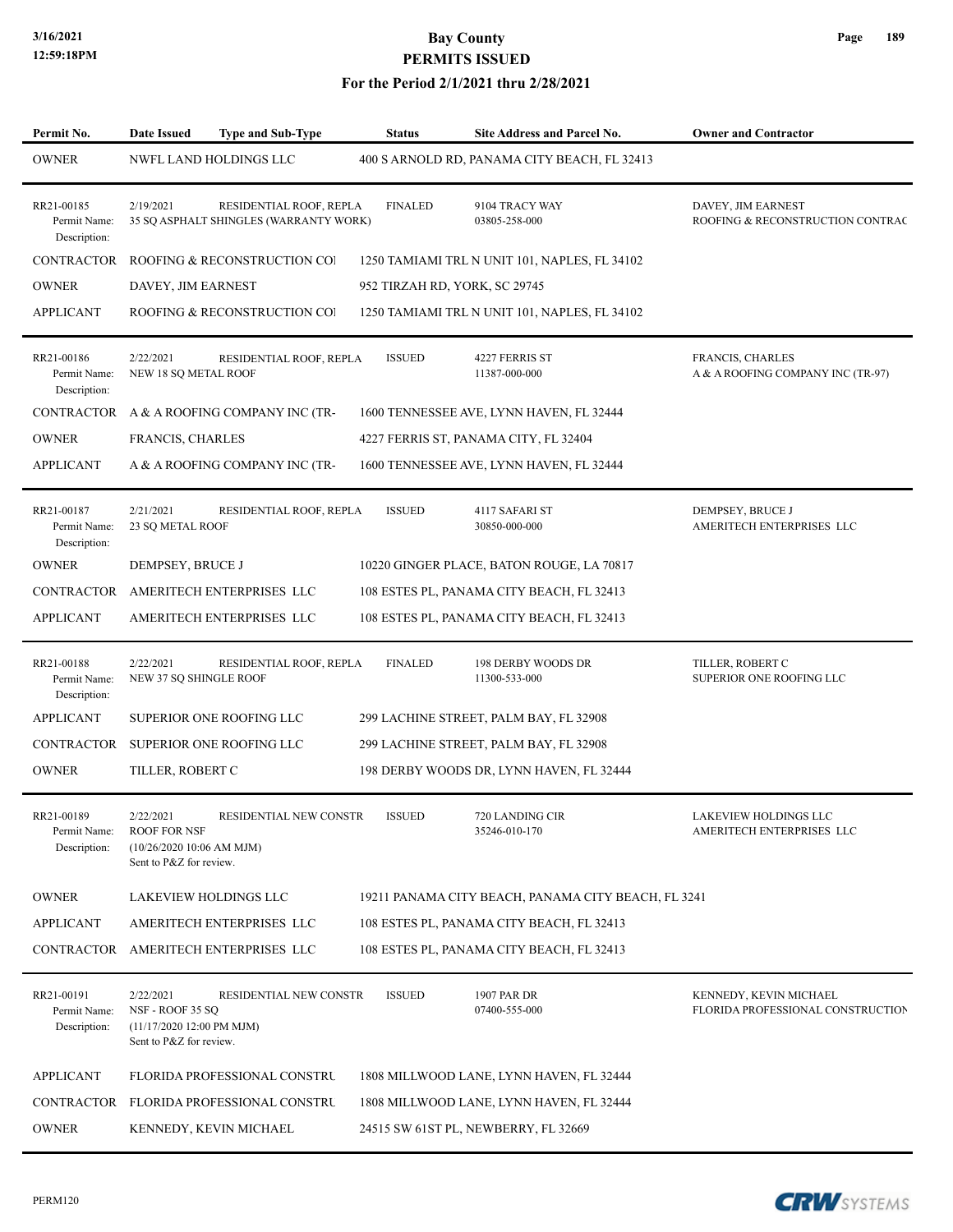### **For the Period 2/1/2021 thru 2/28/2021**

| Permit No.                                 | <b>Date Issued</b>                                                                      | <b>Type and Sub-Type</b>                  | <b>Status</b>  | Site Address and Parcel No.                 | <b>Owner and Contractor</b>                                      |
|--------------------------------------------|-----------------------------------------------------------------------------------------|-------------------------------------------|----------------|---------------------------------------------|------------------------------------------------------------------|
| RR21-00192<br>Permit Name:<br>Description: | 2/23/2021<br><b>4 SQ SHINGLE REPLACEMENT</b>                                            | RESIDENTIAL ROOF, REPLA                   | <b>FINALED</b> | 7206 QUAIL HOLLOW DR<br>27866-040-000       | WADE, YASMIN<br>AJL SELECT ENTERPRISES, LLC                      |
| <b>APPLICANT</b>                           |                                                                                         | AJL SELECT ENTERPRISES, LLC               |                | 7019 S LAGOON DR, PANAMA CITY, 32408        |                                                                  |
|                                            |                                                                                         | CONTRACTOR AJL SELECT ENTERPRISES, LLC    |                | 7019 S LAGOON DR, PANAMA CITY, 32408        |                                                                  |
| <b>OWNER</b>                               | WADE, YASMIN                                                                            |                                           |                | 7206 QUAIL HOLLOW DR, PANAMA CITY, FL 32408 |                                                                  |
| RR21-00193<br>Permit Name:<br>Description: | 2/23/2021<br><b>18 SO SHINGLE ROOF</b>                                                  | RESIDENTIAL ROOF, REPLA                   | <b>ISSUED</b>  | 8804 LORY LN<br>05288-625-030               | <b>GILLEY, SHEILA</b><br>CERTIFIED ROOFING SOLUTIONS, LLC        |
| CONTRACTOR                                 |                                                                                         | <b>CERTIFIED ROOFING SOLUTIONS, I</b>     |                | 1720 TENNESSEE AVE., LYNN HAVEN, FL 32444   |                                                                  |
| <b>APPLICANT</b>                           |                                                                                         | <b>CERTIFIED ROOFING SOLUTIONS, I</b>     |                | 1720 TENNESSEE AVE., LYNN HAVEN, FL 32444   |                                                                  |
| <b>OWNER</b>                               | <b>GILLEY, SHEILA</b>                                                                   |                                           |                | 8804 LORY LN, YOUNGSTOWN, FL 32466          |                                                                  |
| RR21-00194<br>Permit Name:<br>Description: | 2/23/2021<br><b>18 SQ SHINGLE ROOF</b>                                                  | RESIDENTIAL ROOF, REPLA                   | <b>ISSUED</b>  | 312 ROSE LN<br>36779-000-000                | PETRY, DYLAN B<br>CERTIFIED ROOFING SOLUTIONS, LLC               |
| <b>APPLICANT</b>                           |                                                                                         | <b>CERTIFIED ROOFING SOLUTIONS, I</b>     |                | 1720 TENNESSEE AVE., LYNN HAVEN, FL 32444   |                                                                  |
| <b>OWNER</b>                               | PETRY, DYLAN B                                                                          |                                           |                | 4735 ANTELOPE RD, WHITE CITY, OR 97503      |                                                                  |
|                                            |                                                                                         | CONTRACTOR CERTIFIED ROOFING SOLUTIONS, I |                | 1720 TENNESSEE AVE., LYNN HAVEN, FL 32444   |                                                                  |
| RR21-00195<br>Permit Name:<br>Description: | 2/24/2021<br><b>ROOF FOR NSF</b><br>(10/29/2020 8:13 AM MJM)<br>Sent to P&Z for review. | RESIDENTIAL NEW CONSTR                    | <b>ISSUED</b>  | 9501 CLARENCE ST<br>27583-000-000           | LOCAL T-SHIRTS, INC<br>KILYN CONSTRUCTION INC                    |
| <b>APPLICANT</b>                           |                                                                                         | KILYN CONSTRUCTION INC                    |                | 9637 HWY 79, PANAMA CITY BEACH, FL 32413    |                                                                  |
| CONTRACTOR KILYN CONSTRUCTION INC          |                                                                                         |                                           |                | 9637 HWY 79, PANAMA CITY BEACH, FL 32413    |                                                                  |
| <b>OWNER</b>                               | LOCAL T-SHIRTS, INC                                                                     |                                           |                | 9875 THOMAS DR, PANAMA CITY BEACH, FL 32407 |                                                                  |
| RR21-00196<br>Permit Name:<br>Description: | 2/23/2021<br>REPLACEMENT ROOF 8SQ                                                       | RESIDENTIAL ROOF, REPLA                   | <b>FINALED</b> | 5209 HENDERSON RD<br>05910-010-000          | WILSON, CORY J & PAMELA S<br>WORKHORSE BUILDERS LLC              |
| <b>OWNER</b>                               |                                                                                         | WILSON, CORY J & PAMELA S                 |                | 160 NE CARTER CT, MADISON, FL 32340         |                                                                  |
| <b>APPLICANT</b>                           | KRIS 727-278-8487                                                                       |                                           | $, \,$         |                                             |                                                                  |
|                                            |                                                                                         | CONTRACTOR WORKHORSE BUILDERS LLC         |                | 5383 EMERSON RD, BROOKSVILLE, FL 34601      |                                                                  |
| RR21-00197<br>Permit Name:<br>Description: | 2/23/2021<br><b>REROOF</b>                                                              | RESIDENTIAL ROOF, REPLA                   | <b>ISSUED</b>  | 1237 CROOKED LN<br>26486-010-001            | WILSON, JONATHAN C & JESSICA N<br>JERRY WILSON'S ROOFING COMPANY |
| <b>APPLICANT</b>                           | JOSEPH 381-56040                                                                        |                                           | , ,            |                                             |                                                                  |
| <b>OWNER</b>                               |                                                                                         | WILSON, JONATHAN C & JESSICA N            |                | 3000 DEERWOOD ROAD, SOUTHPORT, FL 32409     |                                                                  |
|                                            |                                                                                         | CONTRACTOR JERRY WILSON'S ROOFING COMPAI  |                | 3116 G STREET, PANAMA CITY, FL 32404        |                                                                  |
| RR21-00198<br>Permit Name:<br>Description: | 2/24/2021<br><b>ROOF FOR NSF</b>                                                        | RESIDENTIAL NEW CONSTR                    | <b>ISSUED</b>  | 5271 EMMA GRACE DR<br>05860-600-010         | D.R. HORTON, INC.<br>ART CONSTRUCTION OF NW FL, LLC              |
| <b>OWNER</b>                               | D.R. HORTON, INC.                                                                       |                                           |                | 25366 PROFIT DR, DAPHNE, AL 36526           |                                                                  |



**CRW**SYSTEMS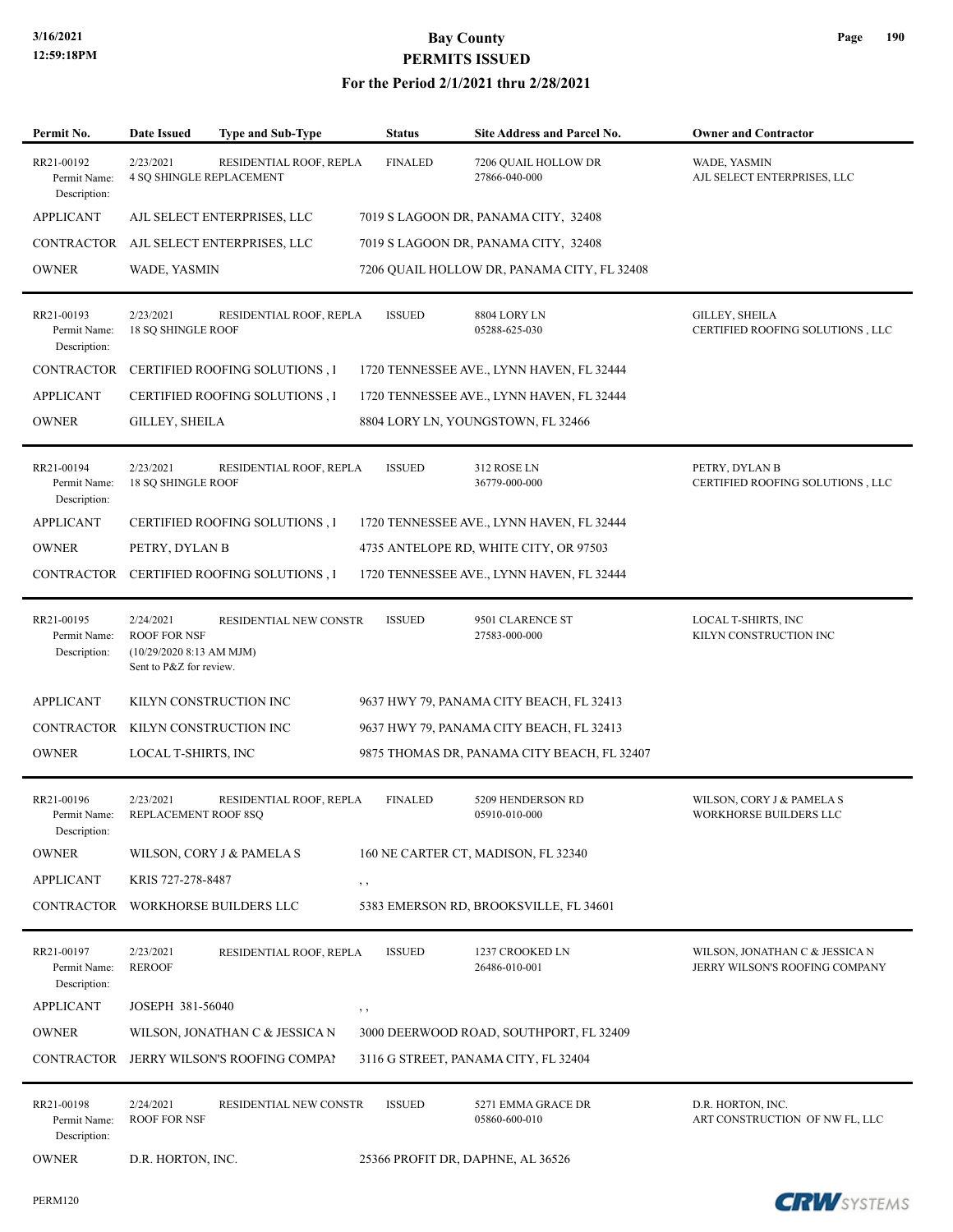| Permit No.                                 | <b>Date Issued</b>                                                              | <b>Type and Sub-Type</b>                 | <b>Status</b>  | Site Address and Parcel No.                        | <b>Owner and Contractor</b>                                     |
|--------------------------------------------|---------------------------------------------------------------------------------|------------------------------------------|----------------|----------------------------------------------------|-----------------------------------------------------------------|
| <b>APPLICANT</b>                           |                                                                                 | ART CONSTRUCTION OF NW FL, LL            |                | 11 W. 23RD ST., SUITE B4, Panama City, FL 32405    |                                                                 |
|                                            |                                                                                 | CONTRACTOR ART CONSTRUCTION OF NW FL, LL |                | 11 W. 23RD ST., SUITE B4, Panama City, FL 32405    |                                                                 |
| RR21-00199<br>Permit Name:<br>Description: | 2/24/2021<br><b>ROOF FOR NSF</b>                                                | RESIDENTIAL NEW CONSTR                   | <b>ISSUED</b>  | 5275 EMMA GRACE DR<br>05860-600-008                | FORESTAR (USA) REAL EST GROUP<br>ART CONSTRUCTION OF NW FL, LLC |
| <b>OWNER</b>                               |                                                                                 | FORESTAR (USA) REAL EST GROUP            |                | 2221 E LAMAR BLVD STE 790, ARLINGTON, TX 76006     |                                                                 |
|                                            |                                                                                 | CONTRACTOR ART CONSTRUCTION OF NW FL, LL |                | 11 W. 23RD ST., SUITE B4, Panama City, FL 32405    |                                                                 |
| <b>APPLICANT</b>                           |                                                                                 | ART CONSTRUCTION OF NW FL, LL            |                | 11 W. 23RD ST., SUITE B4, Panama City, FL 32405    |                                                                 |
| RR21-00200<br>Permit Name:<br>Description: | 2/24/2021<br>ROOFOVER 57SQ                                                      | RESIDENTIAL ROOF, ROOF                   | <b>ISSUED</b>  | 1805 WEAKFISH WAY<br>30933-958-000                 | <b>BURNHAM, PEGGY W</b><br><b>MIKE FARRIS INC</b>               |
| CONTRACTOR MIKE FARRIS INC                 |                                                                                 |                                          |                | 1504 DELAWARE AVE, LYNN HAVEN, FL 32444            |                                                                 |
| <b>OWNER</b>                               | <b>BURNHAM, PEGGY W</b>                                                         |                                          |                | PO BOX 27008, PANAMA CITY, FL 32411                |                                                                 |
| <b>APPLICANT</b>                           | <b>MIKE FARRIS INC</b>                                                          |                                          |                | 1504 DELAWARE AVE, LYNN HAVEN, FL 32444            |                                                                 |
| RR21-00201<br>Permit Name:<br>Description: | 2/24/2021<br>MH REPLACEMENT ROOF                                                | RESIDENTIAL ROOF, REPLA                  | <b>ISSUED</b>  | 309 MELINDA CIR<br>07585-255-000                   | EAST COAST HOMES INC<br><b>OWNER/BUILDER</b>                    |
| <b>OWNER</b>                               | <b>EAST COAST HOMES INC</b>                                                     |                                          |                | 106 FABRISTER LN, STE 1, LEXINGTON, SC 29072       |                                                                 |
| CONTRACTOR OWNER/BUILDER                   |                                                                                 |                                          | , ,            |                                                    |                                                                 |
| <b>APPLICANT</b>                           | <b>BRIAN 730-9945</b>                                                           |                                          | $, \, \cdot$   |                                                    |                                                                 |
| RR21-00202<br>Permit Name:<br>Description: | 2/25/2021<br>REPLACEMENT ROOF 29 SQ                                             | RESIDENTIAL ROOF, REPLA                  | <b>ISSUED</b>  | 3914 RAY ST<br>30753-008-000                       | HAY POND FARM, LLC.<br>A.B.A. ROOFING & CONSTRUCTION, LLC       |
|                                            |                                                                                 | CONTRACTOR A.B.A. ROOFING & CONSTRUCTION |                | 2419 GRAND HARBOUR DRIVE, PANAMA CITY BEACH, FL 32 |                                                                 |
| <b>OWNER</b>                               | HAY POND FARM, LLC.                                                             |                                          |                | 6049 WEST TENNESSEE STREET, TALLAHASSEE, FL 32304  |                                                                 |
| RR21-00203<br>Permit Name:<br>Description: | 2/25/2021<br><b>29 SO METAL ROOF</b>                                            | RESIDENTIAL ROOF, REPLA                  | <b>ISSUED</b>  | 7310 EMERSON DR<br>30178-020-000                   | BROWN, WILLIAM D JR & SUE T<br>ART CONSTRUCTION OF NW FL, LLC   |
| <b>APPLICANT</b>                           |                                                                                 | ART CONSTRUCTION OF NW FL, LL            |                | 11 W. 23RD ST., SUITE B4, Panama City, FL 32405    |                                                                 |
| CONTRACTOR                                 |                                                                                 | ART CONSTRUCTION OF NW FL, LL            |                | 11 W. 23RD ST., SUITE B4, Panama City, FL 32405    |                                                                 |
| <b>OWNER</b>                               |                                                                                 | BROWN, WILLIAM D JR & SUE T              |                | 7310 EMERSON DR, PANAMA CITY BEACH, FL 32408       |                                                                 |
| RR21-00204<br>Permit Name:<br>Description: | 2/26/2021<br><b>ROOF</b><br>(11/5/2020 12:56 PM MJM)<br>Sent to P&Z for review. | RESIDENTIAL ROOF, NEW                    | <b>FINALED</b> | 435 LOCKSLEY DR<br>34030-325-090                   | NWFL LAND HOLDINGS LLC<br>Archer Exteriors Inc                  |
| <b>CONTRACTOR</b>                          | Archer Exteriors Inc                                                            |                                          |                | 2500 DRANE FIELD ROAD, LAKELAND, FL 33811          |                                                                 |
| <b>APPLICANT</b>                           | Archer Exteriors Inc                                                            |                                          |                | 2500 DRANE FIELD ROAD, LAKELAND, FL 33811          |                                                                 |
| <b>OWNER</b>                               |                                                                                 | NWFL LAND HOLDINGS LLC                   |                | 400 S ARNOLD RD, PANAMA CITY BEACH, FL 32413       |                                                                 |
| RR21-00205<br>Permit Name:<br>Description: | 2/26/2021<br><b>ROOF</b>                                                        | RESIDENTIAL ROOF, NEW                    | <b>ISSUED</b>  | 113 JAME'S WAY<br>07899-700-100                    | D.R. HORTON, INC.<br>Archer Exteriors Inc                       |

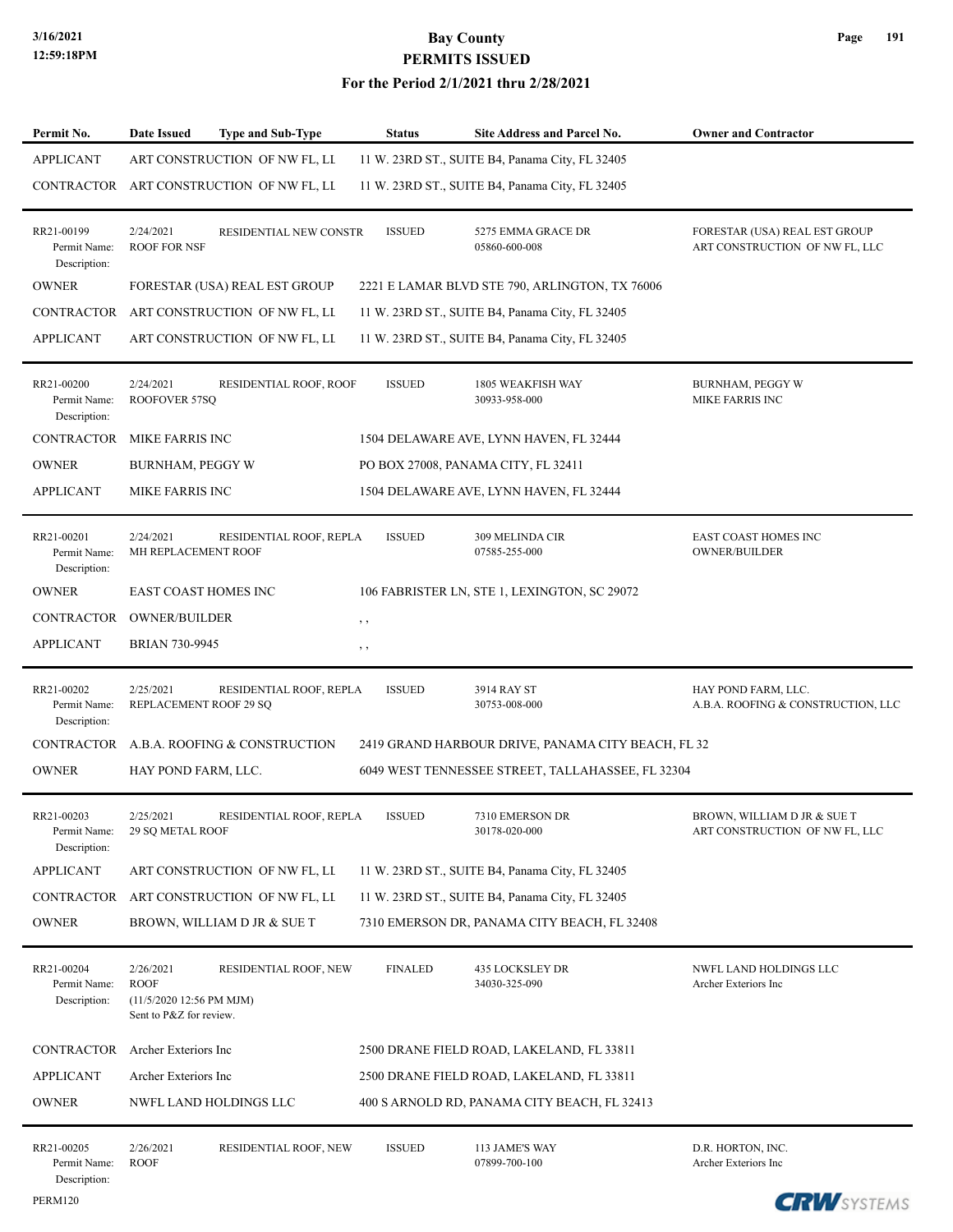### **For the Period 2/1/2021 thru 2/28/2021**

| Permit No.                                 | <b>Date Issued</b>                                                                    | <b>Type and Sub-Type</b>                                               | <b>Status</b>                             | Site Address and Parcel No.                  | <b>Owner and Contractor</b>                                        |  |  |  |
|--------------------------------------------|---------------------------------------------------------------------------------------|------------------------------------------------------------------------|-------------------------------------------|----------------------------------------------|--------------------------------------------------------------------|--|--|--|
| <b>APPLICANT</b>                           | Archer Exteriors Inc                                                                  |                                                                        |                                           | 2500 DRANE FIELD ROAD, LAKELAND, FL 33811    |                                                                    |  |  |  |
| CONTRACTOR                                 | Archer Exteriors Inc                                                                  |                                                                        | 2500 DRANE FIELD ROAD, LAKELAND, FL 33811 |                                              |                                                                    |  |  |  |
| <b>OWNER</b>                               | D.R. HORTON, INC.                                                                     |                                                                        | 25366 PROFIT DRIVE, DAPHNE, AL 36526      |                                              |                                                                    |  |  |  |
| RR21-00206<br>Permit Name:<br>Description: | 2/26/2021<br><b>ROOF</b>                                                              | RESIDENTIAL ROOF, NEW                                                  | <b>ISSUED</b>                             | 109 JAME'S<br>07899-700-095                  | D.R. HORTON, INC.<br>Archer Exteriors Inc                          |  |  |  |
| <b>APPLICANT</b>                           | Archer Exteriors Inc                                                                  |                                                                        | 2500 DRANE FIELD ROAD, LAKELAND, FL 33811 |                                              |                                                                    |  |  |  |
| <b>OWNER</b>                               | D.R. HORTON, INC.                                                                     |                                                                        |                                           | 25366 PROFIT DRIVE, DAPHNE, AL 36526         |                                                                    |  |  |  |
| CONTRACTOR                                 | Archer Exteriors Inc                                                                  |                                                                        |                                           | 2500 DRANE FIELD ROAD, LAKELAND, FL 33811    |                                                                    |  |  |  |
| SP20-00165<br>Permit Name:<br>Description: | 2/19/2021<br>NEW SWIMMING POOL<br>(10/29/20209:48 AM MJM)<br>Sent to P&Z for review.  | SWIMMING POOL, RESIDEN                                                 | <b>ISSUED</b>                             | 2916 LAURIE AVE<br>30197-919-000             | BUILDING SITE SOLUTIONS LLC<br>UNIQUE POOLS LLC                    |  |  |  |
| CONTRACTOR                                 | UNIQUE POOLS LLC                                                                      |                                                                        |                                           | 225 BIRDIE LANE, PANAMA CITY BEACH, FL 32407 |                                                                    |  |  |  |
| <b>APPLICANT</b>                           | UNIQUE POOLS LLC                                                                      |                                                                        |                                           | 225 BIRDIE LANE, PANAMA CITY BEACH, FL 32407 |                                                                    |  |  |  |
| <b>OWNER</b>                               |                                                                                       | BUILDING SITE SOLUTIONS LLC                                            |                                           | 322 JASE COURT, PANAMA CITY BEACH, FL 32408  |                                                                    |  |  |  |
| SP21-00001<br>Permit Name:<br>Description: | 2/23/2021<br>NEW GUNITE POOL<br>(1/5/2021 12:30 PM HEM)                               | SWIMMING POOL, RESIDEN<br>NEED WORKMAN'S COMP AND LIABILITY INSURANCES | <b>ISSUED</b>                             | 328 GREENWOOD CIR<br>27534-000-000           | REVELL, EDWARD S & KELLY<br>BLUE HAVEN POOLS ON THE GULF LLC       |  |  |  |
| <b>OWNER</b>                               | REVELL, EDWARD S & KELLY<br>328 GREENWOOD CIRCLE, PANAMA CITY BEACH, FL 32407         |                                                                        |                                           |                                              |                                                                    |  |  |  |
| <b>APPLICANT</b>                           |                                                                                       | BLUE HAVEN POOLS ON THE GULF<br>8838 DAWES LAKE RD D, MOBILE, AL 36619 |                                           |                                              |                                                                    |  |  |  |
| CONTRACTOR                                 |                                                                                       | BLUE HAVEN POOLS ON THE GULF                                           |                                           | 8838 DAWES LAKE RD D, MOBILE, AL 36619       |                                                                    |  |  |  |
| SP21-00012<br>Permit Name:<br>Description: | 2/11/2021<br><b>RES POOL</b><br>$(1/21/20211:58 \text{ PM} \text{ TJN})$              | SWIMMING POOL, RESIDEN<br>sent ben email for plumbing & elect plans    | <b>ISSUED</b>                             | 319 BRYNN CT<br>30166-687-720                | SINGH, SANDY<br><b>COX POOLS</b>                                   |  |  |  |
| <b>OWNER</b>                               |                                                                                       | SINGH, SANDY<br>319 BRYNN CT, PANAMA CITY BEACH, FL 32408              |                                           |                                              |                                                                    |  |  |  |
| <b>APPLICANT</b>                           | BEN 819-0270                                                                          | $, \, , \,$                                                            |                                           |                                              |                                                                    |  |  |  |
| CONTRACTOR                                 | <b>COX POOLS</b>                                                                      |                                                                        |                                           | P.O. BOX 9088, PANAMA CITY BEACH, FL 32417   |                                                                    |  |  |  |
| SP21-00015<br>Permit Name:<br>Description: | 2/1/2021<br>NEW SWIMMING POOL<br>$(1/25/202110:39$ AM MJM)<br>Sent to P&Z for review. | SWIMMING POOL, RESIDEN                                                 | <b>ISSUED</b>                             | 549 FANNING BAYOU DR<br>08416-100-190        | CROOK, JAMES DOUGLAS & SABRINA<br>SOUTHERN BLUE CONSTRUCTION, INC. |  |  |  |
| CONTRACTOR                                 | SOUTHERN BLUE CONSTRUCTION,<br>210 Bulldog Rd, FREEPORT, FL 32439                     |                                                                        |                                           |                                              |                                                                    |  |  |  |
| <b>OWNER</b>                               | CROOK, JAMES DOUGLAS & SABRI<br>549 FANNING BAYOU DRIVE, SOUTHPORT, FL 32409          |                                                                        |                                           |                                              |                                                                    |  |  |  |
| <b>APPLICANT</b>                           | SOUTHERN BLUE CONSTRUCTION,<br>210 Bulldog Rd, FREEPORT, FL 32439                     |                                                                        |                                           |                                              |                                                                    |  |  |  |
| SP21-00016<br>Permit Name:                 | 2/1/2021                                                                              | SWIMMING POOL, RESIDEN<br>NEW RESIDENTIAL SWIMMIMG POOL                | <b>ISSUED</b>                             | 142 LAKE MERIAL BLVD<br>07504-206-000        | BARRENECHEA, MICHAEL J<br><b>COX POOLS</b>                         |  |  |  |

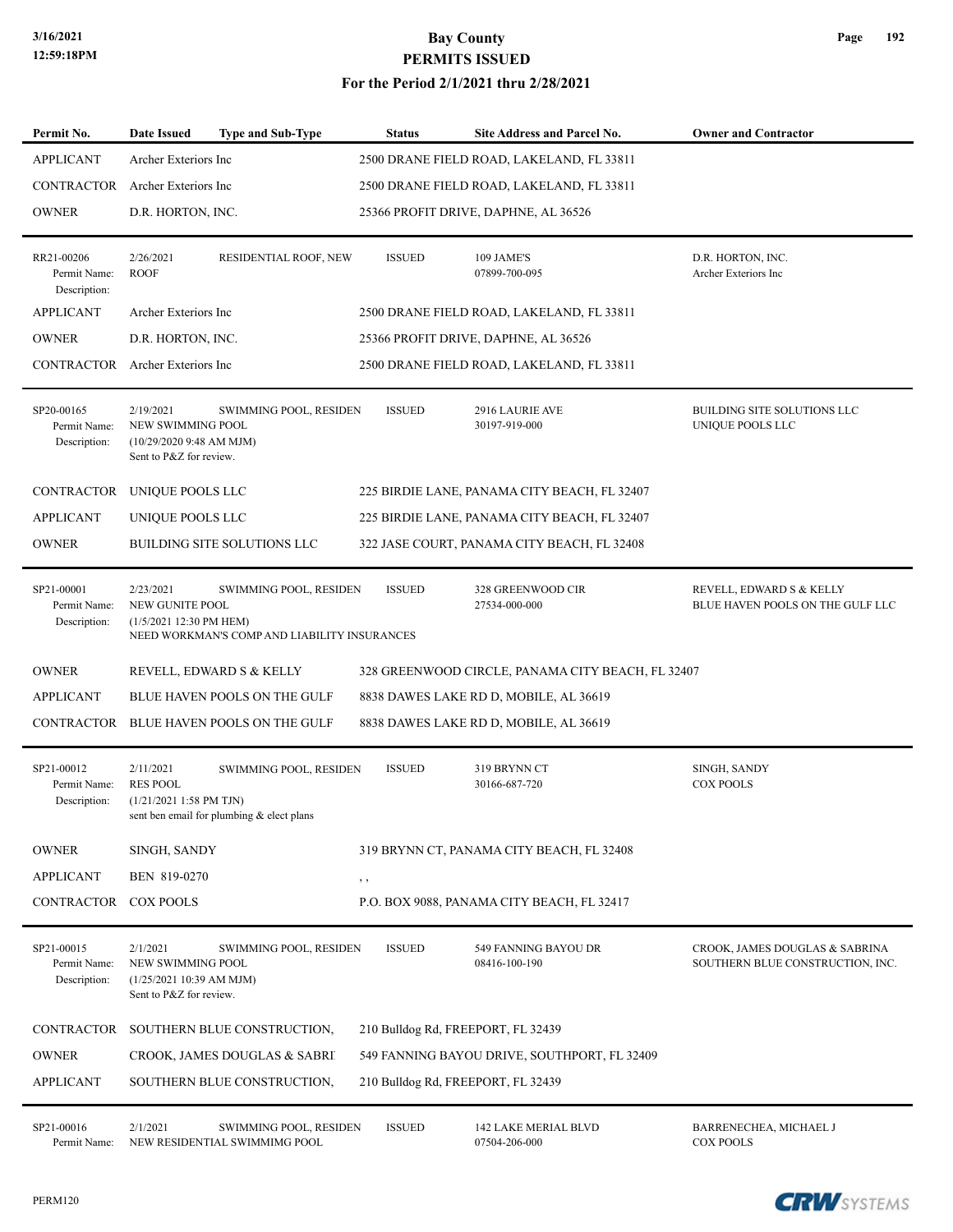**For the Period 2/1/2021 thru 2/28/2021**

| Permit No.                                 | <b>Type and Sub-Type</b><br><b>Date Issued</b>                                                                | Status                                    | Site Address and Parcel No.                 | <b>Owner and Contractor</b>                                           |  |  |  |
|--------------------------------------------|---------------------------------------------------------------------------------------------------------------|-------------------------------------------|---------------------------------------------|-----------------------------------------------------------------------|--|--|--|
| Description:                               | $(1/25/202110:38$ AM MJM)<br>Sent to P&Z for review.                                                          |                                           |                                             |                                                                       |  |  |  |
| APPLICANT                                  | <b>COX POOLS</b>                                                                                              |                                           | P.O. BOX 9088, PANAMA CITY BEACH, FL 32417  |                                                                       |  |  |  |
| <b>OWNER</b>                               | BARRENECHEA, MICHAEL J                                                                                        | 142 LAKE MERIAL BLVD, SOUTHPORT, FL 32409 |                                             |                                                                       |  |  |  |
| <b>CONTRACTOR</b>                          | <b>COX POOLS</b>                                                                                              |                                           | P.O. BOX 9088, PANAMA CITY BEACH, FL 32417  |                                                                       |  |  |  |
| SP21-00019<br>Permit Name:<br>Description: | 2/5/2021<br>SWIMMING POOL, RESIDEN<br>NEW SWIMMING POOL<br>$(2/1/20213:50$ PM MJM)<br>Sent to P&Z for review. | <b>ISSUED</b>                             | 4400 MISTY LN<br>11715-431-000              | NEIMAN, MICHAEL J & PATRICIA A<br>HOME PARADISE POOLS LLC             |  |  |  |
| <b>OWNER</b>                               | NEIMAN, MICHAEL J & PATRICIA A<br>4400 MISTY LANE, LYNN HAVEN, FL 32444                                       |                                           |                                             |                                                                       |  |  |  |
| <b>CONTRACTOR</b>                          | HOME PARADISE POOLS LLC                                                                                       |                                           | 2400 ST ANDREWS BLVD, Panama City, FL 32405 |                                                                       |  |  |  |
| <b>APPLICANT</b>                           | HOME PARADISE POOLS LLC                                                                                       |                                           |                                             |                                                                       |  |  |  |
| SP21-00020<br>Permit Name:<br>Description: | 2/9/2021<br>SWIMMING POOL, RESIDEN<br>NEW SWIMMING POOL<br>(2/3/2021 4:12 PM MJM)<br>Sent to P&Z for review.  | <b>ISSUED</b>                             | 229 MALAGA PL<br>37926-010-000              | <b>SANDERS &amp; VILLAVECES ENTERPRIS</b><br>PANAMA POOLS & SPAS, LLC |  |  |  |
| CONTRACTOR                                 | PANAMA POOLS & SPAS, LLC<br>P O BOX 384, VERNON, FL 32462                                                     |                                           |                                             |                                                                       |  |  |  |
| <b>APPLICANT</b>                           | PANAMA POOLS & SPAS, LLC<br>P O BOX 384, VERNON, FL 32462                                                     |                                           |                                             |                                                                       |  |  |  |
| <b>OWNER</b>                               | <b>SANDERS &amp; VILLAVECES ENTERPR</b><br>553 COUNTRY ROAD 2303, TROY, AL 36079                              |                                           |                                             |                                                                       |  |  |  |
| SP21-00021<br>Permit Name:<br>Description: | 2/9/2021<br>SWIMMING POOL, RESIDEN<br><b>SWIMMING POOL</b><br>$(2/4/20211:35$ PM REH)<br>Sent to P&Z.         | <b>ISSUED</b>                             | 5109 SACRED OAK DR<br>05437-200-004         | THOMAS, BRIAN B & MISTY P<br>PANAMA POOLS & SPAS, LLC                 |  |  |  |
| <b>APPLICANT</b>                           | PANAMA POOLS & SPAS, LLC<br>P O BOX 384, VERNON, FL 32462                                                     |                                           |                                             |                                                                       |  |  |  |
| CONTRACTOR                                 | PANAMA POOLS & SPAS, LLC<br>P O BOX 384, VERNON, FL 32462                                                     |                                           |                                             |                                                                       |  |  |  |
| <b>OWNER</b>                               | THOMAS, BRIAN B & MISTY P<br>5107 SACRED OAK DR, PANAMA CITY, FL 32404                                        |                                           |                                             |                                                                       |  |  |  |
| SP21-00022<br>Permit Name:<br>Description: | 2/25/2021<br>SWIMMING POOL, RESIDEN<br>NEW GUNITE POOL<br>(2/5/20218:41 AM MJM)<br>Sent to P&Z for review.    | <b>ISSUED</b>                             | 2526 DOROTHY AVE<br>27806-022-000           | EMMERSON, LLC<br>BLUE HAVEN POOLS ON THE GULF LLC                     |  |  |  |
| APPLICANT                                  | BLUE HAVEN POOLS ON THE GULF<br>8838 DAWES LAKE RD D, MOBILE, AL 36619                                        |                                           |                                             |                                                                       |  |  |  |
| <b>OWNER</b>                               | <b>EMMERSON, LLC</b><br>P.O. BOX 28001, PANAMA CITY, FL 32411                                                 |                                           |                                             |                                                                       |  |  |  |
| CONTRACTOR                                 | BLUE HAVEN POOLS ON THE GULF                                                                                  |                                           | 8838 DAWES LAKE RD D, MOBILE, AL 36619      |                                                                       |  |  |  |
| SP21-00023<br>Permit Name:<br>Description: | 2/25/2021<br>SWIMMING POOL, RESIDEN<br>NEW GUNITE POOL<br>$(2/5/20212:02$ PM MJM)<br>Sent to P&Z for review.  | <b>ISSUED</b>                             | 366 WAHOO RD<br>30933-645-000               | BABCOCK, LAURA & RALPH<br>BLUE HAVEN POOLS ON THE GULF LLC            |  |  |  |
| <b>OWNER</b>                               | <b>BABCOCK, LAURA &amp; RALPH</b><br>366 WAHOO RD, PANAMA CITY BEACH, FL 32408                                |                                           |                                             |                                                                       |  |  |  |
| <b>APPLICANT</b>                           | BLUE HAVEN POOLS ON THE GULF<br>8838 DAWES LAKE RD D, MOBILE, AL 36619                                        |                                           |                                             |                                                                       |  |  |  |
| <b>CONTRACTOR</b>                          | BLUE HAVEN POOLS ON THE GULF                                                                                  |                                           | 8838 DAWES LAKE RD D, MOBILE, AL 36619      |                                                                       |  |  |  |